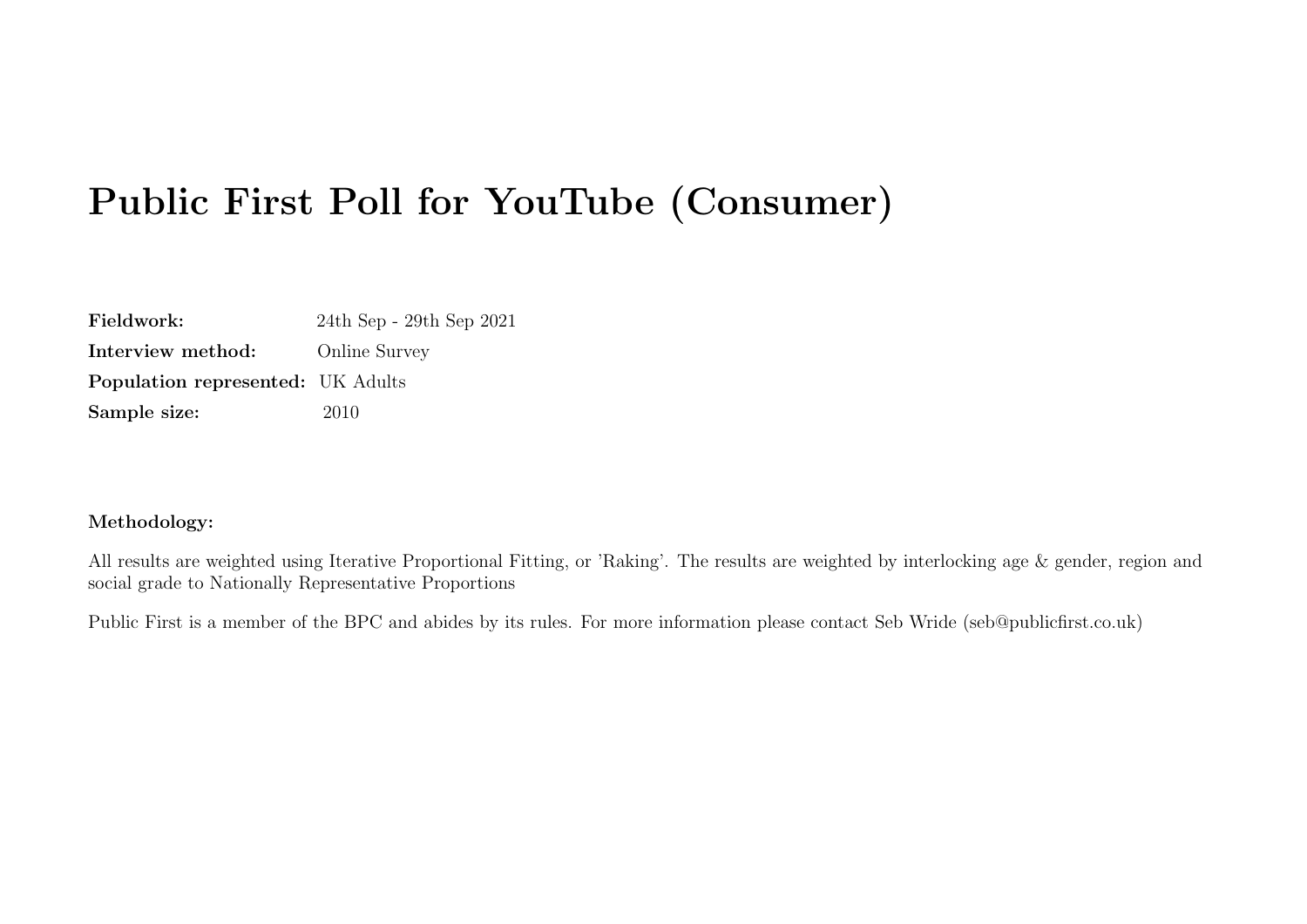

### List of Tables

| 1              |                                                                                                                                                                                          |  |
|----------------|------------------------------------------------------------------------------------------------------------------------------------------------------------------------------------------|--|
| $\overline{2}$ | Which devices do you use to access the internet most regularly at home?Pick up to three $\ldots \ldots \ldots \ldots \ldots \ldots \ldots \ldots \ldots \ldots \ldots \ldots$            |  |
| 3              |                                                                                                                                                                                          |  |
| 4              |                                                                                                                                                                                          |  |
| 5              | On which of the following do you have a personal account, if any?Select all that apply $\dots \dots \dots \dots \dots \dots \dots \dots \dots \dots \dots \dots \dots \dots \dots \dots$ |  |
| 6              |                                                                                                                                                                                          |  |
| 7              |                                                                                                                                                                                          |  |
| 8              |                                                                                                                                                                                          |  |
| 9              |                                                                                                                                                                                          |  |
| 10             |                                                                                                                                                                                          |  |
| 11             |                                                                                                                                                                                          |  |
| 12             |                                                                                                                                                                                          |  |
| 13             |                                                                                                                                                                                          |  |
| 14             |                                                                                                                                                                                          |  |
| 15             |                                                                                                                                                                                          |  |
| 16             |                                                                                                                                                                                          |  |
| 17             |                                                                                                                                                                                          |  |
| 18             |                                                                                                                                                                                          |  |
| 19             |                                                                                                                                                                                          |  |
| <b>20</b>      | You said you did not use any apps/tools to help manage how much time you spend online or on specific apps. Even if you do not use these apps yourself,                                   |  |
|                |                                                                                                                                                                                          |  |
| 21             | You said you use apps/tools to help you manage how much time you spend online, what tools do you use? Select all that apply $\dots \dots \dots \dots$                                    |  |
| 22             |                                                                                                                                                                                          |  |
| 23             |                                                                                                                                                                                          |  |
| 24             |                                                                                                                                                                                          |  |
| 25             |                                                                                                                                                                                          |  |
| 26             | Do you agree or disagree with the following statements? : Social media and messaging platforms allow me to stay in touch with friends and make new ones 81                               |  |
| 27             |                                                                                                                                                                                          |  |
| 28             | Where would you turn if you wanted to learn more about staying safe online?Select all that apply $\ldots \ldots \ldots \ldots \ldots \ldots \ldots \ldots \ldots \ldots \ldots$          |  |
| 29             |                                                                                                                                                                                          |  |
| 30             |                                                                                                                                                                                          |  |
| 31             |                                                                                                                                                                                          |  |
| 32             |                                                                                                                                                                                          |  |
| 33             |                                                                                                                                                                                          |  |
| 34             |                                                                                                                                                                                          |  |
| 35             |                                                                                                                                                                                          |  |
| 36             | Thinking about your own personal experience online, which of the following have you encountered online, if any?Tick all that apply. 111                                                  |  |
| 37             |                                                                                                                                                                                          |  |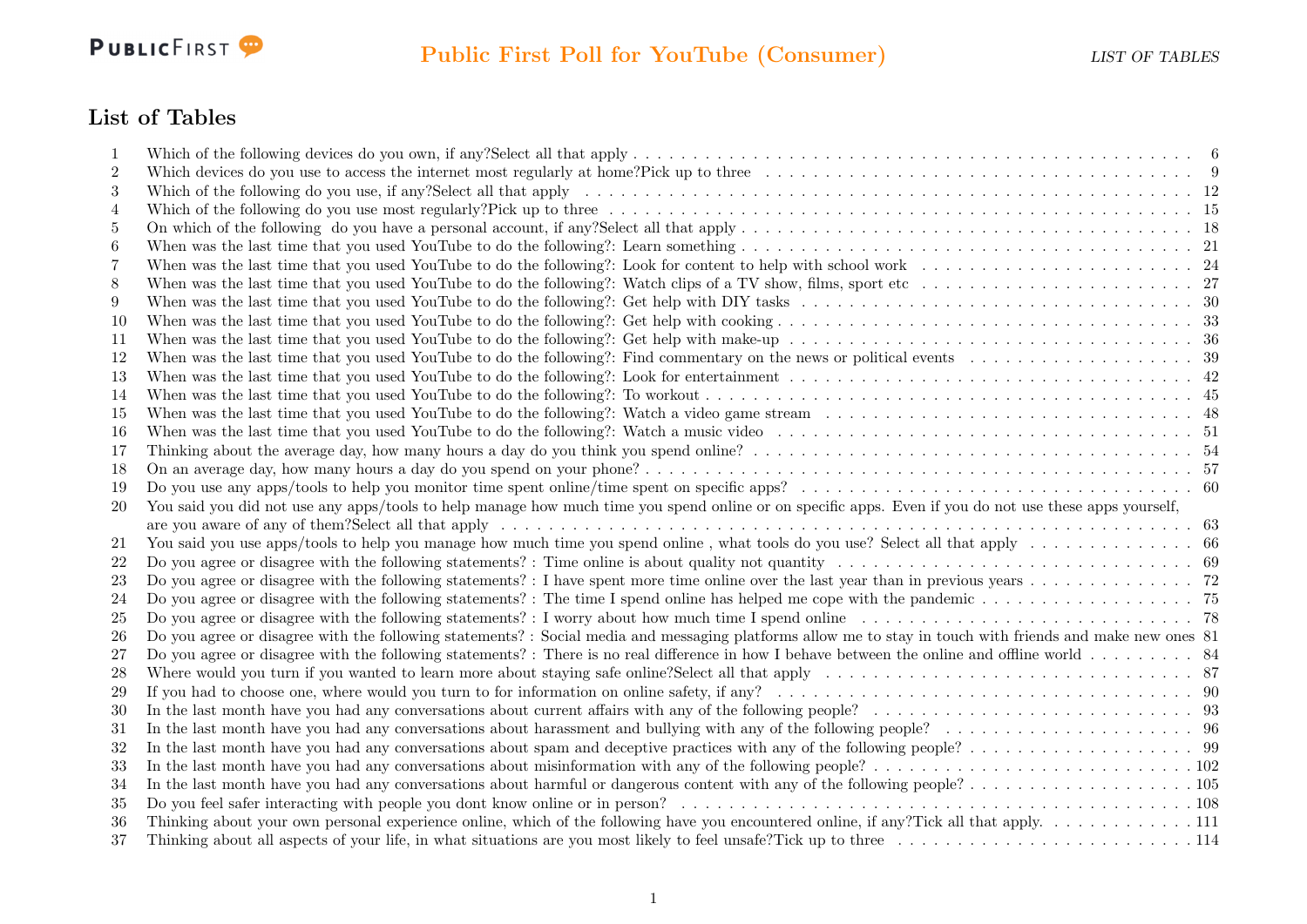

## Public First Poll for YouTube (Consumer) LIST OF TABLES

| 38 |                                                                                                                                                                                                                               |  |
|----|-------------------------------------------------------------------------------------------------------------------------------------------------------------------------------------------------------------------------------|--|
| 39 |                                                                                                                                                                                                                               |  |
| 40 | Thinking about how the Government should keep UK citizens safe from harm, which options would be most effective?Please select up to three 123                                                                                 |  |
| 41 | Thinking about online content that is potentially harmful, but not specifically illegal, who or what is ultimately the cause of content like that being posted                                                                |  |
|    |                                                                                                                                                                                                                               |  |
| 42 |                                                                                                                                                                                                                               |  |
| 43 | Some people believe that using aliases or guest accounts online helps protect their privacy and any sensitive information whilst others believe that this                                                                     |  |
|    | enables bad actors to say and do things that they would otherwise avoid. The Government are currently considering requiring everyone to engage online                                                                         |  |
|    |                                                                                                                                                                                                                               |  |
| 44 | If the Government or internet companies required everyone to engage online using their own name, would this make you more or less likely to use the                                                                           |  |
|    |                                                                                                                                                                                                                               |  |
| 45 | Some people believe that everyone that uses the internet should have a personal account which requires them to display their real name, and to register                                                                       |  |
|    |                                                                                                                                                                                                                               |  |
| 46 | If the Government or internet companies required everyone to create an account to use the internet - registering their own name, address and other basic                                                                      |  |
|    |                                                                                                                                                                                                                               |  |
| 47 | If the Government or internet companies required everyone to create an account to use the internet - registering their own name, address and other basic                                                                      |  |
|    |                                                                                                                                                                                                                               |  |
| 48 | If the Government or internet companies required everyone to create an account to use the internet - registering their own name, address and other basic                                                                      |  |
|    | personal information - would this make you more or less likely to do any of the following:: Use online forums such as reddit, the student room etc. 147                                                                       |  |
| 49 | If the Government or internet companies required everyone to create an account to use the internet - registering their own name, address and other basic                                                                      |  |
|    |                                                                                                                                                                                                                               |  |
| 50 | If the Government or internet companies required everyone to create an account to use the internet - registering their own name, address and other basic                                                                      |  |
|    | personal information - would this make you more or less likely to do any of the following:: Shop or sell on online marketplaces e.g Ebay, Depop etc 153                                                                       |  |
| 51 | When considering a new app or online service, would having to provide any of the following information make you more or less likely to try it?: Your                                                                          |  |
|    |                                                                                                                                                                                                                               |  |
| 52 | When considering a new app or online service, would having to provide any of the following information make you more or less likely to try it?: Your                                                                          |  |
|    | passport details respectively conserved to the contract conserved to the conserved to the conserved to the conserved to the conserved to the conserved to the conserved to the conserved to the conserved to the conserved to |  |
| 53 | When considering a new app or online service, would having to provide any of the following information make you more or less likely to try it?: Your                                                                          |  |
|    | address $\ldots$ $\ldots$ $\ldots$ $\ldots$ $\ldots$                                                                                                                                                                          |  |
| 54 | When considering a new app or online service, would having to provide any of the following information make you more or less likely to try it?: A photo                                                                       |  |
|    |                                                                                                                                                                                                                               |  |
| 55 | When considering a new app or online service, would having to provide any of the following information make you more or less likely to try it?: Your                                                                          |  |
| 56 | income $\ldots \ldots \ldots \ldots \ldots \ldots \ldots$<br>When considering a new app or online service, would having to provide any of the following information make you more or less likely to try it?: Your             |  |
|    |                                                                                                                                                                                                                               |  |
| 57 | When considering a new app or online service, would having to provide any of the following information make you more or less likely to try it?: Your                                                                          |  |
|    |                                                                                                                                                                                                                               |  |
| 58 | When considering a new app or online service, would having to provide any of the following information make you more or less likely to try it?: Your                                                                          |  |
|    |                                                                                                                                                                                                                               |  |
| 59 | When considering a new app or online service, would having to provide any of the following information make you more or less likely to try it?: Your age 180                                                                  |  |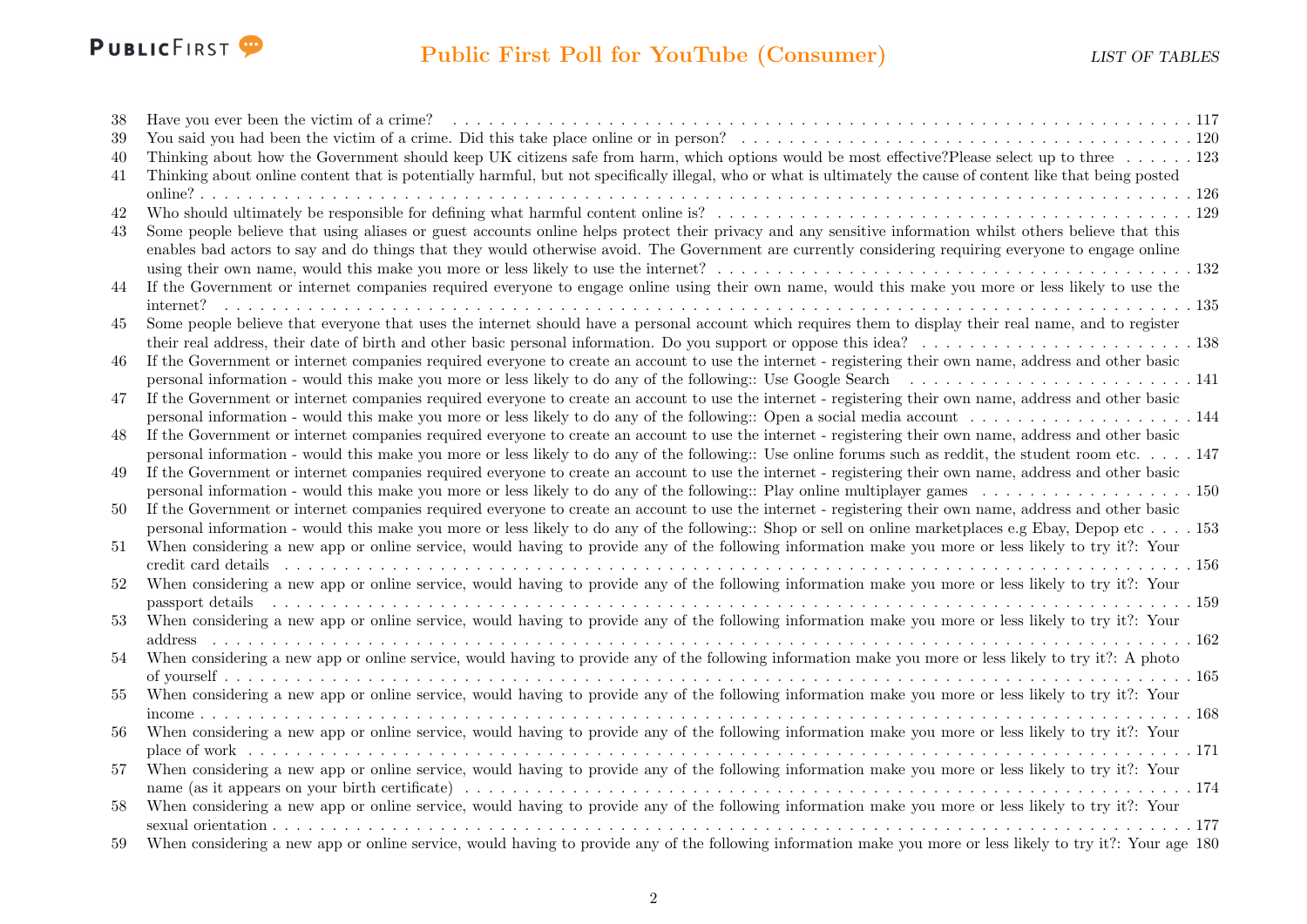

| 60 | When considering a new app or online service, would having to provide any of the following information make you more or less likely to try it?: Your       |
|----|------------------------------------------------------------------------------------------------------------------------------------------------------------|
|    |                                                                                                                                                            |
| 61 | When considering a new app or online service, would having to provide any of the following information make you more or less likely to try it?: Your       |
|    |                                                                                                                                                            |
| 62 | You said you would be less likely to try a new app or online service if you had to upload your passport details. Which of the following reasons explain    |
|    |                                                                                                                                                            |
| 63 | You said you would be less likely to try a new app or online service if you had to upload your credit card details. Which of the following reasons explain |
|    |                                                                                                                                                            |
| 64 | You said you would be less likely to try a new app or online service if you had to provide details of your income. Which of the following reasons explain  |
|    |                                                                                                                                                            |
| 65 | Do you think social media accounts should be age-restricted, for example someone under a certain age should not be able to use Youtube or TikTok? 198      |
| 66 |                                                                                                                                                            |
| 67 |                                                                                                                                                            |
| 68 |                                                                                                                                                            |
| 69 |                                                                                                                                                            |
| 70 |                                                                                                                                                            |
| 71 |                                                                                                                                                            |
| 72 |                                                                                                                                                            |
| 73 |                                                                                                                                                            |
| 74 | Imagine you had to choose between the following options. Would you prefer to keep access to YouTube or go without access to YouTube for one month          |
|    |                                                                                                                                                            |
| 75 | Imagine you had to choose between the following options. Would you prefer to keep access to YouTube or go without access to YouTube for one month          |
|    |                                                                                                                                                            |
| 76 | Imagine you had to choose between the following options. Would you prefer to keep access to YouTube or go without access to YouTube for one month          |
|    |                                                                                                                                                            |
| 77 | Imagine you had to choose between the following options. Would you prefer to keep access to YouTube or go without access to YouTube for one month          |
|    |                                                                                                                                                            |
| 78 | Imagine you had to choose between the following options. Would you prefer to keep access to YouTube or go without access to YouTube for one month          |
|    |                                                                                                                                                            |
| 79 | Imagine you had to choose between the following options. Would you prefer to keep access to YouTube or go without access to YouTube for one month          |
|    |                                                                                                                                                            |
| 80 | Imagine you had to choose between the following options. Would you prefer to keep access to YouTube or go without access to YouTube for one month          |
|    | and get paid £100?<br>.243                                                                                                                                 |
| 81 | Imagine you had to choose between the following options. Would you prefer to keep access to YouTube or go without access to YouTube for one month          |
|    |                                                                                                                                                            |
| 82 | Imagine you had to choose between the following options. Would you prefer to keep access to YouTube or go without access to YouTube for one month          |
|    |                                                                                                                                                            |
| 83 | Imagine you had to choose between the following options. Would you prefer to keep access to Google Search or go without access to Google Search for        |
|    |                                                                                                                                                            |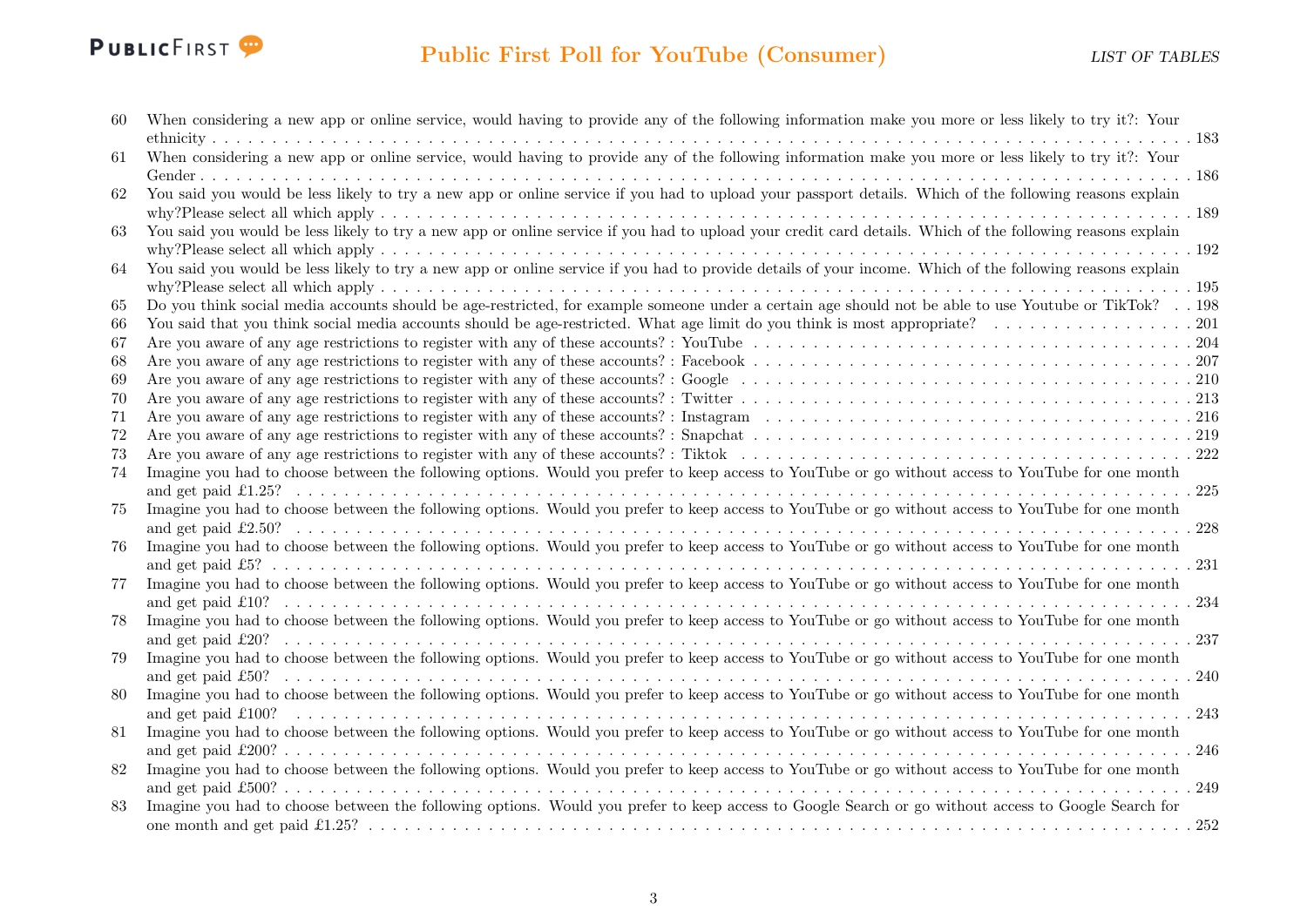

| 84  | Imagine you had to choose between the following options. Would you prefer to keep access to Google Search or go without access to Google Search for           |
|-----|---------------------------------------------------------------------------------------------------------------------------------------------------------------|
|     |                                                                                                                                                               |
| 85  | Imagine you had to choose between the following options. Would you prefer to keep access to Google Search or go without access to Google Search for           |
|     |                                                                                                                                                               |
| 86  | Imagine you had to choose between the following options. Would you prefer to keep access to Google Search or go without access to Google Search for           |
|     |                                                                                                                                                               |
| 87  | Imagine you had to choose between the following options. Would you prefer to keep access to Google Search or go without access to Google Search for           |
|     |                                                                                                                                                               |
| 88  | Imagine you had to choose between the following options. Would you prefer to keep access to Google Search or go without access to Google Search for           |
|     |                                                                                                                                                               |
| 89  | Imagine you had to choose between the following options. Would you prefer to keep access to Google Search or go without access to Google Search for           |
|     |                                                                                                                                                               |
| 90  | Imagine you had to choose between the following options. Would you prefer to keep access to Google Search or go without access to Google Search for           |
|     |                                                                                                                                                               |
| 91  | Imagine you had to choose between the following options. Would you prefer to keep access to Google Search or go without access to Google Search for           |
|     |                                                                                                                                                               |
| 92  | Toyota: Which British city or town would you most closely associate with the following British companies? Please type in the name you think it is, or leave   |
|     |                                                                                                                                                               |
| 93  | Nissan: Which British city or town would you most closely associate with the following British companies? Please type in the name you think it is, or leave   |
|     | it blank if you have no idea and cant even guess.<br>.282                                                                                                     |
| 94  | Rolls Royce Aero Engines: Which British city or town would you most closely associate with the following British companies? Please type in the name you       |
|     |                                                                                                                                                               |
| 95  | Sage Group: Which British city or town would you most closely associate with the following British companies? Please type in the name you think it is, or     |
|     |                                                                                                                                                               |
| 96  | Iceland: Which British city or town would you most closely associate with the following British companies? Please type in the name you think it is, or        |
|     |                                                                                                                                                               |
| 97  | BM: Which British city or town would you most closely associate with the following British companies? Please type in the name you think it is, or leave       |
|     |                                                                                                                                                               |
| 98  | Experian: Which British city or town would you most closely associate with the following British companies? Please type in the name you think it is, or       |
|     |                                                                                                                                                               |
| 99  | BAE Systems: Which British city or town would you most closely associate with the following British companies? Please type in the name you think it is,       |
|     | or leave it blank if you have no idea and cant even guess.                                                                                                    |
| 100 | Aviva: Which British city or town would you most closely associate with the following British companies? Please type in the name you think it is, or leave    |
|     |                                                                                                                                                               |
|     | 101 Bet 365: Which British city or town would you most closely associate with the following British companies? Please type in the name you think it is, or    |
|     | leave it blank if you have no idea and cant even guess.                                                                                                       |
|     | 102 Astra Zeneca: Which British city or town would you most closely associate with the following British companies? Please type in the name you think it is,  |
|     | or leave it blank if you have no idea and cant even guess.                                                                                                    |
|     | 103 Asda: Which British city or town would you most closely associate with the following British companies? Please type in the name you think it is, or leave |
|     | it blank if you have no idea and cant even guess.                                                                                                             |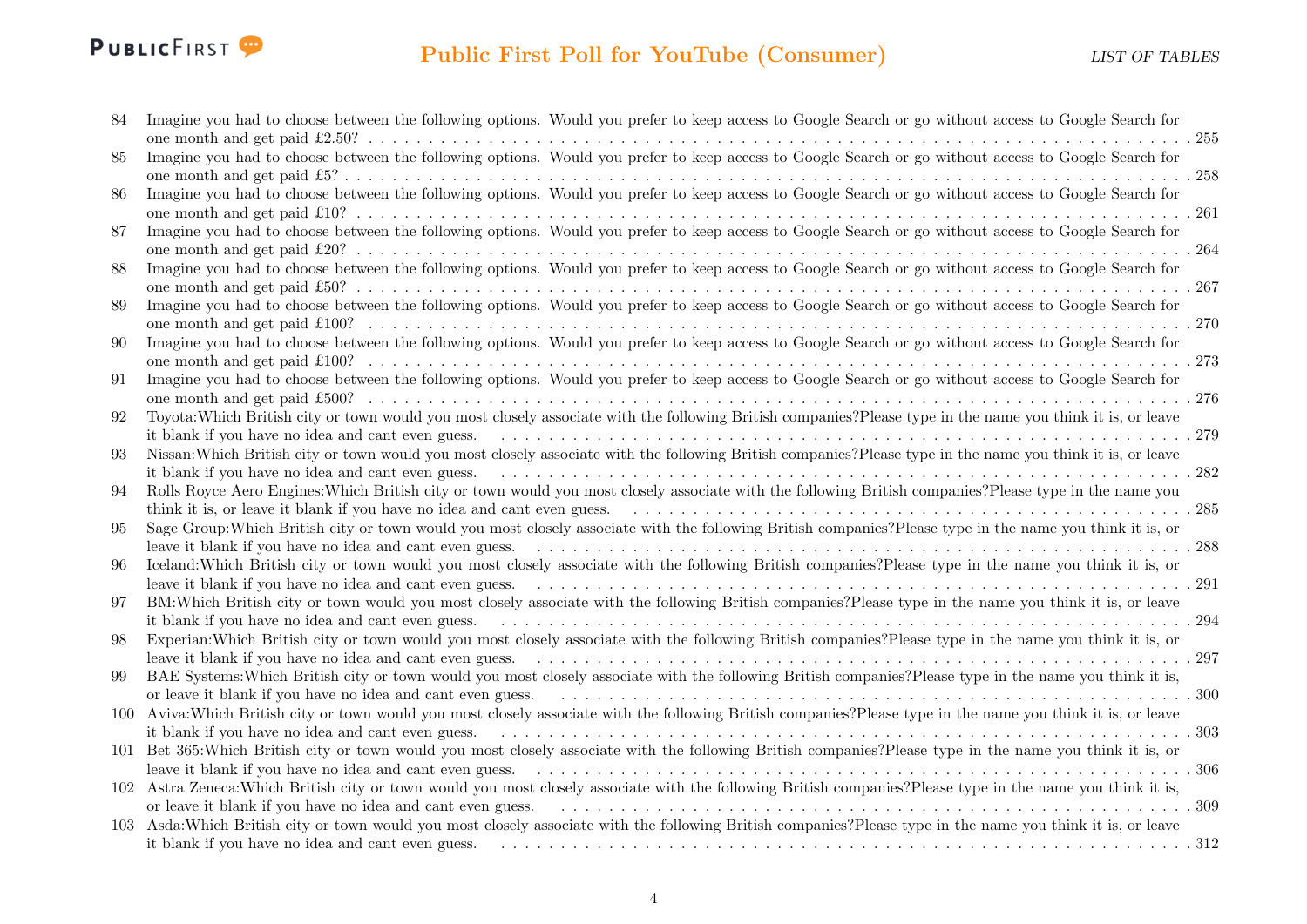

## Public First Poll for YouTube (Consumer) LIST OF TABLES

| 104 Boots UK: Which British city or town would you most closely associate with the following British companies? Please type in the name you think it is, or  |
|--------------------------------------------------------------------------------------------------------------------------------------------------------------|
|                                                                                                                                                              |
| 105 The Co-op: Which British city or town would you most closely associate with the following British companies? Please type in the name you think it is, or |
|                                                                                                                                                              |
|                                                                                                                                                              |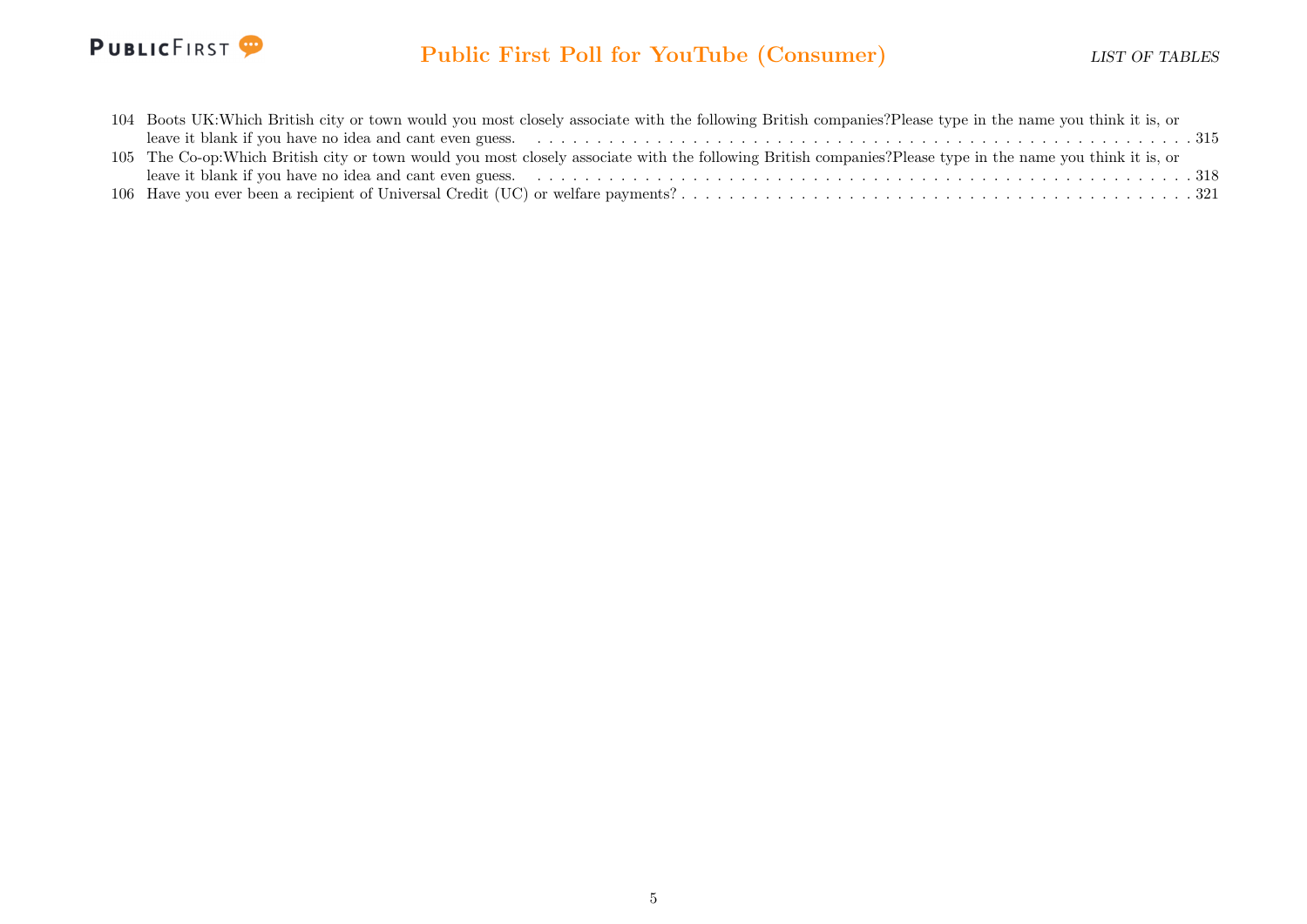

<span id="page-6-0"></span>

|                   |          | Gender |        | Age    |           |        |        |        |        |                       | Education                |                                                        |                                                             |                          |  |  |
|-------------------|----------|--------|--------|--------|-----------|--------|--------|--------|--------|-----------------------|--------------------------|--------------------------------------------------------|-------------------------------------------------------------|--------------------------|--|--|
|                   | Total    | Male   | Female | 18-24  | $25 - 34$ | 35-44  | 45-54  | 55-64  | $65+$  | GCSE or<br>equivalent | A Level or<br>equivalent | University<br>Under-<br>graduate<br>Degree<br>(BA/BSc) | University<br>Postgrad-<br>uate<br>Degree<br>(MA/MSc/MPhil) | Doctorate<br>(PhD/DPHil) |  |  |
| Unweighted        | 2010     | 1000   | 1005   | 149    | 337       | 346    | 366    | 348    | 464    | 545                   | 563                      | 519                                                    | $265\,$                                                     | $36\,$                   |  |  |
| Weighted          | $2010\,$ | 989    | 1016   | 279    | 343       | 341    | 342    | 283    | 422    | $525\,$               | 578                      | 532                                                    | 266                                                         | $36\,$                   |  |  |
| Smartphone        | $92\%$   | $92\%$ | $92\%$ | $97\%$ | $96\%$    | $96\%$ | $96\%$ | 89%    | $79\%$ | $90\%$                | $92\%$                   | $93\%$                                                 | $96\%$                                                      | 100%                     |  |  |
| Laptop            | $75\%$   | 76%    | 74%    | $80\%$ | $83\%$    | 78%    | 71%    | 74%    | $67\%$ | 71\%                  | 72\%                     | 78%                                                    | 87%                                                         | $83\%$                   |  |  |
| Tablet            | $62\%$   | $62\%$ | $62\%$ | $53\%$ | $64\%$    | $69\%$ | $61\%$ | $60\%$ | $61\%$ | $60\%$                | $65\%$                   | $59\%$                                                 | $66\%$                                                      | $63\%$                   |  |  |
| Games console     | 44%      | $50\%$ | $38\%$ | 72\%   | $68\%$    | $64\%$ | 40\%   | 19%    | $7\%$  | $36\%$                | $45\%$                   | $46\%$                                                 | 57%                                                         | 53%                      |  |  |
| Desktop computer  | 43\%     | $54\%$ | $32\%$ | 44%    | 48\%      | 44%    | $38\%$ | 38%    | $45\%$ | 33%                   | 41%                      | $45\%$                                                 | $60\%$                                                      | 74%                      |  |  |
| None of the above | $0\%$    | $0\%$  | $0\%$  | $1\%$  | $0\%$     | $0\%$  | $0\%$  | $0\%$  | $1\%$  | $0\%$                 | $0\%$                    | $1\%$                                                  | $0\%$                                                       | $0\%$                    |  |  |

#### (1.A) Which of the following devices do you own, if any?Select all that apply

Note:

BASE: All Respondents

Fieldwork: 24th Sep - 29th Sep 2021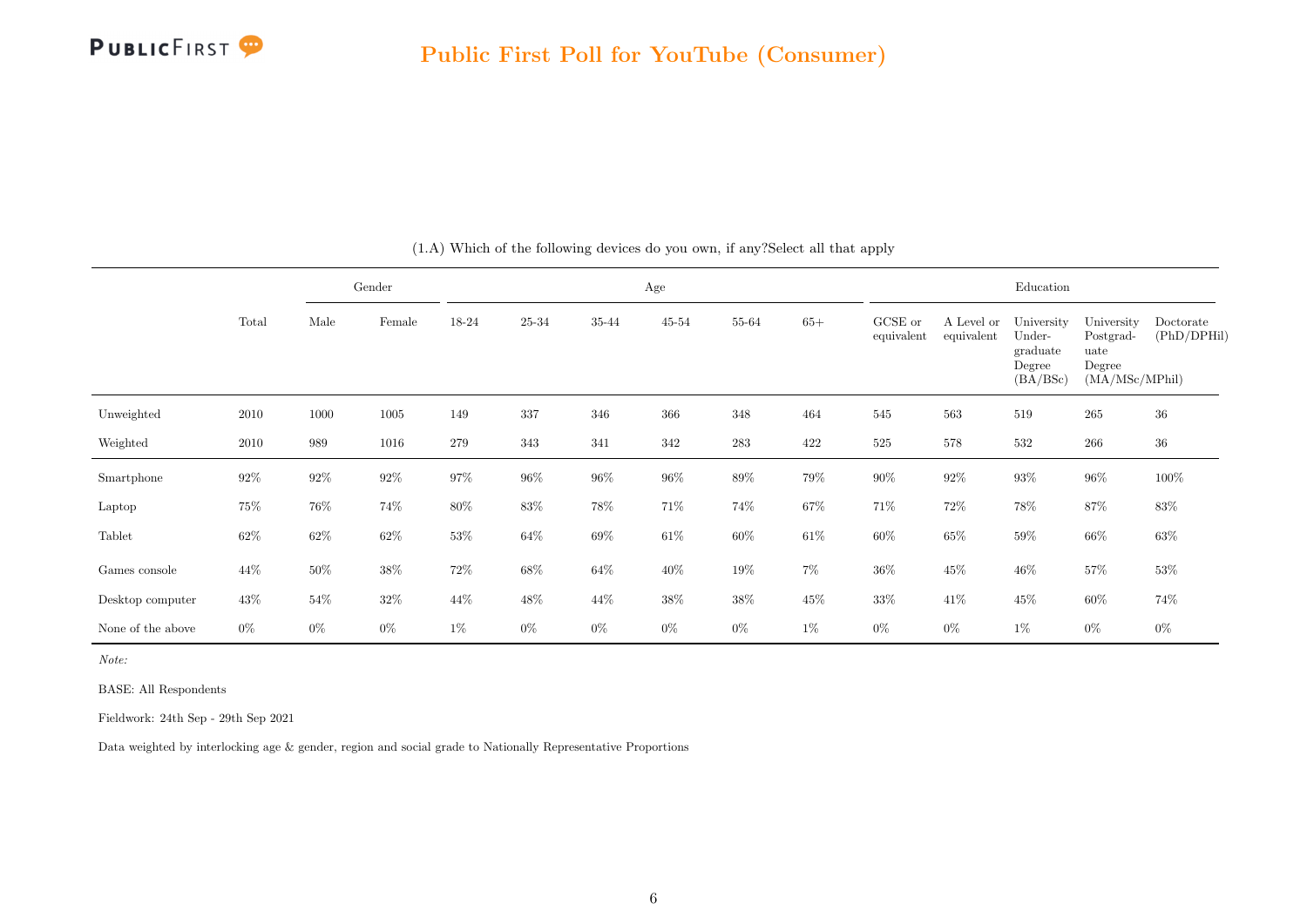

|                   |        | Social Grade |        |          |        |        | $EU$ 2016 Vote |                   | 2019                |         |                     |                               |                   |                      |  |
|-------------------|--------|--------------|--------|----------|--------|--------|----------------|-------------------|---------------------|---------|---------------------|-------------------------------|-------------------|----------------------|--|
|                   | Total  | AB           | C1     | $\rm C2$ | DE     | Leave  | Remain         | I did not<br>vote | Conservative Labour |         | Liberal<br>Democrat | The<br><b>Brexit</b><br>Party | I did not<br>vote | None of<br>the above |  |
| Unweighted        | 2010   | 566          | 524    | 383      | 525    | 823    | 889            | 216               | 831                 | 484     | 181                 | <b>20</b>                     | 235               | $\boldsymbol{0}$     |  |
| Weighted          | 2010   | 539          | 519    | 440      | 500    | 776    | 887            | 224               | 783                 | $505\,$ | 172                 | 19                            | 245               | $\overline{0}$       |  |
| Smartphone        | 92%    | 95%          | $91\%$ | $94\%$   | $87\%$ | $89\%$ | $93\%$         | $94\%$            | $90\%$              | $94\%$  | $91\%$              | $89\%$                        | $93\%$            | $\ast$               |  |
| Laptop            | 75%    | $81\%$       | $75\%$ | $75\%$   | 69%    | $72\%$ | 78%            | 76%               | 74%                 | 77%     | $78\%$              | $81\%$                        | 74%               | $\ast$               |  |
| Tablet            | $62\%$ | $66\%$       | $60\%$ | $63\%$   | $57\%$ | $63\%$ | $65\%$         | 45%               | $64\%$              | $64\%$  | $62\%$              | $65\%$                        | $53\%$            | $\ast$               |  |
| Games console     | 44%    | 45\%         | $39\%$ | $50\%$   | $42\%$ | $38\%$ | 45\%           | 47%               | $37\%$              | $51\%$  | $43\%$              | $42\%$                        | 44\%              | $\ast$               |  |
| Desktop computer  | 43%    | $56\%$       | $42\%$ | 41\%     | 33%    | 42\%   | 47%            | $30\%$            | 44\%                | 43\%    | 52%                 | $31\%$                        | $31\%$            | $\ast$               |  |
| None of the above | $0\%$  | $0\%$        | $0\%$  | $0\%$    | 1%     | $0\%$  | $0\%$          | $0\%$             | $0\%$               | $1\%$   | 0%                  | $0\%$                         | $0\%$             | $\ast$               |  |

(1.B) Which of the following devices do you own, if any?Select all that apply

Note:

BASE: All Respondents

Fieldwork: 24th Sep - 29th Sep 2021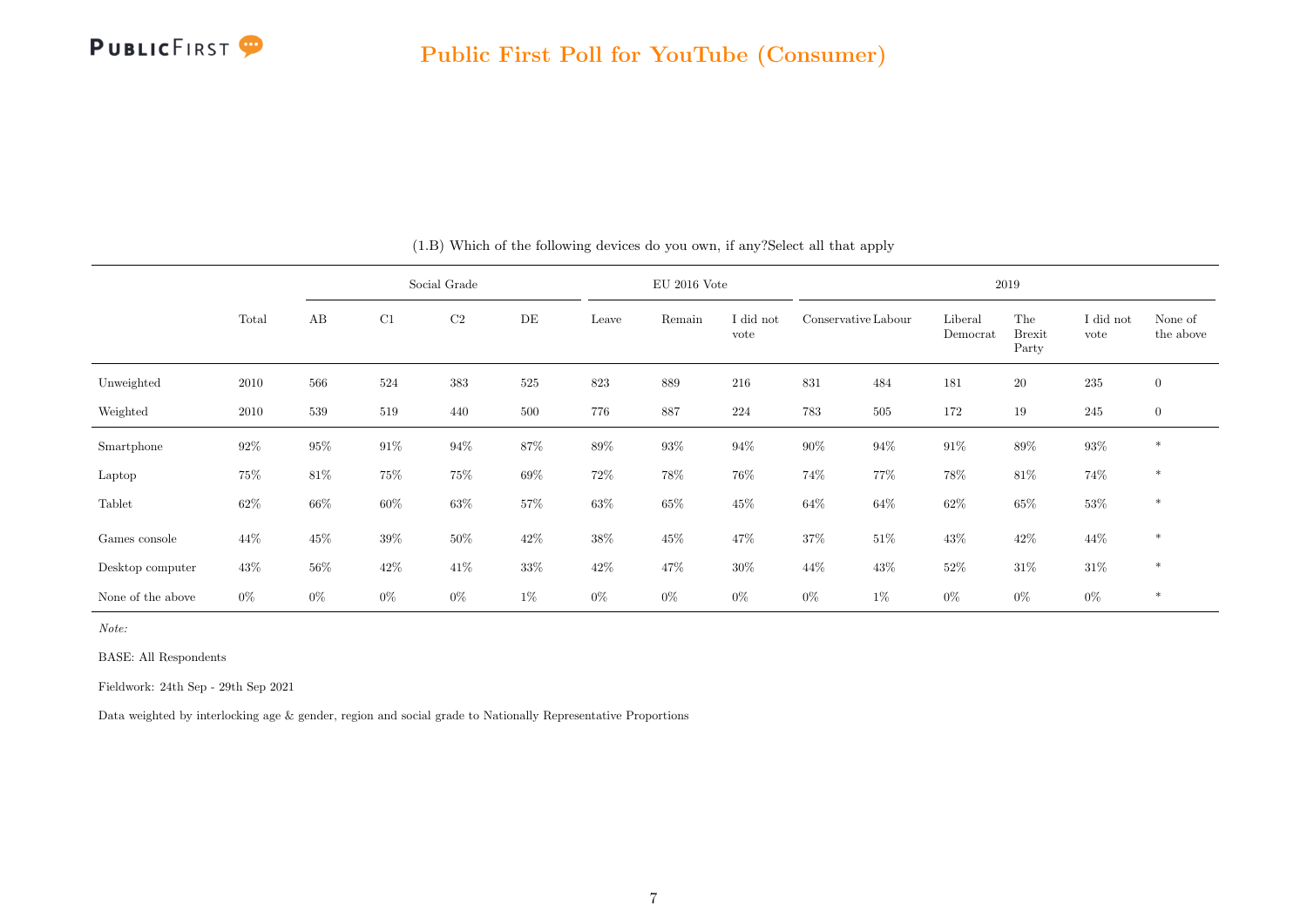

|                   |        |         | Region        |               |                    |                  |                  |                                |               |               |          |        |                     |  |
|-------------------|--------|---------|---------------|---------------|--------------------|------------------|------------------|--------------------------------|---------------|---------------|----------|--------|---------------------|--|
|                   | Total  | London  | South<br>East | South<br>West | East of<br>England | East<br>Midlands | West<br>Midlands | Yorkshire<br>and the<br>Humber | North<br>East | North<br>West | Scotland | Wales  | Northern<br>Ireland |  |
| Unweighted        | 2010   | $\,289$ | 280           | $155\,$       | 181                | 134              | 190              | 163                            | 85            | 236           | 161      | 104    | $32\,$              |  |
| Weighted          | 2010   | 281     | 261           | 161           | $181\,$            | 141              | 181              | 161                            | 80            | 221           | 181      | 101    | 60                  |  |
| Smartphone        | $92\%$ | $94\%$  | $93\%$        | $89\%$        | $88\%$             | $95\%$           | $94\%$           | $89\%$                         | $88\%$        | $92\%$        | $89\%$   | $92\%$ | $98\%$              |  |
| Laptop            | $75\%$ | $85\%$  | 73%           | $72\%$        | $69\%$             | $70\%$           | $74\%$           | $75\%$                         | $81\%$        | $74\%$        | 77%      | 73%    | 73%                 |  |
| Tablet            | $62\%$ | $62\%$  | $60\%$        | $61\%$        | $64\%$             | $64\%$           | $58\%$           | $60\%$                         | $61\%$        | $56\%$        | $65\%$   | $69\%$ | 73%                 |  |
| Games console     | 44%    | $48\%$  | $40\%$        | $35\%$        | $43\%$             | $47\%$           | $41\%$           | 47%                            | $46\%$        | $47\%$        | $42\%$   | $43\%$ | $40\%$              |  |
| Desktop computer  | $43\%$ | $55\%$  | $38\%$        | $37\%$        | $43\%$             | 44\%             | $43\%$           | $40\%$                         | 41\%          | $47\%$        | $38\%$   | $40\%$ | $36\%$              |  |
| None of the above | $0\%$  | $0\%$   | $0\%$         | $0\%$         | $1\%$              | $0\%$            | $0\%$            | $1\%$                          | $0\%$         | $0\%$         | $0\%$    | $1\%$  | $0\%$               |  |

(1.C) Which of the following devices do you own, if any?Select all that apply

Note:

BASE: All Respondents

Fieldwork: 24th Sep - 29th Sep 2021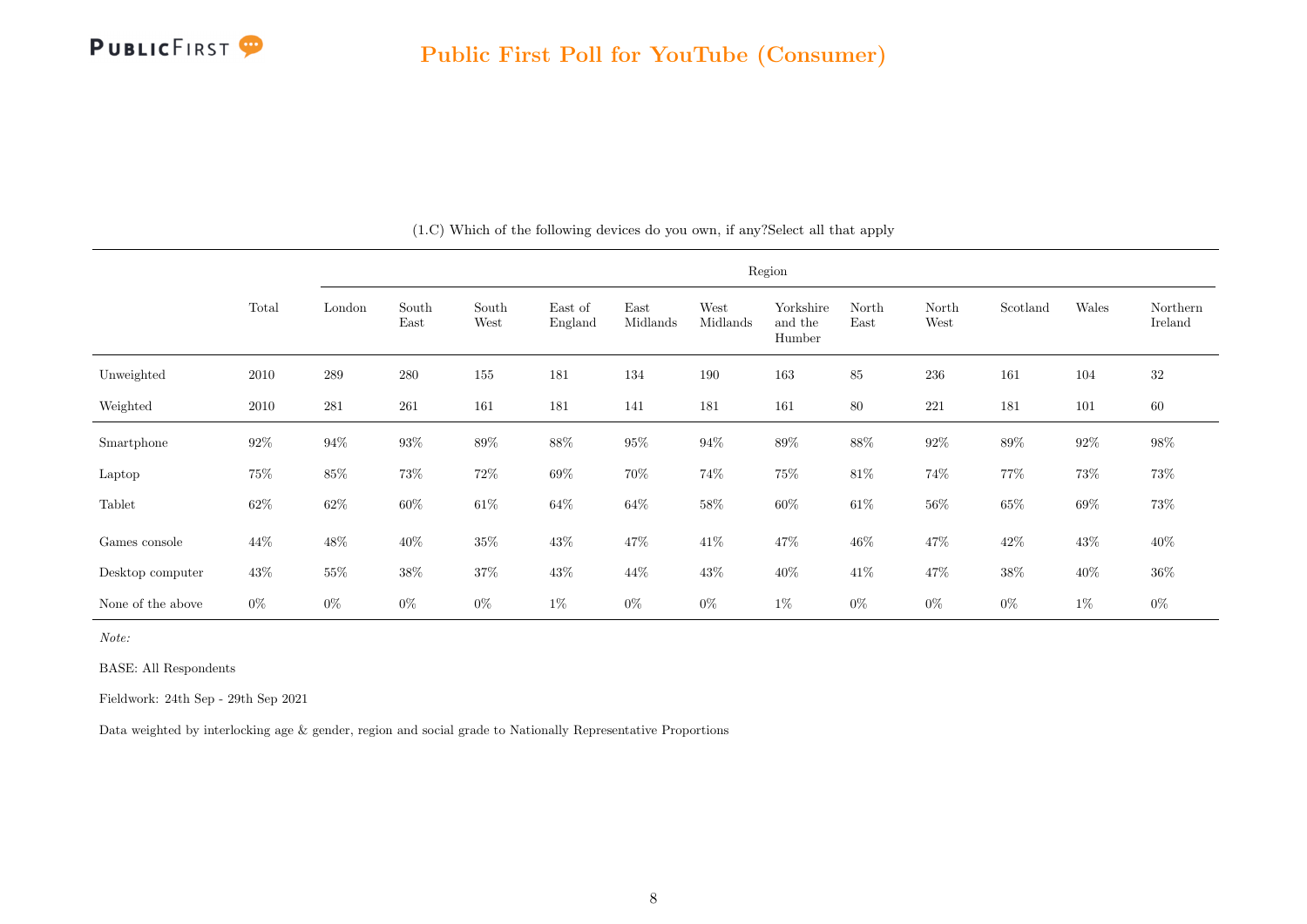

<span id="page-9-0"></span>

|                  |        | Gender |        |         |        |        | Age    | Education |        |                       |                          |                                                        |                                                             |                          |
|------------------|--------|--------|--------|---------|--------|--------|--------|-----------|--------|-----------------------|--------------------------|--------------------------------------------------------|-------------------------------------------------------------|--------------------------|
|                  | Total  | Male   | Female | 18-24   | 25-34  | 35-44  | 45-54  | 55-64     | $65+$  | GCSE or<br>equivalent | A Level or<br>equivalent | University<br>Under-<br>graduate<br>Degree<br>(BA/BSc) | University<br>Postgrad-<br>uate<br>Degree<br>(MA/MSc/MPhil) | Doctorate<br>(PhD/DPHil) |
| Unweighted       | 2004   | 997    | 1002   | 148     | 336    | 345    | 366    | 348       | 461    | $\boldsymbol{0}$      | $\overline{0}$           | 516                                                    | $265\,$                                                     | $36\,$                   |
| Weighted         | 2004   | 986    | 1013   | $277\,$ | 342    | 340    | 342    | $\bf 283$ | 419    | $\overline{0}$        | $\overline{0}$           | 529                                                    | 266                                                         | $36\,$                   |
| Smartphone       | $66\%$ | $65\%$ | $68\%$ | $92\%$  | 87\%   | $85\%$ | $67\%$ | 47\%      | $30\%$ | $59\%$                | $65\%$                   | $71\%$                                                 | $81\%$                                                      | 74%                      |
| Laptop           | $50\%$ | $52\%$ | $48\%$ | $51\%$  | $58\%$ | $53\%$ | $46\%$ | $46\%$    | $45\%$ | $45\%$                | $45\%$                   | $56\%$                                                 | $59\%$                                                      | $56\%$                   |
| Tablet           | $31\%$ | 30%    | $32\%$ | $27\%$  | $30\%$ | $36\%$ | $30\%$ | $34\%$    | $29\%$ | $32\%$                | $35\%$                   | $27\%$                                                 | $30\%$                                                      | 43%                      |
| Desktop computer | $24\%$ | $33\%$ | 16%    | $27\%$  | 23\%   | $21\%$ | $21\%$ | $20\%$    | $32\%$ | $19\%$                | $23\%$                   | $27\%$                                                 | $31\%$                                                      | 41\%                     |
| Games console    | $11\%$ | 13%    | $9\%$  | $30\%$  | $24\%$ | $10\%$ | $4\%$  | $1\%$     | $0\%$  | $10\%$                | 10%                      | $12\%$                                                 | $15\%$                                                      | $9\%$                    |
| Don't know       | $0\%$  | $0\%$  | $0\%$  | $0\%$   | $0\%$  | $0\%$  | $0\%$  | $0\%$     | $0\%$  | $0\%$                 | $0\%$                    | $0\%$                                                  | $0\%$                                                       | $0\%$                    |

(2.A) Which devices do you use to access the internet most regularly at home?Pick up to three

Note:

BASE: Respondents who own at least one of the following; Smartphone,Tablet, Laptop, Desktop computer, Games console

Fieldwork: 24th Sep - 29th Sep 2021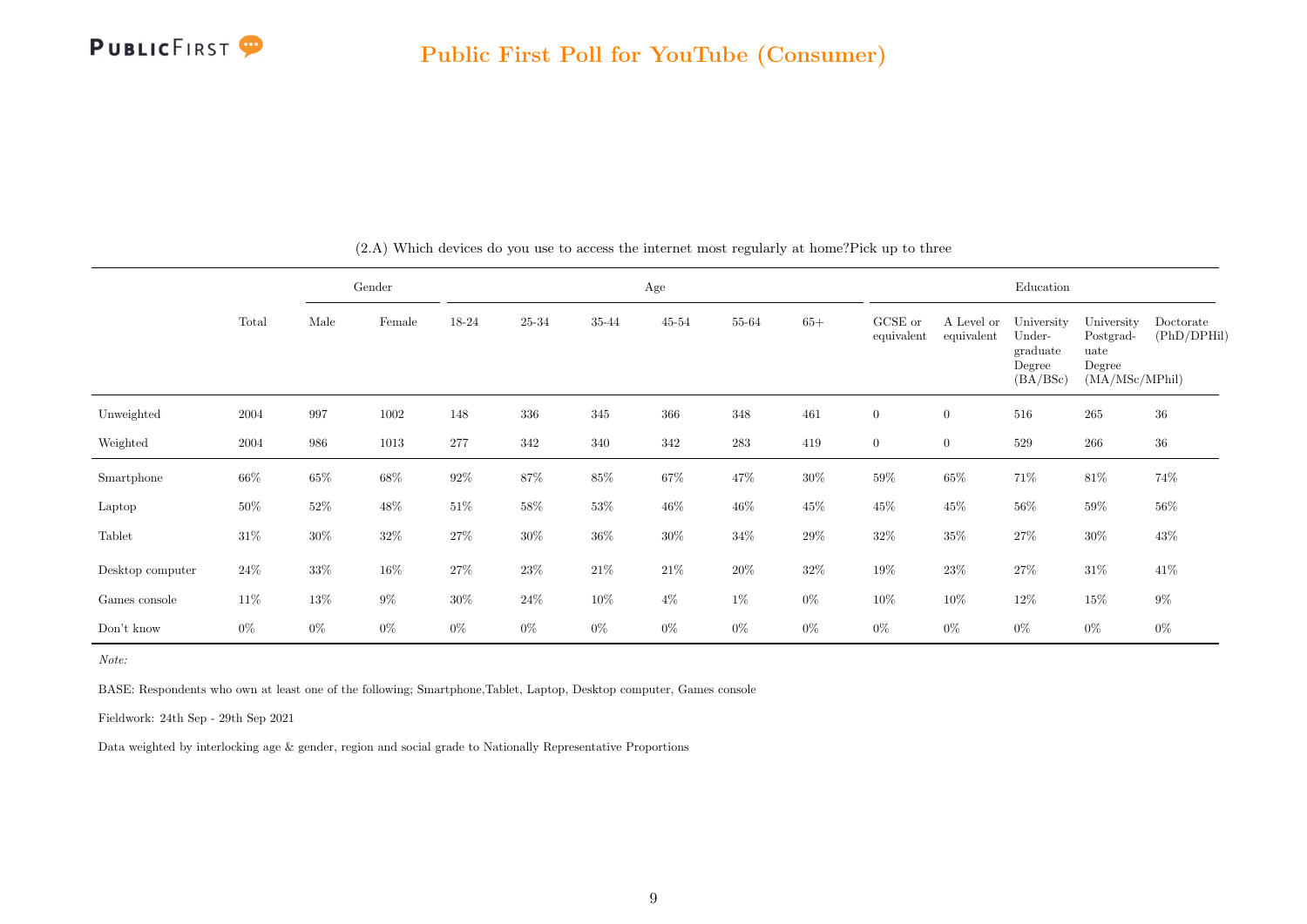

|                  |        | Social Grade |        |                |           |        | $EU$ 2016 Vote |                   | 2019                |        |                     |                               |                   |                      |  |
|------------------|--------|--------------|--------|----------------|-----------|--------|----------------|-------------------|---------------------|--------|---------------------|-------------------------------|-------------------|----------------------|--|
|                  | Total  | AB           | C1     | C <sub>2</sub> | $\rm{DE}$ | Leave  | Remain         | I did not<br>vote | Conservative Labour |        | Liberal<br>Democrat | The<br><b>Brexit</b><br>Party | I did not<br>vote | None of<br>the above |  |
| Unweighted       | 2004   | 564          | 523    | 382            | 523       | 822    | 887            | 215               | 830                 | 482    | 181                 | <b>20</b>                     | 234               | $\boldsymbol{0}$     |  |
| Weighted         | 2004   | 537          | 518    | 439            | 497       | 775    | 884            | 223               | 782                 | 502    | 172                 | 19                            | 245               | $\boldsymbol{0}$     |  |
| Smartphone       | $66\%$ | $66\%$       | $65\%$ | 73%            | $63\%$    | $57\%$ | $70\%$         | 75%               | $58\%$              | 78%    | $65\%$              | $70\%$                        | $67\%$            | $\ast$               |  |
| Laptop           | $50\%$ | $58\%$       | $49\%$ | 45\%           | 46%       | $47\%$ | $52\%$         | $47\%$            | $50\%$              | 49%    | $51\%$              | 71%                           | $49\%$            | $\ast$               |  |
| Tablet           | $31\%$ | $34\%$       | $30\%$ | $28\%$         | $32\%$    | 33%    | $34\%$         | 19%               | $32\%$              | $33\%$ | 30%                 | 41%                           | $25\%$            | $\ast$               |  |
| Desktop computer | $24\%$ | $29\%$       | $27\%$ | $23\%$         | 19%       | $24\%$ | $27\%$         | 16%               | $25\%$              | $24\%$ | $35\%$              | $16\%$                        | $18\%$            | $\ast$               |  |
| Games console    | 11\%   | $10\%$       | $8\%$  | 14\%           | 12\%      | 7%     | $12\%$         | 14%               | 8%                  | $15\%$ | 6%                  | 12\%                          | $11\%$            | $\ast$               |  |
| Don't know       | $0\%$  | $0\%$        | $0\%$  | $0\%$          | $0\%$     | $0\%$  | $0\%$          | $0\%$             | $0\%$               | $0\%$  | $0\%$               | $0\%$                         | $0\%$             | $\ast$               |  |

(2.B) Which devices do you use to access the internet most regularly at home?Pick up to three

Note:

BASE: Respondents who own at least one of the following; Smartphone,Tablet, Laptop, Desktop computer, Games console

Fieldwork: 24th Sep - 29th Sep 2021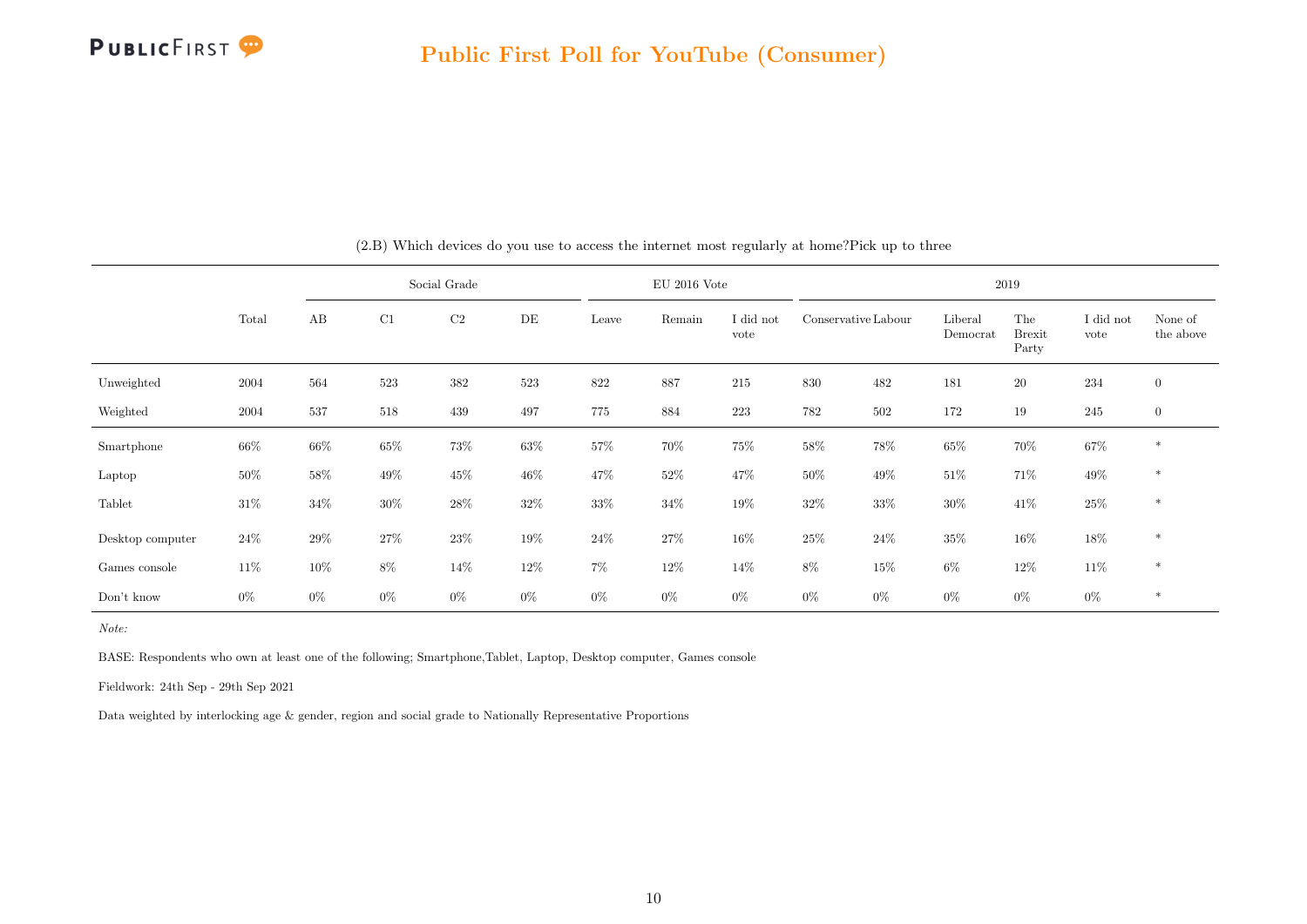

|                  |        | Region             |               |               |                    |                  |                  |                                |               |               |          |        |                     |
|------------------|--------|--------------------|---------------|---------------|--------------------|------------------|------------------|--------------------------------|---------------|---------------|----------|--------|---------------------|
|                  | Total  | London             | South<br>East | South<br>West | East of<br>England | East<br>Midlands | West<br>Midlands | Yorkshire<br>and the<br>Humber | North<br>East | North<br>West | Scotland | Wales  | Northern<br>Ireland |
| Unweighted       | 2004   | $\boldsymbol{288}$ | 279           | $155\,$       | 180                | 134              | 190              | 162                            | 85            | 235           | 161      | 103    | 32                  |
| Weighted         | 2004   | 280                | 260           | 161           | 180                | 141              | 181              | 159                            | 80            | 220           | 181      | 100    | 60                  |
| Smartphone       | $66\%$ | $75\%$             | $67\%$        | $63\%$        | $57\%$             | $67\%$           | $68\%$           | $66\%$                         | $65\%$        | $69\%$        | $62\%$   | $64\%$ | $74\%$              |
| Laptop           | $50\%$ | $65\%$             | $46\%$        | $44\%$        | 47%                | $42\%$           | $52\%$           | $50\%$                         | 47%           | $47\%$        | $48\%$   | $44\%$ | $52\%$              |
| Tablet           | $31\%$ | $31\%$             | $30\%$        | $35\%$        | $34\%$             | $37\%$           | $24\%$           | $28\%$                         | $26\%$        | $26\%$        | 37%      | $32\%$ | $40\%$              |
| Desktop computer | $24\%$ | $27\%$             | 20%           | $26\%$        | $27\%$             | $27\%$           | $26\%$           | $26\%$                         | 21\%          | $27\%$        | 20%      | 24\%   | 14%                 |
| Games console    | $11\%$ | $13\%$             | $11\%$        | $5\%$         | $9\%$              | $13\%$           | 8%               | $7\%$                          | $13\%$        | $12\%$        | 13%      | $16\%$ | $11\%$              |
| Don't know       | $0\%$  | $0\%$              | $0\%$         | $1\%$         | $0\%$              | $0\%$            | $1\%$            | $0\%$                          | $0\%$         | $0\%$         | $1\%$    | $0\%$  | $0\%$               |

(2.C) Which devices do you use to access the internet most regularly at home?Pick up to three

Note:

BASE: Respondents who own at least one of the following; Smartphone,Tablet, Laptop, Desktop computer, Games console

Fieldwork: 24th Sep - 29th Sep 2021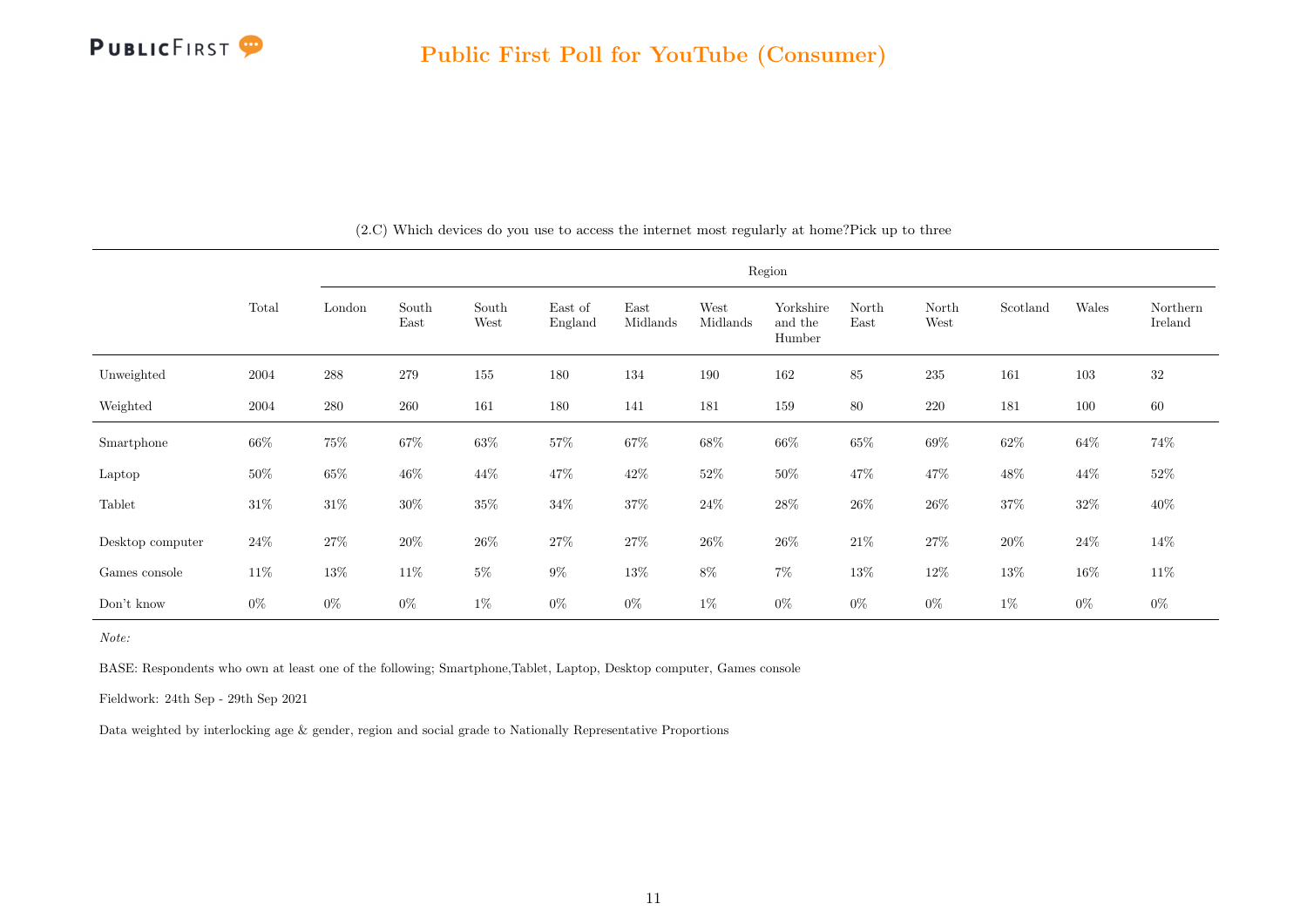

<span id="page-12-0"></span>

|                   |        |        | Gender          |        |        |           | Age       |           | Education |                       |                          |                                                        |                                                             |                          |
|-------------------|--------|--------|-----------------|--------|--------|-----------|-----------|-----------|-----------|-----------------------|--------------------------|--------------------------------------------------------|-------------------------------------------------------------|--------------------------|
|                   | Total  | Male   | $\mbox{Female}$ | 18-24  | 25-34  | $35 - 44$ | $45 - 54$ | 55-64     | $65+$     | GCSE or<br>equivalent | A Level or<br>equivalent | University<br>Under-<br>graduate<br>Degree<br>(BA/BSc) | University<br>Postgrad-<br>uate<br>Degree<br>(MA/MSc/MPhil) | Doctorate<br>(PhD/DPHil) |
| Unweighted        | 2010   | 1000   | 1005            | 149    | 337    | 346       | 366       | $348\,$   | 464       | 545                   | 563                      | 519                                                    | $265\,$                                                     | $36\,$                   |
| Weighted          | 2010   | 989    | 1016            | 279    | 343    | 341       | 342       | $\bf 283$ | 422       | $525\,$               | 578                      | 532                                                    | $266\,$                                                     | $36\,$                   |
| Google            | $72\%$ | 71%    | $73\%$          | $85\%$ | $80\%$ | $83\%$    | $74\%$    | $65\%$    | $53\%$    | $67\%$                | 72%                      | $76\%$                                                 | $79\%$                                                      | $81\%$                   |
| Facebook          | 71\%   | 68%    | $75\%$          | 79%    | $80\%$ | $84\%$    | $72\%$    | $60\%$    | $55\%$    | $69\%$                | 70%                      | 73%                                                    | $82\%$                                                      | $64\%$                   |
| YouTube           | $68\%$ | 73%    | $63\%$          | $90\%$ | $84\%$ | $81\%$    | $70\%$    | $55\%$    | $37\%$    | $62\%$                | $67\%$                   | $72\%$                                                 | 82\%                                                        | $73\%$                   |
| Instagram         | $42\%$ | 39%    | $44\%$          | $80\%$ | $68\%$ | $57\%$    | $32\%$    | $15\%$    | $10\%$    | $31\%$                | $40\%$                   | 47%                                                    | $66\%$                                                      | $40\%$                   |
| Twitter           | $35\%$ | $40\%$ | $30\%$          | $55\%$ | $54\%$ | $50\%$    | $30\%$    | $19\%$    | $10\%$    | $26\%$                | $32\%$                   | $40\%$                                                 | $57\%$                                                      | $44\%$                   |
| Snapchat          | 20%    | $22\%$ | $19\%$          | $59\%$ | $37\%$ | $23\%$    | $9\%$     | $3\%$     | $0\%$     | $13\%$                | 19%                      | $22\%$                                                 | $38\%$                                                      | $29\%$                   |
| Tik Tok           | 19%    | 17%    | $20\%$          | $46\%$ | $36\%$ | $21\%$    | $9\%$     | $3\%$     | $2\%$     | $12\%$                | 17%                      | $23\%$                                                 | $29\%$                                                      | $9\%$                    |
| None of the above | $7\%$  | $8\%$  | $7\%$           | $0\%$  | $1\%$  | $3\%$     | $5\%$     | $13\%$    | $19\%$    | $9\%$                 | $8\%$                    | $6\%$                                                  | $4\%$                                                       | $4\%$                    |

(3.A) Which of the following do you use, if any?Select all that apply

Note:

BASE: All Respondents

Fieldwork: 24th Sep - 29th Sep 2021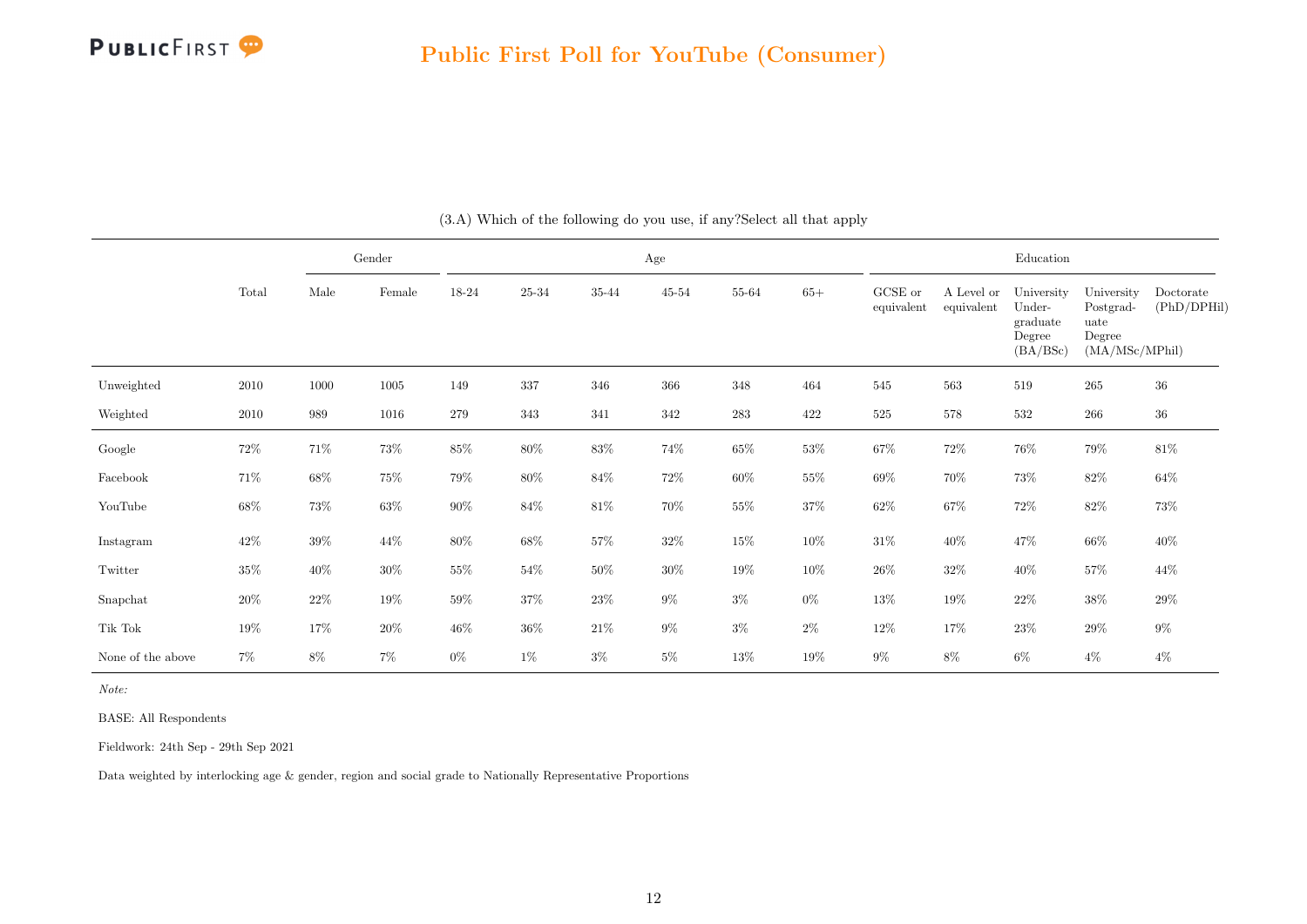

|                   |        |         |        | Social Grade |        |        | $\rm EU$ 2016 Vote |                   |                     |         |                     | 2019                          |                   |                      |
|-------------------|--------|---------|--------|--------------|--------|--------|--------------------|-------------------|---------------------|---------|---------------------|-------------------------------|-------------------|----------------------|
|                   | Total  | AB      | C1     | $\rm C2$     | DE     | Leave  | Remain             | I did not<br>vote | Conservative Labour |         | Liberal<br>Democrat | The<br><b>Brexit</b><br>Party | I did not<br>vote | None of<br>the above |
| Unweighted        | 2010   | 566     | 524    | 383          | 525    | 823    | 889                | 216               | 831                 | 484     | 181                 | $20\,$                        | $\bf 235$         | $\mathbf{0}$         |
| Weighted          | 2010   | $539\,$ | 519    | 440          | 500    | 776    | 887                | 224               | 783                 | $505\,$ | 172                 | $19\,$                        | 245               | $\mathbf{0}$         |
| Google            | $72\%$ | 71\%    | $74\%$ | 74%          | 70%    | $67\%$ | 74%                | $78\%$            | $67\%$              | 77%     | $68\%$              | $69\%$                        | $76\%$            | $\ast$               |
| Facebook          | 71%    | 70%     | 71%    | 74%          | 71%    | 68%    | 73%                | 71%               | 70%                 | 72\%    | $72\%$              | $72\%$                        | 70%               | $\ast$               |
| YouTube           | $68\%$ | $68\%$  | $69\%$ | $69\%$       | $66\%$ | $61\%$ | 70%                | $75\%$            | $61\%$              | 77%     | 66\%                | $71\%$                        | 74%               | $\ast$               |
| Instagram         | $42\%$ | $45\%$  | $42\%$ | $44\%$       | $38\%$ | $30\%$ | 48%                | $43\%$            | $34\%$              | $53\%$  | 44\%                | $43\%$                        | $39\%$            | $\ast$               |
| Twitter           | 35%    | 41%     | $36\%$ | $35\%$       | 29%    | $24\%$ | $42\%$             | 35%               | $27\%$              | 45%     | 42\%                | $42\%$                        | $29\%$            | $\ast$               |
| Snapchat          | $20\%$ | $24\%$  | $16\%$ | $24\%$       | 18%    | $14\%$ | $22\%$             | $19\%$            | $14\%$              | $28\%$  | $18\%$              | $22\%$                        | 17%               | $\ast$               |
| Tik Tok           | 19%    | $20\%$  | $16\%$ | $23\%$       | $16\%$ | $13\%$ | $20\%$             | $20\%$            | $14\%$              | $26\%$  | 17%                 | $22\%$                        | 14%               | $\ast$               |
| None of the above | $7\%$  | $9\%$   | $7\%$  | $5\%$        | 8%     | 10%    | $6\%$              | $6\%$             | $9\%$               | $5\%$   | $9\%$               | $9\%$                         | $6\%$             | $\ast$               |

(3.B) Which of the following do you use, if any?Select all that apply

Note:

BASE: All Respondents

Fieldwork: 24th Sep - 29th Sep 2021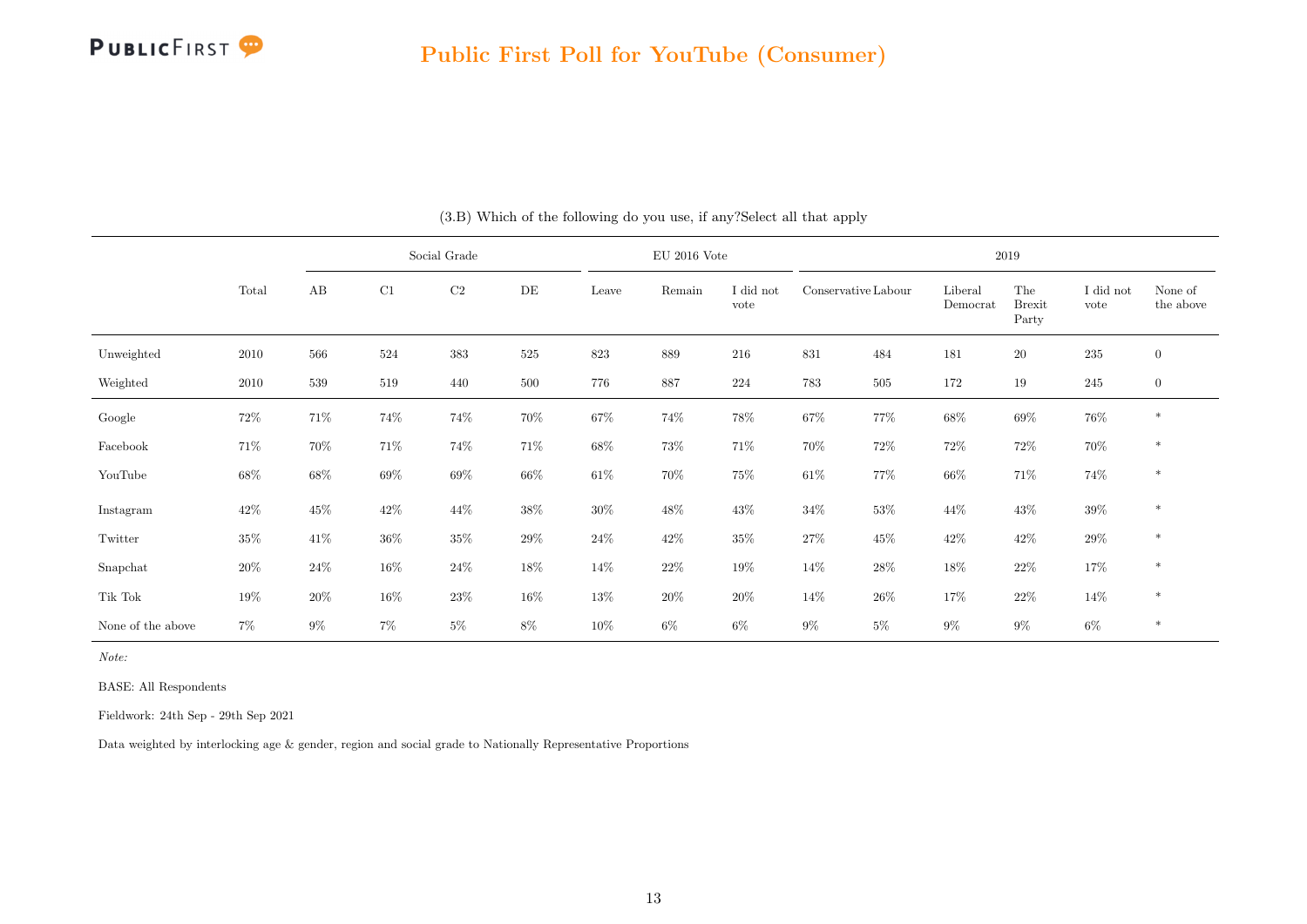

|                   |          |           |               |               |                    |                  |                  | Region                         |               |               |          |        |                     |
|-------------------|----------|-----------|---------------|---------------|--------------------|------------------|------------------|--------------------------------|---------------|---------------|----------|--------|---------------------|
|                   | Total    | London    | South<br>East | South<br>West | East of<br>England | East<br>Midlands | West<br>Midlands | Yorkshire<br>and the<br>Humber | North<br>East | North<br>West | Scotland | Wales  | Northern<br>Ireland |
| Unweighted        | $2010\,$ | $\,289$   | $280\,$       | $155\,$       | 181                | 134              | 190              | $163\,$                        | 85            | $236\,$       | 161      | 104    | $32\,$              |
| Weighted          | $2010\,$ | $\bf 281$ | 261           | 161           | 181                | 141              | 181              | 161                            | $80\,$        | $221\,$       | 181      | 101    | $60\,$              |
| Google            | $72\%$   | $82\%$    | $71\%$        | $66\%$        | $70\%$             | $70\%$           | $70\%$           | $69\%$                         | $77\%$        | $73\%$        | $71\%$   | $68\%$ | $81\%$              |
| Facebook          | 71\%     | $72\%$    | $67\%$        | $76\%$        | $63\%$             | $72\%$           | $80\%$           | $70\%$                         | $67\%$        | $70\%$        | $72\%$   | $64\%$ | $83\%$              |
| YouTube           | $68\%$   | $81\%$    | $64\%$        | $56\%$        | $63\%$             | $72\%$           | $69\%$           | $68\%$                         | $69\%$        | $67\%$        | $64\%$   | $73\%$ | $70\%$              |
| Instagram         | 42\%     | $58\%$    | $35\%$        | $37\%$        | $36\%$             | $44\%$           | $41\%$           | $38\%$                         | $44\%$        | $45\%$        | $34\%$   | $44\%$ | $42\%$              |
| Twitter           | $35\%$   | $49\%$    | $30\%$        | $27\%$        | $27\%$             | $32\%$           | $36\%$           | $26\%$                         | $36\%$        | 41\%          | $35\%$   | $39\%$ | $39\%$              |
| Snapchat          | $20\%$   | $34\%$    | $14\%$        | $12\%$        | $14\%$             | $21\%$           | $23\%$           | $20\%$                         | $17\%$        | $24\%$        | $22\%$   | $15\%$ | $17\%$              |
| Tik Tok           | 19%      | $30\%$    | $15\%$        | $11\%$        | $15\%$             | $23\%$           | $22\%$           | $16\%$                         | $21\%$        | $18\%$        | $14\%$   | $14\%$ | $23\%$              |
| None of the above | $7\%$    | $5\%$     | $9\%$         | $9\%$         | $10\%$             | $7\%$            | $6\%$            | $8\%$                          | $5\%$         | $9\%$         | $6\%$    | $8\%$  | $2\%$               |

(3.C) Which of the following do you use, if any?Select all that apply

Note:

BASE: All Respondents

Fieldwork: 24th Sep - 29th Sep 2021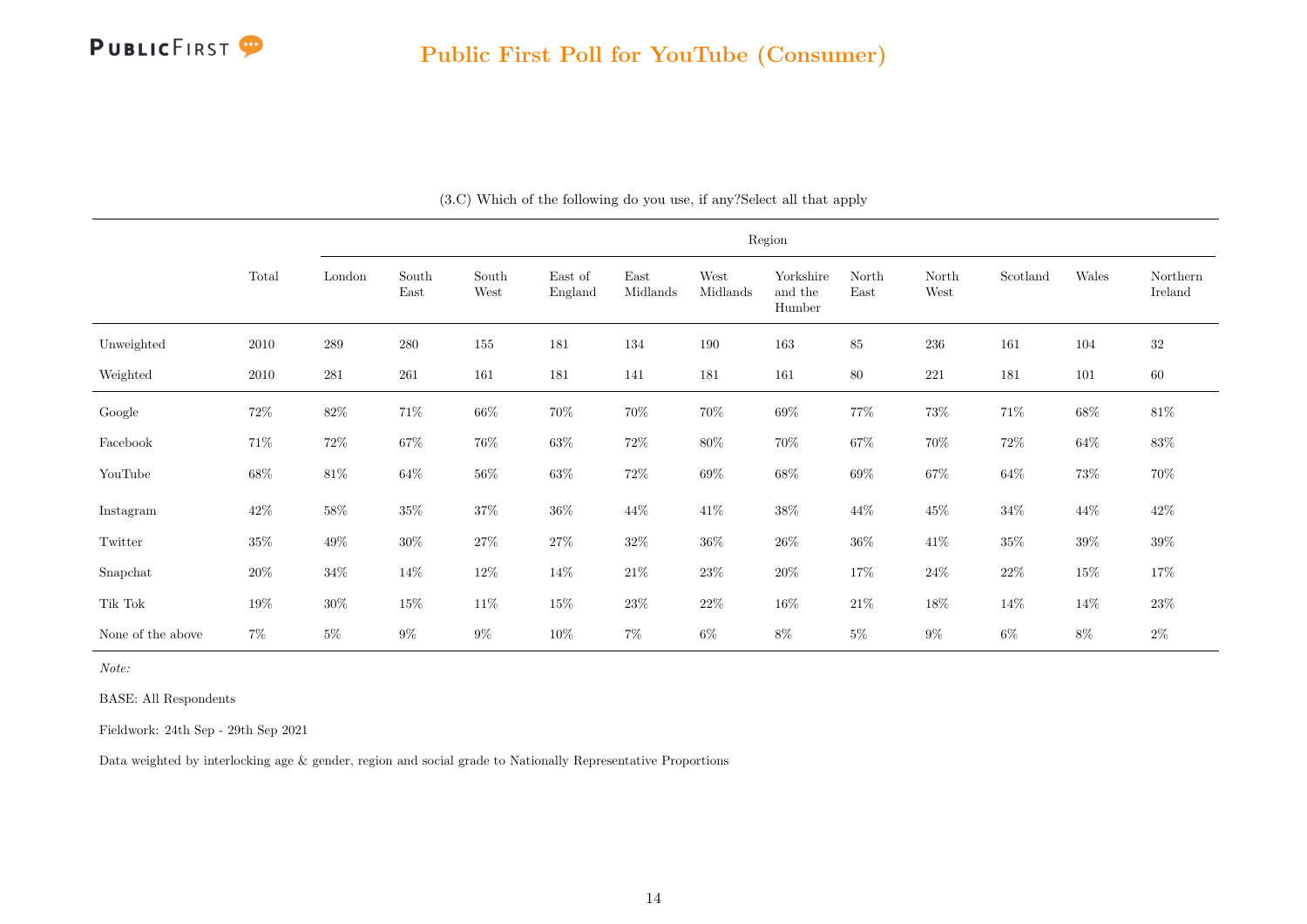

<span id="page-15-0"></span>

|            |        |                    | Gender          |        |           |         | Age       |         |         |                       |                          | Education                                              |                                                             |                          |
|------------|--------|--------------------|-----------------|--------|-----------|---------|-----------|---------|---------|-----------------------|--------------------------|--------------------------------------------------------|-------------------------------------------------------------|--------------------------|
|            | Total  | Male               | $\mbox{Female}$ | 18-24  | $25 - 34$ | 35-44   | $45 - 54$ | 55-64   | $65+$   | GCSE or<br>equivalent | A Level or<br>equivalent | University<br>Under-<br>graduate<br>Degree<br>(BA/BSc) | University<br>Postgrad-<br>uate<br>Degree<br>(MA/MSc/MPhil) | Doctorate<br>(PhD/DPHil) |
| Unweighted | 1843   | $\boldsymbol{913}$ | 926             | 149    | 333       | $336\,$ | 348       | $304\,$ | $373\,$ | $\boldsymbol{0}$      | $\overline{0}$           | 485                                                    | $253\,$                                                     | $34\,$                   |
| Weighted   | 1864   | 914                | $\,\,945$       | 279    | $339\,$   | $331\,$ | 326       | $248\,$ | 341     | $\boldsymbol{0}$      | $\overline{0}$           | $503\,$                                                | $255\,$                                                     | $34\,$                   |
| Tik Tok    | $9\%$  | $8\%$              | $9\%$           | $25\%$ | $16\%$    | $8\%$   | $2\%$     | $1\%$   | $0\%$   | $5\%$                 | $10\%$                   | $10\%$                                                 | $13\%$                                                      | $6\%$                    |
| Facebook   | $52\%$ | $48\%$             | 56\%            | $39\%$ | $54\%$    | $64\%$  | $53\%$    | $45\%$  | $52\%$  | $54\%$                | $50\%$                   | 49\%                                                   | $62\%$                                                      | $39\%$                   |
| Google     | $48\%$ | $51\%$             | $45\%$          | $39\%$ | $51\%$    | $50\%$  | $51\%$    | $49\%$  | $48\%$  | $45\%$                | $49\%$                   | $49\%$                                                 | $51\%$                                                      | $63\%$                   |
| Snapchat   | $4\%$  | $4\%$              | $4\%$           | $15\%$ | $6\%$     | $2\%$   | $1\%$     | $1\%$   | $1\%$   | $3\%$                 | $6\%$                    | $5\%$                                                  | $3\%$                                                       | $8\%$                    |
| YouTube    | $36\%$ | $42\%$             | $30\%$          | $58\%$ | $49\%$    | $40\%$  | $34\%$    | $24\%$  | $13\%$  | $34\%$                | $36\%$                   | $38\%$                                                 | $41\%$                                                      | $36\%$                   |
| Instagram  | $24\%$ | $21\%$             | $27\%$          | $44\%$ | $42\%$    | $30\%$  | $15\%$    | $6\%$   | $5\%$   | $14\%$                | $23\%$                   | $30\%$                                                 | $38\%$                                                      | $27\%$                   |
| Twitter    | $14\%$ | $16\%$             | $13\%$          | $26\%$ | $18\%$    | 17%     | $13\%$    | $11\%$  | $3\%$   | $13\%$                | $13\%$                   | $15\%$                                                 | $21\%$                                                      | $25\%$                   |
| Don't know | $1\%$  | $1\%$              | $1\%$           | $1\%$  | $1\%$     | $0\%$   | $1\%$     | $3\%$   | $3\%$   | $2\%$                 | $1\%$                    | $2\%$                                                  | $0\%$                                                       | $0\%$                    |

(4.A) Which of the following do you use most regularly?Pick up to three

Note:

BASE: Respondents who use at least one of the following; Facebook, Google, Tik Tok, Instagram, Twitter, YouTube, Snapchat

Fieldwork: 24th Sep - 29th Sep 2021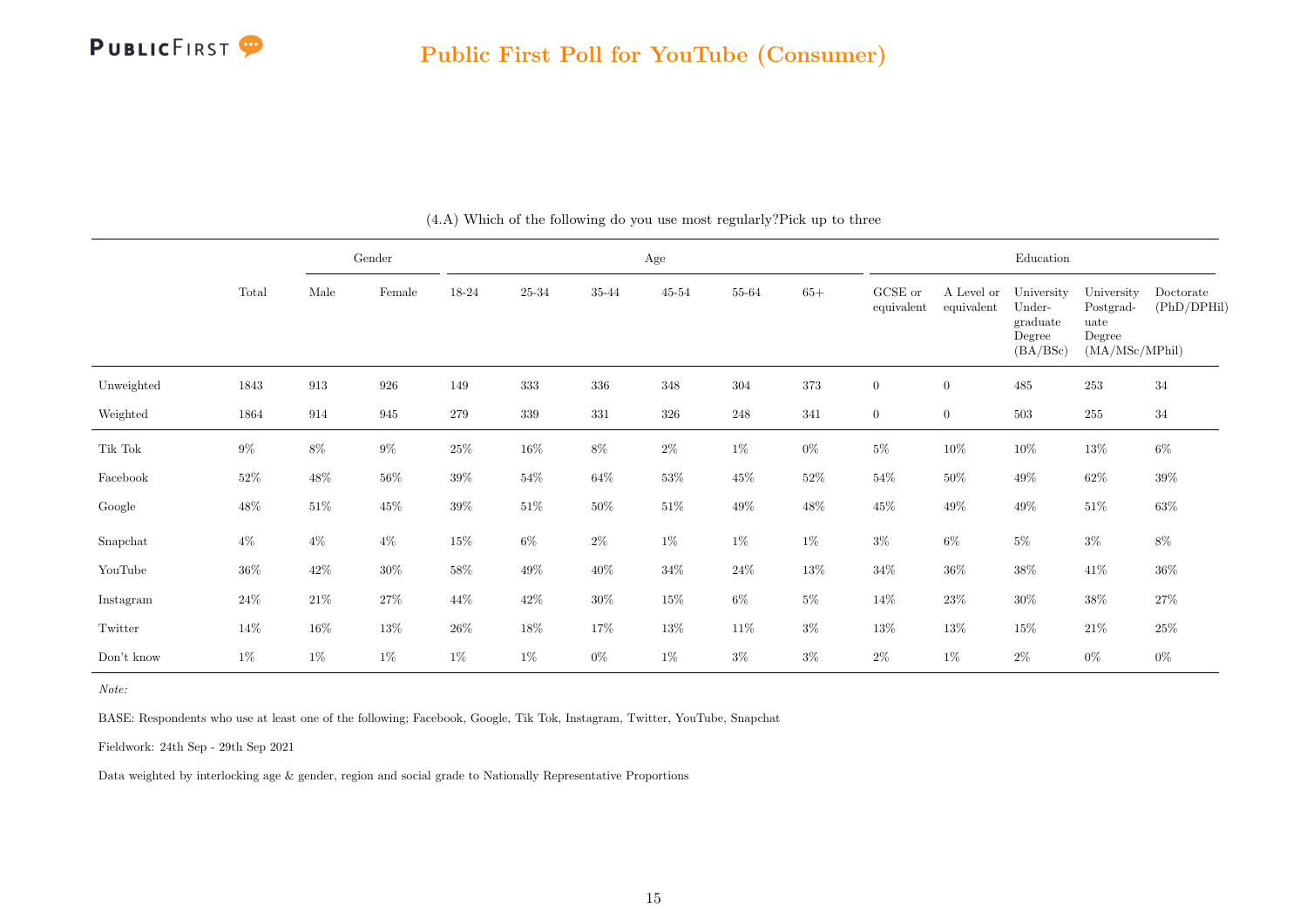

|            |        |        |        | Social Grade |        |        | $EU$ 2016 Vote |                   |                     |        |                     | 2019                          |                   |                      |
|------------|--------|--------|--------|--------------|--------|--------|----------------|-------------------|---------------------|--------|---------------------|-------------------------------|-------------------|----------------------|
|            | Total  | AB     | C1     | C2           | DE     | Leave  | Remain         | I did not<br>vote | Conservative Labour |        | Liberal<br>Democrat | The<br><b>Brexit</b><br>Party | I did not<br>vote | None of<br>the above |
| Unweighted | 1843   | 510    | 484    | 360          | 479    | 737    | 828            | 200               | 747                 | 457    | 163                 | $18\,$                        | 219               | $\mathbf{0}$         |
| Weighted   | 1864   | 491    | 483    | 417          | 462    | 701    | 834            | 210               | 710                 | 481    | 157                 | 17                            | 231               | $\mathbf{0}$         |
| Tik Tok    | $9\%$  | $9\%$  | $8\%$  | $11\%$       | $8\%$  | $7\%$  | $9\%$          | $9\%$             | $6\%$               | $12\%$ | $5\%$               | $6\%$                         | $4\%$             | $\ast$               |
| Facebook   | $52\%$ | $51\%$ | $53\%$ | $52\%$       | $53\%$ | $54\%$ | $53\%$         | $50\%$            | $52\%$              | $51\%$ | $54\%$              | $45\%$                        | 47%               | $\ast$               |
| Google     | $48\%$ | $54\%$ | $50\%$ | 43\%         | 44\%   | $50\%$ | 47%            | $51\%$            | $51\%$              | $45\%$ | $51\%$              | $54\%$                        | 49%               | $\ast$               |
| Snapchat   | $4\%$  | $6\%$  | $4\%$  | $4\%$        | $3\%$  | $2\%$  | $4\%$          | 8%                | $3\%$               | $6\%$  | $4\%$               | $7\%$                         | $4\%$             | $\ast$               |
| YouTube    | $36\%$ | $32\%$ | $35\%$ | $40\%$       | $38\%$ | $32\%$ | $35\%$         | 44\%              | 29%                 | $41\%$ | $34\%$              | 41\%                          | $46\%$            | $\ast$               |
| Instagram  | $24\%$ | $25\%$ | $25\%$ | $26\%$       | 19%    | $17\%$ | $29\%$         | $16\%$            | $18\%$              | $33\%$ | $28\%$              | $35\%$                        | 18%               | $\ast$               |
| Twitter    | 14\%   | 17%    | $14\%$ | 14\%         | $13\%$ | $10\%$ | $16\%$         | $15\%$            | $10\%$              | $21\%$ | $19\%$              | $16\%$                        | $10\%$            | $\ast$               |
| Don't know | $1\%$  | $1\%$  | $1\%$  | $2\%$        | $2\%$  | $1\%$  | $1\%$          | $2\%$             | $1\%$               | $1\%$  | $2\%$               | $0\%$                         | $3\%$             | $\ast$               |

(4.B) Which of the following do you use most regularly?Pick up to three

Note:

BASE: Respondents who use at least one of the following; Facebook, Google, Tik Tok, Instagram, Twitter, YouTube, Snapchat

Fieldwork: 24th Sep - 29th Sep 2021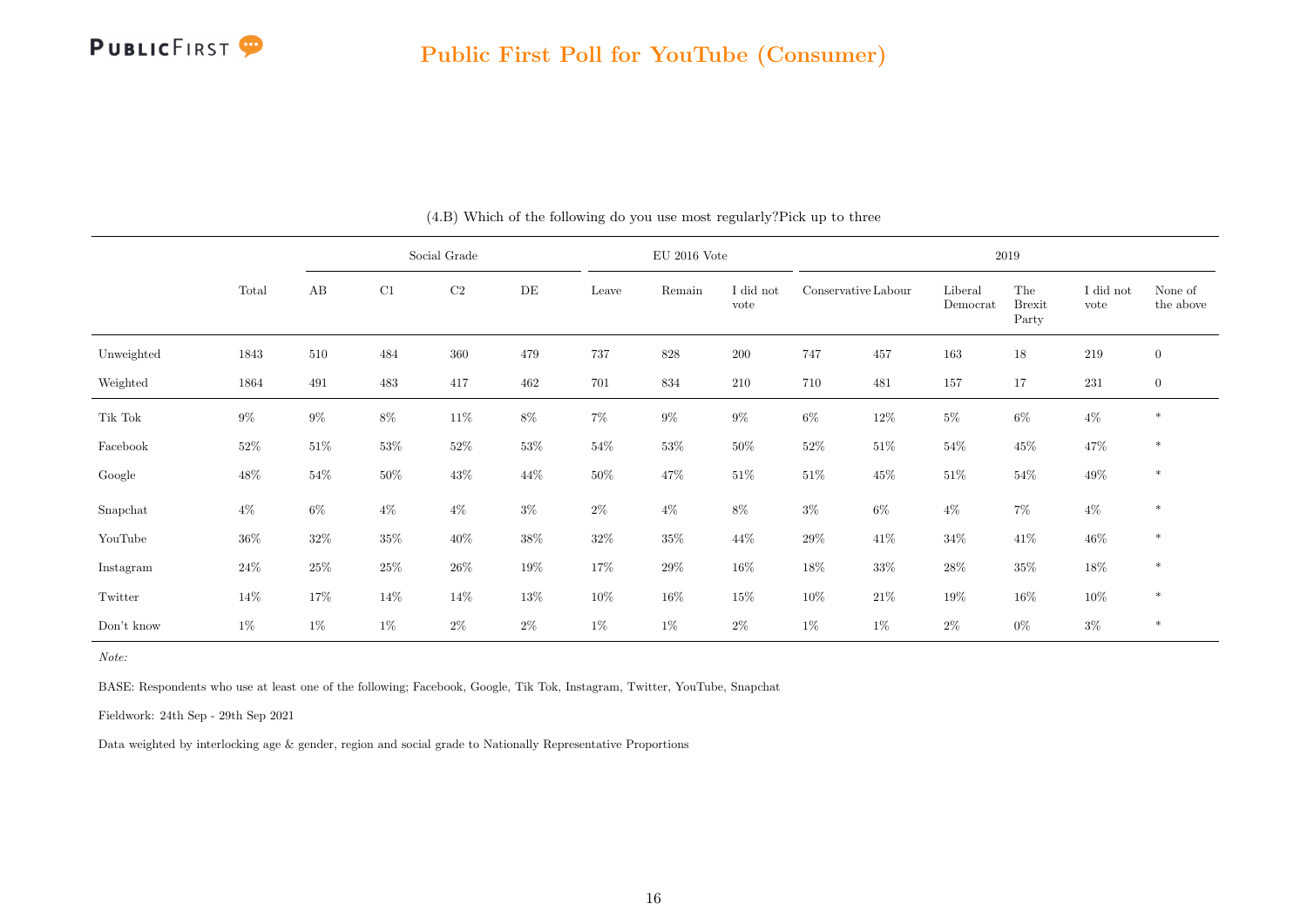

|                                                                                      |        |        |               |               |                    |                  |                  | Region                         |               |               |          |                   |                     |
|--------------------------------------------------------------------------------------|--------|--------|---------------|---------------|--------------------|------------------|------------------|--------------------------------|---------------|---------------|----------|-------------------|---------------------|
|                                                                                      | Total  | London | South<br>East | South<br>West | East of<br>England | East<br>Midlands | West<br>Midlands | Yorkshire<br>and the<br>Humber | North<br>East | North<br>West | Scotland | Wales             | Northern<br>Ireland |
| Unweighted                                                                           | 1843   | 272    | 253           | 140           | 161                | 123              | 178              | 149                            | 80            | 212           | 150      | 94                | 31                  |
| Weighted                                                                             | 1864   | 267    | $\bf 238$     | 147           | $163\,$            | 131              | 171              | 149                            | $76\,$        | $201\,$       | 170      | $\boldsymbol{93}$ | $59\,$              |
| $\operatorname*{Tik}% \nolimits_{\mathbb{Z}}\mathbb{Z}^{\Sigma\left( 1\right) }$ Tok | $9\%$  | $13\%$ | $8\%$         | $4\%$         | $5\%$              | $10\%$           | $12\%$           | $8\%$                          | $6\%$         | $8\%$         | $6\%$    | $10\%$            | $15\%$              |
| Facebook                                                                             | 52\%   | $49\%$ | $52\%$        | $64\%$        | $46\%$             | $52\%$           | $56\%$           | $53\%$                         | $50\%$        | $48\%$        | $54\%$   | $47\%$            | $60\%$              |
| Google                                                                               | $48\%$ | $53\%$ | $52\%$        | $45\%$        | $51\%$             | 39%              | $50\%$           | $45\%$                         | $47\%$        | $48\%$        | $44\%$   | 45\%              | $53\%$              |
| Snapchat                                                                             | $4\%$  | $6\%$  | $2\%$         | $2\%$         | $5\%$              | $5\%$            | $6\%$            | $4\%$                          | $0\%$         | $5\%$         | $3\%$    | $3\%$             | $6\%$               |
| YouTube                                                                              | $36\%$ | $47\%$ | $30\%$        | $25\%$        | $38\%$             | $41\%$           | $29\%$           | $39\%$                         | $39\%$        | $40\%$        | $31\%$   | $40\%$            | $35\%$              |
| Instagram                                                                            | $24\%$ | $37\%$ | $21\%$        | $23\%$        | $17\%$             | 26\%             | $27\%$           | $22\%$                         | $22\%$        | $20\%$        | 16%      | $26\%$            | $21\%$              |
| Twitter                                                                              | $14\%$ | $20\%$ | $14\%$        | $9\%$         | $11\%$             | $12\%$           | $13\%$           | $11\%$                         | $12\%$        | $21\%$        | $15\%$   | $15\%$            | $12\%$              |
| Don't know                                                                           | $1\%$  | $1\%$  | $2\%$         | $1\%$         | $1\%$              | $3\%$            | $1\%$            | $2\%$                          | $1\%$         | $1\%$         | $1\%$    | $2\%$             | $0\%$               |

(4.C) Which of the following do you use most regularly?Pick up to three

Note:

BASE: Respondents who use at least one of the following; Facebook, Google, Tik Tok, Instagram, Twitter, YouTube, Snapchat

Fieldwork: 24th Sep - 29th Sep 2021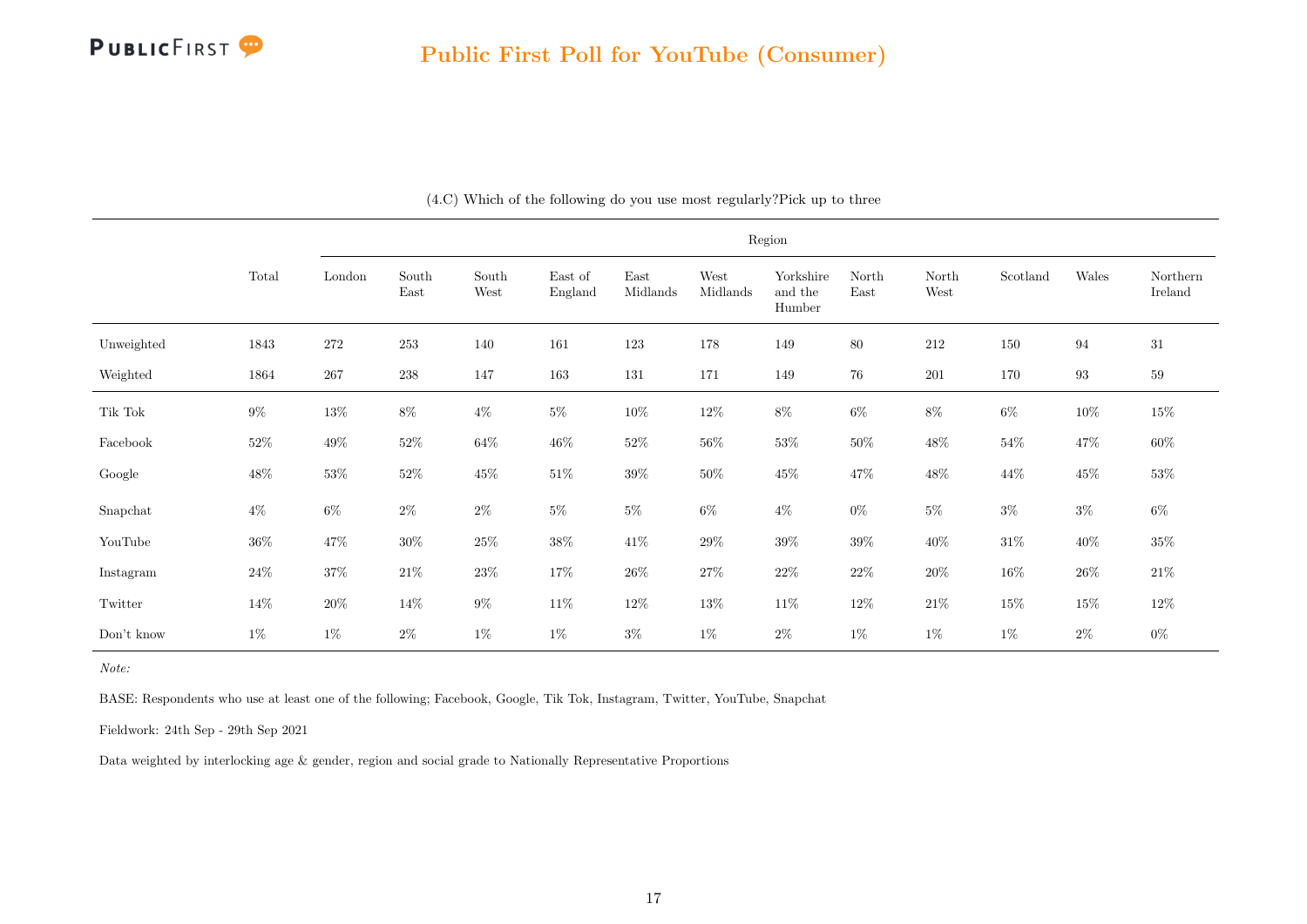

<span id="page-18-0"></span>

|                   |        |        | Gender          |        |        |           | Age       |           |        |                       |                          | Education                                              |                                                             |                          |
|-------------------|--------|--------|-----------------|--------|--------|-----------|-----------|-----------|--------|-----------------------|--------------------------|--------------------------------------------------------|-------------------------------------------------------------|--------------------------|
|                   | Total  | Male   | $\mbox{Female}$ | 18-24  | 25-34  | $35 - 44$ | $45 - 54$ | 55-64     | $65+$  | GCSE or<br>equivalent | A Level or<br>equivalent | University<br>Under-<br>graduate<br>Degree<br>(BA/BSc) | University<br>Postgrad-<br>uate<br>Degree<br>(MA/MSc/MPhil) | Doctorate<br>(PhD/DPHil) |
| Unweighted        | 2010   | 1000   | 1005            | 149    | 337    | 346       | 366       | 348       | 464    | 545                   | 563                      | 519                                                    | $265\,$                                                     | $36\,$                   |
| Weighted          | 2010   | 989    | 1016            | 279    | 343    | 341       | 342       | $\bf 283$ | 422    | $525\,$               | 578                      | 532                                                    | $266\,$                                                     | $36\,$                   |
| Facebook          | $67\%$ | $63\%$ | $71\%$          | $70\%$ | $77\%$ | $81\%$    | $70\%$    | $60\%$    | $49\%$ | $66\%$                | $67\%$                   | $69\%$                                                 | $75\%$                                                      | $62\%$                   |
| Google            | $52\%$ | $55\%$ | $48\%$          | $66\%$ | $64\%$ | $62\%$    | $52\%$    | 42\%      | $30\%$ | $46\%$                | $51\%$                   | $56\%$                                                 | $60\%$                                                      | $65\%$                   |
| YouTube           | 44\%   | 49%    | $39\%$          | $72\%$ | $66\%$ | $60\%$    | $40\%$    | $22\%$    | $11\%$ | $36\%$                | $42\%$                   | $50\%$                                                 | $58\%$                                                      | $53\%$                   |
| Instagram         | 39%    | $36\%$ | $42\%$          | 73%    | $64\%$ | $53\%$    | $30\%$    | 14\%      | $10\%$ | $29\%$                | 37%                      | $46\%$                                                 | $60\%$                                                      | $33\%$                   |
| Twitter           | 33%    | $36\%$ | $31\%$          | $51\%$ | $49\%$ | $50\%$    | $28\%$    | 18%       | $10\%$ | $26\%$                | $31\%$                   | $38\%$                                                 | $52\%$                                                      | $33\%$                   |
| Snapchat          | 19%    | $20\%$ | $19\%$          | $55\%$ | $33\%$ | $23\%$    | $9\%$     | $3\%$     | $1\%$  | $13\%$                | $22\%$                   | 19%                                                    | $32\%$                                                      | $15\%$                   |
| Tik Tok           | $16\%$ | 15%    | $17\%$          | $40\%$ | $33\%$ | $18\%$    | $7\%$     | $2\%$     | $1\%$  | $11\%$                | 16%                      | $19\%$                                                 | $23\%$                                                      | 17%                      |
| None of the above | $15\%$ | $16\%$ | $15\%$          | $1\%$  | $3\%$  | $6\%$     | 14%       | $24\%$    | $38\%$ | 19%                   | 16%                      | 12%                                                    | $7\%$                                                       | $5\%$                    |

(5.A) On which of the following do you have a personal account, if any?Select all that apply

Note:

BASE: All Respondents

Fieldwork: 24th Sep - 29th Sep 2021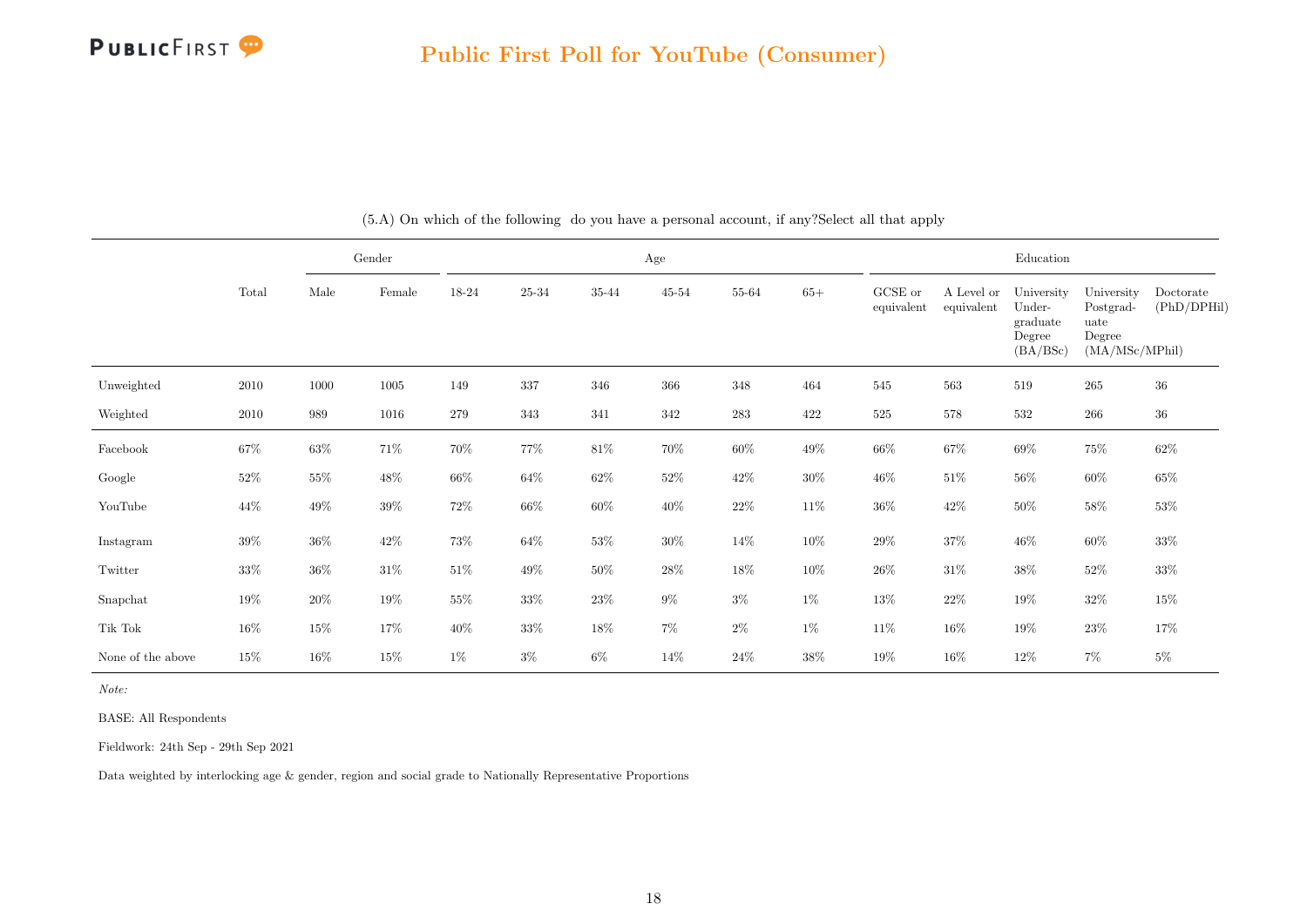

|                   |        |          |        | Social Grade |           |        | $EU$ 2016 Vote |                   |                     |         |                     | $2019\,$                      |                   |                      |
|-------------------|--------|----------|--------|--------------|-----------|--------|----------------|-------------------|---------------------|---------|---------------------|-------------------------------|-------------------|----------------------|
|                   | Total  | $\rm AB$ | C1     | $\rm C2$     | $\rm{DE}$ | Leave  | Remain         | I did not<br>vote | Conservative Labour |         | Liberal<br>Democrat | The<br><b>Brexit</b><br>Party | I did not<br>vote | None of<br>the above |
| Unweighted        | 2010   | 566      | 524    | 383          | 525       | 823    | 889            | 216               | 831                 | 484     | 181                 | 20                            | $\,235$           | $\mathbf{0}$         |
| Weighted          | 2010   | 539      | 519    | 440          | 500       | 776    | 887            | 224               | 783                 | $505\,$ | 172                 | 19                            | 245               | $\mathbf{0}$         |
| Facebook          | $67\%$ | $65\%$   | $68\%$ | $69\%$       | $68\%$    | $64\%$ | $68\%$         | $69\%$            | $65\%$              | $66\%$  | $69\%$              | $72\%$                        | $71\%$            | $\ast$               |
| Google            | $52\%$ | $52\%$   | $51\%$ | $51\%$       | $53\%$    | $46\%$ | $54\%$         | $58\%$            | $46\%$              | $56\%$  | $46\%$              | $67\%$                        | $59\%$            | $\ast$               |
| YouTube           | $44\%$ | 43\%     | $43\%$ | 47%          | $42\%$    | $36\%$ | 48%            | 47\%              | $35\%$              | 57%     | $36\%$              | $42\%$                        | $42\%$            | $\ast$               |
| Instagram         | 39%    | 41\%     | $40\%$ | 41\%         | $36\%$    | 28%    | $45\%$         | $38\%$            | 31%                 | $50\%$  | 44%                 | $37\%$                        | $35\%$            | $\ast$               |
| Twitter           | 33%    | $36\%$   | $33\%$ | $34\%$       | $31\%$    | $25\%$ | $39\%$         | $32\%$            | $25\%$              | 44\%    | $37\%$              | $37\%$                        | $26\%$            | $\ast$               |
| Snapchat          | $19\%$ | $20\%$   | $16\%$ | 23%          | 18%       | $13\%$ | $21\%$         | $16\%$            | $13\%$              | 28\%    | $13\%$              | 17%                           | $16\%$            | $\ast$               |
| Tik Tok           | $16\%$ | 17%      | $13\%$ | 19%          | $15\%$    | $12\%$ | 18%            | 17%               | $13\%$              | $22\%$  | $9\%$               | $17\%$                        | $12\%$            | $\ast$               |
| None of the above | $15\%$ | $16\%$   | 15%    | 12%          | 17%       | $21\%$ | 12\%           | 14%               | $20\%$              | $9\%$   | 16%                 | 13%                           | $15\%$            | $\ast$               |

(5.B) On which of the following do you have a personal account, if any?Select all that apply

Note:

BASE: All Respondents

Fieldwork: 24th Sep - 29th Sep 2021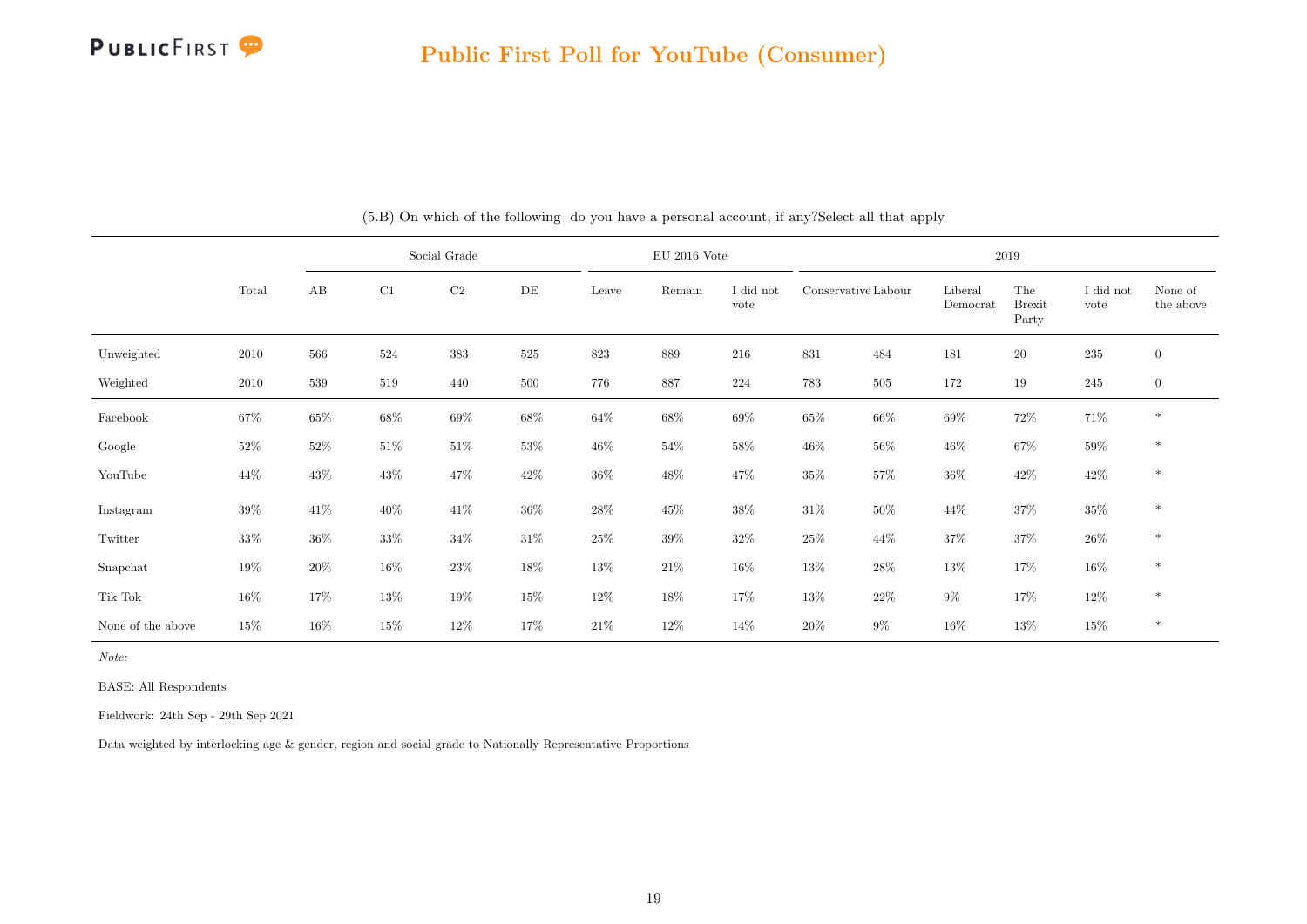

|                   |        |           |               |               |                    |                  |                  | Region                         |               |               |          |        |                     |
|-------------------|--------|-----------|---------------|---------------|--------------------|------------------|------------------|--------------------------------|---------------|---------------|----------|--------|---------------------|
|                   | Total  | London    | South<br>East | South<br>West | East of<br>England | East<br>Midlands | West<br>Midlands | Yorkshire<br>and the<br>Humber | North<br>East | North<br>West | Scotland | Wales  | Northern<br>Ireland |
| Unweighted        | 2010   | 289       | 280           | 155           | 181                | 134              | 190              | 163                            | 85            | $236\,$       | 161      | 104    | $32\,$              |
| Weighted          | 2010   | $\bf 281$ | 261           | 161           | 181                | 141              | 181              | 161                            | $80\,$        | $221\,$       | 181      | 101    | $60\,$              |
| Facebook          | $67\%$ | $66\%$    | 66%           | $70\%$        | $61\%$             | $67\%$           | 76%              | $60\%$                         | 68%           | $66\%$        | 70%      | $66\%$ | $77\%$              |
| Google            | 52\%   | $59\%$    | $46\%$        | $43\%$        | $53\%$             | $59\%$           | $48\%$           | $50\%$                         | $58\%$        | $46\%$        | $52\%$   | $57\%$ | $61\%$              |
| YouTube           | 44%    | 60%       | $34\%$        | $31\%$        | $41\%$             | $51\%$           | 43\%             | $45\%$                         | $47\%$        | $46\%$        | $39\%$   | $43\%$ | $39\%$              |
| Instagram         | $39\%$ | $52\%$    | $33\%$        | $34\%$        | $34\%$             | $42\%$           | $41\%$           | $35\%$                         | $38\%$        | $39\%$        | $37\%$   | $45\%$ | $33\%$              |
| Twitter           | $33\%$ | $45\%$    | $28\%$        | $26\%$        | $30\%$             | $28\%$           | $32\%$           | $27\%$                         | $30\%$        | $37\%$        | $38\%$   | $40\%$ | $33\%$              |
| Snapchat          | 19%    | $30\%$    | $14\%$        | $10\%$        | 16%                | $23\%$           | $21\%$           | $16\%$                         | $14\%$        | $20\%$        | $22\%$   | $18\%$ | $17\%$              |
| Tik Tok           | 16%    | $23\%$    | 14%           | $10\%$        | 12\%               | $21\%$           | $20\%$           | $12\%$                         | $15\%$        | $17\%$        | 11\%     | 16%    | $17\%$              |
| None of the above | $15\%$ | $9\%$     | $18\%$        | 18%           | $21\%$             | 14%              | $11\%$           | 18%                            | 16\%          | 17%           | 14%      | 17%    | $11\%$              |

(5.C) On which of the following do you have a personal account, if any?Select all that apply

Note:

BASE: All Respondents

Fieldwork: 24th Sep - 29th Sep 2021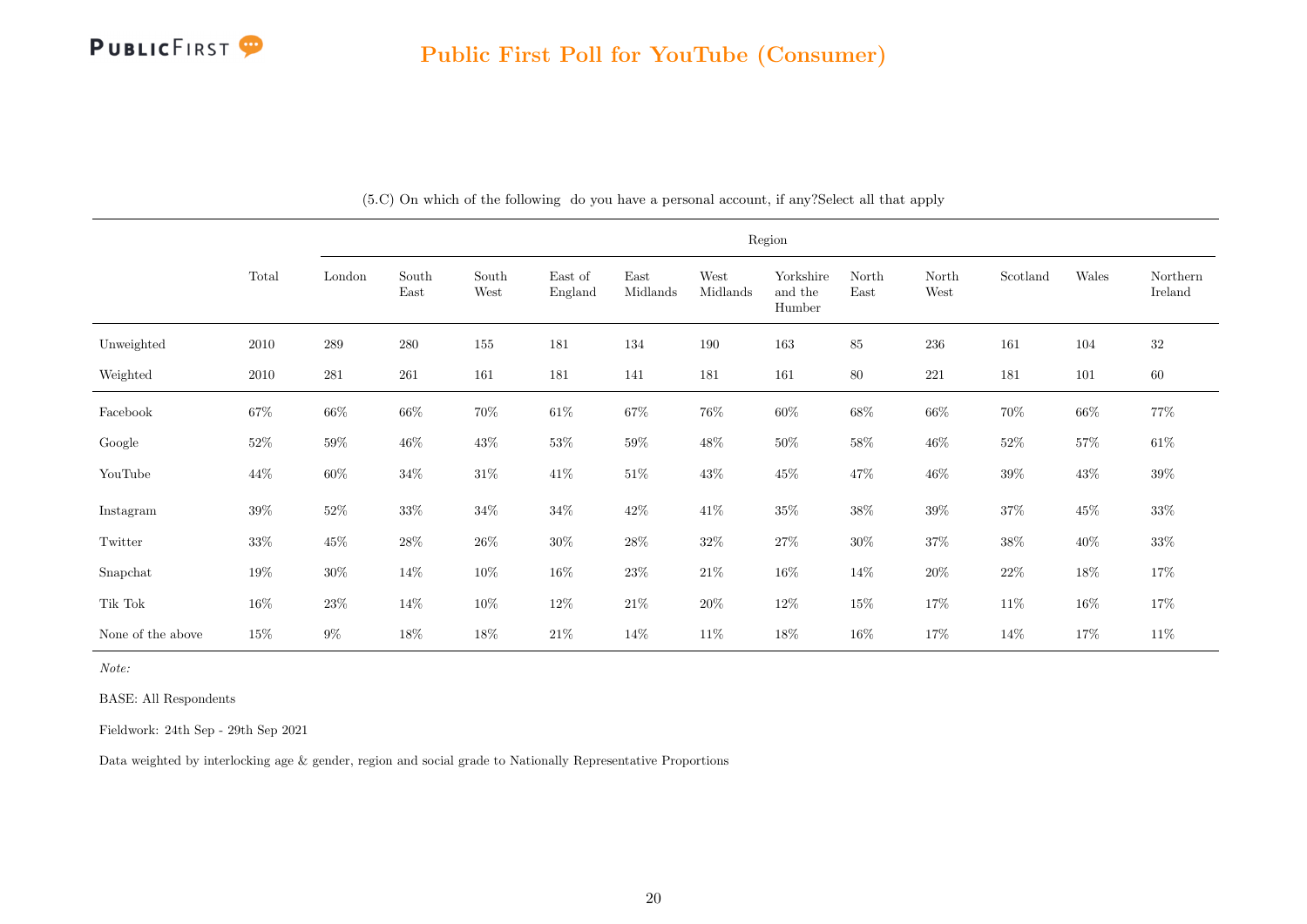

<span id="page-21-0"></span>

|                   |        |        | Gender          |         |           |           | Age    |        |        |                       |                          | Education                                              |                                                             |                          |
|-------------------|--------|--------|-----------------|---------|-----------|-----------|--------|--------|--------|-----------------------|--------------------------|--------------------------------------------------------|-------------------------------------------------------------|--------------------------|
|                   | Total  | Male   | $\mbox{Female}$ | 18-24   | $25 - 34$ | $35 - 44$ | 45-54  | 55-64  | $65+$  | GCSE or<br>equivalent | A Level or<br>equivalent | University<br>Under-<br>graduate<br>Degree<br>(BA/BSc) | University<br>Postgrad-<br>uate<br>Degree<br>(MA/MSc/MPhil) | Doctorate<br>(PhD/DPHil) |
| Unweighted        | 1323   | 707    | 612             | 134     | 283       | 283       | 257    | 194    | 172    | $\overline{0}$        | $\overline{0}$           | 361                                                    | 213                                                         | $27\,$                   |
| Weighted          | 1369   | 721    | 644             | $251\,$ | 288       | $278\,$   | 240    | 155    | 158    | $\overline{0}$        | $\overline{0}$           | $382\,$                                                | 217                                                         | $26\,$                   |
| In the last day   | $19\%$ | $23\%$ | 14%             | $24\%$  | $26\%$    | $20\%$    | $15\%$ | 13%    | $7\%$  | $12\%$                | 17%                      | $21\%$                                                 | $30\%$                                                      | $18\%$                   |
| In the last week  | $28\%$ | $30\%$ | $26\%$          | 32\%    | $27\%$    | $33\%$    | 27%    | $24\%$ | $21\%$ | $23\%$                | $30\%$                   | $27\%$                                                 | $38\%$                                                      | $30\%$                   |
| In the last month | $22\%$ | $20\%$ | $25\%$          | $24\%$  | $20\%$    | $20\%$    | $25\%$ | $21\%$ | $25\%$ | $26\%$                | $22\%$                   | $22\%$                                                 | $17\%$                                                      | $19\%$                   |
| In the last year  | $12\%$ | 11\%   | $13\%$          | $7\%$   | $10\%$    | $10\%$    | 14%    | $20\%$ | 18%    | 14\%                  | $12\%$                   | 14\%                                                   | $7\%$                                                       | $12\%$                   |
| Over a year ago   | $5\%$  | $3\%$  | $7\%$           | $4\%$   | $5\%$     | $5\%$     | $5\%$  | $6\%$  | $6\%$  | $4\%$                 | $5\%$                    | $6\%$                                                  | $3\%$                                                       | $3\%$                    |
| Never             | $11\%$ | 10%    | $11\%$          | $5\%$   | $7\%$     | 11\%      | $13\%$ | 13%    | $20\%$ | $16\%$                | $10\%$                   | $9\%$                                                  | $4\%$                                                       | $18\%$                   |
| Dont know         | $3\%$  | $2\%$  | $4\%$           | $4\%$   | $4\%$     | $2\%$     | $1\%$  | $2\%$  | $3\%$  | 5%                    | $3\%$                    | $2\%$                                                  | $1\%$                                                       | $0\%$                    |

(6.A) When was the last time that you used YouTube to do the following?: Learn something

Note:

BASE: YouTube Users

Fieldwork: 24th Sep - 29th Sep 2021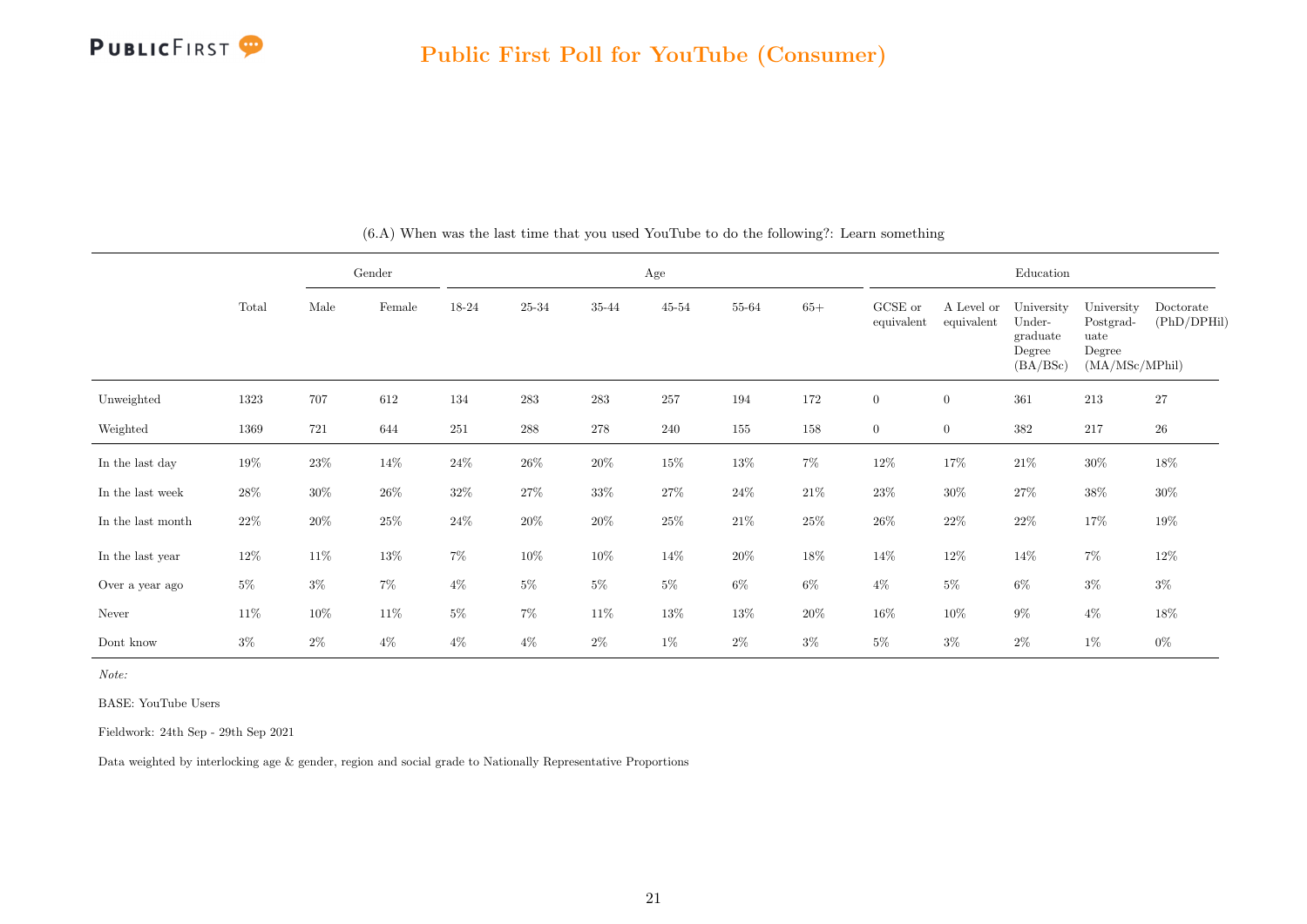

|                   |        |        |         | Social Grade |        |        | $EU$ 2016 Vote |                   |                     |        |                     | 2019                          |                   |                      |
|-------------------|--------|--------|---------|--------------|--------|--------|----------------|-------------------|---------------------|--------|---------------------|-------------------------------|-------------------|----------------------|
|                   | Total  | AB     | C1      | $\rm C2$     | DE     | Leave  | Remain         | I did not<br>vote | Conservative Labour |        | Liberal<br>Democrat | The<br><b>Brexit</b><br>Party | I did not<br>vote | None of<br>the above |
| Unweighted        | 1323   | 376    | 351     | 256          | 330    | 489    | 607            | 159               | 489                 | 363    | 117                 | 14                            | 171               | $\overline{0}$       |
| Weighted          | 1369   | 366    | $359\,$ | $305\,$      | 328    | 472    | 619            | 168               | 477                 | 386    | 114                 | $13\,$                        | 182               | $\mathbf{0}$         |
| In the last day   | $19\%$ | $21\%$ | 17%     | $20\%$       | $15\%$ | 17%    | $20\%$         | $20\%$            | $19\%$              | 19%    | 23\%                | $22\%$                        | $19\%$            | $\ast$               |
| In the last week  | $28\%$ | $34\%$ | $25\%$  | 29%          | $25\%$ | $28\%$ | $31\%$         | $18\%$            | $29\%$              | $31\%$ | $30\%$              | $30\%$                        | 17%               | $\ast$               |
| In the last month | $22\%$ | $21\%$ | $23\%$  | $22\%$       | $22\%$ | $23\%$ | $21\%$         | $20\%$            | $23\%$              | $21\%$ | $22\%$              | $21\%$                        | $20\%$            | $\ast$               |
| In the last year  | $12\%$ | $11\%$ | $15\%$  | $10\%$       | 13%    | 12\%   | $12\%$         | 14%               | $12\%$              | $10\%$ | $10\%$              | $0\%$                         | $15\%$            | $\ast$               |
| Over a year ago   | $5\%$  | $4\%$  | $6\%$   | $5\%$        | $5\%$  | $5\%$  | $5\%$          | $6\%$             | $4\%$               | $5\%$  | $3\%$               | $15\%$                        | $6\%$             | $\ast$               |
| Never             | $11\%$ | $8\%$  | $11\%$  | $10\%$       | 14%    | 13%    | $9\%$          | 15%               | 11\%                | $10\%$ | $9\%$               | $12\%$                        | $17\%$            | $\ast$               |
| Dont know         | $3\%$  | $0\%$  | $3\%$   | $2\%$        | $6\%$  | $2\%$  | $2\%$          | 7%                | $1\%$               | $4\%$  | $3\%$               | $0\%$                         | $6\%$             | $\ast$               |

|  |  |  |  |  | (6.B) When was the last time that you used YouTube to do the following?: Learn something |  |  |  |
|--|--|--|--|--|------------------------------------------------------------------------------------------|--|--|--|
|  |  |  |  |  |                                                                                          |  |  |  |

Note:

BASE: YouTube Users

Fieldwork: 24th Sep - 29th Sep 2021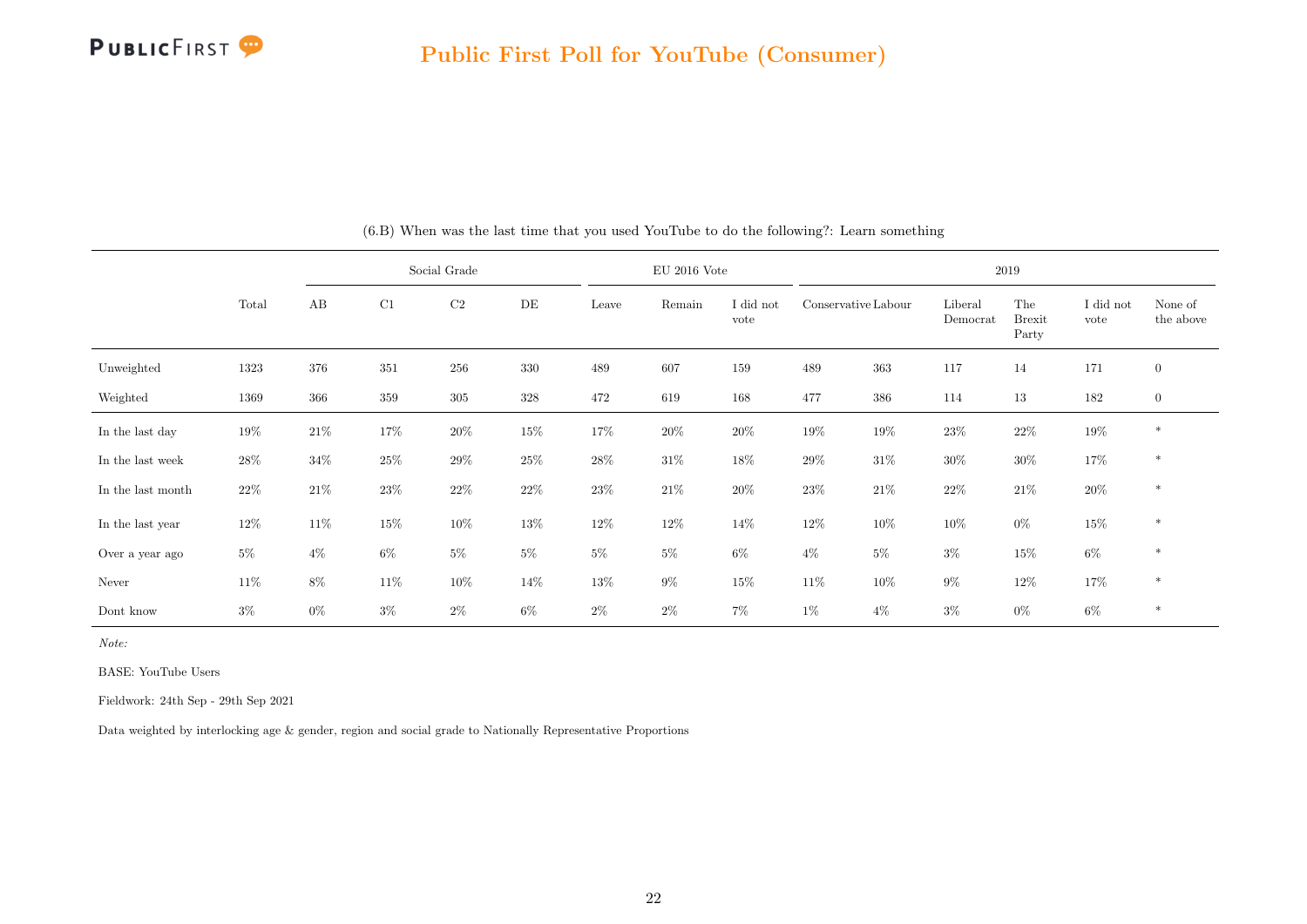

|                   |        |         |               |               |                    |                  |                  | Region                         |               |               |          |        |                     |
|-------------------|--------|---------|---------------|---------------|--------------------|------------------|------------------|--------------------------------|---------------|---------------|----------|--------|---------------------|
|                   | Total  | London  | South<br>East | South<br>West | East of<br>England | East<br>Midlands | West<br>Midlands | Yorkshire<br>and the<br>Humber | North<br>East | North<br>West | Scotland | Wales  | Northern<br>Ireland |
| Unweighted        | 1323   | $229\,$ | 174           | 83            | 108                | $\rm 95$         | 128              | $105\,$                        | 56            | 152           | 99       | 72     | <b>22</b>           |
| Weighted          | 1369   | $227\,$ | 167           | 90            | 113                | 102              | 125              | 110                            | $\sqrt{55}$   | 147           | 116      | 74     | 42                  |
| In the last day   | $19\%$ | $26\%$  | $13\%$        | $20\%$        | $13\%$             | 19%              | 19%              | $22\%$                         | 16%           | $17\%$        | $17\%$   | 12\%   | $32\%$              |
| In the last week  | 28\%   | $29\%$  | $25\%$        | $27\%$        | $30\%$             | 25\%             | $28\%$           | $26\%$                         | 33%           | $30\%$        | $31\%$   | 29%    | $24\%$              |
| In the last month | $22\%$ | $24\%$  | $22\%$        | $24\%$        | $24\%$             | $17\%$           | $21\%$           | 19%                            | $26\%$        | $25\%$        | $19\%$   | $25\%$ | $20\%$              |
| In the last year  | $12\%$ | $8\%$   | $13\%$        | $17\%$        | $13\%$             | $13\%$           | $16\%$           | $8\%$                          | $6\%$         | $12\%$        | $13\%$   | $12\%$ | $20\%$              |
| Over a year ago   | $5\%$  | $4\%$   | $5\%$         | $1\%$         | $7\%$              | $6\%$            | $5\%$            | $7\%$                          | $3\%$         | $5\%$         | $6\%$    | $6\%$  | $0\%$               |
| Never             | $11\%$ | $6\%$   | $19\%$        | $6\%$         | $11\%$             | $13\%$           | $9\%$            | $13\%$                         | $14\%$        | $10\%$        | $11\%$   | $11\%$ | $4\%$               |
| Dont know         | $3\%$  | $3\%$   | $3\%$         | $5\%$         | $2\%$              | $7\%$            | $1\%$            | $5\%$                          | $1\%$         | $1\%$         | $3\%$    | $4\%$  | $0\%$               |

(6.C) When was the last time that you used YouTube to do the following?: Learn something

Note:

BASE: YouTube Users

Fieldwork: 24th Sep - 29th Sep 2021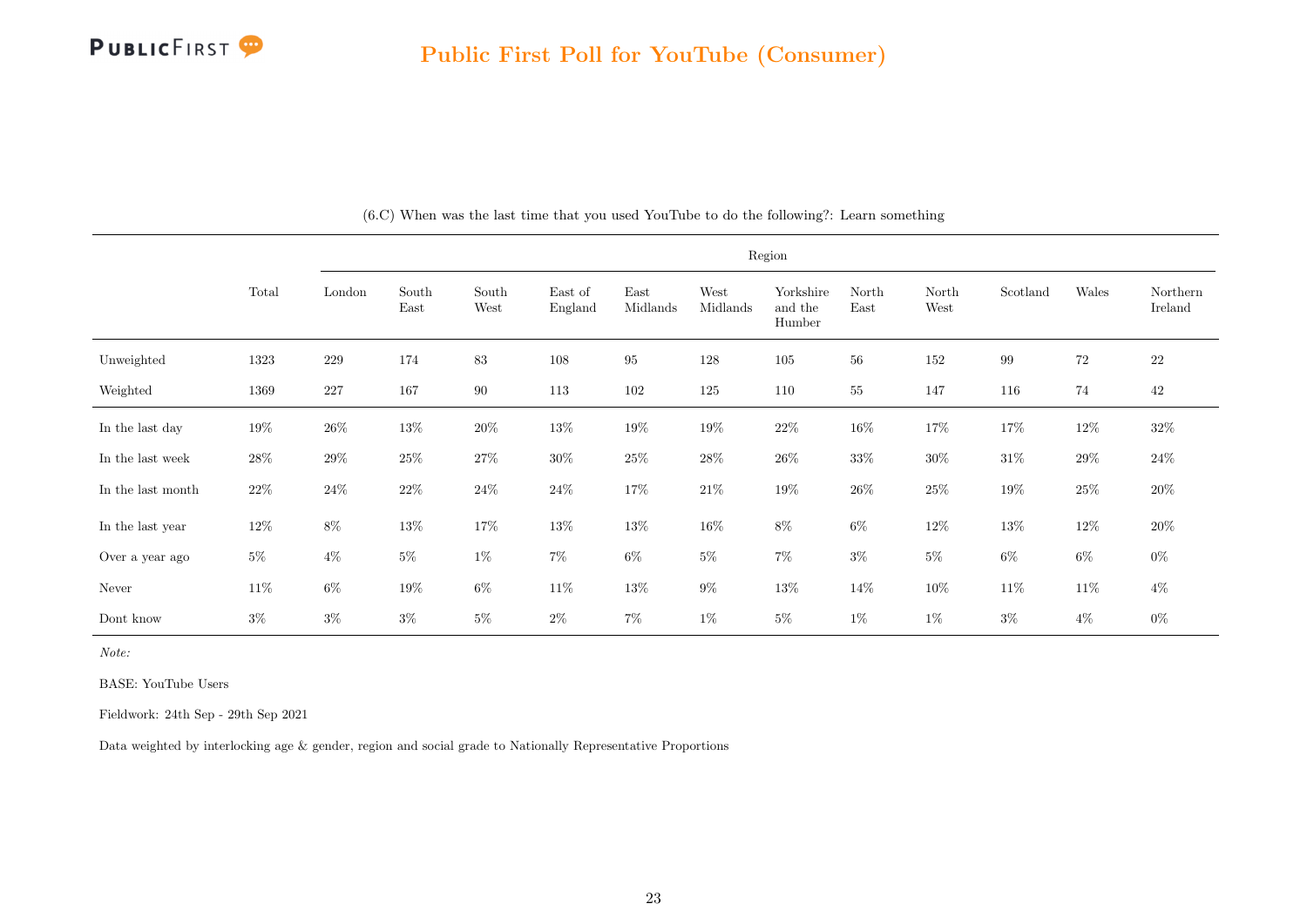

<span id="page-24-0"></span>

|                   |        |        | Gender |         |           |           | Age       |        |        |                       |                          | Education                                              |                                                             |                          |
|-------------------|--------|--------|--------|---------|-----------|-----------|-----------|--------|--------|-----------------------|--------------------------|--------------------------------------------------------|-------------------------------------------------------------|--------------------------|
|                   | Total  | Male   | Female | 18-24   | $25 - 34$ | $35 - 44$ | $45 - 54$ | 55-64  | $65+$  | GCSE or<br>equivalent | A Level or<br>equivalent | University<br>Under-<br>graduate<br>Degree<br>(BA/BSc) | University<br>Postgrad-<br>uate<br>Degree<br>(MA/MSc/MPhil) | Doctorate<br>(PhD/DPHil) |
| Unweighted        | 1323   | 707    | 612    | 134     | 283       | 283       | 257       | 194    | 172    | $\overline{0}$        | $\boldsymbol{0}$         | 361                                                    | 213                                                         | $27\,$                   |
| Weighted          | 1369   | 721    | 644    | $251\,$ | 288       | 278       | 240       | 155    | 158    | $\overline{0}$        | $\overline{0}$           | $382\,$                                                | 217                                                         | $26\,$                   |
| In the last day   | $8\%$  | 10%    | $5\%$  | $14\%$  | $12\%$    | $11\%$    | $3\%$     | $0\%$  | $2\%$  | $4\%$                 | $5\%$                    | $7\%$                                                  | $21\%$                                                      | $4\%$                    |
| In the last week  | $12\%$ | 13%    | $10\%$ | $17\%$  | $18\%$    | $15\%$    | $8\%$     | $3\%$  | $1\%$  | $8\%$                 | $7\%$                    | $14\%$                                                 | $21\%$                                                      | $20\%$                   |
| In the last month | $9\%$  | $9\%$  | $8\%$  | $16\%$  | 12%       | $10\%$    | $5\%$     | $3\%$  | $2\%$  | $5\%$                 | $9\%$                    | $8\%$                                                  | $15\%$                                                      | 17%                      |
| In the last year  | $7\%$  | $6\%$  | $7\%$  | $7\%$   | $6\%$     | $12\%$    | $7\%$     | $4\%$  | $1\%$  | $5\%$                 | $6\%$                    | $8\%$                                                  | $9\%$                                                       | $0\%$                    |
| Over a year ago   | $7\%$  | $5\%$  | $9\%$  | $13\%$  | $11\%$    | $4\%$     | $5\%$     | $3\%$  | $1\%$  | $5\%$                 | $10\%$                   | $7\%$                                                  | $3\%$                                                       | $8\%$                    |
| Never             | $54\%$ | $53\%$ | $54\%$ | $28\%$  | $34\%$    | $45\%$    | $70\%$    | $84\%$ | $92\%$ | $68\%$                | 57%                      | $50\%$                                                 | $29\%$                                                      | $49\%$                   |
| Dont know         | $4\%$  | $3\%$  | $5\%$  | $6\%$   | $6\%$     | $4\%$     | $3\%$     | $3\%$  | $2\%$  | $4\%$                 | $5\%$                    | $4\%$                                                  | $3\%$                                                       | $3\%$                    |

(7.A) When was the last time that you used YouTube to do the following?: Look for content to help with school work

Note:

BASE: YouTube Users

Fieldwork: 24th Sep - 29th Sep 2021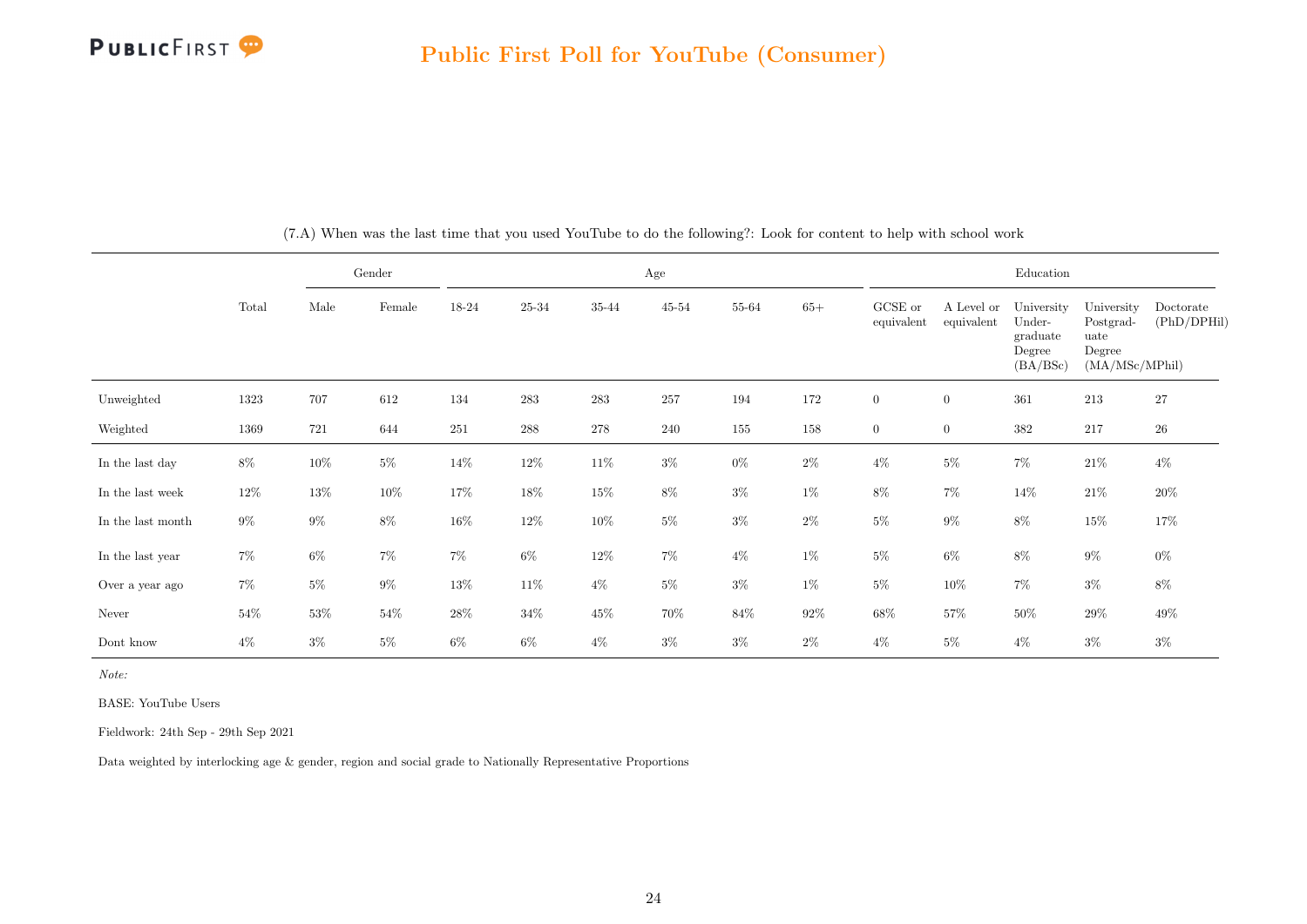

|                   |       |       |        | Social Grade |       |        | $EU$ 2016 Vote |                   |                     |        |                     | 2019                          |                   |                      |
|-------------------|-------|-------|--------|--------------|-------|--------|----------------|-------------------|---------------------|--------|---------------------|-------------------------------|-------------------|----------------------|
|                   | Total | AB    | C1     | C2           | DE    | Leave  | Remain         | I did not<br>vote | Conservative Labour |        | Liberal<br>Democrat | The<br><b>Brexit</b><br>Party | I did not<br>vote | None of<br>the above |
| Unweighted        | 1323  | 376   | 351    | 256          | 330   | 489    | 607            | 159               | 489                 | 363    | 117                 | 14                            | 171               | $\mathbf{0}$         |
| Weighted          | 1369  | 366   | 359    | $305\,$      | 328   | 472    | 619            | 168               | 477                 | 386    | 114                 | 13                            | 182               | $\mathbf{0}$         |
| In the last day   | $8\%$ | 12\%  | $4\%$  | $8\%$        | $8\%$ | $5\%$  | $11\%$         | $7\%$             | $9\%$               | $9\%$  | $5\%$               | $0\%$                         | $3\%$             | $\ast$               |
| In the last week  | 12%   | 17%   | $8\%$  | 13%          | $9\%$ | $11\%$ | $12\%$         | $12\%$            | 12\%                | 12\%   | 17%                 | $21\%$                        | $8\%$             | $\ast$               |
| In the last month | $9\%$ | 13%   | $8\%$  | $9\%$        | $5\%$ | $8\%$  | $10\%$         | $6\%$             | $8\%$               | $9\%$  | $7\%$               | $8\%$                         | $5\%$             | $\ast$               |
| In the last year  | $7\%$ | $7\%$ | $6\%$  | $7\%$        | $7\%$ | $5\%$  | $7\%$          | 8%                | $7\%$               | $7\%$  | $3\%$               | 17%                           | $6\%$             | $\ast$               |
| Over a year ago   | $7\%$ | $4\%$ | $9\%$  | $7\%$        | $7\%$ | $7\%$  | $7\%$          | 6%                | $5\%$               | 11\%   | 7%                  | $8\%$                         | $6\%$             | $\ast$               |
| Never             | 54%   | 44\%  | $62\%$ | $50\%$       | 59%   | $62\%$ | 49%            | 56%               | $57\%$              | $46\%$ | 55%                 | $46\%$                        | 69%               | $\ast$               |
| Dont know         | $4\%$ | $3\%$ | $3\%$  | $5\%$        | $5\%$ | $2\%$  | $4\%$          | $5\%$             | $2\%$               | $5\%$  | 7%                  | $0\%$                         | $3\%$             | $\ast$               |

(7.B) When was the last time that you used YouTube to do the following?: Look for content to help with school work

Note:

BASE: YouTube Users

Fieldwork: 24th Sep - 29th Sep 2021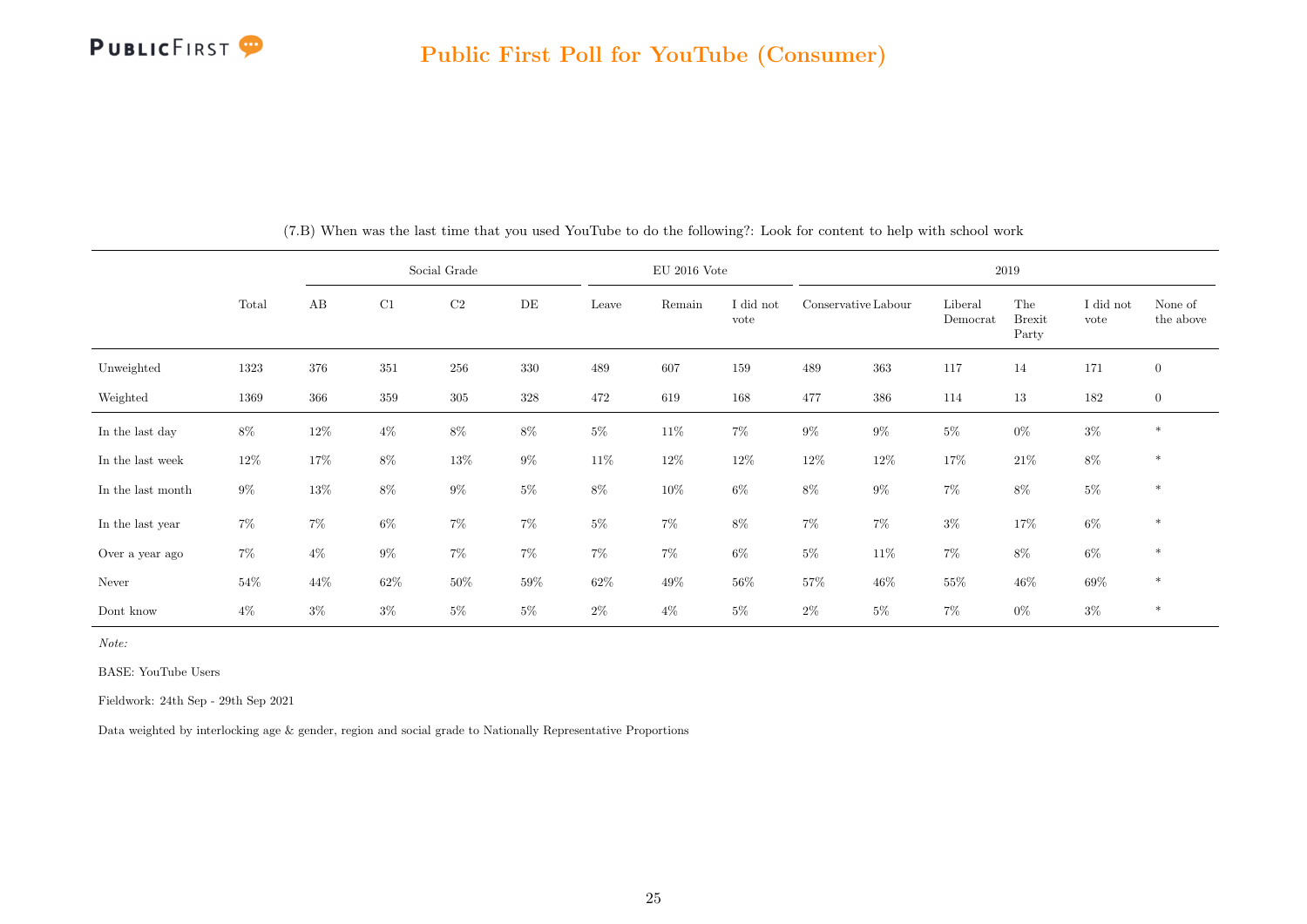

|                   |        |         |               |               |                    |                  |                  | Region                         |               |               |          |        |                     |
|-------------------|--------|---------|---------------|---------------|--------------------|------------------|------------------|--------------------------------|---------------|---------------|----------|--------|---------------------|
|                   | Total  | London  | South<br>East | South<br>West | East of<br>England | East<br>Midlands | West<br>Midlands | Yorkshire<br>and the<br>Humber | North<br>East | North<br>West | Scotland | Wales  | Northern<br>Ireland |
| Unweighted        | 1323   | $229\,$ | 174           | 83            | 108                | $\rm 95$         | 128              | $105\,$                        | 56            | 152           | 99       | 72     | $22\,$              |
| Weighted          | 1369   | $227\,$ | 167           | $90\,$        | 113                | 102              | 125              | 110                            | 55            | 147           | 116      | 74     | $42\,$              |
| In the last day   | $8\%$  | $16\%$  | $6\%$         | $6\%$         | $2\%$              | $7\%$            | $8\%$            | $8\%$                          | $4\%$         | $11\%$        | $5\%$    | $4\%$  | $8\%$               |
| In the last week  | 12\%   | $16\%$  | $7\%$         | $8\%$         | $8\%$              | $8\%$            | $16\%$           | $14\%$                         | $19\%$        | $15\%$        | 10%      | $4\%$  | $21\%$              |
| In the last month | $9\%$  | $12\%$  | $12\%$        | $8\%$         | $12\%$             | $2\%$            | $10\%$           | $4\%$                          | $10\%$        | $5\%$         | $12\%$   | $8\%$  | $4\%$               |
| In the last year  | $7\%$  | $6\%$   | $6\%$         | $7\%$         | $7\%$              | $8\%$            | $7\%$            | $7\%$                          | $5\%$         | $6\%$         | $6\%$    | $9\%$  | $11\%$              |
| Over a year ago   | $7\%$  | $7\%$   | $5\%$         | $10\%$        | $5\%$              | $6\%$            | $3\%$            | $5\%$                          | $8\%$         | $10\%$        | $11\%$   | $9\%$  | $4\%$               |
| Never             | $54\%$ | $39\%$  | $59\%$        | $60\%$        | $65\%$             | $66\%$           | $48\%$           | $56\%$                         | $52\%$        | $48\%$        | $52\%$   | $63\%$ | $53\%$              |
| Dont know         | $4\%$  | $5\%$   | $5\%$         | $1\%$         | $2\%$              | $3\%$            | $8\%$            | $5\%$                          | $2\%$         | $4\%$         | $5\%$    | $3\%$  | $0\%$               |

(7.C) When was the last time that you used YouTube to do the following?: Look for content to help with school work

Note:

BASE: YouTube Users

Fieldwork: 24th Sep - 29th Sep 2021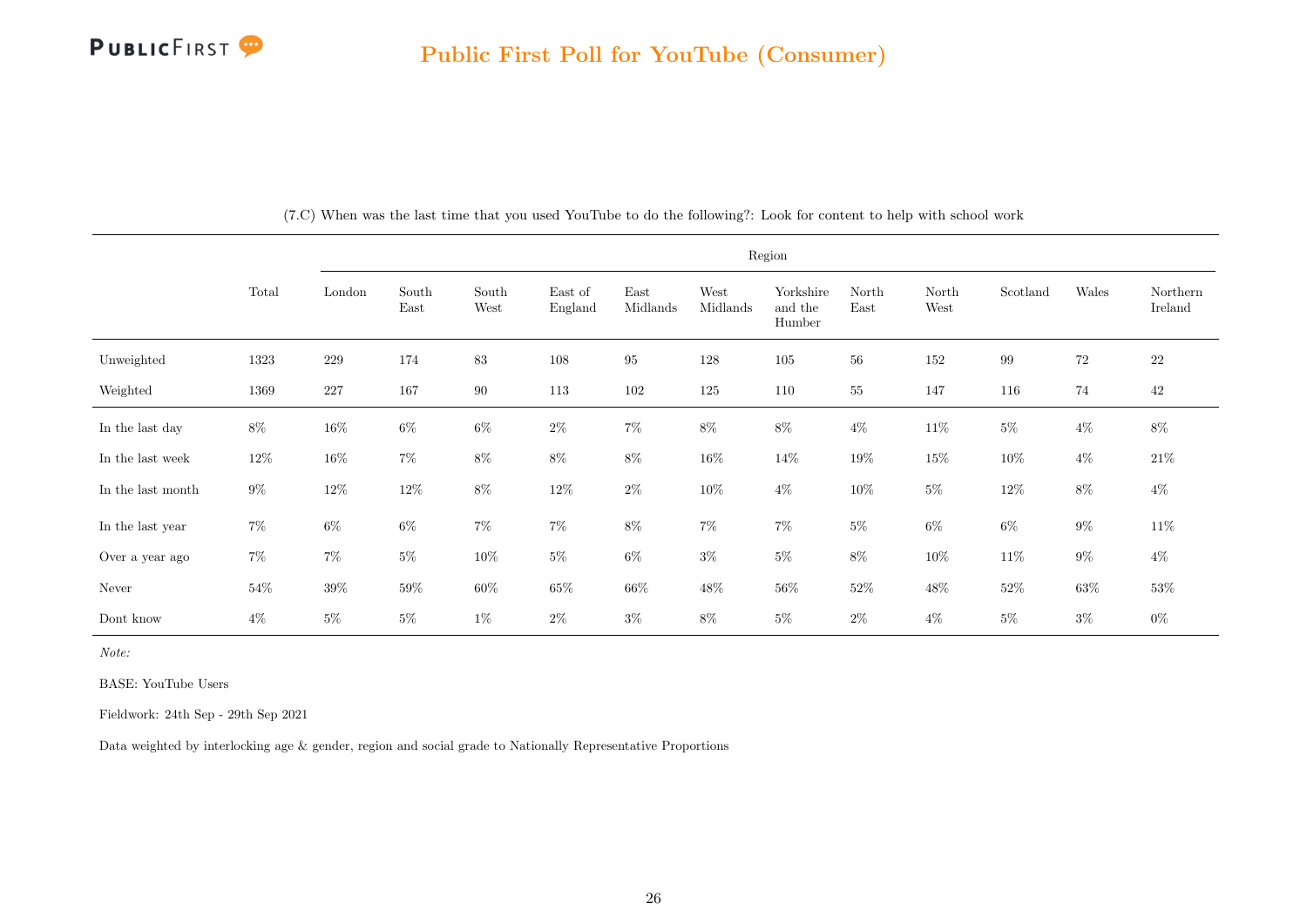

<span id="page-27-0"></span>

|                   |        |        | Gender |         |           |           | Age       |        |        |                       |                          | Education                                              |                                                             |                          |
|-------------------|--------|--------|--------|---------|-----------|-----------|-----------|--------|--------|-----------------------|--------------------------|--------------------------------------------------------|-------------------------------------------------------------|--------------------------|
|                   | Total  | Male   | Female | 18-24   | $25 - 34$ | $35 - 44$ | $45 - 54$ | 55-64  | $65+$  | GCSE or<br>equivalent | A Level or<br>equivalent | University<br>Under-<br>graduate<br>Degree<br>(BA/BSc) | University<br>Postgrad-<br>uate<br>Degree<br>(MA/MSc/MPhil) | Doctorate<br>(PhD/DPHil) |
| Unweighted        | 1323   | 707    | 612    | 134     | 283       | 283       | 257       | 194    | 172    | $\overline{0}$        | $\boldsymbol{0}$         | 361                                                    | 213                                                         | $27\,$                   |
| Weighted          | 1369   | 721    | 644    | $251\,$ | 288       | 278       | 240       | 155    | 158    | $\overline{0}$        | $\overline{0}$           | $382\,$                                                | 217                                                         | $26\,$                   |
| In the last day   | $28\%$ | $34\%$ | $21\%$ | $41\%$  | $33\%$    | $35\%$    | $19\%$    | $18\%$ | $9\%$  | $23\%$                | $23\%$                   | $30\%$                                                 | $42\%$                                                      | $24\%$                   |
| In the last week  | $31\%$ | $31\%$ | $31\%$ | $32\%$  | $34\%$    | $30\%$    | $29\%$    | $33\%$ | $22\%$ | $33\%$                | $30\%$                   | $30\%$                                                 | $32\%$                                                      | $28\%$                   |
| In the last month | 18%    | 16%    | $20\%$ | $16\%$  | 17%       | 17%       | $21\%$    | $16\%$ | $20\%$ | $16\%$                | $20\%$                   | $20\%$                                                 | $11\%$                                                      | $15\%$                   |
| In the last year  | $9\%$  | $7\%$  | $11\%$ | $4\%$   | $7\%$     | $8\%$     | 12\%      | 12\%   | $13\%$ | $8\%$                 | $11\%$                   | $7\%$                                                  | $7\%$                                                       | $13\%$                   |
| Over a year ago   | $4\%$  | $2\%$  | $6\%$  | $1\%$   | $3\%$     | $4\%$     | $5\%$     | $7\%$  | $6\%$  | $5\%$                 | $4\%$                    | $3\%$                                                  | $2\%$                                                       | $0\%$                    |
| Never             | $9\%$  | $9\%$  | $10\%$ | $5\%$   | $4\%$     | $6\%$     | $12\%$    | 11\%   | $27\%$ | $13\%$                | $9\%$                    | $9\%$                                                  | $4\%$                                                       | $16\%$                   |
| Dont know         | $2\%$  | $2\%$  | $3\%$  | $2\%$   | $2\%$     | $1\%$     | $1\%$     | $3\%$  | $3\%$  | $3\%$                 | $3\%$                    | $1\%$                                                  | $2\%$                                                       | $3\%$                    |

(8.A) When was the last time that you used YouTube to do the following?: Watch clips of a TV show, films, sport etc

Note:

BASE: YouTube Users

Fieldwork: 24th Sep - 29th Sep 2021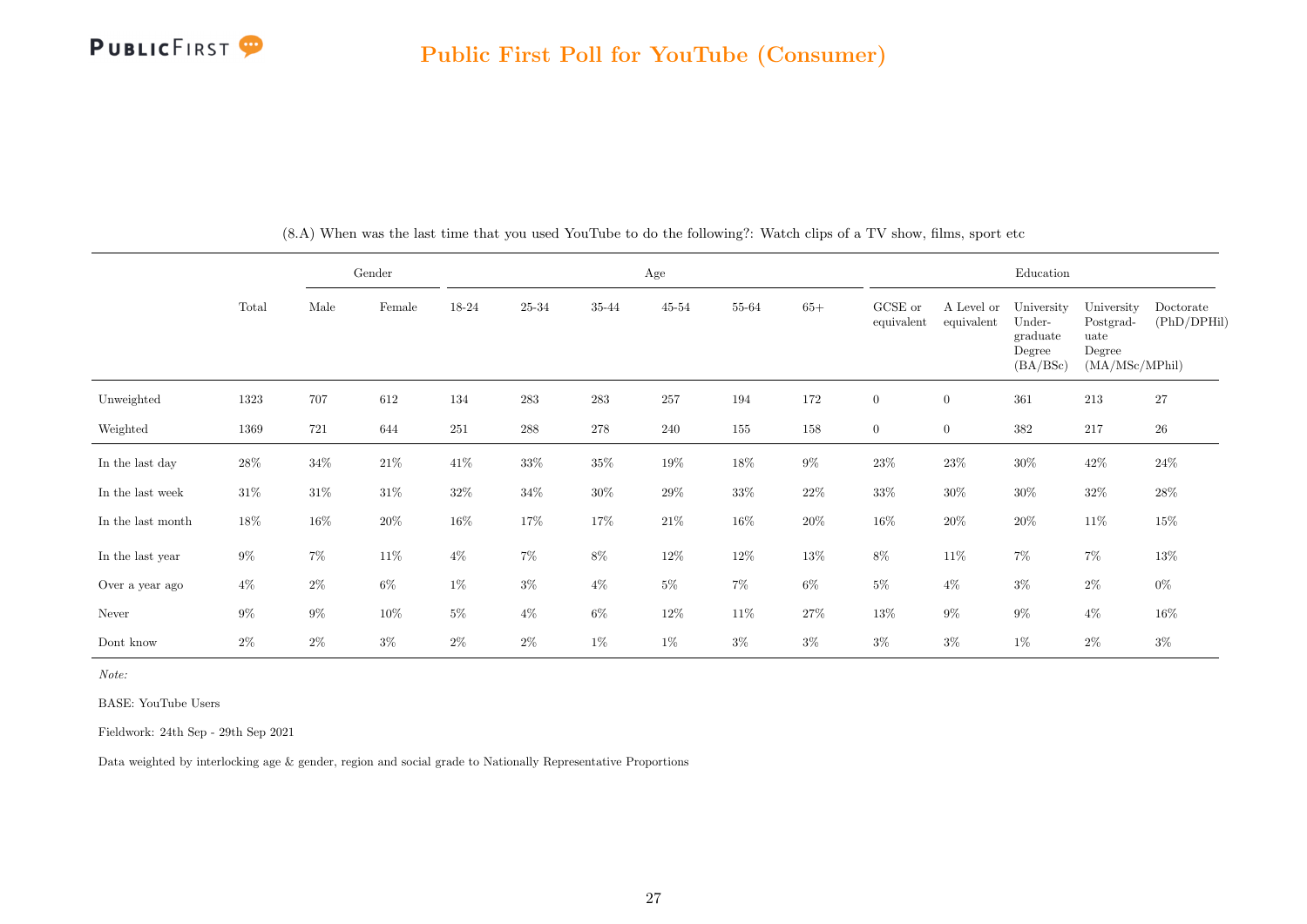

|                   |        |        |         | Social Grade |        |        | $EU$ 2016 Vote |                   |                     |        |                     | 2019                          |                   |                      |
|-------------------|--------|--------|---------|--------------|--------|--------|----------------|-------------------|---------------------|--------|---------------------|-------------------------------|-------------------|----------------------|
|                   | Total  | AB     | C1      | C2           | DE     | Leave  | Remain         | I did not<br>vote | Conservative Labour |        | Liberal<br>Democrat | The<br><b>Brexit</b><br>Party | I did not<br>vote | None of<br>the above |
| Unweighted        | 1323   | 376    | $351\,$ | $256\,$      | 330    | 489    | 607            | 159               | $\!489$             | 363    | 117                 | 14                            | 171               | $\mathbf{0}$         |
| Weighted          | 1369   | 366    | $359\,$ | $305\,$      | 328    | 472    | 619            | 168               | 477                 | 386    | 114                 | 13                            | 182               | $\mathbf{0}$         |
| In the last day   | $28\%$ | $28\%$ | $26\%$  | $31\%$       | $26\%$ | $24\%$ | 28\%           | $29\%$            | $25\%$              | $28\%$ | $29\%$              | $31\%$                        | $30\%$            | $\ast$               |
| In the last week  | $31\%$ | 34%    | $26\%$  | $31\%$       | 32\%   | $28\%$ | $32\%$         | 31\%              | 29%                 | $34\%$ | 32%                 | $36\%$                        | $30\%$            | $\ast$               |
| In the last month | 18%    | 18%    | $20\%$  | 17%          | 15%    | $21\%$ | 17%            | 16%               | 19%                 | 17%    | 17%                 | 12\%                          | $13\%$            | $\ast$               |
| In the last year  | $9\%$  | 8%     | $10\%$  | $6\%$        | 9%     | 8%     | $10\%$         | $9\%$             | $10\%$              | $7\%$  | 11%                 | $9\%$                         | $8\%$             | $\ast$               |
| Over a year ago   | $4\%$  | $4\%$  | $5\%$   | $3\%$        | $4\%$  | $5\%$  | $3\%$          | $3\%$             | $5\%$               | $3\%$  | $4\%$               | $0\%$                         | $4\%$             | $\ast$               |
| Never             | $9\%$  | $7\%$  | $10\%$  | $11\%$       | $11\%$ | $12\%$ | $9\%$          | 8%                | $11\%$              | $9\%$  | $6\%$               | $6\%$                         | 13%               | $\ast$               |
| Dont know         | $2\%$  | $1\%$  | $3\%$   | $1\%$        | $4\%$  | $2\%$  | $2\%$          | $3\%$             | $2\%$               | $2\%$  | 1%                  | $6\%$                         | $3\%$             | $\ast$               |

(8.B) When was the last time that you used YouTube to do the following?: Watch clips of a TV show, films, sport etc

Note:

BASE: YouTube Users

Fieldwork: 24th Sep - 29th Sep 2021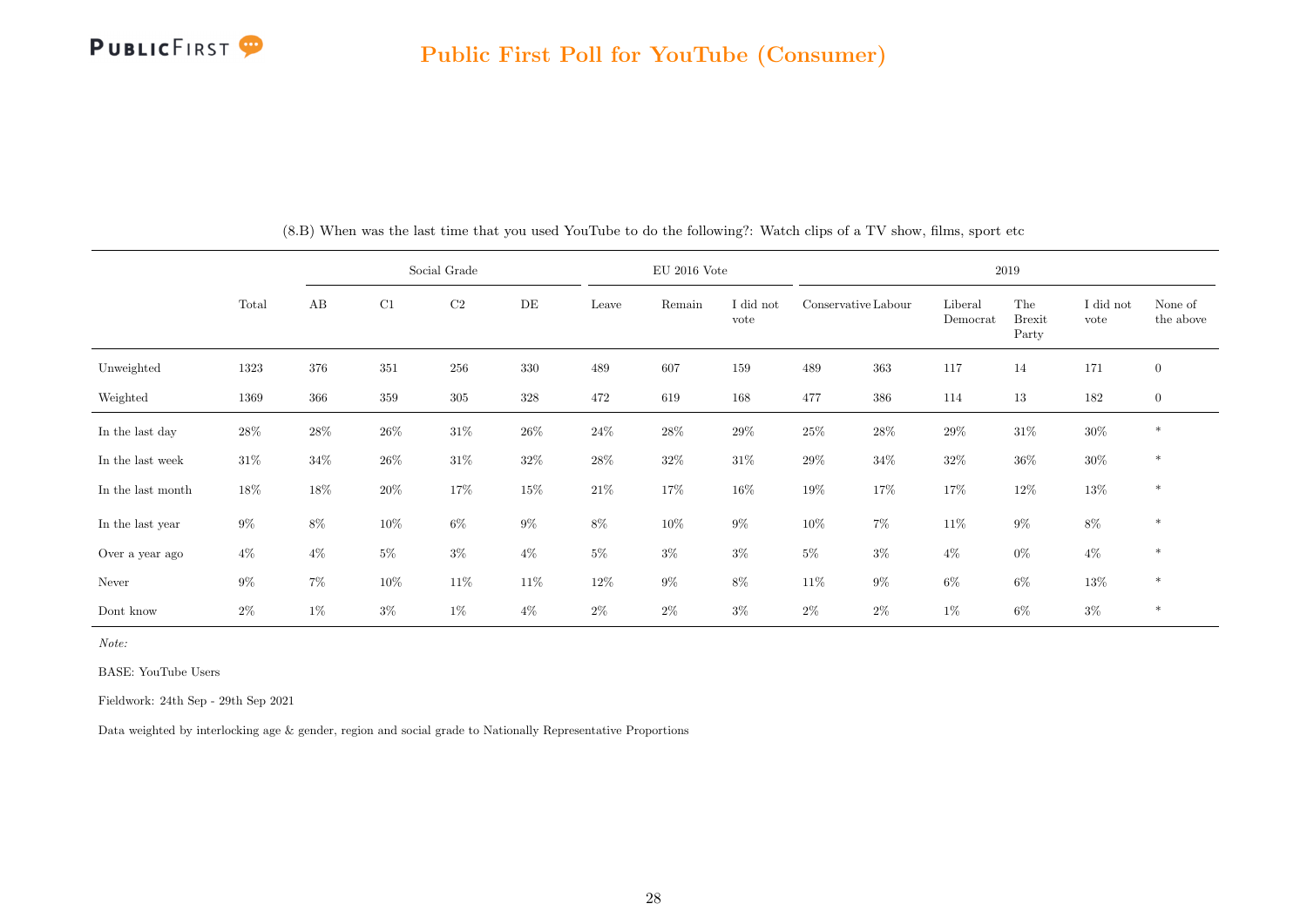

|                   |        |         |               |               |                    |                  |                  | Region                         |               |               |          |        |                     |
|-------------------|--------|---------|---------------|---------------|--------------------|------------------|------------------|--------------------------------|---------------|---------------|----------|--------|---------------------|
|                   | Total  | London  | South<br>East | South<br>West | East of<br>England | East<br>Midlands | West<br>Midlands | Yorkshire<br>and the<br>Humber | North<br>East | North<br>West | Scotland | Wales  | Northern<br>Ireland |
| Unweighted        | 1323   | $229\,$ | 174           | $83\,$        | 108                | $\rm 95$         | 128              | $105\,$                        | 56            | $152\,$       | $\,99$   | $72\,$ | $22\,$              |
| Weighted          | 1369   | 227     | 167           | $90\,$        | 113                | 102              | 125              | 110                            | 55            | 147           | 116      | 74     | 42                  |
| In the last day   | $28\%$ | $40\%$  | $21\%$        | $27\%$        | $32\%$             | $20\%$           | $22\%$           | $22\%$                         | $30\%$        | $29\%$        | $23\%$   | $25\%$ | $40\%$              |
| In the last week  | $31\%$ | $28\%$  | $31\%$        | $20\%$        | $32\%$             | $34\%$           | $34\%$           | $31\%$                         | $31\%$        | $37\%$        | $28\%$   | $33\%$ | $24\%$              |
| In the last month | $18\%$ | $16\%$  | $16\%$        | $23\%$        | $15\%$             | $11\%$           | $20\%$           | $21\%$                         | 14\%          | $15\%$        | $24\%$   | $13\%$ | $29\%$              |
| In the last year  | $9\%$  | $6\%$   | $12\%$        | $15\%$        | $5\%$              | $13\%$           | $6\%$            | $8\%$                          | $11\%$        | $5\%$         | $9\%$    | 14%    | $4\%$               |
| Over a year ago   | $4\%$  | $3\%$   | $2\%$         | $4\%$         | $2\%$              | $6\%$            | $5\%$            | $6\%$                          | $8\%$         | $3\%$         | $4\%$    | $4\%$  | $4\%$               |
| Never             | $9\%$  | $6\%$   | $15\%$        | $8\%$         | $13\%$             | 13%              | 10%              | $8\%$                          | $6\%$         | $9\%$         | $9\%$    | $8\%$  | $0\%$               |
| Dont know         | $2\%$  | $1\%$   | $2\%$         | $4\%$         | $1\%$              | $3\%$            | $3\%$            | $4\%$                          | $0\%$         | $1\%$         | $3\%$    | $4\%$  | $0\%$               |

(8.C) When was the last time that you used YouTube to do the following?: Watch clips of a TV show, films, sport etc

Note:

BASE: YouTube Users

Fieldwork: 24th Sep - 29th Sep 2021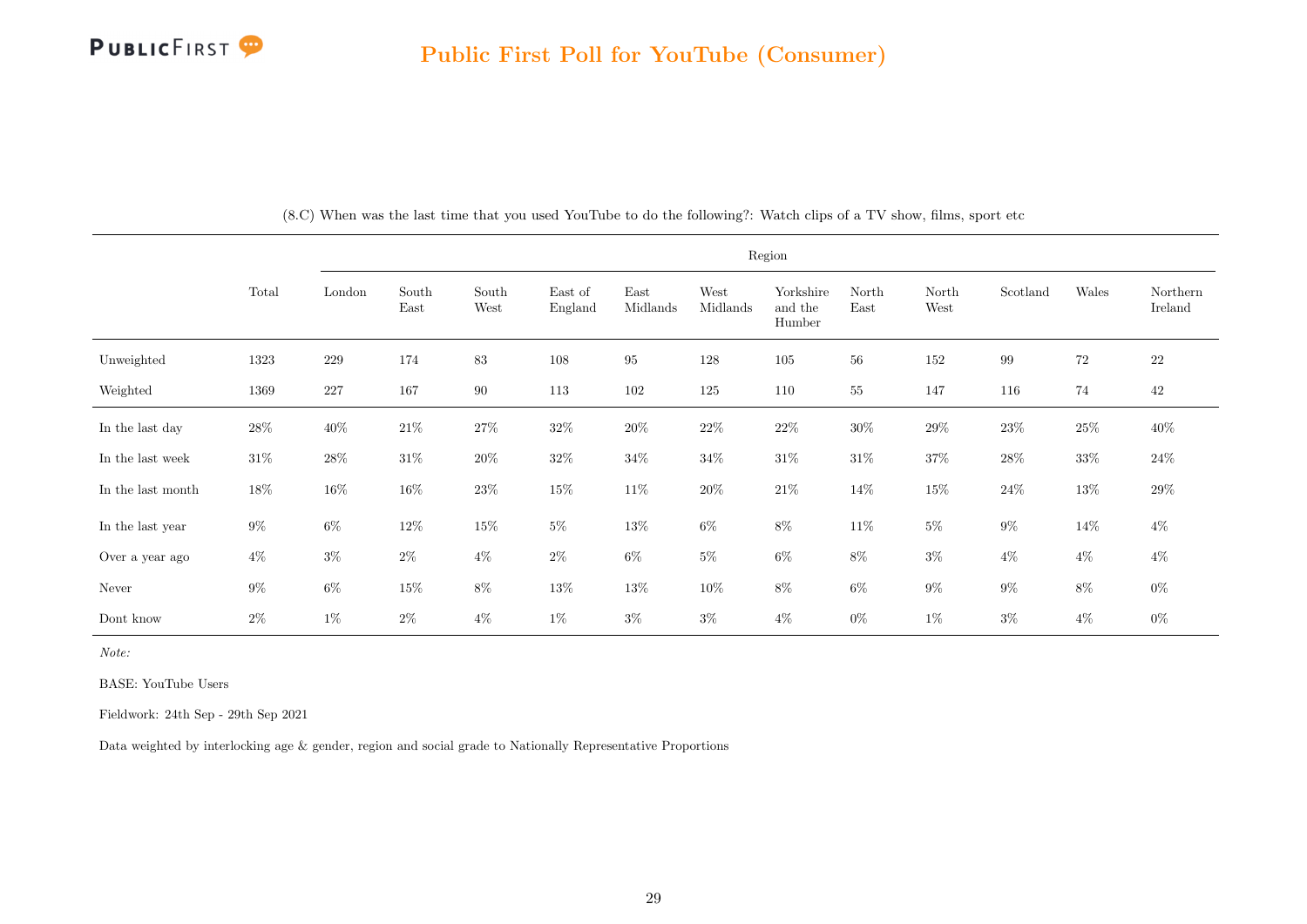

<span id="page-30-0"></span>

|                   |        |        | Gender          |        |           |        | Age    |        |        |                       |                          | Education                                              |                                                             |                          |
|-------------------|--------|--------|-----------------|--------|-----------|--------|--------|--------|--------|-----------------------|--------------------------|--------------------------------------------------------|-------------------------------------------------------------|--------------------------|
|                   | Total  | Male   | $\mbox{Female}$ | 18-24  | $25 - 34$ | 35-44  | 45-54  | 55-64  | $65+$  | GCSE or<br>equivalent | A Level or<br>equivalent | University<br>Under-<br>graduate<br>Degree<br>(BA/BSc) | University<br>Postgrad-<br>uate<br>Degree<br>(MA/MSc/MPhil) | Doctorate<br>(PhD/DPHil) |
| Unweighted        | 1323   | 707    | 612             | 134    | 283       | 283    | 257    | 194    | 172    | $\overline{0}$        | $\overline{0}$           | 361                                                    | 213                                                         | 27                       |
| Weighted          | 1369   | 721    | 644             | 251    | 288       | 278    | 240    | 155    | 158    | $\overline{0}$        | $\overline{0}$           | $382\,$                                                | 217                                                         | $26\,$                   |
| In the last day   | $8\%$  | 11\%   | $6\%$           | $12\%$ | 12\%      | $10\%$ | $3\%$  | $4\%$  | $4\%$  | $6\%$                 | $5\%$                    | $7\%$                                                  | $19\%$                                                      | $21\%$                   |
| In the last week  | $16\%$ | 18%    | $14\%$          | $20\%$ | 17%       | $18\%$ | $15\%$ | $10\%$ | $11\%$ | $11\%$                | $16\%$                   | 17%                                                    | $25\%$                                                      | 14%                      |
| In the last month | $22\%$ | $22\%$ | $22\%$          | $20\%$ | $22\%$    | $26\%$ | $22\%$ | $26\%$ | $15\%$ | $17\%$                | $25\%$                   | $24\%$                                                 | $22\%$                                                      | $24\%$                   |
| In the last year  | $22\%$ | $20\%$ | $25\%$          | $12\%$ | $21\%$    | $22\%$ | $29\%$ | $23\%$ | $31\%$ | $29\%$                | $21\%$                   | $21\%$                                                 | $19\%$                                                      | $9\%$                    |
| Over a year ago   | $9\%$  | $8\%$  | 11\%            | $10\%$ | $9\%$     | $8\%$  | $8\%$  | $16\%$ | $9\%$  | $10\%$                | $10\%$                   | $10\%$                                                 | $5\%$                                                       | $6\%$                    |
| Never             | $18\%$ | 19%    | 17%             | 17%    | 15%       | $14\%$ | $22\%$ | $20\%$ | 28\%   | $23\%$                | $21\%$                   | 17%                                                    | $8\%$                                                       | $25\%$                   |
| Dont know         | $3\%$  | $1\%$  | $5\%$           | $8\%$  | $3\%$     | $2\%$  | $2\%$  | $0\%$  | $2\%$  | $4\%$                 | $2\%$                    | $4\%$                                                  | $3\%$                                                       | $0\%$                    |

(9.A) When was the last time that you used YouTube to do the following?: Get help with DIY tasks

Note:

BASE: YouTube Users

Fieldwork: 24th Sep - 29th Sep 2021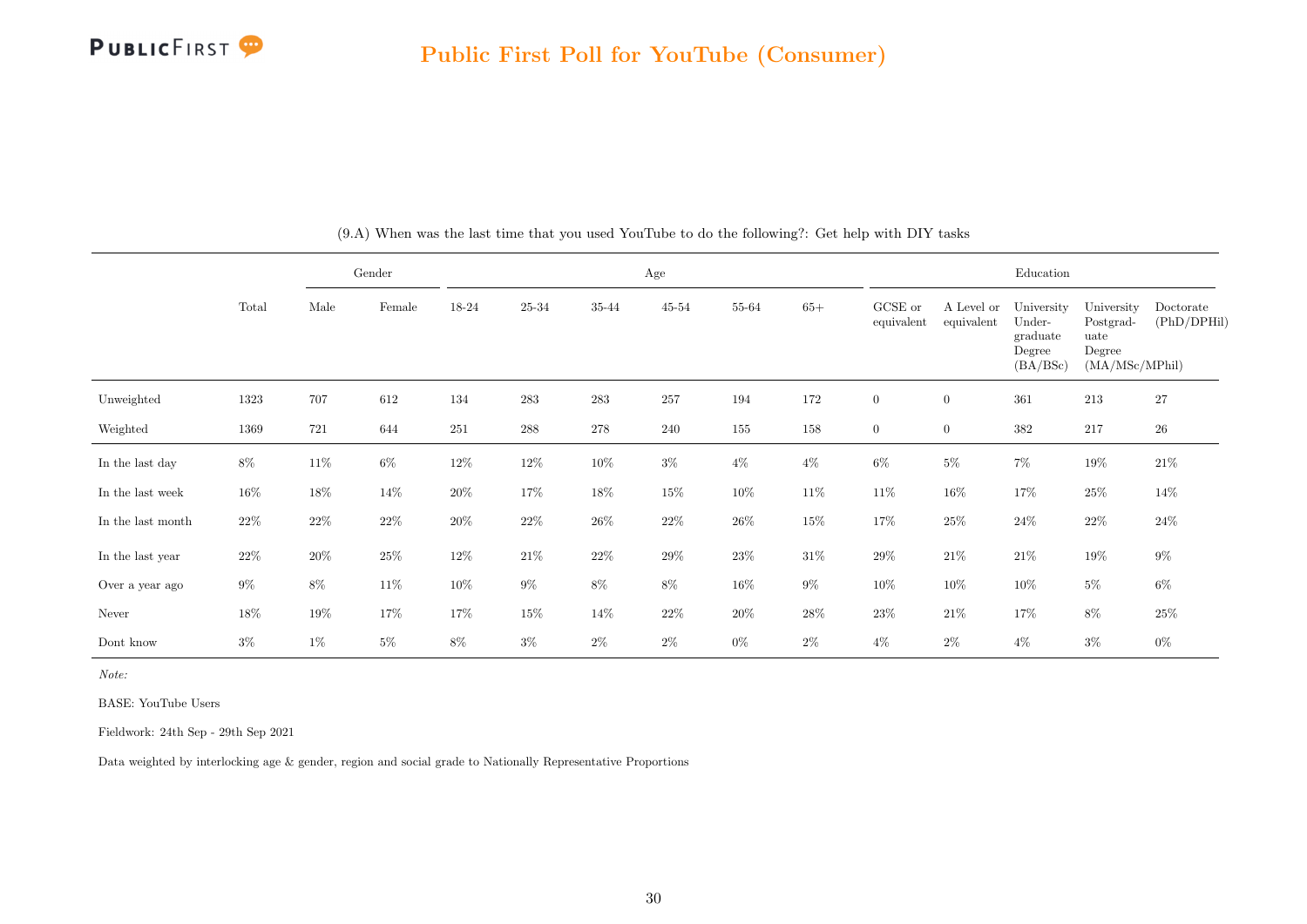

|                   |        |        |        | Social Grade |        |        | $EU$ 2016 Vote |                   |                     |        |                     | 2019                          |                   |                      |
|-------------------|--------|--------|--------|--------------|--------|--------|----------------|-------------------|---------------------|--------|---------------------|-------------------------------|-------------------|----------------------|
|                   | Total  | AB     | C1     | C2           | DE     | Leave  | Remain         | I did not<br>vote | Conservative Labour |        | Liberal<br>Democrat | The<br><b>Brexit</b><br>Party | I did not<br>vote | None of<br>the above |
| Unweighted        | 1323   | 376    | 351    | 256          | 330    | 489    | 607            | 159               | 489                 | 363    | 117                 | $14\,$                        | 171               | $\mathbf{0}$         |
| Weighted          | 1369   | 366    | 359    | $305\,$      | 328    | 472    | 619            | 168               | 477                 | 386    | 114                 | $13\,$                        | 182               | $\mathbf{0}$         |
| In the last day   | $8\%$  | 11\%   | $6\%$  | $10\%$       | $7\%$  | $7\%$  | $9\%$          | $10\%$            | $10\%$              | $7\%$  | $9\%$               | $0\%$                         | $5\%$             | $\ast$               |
| In the last week  | $16\%$ | $23\%$ | $12\%$ | $15\%$       | 14%    | 17%    | 17%            | $9\%$             | $16\%$              | 17%    | 18%                 | $30\%$                        | $9\%$             | $\ast$               |
| In the last month | $22\%$ | 24%    | $21\%$ | 25%          | 19%    | $22\%$ | 23\%           | 22%               | $22\%$              | $25\%$ | 25%                 | $18\%$                        | $18\%$            | $\ast$               |
| In the last year  | $22\%$ | 22%    | $25\%$ | $19\%$       | $23\%$ | $23\%$ | $22\%$         | $21\%$            | $23\%$              | $20\%$ | $23\%$              | $33\%$                        | $22\%$            | $\ast$               |
| Over a year ago   | $9\%$  | $6\%$  | $13\%$ | $7\%$        | 11\%   | $9\%$  | $10\%$         | 8%                | $9\%$               | $10\%$ | 7%                  | $6\%$                         | 14%               | $\ast$               |
| Never             | $18\%$ | $13\%$ | $18\%$ | $22\%$       | $22\%$ | $21\%$ | 17%            | $23\%$            | 17%                 | 18%    | $16\%$              | $13\%$                        | $25\%$            | $\ast$               |
| Dont know         | $3\%$  | $2\%$  | $4\%$  | $3\%$        | $4\%$  | $2\%$  | $2\%$          | 8%                | $2\%$               | $3\%$  | $3\%$               | $0\%$                         | 7%                | $\ast$               |

(9.B) When was the last time that you used YouTube to do the following?: Get help with DIY tasks

Note:

BASE: YouTube Users

Fieldwork: 24th Sep - 29th Sep 2021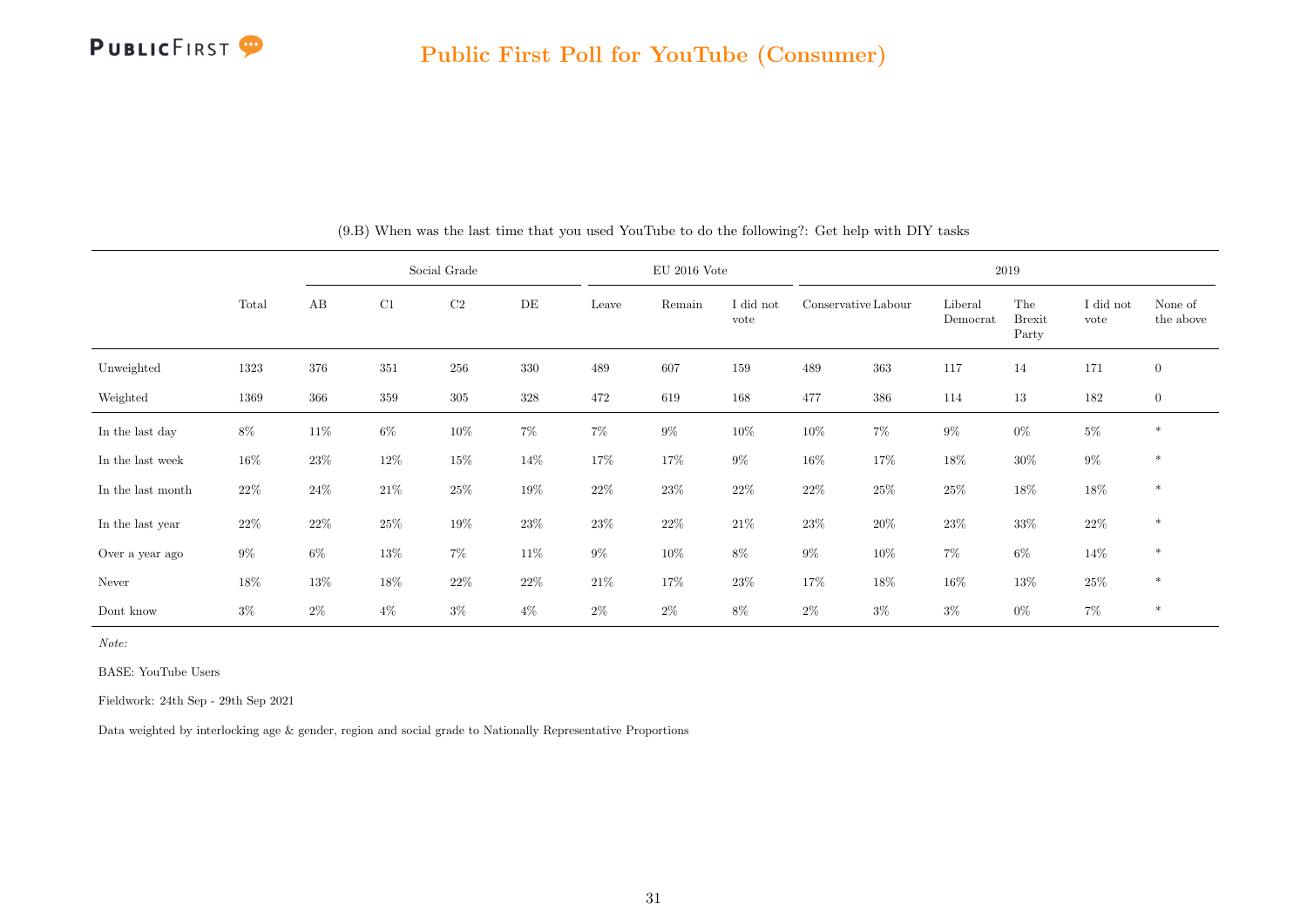

|                   |        |         |               |               |                    |                  |                  | Region                         |               |               |          |        |                     |
|-------------------|--------|---------|---------------|---------------|--------------------|------------------|------------------|--------------------------------|---------------|---------------|----------|--------|---------------------|
|                   | Total  | London  | South<br>East | South<br>West | East of<br>England | East<br>Midlands | West<br>Midlands | Yorkshire<br>and the<br>Humber | North<br>East | North<br>West | Scotland | Wales  | Northern<br>Ireland |
| Unweighted        | 1323   | $229\,$ | 174           | $\bf 83$      | 108                | $\rm 95$         | 128              | $105\,$                        | $56\,$        | 152           | $\,99$   | $72\,$ | $22\,$              |
| Weighted          | 1369   | $227\,$ | 167           | 90            | 113                | 102              | 125              | 110                            | $\sqrt{55}$   | 147           | 116      | 74     | $42\,$              |
| In the last day   | $8\%$  | $18\%$  | $4\%$         | $4\%$         | $4\%$              | $3\%$            | $9\%$            | $7\%$                          | $11\%$        | $8\%$         | $5\%$    | $10\%$ | $12\%$              |
| In the last week  | 16%    | $23\%$  | $15\%$        | $18\%$        | $13\%$             | $15\%$           | $19\%$           | $9\%$                          | $13\%$        | $12\%$        | 17%      | $17\%$ | $20\%$              |
| In the last month | $22\%$ | $20\%$  | $22\%$        | $15\%$        | $22\%$             | $26\%$           | $19\%$           | $26\%$                         | $30\%$        | $28\%$        | $22\%$   | 17%    | $20\%$              |
| In the last year  | $22\%$ | $11\%$  | $26\%$        | $23\%$        | $26\%$             | $33\%$           | $21\%$           | $22\%$                         | $24\%$        | $22\%$        | $25\%$   | $26\%$ | $24\%$              |
| Over a year ago   | $9\%$  | $7\%$   | $8\%$         | $16\%$        | $10\%$             | $6\%$            | $7\%$            | $11\%$                         | $11\%$        | $10\%$        | $12\%$   | $9\%$  | $8\%$               |
| Never             | $18\%$ | $19\%$  | $20\%$        | $19\%$        | $25\%$             | $15\%$           | $21\%$           | $22\%$                         | $11\%$        | $17\%$        | $16\%$   | 17%    | $8\%$               |
| Dont know         | $3\%$  | $2\%$   | $4\%$         | $4\%$         | $0\%$              | $3\%$            | $4\%$            | $5\%$                          | $0\%$         | $2\%$         | $3\%$    | $5\%$  | 8%                  |

(9.C) When was the last time that you used YouTube to do the following?: Get help with DIY tasks

Note:

BASE: YouTube Users

Fieldwork: 24th Sep - 29th Sep 2021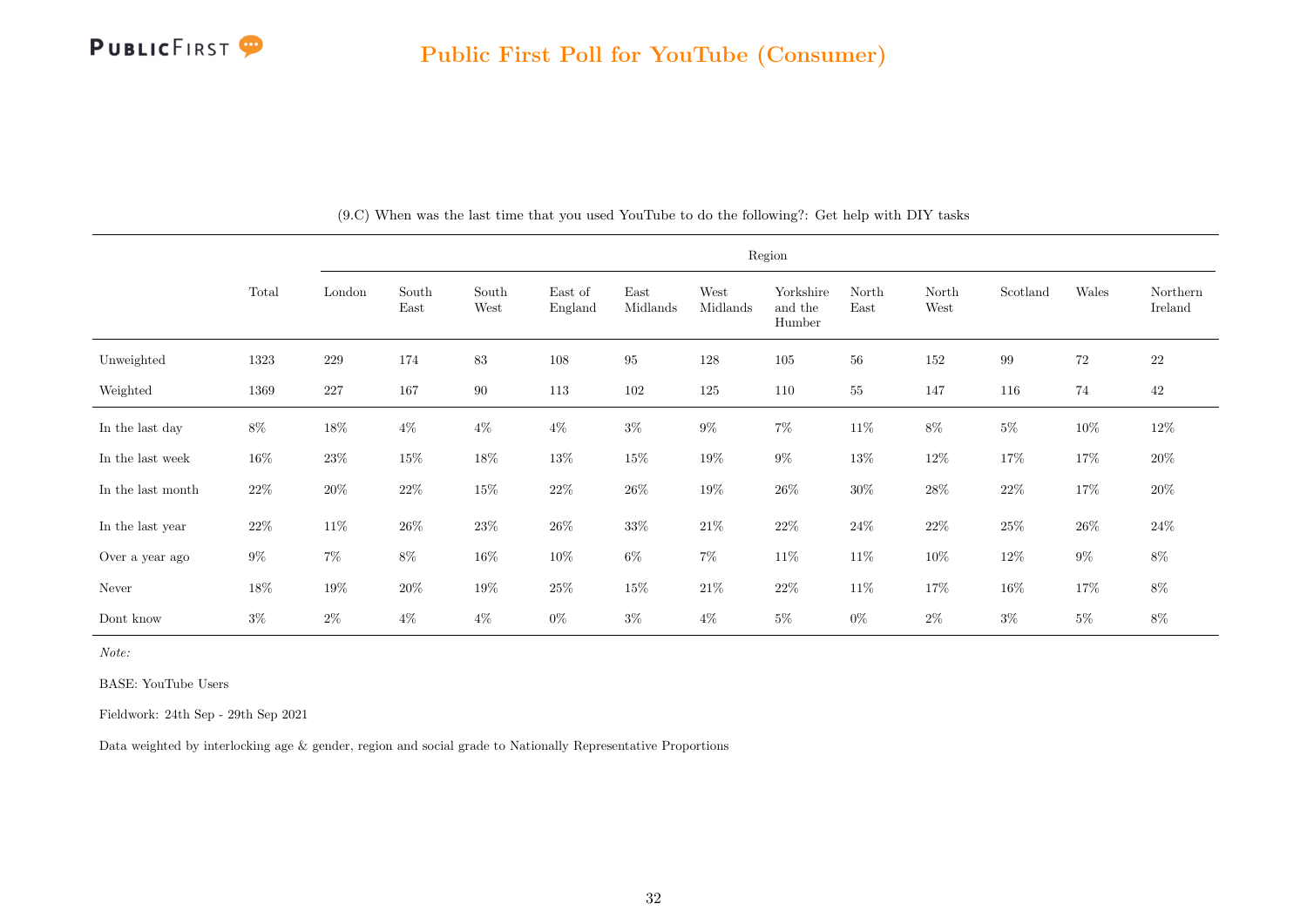

<span id="page-33-0"></span>

|                   |        |        | Gender          |        |           |        | Age    |        |        |                       |                          | Education                                              |                                                             |                          |
|-------------------|--------|--------|-----------------|--------|-----------|--------|--------|--------|--------|-----------------------|--------------------------|--------------------------------------------------------|-------------------------------------------------------------|--------------------------|
|                   | Total  | Male   | $\mbox{Female}$ | 18-24  | $25 - 34$ | 35-44  | 45-54  | 55-64  | $65+$  | GCSE or<br>equivalent | A Level or<br>equivalent | University<br>Under-<br>graduate<br>Degree<br>(BA/BSc) | University<br>Postgrad-<br>uate<br>Degree<br>(MA/MSc/MPhil) | Doctorate<br>(PhD/DPHil) |
| Unweighted        | 1323   | 707    | 612             | 134    | 283       | 283    | 257    | 194    | 172    | $\overline{0}$        | $\overline{0}$           | 361                                                    | 213                                                         | 27                       |
| Weighted          | 1369   | 721    | 644             | 251    | 288       | 278    | 240    | 155    | 158    | $\overline{0}$        | $\overline{0}$           | $382\,$                                                | 217                                                         | $26\,$                   |
| In the last day   | $11\%$ | $13\%$ | $9\%$           | $15\%$ | $20\%$    | $12\%$ | $5\%$  | $4\%$  | $2\%$  | $6\%$                 | $6\%$                    | $13\%$                                                 | $23\%$                                                      | $20\%$                   |
| In the last week  | $16\%$ | 17%    | $15\%$          | $19\%$ | $21\%$    | $20\%$ | $13\%$ | $8\%$  | $8\%$  | $10\%$                | $15\%$                   | $16\%$                                                 | $27\%$                                                      | $20\%$                   |
| In the last month | $18\%$ | 16%    | $21\%$          | $21\%$ | 18%       | $18\%$ | $20\%$ | 14\%   | $13\%$ | $16\%$                | $19\%$                   | $18\%$                                                 | $19\%$                                                      | $18\%$                   |
| In the last year  | $14\%$ | $13\%$ | $15\%$          | $13\%$ | 13%       | 14%    | $19\%$ | 14\%   | $13\%$ | $16\%$                | 14%                      | $16\%$                                                 | $8\%$                                                       | $3\%$                    |
| Over a year ago   | $7\%$  | $6\%$  | $7\%$           | $6\%$  | $7\%$     | $6\%$  | $7\%$  | $7\%$  | $8\%$  | $5\%$                 | $8\%$                    | $7\%$                                                  | $6\%$                                                       | $6\%$                    |
| Never             | $32\%$ | $33\%$ | $30\%$          | $22\%$ | $20\%$    | $26\%$ | $34\%$ | $54\%$ | 53%    | $42\%$                | $36\%$                   | $27\%$                                                 | $16\%$                                                      | $30\%$                   |
| Dont know         | $2\%$  | $2\%$  | $3\%$           | $4\%$  | $1\%$     | $4\%$  | $1\%$  | $1\%$  | $3\%$  | $4\%$                 | $3\%$                    | $2\%$                                                  | $1\%$                                                       | $3\%$                    |

(10.A) When was the last time that you used YouTube to do the following?: Get help with cooking

Note:

BASE: YouTube Users

Fieldwork: 24th Sep - 29th Sep 2021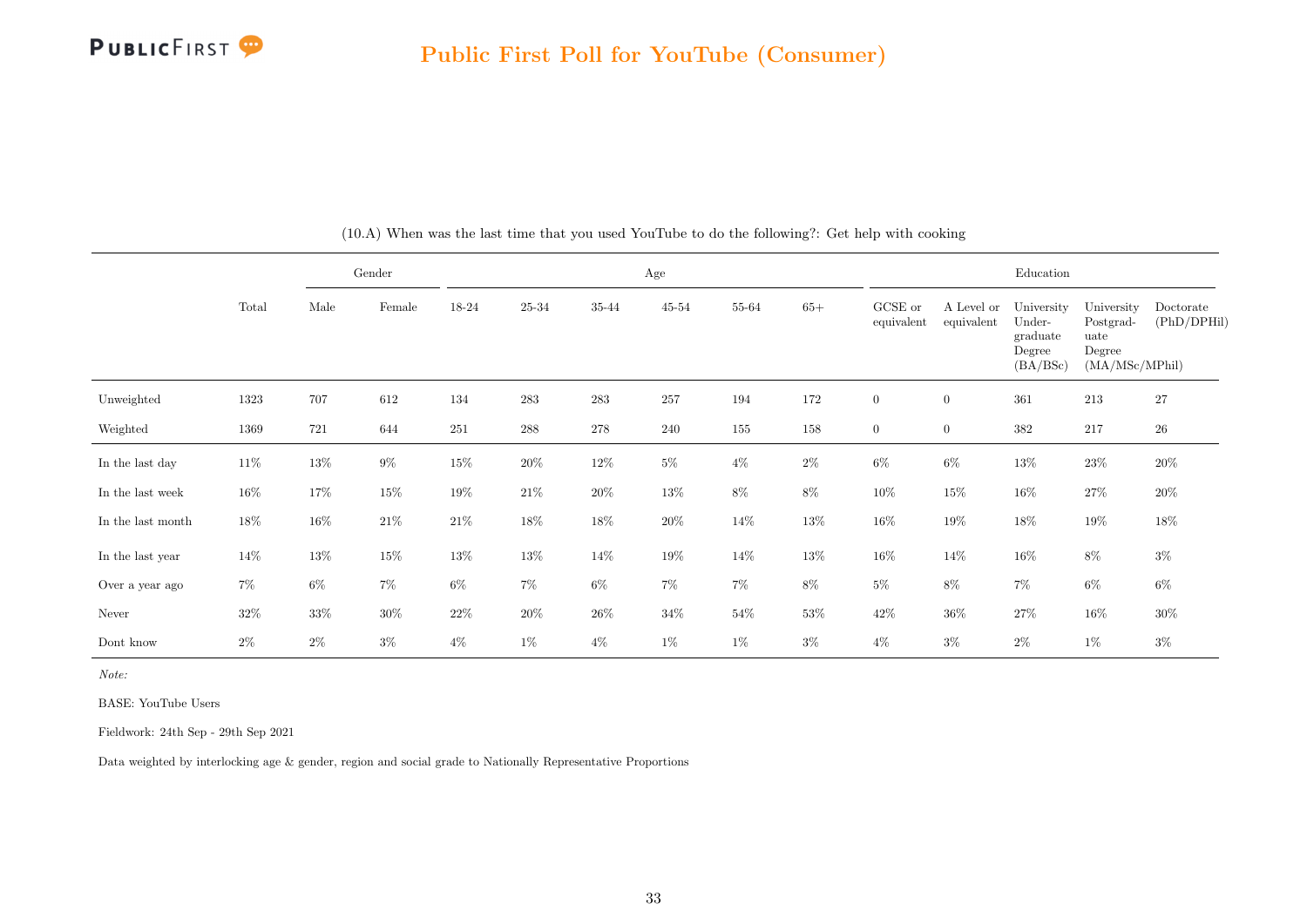

|                   |        |        |         | Social Grade |        |        | $EU$ 2016 Vote |                   |                     |        |                     | 2019                          |                   |                      |
|-------------------|--------|--------|---------|--------------|--------|--------|----------------|-------------------|---------------------|--------|---------------------|-------------------------------|-------------------|----------------------|
|                   | Total  | AB     | C1      | C2           | DE     | Leave  | Remain         | I did not<br>vote | Conservative Labour |        | Liberal<br>Democrat | The<br><b>Brexit</b><br>Party | I did not<br>vote | None of<br>the above |
| Unweighted        | 1323   | 376    | 351     | 256          | 330    | 489    | 607            | 159               | 489                 | 363    | 117                 | 14                            | 171               | $\mathbf{0}$         |
| Weighted          | 1369   | 366    | $359\,$ | $305\,$      | 328    | 472    | 619            | 168               | 477                 | 386    | 114                 | 13                            | 182               | $\mathbf{0}$         |
| In the last day   | $11\%$ | $15\%$ | $9\%$   | $12\%$       | 8%     | $9\%$  | $13\%$         | $11\%$            | 13%                 | 12\%   | $13\%$              | $15\%$                        | $7\%$             | $\ast$               |
| In the last week  | $16\%$ | $24\%$ | 14\%    | $13\%$       | $13\%$ | $15\%$ | $18\%$         | $13\%$            | $16\%$              | 17%    | $18\%$              | 14%                           | $8\%$             | $\ast$               |
| In the last month | $18\%$ | 19%    | 18%     | 18%          | 17%    | $20\%$ | $15\%$         | $16\%$            | 19%                 | 17%    | $20\%$              | $28\%$                        | 12\%              | $\ast$               |
| In the last year  | $14\%$ | 11\%   | $13\%$  | $18\%$       | $16\%$ | $12\%$ | $14\%$         | $19\%$            | 13%                 | 17%    | 8%                  | $9\%$                         | 18%               | $\ast$               |
| Over a year ago   | $7\%$  | $5\%$  | $9\%$   | $8\%$        | $6\%$  | $7\%$  | $7\%$          | $6\%$             | $6\%$               | $7\%$  | $4\%$               | $9\%$                         | $9\%$             | $\ast$               |
| Never             | $32\%$ | 25%    | $36\%$  | 29%          | 36%    | $35\%$ | $31\%$         | 31\%              | $32\%$              | $28\%$ | 34%                 | $26\%$                        | 44%               | $\ast$               |
| Dont know         | $2\%$  | $1\%$  | $2\%$   | $1\%$        | $5\%$  | $2\%$  | $2\%$          | $3\%$             | $2\%$               | $3\%$  | $4\%$               | $0\%$                         | $2\%$             | $\ast$               |

(10.B) When was the last time that you used YouTube to do the following?: Get help with cooking

Note:

BASE: YouTube Users

Fieldwork: 24th Sep - 29th Sep 2021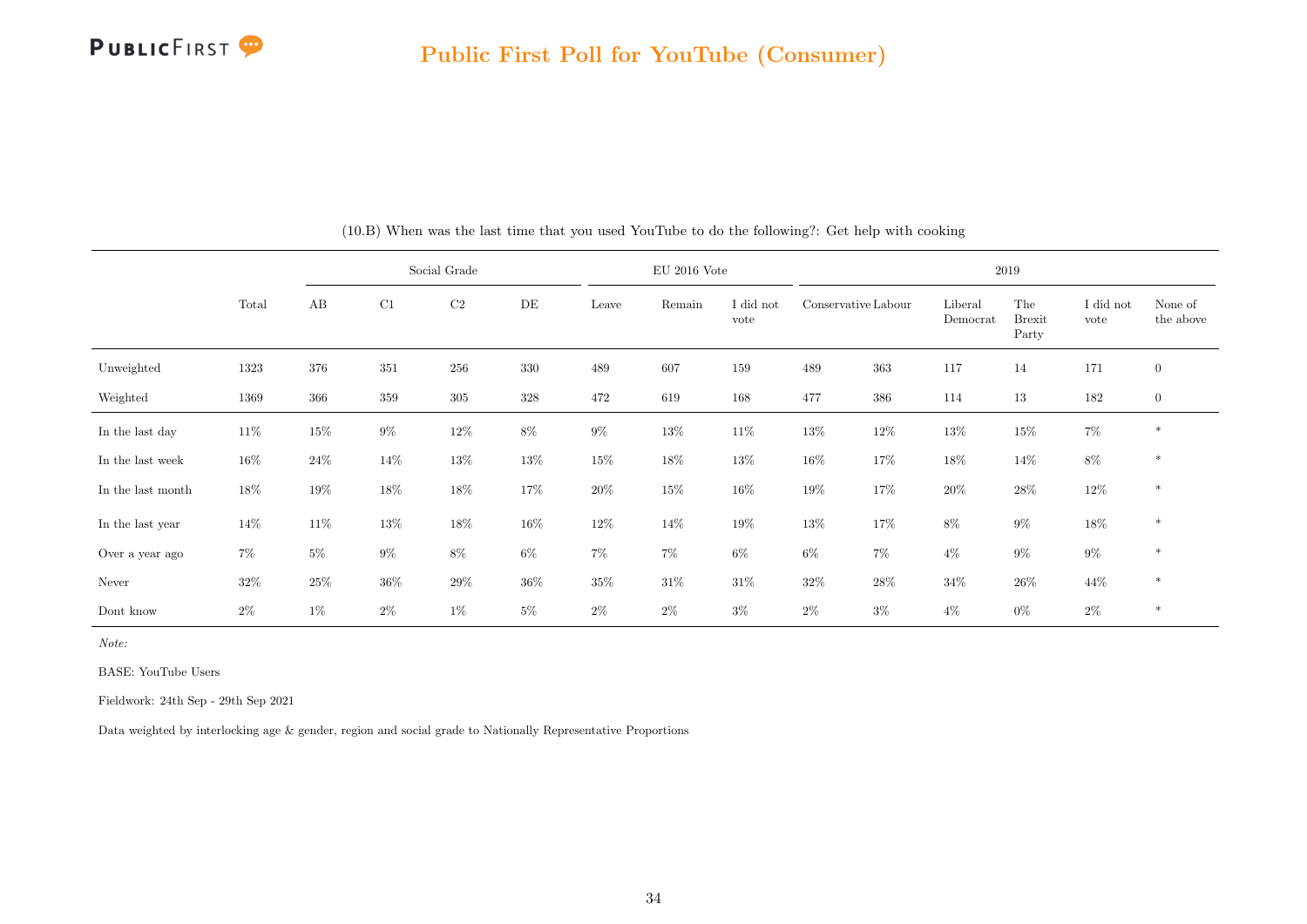

|                   |        |         |               |               |                    |                  |                  | Region                         |               |               |          |        |                     |
|-------------------|--------|---------|---------------|---------------|--------------------|------------------|------------------|--------------------------------|---------------|---------------|----------|--------|---------------------|
|                   | Total  | London  | South<br>East | South<br>West | East of<br>England | East<br>Midlands | West<br>Midlands | Yorkshire<br>and the<br>Humber | North<br>East | North<br>West | Scotland | Wales  | Northern<br>Ireland |
| Unweighted        | 1323   | $229\,$ | 174           | 83            | 108                | $\bf 95$         | 128              | $105\,$                        | 56            | 152           | 99       | $72\,$ | $22\,$              |
| Weighted          | 1369   | $227\,$ | 167           | 90            | 113                | $102\,$          | 125              | 110                            | 55            | 147           | 116      | 74     | 42                  |
| In the last day   | $11\%$ | $23\%$  | $7\%$         | $5\%$         | $4\%$              | $9\%$            | $9\%$            | $11\%$                         | $11\%$        | $13\%$        | $6\%$    | $10\%$ | $16\%$              |
| In the last week  | $16\%$ | $20\%$  | $15\%$        | $18\%$        | $17\%$             | $8\%$            | $16\%$           | $11\%$                         | $12\%$        | $18\%$        | $16\%$   | $19\%$ | $16\%$              |
| In the last month | 18%    | $18\%$  | $18\%$        | $13\%$        | $22\%$             | $16\%$           | $23\%$           | $15\%$                         | $21\%$        | $16\%$        | $16\%$   | $19\%$ | $15\%$              |
| In the last year  | 14\%   | $11\%$  | $20\%$        | $10\%$        | $9\%$              | $19\%$           | $14\%$           | $12\%$                         | 17%           | $15\%$        | $19\%$   | $7\%$  | $12\%$              |
| Over a year ago   | $7\%$  | $4\%$   | $4\%$         | $11\%$        | $7\%$              | 14%              | $6\%$            | $5\%$                          | $6\%$         | $8\%$         | $6\%$    | $5\%$  | $12\%$              |
| Never             | $32\%$ | 20%     | $32\%$        | 41\%          | $39\%$             | $31\%$           | $29\%$           | 40%                            | $31\%$        | 29%           | $35\%$   | $36\%$ | $29\%$              |
| Dont know         | $2\%$  | $3\%$   | $3\%$         | $2\%$         | $3\%$              | $3\%$            | $1\%$            | $6\%$                          | $2\%$         | $1\%$         | $2\%$    | $2\%$  | $0\%$               |

(10.C) When was the last time that you used YouTube to do the following?: Get help with cooking

Note:

BASE: YouTube Users

Fieldwork: 24th Sep - 29th Sep 2021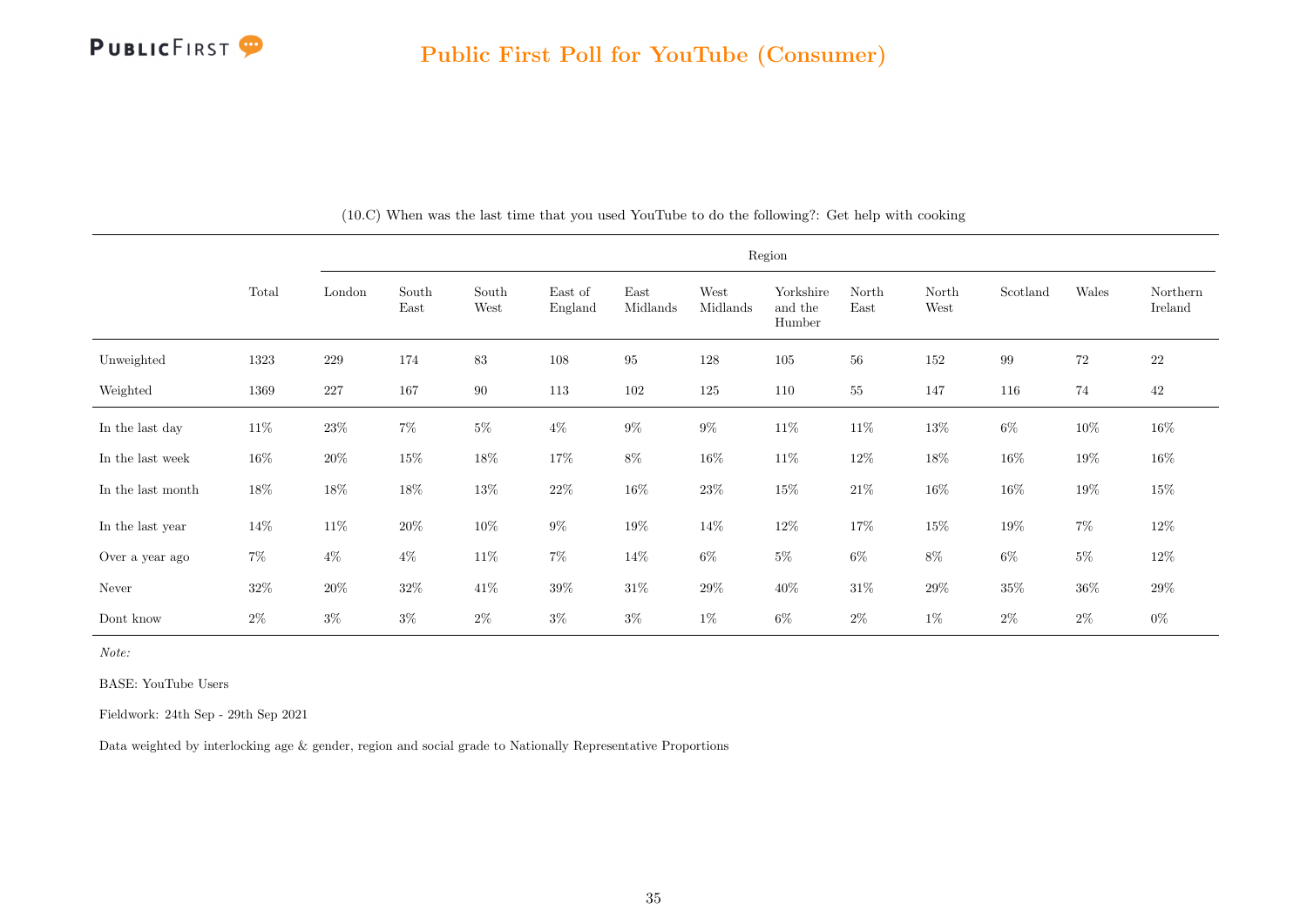

|                   |        |        | Gender          |        |           |        | Age    |        |        |                       |                          | Education                                              |                                                             |                          |
|-------------------|--------|--------|-----------------|--------|-----------|--------|--------|--------|--------|-----------------------|--------------------------|--------------------------------------------------------|-------------------------------------------------------------|--------------------------|
|                   | Total  | Male   | $\mbox{Female}$ | 18-24  | $25 - 34$ | 35-44  | 45-54  | 55-64  | $65+$  | GCSE or<br>equivalent | A Level or<br>equivalent | University<br>Under-<br>graduate<br>Degree<br>(BA/BSc) | University<br>Postgrad-<br>uate<br>Degree<br>(MA/MSc/MPhil) | Doctorate<br>(PhD/DPHil) |
| Unweighted        | 1323   | 707    | 612             | 134    | 283       | 283    | 257    | 194    | 172    | $\overline{0}$        | $\overline{0}$           | 361                                                    | 213                                                         | 27                       |
| Weighted          | 1369   | 721    | 644             | 251    | 288       | 278    | 240    | 155    | 158    | $\overline{0}$        | $\overline{0}$           | 382                                                    | 217                                                         | $26\,$                   |
| In the last day   | $8\%$  | $9\%$  | $7\%$           | $17\%$ | $14\%$    | $7\%$  | $1\%$  | $2\%$  | $0\%$  | $5\%$                 | $7\%$                    | $8\%$                                                  | $16\%$                                                      | $3\%$                    |
| In the last week  | $10\%$ | 10%    | $9\%$           | $14\%$ | 14\%      | $13\%$ | $5\%$  | $4\%$  | $0\%$  | $4\%$                 | $5\%$                    | 11\%                                                   | $22\%$                                                      | $24\%$                   |
| In the last month | $9\%$  | $6\%$  | $12\%$          | $13\%$ | 14%       | $11\%$ | $5\%$  | $3\%$  | $2\%$  | $9\%$                 | $8\%$                    | $8\%$                                                  | $13\%$                                                      | $16\%$                   |
| In the last year  | 8%     | $3\%$  | $13\%$          | $9\%$  | 12\%      | $8\%$  | $5\%$  | $4\%$  | $2\%$  | $7\%$                 | $7\%$                    | $11\%$                                                 | $6\%$                                                       | $0\%$                    |
| Over a year ago   | $6\%$  | $1\%$  | $11\%$          | $8\%$  | $8\%$     | $5\%$  | $7\%$  | $4\%$  | $2\%$  | $6\%$                 | $5\%$                    | $8\%$                                                  | $6\%$                                                       | $4\%$                    |
| Never             | $58\%$ | $69\%$ | $46\%$          | $35\%$ | $37\%$    | $52\%$ | $76\%$ | $81\%$ | $92\%$ | $67\%$                | $67\%$                   | $52\%$                                                 | $36\%$                                                      | $46\%$                   |
| Dont know         | $2\%$  | $2\%$  | $2\%$           | $4\%$  | $1\%$     | $3\%$  | $1\%$  | $3\%$  | $1\%$  | $2\%$                 | $2\%$                    | $2\%$                                                  | $2\%$                                                       | $6\%$                    |

(11.A) When was the last time that you used YouTube to do the following?: Get help with make-up

Note:

BASE: YouTube Users

Fieldwork: 24th Sep - 29th Sep 2021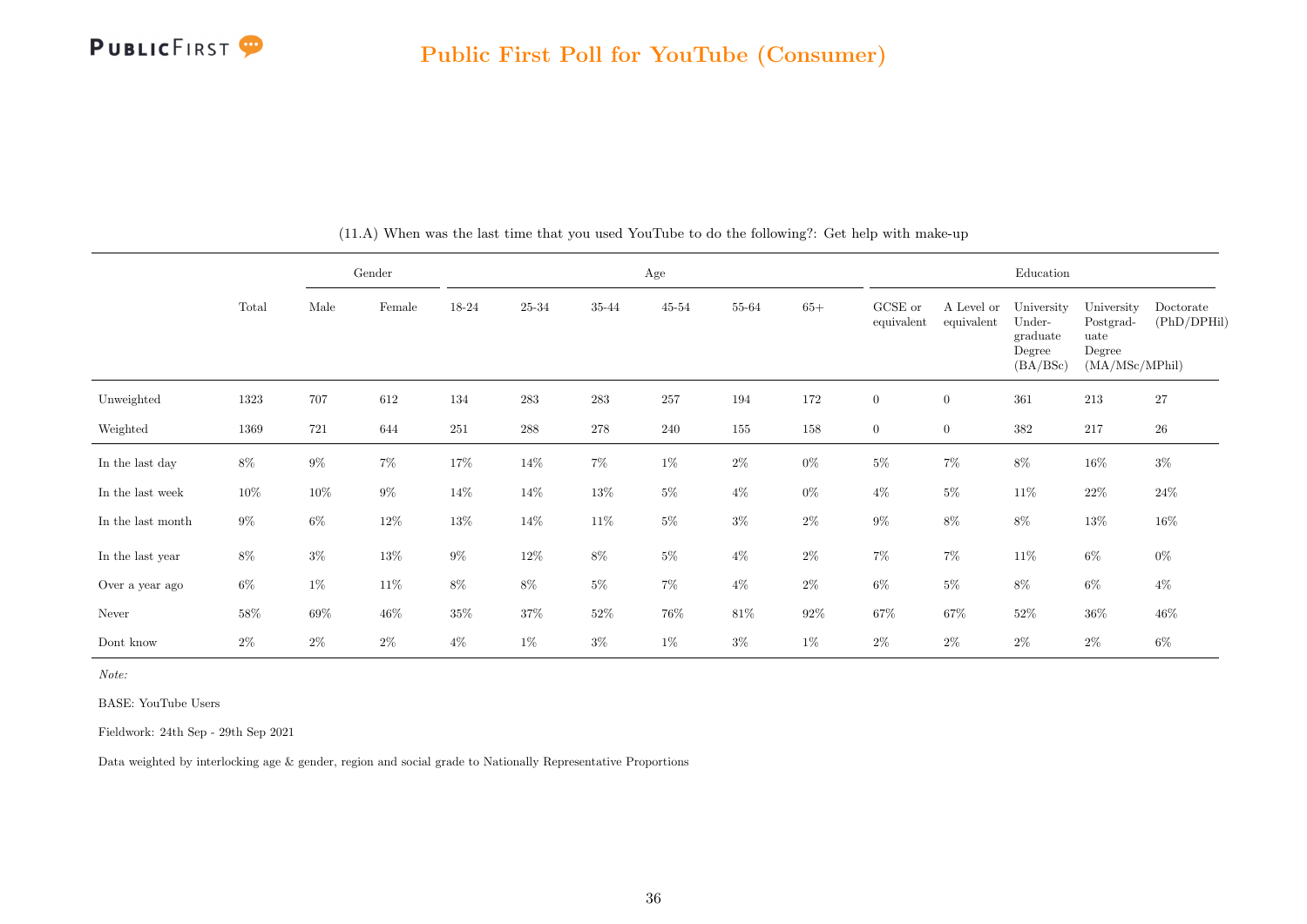

|                   |        |        |         | Social Grade |        |       | EU 2016 Vote |                   |                     |        |                     | 2019                          |                   |                      |
|-------------------|--------|--------|---------|--------------|--------|-------|--------------|-------------------|---------------------|--------|---------------------|-------------------------------|-------------------|----------------------|
|                   | Total  | AB     | C1      | C2           | DE     | Leave | Remain       | I did not<br>vote | Conservative Labour |        | Liberal<br>Democrat | The<br><b>Brexit</b><br>Party | I did not<br>vote | None of<br>the above |
| Unweighted        | 1323   | 376    | 351     | 256          | 330    | 489   | 607          | 159               | 489                 | 363    | 117                 | 14                            | 171               | $\mathbf{0}$         |
| Weighted          | 1369   | 366    | $359\,$ | 305          | 328    | 472   | 619          | 168               | 477                 | 386    | 114                 | $13\,$                        | 182               | $\boldsymbol{0}$     |
| In the last day   | $8\%$  | $9\%$  | $4\%$   | $9\%$        | $10\%$ | $6\%$ | $10\%$       | $8\%$             | $7\%$               | $11\%$ | $4\%$               | $0\%$                         | $5\%$             | $\ast$               |
| In the last week  | $10\%$ | 17%    | $7\%$   | $8\%$        | $5\%$  | $8\%$ | $10\%$       | $6\%$             | $11\%$              | $9\%$  | 14\%                | $7\%$                         | $4\%$             | $\ast$               |
| In the last month | $9\%$  | $12\%$ | $8\%$   | $8\%$        | $7\%$  | $8\%$ | $9\%$        | $8\%$             | $8\%$               | $11\%$ | $8\%$               | $6\%$                         | $7\%$             | $\ast$               |
| In the last year  | $8\%$  | $5\%$  | $9\%$   | $8\%$        | $8\%$  | $5\%$ | $9\%$        | $7\%$             | $5\%$               | $10\%$ | 8%                  | $8\%$                         | $8\%$             | $\ast$               |
| Over a year ago   | $6\%$  | $5\%$  | $7\%$   | $7\%$        | $6\%$  | $4\%$ | $6\%$        | $8\%$             | $4\%$               | $9\%$  | 6%                  | $16\%$                        | $7\%$             | $\ast$               |
| Never             | 58%    | 49%    | $63\%$  | $59\%$       | 60%    | 68%   | $53\%$       | 61\%              | $63\%$              | 47%    | 56%                 | $63\%$                        | 69%               | $\ast$               |
| Dont know         | $2\%$  | $2\%$  | $2\%$   | $0\%$        | $4\%$  | $1\%$ | $3\%$        | $1\%$             | $2\%$               | $2\%$  | $5\%$               | $0\%$                         | $1\%$             | $\ast$               |

(11.B) When was the last time that you used YouTube to do the following?: Get help with make-up

Note:

BASE: YouTube Users

Fieldwork: 24th Sep - 29th Sep 2021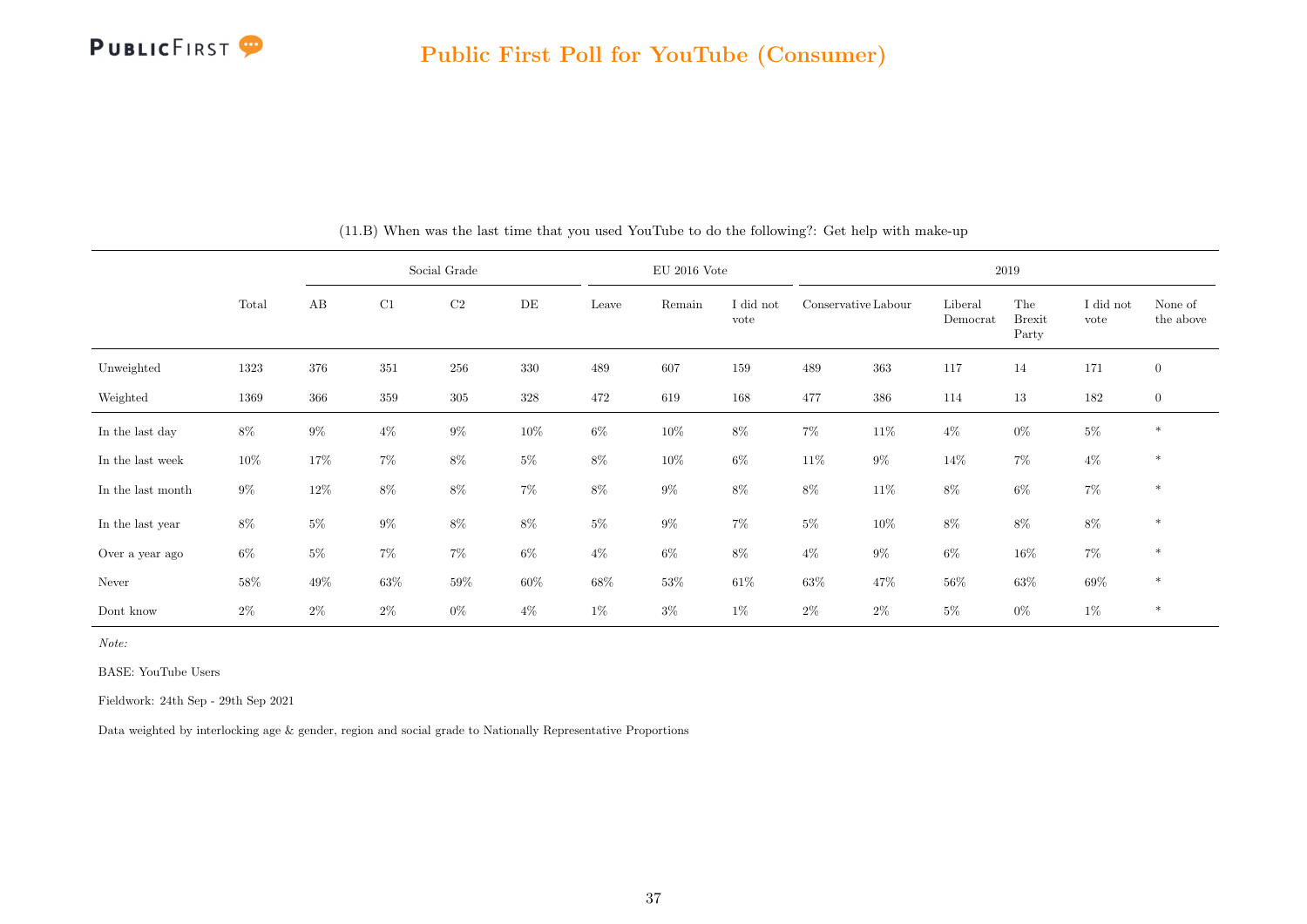

|                   |        |         |               |               |                    |                  |                  | Region                         |               |               |          |        |                     |
|-------------------|--------|---------|---------------|---------------|--------------------|------------------|------------------|--------------------------------|---------------|---------------|----------|--------|---------------------|
|                   | Total  | London  | South<br>East | South<br>West | East of<br>England | East<br>Midlands | West<br>Midlands | Yorkshire<br>and the<br>Humber | North<br>East | North<br>West | Scotland | Wales  | Northern<br>Ireland |
| Unweighted        | 1323   | $229\,$ | 174           | 83            | 108                | $\rm 95$         | 128              | 105                            | 56            | 152           | 99       | $72\,$ | $22\,$              |
| Weighted          | 1369   | $227\,$ | 167           | $90\,$        | 113                | 102              | 125              | $110\,$                        | $55\,$        | 147           | 116      | 74     | 42                  |
| In the last day   | $8\%$  | $16\%$  | $4\%$         | $5\%$         | $3\%$              | $5\%$            | $6\%$            | $10\%$                         | $9\%$         | $8\%$         | $6\%$    | 8%     | $8\%$               |
| In the last week  | 10%    | $15\%$  | $9\%$         | $7\%$         | $5\%$              | $4\%$            | $12\%$           | $6\%$                          | $9\%$         | $19\%$        | $4\%$    | $6\%$  | $5\%$               |
| In the last month | $9\%$  | $10\%$  | $12\%$        | $6\%$         | $10\%$             | $7\%$            | $7\%$            | $7\%$                          | $10\%$        | $11\%$        | $10\%$   | $8\%$  | $8\%$               |
| In the last year  | $8\%$  | $7\%$   | $7\%$         | $11\%$        | $9\%$              | $9\%$            | $7\%$            | $4\%$                          | $5\%$         | $5\%$         | $9\%$    | $9\%$  | $15\%$              |
| Over a year ago   | $6\%$  | $5\%$   | $6\%$         | $7\%$         | $4\%$              | $8\%$            | $5\%$            | $6\%$                          | $19\%$        | $4\%$         | $4\%$    | $11\%$ | $0\%$               |
| Never             | $58\%$ | $47\%$  | 59%           | 64%           | $65\%$             | 65%              | $58\%$           | $61\%$                         | 49%           | $52\%$        | $66\%$   | 56%    | $65\%$              |
| Dont know         | $2\%$  | $0\%$   | $2\%$         | $1\%$         | $4\%$              | $3\%$            | $4\%$            | $5\%$                          | $0\%$         | $2\%$         | $2\%$    | $1\%$  | $0\%$               |

(11.C) When was the last time that you used YouTube to do the following?: Get help with make-up

Note:

BASE: YouTube Users

Fieldwork: 24th Sep - 29th Sep 2021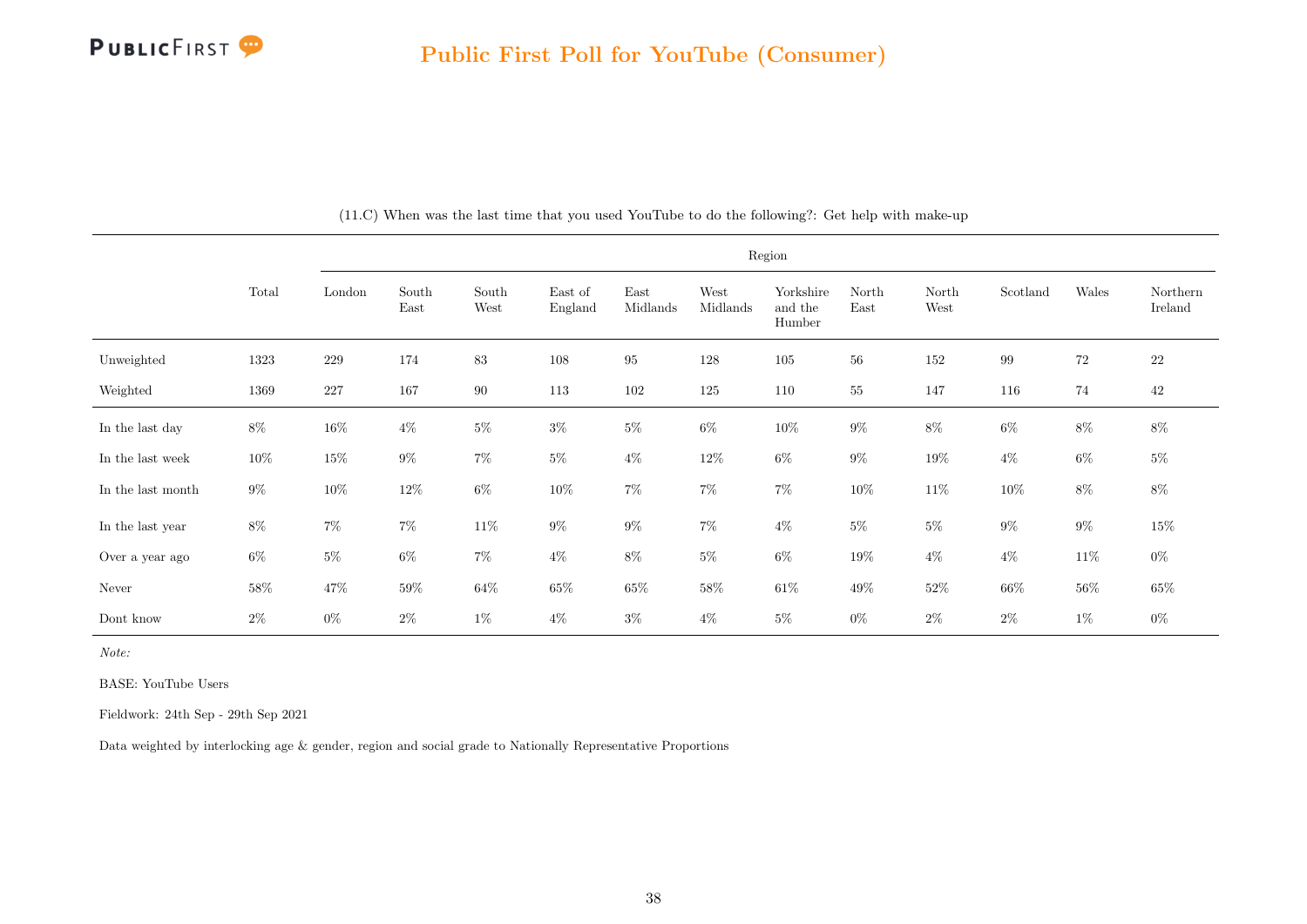

|                   |        |        | Gender |        |                    |           | Age       |           |        |                       |                          | Education                                              |                                                             |                          |
|-------------------|--------|--------|--------|--------|--------------------|-----------|-----------|-----------|--------|-----------------------|--------------------------|--------------------------------------------------------|-------------------------------------------------------------|--------------------------|
|                   | Total  | Male   | Female | 18-24  | $25 - 34$          | $35 - 44$ | $45 - 54$ | $55 - 64$ | $65+$  | GCSE or<br>equivalent | A Level or<br>equivalent | University<br>Under-<br>graduate<br>Degree<br>(BA/BSc) | University<br>Postgrad-<br>uate<br>Degree<br>(MA/MSc/MPhil) | Doctorate<br>(PhD/DPHil) |
| Unweighted        | 1323   | 707    | 612    | 134    | 283                | 283       | $257\,$   | 194       | 172    | $\boldsymbol{0}$      | $\boldsymbol{0}$         | 361                                                    | 213                                                         | $27\,$                   |
| Weighted          | 1369   | 721    | 644    | 251    | $\boldsymbol{288}$ | $278\,$   | 240       | $155\,$   | 158    | $\boldsymbol{0}$      | $\boldsymbol{0}$         | $382\,$                                                | $217\,$                                                     | $26\,$                   |
| In the last day   | 14%    | $19\%$ | $9\%$  | $16\%$ | $21\%$             | 18%       | $10\%$    | $10\%$    | $5\%$  | $10\%$                | $11\%$                   | $15\%$                                                 | $26\%$                                                      | 11%                      |
| In the last week  | $20\%$ | $22\%$ | 17%    | $22\%$ | $27\%$             | 19%       | 18%       | $16\%$    | $9\%$  | $13\%$                | $20\%$                   | $19\%$                                                 | $31\%$                                                      | $26\%$                   |
| In the last month | $15\%$ | $15\%$ | $14\%$ | $20\%$ | 14\%               | $17\%$    | $15\%$    | $13\%$    | $6\%$  | $14\%$                | $13\%$                   | $17\%$                                                 | $15\%$                                                      | $9\%$                    |
| In the last year  | $8\%$  | 8%     | $9\%$  | $9\%$  | $8\%$              | $11\%$    | $9\%$     | $5\%$     | $7\%$  | $8\%$                 | $11\%$                   | 8%                                                     | $6\%$                                                       | $0\%$                    |
| Over a year ago   | $4\%$  | $3\%$  | $6\%$  | $5\%$  | $3\%$              | $2\%$     | $4\%$     | $5\%$     | $5\%$  | $3\%$                 | $4\%$                    | $4\%$                                                  | $3\%$                                                       | $3\%$                    |
| Never             | $36\%$ | $31\%$ | $41\%$ | $23\%$ | $25\%$             | $31\%$    | $41\%$    | 47\%      | $67\%$ | $49\%$                | $35\%$                   | $34\%$                                                 | $19\%$                                                      | $46\%$                   |
| Dont know         | $3\%$  | $2\%$  | $4\%$  | $6\%$  | $3\%$              | $3\%$     | $2\%$     | $3\%$     | $3\%$  | $3\%$                 | $5\%$                    | $3\%$                                                  | $1\%$                                                       | $4\%$                    |

(12.A) When was the last time that you used YouTube to do the following?: Find commentary on the news or political events

Note:

BASE: YouTube Users

Fieldwork: 24th Sep - 29th Sep 2021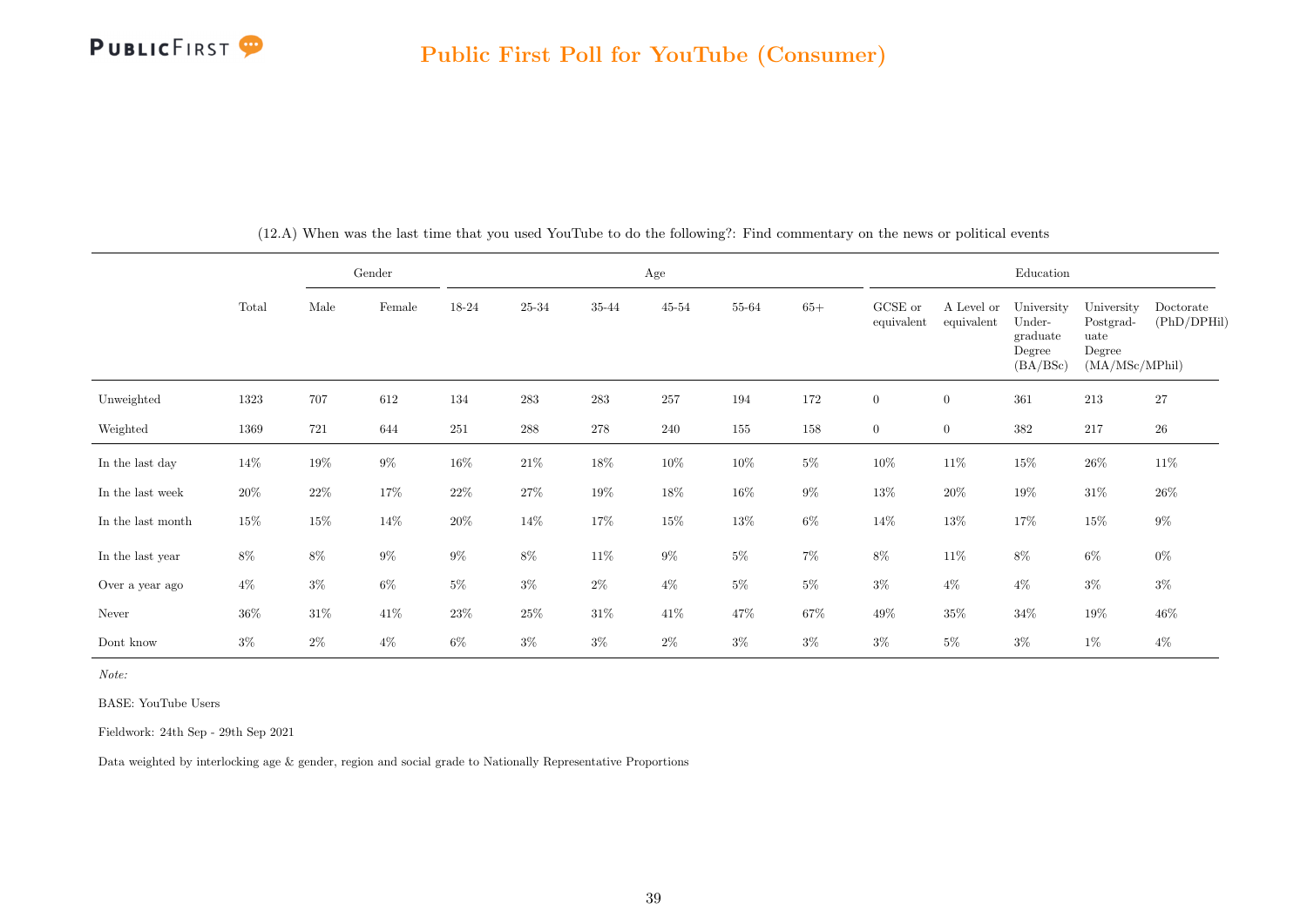

|                   |        |        |         | Social Grade |        |        | $EU$ 2016 Vote |                   |                     |        |                     | 2019                          |                   |                      |
|-------------------|--------|--------|---------|--------------|--------|--------|----------------|-------------------|---------------------|--------|---------------------|-------------------------------|-------------------|----------------------|
|                   | Total  | AB     | C1      | $\rm C2$     | DE     | Leave  | Remain         | I did not<br>vote | Conservative Labour |        | Liberal<br>Democrat | The<br><b>Brexit</b><br>Party | I did not<br>vote | None of<br>the above |
| Unweighted        | 1323   | 376    | $351\,$ | 256          | 330    | 489    | 607            | 159               | 489                 | 363    | 117                 | 14                            | 171               | $\mathbf{0}$         |
| Weighted          | 1369   | 366    | 359     | 305          | 328    | 472    | 619            | 168               | 477                 | 386    | 114                 | 13                            | 182               | $\boldsymbol{0}$     |
| In the last day   | 14%    | $15\%$ | $13\%$  | $16\%$       | 13%    | $14\%$ | $14\%$         | $18\%$            | $16\%$              | 14%    | $15\%$              | $22\%$                        | 12\%              | $\ast$               |
| In the last week  | 20%    | 27\%   | 17%     | $18\%$       | $16\%$ | 18%    | $20\%$         | $16\%$            | $19\%$              | $21\%$ | $25\%$              | $30\%$                        | 11\%              | $\ast$               |
| In the last month | $15\%$ | 17%    | $13\%$  | $14\%$       | 14%    | $13\%$ | 16\%           | 15%               | 13%                 | 17%    | 11\%                | $7\%$                         | 17%               | $\ast$               |
| In the last year  | $8\%$  | 8%     | $10\%$  | $8\%$        | 9%     | $7\%$  | $9\%$          | $9\%$             | $8\%$               | $8\%$  | 7%                  | 17%                           | $7\%$             | $\ast$               |
| Over a year ago   | $4\%$  | $3\%$  | $5\%$   | $3\%$        | $5\%$  | $4\%$  | $4\%$          | $2\%$             | $6\%$               | $3\%$  | $2\%$               | $0\%$                         | $3\%$             | $\ast$               |
| Never             | $36\%$ | 27\%   | 39%     | $39\%$       | 38%    | 41%    | $33\%$         | 38%               | $34\%$              | $34\%$ | 35%                 | $24\%$                        | $45\%$            | $\ast$               |
| Dont know         | $3\%$  | $3\%$  | $3\%$   | $3\%$        | $5\%$  | $2\%$  | $3\%$          | $3\%$             | $2\%$               | $3\%$  | $5\%$               | $0\%$                         | 6%                | $\ast$               |

(12.B) When was the last time that you used YouTube to do the following?: Find commentary on the news or political events

Note:

BASE: YouTube Users

Fieldwork: 24th Sep - 29th Sep 2021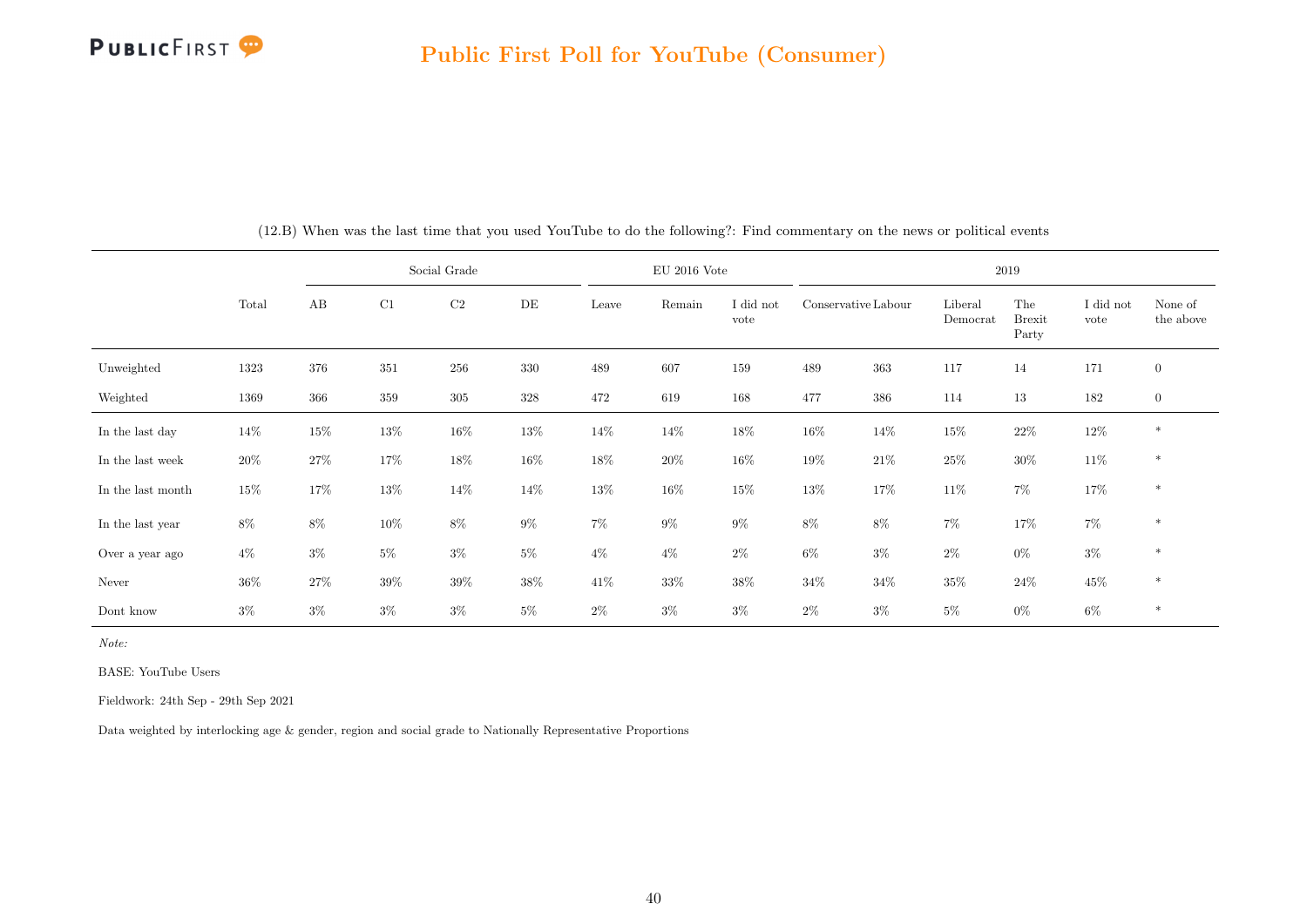

|                   |        |         |               |               |                    |                  |                  | Region                         |               |               |          |        |                     |
|-------------------|--------|---------|---------------|---------------|--------------------|------------------|------------------|--------------------------------|---------------|---------------|----------|--------|---------------------|
|                   | Total  | London  | South<br>East | South<br>West | East of<br>England | East<br>Midlands | West<br>Midlands | Yorkshire<br>and the<br>Humber | North<br>East | North<br>West | Scotland | Wales  | Northern<br>Ireland |
| Unweighted        | 1323   | $229\,$ | 174           | $83\,$        | 108                | $\rm 95$         | 128              | $105\,$                        | 56            | $152\,$       | 99       | $72\,$ | $22\,$              |
| Weighted          | 1369   | 227     | 167           | 90            | 113                | $102\,$          | 125              | 110                            | $55\,$        | 147           | 116      | 74     | 42                  |
| In the last day   | 14%    | $21\%$  | $11\%$        | $11\%$        | $9\%$              | $13\%$           | $15\%$           | 14\%                           | 14%           | $19\%$        | $11\%$   | $12\%$ | 12%                 |
| In the last week  | $20\%$ | $29\%$  | $10\%$        | $15\%$        | $24\%$             | $11\%$           | $20\%$           | $19\%$                         | 20%           | $21\%$        | $16\%$   | $15\%$ | $33\%$              |
| In the last month | $15\%$ | $13\%$  | $15\%$        | $12\%$        | $10\%$             | $15\%$           | 14%              | $14\%$                         | $19\%$        | $19\%$        | $17\%$   | $16\%$ | $15\%$              |
| In the last year  | $8\%$  | $5\%$   | $12\%$        | $5\%$         | $11\%$             | $11\%$           | $9\%$            | $9\%$                          | $6\%$         | $7\%$         | $11\%$   | $12\%$ | $0\%$               |
| Over a year ago   | $4\%$  | $2\%$   | $4\%$         | $6\%$         | $5\%$              | $7\%$            | $2\%$            | $6\%$                          | $9\%$         | $1\%$         | $3\%$    | $5\%$  | $8\%$               |
| Never             | $36\%$ | $27\%$  | 43\%          | 44\%          | $41\%$             | $38\%$           | $38\%$           | $34\%$                         | $33\%$        | $31\%$        | $39\%$   | $39\%$ | $29\%$              |
| Dont know         | $3\%$  | $3\%$   | $5\%$         | $8\%$         | $0\%$              | $5\%$            | $2\%$            | $5\%$                          | $0\%$         | $2\%$         | $4\%$    | $1\%$  | $4\%$               |

(12.C) When was the last time that you used YouTube to do the following?: Find commentary on the news or political events

Note:

BASE: YouTube Users

Fieldwork: 24th Sep - 29th Sep 2021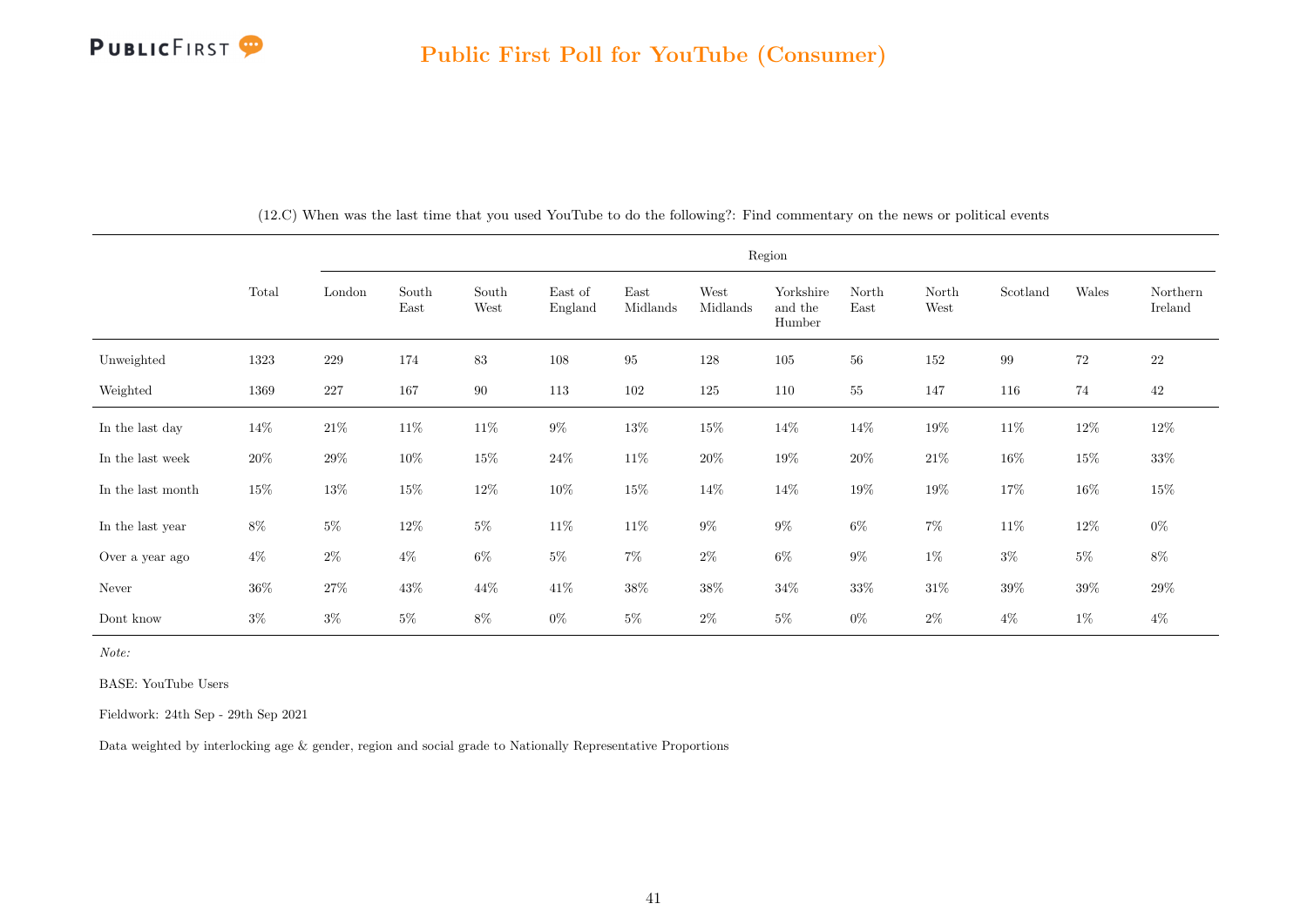

|                   |        |        | Gender          |        |           |        | Age    |        |        |                       |                          | Education                                              |                                                             |                          |
|-------------------|--------|--------|-----------------|--------|-----------|--------|--------|--------|--------|-----------------------|--------------------------|--------------------------------------------------------|-------------------------------------------------------------|--------------------------|
|                   | Total  | Male   | $\mbox{Female}$ | 18-24  | $25 - 34$ | 35-44  | 45-54  | 55-64  | $65+$  | GCSE or<br>equivalent | A Level or<br>equivalent | University<br>Under-<br>graduate<br>Degree<br>(BA/BSc) | University<br>Postgrad-<br>uate<br>Degree<br>(MA/MSc/MPhil) | Doctorate<br>(PhD/DPHil) |
| Unweighted        | 1323   | 707    | 612             | 134    | 283       | 283    | 257    | 194    | 172    | $\overline{0}$        | $\overline{0}$           | 361                                                    | 213                                                         | 27                       |
| Weighted          | 1369   | 721    | 644             | 251    | 288       | 278    | 240    | 155    | 158    | $\overline{0}$        | $\overline{0}$           | $382\,$                                                | 217                                                         | $26\,$                   |
| In the last day   | $36\%$ | 40\%   | $31\%$          | $57\%$ | $46\%$    | $37\%$ | $28\%$ | $22\%$ | $9\%$  | $31\%$                | $39\%$                   | $35\%$                                                 | $42\%$                                                      | $25\%$                   |
| In the last week  | $28\%$ | $28\%$ | $27\%$          | $26\%$ | $25\%$    | $32\%$ | $32\%$ | $32\%$ | 18%    | $27\%$                | $27\%$                   | $31\%$                                                 | $27\%$                                                      | $32\%$                   |
| In the last month | 14%    | 12\%   | $16\%$          | 11\%   | 17%       | $12\%$ | $15\%$ | 14\%   | $15\%$ | $12\%$                | $13\%$                   | $15\%$                                                 | 17%                                                         | $26\%$                   |
| In the last year  | $6\%$  | $4\%$  | $9\%$           | $1\%$  | $4\%$     | $9\%$  | $7\%$  | 11\%   | $11\%$ | $8\%$                 | $6\%$                    | $7\%$                                                  | $4\%$                                                       | $0\%$                    |
| Over a year ago   | $3\%$  | $3\%$  | $3\%$           | $0\%$  | $2\%$     | $1\%$  | $5\%$  | $3\%$  | $5\%$  | $4\%$                 | $4\%$                    | $1\%$                                                  | $2\%$                                                       | $3\%$                    |
| Never             | $11\%$ | 11\%   | $12\%$          | $3\%$  | $5\%$     | $7\%$  | $12\%$ | $15\%$ | 39%    | $14\%$                | $10\%$                   | $10\%$                                                 | $8\%$                                                       | 14%                      |
| Dont know         | $2\%$  | $2\%$  | $2\%$           | $2\%$  | $1\%$     | $1\%$  | $2\%$  | $3\%$  | $4\%$  | $4\%$                 | $2\%$                    | $1\%$                                                  | $1\%$                                                       | $0\%$                    |

(13.A) When was the last time that you used YouTube to do the following?: Look for entertainment

Note:

BASE: YouTube Users

Fieldwork: 24th Sep - 29th Sep 2021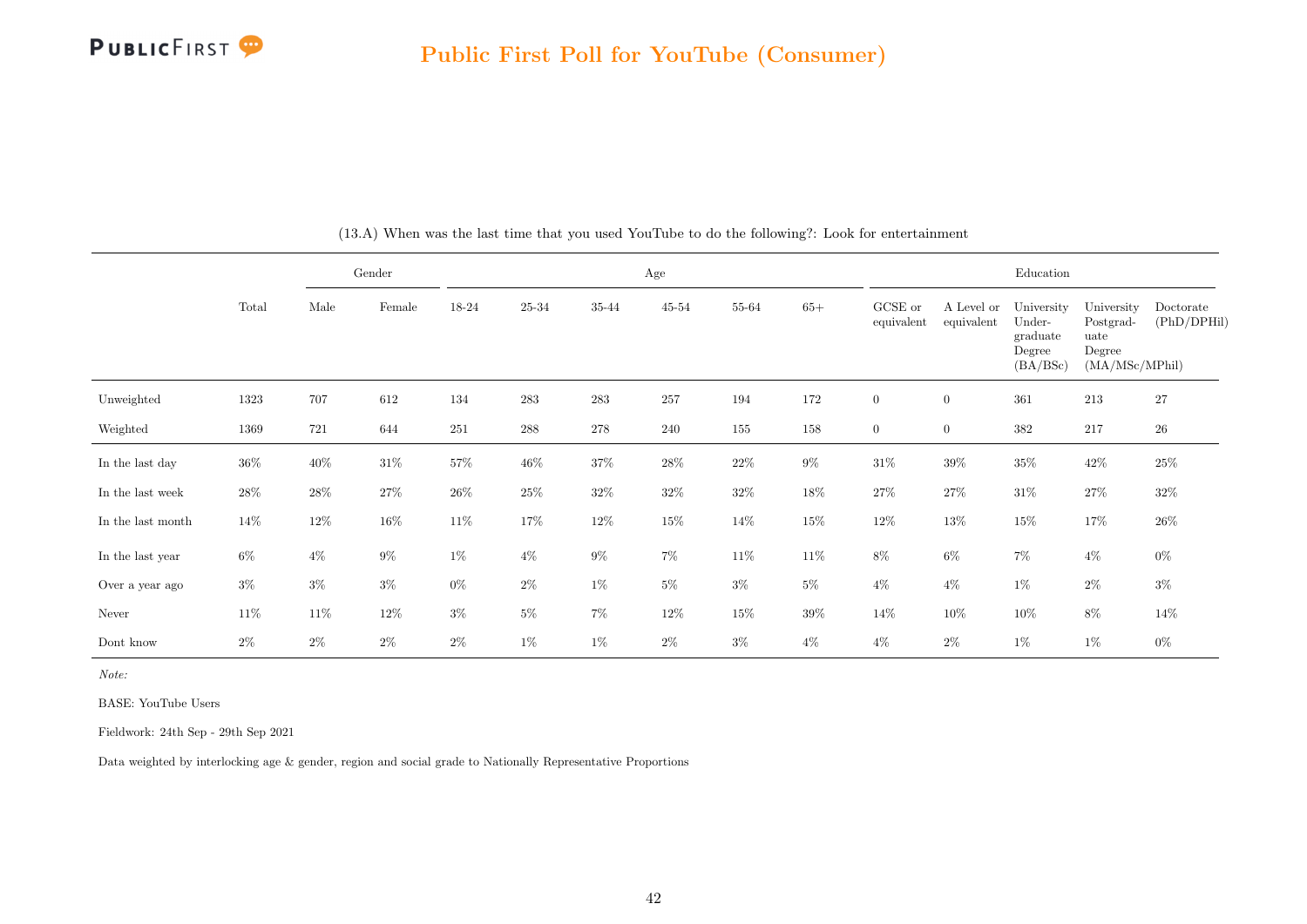

|                   |        |        |         | Social Grade |        |        | $EU$ 2016 Vote |                   |                     |        |                     | 2019                          |                   |                      |
|-------------------|--------|--------|---------|--------------|--------|--------|----------------|-------------------|---------------------|--------|---------------------|-------------------------------|-------------------|----------------------|
|                   | Total  | AB     | C1      | C2           | DE     | Leave  | Remain         | I did not<br>vote | Conservative Labour |        | Liberal<br>Democrat | The<br><b>Brexit</b><br>Party | I did not<br>vote | None of<br>the above |
| Unweighted        | 1323   | 376    | 351     | 256          | 330    | 489    | 607            | 159               | 489                 | 363    | 117                 | 14                            | 171               | $\mathbf{0}$         |
| Weighted          | 1369   | 366    | $359\,$ | 305          | 328    | 472    | 619            | 168               | 477                 | 386    | 114                 | $13\,$                        | 182               | $\boldsymbol{0}$     |
| In the last day   | $36\%$ | 33%    | $32\%$  | $40\%$       | 40%    | $30\%$ | $36\%$         | 40%               | $32\%$              | 37%    | 30%                 | $66\%$                        | $42\%$            | $\ast$               |
| In the last week  | $28\%$ | $30\%$ | $30\%$  | 28\%         | $23\%$ | 27%    | $30\%$         | $24\%$            | 27%                 | $30\%$ | $37\%$              | $0\%$                         | $21\%$            | $\ast$               |
| In the last month | 14%    | 16%    | $16\%$  | 12%          | 12\%   | $15\%$ | $14\%$         | $15\%$            | 14\%                | $15\%$ | $10\%$              | 14%                           | 12\%              | $\ast$               |
| In the last year  | $6\%$  | $6\%$  | 7%      | $6\%$        | 7%     | $8\%$  | $6\%$          | $9\%$             | $8\%$               | $6\%$  | $5\%$               | 14%                           | $7\%$             | $\ast$               |
| Over a year ago   | $3\%$  | $2\%$  | $3\%$   | $2\%$        | $4\%$  | $2\%$  | $3\%$          | $3\%$             | $3\%$               | $2\%$  | $2\%$               | $6\%$                         | $4\%$             | $\ast$               |
| Never             | 11%    | 13%    | $11\%$  | $10\%$       | 11%    | $16\%$ | $10\%$         | $9\%$             | 14\%                | 8%     | 13%                 | $0\%$                         | 14%               | $\ast$               |
| Dont know         | $2\%$  | $1\%$  | $2\%$   | $1\%$        | $3\%$  | $3\%$  | $1\%$          | $1\%$             | $3\%$               | $1\%$  | $4\%$               | $0\%$                         | $1\%$             | $\ast$               |

(13.B) When was the last time that you used YouTube to do the following?: Look for entertainment

Note:

BASE: YouTube Users

Fieldwork: 24th Sep - 29th Sep 2021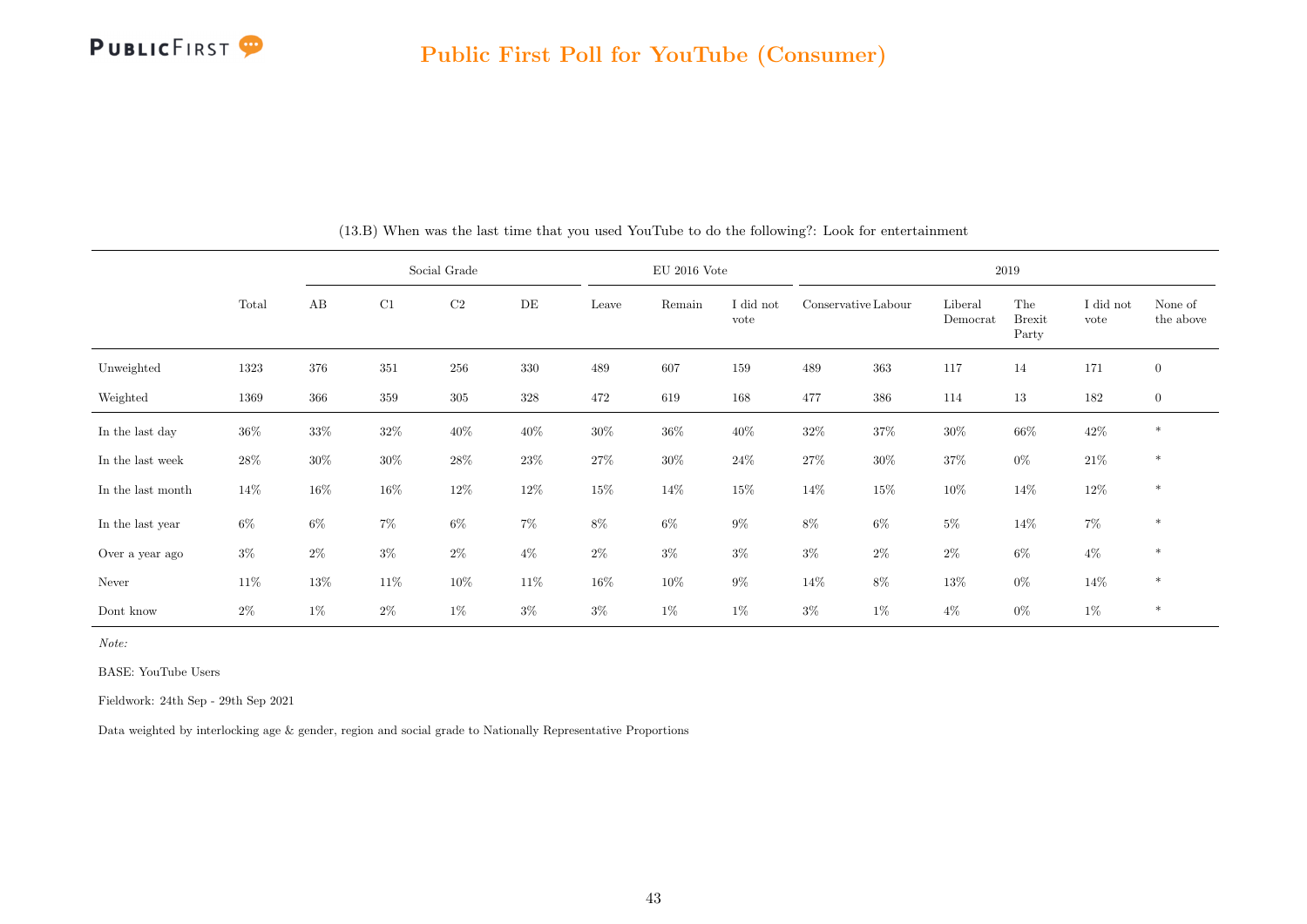

|                   |        |         |               |               |                    |                  |                  | Region                         |               |               |          |        |                     |
|-------------------|--------|---------|---------------|---------------|--------------------|------------------|------------------|--------------------------------|---------------|---------------|----------|--------|---------------------|
|                   | Total  | London  | South<br>East | South<br>West | East of<br>England | East<br>Midlands | West<br>Midlands | Yorkshire<br>and the<br>Humber | North<br>East | North<br>West | Scotland | Wales  | Northern<br>Ireland |
| Unweighted        | 1323   | $229\,$ | 174           | $\bf 83$      | 108                | $\rm 95$         | 128              | $105\,$                        | 56            | 152           | 99       | $72\,$ | $22\,$              |
| Weighted          | 1369   | $227\,$ | 167           | 90            | 113                | 102              | 125              | 110                            | $55\,$        | 147           | 116      | $74\,$ | $42\,$              |
| In the last day   | $36\%$ | $41\%$  | $29\%$        | $32\%$        | $38\%$             | $40\%$           | $28\%$           | $34\%$                         | $37\%$        | $38\%$        | $42\%$   | $29\%$ | $52\%$              |
| In the last week  | $28\%$ | $32\%$  | $23\%$        | $31\%$        | $28\%$             | $19\%$           | $29\%$           | $26\%$                         | $29\%$        | $32\%$        | $23\%$   | $41\%$ | $16\%$              |
| In the last month | $14\%$ | $14\%$  | $14\%$        | $14\%$        | $14\%$             | $14\%$           | $15\%$           | $10\%$                         | $13\%$        | $13\%$        | $18\%$   | 14%    | $17\%$              |
| In the last year  | $6\%$  | $4\%$   | $10\%$        | $7\%$         | $5\%$              | $10\%$           | $11\%$           | $6\%$                          | $6\%$         | $5\%$         | $5\%$    | $4\%$  | $3\%$               |
| Over a year ago   | $3\%$  | $3\%$   | $4\%$         | $7\%$         | $1\%$              | $3\%$            | $2\%$            | $3\%$                          | $4\%$         | $2\%$         | $2\%$    | $3\%$  | $0\%$               |
| Never             | $11\%$ | $6\%$   | 18\%          | $6\%$         | $14\%$             | $14\%$           | $13\%$           | 17%                            | $8\%$         | 10%           | $9\%$    | $8\%$  | $12\%$              |
| Dont know         | $2\%$  | $1\%$   | $3\%$         | $4\%$         | $1\%$              | $1\%$            | $2\%$            | $5\%$                          | $2\%$         | $1\%$         | $1\%$    | $1\%$  | $0\%$               |

(13.C) When was the last time that you used YouTube to do the following?: Look for entertainment

Note:

BASE: YouTube Users

Fieldwork: 24th Sep - 29th Sep 2021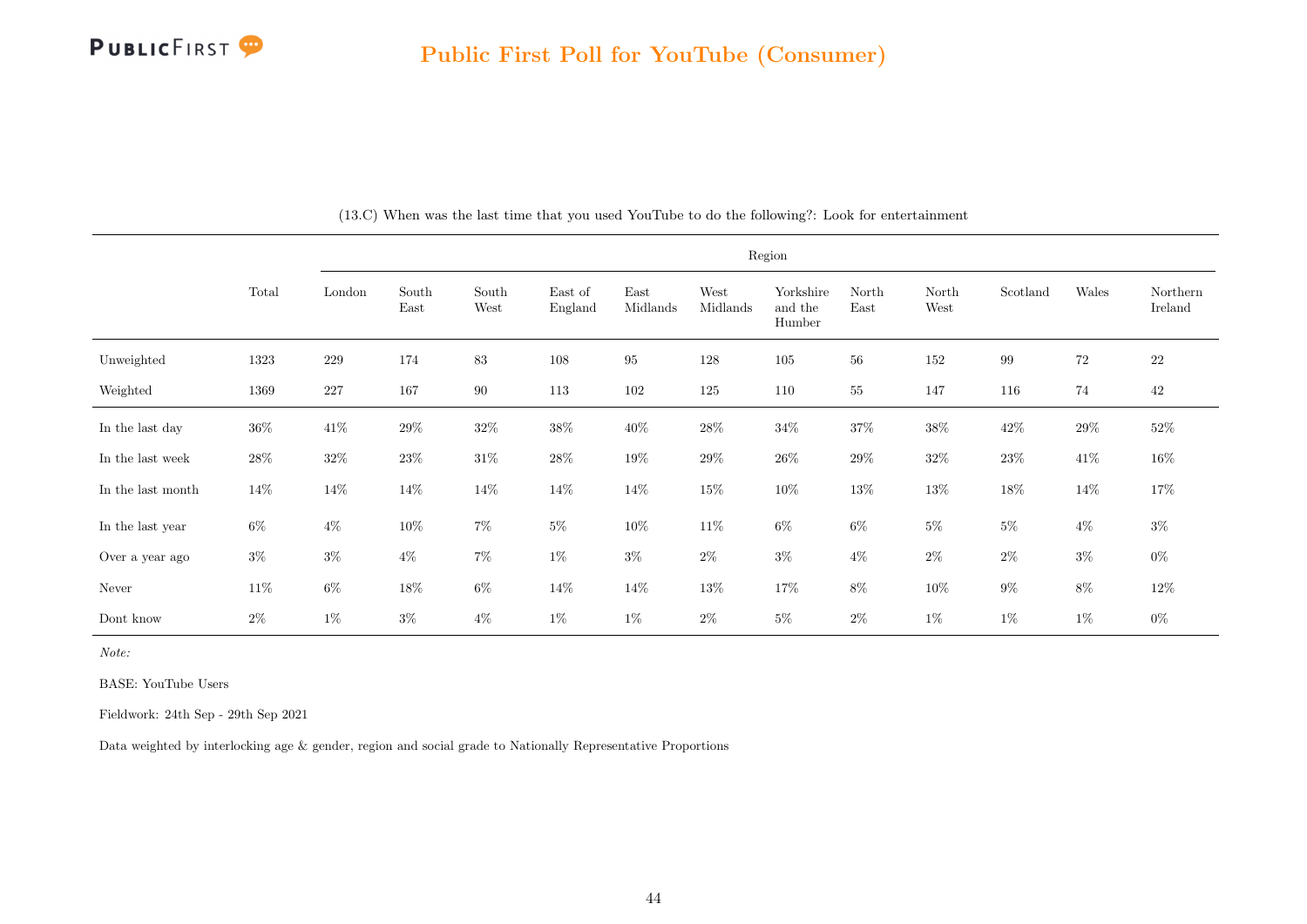

|                   |        |        | Gender          |         |           |           | Age    |        |        |                       |                          | Education                                              |                                                             |                          |
|-------------------|--------|--------|-----------------|---------|-----------|-----------|--------|--------|--------|-----------------------|--------------------------|--------------------------------------------------------|-------------------------------------------------------------|--------------------------|
|                   | Total  | Male   | $\mbox{Female}$ | 18-24   | $25 - 34$ | $35 - 44$ | 45-54  | 55-64  | $65+$  | GCSE or<br>equivalent | A Level or<br>equivalent | University<br>Under-<br>graduate<br>Degree<br>(BA/BSc) | University<br>Postgrad-<br>uate<br>Degree<br>(MA/MSc/MPhil) | Doctorate<br>(PhD/DPHil) |
| Unweighted        | 1323   | 707    | 612             | 134     | 283       | 283       | 257    | 194    | 172    | $\overline{0}$        | $\overline{0}$           | 361                                                    | 213                                                         | $27\,$                   |
| Weighted          | 1369   | 721    | 644             | $251\,$ | 288       | $278\,$   | 240    | 155    | 158    | $\overline{0}$        | $\overline{0}$           | $382\,$                                                | 217                                                         | $26\,$                   |
| In the last day   | 11\%   | $13\%$ | $10\%$          | 19%     | 17%       | $16\%$    | $4\%$  | $3\%$  | $1\%$  | $7\%$                 | $7\%$                    | $15\%$                                                 | $20\%$                                                      | $7\%$                    |
| In the last week  | $15\%$ | 17%    | $12\%$          | $22\%$  | $24\%$    | $16\%$    | $7\%$  | $6\%$  | $2\%$  | $8\%$                 | 14%                      | 13%                                                    | $27\%$                                                      | $33\%$                   |
| In the last month | $11\%$ | 11\%   | $12\%$          | $14\%$  | $16\%$    | $11\%$    | $11\%$ | $5\%$  | $6\%$  | $7\%$                 | $12\%$                   | $11\%$                                                 | $18\%$                                                      | $9\%$                    |
| In the last year  | $11\%$ | $7\%$  | 14%             | 11\%    | 13%       | 14\%      | $10\%$ | $5\%$  | $6\%$  | $8\%$                 | $12\%$                   | 14\%                                                   | $8\%$                                                       | $0\%$                    |
| Over a year ago   | $8\%$  | $6\%$  | $12\%$          | $10\%$  | $8\%$     | $10\%$    | $7\%$  | $10\%$ | $4\%$  | $8\%$                 | $10\%$                   | $9\%$                                                  | $6\%$                                                       | $7\%$                    |
| Never             | $42\%$ | 46\%   | $37\%$          | $19\%$  | $20\%$    | $31\%$    | $62\%$ | $69\%$ | $79\%$ | $59\%$                | 44\%                     | $35\%$                                                 | $20\%$                                                      | $38\%$                   |
| Dont know         | $2\%$  | $1\%$  | $3\%$           | $6\%$   | 1%        | $2\%$     | $0\%$  | $2\%$  | $2\%$  | $2\%$                 | $2\%$                    | $3\%$                                                  | $0\%$                                                       | 6%                       |

(14.A) When was the last time that you used YouTube to do the following?: To workout

Note:

BASE: YouTube Users

Fieldwork: 24th Sep - 29th Sep 2021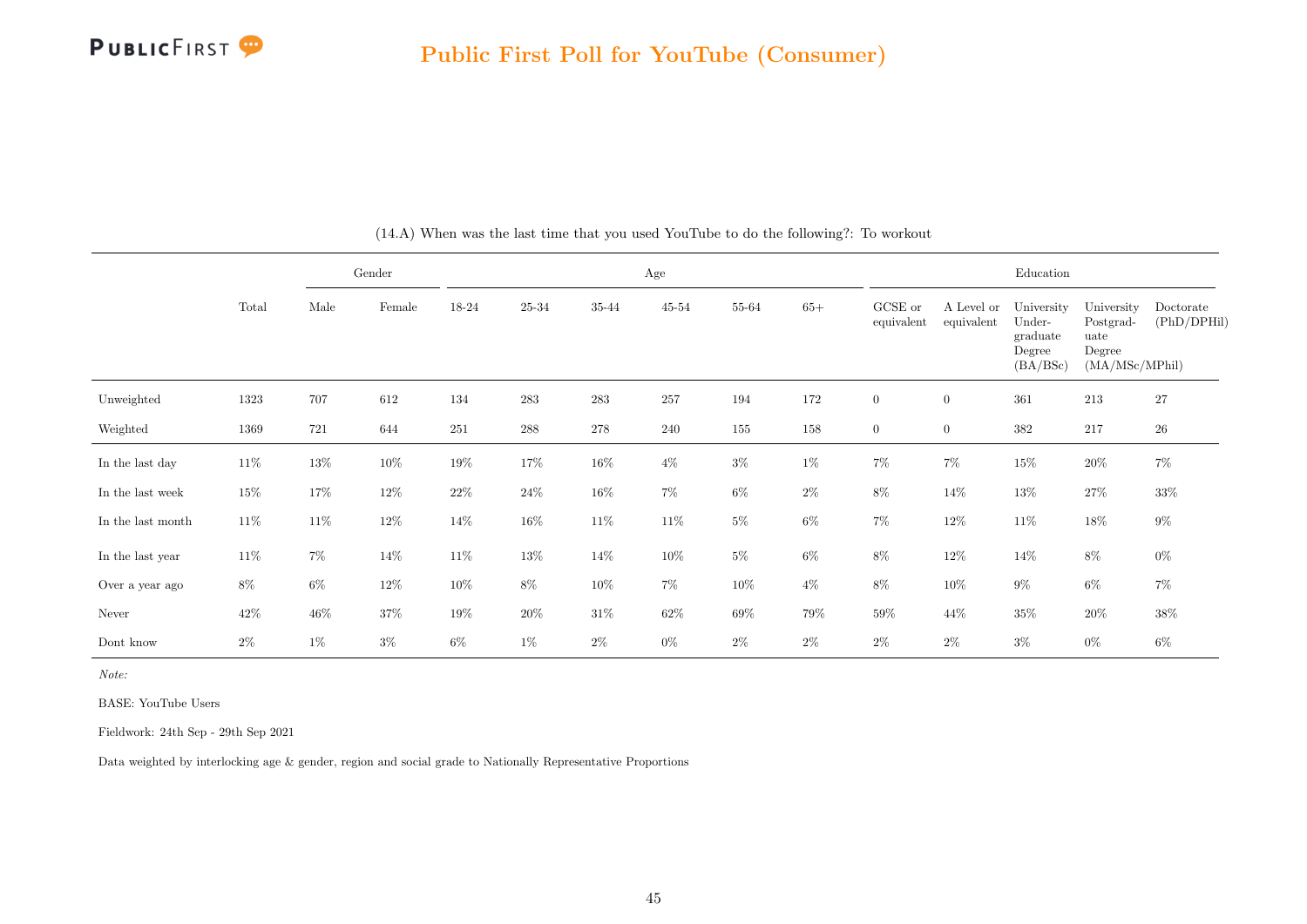

|                   |        |        |         | Social Grade |        |        | $EU$ 2016 Vote |                   |                     |        |                     | 2019                          |                   |                      |
|-------------------|--------|--------|---------|--------------|--------|--------|----------------|-------------------|---------------------|--------|---------------------|-------------------------------|-------------------|----------------------|
|                   | Total  | AB     | C1      | C2           | DE     | Leave  | Remain         | I did not<br>vote | Conservative Labour |        | Liberal<br>Democrat | The<br><b>Brexit</b><br>Party | I did not<br>vote | None of<br>the above |
| Unweighted        | 1323   | 376    | $351\,$ | 256          | 330    | 489    | 607            | 159               | 489                 | 363    | 117                 | 14                            | 171               | $\overline{0}$       |
| Weighted          | 1369   | 366    | $359\,$ | $305\,$      | 328    | 472    | 619            | 168               | 477                 | 386    | 114                 | 13                            | 182               | $\mathbf{0}$         |
| In the last day   | $11\%$ | 14%    | $9\%$   | $11\%$       | $11\%$ | $9\%$  | 14\%           | $12\%$            | 12\%                | $13\%$ | $11\%$              | $0\%$                         | $8\%$             | $\ast$               |
| In the last week  | $15\%$ | $20\%$ | $12\%$  | $15\%$       | $11\%$ | $13\%$ | 16\%           | $9\%$             | 14%                 | $15\%$ | $20\%$              | $21\%$                        | $7\%$             | $\ast$               |
| In the last month | $11\%$ | $15\%$ | $8\%$   | $13\%$       | $9\%$  | $10\%$ | 12\%           | $9\%$             | $12\%$              | $10\%$ | 8%                  | $8\%$                         | $8\%$             | $\ast$               |
| In the last year  | $11\%$ | $9\%$  | $9\%$   | $13\%$       | 12\%   | $10\%$ | $10\%$         | 17%               | $9\%$               | $12\%$ | $9\%$               | $9\%$                         | 14%               | $\ast$               |
| Over a year ago   | 8%     | 8%     | $13\%$  | $6\%$        | 7%     | $7\%$  | $9\%$          | 8%                | $6\%$               | $11\%$ | $10\%$              | $16\%$                        | 11\%              | $\ast$               |
| Never             | $42\%$ | $34\%$ | $45\%$  | 41%          | 47%    | $50\%$ | $38\%$         | $42\%$            | $44\%$              | $38\%$ | $40\%$              | $46\%$                        | 49\%              | $\ast$               |
| Dont know         | $2\%$  | $1\%$  | $3\%$   | $1\%$        | $3\%$  | $1\%$  | $2\%$          | $3\%$             | $2\%$               | $2\%$  | $3\%$               | $0\%$                         | $4\%$             | $\ast$               |

(14.B) When was the last time that you used YouTube to do the following?: To workout

Note:

BASE: YouTube Users

Fieldwork: 24th Sep - 29th Sep 2021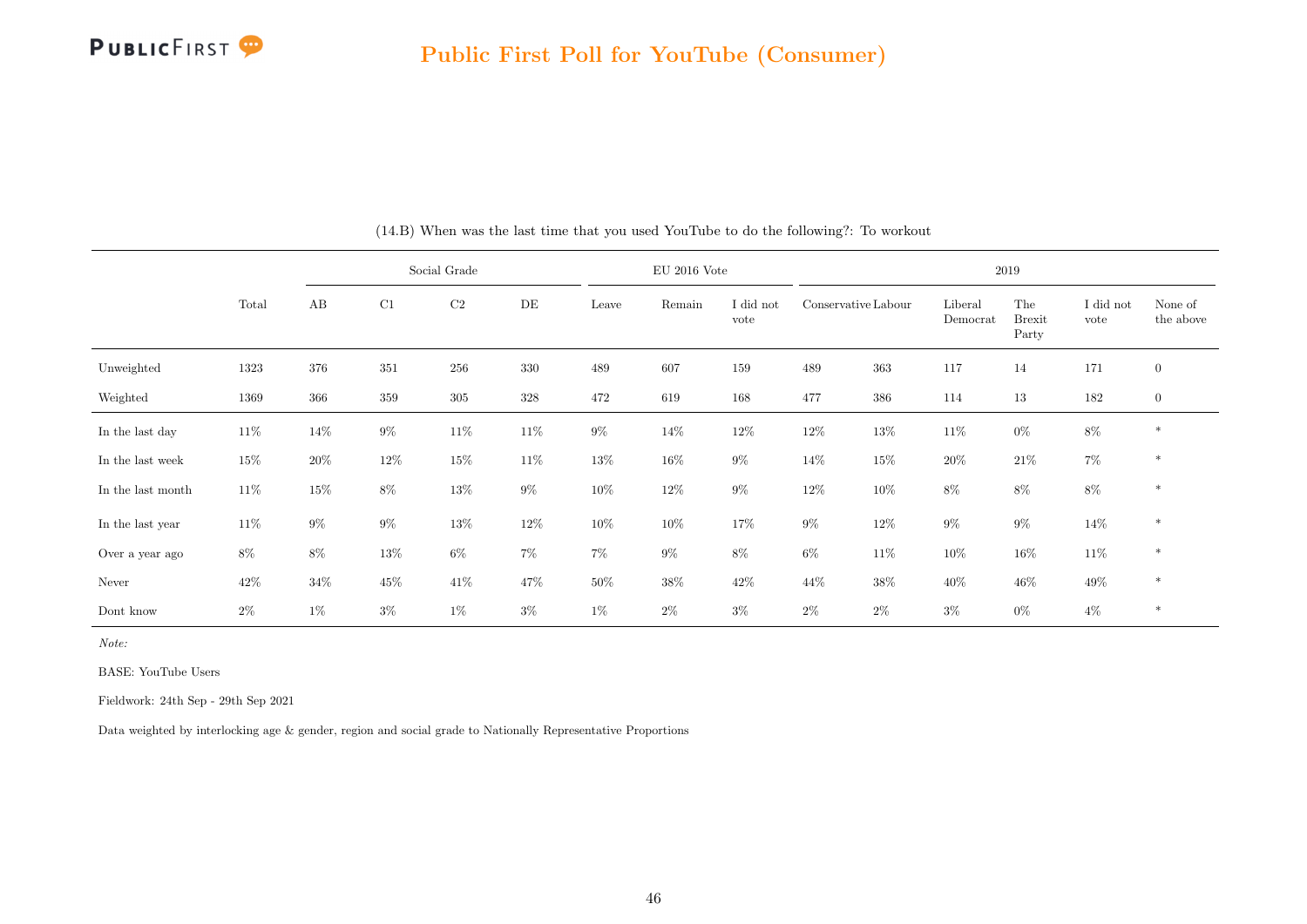

|                   |        |         |               |               |                    |                  |                  | Region                         |               |               |          |        |                     |
|-------------------|--------|---------|---------------|---------------|--------------------|------------------|------------------|--------------------------------|---------------|---------------|----------|--------|---------------------|
|                   | Total  | London  | South<br>East | South<br>West | East of<br>England | East<br>Midlands | West<br>Midlands | Yorkshire<br>and the<br>Humber | North<br>East | North<br>West | Scotland | Wales  | Northern<br>Ireland |
| Unweighted        | 1323   | $229\,$ | 174           | 83            | 108                | $\rm 95$         | 128              | $105\,$                        | 56            | 152           | 99       | $72\,$ | $22\,$              |
| Weighted          | 1369   | 227     | 167           | $90\,$        | 113                | $102\,$          | 125              | 110                            | $55\,$        | 147           | 116      | 74     | $42\,$              |
| In the last day   | $11\%$ | $22\%$  | $9\%$         | $10\%$        | $5\%$              | $10\%$           | $10\%$           | $11\%$                         | $7\%$         | $9\%$         | $11\%$   | $12\%$ | $8\%$               |
| In the last week  | $15\%$ | $18\%$  | $13\%$        | $12\%$        | $13\%$             | $9\%$            | $15\%$           | $14\%$                         | $16\%$        | $23\%$        | $7\%$    | $9\%$  | $24\%$              |
| In the last month | $11\%$ | $16\%$  | $6\%$         | $16\%$        | $12\%$             | $10\%$           | $11\%$           | $8\%$                          | $5\%$         | $13\%$        | $11\%$   | $9\%$  | $12\%$              |
| In the last year  | $11\%$ | $12\%$  | $7\%$         | $9\%$         | $9\%$              | $13\%$           | $13\%$           | $11\%$                         | $15\%$        | $8\%$         | 14\%     | $12\%$ | $0\%$               |
| Over a year ago   | $8\%$  | $8\%$   | $7\%$         | $7\%$         | $13\%$             | $8\%$            | $11\%$           | $10\%$                         | $10\%$        | $8\%$         | $3\%$    | 15%    | $4\%$               |
| Never             | $42\%$ | $24\%$  | $53\%$        | $43\%$        | $47\%$             | $47\%$           | $38\%$           | $42\%$                         | 47%           | $38\%$        | $52\%$   | $42\%$ | 44%                 |
| Dont know         | $2\%$  | $0\%$   | $4\%$         | $3\%$         | $1\%$              | $4\%$            | $2\%$            | $4\%$                          | $0\%$         | $1\%$         | $3\%$    | $1\%$  | 8%                  |

(14.C) When was the last time that you used YouTube to do the following?: To workout

Note:

BASE: YouTube Users

Fieldwork: 24th Sep - 29th Sep 2021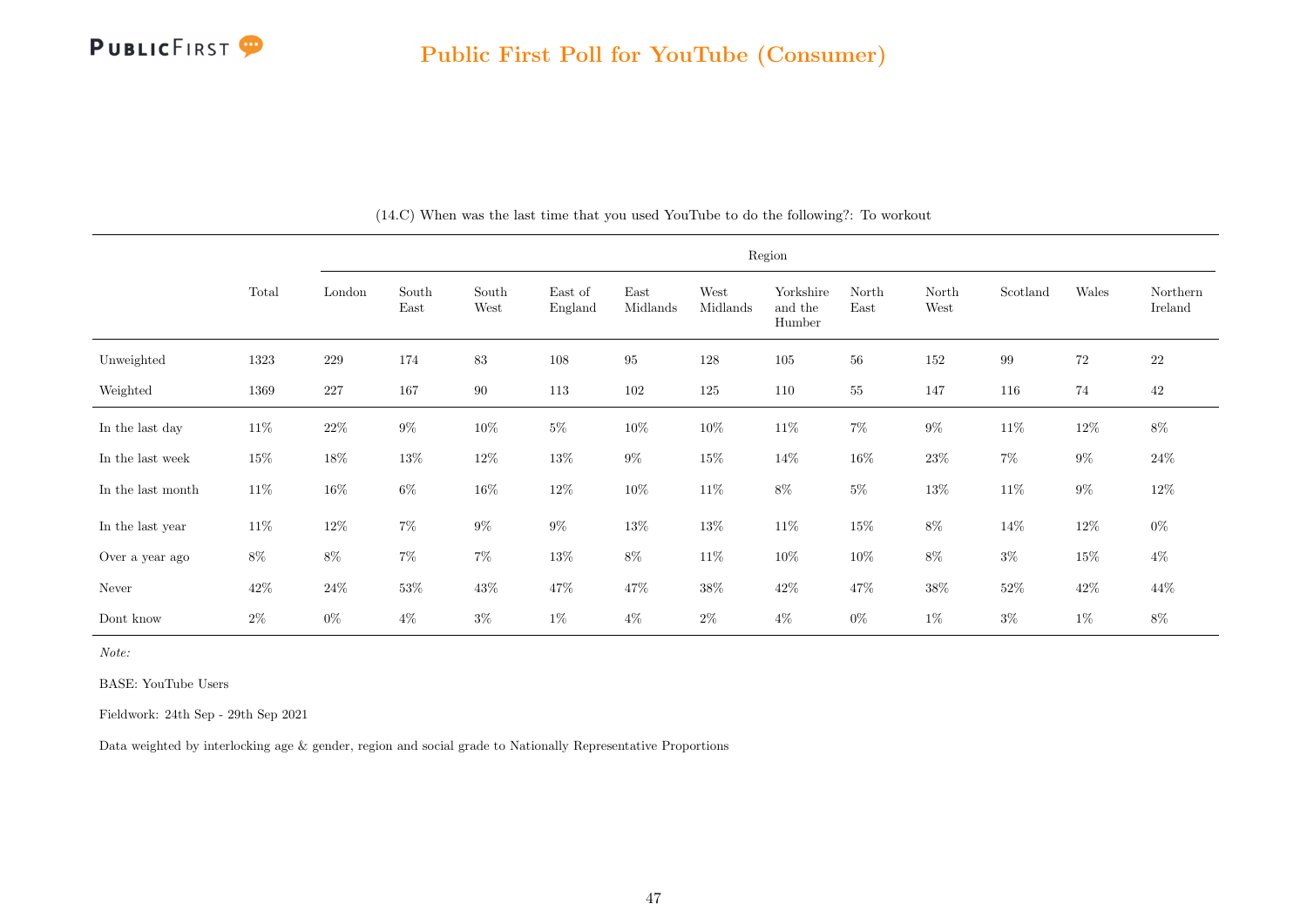

|                   |        |       | Gender |        |        |         | $\rm Age$ |       |        |                       |                          | Education                                              |                                                             |                          |
|-------------------|--------|-------|--------|--------|--------|---------|-----------|-------|--------|-----------------------|--------------------------|--------------------------------------------------------|-------------------------------------------------------------|--------------------------|
|                   | Total  | Male  | Female | 18-24  | 25-34  | 35-44   | $45 - 54$ | 55-64 | $65+$  | GCSE or<br>equivalent | A Level or<br>equivalent | University<br>Under-<br>graduate<br>Degree<br>(BA/BSc) | University<br>Postgrad-<br>uate<br>Degree<br>(MA/MSc/MPhil) | Doctorate<br>(PhD/DPHil) |
| Unweighted        | 1323   | 707   | 612    | 134    | 283    | 283     | 257       | 194   | 172    | $\boldsymbol{0}$      | $\overline{0}$           | 361                                                    | 213                                                         | $27\,$                   |
| Weighted          | 1369   | 721   | 644    | 251    | 288    | $278\,$ | 240       | 155   | 158    | $\overline{0}$        | $\overline{0}$           | 382                                                    | 217                                                         | $26\,$                   |
| In the last day   | $15\%$ | 19%   | $10\%$ | $25\%$ | $22\%$ | $18\%$  | $7\%$     | $3\%$ | $1\%$  | $12\%$                | $10\%$                   | $14\%$                                                 | $29\%$                                                      | $23\%$                   |
| In the last week  | $15\%$ | 18%   | $12\%$ | $19\%$ | $21\%$ | $22\%$  | $9\%$     | $6\%$ | $2\%$  | $11\%$                | 12\%                     | $19\%$                                                 | $21\%$                                                      | 17%                      |
| In the last month | $11\%$ | 12\%  | $9\%$  | $17\%$ | $11\%$ | $12\%$  | $9\%$     | $9\%$ | $3\%$  | $10\%$                | $12\%$                   | $12\%$                                                 | $10\%$                                                      | $3\%$                    |
| In the last year  | $6\%$  | $5\%$ | $7\%$  | 12\%   | $6\%$  | $5\%$   | $6\%$     | $2\%$ | $1\%$  | $5\%$                 | $7\%$                    | $6\%$                                                  | $7\%$                                                       | $0\%$                    |
| Over a year ago   | $4\%$  | $2\%$ | $5\%$  | $5\%$  | $6\%$  | $3\%$   | $3\%$     | $1\%$ | $2\%$  | $4\%$                 | $6\%$                    | $3\%$                                                  | $1\%$                                                       | $3\%$                    |
| Never             | $47\%$ | 42\%  | $54\%$ | $19\%$ | $30\%$ | $38\%$  | $62\%$    | 77%   | $89\%$ | $56\%$                | $50\%$                   | $43\%$                                                 | $32\%$                                                      | $47\%$                   |
| Dont know         | $2\%$  | $1\%$ | $4\%$  | $3\%$  | $2\%$  | $3\%$   | $2\%$     | $2\%$ | $2\%$  | $2\%$                 | $3\%$                    | $3\%$                                                  | $0\%$                                                       | $7\%$                    |

(15.A) When was the last time that you used YouTube to do the following?: Watch a video game stream

Note:

BASE: YouTube Users

Fieldwork: 24th Sep - 29th Sep 2021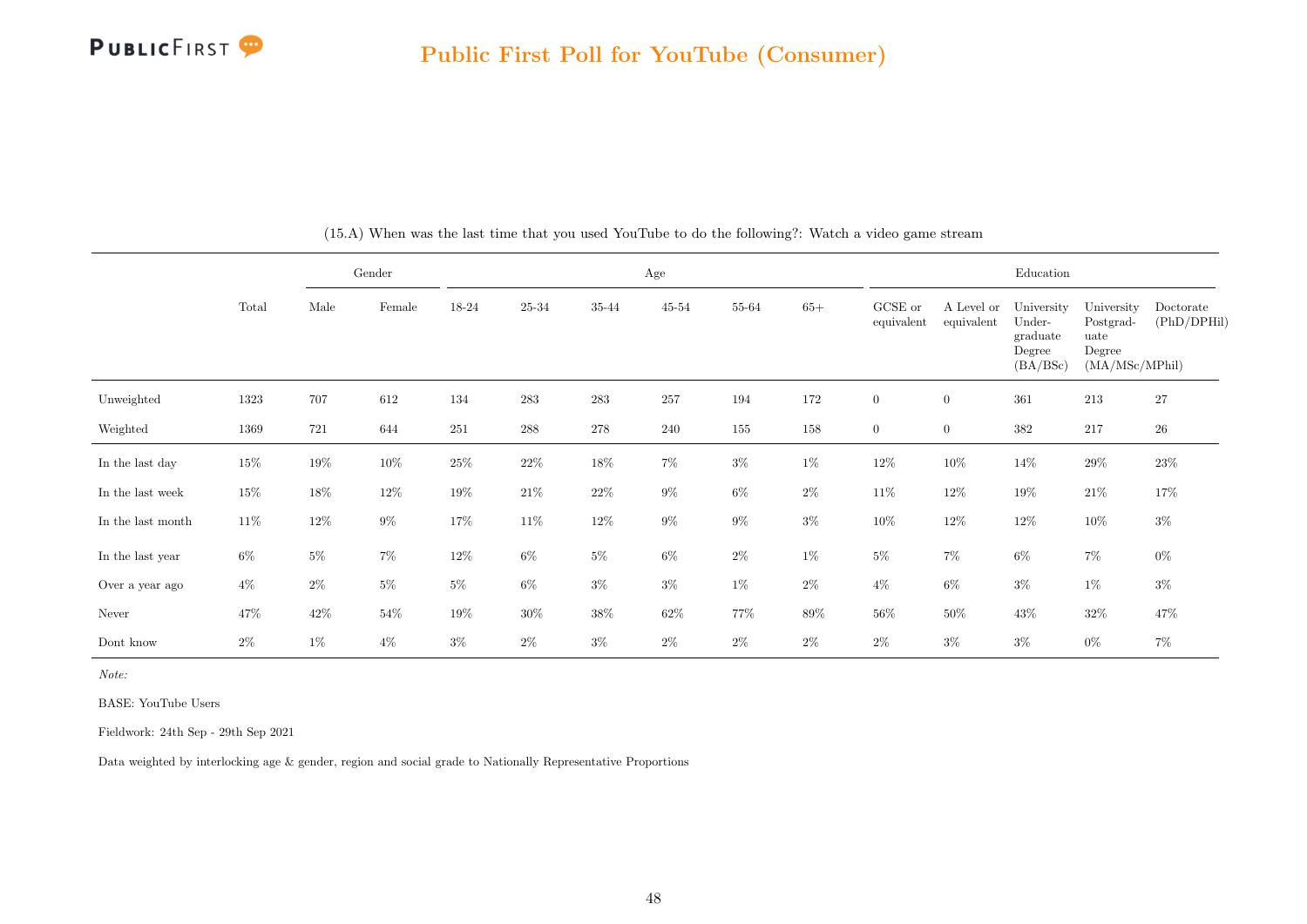

|                   |        |        |         | Social Grade |        |        | $EU$ 2016 Vote |                   |                     |        |                     | 2019                          |                   |                      |
|-------------------|--------|--------|---------|--------------|--------|--------|----------------|-------------------|---------------------|--------|---------------------|-------------------------------|-------------------|----------------------|
|                   | Total  | AB     | C1      | $\rm C2$     | DE     | Leave  | Remain         | I did not<br>vote | Conservative Labour |        | Liberal<br>Democrat | The<br><b>Brexit</b><br>Party | I did not<br>vote | None of<br>the above |
| Unweighted        | 1323   | 376    | 351     | 256          | 330    | 489    | 607            | 159               | 489                 | 363    | 117                 | 14                            | 171               | $\mathbf{0}$         |
| Weighted          | 1369   | 366    | $359\,$ | $305\,$      | 328    | 472    | 619            | 168               | 477                 | 386    | 114                 | 13                            | 182               | $\boldsymbol{0}$     |
| In the last day   | $15\%$ | $18\%$ | $8\%$   | 18%          | $15\%$ | $11\%$ | $17\%$         | 17%               | $15\%$              | 17%    | $16\%$              | 14%                           | $10\%$            | $\ast$               |
| In the last week  | $15\%$ | $18\%$ | $13\%$  | 17%          | $12\%$ | 14\%   | 17%            | 14%               | $15\%$              | $15\%$ | $18\%$              | $8\%$                         | $9\%$             | $\ast$               |
| In the last month | $11\%$ | 14\%   | $10\%$  | $9\%$        | $10\%$ | $8\%$  | $11\%$         | $10\%$            | $10\%$              | 12%    | $7\%$               | $7\%$                         | 11\%              | $\ast$               |
| In the last year  | $6\%$  | $5\%$  | $6\%$   | $8\%$        | $5\%$  | $4\%$  | $6\%$          | 7%                | $5\%$               | $6\%$  | $5\%$               | $0\%$                         | $8\%$             | $\ast$               |
| Over a year ago   | $4\%$  | $2\%$  | $5\%$   | $4\%$        | $5\%$  | $5\%$  | $3\%$          | $1\%$             | $4\%$               | $2\%$  | $4\%$               | $25\%$                        | $6\%$             | $\ast$               |
| Never             | 47%    | 42\%   | $54\%$  | $42\%$       | 50%    | $56\%$ | $44\%$         | 50%               | 49\%                | 44%    | 44%                 | $46\%$                        | $56\%$            | $\ast$               |
| Dont know         | $2\%$  | $2\%$  | $3\%$   | $1\%$        | $4\%$  | $2\%$  | $3\%$          | $1\%$             | $2\%$               | $4\%$  | 7%                  | $0\%$                         | $0\%$             | $\ast$               |

|  | (15.B) When was the last time that you used YouTube to do the following?: Watch a video game stream |  |  |
|--|-----------------------------------------------------------------------------------------------------|--|--|
|  |                                                                                                     |  |  |

Note:

BASE: YouTube Users

Fieldwork: 24th Sep - 29th Sep 2021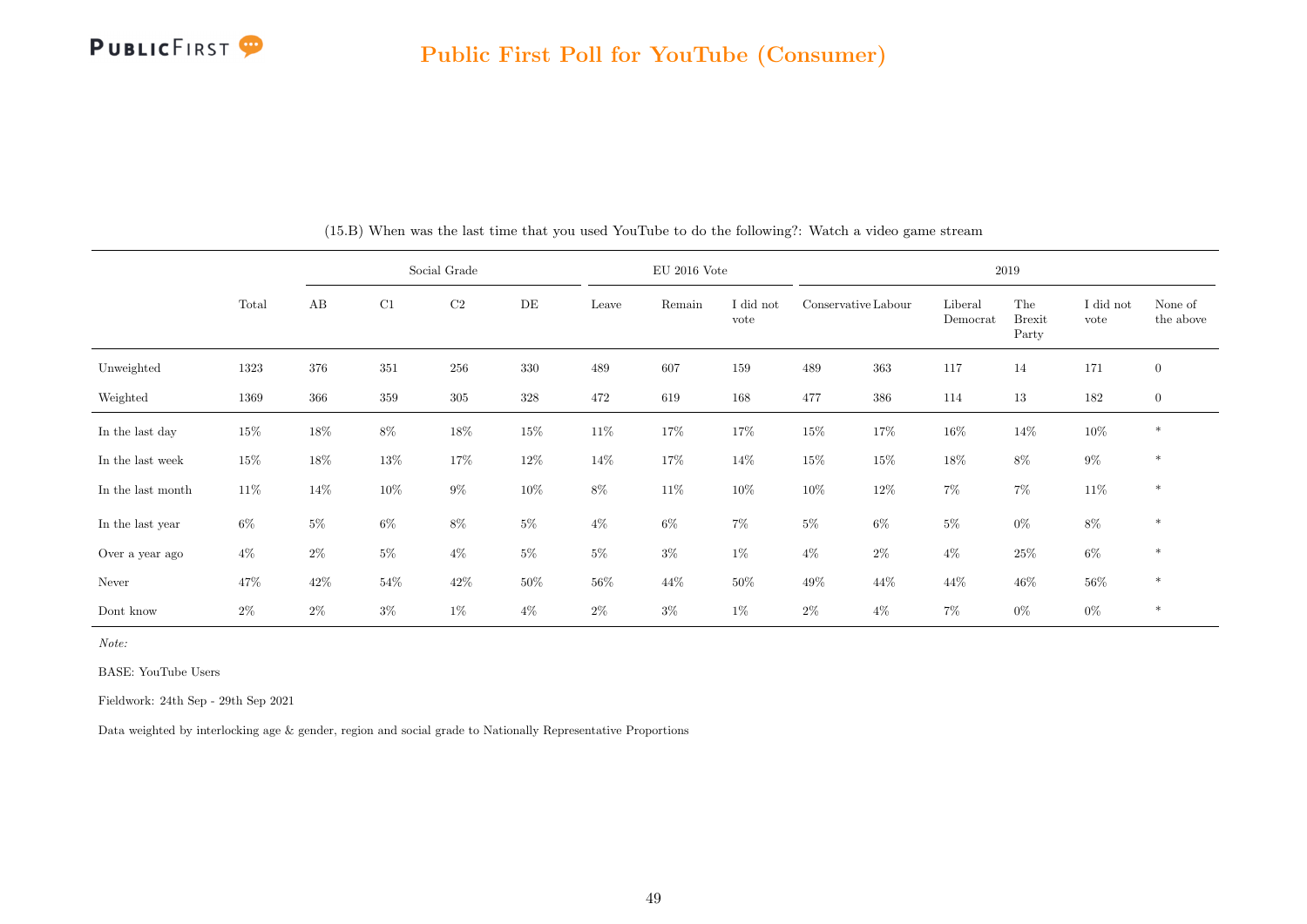

|                   |        |         |               |               |                    |                  |                  | Region                         |               |               |          |        |                     |
|-------------------|--------|---------|---------------|---------------|--------------------|------------------|------------------|--------------------------------|---------------|---------------|----------|--------|---------------------|
|                   | Total  | London  | South<br>East | South<br>West | East of<br>England | East<br>Midlands | West<br>Midlands | Yorkshire<br>and the<br>Humber | North<br>East | North<br>West | Scotland | Wales  | Northern<br>Ireland |
| Unweighted        | 1323   | $229\,$ | 174           | 83            | 108                | $\rm 95$         | 128              | $105\,$                        | 56            | 152           | 99       | 72     | $22\,$              |
| Weighted          | 1369   | $227\,$ | 167           | $90\,$        | 113                | 102              | 125              | 110                            | 55            | 147           | 116      | 74     | $42\,$              |
| In the last day   | $15\%$ | $23\%$  | $10\%$        | $11\%$        | $13\%$             | $11\%$           | $17\%$           | $12\%$                         | $21\%$        | $17\%$        | $13\%$   | $7\%$  | $4\%$               |
| In the last week  | 15%    | $17\%$  | $11\%$        | $15\%$        | $18\%$             | $13\%$           | $9\%$            | $12\%$                         | $19\%$        | $19\%$        | $17\%$   | $15\%$ | $20\%$              |
| In the last month | $11\%$ | $13\%$  | $9\%$         | $8\%$         | $12\%$             | $12\%$           | $9\%$            | $10\%$                         | $7\%$         | $10\%$        | $8\%$    | $9\%$  | $32\%$              |
| In the last year  | $6\%$  | $7\%$   | $4\%$         | $5\%$         | $2\%$              | $4\%$            | $8\%$            | $12\%$                         | $3\%$         | $8\%$         | $2\%$    | $9\%$  | $4\%$               |
| Over a year ago   | $4\%$  | $2\%$   | $2\%$         | $4\%$         | $5\%$              | $9\%$            | $1\%$            | $5\%$                          | $4\%$         | $4\%$         | $6\%$    | $2\%$  | $4\%$               |
| Never             | 47%    | $36\%$  | $61\%$        | $55\%$        | $48\%$             | $48\%$           | $54\%$           | $44\%$                         | $45\%$        | $39\%$        | 50%      | $55\%$ | $36\%$              |
| Dont know         | $2\%$  | $1\%$   | $3\%$         | $2\%$         | $2\%$              | $3\%$            | $2\%$            | $5\%$                          | $2\%$         | $3\%$         | $4\%$    | $3\%$  | $0\%$               |

(15.C) When was the last time that you used YouTube to do the following?: Watch a video game stream

Note:

BASE: YouTube Users

Fieldwork: 24th Sep - 29th Sep 2021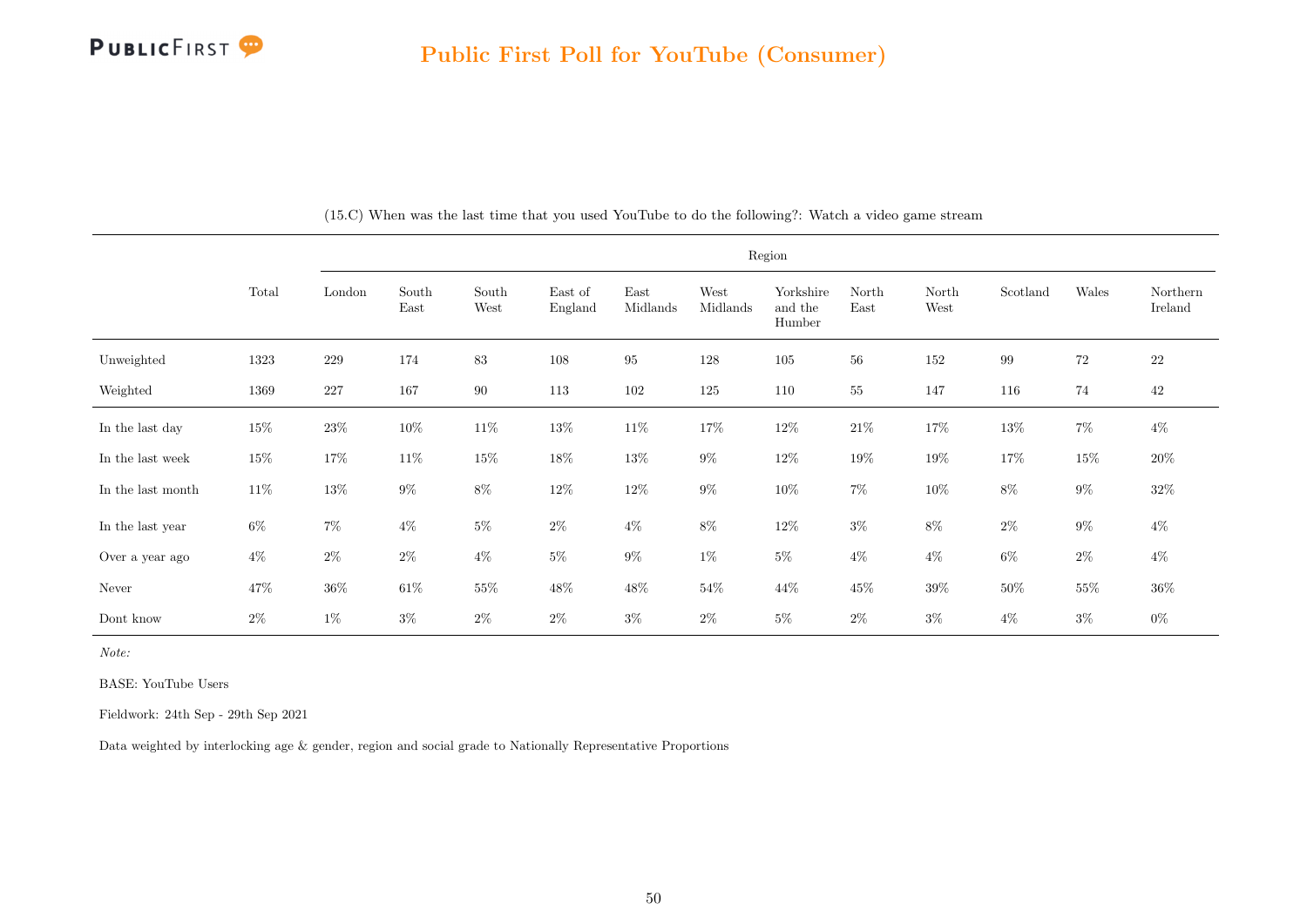

|                   |        |        | Gender |        |                    |        | Age       |        |        |                       |                          | Education                                              |                                                             |                          |
|-------------------|--------|--------|--------|--------|--------------------|--------|-----------|--------|--------|-----------------------|--------------------------|--------------------------------------------------------|-------------------------------------------------------------|--------------------------|
|                   | Total  | Male   | Female | 18-24  | $25 - 34$          | 35-44  | $45 - 54$ | 55-64  | $65+$  | GCSE or<br>equivalent | A Level or<br>equivalent | University<br>Under-<br>graduate<br>Degree<br>(BA/BSc) | University<br>Postgrad-<br>uate<br>Degree<br>(MA/MSc/MPhil) | Doctorate<br>(PhD/DPHil) |
| Unweighted        | 1323   | 707    | 612    | 134    | 283                | 283    | 257       | 194    | 172    | $\boldsymbol{0}$      | $\boldsymbol{0}$         | 361                                                    | 213                                                         | $27\,$                   |
| Weighted          | 1369   | 721    | 644    | 251    | $\boldsymbol{288}$ | 278    | 240       | 155    | 158    | $\boldsymbol{0}$      | $\boldsymbol{0}$         | 382                                                    | 217                                                         | $26\,$                   |
| In the last day   | $31\%$ | 37%    | $23\%$ | $38\%$ | $37\%$             | $39\%$ | $23\%$    | $23\%$ | $10\%$ | $28\%$                | $28\%$                   | $30\%$                                                 | $42\%$                                                      | $32\%$                   |
| In the last week  | $29\%$ | 29%    | $30\%$ | $26\%$ | $31\%$             | $30\%$ | $33\%$    | $34\%$ | $20\%$ | $27\%$                | $29\%$                   | $32\%$                                                 | $28\%$                                                      | $37\%$                   |
| In the last month | 18%    | $16\%$ | $20\%$ | $21\%$ | $15\%$             | 14%    | $21\%$    | $16\%$ | $20\%$ | $19\%$                | 18%                      | 19%                                                    | $13\%$                                                      | $6\%$                    |
| In the last year  | $9\%$  | $8\%$  | $11\%$ | $4\%$  | $6\%$              | $10\%$ | $12\%$    | $13\%$ | $15\%$ | $9\%$                 | $10\%$                   | $10\%$                                                 | $8\%$                                                       | $12\%$                   |
| Over a year ago   | $4\%$  | $3\%$  | $5\%$  | $4\%$  | $5\%$              | $2\%$  | $4\%$     | $3\%$  | $7\%$  | $6\%$                 | $4\%$                    | $3\%$                                                  | $3\%$                                                       | $0\%$                    |
| Never             | $7\%$  | $6\%$  | $9\%$  | $2\%$  | $4\%$              | $4\%$  | $7\%$     | $10\%$ | $24\%$ | $9\%$                 | $9\%$                    | $4\%$                                                  | $6\%$                                                       | $4\%$                    |
| Dont know         | $2\%$  | $2\%$  | $2\%$  | $4\%$  | $2\%$              | $1\%$  | $0\%$     | $1\%$  | $3\%$  | $3\%$                 | $2\%$                    | $1\%$                                                  | $1\%$                                                       | $9\%$                    |

(16.A) When was the last time that you used YouTube to do the following?: Watch a music video

Note:

BASE: YouTube Users

Fieldwork: 24th Sep - 29th Sep 2021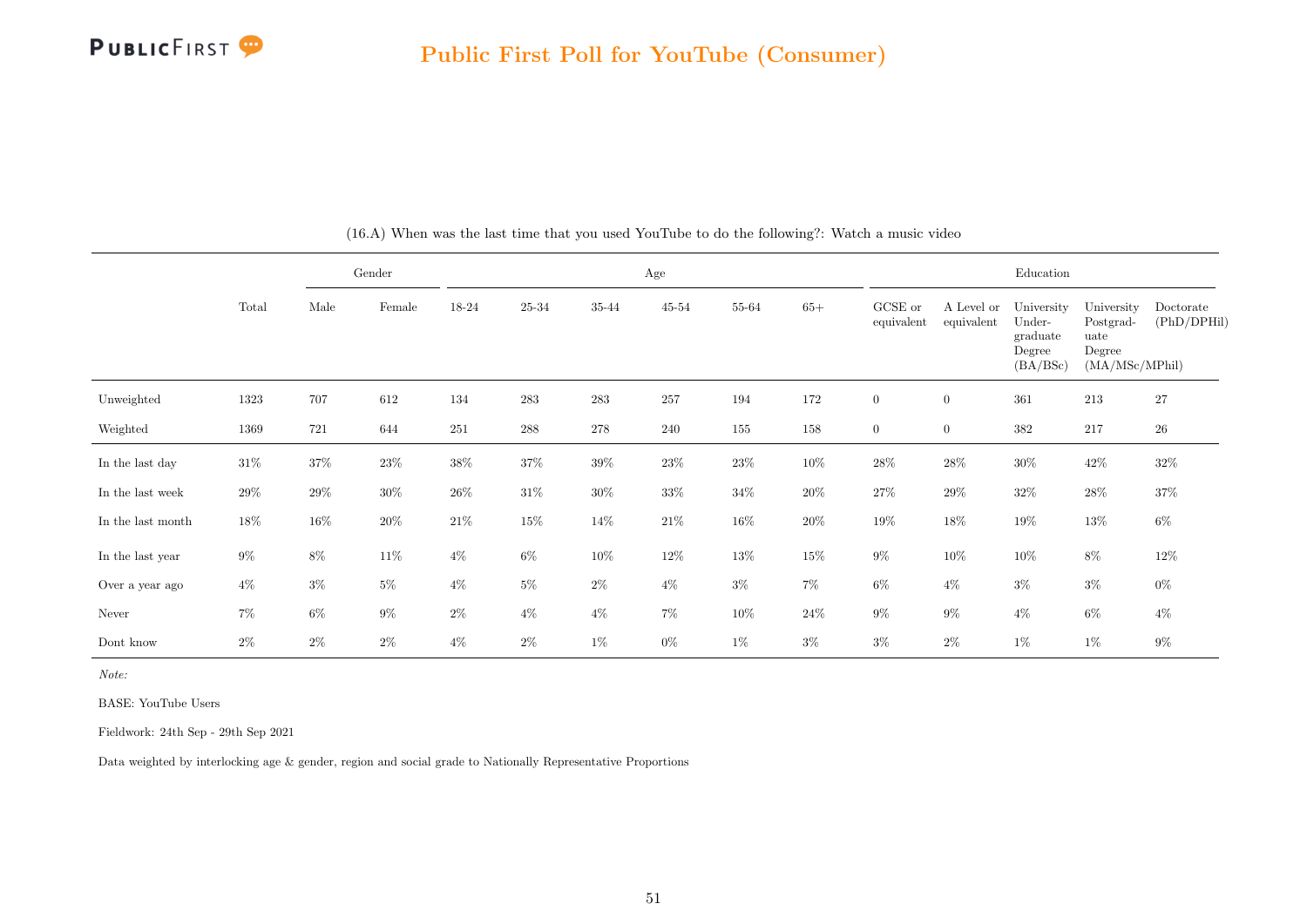

|                   |        |        |         | Social Grade |        |        | $EU$ 2016 Vote |                   |                     |        |                     | 2019                          |                   |                      |
|-------------------|--------|--------|---------|--------------|--------|--------|----------------|-------------------|---------------------|--------|---------------------|-------------------------------|-------------------|----------------------|
|                   | Total  | AB     | C1      | C2           | DE     | Leave  | Remain         | I did not<br>vote | Conservative Labour |        | Liberal<br>Democrat | The<br><b>Brexit</b><br>Party | I did not<br>vote | None of<br>the above |
| Unweighted        | 1323   | 376    | $351\,$ | 256          | 330    | 489    | 607            | 159               | 489                 | 363    | 117                 | 14                            | 171               | $\boldsymbol{0}$     |
| Weighted          | 1369   | 366    | 359     | 305          | 328    | 472    | 619            | 168               | 477                 | 386    | 114                 | 13                            | 182               | $\boldsymbol{0}$     |
| In the last day   | $31\%$ | 33%    | $26\%$  | $30\%$       | 32\%   | $23\%$ | $35\%$         | 32%               | $24\%$              | $35\%$ | $34\%$              | $23\%$                        | $29\%$            | $\ast$               |
| In the last week  | $29\%$ | $30\%$ | 29%     | $31\%$       | $28\%$ | $32\%$ | $30\%$         | $26\%$            | $30\%$              | $29\%$ | $27\%$              | 42\%                          | $28\%$            | $\ast$               |
| In the last month | 18%    | 17%    | $21\%$  | $19\%$       | $15\%$ | $19\%$ | $15\%$         | 18%               | $19\%$              | $15\%$ | 19%                 | $21\%$                        | $21\%$            | $\ast$               |
| In the last year  | $9\%$  | 10%    | $10\%$  | $8\%$        | $9\%$  | $10\%$ | $11\%$         | $5\%$             | $11\%$              | $9\%$  | $7\%$               | $0\%$                         | $7\%$             | $\ast$               |
| Over a year ago   | $4\%$  | $2\%$  | $5\%$   | $4\%$        | $4\%$  | $3\%$  | $4\%$          | 6%                | $4\%$               | $5\%$  | $4\%$               | $9\%$                         | $3\%$             | $\ast$               |
| Never             | $7\%$  | $7\%$  | 7%      | $7\%$        | $8\%$  | $10\%$ | $5\%$          | $8\%$             | $9\%$               | $5\%$  | 8%                  | $6\%$                         | $9\%$             | $\ast$               |
| Dont know         | $2\%$  | $1\%$  | $1\%$   | $1\%$        | $4\%$  | $2\%$  | $1\%$          | $3\%$             | $2\%$               | $2\%$  | $1\%$               | $0\%$                         | $4\%$             | $\ast$               |

(16.B) When was the last time that you used YouTube to do the following?: Watch a music video

Note:

BASE: YouTube Users

Fieldwork: 24th Sep - 29th Sep 2021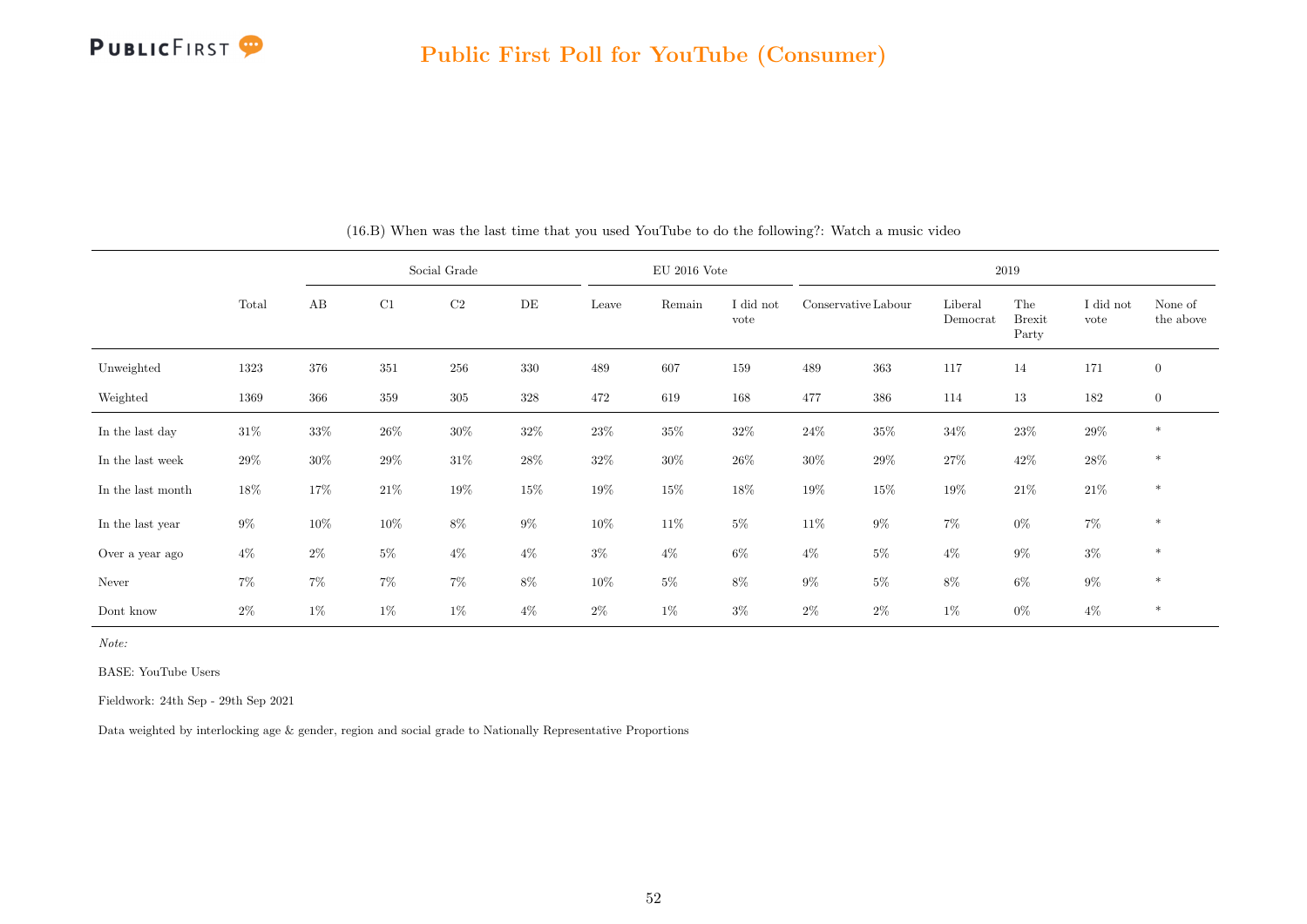

|                   |        |         |               |               |                    |                  |                  | Region                         |               |               |          |        |                     |
|-------------------|--------|---------|---------------|---------------|--------------------|------------------|------------------|--------------------------------|---------------|---------------|----------|--------|---------------------|
|                   | Total  | London  | South<br>East | South<br>West | East of<br>England | East<br>Midlands | West<br>Midlands | Yorkshire<br>and the<br>Humber | North<br>East | North<br>West | Scotland | Wales  | Northern<br>Ireland |
| Unweighted        | 1323   | $229\,$ | 174           | 83            | 108                | $\rm 95$         | 128              | $105\,$                        | 56            | 152           | 99       | 72     | <b>22</b>           |
| Weighted          | 1369   | 227     | 167           | 90            | 113                | $102\,$          | 125              | 110                            | 55            | 147           | 116      | 74     | 42                  |
| In the last day   | $31\%$ | $40\%$  | $19\%$        | $27\%$        | $30\%$             | $24\%$           | $28\%$           | $34\%$                         | $31\%$        | $33\%$        | $36\%$   | 33%    | $16\%$              |
| In the last week  | $29\%$ | $32\%$  | $29\%$        | $28\%$        | $27\%$             | $23\%$           | $28\%$           | $28\%$                         | $29\%$        | $26\%$        | $29\%$   | $31\%$ | 57%                 |
| In the last month | 18%    | $9\%$   | $21\%$        | $24\%$        | $24\%$             | $24\%$           | $14\%$           | $13\%$                         | $20\%$        | $24\%$        | $17\%$   | $16\%$ | $4\%$               |
| In the last year  | $9\%$  | $9\%$   | $14\%$        | $11\%$        | $5\%$              | $14\%$           | $13\%$           | $6\%$                          | $8\%$         | $7\%$         | $7\%$    | $6\%$  | $11\%$              |
| Over a year ago   | $4\%$  | $3\%$   | $3\%$         | $4\%$         | $4\%$              | $2\%$            | $4\%$            | $5\%$                          | $5\%$         | $3\%$         | $4\%$    | 8%     | $8\%$               |
| Never             | $7\%$  | $5\%$   | $10\%$        | $6\%$         | $9\%$              | $8\%$            | $10\%$           | $10\%$                         | $6\%$         | $6\%$         | 6%       | $5\%$  | $4\%$               |
| Dont know         | $2\%$  | $1\%$   | $3\%$         | $0\%$         | $0\%$              | $5\%$            | $4\%$            | $4\%$                          | $1\%$         | $0\%$         | $1\%$    | $1\%$  | $0\%$               |

(16.C) When was the last time that you used YouTube to do the following?: Watch a music video

Note:

BASE: YouTube Users

Fieldwork: 24th Sep - 29th Sep 2021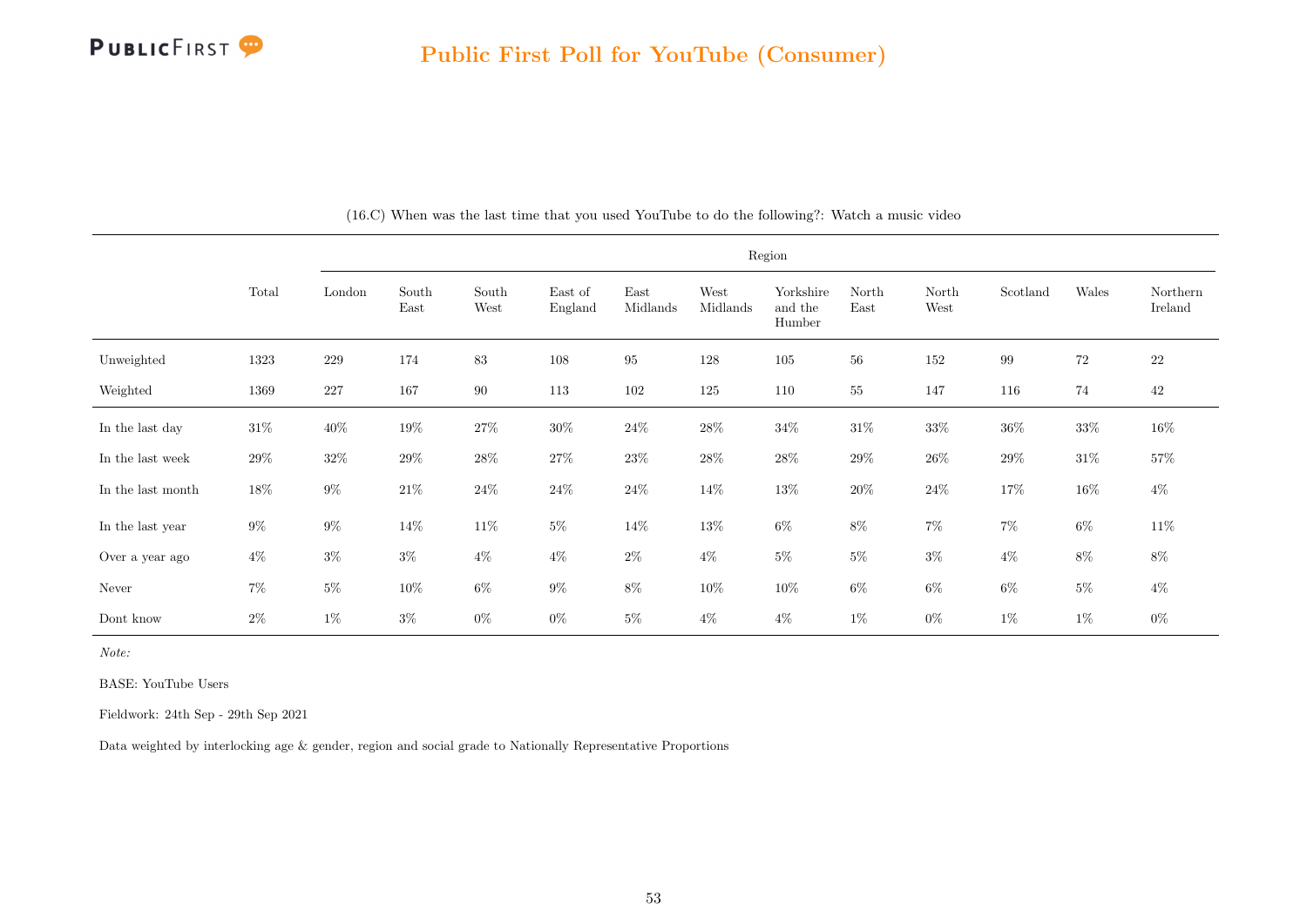

|                                 |       | Gender |        |         |           |        | Age       |        |       |                       |                          | Education                                           |                                                         |                          |
|---------------------------------|-------|--------|--------|---------|-----------|--------|-----------|--------|-------|-----------------------|--------------------------|-----------------------------------------------------|---------------------------------------------------------|--------------------------|
|                                 | Total | Male   | Female | 18-24   | $25 - 34$ | 35-44  | $45 - 54$ | 55-64  | $65+$ | GCSE or<br>equivalent | A Level or<br>equivalent | University<br>Undergradu-<br>ate Degree<br>(BA/BSc) | University<br>Postgraduate<br>Degree<br>(MA/MSc/MPhill) | Doctorate<br>(PhD/DPHil) |
| Unweighted                      | 2010  | 1000   | 1005   | 149     | 337       | 346    | 366       | 348    | 464   | 545                   | 563                      | 519                                                 | 265                                                     | $36\,$                   |
| Weighted                        | 2010  | 989    | 1016   | $279\,$ | 343       | 341    | 342       | 283    | 422   | 525                   | 578                      | 532                                                 | 266                                                     | 36                       |
| Zero hours                      | $0\%$ | $0\%$  | $0\%$  | $1\%$   | $0\%$     | $0\%$  | $0\%$     | $0\%$  | $0\%$ | $0\%$                 | $0\%$                    | $0\%$                                               | $0\%$                                                   | 0%                       |
| Less than one hour a day        | $3\%$ | $4\%$  | $2\%$  | $1\%$   | $2\%$     | $2\%$  | $4\%$     | $4\%$  | $6\%$ | $4\%$                 | $3\%$                    | $2\%$                                               | $3\%$                                                   | $2\%$                    |
| Between one and two hours       | 16%   | 15%    | 17%    | $5\%$   | 10%       | 10%    | 17%       | 22%    | 27%   | 18%                   | 16%                      | 14%                                                 | 13%                                                     | $7\%$                    |
| Between two and three hours     | 20%   | 19%    | $22\%$ | 10%     | 14%       | $22\%$ | $20\%$    | 24%    | 29%   | $20\%$                | 20%                      | $20\%$                                              | 20%                                                     | 19%                      |
| Between three and four hours    | 17%   | 17%    | 17%    | 16%     | 17%       | 17%    | 19%       | 18%    | 13%   | 18%                   | 16%                      | 18%                                                 | 16%                                                     | 14%                      |
| Between four and five hours     | 12%   | 11%    | 13%    | 13%     | 11%       | 11%    | 14%       | $12\%$ | 11%   | 15%                   | 14%                      | 9%                                                  | $9\%$                                                   | 19%                      |
| Between five and six hours      | 8%    | $8\%$  | $7\%$  | 11%     | 12%       | $8\%$  | $7\%$     | $5\%$  | $5\%$ | $7\%$                 | $6\%$                    | 7%                                                  | 15%                                                     | 12%                      |
| Between six and seven hours     | $5\%$ | $5\%$  | $5\%$  | $7\%$   | $8\%$     | $7\%$  | $5\%$     | $4\%$  | $2\%$ | $4\%$                 | $5\%$                    | $6\%$                                               | $6\%$                                                   | $3\%$                    |
| Between seven and eight hours   | $5\%$ | $6\%$  | $4\%$  | $7\%$   | $7\%$     | $7\%$  | $5\%$     | $3\%$  | $2\%$ | $4\%$                 | $6\%$                    | $6\%$                                               | $4\%$                                                   | 11%                      |
| Between eight and nine hours    | $3\%$ | $3\%$  | $3\%$  | $4\%$   | $5\%$     | $5\%$  | $3\%$     | $2\%$  | $1\%$ | $2\%$                 | $5\%$                    | $4\%$                                               | $3\%$                                                   | $3\%$                    |
| Between nine and ten hours      | $3\%$ | $3\%$  | $2\%$  | $5\%$   | $3\%$     | $2\%$  | $2\%$     | $3\%$  | $1\%$ | $2\%$                 | $2\%$                    | $3\%$                                               | $3\%$                                                   | $2\%$                    |
| Between ten and eleven hours    | $2\%$ | $3\%$  | $1\%$  | $7\%$   | $3\%$     | $1\%$  | $1\%$     | $1\%$  | $0\%$ | $1\%$                 | $2\%$                    | $3\%$                                               | $3\%$                                                   | $3\%$                    |
| Between eleven and twelve hours | 1%    | $2\%$  | $1\%$  | $3\%$   | $2\%$     | $1\%$  | $0\%$     | $1\%$  | $0\%$ | $0\%$                 | $1\%$                    | $1\%$                                               | $2\%$                                                   | 0%                       |
| More than twelve hours          | $3\%$ | $3\%$  | $3\%$  | $7\%$   | $2\%$     | $4\%$  | $2\%$     | $2\%$  | $1\%$ | $3\%$                 | $2\%$                    | $4\%$                                               | $3\%$                                                   | $2\%$                    |
| Don't know                      | $2\%$ | $2\%$  | $2\%$  | $4\%$   | $3\%$     | $1\%$  | $1\%$     | $1\%$  | $2\%$ | $3\%$                 | $2\%$                    | $1\%$                                               | $0\%$                                                   | $3\%$                    |

(17.A) Thinking about the average day, how many hours a day do you think you spend online?

Note:

BASE: All Respondents

Fieldwork: 24th Sep - 29th Sep 2021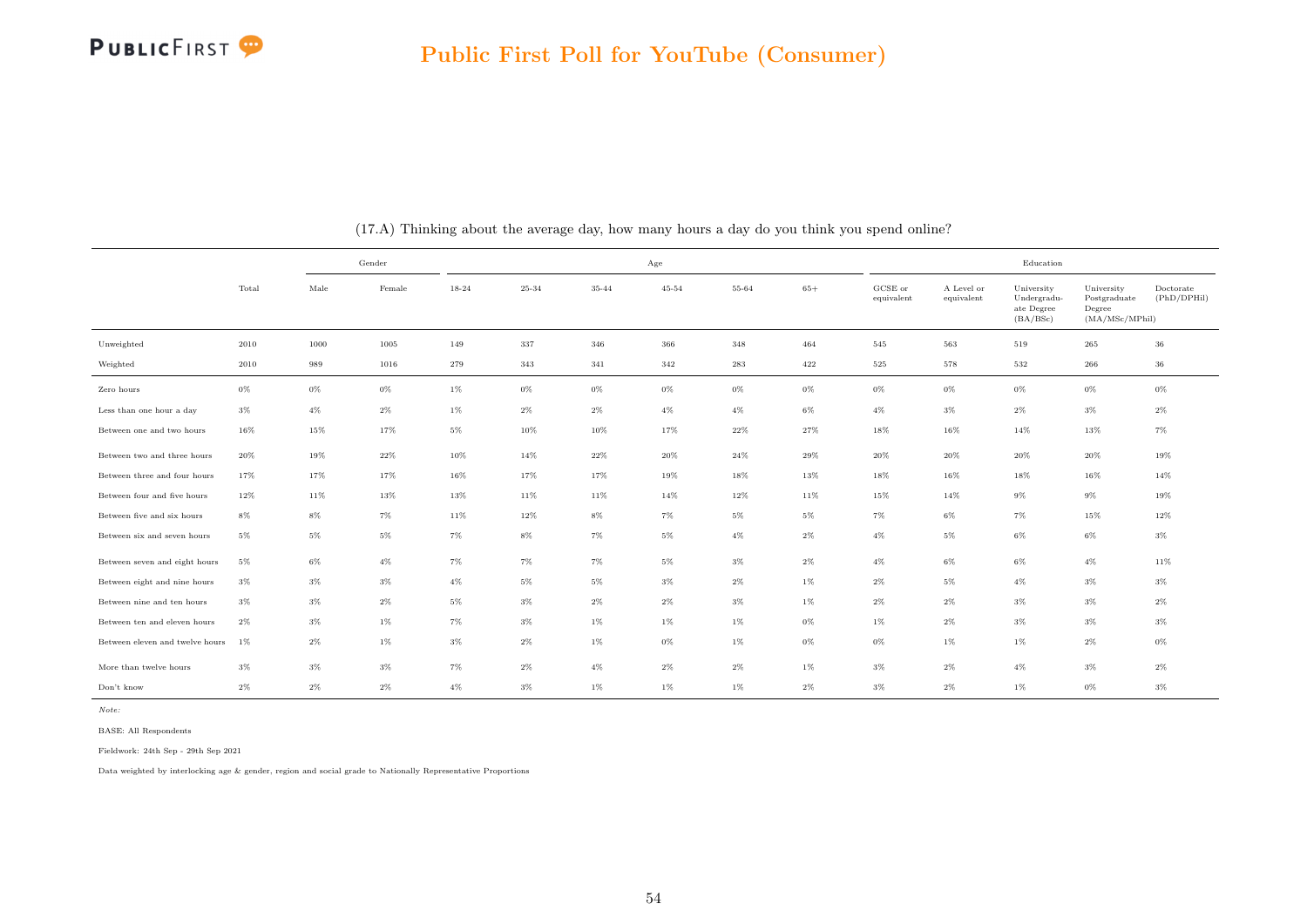

|                                 |        |       |        | Social Grade |       |        | $\rm EU$ 2016 Vote |                |              |        |                     | 2019                |                |                      |
|---------------------------------|--------|-------|--------|--------------|-------|--------|--------------------|----------------|--------------|--------|---------------------|---------------------|----------------|----------------------|
|                                 | Total  | AB    | C1     | $_{\rm C2}$  | DE    | Leave  | Remain             | I did not vote | Conservative | Labour | Liberal<br>Democrat | The Brexit<br>Party | I did not vote | None of the<br>above |
| Unweighted                      | 2010   | 566   | 524    | 383          | 525   | 823    | 889                | 216            | 831          | 484    | 181                 | 20                  | 235            | $\overline{0}$       |
| Weighted                        | 2010   | 539   | 519    | 440          | 500   | 776    | 887                | 224            | 783          | 505    | 172                 | 19                  | 245            | $\mathbf{0}$         |
| Zero hours                      | 0%     | $0\%$ | 0%     | 0%           | $0\%$ | 0%     | $0\%$              | $0\%$          | $0\%$        | $1\%$  | $1\%$               | $0\%$               | $0\%$          | $*$                  |
| Less than one hour a day        | $3\%$  | $2\%$ | $3\%$  | $3\%$        | $5\%$ | $4\%$  | $3\%$              | $3\%$          | $4\%$        | $1\%$  | $2\%$               | 10%                 | $4\%$          | *                    |
| Between one and two hours       | 16%    | 16%   | 15%    | 15%          | 17%   | 19%    | 14%                | 18%            | 18%          | 15%    | 17%                 | 11%                 | 16%            | *                    |
| Between two and three hours     | $20\%$ | 21%   | $20\%$ | $23\%$       | 17%   | $22\%$ | $21\%$             | 16%            | $20\%$       | 19%    | 23%                 | $23\%$              | 16%            | *                    |
| Between three and four hours    | 17%    | 15%   | 16%    | 20%          | 16%   | $16\%$ | $18\%$             | 14%            | 17%          | $16\%$ | 18%                 | $4\%$               | 20%            | *                    |
| Between four and five hours     | 12%    | 12%   | 11%    | $12\%$       | 13%   | $13\%$ | 11%                | 12%            | $14\%$       | $8\%$  | 12%                 | $0\%$               | 15%            | *                    |
| Between five and six hours      | 8%     | $9\%$ | $8\%$  | $8\%$        | $7\%$ | $6\%$  | $9\%$              | $6\%$          | $8\%$        | $10\%$ | $5\%$               | $20\%$              | $4\%$          | *                    |
| Between six and seven hours     | $5\%$  | $7\%$ | $4\%$  | $5\%$        | $5\%$ | $5\%$  | $5\%$              | $6\%$          | $4\%$        | $6\%$  | 6%                  | 10%                 | $5\%$          | $*$                  |
| Between seven and eight hours   | $5\%$  | $6\%$ | $5\%$  | $3\%$        | $7\%$ | $3\%$  | $5\%$              | $9\%$          | $4\%$        | $6\%$  | $5\%$               | $0\%$               | $7\%$          | $*$                  |
| Between eight and nine hours    | $3\%$  | $3\%$ | $5\%$  | $3\%$        | $3\%$ | $3\%$  | $4\%$              | $2\%$          | $3\%$        | $4\%$  | $3\%$               | $5\%$               | $3\%$          | $\ast$               |
| Between nine and ten hours      | $3\%$  | $2\%$ | $4\%$  | $2\%$        | $2\%$ | $2\%$  | $3\%$              | $2\%$          | $2\%$        | $3\%$  | $2\%$               | $0\%$               | $2\%$          | $*$                  |
| Between ten and eleven hours    | $2\%$  | $1\%$ | $3\%$  | $2\%$        | $2\%$ | $2\%$  | $3\%$              | $1\%$          | $1\%$        | $4\%$  | $0\%$               | 10%                 | $1\%$          | *                    |
| Between eleven and twelve hours | $1\%$  | $2\%$ | $1\%$  | $0\%$        | $1\%$ | $1\%$  | $1\%$              | $2\%$          | $1\%$        | $1\%$  | $2\%$               | $0\%$               | $1\%$          | $*$                  |
| More than twelve hours          | $3\%$  | $3\%$ | $2\%$  | $3\%$        | $3\%$ | $2\%$  | $3\%$              | $6\%$          | $3\%$        | $3\%$  | $3\%$               | $6\%$               | $4\%$          | *                    |
| Don't know                      | $2\%$  | $1\%$ | $2\%$  | $1\%$        | $4\%$ | $2\%$  | $1\%$              | $1\%$          | $0\%$        | $2\%$  | $2\%$               | $0\%$               | $2\%$          | *                    |

(17.B) Thinking about the average day, how many hours a day do you think you spend online?

Note:

BASE: All Respondents

Fieldwork: 24th Sep - 29th Sep 2021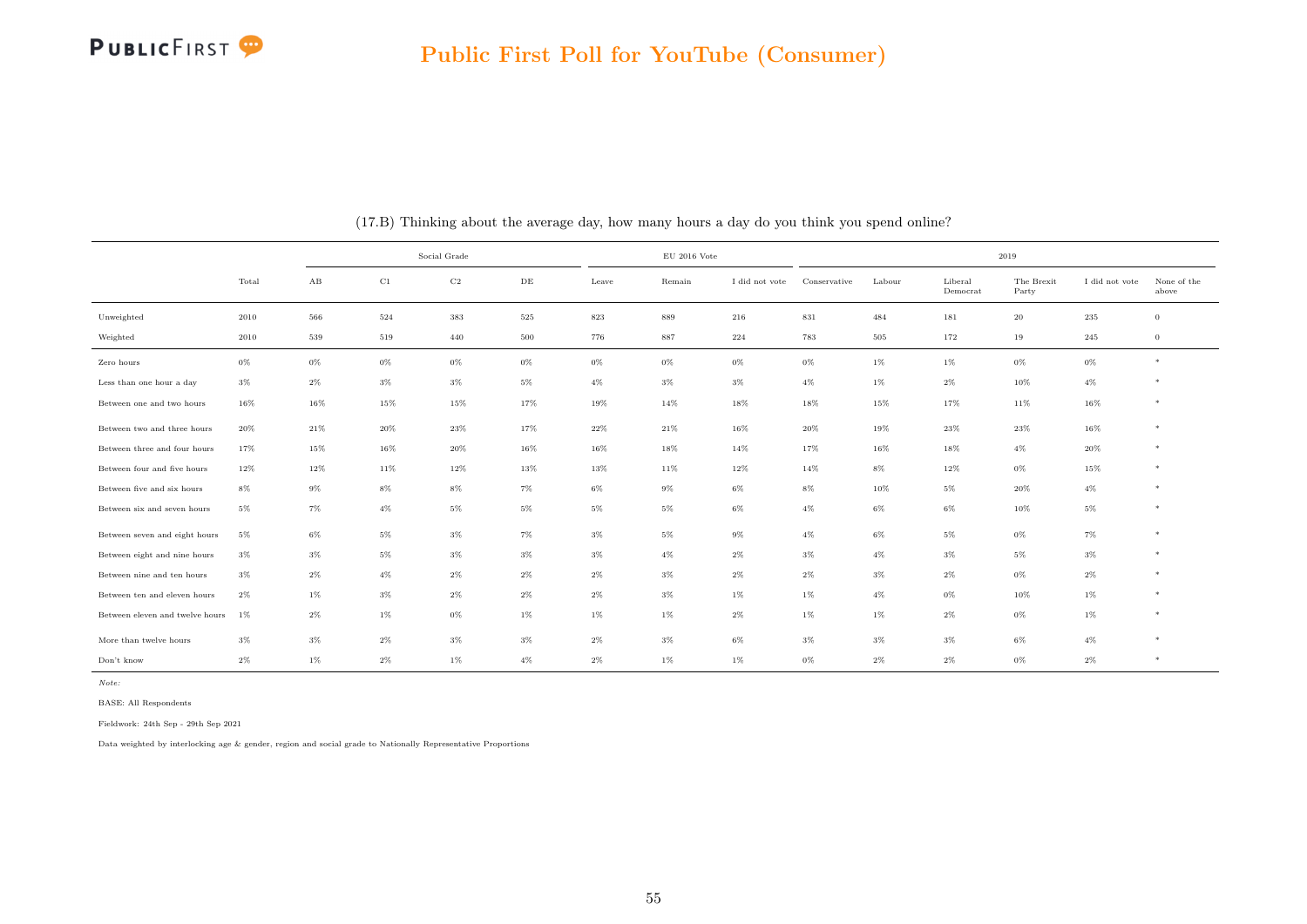

|                                 |        |        |                             |            |                    |               |                  | Region                      |            |            |          |       |                     |
|---------------------------------|--------|--------|-----------------------------|------------|--------------------|---------------|------------------|-----------------------------|------------|------------|----------|-------|---------------------|
|                                 | Total  | London | South $\operatorname{East}$ | South West | East of<br>England | East Midlands | West<br>Midlands | Yorkshire and<br>the Humber | North East | North West | Scotland | Wales | Northern<br>Ireland |
| Unweighted                      | 2010   | 289    | 280                         | 155        | 181                | 134           | 190              | 163                         | 85         | 236        | 161      | 104   | 32                  |
| Weighted                        | 2010   | 281    | 261                         | 161        | 181                | 141           | 181              | 161                         | 80         | 221        | 181      | 101   | 60                  |
| Zero hours                      | $0\%$  | $0\%$  | $0\%$                       | $0\%$      | $0\%$              | $1\%$         | $0\%$            | $1\%$                       | $0\%$      | 0%         | 0%       | $0\%$ | $0\%$               |
| Less than one hour a day        | $3\%$  | $5\%$  | $3\%$                       | $4\%$      | $3\%$              | $5\%$         | $1\%$            | $1\%$                       | $3\%$      | $3\%$      | $3\%$    | 3%    | $3\%$               |
| Between one and two hours       | $16\%$ | $10\%$ | $21\%$                      | $20\%$     | $12\%$             | 14%           | $20\%$           | $18\%$                      | $19\%$     | $16\%$     | 11%      | 16%   | 19%                 |
| Between two and three hours     | $20\%$ | 14%    | $24\%$                      | $20\%$     | $22\%$             | $22\%$        | 17%              | $18\%$                      | $24\%$     | $24\%$     | $20\%$   | 21%   | $23\%$              |
| Between three and four hours    | 17%    | 15%    | 15%                         | 20%        | 18%                | 16%           | 19%              | 17%                         | 19%        | 11%        | 22%      | 16%   | 16%                 |
| Between four and five hours     | 12%    | 11%    | 12%                         | 15%        | $16\%$             | 15%           | $9\%$            | 11%                         | $7\%$      | 12%        | 11%      | 11%   | 14%                 |
| Between five and six hours      | $8\%$  | 11%    | $7\%$                       | $3\%$      | $5\%$              | $7\%$         | $7\%$            | 8%                          | 8%         | 9%         | 6%       | 15%   | 6%                  |
| Between six and seven hours     | $5\%$  | $7\%$  | $5\%$                       | $4\%$      | $2\%$              | $3\%$         | 8%               | $7\%$                       | $6\%$      | 5%         | $7\%$    | $2\%$ | $3\%$               |
| Between seven and eight hours   | $5\%$  | $7\%$  | $5\%$                       | $2\%$      | $4\%$              | $3\%$         | 8%               | 7%                          | $6\%$      | 5%         | 6%       | 3%    | 5%                  |
| Between eight and nine hours    | $3\%$  | $4\%$  | $2\%$                       | $4\%$      | $5\%$              | $3\%$         | $3\%$            | $1\%$                       | $1\%$      | $5\%$      | $2\%$    | $6\%$ | $3\%$               |
| Between nine and ten hours      | $3\%$  | $2\%$  | $4\%$                       | $3\%$      | $4\%$              | $3\%$         | $0\%$            | $2\%$                       | $1\%$      | $3\%$      | $2\%$    | $3\%$ | $0\%$               |
| Between ten and eleven hours    | $2\%$  | $3\%$  | $1\%$                       | 1%         | $2\%$              | $1\%$         | $3\%$            | $2\%$                       | $4\%$      | $2\%$      | $2\%$    | $3\%$ | $0\%$               |
| Between eleven and twelve hours | 1%     | $3\%$  | 0%                          | $2\%$      | $4\%$              | $0\%$         | $0\%$            | $1\%$                       | $0\%$      | 0%         | 0%       | $1\%$ | $0\%$               |
| More than twelve hours          | $3\%$  | $6\%$  | $1\%$                       | 1%         | $3\%$              | $4\%$         | $3\%$            | $3\%$                       | $1\%$      | $2\%$      | 6%       | 0%    | 5%                  |
| Don't know                      | $2\%$  | $1\%$  | $1\%$                       | $2\%$      | $1\%$              | $4\%$         | $2\%$            | $4\%$                       | $2\%$      | $2\%$      | $2\%$    | $1\%$ | $3\%$               |

(17.C) Thinking about the average day, how many hours a day do you think you spend online?

Note:

BASE: All Respondents

Fieldwork: 24th Sep - 29th Sep 2021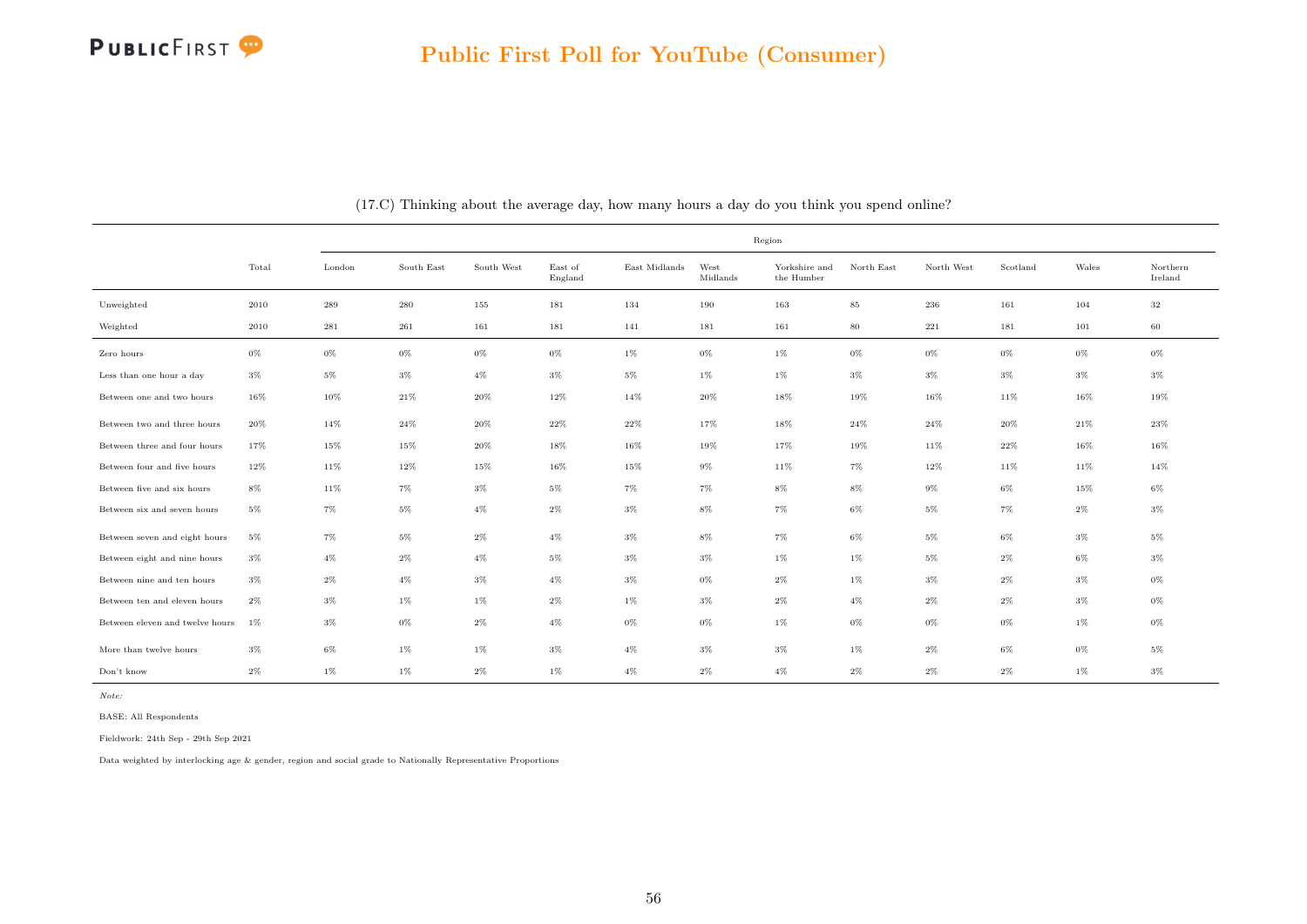

|                                    |        | Gender |        |         |           |           | Age       |        |       |                                |                          | Education                                           |                                                         |                          |
|------------------------------------|--------|--------|--------|---------|-----------|-----------|-----------|--------|-------|--------------------------------|--------------------------|-----------------------------------------------------|---------------------------------------------------------|--------------------------|
|                                    | Total  | Male   | Female | 18-24   | $25 - 34$ | $35 - 44$ | $45 - 54$ | 55-64  | $65+$ | $_{\rm GCSE~or}$<br>equivalent | A Level or<br>equivalent | University<br>Undergradu-<br>ate Degree<br>(BA/BSc) | University<br>Postgraduate<br>Degree<br>(MA/MSc/MPhill) | Doctorate<br>(PhD/DPHil) |
| Unweighted                         | 2010   | 1000   | 1005   | 149     | 337       | 346       | 366       | 348    | 464   | 545                            | 563                      | 519                                                 | 265                                                     | 36                       |
| Weighted                           | 2010   | 989    | 1016   | $279\,$ | 343       | 341       | 342       | 283    | 422   | 525                            | 578                      | 532                                                 | 266                                                     | 36                       |
| Zero hours                         | $7\%$  | $8\%$  | $7\%$  | $1\%$   | $1\%$     | $3\%$     | $5\%$     | 13%    | 18%   | $9\%$                          | $8\%$                    | $6\%$                                               | $3\%$                                                   | $3\%$                    |
| Less than one hour $\mathbf a$ day | $31\%$ | $33\%$ | $30\%$ | $5\%$   | $9\%$     | 13%       | $38\%$    | $51\%$ | 63%   | $38\%$                         | $32\%$                   | $30\%$                                              | 17%                                                     | $28\%$                   |
| Between one and two hours          | 18%    | 17%    | 20%    | $12\%$  | 19%       | 26%       | $24\%$    | $21\%$ | 11%   | 17%                            | 19%                      | 18%                                                 | 20%                                                     | 13%                      |
| Between two and three hours        | 12%    | 13%    | 12%    | 14%     | 19%       | 18%       | 14%       | 7%     | $3\%$ | 9%                             | 12%                      | 13%                                                 | 18%                                                     | 12%                      |
| Between three and four hours       | $9\%$  | $9\%$  | $9\%$  | 13%     | 17%       | 14%       | $8\%$     | $4\%$  | $1\%$ | $9\%$                          | $8\%$                    | $9\%$                                               | 15%                                                     | $7\%$                    |
| Between four and five hours        | $5\%$  | $6\%$  | $5\%$  | $12\%$  | $8\%$     | $8\%$     | $5\%$     | $1\%$  | $0\%$ | $5\%$                          | $4\%$                    | $7\%$                                               | $7\%$                                                   | $2\%$                    |
| Between five and six hours         | $5\%$  | $4\%$  | $6\%$  | 15%     | 9%        | $4\%$     | $3\%$     | $1\%$  | $1\%$ | $4\%$                          | $6\%$                    | $4\%$                                               | $6\%$                                                   | 27%                      |
| Between six and seven hours        | $3\%$  | $2\%$  | $3\%$  | $8\%$   | $4\%$     | $4\%$     | $1\%$     | $0\%$  | $0\%$ | $1\%$                          | $3\%$                    | $3\%$                                               | $5\%$                                                   | $0\%$                    |
| Between seven and eight hours      | $2\%$  | $2\%$  | $1\%$  | $5\%$   | $3\%$     | $2\%$     | $1\%$     | $0\%$  | $0\%$ | $1\%$                          | $2\%$                    | $2\%$                                               | $3\%$                                                   | $0\%$                    |
| Between eight and nine hours       | $1\%$  | $1\%$  | $1\%$  | $2\%$   | $3\%$     | 1%        | $0\%$     | $0\%$  | 0%    | $1\%$                          | $1\%$                    | $1\%$                                               | $2\%$                                                   | 0%                       |
| Between nine and ten hours         | $1\%$  | $1\%$  | $1\%$  | $3\%$   | $2\%$     | $1\%$     | $0\%$     | $1\%$  | $0\%$ | $1\%$                          | $1\%$                    | $2\%$                                               | $1\%$                                                   | $2\%$                    |
| Between ten and eleven hours       | $0\%$  | $1\%$  | $0\%$  | $0\%$   | $1\%$     | $1\%$     | $0\%$     | $0\%$  | $0\%$ | $0\%$                          | $1\%$                    | $0\%$                                               | $0\%$                                                   | $3\%$                    |
| Between eleven and twelve hours    | $1\%$  | $1\%$  | $1\%$  | $3\%$   | $1\%$     | $1\%$     | $0\%$     | $0\%$  | $0\%$ | $0\%$                          | $1\%$                    | $1\%$                                               | $2\%$                                                   | 0%                       |
| More than twelve hours             | $1\%$  | $1\%$  | $1\%$  | $4\%$   | $1\%$     | $2\%$     | $0\%$     | $0\%$  | $0\%$ | $1\%$                          | $1\%$                    | $2\%$                                               | $1\%$                                                   | $0\%$                    |
| Dont know                          | $2\%$  | $2\%$  | $2\%$  | $3\%$   | $3\%$     | $2\%$     | 1%        | $1\%$  | $2\%$ | $3\%$                          | $2\%$                    | $2\%$                                               | $0\%$                                                   | $3\%$                    |

(18.A) On an average day, how many hours a day do you spend on your phone?

Note:

BASE: All Respondents

Fieldwork: 24th Sep - 29th Sep 2021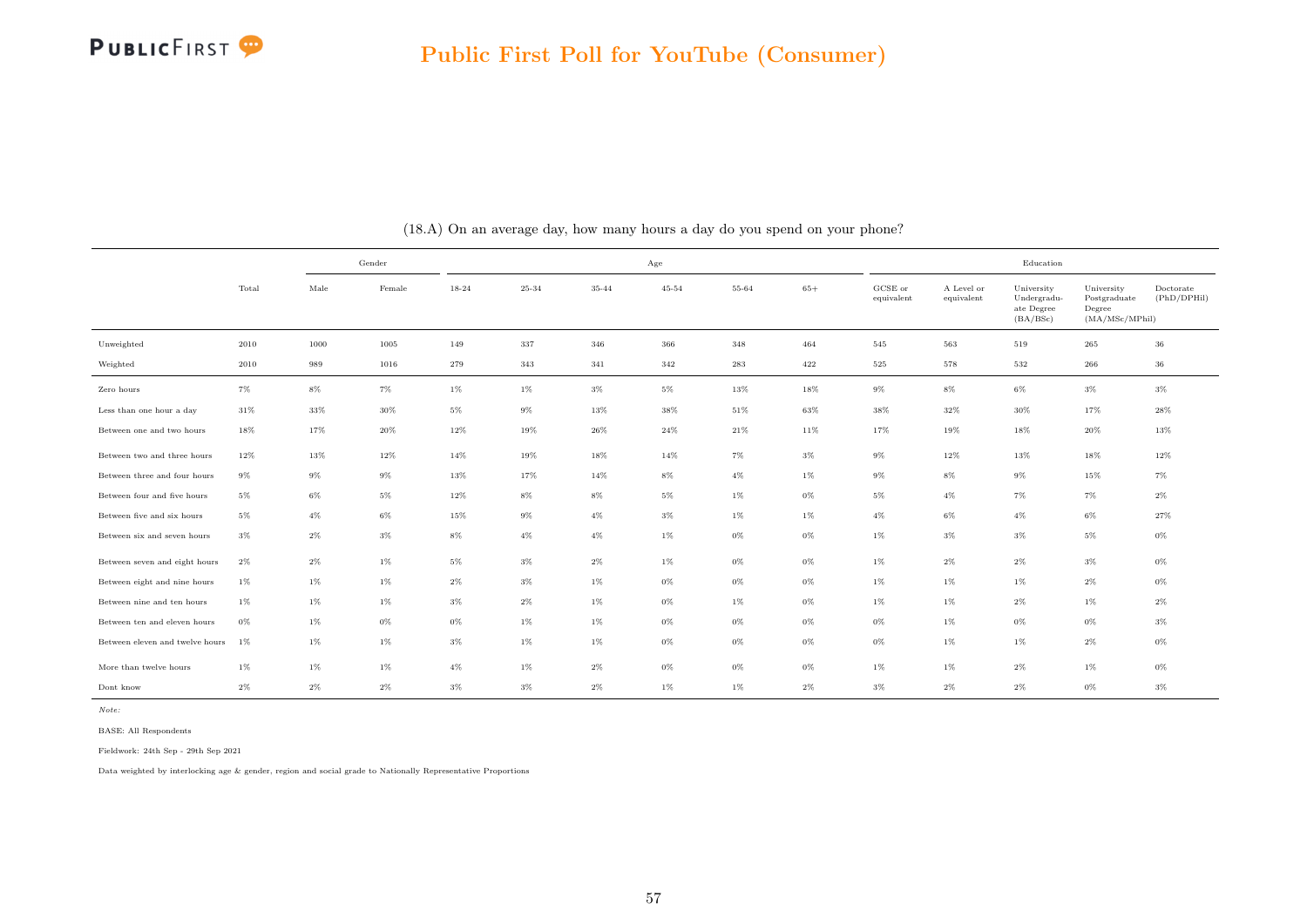

|                                    |       |       |        | Social Grade |       |       | $\rm EU$ 2016 Vote |                |              |        |                     | 2019                |                |                      |
|------------------------------------|-------|-------|--------|--------------|-------|-------|--------------------|----------------|--------------|--------|---------------------|---------------------|----------------|----------------------|
|                                    | Total | AB    | C1     | $_{\rm C2}$  | DE    | Leave | Remain             | I did not vote | Conservative | Labour | Liberal<br>Democrat | The Brexit<br>Party | I did not vote | None of the<br>above |
| Unweighted                         | 2010  | 566   | 524    | 383          | 525   | 823   | 889                | 216            | 831          | 484    | 181                 | 20                  | 235            | $\overline{0}$       |
| Weighted                           | 2010  | 539   | 519    | 440          | 500   | 776   | 887                | 224            | 783          | 505    | 172                 | 19                  | 245            | $\overline{0}$       |
| Zero hours                         | $7\%$ | 7%    | $6\%$  | $5\%$        | 12%   | 10%   | $6\%$              | $4\%$          | 10%          | $4\%$  | 10%                 | 0%                  | $8\%$          | $*$                  |
| Less than one hour a day           | 31%   | 35%   | $35\%$ | 26%          | 28%   | 38%   | 30%                | 26%            | 39%          | 20%    | 36%                 | 48%                 | $31\%$         | $*$                  |
| Between one and two hours          | 18%   | 15%   | 20%    | 23%          | 16%   | 18%   | 19%                | 22%            | 19%          | 22%    | 15%                 | 17%                 | 20%            | $*$                  |
| Between two and three hours        | 12%   | 13%   | 11%    | 13%          | 12%   | 11%   | 14%                | $9\%$          | 10%          | $13\%$ | 13%                 | 15%                 | 11%            | $*$                  |
| Between three and four hours       | $9\%$ | $9\%$ | $9\%$  | 11%          | $9\%$ | 10%   | $8\%$              | 14%            | $9\%$        | $10\%$ | $7\%$               | 10%                 | $9\%$          | $*$                  |
| Between four and five hours        | $5\%$ | $7\%$ | $4\%$  | $6\%$        | $5\%$ | $5\%$ | $6\%$              | $4\%$          | $4\%$        | $9\%$  | $5\%$               | $5\%$               | $4\%$          | $*$                  |
| Between five and six hours         | $5\%$ | $5\%$ | $4\%$  | $4\%$        | $6\%$ | $2\%$ | $6\%$              | $8\%$          | $3\%$        | $6\%$  | $8\%$               | $0\%$               | $6\%$          | $*$                  |
| Between six and seven hours        | $3\%$ | $2\%$ | $3\%$  | $3\%$        | $3\%$ | $2\%$ | $3\%$              | $2\%$          | $2\%$        | $6\%$  | $0\%$               | $0\%$               | $2\%$          | $*$                  |
| Between seven and eight hours      | $2\%$ | $2\%$ | $1\%$  | $2\%$        | $2\%$ | $1\%$ | $2\%$              | $2\%$          | $1\%$        | $3\%$  | $2\%$               | $0\%$               | $1\%$          | $*$                  |
| Between eight and nine hours       | $1\%$ | $1\%$ | $0\%$  | $1\%$        | $1\%$ | $1\%$ | $1\%$              | $1\%$          | $1\%$        | $1\%$  | $2\%$               | $5\%$               | $1\%$          | $*$                  |
| Between nine and ten hours         | $1\%$ | $1\%$ | $2\%$  | $1\%$        | $1\%$ | $0\%$ | $2\%$              | $0\%$          | $0\%$        | $1\%$  | $1\%$               | $0\%$               | $1\%$          | $*$                  |
| Between ten and eleven hours       | $0\%$ | $1\%$ | $1\%$  | $0\%$        | $0\%$ | $0\%$ | $1\%$              | $0\%$          | $0\%$        | $1\%$  | $0\%$               | $0\%$               | $0\%$          | $\ast$               |
| Between eleven and twelve hours 1% |       | $1\%$ | 1%     | $1\%$        | $1\%$ | $1\%$ | $1\%$              | $1\%$          | $0\%$        | $2\%$  | $1\%$               | $0\%$               | $0\%$          | $*$                  |
| More than twelve hours             | $1\%$ | $1\%$ | $1\%$  | $2\%$        | $1\%$ | $1\%$ | $1\%$              | $4\%$          | $1\%$        | $1\%$  | $0\%$               | $0\%$               | $3\%$          | $*$                  |
| Dont know                          | $2\%$ | $1\%$ | $2\%$  | $2\%$        | $4\%$ | $2\%$ | $1\%$              | $3\%$          | $0\%$        | $2\%$  | $2\%$               | $0\%$               | $3\%$          | $*$                  |

(18.B) On an average day, how many hours a day do you spend on your phone?

Note:

BASE: All Respondents

Fieldwork: 24th Sep - 29th Sep 2021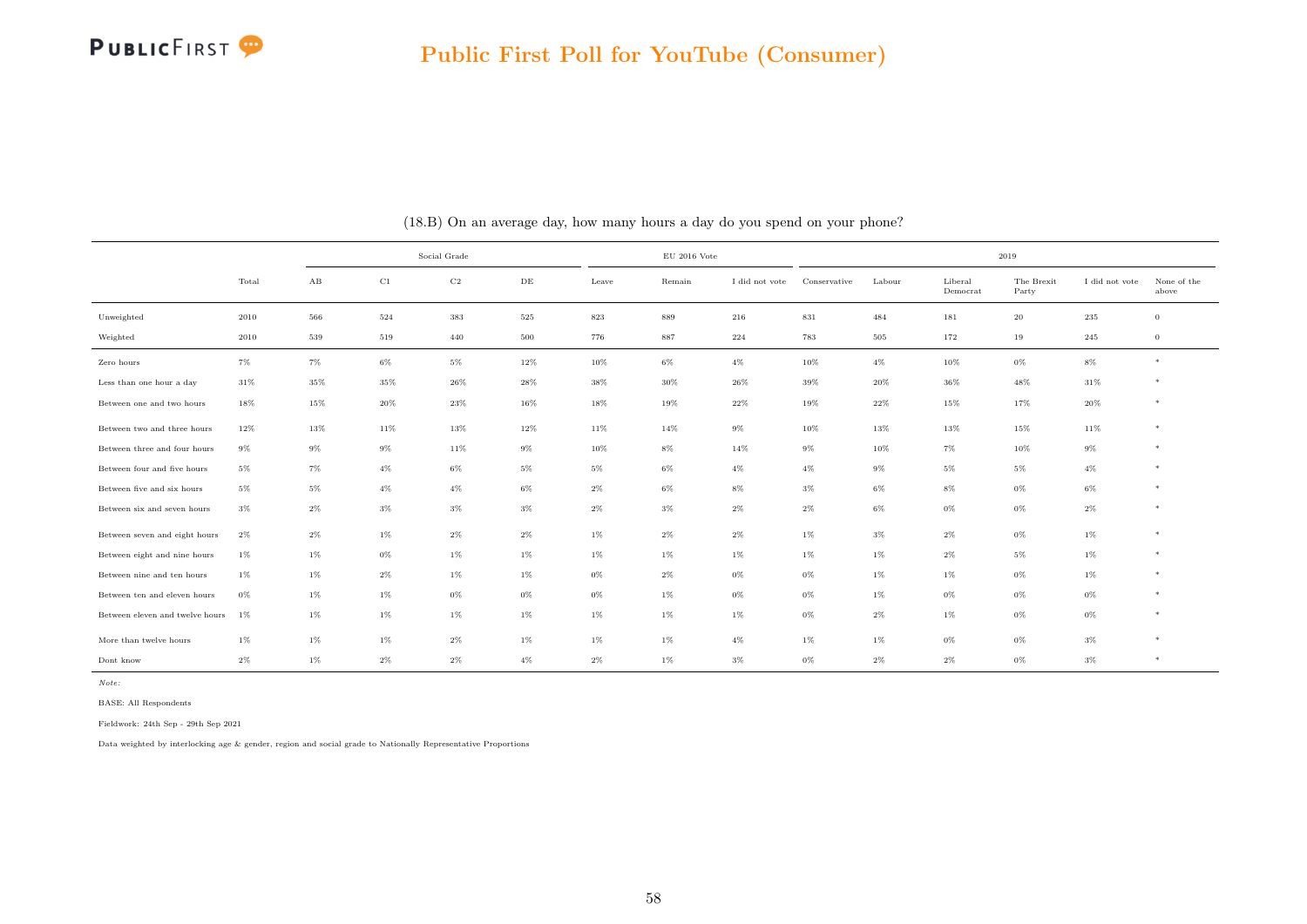

|                                 |        |        |            |            |                    |                     |                  | Region                      |            |            |          |       |                     |
|---------------------------------|--------|--------|------------|------------|--------------------|---------------------|------------------|-----------------------------|------------|------------|----------|-------|---------------------|
|                                 | Total  | London | South East | South West | East of<br>England | $\rm East$ Midlands | West<br>Midlands | Yorkshire and<br>the Humber | North East | North West | Scotland | Wales | Northern<br>Ireland |
| Unweighted                      | 2010   | 289    | 280        | 155        | 181                | 134                 | 190              | 163                         | $85\,$     | 236        | 161      | 104   | $32\,$              |
| Weighted                        | 2010   | 281    | 261        | 161        | 181                | 141                 | 181              | 161                         | $80\,$     | 221        | 181      | 101   | 60                  |
| Zero hours                      | $7\%$  | $3\%$  | 8%         | 12%        | 11%                | 6%                  | $5\%$            | 12%                         | $4\%$      | 6%         | $7\%$    | 8%    | 6%                  |
| Less than one hour a day        | 31%    | 22%    | 37%        | 35%        | 34%                | 30%                 | 33%              | 23%                         | 30%        | 30%        | 37%      | 36%   | 29%                 |
| Between one and two hours       | 18%    | 14%    | 16%        | 21%        | 22%                | 20%                 | 17%              | $25\%$                      | 21%        | $21\%$     | 14%      | 17%   | $20\%$              |
| Between two and three hours     | $12\%$ | $18\%$ | $12\%$     | 12%        | $7\%$              | 16%                 | 16%              | $8\%$                       | $9\%$      | 11%        | $12\%$   | 13%   | $8\%$               |
| Between three and four hours    | $9\%$  | 11%    | 10%        | 10%        | $8\%$              | $9\%$               | $8\%$            | 10%                         | $8\%$      | $12\%$     | $7\%$    | $4\%$ | $9\%$               |
| Between four and five hours     | $5\%$  | $7\%$  | $3\%$      | $3\%$      | $4\%$              | $5\%$               | $6\%$            | $6\%$                       | $9\%$      | $9\%$      | $3\%$    | $9\%$ | $0\%$               |
| Between five and six hours      | $5\%$  | 7%     | $6\%$      | $2\%$      | $4\%$              | $4\%$               | $8\%$            | $5\%$                       | $2\%$      | $2\%$      | $4\%$    | $3\%$ | 14%                 |
| Between six and seven hours     | $3\%$  | $4\%$  | $3\%$      | $1\%$      | $2\%$              | $2\%$               | $1\%$            | $2\%$                       | 11%        | $3\%$      | $3\%$    | $3\%$ | $0\%$               |
| Between seven and eight hours   | $2\%$  | $4\%$  | $0\%$      | $1\%$      | $1\%$              | $0\%$               | $3\%$            | $3\%$                       | $0\%$      | $2\%$      | $4\%$    | $0\%$ | $0\%$               |
| Between eight and nine hours    | 1%     | $2\%$  | $0\%$      | $1\%$      | $3\%$              | $0\%$               | $0\%$            | $0\%$                       | 0%         | $2\%$      | $0\%$    | $1\%$ | $3\%$               |
| Between nine and ten hours      | 1%     | $1\%$  | $1\%$      | $1\%$      | $0\%$              | $2\%$               | $1\%$            | $1\%$                       | $0\%$      | $1\%$      | $1\%$    | $5\%$ | $0\%$               |
| Between ten and eleven hours    | $0\%$  | $1\%$  | $0\%$      | $0\%$      | 1%                 | $0\%$               | 0%               | 0%                          | 1%         | $0\%$      | 1%       | $0\%$ | 3%                  |
| Between eleven and twelve hours | $1\%$  | $2\%$  | $0\%$      | $1\%$      | $1\%$              | $0\%$               | $1\%$            | $1\%$                       | 0%         | $0\%$      | $2\%$    | $1\%$ | $0\%$               |
| More than twelve hours          | 1%     | $2\%$  | 1%         | $0\%$      | $1\%$              | $2\%$               | $1\%$            | $0\%$                       | 0%         | $0\%$      | $3\%$    | $0\%$ | 5%                  |
| Dont know                       | $2\%$  | $1\%$  | $3\%$      | $1\%$      | 1%                 | $4\%$               | $1\%$            | $4\%$                       | $3\%$      | $2\%$      | $3\%$    | $1\%$ | 3%                  |

(18.C) On an average day, how many hours a day do you spend on your phone?

Note:

BASE: All Respondents

Fieldwork: 24th Sep - 29th Sep 2021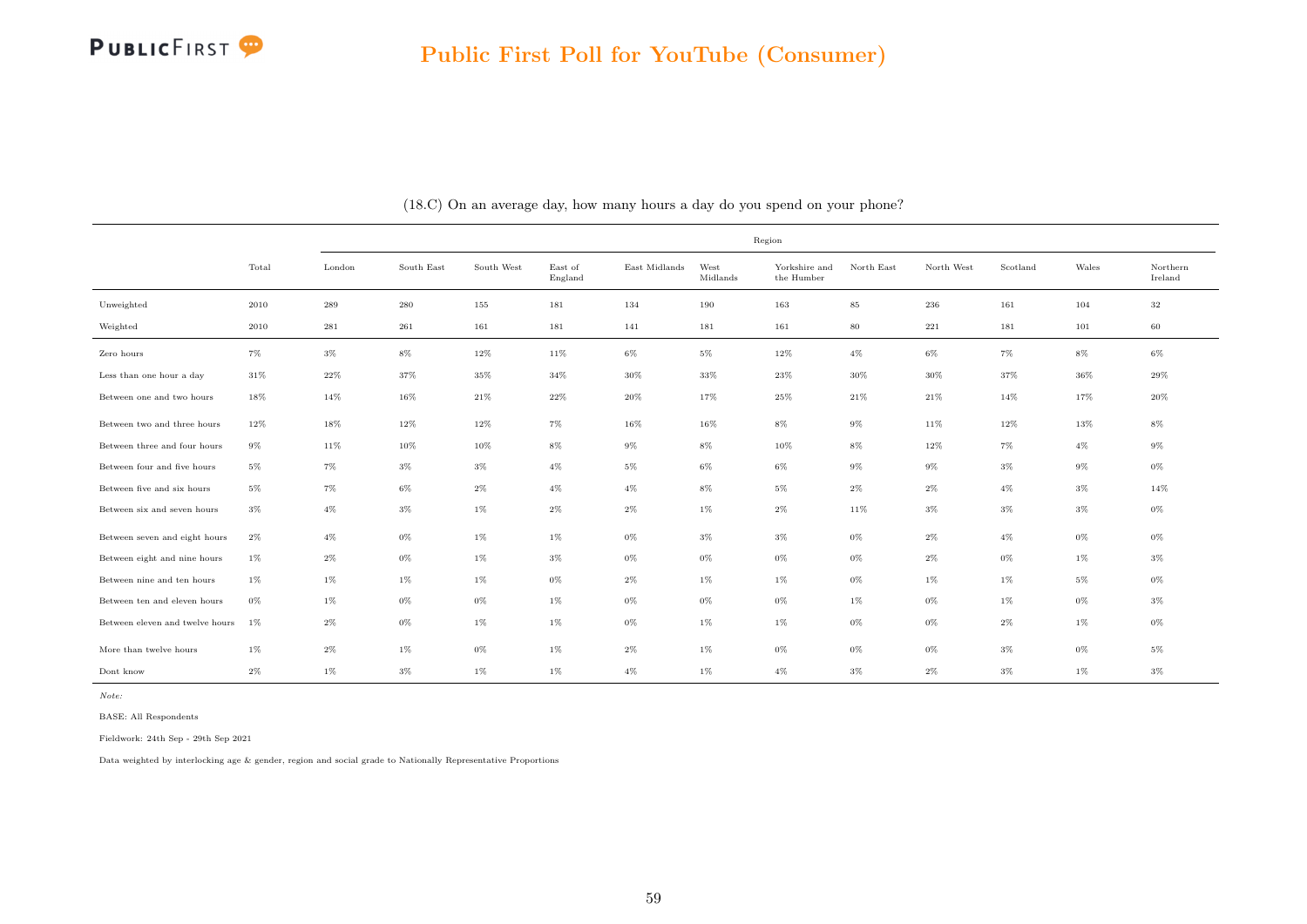

|            |       |        | Gender   |       |        |        | Age       |        |        |                       |                          | Education                                              |                                                             |                          |
|------------|-------|--------|----------|-------|--------|--------|-----------|--------|--------|-----------------------|--------------------------|--------------------------------------------------------|-------------------------------------------------------------|--------------------------|
|            | Total | Male   | Female   | 18-24 | 25-34  | 35-44  | $45 - 54$ | 55-64  | $65+$  | GCSE or<br>equivalent | A Level or<br>equivalent | University<br>Under-<br>graduate<br>Degree<br>(BA/BSc) | University<br>Postgrad-<br>uate<br>Degree<br>(MA/MSc/MPhil) | Doctorate<br>(PhD/DPHil) |
| Unweighted | 2010  | 1000   | $1005\,$ | 149   | 337    | 346    | 366       | 348    | 464    | 545                   | 563                      | 519                                                    | 265                                                         | 36                       |
| Weighted   | 2010  | 989    | 1016     | 279   | 343    | 341    | 342       | 283    | 422    | 525                   | 578                      | 532                                                    | 266                                                         | 36                       |
| Yes        | 18%   | 21\%   | $15\%$   | 29%   | $34\%$ | $27\%$ | $10\%$    | $6\%$  | $5\%$  | 10%                   | $15\%$                   | 18%                                                    | 41\%                                                        | 42\%                     |
| No         | 78%   | $75\%$ | $80\%$   | 63%   | $62\%$ | $66\%$ | $87\%$    | $91\%$ | $92\%$ | $85\%$                | $81\%$                   | 78%                                                    | $54\%$                                                      | $56\%$                   |
| Don't know | $4\%$ | $4\%$  | $5\%$    | $7\%$ | $4\%$  | $6\%$  | $3\%$     | $4\%$  | $3\%$  | $4\%$                 | $5\%$                    | $4\%$                                                  | $5\%$                                                       | $3\%$                    |

(19.A) Do you use any apps/tools to help you monitor time spent online/time spent on specific apps?

Note:

BASE: All Respondents

Fieldwork: 24th Sep - 29th Sep 2021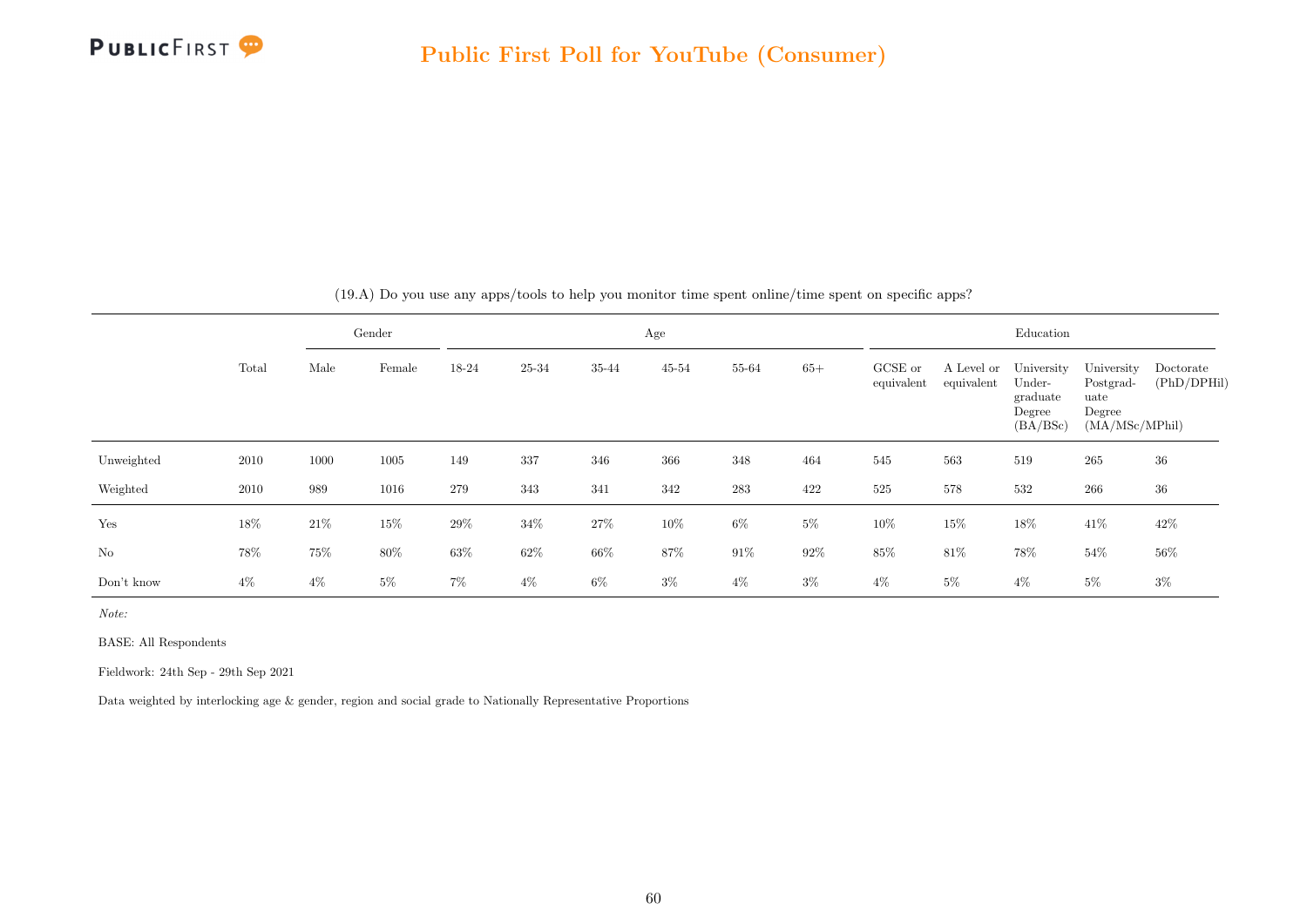

|            |       |       |        | Social Grade   |       |       | $EU$ 2016 Vote |                   |        |                     |                     | 2019                          |                   |                      |
|------------|-------|-------|--------|----------------|-------|-------|----------------|-------------------|--------|---------------------|---------------------|-------------------------------|-------------------|----------------------|
|            | Total | AB    | C1     | C <sub>2</sub> | DE    | Leave | Remain         | I did not<br>vote |        | Conservative Labour | Liberal<br>Democrat | The<br><b>Brexit</b><br>Party | I did not<br>vote | None of<br>the above |
| Unweighted | 2010  | 566   | 524    | 383            | 525   | 823   | 889            | 216               | 831    | 484                 | 181                 | 20                            | 235               | $\overline{0}$       |
| Weighted   | 2010  | 539   | 519    | 440            | 500   | 776   | 887            | 224               | 783    | 505                 | 172                 | 19                            | 245               | $\overline{0}$       |
| Yes        | 18%   | 24\%  | $16\%$ | 18%            | 14%   | 13%   | 24\%           | $9\%$             | 17%    | $21\%$              | 25%                 | $10\%$                        | 11\%              | $\ast$               |
| $\rm No$   | 78%   | 72%   | 81\%   | 77%            | 81\%  | 83%   | 73%            | 86%               | $80\%$ | 75%                 | 69%                 | 78%                           | 84%               | $\ast$               |
| Don't know | $4\%$ | $4\%$ | $3\%$  | $5\%$          | $6\%$ | $4\%$ | $3\%$          | $5\%$             | $3\%$  | $4\%$               | $6\%$               | 12%                           | $5\%$             | $\ast$               |

(19.B) Do you use any apps/tools to help you monitor time spent online/time spent on specific apps?

Note:

BASE: All Respondents

Fieldwork: 24th Sep - 29th Sep 2021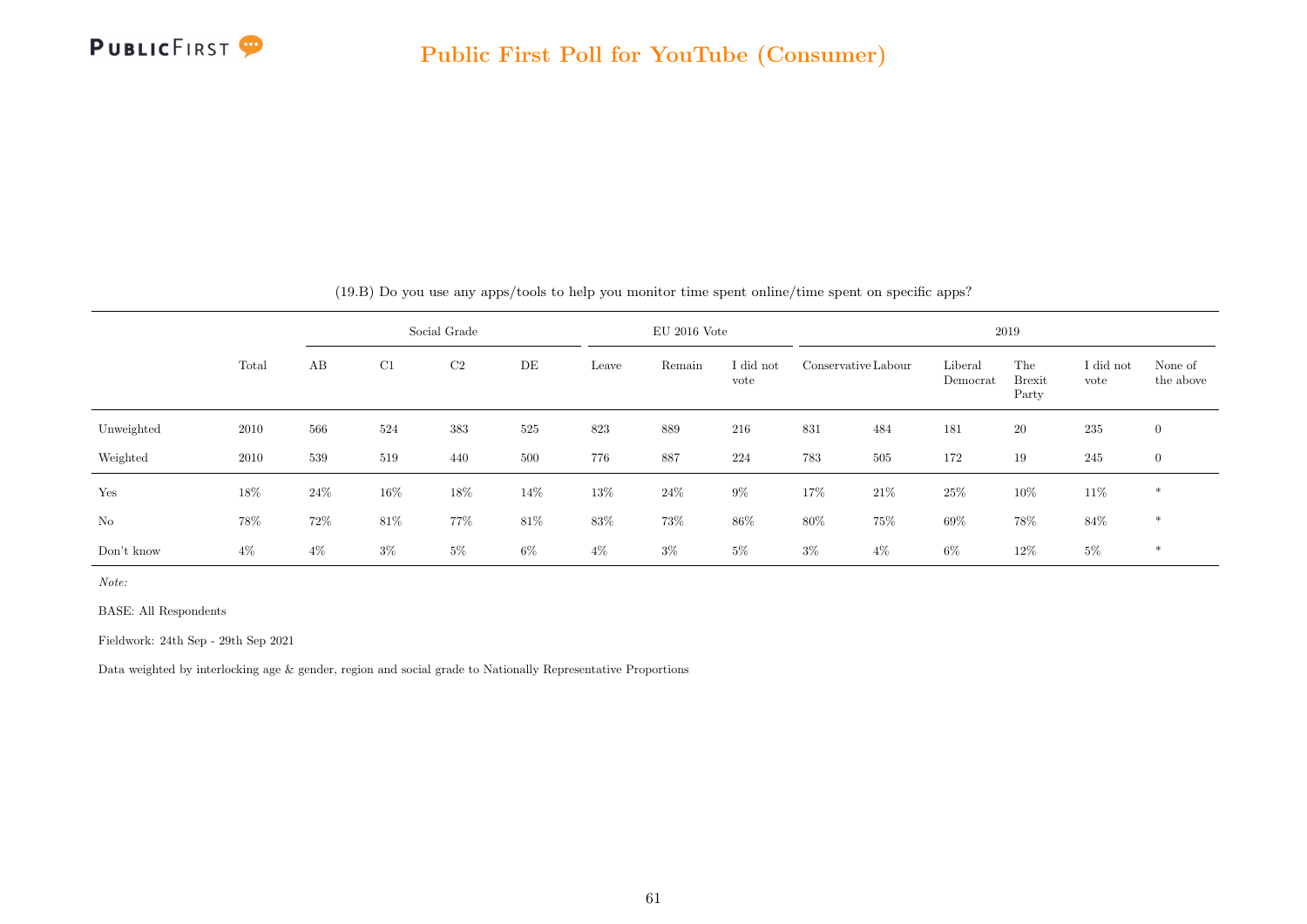

|            |        |        |               |               |                    |                  |                  | Region                         |               |               |          |        |                     |
|------------|--------|--------|---------------|---------------|--------------------|------------------|------------------|--------------------------------|---------------|---------------|----------|--------|---------------------|
|            | Total  | London | South<br>East | South<br>West | East of<br>England | East<br>Midlands | West<br>Midlands | Yorkshire<br>and the<br>Humber | North<br>East | North<br>West | Scotland | Wales  | Northern<br>Ireland |
| Unweighted | 2010   | 289    | 280           | 155           | 181                | 134              | 190              | 163                            | 85            | 236           | 161      | 104    | 32                  |
| Weighted   | 2010   | 281    | 261           | 161           | 181                | 141              | 181              | 161                            | 80            | 221           | 181      | 101    | 60                  |
| Yes        | 18%    | $36\%$ | $16\%$        | $8\%$         | $9\%$              | $19\%$           | $19\%$           | 17%                            | $18\%$        | 17%           | 15%      | $11\%$ | 17%                 |
| $\rm No$   | $78\%$ | $59\%$ | $81\%$        | $89\%$        | $88\%$             | $74\%$           | 74%              | $80\%$                         | $76\%$        | 77%           | $81\%$   | $85\%$ | $80\%$              |
| Don't know | $4\%$  | $5\%$  | $3\%$         | $3\%$         | $3\%$              | $7\%$            | $6\%$            | $3\%$                          | $6\%$         | $6\%$         | $4\%$    | $3\%$  | $3\%$               |

(19.C) Do you use any apps/tools to help you monitor time spent online/time spent on specific apps?

Note:

BASE: All Respondents

Fieldwork: 24th Sep - 29th Sep 2021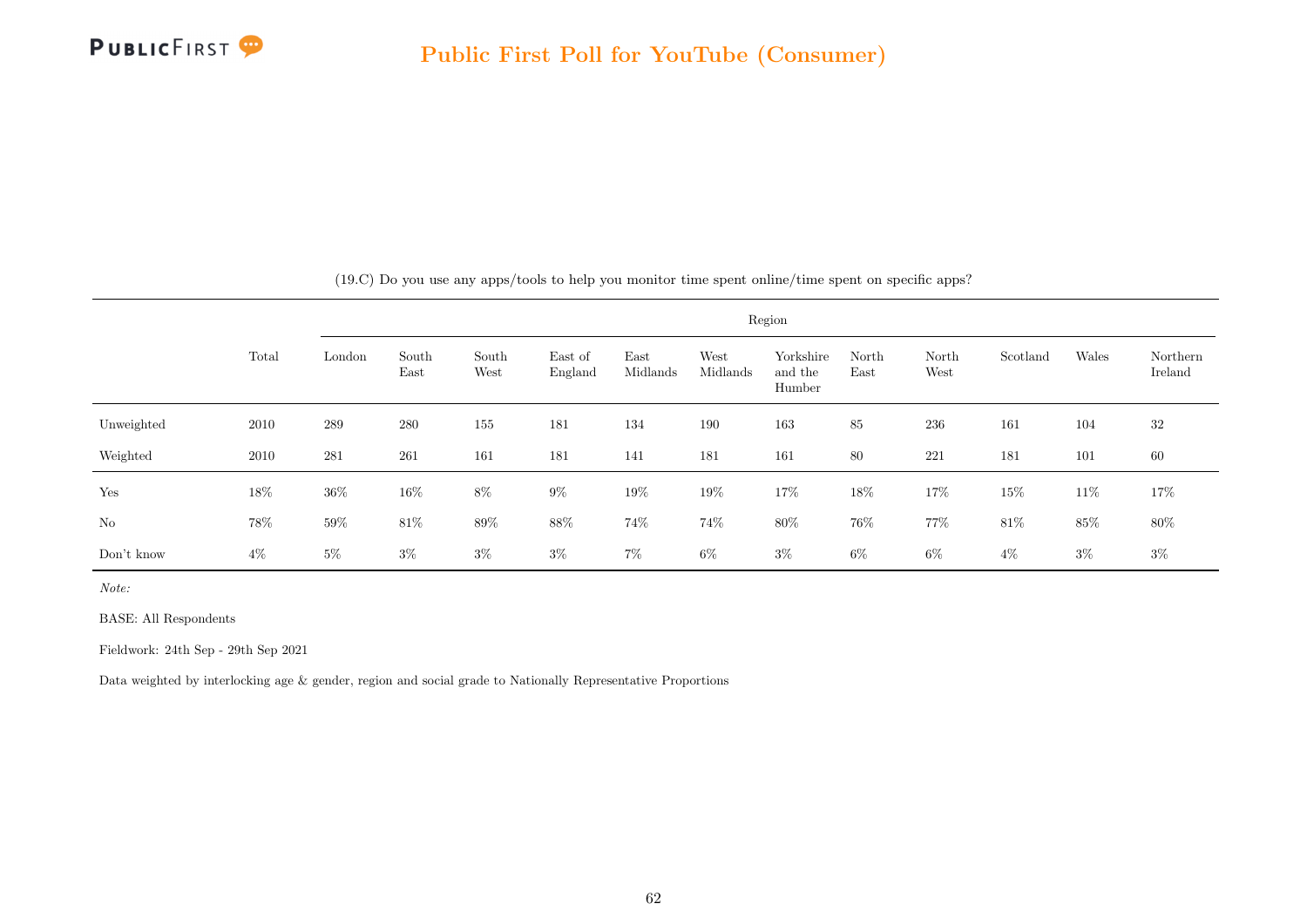#### Public First Poll for YouTube (Consumer)

(20.A) You said you did not use any apps/tools to help manage how much time you spend online or on specific apps. Even if you do not use these apps yourself, are you aware of any of them?Select all that apply

|                                              |        |        | Gender |         |         |           | Age       |        |        |                               |                          | Education                                              |                                                             |                          |
|----------------------------------------------|--------|--------|--------|---------|---------|-----------|-----------|--------|--------|-------------------------------|--------------------------|--------------------------------------------------------|-------------------------------------------------------------|--------------------------|
|                                              | Total  | Male   | Female | 18-24   | 25-34   | $35 - 44$ | $45 - 54$ | 55-64  | $65+$  | ${\rm GCSE}$ or<br>equivalent | A Level or<br>equivalent | University<br>Under-<br>graduate<br>Degree<br>(BA/BSc) | University<br>Postgrad-<br>uate<br>Degree<br>(MA/MSc/MPhil) | Doctorate<br>(PhD/DPHil) |
| Unweighted                                   | 1924   | 963    | 956    | 138     | 322     | 324       | 355       | 336    | 449    | $\overline{0}$                | $\overline{0}$           | 497                                                    | $253\,$                                                     | $35\,$                   |
| Weighted                                     | 1920   | 949    | 966    | $259\,$ | $328\,$ | 319       | $332\,$   | 273    | 408    | $\boldsymbol{0}$              | $\boldsymbol{0}$         | $510\,$                                                | $253\,$                                                     | $35\,$                   |
| Android Digital<br>Wellbeing                 | $8\%$  | $10\%$ | $6\%$  | $7\%$   | 15%     | $13\%$    | $10\%$    | $3\%$  | $1\%$  | $7\%$                         | $5\%$                    | $9\%$                                                  | $18\%$                                                      | $5\%$                    |
| $N/A$ I am not aware of<br>any of these apps | 63%    | $59\%$ | $68\%$ | $38\%$  | $41\%$  | $51\%$    | $69\%$    | $83\%$ | $88\%$ | $73\%$                        | $68\%$                   | $60\%$                                                 | $35\%$                                                      | $52\%$                   |
| Freedom                                      | $6\%$  | $8\%$  | $4\%$  | $12\%$  | 12\%    | $9\%$     | $2\%$     | $1\%$  | $0\%$  | $2\%$                         | $3\%$                    | $7\%$                                                  | $15\%$                                                      | 17%                      |
| Space                                        | $6\%$  | $9\%$  | $3\%$  | $10\%$  | $14\%$  | $8\%$     | $4\%$     | $1\%$  | $0\%$  | $2\%$                         | $3\%$                    | $9\%$                                                  | $15\%$                                                      | 14%                      |
| AntiSocial                                   | $5\%$  | $7\%$  | $4\%$  | $14\%$  | $11\%$  | $7\%$     | $2\%$     | $0\%$  | $0\%$  | $2\%$                         | $3\%$                    | $6\%$                                                  | $14\%$                                                      | $10\%$                   |
| Social Fever                                 | $4\%$  | $7\%$  | $2\%$  | $8\%$   | 11\%    | $8\%$     | $1\%$     | $0\%$  | $0\%$  | $1\%$                         | $2\%$                    | $6\%$                                                  | $15\%$                                                      | 15%                      |
| AppDetox                                     | $4\%$  | $6\%$  | $3\%$  | $8\%$   | $7\%$   | $10\%$    | $1\%$     | $1\%$  | $1\%$  | $1\%$                         | $2\%$                    | $5\%$                                                  | 14%                                                         | $23\%$                   |
| Off the Grid                                 | $4\%$  | $5\%$  | $3\%$  | $6\%$   | $9\%$   | $6\%$     | $3\%$     | $1\%$  | $0\%$  | $3\%$                         | $3\%$                    | $5\%$                                                  | $8\%$                                                       | $9\%$                    |
| Moment                                       | $3\%$  | $5\%$  | $1\%$  | $4\%$   | $8\%$   | $6\%$     | $1\%$     | $0\%$  | $0\%$  | $1\%$                         | 1%                       | $4\%$                                                  | $11\%$                                                      | $7\%$                    |
| iOS Screen Time                              | $25\%$ | 26%    | $23\%$ | $43\%$  | $37\%$  | $32\%$    | $20\%$    | $13\%$ | $10\%$ | $21\%$                        | $23\%$                   | $26\%$                                                 | $39\%$                                                      | $28\%$                   |
| Other (Please Specify)                       | $0\%$  | $0\%$  | $1\%$  | $0\%$   | $0\%$   | $0\%$     | $0\%$     | $1\%$  | $0\%$  | $0\%$                         | $0\%$                    | $0\%$                                                  | $1\%$                                                       | $0\%$                    |

Note:

BASE: Respondents who do not use apps/tools to help them monitor time spent online/time spent on specific apps

Fieldwork: 24th Sep - 29th Sep 2021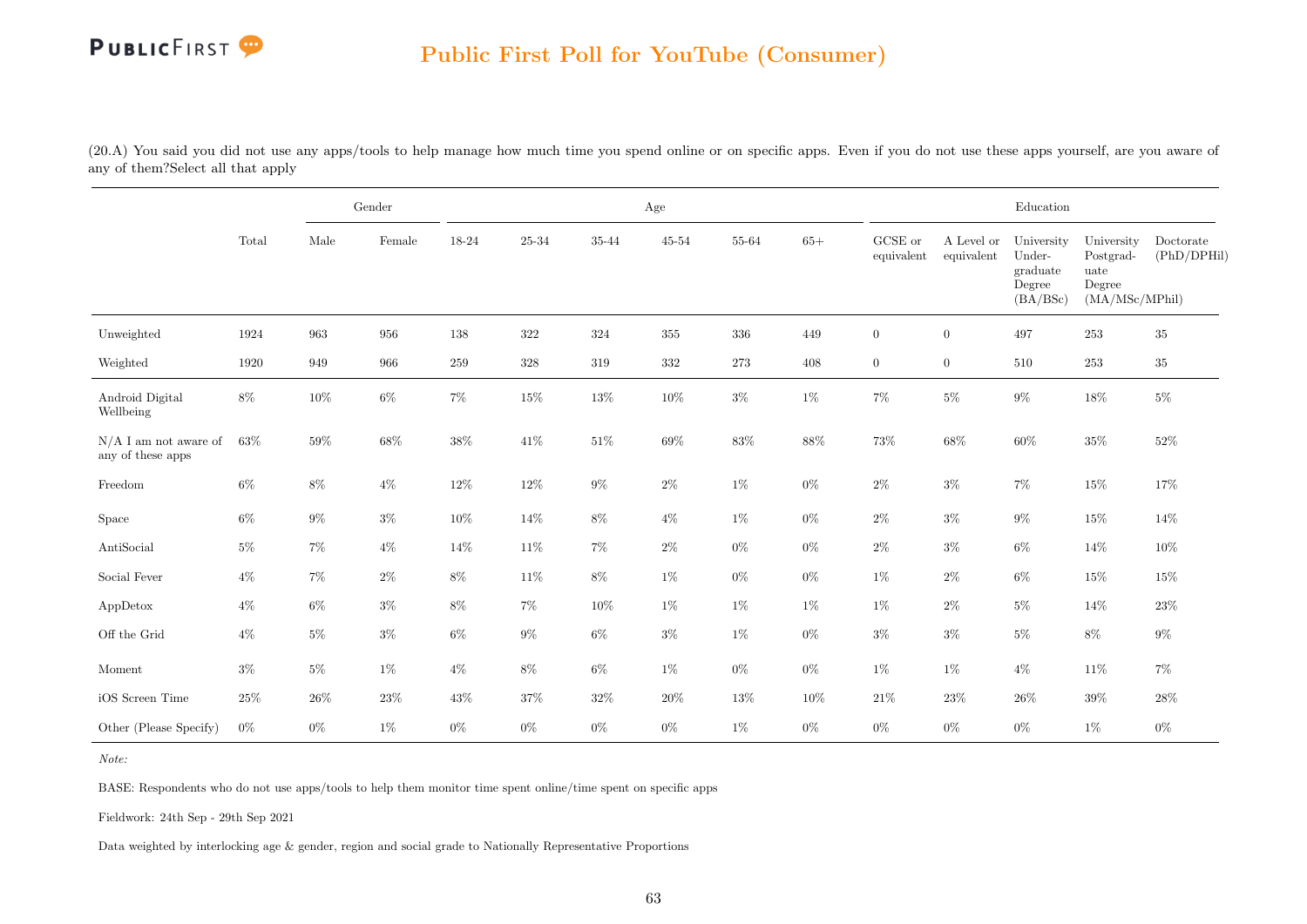(20.B) You said you did not use any apps/tools to help manage how much time you spend online or on specific apps. Even if you do not use these apps yourself, are you aware of any of them?Select all that apply

|                                              |        |       |         | Social Grade |           |        | $EU$ 2016 Vote |                   |                     |         |                     | $2019\,$                      |                   |                      |
|----------------------------------------------|--------|-------|---------|--------------|-----------|--------|----------------|-------------------|---------------------|---------|---------------------|-------------------------------|-------------------|----------------------|
|                                              | Total  | AB    | C1      | $\rm{C2}$    | $\rm{DE}$ | Leave  | Remain         | I did not<br>vote | Conservative Labour |         | Liberal<br>Democrat | The<br><b>Brexit</b><br>Party | I did not<br>vote | None of<br>the above |
| Unweighted                                   | 1924   | 543   | $508\,$ | $365\,$      | 498       | 791    | $861\,$        | 204               | 804                 | $465\,$ | 172                 | $18\,$                        | $226\,$           | $\boldsymbol{0}$     |
| Weighted                                     | 1920   | 515   | $503\,$ | 420          | 472       | 746    | $859\,$        | 213               | $758\,$             | 484     | 162                 | $16\,$                        | 234               | $\boldsymbol{0}$     |
| Android Digital<br>Wellbeing                 | $8\%$  | 12%   | $8\%$   | $7\%$        | $6\%$     | $6\%$  | $11\%$         | $5\%$             | $8\%$               | $10\%$  | $12\%$              | $27\%$                        | $5\%$             | $\ast$               |
| $N/A$ I am not aware of<br>any of these apps | $63\%$ | 55%   | 66\%    | $62\%$       | 71%       | 71%    | $56\%$         | 73%               | 67%                 | $54\%$  | 57%                 | $61\%$                        | $74\%$            | $\ast$               |
| Freedom                                      | $6\%$  | 10%   | $3\%$   | $8\%$        | $2\%$     | $4\%$  | $8\%$          | $2\%$             | $5\%$               | $9\%$   | $9\%$               | $0\%$                         | $1\%$             | $\ast$               |
| Space                                        | $6\%$  | $9\%$ | $4\%$   | $7\%$        | $3\%$     | $6\%$  | $7\%$          | $2\%$             | $6\%$               | $7\%$   | $8\%$               | $6\%$                         | $0\%$             | $\ast$               |
| AntiSocial                                   | $5\%$  | $9\%$ | $3\%$   | $7\%$        | $2\%$     | $3\%$  | $8\%$          | $2\%$             | $4\%$               | $7\%$   | 7%                  | $5\%$                         | $3\%$             | $\ast$               |
| Social Fever                                 | $4\%$  | $8\%$ | $3\%$   | $5\%$        | $1\%$     | $3\%$  | $7\%$          | $1\%$             | $4\%$               | $6\%$   | $7\%$               | $0\%$                         | $0\%$             | $\ast$               |
| AppDetox                                     | $4\%$  | $8\%$ | $2\%$   | $5\%$        | $2\%$     | $3\%$  | $7\%$          | $1\%$             | $4\%$               | $6\%$   | $8\%$               | $5\%$                         | $0\%$             | $\ast$               |
| Off the Grid                                 | $4\%$  | $5\%$ | $3\%$   | $7\%$        | $3\%$     | $3\%$  | $6\%$          | $1\%$             | $4\%$               | $5\%$   | $5\%$               | $0\%$                         | $2\%$             | $\ast$               |
| Moment                                       | $3\%$  | $5\%$ | $2\%$   | $5\%$        | $1\%$     | $3\%$  | $4\%$          | $0\%$             | $3\%$               | $4\%$   | $4\%$               | $0\%$                         | $0\%$             | $\ast$               |
| iOS Screen Time                              | $25\%$ | 30%   | $24\%$  | $24\%$       | 20%       | $19\%$ | $29\%$         | 21\%              | $22\%$              | $30\%$  | 29%                 | $11\%$                        | $20\%$            | $\ast$               |
| Other (Please Specify)                       | $0\%$  | $0\%$ | $0\%$   | $0\%$        | $0\%$     | $1\%$  | $0\%$          | $0\%$             | $0\%$               | $0\%$   | $1\%$               | $0\%$                         | $0\%$             | $\ast$               |

Note:

BASE: Respondents who do not use apps/tools to help them monitor time spent online/time spent on specific apps

Fieldwork: 24th Sep - 29th Sep 2021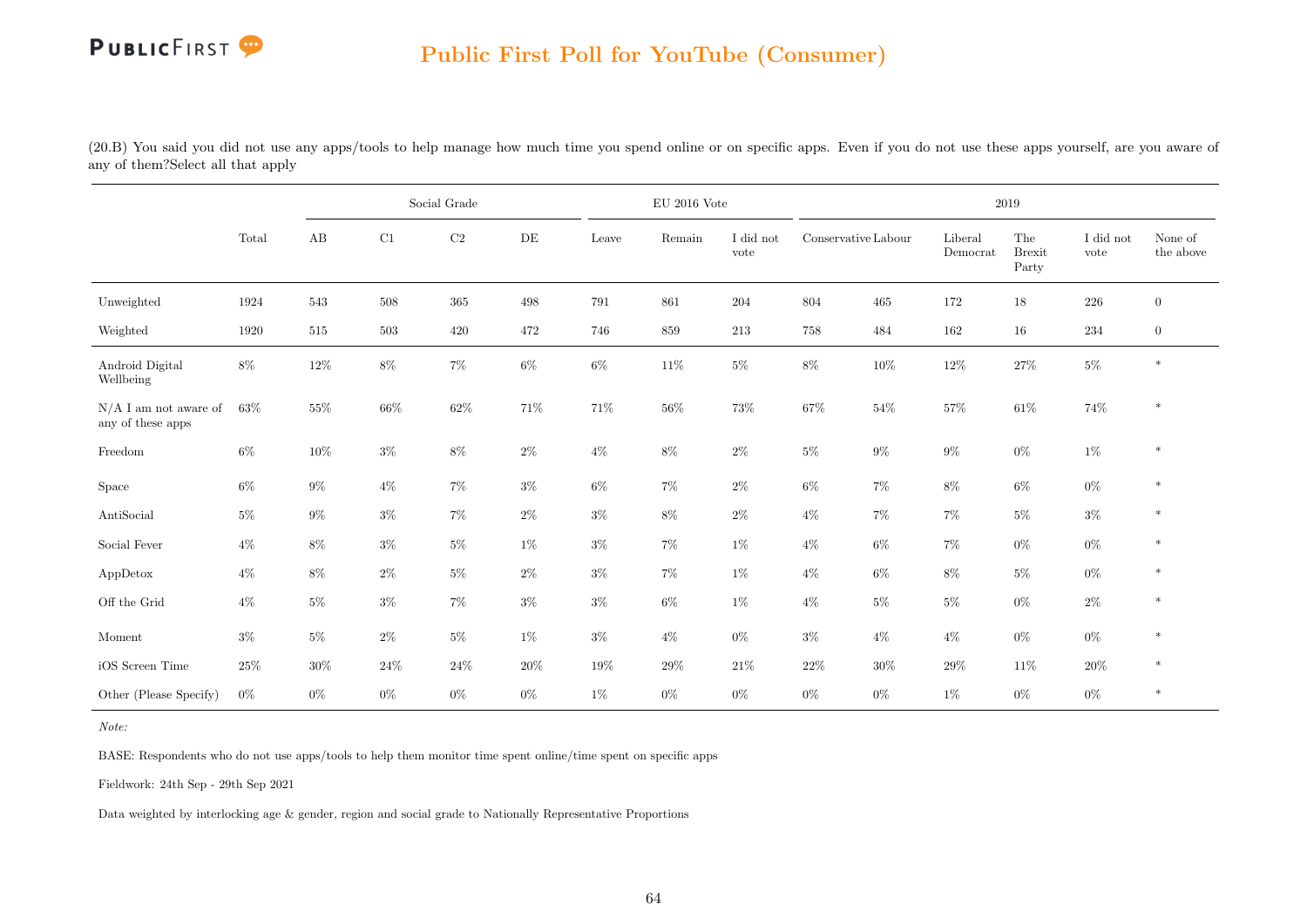(20.C) You said you did not use any apps/tools to help manage how much time you spend online or on specific apps. Even if you do not use these apps yourself, are you aware of any of them?Select all that apply

|                                              |        |         |               |               |                                     |                  |                  | Region                         |               |               |          |        |                     |
|----------------------------------------------|--------|---------|---------------|---------------|-------------------------------------|------------------|------------------|--------------------------------|---------------|---------------|----------|--------|---------------------|
|                                              | Total  | London  | South<br>East | South<br>West | $\operatorname{East}$ of<br>England | East<br>Midlands | West<br>Midlands | Yorkshire<br>and the<br>Humber | North<br>East | North<br>West | Scotland | Wales  | Northern<br>Ireland |
| Unweighted                                   | 1924   | $275\,$ | $271\,$       | 150           | 176                                 | 126              | 178              | 159                            | 79            | $225\,$       | 154      | 100    | 31                  |
| Weighted                                     | 1920   | 266     | $253\,$       | 156           | 176                                 | 131              | 169              | 156                            | 75            | $208\,$       | 173      | $98\,$ | $58\,$              |
| Android Digital<br>Wellbeing                 | $8\%$  | $14\%$  | $4\%$         | $3\%$         | $10\%$                              | $7\%$            | $12\%$           | $8\%$                          | $9\%$         | $10\%$        | $5\%$    | $9\%$  | $0\%$               |
| $N/A$ I am not aware of<br>any of these apps | 63%    | $43\%$  | $69\%$        | $70\%$        | 67%                                 | $66\%$           | 62%              | $64\%$                         | $63\%$        | $61\%$        | $70\%$   | $68\%$ | 74%                 |
| Freedom                                      | $6\%$  | $16\%$  | $4\%$         | $4\%$         | $3\%$                               | $7\%$            | $5\%$            | $2\%$                          | $7\%$         | $6\%$         | $2\%$    | $2\%$  | $3\%$               |
| Space                                        | $6\%$  | 14%     | $3\%$         | $5\%$         | $6\%$                               | $6\%$            | $5\%$            | $5\%$                          | $10\%$        | $6\%$         | $2\%$    | $5\%$  | $0\%$               |
| AntiSocial                                   | $5\%$  | $12\%$  | $4\%$         | $5\%$         | $3\%$                               | $4\%$            | $5\%$            | $4\%$                          | $1\%$         | $6\%$         | $2\%$    | $6\%$  | $9\%$               |
| Social Fever                                 | $4\%$  | $13\%$  | $3\%$         | $1\%$         | $3\%$                               | $2\%$            | $4\%$            | $3\%$                          | $4\%$         | $7\%$         | $1\%$    | $2\%$  | $3\%$               |
| AppDetox                                     | $4\%$  | 11%     | $4\%$         | $3\%$         | $4\%$                               | $4\%$            | $2\%$            | $2\%$                          | $5\%$         | $7\%$         | $1\%$    | $2\%$  | $0\%$               |
| Off the Grid                                 | $4\%$  | $7\%$   | $2\%$         | $6\%$         | $2\%$                               | $2\%$            | $6\%$            | $3\%$                          | $9\%$         | $7\%$         | $1\%$    | $2\%$  | $3\%$               |
| $\operatorname{Moment}$                      | $3\%$  | $10\%$  | $2\%$         | $1\%$         | $1\%$                               | $2\%$            | $3\%$            | $3\%$                          | $6\%$         | $5\%$         | $1\%$    | $0\%$  | $0\%$               |
| iOS Screen Time                              | $25\%$ | $33\%$  | $25\%$        | $21\%$        | $23\%$                              | $21\%$           | $25\%$           | $25\%$                         | $20\%$        | $26\%$        | $22\%$   | $23\%$ | $23\%$              |
| Other (Please Specify)                       | $0\%$  | $1\%$   | $1\%$         | $0\%$         | $0\%$                               | $0\%$            | $0\%$            | $0\%$                          | $0\%$         | $0\%$         | $1\%$    | $1\%$  | $0\%$               |

Note:

BASE: Respondents who do not use apps/tools to help them monitor time spent online/time spent on specific apps

Fieldwork: 24th Sep - 29th Sep 2021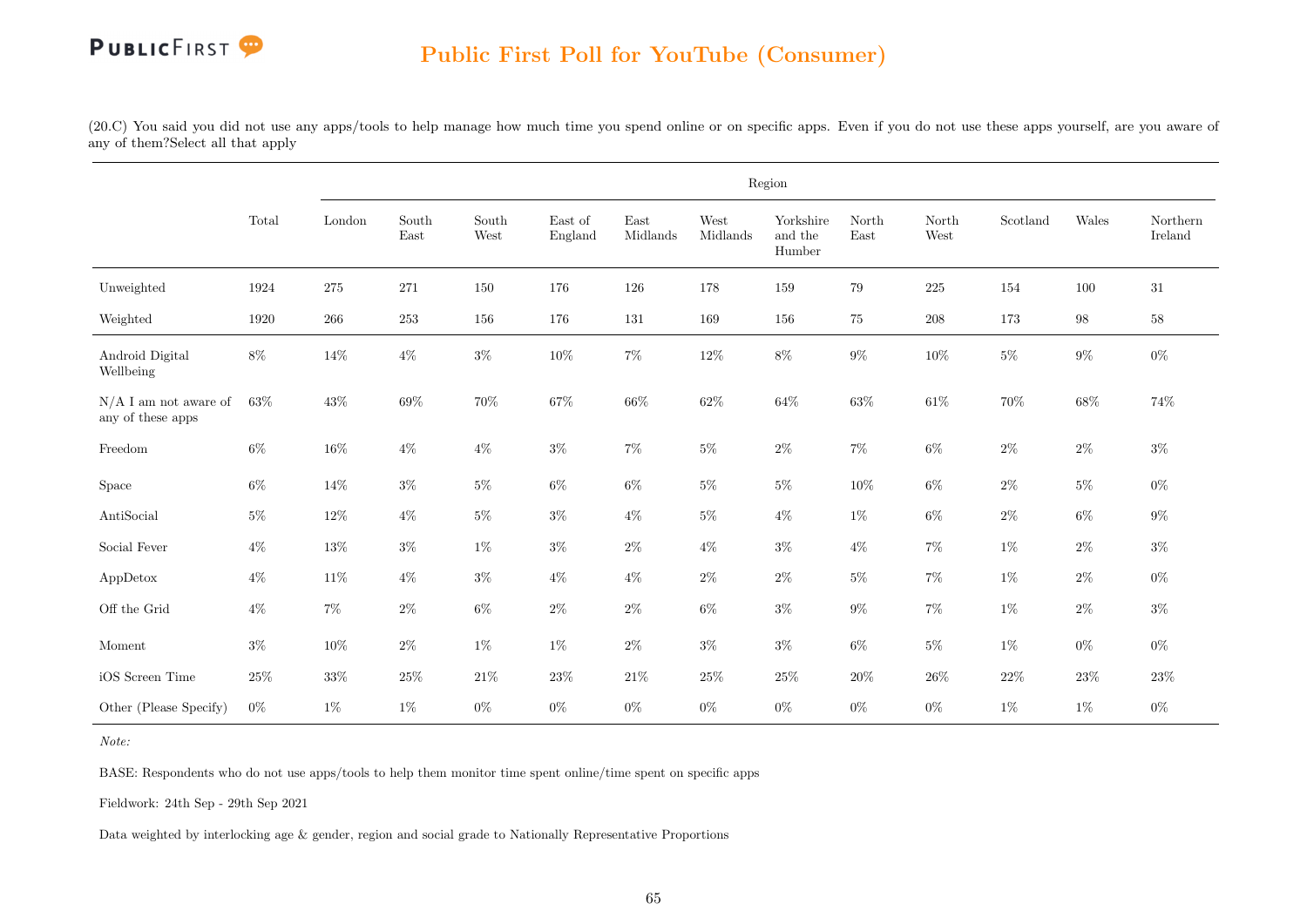#### Public First Poll for YouTube (Consumer)

|                              |         |        | Gender |        |        |                 | Age       |       |        |                       |                          | Education                                              |                                                             |                          |
|------------------------------|---------|--------|--------|--------|--------|-----------------|-----------|-------|--------|-----------------------|--------------------------|--------------------------------------------------------|-------------------------------------------------------------|--------------------------|
|                              | Total   | Male   | Female | 18-24  | 25-34  | $35\mbox{-} 44$ | $45 - 54$ | 55-64 | $65+$  | GCSE or<br>equivalent | A Level or<br>equivalent | University<br>Under-<br>graduate<br>Degree<br>(BA/BSc) | University<br>Postgrad-<br>uate<br>Degree<br>(MA/MSc/MPhil) | Doctorate<br>(PhD/DPHil) |
| Unweighted                   | $335\,$ | 196    | 138    | 45     | 116    | 96              | $37\,$    | 19    | $22\,$ | $\boldsymbol{0}$      | $\boldsymbol{0}$         | $89\,$                                                 | 104                                                         | 13                       |
| Weighted                     | 362     | 210    | 151    | 82     | 116    | $\,93$          | $35\,$    | 16    | 20     | $\overline{0}$        | $\overline{0}$           | 94                                                     | 109                                                         | 15                       |
| iOS Screen Time              | $49\%$  | 42\%   | $59\%$ | 50%    | 45%    | $52\%$          | $46\%$    | 41\%  | $65\%$ | $46\%$                | $64\%$                   | $52\%$                                                 | 41\%                                                        | 29%                      |
| Android Digital<br>Wellbeing | $20\%$  | $22\%$ | $17\%$ | 20%    | $22\%$ | $18\%$          | $24\%$    | $9\%$ | $9\%$  | 17%                   | 17%                      | $23\%$                                                 | $22\%$                                                      | $5\%$                    |
| Freedom                      | $18\%$  | $24\%$ | $10\%$ | $15\%$ | $27\%$ | $23\%$          | $5\%$     | $0\%$ | $0\%$  | 14\%                  | $5\%$                    | 11%                                                    | $34\%$                                                      | 43%                      |
| AppDetox                     | 17%     | $25\%$ | $6\%$  | $21\%$ | $15\%$ | $24\%$          | $8\%$     | $0\%$ | $0\%$  | $7\%$                 | 10%                      | 13%                                                    | $30\%$                                                      | $23\%$                   |
| AntiSocial                   | 17%     | $21\%$ | $11\%$ | $25\%$ | $21\%$ | $15\%$          | $0\%$     | $0\%$ | $9\%$  | $10\%$                | $7\%$                    | 19%                                                    | $25\%$                                                      | 24%                      |
| $\operatorname{Moment}$      | $12\%$  | 13%    | $10\%$ | $9\%$  | $20\%$ | $12\%$          | $2\%$     | $0\%$ | $0\%$  | $3\%$                 | $7\%$                    | $15\%$                                                 | 17%                                                         | 14%                      |
| Off the Grid                 | $12\%$  | 14%    | $9\%$  | 17%    | 17%    | $8\%$           | $3\%$     | $6\%$ | $0\%$  | $4\%$                 | $8\%$                    | $16\%$                                                 | $16\%$                                                      | 12%                      |
| Social Fever                 | $11\%$  | $15\%$ | $5\%$  | $4\%$  | 16%    | $18\%$          | $3\%$     | $0\%$ | $0\%$  | $2\%$                 | $1\%$                    | $15\%$                                                 | $20\%$                                                      | 12%                      |
| Space                        | $10\%$  | 12%    | $7\%$  | $9\%$  | 18%    | $7\%$           | $3\%$     | $0\%$ | $0\%$  | $4\%$                 | $4\%$                    | 18%                                                    | $8\%$                                                       | 24%                      |
| Other (Please Specify)       | $3\%$   | $2\%$  | $5\%$  | $2\%$  | $1\%$  | $4\%$           | $5\%$     | 17%   | $4\%$  | $3\%$                 | $4\%$                    | $4\%$                                                  | $2\%$                                                       | $6\%$                    |
| Don't Know                   | $9\%$   | $8\%$  | $10\%$ | $7\%$  | $8\%$  | $6\%$           | 14%       | 31\%  | 12%    | 14%                   | $9\%$                    | $9\%$                                                  | $5\%$                                                       | $12\%$                   |

(21.A) You said you use apps/tools to help you manage how much time you spend online , what tools do you use? Select all that apply

Note:

BASE: Respondents who use apps/tools to help them monitor time spent online/time spent on specific apps

Fieldwork: 24th Sep - 29th Sep 2021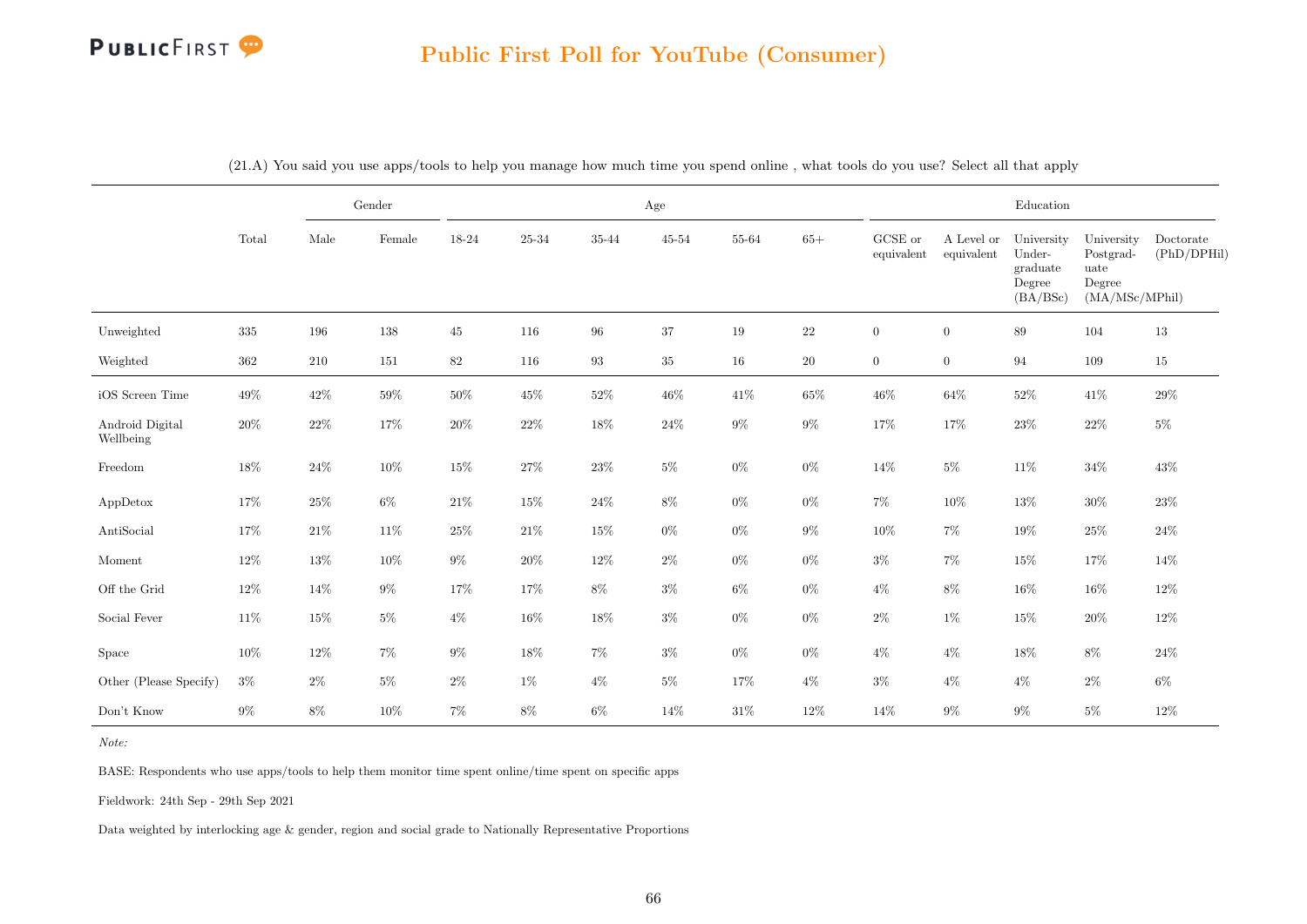|                              |         |        |        | Social Grade |           |                   | $\mathrm{EU}$ 2016 Vote |                   |                     |        |                     | 2019                          |                   |                      |
|------------------------------|---------|--------|--------|--------------|-----------|-------------------|-------------------------|-------------------|---------------------|--------|---------------------|-------------------------------|-------------------|----------------------|
|                              | Total   | AB     | C1     | $\rm{C2}$    | $\rm{DE}$ | Leave             | Remain                  | I did not<br>vote | Conservative Labour |        | Liberal<br>Democrat | The<br><b>Brexit</b><br>Party | I did not<br>vote | None of<br>the above |
| Unweighted                   | $335\,$ | 127    | $78\,$ | 67           | 62        | $98\,$            | 195                     | 19                | 129                 | 94     | $42\,$              | $\overline{2}$                | $23\,$            | $\boldsymbol{0}$     |
| Weighted                     | $362\,$ | 128    | $84\,$ | 81           | $68\,$    | $\boldsymbol{99}$ | 210                     | $21\,$            | 133                 | 105    | 43                  | $\boldsymbol{2}$              | $26\,$            | $\boldsymbol{0}$     |
| iOS Screen Time              | $49\%$  | $52\%$ | $52\%$ | $38\%$       | $54\%$    | $44\%$            | $52\%$                  | 44%               | $44\%$              | $48\%$ | 58%                 | $0\%$                         | $55\%$            | $\ast$               |
| Android Digital<br>Wellbeing | $20\%$  | $15\%$ | $22\%$ | $25\%$       | $19\%$    | $22\%$            | $21\%$                  | $20\%$            | $23\%$              | $20\%$ | $12\%$              | $47\%$                        | $12\%$            | $\ast$               |
| Freedom                      | 18%     | $26\%$ | $14\%$ | 14%          | $15\%$    | $15\%$            | $23\%$                  | $4\%$             | $20\%$              | $19\%$ | $26\%$              | $53\%$                        | $0\%$             | $\ast$               |
| AppDetox                     | 17%     | 24\%   | $14\%$ | $15\%$       | 7%        | $15\%$            | $19\%$                  | 8%                | 17%                 | 14%    | 26\%                | $0\%$                         | $0\%$             | $\ast$               |
| AntiSocial                   | 17%     | 20%    | $9\%$  | $23\%$       | 13%       | $15\%$            | $20\%$                  | 11%               | $19\%$              | $20\%$ | 11%                 | $0\%$                         | 10%               | $\ast$               |
| Moment                       | 12%     | 13%    | $7\%$  | $18\%$       | $8\%$     | $13\%$            | 14%                     | $0\%$             | $13\%$              | 13%    | $6\%$               | $0\%$                         | $0\%$             | $\ast$               |
| Off the Grid                 | 12%     | 18%    | $8\%$  | $12\%$       | 8%        | $14\%$            | $13\%$                  | 7%                | $13\%$              | 12%    | $2\%$               | $0\%$                         | $0\%$             | $\ast$               |
| Social Fever                 | 11%     | $18\%$ | $5\%$  | $12\%$       | $4\%$     | $9\%$             | 14%                     | $5\%$             | $12\%$              | 10%    | 13%                 | $0\%$                         | $0\%$             | $\ast$               |
| Space                        | 10%     | $12\%$ | $9\%$  | 13%          | $1\%$     | 13%               | 10%                     | $0\%$             | $15\%$              | $6\%$  | $11\%$              | $0\%$                         | $0\%$             | $\ast$               |
| Other (Please Specify)       | $3\%$   | $2\%$  | $3\%$  | $4\%$        | $5\%$     | $3\%$             | $3\%$                   | $0\%$             | $2\%$               | $4\%$  | $4\%$               | $0\%$                         | $3\%$             | $\ast$               |
| Don't Know                   | $9\%$   | $8\%$  | $8\%$  | $8\%$        | 14%       | 10%               | $7\%$                   | 12%               | $7\%$               | $6\%$  | $6\%$               | $0\%$                         | $19\%$            | $\ast$               |

(21.B) You said you use apps/tools to help you manage how much time you spend online , what tools do you use? Select all that apply

Note:

BASE: Respondents who use apps/tools to help them monitor time spent online/time spent on specific apps

Fieldwork: 24th Sep - 29th Sep 2021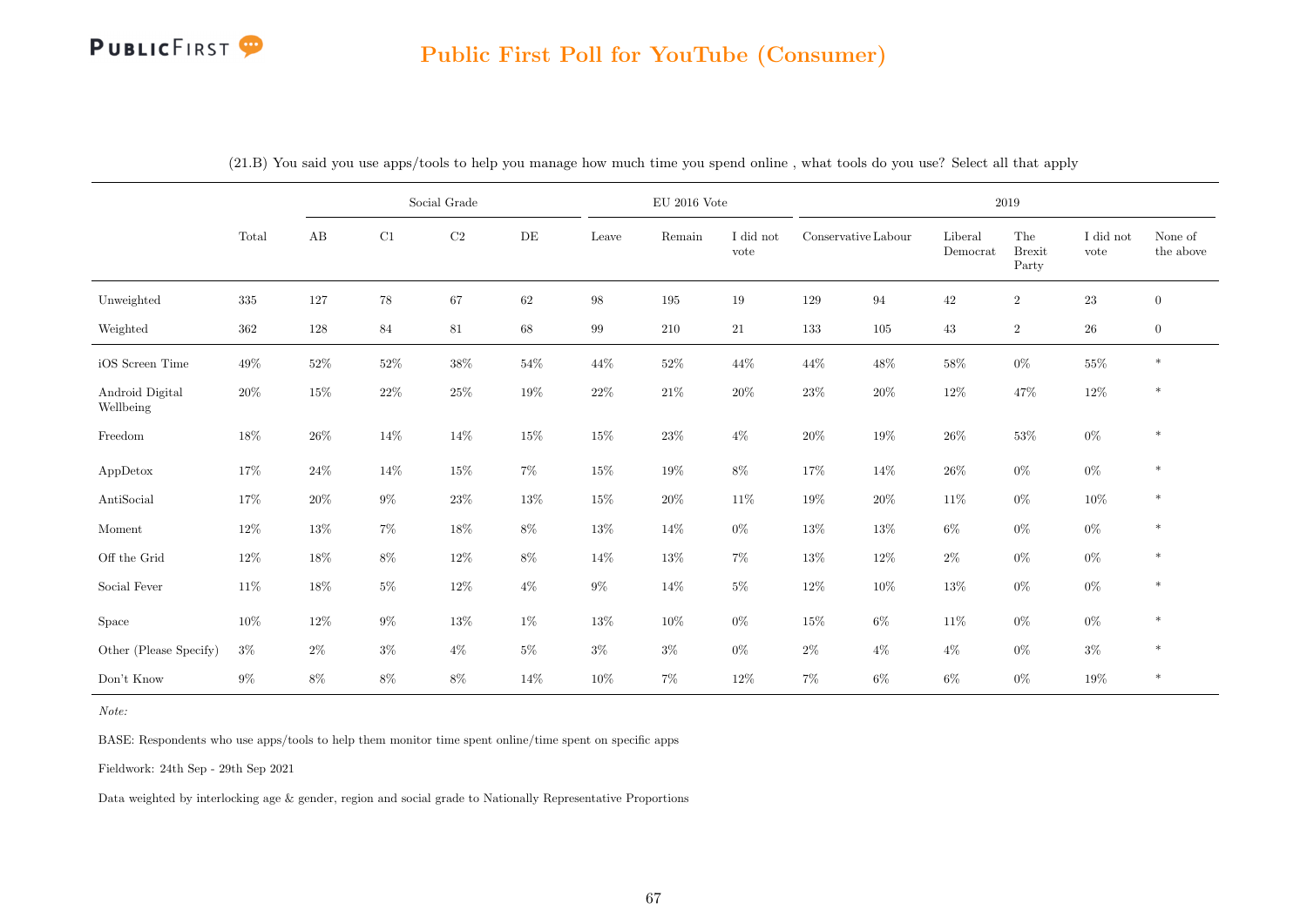

|                              |         |          |               |               |                    |                  | Region           |                                |               |                                |          |                  |                     |
|------------------------------|---------|----------|---------------|---------------|--------------------|------------------|------------------|--------------------------------|---------------|--------------------------------|----------|------------------|---------------------|
|                              | Total   | London   | South<br>East | South<br>West | East of<br>England | East<br>Midlands | West<br>Midlands | Yorkshire<br>and the<br>Humber | North<br>East | North<br>$\operatorname{West}$ | Scotland | Wales            | Northern<br>Ireland |
| Unweighted                   | $335\,$ | $\rm 95$ | 41            | $13\,$        | $17\,$             | 24               | $33\,$           | $24\,$                         | $14\,$        | $37\,$                         | $23\,$   | $\boldsymbol{9}$ | $5^{\circ}$         |
| Weighted                     | $362\,$ | 100      | $42\,$        | 13            | 16                 | $27\,$           | $35\,$           | $\sqrt{28}$                    | 15            | $37\,$                         | $27\,$   | 11               | $10\,$              |
| iOS Screen Time              | $49\%$  | $42\%$   | $60\%$        | $45\%$        | 73%                | $38\%$           | 40%              | $51\%$                         | $31\%$        | $38\%$                         | 71%      | $66\%$           | $81\%$              |
| Android Digital<br>Wellbeing | $20\%$  | $20\%$   | $11\%$        | $8\%$         | $12\%$             | $11\%$           | $30\%$           | $28\%$                         | $32\%$        | $19\%$                         | $17\%$   | $18\%$           | $32\%$              |
| Freedom                      | 18%     | $33\%$   | $13\%$        | $16\%$        | $11\%$             | $19\%$           | 11%              | $6\%$                          | $34\%$        | $20\%$                         | $4\%$    | $0\%$            | $0\%$               |
| AppDetox                     | 17%     | $23\%$   | $9\%$         | $33\%$        | 16%                | $15\%$           | $14\%$           | $4\%$                          | 7%            | $26\%$                         | $8\%$    | $34\%$           | $0\%$               |
| AntiSocial                   | 17%     | $24\%$   | $4\%$         | 17%           | 13%                | $12\%$           | 14%              | $18\%$                         | $21\%$        | $22\%$                         | $4\%$    | $27\%$           | $19\%$              |
| Moment                       | $12\%$  | 14%      | $5\%$         | $9\%$         | $5\%$              | $12\%$           | 18%              | 11\%                           | $7\%$         | $12\%$                         | $4\%$    | $0\%$            | $51\%$              |
| Off the Grid                 | $12\%$  | $11\%$   | $7\%$         | 16%           | $0\%$              | $0\%$            | 17%              | 15%                            | $34\%$        | $16\%$                         | $4\%$    | $18\%$           | $32\%$              |
| Social Fever                 | $11\%$  | $9\%$    | $7\%$         | $25\%$        | $7\%$              | $0\%$            | 17%              | 15%                            | $22\%$        | $19\%$                         | $4\%$    | $18\%$           | $0\%$               |
| Space                        | 10%     | $15\%$   | $5\%$         | $18\%$        | 13%                | $0\%$            | 11%              | $4\%$                          | 15%           | $5\%$                          | $4\%$    | 18%              | $19\%$              |
| Other (Please Specify)       | $3\%$   | $4\%$    | $8\%$         | $7\%$         | $0\%$              | $0\%$            | $0\%$            | $3\%$                          | $0\%$         | $5\%$                          | $4\%$    | $0\%$            | $0\%$               |
| Don't Know                   | $9\%$   | $8\%$    | 20%           | $7\%$         | 10%                | $19\%$           | 11%              | $0\%$                          | $0\%$         | $2\%$                          | $3\%$    | $26\%$           | $0\%$               |

(21.C) You said you use apps/tools to help you manage how much time you spend online , what tools do you use? Select all that apply

Note:

BASE: Respondents who use apps/tools to help them monitor time spent online/time spent on specific apps

Fieldwork: 24th Sep - 29th Sep 2021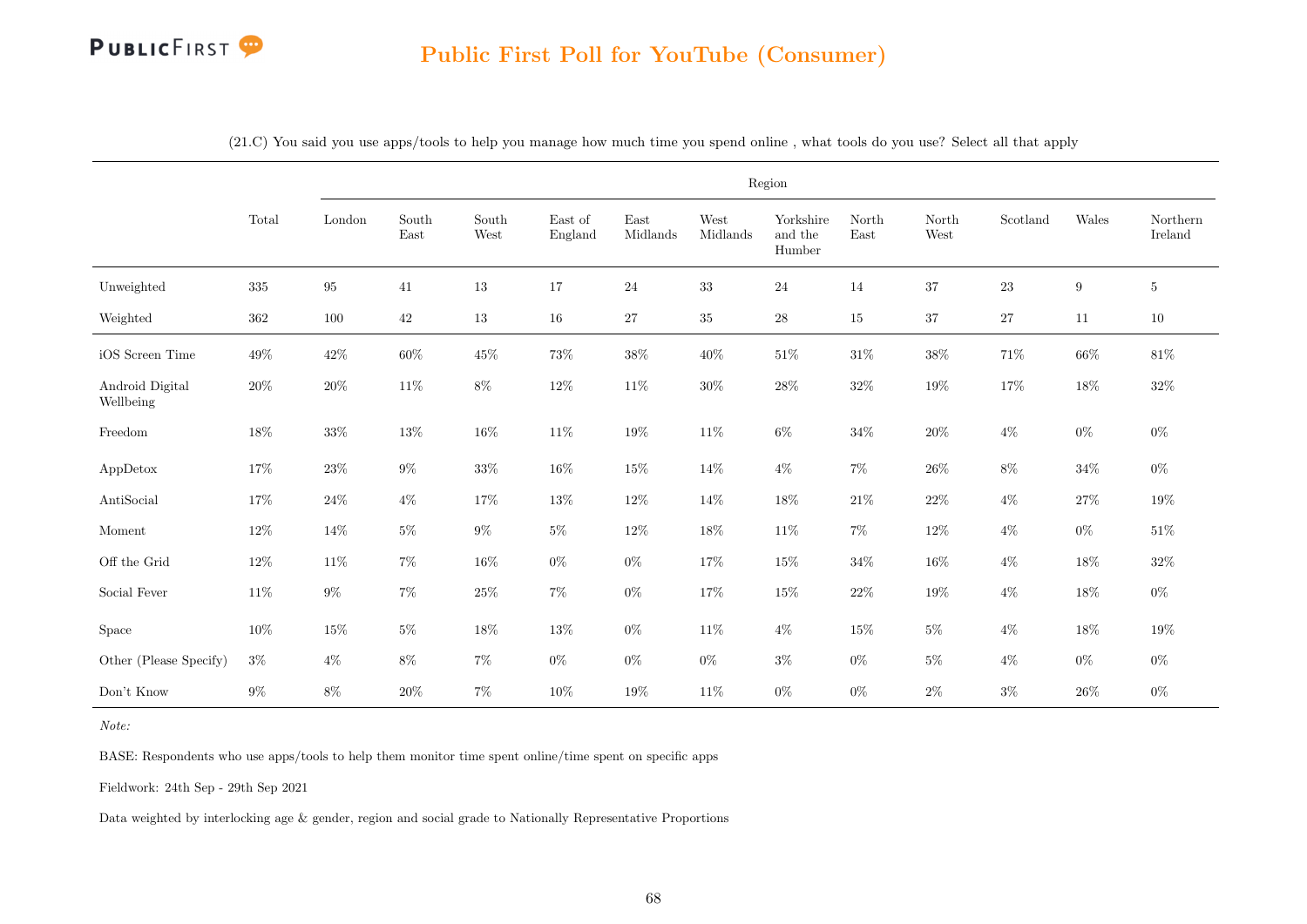

|                              |        |        | Gender |        |           |        | Age       |        |        |                       |                          | Education                                              |                                                             |                          |
|------------------------------|--------|--------|--------|--------|-----------|--------|-----------|--------|--------|-----------------------|--------------------------|--------------------------------------------------------|-------------------------------------------------------------|--------------------------|
|                              | Total  | Male   | Female | 18-24  | $25 - 34$ | 35-44  | $45 - 54$ | 55-64  | $65+$  | GCSE or<br>equivalent | A Level or<br>equivalent | University<br>Under-<br>graduate<br>Degree<br>(BA/BSc) | University<br>Postgrad-<br>uate<br>Degree<br>(MA/MSc/MPhil) | Doctorate<br>(PhD/DPHil) |
| Unweighted                   | 2010   | 1000   | 1005   | 149    | $337\,$   | 346    | $366\,$   | 348    | 464    | 545                   | 563                      | 519                                                    | $265\,$                                                     | $36\,$                   |
| Weighted                     | 2010   | 989    | 1016   | 279    | $343\,$   | 341    | 342       | 283    | 422    | $525\,$               | 578                      | 532                                                    | 266                                                         | $36\,$                   |
| Strongly Agree               | $24\%$ | $27\%$ | $22\%$ | $25\%$ | $25\%$    | $27\%$ | $19\%$    | $23\%$ | $26\%$ | $20\%$                | $25\%$                   | $23\%$                                                 | $33\%$                                                      | $27\%$                   |
| Slightly Agree               | $41\%$ | $40\%$ | $41\%$ | $35\%$ | $41\%$    | $39\%$ | $44\%$    | $44\%$ | $40\%$ | $40\%$                | $42\%$                   | $40\%$                                                 | $42\%$                                                      | $31\%$                   |
| Neither Agree or<br>Disagree | $27\%$ | $25\%$ | $28\%$ | $27\%$ | $23\%$    | $27\%$ | $30\%$    | $27\%$ | $27\%$ | $31\%$                | $27\%$                   | $26\%$                                                 | $18\%$                                                      | $27\%$                   |
| <b>Slightly Disagree</b>     | $4\%$  | $3\%$  | $4\%$  | $4\%$  | $4\%$     | $4\%$  | $3\%$     | $3\%$  | $3\%$  | $4\%$                 | $3\%$                    | $3\%$                                                  | $4\%$                                                       | $3\%$                    |
| <b>Strongly Disagree</b>     | $2\%$  | $2\%$  | $1\%$  | $3\%$  | $3\%$     | $2\%$  | $1\%$     | $1\%$  | $2\%$  | $1\%$                 | $1\%$                    | $3\%$                                                  | $1\%$                                                       | $10\%$                   |
| Don't Know                   | $3\%$  | $2\%$  | $3\%$  | $5\%$  | $3\%$     | $3\%$  | $3\%$     | $1\%$  | $2\%$  | $3\%$                 | $3\%$                    | $4\%$                                                  | $2\%$                                                       | $3\%$                    |
| Total Agree:                 | $65\%$ | $67\%$ | $63\%$ | $60\%$ | $67\%$    | $65\%$ | $64\%$    | $67\%$ | $66\%$ | $60\%$                | $67\%$                   | $63\%$                                                 | $75\%$                                                      | $58\%$                   |
| Total Disagree:              | $5\%$  | $6\%$  | $5\%$  | $7\%$  | $7\%$     | $5\%$  | $4\%$     | $4\%$  | $5\%$  | $6\%$                 | $4\%$                    | $6\%$                                                  | $6\%$                                                       | $12\%$                   |
| Net:                         | $60\%$ | $61\%$ | $58\%$ | 53%    | $59\%$    | $60\%$ | 60%       | $63\%$ | $61\%$ | $55\%$                | $63\%$                   | $57\%$                                                 | 69%                                                         | $45\%$                   |

(22.A) Do you agree or disagree with the following statements? : Time online is about quality not quantity

Note:

BASE: All Respondents

Fieldwork: 24th Sep - 29th Sep 2021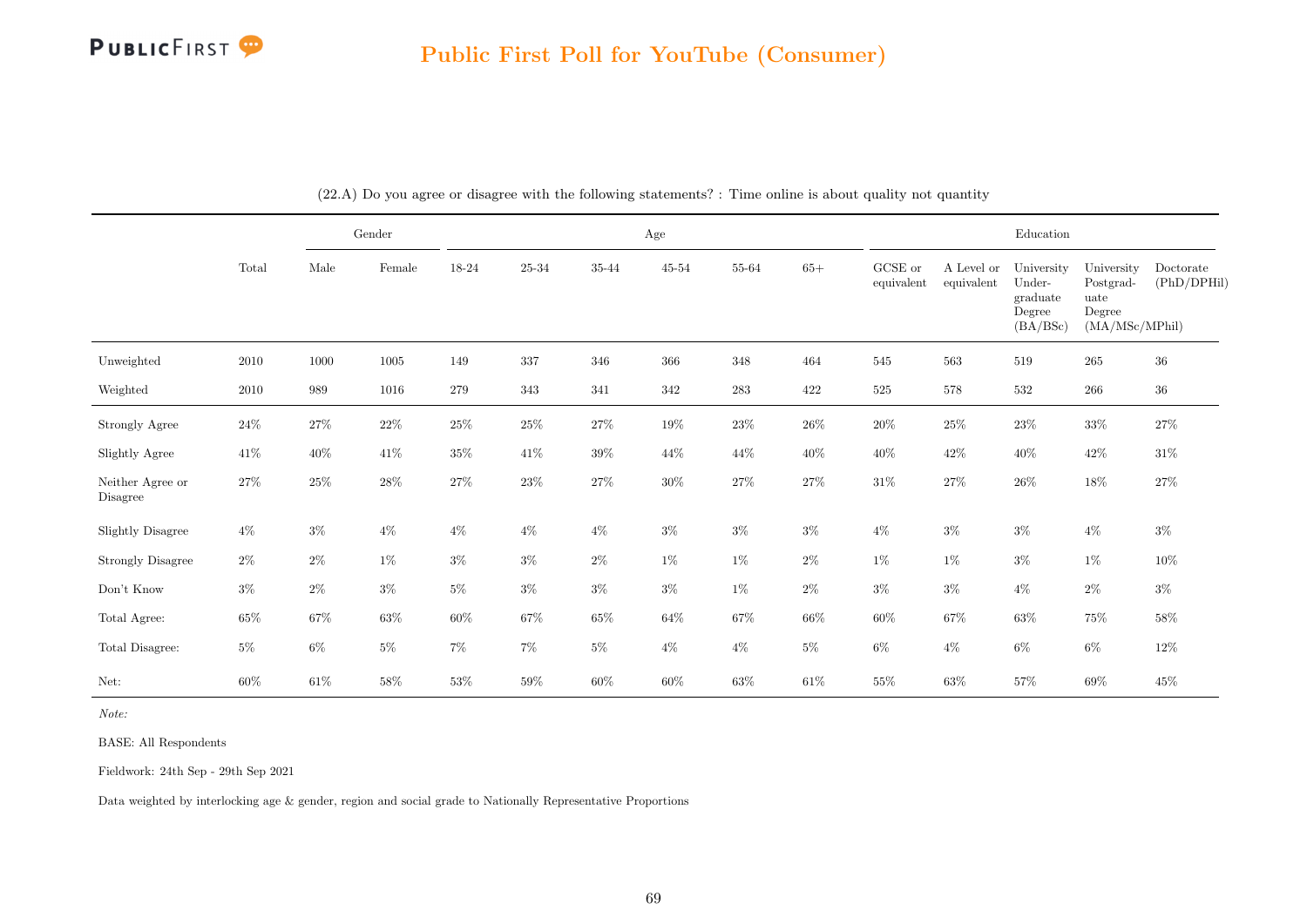

|                              |        |        |        | Social Grade |        |        | $\rm EU$ 2016 Vote |                   |                     |        |                     | 2019                          |                   |                      |
|------------------------------|--------|--------|--------|--------------|--------|--------|--------------------|-------------------|---------------------|--------|---------------------|-------------------------------|-------------------|----------------------|
|                              | Total  | AB     | C1     | $\rm C2$     | DE     | Leave  | Remain             | I did not<br>vote | Conservative Labour |        | Liberal<br>Democrat | The<br><b>Brexit</b><br>Party | I did not<br>vote | None of<br>the above |
| Unweighted                   | 2010   | 566    | 524    | 383          | 525    | 823    | $889\,$            | 216               | $831\,$             | 484    | 181                 | $20\,$                        | $235\,$           | $\overline{0}$       |
| Weighted                     | 2010   | 539    | 519    | 440          | 500    | 776    | 887                | 224               | 783                 | 505    | 172                 | 19                            | 245               | $\mathbf{0}$         |
| Strongly Agree               | $24\%$ | $27\%$ | $21\%$ | $27\%$       | $23\%$ | $24\%$ | $26\%$             | $21\%$            | $24\%$              | $26\%$ | $28\%$              | $37\%$                        | $17\%$            | $\ast$               |
| Slightly Agree               | $41\%$ | $43\%$ | $41\%$ | $41\%$       | $38\%$ | $42\%$ | $41\%$             | $36\%$            | $43\%$              | $40\%$ | $40\%$              | $29\%$                        | $40\%$            | $\ast$               |
| Neither Agree or<br>Disagree | $27\%$ | $22\%$ | $30\%$ | $25\%$       | $29\%$ | $26\%$ | $26\%$             | $34\%$            | $26\%$              | $26\%$ | $26\%$              | $18\%$                        | $35\%$            | $\ast$               |
| <b>Slightly Disagree</b>     | $4\%$  | $4\%$  | $4\%$  | $2\%$        | $3\%$  | $3\%$  | $4\%$              | $4\%$             | $4\%$               | $4\%$  | $1\%$               | $10\%$                        | $2\%$             | $\ast$               |
| <b>Strongly Disagree</b>     | $2\%$  | $2\%$  | $2\%$  | $1\%$        | $2\%$  | $2\%$  | $2\%$              | $1\%$             | $1\%$               | $2\%$  | $2\%$               | $5\%$                         | $1\%$             | $\ast$               |
| Don't Know                   | $3\%$  | $2\%$  | $2\%$  | $4\%$        | $4\%$  | $3\%$  | $1\%$              | $4\%$             | $2\%$               | $2\%$  | $4\%$               | $0\%$                         | $4\%$             | $\ast$               |
| Total Agree:                 | $65\%$ | 69%    | $61\%$ | $68\%$       | $61\%$ | $66\%$ | 67%                | $57\%$            | $67\%$              | $66\%$ | 67%                 | $66\%$                        | $58\%$            | $\ast$               |
| Total Disagree:              | $5\%$  | $7\%$  | $6\%$  | $3\%$        | $5\%$  | $5\%$  | $6\%$              | $5\%$             | $5\%$               | $6\%$  | $3\%$               | $16\%$                        | $3\%$             | $\ast$               |
| Net:                         | 60%    | $62\%$ | $55\%$ | 65%          | $56\%$ | $61\%$ | $61\%$             | $51\%$            | $62\%$              | $60\%$ | $65\%$              | $51\%$                        | $54\%$            | $\ast$               |

(22.B) Do you agree or disagree with the following statements? : Time online is about quality not quantity

Note:

BASE: All Respondents

Fieldwork: 24th Sep - 29th Sep 2021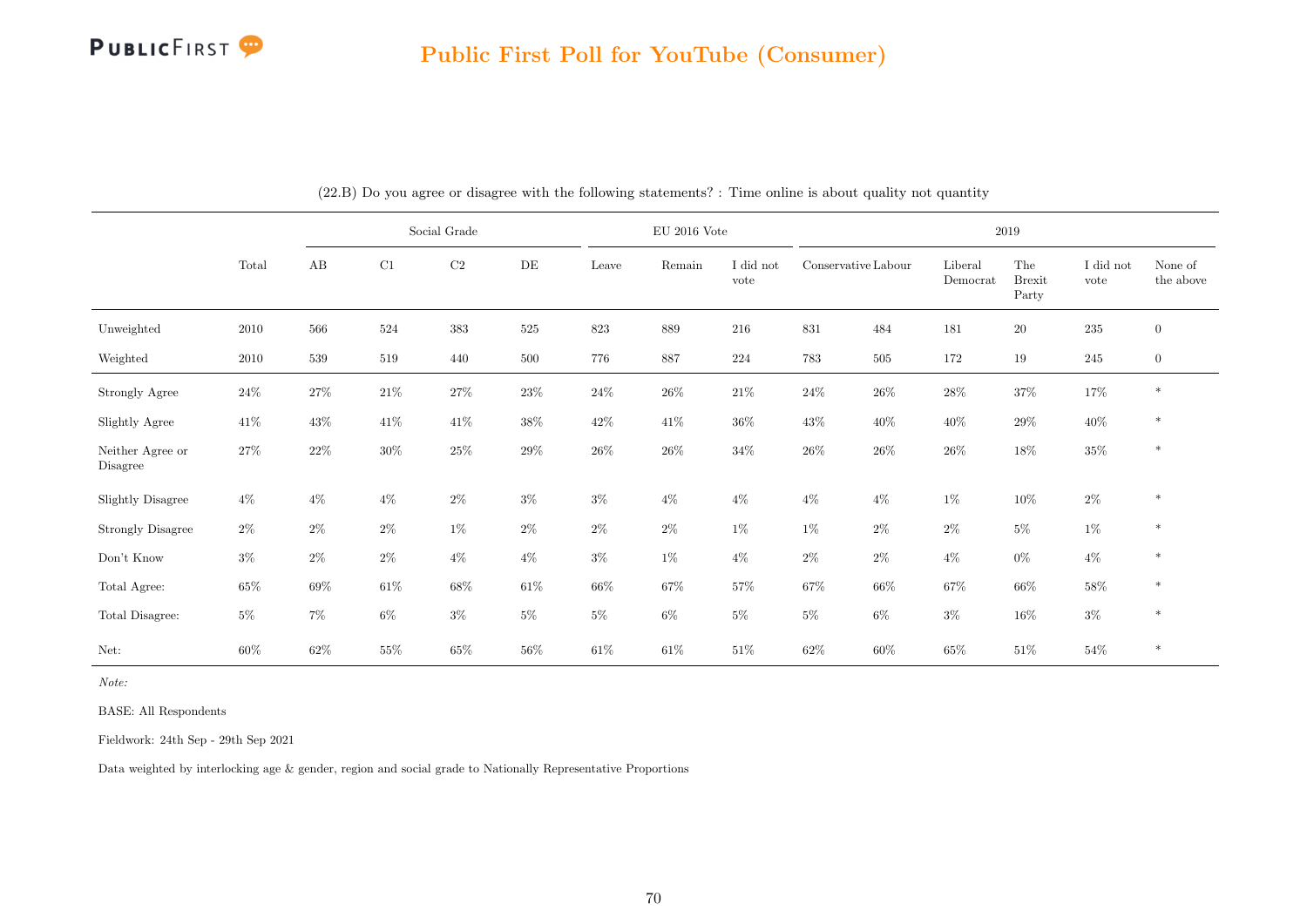

|                              |          | Region                  |               |               |                    |                  |                  |                                |               |               |                           |        |                     |
|------------------------------|----------|-------------------------|---------------|---------------|--------------------|------------------|------------------|--------------------------------|---------------|---------------|---------------------------|--------|---------------------|
|                              | Total    | $\operatorname{London}$ | South<br>East | South<br>West | East of<br>England | East<br>Midlands | West<br>Midlands | Yorkshire<br>and the<br>Humber | North<br>East | North<br>West | $\operatorname{Scotland}$ | Wales  | Northern<br>Ireland |
| Unweighted                   | $2010\,$ | $\,289$                 | $280\,$       | 155           | 181                | 134              | 190              | 163                            | $85\,$        | 236           | 161                       | 104    | $32\,$              |
| Weighted                     | $2010\,$ | $\bf 281$               | $261\,$       | 161           | 181                | 141              | 181              | 161                            | $80\,$        | $221\,$       | 181                       | 101    | $60\,$              |
| Strongly Agree               | $24\%$   | $27\%$                  | $22\%$        | $22\%$        | $25\%$             | $23\%$           | $26\%$           | $24\%$                         | $22\%$        | $25\%$        | $27\%$                    | $23\%$ | $22\%$              |
| Slightly Agree               | $41\%$   | $43\%$                  | 44\%          | $42\%$        | $42\%$             | $47\%$           | $41\%$           | $33\%$                         | $38\%$        | $39\%$        | $32\%$                    | $46\%$ | $40\%$              |
| Neither Agree or<br>Disagree | $27\%$   | $22\%$                  | $27\%$        | $26\%$        | $26\%$             | $25\%$           | $29\%$           | $32\%$                         | $31\%$        | $25\%$        | $31\%$                    | $21\%$ | $32\%$              |
| Slightly Disagree            | $4\%$    | $3\%$                   | $3\%$         | $2\%$         | $4\%$              | $3\%$            | $2\%$            | $2\%$                          | $5\%$         | $6\%$         | $8\%$                     | $3\%$  | $3\%$               |
| <b>Strongly Disagree</b>     | $2\%$    | $2\%$                   | $3\%$         | $2\%$         | $1\%$              | $0\%$            | $1\%$            | $1\%$                          | $1\%$         | $3\%$         | $1\%$                     | $4\%$  | $0\%$               |
| Don't Know                   | $3\%$    | $2\%$                   | $2\%$         | $5\%$         | $2\%$              | $3\%$            | $3\%$            | $7\%$                          | $3\%$         | $2\%$         | $2\%$                     | $3\%$  | $3\%$               |
| Total Agree:                 | $65\%$   | $70\%$                  | $66\%$        | $65\%$        | $67\%$             | $69\%$           | $66\%$           | $58\%$                         | $59\%$        | $64\%$        | $59\%$                    | $69\%$ | $62\%$              |
| Total Disagree:              | $5\%$    | $5\%$                   | $5\%$         | $4\%$         | $4\%$              | $3\%$            | $3\%$            | $3\%$                          | $6\%$         | $9\%$         | $9\%$                     | $7\%$  | $3\%$               |
| Net:                         | $60\%$   | $65\%$                  | $60\%$        | $61\%$        | $63\%$             | $66\%$           | $63\%$           | $54\%$                         | $53\%$        | $54\%$        | $50\%$                    | $62\%$ | $59\%$              |

(22.C) Do you agree or disagree with the following statements? : Time online is about quality not quantity

Note:

BASE: All Respondents

Fieldwork: 24th Sep - 29th Sep 2021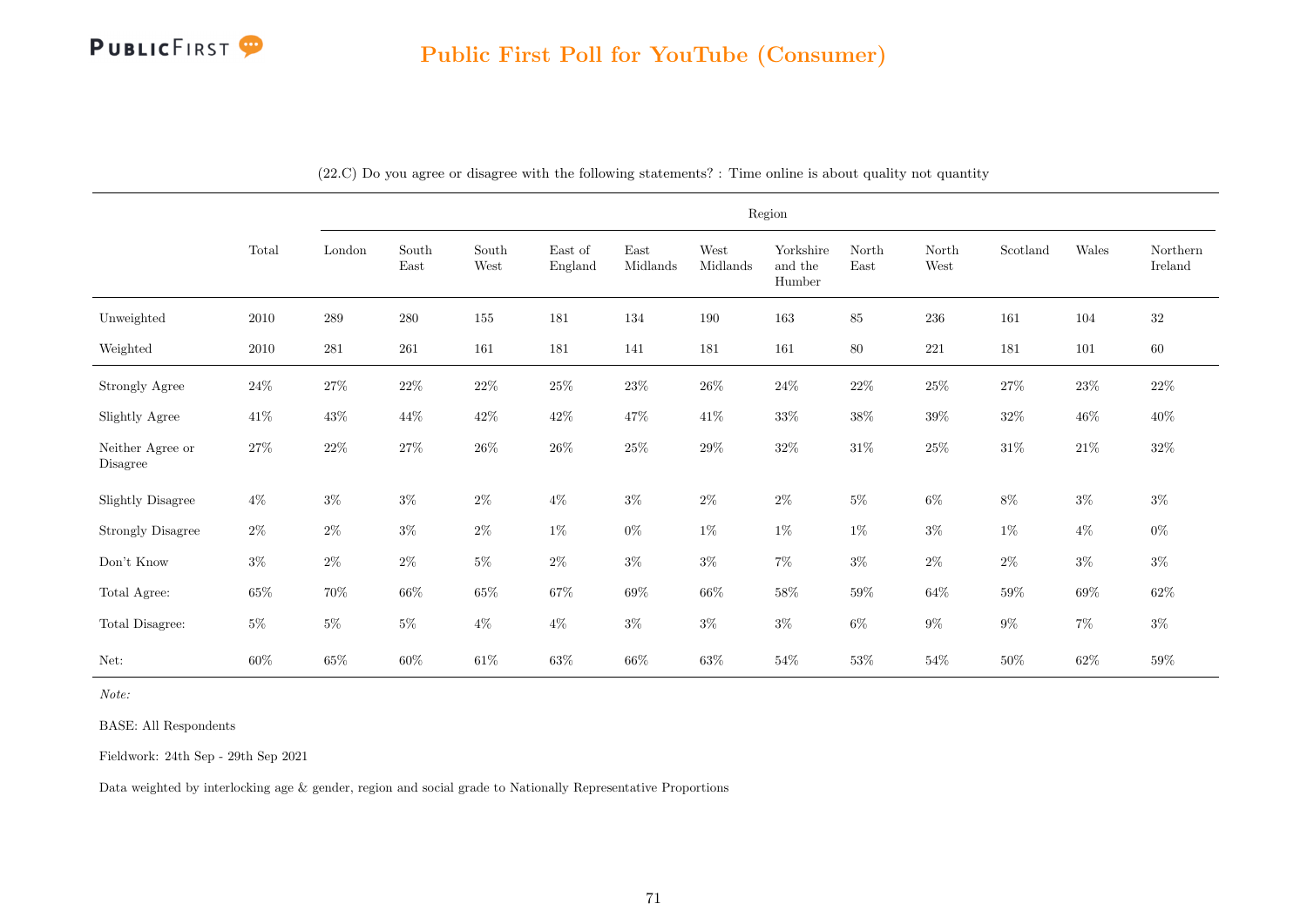|                              |          | Gender |        |        |        |        | Age       |           |        |                       |                          | Education                                              |                                                             |                          |
|------------------------------|----------|--------|--------|--------|--------|--------|-----------|-----------|--------|-----------------------|--------------------------|--------------------------------------------------------|-------------------------------------------------------------|--------------------------|
|                              | Total    | Male   | Female | 18-24  | 25-34  | 35-44  | $45 - 54$ | 55-64     | $65+$  | GCSE or<br>equivalent | A Level or<br>equivalent | University<br>Under-<br>graduate<br>Degree<br>(BA/BSc) | University<br>Postgrad-<br>uate<br>Degree<br>(MA/MSc/MPhil) | Doctorate<br>(PhD/DPHil) |
| Unweighted                   | 2010     | 1000   | 1005   | 149    | 337    | 346    | 366       | 348       | 464    | 545                   | 563                      | 519                                                    | 265                                                         | 36                       |
| Weighted                     | $2010\,$ | 989    | 1016   | 279    | 343    | 341    | 342       | $\bf 283$ | 422    | $525\,$               | 578                      | $532\,$                                                | $266\,$                                                     | $36\,$                   |
| Strongly Agree               | $26\%$   | $24\%$ | $27\%$ | $34\%$ | $29\%$ | $32\%$ | $23\%$    | 19%       | $19\%$ | $21\%$                | $24\%$                   | $26\%$                                                 | $38\%$                                                      | $34\%$                   |
| Slightly Agree               | $36\%$   | $35\%$ | $38\%$ | $34\%$ | $36\%$ | $40\%$ | $39\%$    | $34\%$    | $35\%$ | $38\%$                | $35\%$                   | $36\%$                                                 | $39\%$                                                      | $40\%$                   |
| Neither Agree or<br>Disagree | $21\%$   | $23\%$ | $19\%$ | $21\%$ | $21\%$ | $18\%$ | $21\%$    | $25\%$    | $21\%$ | $22\%$                | $23\%$                   | $22\%$                                                 | $15\%$                                                      | $17\%$                   |
| Slightly Disagree            | $7\%$    | $8\%$  | $7\%$  | $3\%$  | $5\%$  | $6\%$  | $9\%$     | $8\%$     | $11\%$ | $8\%$                 | $8\%$                    | $7\%$                                                  | $5\%$                                                       | $5\%$                    |
| <b>Strongly Disagree</b>     | $7\%$    | $6\%$  | $7\%$  | $2\%$  | $4\%$  | $3\%$  | $6\%$     | 12\%      | $12\%$ | $8\%$                 | $7\%$                    | $6\%$                                                  | $2\%$                                                       | $2\%$                    |
| Don't Know                   | $3\%$    | $3\%$  | $2\%$  | $6\%$  | $3\%$  | $3\%$  | $2\%$     | $1\%$     | $2\%$  | $4\%$                 | $2\%$                    | $3\%$                                                  | $1\%$                                                       | $3\%$                    |
| Total Agree:                 | $62\%$   | $60\%$ | $64\%$ | $68\%$ | $66\%$ | 71%    | $62\%$    | $53\%$    | $54\%$ | $58\%$                | $60\%$                   | $62\%$                                                 | 77%                                                         | $73\%$                   |
| Total Disagree:              | 14%      | $14\%$ | $14\%$ | $5\%$  | $10\%$ | $8\%$  | $14\%$    | $21\%$    | $23\%$ | $16\%$                | $15\%$                   | $13\%$                                                 | $7\%$                                                       | $7\%$                    |
| Net:                         | 48\%     | $46\%$ | $51\%$ | $63\%$ | $56\%$ | $63\%$ | $48\%$    | $32\%$    | $31\%$ | $42\%$                | 45%                      | $49\%$                                                 | 70%                                                         | $66\%$                   |

(23.A) Do you agree or disagree with the following statements? : I have spent more time online over the last year than in previous years

Note:

BASE: All Respondents

Fieldwork: 24th Sep - 29th Sep 2021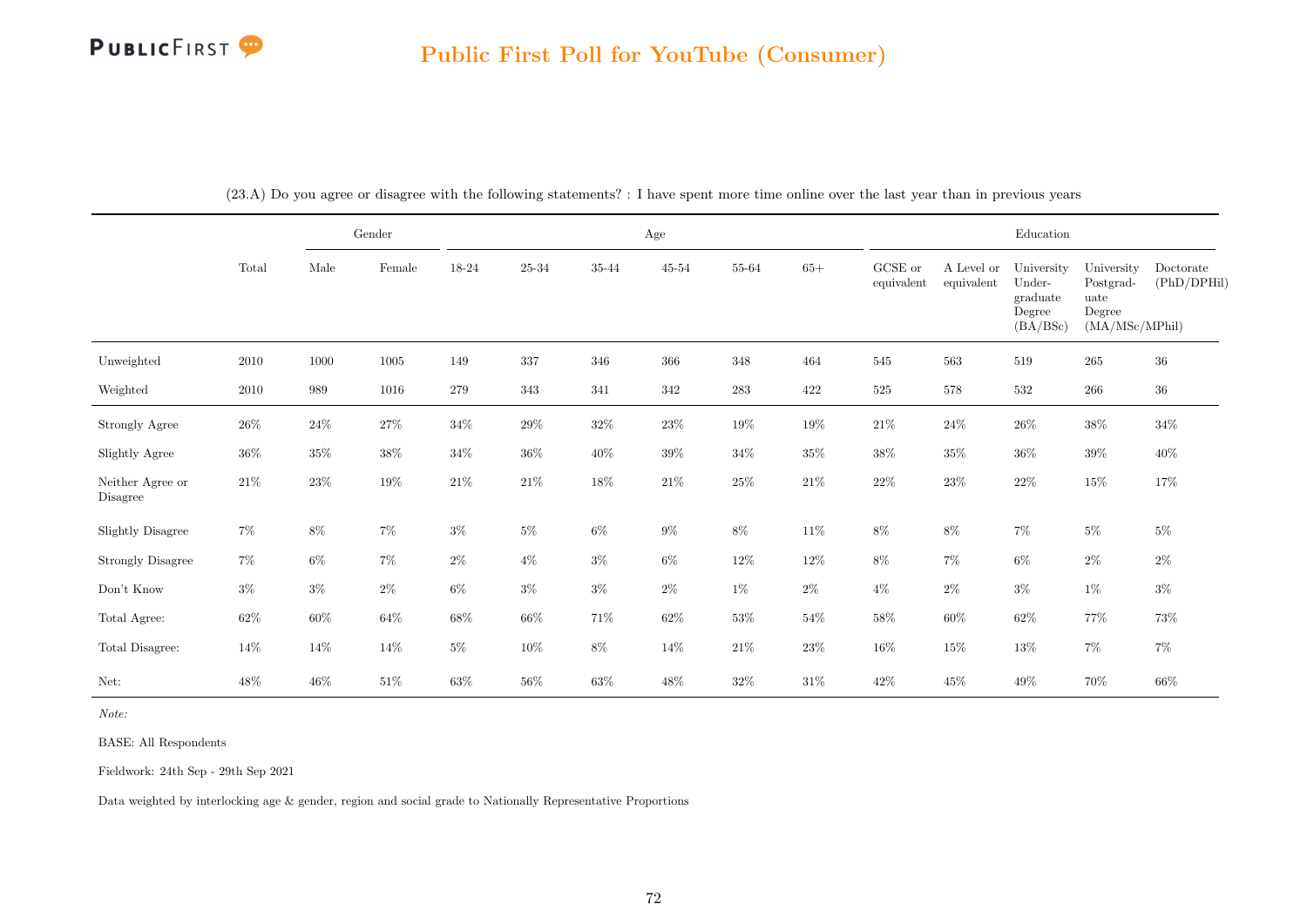# PUBLICFIRST<sup>9</sup>

|                              |        |          |        | Social Grade |           |        | $\rm EU$ 2016 Vote |                   |                     |         |                     | 2019                          |                   |                      |
|------------------------------|--------|----------|--------|--------------|-----------|--------|--------------------|-------------------|---------------------|---------|---------------------|-------------------------------|-------------------|----------------------|
|                              | Total  | $\rm AB$ | C1     | $\rm{C2}$    | $\rm{DE}$ | Leave  | Remain             | I did not<br>vote | Conservative Labour |         | Liberal<br>Democrat | The<br><b>Brexit</b><br>Party | I did not<br>vote | None of<br>the above |
| Unweighted                   | 2010   | 566      | 524    | 383          | $525\,$   | 823    | 889                | 216               | $831\,$             | 484     | 181                 | $20\,$                        | $235\,$           | $\overline{0}$       |
| Weighted                     | 2010   | 539      | 519    | 440          | 500       | 776    | 887                | 224               | 783                 | $505\,$ | 172                 | 19                            | $245\,$           | $\overline{0}$       |
| Strongly Agree               | $26\%$ | $27\%$   | $26\%$ | 28\%         | $23\%$    | $23\%$ | 29%                | $20\%$            | $24\%$              | $28\%$  | $32\%$              | $32\%$                        | 17%               | $\ast$               |
| Slightly Agree               | $36\%$ | $39\%$   | $36\%$ | $36\%$       | $35\%$    | $36\%$ | 37%                | $35\%$            | $36\%$              | $39\%$  | $35\%$              | $25\%$                        | $38\%$            | $\ast$               |
| Neither Agree or<br>Disagree | $21\%$ | $21\%$   | $21\%$ | $19\%$       | $22\%$    | $20\%$ | $21\%$             | $27\%$            | $20\%$              | $21\%$  | 18%                 | $21\%$                        | $28\%$            | $\ast$               |
| <b>Slightly Disagree</b>     | $7\%$  | $6\%$    | $8\%$  | $7\%$        | $8\%$     | $9\%$  | $6\%$              | $10\%$            | $9\%$               | $5\%$   | $6\%$               | $14\%$                        | $8\%$             | $\ast$               |
| <b>Strongly Disagree</b>     | $7\%$  | $5\%$    | $8\%$  | $6\%$        | $8\%$     | $9\%$  | $6\%$              | $3\%$             | $9\%$               | $5\%$   | $6\%$               | $9\%$                         | $5\%$             | $\ast$               |
| Don't Know                   | $3\%$  | $2\%$    | $3\%$  | $3\%$        | $4\%$     | $2\%$  | $2\%$              | $5\%$             | $1\%$               | $2\%$   | $3\%$               | $0\%$                         | $5\%$             | $\ast$               |
| Total Agree:                 | $62\%$ | $65\%$   | $61\%$ | $64\%$       | $58\%$    | $60\%$ | $66\%$             | $55\%$            | $61\%$              | $67\%$  | $66\%$              | $56\%$                        | $55\%$            | $\ast$               |
| Total Disagree:              | 14%    | 12\%     | $15\%$ | 13%          | $16\%$    | $19\%$ | $11\%$             | $13\%$            | $18\%$              | $10\%$  | $12\%$              | $23\%$                        | 12\%              | $\ast$               |
| Net:                         | 48%    | $54\%$   | $46\%$ | $51\%$       | $42\%$    | 41%    | $55\%$             | 42\%              | $43\%$              | $57\%$  | $54\%$              | $34\%$                        | $43\%$            | $\ast$               |

(23.B) Do you agree or disagree with the following statements? : I have spent more time online over the last year than in previous years

Note:

BASE: All Respondents

Fieldwork: 24th Sep - 29th Sep 2021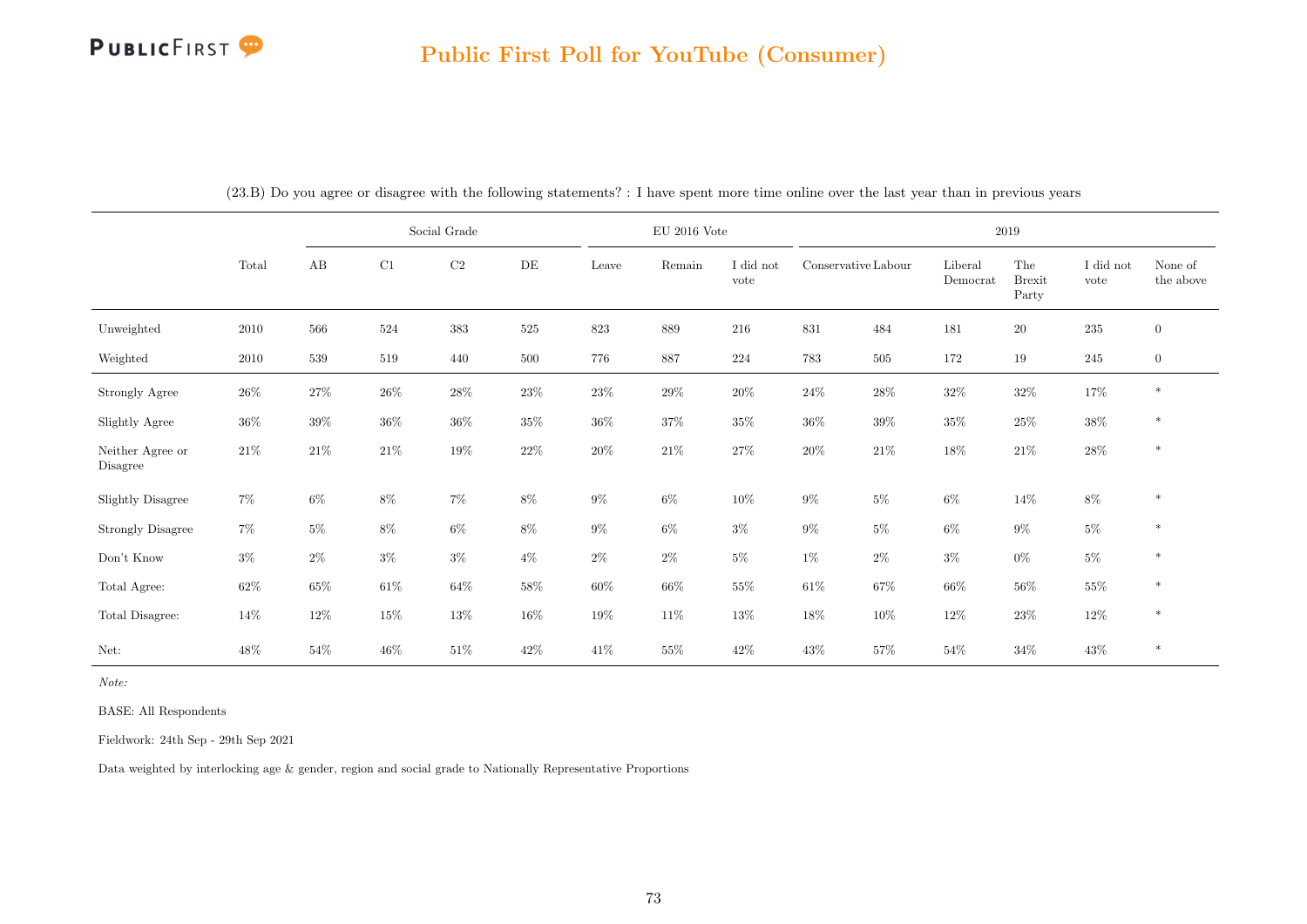|                              |          |           |               |               |                    |                                   |                  | Region                         |               |               |          |        |                     |
|------------------------------|----------|-----------|---------------|---------------|--------------------|-----------------------------------|------------------|--------------------------------|---------------|---------------|----------|--------|---------------------|
|                              | Total    | London    | South<br>East | South<br>West | East of<br>England | $\operatorname{East}$<br>Midlands | West<br>Midlands | Yorkshire<br>and the<br>Humber | North<br>East | North<br>West | Scotland | Wales  | Northern<br>Ireland |
| Unweighted                   | 2010     | $\,289$   | $280\,$       | 155           | 181                | 134                               | 190              | 163                            | $85\,$        | $236\,$       | 161      | 104    | $32\,$              |
| Weighted                     | $2010\,$ | $\bf 281$ | 261           | 161           | 181                | 141                               | 181              | 161                            | 80            | $221\,$       | 181      | 101    | 60                  |
| <b>Strongly Agree</b>        | $26\%$   | $33\%$    | $25\%$        | $20\%$        | $18\%$             | $24\%$                            | $25\%$           | $25\%$                         | $23\%$        | $24\%$        | $25\%$   | $32\%$ | $37\%$              |
| Slightly Agree               | $36\%$   | $34\%$    | $41\%$        | $41\%$        | $36\%$             | $33\%$                            | $41\%$           | $35\%$                         | $41\%$        | $39\%$        | $35\%$   | $31\%$ | $21\%$              |
| Neither Agree or<br>Disagree | $21\%$   | $20\%$    | $18\%$        | $19\%$        | $25\%$             | $27\%$                            | $18\%$           | 17%                            | $16\%$        | $24\%$        | $27\%$   | 17%    | $30\%$              |
| <b>Slightly Disagree</b>     | $7\%$    | $6\%$     | $6\%$         | $9\%$         | $10\%$             | $8\%$                             | $7\%$            | $8\%$                          | $10\%$        | $6\%$         | $7\%$    | $10\%$ | $3\%$               |
| <b>Strongly Disagree</b>     | $7\%$    | $3\%$     | $8\%$         | $8\%$         | $10\%$             | $5\%$                             | $7\%$            | $9\%$                          | $6\%$         | $6\%$         | $5\%$    | $8\%$  | $6\%$               |
| Don't Know                   | $3\%$    | $4\%$     | $2\%$         | $4\%$         | $1\%$              | $4\%$                             | $2\%$            | $7\%$                          | $3\%$         | $2\%$         | $1\%$    | $2\%$  | $3\%$               |
| Total Agree:                 | $62\%$   | $67\%$    | $66\%$        | $60\%$        | $54\%$             | $57\%$                            | $66\%$           | $60\%$                         | $64\%$        | $63\%$        | $60\%$   | $63\%$ | $58\%$              |
| Total Disagree:              | 14%      | $9\%$     | $14\%$        | 17%           | $20\%$             | $13\%$                            | $15\%$           | $17\%$                         | $17\%$        | $11\%$        | $12\%$   | $18\%$ | $9\%$               |
| Net:                         | 48\%     | $58\%$    | $52\%$        | 44\%          | $33\%$             | 44\%                              | $51\%$           | $43\%$                         | $47\%$        | $51\%$        | $49\%$   | $45\%$ | $49\%$              |

(23.C) Do you agree or disagree with the following statements? : I have spent more time online over the last year than in previous years

Note:

BASE: All Respondents

Fieldwork: 24th Sep - 29th Sep 2021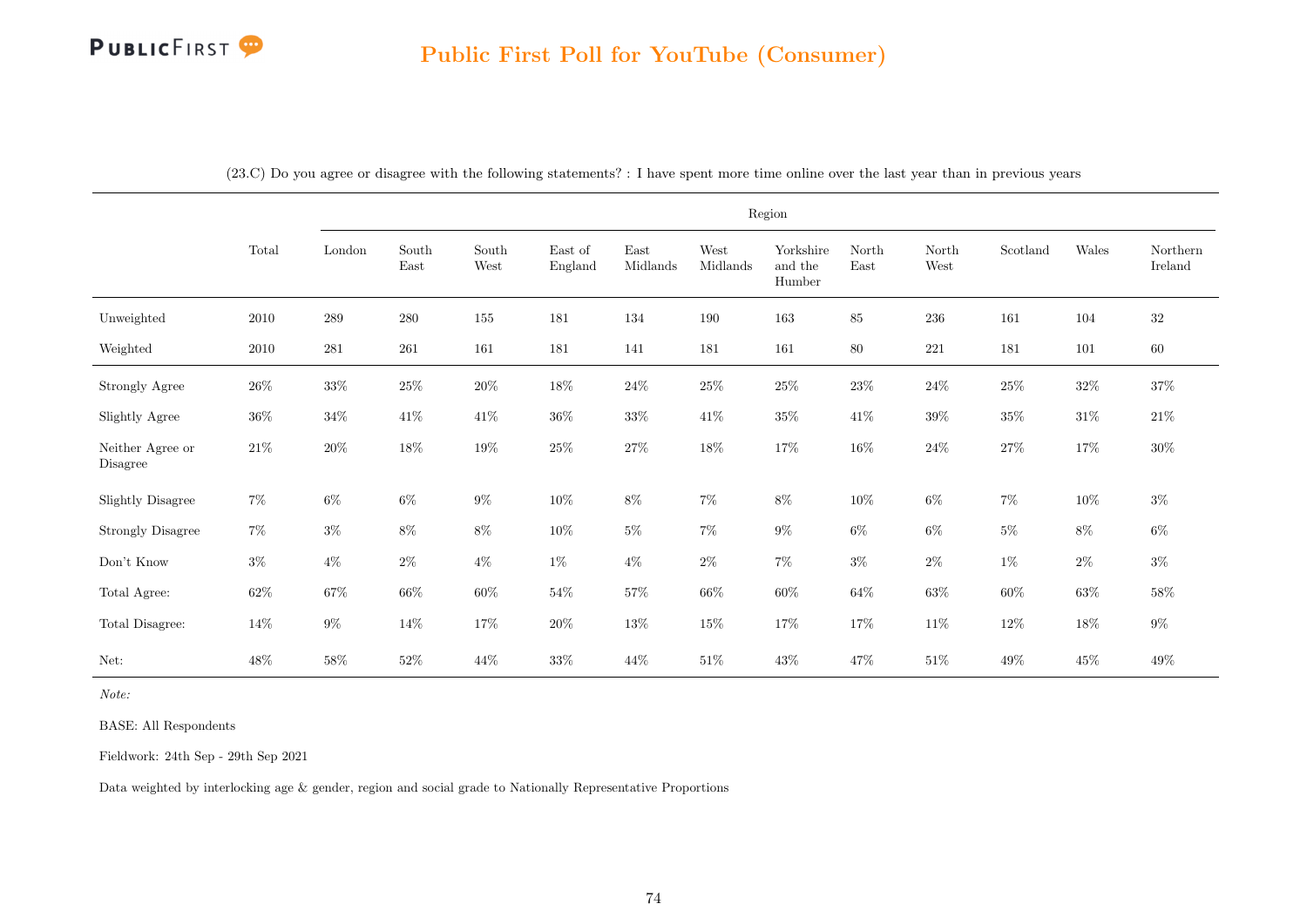## Public First Poll for YouTube (Consumer)

|                              |        |        | Gender          |        |                |        | Age            |           |         |                       |                          | Education                                              |                                                             |                          |
|------------------------------|--------|--------|-----------------|--------|----------------|--------|----------------|-----------|---------|-----------------------|--------------------------|--------------------------------------------------------|-------------------------------------------------------------|--------------------------|
|                              | Total  | Male   | $\mbox{Female}$ | 18-24  | $25\hbox{-}34$ | 35-44  | $45\hbox{-}54$ | 55-64     | $65+$   | GCSE or<br>equivalent | A Level or<br>equivalent | University<br>Under-<br>graduate<br>Degree<br>(BA/BSc) | University<br>Postgrad-<br>uate<br>Degree<br>(MA/MSc/MPhil) | Doctorate<br>(PhD/DPHil) |
| Unweighted                   | 2010   | 1000   | 1005            | 149    | 337            | 346    | 366            | $348\,$   | 464     | 545                   | 563                      | 519                                                    | 265                                                         | $36\,$                   |
| Weighted                     | 2010   | 989    | 1016            | 279    | 343            | 341    | 342            | $\bf 283$ | $422\,$ | $525\,$               | $578\,$                  | 532                                                    | $266\,$                                                     | $36\,$                   |
| Strongly Agree               | 24\%   | $24\%$ | $24\%$          | $28\%$ | $34\%$         | $32\%$ | $20\%$         | 17%       | $15\%$  | $18\%$                | $22\%$                   | $23\%$                                                 | 42\%                                                        | $24\%$                   |
| Slightly Agree               | $37\%$ | $35\%$ | 40\%            | 43%    | $39\%$         | $38\%$ | $39\%$         | $33\%$    | $33\%$  | $37\%$                | $38\%$                   | 40\%                                                   | $34\%$                                                      | $33\%$                   |
| Neither Agree or<br>Disagree | $24\%$ | $24\%$ | $24\%$          | $20\%$ | 17%            | $20\%$ | $27\%$         | $29\%$    | $30\%$  | $27\%$                | $24\%$                   | $24\%$                                                 | 17%                                                         | $30\%$                   |
| <b>Slightly Disagree</b>     | $6\%$  | $6\%$  | $6\%$           | $4\%$  | $5\%$          | $5\%$  | $6\%$          | $7\%$     | $7\%$   | $7\%$                 | $6\%$                    | $6\%$                                                  | $4\%$                                                       | $7\%$                    |
| <b>Strongly Disagree</b>     | $7\%$  | $9\%$  | $4\%$           | $2\%$  | $2\%$          | $3\%$  | $6\%$          | $13\%$    | $14\%$  | $9\%$                 | $7\%$                    | $5\%$                                                  | $2\%$                                                       | $5\%$                    |
| Don't Know                   | $2\%$  | $2\%$  | $2\%$           | $3\%$  | $3\%$          | $2\%$  | $2\%$          | $1\%$     | $1\%$   | $3\%$                 | $3\%$                    | $2\%$                                                  | $0\%$                                                       | $0\%$                    |
| Total Agree:                 | $61\%$ | $59\%$ | $64\%$          | $70\%$ | $73\%$         | $70\%$ | $59\%$         | $50\%$    | $49\%$  | $55\%$                | $60\%$                   | $63\%$                                                 | $77\%$                                                      | $57\%$                   |
| Total Disagree:              | $12\%$ | $15\%$ | $10\%$          | $6\%$  | $7\%$          | $7\%$  | $11\%$         | $20\%$    | $20\%$  | $16\%$                | $13\%$                   | $11\%$                                                 | $6\%$                                                       | $12\%$                   |
| Net:                         | 49\%   | 44\%   | $54\%$          | $64\%$ | $65\%$         | $63\%$ | 48\%           | $30\%$    | 28\%    | $39\%$                | 47%                      | $52\%$                                                 | 71%                                                         | $45\%$                   |

(24.A) Do you agree or disagree with the following statements? : The time I spend online has helped me cope with the pandemic

Note:

BASE: All Respondents

Fieldwork: 24th Sep - 29th Sep 2021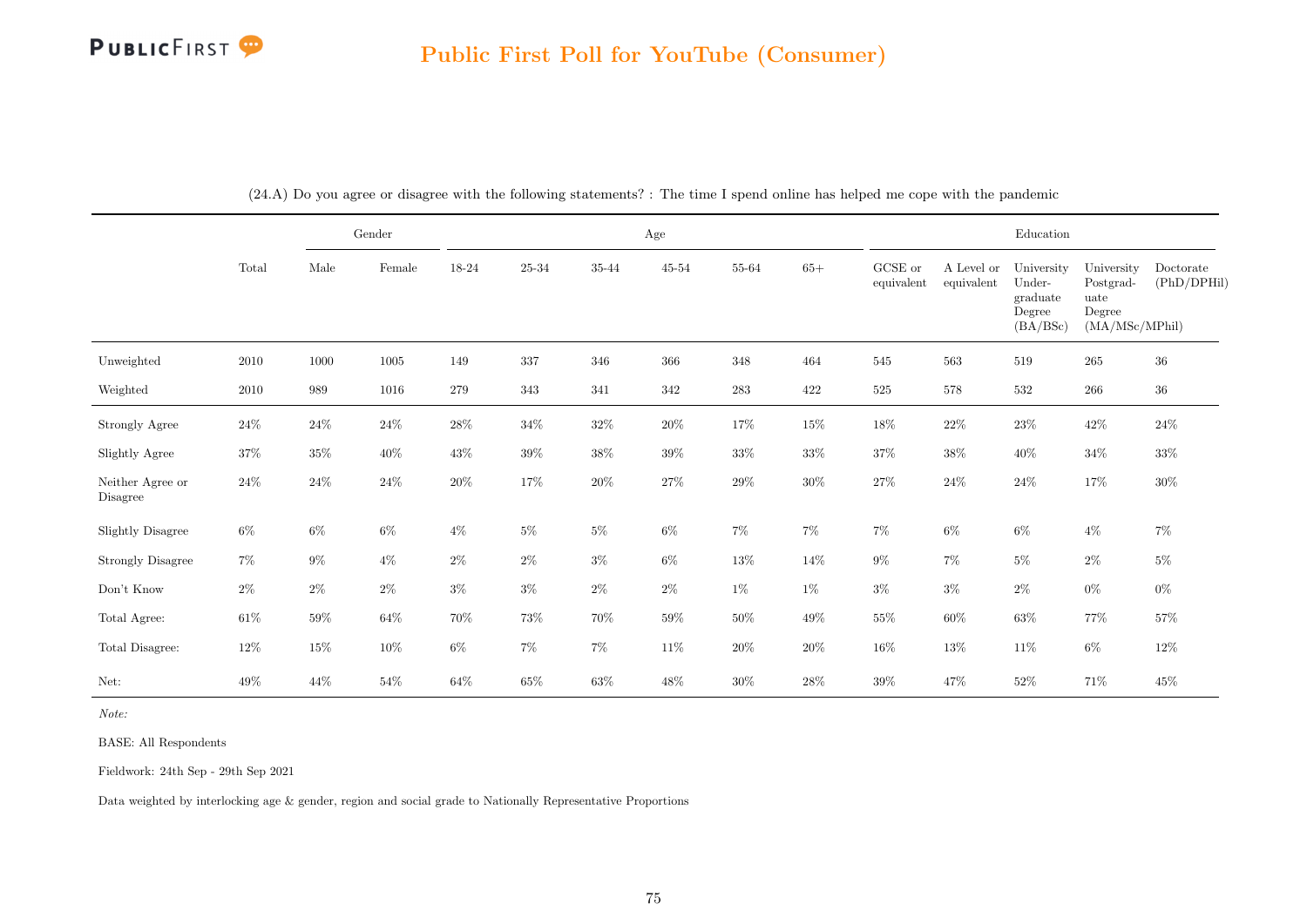|                              |        |        | Social Grade |           |        |        | $\rm EU$ 2016 Vote |                   |                     |         | 2019                |                                         |                   |                      |
|------------------------------|--------|--------|--------------|-----------|--------|--------|--------------------|-------------------|---------------------|---------|---------------------|-----------------------------------------|-------------------|----------------------|
|                              | Total  | AB     | C1           | $\rm{C2}$ | DE     | Leave  | Remain             | I did not<br>vote | Conservative Labour |         | Liberal<br>Democrat | The<br>$\operatorname{Brexit}$<br>Party | I did not<br>vote | None of<br>the above |
| Unweighted                   | 2010   | 566    | 524          | 383       | 525    | 823    | 889                | 216               | $831\,$             | 484     | 181                 | $20\,$                                  | $235\,$           | $\mathbf{0}$         |
| Weighted                     | 2010   | 539    | 519          | 440       | 500    | 776    | 887                | 224               | 783                 | $505\,$ | 172                 | 19                                      | $245\,$           | $\mathbf{0}$         |
| Strongly Agree               | $24\%$ | $26\%$ | $23\%$       | $25\%$    | $21\%$ | $23\%$ | $27\%$             | 18%               | $23\%$              | $26\%$  | 29%                 | $28\%$                                  | $16\%$            | $\ast$               |
| Slightly Agree               | $37\%$ | $38\%$ | $35\%$       | $39\%$    | $37\%$ | $34\%$ | $40\%$             | $38\%$            | $36\%$              | 41\%    | $36\%$              | $28\%$                                  | 41\%              | $\ast$               |
| Neither Agree or<br>Disagree | $24\%$ | $24\%$ | $23\%$       | $21\%$    | $27\%$ | $26\%$ | $21\%$             | $29\%$            | $26\%$              | $20\%$  | $21\%$              | $24\%$                                  | $30\%$            | $\ast$               |
| <b>Slightly Disagree</b>     | $6\%$  | $5\%$  | $8\%$        | $5\%$     | $4\%$  | $5\%$  | $6\%$              | $7\%$             | $5\%$               | $6\%$   | $6\%$               | 15%                                     | $5\%$             | $\ast$               |
| <b>Strongly Disagree</b>     | $7\%$  | $6\%$  | $8\%$        | $6\%$     | 7%     | $10\%$ | $5\%$              | $4\%$             | $9\%$               | $4\%$   | $7\%$               | $5\%$                                   | $5\%$             | $\ast$               |
| Don't Know                   | $2\%$  | $1\%$  | $2\%$        | $3\%$     | $3\%$  | $2\%$  | $1\%$              | $5\%$             | $1\%$               | $2\%$   | $2\%$               | $0\%$                                   | $4\%$             | $\ast$               |
| Total Agree:                 | $61\%$ | $64\%$ | $59\%$       | $64\%$    | $59\%$ | $56\%$ | 68%                | $56\%$            | $59\%$              | 68%     | $65\%$              | $56\%$                                  | $57\%$            | $\ast$               |
| Total Disagree:              | $12\%$ | 11\%   | $16\%$       | 11\%      | 11\%   | $16\%$ | $11\%$             | $10\%$            | 14%                 | $10\%$  | $13\%$              | $21\%$                                  | $9\%$             | $\ast$               |
| Net:                         | 49%    | $53\%$ | $43\%$       | 53%       | 48\%   | $41\%$ | 57%                | $45\%$            | 45\%                | $57\%$  | $52\%$              | $35\%$                                  | $47\%$            | $\ast$               |

(24.B) Do you agree or disagree with the following statements? : The time I spend online has helped me cope with the pandemic

Note:

BASE: All Respondents

Fieldwork: 24th Sep - 29th Sep 2021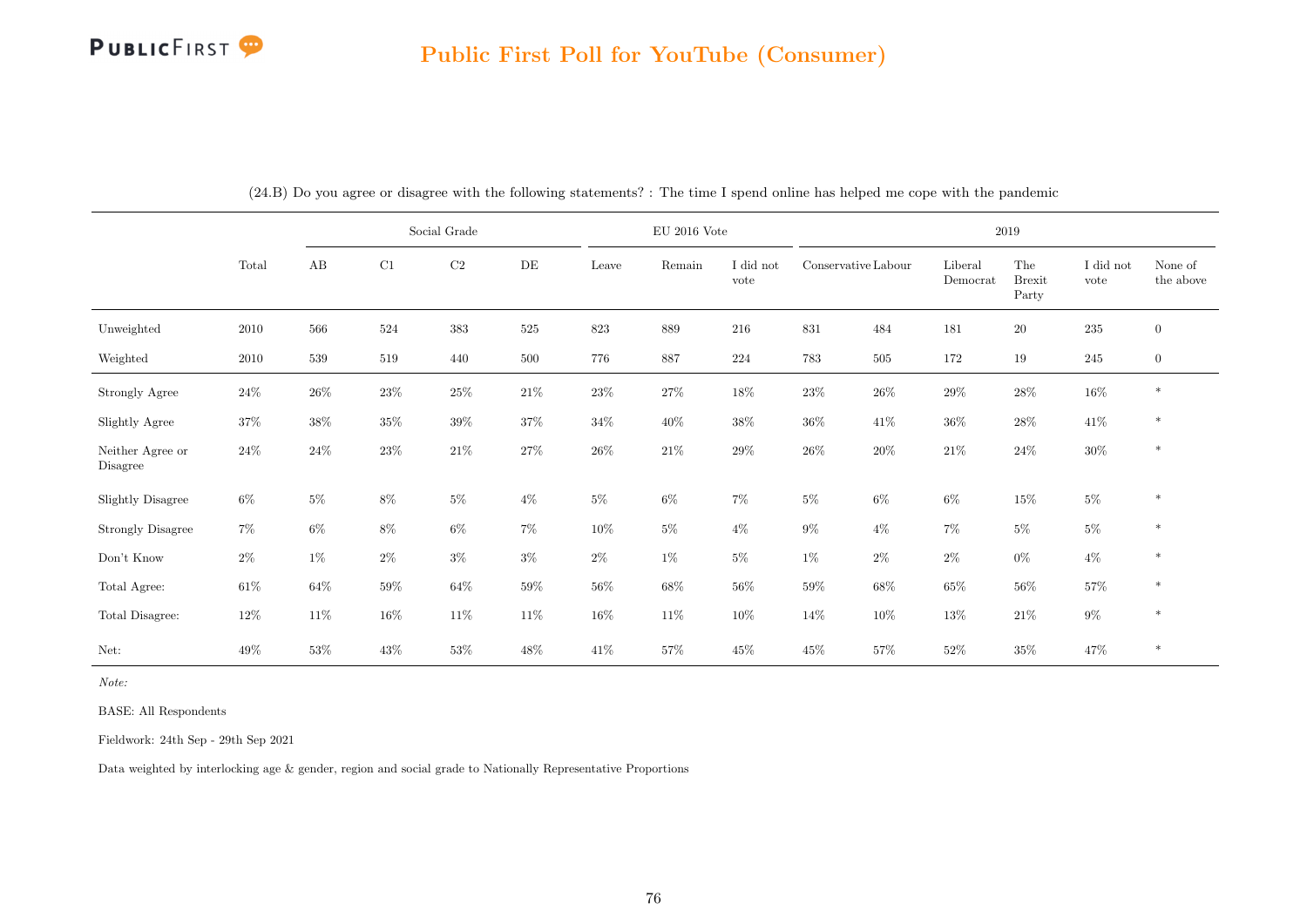|                              |          |           |               |               |                    |                  |                  | Region                         |               |               |          |         |                     |
|------------------------------|----------|-----------|---------------|---------------|--------------------|------------------|------------------|--------------------------------|---------------|---------------|----------|---------|---------------------|
|                              | Total    | London    | South<br>East | South<br>West | East of<br>England | East<br>Midlands | West<br>Midlands | Yorkshire<br>and the<br>Humber | North<br>East | North<br>West | Scotland | Wales   | Northern<br>Ireland |
| Unweighted                   | 2010     | $\,289$   | 280           | 155           | 181                | 134              | 190              | 163                            | 85            | 236           | 161      | 104     | $32\,$              |
| Weighted                     | $2010\,$ | $\bf 281$ | $261\,$       | 161           | 181                | $141\,$          | 181              | $161\,$                        | $80\,$        | $221\,$       | 181      | $101\,$ | $60\,$              |
| Strongly Agree               | $24\%$   | $35\%$    | $22\%$        | $16\%$        | $22\%$             | $20\%$           | $26\%$           | $24\%$                         | $25\%$        | $23\%$        | $21\%$   | $27\%$  | $18\%$              |
| Slightly Agree               | $37\%$   | $34\%$    | $37\%$        | $43\%$        | $33\%$             | $38\%$           | $38\%$           | $33\%$                         | $43\%$        | $40\%$        | $39\%$   | $34\%$  | 47\%                |
| Neither Agree or<br>Disagree | $24\%$   | $19\%$    | $27\%$        | $21\%$        | $28\%$             | $25\%$           | $23\%$           | $27\%$                         | $17\%$        | $26\%$        | $25\%$   | $21\%$  | $22\%$              |
| Slightly Disagree            | $6\%$    | $5\%$     | $6\%$         | $7\%$         | $6\%$              | $7\%$            | $4\%$            | $4\%$                          | $6\%$         | $5\%$         | $7\%$    | $8\%$   | $0\%$               |
| <b>Strongly Disagree</b>     | $7\%$    | $5\%$     | $6\%$         | $9\%$         | $10\%$             | $7\%$            | $6\%$            | $7\%$                          | $6\%$         | $5\%$         | $7\%$    | $9\%$   | $9\%$               |
| Don't Know                   | $2\%$    | $1\%$     | $2\%$         | $3\%$         | $1\%$              | $3\%$            | $3\%$            | $5\%$                          | $2\%$         | $2\%$         | $1\%$    | $2\%$   | $3\%$               |
| Total Agree:                 | $61\%$   | $69\%$    | $59\%$        | $59\%$        | $55\%$             | $59\%$           | $64\%$           | $57\%$                         | $68\%$        | $62\%$        | $60\%$   | $61\%$  | $66\%$              |
| Total Disagree:              | $12\%$   | $10\%$    | $12\%$        | $16\%$        | $16\%$             | 14\%             | $11\%$           | $11\%$                         | $13\%$        | $10\%$        | 14%      | 17%     | $9\%$               |
| Net:                         | 49\%     | 59%       | 47%           | 44%           | 39%                | $45\%$           | $53\%$           | 46\%                           | $55\%$        | $52\%$        | 46%      | 44\%    | $57\%$              |

(24.C) Do you agree or disagree with the following statements? : The time I spend online has helped me cope with the pandemic

Note:

BASE: All Respondents

Fieldwork: 24th Sep - 29th Sep 2021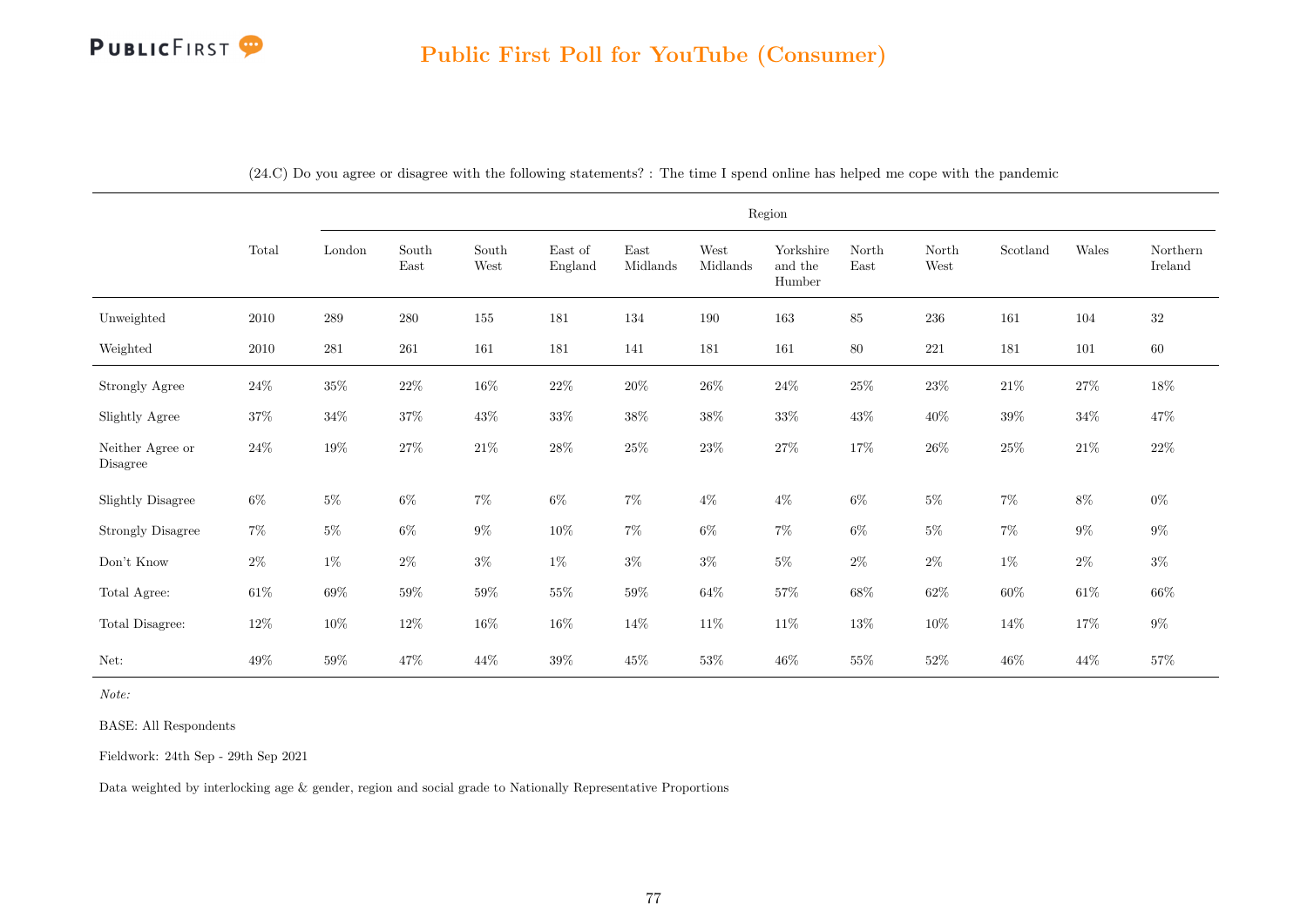

|                              |        |          | Gender   |        |         |         | Age       |           |        |                       |                          | Education                                              |                                                             |                          |
|------------------------------|--------|----------|----------|--------|---------|---------|-----------|-----------|--------|-----------------------|--------------------------|--------------------------------------------------------|-------------------------------------------------------------|--------------------------|
|                              | Total  | Male     | Female   | 18-24  | 25-34   | 35-44   | $45 - 54$ | 55-64     | $65+$  | GCSE or<br>equivalent | A Level or<br>equivalent | University<br>Under-<br>graduate<br>Degree<br>(BA/BSc) | University<br>Postgrad-<br>uate<br>Degree<br>(MA/MSc/MPhil) | Doctorate<br>(PhD/DPHil) |
| Unweighted                   | 2010   | $1000\,$ | $1005\,$ | 149    | $337\,$ | $346\,$ | $366\,$   | $348\,$   | 464    | $545\,$               | 563                      | 519                                                    | $265\,$                                                     | $36\,$                   |
| Weighted                     | 2010   | 989      | 1016     | 279    | $343\,$ | 341     | 342       | $\bf 283$ | 422    | $525\,$               | 578                      | $532\,$                                                | $266\,$                                                     | $36\,$                   |
| <b>Strongly Agree</b>        | $8\%$  | $9\%$    | $7\%$    | 17%    | $15\%$  | $12\%$  | $5\%$     | $1\%$     | $1\%$  | $4\%$                 | $7\%$                    | $8\%$                                                  | $19\%$                                                      | 17%                      |
| Slightly Agree               | $21\%$ | $19\%$   | $22\%$   | $23\%$ | $33\%$  | $30\%$  | 17%       | $13\%$    | $10\%$ | $15\%$                | 17%                      | $25\%$                                                 | $33\%$                                                      | $20\%$                   |
| Neither Agree or<br>Disagree | $22\%$ | $20\%$   | $23\%$   | $29\%$ | $19\%$  | $20\%$  | $21\%$    | $24\%$    | $21\%$ | $19\%$                | $25\%$                   | $21\%$                                                 | $19\%$                                                      | $26\%$                   |
| <b>Slightly Disagree</b>     | $20\%$ | $19\%$   | $21\%$   | $13\%$ | $18\%$  | $19\%$  | $22\%$    | $23\%$    | $23\%$ | $24\%$                | $19\%$                   | $20\%$                                                 | $13\%$                                                      | $11\%$                   |
| <b>Strongly Disagree</b>     | 27%    | $30\%$   | $25\%$   | 14\%   | 13%     | 17%     | $33\%$    | $38\%$    | $45\%$ | $35\%$                | $30\%$                   | $24\%$                                                 | 14\%                                                        | $24\%$                   |
| Don't Know                   | $2\%$  | $2\%$    | $2\%$    | $4\%$  | $3\%$   | $2\%$   | $2\%$     | $0\%$     | $1\%$  | $3\%$                 | $2\%$                    | $2\%$                                                  | $1\%$                                                       | $0\%$                    |
| Total Agree:                 | $29\%$ | $29\%$   | $29\%$   | $40\%$ | $48\%$  | $42\%$  | $22\%$    | $14\%$    | $10\%$ | $19\%$                | $24\%$                   | $33\%$                                                 | $52\%$                                                      | $38\%$                   |
| Total Disagree:              | $47\%$ | $49\%$   | $45\%$   | $27\%$ | $31\%$  | $35\%$  | $55\%$    | $62\%$    | $68\%$ | $59\%$                | $49\%$                   | $43\%$                                                 | $27\%$                                                      | $36\%$                   |
| Net:                         | $-18%$ | $-20\%$  | $-16\%$  | $14\%$ | $17\%$  | $7\%$   | $-33\%$   | $-48\%$   | $-57%$ | $-40\%$               | $-25%$                   | $-10\%$                                                | $25\%$                                                      | $2\%$                    |

(25.A) Do you agree or disagree with the following statements? : I worry about how much time I spend online

Note:

BASE: All Respondents

Fieldwork: 24th Sep - 29th Sep 2021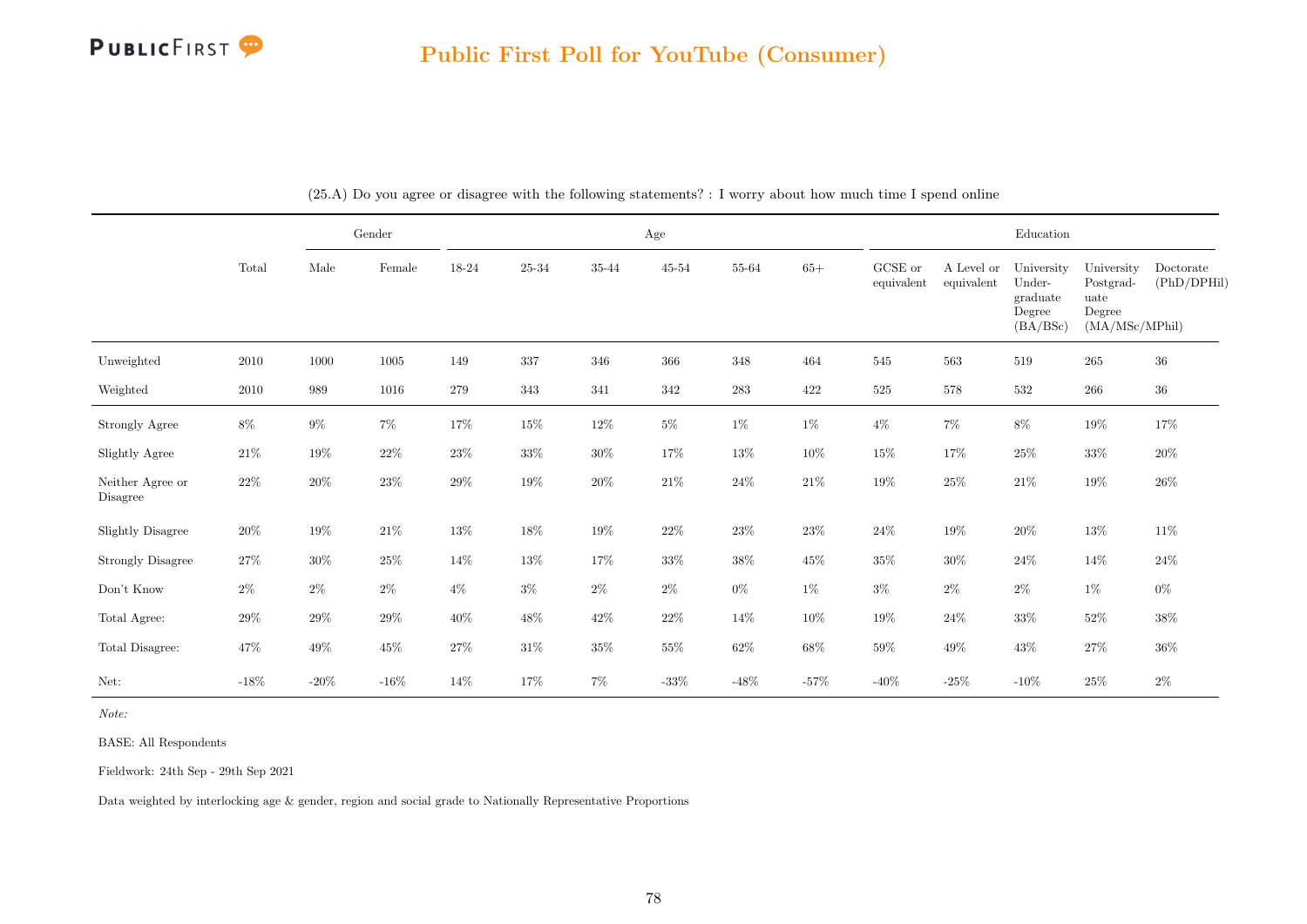

|                              |        |         | Social Grade |          |         |         | $\rm EU$ 2016 Vote |                   |                     |         |                     | $2019\,$                      |                   |                      |
|------------------------------|--------|---------|--------------|----------|---------|---------|--------------------|-------------------|---------------------|---------|---------------------|-------------------------------|-------------------|----------------------|
|                              | Total  | AB      | C1           | $\rm C2$ | DE      | Leave   | Remain             | I did not<br>vote | Conservative Labour |         | Liberal<br>Democrat | The<br><b>Brexit</b><br>Party | I did not<br>vote | None of<br>the above |
| Unweighted                   | 2010   | 566     | 524          | 383      | 525     | 823     | 889                | 216               | $831\,$             | 484     | 181                 | $20\,$                        | $235\,$           | $\overline{0}$       |
| Weighted                     | 2010   | 539     | 519          | 440      | 500     | 776     | 887                | 224               | 783                 | 505     | 172                 | $19\,$                        | 245               | $\overline{0}$       |
| Strongly Agree               | $8\%$  | $9\%$   | $7\%$        | $10\%$   | $6\%$   | $6\%$   | $10\%$             | $7\%$             | $8\%$               | $7\%$   | $13\%$              | $5\%$                         | $6\%$             | $\ast$               |
| Slightly Agree               | $21\%$ | 24\%    | $21\%$       | $22\%$   | $16\%$  | 17%     | $24\%$             | $20\%$            | $18\%$              | $25\%$  | 23\%                | $19\%$                        | $16\%$            | $\ast$               |
| Neither Agree or<br>Disagree | $22\%$ | $20\%$  | $23\%$       | $20\%$   | $23\%$  | $21\%$  | $22\%$             | $22\%$            | $20\%$              | $23\%$  | $19\%$              | $26\%$                        | $26\%$            | $\ast$               |
| <b>Slightly Disagree</b>     | $20\%$ | 19%     | $21\%$       | 19%      | $22\%$  | $20\%$  | $19\%$             | $24\%$            | $19\%$              | $20\%$  | $20\%$              | $18\%$                        | $22\%$            | $\ast$               |
| <b>Strongly Disagree</b>     | $27\%$ | 27%     | $26\%$       | $26\%$   | $30\%$  | $35\%$  | $24\%$             | $23\%$            | $34\%$              | $22\%$  | $24\%$              | $31\%$                        | $28\%$            | $\ast$               |
| Don't Know                   | $2\%$  | $1\%$   | $1\%$        | $3\%$    | $3\%$   | $2\%$   | $1\%$              | $3\%$             | $1\%$               | $2\%$   | $2\%$               | $0\%$                         | $3\%$             | $\ast$               |
| Total Agree:                 | $29\%$ | $33\%$  | $29\%$       | $32\%$   | $22\%$  | $23\%$  | $34\%$             | $27\%$            | $26\%$              | $33\%$  | $35\%$              | $25\%$                        | $22\%$            | $\ast$               |
| Total Disagree:              | 47\%   | $46\%$  | $47\%$       | $45\%$   | $51\%$  | $54\%$  | $43\%$             | $47\%$            | $53\%$              | $42\%$  | 43\%                | $50\%$                        | $49\%$            | $\ast$               |
| Net:                         | $-18%$ | $-12\%$ | $-18\%$      | $-13\%$  | $-30\%$ | $-31\%$ | $-9\%$             | $-20\%$           | $-27\%$             | $-10\%$ | $-8\%$              | $-25\%$                       | $-27\%$           | $\ast$               |

(25.B) Do you agree or disagree with the following statements? : I worry about how much time I spend online

Note:

BASE: All Respondents

Fieldwork: 24th Sep - 29th Sep 2021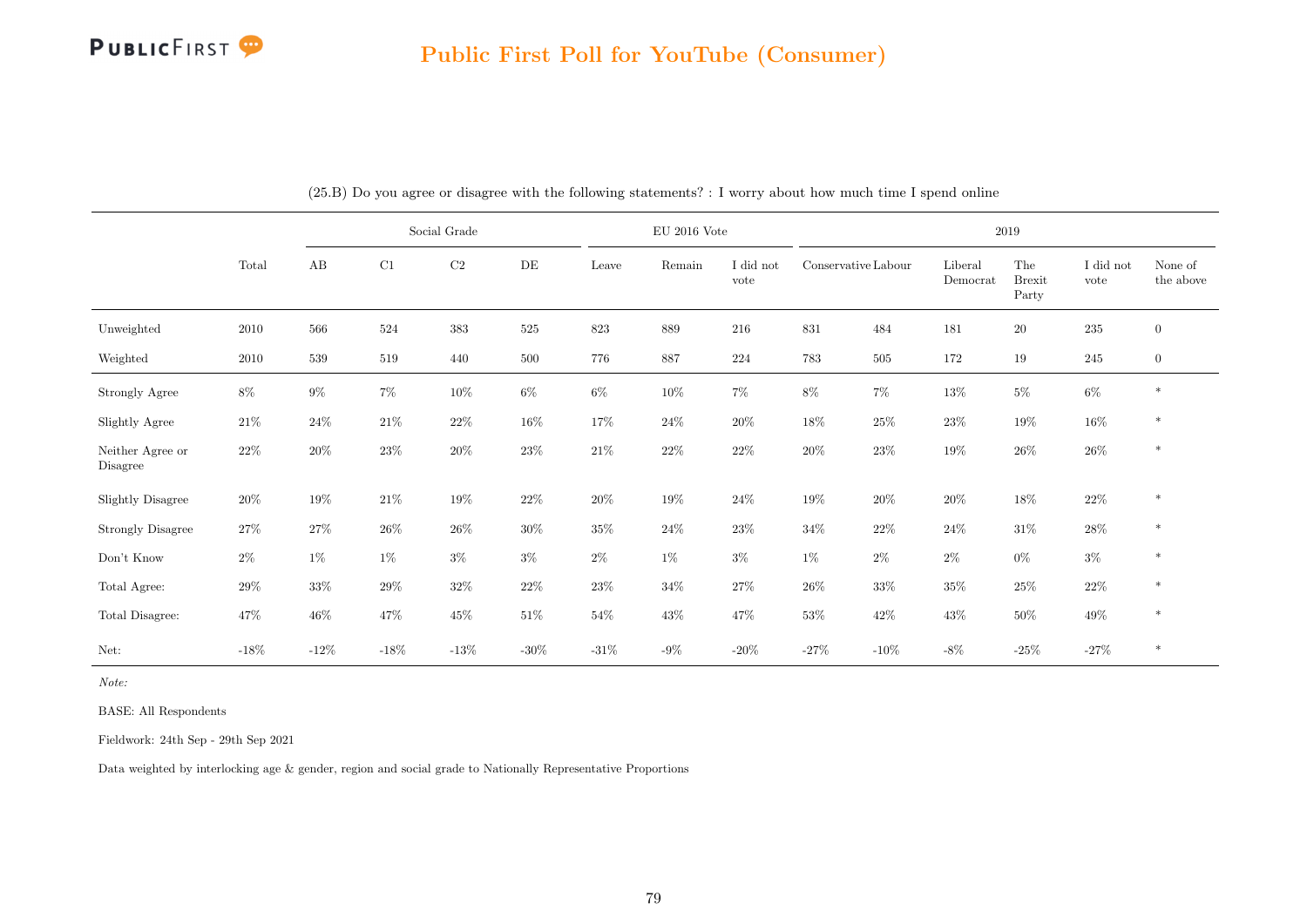

|                              |          |           |               |               |                    |                  |                  | Region                         |               |               |          |         |                     |
|------------------------------|----------|-----------|---------------|---------------|--------------------|------------------|------------------|--------------------------------|---------------|---------------|----------|---------|---------------------|
|                              | Total    | London    | South<br>East | South<br>West | East of<br>England | East<br>Midlands | West<br>Midlands | Yorkshire<br>and the<br>Humber | North<br>East | North<br>West | Scotland | Wales   | Northern<br>Ireland |
| Unweighted                   | $2010\,$ | $\,289$   | 280           | $155\,$       | 181                | 134              | 190              | $163\,$                        | $85\,$        | $\,236$       | 161      | 104     | $32\,$              |
| Weighted                     | $2010\,$ | $\bf 281$ | 261           | 161           | 181                | 141              | 181              | 161                            | $80\,$        | 221           | 181      | $101\,$ | $60\,$              |
| Strongly Agree               | $8\%$    | 14%       | $8\%$         | $5\%$         | $6\%$              | $6\%$            | $4\%$            | $7\%$                          | $6\%$         | $8\%$         | $9\%$    | $9\%$   | $14\%$              |
| Slightly Agree               | $21\%$   | $30\%$    | $20\%$        | $21\%$        | $15\%$             | $19\%$           | $22\%$           | 17%                            | $26\%$        | $19\%$        | $14\%$   | $20\%$  | $27\%$              |
| Neither Agree or<br>Disagree | $22\%$   | $22\%$    | $22\%$        | $18\%$        | $25\%$             | $23\%$           | $24\%$           | 17%                            | $19\%$        | $21\%$        | $26\%$   | $22\%$  | $17\%$              |
| <b>Slightly Disagree</b>     | $20\%$   | $14\%$    | $24\%$        | $20\%$        | $21\%$             | $17\%$           | $24\%$           | $15\%$                         | $26\%$        | $23\%$        | $20\%$   | $20\%$  | $17\%$              |
| <b>Strongly Disagree</b>     | $27\%$   | $19\%$    | $23\%$        | $32\%$        | $33\%$             | $33\%$           | $25\%$           | $40\%$                         | $20\%$        | $27\%$        | $29\%$   | $28\%$  | $22\%$              |
| Don't Know                   | $2\%$    | $2\%$     | $3\%$         | $4\%$         | $1\%$              | $1\%$            | $2\%$            | $4\%$                          | $3\%$         | $1\%$         | $2\%$    | $2\%$   | $3\%$               |
| Total Agree:                 | $29\%$   | $44\%$    | $29\%$        | $26\%$        | $21\%$             | $25\%$           | $26\%$           | $24\%$                         | $32\%$        | $27\%$        | $23\%$   | $29\%$  | $41\%$              |
| Total Disagree:              | 47%      | $33\%$    | $47\%$        | $52\%$        | $54\%$             | $50\%$           | 49\%             | $54\%$                         | $46\%$        | $50\%$        | $49\%$   | $48\%$  | $39\%$              |
| Net:                         | $-18\%$  | $11\%$    | $-19\%$       | $-26\%$       | $-33\%$            | $-25\%$          | $-23\%$          | -30%                           | $-14%$        | $-23\%$       | -26 $%$  | $-20\%$ | $2\%$               |

(25.C) Do you agree or disagree with the following statements? : I worry about how much time I spend online

Note:

BASE: All Respondents

Fieldwork: 24th Sep - 29th Sep 2021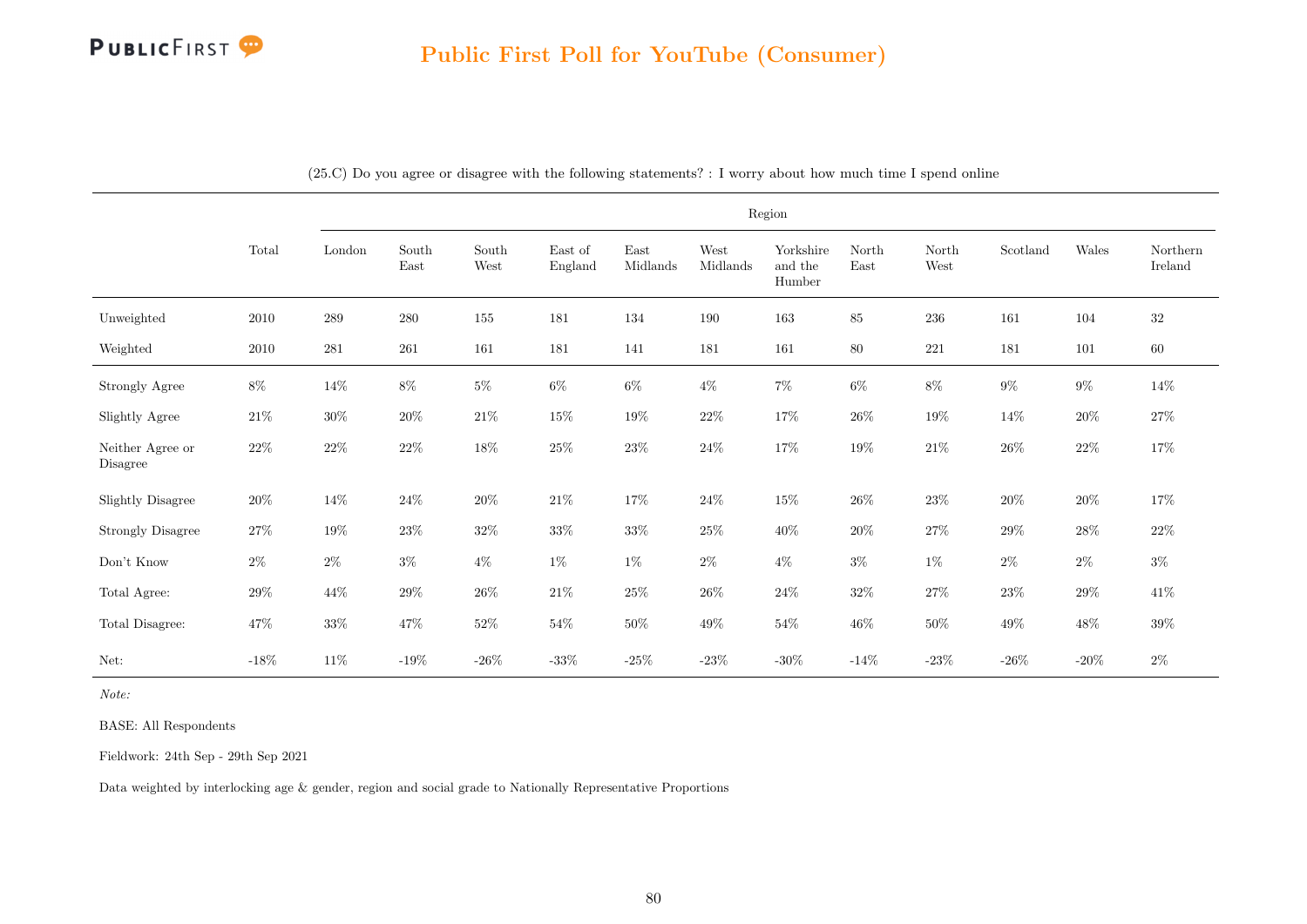#### Public First Poll for YouTube (Consumer)

(26.A) Do you agree or disagree with the following statements? : Social media and messaging platforms allow me to stay in touch with friends and make new ones

|                              |        |        | Gender   |         |        |         | Age       |           |        |                       |                          | Education                                              |                                                             |                          |
|------------------------------|--------|--------|----------|---------|--------|---------|-----------|-----------|--------|-----------------------|--------------------------|--------------------------------------------------------|-------------------------------------------------------------|--------------------------|
|                              | Total  | Male   | Female   | 18-24   | 25-34  | 35-44   | $45 - 54$ | 55-64     | $65+$  | GCSE or<br>equivalent | A Level or<br>equivalent | University<br>Under-<br>graduate<br>Degree<br>(BA/BSc) | University<br>Postgrad-<br>uate<br>Degree<br>(MA/MSc/MPhil) | Doctorate<br>(PhD/DPHil) |
| Unweighted                   | 2010   | 1000   | $1005\,$ | 149     | 337    | $346\,$ | 366       | 348       | 464    | 545                   | 563                      | 519                                                    | $265\,$                                                     | $36\,$                   |
| Weighted                     | 2010   | 989    | 1016     | $279\,$ | 343    | $341\,$ | 342       | $\bf 283$ | 422    | $525\,$               | $578\,$                  | $532\,$                                                | 266                                                         | $36\,$                   |
| Strongly Agree               | $26\%$ | $24\%$ | $28\%$   | $40\%$  | $30\%$ | $31\%$  | $24\%$    | $19\%$    | $16\%$ | $23\%$                | $25\%$                   | $23\%$                                                 | $39\%$                                                      | $22\%$                   |
| Slightly Agree               | $36\%$ | $34\%$ | $38\%$   | $35\%$  | $45\%$ | $44\%$  | $38\%$    | $29\%$    | $26\%$ | $34\%$                | $36\%$                   | $41\%$                                                 | $36\%$                                                      | $29\%$                   |
| Neither Agree or<br>Disagree | $18\%$ | $18\%$ | $18\%$   | $19\%$  | $15\%$ | $17\%$  | $19\%$    | $19\%$    | $19\%$ | $18\%$                | $20\%$                   | $16\%$                                                 | $16\%$                                                      | $36\%$                   |
| Slightly Disagree            | $5\%$  | 6%     | $4\%$    | $1\%$   | $3\%$  | $1\%$   | $8\%$     | $5\%$     | $9\%$  | $7\%$                 | $4\%$                    | $5\%$                                                  | $3\%$                                                       | $0\%$                    |
| <b>Strongly Disagree</b>     | $12\%$ | $15\%$ | $9\%$    | $1\%$   | $4\%$  | $4\%$   | $10\%$    | $25\%$    | $27\%$ | $15\%$                | $13\%$                   | $12\%$                                                 | $5\%$                                                       | 14%                      |
| Don't Know                   | $3\%$  | $3\%$  | $3\%$    | $4\%$   | $3\%$  | $2\%$   | $2\%$     | $2\%$     | $4\%$  | $4\%$                 | $3\%$                    | $3\%$                                                  | $1\%$                                                       | $0\%$                    |
| Total Agree:                 | $62\%$ | $58\%$ | $66\%$   | $75\%$  | 75%    | $75\%$  | $62\%$    | $49\%$    | $42\%$ | $57\%$                | $61\%$                   | $64\%$                                                 | $75\%$                                                      | $51\%$                   |
| Total Disagree:              | 17%    | $21\%$ | $13\%$   | $3\%$   | $7\%$  | $5\%$   | $18\%$    | $30\%$    | $35\%$ | $22\%$                | $16\%$                   | $16\%$                                                 | $9\%$                                                       | 14%                      |
| Net:                         | $45\%$ | $37\%$ | $53\%$   | 72%     | 68%    | 70%     | $44\%$    | $19\%$    | $6\%$  | $35\%$                | $45\%$                   | 48\%                                                   | $66\%$                                                      | $37\%$                   |

Note:

BASE: All Respondents

Fieldwork: 24th Sep - 29th Sep 2021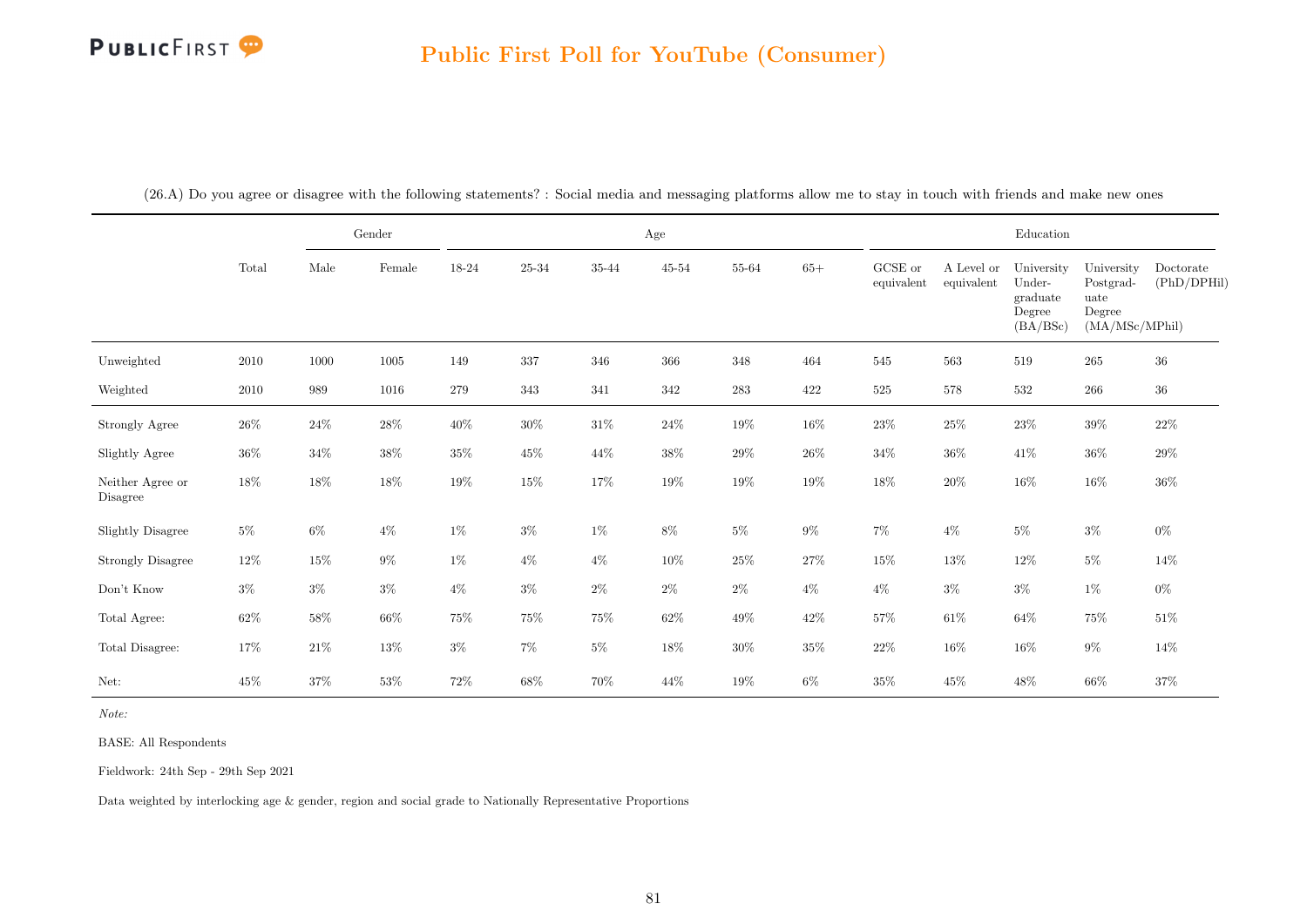# PUBLICFIRST<sup>9</sup>

|  |  | (26.B) Do you agree or disagree with the following statements? : Social media and messaging platforms allow me to stay in touch with friends and make new ones |  |
|--|--|----------------------------------------------------------------------------------------------------------------------------------------------------------------|--|
|  |  |                                                                                                                                                                |  |

|                              |        |         |         | Social Grade |        |         | $EU$ 2016 Vote |                   |                     |        |                     | 2019                          |                   |                      |
|------------------------------|--------|---------|---------|--------------|--------|---------|----------------|-------------------|---------------------|--------|---------------------|-------------------------------|-------------------|----------------------|
|                              | Total  | AB      | C1      | $\rm C2$     | DE     | Leave   | Remain         | I did not<br>vote | Conservative Labour |        | Liberal<br>Democrat | The<br><b>Brexit</b><br>Party | I did not<br>vote | None of<br>the above |
| Unweighted                   | 2010   | 566     | $524\,$ | $383\,$      | 525    | $823\,$ | 889            | $216\,$           | $831\,$             | 484    | 181                 | $20\,$                        | $235\,$           | $\overline{0}$       |
| Weighted                     | 2010   | $539\,$ | 519     | 440          | 500    | 776     | 887            | 224               | 783                 | 505    | 172                 | $19\,$                        | 245               | $\overline{0}$       |
| Strongly Agree               | $26\%$ | $23\%$  | $26\%$  | $29\%$       | $26\%$ | $23\%$  | $27\%$         | $22\%$            | $23\%$              | $30\%$ | $21\%$              | $32\%$                        | $21\%$            | $\ast$               |
| Slightly Agree               | $36\%$ | $36\%$  | $35\%$  | 39%          | $35\%$ | $34\%$  | $38\%$         | $42\%$            | $35\%$              | $37\%$ | 37%                 | $24\%$                        | $43\%$            | $\ast$               |
| Neither Agree or<br>Disagree | $18\%$ | $19\%$  | $18\%$  | $18\%$       | 18%    | $18\%$  | $18\%$         | $20\%$            | $17\%$              | $18\%$ | $19\%$              | $10\%$                        | $21\%$            | $\ast$               |
| <b>Slightly Disagree</b>     | $5\%$  | $5\%$   | $6\%$   | $3\%$        | $4\%$  | $6\%$   | $5\%$          | $3\%$             | $6\%$               | $4\%$  | $7\%$               | $13\%$                        | $3\%$             | $\ast$               |
| <b>Strongly Disagree</b>     | $12\%$ | 14%     | $13\%$  | $8\%$        | 14%    | $17\%$  | $11\%$         | $8\%$             | $16\%$              | $9\%$  | 14%                 | $20\%$                        | $8\%$             | $\ast$               |
| Don't Know                   | $3\%$  | $3\%$   | $1\%$   | $3\%$        | $4\%$  | $3\%$   | $1\%$          | $5\%$             | $2\%$               | $2\%$  | $2\%$               | $0\%$                         | $5\%$             | $\ast$               |
| Total Agree:                 | $62\%$ | $59\%$  | $62\%$  | $68\%$       | $60\%$ | $57\%$  | $65\%$         | $64\%$            | $59\%$              | $67\%$ | $58\%$              | $57\%$                        | $63\%$            | $\ast$               |
| Total Disagree:              | 17%    | $19\%$  | $19\%$  | 11\%         | 18%    | $22\%$  | 16\%           | $11\%$            | $22\%$              | $13\%$ | $21\%$              | $33\%$                        | $11\%$            | $\ast$               |
| Net:                         | $45\%$ | $41\%$  | 43\%    | 57%          | $42\%$ | $34\%$  | $50\%$         | $53\%$            | $37\%$              | $54\%$ | 37%                 | $23\%$                        | $52\%$            | $\ast$               |

Note:

BASE: All Respondents

Fieldwork: 24th Sep - 29th Sep 2021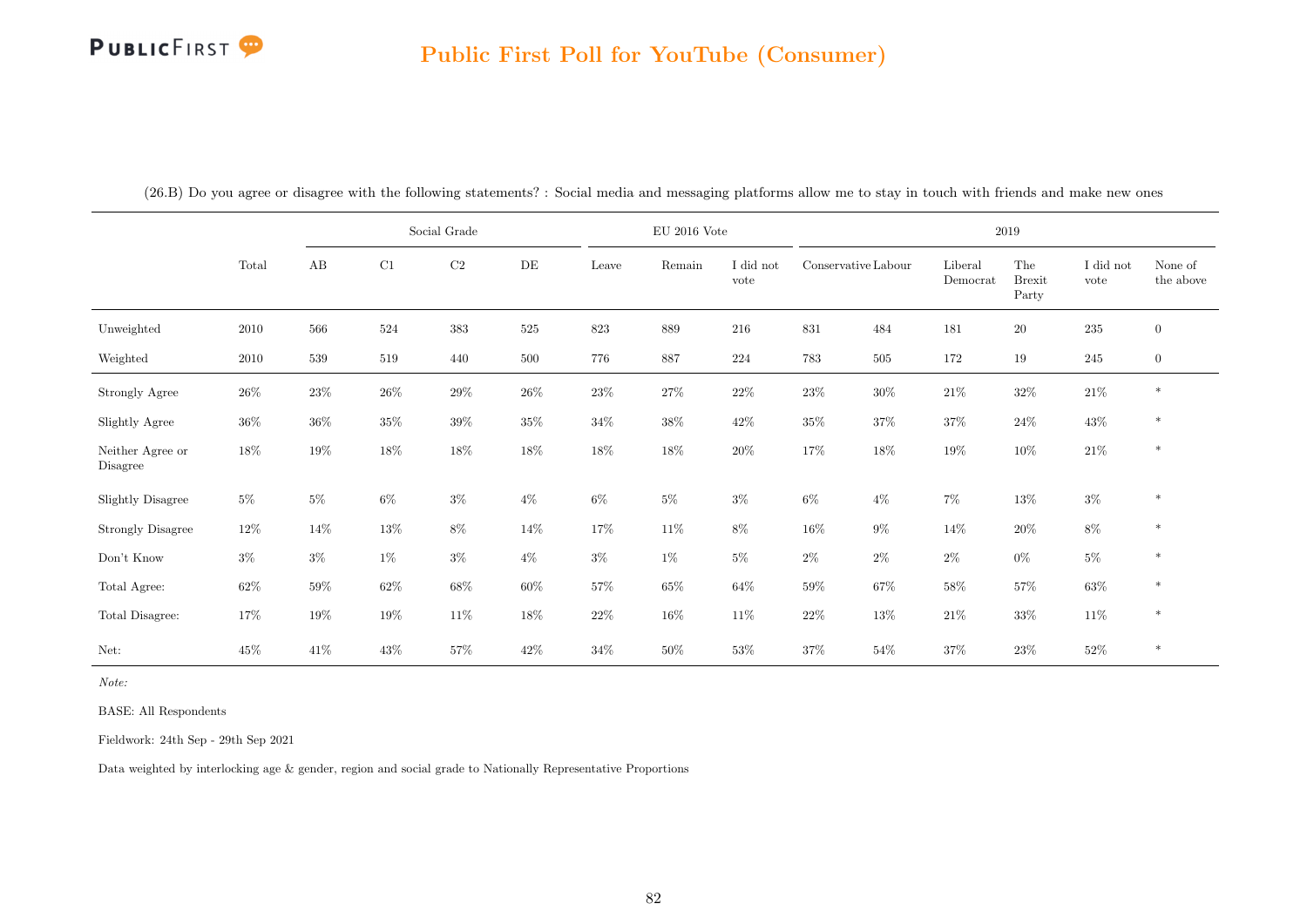|  |  |  |  |  |  |  |  | (26.C) Do you agree or disagree with the following statements? : Social media and messaging platforms allow me to stay in touch with friends and make new ones |  |  |  |  |  |
|--|--|--|--|--|--|--|--|----------------------------------------------------------------------------------------------------------------------------------------------------------------|--|--|--|--|--|
|--|--|--|--|--|--|--|--|----------------------------------------------------------------------------------------------------------------------------------------------------------------|--|--|--|--|--|

|                              |        |         |               |               |                    |                  |                  | Region                         |               |               |          |        |                     |
|------------------------------|--------|---------|---------------|---------------|--------------------|------------------|------------------|--------------------------------|---------------|---------------|----------|--------|---------------------|
|                              | Total  | London  | South<br>East | South<br>West | East of<br>England | East<br>Midlands | West<br>Midlands | Yorkshire<br>and the<br>Humber | North<br>East | North<br>West | Scotland | Wales  | Northern<br>Ireland |
| Unweighted                   | 2010   | 289     | 280           | 155           | 181                | 134              | $190\,$          | $163\,$                        | 85            | $236\,$       | 161      | 104    | $32\,$              |
| Weighted                     | 2010   | $281\,$ | $261\,$       | 161           | 181                | 141              | 181              | 161                            | 80            | 221           | 181      | 101    | $60\,$              |
| Strongly Agree               | $26\%$ | $33\%$  | $22\%$        | $26\%$        | $26\%$             | $28\%$           | $26\%$           | $22\%$                         | $26\%$        | $24\%$        | $26\%$   | $28\%$ | $22\%$              |
| Slightly Agree               | $36\%$ | $37\%$  | $33\%$        | $35\%$        | $31\%$             | $32\%$           | $40\%$           | $37\%$                         | $33\%$        | $38\%$        | $41\%$   | $37\%$ | $39\%$              |
| Neither Agree or<br>Disagree | $18\%$ | $17\%$  | $24\%$        | $19\%$        | $15\%$             | $20\%$           | $16\%$           | $15\%$                         | $20\%$        | $16\%$        | $18\%$   | $11\%$ | $28\%$              |
| Slightly Disagree            | $5\%$  | $4\%$   | $4\%$         | $5\%$         | $7\%$              | $7\%$            | $5\%$            | $5\%$                          | $3\%$         | $6\%$         | $2\%$    | $3\%$  | $6\%$               |
| <b>Strongly Disagree</b>     | $12\%$ | $7\%$   | 14\%          | $9\%$         | $20\%$             | $12\%$           | $9\%$            | $17\%$                         | $12\%$        | $13\%$        | $12\%$   | $18\%$ | $2\%$               |
| Don't Know                   | $3\%$  | $1\%$   | $3\%$         | $5\%$         | $1\%$              | $2\%$            | $4\%$            | $5\%$                          | $5\%$         | $4\%$         | $1\%$    | $2\%$  | $3\%$               |
| Total Agree:                 | $62\%$ | $71\%$  | $55\%$        | $61\%$        | $57\%$             | $60\%$           | $66\%$           | $58\%$                         | $59\%$        | $61\%$        | $67\%$   | $66\%$ | $61\%$              |
| Total Disagree:              | $17\%$ | $11\%$  | $18\%$        | $15\%$        | $27\%$             | $18\%$           | $15\%$           | $22\%$                         | $15\%$        | $19\%$        | 14%      | $21\%$ | $8\%$               |
| Net:                         | $45\%$ | $60\%$  | $38\%$        | $46\%$        | $31\%$             | $41\%$           | $52\%$           | $37\%$                         | 44\%          | $42\%$        | $53\%$   | $44\%$ | $53\%$              |

Note:

BASE: All Respondents

Fieldwork: 24th Sep - 29th Sep 2021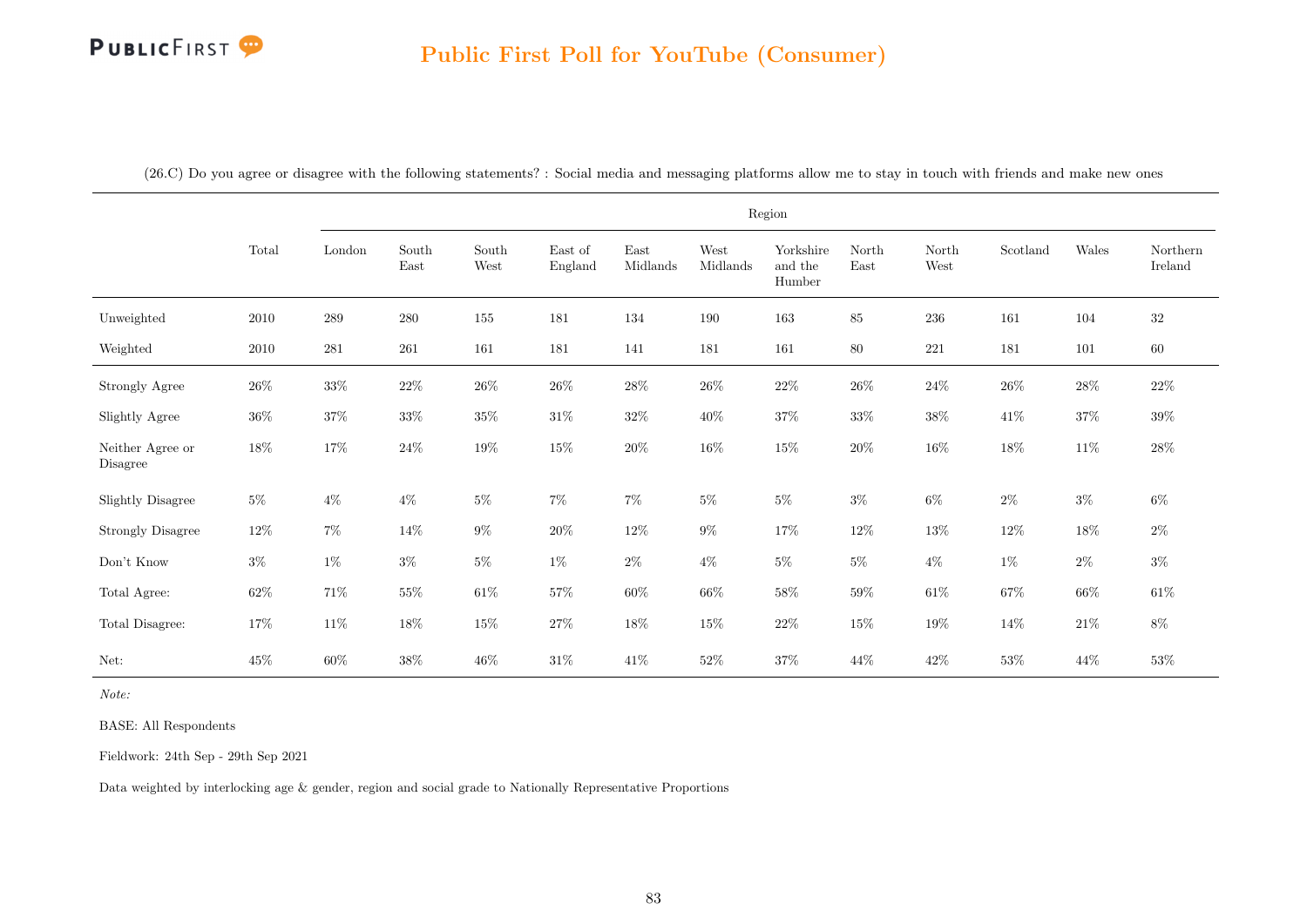|                              |        |        | Gender   |        |         |         | Age       |        |        |                       |                          | $\operatorname{Education}$                             |                                                             |                          |
|------------------------------|--------|--------|----------|--------|---------|---------|-----------|--------|--------|-----------------------|--------------------------|--------------------------------------------------------|-------------------------------------------------------------|--------------------------|
|                              | Total  | Male   | Female   | 18-24  | 25-34   | 35-44   | $45 - 54$ | 55-64  | $65+$  | GCSE or<br>equivalent | A Level or<br>equivalent | University<br>Under-<br>graduate<br>Degree<br>(BA/BSc) | University<br>Postgrad-<br>uate<br>Degree<br>(MA/MSc/MPhil) | Doctorate<br>(PhD/DPHil) |
| Unweighted                   | 2010   | 1000   | $1005\,$ | 149    | $337\,$ | $346\,$ | $366\,$   | 348    | 464    | 545                   | 563                      | 519                                                    | 265                                                         | $36\,$                   |
| Weighted                     | 2010   | 989    | 1016     | 279    | 343     | 341     | 342       | 283    | 422    | $525\,$               | 578                      | $532\,$                                                | 266                                                         | $36\,$                   |
| Strongly Agree               | $25\%$ | $26\%$ | $23\%$   | $23\%$ | $26\%$  | $25\%$  | $24\%$    | $26\%$ | $24\%$ | $27\%$                | 23\%                     | $21\%$                                                 | $29\%$                                                      | $22\%$                   |
| Slightly Agree               | $27\%$ | 27\%   | $27\%$   | $31\%$ | $35\%$  | $29\%$  | $23\%$    | $21\%$ | $24\%$ | $23\%$                | $26\%$                   | $28\%$                                                 | $36\%$                                                      | $27\%$                   |
| Neither Agree or<br>Disagree | $26\%$ | 23\%   | $28\%$   | $22\%$ | $20\%$  | $23\%$  | $32\%$    | $28\%$ | $29\%$ | $28\%$                | $28\%$                   | $27\%$                                                 | $15\%$                                                      | $25\%$                   |
| <b>Slightly Disagree</b>     | 12\%   | 13%    | 11\%     | $14\%$ | $11\%$  | $13\%$  | $11\%$    | $15\%$ | $8\%$  | $11\%$                | $13\%$                   | 12\%                                                   | 11\%                                                        | $19\%$                   |
| <b>Strongly Disagree</b>     | $7\%$  | $8\%$  | $7\%$    | $6\%$  | $5\%$   | $7\%$   | $8\%$     | $8\%$  | $11\%$ | $8\%$                 | $7\%$                    | $7\%$                                                  | $7\%$                                                       | $4\%$                    |
| Don't Know                   | $3\%$  | $3\%$  | $4\%$    | $5\%$  | $3\%$   | $3\%$   | $3\%$     | $2\%$  | $4\%$  | $4\%$                 | $3\%$                    | $4\%$                                                  | $1\%$                                                       | $3\%$                    |
| Total Agree:                 | $52\%$ | $53\%$ | $50\%$   | $54\%$ | $61\%$  | $54\%$  | 47%       | 47%    | 48%    | $50\%$                | 49%                      | 49\%                                                   | $65\%$                                                      | $49\%$                   |
| Total Disagree:              | 19%    | $21\%$ | $17\%$   | $20\%$ | $16\%$  | $20\%$  | $18\%$    | $23\%$ | $19\%$ | $18\%$                | $20\%$                   | $20\%$                                                 | $18\%$                                                      | $24\%$                   |
| Net:                         | $33\%$ | $32\%$ | $33\%$   | 34%    | $45\%$  | $34\%$  | $29\%$    | $24\%$ | 29%    | $32\%$                | 29%                      | $30\%$                                                 | 47%                                                         | $25\%$                   |

(27.A) Do you agree or disagree with the following statements? : There is no real difference in how I behave between the online and offline world

Note:

BASE: All Respondents

Fieldwork: 24th Sep - 29th Sep 2021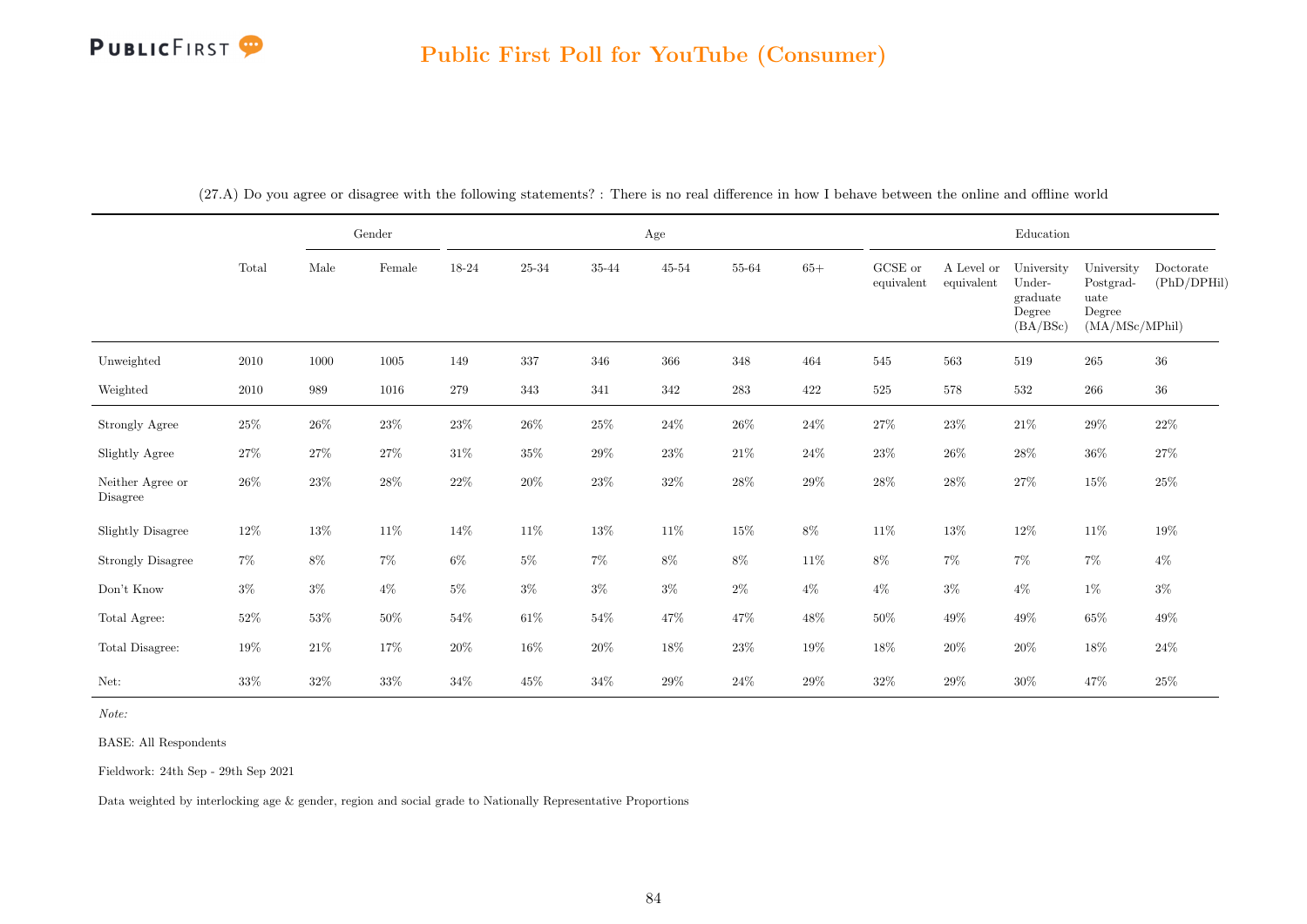|                              |        |        |        | Social Grade |        |         | $EU$ 2016 Vote |                   |                     |         |                     | $\,2019\,$                    |                   |                      |
|------------------------------|--------|--------|--------|--------------|--------|---------|----------------|-------------------|---------------------|---------|---------------------|-------------------------------|-------------------|----------------------|
|                              | Total  | AB     | C1     | $\rm C2$     | DE     | Leave   | Remain         | I did not<br>vote | Conservative Labour |         | Liberal<br>Democrat | The<br><b>Brexit</b><br>Party | I did not<br>vote | None of<br>the above |
| Unweighted                   | 2010   | 566    | 524    | 383          | 525    | $823\,$ | 889            | 216               | $831\,$             | 484     | 181                 | $20\,$                        | $\bf 235$         | $\boldsymbol{0}$     |
| Weighted                     | 2010   | 539    | 519    | 440          | 500    | 776     | 887            | 224               | 783                 | $505\,$ | 172                 | 19                            | $245\,$           | $\mathbf{0}$         |
| <b>Strongly Agree</b>        | $25\%$ | $24\%$ | $24\%$ | 25%          | $25\%$ | $24\%$  | $25\%$         | $25\%$            | $26\%$              | $20\%$  | 24\%                | $51\%$                        | $27\%$            | $\ast$               |
| Slightly Agree               | $27\%$ | $31\%$ | $24\%$ | $27\%$       | $26\%$ | $24\%$  | $30\%$         | $28\%$            | $27\%$              | $28\%$  | $29\%$              | $5\%$                         | $28\%$            | $\ast$               |
| Neither Agree or<br>Disagree | $26\%$ | $23\%$ | $25\%$ | $29\%$       | $28\%$ | $29\%$  | $24\%$         | $28\%$            | $28\%$              | $24\%$  | 24\%                | $25\%$                        | $27\%$            | $\ast$               |
| <b>Slightly Disagree</b>     | 12\%   | 13%    | $13\%$ | $10\%$       | $9\%$  | $12\%$  | $12\%$         | $9\%$             | $10\%$              | $16\%$  | $12\%$              | $14\%$                        | $7\%$             | $\ast$               |
| <b>Strongly Disagree</b>     | $7\%$  | 6%     | $10\%$ | $6\%$        | $7\%$  | $7\%$   | $8\%$          | $5\%$             | $7\%$               | $8\%$   | $8\%$               | $4\%$                         | $6\%$             | $\ast$               |
| Don't Know                   | $3\%$  | $2\%$  | $3\%$  | $3\%$        | $5\%$  | $3\%$   | $2\%$          | $6\%$             | $2\%$               | $3\%$   | $3\%$               | $0\%$                         | $5\%$             | $\ast$               |
| Total Agree:                 | $52\%$ | $55\%$ | 49%    | $52\%$       | $51\%$ | 49%     | $54\%$         | $52\%$            | $53\%$              | 48\%    | $54\%$              | $56\%$                        | $55\%$            | $\ast$               |
| Total Disagree:              | $19\%$ | $20\%$ | $23\%$ | $16\%$       | 17%    | $19\%$  | $20\%$         | 14\%              | $17\%$              | $25\%$  | $20\%$              | $18\%$                        | $13\%$            | $\ast$               |
| Net:                         | 33%    | $35\%$ | $26\%$ | $36\%$       | $34\%$ | $29\%$  | $34\%$         | $39\%$            | $36\%$              | $24\%$  | $34\%$              | $38\%$                        | $42\%$            | $\ast$               |

(27.B) Do you agree or disagree with the following statements? : There is no real difference in how I behave between the online and offline world

Note:

BASE: All Respondents

Fieldwork: 24th Sep - 29th Sep 2021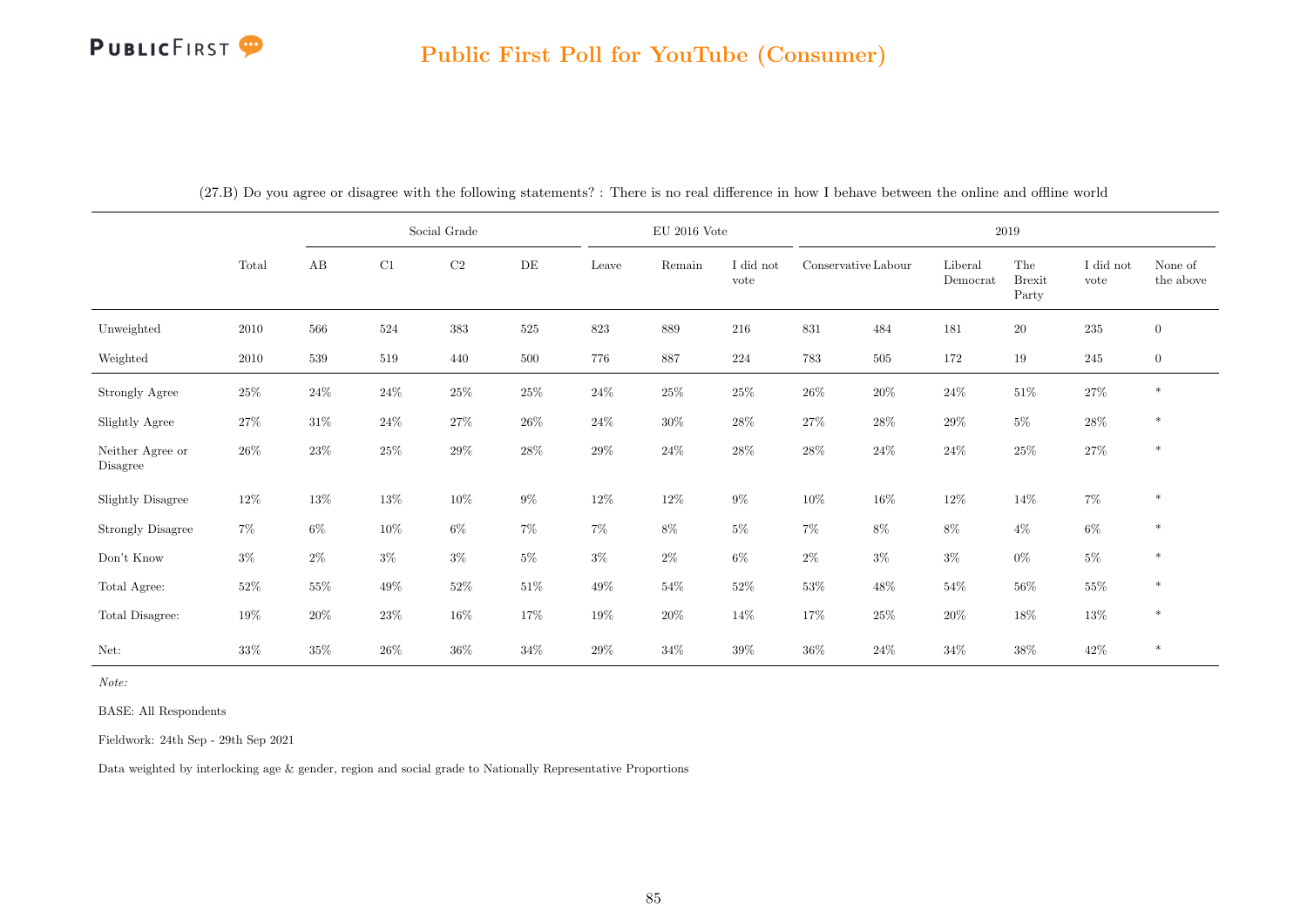|                              |        |         |                                                 |                                |                    |                  | Region           |                                |               |               |          |        |                     |
|------------------------------|--------|---------|-------------------------------------------------|--------------------------------|--------------------|------------------|------------------|--------------------------------|---------------|---------------|----------|--------|---------------------|
|                              | Total  | London  | $\operatorname{South}$<br>$\operatorname{East}$ | South<br>$\operatorname{West}$ | East of<br>England | East<br>Midlands | West<br>Midlands | Yorkshire<br>and the<br>Humber | North<br>East | North<br>West | Scotland | Wales  | Northern<br>Ireland |
| Unweighted                   | 2010   | $\,289$ | $280\,$                                         | 155                            | 181                | 134              | 190              | 163                            | $85\,$        | 236           | 161      | 104    | $32\,$              |
| Weighted                     | 2010   | 281     | 261                                             | 161                            | 181                | 141              | 181              | 161                            | $80\,$        | 221           | 181      | 101    | $60\,$              |
| Strongly Agree               | $25\%$ | $26\%$  | $25\%$                                          | $24\%$                         | $28\%$             | $20\%$           | $22\%$           | $27\%$                         | $22\%$        | $20\%$        | $29\%$   | $27\%$ | $26\%$              |
| Slightly Agree               | $27\%$ | $29\%$  | $25\%$                                          | $27\%$                         | $21\%$             | $31\%$           | $29\%$           | $21\%$                         | $35\%$        | $29\%$        | $28\%$   | $28\%$ | $27\%$              |
| Neither Agree or<br>Disagree | $26\%$ | $23\%$  | $27\%$                                          | $26\%$                         | $28\%$             | $29\%$           | $31\%$           | $28\%$                         | $24\%$        | $25\%$        | $22\%$   | $21\%$ | $21\%$              |
| <b>Slightly Disagree</b>     | $12\%$ | $14\%$  | $11\%$                                          | $9\%$                          | $13\%$             | $9\%$            | $8\%$            | $8\%$                          | $8\%$         | $13\%$        | $12\%$   | $16\%$ | $20\%$              |
| <b>Strongly Disagree</b>     | $7\%$  | $6\%$   | $8\%$                                           | $7\%$                          | $6\%$              | $8\%$            | $7\%$            | $10\%$                         | $6\%$         | $10\%$        | $8\%$    | $6\%$  | $3\%$               |
| Don't Know                   | $3\%$  | $3\%$   | $4\%$                                           | $6\%$                          | $3\%$              | $3\%$            | $3\%$            | $6\%$                          | $4\%$         | $3\%$         | $2\%$    | $2\%$  | $3\%$               |
| Total Agree:                 | $52\%$ | $54\%$  | $50\%$                                          | $51\%$                         | $49\%$             | $50\%$           | $52\%$           | $48\%$                         | $57\%$        | $49\%$        | $56\%$   | $55\%$ | $53\%$              |
| Total Disagree:              | $19\%$ | $20\%$  | $19\%$                                          | $16\%$                         | $20\%$             | $17\%$           | $15\%$           | $18\%$                         | $15\%$        | $23\%$        | $20\%$   | $22\%$ | $22\%$              |
| Net:                         | 33\%   | $35\%$  | $31\%$                                          | $35\%$                         | $29\%$             | $33\%$           | $37\%$           | $29\%$                         | $43\%$        | $26\%$        | $36\%$   | $33\%$ | $31\%$              |

(27.C) Do you agree or disagree with the following statements? : There is no real difference in how I behave between the online and offline world

Note:

BASE: All Respondents

Fieldwork: 24th Sep - 29th Sep 2021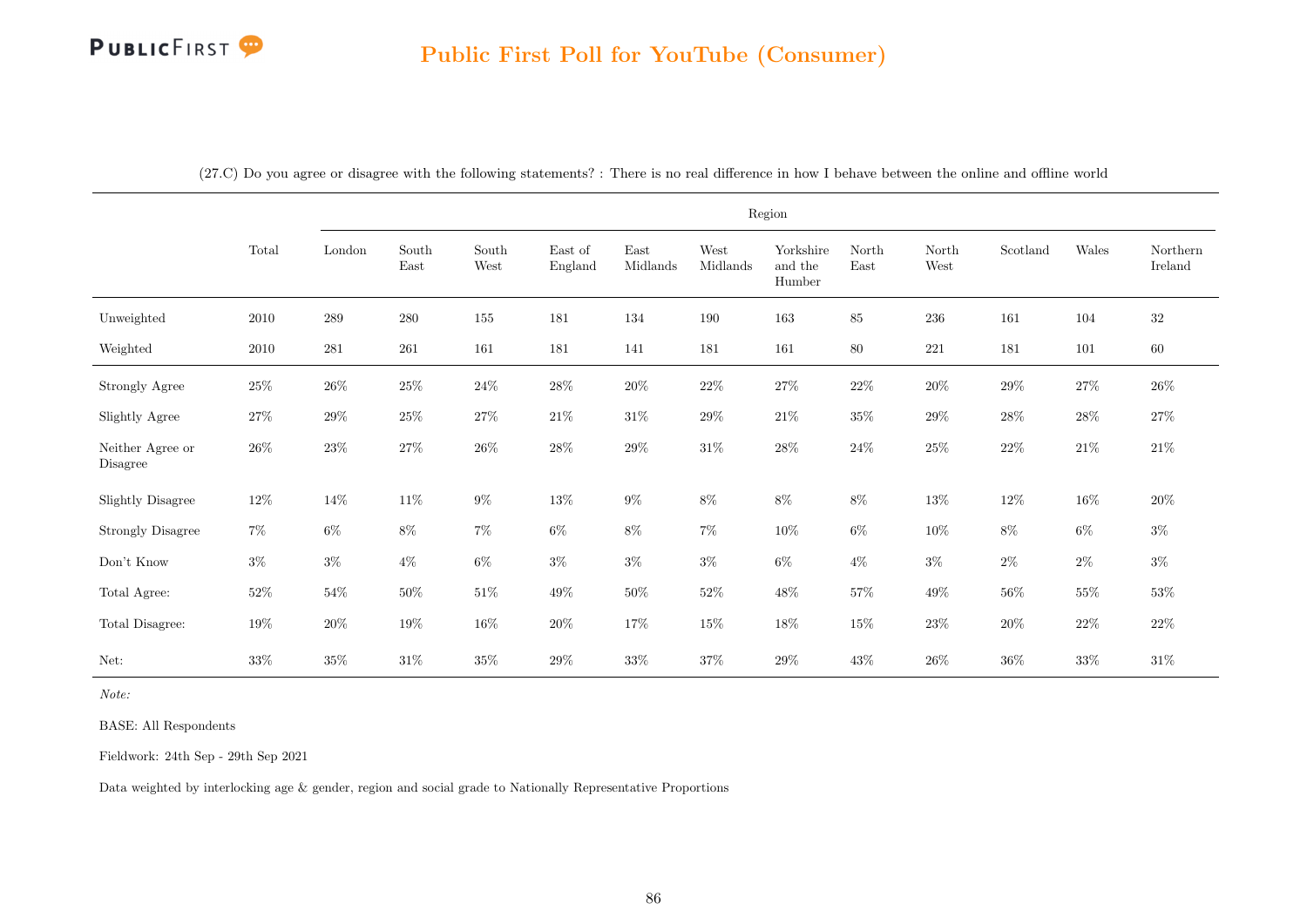# PUBLICFIRST<sup>9</sup>

## Public First Poll for YouTube (Consumer)

|                                                             |        |        | Gender |        |        |        | Age       |           |        |                       |                          | Education                                              |                                                             |                          |
|-------------------------------------------------------------|--------|--------|--------|--------|--------|--------|-----------|-----------|--------|-----------------------|--------------------------|--------------------------------------------------------|-------------------------------------------------------------|--------------------------|
|                                                             | Total  | Male   | Female | 18-24  | 25-34  | 35-44  | $45 - 54$ | 55-64     | $65+$  | GCSE or<br>equivalent | A Level or<br>equivalent | University<br>Under-<br>graduate<br>Degree<br>(BA/BSc) | University<br>Postgrad-<br>uate<br>Degree<br>(MA/MSc/MPhil) | Doctorate<br>(PhD/DPHil) |
| Unweighted                                                  | 2010   | 1000   | 1005   | 149    | 337    | 346    | 366       | 348       | 464    | 545                   | 563                      | 519                                                    | 265                                                         | $36\,$                   |
| Weighted                                                    | 2010   | 989    | 1016   | 279    | 343    | 341    | 342       | $\bf 283$ | 422    | $525\,$               | 578                      | 532                                                    | 266                                                         | $36\,$                   |
| Charity/NGO                                                 | $6\%$  | $8\%$  | $4\%$  | $6\%$  | $12\%$ | $9\%$  | $4\%$     | $2\%$     | $3\%$  | $3\%$                 | $4\%$                    | $9\%$                                                  | $12\%$                                                      | $5\%$                    |
| My childs school                                            | $6\%$  | $7\%$  | $4\%$  | $5\%$  | $12\%$ | $12\%$ | $4\%$     | $1\%$     | $0\%$  | $3\%$                 | $4\%$                    | $5\%$                                                  | 14%                                                         | 13%                      |
| Local groups                                                | $6\%$  | $9\%$  | $4\%$  | 12%    | 13%    | $9\%$  | $3\%$     | $2\%$     | $1\%$  | $2\%$                 | $5\%$                    | $8\%$                                                  | 14%                                                         | $20\%$                   |
| Id search online                                            | $50\%$ | 47\%   | $52\%$ | $50\%$ | $48\%$ | $58\%$ | $54\%$    | 49%       | 41\%   | 47\%                  | $54\%$                   | $51\%$                                                 | $49\%$                                                      | 46%                      |
| Official Government<br>advice and information               | $32\%$ | $29\%$ | $34\%$ | 21%    | $28\%$ | $30\%$ | $34\%$    | $33\%$    | $42\%$ | $29\%$                | $33\%$                   | $29\%$                                                 | $39\%$                                                      | $24\%$                   |
| Family                                                      | $23\%$ | $22\%$ | $23\%$ | $28\%$ | $27\%$ | $23\%$ | 15%       | 17%       | $25\%$ | $22\%$                | 20%                      | $21\%$                                                 | $29\%$                                                      | 27%                      |
| Id look at safety<br>features on specific<br>apps/platforms | $21\%$ | 19%    | $22\%$ | $24\%$ | $23\%$ | $20\%$ | 16%       | $20\%$    | $22\%$ | $19\%$                | 21\%                     | $21\%$                                                 | $24\%$                                                      | $27\%$                   |
| Friends                                                     | $20\%$ | 22%    | 17%    | $22\%$ | $30\%$ | $26\%$ | $13\%$    | 14%       | 14%    | $18\%$                | 17%                      | $18\%$                                                 | $35\%$                                                      | $20\%$                   |
| Consumer affairs<br>websites                                | 16%    | $16\%$ | $15\%$ | 10%    | 17%    | $16\%$ | 14%       | 16%       | $19\%$ | $12\%$                | 12%                      | 17%                                                    | $30\%$                                                      | $20\%$                   |
| Other (Please Specify)                                      | $1\%$  | $2\%$  | $1\%$  | $0\%$  | $1\%$  | $0\%$  | $1\%$     | $3\%$     | $3\%$  | $2\%$                 | $1\%$                    | $2\%$                                                  | $0\%$                                                       | $0\%$                    |
| Don't know                                                  | $15\%$ | 17%    | 14%    | $15\%$ | 16%    | 11\%   | 18%       | 17%       | $16\%$ | $19\%$                | 16%                      | 16%                                                    | $6\%$                                                       | 15%                      |

|  |  |  |  |  |  | (28.A) Where would you turn if you wanted to learn more about staying safe online?Select all that apply |  |
|--|--|--|--|--|--|---------------------------------------------------------------------------------------------------------|--|
|--|--|--|--|--|--|---------------------------------------------------------------------------------------------------------|--|

Note:

BASE: All Respondents

Fieldwork: 24th Sep - 29th Sep 2021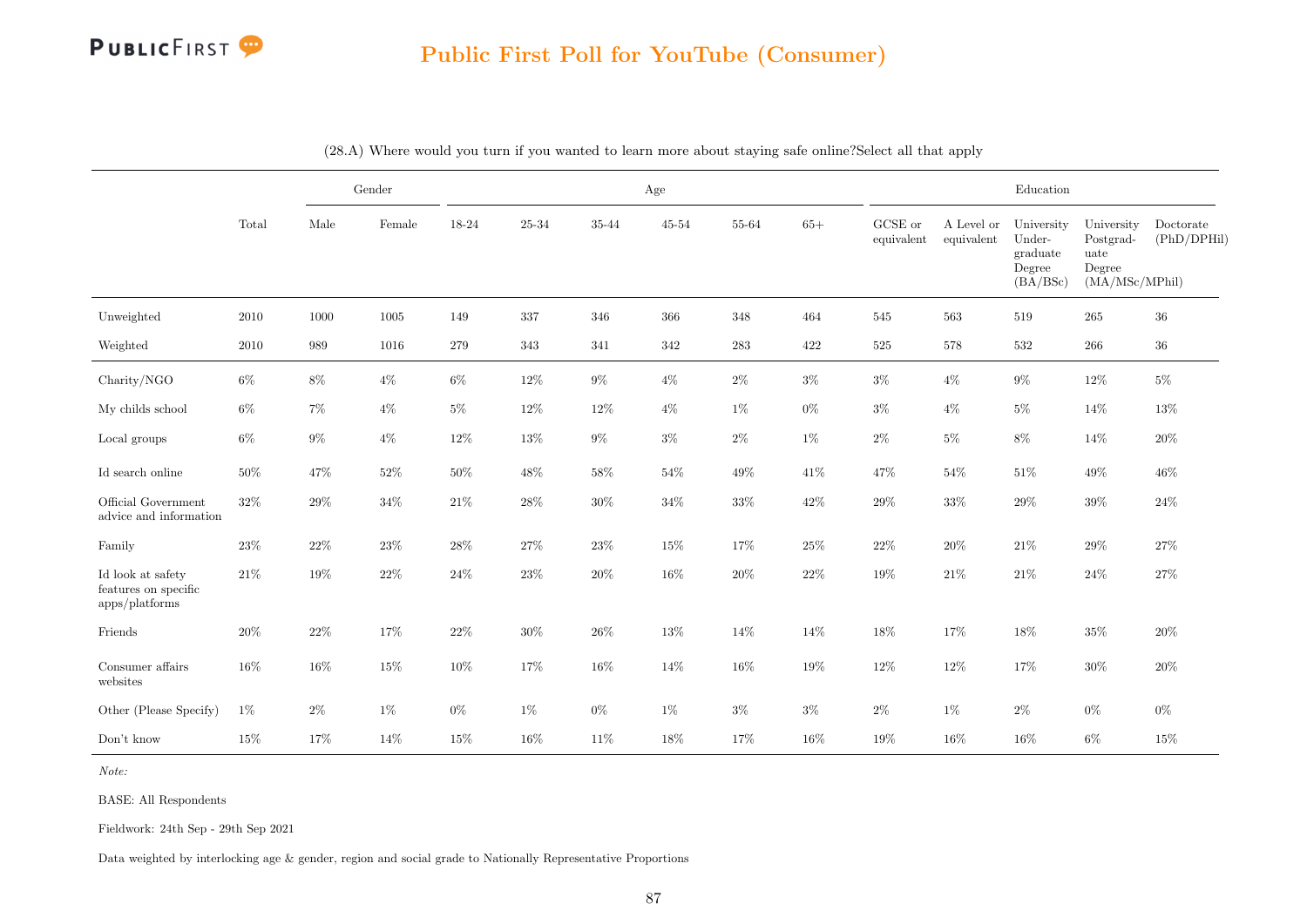

|                                                             |          |        |        | Social Grade |           |        | $EU$ 2016 Vote |                   |                     |        |                     | 2019                          |                   |                      |
|-------------------------------------------------------------|----------|--------|--------|--------------|-----------|--------|----------------|-------------------|---------------------|--------|---------------------|-------------------------------|-------------------|----------------------|
|                                                             | Total    | AB     | C1     | $\rm C2$     | $\rm{DE}$ | Leave  | Remain         | I did not<br>vote | Conservative Labour |        | Liberal<br>Democrat | The<br><b>Brexit</b><br>Party | I did not<br>vote | None of<br>the above |
| Unweighted                                                  | $2010\,$ | 566    | 524    | $383\,$      | $525\,$   | 823    | 889            | 216               | $831\,$             | 484    | 181                 | $20\,$                        | 235               | $\boldsymbol{0}$     |
| Weighted                                                    | $2010\,$ | 539    | 519    | 440          | 500       | 776    | 887            | 224               | 783                 | 505    | 172                 | 19                            | 245               | $\boldsymbol{0}$     |
| Charity/NGO                                                 | $6\%$    | $8\%$  | $5\%$  | $6\%$        | $4\%$     | $5\%$  | $8\%$          | $3\%$             | $6\%$               | $6\%$  | $8\%$               | 17%                           | $1\%$             | $\ast$               |
| My childs school                                            | $6\%$    | 8%     | $4\%$  | $6\%$        | $4\%$     | $5\%$  | $7\%$          | $3\%$             | $4\%$               | $7\%$  | $9\%$               | $0\%$                         | $3\%$             | $\ast$               |
| Local groups                                                | $6\%$    | $9\%$  | $4\%$  | $7\%$        | $5\%$     | $5\%$  | $9\%$          | $4\%$             | $6\%$               | $7\%$  | $6\%$               | 12%                           | $4\%$             | $\ast$               |
| Id search online                                            | $50\%$   | 52%    | $50\%$ | 47\%         | 50%       | $46\%$ | $51\%$         | 55%               | 47%                 | $48\%$ | 53%                 | $64\%$                        | $53\%$            | $\ast$               |
| Official Government<br>advice and information               | $32\%$   | 39%    | $31\%$ | $28\%$       | 28%       | $33\%$ | $35\%$         | 21%               | $35\%$              | $31\%$ | 34%                 | $30\%$                        | $24\%$            | $\ast$               |
| Family                                                      | 23\%     | $26\%$ | 17%    | $24\%$       | $23\%$    | $22\%$ | $24\%$         | 16%               | $25\%$              | $23\%$ | 20%                 | $10\%$                        | $16\%$            | $\ast$               |
| Id look at safety<br>features on specific<br>apps/platforms | 21\%     | $24\%$ | $19\%$ | $19\%$       | $20\%$    | 18%    | $23\%$         | 15%               | $22\%$              | $19\%$ | 24%                 | $21\%$                        | $18\%$            | $\ast$               |
| Friends                                                     | $20\%$   | 24%    | $17\%$ | $20\%$       | 18%       | $19\%$ | $22\%$         | 11%               | $20\%$              | $21\%$ | 22%                 | $20\%$                        | $12\%$            | $\ast$               |
| Consumer affairs<br>websites                                | 16%      | 21\%   | 16%    | 15%          | 11%       | 13%    | 21\%           | 10%               | 16%                 | 18%    | 24%                 | 16%                           | $7\%$             | $\ast$               |
| Other (Please Specify)                                      | $1\%$    | $1\%$  | 1%     | $1\%$        | $2\%$     | $2\%$  | $1\%$          | $2\%$             | $2\%$               | $1\%$  | $2\%$               | $0\%$                         | $2\%$             | $\ast$               |
| Don't know                                                  | 15%      | 12%    | 18%    | $16\%$       | 16%       | 17%    | $12\%$         | 20%               | 13%                 | 17%    | $9\%$               | 11%                           | $22\%$            | $\ast$               |

(28.B) Where would you turn if you wanted to learn more about staying safe online?Select all that apply

Note:

BASE: All Respondents

Fieldwork: 24th Sep - 29th Sep 2021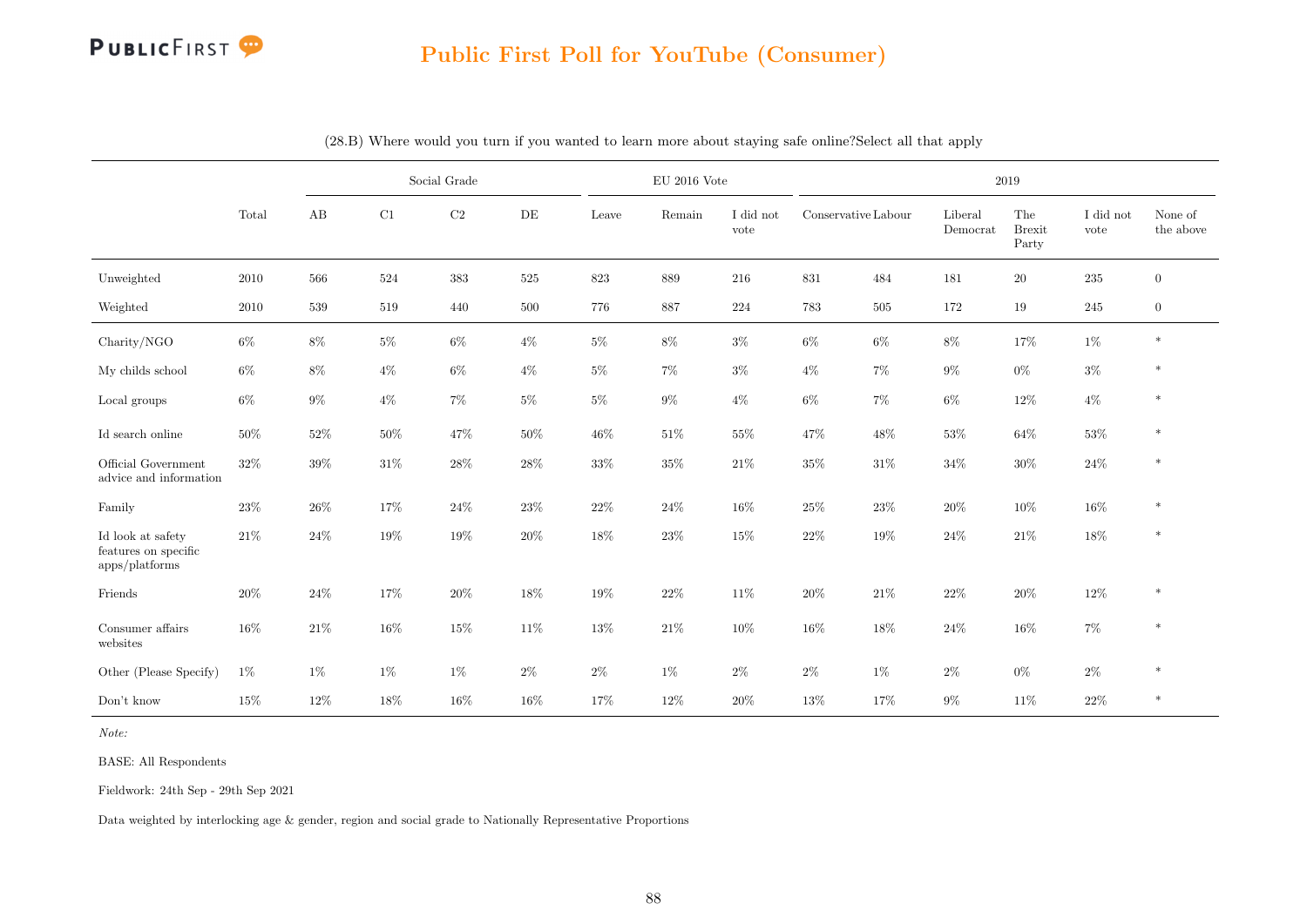

(28.C) Where would you turn if you wanted to learn more about staying safe online?Select all that apply

|                                                                |          |           |               |               |                                     |                  |                  | Region                         |                                |               |          |        |                     |
|----------------------------------------------------------------|----------|-----------|---------------|---------------|-------------------------------------|------------------|------------------|--------------------------------|--------------------------------|---------------|----------|--------|---------------------|
|                                                                | Total    | London    | South<br>East | South<br>West | $\operatorname{East}$ of<br>England | East<br>Midlands | West<br>Midlands | Yorkshire<br>and the<br>Humber | $\operatorname{North}$<br>East | North<br>West | Scotland | Wales  | Northern<br>Ireland |
| Unweighted                                                     | 2010     | $\,289$   | $280\,$       | $155\,$       | 181                                 | 134              | 190              | 163                            | $85\,$                         | $\,236$       | 161      | 104    | $32\,$              |
| Weighted                                                       | $2010\,$ | $\bf 281$ | $261\,$       | 161           | 181                                 | 141              | 181              | 161                            | $80\,$                         | $221\,$       | 181      | 101    | 60                  |
| Charity/NGO                                                    | $6\%$    | $10\%$    | $6\%$         | $3\%$         | $5\%$                               | $5\%$            | $6\%$            | $2\%$                          | $7\%$                          | $7\%$         | $4\%$    | $6\%$  | $6\%$               |
| My childs school                                               | $6\%$    | $11\%$    | $5\%$         | $2\%$         | $2\%$                               | $6\%$            | $7\%$            | $4\%$                          | $8\%$                          | $6\%$         | $4\%$    | $6\%$  | $3\%$               |
| Local groups                                                   | $6\%$    | $14\%$    | $4\%$         | $3\%$         | $4\%$                               | $2\%$            | $5\%$            | $4\%$                          | $10\%$                         | $10\%$        | $5\%$    | $6\%$  | $9\%$               |
| Id search online                                               | 50%      | 47%       | 45%           | $50\%$        | 52%                                 | $51\%$           | 55%              | 46%                            | 62%                            | $49\%$        | 49%      | $50\%$ | 48%                 |
| Official Government<br>advice and information                  | $32\%$   | $33\%$    | $35\%$        | $33\%$        | $36\%$                              | $30\%$           | $30\%$           | $25\%$                         | $31\%$                         | $31\%$        | $33\%$   | $32\%$ | $23\%$              |
| Family                                                         | $23\%$   | $29\%$    | $21\%$        | $23\%$        | $22\%$                              | $20\%$           | 23%              | $24\%$                         | $25\%$                         | $20\%$        | $20\%$   | $19\%$ | $20\%$              |
| Id look at safety<br>features on specific<br>$apps$ /platforms | $21\%$   | $21\%$    | $23\%$        | $22\%$        | 19%                                 | $20\%$           | 16%              | $21\%$                         | 15%                            | $26\%$        | $21\%$   | 21\%   | 17%                 |
| Friends                                                        | $20\%$   | $30\%$    | 16%           | $12\%$        | 22%                                 | $16\%$           | $22\%$           | 16%                            | 18%                            | $21\%$        | 18%      | $18\%$ | 17%                 |
| Consumer affairs<br>websites                                   | 16%      | $21\%$    | 18%           | $16\%$        | 18%                                 | $12\%$           | 16%              | 14%                            | 18%                            | 15%           | $9\%$    | 14%    | $8\%$               |
| Other (Please Specify)                                         | $1\%$    | $0\%$     | $1\%$         | $2\%$         | $2\%$                               | $3\%$            | $1\%$            | $1\%$                          | $2\%$                          | $1\%$         | $2\%$    | $4\%$  | $0\%$               |
| Don't know                                                     | 15%      | $12\%$    | 17%           | 19%           | 13%                                 | 16%              | 13%              | 17%                            | $9\%$                          | 17%           | $20\%$   | 18%    | 11\%                |

Note:

BASE: All Respondents

Fieldwork: 24th Sep - 29th Sep 2021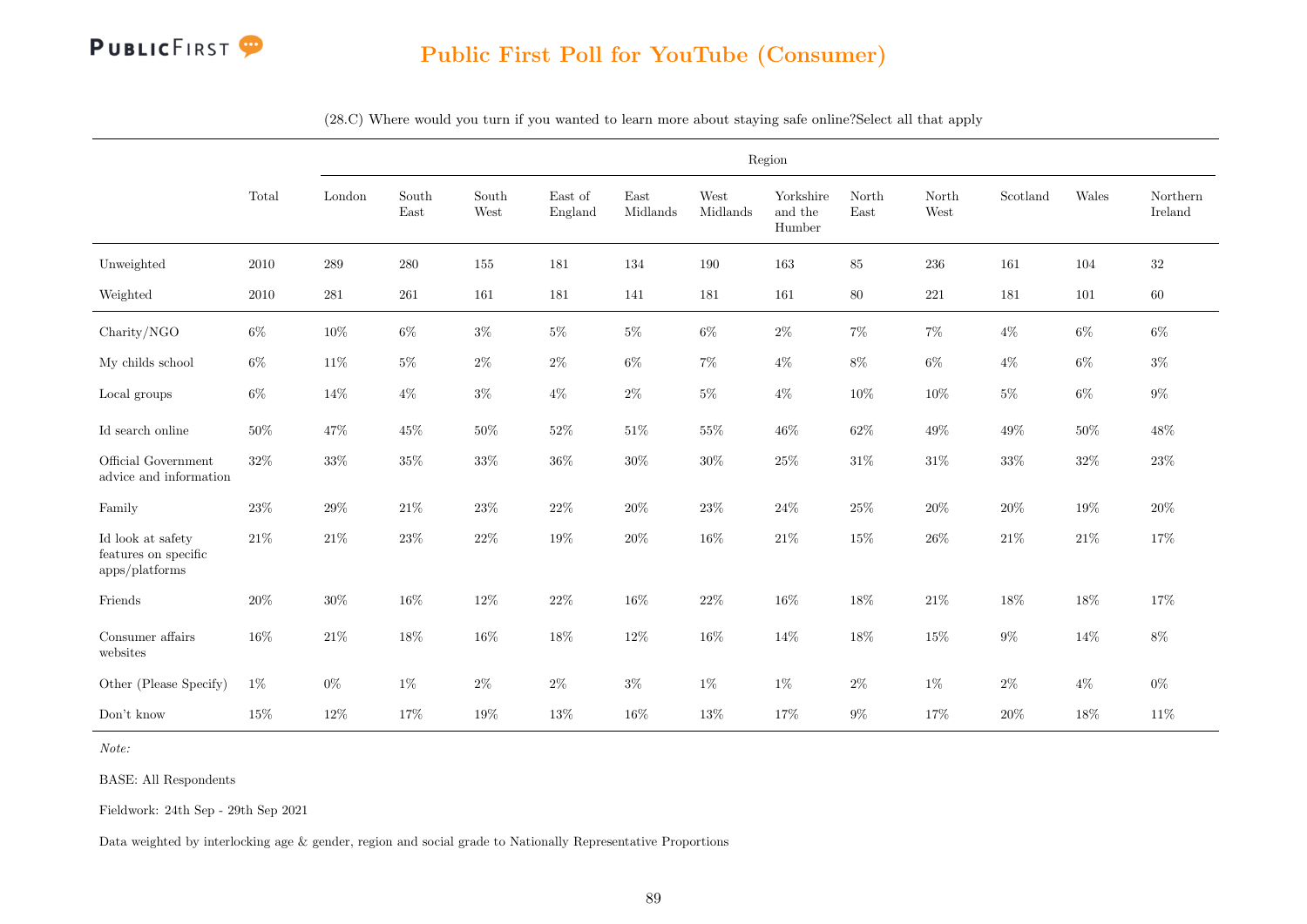

|                                                                |          |        | Gender   |        |        |         | Age            |           |        |                       |                          | Education                                              |                                                             |                          |
|----------------------------------------------------------------|----------|--------|----------|--------|--------|---------|----------------|-----------|--------|-----------------------|--------------------------|--------------------------------------------------------|-------------------------------------------------------------|--------------------------|
|                                                                | Total    | Male   | Female   | 18-24  | 25-34  | 35-44   | $45\hbox{-}54$ | 55-64     | $65+$  | GCSE or<br>equivalent | A Level or<br>equivalent | University<br>Under-<br>graduate<br>Degree<br>(BA/BSc) | University<br>Postgrad-<br>uate<br>Degree<br>(MA/MSc/MPhil) | Doctorate<br>(PhD/DPHil) |
| Unweighted                                                     | $2010\,$ | 1000   | $1005\,$ | 149    | 337    | $346\,$ | $366\,$        | $348\,$   | 464    | $545\,$               | 563                      | $519\,$                                                | $265\,$                                                     | $36\,$                   |
| Weighted                                                       | 2010     | 989    | 1016     | 279    | 343    | 341     | 342            | $\bf 283$ | 422    | $525\,$               | 578                      | 532                                                    | 266                                                         | $36\,$                   |
| Family                                                         | $12\%$   | $11\%$ | $12\%$   | 14%    | $10\%$ | $11\%$  | $7\%$          | 10%       | 17%    | 13%                   | 12%                      | $8\%$                                                  | 11\%                                                        | 19%                      |
| Friends                                                        | $7\%$    | $9\%$  | $6\%$    | 13%    | 11%    | $8\%$   | $5\%$          | $5\%$     | $4\%$  | $7\%$                 | $6\%$                    | $8\%$                                                  | $10\%$                                                      | $5\%$                    |
| Official Government<br>advice and information                  | $21\%$   | 19%    | $23\%$   | $10\%$ | $14\%$ | $19\%$  | $21\%$         | $29\%$    | $31\%$ | $20\%$                | $22\%$                   | $20\%$                                                 | $21\%$                                                      | 14%                      |
| Id search online                                               | $31\%$   | 30%    | $32\%$   | $29\%$ | $29\%$ | $36\%$  | 40%            | $32\%$    | $23\%$ | $33\%$                | $32\%$                   | $32\%$                                                 | $27\%$                                                      | $31\%$                   |
| Consumer affairs<br>websites                                   | $7\%$    | $8\%$  | $7\%$    | $6\%$  | $8\%$  | $6\%$   | $6\%$          | $5\%$     | $10\%$ | $5\%$                 | $7\%$                    | $8\%$                                                  | $12\%$                                                      | $7\%$                    |
| Charity/NGO                                                    | 1%       | $2\%$  | $1\%$    | $2\%$  | $2\%$  | $2\%$   | $1\%$          | 0%        | $0\%$  | $1\%$                 | $2\%$                    | $1\%$                                                  | $1\%$                                                       | $5\%$                    |
| Id look at safety<br>features on specific<br>$apps$ /platforms | $7\%$    | $7\%$  | $8\%$    | $10\%$ | $10\%$ | $6\%$   | $7\%$          | $6\%$     | $5\%$  | $7\%$                 | $8\%$                    | $8\%$                                                  | $4\%$                                                       | $7\%$                    |
| My childs school                                               | $2\%$    | $2\%$  | $1\%$    | $2\%$  | $3\%$  | $5\%$   | $1\%$          | $0\%$     | $0\%$  | $1\%$                 | $2\%$                    | $1\%$                                                  | $2\%$                                                       | $5\%$                    |
| Local groups                                                   | $2\%$    | $2\%$  | $1\%$    | $5\%$  | $5\%$  | $2\%$   | $0\%$          | $1\%$     | $0\%$  | $1\%$                 | $1\%$                    | $2\%$                                                  | $7\%$                                                       | $0\%$                    |
| Other (Please Specify)                                         | 1%       | $1\%$  | $0\%$    | $0\%$  | $0\%$  | $0\%$   | $1\%$          | 1%        | $1\%$  | $1\%$                 | $0\%$                    | $1\%$                                                  | $0\%$                                                       | $0\%$                    |
| Don't know                                                     | $9\%$    | $10\%$ | $8\%$    | $9\%$  | $10\%$ | $7\%$   | 12%            | $9\%$     | $8\%$  | $11\%$                | $8\%$                    | $10\%$                                                 | $4\%$                                                       | $7\%$                    |

(29.A) If you had to choose one, where would you turn to for information on online safety, if any?

Note:

BASE: All Respondents

Fieldwork: 24th Sep - 29th Sep 2021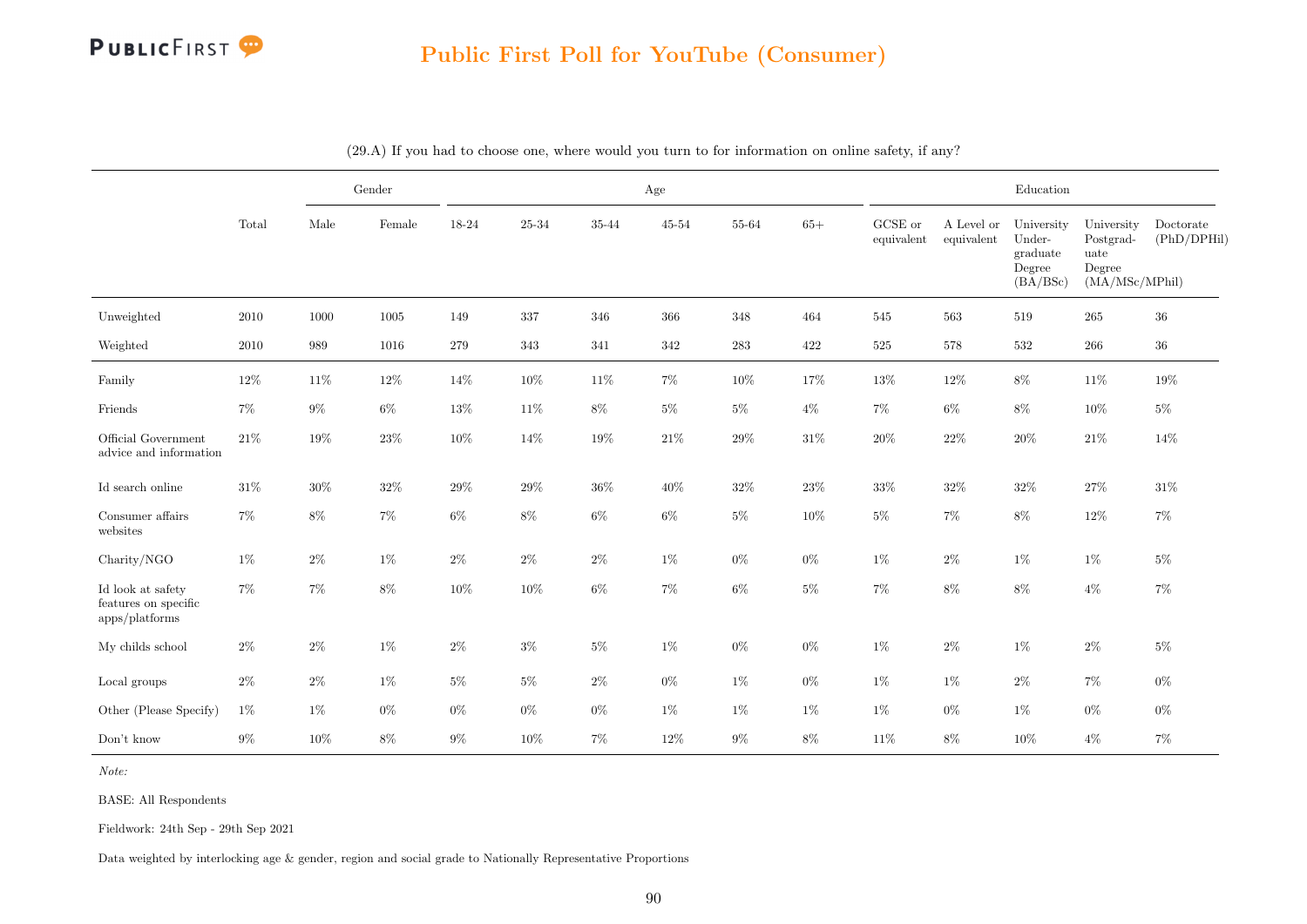

|                                                                |          |        |        | Social Grade |         |        | $\mathrm{EU}$ 2016 Vote |                   |                     |         |                     | 2019                          |                   |                      |
|----------------------------------------------------------------|----------|--------|--------|--------------|---------|--------|-------------------------|-------------------|---------------------|---------|---------------------|-------------------------------|-------------------|----------------------|
|                                                                | Total    | AB     | C1     | $\rm{C2}$    | DE      | Leave  | Remain                  | I did not<br>vote | Conservative Labour |         | Liberal<br>Democrat | The<br><b>Brexit</b><br>Party | I did not<br>vote | None of<br>the above |
| Unweighted                                                     | $2010\,$ | 566    | 524    | 383          | $525\,$ | 823    | 889                     | 216               | 831                 | 484     | $181\,$             | $20\,$                        | 235               | $\boldsymbol{0}$     |
| Weighted                                                       | $2010\,$ | 539    | 519    | 440          | 500     | 776    | 887                     | 224               | 783                 | $505\,$ | 172                 | 19                            | 245               | $\boldsymbol{0}$     |
| Family                                                         | 12%      | 11\%   | $9\%$  | 13%          | 13%     | $13\%$ | 11\%                    | 10%               | 13%                 | 10%     | 10%                 | $0\%$                         | $13\%$            | $\ast$               |
| Friends                                                        | $7\%$    | $6\%$  | $9\%$  | $8\%$        | $6\%$   | $7\%$  | $8\%$                   | $5\%$             | $7\%$               | $8\%$   | $8\%$               | $10\%$                        | $4\%$             | $\ast$               |
| Official Government<br>advice and information                  | $21\%$   | $24\%$ | $24\%$ | $17\%$       | 19%     | $26\%$ | $19\%$                  | 17%               | $25\%$              | $19\%$  | $24\%$              | $31\%$                        | $17\%$            | $\ast$               |
| Id search online                                               | $31\%$   | $30\%$ | $32\%$ | $32\%$       | $32\%$  | $28\%$ | $31\%$                  | $37\%$            | $30\%$              | $33\%$  | 30%                 | $27\%$                        | $36\%$            | $\ast$               |
| Consumer affairs<br>websites                                   | $7\%$    | $9\%$  | $6\%$  | $9\%$        | $6\%$   | 7%     | $9\%$                   | $5\%$             | $6\%$               | $8\%$   | 11%                 | $5\%$                         | $7\%$             | $\ast$               |
| Charity/NGO                                                    | $1\%$    | $2\%$  | $1\%$  | $1\%$        | $1\%$   | $1\%$  | $2\%$                   | $0\%$             | 1%                  | $1\%$   | $2\%$               | $6\%$                         | $0\%$             | $\ast$               |
| Id look at safety<br>features on specific<br>$apps$ /platforms | $7\%$    | $7\%$  | $7\%$  | $8\%$        | $8\%$   | $6\%$  | $8\%$                   | $8\%$             | $6\%$               | $9\%$   | $6\%$               | 16%                           | $8\%$             | $\ast$               |
| My childs school                                               | $2\%$    | 1%     | $1\%$  | $2\%$        | $2\%$   | $1\%$  | $2\%$                   | $1\%$             | $2\%$               | $2\%$   | $1\%$               | $0\%$                         | $0\%$             | $\ast$               |
| $\operatorname{Local}$ groups                                  | $2\%$    | $3\%$  | $2\%$  | $2\%$        | $1\%$   | 1%     | $2\%$                   | $2\%$             | $2\%$               | $3\%$   | $1\%$               | $0\%$                         | $1\%$             | $\ast$               |
| Other (Please Specify)                                         | $1\%$    | $0\%$  | $1\%$  | $1\%$        | $1\%$   | $1\%$  | $1\%$                   | $1\%$             | 1%                  | $0\%$   | $0\%$               | $0\%$                         | $1\%$             | $\ast$               |
| Don't know                                                     | $9\%$    | $7\%$  | $9\%$  | $9\%$        | $12\%$  | $9\%$  | $7\%$                   | 13%               | $8\%$               | $8\%$   | $8\%$               | $5\%$                         | $13\%$            | $\ast$               |

(29.B) If you had to choose one, where would you turn to for information on online safety, if any?

Note:

BASE: All Respondents

Fieldwork: 24th Sep - 29th Sep 2021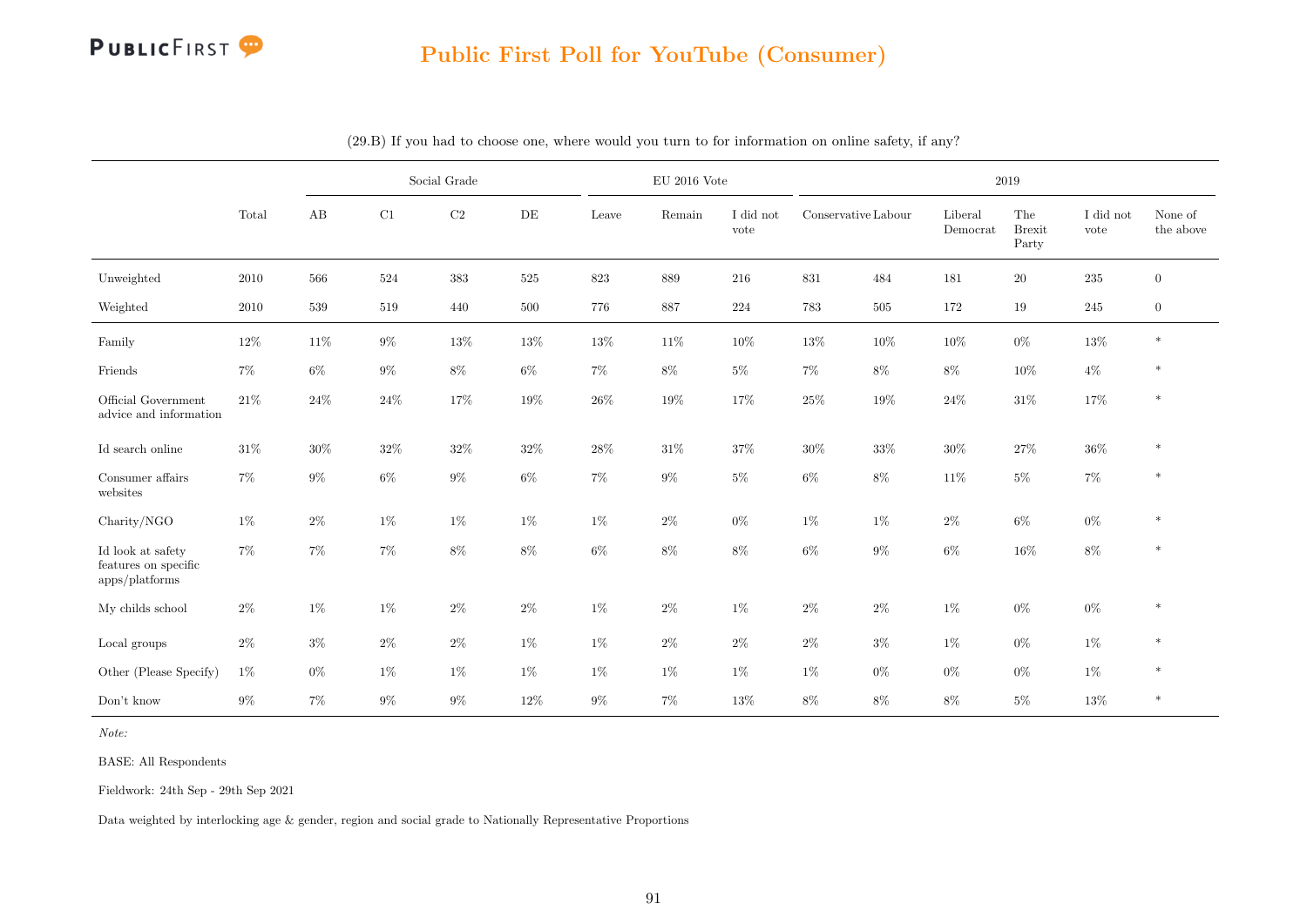

(29.C) If you had to choose one, where would you turn to for information on online safety, if any?

|                                                             |          |           |               |               |                                     |                  |                  | Region                         |               |               |                           |        |                     |
|-------------------------------------------------------------|----------|-----------|---------------|---------------|-------------------------------------|------------------|------------------|--------------------------------|---------------|---------------|---------------------------|--------|---------------------|
|                                                             | Total    | London    | South<br>East | South<br>West | $\operatorname{East}$ of<br>England | East<br>Midlands | West<br>Midlands | Yorkshire<br>and the<br>Humber | North<br>East | North<br>West | $\operatorname{Scotland}$ | Wales  | Northern<br>Ireland |
| Unweighted                                                  | $2010\,$ | $\,289$   | $280\,$       | 155           | 181                                 | 134              | 190              | 163                            | $85\,$        | $236\,$       | 161                       | 104    | $32\,$              |
| Weighted                                                    | $2010\,$ | $\bf 281$ | $261\,$       | 161           | 181                                 | 141              | 181              | 161                            | $80\,$        | $221\,$       | 181                       | 101    | $60\,$              |
| Family                                                      | $12\%$   | $13\%$    | $10\%$        | 15%           | $11\%$                              | $7\%$            | $12\%$           | $15\%$                         | $8\%$         | $13\%$        | 10%                       | 14%    | $8\%$               |
| Friends                                                     | $7\%$    | $12\%$    | $7\%$         | $4\%$         | $8\%$                               | $9\%$            | $5\%$            | $6\%$                          | $4\%$         | $6\%$         | $8\%$                     | $5\%$  | $12\%$              |
| Official Government<br>advice and information               | $21\%$   | $21\%$    | $21\%$        | $29\%$        | $25\%$                              | $20\%$           | $21\%$           | $18\%$                         | $20\%$        | $17\%$        | $22\%$                    | 19%    | $19\%$              |
| Id search online                                            | $31\%$   | $25\%$    | $29\%$        | $29\%$        | $30\%$                              | $36\%$           | $34\%$           | $32\%$                         | 41\%          | $35\%$        | $33\%$                    | $30\%$ | $30\%$              |
| Consumer affairs<br>websites                                | $7\%$    | $8\%$     | $10\%$        | $6\%$         | $6\%$                               | $8\%$            | $5\%$            | $6\%$                          | $9\%$         | $8\%$         | $4\%$                     | $6\%$  | $13\%$              |
| Charity/NGO                                                 | $1\%$    | $2\%$     | $2\%$         | $0\%$         | $3\%$                               | $0\%$            | $1\%$            | $1\%$                          | $1\%$         | $1\%$         | $0\%$                     | $0\%$  | $3\%$               |
| Id look at safety<br>features on specific<br>apps/platforms | $7\%$    | $7\%$     | $6\%$         | $7\%$         | $8\%$                               | $7\%$            | $9\%$            | $9\%$                          | $8\%$         | $4\%$         | 10%                       | $7\%$  | $3\%$               |
| My childs school                                            | $2\%$    | $3\%$     | $1\%$         | $1\%$         | $1\%$                               | $1\%$            | $1\%$            | $1\%$                          | $2\%$         | $3\%$         | $2\%$                     | $2\%$  | $3\%$               |
| $\operatorname{Local}$ groups                               | $2\%$    | $6\%$     | $2\%$         | $0\%$         | $1\%$                               | $1\%$            | $2\%$            | $1\%$                          | $2\%$         | $1\%$         | $1\%$                     | $3\%$  | $3\%$               |
| Other (Please Specify)                                      | $1\%$    | $0\%$     | $1\%$         | $0\%$         | $1\%$                               | $1\%$            | $0\%$            | $0\%$                          | $1\%$         | $0\%$         | $2\%$                     | $2\%$  | $0\%$               |
| Don't know                                                  | $9\%$    | $5\%$     | 11\%          | $10\%$        | $8\%$                               | $9\%$            | 11%              | $10\%$                         | $4\%$         | $11\%$        | $8\%$                     | $12\%$ | $6\%$               |

Note:

BASE: All Respondents

Fieldwork: 24th Sep - 29th Sep 2021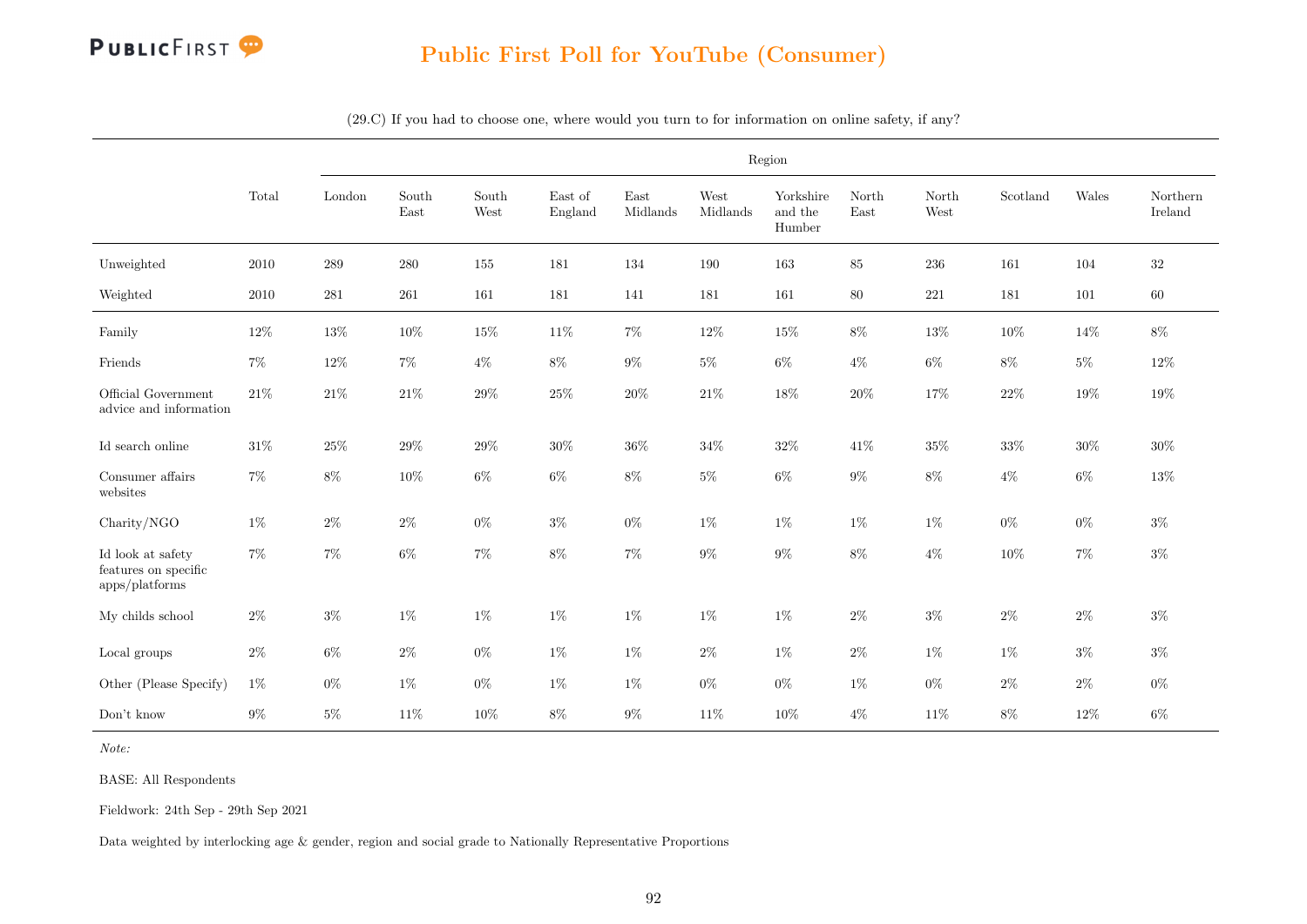

|                                              |        |        | Gender |        |        |        | Age       |        |        |                       |                          | Education                                              |                                                             |                          |
|----------------------------------------------|--------|--------|--------|--------|--------|--------|-----------|--------|--------|-----------------------|--------------------------|--------------------------------------------------------|-------------------------------------------------------------|--------------------------|
|                                              | Total  | Male   | Female | 18-24  | 25-34  | 35-44  | $45 - 54$ | 55-64  | $65+$  | GCSE or<br>equivalent | A Level or<br>equivalent | University<br>Under-<br>graduate<br>Degree<br>(BA/BSc) | University<br>Postgrad-<br>uate<br>Degree<br>(MA/MSc/MPhil) | Doctorate<br>(PhD/DPHil) |
| Unweighted                                   | 2010   | 1000   | 1005   | 149    | 337    | 346    | 366       | 348    | 464    | 545                   | 563                      | 519                                                    | $265\,$                                                     | $36\,$                   |
| Weighted                                     | 2010   | 989    | 1016   | 279    | 343    | 341    | 342       | 283    | 422    | $525\,$               | 578                      | 532                                                    | 266                                                         | $36\,$                   |
| Friends                                      | $39\%$ | $40\%$ | $37\%$ | $30\%$ | $40\%$ | $45\%$ | $34\%$    | $38\%$ | $42\%$ | $33\%$                | $38\%$                   | $39\%$                                                 | $52\%$                                                      | $45\%$                   |
| Older family members                         | $31\%$ | 29%    | $33\%$ | $30\%$ | $34\%$ | $35\%$ | $32\%$    | $30\%$ | $25\%$ | $25\%$                | $35\%$                   | $32\%$                                                 | $33\%$                                                      | $34\%$                   |
| Ive not spoken about<br>this issue to anyone | 30%    | $28\%$ | $32\%$ | $35\%$ | $27\%$ | $25\%$ | $35\%$    | $28\%$ | $29\%$ | $38\%$                | $28\%$                   | $28\%$                                                 | 15%                                                         | $27\%$                   |
| Younger family<br>members                    | $18\%$ | 18%    | $18\%$ | $11\%$ | 16%    | 16\%   | $17\%$    | $21\%$ | $25\%$ | $14\%$                | $15\%$                   | $22\%$                                                 | $25\%$                                                      | $25\%$                   |
| Colleagues                                   | $16\%$ | $19\%$ | 14\%   | $15\%$ | 23\%   | $24\%$ | 18%       | 15%    | $5\%$  | 11\%                  | 17%                      | 17%                                                    | $30\%$                                                      | $8\%$                    |
| Other (Please Specify)                       | $3\%$  | $3\%$  | $3\%$  | $1\%$  | $1\%$  | $2\%$  | $2\%$     | $6\%$  | 6%     | $3\%$                 | $4\%$                    | $2\%$                                                  | $3\%$                                                       | $2\%$                    |
| Don't Know                                   | $4\%$  | $5\%$  | $3\%$  | 11\%   | $4\%$  | $4\%$  | $3\%$     | $2\%$  | $0\%$  | $4\%$                 | $4\%$                    | $2\%$                                                  | $5\%$                                                       | $5\%$                    |

(30.A) In the last month have you had any conversations about current affairs with any of the following people?

Note:

BASE: All Respondents

Fieldwork: 24th Sep - 29th Sep 2021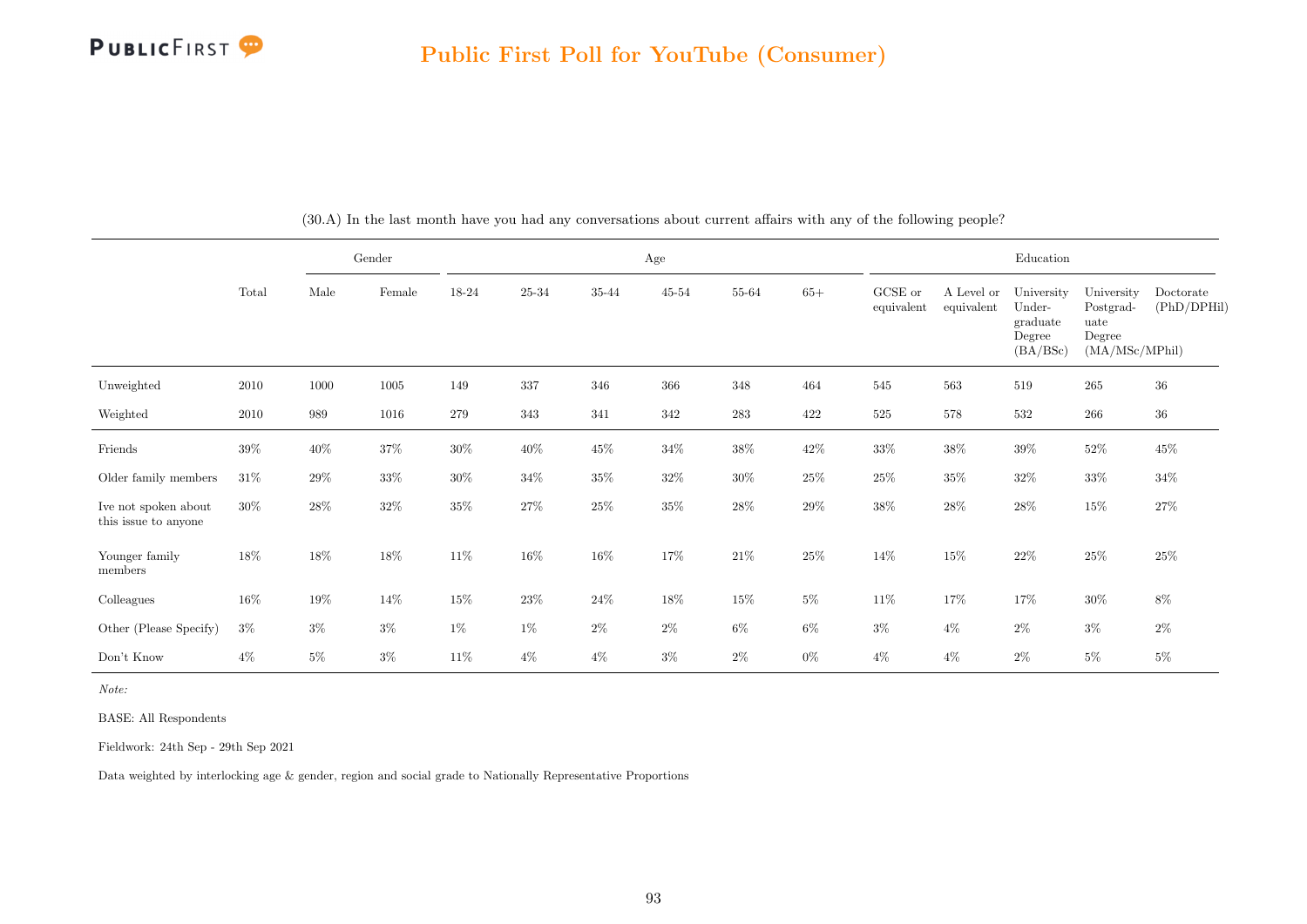

|                                              |        |        |        | Social Grade |        |        | $EU$ 2016 Vote |                   |                     |        |                     | 2019                          |                   |                      |
|----------------------------------------------|--------|--------|--------|--------------|--------|--------|----------------|-------------------|---------------------|--------|---------------------|-------------------------------|-------------------|----------------------|
|                                              | Total  | AB     | C1     | $\rm C2$     | DE     | Leave  | Remain         | I did not<br>vote | Conservative Labour |        | Liberal<br>Democrat | The<br><b>Brexit</b><br>Party | I did not<br>vote | None of<br>the above |
| Unweighted                                   | 2010   | 566    | 524    | 383          | 525    | 823    | 889            | 216               | 831                 | 484    | 181                 | $20\,$                        | $\bf 235$         | $\boldsymbol{0}$     |
| Weighted                                     | 2010   | 539    | 519    | 440          | 500    | 776    | 887            | 224               | 783                 | 505    | 172                 | 19                            | $245\,$           | $\mathbf{0}$         |
| Friends                                      | 39%    | 47\%   | 39%    | 38%          | $29\%$ | $36\%$ | $44\%$         | $30\%$            | $39\%$              | $38\%$ | $49\%$              | $52\%$                        | $29\%$            | $\ast$               |
| Older family members                         | 31\%   | 33%    | $32\%$ | $32\%$       | $26\%$ | $31\%$ | $33\%$         | $21\%$            | $31\%$              | $31\%$ | $34\%$              | $41\%$                        | $27\%$            | $\ast$               |
| Ive not spoken about<br>this issue to anyone | 30%    | 20%    | 30%    | $29\%$       | 41\%   | $31\%$ | $24\%$         | 44%               | $28\%$              | $28\%$ | 22%                 | $24\%$                        | $48\%$            | $\ast$               |
| Younger family<br>members                    | $18\%$ | 26\%   | 17%    | $15\%$       | 13%    | 18%    | $21\%$         | 11%               | $21\%$              | 19%    | 25%                 | $19\%$                        | $8\%$             | $\ast$               |
| Colleagues                                   | $16\%$ | $22\%$ | 17%    | 17%          | 10%    | $15\%$ | $20\%$         | 11\%              | $15\%$              | 18%    | 21\%                | $10\%$                        | $8\%$             | $\ast$               |
| Other (Please Specify)                       | $3\%$  | $4\%$  | $3\%$  | $3\%$        | $2\%$  | $3\%$  | $3\%$          | $3\%$             | $4\%$               | $2\%$  | $3\%$               | $0\%$                         | $2\%$             | $*$                  |
| Don't Know                                   | $4\%$  | $4\%$  | $2\%$  | $4\%$        | $5\%$  | $2\%$  | $3\%$          | $6\%$             | $2\%$               | $5\%$  | $3\%$               | $0\%$                         | $3\%$             | $\ast$               |

(30.B) In the last month have you had any conversations about current affairs with any of the following people?

Note:

BASE: All Respondents

Fieldwork: 24th Sep - 29th Sep 2021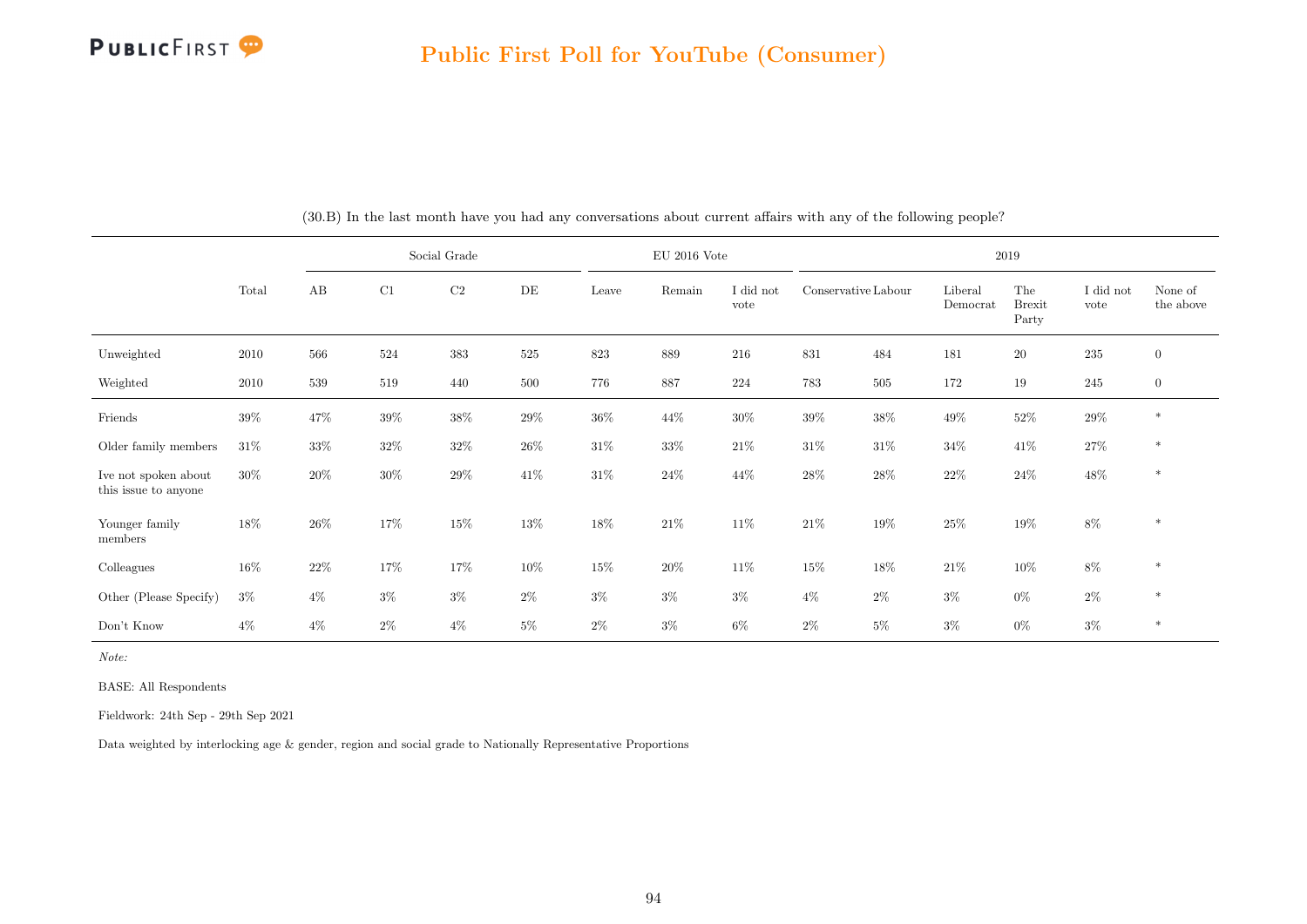|                                              |        |           |               |               |                    |                  |                  | Region                         |               |               |          |        |                     |
|----------------------------------------------|--------|-----------|---------------|---------------|--------------------|------------------|------------------|--------------------------------|---------------|---------------|----------|--------|---------------------|
|                                              | Total  | London    | South<br>East | South<br>West | East of<br>England | East<br>Midlands | West<br>Midlands | Yorkshire<br>and the<br>Humber | North<br>East | North<br>West | Scotland | Wales  | Northern<br>Ireland |
| Unweighted                                   | 2010   | 289       | 280           | 155           | 181                | 134              | 190              | 163                            | 85            | 236           | 161      | 104    | 32                  |
| Weighted                                     | 2010   | $\bf 281$ | 261           | 161           | 181                | 141              | 181              | 161                            | 80            | 221           | 181      | 101    | 60                  |
| Friends                                      | $39\%$ | $46\%$    | $44\%$        | $36\%$        | $37\%$             | $39\%$           | $39\%$           | $32\%$                         | $29\%$        | $36\%$        | $39\%$   | $41\%$ | $28\%$              |
| Older family members                         | $31\%$ | $25\%$    | $28\%$        | $27\%$        | $29\%$             | $30\%$           | $34\%$           | $34\%$                         | $46\%$        | $32\%$        | $26\%$   | $41\%$ | $39\%$              |
| Ive not spoken about<br>this issue to anyone | $30\%$ | $25\%$    | $29\%$        | $35\%$        | $33\%$             | $33\%$           | $27\%$           | $29\%$                         | $24\%$        | $32\%$        | $33\%$   | $25\%$ | $30\%$              |
| Younger family<br>members                    | $18\%$ | $22\%$    | $22\%$        | $20\%$        | 16%                | $16\%$           | $21\%$           | $15\%$                         | 18%           | $19\%$        | $15\%$   | $12\%$ | $9\%$               |
| Colleagues                                   | $16\%$ | $22\%$    | $16\%$        | $10\%$        | $17\%$             | 17%              | $13\%$           | $18\%$                         | $18\%$        | $19\%$        | $12\%$   | $12\%$ | $23\%$              |
| Other (Please Specify)                       | $3\%$  | $1\%$     | $4\%$         | $4\%$         | $5\%$              | $1\%$            | $2\%$            | $1\%$                          | $5\%$         | $3\%$         | $4\%$    | $1\%$  | $3\%$               |
| Don't Know                                   | $4\%$  | $5\%$     | $3\%$         | $3\%$         | $0\%$              | $3\%$            | $5\%$            | $9\%$                          | $1\%$         | $3\%$         | $4\%$    | $5\%$  | $3\%$               |

(30.C) In the last month have you had any conversations about current affairs with any of the following people?

Note:

BASE: All Respondents

Fieldwork: 24th Sep - 29th Sep 2021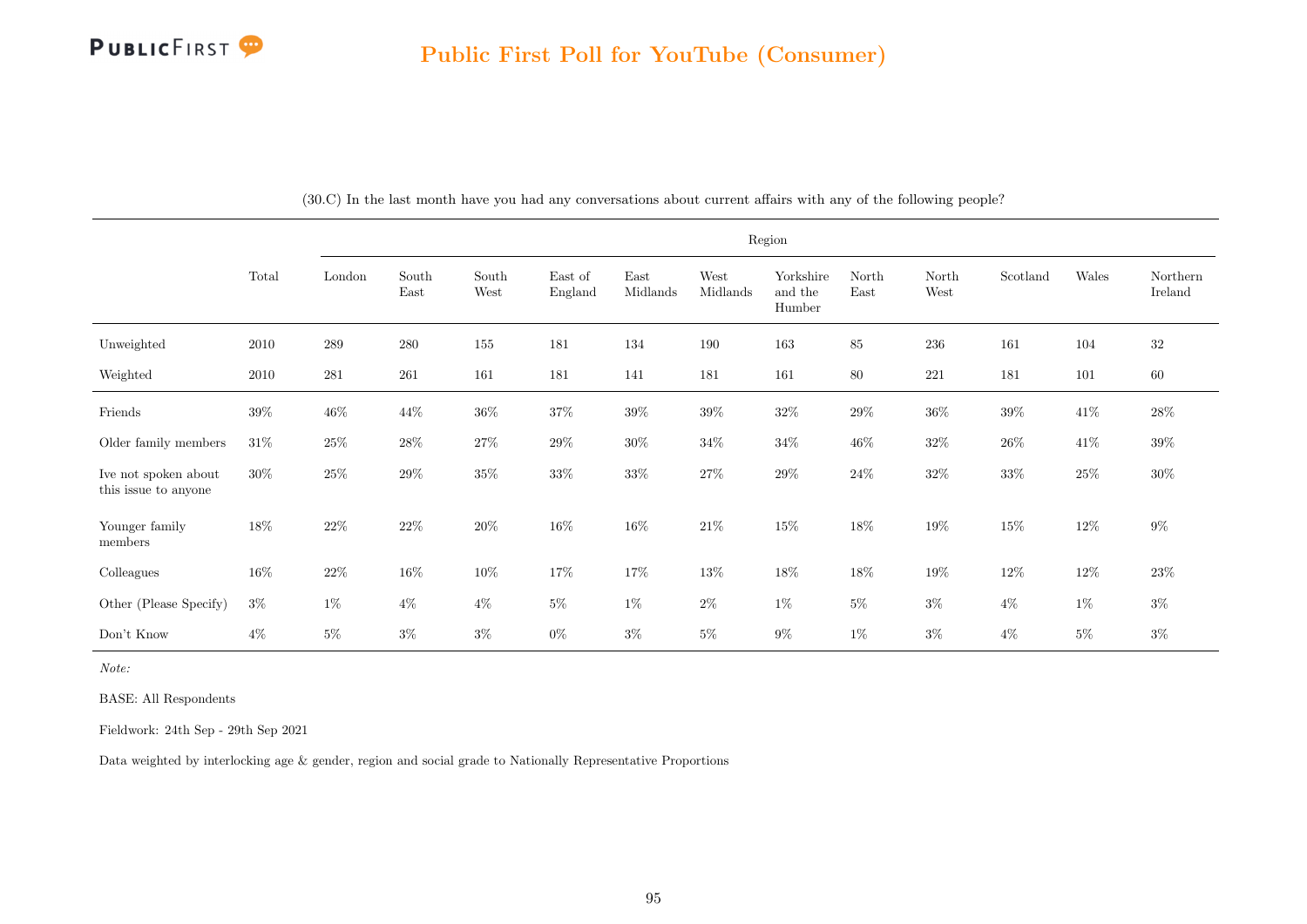

|                                              |        |       | Gender   |        |           |           | Age       |           |        |                       |                          | Education                                              |                                                             |                          |
|----------------------------------------------|--------|-------|----------|--------|-----------|-----------|-----------|-----------|--------|-----------------------|--------------------------|--------------------------------------------------------|-------------------------------------------------------------|--------------------------|
|                                              | Total  | Male  | Female   | 18-24  | $25 - 34$ | $35 - 44$ | $45 - 54$ | 55-64     | $65+$  | GCSE or<br>equivalent | A Level or<br>equivalent | University<br>Under-<br>graduate<br>Degree<br>(BA/BSc) | University<br>Postgrad-<br>uate<br>Degree<br>(MA/MSc/MPhil) | Doctorate<br>(PhD/DPHil) |
| Unweighted                                   | 2010   | 1000  | $1005\,$ | 149    | 337       | 346       | $366\,$   | 348       | 464    | $545\,$               | 563                      | 519                                                    | $265\,$                                                     | $36\,$                   |
| Weighted                                     | 2010   | 989   | 1016     | 279    | 343       | 341       | 342       | $\bf 283$ | 422    | $525\,$               | $578\,$                  | 532                                                    | $266\,$                                                     | $36\,$                   |
| Younger family<br>members                    | $8\%$  | $9\%$ | $8\%$    | $9\%$  | $12\%$    | $14\%$    | $8\%$     | $3\%$     | $4\%$  | $6\%$                 | $8\%$                    | $7\%$                                                  | $19\%$                                                      | $11\%$                   |
| Ive not spoken about<br>this issue to anyone | 71%    | 68%   | 74%      | $55\%$ | $53\%$    | 58%       | $80\%$    | $88\%$    | $90\%$ | $80\%$                | 76%                      | 70%                                                    | $45\%$                                                      | $56\%$                   |
| Colleagues                                   | $7\%$  | $8\%$ | $6\%$    | $10\%$ | $14\%$    | $11\%$    | $4\%$     | $2\%$     | $1\%$  | $3\%$                 | $5\%$                    | $9\%$                                                  | $13\%$                                                      | $24\%$                   |
| Older family members                         | $6\%$  | $7\%$ | $4\%$    | $14\%$ | $9\%$     | $6\%$     | $2\%$     | $3\%$     | $2\%$  | $3\%$                 | $5\%$                    | $6\%$                                                  | $11\%$                                                      | $15\%$                   |
| Friends                                      | $11\%$ | 13%   | $9\%$    | 17%    | 19%       | $20\%$    | $5\%$     | $4\%$     | $2\%$  | $6\%$                 | $7\%$                    | 12\%                                                   | $28\%$                                                      | $7\%$                    |
| Other (Please Specify)                       | $1\%$  | $1\%$ | $1\%$    | $1\%$  | $0\%$     | $2\%$     | $2\%$     | $1\%$     | $1\%$  | $1\%$                 | $2\%$                    | $1\%$                                                  | $0\%$                                                       | $0\%$                    |
| Don't Know                                   | $4\%$  | $4\%$ | $4\%$    | $10\%$ | 7%        | $4\%$     | $3\%$     | $2\%$     | $1\%$  | $4\%$                 | $4\%$                    | $3\%$                                                  | 6%                                                          | $3\%$                    |

(31.A) In the last month have you had any conversations about harassment and bullying with any of the following people?

Note:

BASE: All Respondents

Fieldwork: 24th Sep - 29th Sep 2021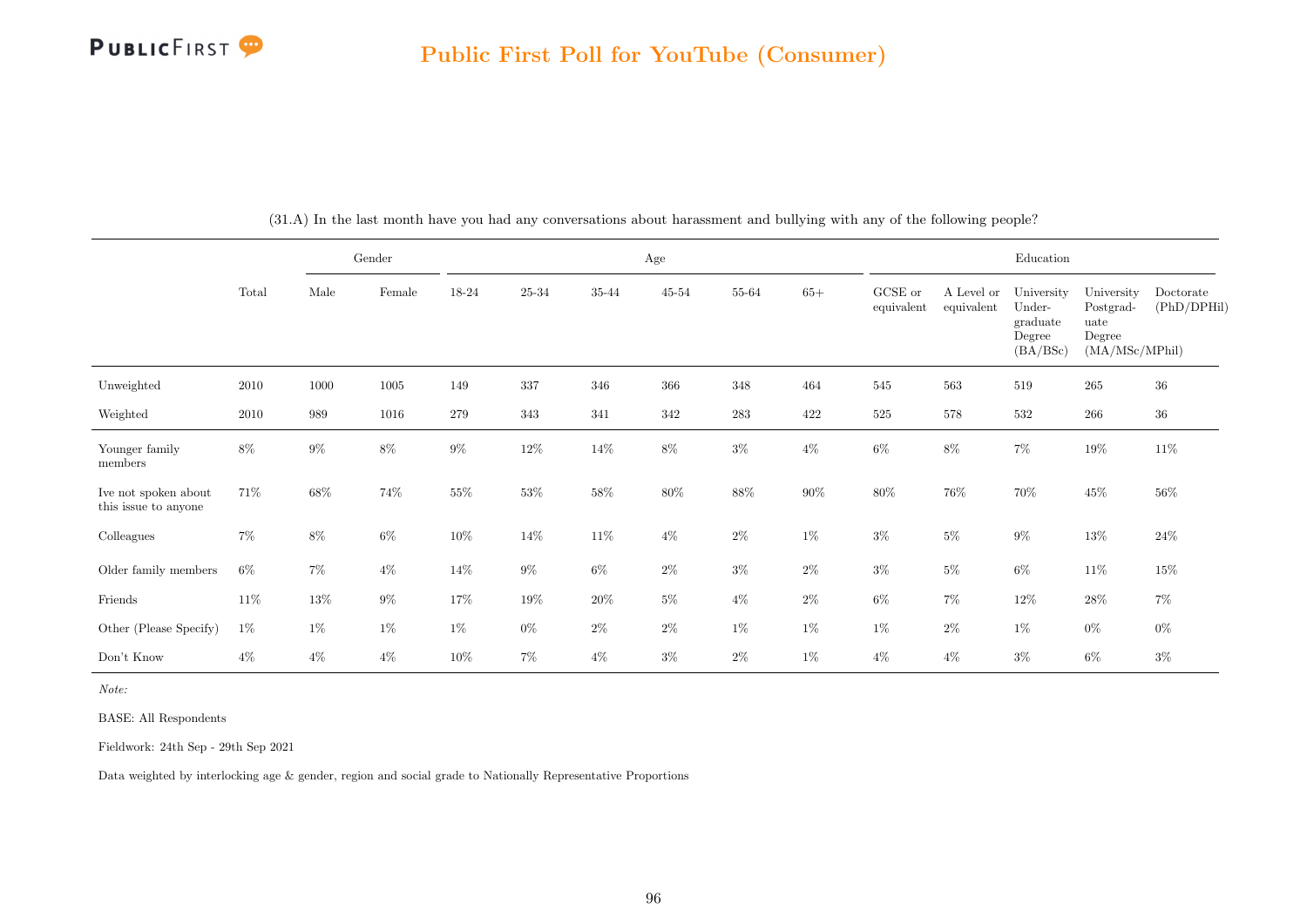

|                                              |       |         |        | Social Grade |       |        | $EU$ 2016 Vote |                   |                     |         |                     | 2019                          |                   |                      |
|----------------------------------------------|-------|---------|--------|--------------|-------|--------|----------------|-------------------|---------------------|---------|---------------------|-------------------------------|-------------------|----------------------|
|                                              | Total | AB      | C1     | $\rm C2$     | DE    | Leave  | Remain         | I did not<br>vote | Conservative Labour |         | Liberal<br>Democrat | The<br><b>Brexit</b><br>Party | I did not<br>vote | None of<br>the above |
| Unweighted                                   | 2010  | 566     | 524    | 383          | 525   | 823    | 889            | 216               | $831\,$             | 484     | 181                 | $20\,$                        | $\bf 235$         | $\boldsymbol{0}$     |
| Weighted                                     | 2010  | $539\,$ | 519    | 440          | 500   | 776    | 887            | 224               | 783                 | $505\,$ | 172                 | 19                            | $245\,$           | $\overline{0}$       |
| Younger family<br>members                    | $8\%$ | $9\%$   | $5\%$  | $11\%$       | $8\%$ | $8\%$  | $9\%$          | $6\%$             | $7\%$               | $10\%$  | $11\%$              | $15\%$                        | $6\%$             | $*$                  |
| Ive not spoken about<br>this issue to anyone | 71%   | 66%     | $77\%$ | 70%          | 73%   | $77\%$ | 68\%           | $75\%$            | $76\%$              | $68\%$  | 65%                 | $62\%$                        | $77\%$            | $\ast$               |
| Colleagues                                   | $7\%$ | $10\%$  | $5\%$  | $7\%$        | $5\%$ | $7\%$  | $8\%$          | $3\%$             | $6\%$               | $8\%$   | $9\%$               | $5\%$                         | $4\%$             | $\ast$               |
| Older family members                         | $6\%$ | 7%      | $5\%$  | $5\%$        | $5\%$ | $3\%$  | $8\%$          | $4\%$             | $5\%$               | $7\%$   | $7\%$               | $15\%$                        | $5\%$             | $\ast$               |
| Friends                                      | 11\%  | $15\%$  | $9\%$  | $10\%$       | $9\%$ | $8\%$  | $13\%$         | $8\%$             | $9\%$               | $12\%$  | 17%                 | $21\%$                        | $7\%$             | $\ast$               |
| Other (Please Specify)                       | $1\%$ | $1\%$   | $1\%$  | $1\%$        | $2\%$ | $1\%$  | $1\%$          | $1\%$             | $2\%$               | $1\%$   | $0\%$               | $0\%$                         | $2\%$             | $\ast$               |
| Don't Know                                   | $4\%$ | $3\%$   | $3\%$  | $5\%$        | $5\%$ | $3\%$  | $3\%$          | $7\%$             | $3\%$               | $5\%$   | $4\%$               | $6\%$                         | $5\%$             | $*$                  |

(31.B) In the last month have you had any conversations about harassment and bullying with any of the following people?

Note:

BASE: All Respondents

Fieldwork: 24th Sep - 29th Sep 2021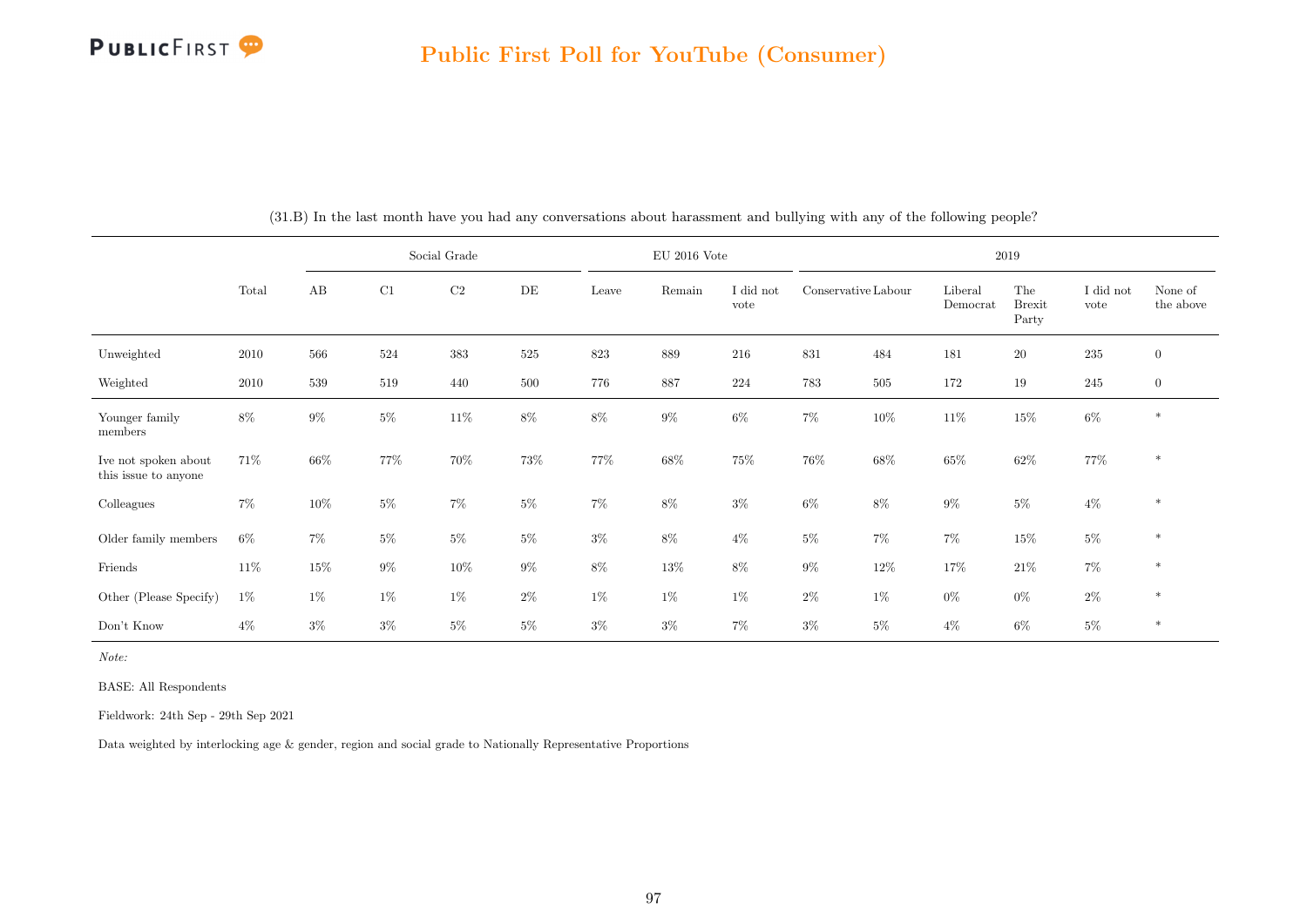|                                              |          |        |               |               |                    |                  |                  | Region                         |               |               |                           |        |                     |
|----------------------------------------------|----------|--------|---------------|---------------|--------------------|------------------|------------------|--------------------------------|---------------|---------------|---------------------------|--------|---------------------|
|                                              | Total    | London | South<br>East | South<br>West | East of<br>England | East<br>Midlands | West<br>Midlands | Yorkshire<br>and the<br>Humber | North<br>East | North<br>West | $\operatorname{Scotland}$ | Wales  | Northern<br>Ireland |
| Unweighted                                   | $2010\,$ | 289    | 280           | 155           | 181                | 134              | 190              | 163                            | 85            | $\,236$       | 161                       | 104    | 32                  |
| Weighted                                     | 2010     | 281    | $261\,$       | 161           | 181                | 141              | 181              | 161                            | $80\,$        | $221\,$       | 181                       | 101    | $60\,$              |
| Younger family<br>members                    | $8\%$    | $11\%$ | $9\%$         | $5\%$         | $7\%$              | $6\%$            | $11\%$           | $6\%$                          | $15\%$        | $7\%$         | $9\%$                     | $6\%$  | $6\%$               |
| Ive not spoken about<br>this issue to anyone | 71\%     | 55%    | 74%           | $82\%$        | 80%                | $75\%$           | 67%              | $67\%$                         | $71\%$        | $71\%$        | 77%                       | $77\%$ | 77%                 |
| Colleagues                                   | $7\%$    | $11\%$ | 7%            | $3\%$         | $2\%$              | $6\%$            | 8%               | $7\%$                          | $6\%$         | $8\%$         | $5\%$                     | $9\%$  | $3\%$               |
| Older family members                         | $6\%$    | $9\%$  | $5\%$         | $1\%$         | $3\%$              | $6\%$            | $7\%$            | $6\%$                          | $6\%$         | $4\%$         | $5\%$                     | $8\%$  | $9\%$               |
| Friends                                      | $11\%$   | $22\%$ | $5\%$         | $6\%$         | $11\%$             | $9\%$            | $14\%$           | $9\%$                          | $7\%$         | $14\%$        | $11\%$                    | $5\%$  | $3\%$               |
| Other (Please Specify)                       | $1\%$    | $1\%$  | $1\%$         | $1\%$         | $1\%$              | $2\%$            | $2\%$            | $3\%$                          | $2\%$         | $0\%$         | $1\%$                     | $0\%$  | $3\%$               |
| Don't Know                                   | $4\%$    | $5\%$  | $3\%$         | $4\%$         | $2\%$              | $5\%$            | $4\%$            | $9\%$                          | $4\%$         | $4\%$         | $2\%$                     | $5\%$  | $0\%$               |

(31.C) In the last month have you had any conversations about harassment and bullying with any of the following people?

Note:

BASE: All Respondents

Fieldwork: 24th Sep - 29th Sep 2021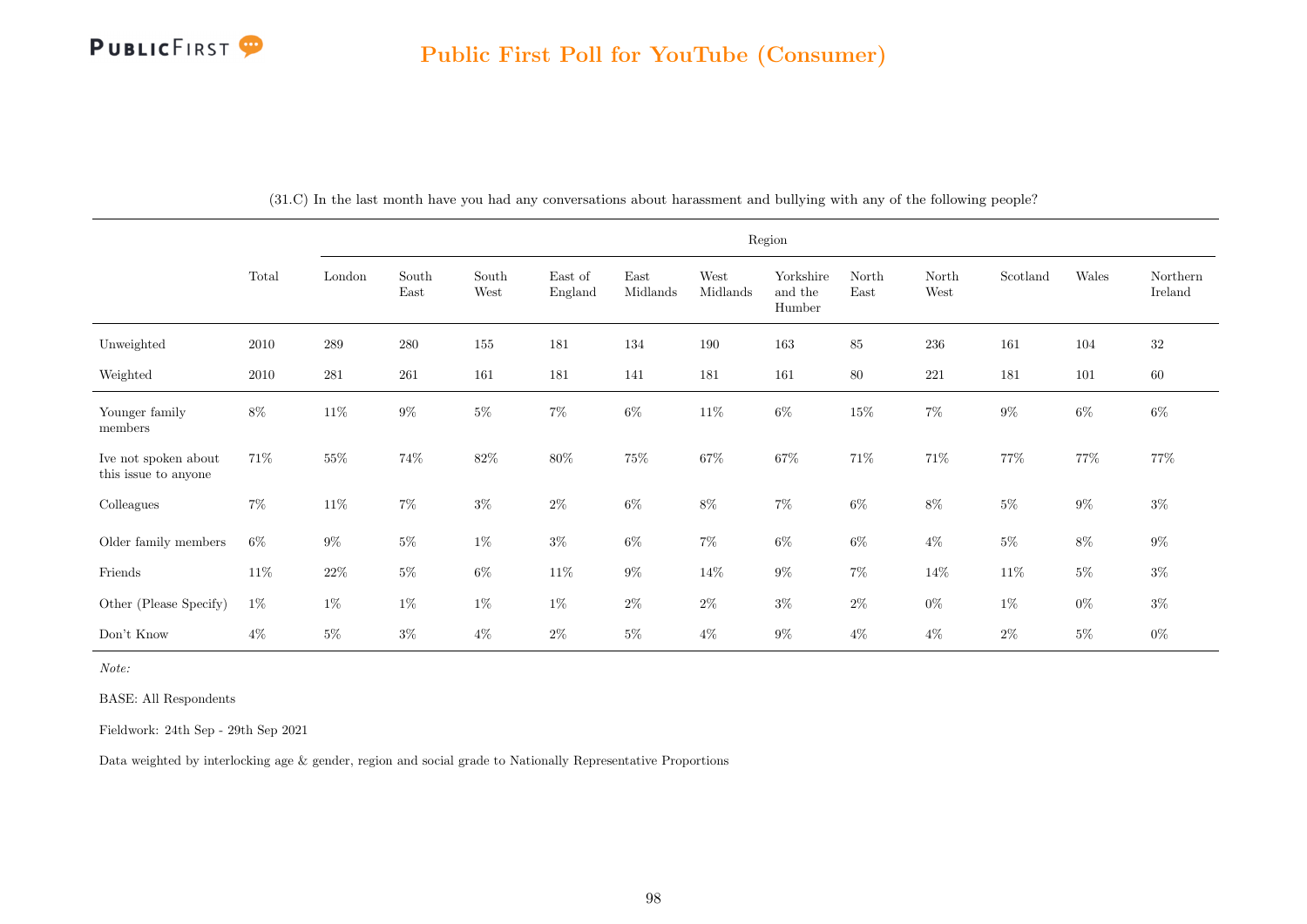

|                                              |          |        | Gender          |        |           |           | Age    |           |        |                       |                          | Education                                              |                                                             |                          |
|----------------------------------------------|----------|--------|-----------------|--------|-----------|-----------|--------|-----------|--------|-----------------------|--------------------------|--------------------------------------------------------|-------------------------------------------------------------|--------------------------|
|                                              | Total    | Male   | $\mbox{Female}$ | 18-24  | $25 - 34$ | $35 - 44$ | 45-54  | 55-64     | $65+$  | GCSE or<br>equivalent | A Level or<br>equivalent | University<br>Under-<br>graduate<br>Degree<br>(BA/BSc) | University<br>Postgrad-<br>uate<br>Degree<br>(MA/MSc/MPhil) | Doctorate<br>(PhD/DPHil) |
| Unweighted                                   | $2010\,$ | 1000   | $1005\,$        | 149    | 337       | 346       | 366    | 348       | 464    | 545                   | 563                      | 519                                                    | $265\,$                                                     | $36\,$                   |
| Weighted                                     | 2010     | 989    | 1016            | 279    | 343       | 341       | 342    | $\bf 283$ | 422    | $525\,$               | $578\,$                  | 532                                                    | 266                                                         | $36\,$                   |
| Colleagues                                   | $8\%$    | 10%    | $6\%$           | $14\%$ | 12\%      | 13%       | $6\%$  | $4\%$     | $3\%$  | $3\%$                 | $6\%$                    | $8\%$                                                  | $24\%$                                                      | $20\%$                   |
| Ive not spoken about<br>this issue to anyone | $60\%$   | $56\%$ | $64\%$          | $46\%$ | 48\%      | $57\%$    | $68\%$ | 73%       | $64\%$ | 70%                   | $62\%$                   | $59\%$                                                 | $33\%$                                                      | $49\%$                   |
| Friends                                      | 16%      | 17%    | $15\%$          | 19%    | $24\%$    | $16\%$    | 11\%   | $8\%$     | 17%    | $12\%$                | $14\%$                   | $16\%$                                                 | $29\%$                                                      | $21\%$                   |
| Older family members                         | 13%      | $13\%$ | $13\%$          | $19\%$ | $17\%$    | $12\%$    | $12\%$ | $9\%$     | $12\%$ | $9\%$                 | $16\%$                   | $13\%$                                                 | $18\%$                                                      | $22\%$                   |
| Younger family<br>members                    | $10\%$   | $10\%$ | $9\%$           | $8\%$  | 14\%      | $10\%$    | $9\%$  | $5\%$     | $10\%$ | $7\%$                 | $8\%$                    | $10\%$                                                 | $19\%$                                                      | $10\%$                   |
| Other (Please Specify)                       | $1\%$    | $2\%$  | $1\%$           | $0\%$  | $0\%$     | $1\%$     | $1\%$  | $2\%$     | $4\%$  | $1\%$                 | $2\%$                    | $1\%$                                                  | $2\%$                                                       | $0\%$                    |
| Don't Know                                   | $4\%$    | $5\%$  | $4\%$           | $8\%$  | $8\%$     | $5\%$     | $3\%$  | $3\%$     | $1\%$  | $4\%$                 | $4\%$                    | $4\%$                                                  | $7\%$                                                       | $5\%$                    |

(32.A) In the last month have you had any conversations about spam and deceptive practices with any of the following people?

Note:

BASE: All Respondents

Fieldwork: 24th Sep - 29th Sep 2021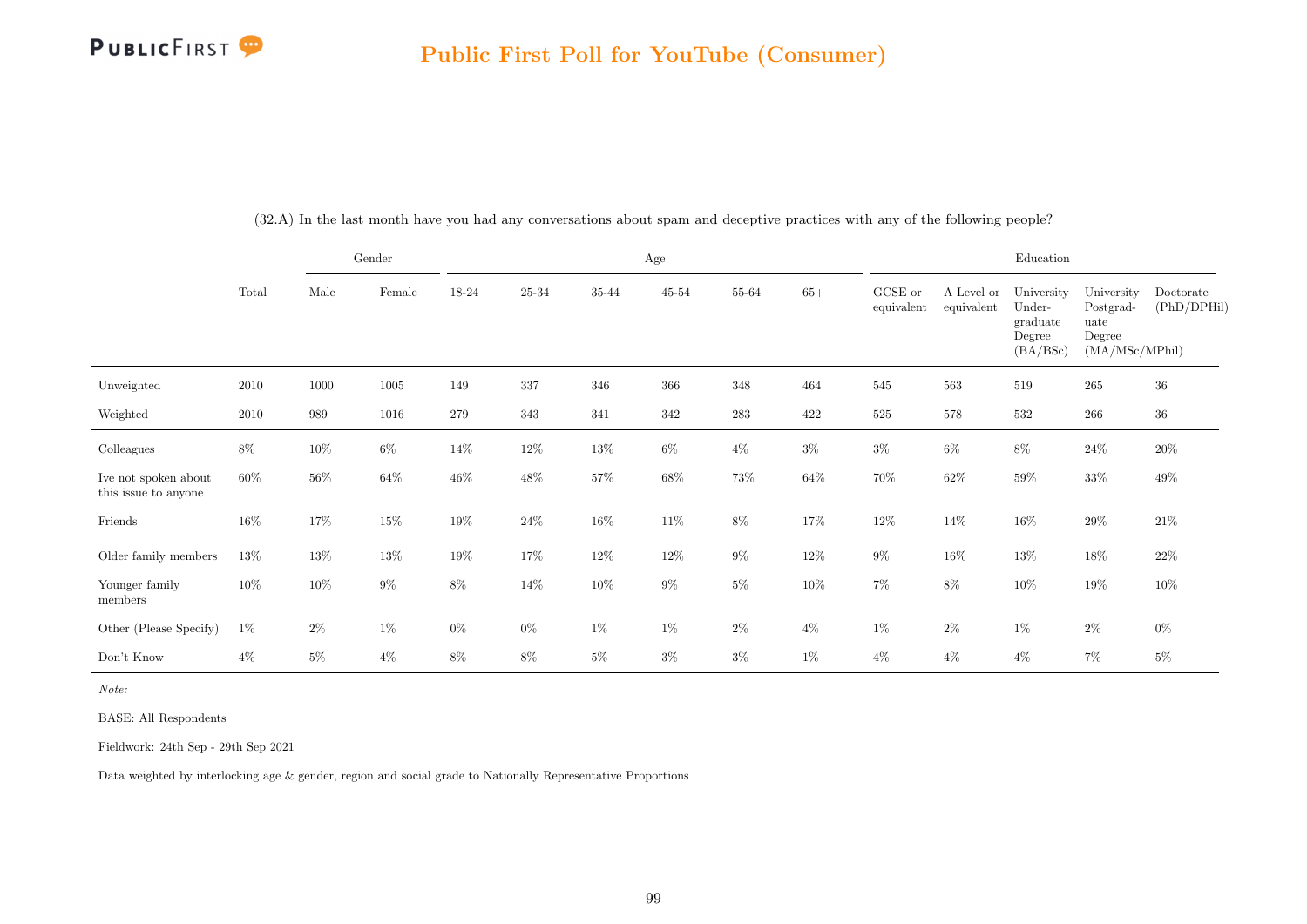

|                                              |        |        |        | Social Grade |        |        | $\rm EU$ 2016 Vote |                   |                     |        |                     | 2019                          |                   |                      |
|----------------------------------------------|--------|--------|--------|--------------|--------|--------|--------------------|-------------------|---------------------|--------|---------------------|-------------------------------|-------------------|----------------------|
|                                              | Total  | AB     | C1     | $\rm C2$     | DE     | Leave  | Remain             | I did not<br>vote | Conservative Labour |        | Liberal<br>Democrat | The<br><b>Brexit</b><br>Party | I did not<br>vote | None of<br>the above |
| Unweighted                                   | 2010   | 566    | 524    | 383          | 525    | 823    | 889                | 216               | 831                 | 484    | 181                 | $20\,$                        | 235               | $\overline{0}$       |
| Weighted                                     | 2010   | 539    | 519    | 440          | 500    | 776    | 887                | 224               | 783                 | 505    | 172                 | 19                            | $245\,$           | $\overline{0}$       |
| Colleagues                                   | $8\%$  | 14\%   | $8\%$  | $8\%$        | $3\%$  | $7\%$  | $11\%$             | $5\%$             | $8\%$               | 11\%   | $10\%$              | $0\%$                         | $2\%$             | $\ast$               |
| Ive not spoken about<br>this issue to anyone | $60\%$ | 48%    | $63\%$ | $61\%$       | $68\%$ | $63\%$ | $56\%$             | 71%               | $61\%$              | $54\%$ | $52\%$              | $62\%$                        | $80\%$            | $\ast$               |
| Friends                                      | $16\%$ | $21\%$ | $16\%$ | $13\%$       | $13\%$ | $15\%$ | 18%                | 10%               | $16\%$              | $17\%$ | $22\%$              | $11\%$                        | $10\%$            | $\ast$               |
| Older family members                         | 13%    | 15%    | $12\%$ | $15\%$       | $10\%$ | $12\%$ | $15\%$             | $7\%$             | $14\%$              | 14\%   | 18%                 | $21\%$                        | $6\%$             | $\ast$               |
| Younger family<br>members                    | $10\%$ | 12%    | $11\%$ | 7%           | $8\%$  | $9\%$  | $11\%$             | $4\%$             | $10\%$              | 11\%   | 12%                 | $5\%$                         | $4\%$             | $\ast$               |
| Other (Please Specify)                       | $1\%$  | $2\%$  | $1\%$  | $1\%$        | $1\%$  | $2\%$  | $1\%$              | $0\%$             | $2\%$               | $1\%$  | $2\%$               | $0\%$                         | $0\%$             | $\ast$               |
| Don't Know                                   | $4\%$  | $4\%$  | $3\%$  | $6\%$        | $4\%$  | $4\%$  | $3\%$              | $9\%$             | $2\%$               | $7\%$  | $2\%$               | $11\%$                        | $3\%$             | $\ast$               |

(32.B) In the last month have you had any conversations about spam and deceptive practices with any of the following people?

Note:

BASE: All Respondents

Fieldwork: 24th Sep - 29th Sep 2021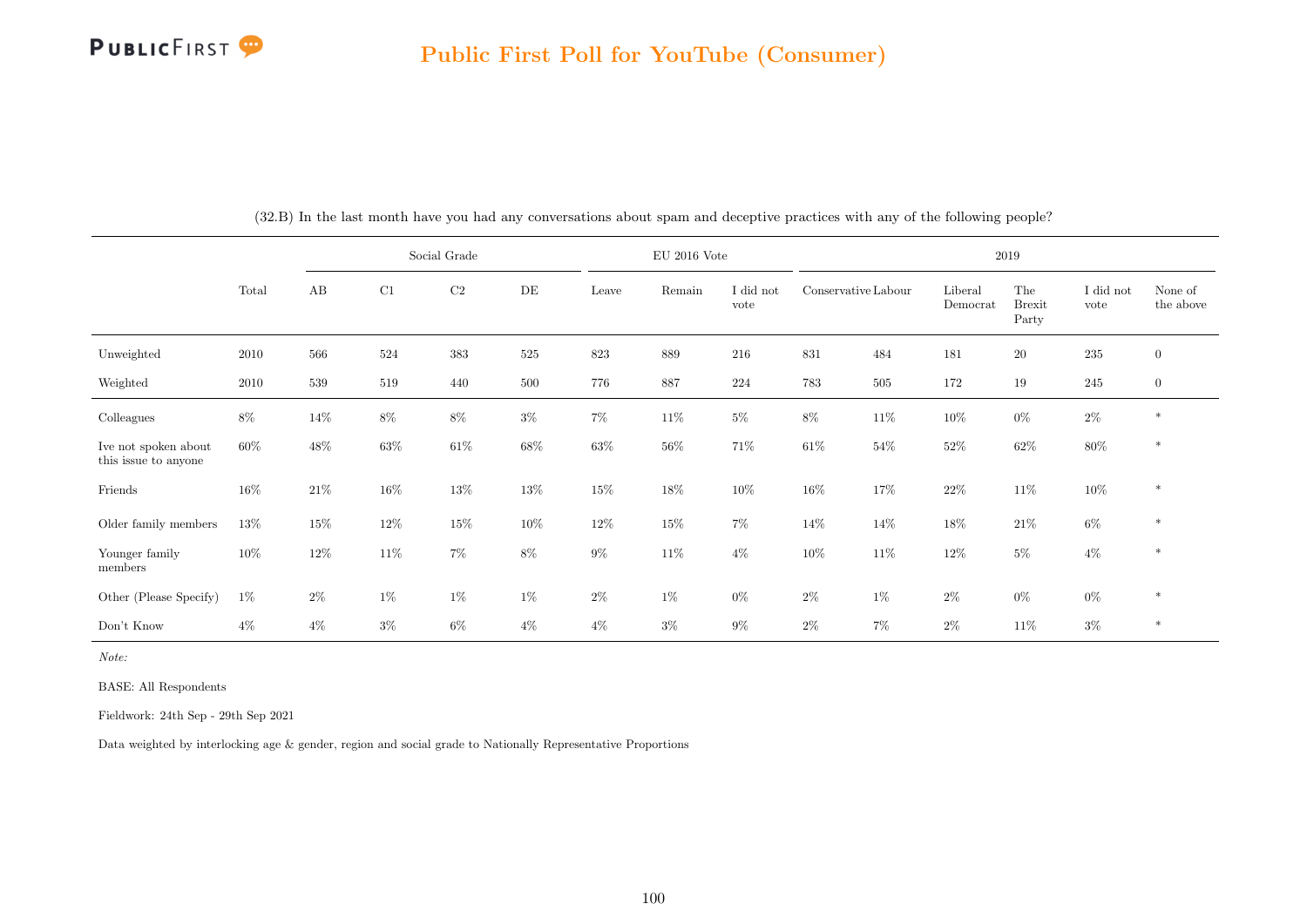|                                              |        |         |               |               |                    |                  |                  | Region                         |               |               |          |        |                     |
|----------------------------------------------|--------|---------|---------------|---------------|--------------------|------------------|------------------|--------------------------------|---------------|---------------|----------|--------|---------------------|
|                                              | Total  | London  | South<br>East | South<br>West | East of<br>England | East<br>Midlands | West<br>Midlands | Yorkshire<br>and the<br>Humber | North<br>East | North<br>West | Scotland | Wales  | Northern<br>Ireland |
| Unweighted                                   | 2010   | $\,289$ | $280\,$       | $155\,$       | 181                | 134              | 190              | 163                            | 85            | 236           | 161      | 104    | $32\,$              |
| Weighted                                     | 2010   | 281     | $261\,$       | 161           | 181                | 141              | 181              | 161                            | $80\,$        | $221\,$       | 181      | 101    | $60\,$              |
| Colleagues                                   | 8%     | $18\%$  | $5\%$         | $3\%$         | $5\%$              | $4\%$            | $9\%$            | $7\%$                          | $7\%$         | $12\%$        | $6\%$    | $5\%$  | $11\%$              |
| Ive not spoken about<br>this issue to anyone | 60%    | $46\%$  | $59\%$        | $70\%$        | 67%                | $61\%$           | $53\%$           | $59\%$                         | $64\%$        | $58\%$        | $63\%$   | $70\%$ | $69\%$              |
| Friends                                      | $16\%$ | $26\%$  | $15\%$        | $15\%$        | $12\%$             | $17\%$           | $16\%$           | $14\%$                         | $10\%$        | $16\%$        | $12\%$   | $16\%$ | 14\%                |
| Older family members                         | $13\%$ | $18\%$  | $18\%$        | $10\%$        | $10\%$             | $10\%$           | $12\%$           | $9\%$                          | $14\%$        | $13\%$        | $14\%$   | $11\%$ | $8\%$               |
| Younger family<br>members                    | $10\%$ | $14\%$  | $8\%$         | $5\%$         | 8%                 | $11\%$           | 11\%             | $11\%$                         | $14\%$        | $10\%$        | $8\%$    | $4\%$  | $6\%$               |
| Other (Please Specify)                       | $1\%$  | $1\%$   | $2\%$         | $1\%$         | $1\%$              | $1\%$            | $3\%$            | $1\%$                          | $1\%$         | $2\%$         | $3\%$    | $0\%$  | $0\%$               |
| Don't Know                                   | $4\%$  | $6\%$   | $4\%$         | $3\%$         | $3\%$              | $6\%$            | $7\%$            | $7\%$                          | $5\%$         | $5\%$         | $2\%$    | $3\%$  | $0\%$               |

(32.C) In the last month have you had any conversations about spam and deceptive practices with any of the following people?

Note:

BASE: All Respondents

Fieldwork: 24th Sep - 29th Sep 2021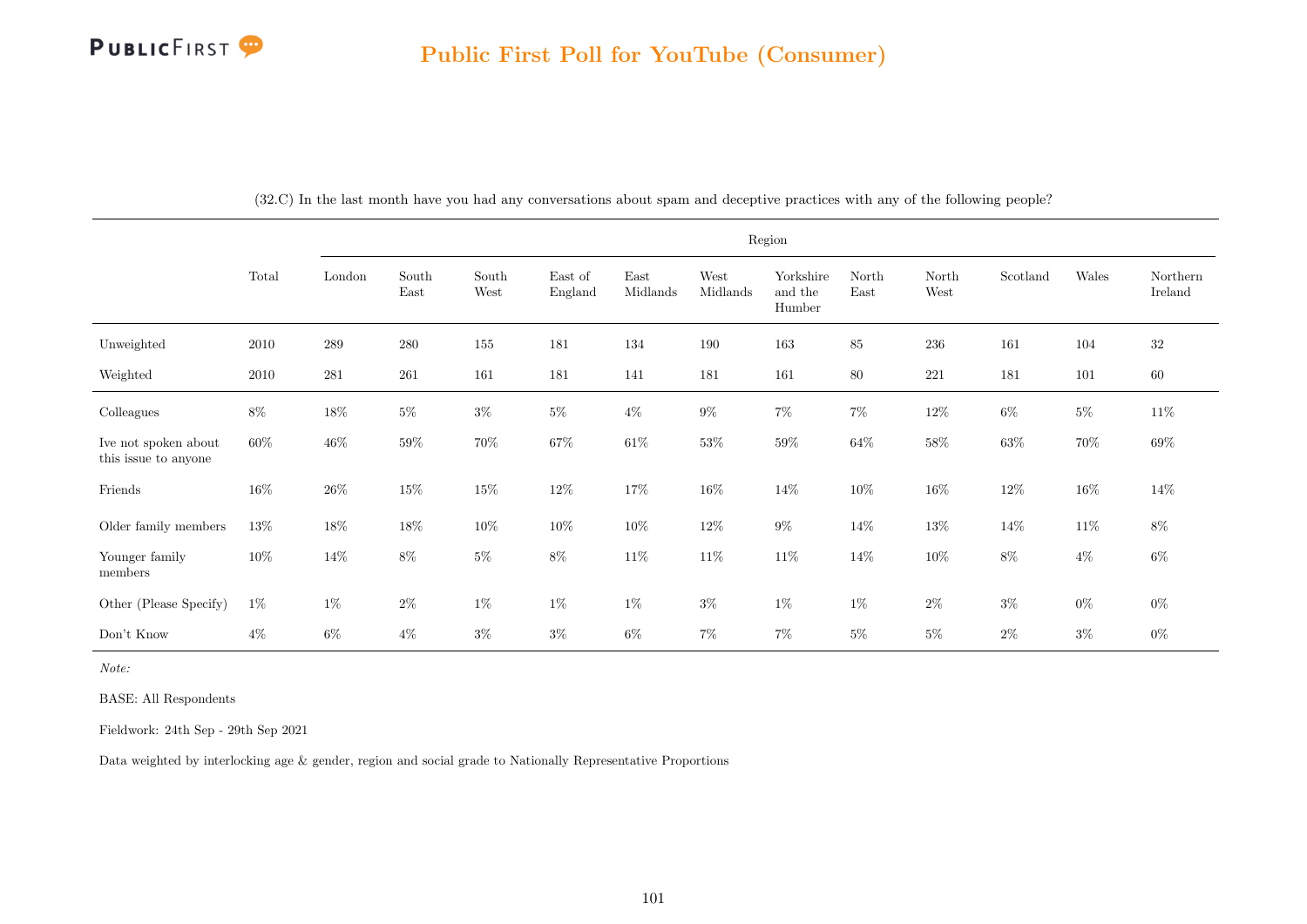

|                                              |        |        | Gender |        |        |        | Age       |           |        |                       |                          | Education                                              |                                                             |                          |
|----------------------------------------------|--------|--------|--------|--------|--------|--------|-----------|-----------|--------|-----------------------|--------------------------|--------------------------------------------------------|-------------------------------------------------------------|--------------------------|
|                                              | Total  | Male   | Female | 18-24  | 25-34  | 35-44  | $45 - 54$ | 55-64     | $65+$  | GCSE or<br>equivalent | A Level or<br>equivalent | University<br>Under-<br>graduate<br>Degree<br>(BA/BSc) | University<br>Postgrad-<br>uate<br>Degree<br>(MA/MSc/MPhil) | Doctorate<br>(PhD/DPHil) |
| Unweighted                                   | 2010   | 1000   | 1005   | 149    | 337    | 346    | 366       | 348       | 464    | 545                   | 563                      | 519                                                    | $265\,$                                                     | $36\,$                   |
| Weighted                                     | 2010   | 989    | 1016   | 279    | 343    | 341    | 342       | $\bf 283$ | 422    | $525\,$               | 578                      | 532                                                    | $266\,$                                                     | $36\,$                   |
| Colleagues                                   | $9\%$  | 12%    | $5\%$  | $10\%$ | 17%    | $14\%$ | $6\%$     | $6\%$     | $1\%$  | $5\%$                 | $7\%$                    | $8\%$                                                  | $24\%$                                                      | $18\%$                   |
| Ive not spoken about<br>this issue to anyone | $60\%$ | $55\%$ | $65\%$ | 45\%   | $45\%$ | $53\%$ | $68\%$    | $74\%$    | $72\%$ | $73\%$                | $62\%$                   | $57\%$                                                 | $32\%$                                                      | $46\%$                   |
| Friends                                      | $16\%$ | 18%    | $14\%$ | $18\%$ | $25\%$ | $20\%$ | 10%       | $12\%$    | $12\%$ | $10\%$                | $15\%$                   | $18\%$                                                 | $31\%$                                                      | $15\%$                   |
| Older family members                         | $12\%$ | 13%    | $11\%$ | $13\%$ | 18%    | $16\%$ | $13\%$    | $7\%$     | $7\%$  | $10\%$                | $11\%$                   | $12\%$                                                 | $19\%$                                                      | $20\%$                   |
| Younger family<br>members                    | $10\%$ | $11\%$ | $10\%$ | $13\%$ | $12\%$ | $13\%$ | $10\%$    | $6\%$     | $8\%$  | $8\%$                 | $9\%$                    | $10\%$                                                 | $19\%$                                                      | $20\%$                   |
| Other (Please Specify)                       | $2\%$  | $2\%$  | $2\%$  | $1\%$  | $0\%$  | $2\%$  | $2\%$     | $1\%$     | $3\%$  | $1\%$                 | $2\%$                    | $1\%$                                                  | $2\%$                                                       | $0\%$                    |
| Don't Know                                   | $6\%$  | $6\%$  | $6\%$  | 14\%   | $8\%$  | $5\%$  | $4\%$     | $3\%$     | $2\%$  | $5\%$                 | $7\%$                    | $6\%$                                                  | $7\%$                                                       | $3\%$                    |

(33.A) In the last month have you had any conversations about misinformation with any of the following people?

Note:

BASE: All Respondents

Fieldwork: 24th Sep - 29th Sep 2021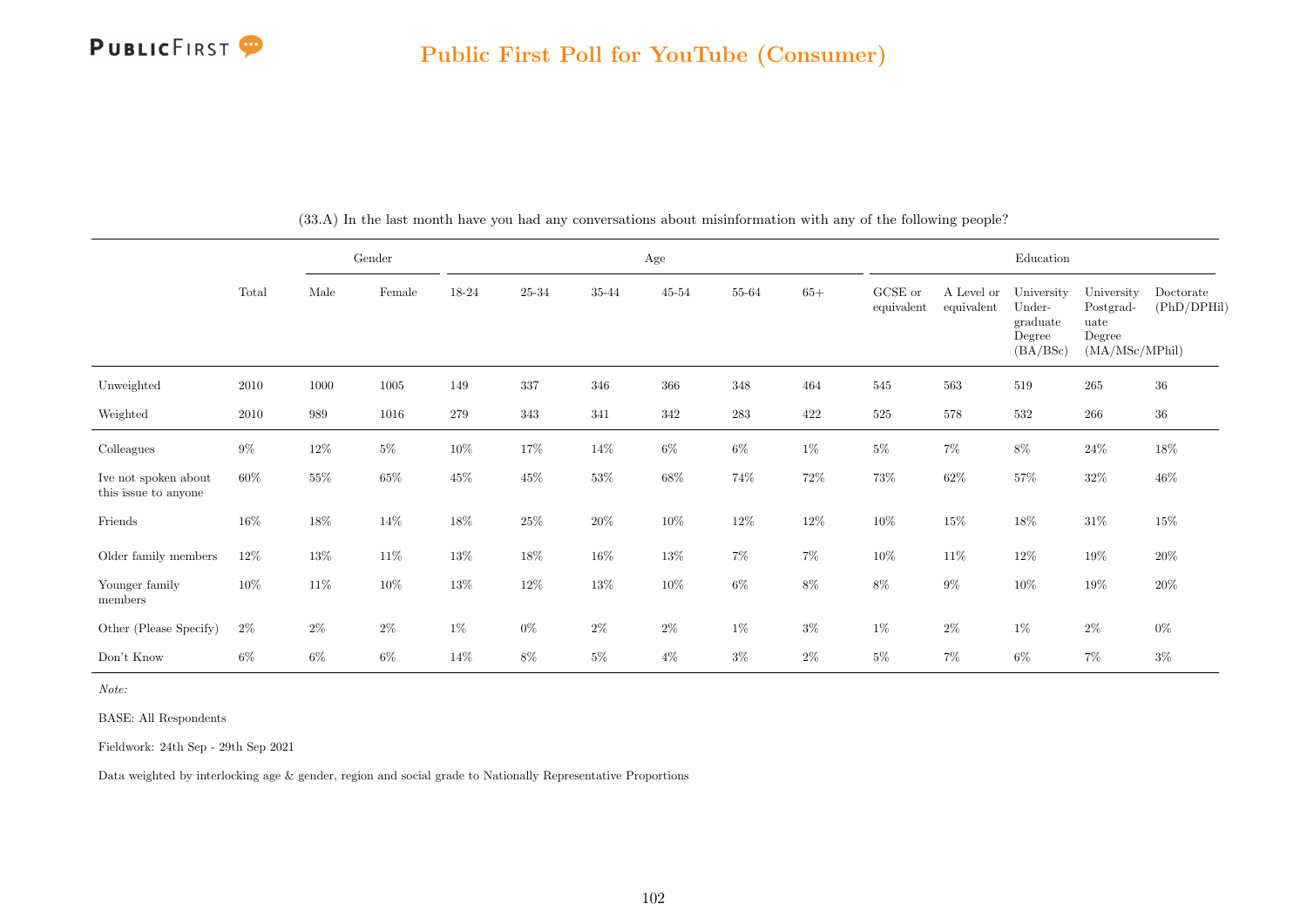

|                                              |        |        |        | Social Grade |        |        | $EU$ 2016 Vote |                   |                     |        | 2019                |                               |                   |                      |
|----------------------------------------------|--------|--------|--------|--------------|--------|--------|----------------|-------------------|---------------------|--------|---------------------|-------------------------------|-------------------|----------------------|
|                                              | Total  | AB     | C1     | C2           | DE     | Leave  | Remain         | I did not<br>vote | Conservative Labour |        | Liberal<br>Democrat | The<br><b>Brexit</b><br>Party | I did not<br>vote | None of<br>the above |
| Unweighted                                   | 2010   | 566    | 524    | 383          | 525    | 823    | 889            | 216               | 831                 | 484    | 181                 | 20                            | $235\,$           | $\mathbf{0}$         |
| Weighted                                     | 2010   | 539    | 519    | 440          | 500    | 776    | 887            | 224               | 783                 | 505    | 172                 | 19                            | 245               | $\overline{0}$       |
| Colleagues                                   | $9\%$  | $13\%$ | $9\%$  | $8\%$        | $5\%$  | $8\%$  | $11\%$         | $6\%$             | $9\%$               | $9\%$  | $13\%$              | $5\%$                         | $3\%$             | $\ast$               |
| Ive not spoken about<br>this issue to anyone | 60%    | 51%    | $64\%$ | $57\%$       | 67%    | $65\%$ | $56\%$         | $64\%$            | $64\%$              | 54%    | $52\%$              | $52\%$                        | 74%               | $\ast$               |
| Friends                                      | $16\%$ | 21\%   | $16\%$ | 17%          | $11\%$ | 14%    | 18%            | 15%               | $15\%$              | $16\%$ | $21\%$              | $20\%$                        | $13\%$            | $\ast$               |
| Older family members                         | 12%    | $13\%$ | $11\%$ | 14\%         | 11\%   | $10\%$ | $15\%$         | $9\%$             | $10\%$              | 14\%   | $16\%$              | $27\%$                        | $8\%$             | $\ast$               |
| Younger family<br>members                    | $10\%$ | 13%    | $8\%$  | 11\%         | $9\%$  | $10\%$ | $12\%$         | $7\%$             | $10\%$              | 11\%   | 13%                 | $10\%$                        | $6\%$             | $\ast$               |
| Other (Please Specify)                       | $2\%$  | $2\%$  | $1\%$  | $2\%$        | $1\%$  | 2%     | $2\%$          | $2\%$             | $2\%$               | $1\%$  | $2\%$               | $0\%$                         | $1\%$             | $\ast$               |
| Don't Know                                   | $6\%$  | $6\%$  | $4\%$  | $6\%$        | 8%     | $5\%$  | $4\%$          | $12\%$            | $4\%$               | $8\%$  | $4\%$               | $6\%$                         | $7\%$             | $\ast$               |

(33.B) In the last month have you had any conversations about misinformation with any of the following people?

Note:

BASE: All Respondents

Fieldwork: 24th Sep - 29th Sep 2021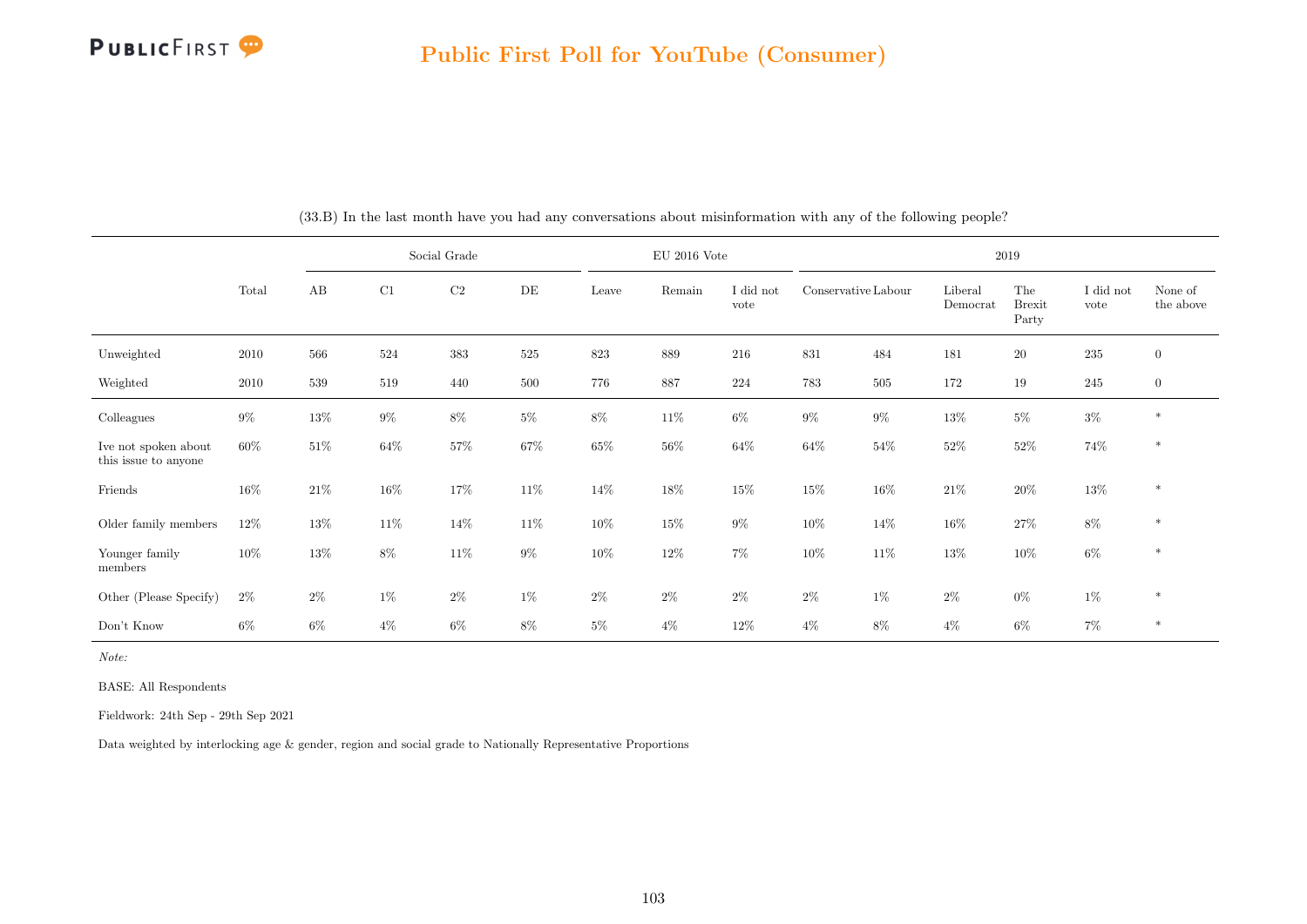|                                              |        |           |               |               |                    |                  |                  | Region                         |               |               |          |         |                     |
|----------------------------------------------|--------|-----------|---------------|---------------|--------------------|------------------|------------------|--------------------------------|---------------|---------------|----------|---------|---------------------|
|                                              | Total  | London    | South<br>East | South<br>West | East of<br>England | East<br>Midlands | West<br>Midlands | Yorkshire<br>and the<br>Humber | North<br>East | North<br>West | Scotland | Wales   | Northern<br>Ireland |
| Unweighted                                   | 2010   | $\,289$   | 280           | 155           | 181                | 134              | 190              | 163                            | 85            | $\,236$       | 161      | 104     | $32\,$              |
| Weighted                                     | 2010   | $\bf 281$ | $261\,$       | 161           | 181                | 141              | 181              | $161\,$                        | 80            | $221\,$       | 181      | $101\,$ | $60\,$              |
| Colleagues                                   | $9\%$  | $19\%$    | $8\%$         | $2\%$         | $9\%$              | $9\%$            | $4\%$            | $5\%$                          | $7\%$         | $10\%$        | $7\%$    | $11\%$  | $3\%$               |
| Ive not spoken about<br>this issue to anyone | 60%    | $43\%$    | 57%           | $68\%$        | $67\%$             | $61\%$           | $58\%$           | $63\%$                         | $64\%$        | $63\%$        | $66\%$   | 64\%    | $62\%$              |
| Friends                                      | $16\%$ | $26\%$    | $18\%$        | $14\%$        | 13%                | $17\%$           | $13\%$           | $11\%$                         | $12\%$        | $14\%$        | $12\%$   | $18\%$  | $20\%$              |
| Older family members                         | 12\%   | $16\%$    | $15\%$        | $8\%$         | $8\%$              | $16\%$           | $14\%$           | $16\%$                         | $15\%$        | $7\%$         | $9\%$    | $14\%$  | $5\%$               |
| Younger family<br>members                    | $10\%$ | $16\%$    | $11\%$        | $10\%$        | $8\%$              | $8\%$            | $9\%$            | $7\%$                          | $17\%$        | $10\%$        | $12\%$   | $4\%$   | $5\%$               |
| Other (Please Specify)                       | $2\%$  | $1\%$     | $2\%$         | $2\%$         | $1\%$              | $1\%$            | $2\%$            | $1\%$                          | $2\%$         | $2\%$         | $3\%$    | $0\%$   | $3\%$               |
| Don't Know                                   | 6%     | $5\%$     | $6\%$         | $5\%$         | $4\%$              | $9\%$            | $7\%$            | $9\%$                          | $0\%$         | $7\%$         | $5\%$    | $3\%$   | $11\%$              |

(33.C) In the last month have you had any conversations about misinformation with any of the following people?

Note:

BASE: All Respondents

Fieldwork: 24th Sep - 29th Sep 2021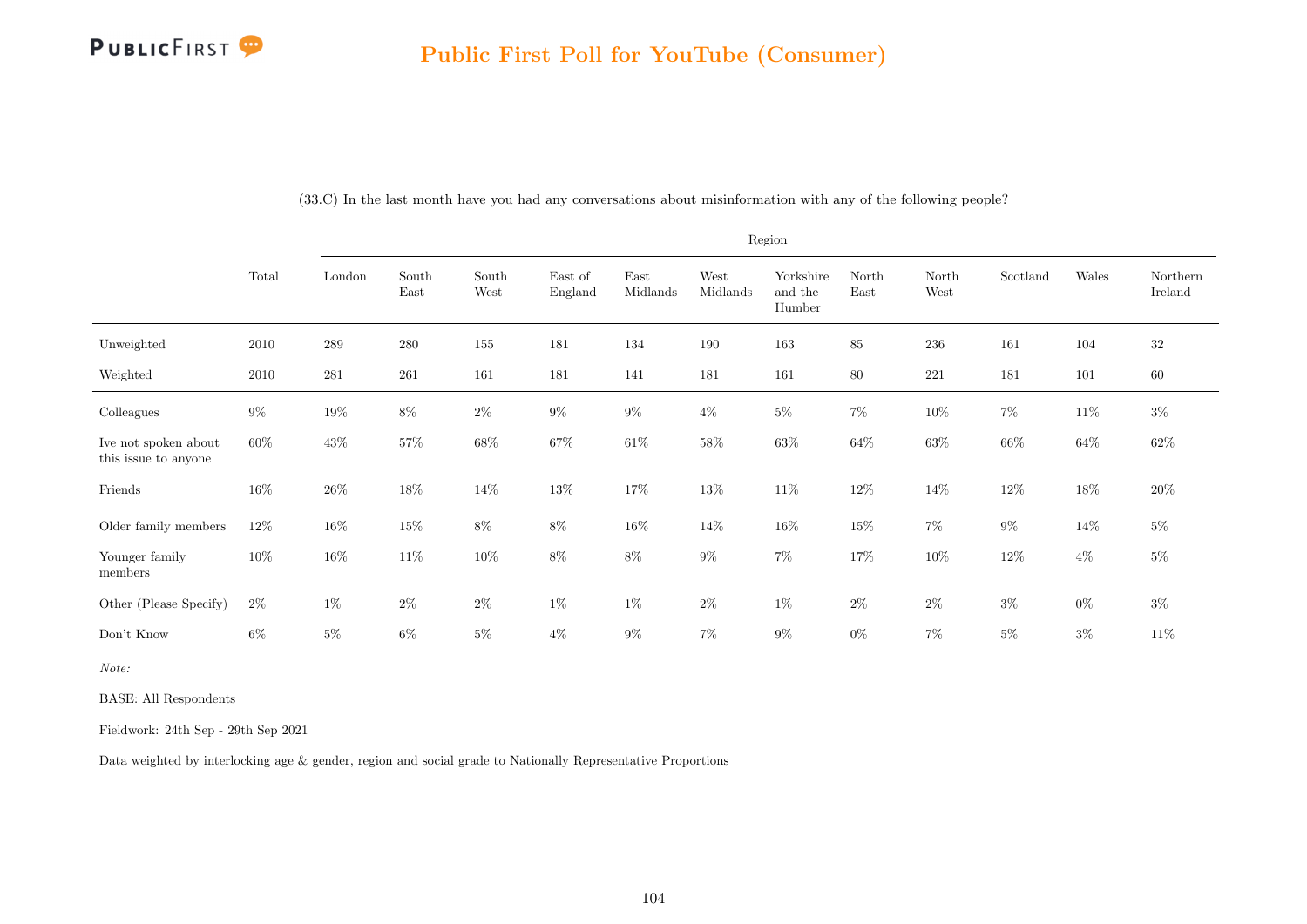

|                                              |        |        | Gender          | Age    |        |           |           |           |        | Education             |                          |                                                        |                                                             |                          |
|----------------------------------------------|--------|--------|-----------------|--------|--------|-----------|-----------|-----------|--------|-----------------------|--------------------------|--------------------------------------------------------|-------------------------------------------------------------|--------------------------|
|                                              | Total  | Male   | $\mbox{Female}$ | 18-24  | 25-34  | $35 - 44$ | $45 - 54$ | 55-64     | $65+$  | GCSE or<br>equivalent | A Level or<br>equivalent | University<br>Under-<br>graduate<br>Degree<br>(BA/BSc) | University<br>Postgrad-<br>uate<br>Degree<br>(MA/MSc/MPhil) | Doctorate<br>(PhD/DPHil) |
| Unweighted                                   | 2010   | 1000   | $1005\,$        | 149    | 337    | 346       | 366       | 348       | 464    | 545                   | $563\,$                  | 519                                                    | $265\,$                                                     | $36\,$                   |
| Weighted                                     | 2010   | 989    | 1016            | 279    | 343    | 341       | 342       | $\bf 283$ | 422    | $525\,$               | $578\,$                  | 532                                                    | 266                                                         | $36\,$                   |
| Older family members                         | $7\%$  | $9\%$  | $6\%$           | $12\%$ | 11\%   | $9\%$     | $7\%$     | $3\%$     | $3\%$  | $5\%$                 | $8\%$                    | $7\%$                                                  | 14\%                                                        | $12\%$                   |
| Ive not spoken about<br>this issue to anyone | 69%    | $65\%$ | $74\%$          | $50\%$ | $53\%$ | $60\%$    | $76\%$    | $85\%$    | $87\%$ | $80\%$                | 73%                      | $67\%$                                                 | 43\%                                                        | $53\%$                   |
| Colleagues                                   | $6\%$  | $9\%$  | $4\%$           | $10\%$ | 14\%   | $10\%$    | $3\%$     | $3\%$     | $1\%$  | $2\%$                 | $3\%$                    | $8\%$                                                  | 19%                                                         | $15\%$                   |
| Friends                                      | $11\%$ | $13\%$ | $10\%$          | $19\%$ | $19\%$ | $17\%$    | $8\%$     | $3\%$     | $4\%$  | $7\%$                 | $10\%$                   | $12\%$                                                 | $21\%$                                                      | $26\%$                   |
| Younger family<br>members                    | $10\%$ | 11\%   | $9\%$           | $10\%$ | 14%    | $15\%$    | $9\%$     | $6\%$     | $5\%$  | $6\%$                 | $8\%$                    | $9\%$                                                  | $22\%$                                                      | $18\%$                   |
| Other (Please Specify)                       | $1\%$  | $1\%$  | $0\%$           | $1\%$  | $0\%$  | $1\%$     | $0\%$     | $1\%$     | $2\%$  | $1\%$                 | $1\%$                    | $1\%$                                                  | $0\%$                                                       | $0\%$                    |
| Don't Know                                   | $5\%$  | $6\%$  | $4\%$           | 12\%   | 6%     | $5\%$     | $4\%$     | $2\%$     | $1\%$  | $4\%$                 | $5\%$                    | $5\%$                                                  | $6\%$                                                       | $0\%$                    |

(34.A) In the last month have you had any conversations about harmful or dangerous content with any of the following people?

Note:

BASE: All Respondents

Fieldwork: 24th Sep - 29th Sep 2021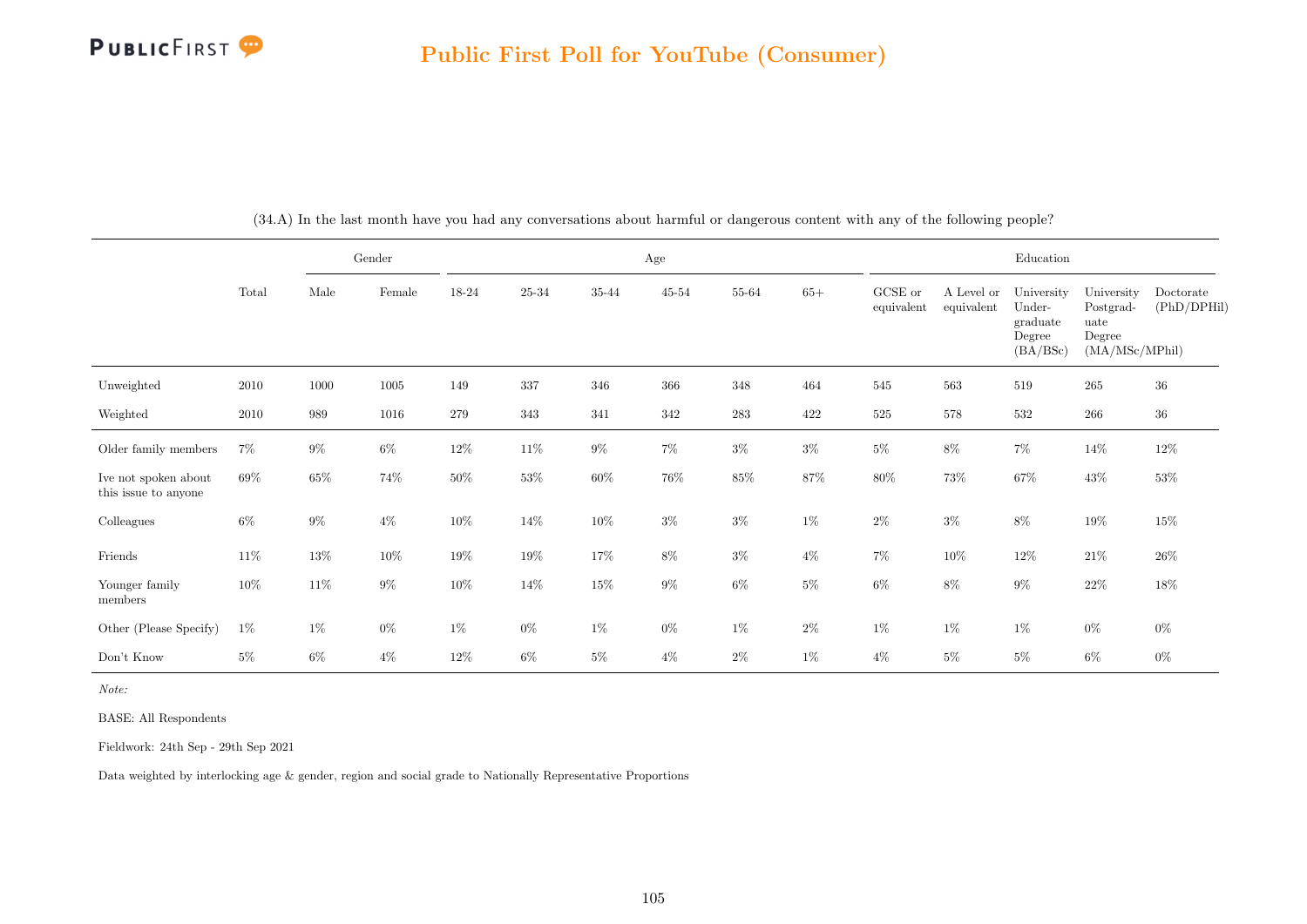

|                                              |        | Social Grade |        |          |           |        | $EU$ 2016 Vote |                   | 2019                |         |                     |                               |                   |                      |  |
|----------------------------------------------|--------|--------------|--------|----------|-----------|--------|----------------|-------------------|---------------------|---------|---------------------|-------------------------------|-------------------|----------------------|--|
|                                              | Total  | AB           | C1     | $\rm C2$ | $\rm{DE}$ | Leave  | Remain         | I did not<br>vote | Conservative Labour |         | Liberal<br>Democrat | The<br><b>Brexit</b><br>Party | I did not<br>vote | None of<br>the above |  |
| Unweighted                                   | 2010   | 566          | 524    | 383      | 525       | 823    | 889            | 216               | 831                 | 484     | 181                 | $20\,$                        | $235\,$           | $\overline{0}$       |  |
| Weighted                                     | 2010   | 539          | 519    | 440      | 500       | 776    | 887            | 224               | 783                 | $505\,$ | 172                 | 19                            | 245               | $\overline{0}$       |  |
| Older family members                         | $7\%$  | $10\%$       | $5\%$  | $8\%$    | $7\%$     | $6\%$  | $9\%$          | $3\%$             | $6\%$               | $9\%$   | $10\%$              | $5\%$                         | $4\%$             | $\ast$               |  |
| Ive not spoken about<br>this issue to anyone | 69%    | 62%          | $74\%$ | 68%      | $75\%$    | $75\%$ | $65\%$         | 75%               | $75\%$              | $61\%$  | $63\%$              | $68\%$                        | $80\%$            | $\ast$               |  |
| Colleagues                                   | $6\%$  | 10%          | $5\%$  | $7\%$    | $4\%$     | $5\%$  | $9\%$          | $3\%$             | $6\%$               | $8\%$   | $10\%$              | $0\%$                         | $1\%$             | $\ast$               |  |
| Friends                                      | $11\%$ | 15%          | $9\%$  | $12\%$   | $9\%$     | $8\%$  | 14%            | $8\%$             | $9\%$               | $16\%$  | $16\%$              | $10\%$                        | $8\%$             | $\ast$               |  |
| Younger family<br>members                    | $10\%$ | $13\%$       | $7\%$  | $11\%$   | $7\%$     | $9\%$  | $12\%$         | $5\%$             | $8\%$               | $13\%$  | $9\%$               | $5\%$                         | $5\%$             | $\ast$               |  |
| Other (Please Specify)                       | $1\%$  | $1\%$        | $1\%$  | $0\%$    | $1\%$     | $1\%$  | $1\%$          | $0\%$             | $1\%$               | $0\%$   | $1\%$               | $0\%$                         | $0\%$             | $\ast$               |  |
| Don't Know                                   | $5\%$  | $4\%$        | $4\%$  | $5\%$    | $5\%$     | $2\%$  | $5\%$          | $9\%$             | $3\%$               | 5%      | $5\%$               | $11\%$                        | $6\%$             | $\ast$               |  |

(34.B) In the last month have you had any conversations about harmful or dangerous content with any of the following people?

Note:

BASE: All Respondents

Fieldwork: 24th Sep - 29th Sep 2021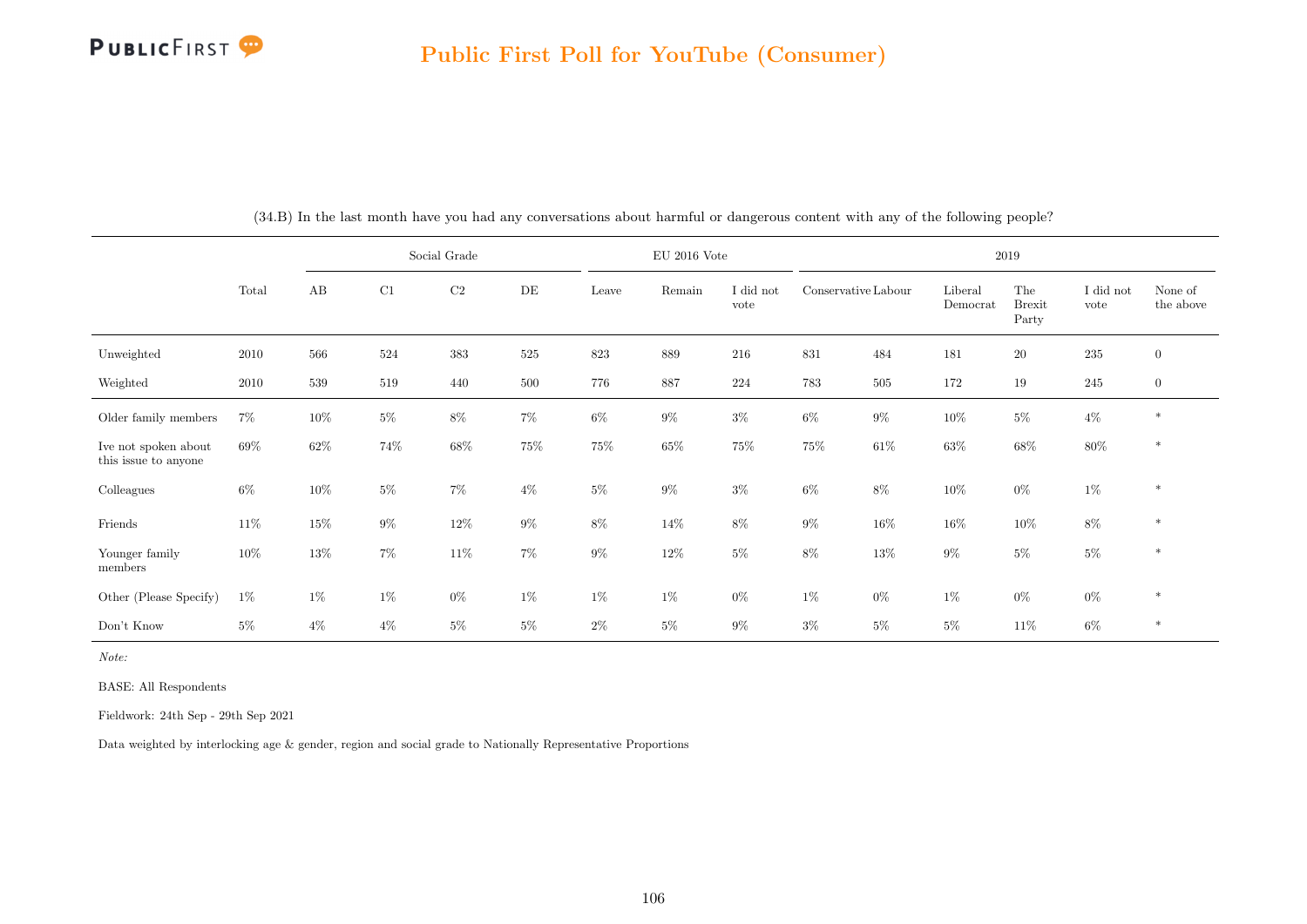|                                              |        | Region |               |               |                    |                  |                  |                                |               |               |          |         |                     |
|----------------------------------------------|--------|--------|---------------|---------------|--------------------|------------------|------------------|--------------------------------|---------------|---------------|----------|---------|---------------------|
|                                              | Total  | London | South<br>East | South<br>West | East of<br>England | East<br>Midlands | West<br>Midlands | Yorkshire<br>and the<br>Humber | North<br>East | North<br>West | Scotland | Wales   | Northern<br>Ireland |
| Unweighted                                   | 2010   | 289    | $280\,$       | 155           | 181                | 134              | 190              | 163                            | 85            | 236           | 161      | 104     | 32                  |
| Weighted                                     | 2010   | 281    | 261           | 161           | 181                | 141              | 181              | 161                            | $80\,$        | $221\,$       | 181      | $101\,$ | $60\,$              |
| Older family members                         | $7\%$  | $9\%$  | $4\%$         | $4\%$         | $10\%$             | $10\%$           | $7\%$            | $5\%$                          | $7\%$         | $8\%$         | $9\%$    | $9\%$   | $11\%$              |
| Ive not spoken about<br>this issue to anyone | 69%    | $53\%$ | 73%           | $84\%$        | $76\%$             | $71\%$           | $64\%$           | $68\%$                         | $65\%$        | $68\%$        | $73\%$   | $75\%$  | $75\%$              |
| Colleagues                                   | $6\%$  | $15\%$ | $5\%$         | $2\%$         | $3\%$              | $6\%$            | $7\%$            | $5\%$                          | $5\%$         | $6\%$         | $3\%$    | $7\%$   | $9\%$               |
| Friends                                      | $11\%$ | $18\%$ | $10\%$        | $4\%$         | $9\%$              | $9\%$            | $13\%$           | $15\%$                         | $10\%$        | $12\%$        | $9\%$    | $12\%$  | $8\%$               |
| Younger family<br>members                    | 10%    | $16\%$ | $9\%$         | $6\%$         | $5\%$              | $6\%$            | $10\%$           | $8\%$                          | $21\%$        | $10\%$        | $8\%$    | $8\%$   | $11\%$              |
| Other (Please Specify)                       | $1\%$  | $1\%$  | $1\%$         | $1\%$         | $0\%$              | $0\%$            | $1\%$            | $1\%$                          | $1\%$         | $0\%$         | $2\%$    | $0\%$   | $0\%$               |
| Don't Know                                   | $5\%$  | $5\%$  | $5\%$         | $4\%$         | $3\%$              | $5\%$            | 8%               | $4\%$                          | $3\%$         | $4\%$         | $4\%$    | $3\%$   | $6\%$               |

(34.C) In the last month have you had any conversations about harmful or dangerous content with any of the following people?

Note:

BASE: All Respondents

Fieldwork: 24th Sep - 29th Sep 2021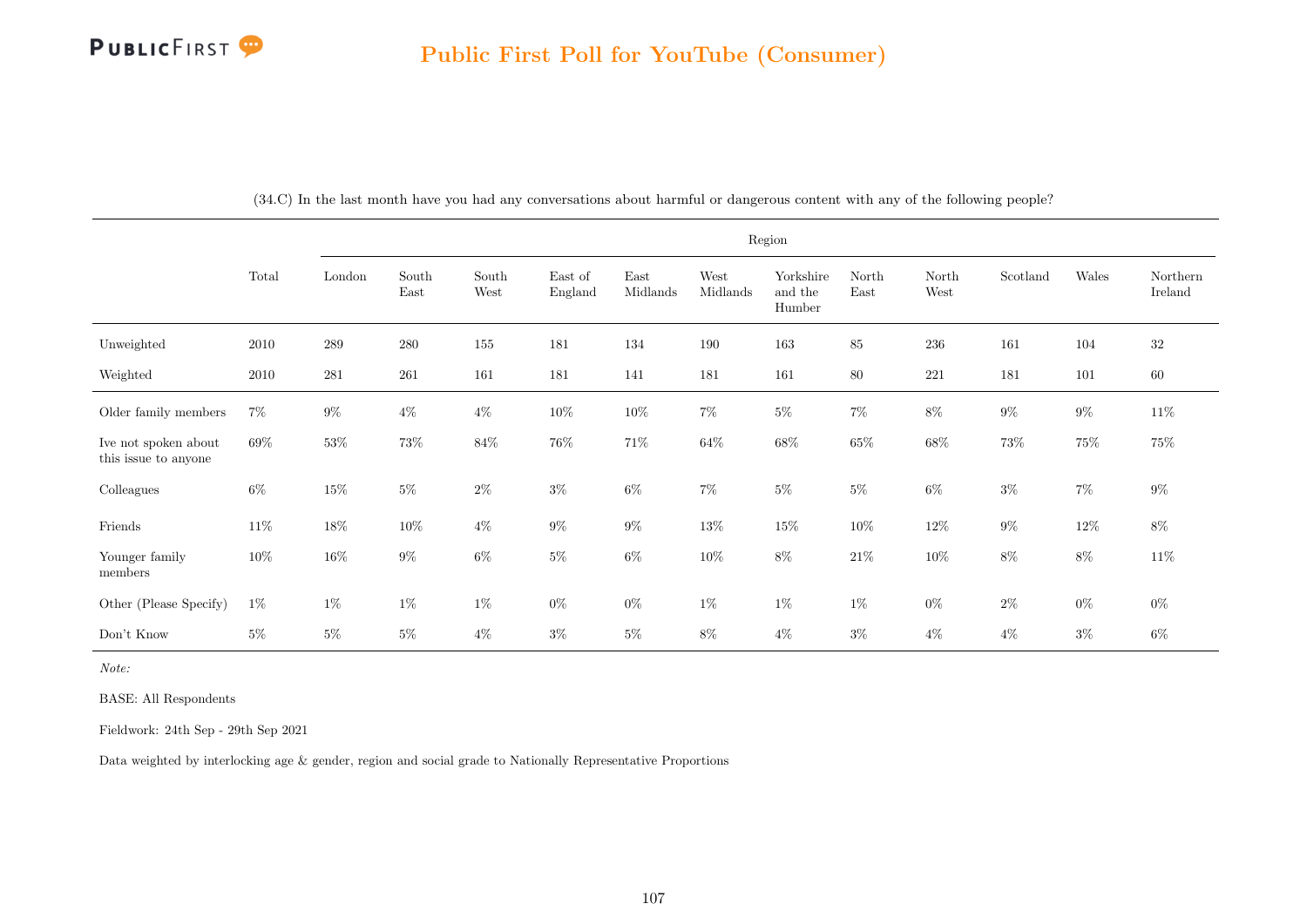

|                                                   |        |       | Gender |        |           |        | Age       |        |        |                       |                          | Education                                              |                                                             |                          |
|---------------------------------------------------|--------|-------|--------|--------|-----------|--------|-----------|--------|--------|-----------------------|--------------------------|--------------------------------------------------------|-------------------------------------------------------------|--------------------------|
|                                                   | Total  | Male  | Female | 18-24  | $25 - 34$ | 35-44  | $45 - 54$ | 55-64  | $65+$  | GCSE or<br>equivalent | A Level or<br>equivalent | University<br>Under-<br>graduate<br>Degree<br>(BA/BSc) | University<br>Postgrad-<br>uate<br>Degree<br>(MA/MSc/MPhil) | Doctorate<br>(PhD/DPHil) |
| Unweighted                                        | 2010   | 1000  | 1005   | 149    | 337       | 346    | 366       | 348    | 464    | 545                   | 563                      | 519                                                    | $265\,$                                                     | 36                       |
| Weighted                                          | 2010   | 989   | 1016   | 279    | 343       | 341    | 342       | 283    | 422    | 525                   | 578                      | 532                                                    | 266                                                         | $36\,$                   |
| I feel safer interacting<br>with people online    | $16\%$ | 20%   | 13%    | $25\%$ | $27\%$    | $22\%$ | 10%       | $10\%$ | $5\%$  | 14\%                  | $13\%$                   | 17%                                                    | $27\%$                                                      | $26\%$                   |
| I feel safer interacting<br>with people in person | 48%    | 49%   | 48%    | 41\%   | $39\%$    | 42\%   | $49\%$    | $54\%$ | $60\%$ | $49\%$                | $48\%$                   | 44\%                                                   | $51\%$                                                      | $46\%$                   |
| Neither                                           | 29%    | 26%   | $33\%$ | $27\%$ | 25%       | 31\%   | $35\%$    | 29%    | $30\%$ | $29\%$                | $33\%$                   | $32\%$                                                 | 17%                                                         | 26%                      |
| Dont know                                         | $6\%$  | $6\%$ | $7\%$  | $8\%$  | $9\%$     | $5\%$  | $5\%$     | 7%     | $5\%$  | $7\%$                 | $6\%$                    | $6\%$                                                  | $5\%$                                                       | $2\%$                    |

(35.A) Do you feel safer interacting with people you dont know online or in person?

Note:

BASE: All Respondents

Fieldwork: 24th Sep - 29th Sep 2021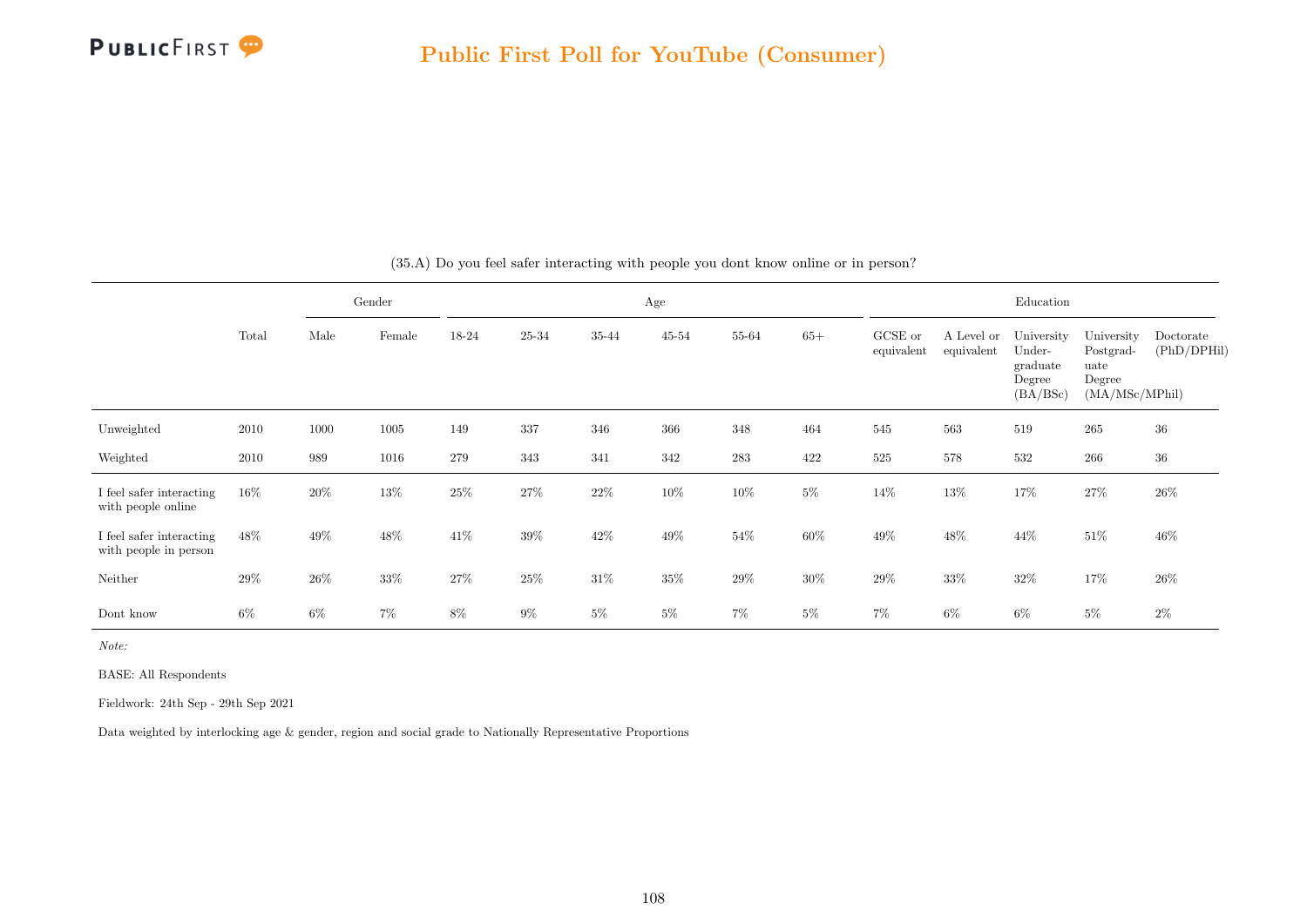

|                                                   |        |        |        | Social Grade |      |        | $EU$ 2016 Vote |                   |       |                     |                     | 2019                          |                   |                      |
|---------------------------------------------------|--------|--------|--------|--------------|------|--------|----------------|-------------------|-------|---------------------|---------------------|-------------------------------|-------------------|----------------------|
|                                                   | Total  | AB     | C1     | C2           | DE   | Leave  | Remain         | I did not<br>vote |       | Conservative Labour | Liberal<br>Democrat | The<br><b>Brexit</b><br>Party | I did not<br>vote | None of<br>the above |
| Unweighted                                        | 2010   | 566    | 524    | 383          | 525  | 823    | 889            | 216               | 831   | 484                 | 181                 | $20\,$                        | $235\,$           | $\overline{0}$       |
| Weighted                                          | 2010   | 539    | 519    | 440          | 500  | 776    | 887            | 224               | 783   | 505                 | 172                 | 19                            | 245               | $\boldsymbol{0}$     |
| I feel safer interacting<br>with people online    | $16\%$ | 18%    | 14%    | 17%          | 17%  | 13%    | 19%            | 15%               | 14%   | 22%                 | 18%                 | $16\%$                        | 14\%              | $\ast$               |
| I feel safer interacting<br>with people in person | 48%    | $51\%$ | 49%    | 48%          | 44%  | $52\%$ | 50%            | 34%               | 52%   | 44\%                | 50%                 | $34\%$                        | $36\%$            | $\ast$               |
| Neither                                           | $29\%$ | 27%    | $31\%$ | $29\%$       | 31\% | $30\%$ | $27\%$         | 39%               | 29%   | 29%                 | 25%                 | $29\%$                        | $43\%$            | $*$                  |
| Dont know                                         | 6%     | $4\%$  | $7\%$  | $6\%$        | 8%   | $5\%$  | $5\%$          | $12\%$            | $4\%$ | $5\%$               | $6\%$               | $21\%$                        | $8\%$             | $\ast$               |

(35.B) Do you feel safer interacting with people you dont know online or in person?

Note:

BASE: All Respondents

Fieldwork: 24th Sep - 29th Sep 2021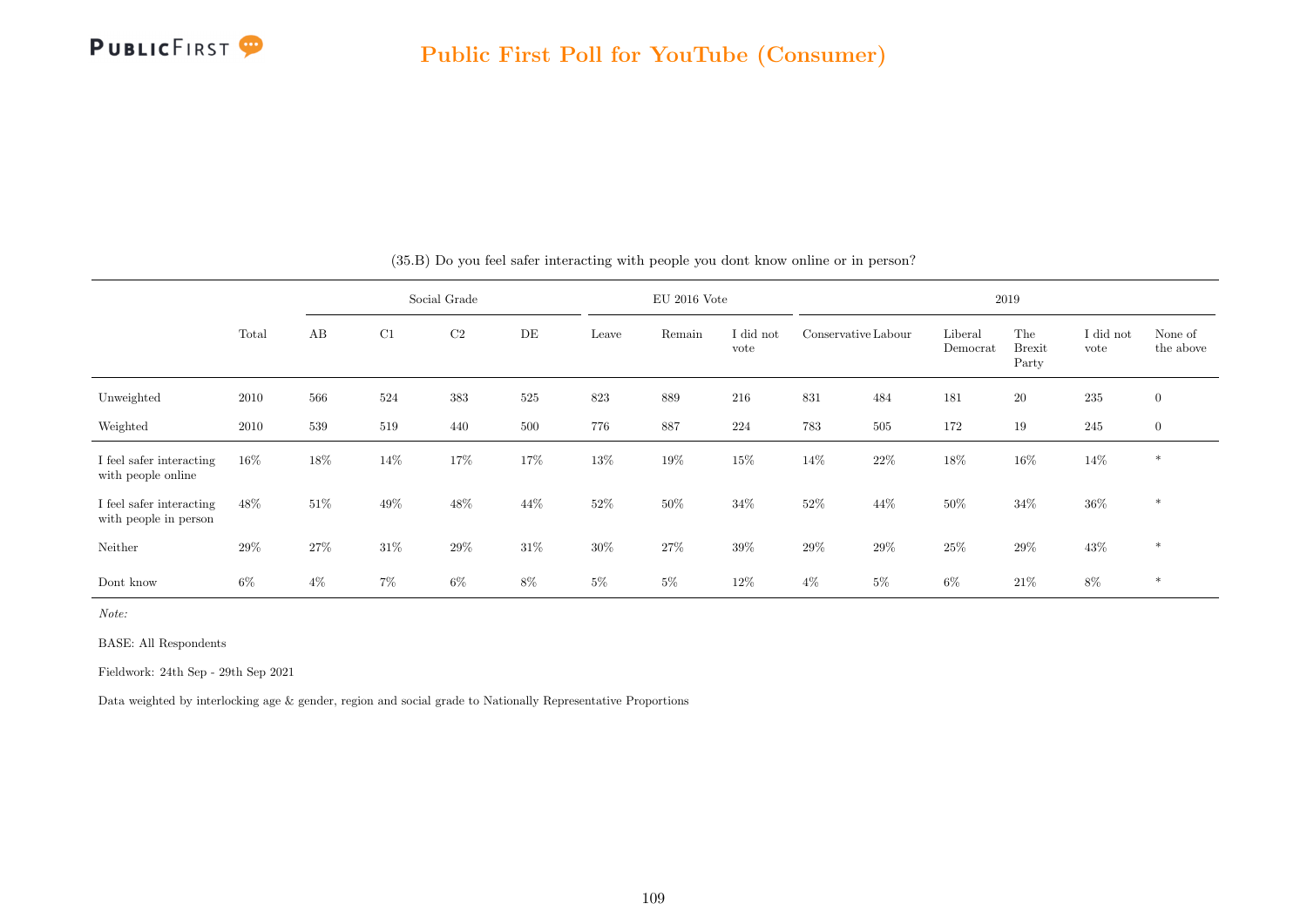

|                                                   |        |        |               |               |                    |                  |                  | Region                         |               |               |          |         |                     |
|---------------------------------------------------|--------|--------|---------------|---------------|--------------------|------------------|------------------|--------------------------------|---------------|---------------|----------|---------|---------------------|
|                                                   | Total  | London | South<br>East | South<br>West | East of<br>England | East<br>Midlands | West<br>Midlands | Yorkshire<br>and the<br>Humber | North<br>East | North<br>West | Scotland | Wales   | Northern<br>Ireland |
| Unweighted                                        | 2010   | 289    | 280           | 155           | 181                | 134              | 190              | 163                            | 85            | 236           | 161      | 104     | 32                  |
| Weighted                                          | 2010   | 281    | 261           | 161           | 181                | 141              | 181              | 161                            | 80            | 221           | 181      | $101\,$ | 60                  |
| I feel safer interacting<br>with people online    | $16\%$ | 22\%   | 12%           | 13%           | 12%                | 13%              | $24\%$           | $15\%$                         | 18%           | $18\%$        | 15%      | $18\%$  | 11\%                |
| I feel safer interacting<br>with people in person | 48%    | 50%    | 54%           | $51\%$        | 51\%               | 44\%             | $39\%$           | $50\%$                         | 46%           | $45\%$        | $46\%$   | 49%     | 47%                 |
| Neither                                           | 29%    | $23\%$ | 29%           | $30\%$        | 32%                | 35%              | $30\%$           | $26\%$                         | 34%           | $29\%$        | $31\%$   | $27\%$  | $42\%$              |
| Dont know                                         | 6%     | 6%     | $5\%$         | $6\%$         | $5\%$              | 8%               | $7\%$            | $8\%$                          | $1\%$         | $8\%$         | $9\%$    | $5\%$   | $0\%$               |

(35.C) Do you feel safer interacting with people you dont know online or in person?

Note:

BASE: All Respondents

Fieldwork: 24th Sep - 29th Sep 2021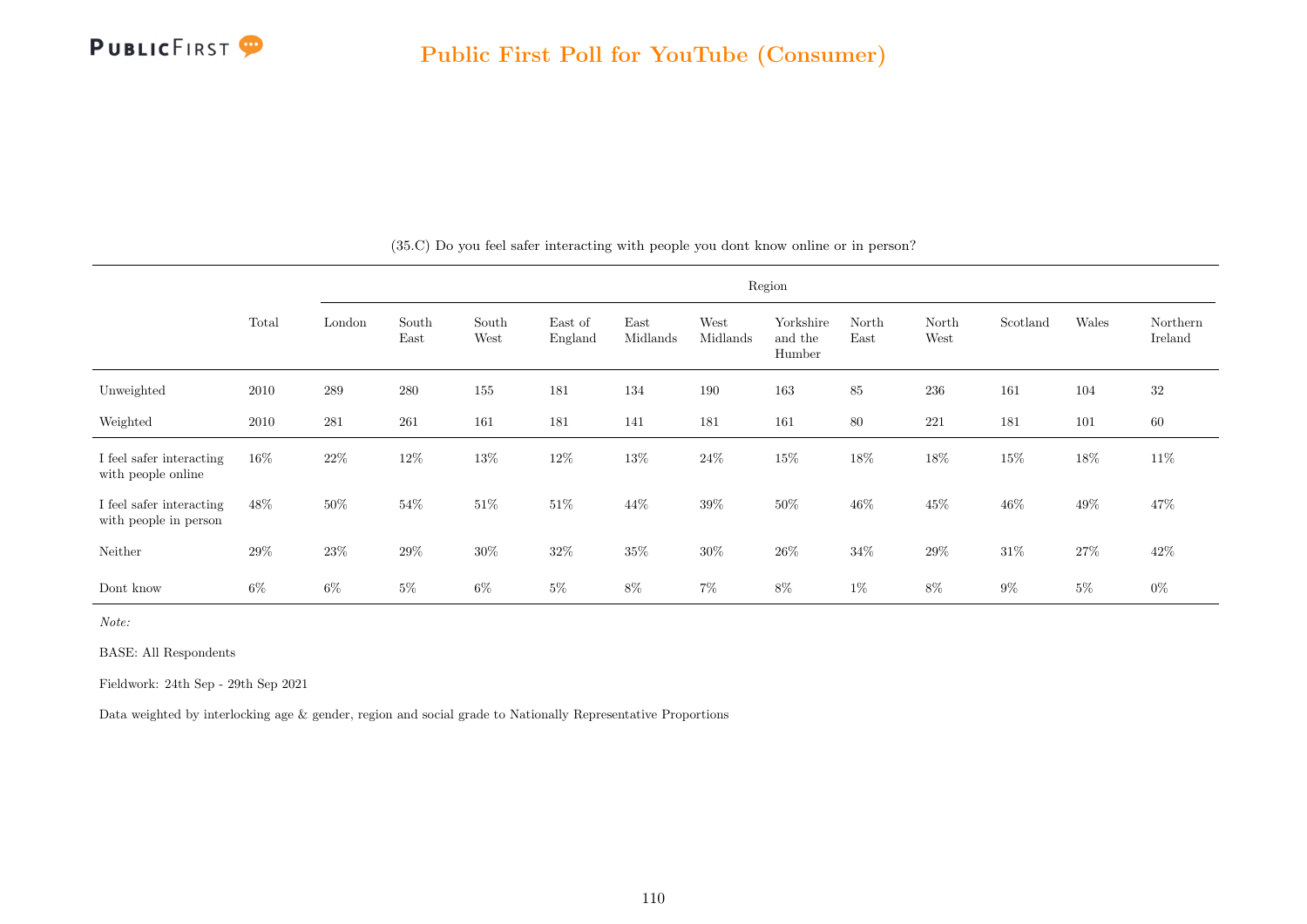

|                                                        |          |        | Gender |        |        |         | $\rm Age$ |           |        |                       |                          | Education                                              |                                                             |                          |
|--------------------------------------------------------|----------|--------|--------|--------|--------|---------|-----------|-----------|--------|-----------------------|--------------------------|--------------------------------------------------------|-------------------------------------------------------------|--------------------------|
|                                                        | Total    | Male   | Female | 18-24  | 25-34  | 35-44   | $45 - 54$ | 55-64     | $65+$  | GCSE or<br>equivalent | A Level or<br>equivalent | University<br>Under-<br>graduate<br>Degree<br>(BA/BSc) | University<br>Postgrad-<br>uate<br>Degree<br>(MA/MSc/MPhil) | Doctorate<br>(PhD/DPHil) |
| Unweighted                                             | $2010\,$ | 1000   | 1005   | 149    | 337    | $346\,$ | 366       | $348\,$   | 464    | $545\,$               | 563                      | 519                                                    | $265\,$                                                     | $36\,$                   |
| Weighted                                               | 2010     | 989    | 1016   | 279    | 343    | 341     | 342       | $\bf 283$ | 422    | $525\,$               | $578\,$                  | $532\,$                                                | $266\,$                                                     | $36\,$                   |
| Spam and deceptive<br>practices                        | 38%      | $39\%$ | $35\%$ | $34\%$ | $39\%$ | $40\%$  | $37\%$    | $35\%$    | $39\%$ | $30\%$                | $41\%$                   | $40\%$                                                 | $42\%$                                                      | $44\%$                   |
| Misinformation                                         | $33\%$   | $37\%$ | $30\%$ | $39\%$ | $37\%$ | $38\%$  | $31\%$    | $28\%$    | $28\%$ | $25\%$                | $35\%$                   | $38\%$                                                 | $41\%$                                                      | $26\%$                   |
| Nudity and sexual<br>content you did not<br>search for | 18%      | $19\%$ | 17%    | $31\%$ | $25\%$ | $20\%$  | 14\%      | 12\%      | $9\%$  | $12\%$                | 19%                      | $20\%$                                                 | $25\%$                                                      | $21\%$                   |
| Hate speech                                            | 17%      | $18\%$ | $15\%$ | $37\%$ | $26\%$ | $19\%$  | $13\%$    | $7\%$     | $5\%$  | $10\%$                | 18%                      | $20\%$                                                 | $23\%$                                                      | $24\%$                   |
| Harassment and<br>cyberbullying                        | $13\%$   | $14\%$ | $11\%$ | $27\%$ | $21\%$ | $19\%$  | $9\%$     | $4\%$     | $3\%$  | $8\%$                 | $13\%$                   | 14%                                                    | $21\%$                                                      | $15\%$                   |
| None of the above                                      | $41\%$   | $35\%$ | $46\%$ | $25\%$ | $31\%$ | 37%     | $46\%$    | $53\%$    | $50\%$ | $52\%$                | $40\%$                   | $37\%$                                                 | $23\%$                                                      | $32\%$                   |
| Prefer not to say                                      | $2\%$    | $2\%$  | $2\%$  | $6\%$  | $3\%$  | 1%      | $1\%$     | $1\%$     | $0\%$  | $2\%$                 | $1\%$                    | $2\%$                                                  | $4\%$                                                       | $3\%$                    |

(36.A) Thinking about your own personal experience online, which of the following have you encountered online, if any?Tick all that apply.

Note:

BASE: All Respondents

Fieldwork: 24th Sep - 29th Sep 2021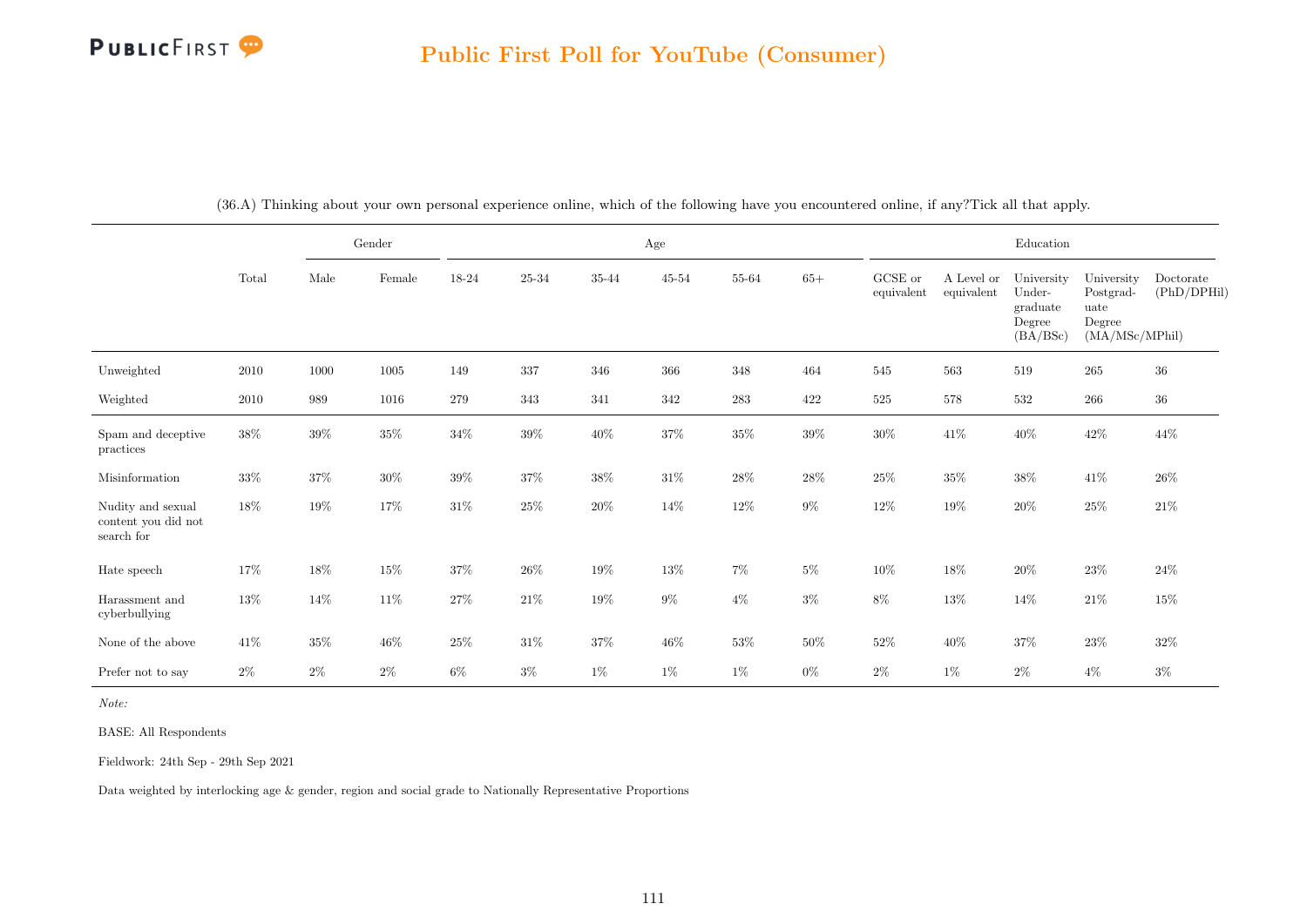

|                                                        |        |        |        | Social Grade |        |        | EU 2016 Vote |                   |                     |         |                                               | 2019                          |                   |                      |
|--------------------------------------------------------|--------|--------|--------|--------------|--------|--------|--------------|-------------------|---------------------|---------|-----------------------------------------------|-------------------------------|-------------------|----------------------|
|                                                        | Total  | AB     | C1     | $\rm C2$     | DE     | Leave  | Remain       | I did not<br>vote | Conservative Labour |         | Liberal<br>$\label{eq:emocr} {\rm Demonorat}$ | The<br><b>Brexit</b><br>Party | I did not<br>vote | None of<br>the above |
| Unweighted                                             | 2010   | 566    | 524    | 383          | 525    | 823    | 889          | 216               | 831                 | 484     | 181                                           | $20\,$                        | $235\,$           | $\overline{0}$       |
| Weighted                                               | 2010   | 539    | 519    | 440          | 500    | 776    | 887          | 224               | 783                 | $505\,$ | 172                                           | $19\,$                        | $245\,$           | $\overline{0}$       |
| Spam and deceptive<br>practices                        | $38\%$ | $39\%$ | $40\%$ | $38\%$       | $34\%$ | $37\%$ | $40\%$       | $29\%$            | $37\%$              | $38\%$  | $44\%$                                        | $49\%$                        | $31\%$            | $\ast$               |
| Misinformation                                         | $33\%$ | $38\%$ | $35\%$ | $30\%$       | $30\%$ | $29\%$ | $37\%$       | $30\%$            | $30\%$              | $36\%$  | $37\%$                                        | $41\%$                        | $30\%$            | $\ast$               |
| Nudity and sexual<br>content you did not<br>search for | 18%    | 18%    | $20\%$ | $18\%$       | 16%    | $14\%$ | $19\%$       | $21\%$            | $14\%$              | $22\%$  | $22\%$                                        | $14\%$                        | $18\%$            | $\ast$               |
| Hate speech                                            | 17%    | 15%    | $16\%$ | $20\%$       | 17%    | $10\%$ | $20\%$       | 17%               | $12\%$              | $23\%$  | $16\%$                                        | 28\%                          | $17\%$            | $\ast$               |
| Harassment and<br>cyberbullying                        | $13\%$ | $13\%$ | $12\%$ | $12\%$       | $15\%$ | $9\%$  | 14\%         | $15\%$            | $9\%$               | 17%     | 17%                                           | 17%                           | $13\%$            | $\ast$               |
| None of the above                                      | 41\%   | $37\%$ | $40\%$ | $41\%$       | 44%    | $46\%$ | $36\%$       | 47\%              | $46\%$              | $37\%$  | $30\%$                                        | $18\%$                        | $48\%$            | $\ast$               |
| Prefer not to say                                      | $2\%$  | $2\%$  | $1\%$  | $2\%$        | $2\%$  | $0\%$  | $2\%$        | $3\%$             | $0\%$               | $3\%$   | $2\%$                                         | $11\%$                        | $2\%$             | $\ast$               |

(36.B) Thinking about your own personal experience online, which of the following have you encountered online, if any?Tick all that apply.

Note:

BASE: All Respondents

Fieldwork: 24th Sep - 29th Sep 2021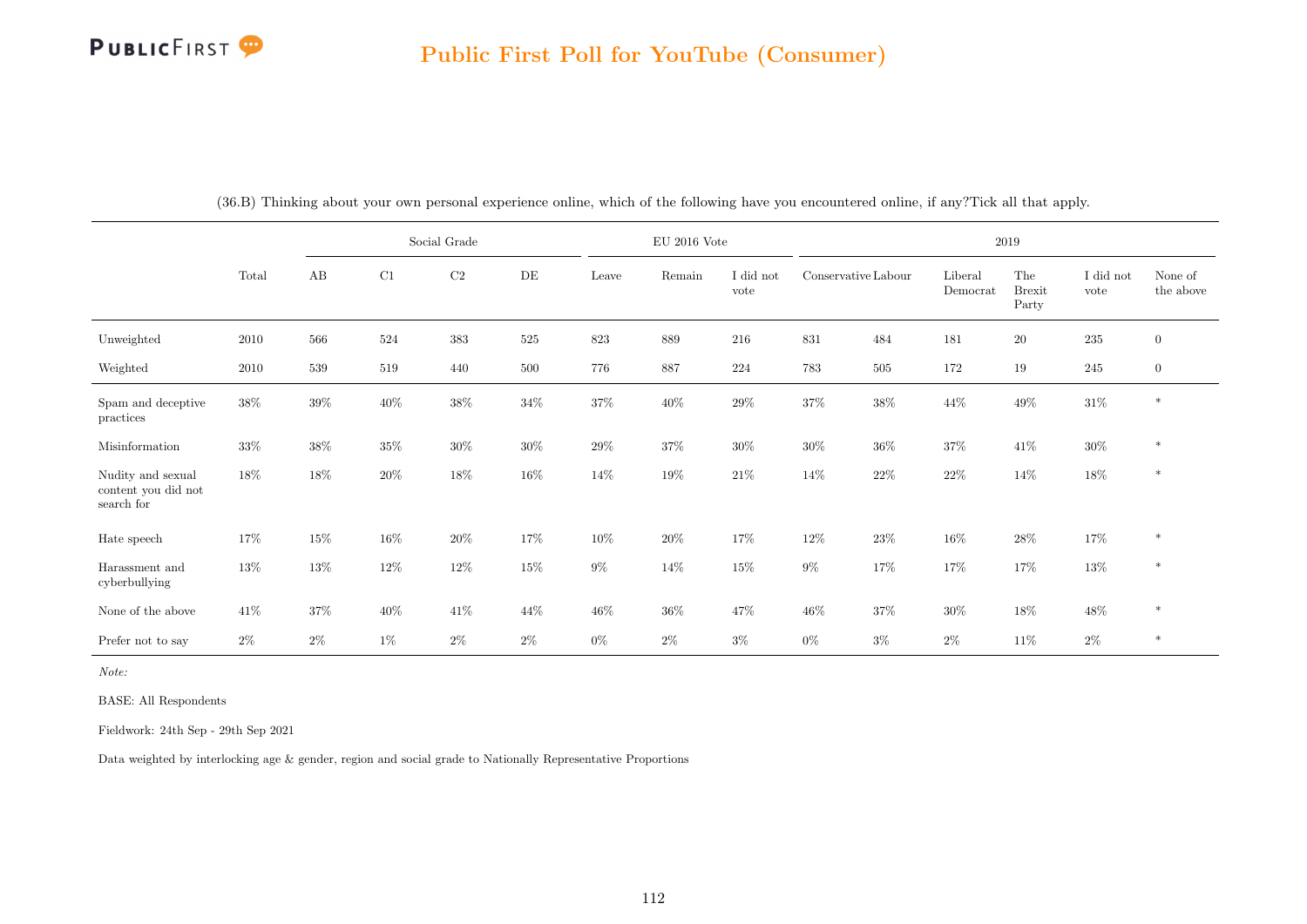

|                                                        |          |         |                                |                                |                    |                                   |                  | Region                         |               |               |          |             |                     |
|--------------------------------------------------------|----------|---------|--------------------------------|--------------------------------|--------------------|-----------------------------------|------------------|--------------------------------|---------------|---------------|----------|-------------|---------------------|
|                                                        | Total    | London  | $\operatorname{South}$<br>East | $\operatorname{South}$<br>West | East of<br>England | $\operatorname{East}$<br>Midlands | West<br>Midlands | Yorkshire<br>and the<br>Humber | North<br>East | North<br>West | Scotland | $\rm Wales$ | Northern<br>Ireland |
| Unweighted                                             | 2010     | $\,289$ | $280\,$                        | 155                            | 181                | 134                               | 190              | 163                            | $85\,$        | $236\,$       | 161      | 104         | $32\,$              |
| Weighted                                               | $2010\,$ | 281     | 261                            | 161                            | 181                | 141                               | 181              | 161                            | $80\,$        | 221           | 181      | 101         | $60\,$              |
| Spam and deceptive<br>practices                        | 38%      | $38\%$  | $40\%$                         | $39\%$                         | $37\%$             | $36\%$                            | $32\%$           | $32\%$                         | $43\%$        | $37\%$        | $43\%$   | $37\%$      | $43\%$              |
| Misinformation                                         | $33\%$   | $36\%$  | $38\%$                         | $36\%$                         | $33\%$             | $35\%$                            | $23\%$           | $26\%$                         | $38\%$        | $34\%$        | $34\%$   | $34\%$      | $35\%$              |
| Nudity and sexual<br>content you did not<br>search for | $18\%$   | $24\%$  | $17\%$                         | $16\%$                         | $18\%$             | $13\%$                            | $15\%$           | $18\%$                         | $22\%$        | $19\%$        | $18\%$   | $17\%$      | $8\%$               |
| Hate speech                                            | $17\%$   | $26\%$  | $15\%$                         | $12\%$                         | 15%                | 17%                               | 13%              | $15\%$                         | $22\%$        | $16\%$        | 14%      | $19\%$      | $17\%$              |
| Harassment and<br>cyberbullying                        | $13\%$   | $18\%$  | 10%                            | 14\%                           | 10%                | $10\%$                            | 14%              | $13\%$                         | $17\%$        | $15\%$        | 13%      | 13%         | $3\%$               |
| None of the above                                      | $41\%$   | $33\%$  | $38\%$                         | $42\%$                         | $43\%$             | $39\%$                            | $51\%$           | $43\%$                         | $37\%$        | $41\%$        | $41\%$   | 44\%        | $39\%$              |
| Prefer not to say                                      | $2\%$    | $4\%$   | $2\%$                          | $1\%$                          | $1\%$              | $1\%$                             | $1\%$            | $5\%$                          | $1\%$         | $2\%$         | $1\%$    | $1\%$       | $0\%$               |

(36.C) Thinking about your own personal experience online, which of the following have you encountered online, if any?Tick all that apply.

Note:

BASE: All Respondents

Fieldwork: 24th Sep - 29th Sep 2021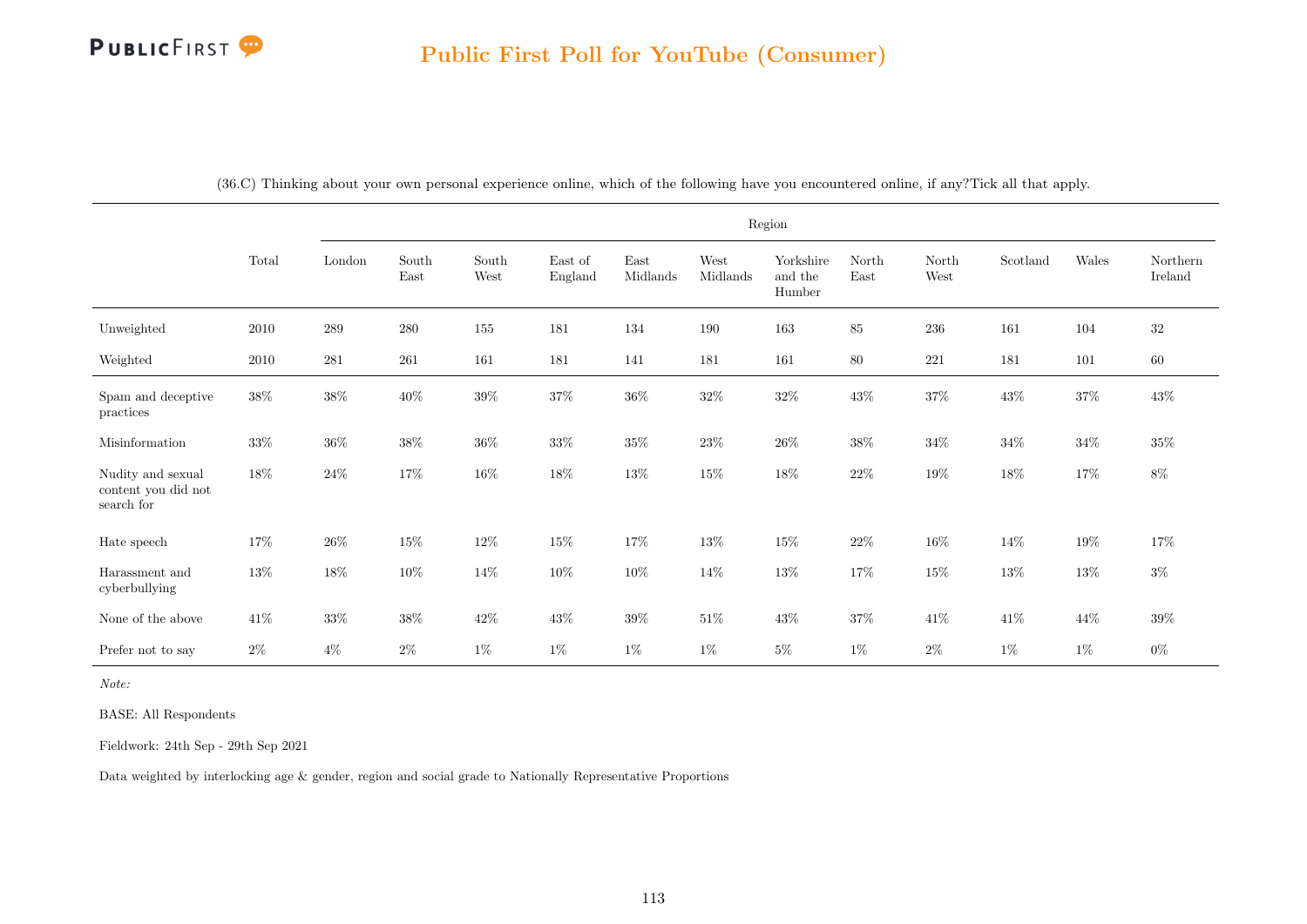|                                                                    |          |        | Gender |        |         |        | Age    |        |        |                       |                          | Education                                              |                                                             |                          |
|--------------------------------------------------------------------|----------|--------|--------|--------|---------|--------|--------|--------|--------|-----------------------|--------------------------|--------------------------------------------------------|-------------------------------------------------------------|--------------------------|
|                                                                    | Total    | Male   | Female | 18-24  | 25-34   | 35-44  | 45-54  | 55-64  | $65+$  | GCSE or<br>equivalent | A Level or<br>equivalent | University<br>Under-<br>graduate<br>Degree<br>(BA/BSc) | University<br>Postgrad-<br>uate<br>Degree<br>(MA/MSc/MPhil) | Doctorate<br>(PhD/DPHil) |
| Unweighted                                                         | $2010\,$ | 1000   | 1005   | 149    | $337\,$ | 346    | 366    | 348    | 464    | 545                   | 563                      | 519                                                    | 265                                                         | $36\,$                   |
| Weighted                                                           | 2010     | 989    | 1016   | 279    | 343     | 341    | 342    | 283    | 422    | $525\,$               | 578                      | 532                                                    | 266                                                         | $36\,$                   |
| Walking alone at night                                             | $62\%$   | $48\%$ | $75\%$ | $51\%$ | $52\%$  | $63\%$ | $68\%$ | $65\%$ | $67\%$ | $64\%$                | $64\%$                   | $62\%$                                                 | $53\%$                                                      | 53%                      |
| In unfamiliar places                                               | $49\%$   | $42\%$ | 55%    | $51\%$ | 45%     | $50\%$ | $49\%$ | 54%    | $46\%$ | $53\%$                | 49%                      | $50\%$                                                 | $40\%$                                                      | 37%                      |
| Hanging out with<br>$\operatorname{friends}$ in your local<br>town | $4\%$    | $5\%$  | $3\%$  | $5\%$  | $8\%$   | $7\%$  | $1\%$  | $1\%$  | $1\%$  | $3\%$                 | $3\%$                    | $2\%$                                                  | $12\%$                                                      | $9\%$                    |
| In large crowds                                                    | $31\%$   | $30\%$ | $31\%$ | $27\%$ | 34%     | $36\%$ | $31\%$ | $26\%$ | $29\%$ | $32\%$                | $29\%$                   | $33\%$                                                 | $27\%$                                                      | $35\%$                   |
| At school $/$ college $/$<br>work                                  | $3\%$    | $4\%$  | $2\%$  | $3\%$  | $10\%$  | $5\%$  | $2\%$  | $1\%$  | $0\%$  | $2\%$                 | $3\%$                    | $4\%$                                                  | $7\%$                                                       | $2\%$                    |
| On public transport                                                | 19%      | 20%    | $18\%$ | $27\%$ | 20%     | $17\%$ | $15\%$ | $23\%$ | $17\%$ | $18\%$                | $21\%$                   | 18%                                                    | $21\%$                                                      | 25%                      |
| On dating apps $\slash$<br>websites                                | 17%      | $12\%$ | $21\%$ | $20\%$ | $19\%$  | $19\%$ | $15\%$ | 16%    | $12\%$ | 14%                   | 18%                      | 15%                                                    | $21\%$                                                      | $31\%$                   |
| On the internet                                                    | $13\%$   | 14%    | $11\%$ | $20\%$ | 19%     | $12\%$ | $9\%$  | $7\%$  | $11\%$ | $9\%$                 | $12\%$                   | $13\%$                                                 | $21\%$                                                      | 17%                      |
| Other (Please Specify)                                             | $2\%$    | $3\%$  | $1\%$  | $1\%$  | $1\%$   | $2\%$  | $0\%$  | $2\%$  | $3\%$  | $1\%$                 | $1\%$                    | $2\%$                                                  | $2\%$                                                       | $0\%$                    |
| Don't know                                                         | $11\%$   | 14%    | $8\%$  | $13\%$ | $10\%$  | $7\%$  | $13\%$ | 11%    | $12\%$ | $12\%$                | 11\%                     | 10%                                                    | $6\%$                                                       | 10%                      |

(37.A) Thinking about all aspects of your life, in what situations are you most likely to feel unsafe?Tick up to three

Note:

BASE: All Respondents

Fieldwork: 24th Sep - 29th Sep 2021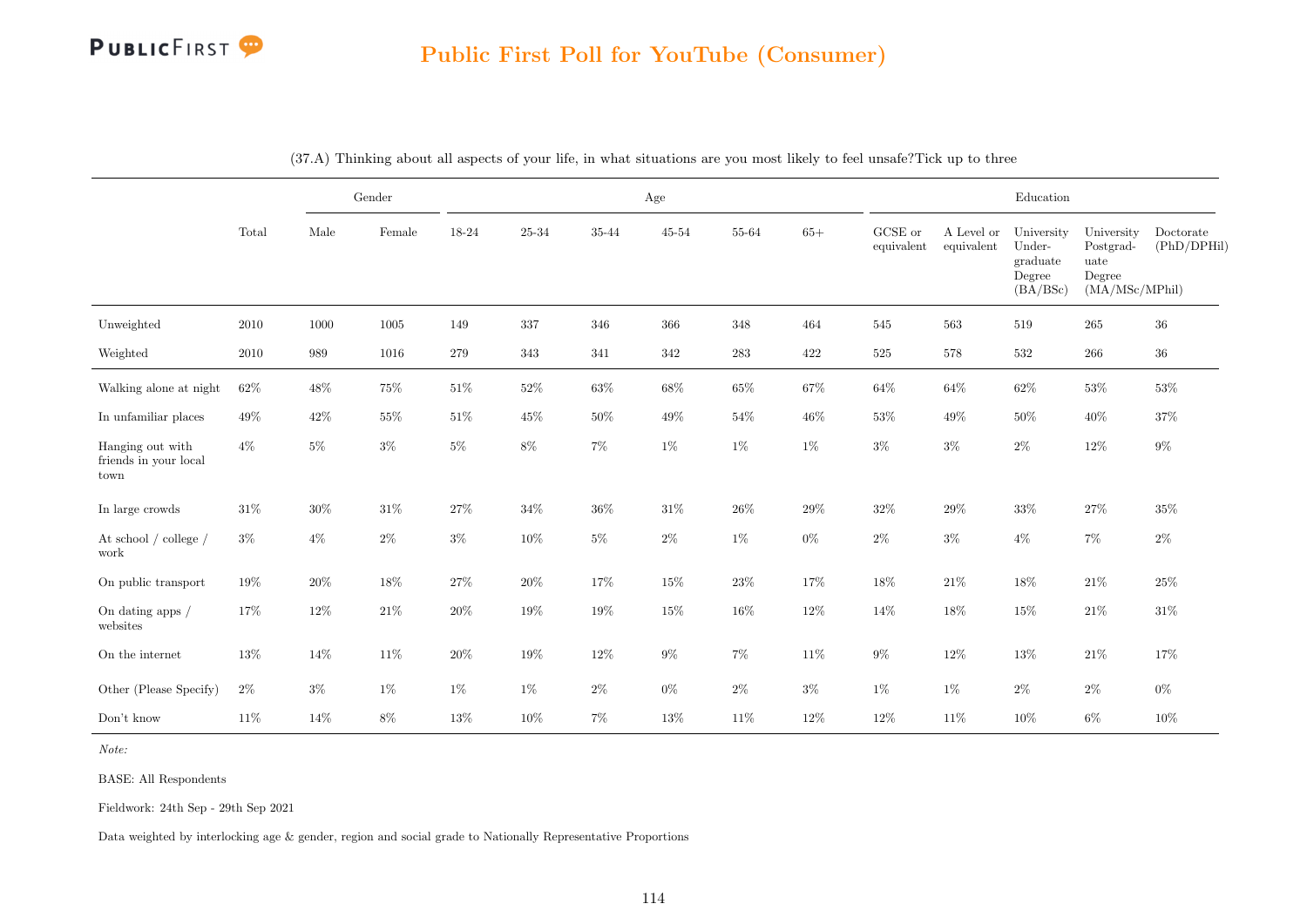

### Public First Poll for YouTube (Consumer)

|                                                   |        |        |        | Social Grade |           |        | $\mathrm{EU}$ 2016 Vote |                   |                     |         |                     | 2019                          |                   |                      |
|---------------------------------------------------|--------|--------|--------|--------------|-----------|--------|-------------------------|-------------------|---------------------|---------|---------------------|-------------------------------|-------------------|----------------------|
|                                                   | Total  | AB     | C1     | $\rm{C2}$    | $\rm{DE}$ | Leave  | Remain                  | I did not<br>vote | Conservative Labour |         | Liberal<br>Democrat | The<br><b>Brexit</b><br>Party | I did not<br>vote | None of<br>the above |
| Unweighted                                        | 2010   | 566    | 524    | $383\,$      | 525       | 823    | $889\,$                 | 216               | 831                 | 484     | 181                 | $20\,$                        | $235\,$           | $\overline{0}$       |
| Weighted                                          | 2010   | 539    | 519    | 440          | 500       | 776    | 887                     | 224               | 783                 | $505\,$ | 172                 | 19                            | $245\,$           | $\overline{0}$       |
| Walking alone at night                            | 62%    | $58\%$ | $69\%$ | $59\%$       | $61\%$    | $64\%$ | $60\%$                  | $63\%$            | $62\%$              | $63\%$  | $58\%$              | $63\%$                        | $63\%$            | $\ast$               |
| In unfamiliar places                              | $49\%$ | 48%    | 53%    | $46\%$       | 48%       | 50%    | 48%                     | 46%               | 47%                 | 49%     | 49%                 | 62%                           | $51\%$            | $\ast$               |
| Hanging out with<br>friends in your local<br>town | $4\%$  | $5\%$  | $3\%$  | $3\%$        | $4\%$     | $2\%$  | $6\%$                   | $1\%$             | $3\%$               | $6\%$   | $3\%$               | $0\%$                         | $1\%$             | $\ast$               |
| In large crowds                                   | $31\%$ | 28%    | $31\%$ | 35%          | 29%       | $28\%$ | 35%                     | 27%               | $28\%$              | 36%     | 29%                 | $40\%$                        | $28\%$            | $\ast$               |
| At school $/$ college $/$<br>work                 | $3\%$  | $4\%$  | $2\%$  | $3\%$        | $4\%$     | $5\%$  | $3\%$                   | $2\%$             | $3\%$               | $4\%$   | $4\%$               | $0\%$                         | $1\%$             | $\ast$               |
| On public transport                               | 19%    | $21\%$ | 19%    | 18%          | $18\%$    | $19\%$ | $21\%$                  | $12\%$            | $19\%$              | $21\%$  | 17%                 | $19\%$                        | $14\%$            | $\ast$               |
| On dating apps $\big/$<br>websites                | 17%    | 15%    | 17%    | 17%          | 19%       | $16\%$ | 16%                     | 16%               | $16\%$              | 16%     | $12\%$              | $15\%$                        | 17%               | $\ast$               |
| On the internet                                   | $13\%$ | 17%    | $9\%$  | 14%          | 11\%      | 12%    | 14%                     | 12%               | 13%                 | 13%     | 13%                 | $15\%$                        | $10\%$            | $\ast$               |
| Other (Please Specify)                            | $2\%$  | $3\%$  | $1\%$  | $1\%$        | $1\%$     | $1\%$  | $2\%$                   | $2\%$             | $1\%$               | $1\%$   | $3\%$               | $0\%$                         | $1\%$             | $\ast$               |
| Don't know                                        | $11\%$ | $9\%$  | $9\%$  | 11%          | 14%       | 11%    | $8\%$                   | 17%               | 10%                 | 10%     | 12%                 | 16%                           | $16\%$            | $\ast$               |

(37.B) Thinking about all aspects of your life, in what situations are you most likely to feel unsafe?Tick up to three

Note:

BASE: All Respondents

Fieldwork: 24th Sep - 29th Sep 2021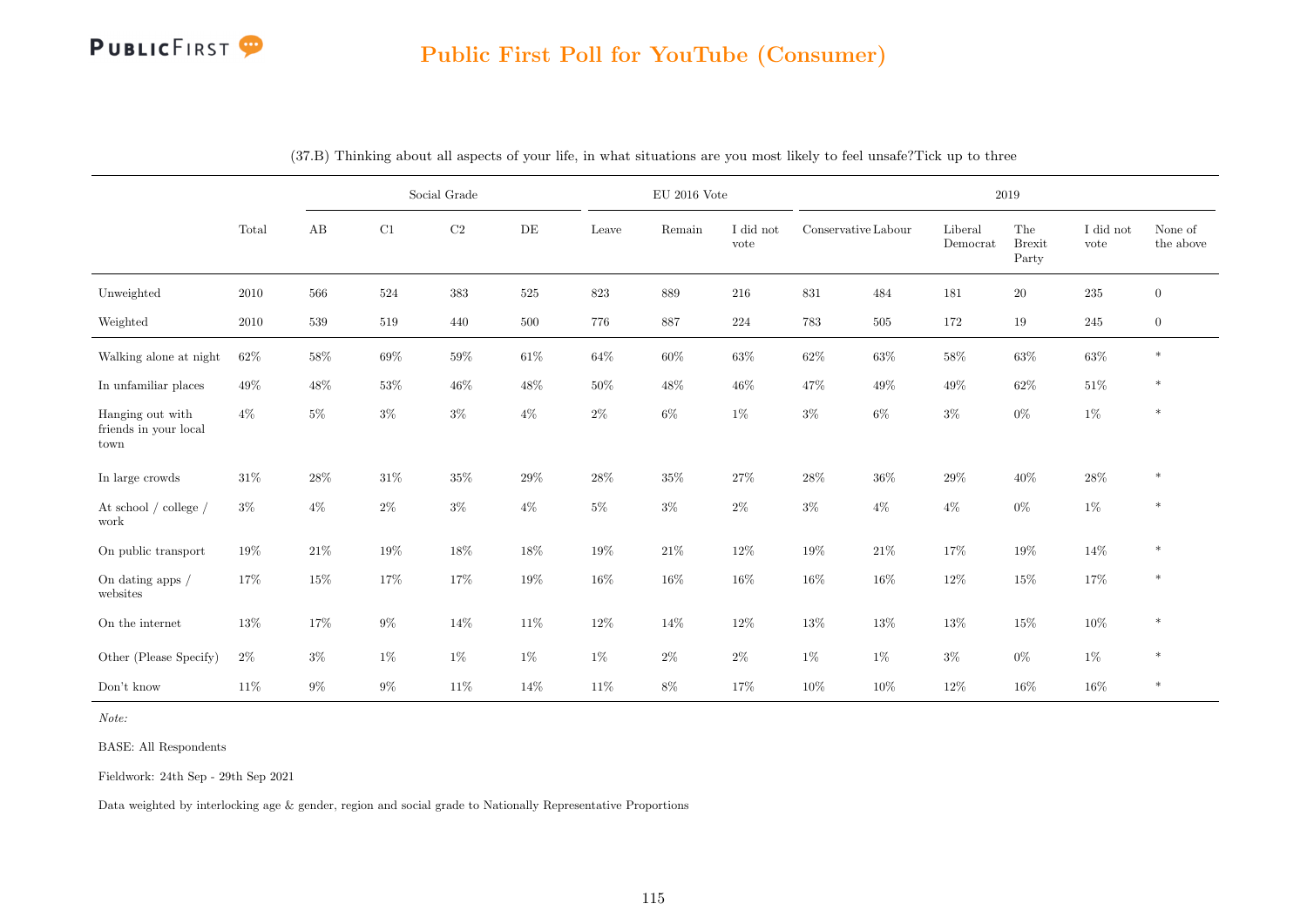

### Public First Poll for YouTube (Consumer)

|                                                   |          |         |               |               |                    |                  |                  | Region                         |               |               |          |        |                     |
|---------------------------------------------------|----------|---------|---------------|---------------|--------------------|------------------|------------------|--------------------------------|---------------|---------------|----------|--------|---------------------|
|                                                   | Total    | London  | South<br>East | South<br>West | East of<br>England | East<br>Midlands | West<br>Midlands | Yorkshire<br>and the<br>Humber | North<br>East | North<br>West | Scotland | Wales  | Northern<br>Ireland |
| Unweighted                                        | 2010     | 289     | 280           | $155\,$       | 181                | 134              | 190              | 163                            | 85            | 236           | 161      | 104    | 32                  |
| Weighted                                          | $2010\,$ | $281\,$ | $261\,$       | $161\,$       | 181                | 141              | 181              | 161                            | $80\,$        | $221\,$       | 181      | 101    | $60\,$              |
| Walking alone at night                            | $62\%$   | $55\%$  | $68\%$        | 66%           | $70\%$             | $59\%$           | $62\%$           | $57\%$                         | $63\%$        | $60\%$        | $57\%$   | $67\%$ | $50\%$              |
| In unfamiliar places                              | 49%      | 41\%    | 51%           | 49%           | $55\%$             | 48%              | $53\%$           | 47%                            | 55%           | 47%           | $50\%$   | $50\%$ | 40%                 |
| Hanging out with<br>friends in your local<br>town | $4\%$    | $6\%$   | $3\%$         | $3\%$         | $1\%$              | $3\%$            | $5\%$            | $3\%$                          | $9\%$         | $4\%$         | $1\%$    | $3\%$  | $9\%$               |
| In large crowds                                   | $31\%$   | $31\%$  | $28\%$        | $27\%$        | $37\%$             | $29\%$           | 24%              | $34\%$                         | $28\%$        | $33\%$        | $35\%$   | $26\%$ | $35\%$              |
| At school $/$ college $/$<br>work                 | $3\%$    | $6\%$   | $1\%$         | $1\%$         | $3\%$              | $3\%$            | $6\%$            | $5\%$                          | $5\%$         | $2\%$         | $2\%$    | $5\%$  | $6\%$               |
| On public transport                               | $19\%$   | $24\%$  | 17%           | $15\%$        | 19%                | $15\%$           | $21\%$           | $13\%$                         | $19\%$        | $22\%$        | $23\%$   | $21\%$ | $14\%$              |
| On dating apps /<br>websites                      | 17%      | $21\%$  | 17%           | $16\%$        | 14%                | 15%              | 16%              | $18\%$                         | 16%           | 18%           | 12%      | $21\%$ | 16%                 |
| On the internet                                   | 13%      | 17%     | 11%           | $12\%$        | 10%                | $12\%$           | 15%              | $10\%$                         | 12%           | 11%           | $13\%$   | $12\%$ | $22\%$              |
| Other (Please Specify)                            | $2\%$    | $1\%$   | $2\%$         | $1\%$         | $1\%$              | $1\%$            | $1\%$            | $4\%$                          | $2\%$         | $2\%$         | $2\%$    | $1\%$  | $2\%$               |
| $\mathrm{Don't}$ know                             | 11%      | $12\%$  | 10%           | $13\%$        | $6\%$              | $13\%$           | $12\%$           | $9\%$                          | $9\%$         | $10\%$        | $12\%$   | 14%    | $9\%$               |

(37.C) Thinking about all aspects of your life, in what situations are you most likely to feel unsafe?Tick up to three

Note:

BASE: All Respondents

Fieldwork: 24th Sep - 29th Sep 2021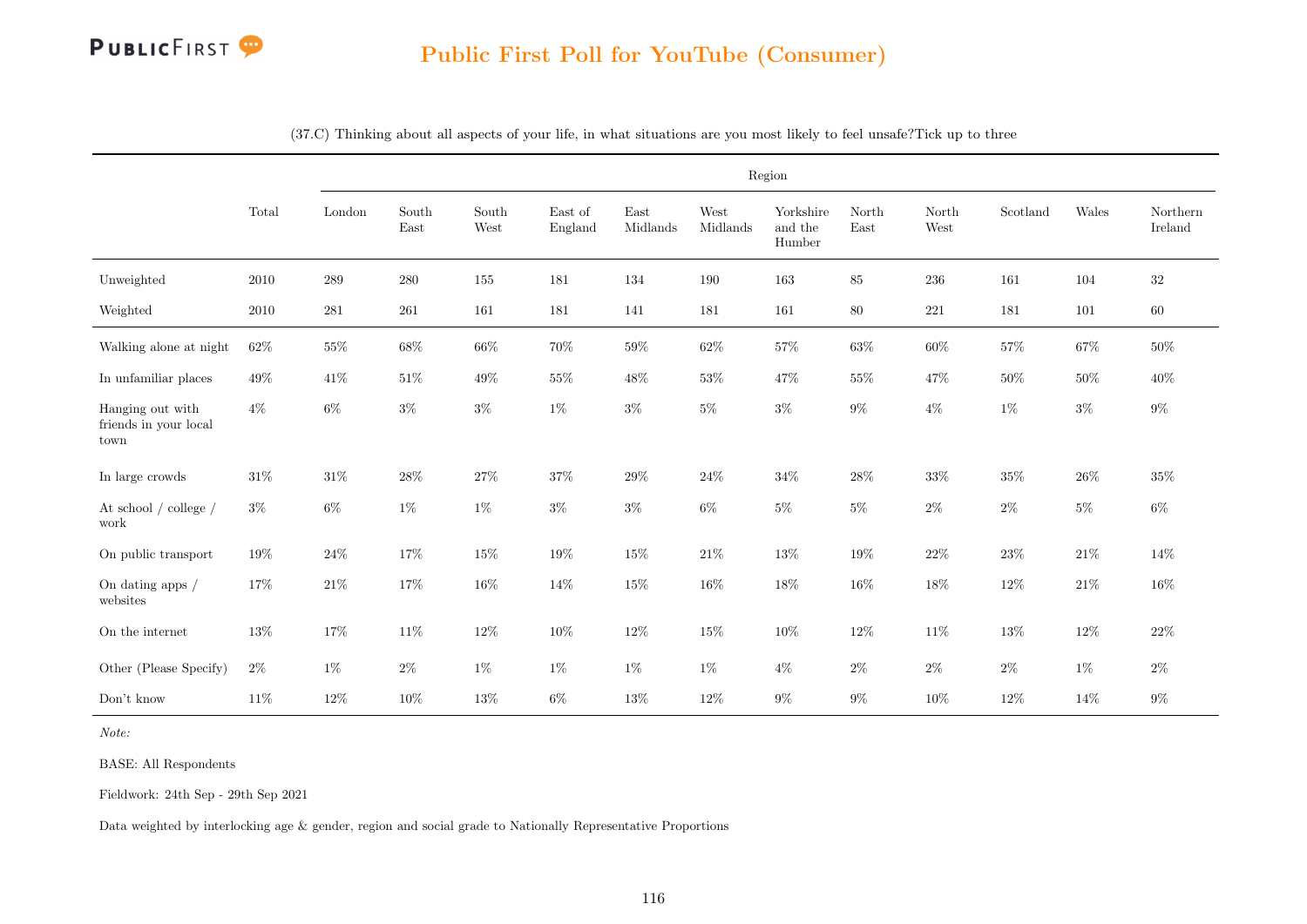

|                   |        |        | Gender |        |        |        | Age       |         |       |                       |                          | Education                                              |                                                             |                          |
|-------------------|--------|--------|--------|--------|--------|--------|-----------|---------|-------|-----------------------|--------------------------|--------------------------------------------------------|-------------------------------------------------------------|--------------------------|
|                   | Total  | Male   | Female | 18-24  | 25-34  | 35-44  | $45 - 54$ | 55-64   | $65+$ | GCSE or<br>equivalent | A Level or<br>equivalent | University<br>Under-<br>graduate<br>Degree<br>(BA/BSc) | University<br>Postgrad-<br>uate<br>Degree<br>(MA/MSc/MPhil) | Doctorate<br>(PhD/DPHil) |
| Unweighted        | 2010   | 1000   | 1005   | 149    | 337    | 346    | 366       | 348     | 464   | 545                   | 563                      | 519                                                    | 265                                                         | 36                       |
| Weighted          | 2010   | 989    | 1016   | 279    | 343    | 341    | 342       | $\,283$ | 422   | 525                   | 578                      | 532                                                    | 266                                                         | 36                       |
| Yes               | $34\%$ | $36\%$ | $32\%$ | $22\%$ | $29\%$ | $35\%$ | $37\%$    | 40\%    | 40%   | $32\%$                | $36\%$                   | $37\%$                                                 | $32\%$                                                      | 46%                      |
| N <sub>o</sub>    | 63%    | 62%    | 65%    | 75%    | $68\%$ | $63\%$ | $61\%$    | $59\%$  | 58%   | 67%                   | $61\%$                   | $61\%$                                                 | $67\%$                                                      | 52%                      |
| Prefer not to say | $2\%$  | $2\%$  | $3\%$  | $3\%$  | $3\%$  | $2\%$  | $2\%$     | $1\%$   | $2\%$ | $2\%$                 | $3\%$                    | $2\%$                                                  | $1\%$                                                       | $2\%$                    |

(38.A) Have you ever been the victim of a crime?

Note:

BASE: All Respondents

Fieldwork: 24th Sep - 29th Sep 2021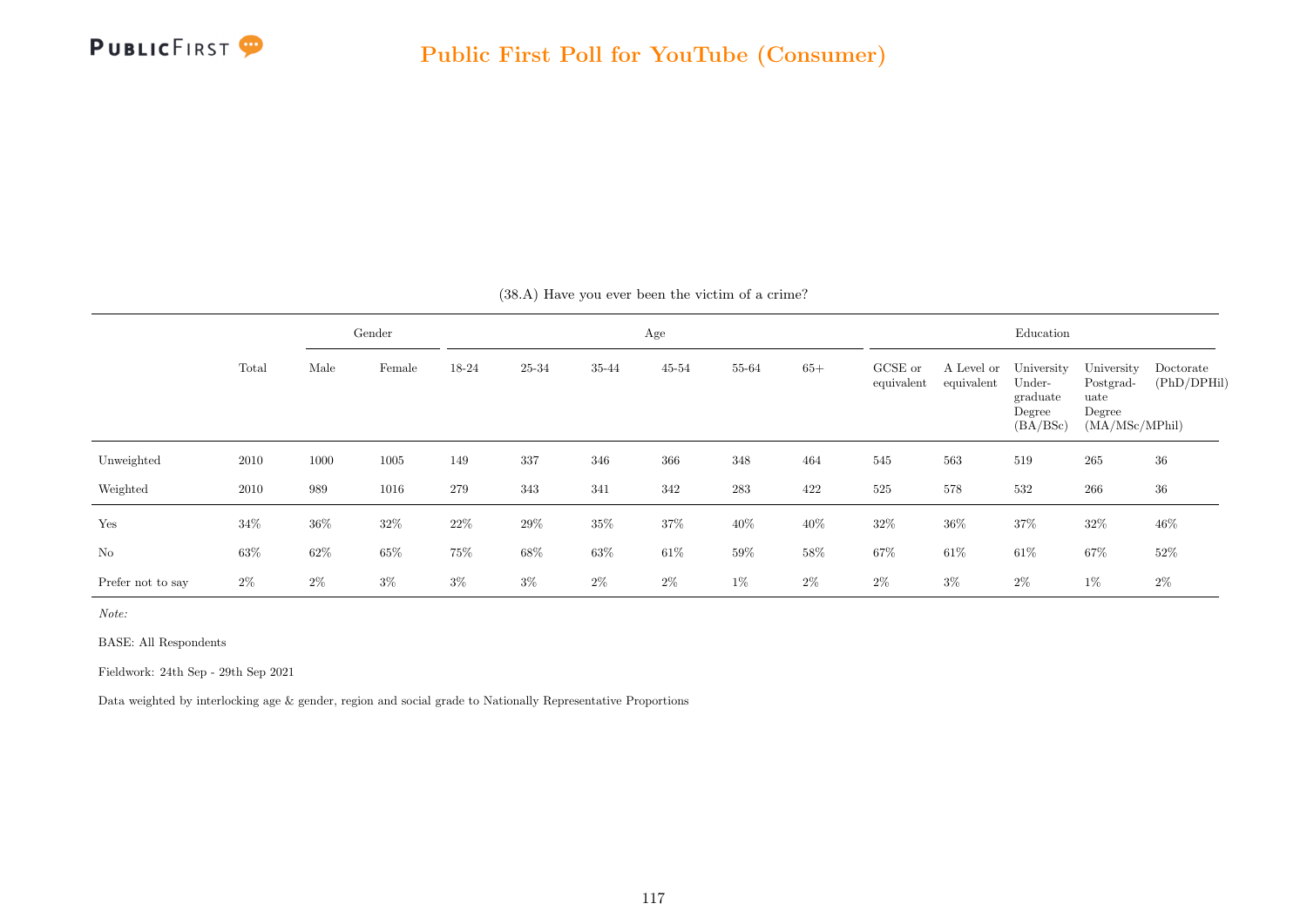

|                   |       |        |        | Social Grade   |        |        | $EU$ 2016 Vote |                   |        |                     |                     | 2019                          |                   |                      |
|-------------------|-------|--------|--------|----------------|--------|--------|----------------|-------------------|--------|---------------------|---------------------|-------------------------------|-------------------|----------------------|
|                   | Total | AB     | C1     | C <sub>2</sub> | DE     | Leave  | Remain         | I did not<br>vote |        | Conservative Labour | Liberal<br>Democrat | The<br><b>Brexit</b><br>Party | I did not<br>vote | None of<br>the above |
| Unweighted        | 2010  | 566    | 524    | 383            | 525    | 823    | 889            | 216               | 831    | 484                 | 181                 | $20\,$                        | 235               | $\overline{0}$       |
| Weighted          | 2010  | 539    | 519    | 440            | 500    | 776    | 887            | 224               | 783    | 505                 | 172                 | 19                            | 245               | $\overline{0}$       |
| Yes               | 34%   | $37\%$ | $36\%$ | $31\%$         | $32\%$ | $33\%$ | $37\%$         | $29\%$            | $31\%$ | $36\%$              | $46\%$              | $56\%$                        | $28\%$            | $\ast$               |
| No                | 63%   | 62\%   | $61\%$ | 68%            | 64%    | $65\%$ | 60%            | 68%               | 67%    | 62%                 | $51\%$              | $39\%$                        | $67\%$            | $*$                  |
| Prefer not to say | $2\%$ | $1\%$  | $3\%$  | $1\%$          | $4\%$  | $1\%$  | $3\%$          | $3\%$             | $1\%$  | $2\%$               | $4\%$               | $5\%$                         | $5\%$             | $\ast$               |

#### (38.B) Have you ever been the victim of a crime?

Note:

BASE: All Respondents

Fieldwork: 24th Sep - 29th Sep 2021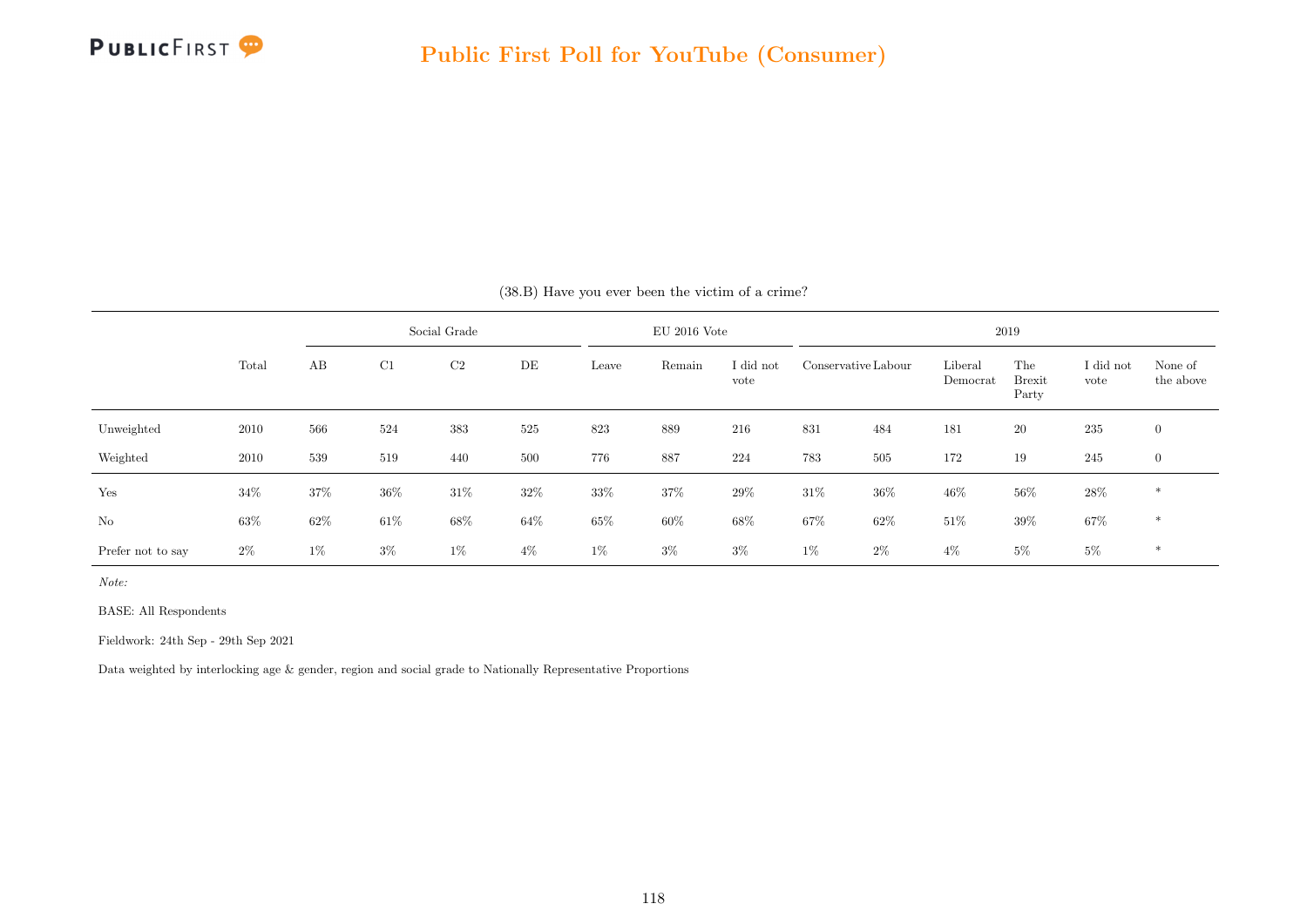

|                   |        |        |               |               |                    |                  |                  | Region                         |               |               |          |        |                     |
|-------------------|--------|--------|---------------|---------------|--------------------|------------------|------------------|--------------------------------|---------------|---------------|----------|--------|---------------------|
|                   | Total  | London | South<br>East | South<br>West | East of<br>England | East<br>Midlands | West<br>Midlands | Yorkshire<br>and the<br>Humber | North<br>East | North<br>West | Scotland | Wales  | Northern<br>Ireland |
| Unweighted        | 2010   | 289    | 280           | 155           | 181                | 134              | 190              | 163                            | 85            | 236           | 161      | 104    | 32                  |
| Weighted          | 2010   | 281    | 261           | 161           | 181                | 141              | 181              | 161                            | 80            | 221           | 181      | 101    | 60                  |
| Yes               | 34\%   | $32\%$ | $36\%$        | $36\%$        | $32\%$             | $36\%$           | $34\%$           | $31\%$                         | $37\%$        | 37%           | $33\%$   | $30\%$ | $36\%$              |
| $\rm No$          | $63\%$ | $65\%$ | $62\%$        | $60\%$        | $66\%$             | $60\%$           | $65\%$           | $65\%$                         | $60\%$        | $61\%$        | $66\%$   | $68\%$ | $64\%$              |
| Prefer not to say | $2\%$  | $3\%$  | $2\%$         | $4\%$         | $1\%$              | $3\%$            | $1\%$            | $4\%$                          | $3\%$         | $2\%$         | $2\%$    | $2\%$  | $0\%$               |

(38.C) Have you ever been the victim of a crime?

Note:

BASE: All Respondents

Fieldwork: 24th Sep - 29th Sep 2021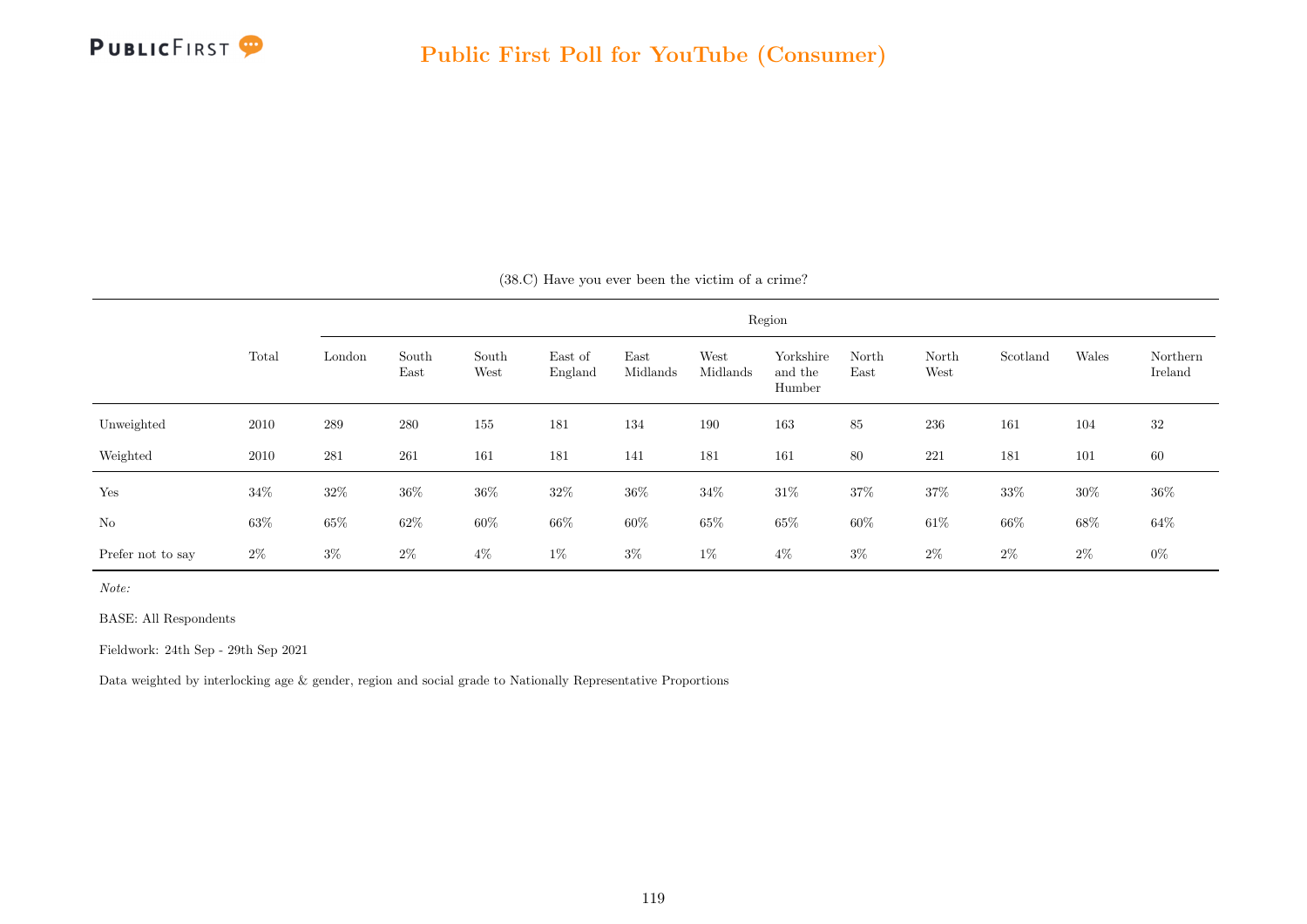

|                   |       |        | Gender |        |        |        | Age       |        |        |                       |                          | Education                                              |                                                             |                          |
|-------------------|-------|--------|--------|--------|--------|--------|-----------|--------|--------|-----------------------|--------------------------|--------------------------------------------------------|-------------------------------------------------------------|--------------------------|
|                   | Total | Male   | Female | 18-24  | 25-34  | 35-44  | $45 - 54$ | 55-64  | $65+$  | GCSE or<br>equivalent | A Level or<br>equivalent | University<br>Under-<br>graduate<br>Degree<br>(BA/BSc) | University<br>Postgrad-<br>uate<br>Degree<br>(MA/MSc/MPhil) | Doctorate<br>(PhD/DPHil) |
| Unweighted        | 714   | 376    | 333    | 34     | 96     | 123    | 134       | 142    | 185    | $\overline{0}$        | $\boldsymbol{0}$         | 200                                                    | 88                                                          | $18\,$                   |
| Weighted          | 689   | 358    | 326    | 63     | 99     | 119    | 125       | 114    | 168    | $\overline{0}$        | $\boldsymbol{0}$         | 195                                                    | 85                                                          | 17                       |
| Online            | 11\%  | $14\%$ | $7\%$  | 23%    | $16\%$ | $12\%$ | $5\%$     | $6\%$  | $10\%$ | $8\%$                 | $7\%$                    | 12\%                                                   | $22\%$                                                      | 15%                      |
| In person         | 77%   | 74%    | $80\%$ | $58\%$ | $67\%$ | $73\%$ | $85\%$    | $84\%$ | $81\%$ | $85\%$                | 77%                      | 74%                                                    | $67\%$                                                      | $65\%$                   |
| Both              | 11\%  | $11\%$ | 11\%   | 19%    | 15%    | 14\%   | 10%       | $8\%$  | $7\%$  | $6\%$                 | $15\%$                   | 12\%                                                   | $10\%$                                                      | 20%                      |
| Prefer not to say | $1\%$ | $1\%$  | $2\%$  | $0\%$  | $2\%$  | $1\%$  | $1\%$     | $1\%$  | $2\%$  | $1\%$                 | $1\%$                    | $1\%$                                                  | 1%                                                          | $0\%$                    |

(39.A) You said you had been the victim of a crime. Did this take place online or in person?

Note:

BASE: Respondents who have been a victim of a crime.

Fieldwork: 24th Sep - 29th Sep 2021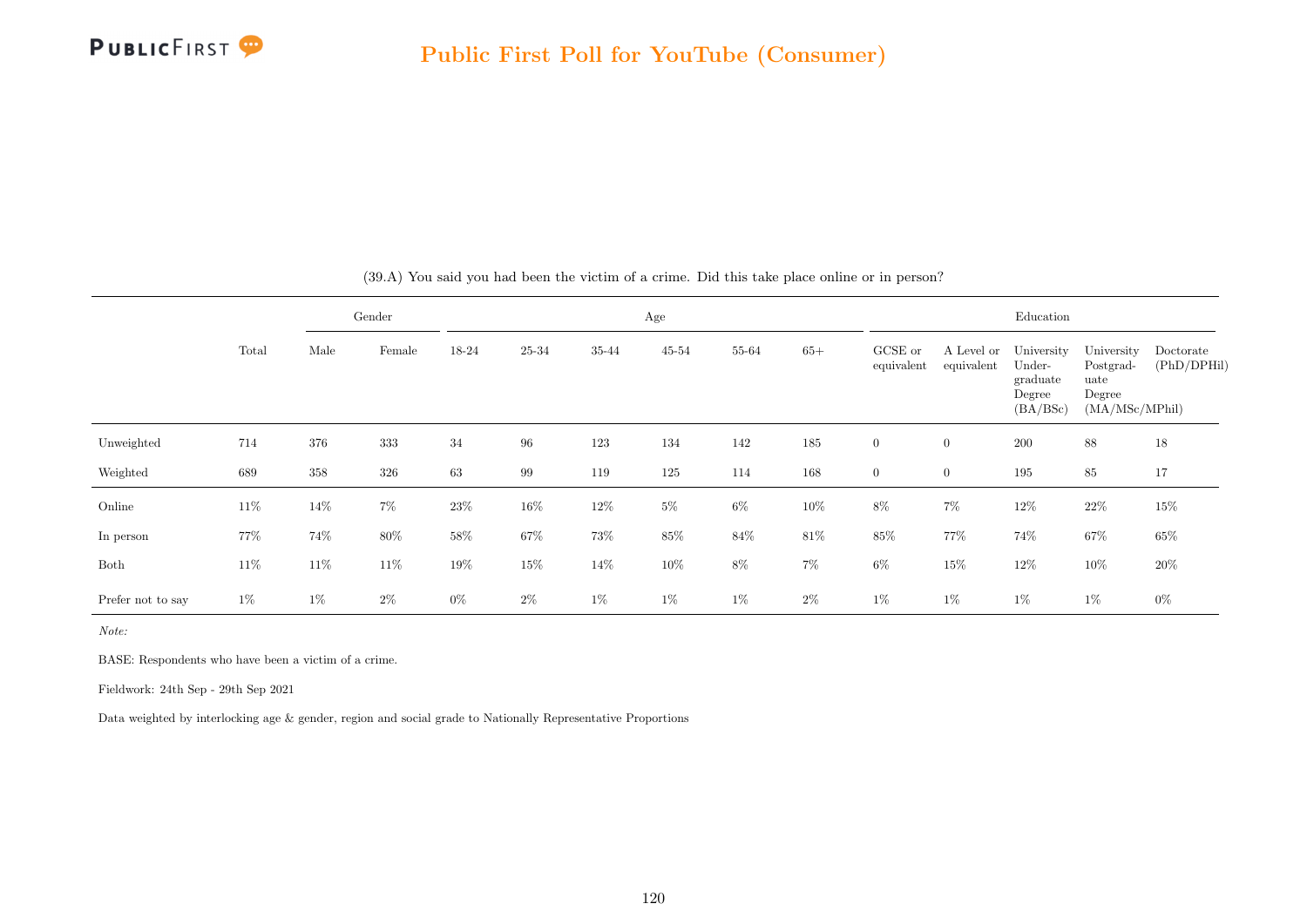

|                   |       |        |        | Social Grade |        |        | $EU$ 2016 Vote |                   |        |                     |                     | 2019                          |                   |                      |
|-------------------|-------|--------|--------|--------------|--------|--------|----------------|-------------------|--------|---------------------|---------------------|-------------------------------|-------------------|----------------------|
|                   | Total | AB     | C1     | $\rm{C2}$    | DE     | Leave  | Remain         | I did not<br>vote |        | Conservative Labour | Liberal<br>Democrat | The<br><b>Brexit</b><br>Party | I did not<br>vote | None of<br>the above |
| Unweighted        | 714   | 214    | 196    | 123          | 176    | 281    | 343            | 65                | 266    | 184                 | $85\,$              | 11                            | 72                | $\boldsymbol{0}$     |
| Weighted          | 689   | 197    | 188    | 138          | 162    | 260    | $331\,$        | 65                | 246    | 182                 | 78                  | 10                            | 70                | $\overline{0}$       |
| Online            | 11\%  | $13\%$ | $8\%$  | 11\%         | $10\%$ | $10\%$ | $13\%$         | $3\%$             | $12\%$ | $13\%$              | $9\%$               | $0\%$                         | $4\%$             | $\ast$               |
| In person         | 77%   | 77%    | 76%    | 79%          | 76%    | $78\%$ | $76\%$         | 77%               | 77%    | 74%                 | 78%                 | 84%                           | 76%               | $\ast$               |
| Both              | 11\%  | $8\%$  | $15\%$ | $10\%$       | 12\%   | $10\%$ | $10\%$         | 19%               | $11\%$ | $10\%$              | 14\%                | $8\%$                         | 18%               | *                    |
| Prefer not to say | $1\%$ | $1\%$  | $1\%$  | $0\%$        | $2\%$  | $2\%$  | $1\%$          | $1\%$             | $1\%$  | $3\%$               | $0\%$               | $8\%$                         | 1%                | $\ast$               |

(39.B) You said you had been the victim of a crime. Did this take place online or in person?

Note:

BASE: Respondents who have been a victim of a crime.

Fieldwork: 24th Sep - 29th Sep 2021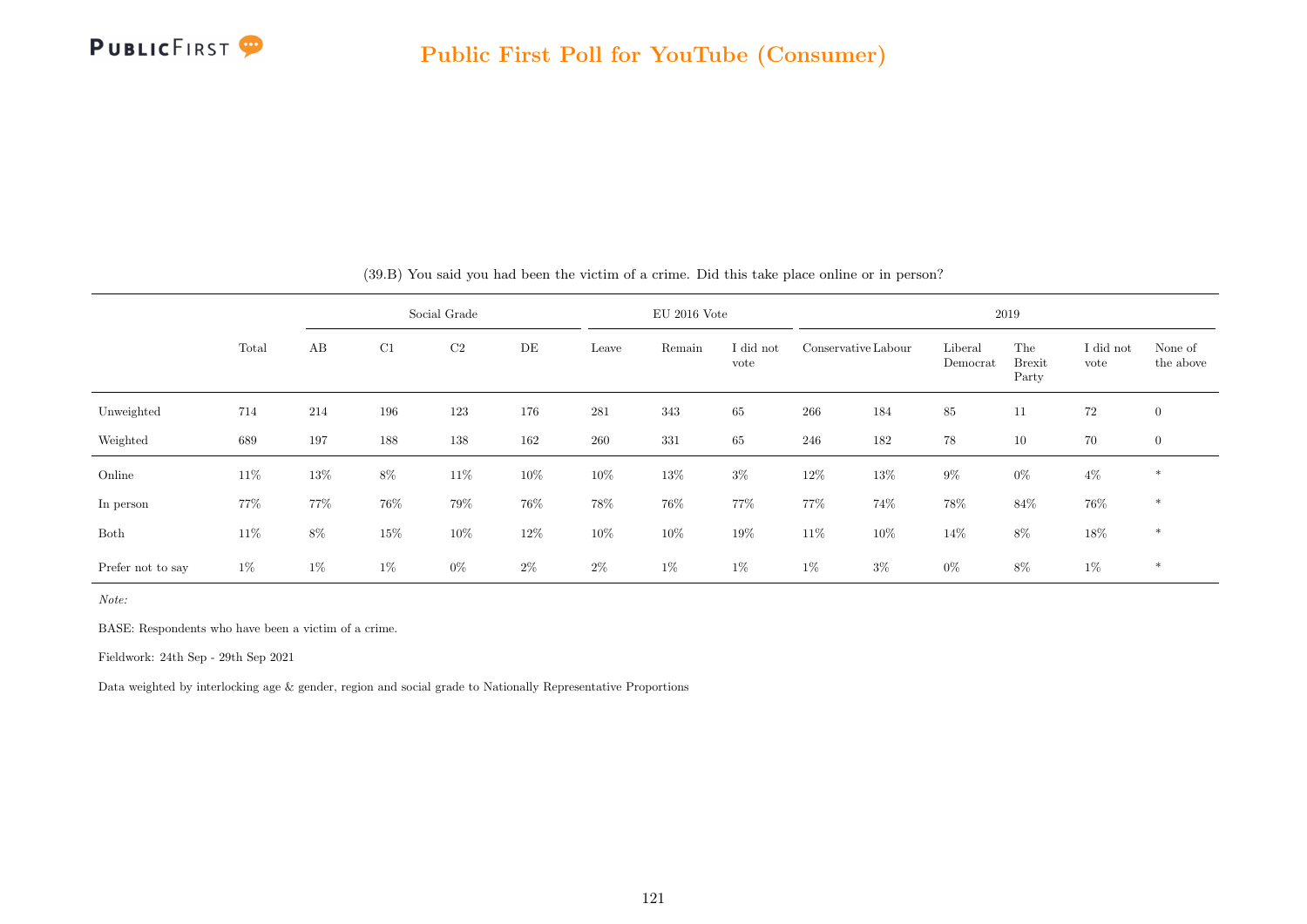

|                   |       |        |               |               |                    |                  |                  | Region                         |               |                   |          |        |                     |
|-------------------|-------|--------|---------------|---------------|--------------------|------------------|------------------|--------------------------------|---------------|-------------------|----------|--------|---------------------|
|                   | Total | London | South<br>East | South<br>West | East of<br>England | East<br>Midlands | West<br>Midlands | Yorkshire<br>and the<br>Humber | North<br>East | North<br>West     | Scotland | Wales  | Northern<br>Ireland |
| Unweighted        | 714   | 99     | 104           | 57            | 61                 | 51               | 67               | 51                             | 34            | $\boldsymbol{92}$ | 56       | $30\,$ | 12                  |
| Weighted          | 689   | 91     | 94            | 57            | 59                 | 51               | 61               | 51                             | 30            | $82\,$            | 61       | $30\,$ | $22\,$              |
| Online            | 11\%  | $13\%$ | $10\%$        | $13\%$        | $12\%$             | $13\%$           | $9\%$            | $12\%$                         | $9\%$         | $9\%$             | $12\%$   | $10\%$ | $6\%$               |
| In person         | 77%   | $67\%$ | 78\%          | $78\%$        | $78\%$             | 73%              | $84\%$           | $80\%$                         | $83\%$        | 77%               | $79\%$   | 76%    | $72\%$              |
| Both              | 11\%  | 19%    | $10\%$        | $9\%$         | $9\%$              | $12\%$           | $7\%$            | $8\%$                          | $2\%$         | 14\%              | $9\%$    | $15\%$ | $21\%$              |
| Prefer not to say | $1\%$ | $1\%$  | $3\%$         | $0\%$         | $1\%$              | $2\%$            | $0\%$            | $0\%$                          | 6%            | $1\%$             | $0\%$    | $0\%$  | $0\%$               |

(39.C) You said you had been the victim of a crime. Did this take place online or in person?

Note:

BASE: Respondents who have been a victim of a crime.

Fieldwork: 24th Sep - 29th Sep 2021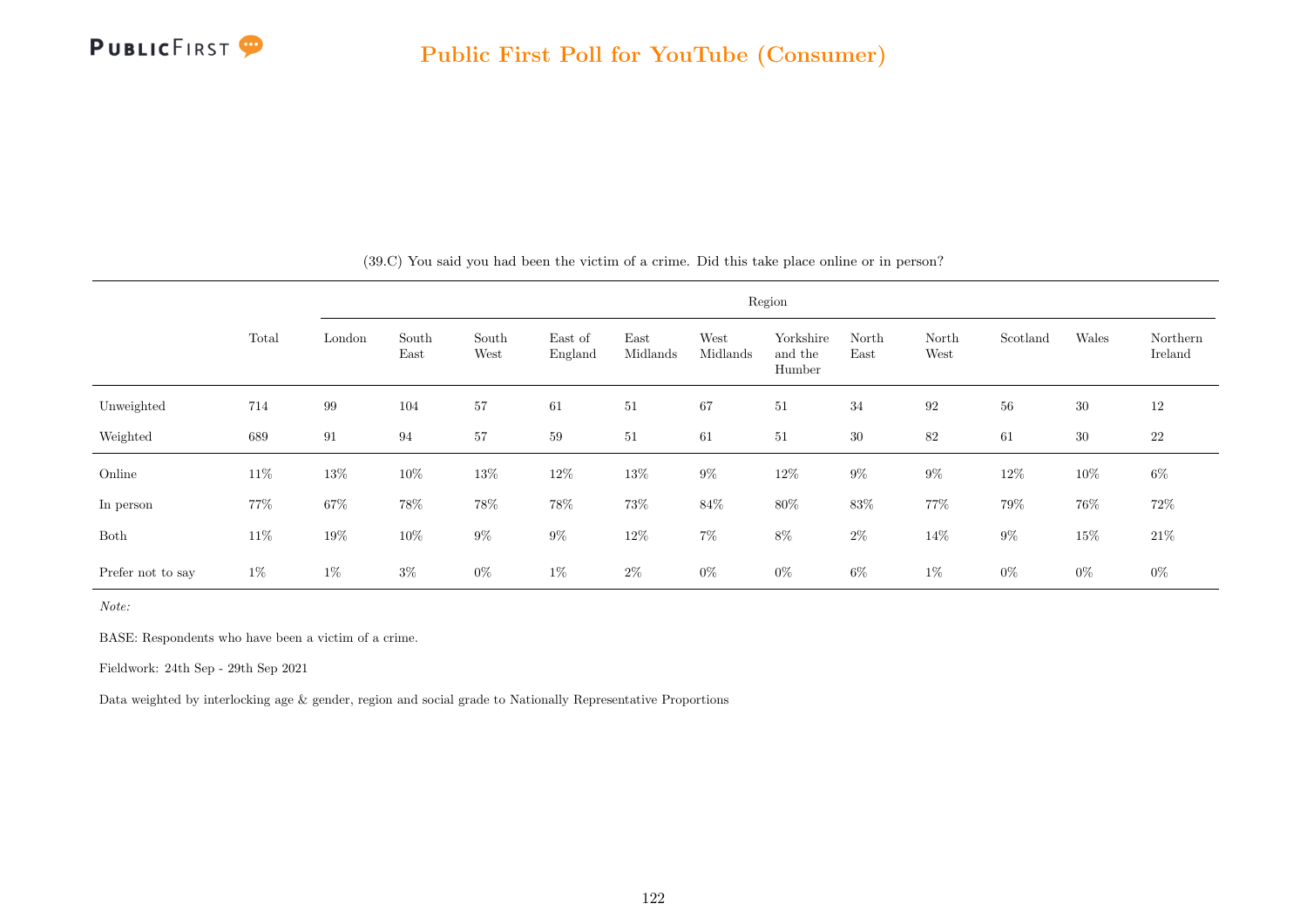### Public First Poll for YouTube (Consumer)

|                                                                                          |          |        | Gender   |        |                |         | Age            |           |         |                       |                          | Education                                              |                                                             |                          |
|------------------------------------------------------------------------------------------|----------|--------|----------|--------|----------------|---------|----------------|-----------|---------|-----------------------|--------------------------|--------------------------------------------------------|-------------------------------------------------------------|--------------------------|
|                                                                                          | Total    | Male   | Female   | 18-24  | $25\hbox{-}34$ | 35-44   | $45\hbox{-}54$ | $55 - 64$ | $65+$   | GCSE or<br>equivalent | A Level or<br>equivalent | University<br>Under-<br>graduate<br>Degree<br>(BA/BSc) | University<br>Postgrad-<br>uate<br>Degree<br>(MA/MSc/MPhil) | Doctorate<br>(PhD/DPHil) |
| Unweighted                                                                               | 2010     | 1000   | $1005\,$ | 149    | 337            | $346\,$ | $366\,$        | 348       | 464     | 545                   | 563                      | $519\,$                                                | 265                                                         | $36\,$                   |
| Weighted                                                                                 | $2010\,$ | 989    | 1016     | 279    | $343\,$        | 341     | $342\,$        | $\bf 283$ | $422\,$ | $525\,$               | 578                      | 532                                                    | $266\,$                                                     | $36\,$                   |
| Dont know                                                                                | $8\%$    | $8\%$  | $8\%$    | $13\%$ | $11\%$         | $6\%$   | $10\%$         | $6\%$     | $5\%$   | $10\%$                | $9\%$                    | $9\%$                                                  | $4\%$                                                       | $7\%$                    |
| Increasing the number<br>of police                                                       | $53\%$   | $52\%$ | $54\%$   | $31\%$ | $38\%$         | 47%     | $59\%$         | $67\%$    | 71%     | $62\%$                | 55%                      | $51\%$                                                 | $38\%$                                                      | $25\%$                   |
| Increasing foreign aid                                                                   | $5\%$    | $8\%$  | $3\%$    | $10\%$ | $9\%$          | $10\%$  | $2\%$          | $2\%$     | $1\%$   | $3\%$                 | $3\%$                    | $7\%$                                                  | $13\%$                                                      | 10%                      |
| Longer sentences for<br>serious crimes                                                   | $49\%$   | 46\%   | $52\%$   | $38\%$ | $39\%$         | $49\%$  | $57\%$         | $53\%$    | $55\%$  | $56\%$                | 56%                      | $41\%$                                                 | $34\%$                                                      | $33\%$                   |
| Diverting young people<br>away from crime e.g<br>through the provision<br>of youth clubs | 42\%     | 39%    | $45\%$   | $40\%$ | $38\%$         | $42\%$  | $39\%$         | $38\%$    | $51\%$  | $43\%$                | $43\%$                   | $42\%$                                                 | $40\%$                                                      | 41\%                     |
| Working with<br>international partners<br>to stop terrorism                              | $30\%$   | $30\%$ | $30\%$   | $24\%$ | $22\%$         | $26\%$  | $26\%$         | $39\%$    | $40\%$  | $31\%$                | $28\%$                   | $31\%$                                                 | $31\%$                                                      | $24\%$                   |
| Reducing online harm                                                                     | 29%      | $25\%$ | $32\%$   | $36\%$ | $38\%$         | $30\%$  | $21\%$         | $23\%$    | $26\%$  | $24\%$                | $29\%$                   | $33\%$                                                 | $29\%$                                                      | 41%                      |
| Reducing/minimising<br>the impact of climate<br>change                                   | 19%      | 21\%   | $18\%$   | 28%    | $25\%$         | $21\%$  | 18%            | 14%       | $13\%$  | 12%                   | 18%                      | 23%                                                    | 31%                                                         | $27\%$                   |
| Improving Road Safety                                                                    | $15\%$   | 14%    | $16\%$   | $24\%$ | $22\%$         | $19\%$  | $12\%$         | $8\%$     | $6\%$   | $11\%$                | 15%                      | $15\%$                                                 | $24\%$                                                      | 26%                      |
| Other (Please Specify)                                                                   | $3\%$    | $3\%$  | $2\%$    | $1\%$  | $1\%$          | $2\%$   | $2\%$          | $7\%$     | $3\%$   | $2\%$                 | $2\%$                    | $3\%$                                                  | $2\%$                                                       | 10%                      |

(40.A) Thinking about how the Government should keep UK citizens safe from harm, which options would be most effective?Please select up to three

Note:

BASE: All Respondents

Fieldwork: 24th Sep - 29th Sep 2021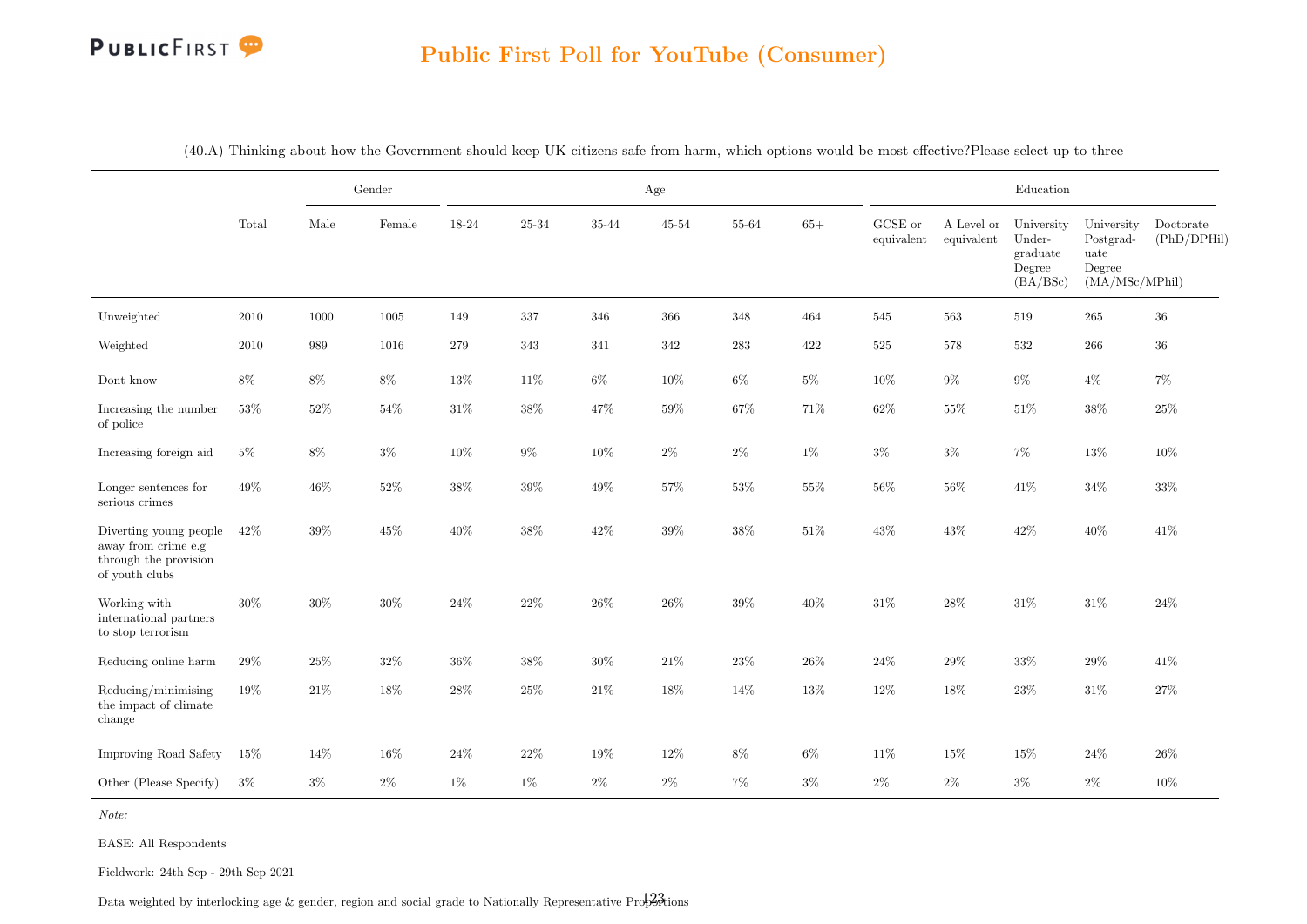### Public First Poll for YouTube (Consumer)

|                                                                                          |        |        |        | Social Grade |        |        | $EU$ 2016 Vote |                   |                     |         |                     | 2019                          |                   |                      |
|------------------------------------------------------------------------------------------|--------|--------|--------|--------------|--------|--------|----------------|-------------------|---------------------|---------|---------------------|-------------------------------|-------------------|----------------------|
|                                                                                          | Total  | AB     | C1     | $\rm C2$     | DE     | Leave  | Remain         | I did not<br>vote | Conservative Labour |         | Liberal<br>Democrat | The<br><b>Brexit</b><br>Party | I did not<br>vote | None of<br>the above |
| Unweighted                                                                               | 2010   | 566    | 524    | 383          | 525    | 823    | 889            | 216               | 831                 | 484     | 181                 | $20\,$                        | 235               | $\theta$             |
| Weighted                                                                                 | 2010   | 539    | 519    | 440          | 500    | 776    | 887            | 224               | 783                 | $505\,$ | 172                 | 19                            | 245               | $\boldsymbol{0}$     |
| Dont know                                                                                | $8\%$  | $5\%$  | $8\%$  | $8\%$        | $13\%$ | $7\%$  | $7\%$          | 14%               | $5\%$               | $8\%$   | $8\%$               | $0\%$                         | $16\%$            | $\ast$               |
| Increasing the number<br>$% \left\vert \cdot \right\rangle _{0}$ of police               | $53\%$ | $52\%$ | $55\%$ | $52\%$       | $55\%$ | $62\%$ | $50\%$         | 47%               | $65\%$              | $49\%$  | 44%                 | $73\%$                        | $47\%$            | $\ast$               |
| Increasing foreign aid                                                                   | $5\%$  | $7\%$  | $4\%$  | $6\%$        | $4\%$  | $3\%$  | $9\%$          | $3\%$             | $4\%$               | $8\%$   | 7%                  | $0\%$                         | $3\%$             | $\ast$               |
| Longer sentences for<br>serious crimes                                                   | $49\%$ | $41\%$ | $49\%$ | $53\%$       | $53\%$ | $60\%$ | $40\%$         | $51\%$            | $58\%$              | $46\%$  | $30\%$              | $62\%$                        | $50\%$            | $\ast$               |
| Diverting young people<br>away from crime e.g<br>through the provision<br>of youth clubs | 42\%   | $45\%$ | $43\%$ | $40\%$       | $38\%$ | 41\%   | 44\%           | $38\%$            | $41\%$              | $45\%$  | 38%                 | $40\%$                        | $42\%$            | $\ast$               |
| Working with<br>international partners<br>to stop terrorism                              | $30\%$ | $35\%$ | $30\%$ | $26\%$       | $27\%$ | $32\%$ | $31\%$         | $24\%$            | $35\%$              | $25\%$  | $34\%$              | 14%                           | $22\%$            | $\ast$               |
| Reducing online harm                                                                     | $29\%$ | $29\%$ | $29\%$ | $32\%$       | $26\%$ | $24\%$ | $32\%$         | $30\%$            | $25\%$              | $34\%$  | $31\%$              | $47\%$                        | $26\%$            | $\ast$               |
| Reducing/minimising<br>the impact of climate<br>change                                   | 19%    | 24\%   | 19%    | 18%          | 16%    | 15%    | 25%            | 15%               | 15%                 | 24\%    | 30%                 | $21\%$                        | 15%               | $\ast$               |
| Improving Road Safety                                                                    | $15\%$ | 17%    | 14%    | 17%          | 12%    | 12%    | 16%            | 13%               | 12%                 | $16\%$  | 15%                 | $5\%$                         | 17%               | $\ast$               |
| Other (Please Specify)                                                                   | $3\%$  | $3\%$  | $3\%$  | $1\%$        | $3\%$  | $3\%$  | $3\%$          | $1\%$             | $3\%$               | $2\%$   | $2\%$               | $0\%$                         | $2\%$             | $\ast$               |

(40.B) Thinking about how the Government should keep UK citizens safe from harm, which options would be most effective?Please select up to three

Note:

BASE: All Respondents

Fieldwork: 24th Sep - 29th Sep 2021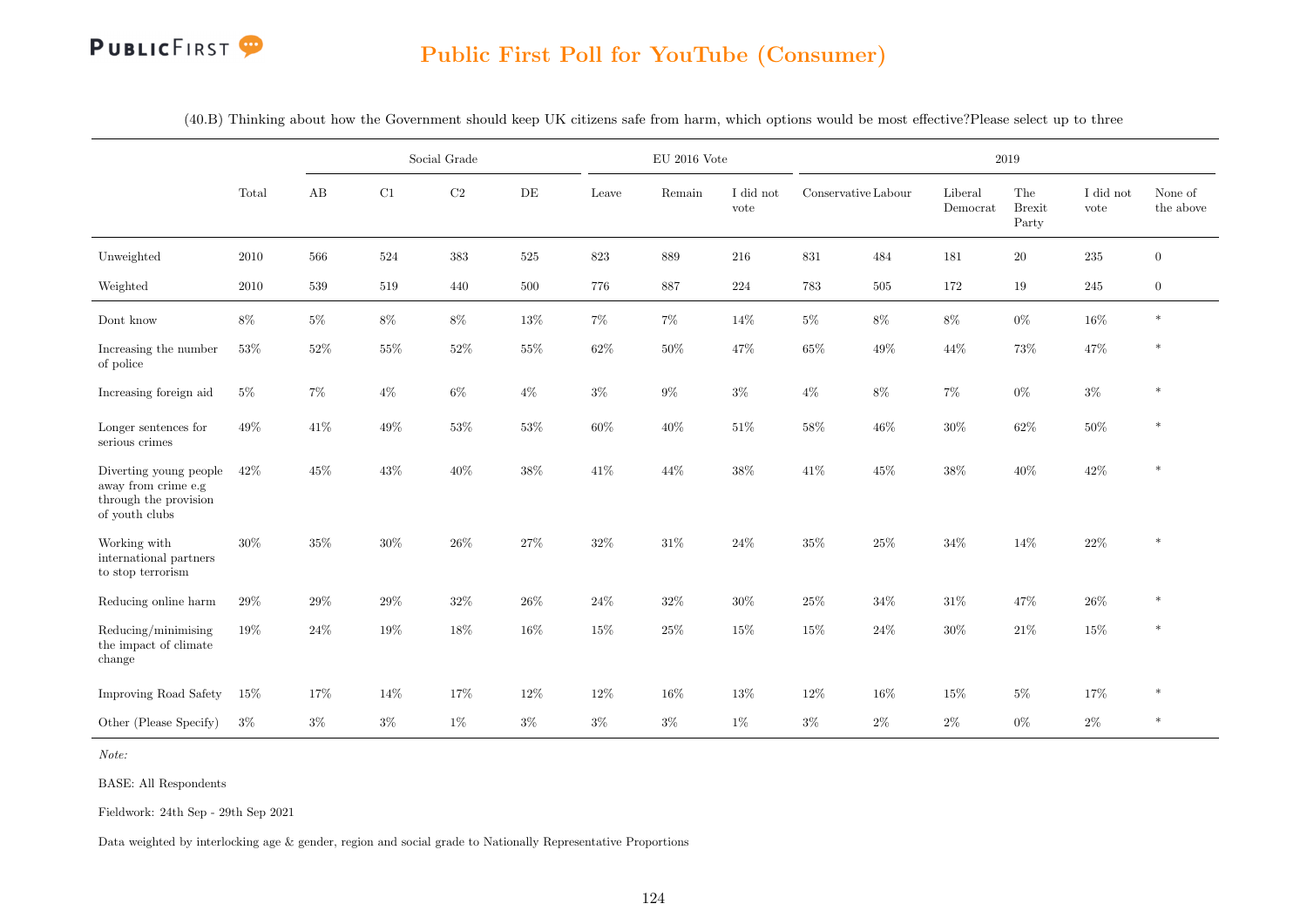(40.C) Thinking about how the Government should keep UK citizens safe from harm, which options would be most effective?Please select up to three

|                                                                                          |          |           |               |               |                    |                  |                  | Region                         |               |               |          |        |                     |
|------------------------------------------------------------------------------------------|----------|-----------|---------------|---------------|--------------------|------------------|------------------|--------------------------------|---------------|---------------|----------|--------|---------------------|
|                                                                                          | Total    | London    | South<br>East | South<br>West | East of<br>England | East<br>Midlands | West<br>Midlands | Yorkshire<br>and the<br>Humber | North<br>East | North<br>West | Scotland | Wales  | Northern<br>Ireland |
| Unweighted                                                                               | $2010\,$ | 289       | 280           | 155           | 181                | 134              | 190              | 163                            | 85            | $\,236$       | 161      | 104    | $32\,$              |
| Weighted                                                                                 | $2010\,$ | $\bf 281$ | $261\,$       | 161           | 181                | 141              | 181              | 161                            | $80\,$        | $221\,$       | 181      | 101    | $60\,$              |
| Dont know                                                                                | $8\%$    | $7\%$     | $7\%$         | $10\%$        | $6\%$              | $13\%$           | $9\%$            | $9\%$                          | $9\%$         | $9\%$         | $9\%$    | $6\%$  | $6\%$               |
| Increasing the number<br>of police                                                       | $53\%$   | $51\%$    | $54\%$        | $58\%$        | $56\%$             | $50\%$           | $57\%$           | $54\%$                         | $54\%$        | $52\%$        | 47%      | $61\%$ | $39\%$              |
| Increasing foreign aid                                                                   | $5\%$    | $9\%$     | $4\%$         | $1\%$         | $4\%$              | $4\%$            | $7\%$            | $6\%$                          | $8\%$         | $8\%$         | $1\%$    | $7\%$  | $12\%$              |
| Longer sentences for<br>serious crimes                                                   | $49\%$   | $43\%$    | $52\%$        | $47\%$        | $54\%$             | $54\%$           | $48\%$           | $50\%$                         | 48%           | $49\%$        | 48%      | $50\%$ | 47%                 |
| Diverting young people<br>away from crime e.g<br>through the provision<br>of youth clubs | 42\%     | $42\%$    | $43\%$        | $41\%$        | $40\%$             | $40\%$           | $49\%$           | $38\%$                         | $39\%$        | 41\%          | 40%      | $49\%$ | 44\%                |
| Working with<br>international partners<br>to stop terrorism                              | $30\%$   | $28\%$    | $30\%$        | $32\%$        | $33\%$             | $27\%$           | 28%              | $26\%$                         | 36%           | $31\%$        | $33\%$   | $30\%$ | $24\%$              |
| Reducing online harm                                                                     | $29\%$   | $28\%$    | $31\%$        | $25\%$        | $30\%$             | $23\%$           | $27\%$           | $30\%$                         | $20\%$        | $31\%$        | 31%      | $27\%$ | 40%                 |
| Reducing/minimising<br>the impact of climate<br>change                                   | 19%      | $23\%$    | 16%           | 19%           | $24\%$             | 17%              | 14%              | 17%                            | 26%           | $22\%$        | 19%      | 16%    | 19%                 |
| Improving Road Safety                                                                    | 15%      | $22\%$    | 14%           | $9\%$         | $11\%$             | 18%              | $20\%$           | $15\%$                         | $9\%$         | $7\%$         | 15%      | $14\%$ | $25\%$              |
| Other (Please Specify)                                                                   | $3\%$    | $0\%$     | $3\%$         | $4\%$         | $4\%$              | $1\%$            | $2\%$            | $6\%$                          | $3\%$         | $1\%$         | $4\%$    | $2\%$  | $0\%$               |

Note:

BASE: All Respondents

Fieldwork: 24th Sep - 29th Sep 2021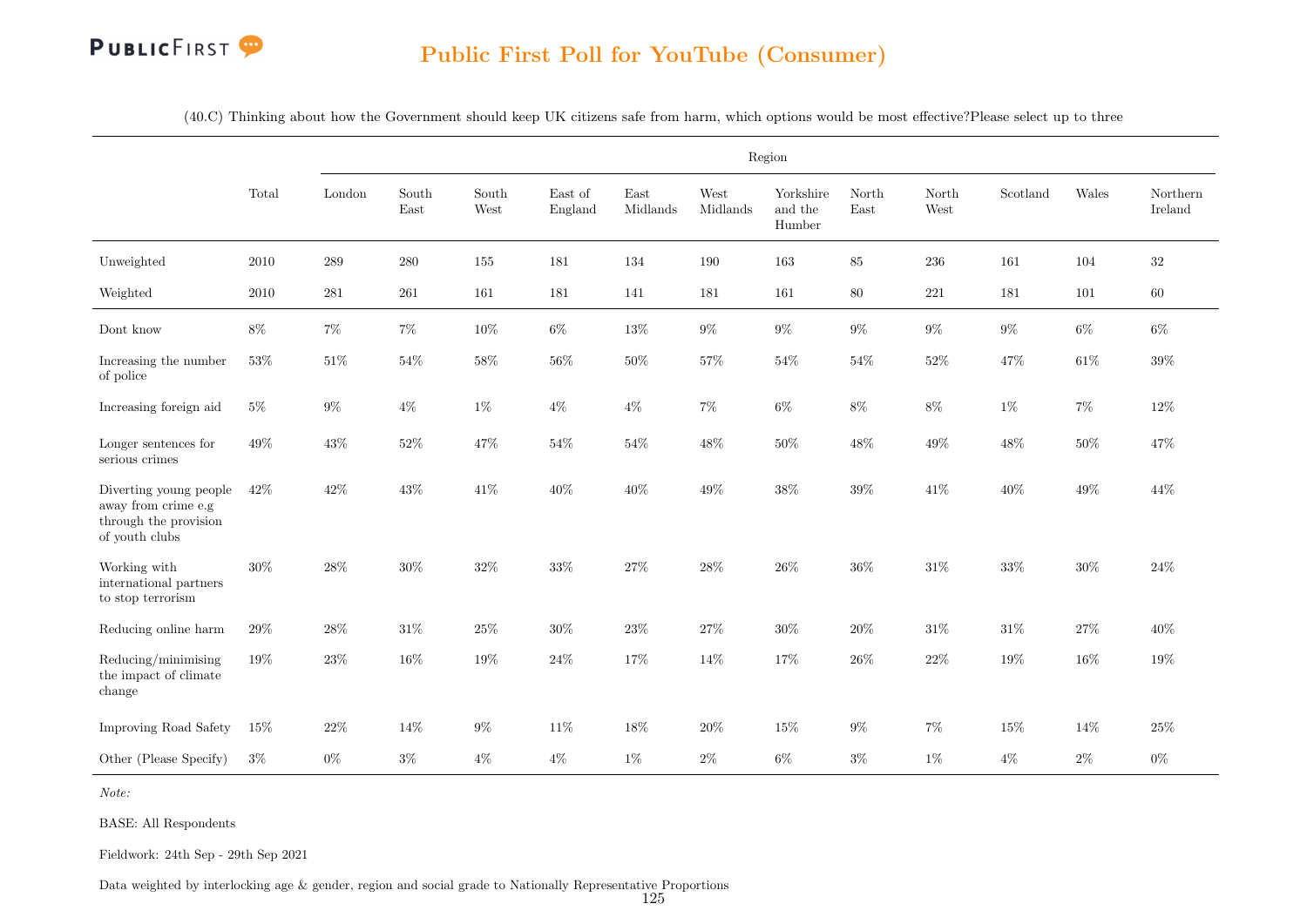|                                                |          |        | Gender   |        |           |         | $\rm Age$ |         |        |                       |                          | Education                                              |                                                                              |                          |
|------------------------------------------------|----------|--------|----------|--------|-----------|---------|-----------|---------|--------|-----------------------|--------------------------|--------------------------------------------------------|------------------------------------------------------------------------------|--------------------------|
|                                                | Total    | Male   | Female   | 18-24  | $25 - 34$ | 35-44   | $45 - 54$ | 55-64   | $65+$  | GCSE or<br>equivalent | A Level or<br>equivalent | University<br>Under-<br>graduate<br>Degree<br>(BA/BSc) | University<br>$\operatorname{Postgrad-}$<br>uate<br>Degree<br>(MA/MSc/MPhil) | Doctorate<br>(PhD/DPHil) |
| Unweighted                                     | $2010\,$ | 1000   | $1005\,$ | 149    | 337       | $346\,$ | 366       | $348\,$ | 464    | $545\,$               | 563                      | 519                                                    | 265                                                                          | $36\,$                   |
| Weighted                                       | 2010     | 989    | 1016     | 279    | 343       | 341     | 342       | $\,283$ | 422    | $525\,$               | 578                      | 532                                                    | 266                                                                          | $36\,$                   |
| The person who shares<br>or posts that content | 20%      | $20\%$ | $19\%$   | $19\%$ | $20\%$    | $17\%$  | $23\%$    | $20\%$  | $19\%$ | $18\%$                | $20\%$                   | $21\%$                                                 | $18\%$                                                                       | $34\%$                   |
| The person who<br>created that content         | $39\%$   | $36\%$ | $41\%$   | $27\%$ | $26\%$    | $41\%$  | $39\%$    | 48\%    | $48\%$ | 41\%                  | $40\%$                   | $37\%$                                                 | $35\%$                                                                       | $23\%$                   |
| Societal trends                                | $10\%$   | 11\%   | $10\%$   | 14\%   | 18%       | $10\%$  | $6\%$     | $7\%$   | 8%     | $9\%$                 | $9\%$                    | $10\%$                                                 | $20\%$                                                                       | $6\%$                    |
| Tech companies                                 | 11\%     | $12\%$ | $9\%$    | $10\%$ | $13\%$    | $11\%$  | 12\%      | $8\%$   | 11\%   | $8\%$                 | $11\%$                   | $13\%$                                                 | $13\%$                                                                       | $18\%$                   |
| Insufficient teaching in<br>school             | $4\%$    | $5\%$  | $3\%$    | $9\%$  | $5\%$     | $7\%$   | $3\%$     | 1%      | $2\%$  | $3\%$                 | $5\%$                    | $4\%$                                                  | $6\%$                                                                        | $7\%$                    |
| Other (Please Specify)                         | $1\%$    | $2\%$  | $1\%$    | $1\%$  | $0\%$     | $1\%$   | $2\%$     | $3\%$   | $1\%$  | $1\%$                 | $1\%$                    | $2\%$                                                  | $1\%$                                                                        | $0\%$                    |
| Dont know                                      | $15\%$   | $13\%$ | $16\%$   | $20\%$ | 18%       | $12\%$  | $15\%$    | $12\%$  | $12\%$ | $20\%$                | $15\%$                   | 13%                                                    | $7\%$                                                                        | $13\%$                   |

(41.A) Thinking about online content that is potentially harmful, but not specifically illegal, who or what is ultimately the cause of content like that being posted online?

Note:

BASE: All Respondents

Fieldwork: 24th Sep - 29th Sep 2021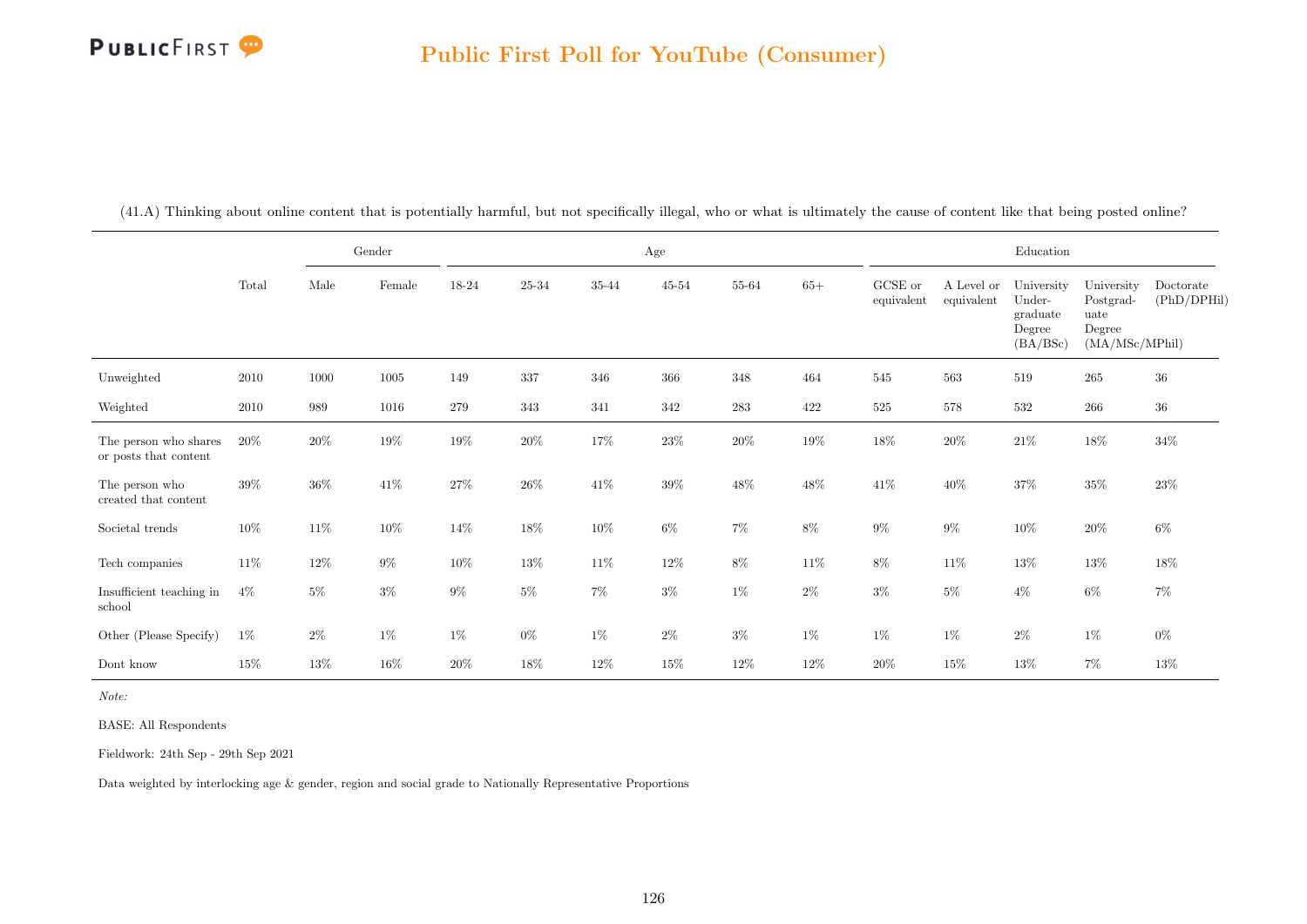|                                                |        |       |        | Social Grade |       |        | $\mathrm{EU}$ 2016 Vote |                   |                     |        |                     | 2019                          |                   |                      |
|------------------------------------------------|--------|-------|--------|--------------|-------|--------|-------------------------|-------------------|---------------------|--------|---------------------|-------------------------------|-------------------|----------------------|
|                                                | Total  | AB    | C1     | $\rm C2$     | DE    | Leave  | Remain                  | I did not<br>vote | Conservative Labour |        | Liberal<br>Democrat | The<br><b>Brexit</b><br>Party | I did not<br>vote | None of<br>the above |
| Unweighted                                     | 2010   | 566   | 524    | 383          | 525   | 823    | $889\,$                 | 216               | 831                 | 484    | 181                 | $20\,$                        | 235               | $\overline{0}$       |
| Weighted                                       | 2010   | 539   | 519    | 440          | 500   | 776    | 887                     | $224\,$           | 783                 | 505    | 172                 | 19                            | 245               | $\boldsymbol{0}$     |
| The person who shares<br>or posts that content | 20%    | 19%   | $23\%$ | 18%          | 19%   | $21\%$ | $21\%$                  | 14%               | $22\%$              | 19%    | $19\%$              | $27\%$                        | $14\%$            | $\ast$               |
| The person who<br>created that content         | $39\%$ | 41\%  | $39\%$ | $37\%$       | 37%   | $41\%$ | $38\%$                  | 35%               | $41\%$              | $37\%$ | 41\%                | $34\%$                        | $37\%$            | $\ast$               |
| Societal trends                                | $10\%$ | 11\%  | 10%    | $10\%$       | 10%   | $9\%$  | 11\%                    | $9\%$             | $10\%$              | $11\%$ | 14%                 | $4\%$                         | $10\%$            | $\ast$               |
| Tech companies                                 | 11\%   | 14%   | 10%    | $10\%$       | 10%   | $11\%$ | $13\%$                  | 7%                | $11\%$              | 14%    | 11\%                | 16%                           | $5\%$             | $\ast$               |
| Insufficient teaching in<br>school             | $4\%$  | $5\%$ | $4\%$  | $5\%$        | $4\%$ | $3\%$  | $5\%$                   | $3\%$             | $3\%$               | $7\%$  | $3\%$               | $0\%$                         | $3\%$             | $\ast$               |
| Other (Please Specify)                         | $1\%$  | $1\%$ | $1\%$  | $3\%$        | $1\%$ | $2\%$  | $1\%$                   | $1\%$             | $1\%$               | $1\%$  | $0\%$               | $4\%$                         | $3\%$             | $\ast$               |
| Dont know                                      | $15\%$ | $9\%$ | 13%    | 18%          | 20%   | 14%    | $11\%$                  | 30%               | $11\%$              | 12%    | 12%                 | 14\%                          | $28\%$            | $\ast$               |

(41.B) Thinking about online content that is potentially harmful, but not specifically illegal, who or what is ultimately the cause of content like that being posted online?

Note:

BASE: All Respondents

Fieldwork: 24th Sep - 29th Sep 2021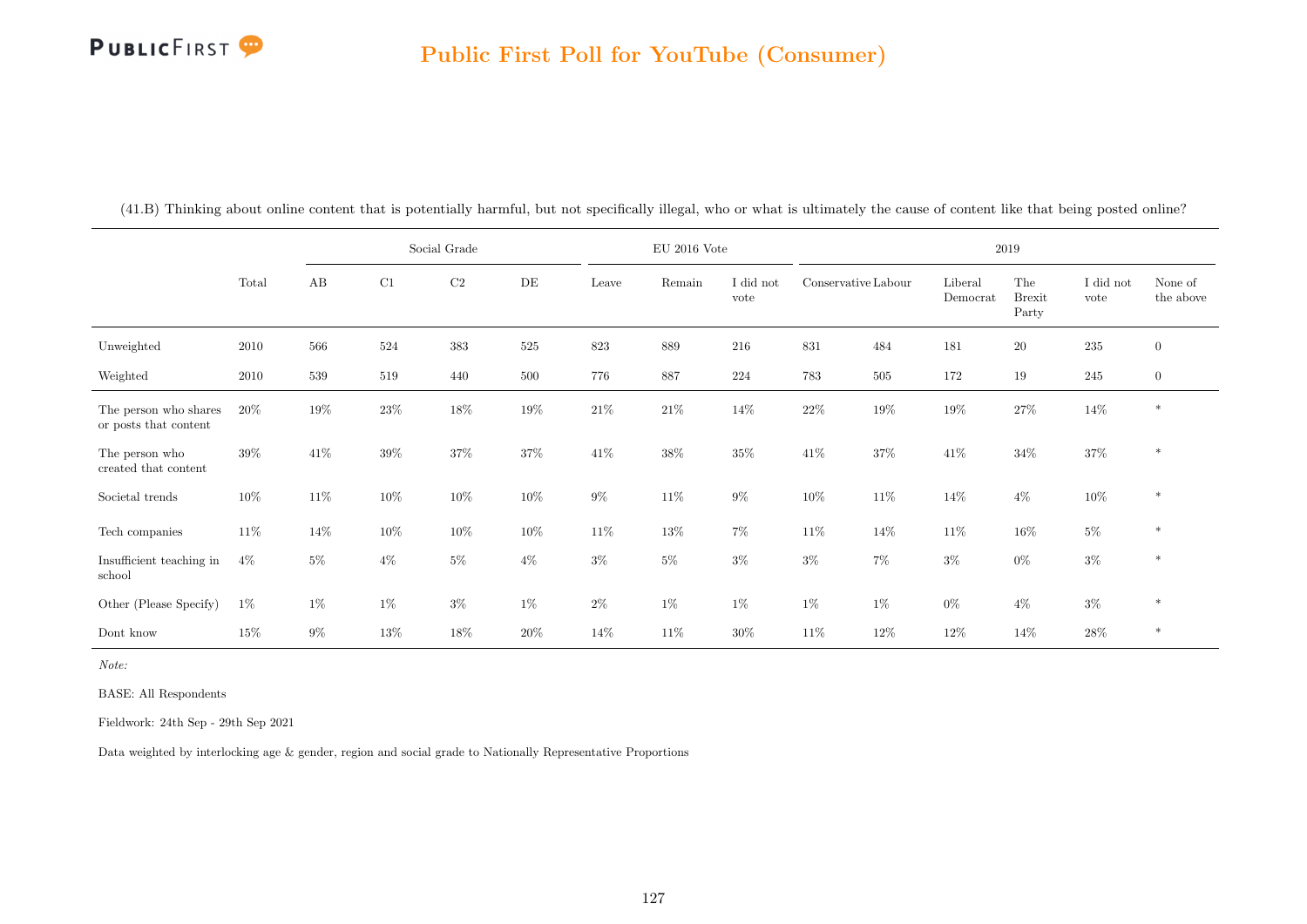(41.C) Thinking about online content that is potentially harmful, but not specifically illegal, who or what is ultimately the cause of content like that being posted online?

|                                                |        |         |               |               |                    |                  |                  | Region                         |               |               |          |        |                     |
|------------------------------------------------|--------|---------|---------------|---------------|--------------------|------------------|------------------|--------------------------------|---------------|---------------|----------|--------|---------------------|
|                                                | Total  | London  | South<br>East | South<br>West | East of<br>England | East<br>Midlands | West<br>Midlands | Yorkshire<br>and the<br>Humber | North<br>East | North<br>West | Scotland | Wales  | Northern<br>Ireland |
| Unweighted                                     | 2010   | 289     | $280\,$       | 155           | 181                | 134              | 190              | 163                            | 85            | 236           | 161      | 104    | $32\,$              |
| Weighted                                       | 2010   | $281\,$ | 261           | 161           | 181                | 141              | 181              | 161                            | $80\,$        | 221           | 181      | 101    | $60\,$              |
| The person who shares<br>or posts that content | $20\%$ | $25\%$  | $15\%$        | $13\%$        | $21\%$             | $25\%$           | $19\%$           | $20\%$                         | $22\%$        | $21\%$        | $19\%$   | $20\%$ | $5\%$               |
| The person who<br>created that content         | 39%    | $34\%$  | 41\%          | $45\%$        | $40\%$             | $34\%$           | $38\%$           | $41\%$                         | $39\%$        | $33\%$        | $43\%$   | $40\%$ | $40\%$              |
| Societal trends                                | $10\%$ | 14%     | $10\%$        | $6\%$         | $11\%$             | $13\%$           | $13\%$           | $6\%$                          | $10\%$        | $10\%$        | $7\%$    | $12\%$ | $9\%$               |
| Tech companies                                 | $11\%$ | $13\%$  | $12\%$        | $13\%$        | $9\%$              | $9\%$            | $8\%$            | $11\%$                         | $9\%$         | $11\%$        | $11\%$   | $12\%$ | $8\%$               |
| Insufficient teaching in<br>school             | $4\%$  | $5\%$   | $3\%$         | $4\%$         | $5\%$              | $3\%$            | $5\%$            | $4\%$                          | $6\%$         | $5\%$         | $3\%$    | $5\%$  | $9\%$               |
| Other (Please Specify)                         | $1\%$  | $0\%$   | $1\%$         | $1\%$         | $2\%$              | $1\%$            | $2\%$            | $1\%$                          | $2\%$         | $2\%$         | $2\%$    | $0\%$  | $3\%$               |
| Dont know                                      | $15\%$ | $10\%$  | 17%           | $18\%$        | 14%                | $17\%$           | 14%              | $16\%$                         | $12\%$        | 16%           | $15\%$   | 11\%   | $26\%$              |

Note:

BASE: All Respondents

Fieldwork: 24th Sep - 29th Sep 2021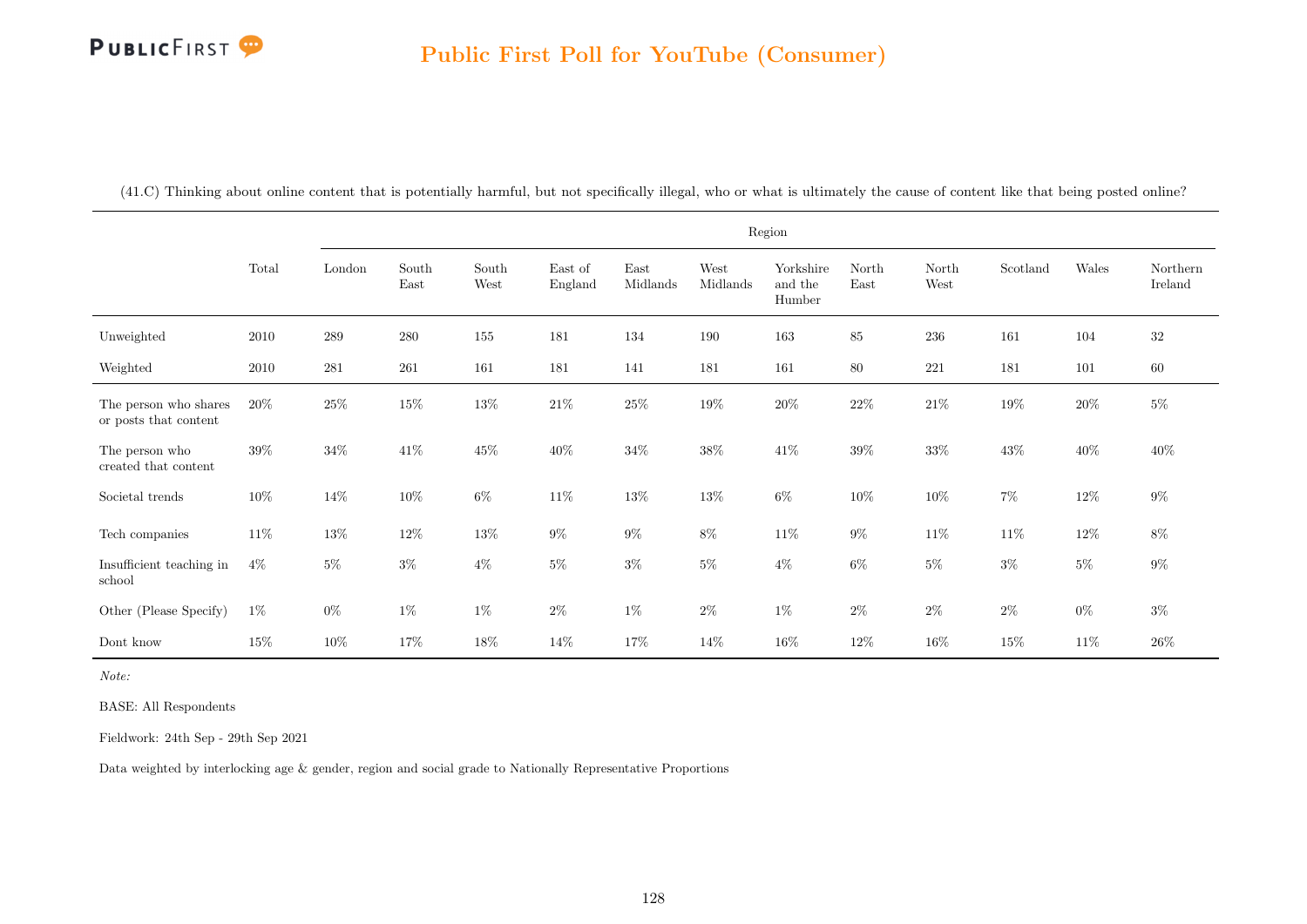

|                                 |        |        | Gender |        |        |        | Age    |           |        |                       |                          | Education                                              |                                                             |                          |
|---------------------------------|--------|--------|--------|--------|--------|--------|--------|-----------|--------|-----------------------|--------------------------|--------------------------------------------------------|-------------------------------------------------------------|--------------------------|
|                                 | Total  | Male   | Female | 18-24  | 25-34  | 35-44  | 45-54  | 55-64     | $65+$  | GCSE or<br>equivalent | A Level or<br>equivalent | University<br>Under-<br>graduate<br>Degree<br>(BA/BSc) | University<br>Postgrad-<br>uate<br>Degree<br>(MA/MSc/MPhil) | Doctorate<br>(PhD/DPHil) |
| Unweighted                      | 2010   | 1000   | 1005   | 149    | 337    | 346    | 366    | 348       | 464    | 545                   | 563                      | 519                                                    | $265\,$                                                     | $36\,$                   |
| Weighted                        | 2010   | 989    | 1016   | 279    | 343    | 341    | 342    | $\bf 283$ | 422    | $525\,$               | 578                      | 532                                                    | $266\,$                                                     | $36\,$                   |
| The Government                  | 17%    | $20\%$ | $14\%$ | $15\%$ | $15\%$ | 19%    | 18%    | 17%       | $18\%$ | 17%                   | $14\%$                   | 18%                                                    | $23\%$                                                      | $19\%$                   |
| Individuals and families        | 15%    | 17%    | $14\%$ | $13\%$ | $20\%$ | 17%    | $13\%$ | $15\%$    | $14\%$ | $13\%$                | $15\%$                   | $16\%$                                                 | $19\%$                                                      | 15%                      |
| The police                      | $9\%$  | $8\%$  | $9\%$  | $11\%$ | $12\%$ | $9\%$  | $6\%$  | $7\%$     | $6\%$  | $10\%$                | $8\%$                    | $6\%$                                                  | $9\%$                                                       | $8\%$                    |
| Tech companies                  | $15\%$ | $14\%$ | $15\%$ | $19\%$ | 16%    | 15%    | $13\%$ | 14\%      | $12\%$ | $15\%$                | 16\%                     | $13\%$                                                 | $15\%$                                                      | 11\%                     |
| The online regulator<br>(Ofcom) | $30\%$ | $28\%$ | $32\%$ | $25\%$ | $19\%$ | $27\%$ | $33\%$ | $33\%$    | $40\%$ | $29\%$                | $32\%$                   | $32\%$                                                 | $23\%$                                                      | $32\%$                   |
| Other (Please Specify)          | $1\%$  | $1\%$  | $1\%$  | $1\%$  | $0\%$  | $1\%$  | $0\%$  | $1\%$     | $1\%$  | $0\%$                 | $1\%$                    | $1\%$                                                  | $0\%$                                                       | $0\%$                    |
| Dont know                       | 14%    | 13%    | $16\%$ | 17%    | $18\%$ | $12\%$ | 17%    | 14\%      | $9\%$  | 17%                   | $15\%$                   | 13%                                                    | 10%                                                         | $15\%$                   |

(42.A) Who should ultimately be responsible for defining what harmful content online is?

Note:

BASE: All Respondents

Fieldwork: 24th Sep - 29th Sep 2021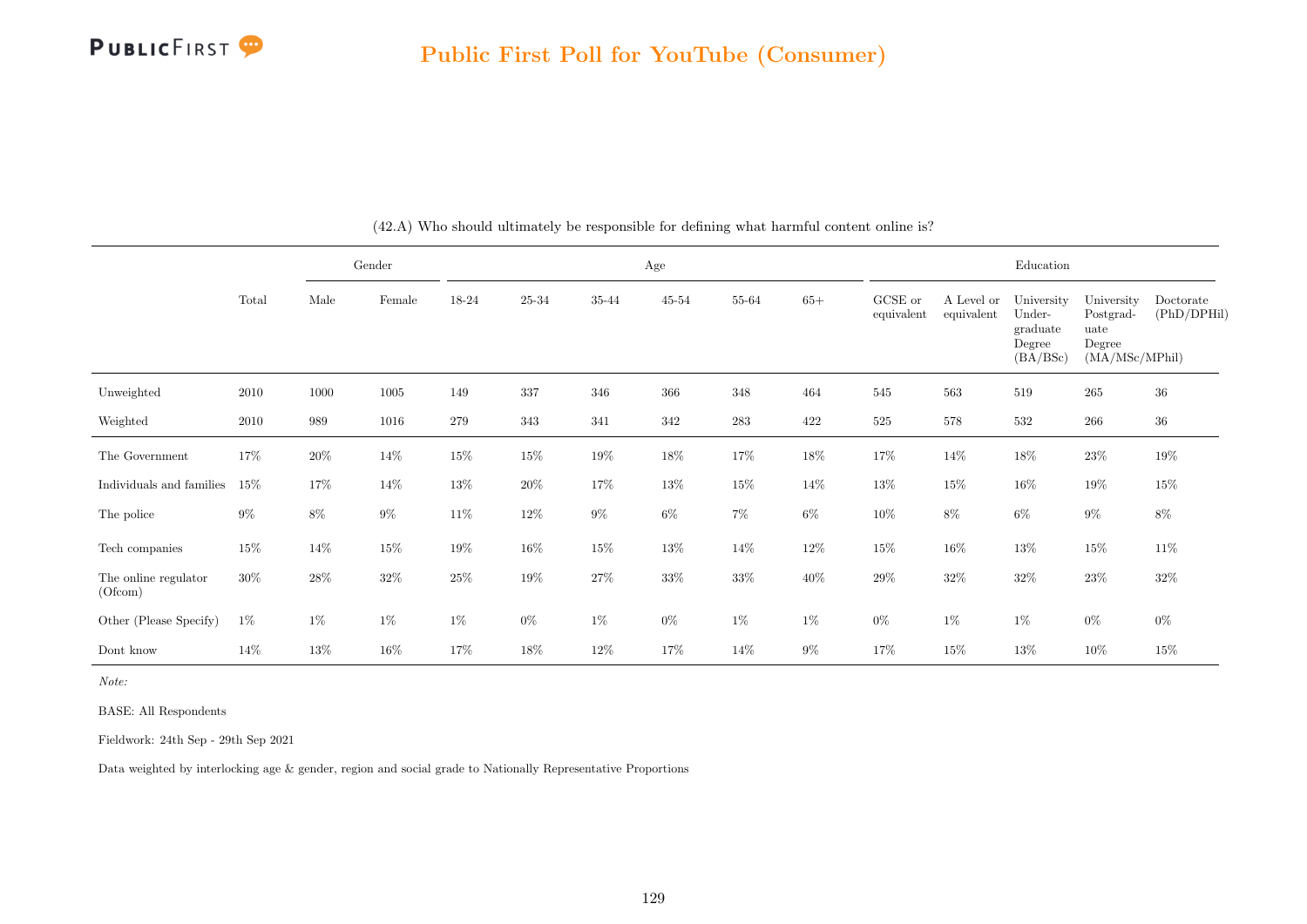

|                                 |        |        |        | Social Grade |        |        | $EU$ 2016 Vote |                   |                     |        |                     | 2019                          |                   |                      |
|---------------------------------|--------|--------|--------|--------------|--------|--------|----------------|-------------------|---------------------|--------|---------------------|-------------------------------|-------------------|----------------------|
|                                 | Total  | AB     | C1     | C2           | DE     | Leave  | Remain         | I did not<br>vote | Conservative Labour |        | Liberal<br>Democrat | The<br><b>Brexit</b><br>Party | I did not<br>vote | None of<br>the above |
| Unweighted                      | 2010   | 566    | 524    | 383          | 525    | 823    | 889            | 216               | 831                 | 484    | 181                 | $20\,$                        | $\bf 235$         | $\overline{0}$       |
| Weighted                        | 2010   | 539    | 519    | 440          | 500    | 776    | 887            | 224               | 783                 | 505    | 172                 | 19                            | 245               | $\overline{0}$       |
| The Government                  | 17%    | $23\%$ | $16\%$ | $12\%$       | $15\%$ | $17\%$ | $17\%$         | $16\%$            | $18\%$              | $18\%$ | $21\%$              | $30\%$                        | $12\%$            | $\ast$               |
| Individuals and families        | 15%    | 14%    | $15\%$ | $16\%$       | $16\%$ | 17%    | $15\%$         | 15%               | $16\%$              | $15\%$ | 14%                 | $5\%$                         | 14%               | $\ast$               |
| The police                      | $9\%$  | $7\%$  | $8\%$  | $10\%$       | $10\%$ | $8\%$  | $7\%$          | $10\%$            | $8\%$               | $9\%$  | $3\%$               | $4\%$                         | 11\%              | $\ast$               |
| Tech companies                  | 15%    | 13%    | 14\%   | 17%          | 15%    | 14\%   | 17%            | 8%                | 14\%                | 17%    | $15\%$              | $26\%$                        | $10\%$            | $\ast$               |
| The online regulator<br>(Ofcom) | $30\%$ | 31\%   | $31\%$ | $31\%$       | 26\%   | $31\%$ | $32\%$         | $23\%$            | $34\%$              | $27\%$ | $34\%$              | $24\%$                        | $23\%$            | $\ast$               |
| Other (Please Specify)          | $1\%$  | $1\%$  | $1\%$  | $0\%$        | $1\%$  | $1\%$  | $1\%$          | $1\%$             | $0\%$               | $1\%$  | $0\%$               | $5\%$                         | $2\%$             | $\ast$               |
| Dont know                       | 14%    | 12%    | $15\%$ | 14\%         | 16%    | 12%    | $12\%$         | 27\%              | $10\%$              | 13%    | 13%                 | $4\%$                         | $28\%$            | $\ast$               |

(42.B) Who should ultimately be responsible for defining what harmful content online is?

Note:

BASE: All Respondents

Fieldwork: 24th Sep - 29th Sep 2021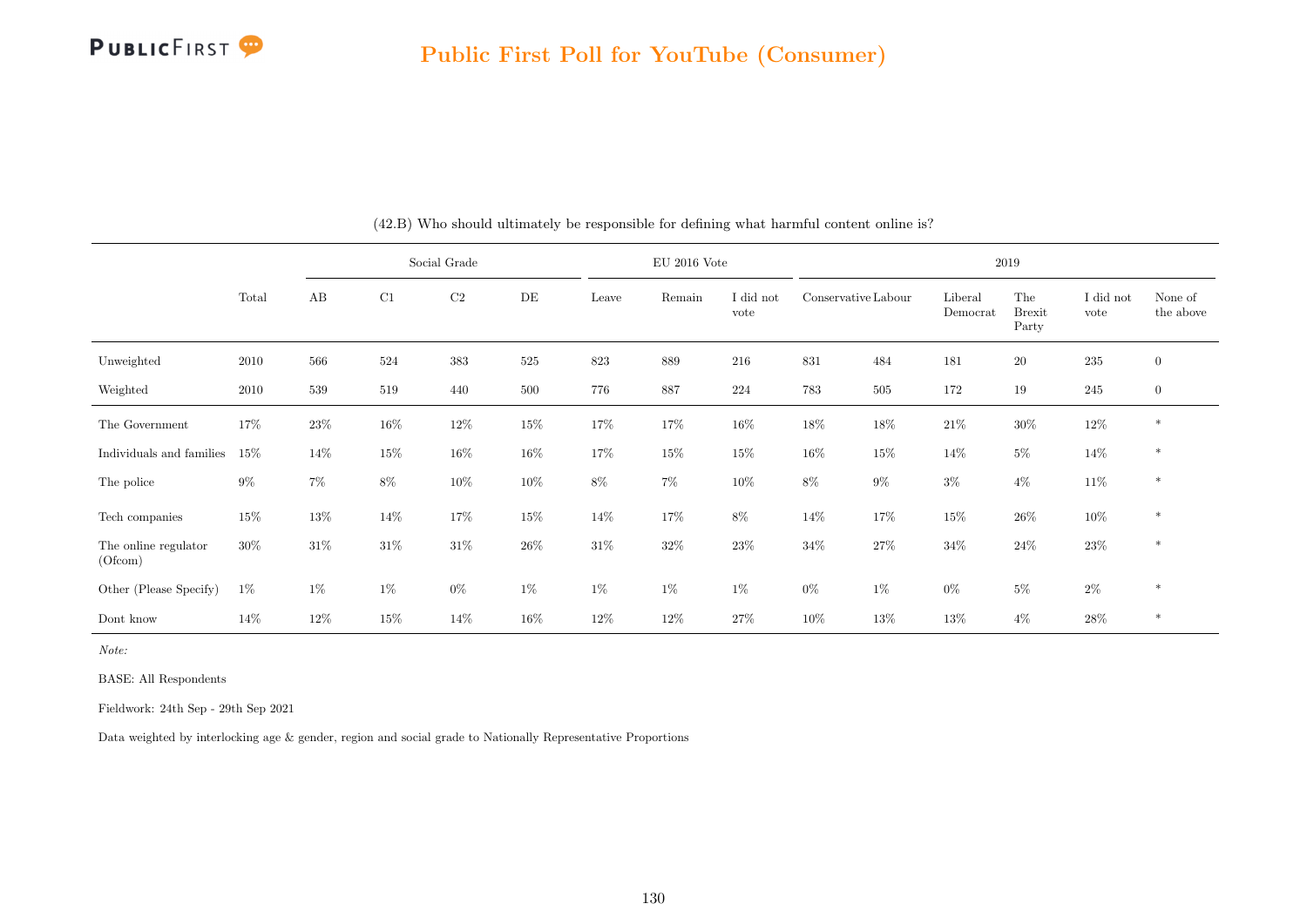

|                                 |        |        |               |               |                    |                  |                  | Region                         |               |               |          |        |                     |
|---------------------------------|--------|--------|---------------|---------------|--------------------|------------------|------------------|--------------------------------|---------------|---------------|----------|--------|---------------------|
|                                 | Total  | London | South<br>East | South<br>West | East of<br>England | East<br>Midlands | West<br>Midlands | Yorkshire<br>and the<br>Humber | North<br>East | North<br>West | Scotland | Wales  | Northern<br>Ireland |
| Unweighted                      | 2010   | 289    | 280           | 155           | 181                | 134              | 190              | 163                            | 85            | $\,236$       | 161      | 104    | $32\,$              |
| Weighted                        | 2010   | 281    | 261           | 161           | 181                | 141              | 181              | 161                            | $80\,$        | $221\,$       | 181      | 101    | $60\,$              |
| The Government                  | 17%    | $17\%$ | $19\%$        | $19\%$        | $19\%$             | $16\%$           | $20\%$           | $19\%$                         | $13\%$        | $13\%$        | $15\%$   | $13\%$ | $14\%$              |
| Individuals and families        | 15%    | $16\%$ | 14\%          | $16\%$        | 8%                 | $18\%$           | $11\%$           | 14%                            | $14\%$        | $20\%$        | $13\%$   | $23\%$ | $22\%$              |
| The police                      | $9\%$  | $8\%$  | $6\%$         | $7\%$         | $7\%$              | $6\%$            | $13\%$           | $6\%$                          | $9\%$         | $12\%$        | $12\%$   | $6\%$  | $9\%$               |
| Tech companies                  | $15\%$ | $20\%$ | $15\%$        | $9\%$         | $18\%$             | $15\%$           | $9\%$            | $15\%$                         | $18\%$        | $12\%$        | $18\%$   | $9\%$  | $11\%$              |
| The online regulator<br>(Ofcom) | $30\%$ | $27\%$ | $33\%$        | $35\%$        | $31\%$             | $23\%$           | $31\%$           | $28\%$                         | $37\%$        | $27\%$        | $30\%$   | $34\%$ | $27\%$              |
| Other (Please Specify)          | $1\%$  | $0\%$  | $0\%$         | $0\%$         | $2\%$              | $1\%$            | $2\%$            | $3\%$                          | $0\%$         | $0\%$         | $0\%$    | $0\%$  | $0\%$               |
| Dont know                       | 14%    | $13\%$ | 13%           | $13\%$        | 14%                | $22\%$           | 14%              | $15\%$                         | $8\%$         | $15\%$        | 13%      | $15\%$ | 18%                 |

(42.C) Who should ultimately be responsible for defining what harmful content online is?

Note:

BASE: All Respondents

Fieldwork: 24th Sep - 29th Sep 2021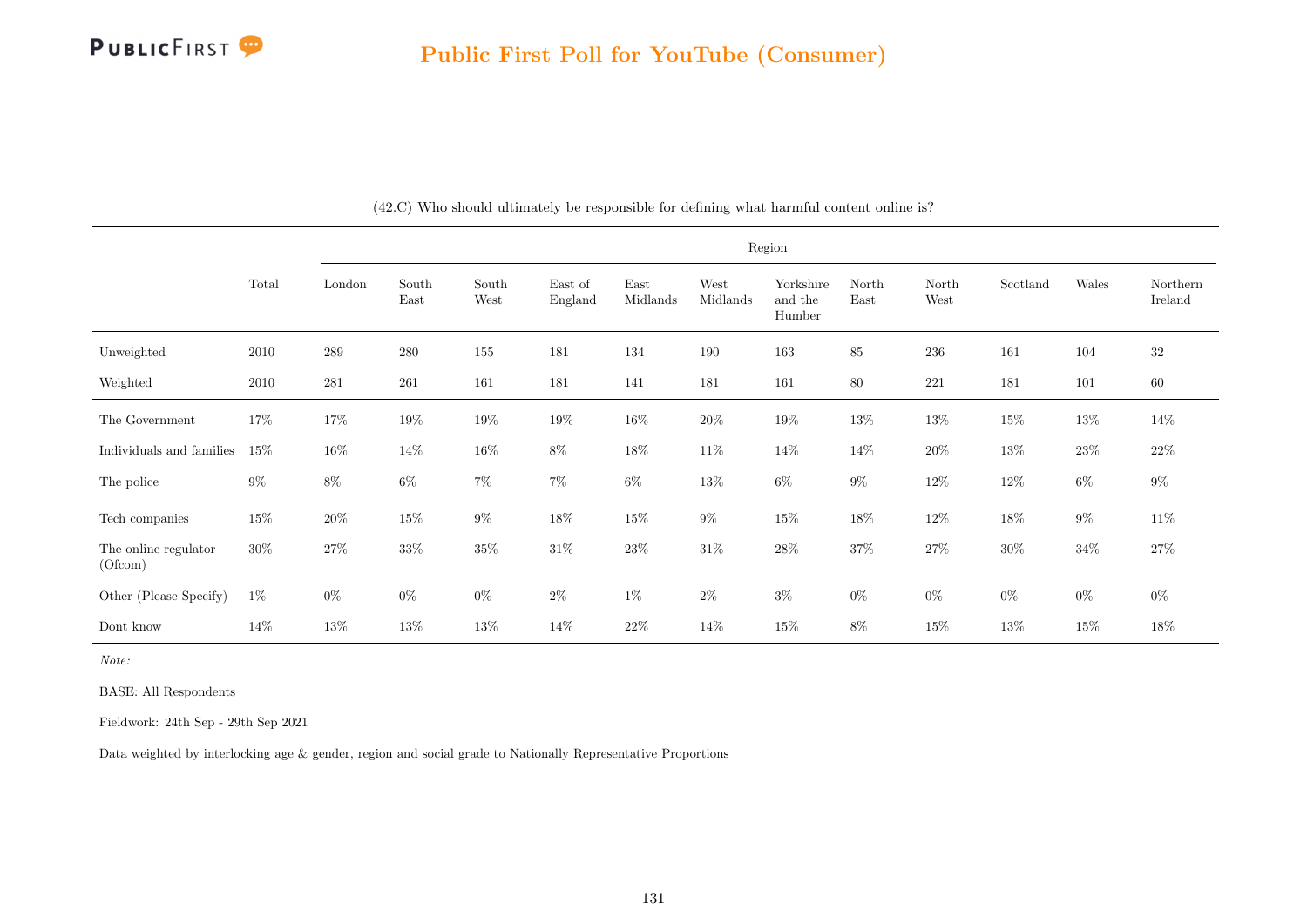

(43.A) Some people believe that using aliases or guest accounts online helps protect their privacy and any sensitive information whilst others believe that this enables bad actors to say and do things that they would otherwise avoid. The Government are currently considering requiring everyone to engage online using their own name, would this make you more or less likely to use the internet?

|                                |        |        | Gender |         |        |        | Age       |           |        |                       |                          | Education                                              |                                                             |                          |
|--------------------------------|--------|--------|--------|---------|--------|--------|-----------|-----------|--------|-----------------------|--------------------------|--------------------------------------------------------|-------------------------------------------------------------|--------------------------|
|                                | Total  | Male   | Female | 18-24   | 25-34  | 35-44  | $45 - 54$ | 55-64     | $65+$  | GCSE or<br>equivalent | A Level or<br>equivalent | University<br>Under-<br>graduate<br>Degree<br>(BA/BSc) | University<br>Postgrad-<br>uate<br>Degree<br>(MA/MSc/MPhil) | Doctorate<br>(PhD/DPHil) |
| Unweighted                     | 2010   | 1000   | 1005   | 149     | 337    | 346    | 366       | 348       | 464    | 545                   | 563                      | 519                                                    | 265                                                         | 36                       |
| Weighted                       | 2010   | 989    | 1016   | $279\,$ | 343    | 341    | 342       | $\bf 283$ | 422    | $525\,$               | 578                      | 532                                                    | $266\,$                                                     | $36\,$                   |
| More likely                    | 25%    | $30\%$ | $20\%$ | $31\%$  | $35\%$ | $34\%$ | 17%       | 17%       | 18%    | $18\%$                | 17%                      | $28\%$                                                 | $50\%$                                                      | $35\%$                   |
| Less likely                    | 12%    | 12%    | 12%    | $21\%$  | 18%    | $13\%$ | $12\%$    | $8\%$     | $5\%$  | $9\%$                 | 14\%                     | 13%                                                    | $11\%$                                                      | $26\%$                   |
| It would make no<br>difference | $54\%$ | $51\%$ | $57\%$ | $35\%$  | $37\%$ | $45\%$ | $64\%$    | $68\%$    | $70\%$ | $62\%$                | $59\%$                   | $52\%$                                                 | $34\%$                                                      | $39\%$                   |
| Dont know                      | $9\%$  | $7\%$  | 11\%   | 13%     | $10\%$ | $8\%$  | 8%        | $7\%$     | $7\%$  | 11\%                  | $9\%$                    | 7%                                                     | $5\%$                                                       | $0\%$                    |

Note:

BASE: All Respondents

Fieldwork: 24th Sep - 29th Sep 2021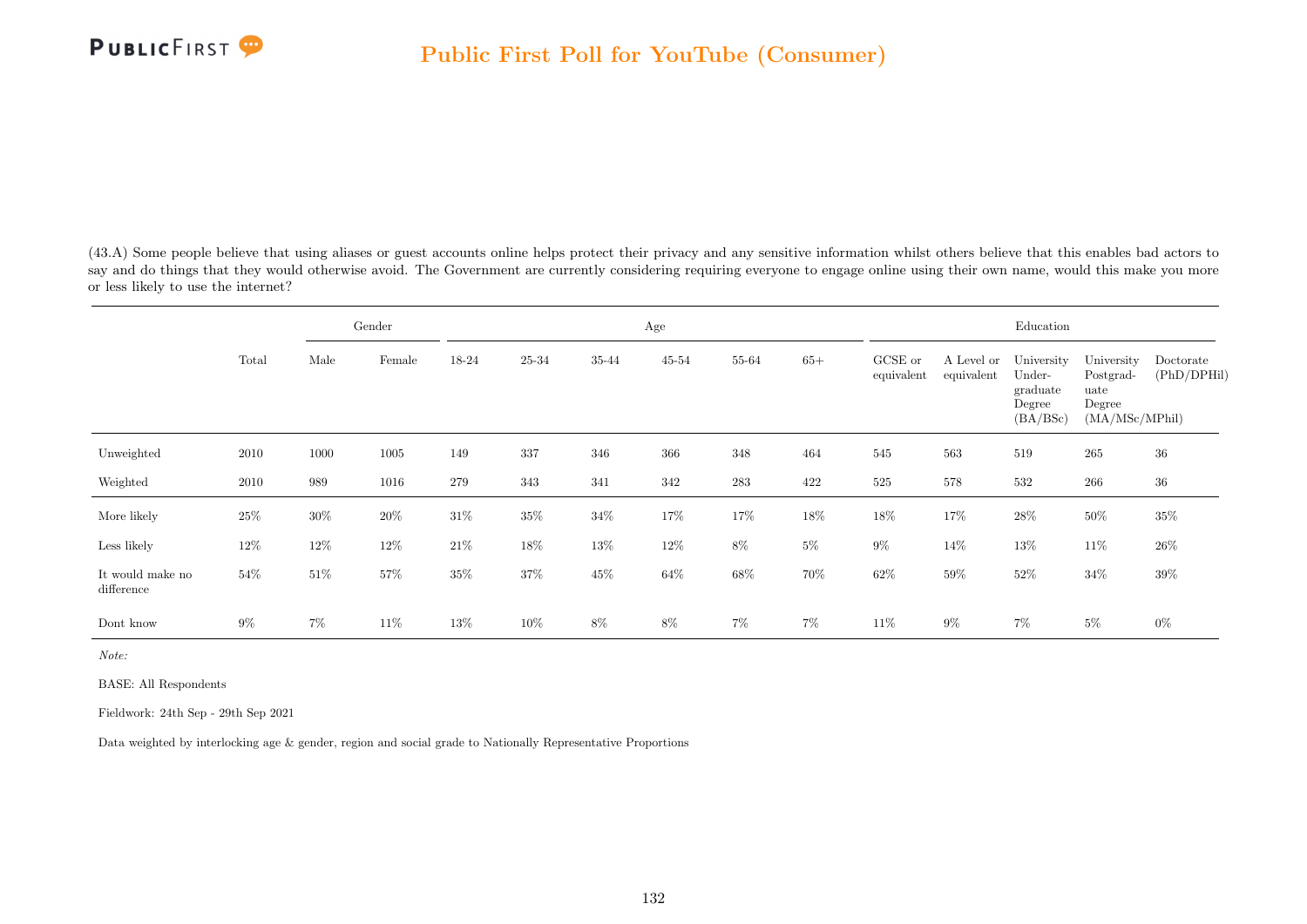

(43.B) Some people believe that using aliases or guest accounts online helps protect their privacy and any sensitive information whilst others believe that this enables bad actors to say and do things that they would otherwise avoid. The Government are currently considering requiring everyone to engage online using their own name, would this make you more or less likely to use the internet?

|                                |        |       |        | Social Grade   |     |        | $EU$ 2016 Vote |                   |                     |        |                     | 2019                          |                   |                      |
|--------------------------------|--------|-------|--------|----------------|-----|--------|----------------|-------------------|---------------------|--------|---------------------|-------------------------------|-------------------|----------------------|
|                                | Total  | AB    | C1     | C <sub>2</sub> | DE  | Leave  | Remain         | I did not<br>vote | Conservative Labour |        | Liberal<br>Democrat | The<br><b>Brexit</b><br>Party | I did not<br>vote | None of<br>the above |
| Unweighted                     | 2010   | 566   | 524    | 383            | 525 | 823    | 889            | 216               | 831                 | 484    | 181                 | <b>20</b>                     | 235               | $\overline{0}$       |
| Weighted                       | 2010   | 539   | 519    | 440            | 500 | 776    | 887            | 224               | 783                 | 505    | 172                 | 19                            | 245               | $\overline{0}$       |
| More likely                    | $25\%$ | 36%   | $21\%$ | $26\%$         | 18% | $24\%$ | $30\%$         | 14%               | $25\%$              | $27\%$ | $28\%$              | $16\%$                        | $11\%$            | $*$                  |
| Less likely                    | $12\%$ | 12%   | $10\%$ | 15%            | 13% | $11\%$ | $12\%$         | 16%               | $9\%$               | 16%    | 9%                  | $25\%$                        | 13%               | $*$                  |
| It would make no<br>difference | $54\%$ | 48%   | $61\%$ | $50\%$         | 55% | $58\%$ | $51\%$         | $58\%$            | $59\%$              | $48\%$ | $54\%$              | $59\%$                        | $63\%$            | $\ast$               |
| Dont know                      | $9\%$  | $5\%$ | $7\%$  | $9\%$          | 14% | 8%     | $7\%$          | 13%               | $6\%$               | $9\%$  | $9\%$               | $0\%$                         | 12%               | $\ast$               |

Note:

BASE: All Respondents

Fieldwork: 24th Sep - 29th Sep 2021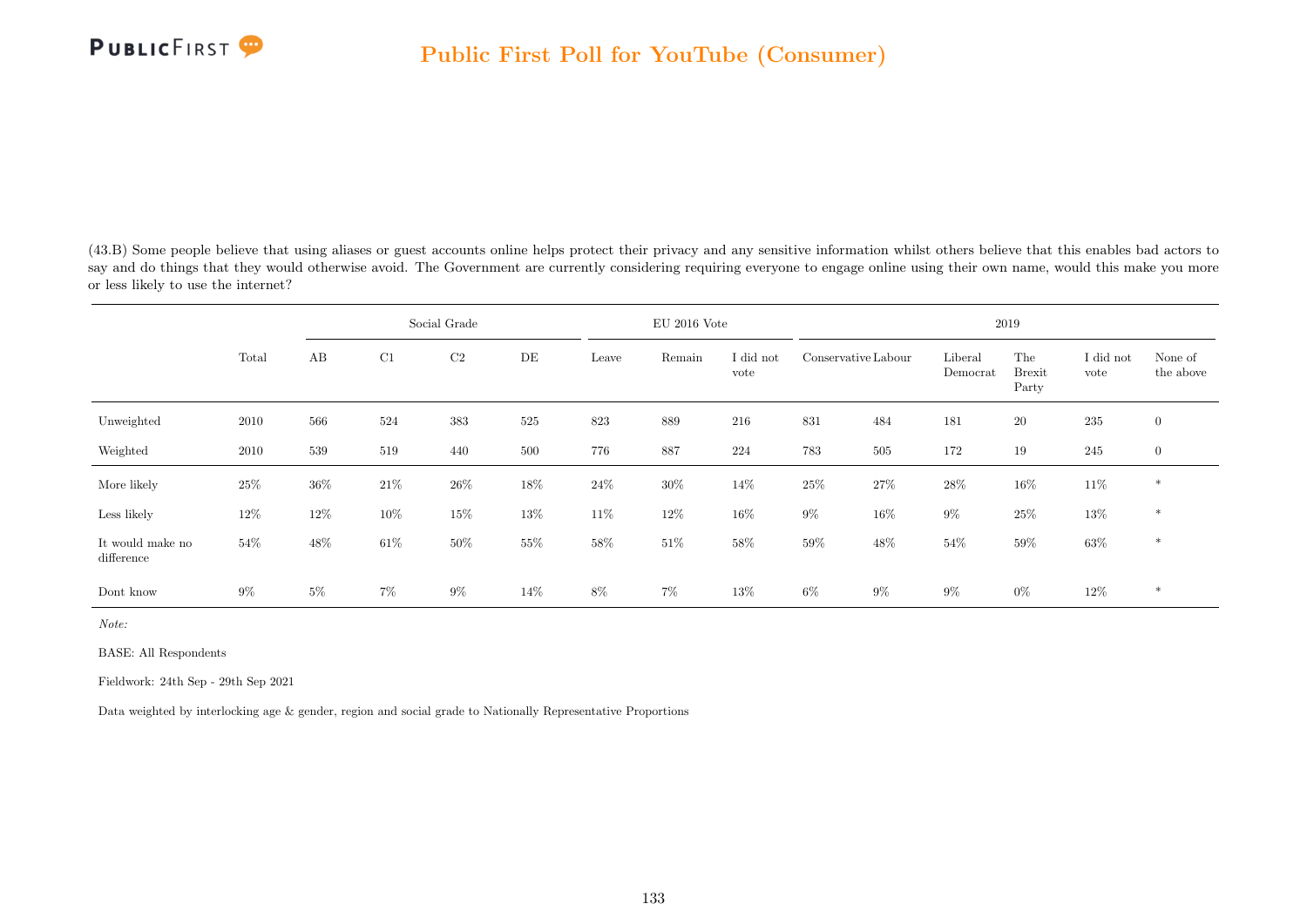

(43.C) Some people believe that using aliases or guest accounts online helps protect their privacy and any sensitive information whilst others believe that this enables bad actors to say and do things that they would otherwise avoid. The Government are currently considering requiring everyone to engage online using their own name, would this make you more or less likely to use the internet?

|                                |        |         |               |               |                    |                  |                  | Region                         |               |               |          |        |                     |
|--------------------------------|--------|---------|---------------|---------------|--------------------|------------------|------------------|--------------------------------|---------------|---------------|----------|--------|---------------------|
|                                | Total  | London  | South<br>East | South<br>West | East of<br>England | East<br>Midlands | West<br>Midlands | Yorkshire<br>and the<br>Humber | North<br>East | North<br>West | Scotland | Wales  | Northern<br>Ireland |
| Unweighted                     | 2010   | $\,289$ | 280           | $155\,$       | 181                | 134              | 190              | 163                            | $85\,$        | $\,236$       | 161      | 104    | 32                  |
| Weighted                       | 2010   | 281     | 261           | 161           | 181                | 141              | 181              | 161                            | 80            | 221           | 181      | 101    | 60                  |
| More likely                    | $25\%$ | $35\%$  | $25\%$        | $12\%$        | 19%                | $19\%$           | $23\%$           | $26\%$                         | 33%           | $31\%$        | 25%      | 20%    | $35\%$              |
| Less likely                    | $12\%$ | $17\%$  | $11\%$        | $11\%$        | $13\%$             | $13\%$           | $12\%$           | $12\%$                         | $9\%$         | $10\%$        | $8\%$    | $14\%$ | 17%                 |
| It would make no<br>difference | 54\%   | $44\%$  | $55\%$        | $65\%$        | $60\%$             | $59\%$           | $56\%$           | $54\%$                         | $50\%$        | $46\%$        | $58\%$   | $57\%$ | $43\%$              |
| Dont know                      | $9\%$  | $4\%$   | $9\%$         | 12\%          | 8%                 | $9\%$            | $9\%$            | 8%                             | 8%            | 13%           | 8%       | $9\%$  | $5\%$               |

Note:

BASE: All Respondents

Fieldwork: 24th Sep - 29th Sep 2021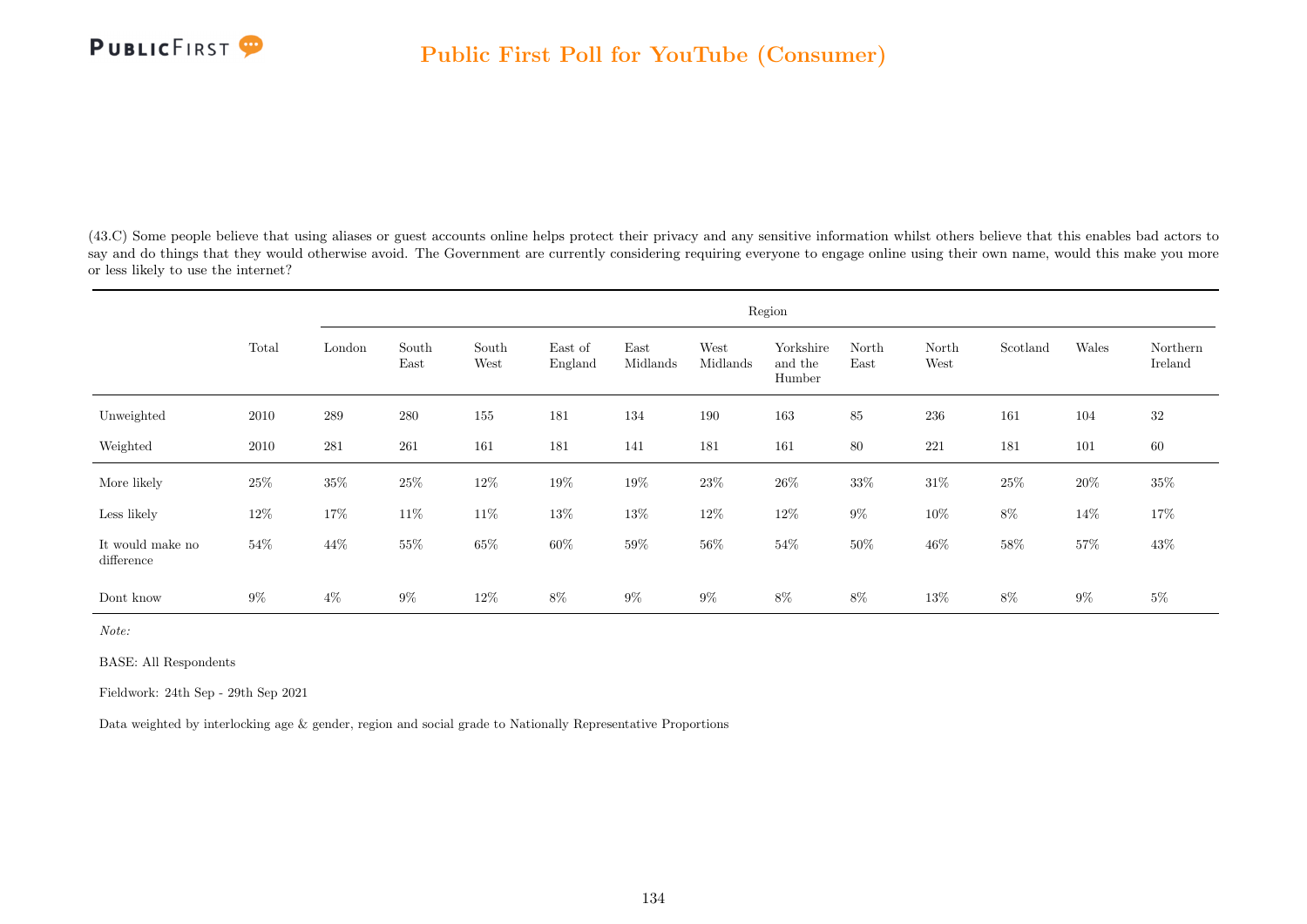

(44.A) If the Government or internet companies required everyone to engage online using their own name, would this make you more or less likely to use the internet?

|               |        |        | Gender |        |        |        | Age       |           |       |                       |                          | Education                                              |                                                             |                          |
|---------------|--------|--------|--------|--------|--------|--------|-----------|-----------|-------|-----------------------|--------------------------|--------------------------------------------------------|-------------------------------------------------------------|--------------------------|
|               | Total  | Male   | Female | 18-24  | 25-34  | 35-44  | $45 - 54$ | 55-64     | $65+$ | GCSE or<br>equivalent | A Level or<br>equivalent | University<br>Under-<br>graduate<br>Degree<br>(BA/BSc) | University<br>Postgrad-<br>uate<br>Degree<br>(MA/MSc/MPhil) | Doctorate<br>(PhD/DPHil) |
| Unweighted    | 2010   | 1000   | 1005   | 149    | 337    | 346    | 366       | 348       | 464   | 545                   | 563                      | 519                                                    | 265                                                         | 36                       |
| Weighted      | 2010   | 989    | 1016   | 279    | 343    | 341    | 342       | $\bf 283$ | 422   | 525                   | 578                      | 532                                                    | $266\,$                                                     | $36\,$                   |
| More likely   | 23\%   | $28\%$ | 19%    | 27%    | $32\%$ | $34\%$ | 16%       | $16\%$    | 17%   | $15\%$                | 19%                      | $27\%$                                                 | $45\%$                                                      | 32%                      |
| Less likely   | $13\%$ | 14\%   | 12\%   | $21\%$ | $21\%$ | 11\%   | $12\%$    | $9\%$     | $6\%$ | 11\%                  | 14%                      | 13%                                                    | $14\%$                                                      | $28\%$                   |
| No difference | 57%    | 53%    | $61\%$ | 43%    | 39%    | $49\%$ | $66\%$    | $69\%$    | 73%   | 66%                   | $61\%$                   | $55\%$                                                 | 39%                                                         | 37%                      |
| Dont know     | $6\%$  | $5\%$  | $8\%$  | $9\%$  | $8\%$  | $7\%$  | $6\%$     | $6\%$     | $4\%$ | $9\%$                 | 7%                       | $5\%$                                                  | $2\%$                                                       | $2\%$                    |

Note:

BASE: All Respondents

Fieldwork: 24th Sep - 29th Sep 2021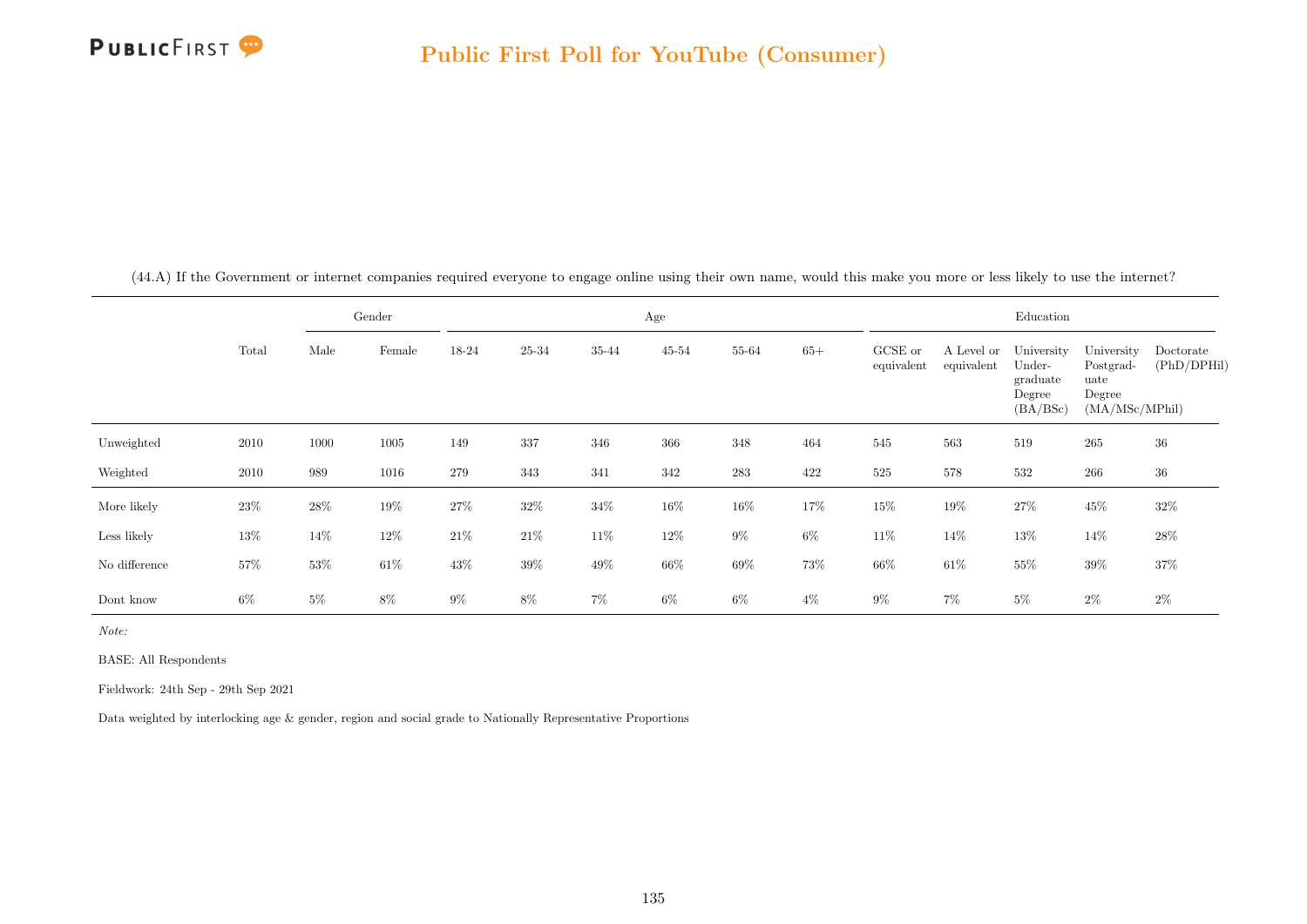

|               |       |        |        | Social Grade   |        |        | $EU$ 2016 Vote |                   |        |                     |                     | 2019                          |                   |                      |
|---------------|-------|--------|--------|----------------|--------|--------|----------------|-------------------|--------|---------------------|---------------------|-------------------------------|-------------------|----------------------|
|               | Total | AB     | C1     | C <sub>2</sub> | DE     | Leave  | Remain         | I did not<br>vote |        | Conservative Labour | Liberal<br>Democrat | The<br><b>Brexit</b><br>Party | I did not<br>vote | None of<br>the above |
| Unweighted    | 2010  | 566    | 524    | $383\,$        | 525    | 823    | 889            | 216               | 831    | 484                 | 181                 | 20                            | 235               | $\overline{0}$       |
| Weighted      | 2010  | 539    | 519    | 440            | 500    | 776    | 887            | 224               | 783    | 505                 | 172                 | 19                            | 245               | $\boldsymbol{0}$     |
| More likely   | 23\%  | 31\%   | $21\%$ | $26\%$         | 16%    | $22\%$ | 27%            | 14%               | $24\%$ | 24%                 | 28\%                | 29%                           | $12\%$            | $\ast$               |
| Less likely   | 13%   | $14\%$ | 11\%   | 13%            | $15\%$ | $13\%$ | 13%            | $12\%$            | $10\%$ | 16%                 | 10%                 | $20\%$                        | $12\%$            | $\ast$               |
| No difference | 57%   | 53%    | $62\%$ | 55%            | 58%    | $60\%$ | $55\%$         | 63%               | $61\%$ | $53\%$              | 57%                 | $52\%$                        | $67\%$            | $\ast$               |
| Dont know     | $6\%$ | $3\%$  | $6\%$  | $7\%$          | 11\%   | $6\%$  | $5\%$          | 11\%              | $4\%$  | $7\%$               | $5\%$               | $0\%$                         | $9\%$             | $\ast$               |

(44.B) If the Government or internet companies required everyone to engage online using their own name, would this make you more or less likely to use the internet?

Note:

BASE: All Respondents

Fieldwork: 24th Sep - 29th Sep 2021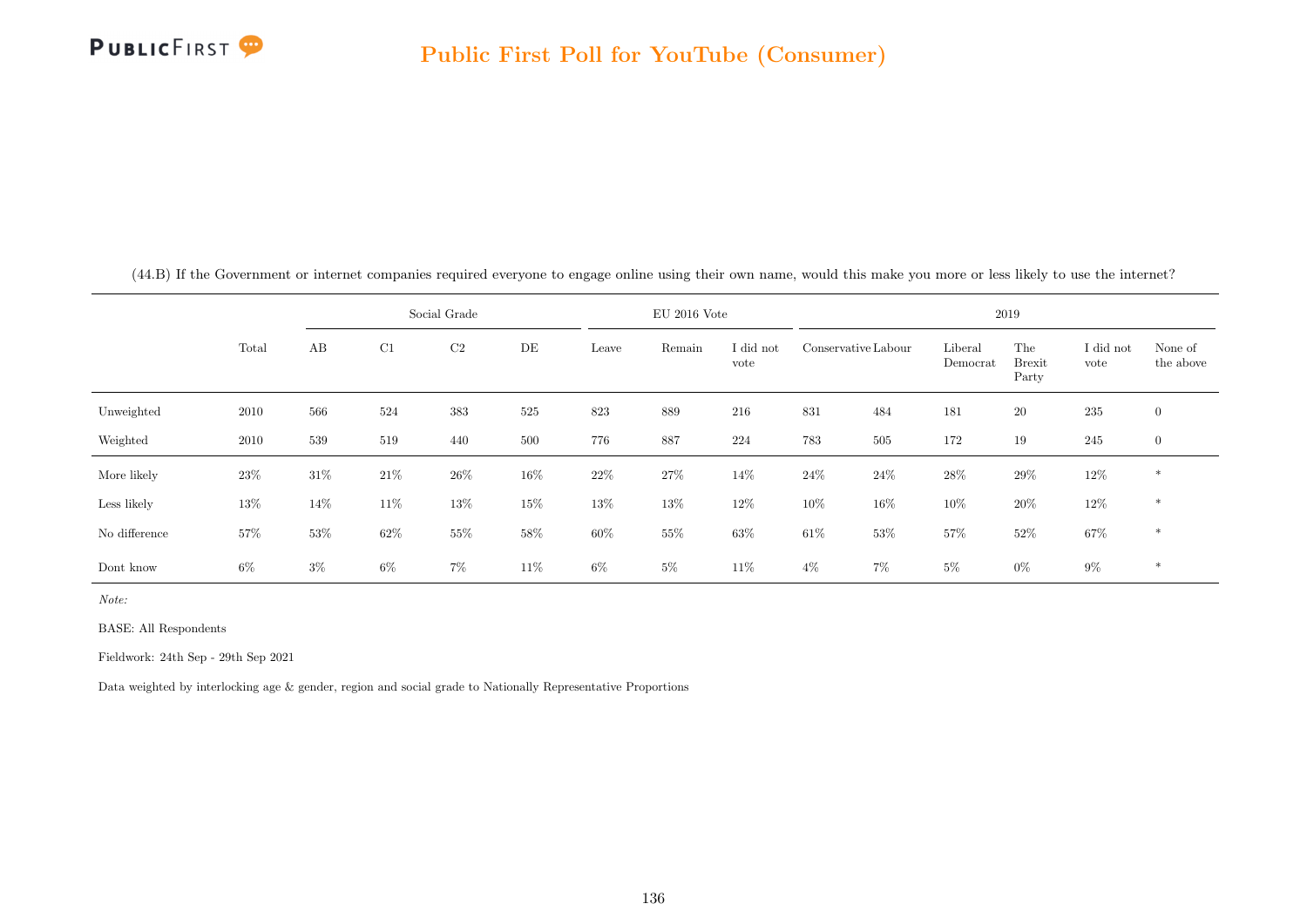

(44.C) If the Government or internet companies required everyone to engage online using their own name, would this make you more or less likely to use the internet?

|               |       |        |               |               |                    |                  |                  | Region                         |               |               |          |        |                     |
|---------------|-------|--------|---------------|---------------|--------------------|------------------|------------------|--------------------------------|---------------|---------------|----------|--------|---------------------|
|               | Total | London | South<br>East | South<br>West | East of<br>England | East<br>Midlands | West<br>Midlands | Yorkshire<br>and the<br>Humber | North<br>East | North<br>West | Scotland | Wales  | Northern<br>Ireland |
| Unweighted    | 2010  | 289    | 280           | 155           | 181                | 134              | 190              | 163                            | 85            | 236           | 161      | 104    | 32                  |
| Weighted      | 2010  | 281    | $261\,$       | 161           | 181                | 141              | 181              | 161                            | $80\,$        | 221           | 181      | 101    | $60\,$              |
| More likely   | 23\%  | $34\%$ | $20\%$        | 14%           | $18\%$             | $20\%$           | $24\%$           | $23\%$                         | $33\%$        | $25\%$        | 23%      | $16\%$ | $32\%$              |
| Less likely   | 13%   | $16\%$ | 13%           | $12\%$        | $9\%$              | $11\%$           | $14\%$           | $11\%$                         | 12%           | $17\%$        | $9\%$    | $19\%$ | 14%                 |
| No difference | 57%   | $46\%$ | $63\%$        | $65\%$        | $66\%$             | $58\%$           | $56\%$           | $55\%$                         | $49\%$        | $52\%$        | 63%      | $60\%$ | $51\%$              |
| Dont know     | 6%    | $4\%$  | $4\%$         | 10%           | $7\%$              | 11\%             | $5\%$            | 11\%                           | $7\%$         | $6\%$         | $6\%$    | $5\%$  | $3\%$               |

Note:

BASE: All Respondents

Fieldwork: 24th Sep - 29th Sep 2021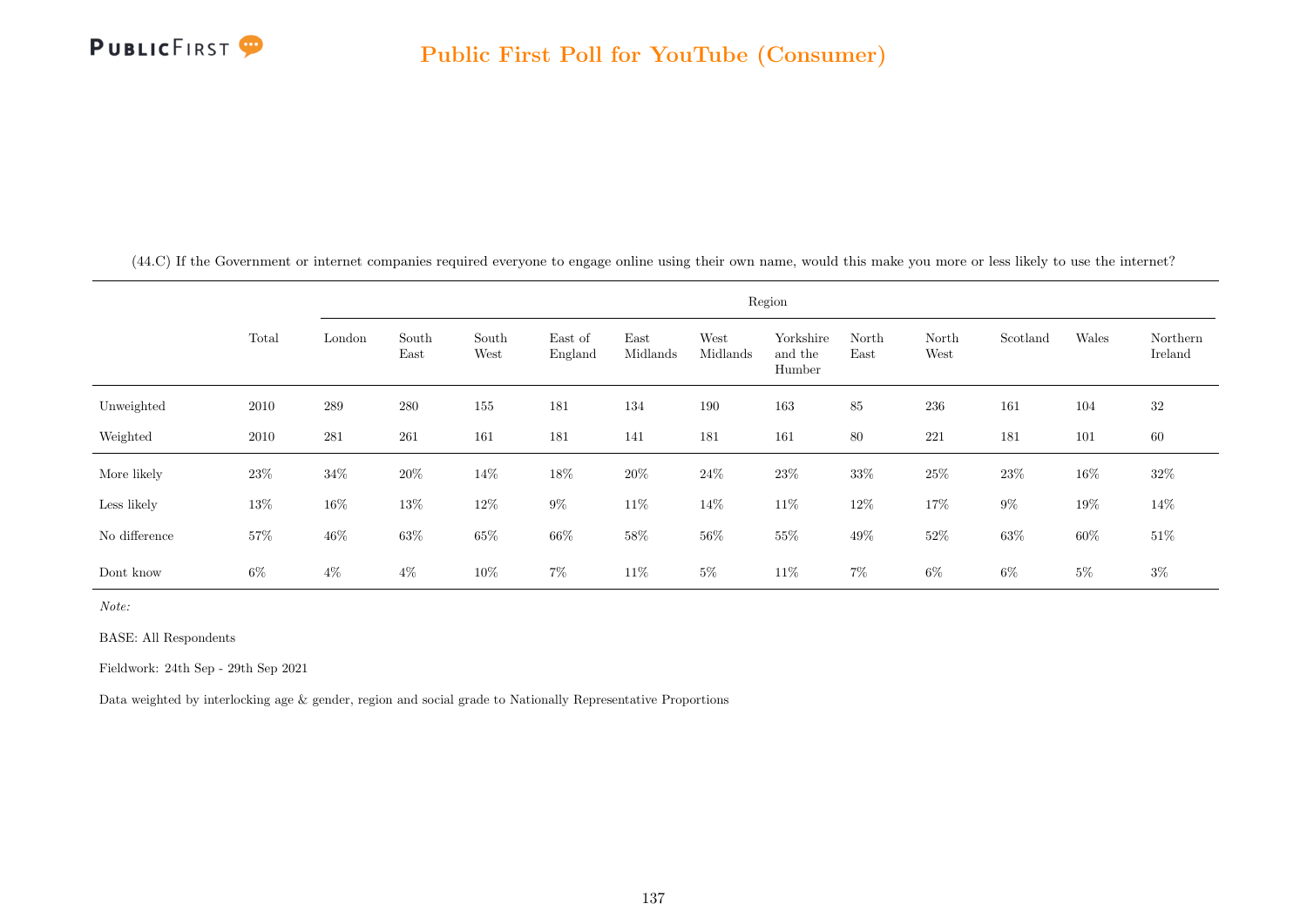

(45.A) Some people believe that everyone that uses the internet should have a personal account which requires them to display their real name, and to register their real address, their date of birth and other basic personal information. Do you support or oppose this idea?

|                               |        |        | Gender          |        |        |        | Age       |           |        |                       |                          | $\operatorname{Education}$                             |                                                             |                          |
|-------------------------------|--------|--------|-----------------|--------|--------|--------|-----------|-----------|--------|-----------------------|--------------------------|--------------------------------------------------------|-------------------------------------------------------------|--------------------------|
|                               | Total  | Male   | $\mbox{Female}$ | 18-24  | 25-34  | 35-44  | $45 - 54$ | 55-64     | $65+$  | GCSE or<br>equivalent | A Level or<br>equivalent | University<br>Under-<br>graduate<br>Degree<br>(BA/BSc) | University<br>Postgrad-<br>uate<br>Degree<br>(MA/MSc/MPhil) | Doctorate<br>(PhD/DPHil) |
| Unweighted                    | 2010   | 1000   | 1005            | 149    | 337    | 346    | 366       | 348       | 464    | 545                   | 563                      | 519                                                    | 265                                                         | $36\,$                   |
| Weighted                      | 2010   | 989    | 1016            | 279    | 343    | 341    | 342       | $\bf 283$ | 422    | $525\,$               | 578                      | 532                                                    | $266\,$                                                     | $36\,$                   |
| Strongly support              | $27\%$ | $32\%$ | $23\%$          | $20\%$ | $28\%$ | $31\%$ | $24\%$    | $32\%$    | $28\%$ | $23\%$                | $25\%$                   | $25\%$                                                 | $44\%$                                                      | $34\%$                   |
| Support                       | $22\%$ | 23\%   | $22\%$          | $16\%$ | 23\%   | $25\%$ | 25%       | 18%       | $24\%$ | $24\%$                | $21\%$                   | $24\%$                                                 | $22\%$                                                      | 18%                      |
| Neither support nor<br>oppose | $23\%$ | $20\%$ | $26\%$          | $26\%$ | $21\%$ | $24\%$ | $22\%$    | $24\%$    | $21\%$ | $23\%$                | $24\%$                   | $23\%$                                                 | 17%                                                         | $25\%$                   |
| Oppose                        | $10\%$ | $9\%$  | $12\%$          | $12\%$ | $10\%$ | $7\%$  | $11\%$    | $10\%$    | $12\%$ | $10\%$                | $11\%$                   | $12\%$                                                 | $8\%$                                                       | $7\%$                    |
| Strongly oppose               | $10\%$ | $10\%$ | $9\%$           | $12\%$ | $12\%$ | $8\%$  | 10%       | $10\%$    | $7\%$  | $10\%$                | $12\%$                   | $8\%$                                                  | $6\%$                                                       | $11\%$                   |
| Don't Know                    | $8\%$  | $7\%$  | $9\%$           | $15\%$ | $7\%$  | $5\%$  | $8\%$     | $6\%$     | $8\%$  | $11\%$                | $8\%$                    | $8\%$                                                  | $3\%$                                                       | $5\%$                    |
| Total Support:                | 49%    | $54\%$ | $45\%$          | $36\%$ | $51\%$ | $56\%$ | $49\%$    | $50\%$    | $52\%$ | $46\%$                | $46\%$                   | $49\%$                                                 | $66\%$                                                      | $52\%$                   |
| Total Oppose:                 | $20\%$ | 19%    | $20\%$          | $24\%$ | $21\%$ | $15\%$ | $21\%$    | $20\%$    | $20\%$ | $20\%$                | $23\%$                   | $20\%$                                                 | $14\%$                                                      | $19\%$                   |
| Net:                          | 29%    | $35\%$ | $24\%$          | 12\%   | $29\%$ | $41\%$ | $29\%$    | $29\%$    | $32\%$ | $26\%$                | $23\%$                   | $29\%$                                                 | $52\%$                                                      | $33\%$                   |

Note:

BASE: All Respondents

Fieldwork: 24th Sep - 29th Sep 2021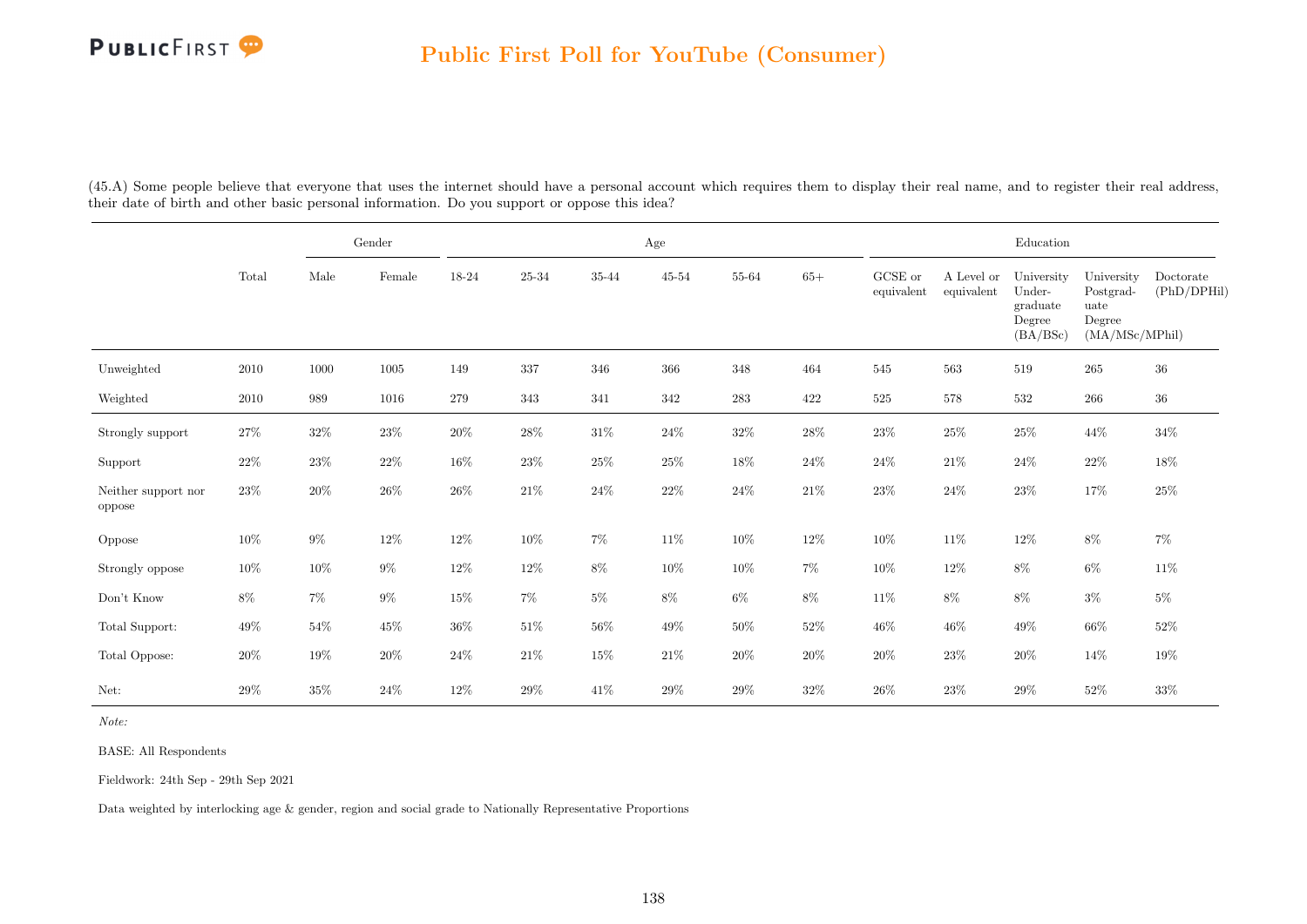(45.B) Some people believe that everyone that uses the internet should have a personal account which requires them to display their real name, and to register their real address, their date of birth and other basic personal information. Do you support or oppose this idea?

|                               |          |        |        | Social Grade |        |         | EU 2016 Vote |                   |                     |        |                     | 2019                          |                   |                      |
|-------------------------------|----------|--------|--------|--------------|--------|---------|--------------|-------------------|---------------------|--------|---------------------|-------------------------------|-------------------|----------------------|
|                               | Total    | AB     | C1     | C2           | DE     | Leave   | Remain       | I did not<br>vote | Conservative Labour |        | Liberal<br>Democrat | The<br><b>Brexit</b><br>Party | I did not<br>vote | None of<br>the above |
| Unweighted                    | $2010\,$ | 566    | 524    | $383\,$      | 525    | $823\,$ | 889          | 216               | $831\,$             | 484    | 181                 | $20\,$                        | $235\,$           | $\overline{0}$       |
| Weighted                      | 2010     | 539    | 519    | 440          | 500    | 776     | 887          | 224               | 783                 | 505    | 172                 | 19                            | 245               | $\overline{0}$       |
| Strongly support              | $27\%$   | $34\%$ | $26\%$ | $26\%$       | 22%    | $26\%$  | $32\%$       | $18\%$            | $30\%$              | $26\%$ | $34\%$              | $17\%$                        | $16\%$            | $\ast$               |
| Support                       | $22\%$   | $24\%$ | $23\%$ | $24\%$       | $18\%$ | $24\%$  | $22\%$       | $21\%$            | $25\%$              | $24\%$ | $19\%$              | $25\%$                        | 17%               | $\ast$               |
| Neither support nor<br>oppose | $23\%$   | $21\%$ | $24\%$ | $20\%$       | $26\%$ | $25\%$  | 19%          | $26\%$            | $24\%$              | $21\%$ | 19%                 | $16\%$                        | $30\%$            | $\ast$               |
| Oppose                        | $10\%$   | $10\%$ | $11\%$ | $9\%$        | $11\%$ | $8\%$   | $12\%$       | $13\%$            | $8\%$               | $9\%$  | 18%                 | $14\%$                        | $15\%$            | $\ast$               |
| Strongly oppose               | $10\%$   | $6\%$  | $8\%$  | $11\%$       | $14\%$ | $11\%$  | $8\%$        | $11\%$            | $9\%$               | $10\%$ | $5\%$               | $10\%$                        | $11\%$            | $\ast$               |
| Don't Know                    | $8\%$    | $5\%$  | $8\%$  | $10\%$       | 10%    | $5\%$   | $7\%$        | $12\%$            | $4\%$               | $9\%$  | $5\%$               | $18\%$                        | $12\%$            | $\ast$               |
| Total Support:                | 49\%     | 57%    | $49\%$ | $51\%$       | $40\%$ | $51\%$  | $54\%$       | 38%               | $56\%$              | $50\%$ | $53\%$              | $43\%$                        | $33\%$            | $\ast$               |
| Total Oppose:                 | $20\%$   | $17\%$ | $19\%$ | $20\%$       | 25%    | $19\%$  | $19\%$       | $24\%$            | $17\%$              | $20\%$ | $23\%$              | $23\%$                        | $26\%$            | $\ast$               |
| Net:                          | 29%      | $41\%$ | $30\%$ | $31\%$       | 15%    | $32\%$  | $35\%$       | $14\%$            | $39\%$              | $31\%$ | 29%                 | $20\%$                        | $7\%$             | $\ast$               |

Note:

BASE: All Respondents

Fieldwork: 24th Sep - 29th Sep 2021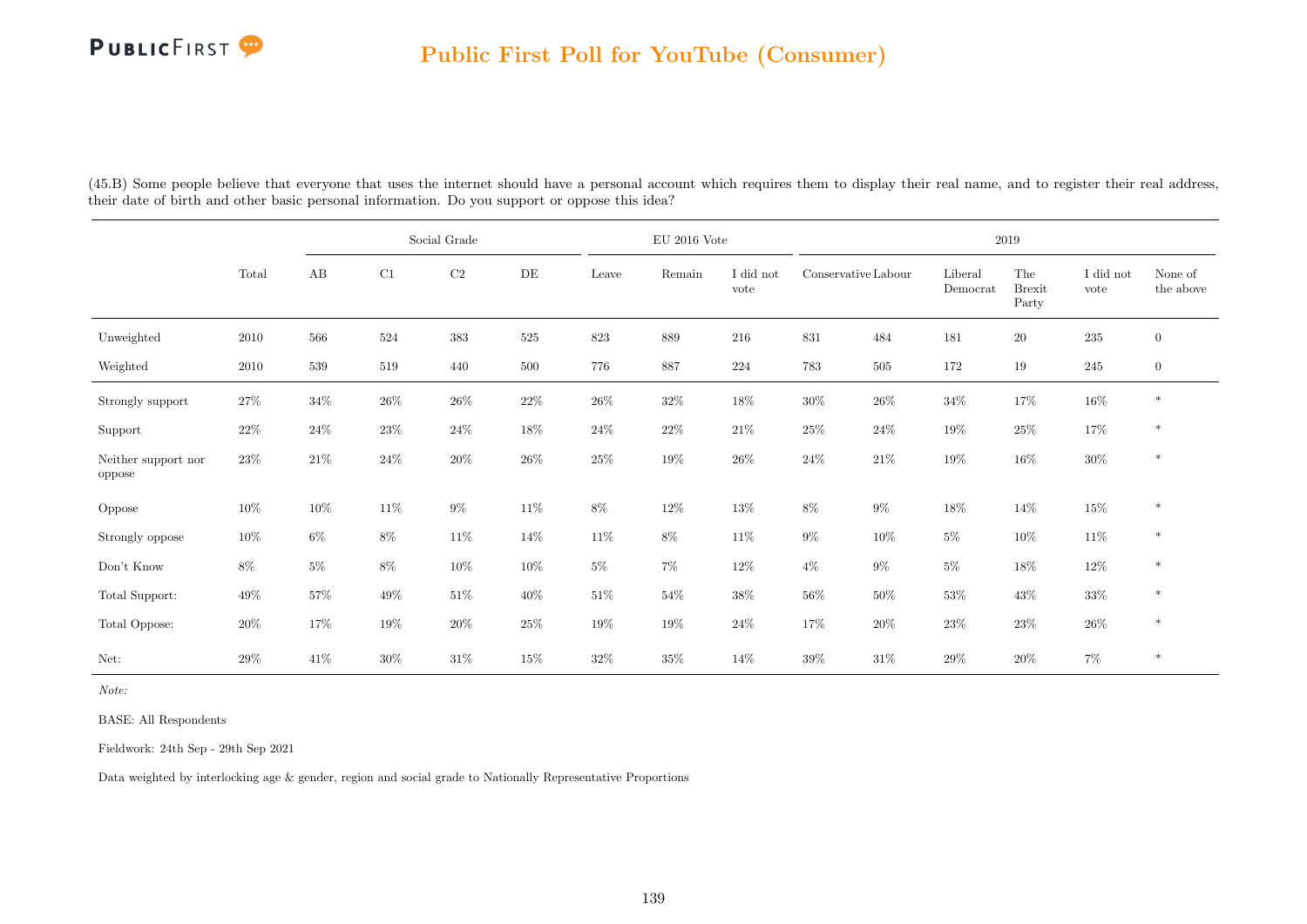(45.C) Some people believe that everyone that uses the internet should have a personal account which requires them to display their real name, and to register their real address, their date of birth and other basic personal information. Do you support or oppose this idea?

|                               |          |           |                                |               |                    |                                   |                  | Region                         |               |               |          |        |                     |
|-------------------------------|----------|-----------|--------------------------------|---------------|--------------------|-----------------------------------|------------------|--------------------------------|---------------|---------------|----------|--------|---------------------|
|                               | Total    | London    | $\operatorname{South}$<br>East | South<br>West | East of<br>England | $\operatorname{East}$<br>Midlands | West<br>Midlands | Yorkshire<br>and the<br>Humber | North<br>East | North<br>West | Scotland | Wales  | Northern<br>Ireland |
| Unweighted                    | 2010     | 289       | 280                            | 155           | $181\,$            | 134                               | $190\,$          | $163\,$                        | 85            | $\,236$       | $161\,$  | 104    | $32\,$              |
| Weighted                      | $2010\,$ | $\bf 281$ | 261                            | 161           | 181                | 141                               | 181              | 161                            | 80            | 221           | 181      | 101    | 60                  |
| Strongly support              | 27%      | $32\%$    | $25\%$                         | $24\%$        | $21\%$             | $21\%$                            | $22\%$           | $26\%$                         | $37\%$        | $28\%$        | $31\%$   | $33\%$ | $44\%$              |
| Support                       | $22\%$   | $21\%$    | $20\%$                         | $18\%$        | $30\%$             | $17\%$                            | $30\%$           | $18\%$                         | $19\%$        | $23\%$        | $19\%$   | $23\%$ | $29\%$              |
| Neither support nor<br>oppose | $23\%$   | $17\%$    | $26\%$                         | $24\%$        | $26\%$             | $31\%$                            | $26\%$           | $25\%$                         | $18\%$        | $23\%$        | $16\%$   | $24\%$ | 14\%                |
| Oppose                        | $10\%$   | $11\%$    | $12\%$                         | $13\%$        | $7\%$              | $12\%$                            | $8\%$            | $14\%$                         | $10\%$        | $7\%$         | $15\%$   | $7\%$  | $0\%$               |
| Strongly oppose               | $10\%$   | $11\%$    | $8\%$                          | $14\%$        | $7\%$              | $11\%$                            | $7\%$            | $8\%$                          | $9\%$         | $9\%$         | $11\%$   | $10\%$ | $8\%$               |
| Don't Know                    | $8\%$    | $8\%$     | $8\%$                          | $7\%$         | $9\%$              | $9\%$                             | $6\%$            | $10\%$                         | $9\%$         | $9\%$         | $8\%$    | $3\%$  | $6\%$               |
| Total Support:                | $49\%$   | $53\%$    | $45\%$                         | $42\%$        | $50\%$             | $38\%$                            | $53\%$           | $43\%$                         | $55\%$        | $52\%$        | $50\%$   | $56\%$ | $72\%$              |
| Total Oppose:                 | $20\%$   | $22\%$    | $21\%$                         | $27\%$        | $15\%$             | $23\%$                            | $15\%$           | $22\%$                         | $18\%$        | $16\%$        | $26\%$   | $18\%$ | $8\%$               |
| Net:                          | 29%      | $32\%$    | $24\%$                         | $15\%$        | $36\%$             | $15\%$                            | $37\%$           | $21\%$                         | 37%           | $35\%$        | $24\%$   | $38\%$ | $65\%$              |

Note:

BASE: All Respondents

Fieldwork: 24th Sep - 29th Sep 2021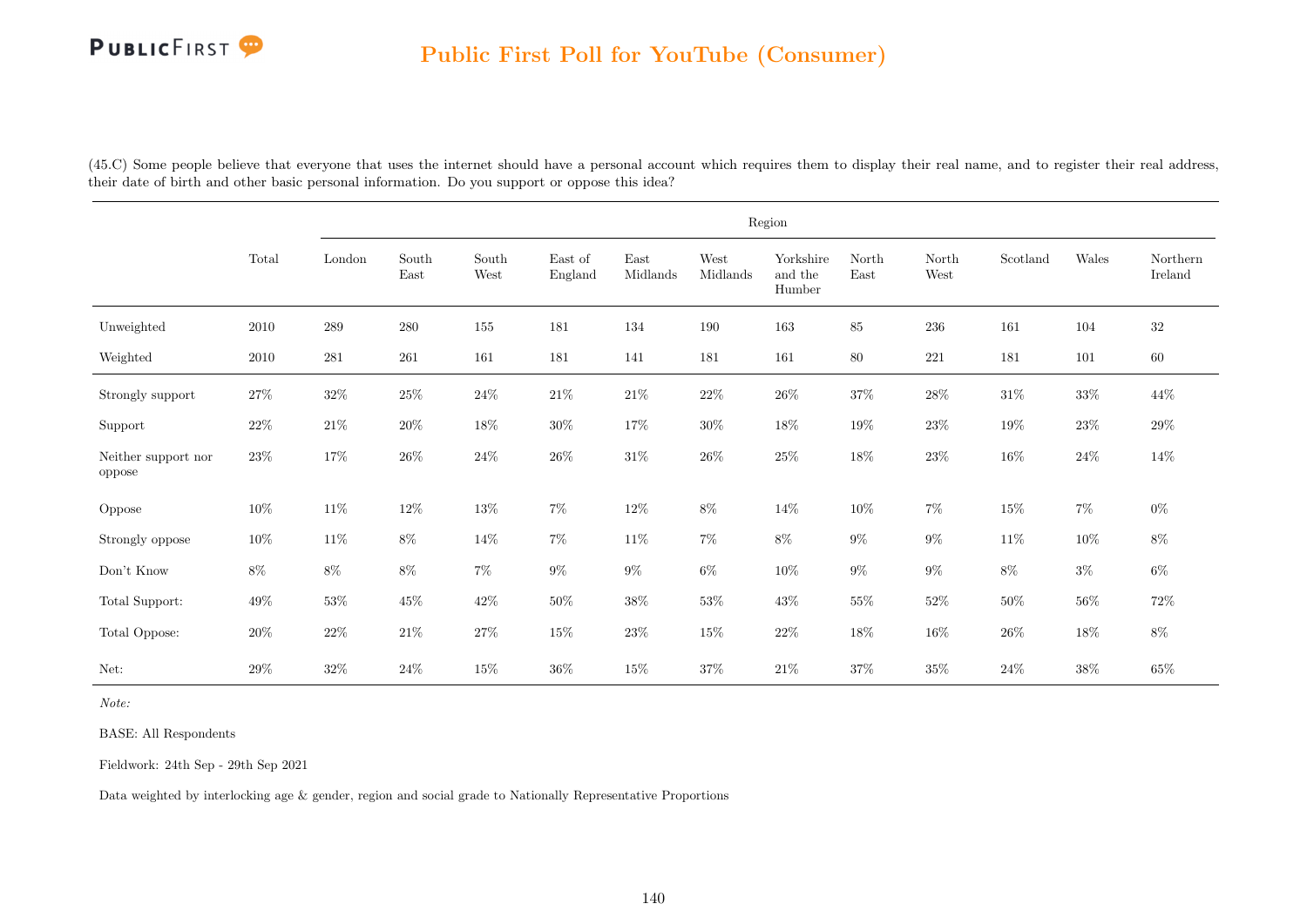

(46.A) If the Government or internet companies required everyone to create an account to use the internet - registering their own name, address and other basic personal information - would this make you more or less likely to do any of the following:: Use Google Search

|               |        |        | Gender |        |           |        | Age    |           |       |                       |                          | Education                                              |                                                             |                          |
|---------------|--------|--------|--------|--------|-----------|--------|--------|-----------|-------|-----------------------|--------------------------|--------------------------------------------------------|-------------------------------------------------------------|--------------------------|
|               | Total  | Male   | Female | 18-24  | $25 - 34$ | 35-44  | 45-54  | 55-64     | $65+$ | GCSE or<br>equivalent | A Level or<br>equivalent | University<br>Under-<br>graduate<br>Degree<br>(BA/BSc) | University<br>Postgrad-<br>uate<br>Degree<br>(MA/MSc/MPhil) | Doctorate<br>(PhD/DPHil) |
| Unweighted    | 2010   | 1000   | 1005   | 149    | 337       | 346    | 366    | 348       | 464   | 545                   | 563                      | 519                                                    | 265                                                         | 36                       |
| Weighted      | 2010   | 989    | 1016   | 279    | 343       | 341    | 342    | $\bf 283$ | 422   | $525\,$               | 578                      | 532                                                    | 266                                                         | $36\,$                   |
| More likely   | $20\%$ | $24\%$ | $16\%$ | 24\%   | $28\%$    | $28\%$ | 16%    | 11\%      | 12\%  | $15\%$                | $13\%$                   | $21\%$                                                 | 42\%                                                        | 15%                      |
| No difference | 63%    | $61\%$ | $66\%$ | $53\%$ | $53\%$    | $58\%$ | $68\%$ | 70%       | 73%   | $66\%$                | 70%                      | $62\%$                                                 | 48\%                                                        | 56%                      |
| Less likely   | $11\%$ | 11\%   | 11\%   | 14%    | 14%       | $8\%$  | 10%    | $13\%$    | $9\%$ | 10%                   | $10\%$                   | 12\%                                                   | $8\%$                                                       | $28\%$                   |
| Dont know     | $6\%$  | $5\%$  | $7\%$  | $9\%$  | $5\%$     | $6\%$  | $6\%$  | $6\%$     | $6\%$ | $9\%$                 | $8\%$                    | $5\%$                                                  | $2\%$                                                       | $0\%$                    |

Note:

BASE: All Respondents

Fieldwork: 24th Sep - 29th Sep 2021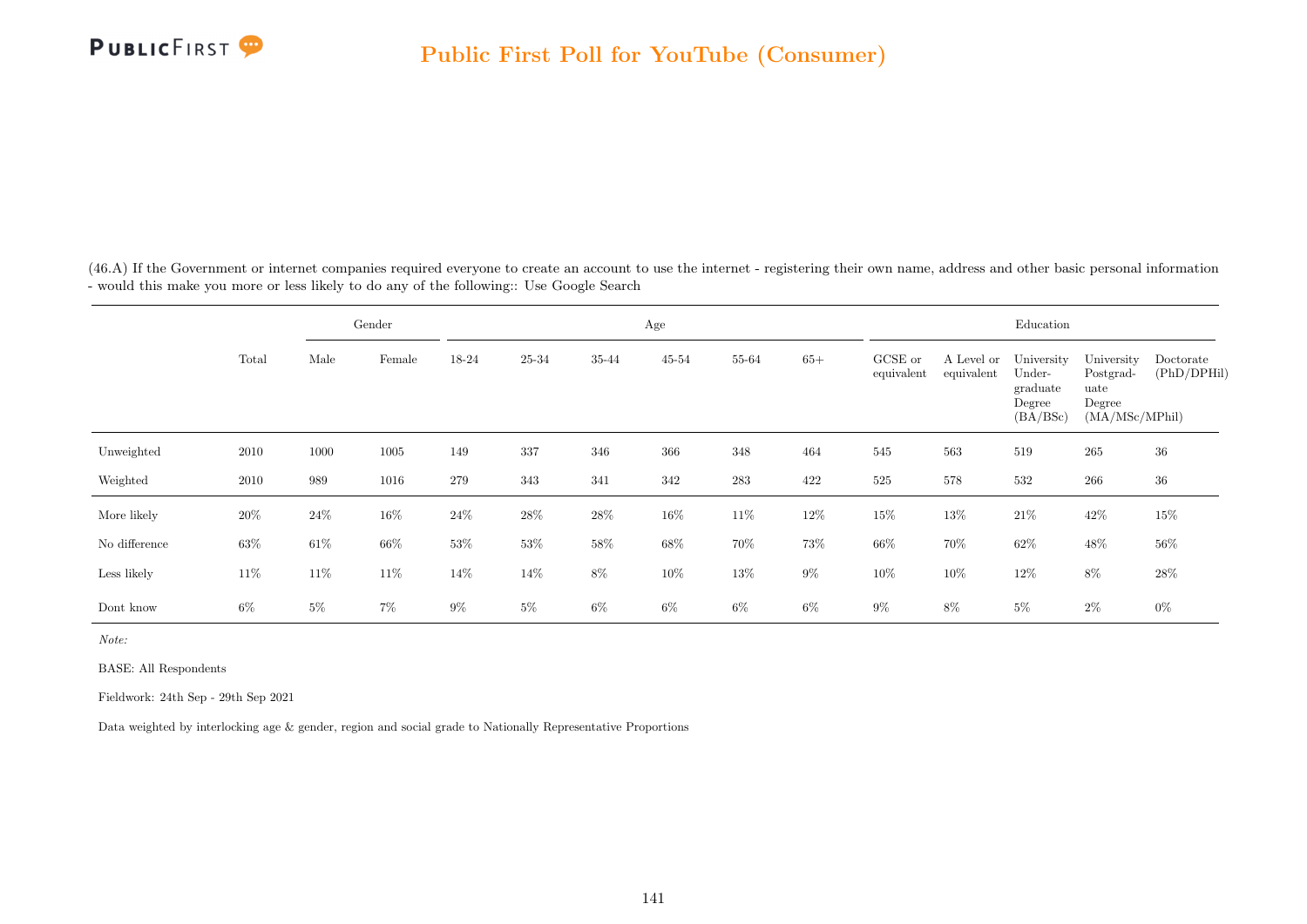

(46.B) If the Government or internet companies required everyone to create an account to use the internet - registering their own name, address and other basic personal information - would this make you more or less likely to do any of the following:: Use Google Search

|               |       |       |        | Social Grade   |       |       | $EU$ 2016 Vote |                   |                     |        |                     | 2019                          |                   |                      |
|---------------|-------|-------|--------|----------------|-------|-------|----------------|-------------------|---------------------|--------|---------------------|-------------------------------|-------------------|----------------------|
|               | Total | AB    | C1     | C <sub>2</sub> | DE    | Leave | Remain         | I did not<br>vote | Conservative Labour |        | Liberal<br>Democrat | The<br><b>Brexit</b><br>Party | I did not<br>vote | None of<br>the above |
| Unweighted    | 2010  | 566   | 524    | 383            | 525   | 823   | 889            | 216               | 831                 | 484    | 181                 | $20\,$                        | 235               | $\overline{0}$       |
| Weighted      | 2010  | 539   | 519    | 440            | 500   | 776   | 887            | 224               | 783                 | 505    | 172                 | 19                            | 245               | $\overline{0}$       |
| More likely   | 20%   | 26%   | $15\%$ | 22%            | 16%   | 18%   | $22\%$         | 15%               | $19\%$              | $23\%$ | $22\%$              | 17%                           | $16\%$            | $*$                  |
| No difference | 63%   | 62%   | 69%    | $60\%$         | 61\%  | 67%   | $62\%$         | $62\%$            | $68\%$              | $59\%$ | $67\%$              | 74\%                          | $64\%$            | $*$                  |
| Less likely   | 11\%  | 10%   | $10\%$ | $11\%$         | 14%   | $9\%$ | $12\%$         | 14\%              | $9\%$               | 12%    | $5\%$               | $9\%$                         | $12\%$            | $*$                  |
| Dont know     | $6\%$ | $3\%$ | $6\%$  | $6\%$          | $9\%$ | $6\%$ | $4\%$          | $8\%$             | $4\%$               | $6\%$  | $6\%$               | $0\%$                         | $8\%$             | $\ast$               |

Note:

BASE: All Respondents

Fieldwork: 24th Sep - 29th Sep 2021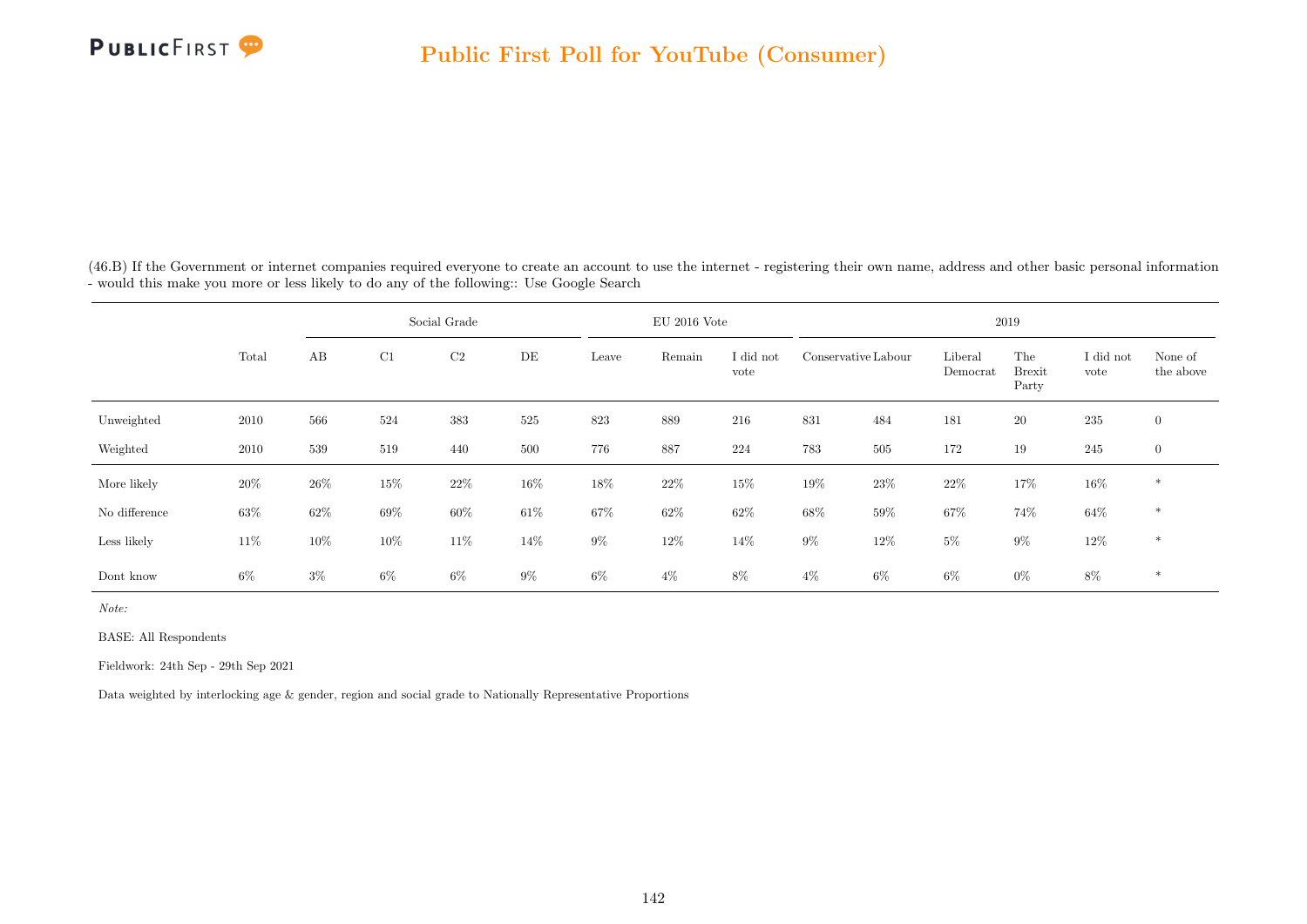

(46.C) If the Government or internet companies required everyone to create an account to use the internet - registering their own name, address and other basic personal information - would this make you more or less likely to do any of the following:: Use Google Search

|               |        |        |               |               |                    |                  |                  | Region                         |               |               |          |        |                     |
|---------------|--------|--------|---------------|---------------|--------------------|------------------|------------------|--------------------------------|---------------|---------------|----------|--------|---------------------|
|               | Total  | London | South<br>East | South<br>West | East of<br>England | East<br>Midlands | West<br>Midlands | Yorkshire<br>and the<br>Humber | North<br>East | North<br>West | Scotland | Wales  | Northern<br>Ireland |
| Unweighted    | 2010   | 289    | 280           | 155           | 181                | 134              | 190              | 163                            | 85            | 236           | 161      | 104    | 32                  |
| Weighted      | 2010   | 281    | 261           | 161           | 181                | 141              | 181              | 161                            | 80            | 221           | 181      | 101    | 60                  |
| More likely   | $20\%$ | $33\%$ | 15%           | $12\%$        | $16\%$             | $13\%$           | $20\%$           | $19\%$                         | 24\%          | $23\%$        | 14%      | $17\%$ | $26\%$              |
| No difference | $63\%$ | $52\%$ | $64\%$        | $70\%$        | $66\%$             | $67\%$           | $62\%$           | $61\%$                         | $64\%$        | $60\%$        | $73\%$   | $65\%$ | $65\%$              |
| Less likely   | $11\%$ | $12\%$ | 15%           | $9\%$         | $11\%$             | $13\%$           | $12\%$           | $10\%$                         | $9\%$         | $10\%$        | $9\%$    | $11\%$ | $6\%$               |
| Dont know     | $6\%$  | $3\%$  | $6\%$         | $9\%$         | $6\%$              | $8\%$            | $7\%$            | $10\%$                         | $3\%$         | $6\%$         | $5\%$    | $8\%$  | $3\%$               |

Note:

BASE: All Respondents

Fieldwork: 24th Sep - 29th Sep 2021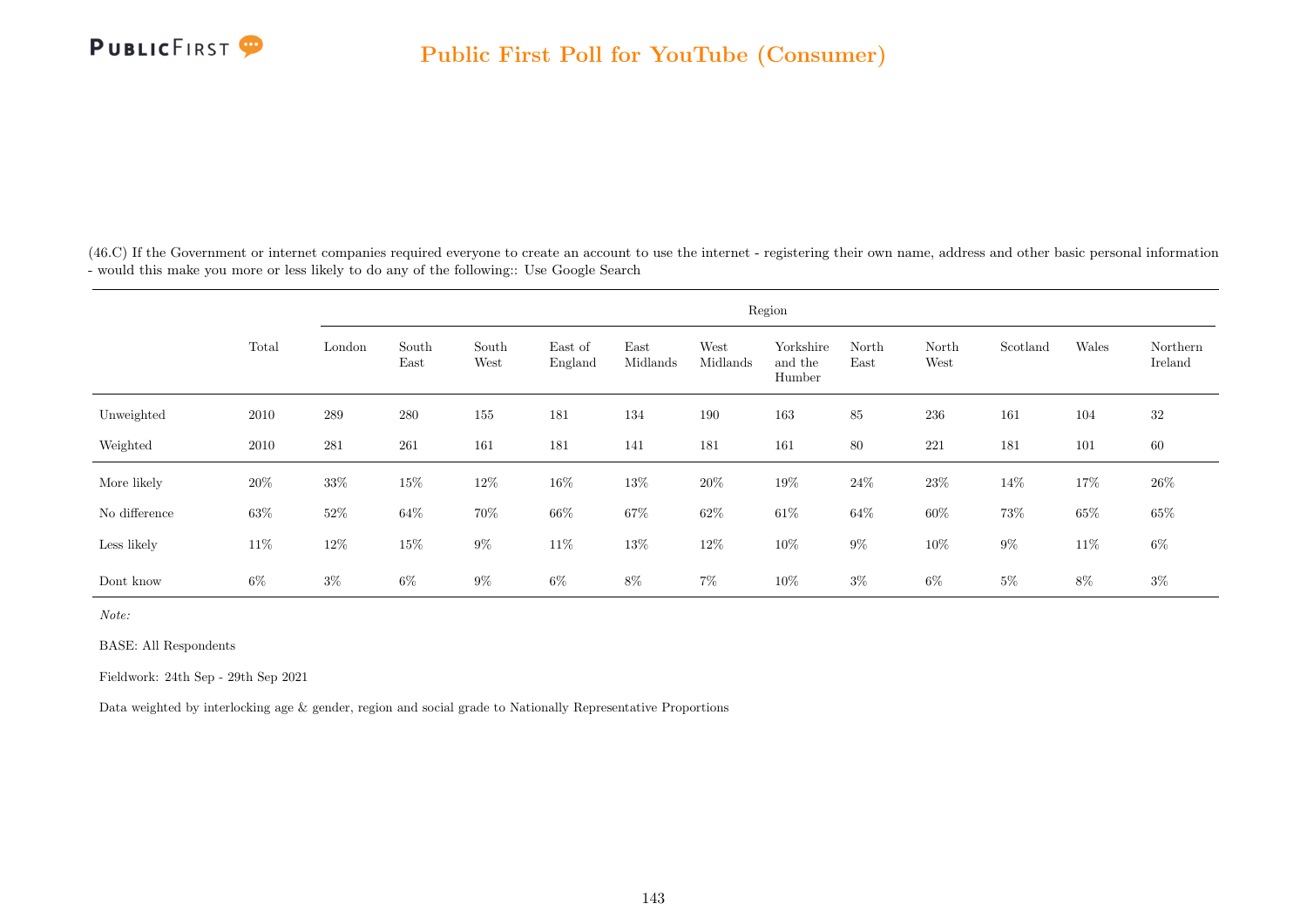

(47.A) If the Government or internet companies required everyone to create an account to use the internet - registering their own name, address and other basic personal information - would this make you more or less likely to do any of the following:: Open a social media account

|               |       |        | Gender |        |        |        | Age       |           |        |                       |                          | Education                                              |                                                             |                          |
|---------------|-------|--------|--------|--------|--------|--------|-----------|-----------|--------|-----------------------|--------------------------|--------------------------------------------------------|-------------------------------------------------------------|--------------------------|
|               | Total | Male   | Female | 18-24  | 25-34  | 35-44  | $45 - 54$ | 55-64     | $65+$  | GCSE or<br>equivalent | A Level or<br>equivalent | University<br>Under-<br>graduate<br>Degree<br>(BA/BSc) | University<br>Postgrad-<br>uate<br>Degree<br>(MA/MSc/MPhil) | Doctorate<br>(PhD/DPHil) |
| Unweighted    | 2010  | 1000   | 1005   | 149    | 337    | 346    | 366       | 348       | 464    | 545                   | 563                      | 519                                                    | 265                                                         | 36                       |
| Weighted      | 2010  | 989    | 1016   | 279    | 343    | 341    | 342       | $\bf 283$ | 422    | 525                   | 578                      | 532                                                    | 266                                                         | $36\,$                   |
| More likely   | 19%   | $22\%$ | $15\%$ | $26\%$ | $30\%$ | $28\%$ | 13%       | $9\%$     | $7\%$  | 12\%                  | $15\%$                   | $18\%$                                                 | 41\%                                                        | 15%                      |
| No difference | 59%   | $58\%$ | 60%    | $51\%$ | 48\%   | $55\%$ | $65\%$    | $67\%$    | $66\%$ | $63\%$                | $61\%$                   | $60\%$                                                 | 44\%                                                        | 64%                      |
| Less likely   | 17%   | $15\%$ | $18\%$ | $16\%$ | 18%    | $12\%$ | 16%       | 19%       | 19%    | 17%                   | 17%                      | $16\%$                                                 | 14%                                                         | $21\%$                   |
| Dont know     | $6\%$ | $5\%$  | $7\%$  | $8\%$  | $4\%$  | $5\%$  | $6\%$     | 5%        | 8%     | $8\%$                 | $7\%$                    | $6\%$                                                  | $1\%$                                                       | $0\%$                    |

Note:

BASE: All Respondents

Fieldwork: 24th Sep - 29th Sep 2021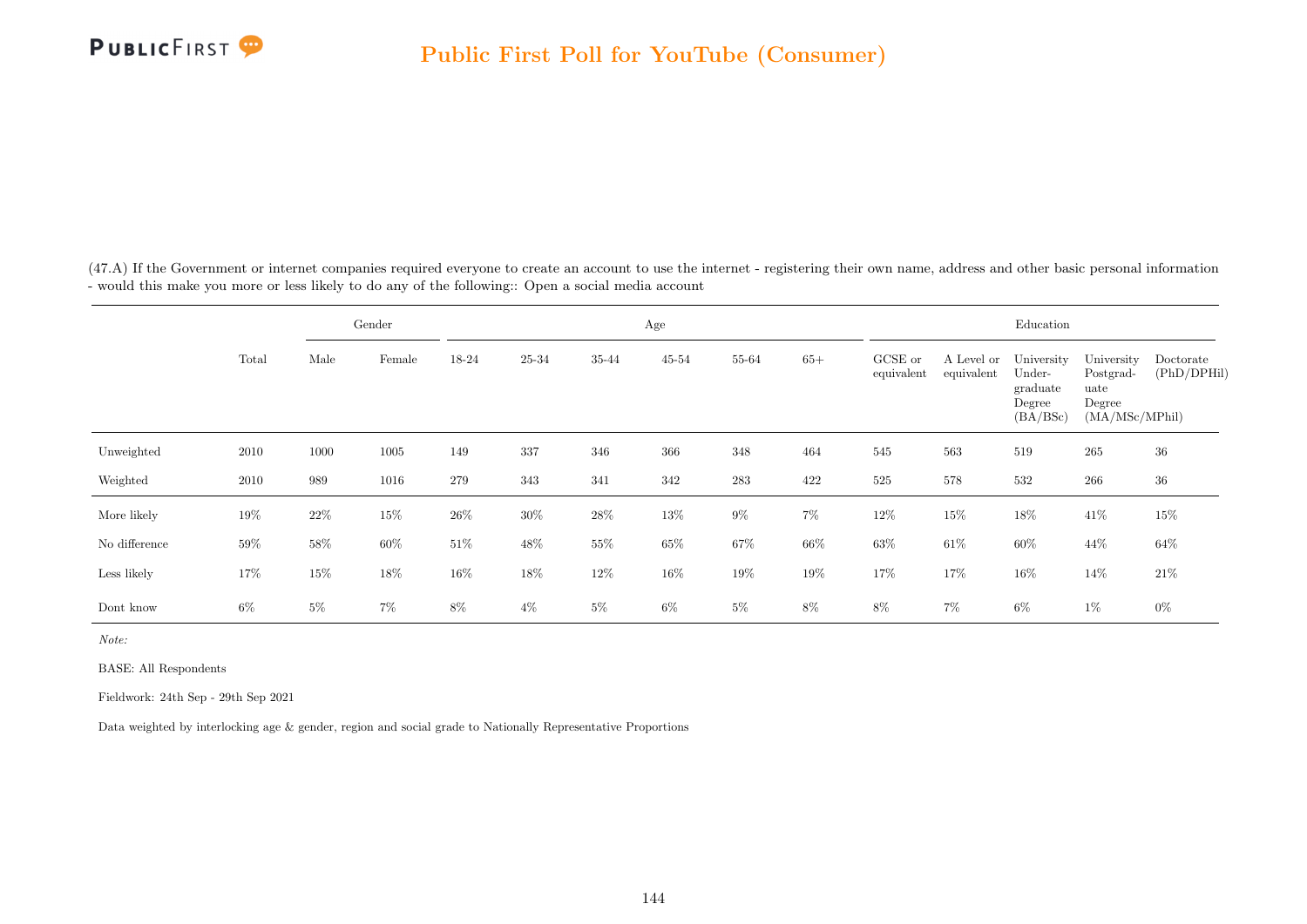

(47.B) If the Government or internet companies required everyone to create an account to use the internet - registering their own name, address and other basic personal information - would this make you more or less likely to do any of the following:: Open a social media account

|               |        |       |        | Social Grade   |       |        | $EU$ 2016 Vote |                   |                     |        |                     | 2019                          |                   |                      |
|---------------|--------|-------|--------|----------------|-------|--------|----------------|-------------------|---------------------|--------|---------------------|-------------------------------|-------------------|----------------------|
|               | Total  | AB    | C1     | C <sub>2</sub> | DE    | Leave  | Remain         | I did not<br>vote | Conservative Labour |        | Liberal<br>Democrat | The<br><b>Brexit</b><br>Party | I did not<br>vote | None of<br>the above |
| Unweighted    | 2010   | 566   | 524    | 383            | 525   | 823    | 889            | 216               | 831                 | 484    | 181                 | $20\,$                        | 235               | $\overline{0}$       |
| Weighted      | 2010   | 539   | 519    | 440            | 500   | 776    | 887            | 224               | 783                 | 505    | 172                 | 19                            | 245               | $\overline{0}$       |
| More likely   | $19\%$ | 23%   | $16\%$ | $19\%$         | 16%   | 15%    | $22\%$         | 15%               | 17%                 | $21\%$ | 19%                 | 17%                           | $12\%$            | $*$                  |
| No difference | 59%    | 58%   | $64\%$ | 59%            | 55%   | $61\%$ | $57\%$         | $61\%$            | $63\%$              | $56\%$ | $61\%$              | $60\%$                        | $64\%$            | $*$                  |
| Less likely   | 17%    | 16%   | 14\%   | 17%            | 20%   | 17%    | $16\%$         | 19%               | $15\%$              | $16\%$ | $16\%$              | 23\%                          | $16\%$            | $*$                  |
| Dont know     | $6\%$  | $3\%$ | $6\%$  | $5\%$          | $9\%$ | $6\%$  | $5\%$          | $6\%$             | $5\%$               | $7\%$  | $4\%$               | $0\%$                         | $7\%$             | $*$                  |

Note:

BASE: All Respondents

Fieldwork: 24th Sep - 29th Sep 2021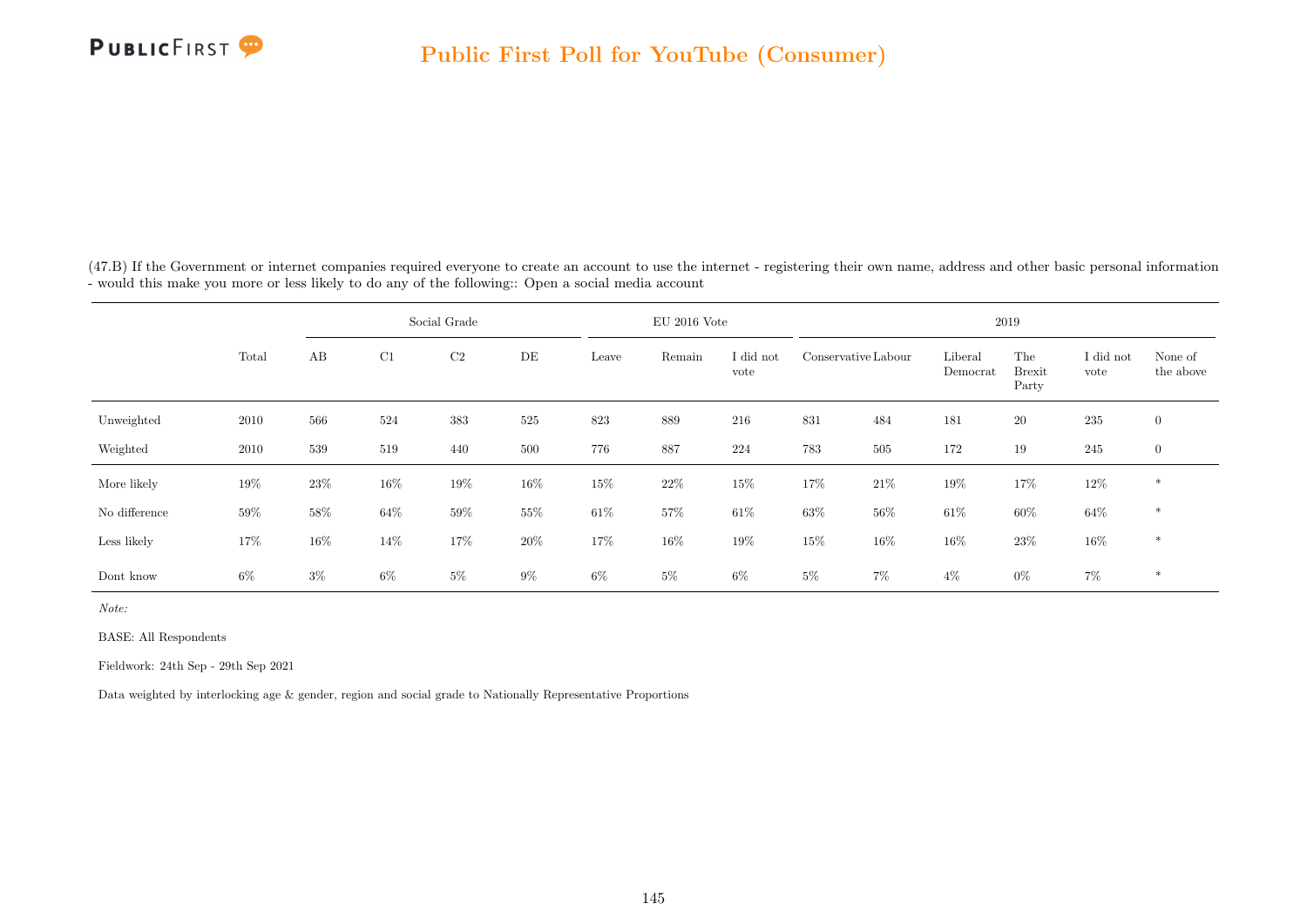

(47.C) If the Government or internet companies required everyone to create an account to use the internet - registering their own name, address and other basic personal information - would this make you more or less likely to do any of the following:: Open a social media account

|               |        |         |               |               |                    |                  |                  | Region                         |               |               |          |        |                     |
|---------------|--------|---------|---------------|---------------|--------------------|------------------|------------------|--------------------------------|---------------|---------------|----------|--------|---------------------|
|               | Total  | London  | South<br>East | South<br>West | East of<br>England | East<br>Midlands | West<br>Midlands | Yorkshire<br>and the<br>Humber | North<br>East | North<br>West | Scotland | Wales  | Northern<br>Ireland |
| Unweighted    | 2010   | $\,289$ | 280           | 155           | 181                | 134              | 190              | 163                            | 85            | 236           | 161      | 104    | $32\,$              |
| Weighted      | 2010   | 281     | 261           | 161           | 181                | 141              | 181              | 161                            | 80            | 221           | 181      | 101    | 60                  |
| More likely   | 19%    | $30\%$  | 15%           | $9\%$         | 13%                | 14\%             | 16%              | 17%                            | $26\%$        | $22\%$        | 18%      | $11\%$ | 37%                 |
| No difference | $59\%$ | $48\%$  | $59\%$        | $62\%$        | $64\%$             | $62\%$           | $62\%$           | $59\%$                         | $57\%$        | $57\%$        | $63\%$   | $67\%$ | $49\%$              |
| Less likely   | 17%    | $18\%$  | $21\%$        | $23\%$        | 16%                | $17\%$           | 16%              | $15\%$                         | $12\%$        | $14\%$        | 13%      | $16\%$ | $11\%$              |
| Dont know     | $6\%$  | $4\%$   | $5\%$         | $6\%$         | $7\%$              | $7\%$            | $6\%$            | 8%                             | $5\%$         | $7\%$         | $6\%$    | $7\%$  | $3\%$               |

Note:

BASE: All Respondents

Fieldwork: 24th Sep - 29th Sep 2021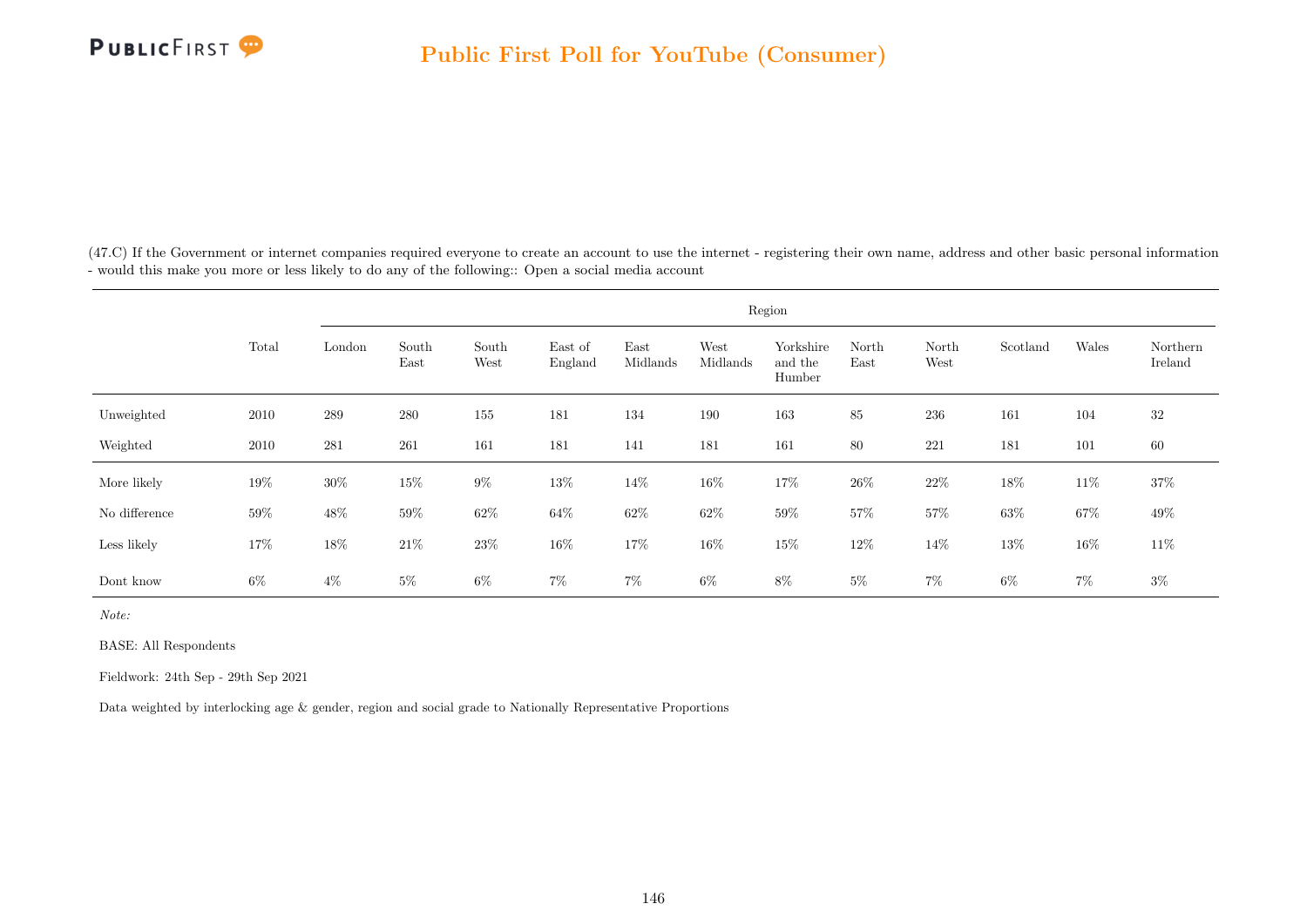

(48.A) If the Government or internet companies required everyone to create an account to use the internet - registering their own name, address and other basic personal information - would this make you more or less likely to do any of the following:: Use online forums such as reddit, the student room etc.

|               |        |        | Gender |        |        |        | Age       |        |        |                       |                          | Education                                              |                                                             |                          |
|---------------|--------|--------|--------|--------|--------|--------|-----------|--------|--------|-----------------------|--------------------------|--------------------------------------------------------|-------------------------------------------------------------|--------------------------|
|               | Total  | Male   | Female | 18-24  | 25-34  | 35-44  | $45 - 54$ | 55-64  | $65+$  | GCSE or<br>equivalent | A Level or<br>equivalent | University<br>Under-<br>graduate<br>Degree<br>(BA/BSc) | University<br>Postgrad-<br>uate<br>Degree<br>(MA/MSc/MPhil) | Doctorate<br>(PhD/DPHil) |
| Unweighted    | 2010   | 1000   | 1005   | 149    | 337    | 346    | 366       | 348    | 464    | 545                   | 563                      | 519                                                    | 265                                                         | 36                       |
| Weighted      | 2010   | 989    | 1016   | 279    | 343    | 341    | 342       | 283    | 422    | 525                   | 578                      | 532                                                    | 266                                                         | $36\,$                   |
| More likely   | 15%    | $20\%$ | $11\%$ | 25%    | $28\%$ | $24\%$ | $7\%$     | $5\%$  | $3\%$  | $9\%$                 | $10\%$                   | $16\%$                                                 | $36\%$                                                      | 22%                      |
| No difference | $57\%$ | $56\%$ | $59\%$ | 46\%   | 47%    | $56\%$ | $67\%$    | $63\%$ | $62\%$ | $61\%$                | $60\%$                   | $58\%$                                                 | 47%                                                         | 54%                      |
| Less likely   | 17%    | $15\%$ | $18\%$ | $20\%$ | 19%    | 12\%   | $14\%$    | $20\%$ | 18%    | 15%                   | 18%                      | $16\%$                                                 | 14\%                                                        | 24%                      |
| Dont know     | 11\%   | $9\%$  | $12\%$ | $9\%$  | $6\%$  | 8%     | 12%       | 12%    | 17%    | 15%                   | 11%                      | $9\%$                                                  | $3\%$                                                       | $0\%$                    |

Note:

BASE: All Respondents

Fieldwork: 24th Sep - 29th Sep 2021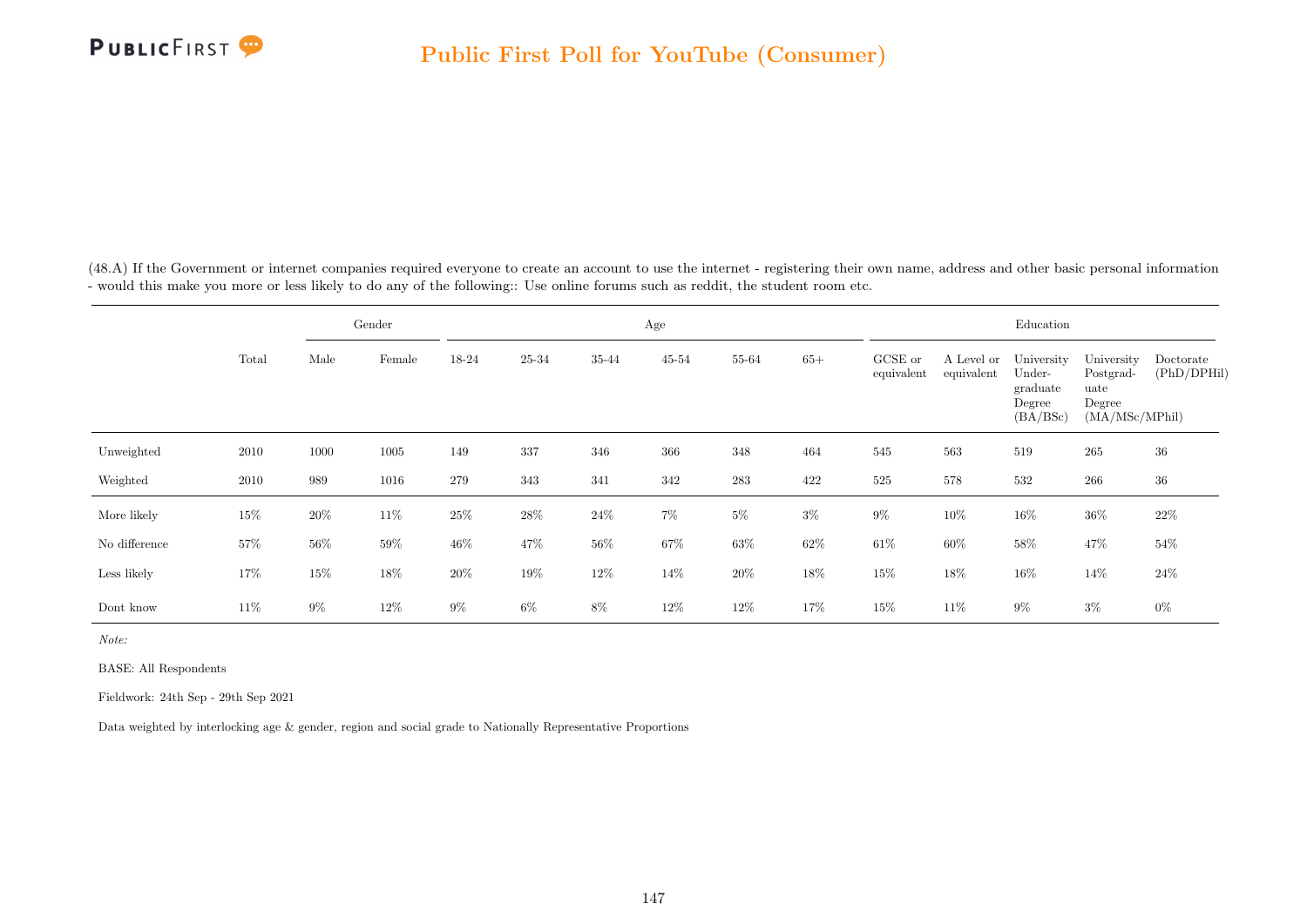

(48.B) If the Government or internet companies required everyone to create an account to use the internet - registering their own name, address and other basic personal information - would this make you more or less likely to do any of the following:: Use online forums such as reddit, the student room etc.

|               |       |       |        | Social Grade   |        |        | $EU$ 2016 Vote |                   |                     |     |                     | 2019                          |                   |                      |
|---------------|-------|-------|--------|----------------|--------|--------|----------------|-------------------|---------------------|-----|---------------------|-------------------------------|-------------------|----------------------|
|               | Total | AB    | C1     | C <sub>2</sub> | DE     | Leave  | Remain         | I did not<br>vote | Conservative Labour |     | Liberal<br>Democrat | The<br><b>Brexit</b><br>Party | I did not<br>vote | None of<br>the above |
| Unweighted    | 2010  | 566   | 524    | 383            | 525    | 823    | 889            | 216               | 831                 | 484 | 181                 | $20\,$                        | 235               | $\overline{0}$       |
| Weighted      | 2010  | 539   | 519    | 440            | 500    | 776    | 887            | 224               | 783                 | 505 | 172                 | 19                            | 245               | $\overline{0}$       |
| More likely   | 15%   | 20%   | $12\%$ | 17%            | $11\%$ | $12\%$ | $18\%$         | 10%               | 14\%                | 17% | $20\%$              | 17%                           | $8\%$             | $\ast$               |
| No difference | 57%   | 59%   | $61\%$ | $54\%$         | 55%    | $58\%$ | $58\%$         | $59\%$            | $59\%$              | 57% | $60\%$              | 44\%                          | $61\%$            | $\ast$               |
| Less likely   | 17%   | 15%   | $16\%$ | 17%            | 21%    | 17%    | $16\%$         | 20%               | 17%                 | 16% | 11\%                | $34\%$                        | $19\%$            | $*$                  |
| Dont know     | 11\%  | $7\%$ | $12\%$ | 12%            | 13%    | $13\%$ | $8\%$          | 11\%              | 10%                 | 10% | $9\%$               | $5\%$                         | $12\%$            | $*$                  |

Note:

BASE: All Respondents

Fieldwork: 24th Sep - 29th Sep 2021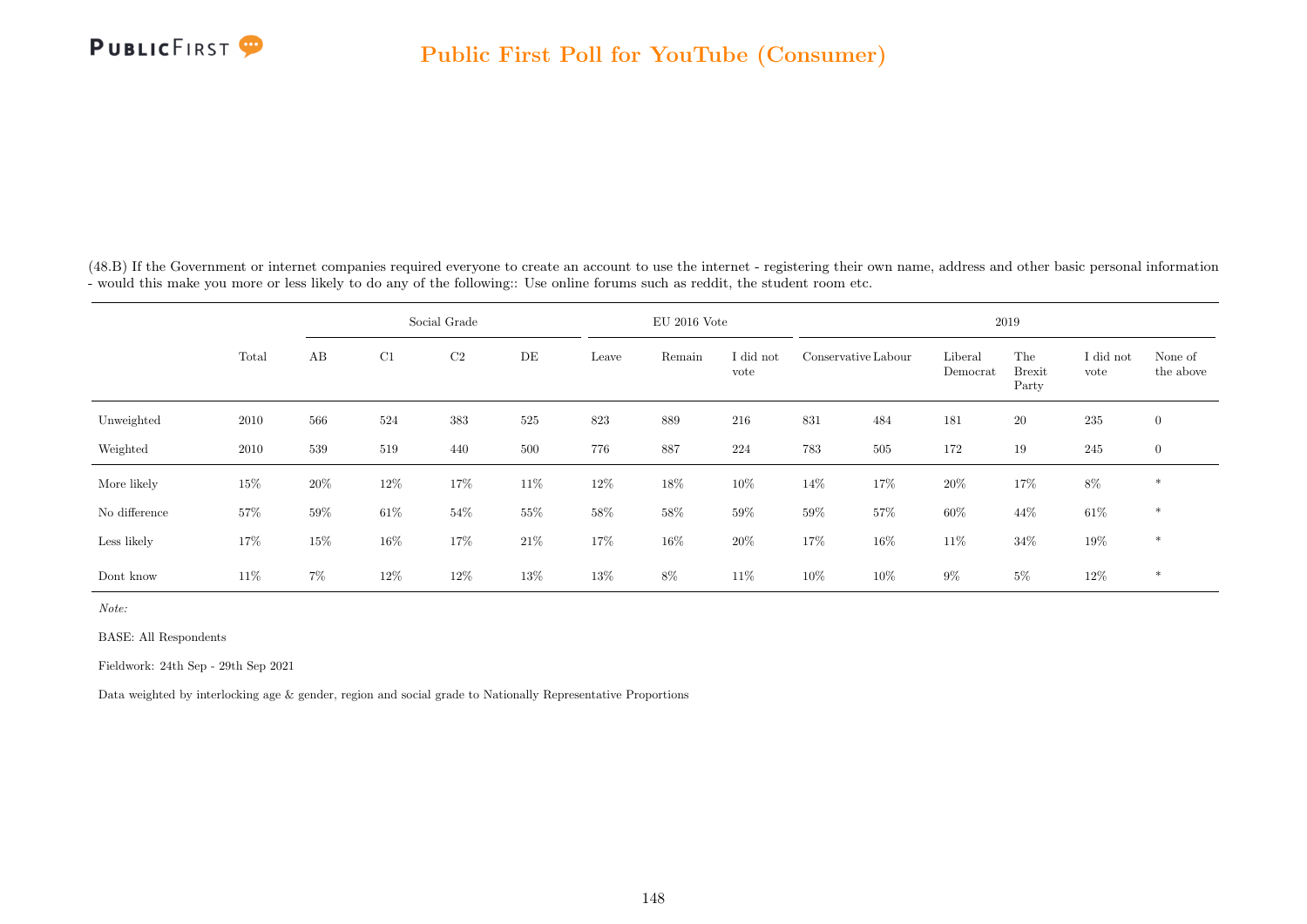

(48.C) If the Government or internet companies required everyone to create an account to use the internet - registering their own name, address and other basic personal information - would this make you more or less likely to do any of the following:: Use online forums such as reddit, the student room etc.

|               |       |         |               |               |                    |                  |                  | Region                         |               |               |          |        |                     |
|---------------|-------|---------|---------------|---------------|--------------------|------------------|------------------|--------------------------------|---------------|---------------|----------|--------|---------------------|
|               | Total | London  | South<br>East | South<br>West | East of<br>England | East<br>Midlands | West<br>Midlands | Yorkshire<br>and the<br>Humber | North<br>East | North<br>West | Scotland | Wales  | Northern<br>Ireland |
| Unweighted    | 2010  | $\,289$ | $280\,$       | 155           | 181                | 134              | 190              | 163                            | 85            | $\,236$       | 161      | 104    | 32                  |
| Weighted      | 2010  | 281     | 261           | 161           | 181                | 141              | 181              | 161                            | 80            | $221\,$       | 181      | 101    | 60                  |
| More likely   | 15%   | $30\%$  | 12\%          | $6\%$         | 12\%               | $9\%$            | $14\%$           | $16\%$                         | 19%           | $16\%$        | 12\%     | $6\%$  | 20%                 |
| No difference | 57%   | $46\%$  | $57\%$        | $58\%$        | $59\%$             | $63\%$           | $59\%$           | $54\%$                         | $58\%$        | $56\%$        | $66\%$   | $62\%$ | $60\%$              |
| Less likely   | 17%   | $18\%$  | $18\%$        | $20\%$        | $19\%$             | $15\%$           | $14\%$           | $16\%$                         | $16\%$        | $18\%$        | 12%      | $21\%$ | $14\%$              |
| Dont know     | 11\%  | $6\%$   | $13\%$        | 16\%          | 11\%               | 13%              | 13%              | 14\%                           | $7\%$         | $10\%$        | 10%      | $10\%$ | $6\%$               |

Note:

BASE: All Respondents

Fieldwork: 24th Sep - 29th Sep 2021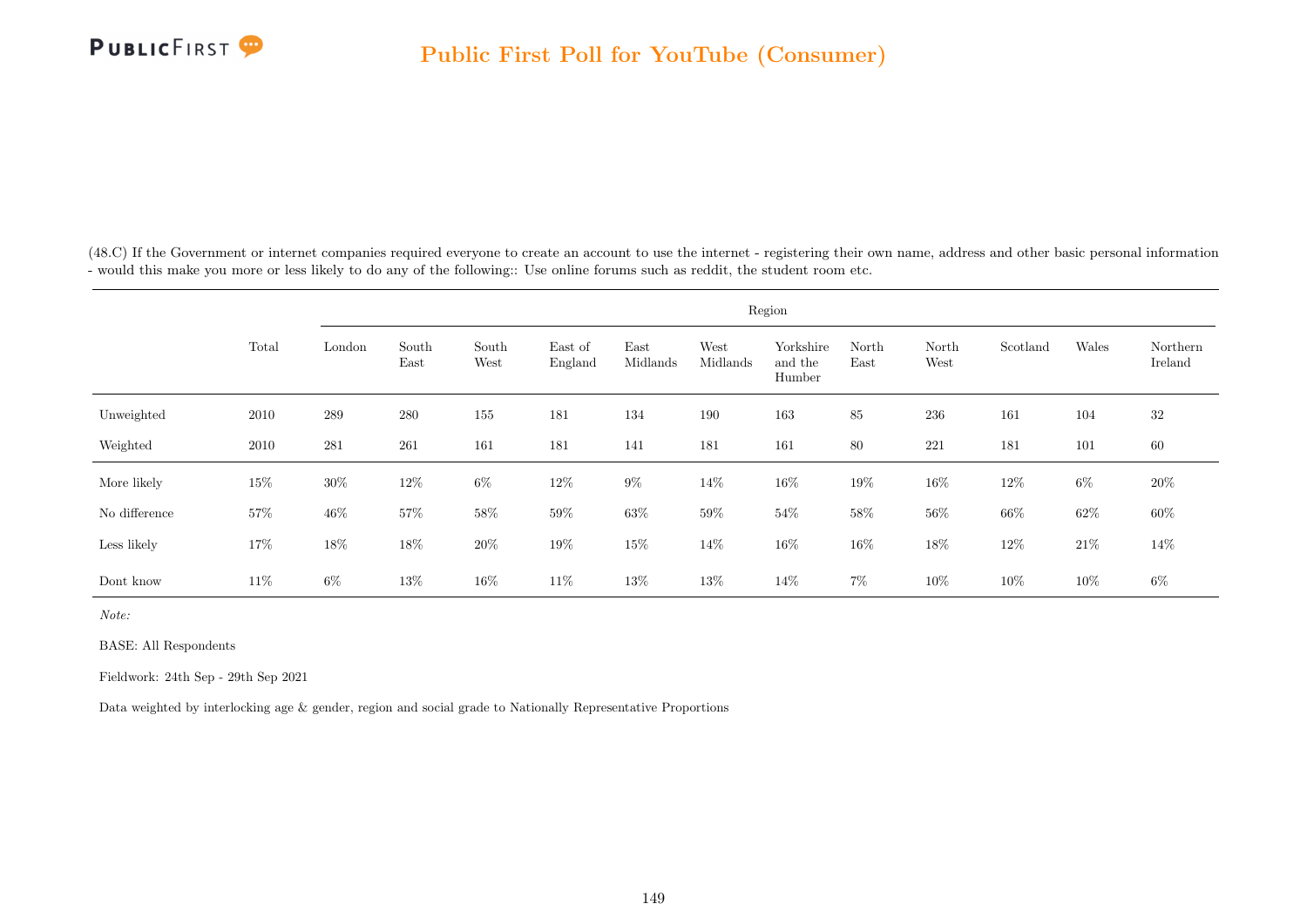

(49.A) If the Government or internet companies required everyone to create an account to use the internet - registering their own name, address and other basic personal information - would this make you more or less likely to do any of the following:: Play online multiplayer games

|               |        |       | Gender |        |        |        | Age       |        |        |                       |                          | Education                                              |                                                             |                          |
|---------------|--------|-------|--------|--------|--------|--------|-----------|--------|--------|-----------------------|--------------------------|--------------------------------------------------------|-------------------------------------------------------------|--------------------------|
|               | Total  | Male  | Female | 18-24  | 25-34  | 35-44  | $45 - 54$ | 55-64  | $65+$  | GCSE or<br>equivalent | A Level or<br>equivalent | University<br>Under-<br>graduate<br>Degree<br>(BA/BSc) | University<br>Postgrad-<br>uate<br>Degree<br>(MA/MSc/MPhil) | Doctorate<br>(PhD/DPHil) |
| Unweighted    | 2010   | 1000  | 1005   | 149    | 337    | 346    | 366       | 348    | 464    | 545                   | 563                      | 519                                                    | 265                                                         | 36                       |
| Weighted      | 2010   | 989   | 1016   | 279    | 343    | 341    | 342       | 283    | 422    | 525                   | 578                      | 532                                                    | 266                                                         | $36\,$                   |
| More likely   | 14\%   | 19%   | $9\%$  | $22\%$ | $24\%$ | $26\%$ | $8\%$     | $3\%$  | $2\%$  | $8\%$                 | $7\%$                    | $15\%$                                                 | $37\%$                                                      | 21\%                     |
| No difference | $60\%$ | 58%   | $62\%$ | $52\%$ | 52%    | 57%    | 69%       | 66%    | $65\%$ | $65\%$                | $64\%$                   | $62\%$                                                 | $45\%$                                                      | 51%                      |
| Less likely   | $16\%$ | 14\%  | 17%    | 15%    | 18%    | $9\%$  | 12\%      | $21\%$ | 19%    | $13\%$                | 18%                      | $15\%$                                                 | $15\%$                                                      | $21\%$                   |
| Dont know     | 10%    | $9\%$ | $12\%$ | 11\%   | $6\%$  | 8%     | 11%       | 10%    | $14\%$ | 13%                   | 11%                      | 8%                                                     | $3\%$                                                       | 8%                       |

Note:

BASE: All Respondents

Fieldwork: 24th Sep - 29th Sep 2021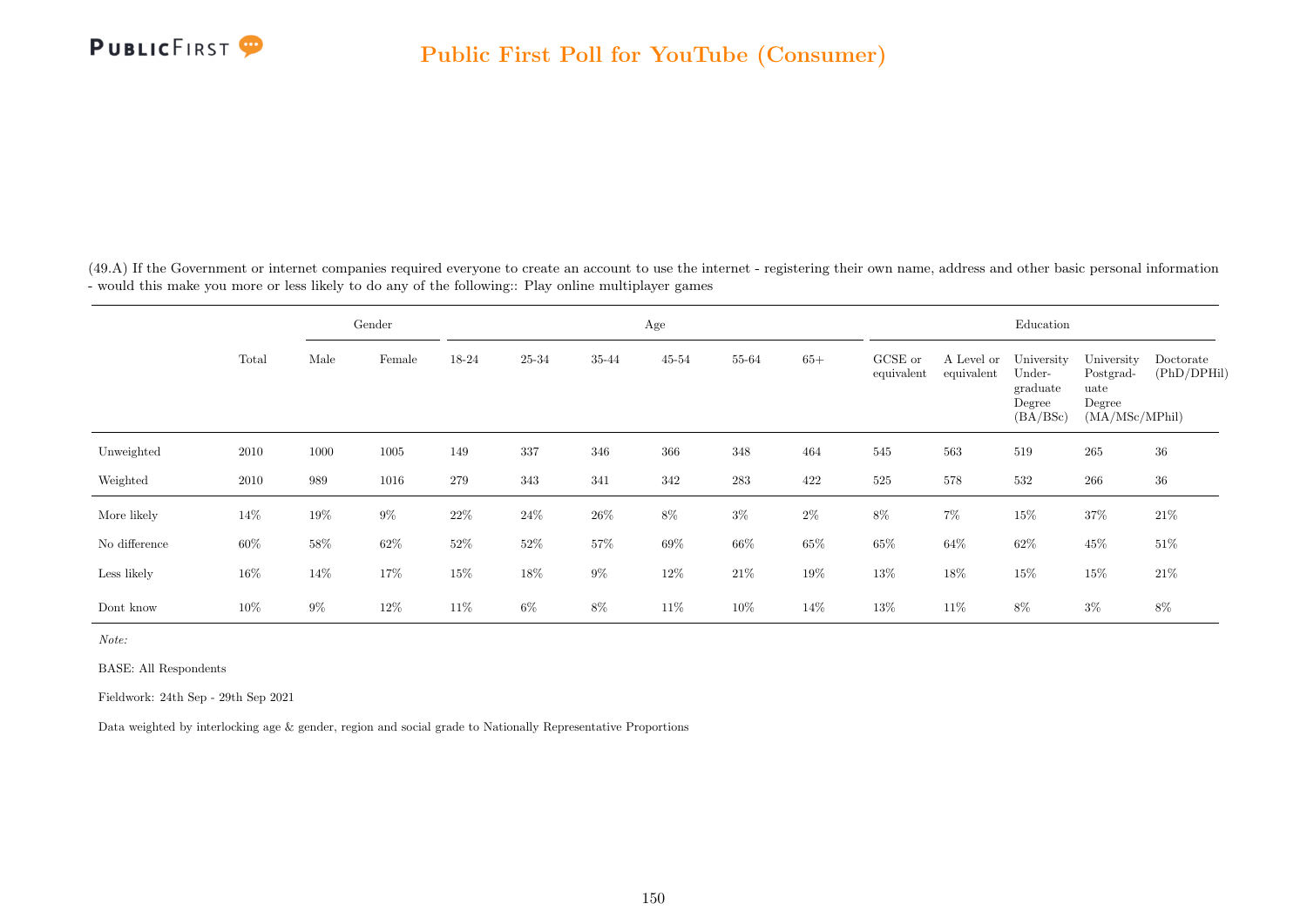

(49.B) If the Government or internet companies required everyone to create an account to use the internet - registering their own name, address and other basic personal information - would this make you more or less likely to do any of the following:: Play online multiplayer games

|               |        |       |        | Social Grade   |     |        | $EU$ 2016 Vote |                   |                     |        |                     | 2019                          |                   |                      |
|---------------|--------|-------|--------|----------------|-----|--------|----------------|-------------------|---------------------|--------|---------------------|-------------------------------|-------------------|----------------------|
|               | Total  | AB    | C1     | C <sub>2</sub> | DE  | Leave  | Remain         | I did not<br>vote | Conservative Labour |        | Liberal<br>Democrat | The<br><b>Brexit</b><br>Party | I did not<br>vote | None of<br>the above |
| Unweighted    | 2010   | 566   | 524    | 383            | 525 | 823    | 889            | 216               | 831                 | 484    | 181                 | $20\,$                        | 235               | $\overline{0}$       |
| Weighted      | 2010   | 539   | 519    | 440            | 500 | 776    | 887            | 224               | 783                 | 505    | 172                 | 19                            | 245               | $\overline{0}$       |
| More likely   | 14%    | 17%   | $10\%$ | 18%            | 10% | 11\%   | 18%            | $9\%$             | 13%                 | $16\%$ | 17%                 | $12\%$                        | $7\%$             | $*$                  |
| No difference | 60%    | 60%   | $64\%$ | $56\%$         | 60% | $60\%$ | 60%            | 64\%              | $61\%$              | $61\%$ | $60\%$              | $64\%$                        | 67%               | $*$                  |
| Less likely   | $16\%$ | 16%   | $16\%$ | 17%            | 15% | 18%    | 14%            | 18%               | 18%                 | 14%    | 11%                 | 19%                           | 15%               | $\ast$               |
| Dont know     | 10%    | $6\%$ | 11\%   | $9\%$          | 15% | 11%    | 8%             | $9\%$             | $8\%$               | $9\%$  | 11\%                | $5\%$                         | $11\%$            | $*$                  |

Note:

BASE: All Respondents

Fieldwork: 24th Sep - 29th Sep 2021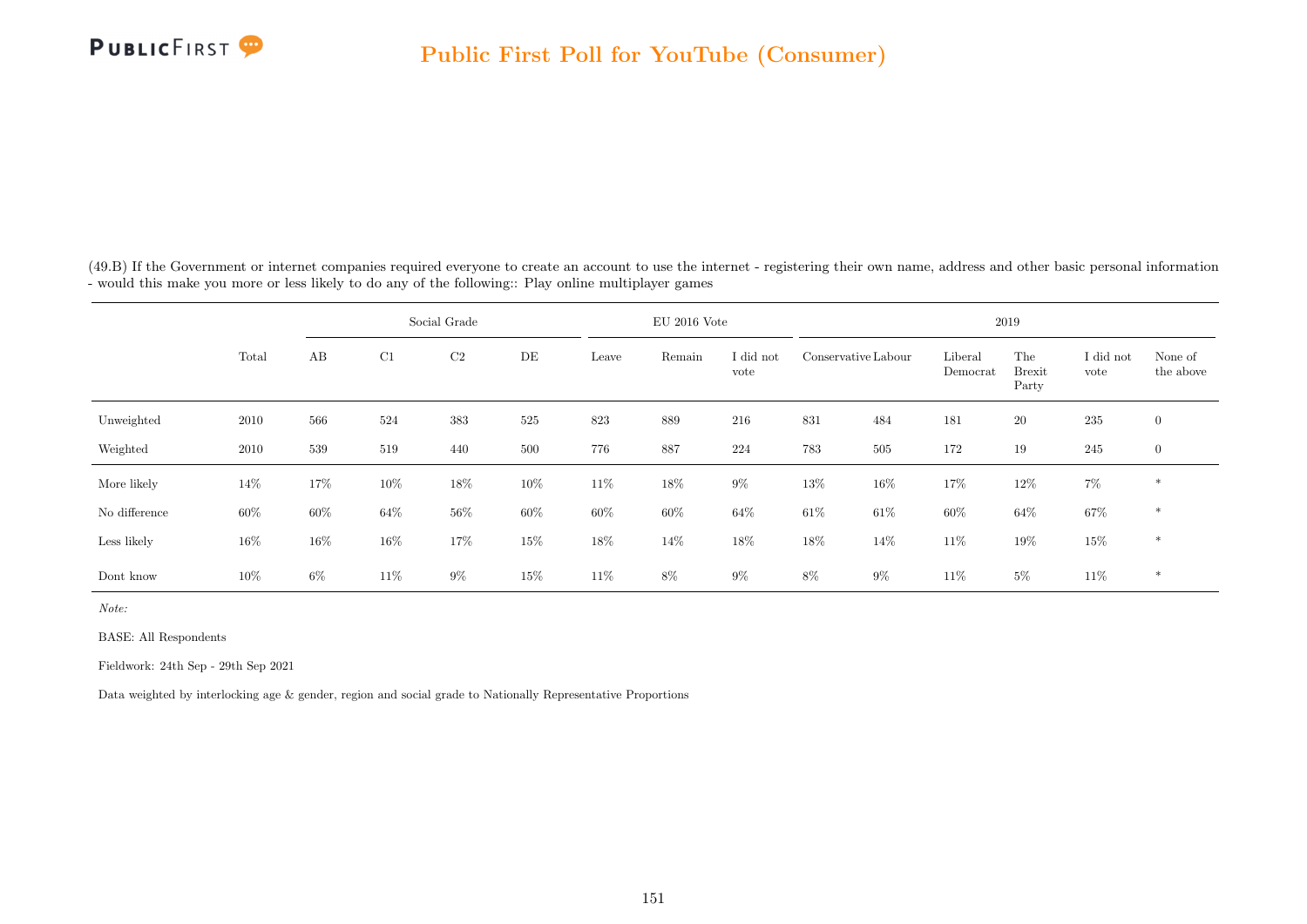

(49.C) If the Government or internet companies required everyone to create an account to use the internet - registering their own name, address and other basic personal information - would this make you more or less likely to do any of the following:: Play online multiplayer games

|               |        |         |               |               |                    |                  |                  | Region                         |               |               |          |        |                     |
|---------------|--------|---------|---------------|---------------|--------------------|------------------|------------------|--------------------------------|---------------|---------------|----------|--------|---------------------|
|               | Total  | London  | South<br>East | South<br>West | East of<br>England | East<br>Midlands | West<br>Midlands | Yorkshire<br>and the<br>Humber | North<br>East | North<br>West | Scotland | Wales  | Northern<br>Ireland |
| Unweighted    | 2010   | $\,289$ | 280           | 155           | 181                | 134              | 190              | 163                            | 85            | 236           | 161      | 104    | $32\,$              |
| Weighted      | 2010   | 281     | 261           | 161           | 181                | 141              | 181              | 161                            | 80            | 221           | 181      | 101    | 60                  |
| More likely   | 14%    | $24\%$  | 12\%          | $7\%$         | $8\%$              | $10\%$           | 12\%             | 14%                            | $21\%$        | $17\%$        | 10%      | $11\%$ | 17%                 |
| No difference | $60\%$ | $52\%$  | $58\%$        | $61\%$        | $66\%$             | $68\%$           | $59\%$           | $61\%$                         | $60\%$        | $55\%$        | $68\%$   | $61\%$ | $69\%$              |
| Less likely   | 16%    | $17\%$  | $19\%$        | $20\%$        | $15\%$             | $12\%$           | $17\%$           | 14\%                           | $13\%$        | $17\%$        | 14%      | $19\%$ | $8\%$               |
| Dont know     | 10%    | $7\%$   | 12\%          | 12\%          | 11\%               | 10%              | 12\%             | 12\%                           | $7\%$         | 11\%          | $9\%$    | $9\%$  | $6\%$               |

Note:

BASE: All Respondents

Fieldwork: 24th Sep - 29th Sep 2021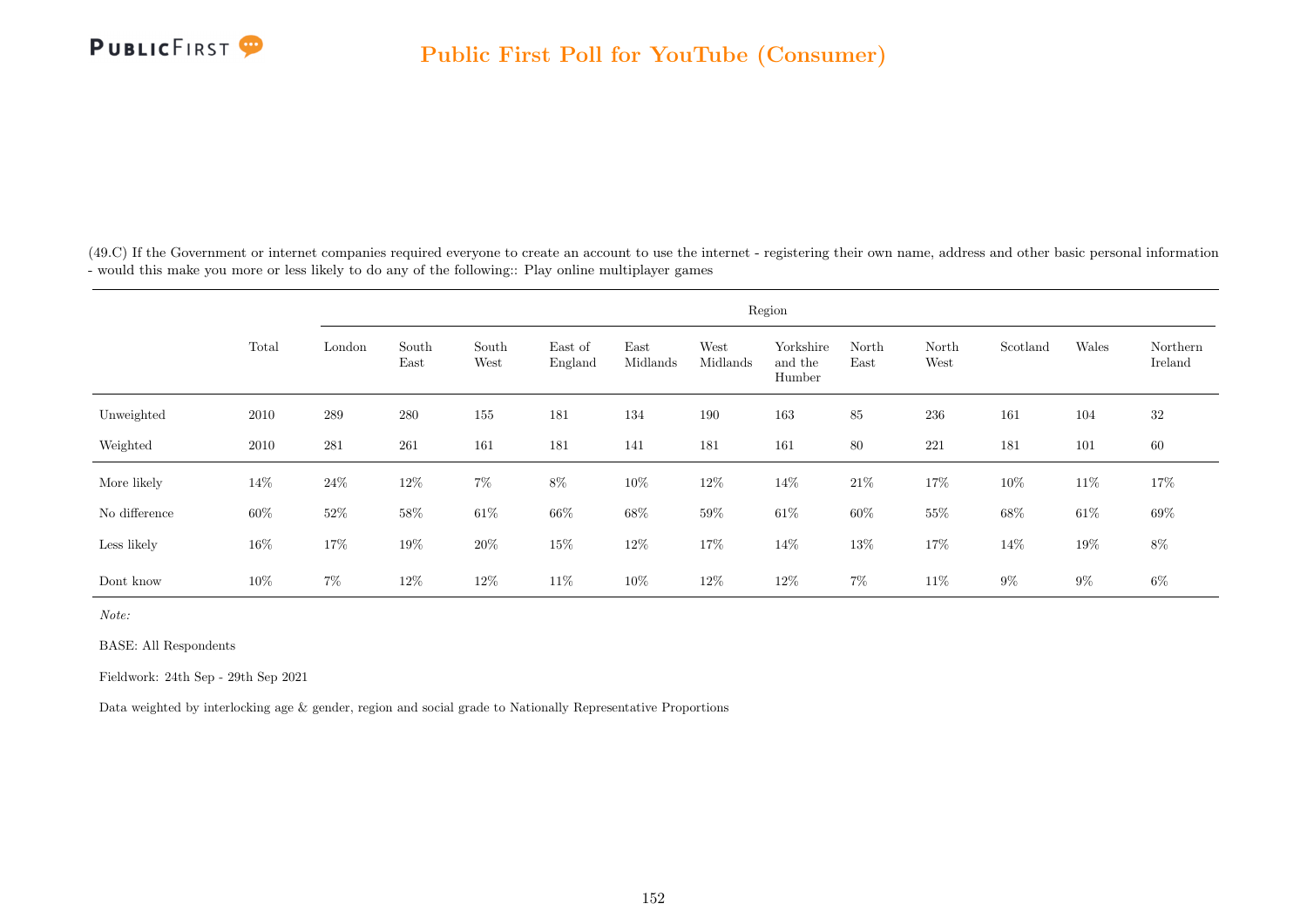

(50.A) If the Government or internet companies required everyone to create an account to use the internet - registering their own name, address and other basic personal information - would this make you more or less likely to do any of the following:: Shop or sell on online marketplaces e.g Ebay, Depop etc

|               |        |        | Gender |        |        |        | Age       |        |        |                       |                          | Education                                              |                                                             |                          |
|---------------|--------|--------|--------|--------|--------|--------|-----------|--------|--------|-----------------------|--------------------------|--------------------------------------------------------|-------------------------------------------------------------|--------------------------|
|               | Total  | Male   | Female | 18-24  | 25-34  | 35-44  | $45 - 54$ | 55-64  | $65+$  | GCSE or<br>equivalent | A Level or<br>equivalent | University<br>Under-<br>graduate<br>Degree<br>(BA/BSc) | University<br>Postgrad-<br>uate<br>Degree<br>(MA/MSc/MPhil) | Doctorate<br>(PhD/DPHil) |
| Unweighted    | 2010   | 1000   | 1005   | 149    | 337    | 346    | 366       | 348    | 464    | 545                   | 563                      | 519                                                    | 265                                                         | 36                       |
| Weighted      | 2010   | 989    | 1016   | 279    | 343    | 341    | 342       | 283    | 422    | 525                   | 578                      | 532                                                    | 266                                                         | $36\,$                   |
| More likely   | $21\%$ | $25\%$ | $17\%$ | $30\%$ | $25\%$ | $29\%$ | 17%       | 14\%   | $13\%$ | $16\%$                | 17%                      | $20\%$                                                 | 42\%                                                        | $27\%$                   |
| No difference | $60\%$ | $58\%$ | $63\%$ | 49\%   | 53%    | $58\%$ | $65\%$    | $65\%$ | $69\%$ | $65\%$                | $64\%$                   | $63\%$                                                 | 47%                                                         | 42\%                     |
| Less likely   | 12%    | $12\%$ | $12\%$ | 11\%   | 17%    | $7\%$  | $12\%$    | $15\%$ | 10%    | 11\%                  | 11\%                     | $11\%$                                                 | 11\%                                                        | $31\%$                   |
| Dont know     | $7\%$  | $6\%$  | $7\%$  | $9\%$  | $5\%$  | $5\%$  | $6\%$     | $6\%$  | 8%     | $9\%$                 | $7\%$                    | $6\%$                                                  | $1\%$                                                       | $0\%$                    |

Note:

BASE: All Respondents

Fieldwork: 24th Sep - 29th Sep 2021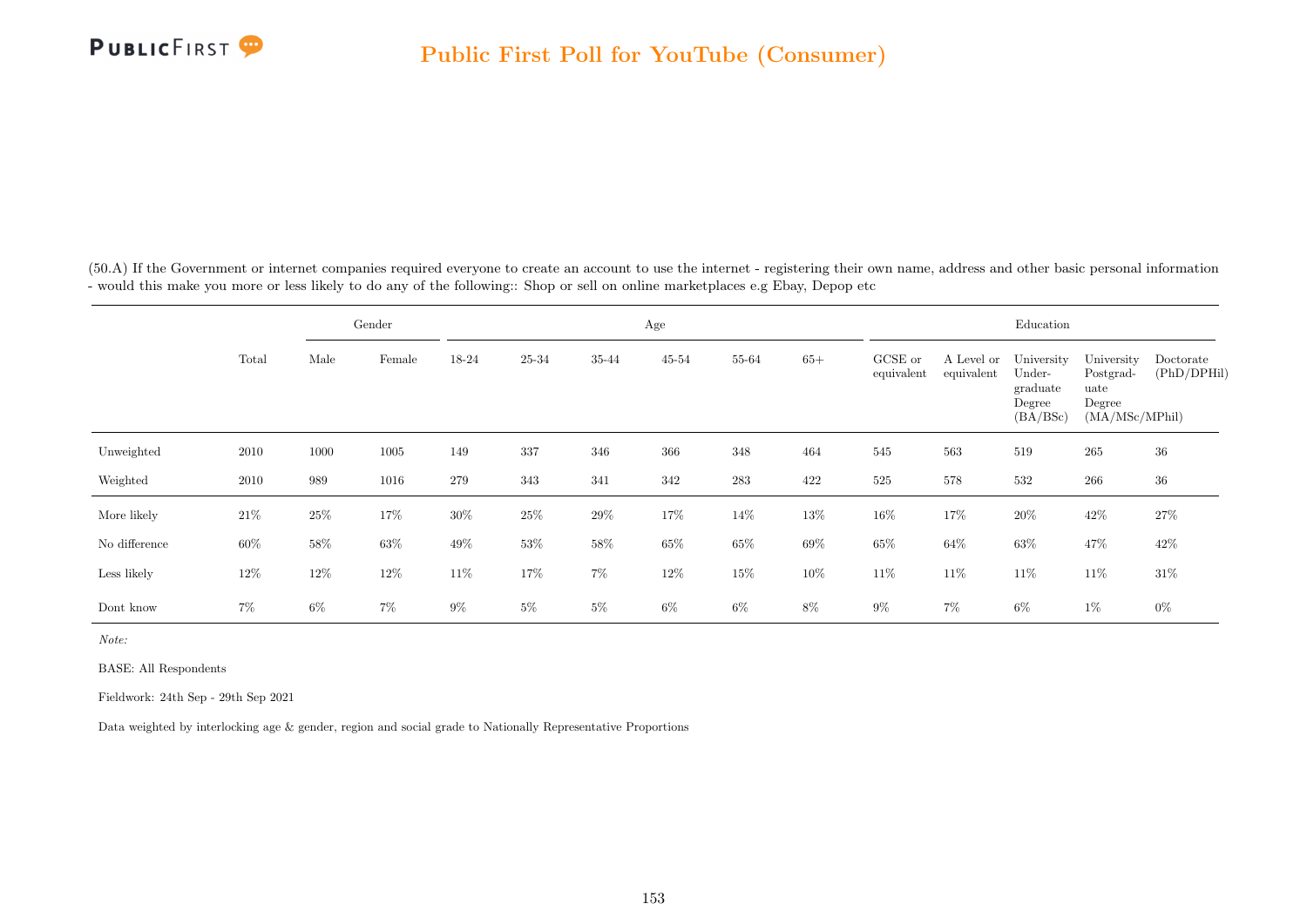

(50.B) If the Government or internet companies required everyone to create an account to use the internet - registering their own name, address and other basic personal information - would this make you more or less likely to do any of the following:: Shop or sell on online marketplaces e.g Ebay, Depop etc

|               |       |       |        | Social Grade |     |        | $EU$ 2016 Vote |                   |                     |        |                     | 2019                          |                   |                      |
|---------------|-------|-------|--------|--------------|-----|--------|----------------|-------------------|---------------------|--------|---------------------|-------------------------------|-------------------|----------------------|
|               | Total | AB    | C1     | $\rm{C2}$    | DE  | Leave  | Remain         | I did not<br>vote | Conservative Labour |        | Liberal<br>Democrat | The<br><b>Brexit</b><br>Party | I did not<br>vote | None of<br>the above |
| Unweighted    | 2010  | 566   | 524    | 383          | 525 | 823    | 889            | 216               | 831                 | 484    | 181                 | $20\,$                        | 235               | $\overline{0}$       |
| Weighted      | 2010  | 539   | 519    | 440          | 500 | 776    | 887            | 224               | 783                 | 505    | 172                 | 19                            | 245               | $\overline{0}$       |
| More likely   | 21\%  | 25%   | $16\%$ | $24\%$       | 18% | 19%    | $24\%$         | 15%               | $21\%$              | $23\%$ | $24\%$              | 17%                           | $15\%$            | $*$                  |
| No difference | 60%   | 60%   | $65\%$ | 58%          | 57% | $63\%$ | 59%            | $64\%$            | $64\%$              | $58\%$ | 63%                 | 69%                           | 64%               | $*$                  |
| Less likely   | 12%   | 10%   | 11\%   | 12%          | 15% | 12%    | 11%            | 15%               | 10%                 | 12%    | $9\%$               | $14\%$                        | 13%               | $\ast$               |
| Dont know     | $7\%$ | $4\%$ | $7\%$  | $6\%$        | 10% | $6\%$  | $5\%$          | $7\%$             | $5\%$               | $7\%$  | $5\%$               | $0\%$                         | $8\%$             | $\ast$               |

Note:

BASE: All Respondents

Fieldwork: 24th Sep - 29th Sep 2021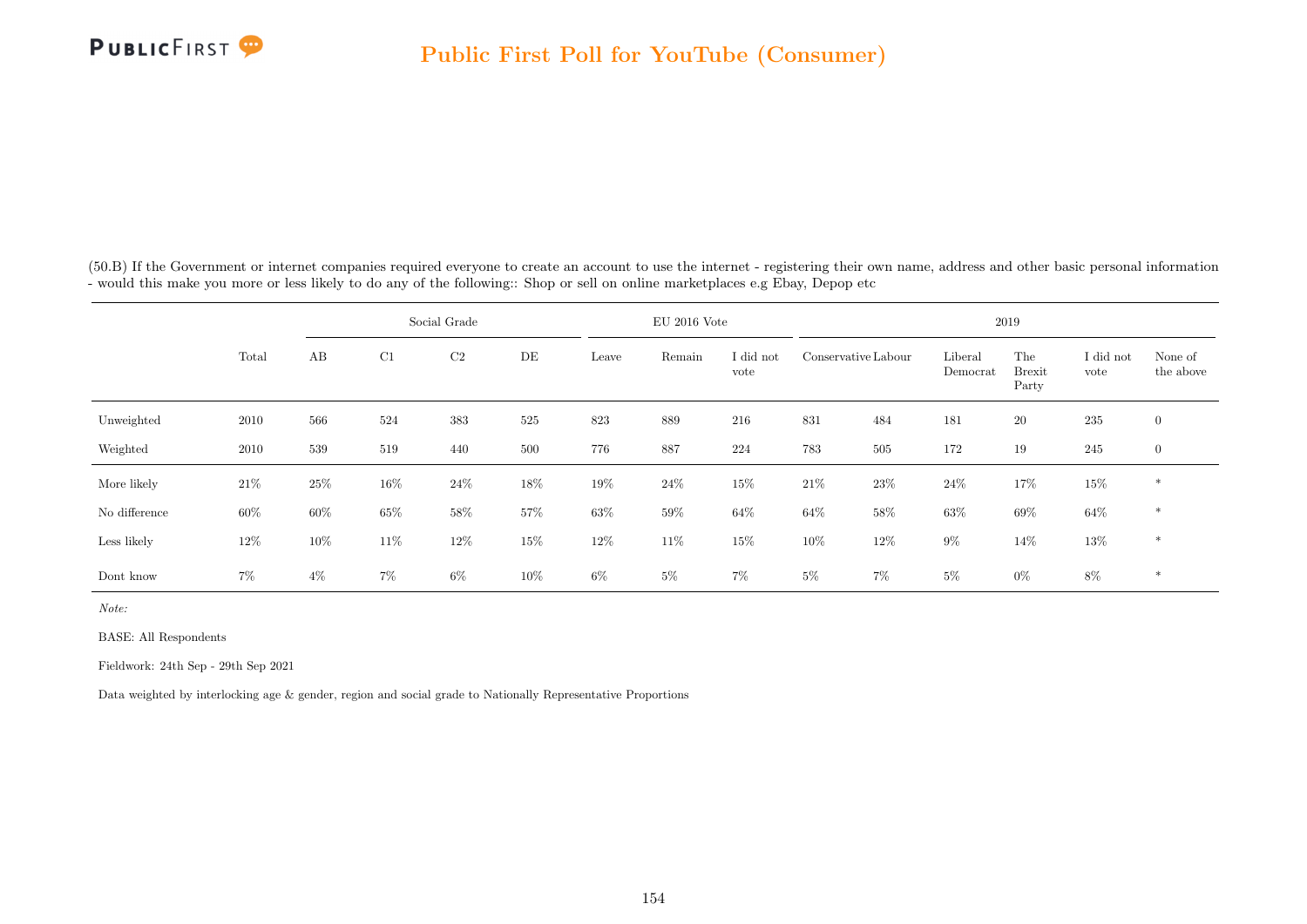

(50.C) If the Government or internet companies required everyone to create an account to use the internet - registering their own name, address and other basic personal information - would this make you more or less likely to do any of the following:: Shop or sell on online marketplaces e.g Ebay, Depop etc

|               |        |           |               |               |                    |                  |                  | Region                         |               |               |          |        |                     |
|---------------|--------|-----------|---------------|---------------|--------------------|------------------|------------------|--------------------------------|---------------|---------------|----------|--------|---------------------|
|               | Total  | London    | South<br>East | South<br>West | East of<br>England | East<br>Midlands | West<br>Midlands | Yorkshire<br>and the<br>Humber | North<br>East | North<br>West | Scotland | Wales  | Northern<br>Ireland |
| Unweighted    | 2010   | 289       | 280           | 155           | 181                | 134              | 190              | 163                            | 85            | 236           | 161      | 104    | 32                  |
| Weighted      | 2010   | $\bf 281$ | 261           | 161           | 181                | 141              | 181              | 161                            | 80            | $221\,$       | 181      | 101    | 60                  |
| More likely   | $21\%$ | $32\%$    | $17\%$        | $13\%$        | $16\%$             | $17\%$           | $22\%$           | $18\%$                         | $30\%$        | $24\%$        | 17%      | $13\%$ | $34\%$              |
| No difference | $60\%$ | $50\%$    | $62\%$        | $67\%$        | $65\%$             | $60\%$           | $55\%$           | $62\%$                         | $60\%$        | $59\%$        | $67\%$   | $70\%$ | $54\%$              |
| Less likely   | $12\%$ | 14\%      | $15\%$        | $12\%$        | $12\%$             | $13\%$           | 15%              | $12\%$                         | $6\%$         | $9\%$         | $10\%$   | $10\%$ | $9\%$               |
| Dont know     | $7\%$  | $4\%$     | $6\%$         | $8\%$         | $7\%$              | $11\%$           | $8\%$            | $8\%$                          | $4\%$         | $7\%$         | $7\%$    | $7\%$  | $3\%$               |

Note:

BASE: All Respondents

Fieldwork: 24th Sep - 29th Sep 2021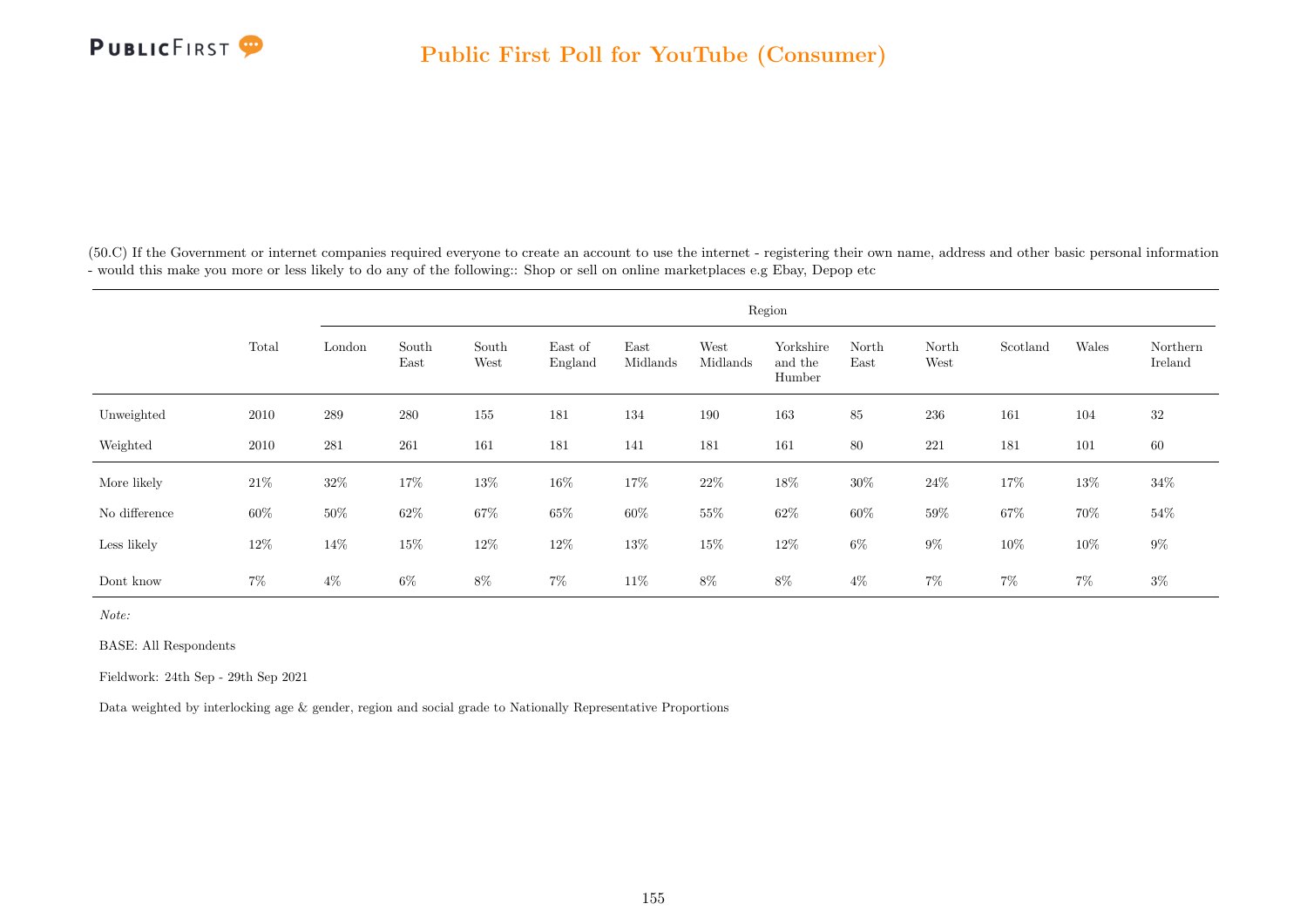|                                          |          |        | Gender   |         |           |        | Age       |        |        |                       |                          | $\operatorname{Education}$                             |                                                             |                          |
|------------------------------------------|----------|--------|----------|---------|-----------|--------|-----------|--------|--------|-----------------------|--------------------------|--------------------------------------------------------|-------------------------------------------------------------|--------------------------|
|                                          | Total    | Male   | Female   | 18-24   | $25 - 34$ | 35-44  | $45 - 54$ | 55-64  | $65+$  | GCSE or<br>equivalent | A Level or<br>equivalent | University<br>Under-<br>graduate<br>Degree<br>(BA/BSc) | University<br>Postgrad-<br>uate<br>Degree<br>(MA/MSc/MPhil) | Doctorate<br>(PhD/DPHil) |
| Unweighted                               | $2010\,$ | 1000   | $1005\,$ | 149     | 337       | 346    | 366       | 348    | 464    | 545                   | 563                      | 519                                                    | $265\,$                                                     | $36\,$                   |
| Weighted                                 | $2010\,$ | 989    | 1016     | $279\,$ | 343       | 341    | 342       | 283    | 422    | $525\,$               | 578                      | 532                                                    | $266\,$                                                     | $36\,$                   |
| Significantly less likely<br>to try it   | $53\%$   | 48\%   | $57\%$   | $39\%$  | $39\%$    | $43\%$ | $55\%$    | $68\%$ | $70\%$ | $52\%$                | $57\%$                   | $54\%$                                                 | $41\%$                                                      | $27\%$                   |
| Somewhat less likely to<br>try it        | $14\%$   | $13\%$ | $15\%$   | 17%     | $13\%$    | $15\%$ | $17\%$    | $11\%$ | $11\%$ | $14\%$                | $16\%$                   | $14\%$                                                 | $14\%$                                                      | $11\%$                   |
| Neither more or less<br>likely to try it | 19%      | $21\%$ | $17\%$   | $24\%$  | $24\%$    | $23\%$ | $17\%$    | $15\%$ | $12\%$ | $21\%$                | $19\%$                   | $18\%$                                                 | $17\%$                                                      | $32\%$                   |
| Somewhat more likely<br>to try it        | $5\%$    | 8%     | $3\%$    | $8\%$   | $11\%$    | $6\%$  | $4\%$     | $2\%$  | $1\%$  | $3\%$                 | $2\%$                    | $5\%$                                                  | $15\%$                                                      | $18\%$                   |
| Significantly more<br>likely to try it   | $4\%$    | $6\%$  | $2\%$    | $7\%$   | $7\%$     | $8\%$  | $2\%$     | $0\%$  | $2\%$  | $2\%$                 | $2\%$                    | $5\%$                                                  | 11\%                                                        | $12\%$                   |
| Don't Know                               | $5\%$    | $5\%$  | $6\%$    | $5\%$   | $6\%$     | $6\%$  | $6\%$     | $4\%$  | $4\%$  | $7\%$                 | $4\%$                    | $5\%$                                                  | $2\%$                                                       | $0\%$                    |

(51.A) When considering a new app or online service, would having to provide any of the following information make you more or less likely to try it?: Your credit card details

Note:

BASE: All Respondents

Fieldwork: 24th Sep - 29th Sep 2021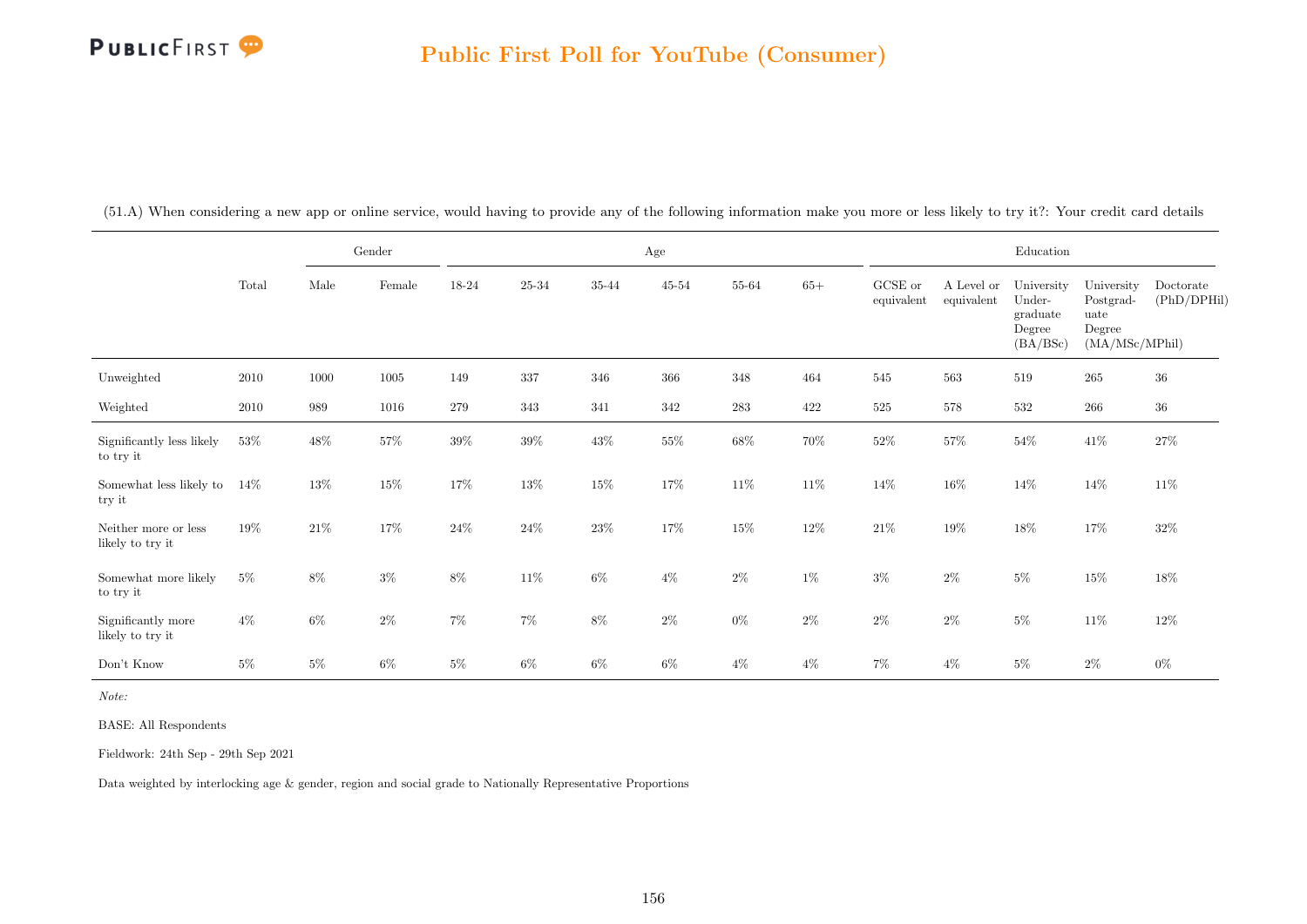|                                          |        |        |        | Social Grade   |        |        | $\rm EU$ 2016 Vote |                   |                     |         |                     | 2019                          |                   |                      |
|------------------------------------------|--------|--------|--------|----------------|--------|--------|--------------------|-------------------|---------------------|---------|---------------------|-------------------------------|-------------------|----------------------|
|                                          | Total  | AB     | C1     | C <sub>2</sub> | DE     | Leave  | Remain             | I did not<br>vote | Conservative Labour |         | Liberal<br>Democrat | The<br><b>Brexit</b><br>Party | I did not<br>vote | None of<br>the above |
| Unweighted                               | 2010   | 566    | 524    | $383\,$        | 525    | 823    | 889                | 216               | 831                 | 484     | 181                 | $20\,$                        | $235\,$           | $\overline{0}$       |
| Weighted                                 | 2010   | 539    | 519    | 440            | 500    | 776    | 887                | 224               | 783                 | $505\,$ | 172                 | 19                            | 245               | $\overline{0}$       |
| Significantly less likely<br>to try it   | $53\%$ | $50\%$ | 57%    | $53\%$         | $51\%$ | $57\%$ | $51\%$             | 48\%              | $56\%$              | $46\%$  | $55\%$              | $60\%$                        | $54\%$            | $\ast$               |
| Somewhat less likely to<br>try it        | 14%    | 14\%   | 14\%   | $15\%$         | $13\%$ | $12\%$ | $16\%$             | 14\%              | $13\%$              | $16\%$  | $13\%$              | $10\%$                        | $15\%$            | $\ast$               |
| Neither more or less<br>likely to try it | $19\%$ | 18%    | $19\%$ | $18\%$         | $20\%$ | 19%    | $17\%$             | $26\%$            | $18\%$              | $22\%$  | $13\%$              | $21\%$                        | $20\%$            | $\ast$               |
| Somewhat more likely<br>to try it        | $5\%$  | $8\%$  | $3\%$  | $6\%$          | $4\%$  | $3\%$  | $7\%$              | $4\%$             | $5\%$               | $6\%$   | $8\%$               | $0\%$                         | $4\%$             | $\ast$               |
| Significantly more<br>likely to try it   | $4\%$  | $6\%$  | $3\%$  | $4\%$          | $3\%$  | $4\%$  | $5\%$              | $1\%$             | $5\%$               | $4\%$   | $7\%$               | $0\%$                         | $0\%$             | $\ast$               |
| Don't Know                               | $5\%$  | $3\%$  | $4\%$  | $4\%$          | $9\%$  | $5\%$  | $4\%$              | $7\%$             | $3\%$               | $6\%$   | $3\%$               | 10%                           | $8\%$             | $\ast$               |

(51.B) When considering a new app or online service, would having to provide any of the following information make you more or less likely to try it?: Your credit card details

Note:

BASE: All Respondents

Fieldwork: 24th Sep - 29th Sep 2021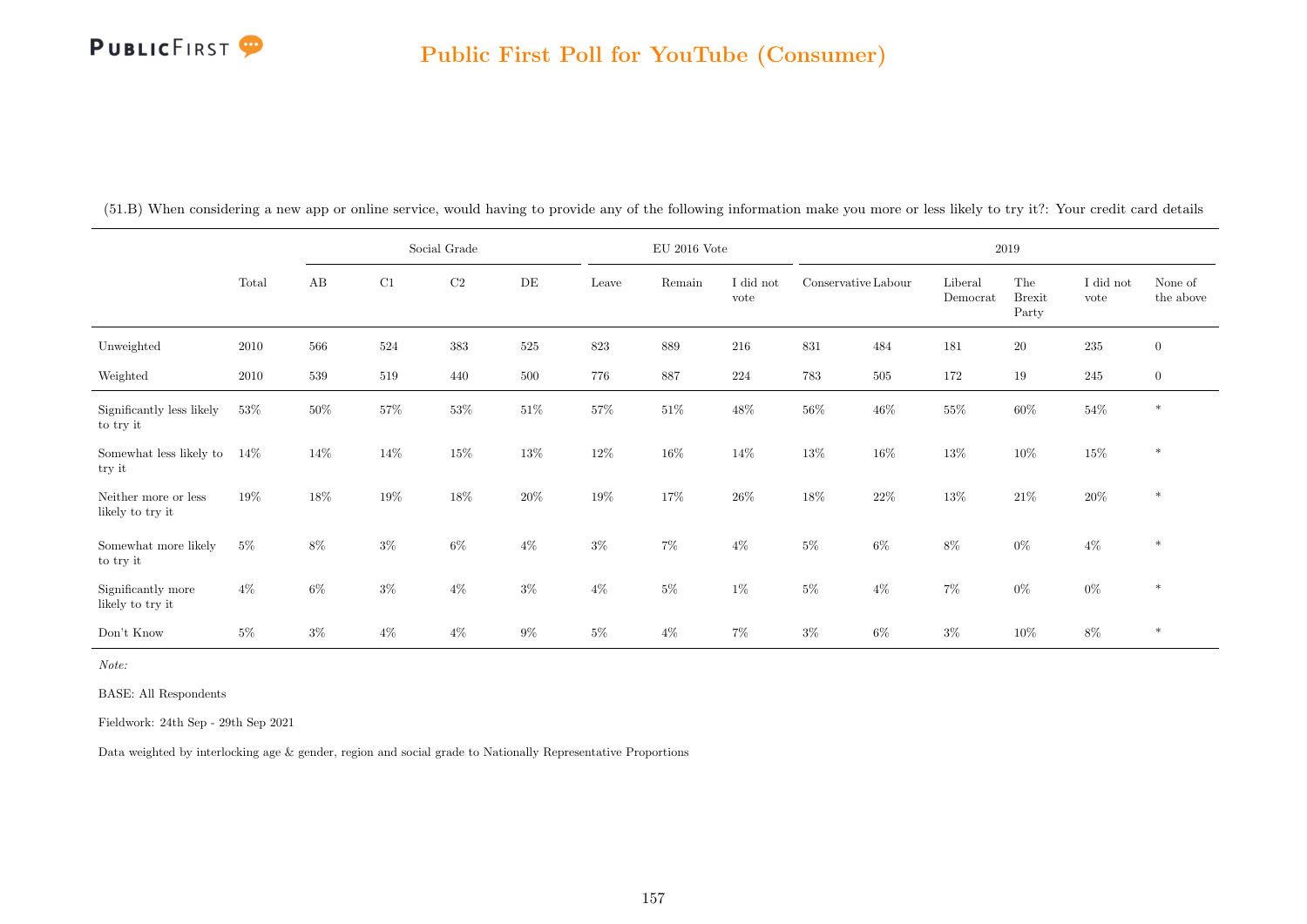(51.C) When considering a new app or online service, would having to provide any of the following information make you more or less likely to try it?: Your credit card details

|                                          |        |           |               |               |                    |                  |                  | Region                         |               |               |          |         |                     |
|------------------------------------------|--------|-----------|---------------|---------------|--------------------|------------------|------------------|--------------------------------|---------------|---------------|----------|---------|---------------------|
|                                          | Total  | London    | South<br>East | South<br>West | East of<br>England | East<br>Midlands | West<br>Midlands | Yorkshire<br>and the<br>Humber | North<br>East | North<br>West | Scotland | Wales   | Northern<br>Ireland |
| Unweighted                               | 2010   | $\,289$   | $280\,$       | 155           | 181                | 134              | 190              | 163                            | 85            | $236\,$       | 161      | 104     | $32\,$              |
| Weighted                                 | 2010   | $\bf 281$ | $261\,$       | 161           | 181                | 141              | 181              | 161                            | $80\,$        | 221           | 181      | $101\,$ | $60\,$              |
| Significantly less likely<br>to try it   | 53%    | $43\%$    | $64\%$        | $59\%$        | $63\%$             | $41\%$           | $48\%$           | $49\%$                         | $39\%$        | $52\%$        | $57\%$   | $55\%$  | $63\%$              |
| Somewhat less likely to<br>try it        | $14\%$ | $14\%$    | $10\%$        | $13\%$        | $8\%$              | $14\%$           | $16\%$           | $13\%$                         | $15\%$        | $19\%$        | $12\%$   | $18\%$  | 23\%                |
| Neither more or less<br>likely to try it | 19%    | $19\%$    | $16\%$        | $16\%$        | $19\%$             | $27\%$           | $21\%$           | $19\%$                         | $26\%$        | $18\%$        | $19\%$   | $17\%$  | $7\%$               |
| Somewhat more likely<br>to try it        | $5\%$  | $13\%$    | $3\%$         | $2\%$         | $5\%$              | $8\%$            | $6\%$            | $4\%$                          | 10%           | $2\%$         | $2\%$    | $3\%$   | $0\%$               |
| Significantly more<br>likely to try it   | $4\%$  | $8\%$     | $3\%$         | $3\%$         | $3\%$              | $4\%$            | $4\%$            | $6\%$                          | $1\%$         | $4\%$         | $5\%$    | $2\%$   | $3\%$               |
| Don't Know                               | $5\%$  | $3\%$     | $4\%$         | $8\%$         | $3\%$              | $7\%$            | $5\%$            | $9\%$                          | 8%            | $5\%$         | $5\%$    | $5\%$   | $3\%$               |

Note:

BASE: All Respondents

Fieldwork: 24th Sep - 29th Sep 2021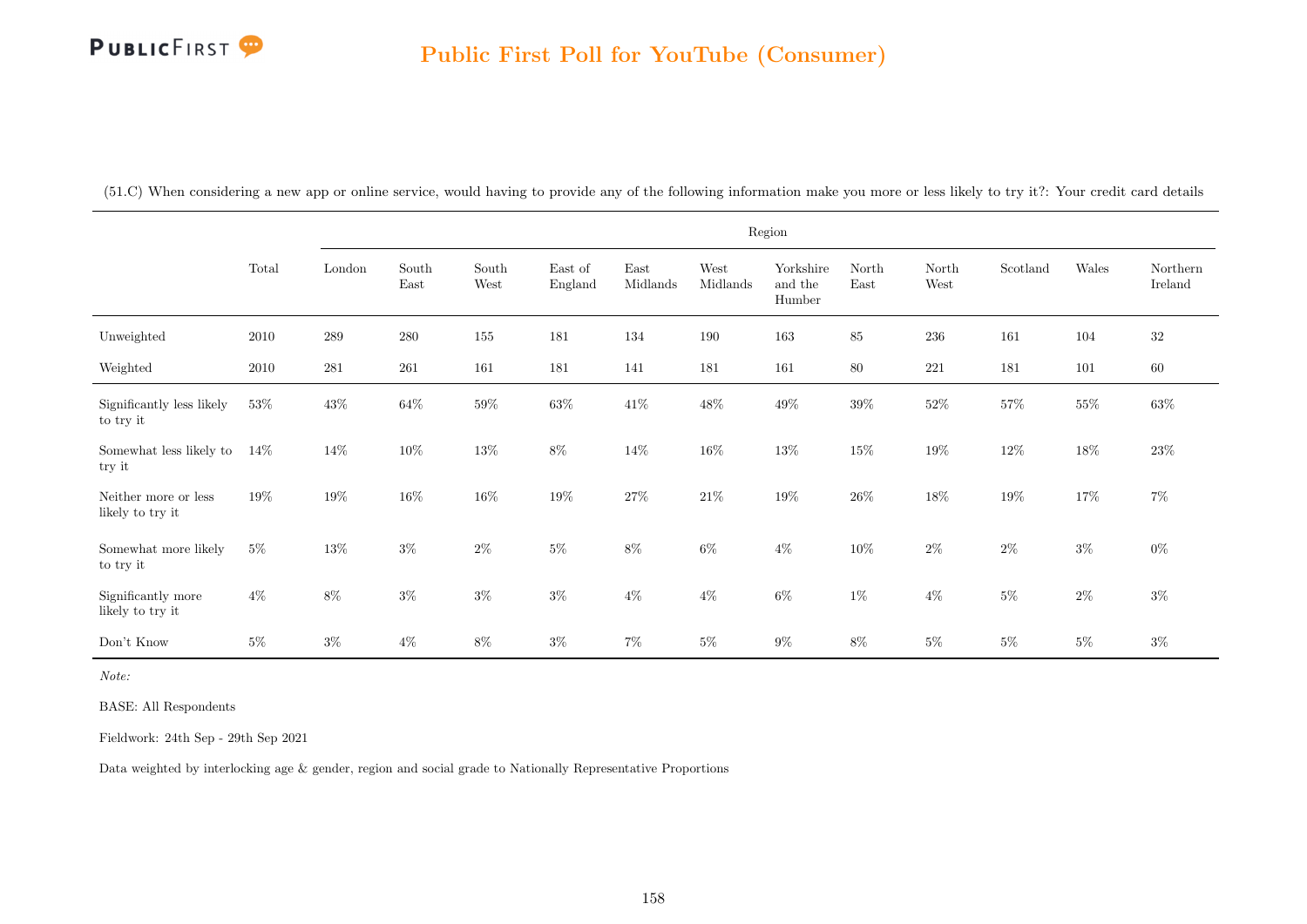|                                          |        |        | Gender |        |           |        | Age       |        |        |                       |                          | Education                                              |                                                             |                          |
|------------------------------------------|--------|--------|--------|--------|-----------|--------|-----------|--------|--------|-----------------------|--------------------------|--------------------------------------------------------|-------------------------------------------------------------|--------------------------|
|                                          | Total  | Male   | Female | 18-24  | $25 - 34$ | 35-44  | $45 - 54$ | 55-64  | $65+$  | GCSE or<br>equivalent | A Level or<br>equivalent | University<br>Under-<br>graduate<br>Degree<br>(BA/BSc) | University<br>Postgrad-<br>uate<br>Degree<br>(MA/MSc/MPhil) | Doctorate<br>(PhD/DPHil) |
| Unweighted                               | 2010   | 1000   | 1005   | 149    | 337       | 346    | 366       | 348    | 464    | 545                   | 563                      | 519                                                    | $265\,$                                                     | 36                       |
| Weighted                                 | 2010   | 989    | 1016   | 279    | 343       | 341    | 342       | 283    | 422    | $525\,$               | 578                      | 532                                                    | 266                                                         | $36\,$                   |
| Significantly less likely<br>to try it   | 49%    | $44\%$ | $54\%$ | $36\%$ | $38\%$    | $38\%$ | $52\%$    | $64\%$ | $64\%$ | $47\%$                | $56\%$                   | $51\%$                                                 | $39\%$                                                      | $27\%$                   |
| Somewhat less likely to<br>try it        | 14%    | 14%    | $14\%$ | $16\%$ | 12\%      | $18\%$ | 14\%      | $11\%$ | $13\%$ | $13\%$                | 15%                      | $14\%$                                                 | $15\%$                                                      | $13\%$                   |
| Neither more or less<br>likely to try it | $20\%$ | $22\%$ | $19\%$ | $24\%$ | $24\%$    | $22\%$ | $21\%$    | $19\%$ | $13\%$ | $25\%$                | $18\%$                   | $19\%$                                                 | $17\%$                                                      | $25\%$                   |
| Somewhat more likely<br>to try it        | $5\%$  | $7\%$  | $4\%$  | $12\%$ | $9\%$     | $7\%$  | $3\%$     | $1\%$  | $3\%$  | $4\%$                 | $3\%$                    | $6\%$                                                  | $11\%$                                                      | $23\%$                   |
| Significantly more<br>likely to try it   | $5\%$  | $8\%$  | $2\%$  | $6\%$  | $10\%$    | $8\%$  | $2\%$     | $1\%$  | $2\%$  | $2\%$                 | $3\%$                    | $4\%$                                                  | $15\%$                                                      | $12\%$                   |
| Don't Know                               | 6%     | $6\%$  | $7\%$  | $6\%$  | $6\%$     | $7\%$  | $8\%$     | $4\%$  | $5\%$  | $9\%$                 | $4\%$                    | $6\%$                                                  | $2\%$                                                       | $0\%$                    |

(52.A) When considering a new app or online service, would having to provide any of the following information make you more or less likely to try it?: Your passport details

Note:

BASE: All Respondents

Fieldwork: 24th Sep - 29th Sep 2021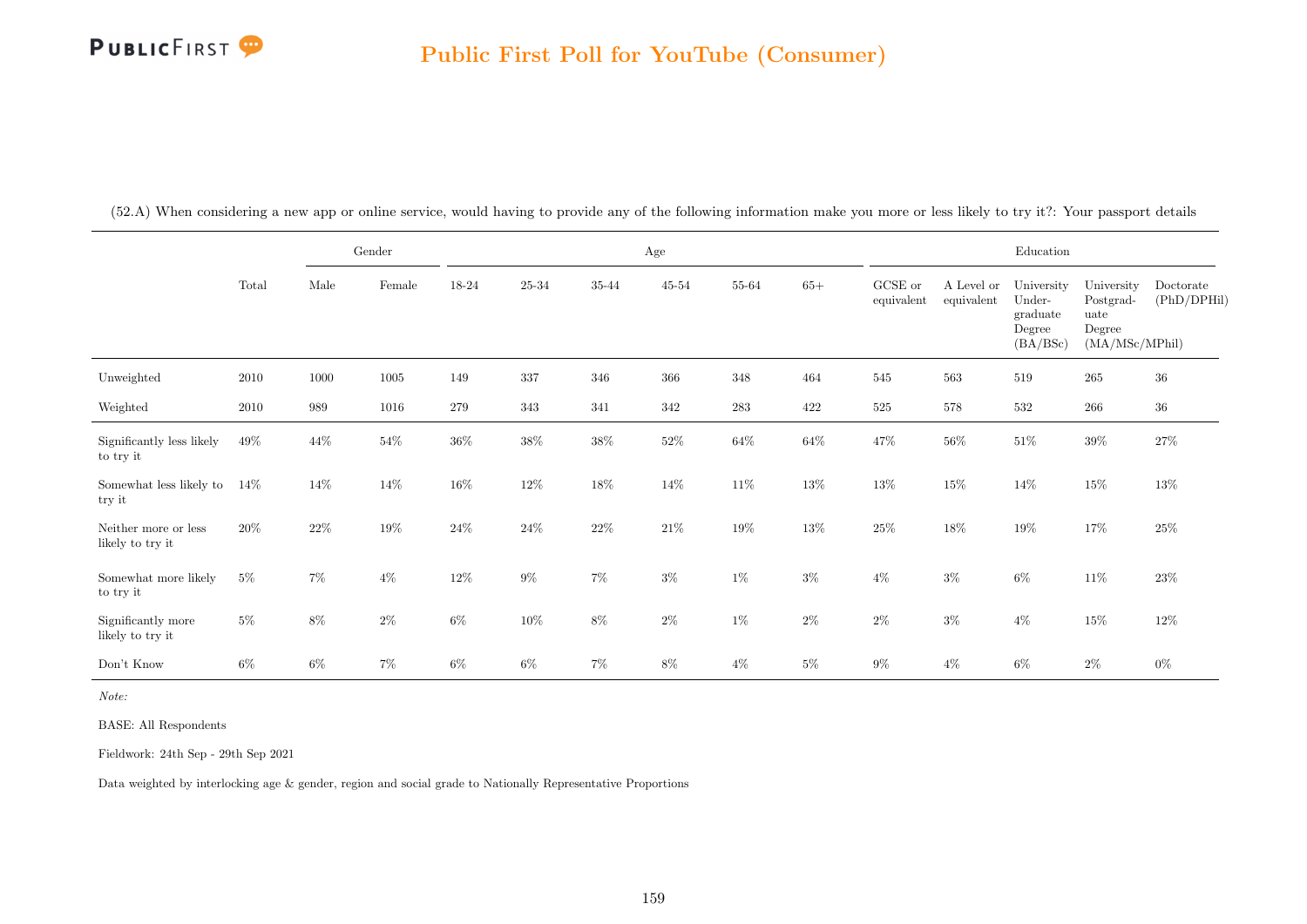|                                          |        |        |        | Social Grade |           |        | $\mathrm{EU}$ 2016 Vote |                   |                     |         |                     | 2019                          |                               |                      |
|------------------------------------------|--------|--------|--------|--------------|-----------|--------|-------------------------|-------------------|---------------------|---------|---------------------|-------------------------------|-------------------------------|----------------------|
|                                          | Total  | AB     | C1     | $\rm C2$     | $\rm{DE}$ | Leave  | Remain                  | I did not<br>vote | Conservative Labour |         | Liberal<br>Democrat | The<br><b>Brexit</b><br>Party | $\rm I$ did $\rm not$<br>vote | None of<br>the above |
| Unweighted                               | 2010   | 566    | 524    | $383\,$      | $525\,$   | 823    | 889                     | 216               | 831                 | 484     | 181                 | $20\,$                        | $\bf 235$                     | $\overline{0}$       |
| Weighted                                 | 2010   | 539    | 519    | 440          | 500       | 776    | 887                     | 224               | $783\,$             | $505\,$ | 172                 | 19                            | 245                           | $\overline{0}$       |
| Significantly less likely<br>to try it   | $49\%$ | $50\%$ | $55\%$ | $45\%$       | $46\%$    | $51\%$ | $49\%$                  | $49\%$            | $51\%$              | $44\%$  | $53\%$              | $53\%$                        | $52\%$                        | $\ast$               |
| Somewhat less likely to<br>try it        | $14\%$ | 12%    | $15\%$ | $16\%$       | $13\%$    | $14\%$ | $14\%$                  | $14\%$            | $14\%$              | $16\%$  | $14\%$              | $21\%$                        | $14\%$                        | $\ast$               |
| Neither more or less<br>likely to try it | $20\%$ | 18%    | 18%    | $24\%$       | $22\%$    | $21\%$ | $19\%$                  | $26\%$            | $19\%$              | $23\%$  | 14\%                | $15\%$                        | $24\%$                        | $\ast$               |
| Somewhat more likely<br>to try it        | $5\%$  | $8\%$  | $5\%$  | $4\%$        | $5\%$     | $4\%$  | $8\%$                   | $3\%$             | $5\%$               | $7\%$   | $5\%$               | $0\%$                         | $3\%$                         | $\ast$               |
| Significantly more<br>likely to try it   | $5\%$  | $8\%$  | $3\%$  | $5\%$        | $3\%$     | $4\%$  | $6\%$                   | $2\%$             | $6\%$               | $4\%$   | $8\%$               | $5\%$                         | $0\%$                         | $\ast$               |
| Don't Know                               | $6\%$  | $3\%$  | $4\%$  | $6\%$        | 11\%      | $7\%$  | $4\%$                   | $7\%$             | $5\%$               | $6\%$   | $5\%$               | $4\%$                         | $7\%$                         | $*$                  |

(52.B) When considering a new app or online service, would having to provide any of the following information make you more or less likely to try it?: Your passport details

Note:

BASE: All Respondents

Fieldwork: 24th Sep - 29th Sep 2021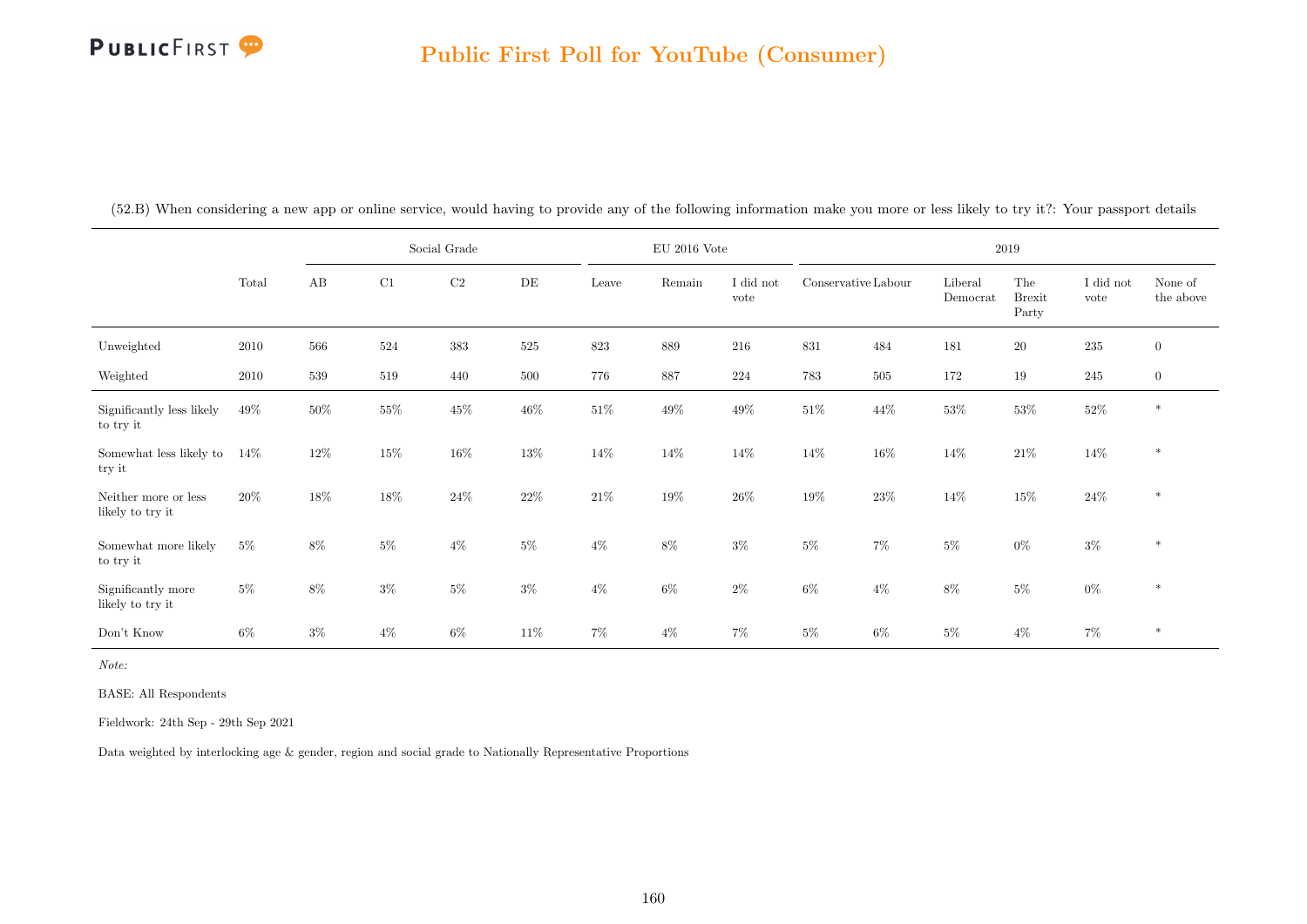(52.C) When considering a new app or online service, would having to provide any of the following information make you more or less likely to try it?: Your passport details

|                                          |        |         |               |               |                    |                  |                  | Region                         |               |               |          |        |                     |
|------------------------------------------|--------|---------|---------------|---------------|--------------------|------------------|------------------|--------------------------------|---------------|---------------|----------|--------|---------------------|
|                                          | Total  | London  | South<br>East | South<br>West | East of<br>England | East<br>Midlands | West<br>Midlands | Yorkshire<br>and the<br>Humber | North<br>East | North<br>West | Scotland | Wales  | Northern<br>Ireland |
| Unweighted                               | 2010   | $\,289$ | $280\,$       | 155           | 181                | 134              | 190              | 163                            | $85\,$        | $236\,$       | 161      | 104    | $32\,$              |
| Weighted                                 | 2010   | 281     | 261           | 161           | 181                | 141              | 181              | 161                            | 80            | 221           | 181      | 101    | $60\,$              |
| Significantly less likely<br>to try it   | 49%    | 44\%    | $55\%$        | $55\%$        | $56\%$             | $42\%$           | $53\%$           | $42\%$                         | $37\%$        | $44\%$        | $51\%$   | $55\%$ | $55\%$              |
| Somewhat less likely to<br>try it        | $14\%$ | $16\%$  | $12\%$        | $12\%$        | $11\%$             | $16\%$           | $11\%$           | $16\%$                         | $21\%$        | $18\%$        | $12\%$   | $10\%$ | $20\%$              |
| Neither more or less<br>likely to try it | $20\%$ | 17%     | $16\%$        | $20\%$        | $20\%$             | $29\%$           | $20\%$           | $22\%$                         | $26\%$        | $23\%$        | $19\%$   | $25\%$ | $11\%$              |
| Somewhat more likely<br>to try it        | $5\%$  | $10\%$  | $8\%$         | $1\%$         | $5\%$              | $5\%$            | $6\%$            | $5\%$                          | $6\%$         | $4\%$         | $3\%$    | $2\%$  | 8%                  |
| Significantly more<br>likely to try it   | $5\%$  | $10\%$  | $2\%$         | $4\%$         | $3\%$              | $3\%$            | $6\%$            | $4\%$                          | $6\%$         | $6\%$         | $6\%$    | $3\%$  | $3\%$               |
| Don't Know                               | $6\%$  | $3\%$   | $6\%$         | $8\%$         | $5\%$              | $5\%$            | $5\%$            | 11\%                           | $4\%$         | $5\%$         | $9\%$    | $7\%$  | $3\%$               |

Note:

BASE: All Respondents

Fieldwork: 24th Sep - 29th Sep 2021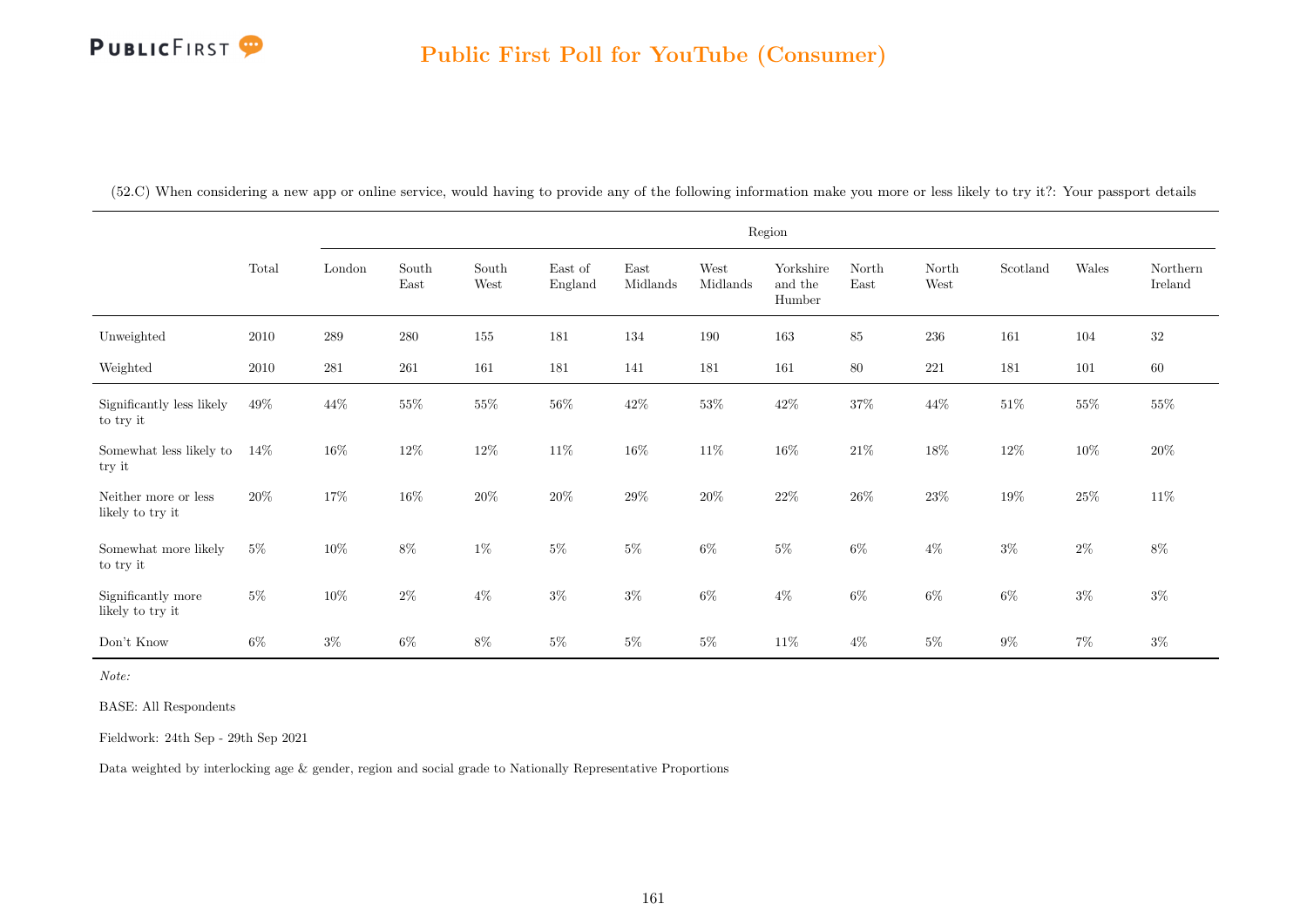|                                          |        |        | Gender   |         |           |        | Age       |        |        |                       |                          | Education                                              |                                                             |                          |
|------------------------------------------|--------|--------|----------|---------|-----------|--------|-----------|--------|--------|-----------------------|--------------------------|--------------------------------------------------------|-------------------------------------------------------------|--------------------------|
|                                          | Total  | Male   | Female   | 18-24   | $25 - 34$ | 35-44  | $45 - 54$ | 55-64  | $65+$  | GCSE or<br>equivalent | A Level or<br>equivalent | University<br>Under-<br>graduate<br>Degree<br>(BA/BSc) | University<br>Postgrad-<br>uate<br>Degree<br>(MA/MSc/MPhil) | Doctorate<br>(PhD/DPHil) |
| Unweighted                               | 2010   | 1000   | $1005\,$ | 149     | 337       | 346    | 366       | 348    | 464    | 545                   | 563                      | 519                                                    | $265\,$                                                     | 36                       |
| Weighted                                 | 2010   | 989    | 1016     | $279\,$ | $343\,$   | 341    | 342       | 283    | 422    | $525\,$               | 578                      | 532                                                    | $266\,$                                                     | $36\,$                   |
| Significantly less likely<br>to try it   | $34\%$ | $30\%$ | $38\%$   | $29\%$  | $31\%$    | $26\%$ | $33\%$    | $44\%$ | $41\%$ | $34\%$                | $37\%$                   | $33\%$                                                 | $29\%$                                                      | $25\%$                   |
| Somewhat less likely to<br>try it        | 20%    | 19%    | $21\%$   | $19\%$  | $14\%$    | $21\%$ | $24\%$    | $16\%$ | $23\%$ | $18\%$                | $21\%$                   | $20\%$                                                 | $20\%$                                                      | 17%                      |
| Neither more or less<br>likely to try it | 30%    | $32\%$ | $28\%$   | $31\%$  | $28\%$    | $31\%$ | $29\%$    | $35\%$ | $26\%$ | $32\%$                | $31\%$                   | $29\%$                                                 | $24\%$                                                      | $27\%$                   |
| Somewhat more likely<br>to try it        | $6\%$  | $7\%$  | $4\%$    | $7\%$   | $12\%$    | $7\%$  | $3\%$     | $2\%$  | $3\%$  | $4\%$                 | $3\%$                    | $7\%$                                                  | $10\%$                                                      | $12\%$                   |
| Significantly more<br>likely to try it   | $6\%$  | $8\%$  | $3\%$    | $9\%$   | $8\%$     | $10\%$ | $3\%$     | $1\%$  | $3\%$  | $3\%$                 | $3\%$                    | $6\%$                                                  | $16\%$                                                      | $18\%$                   |
| Don't Know                               | $5\%$  | $5\%$  | $6\%$    | $5\%$   | $7\%$     | $6\%$  | $7\%$     | $3\%$  | $4\%$  | $8\%$                 | $5\%$                    | $6\%$                                                  | $1\%$                                                       | $0\%$                    |

(53.A) When considering a new app or online service, would having to provide any of the following information make you more or less likely to try it?: Your address

Note:

BASE: All Respondents

Fieldwork: 24th Sep - 29th Sep 2021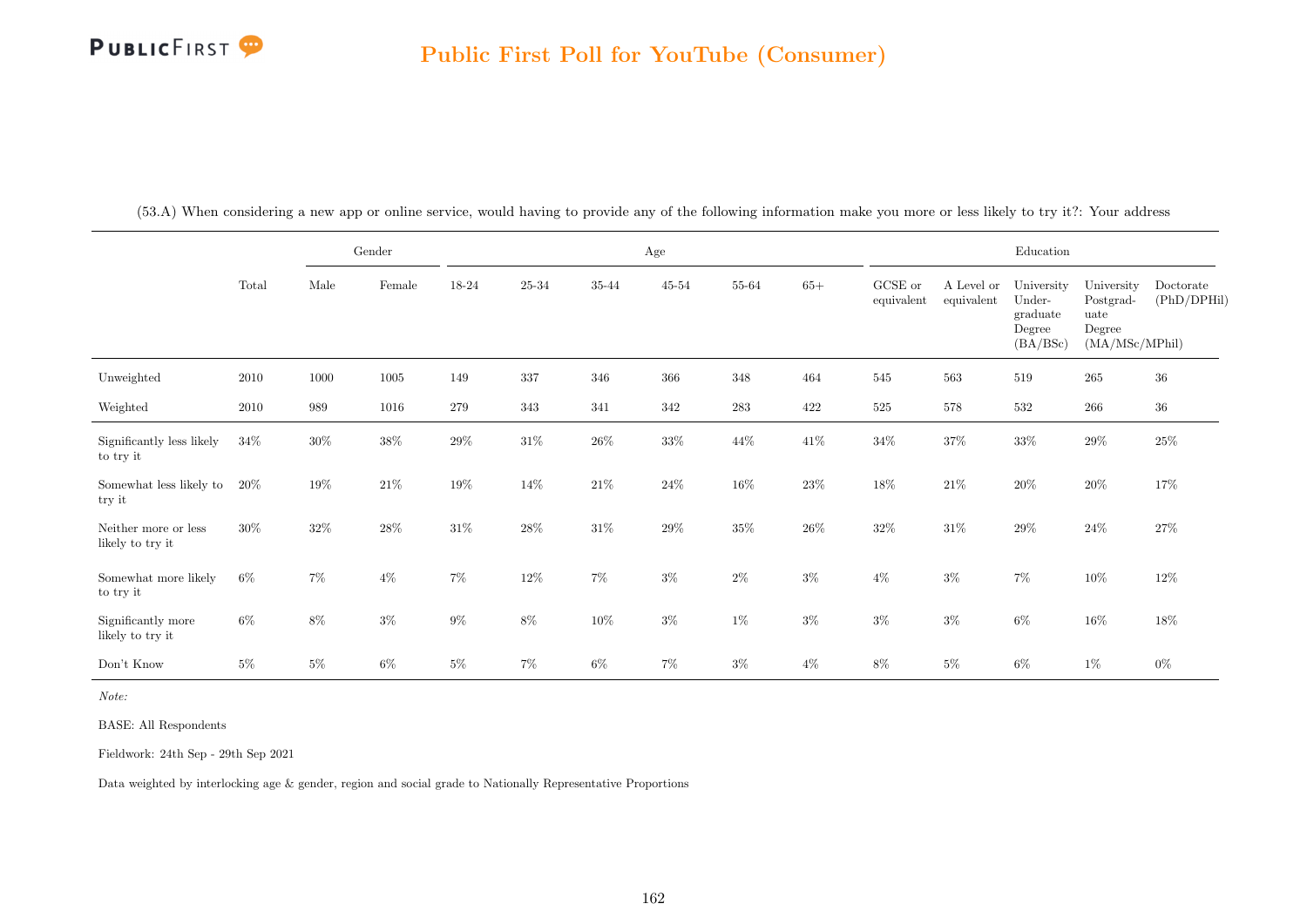|                                          |        |       |        | Social Grade |        |        | $EU$ 2016 Vote |                   |                     |        |                     | 2019                          |                   |                      |
|------------------------------------------|--------|-------|--------|--------------|--------|--------|----------------|-------------------|---------------------|--------|---------------------|-------------------------------|-------------------|----------------------|
|                                          | Total  | AB    | C1     | $\rm C2$     | DE     | Leave  | Remain         | I did not<br>vote | Conservative Labour |        | Liberal<br>Democrat | The<br><b>Brexit</b><br>Party | I did not<br>vote | None of<br>the above |
| Unweighted                               | 2010   | 566   | 524    | $383\,$      | 525    | 823    | $889\,$        | 216               | 831                 | 484    | 181                 | $20\,$                        | 235               | $\overline{0}$       |
| Weighted                                 | 2010   | 539   | 519    | 440          | 500    | 776    | 887            | 224               | 783                 | 505    | 172                 | 19                            | 245               | $\boldsymbol{0}$     |
| Significantly less likely<br>to try it   | $34\%$ | 35%   | $34\%$ | $33\%$       | $34\%$ | $36\%$ | $34\%$         | $31\%$            | $35\%$              | $32\%$ | $34\%$              | $48\%$                        | $31\%$            | $\ast$               |
| Somewhat less likely to<br>try it        | 20%    | 20%   | $23\%$ | $20\%$       | $16\%$ | $20\%$ | $20\%$         | 19%               | $20\%$              | 19%    | $23\%$              | $20\%$                        | $22\%$            | $\ast$               |
| Neither more or less<br>likely to try it | 30%    | 27%   | $30\%$ | $30\%$       | 32%    | $31\%$ | $28\%$         | 35%               | 29%                 | $32\%$ | 25%                 | $16\%$                        | $34\%$            | $\ast$               |
| Somewhat more likely<br>to try it        | $6\%$  | $6\%$ | $5\%$  | $5\%$        | $6\%$  | $5\%$  | $7\%$          | $4\%$             | $6\%$               | $5\%$  | $5\%$               | $11\%$                        | $4\%$             | $\ast$               |
| Significantly more<br>likely to try it   | $6\%$  | $9\%$ | $4\%$  | $8\%$        | $2\%$  | $4\%$  | $7\%$          | $3\%$             | $6\%$               | $6\%$  | $9\%$               | $0\%$                         | $1\%$             | $\ast$               |
| Don't Know                               | $5\%$  | $3\%$ | $5\%$  | $4\%$        | 10%    | $5\%$  | $4\%$          | 8%                | $4\%$               | 6%     | $4\%$               | $4\%$                         | $8\%$             | $\ast$               |

(53.B) When considering a new app or online service, would having to provide any of the following information make you more or less likely to try it?: Your address

Note:

BASE: All Respondents

Fieldwork: 24th Sep - 29th Sep 2021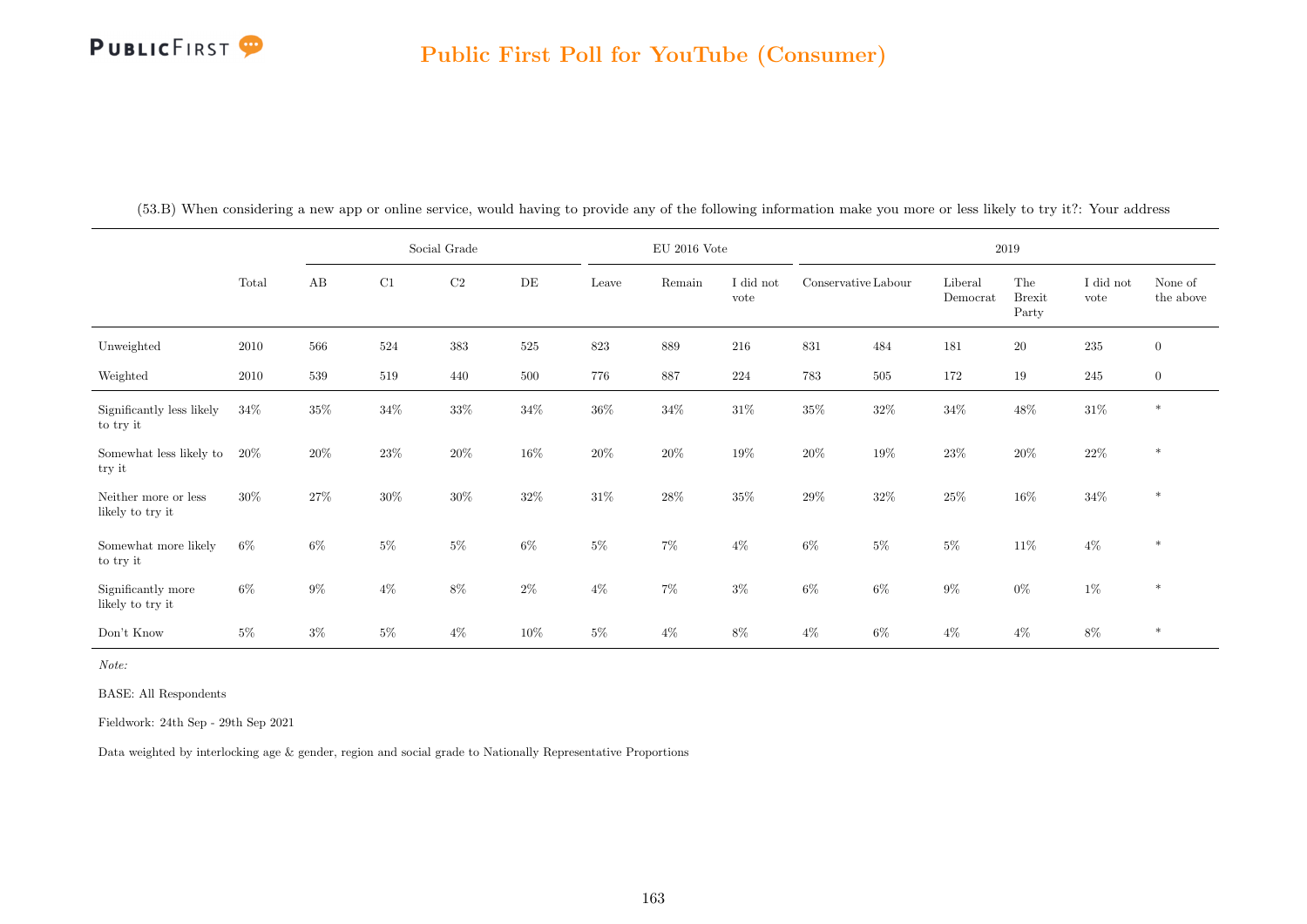|  |  |  |  | (53.C) When considering a new app or online service, would having to provide any of the following information make you more or less likely to try it?: Your address |
|--|--|--|--|---------------------------------------------------------------------------------------------------------------------------------------------------------------------|
|  |  |  |  |                                                                                                                                                                     |

|                                          |        |         |               |               |                    |                  |                  | Region                         |               |               |          |         |                     |
|------------------------------------------|--------|---------|---------------|---------------|--------------------|------------------|------------------|--------------------------------|---------------|---------------|----------|---------|---------------------|
|                                          | Total  | London  | South<br>East | South<br>West | East of<br>England | East<br>Midlands | West<br>Midlands | Yorkshire<br>and the<br>Humber | North<br>East | North<br>West | Scotland | Wales   | Northern<br>Ireland |
| Unweighted                               | 2010   | $\,289$ | 280           | $155\,$       | 181                | 134              | 190              | 163                            | 85            | $\,236$       | 161      | $104\,$ | $32\,$              |
| Weighted                                 | 2010   | 281     | 261           | 161           | 181                | 141              | 181              | 161                            | $80\,$        | 221           | 181      | 101     | $60\,$              |
| Significantly less likely<br>to try it   | $34\%$ | $32\%$  | $37\%$        | $37\%$        | $38\%$             | $30\%$           | $32\%$           | $34\%$                         | $28\%$        | $30\%$        | $42\%$   | $39\%$  | $24\%$              |
| Somewhat less likely to<br>try it        | $20\%$ | $20\%$  | $21\%$        | $20\%$        | $23\%$             | $19\%$           | $17\%$           | $19\%$                         | $20\%$        | $21\%$        | $12\%$   | $23\%$  | $31\%$              |
| Neither more or less<br>likely to try it | $30\%$ | $24\%$  | $29\%$        | $28\%$        | $28\%$             | $37\%$           | $32\%$           | $25\%$                         | $31\%$        | $34\%$        | $32\%$   | $28\%$  | $30\%$              |
| Somewhat more likely<br>to try it        | $6\%$  | $10\%$  | $5\%$         | $4\%$         | $5\%$              | $7\%$            | $8\%$            | $4\%$                          | $9\%$         | $4\%$         | $2\%$    | $1\%$   | $6\%$               |
| Significantly more<br>likely to try it   | $6\%$  | $11\%$  | $4\%$         | $6\%$         | $3\%$              | $3\%$            | $6\%$            | $5\%$                          | $6\%$         | $7\%$         | $5\%$    | $2\%$   | $6\%$               |
| Don't Know                               | $5\%$  | $3\%$   | $5\%$         | $5\%$         | $3\%$              | $4\%$            | $5\%$            | $13\%$                         | $5\%$         | $5\%$         | $6\%$    | $8\%$   | $3\%$               |

Note:

BASE: All Respondents

Fieldwork: 24th Sep - 29th Sep 2021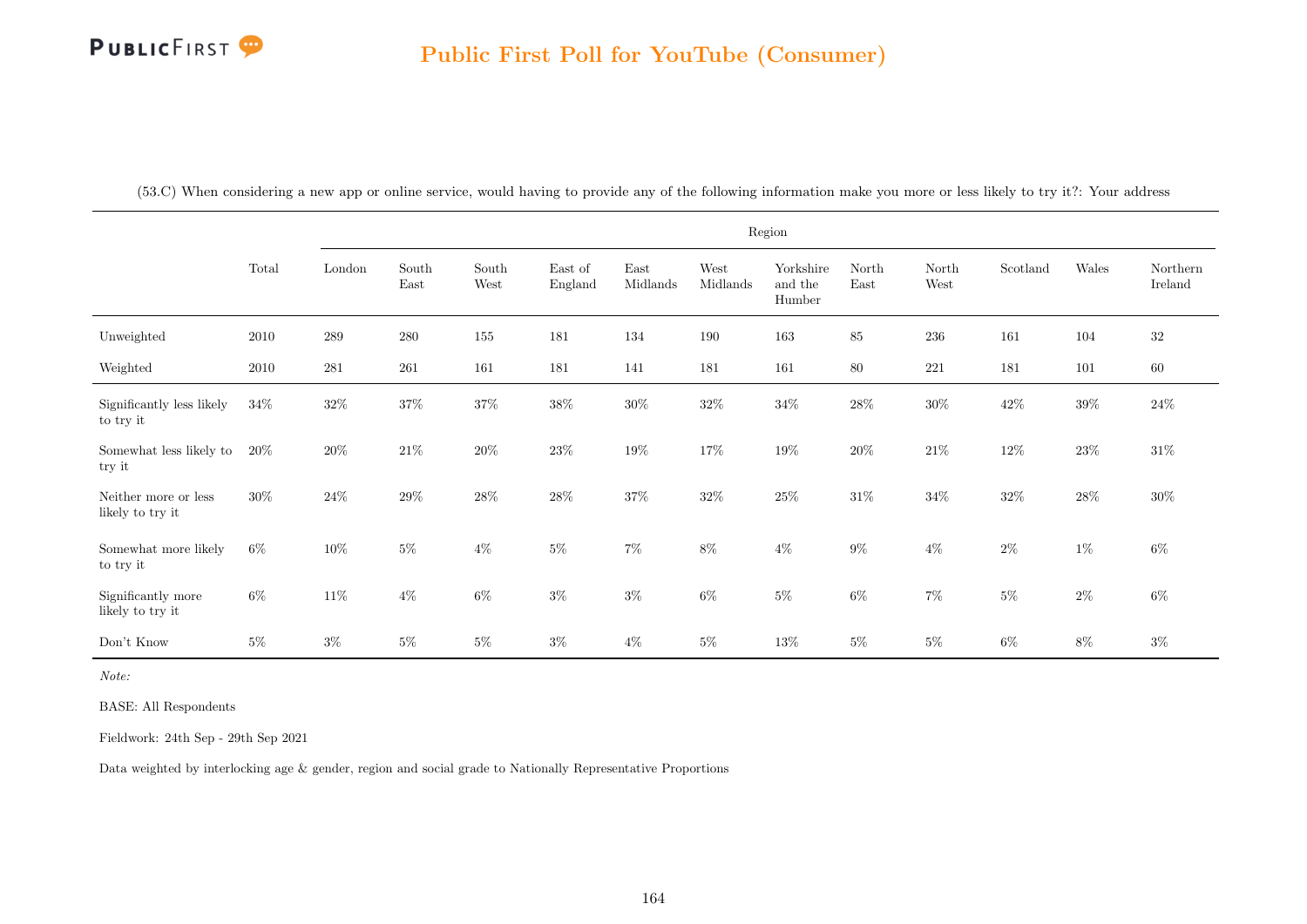|                                          |        |        | Gender   |        |           |        | $\rm Age$ |           |        |                       |                          | Education                                              |                                                             |                          |
|------------------------------------------|--------|--------|----------|--------|-----------|--------|-----------|-----------|--------|-----------------------|--------------------------|--------------------------------------------------------|-------------------------------------------------------------|--------------------------|
|                                          | Total  | Male   | Female   | 18-24  | $25 - 34$ | 35-44  | $45 - 54$ | $55 - 64$ | $65+$  | GCSE or<br>equivalent | A Level or<br>equivalent | University<br>Under-<br>graduate<br>Degree<br>(BA/BSc) | University<br>Postgrad-<br>uate<br>Degree<br>(MA/MSc/MPhil) | Doctorate<br>(PhD/DPHil) |
| Unweighted                               | 2010   | 1000   | $1005\,$ | 149    | 337       | 346    | 366       | 348       | 464    | 545                   | 563                      | 519                                                    | 265                                                         | $36\,$                   |
| Weighted                                 | 2010   | 989    | 1016     | 279    | 343       | 341    | 342       | $\bf 283$ | 422    | $525\,$               | 578                      | 532                                                    | 266                                                         | $36\,$                   |
| Significantly less likely<br>to try it   | 32\%   | $28\%$ | $35\%$   | $22\%$ | $22\%$    | $22\%$ | $35\%$    | $43\%$    | $45\%$ | $30\%$                | $37\%$                   | $32\%$                                                 | $23\%$                                                      | $25\%$                   |
| Somewhat less likely to<br>try it        | 20%    | 18%    | $21\%$   | $17\%$ | $19\%$    | $22\%$ | $24\%$    | $20\%$    | $18\%$ | $20\%$                | $20\%$                   | $21\%$                                                 | $19\%$                                                      | $15\%$                   |
| Neither more or less<br>likely to try it | $29\%$ | $30\%$ | 29%      | $33\%$ | $29\%$    | $31\%$ | $27\%$    | $30\%$    | $28\%$ | $34\%$                | $29\%$                   | $28\%$                                                 | $24\%$                                                      | $35\%$                   |
| Somewhat more likely<br>to try it        | $7\%$  | $10\%$ | $4\%$    | $8\%$  | $11\%$    | $10\%$ | $4\%$     | $3\%$     | $3\%$  | $5\%$                 | $5\%$                    | $5\%$                                                  | $16\%$                                                      | $13\%$                   |
| Significantly more<br>likely to try it   | $7\%$  | $9\%$  | $5\%$    | $10\%$ | $13\%$    | $10\%$ | $4\%$     | $2\%$     | $3\%$  | $3\%$                 | $5\%$                    | $6\%$                                                  | $17\%$                                                      | $13\%$                   |
| Don't Know                               | $5\%$  | $5\%$  | $6\%$    | $9\%$  | $7\%$     | $5\%$  | $6\%$     | $3\%$     | $4\%$  | $8\%$                 | $4\%$                    | $7\%$                                                  | $1\%$                                                       | $0\%$                    |

(54.A) When considering a new app or online service, would having to provide any of the following information make you more or less likely to try it?: A photo of yourself

Note:

BASE: All Respondents

Fieldwork: 24th Sep - 29th Sep 2021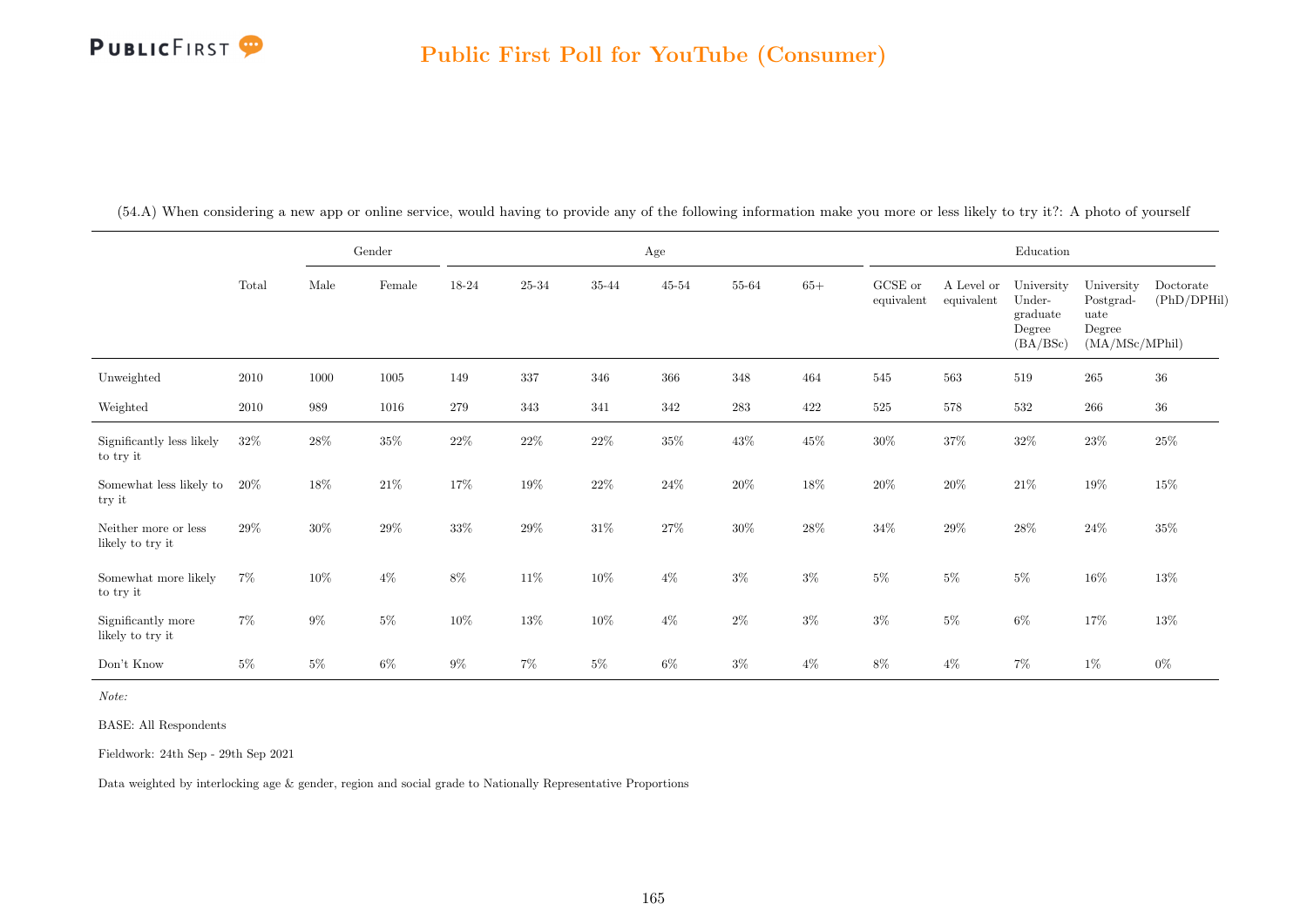|                                          |        |        |        | Social Grade |           |        | $\mathrm{EU}$ 2016 Vote |                   |                     |         |                     | 2019                          |                   |                      |
|------------------------------------------|--------|--------|--------|--------------|-----------|--------|-------------------------|-------------------|---------------------|---------|---------------------|-------------------------------|-------------------|----------------------|
|                                          | Total  | AB     | C1     | C2           | $\rm{DE}$ | Leave  | Remain                  | I did not<br>vote | Conservative Labour |         | Liberal<br>Democrat | The<br><b>Brexit</b><br>Party | I did not<br>vote | None of<br>the above |
| Unweighted                               | 2010   | 566    | 524    | $383\,$      | 525       | 823    | 889                     | 216               | 831                 | 484     | 181                 | $20\,$                        | $235\,$           | $\overline{0}$       |
| Weighted                                 | 2010   | 539    | 519    | 440          | 500       | 776    | 887                     | $224\,$           | 783                 | $505\,$ | 172                 | 19                            | 245               | $\overline{0}$       |
| Significantly less likely<br>to try it   | $32\%$ | $33\%$ | $34\%$ | $31\%$       | $31\%$    | $35\%$ | $30\%$                  | $31\%$            | $35\%$              | $26\%$  | $35\%$              | $42\%$                        | $33\%$            | $\ast$               |
| Somewhat less likely to<br>try it        | $20\%$ | 18%    | $24\%$ | $19\%$       | 19%       | $19\%$ | $21\%$                  | 19%               | $19\%$              | $21\%$  | $23\%$              | $15\%$                        | $23\%$            | $\ast$               |
| Neither more or less<br>likely to try it | 29%    | $26\%$ | $29\%$ | $32\%$       | $30\%$    | $29\%$ | $28\%$                  | $37\%$            | $29\%$              | $33\%$  | $20\%$              | $21\%$                        | $31\%$            | $\ast$               |
| Somewhat more likely<br>to try it        | $7\%$  | $9\%$  | $5\%$  | $7\%$        | $6\%$     | $6\%$  | $8\%$                   | $5\%$             | $7\%$               | $7\%$   | $6\%$               | $11\%$                        | $4\%$             | $\ast$               |
| Significantly more<br>likely to try it   | $7\%$  | $10\%$ | $4\%$  | $8\%$        | $5\%$     | $6\%$  | $8\%$                   | $2\%$             | $7\%$               | $7\%$   | $12\%$              | $6\%$                         | $1\%$             | $\ast$               |
| Don't Know                               | $5\%$  | $3\%$  | $4\%$  | $5\%$        | $10\%$    | $5\%$  | $4\%$                   | $7\%$             | $4\%$               | $7\%$   | $3\%$               | $4\%$                         | $7\%$             | $*$                  |

(54.B) When considering a new app or online service, would having to provide any of the following information make you more or less likely to try it?: A photo of yourself

Note:

BASE: All Respondents

Fieldwork: 24th Sep - 29th Sep 2021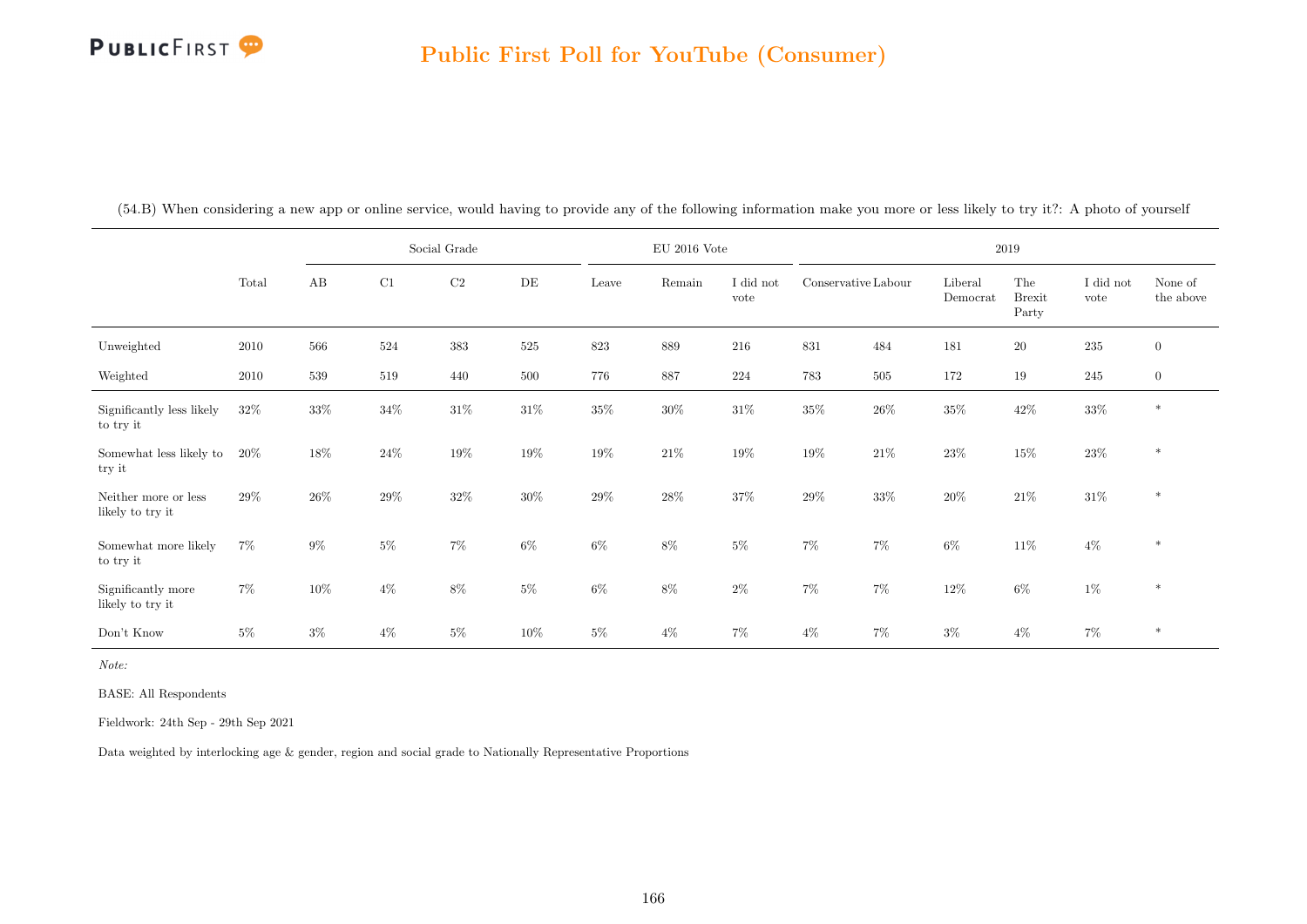(54.C) When considering a new app or online service, would having to provide any of the following information make you more or less likely to try it?: A photo of yourself

|                                          |        |           |               |               |                    |                  |                  | Region                         |               |               |          |        |                     |
|------------------------------------------|--------|-----------|---------------|---------------|--------------------|------------------|------------------|--------------------------------|---------------|---------------|----------|--------|---------------------|
|                                          | Total  | London    | South<br>East | South<br>West | East of<br>England | East<br>Midlands | West<br>Midlands | Yorkshire<br>and the<br>Humber | North<br>East | North<br>West | Scotland | Wales  | Northern<br>Ireland |
| Unweighted                               | 2010   | 289       | 280           | 155           | 181                | 134              | 190              | 163                            | 85            | $236\,$       | 161      | 104    | $32\,$              |
| Weighted                                 | 2010   | $\bf 281$ | $261\,$       | 161           | 181                | 141              | 181              | 161                            | $80\,$        | 221           | 181      | 101    | $60\,$              |
| Significantly less likely<br>to try it   | 32%    | $28\%$    | $38\%$        | $36\%$        | $36\%$             | $30\%$           | $30\%$           | $29\%$                         | $28\%$        | $24\%$        | $36\%$   | $37\%$ | $34\%$              |
| Somewhat less likely to<br>try it        | $20\%$ | 17%       | $17\%$        | $19\%$        | $22\%$             | $16\%$           | $22\%$           | $22\%$                         | $18\%$        | $23\%$        | $21\%$   | $26\%$ | $20\%$              |
| Neither more or less<br>likely to try it | 29%    | $27\%$    | $29\%$        | $32\%$        | $29\%$             | $35\%$           | $28\%$           | $24\%$                         | $40\%$        | $33\%$        | $27\%$   | $26\%$ | $27\%$              |
| Somewhat more likely<br>to try it        | $7\%$  | $12\%$    | $8\%$         | $3\%$         | $5\%$              | $10\%$           | $8\%$            | $5\%$                          | $4\%$         | $6\%$         | $4\%$    | $3\%$  | $3\%$               |
| Significantly more<br>likely to try it   | $7\%$  | $12\%$    | $4\%$         | $6\%$         | $4\%$              | $5\%$            | $8\%$            | $9\%$                          | $6\%$         | $7\%$         | $5\%$    | $2\%$  | $9\%$               |
| Don't Know                               | $5\%$  | $4\%$     | $6\%$         | $5\%$         | $4\%$              | $4\%$            | $4\%$            | 10%                            | $5\%$         | $6\%$         | $7\%$    | $7\%$  | $8\%$               |

Note:

BASE: All Respondents

Fieldwork: 24th Sep - 29th Sep 2021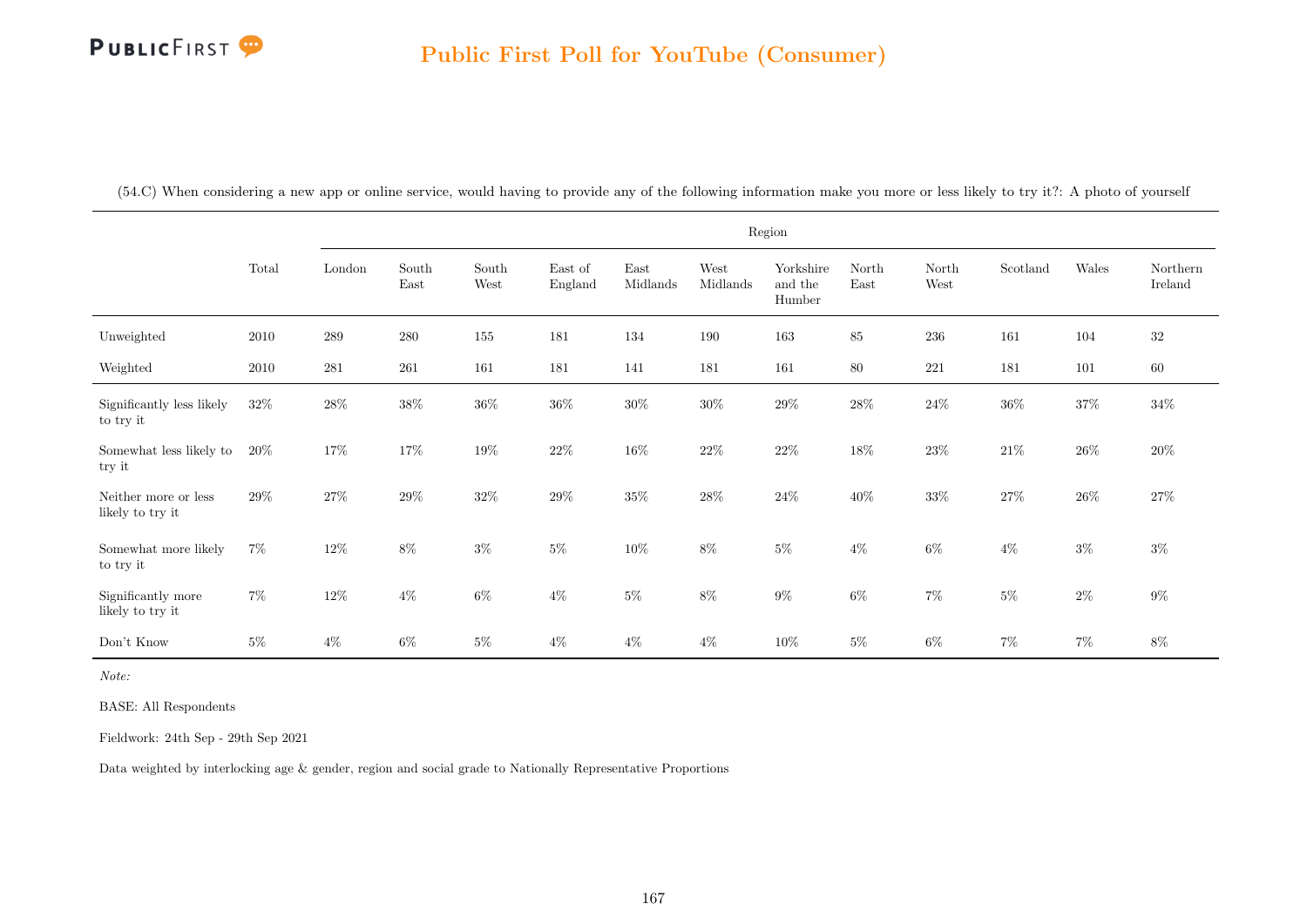|                                          |        |        | Gender   |        |         |        | $\rm Age$ |         |        |                       |                          | Education                                              |                                                             |                          |
|------------------------------------------|--------|--------|----------|--------|---------|--------|-----------|---------|--------|-----------------------|--------------------------|--------------------------------------------------------|-------------------------------------------------------------|--------------------------|
|                                          | Total  | Male   | Female   | 18-24  | 25-34   | 35-44  | $45 - 54$ | 55-64   | $65+$  | GCSE or<br>equivalent | A Level or<br>equivalent | University<br>Under-<br>graduate<br>Degree<br>(BA/BSc) | University<br>Postgrad-<br>uate<br>Degree<br>(MA/MSc/MPhil) | Doctorate<br>(PhD/DPHil) |
| Unweighted                               | 2010   | 1000   | $1005\,$ | 149    | $337\,$ | 346    | 366       | 348     | 464    | $545\,$               | 563                      | 519                                                    | 265                                                         | $36\,$                   |
| Weighted                                 | 2010   | 989    | 1016     | 279    | 343     | 341    | 342       | $\,283$ | 422    | $525\,$               | 578                      | 532                                                    | 266                                                         | $36\,$                   |
| Significantly less likely<br>to try it   | 35%    | $30\%$ | $39\%$   | $25\%$ | $25\%$  | $27\%$ | $36\%$    | $47\%$  | $46\%$ | $32\%$                | $37\%$                   | $36\%$                                                 | $27\%$                                                      | $23\%$                   |
| Somewhat less likely to<br>try it        | 20%    | $19\%$ | $21\%$   | $21\%$ | $19\%$  | $20\%$ | $21\%$    | $18\%$  | $20\%$ | $17\%$                | $20\%$                   | $23\%$                                                 | $22\%$                                                      | $7\%$                    |
| Neither more or less<br>likely to try it | $30\%$ | $32\%$ | $29\%$   | $32\%$ | $28\%$  | $31\%$ | $31\%$    | $31\%$  | $28\%$ | $36\%$                | $32\%$                   | $27\%$                                                 | $21\%$                                                      | $38\%$                   |
| Somewhat more likely<br>to try it        | $5\%$  | $7\%$  | $3\%$    | $6\%$  | $13\%$  | $8\%$  | $4\%$     | $1\%$   | $2\%$  | $3\%$                 | $3\%$                    | $5\%$                                                  | $15\%$                                                      | $23\%$                   |
| Significantly more<br>likely to try it   | $5\%$  | $8\%$  | $2\%$    | $9\%$  | $8\%$   | $8\%$  | $1\%$     | $0\%$   | $2\%$  | $3\%$                 | $1\%$                    | $5\%$                                                  | $14\%$                                                      | $9\%$                    |
| Don't Know                               | $5\%$  | $5\%$  | $6\%$    | $7\%$  | $7\%$   | $7\%$  | $7\%$     | $3\%$   | $3\%$  | $9\%$                 | $6\%$                    | $4\%$                                                  | $1\%$                                                       | $0\%$                    |

(55.A) When considering a new app or online service, would having to provide any of the following information make you more or less likely to try it?: Your income

Note:

BASE: All Respondents

Fieldwork: 24th Sep - 29th Sep 2021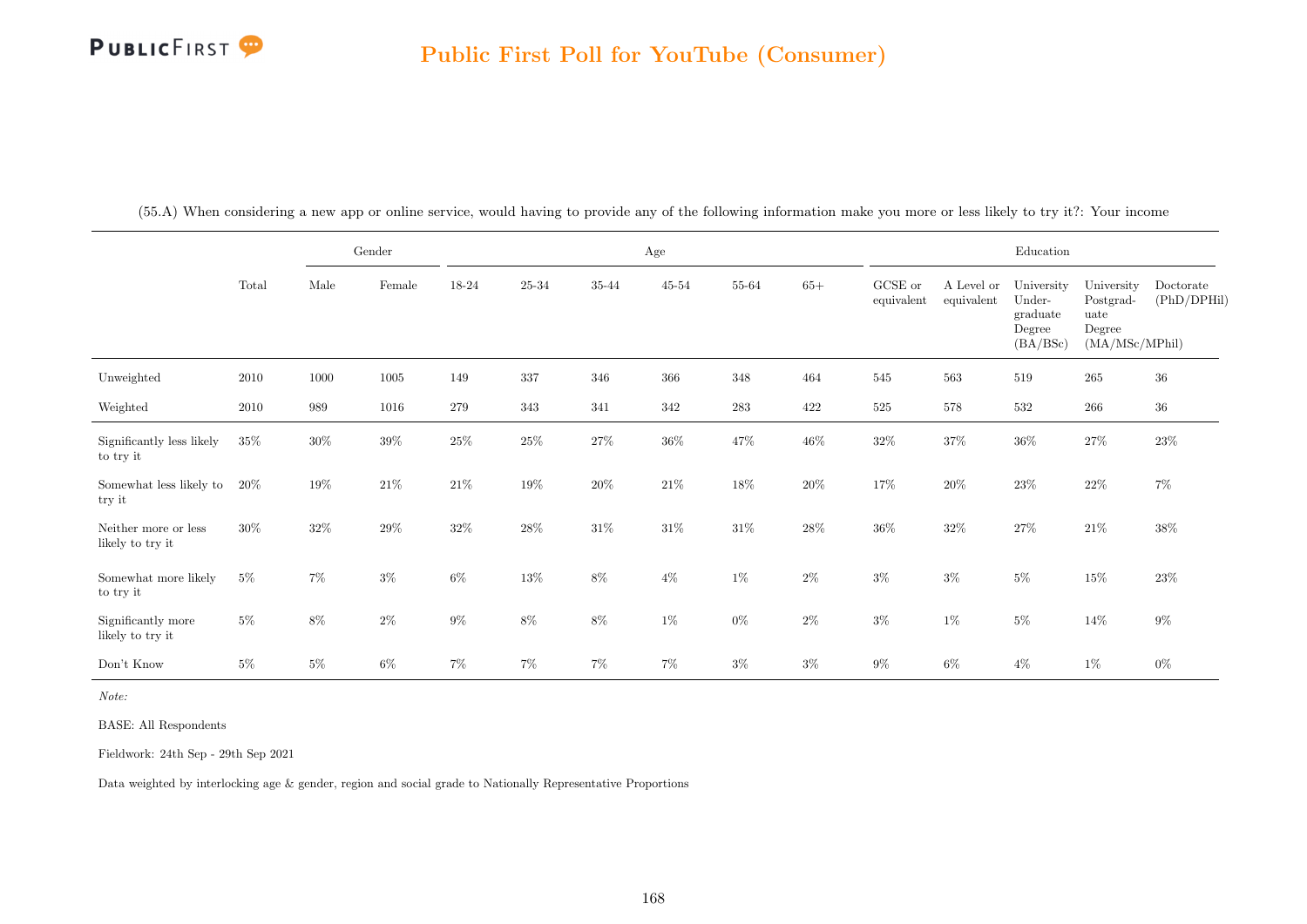|                                          |        | Social Grade |        |          |        | $\rm{EU}$ 2016 Vote |         |                   |                     |        | 2019                |                               |                   |                      |
|------------------------------------------|--------|--------------|--------|----------|--------|---------------------|---------|-------------------|---------------------|--------|---------------------|-------------------------------|-------------------|----------------------|
|                                          | Total  | AB           | C1     | $\rm C2$ | DE     | Leave               | Remain  | I did not<br>vote | Conservative Labour |        | Liberal<br>Democrat | The<br><b>Brexit</b><br>Party | I did not<br>vote | None of<br>the above |
| Unweighted                               | 2010   | 566          | 524    | $383\,$  | 525    | 823                 | $889\,$ | 216               | 831                 | 484    | 181                 | $20\,$                        | 235               | $\overline{0}$       |
| Weighted                                 | 2010   | 539          | 519    | 440      | 500    | 776                 | 887     | $224\,$           | 783                 | 505    | 172                 | 19                            | 245               | $\boldsymbol{0}$     |
| Significantly less likely<br>to try it   | $35\%$ | $33\%$       | $38\%$ | $34\%$   | $34\%$ | $38\%$              | $33\%$  | $30\%$            | $36\%$              | $33\%$ | $30\%$              | $45\%$                        | $34\%$            | $\ast$               |
| Somewhat less likely to<br>try it        | 20%    | 22\%         | $22\%$ | $20\%$   | $16\%$ | $19\%$              | $21\%$  | 21\%              | $20\%$              | $21\%$ | $25\%$              | $10\%$                        | $22\%$            | $\ast$               |
| Neither more or less<br>likely to try it | $30\%$ | 27%          | $29\%$ | $30\%$   | 34%    | $31\%$              | $28\%$  | $35\%$            | $30\%$              | $30\%$ | $25\%$              | $29\%$                        | $35\%$            | $\ast$               |
| Somewhat more likely<br>to try it        | $5\%$  | $9\%$        | $3\%$  | $5\%$    | $4\%$  | $4\%$               | $7\%$   | $2\%$             | $5\%$               | $6\%$  | 10%                 | $6\%$                         | $2\%$             | $\ast$               |
| Significantly more<br>likely to try it   | $5\%$  | $7\%$        | $3\%$  | $5\%$    | $3\%$  | $3\%$               | $6\%$   | $2\%$             | $5\%$               | $5\%$  | $6\%$               | $0\%$                         | $1\%$             | $\ast$               |
| Don't Know                               | $5\%$  | $3\%$        | $4\%$  | $6\%$    | $9\%$  | $5\%$               | $4\%$   | $9\%$             | $4\%$               | 6%     | $4\%$               | $10\%$                        | $7\%$             | $\ast$               |

(55.B) When considering a new app or online service, would having to provide any of the following information make you more or less likely to try it?: Your income

Note:

BASE: All Respondents

Fieldwork: 24th Sep - 29th Sep 2021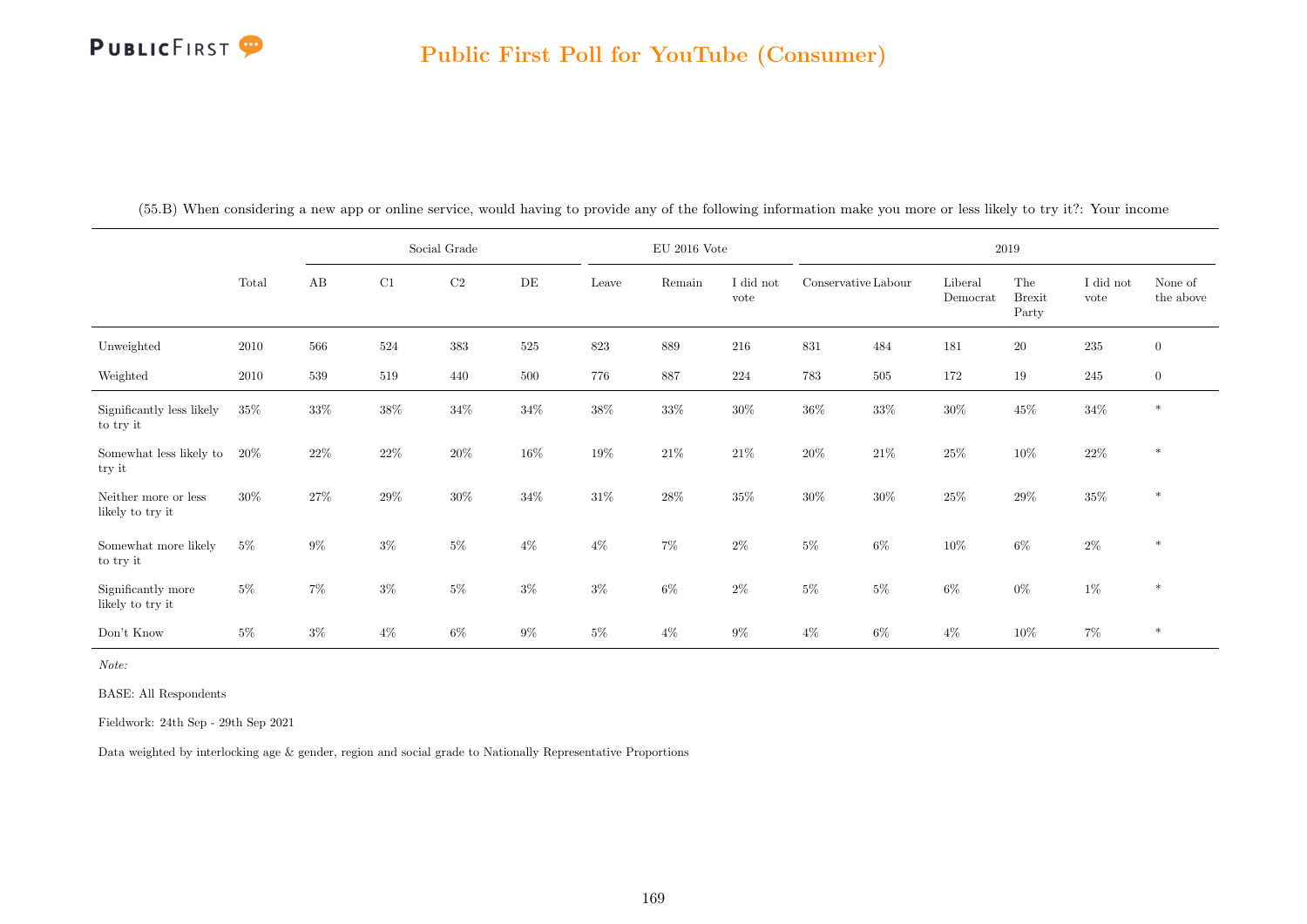| (55.C) When considering a new app or online service, would having to provide any of the following information make you more or less likely to try it?: Your income |  |  |  |  |
|--------------------------------------------------------------------------------------------------------------------------------------------------------------------|--|--|--|--|
|--------------------------------------------------------------------------------------------------------------------------------------------------------------------|--|--|--|--|

|                                          |        |           |               |               |                    |                  |                  | Region                         |               |               |          |        |                     |
|------------------------------------------|--------|-----------|---------------|---------------|--------------------|------------------|------------------|--------------------------------|---------------|---------------|----------|--------|---------------------|
|                                          | Total  | London    | South<br>East | South<br>West | East of<br>England | East<br>Midlands | West<br>Midlands | Yorkshire<br>and the<br>Humber | North<br>East | North<br>West | Scotland | Wales  | Northern<br>Ireland |
| Unweighted                               | 2010   | 289       | $280\,$       | 155           | 181                | 134              | 190              | 163                            | 85            | 236           | 161      | 104    | $32\,$              |
| Weighted                                 | 2010   | $\bf 281$ | 261           | 161           | 181                | 141              | 181              | 161                            | $80\,$        | $221\,$       | 181      | 101    | $60\,$              |
| Significantly less likely<br>to try it   | $35\%$ | $27\%$    | $39\%$        | $40\%$        | $42\%$             | $26\%$           | $35\%$           | $28\%$                         | $28\%$        | $33\%$        | $39\%$   | $38\%$ | $41\%$              |
| Somewhat less likely to<br>try it        | 20%    | $22\%$    | $22\%$        | $20\%$        | $17\%$             | $16\%$           | $18\%$           | $25\%$                         | $22\%$        | $20\%$        | $16\%$   | $18\%$ | $27\%$              |
| Neither more or less<br>likely to try it | $30\%$ | $25\%$    | $28\%$        | $28\%$        | $31\%$             | $41\%$           | $32\%$           | $29\%$                         | 33%           | $31\%$        | $34\%$   | $31\%$ | $21\%$              |
| Somewhat more likely<br>to try it        | $5\%$  | $12\%$    | $2\%$         | $3\%$         | $3\%$              | $6\%$            | $6\%$            | $4\%$                          | $11\%$        | $4\%$         | $2\%$    | $5\%$  | $5\%$               |
| Significantly more<br>likely to try it   | $5\%$  | $9\%$     | $4\%$         | $2\%$         | $3\%$              | $6\%$            | $4\%$            | $4\%$                          | $0\%$         | $6\%$         | $4\%$    | $3\%$  | $3\%$               |
| Don't Know                               | $5\%$  | $4\%$     | $5\%$         | $7\%$         | $4\%$              | $5\%$            | $5\%$            | $10\%$                         | $6\%$         | $6\%$         | $5\%$    | $6\%$  | $3\%$               |

Note:

BASE: All Respondents

Fieldwork: 24th Sep - 29th Sep 2021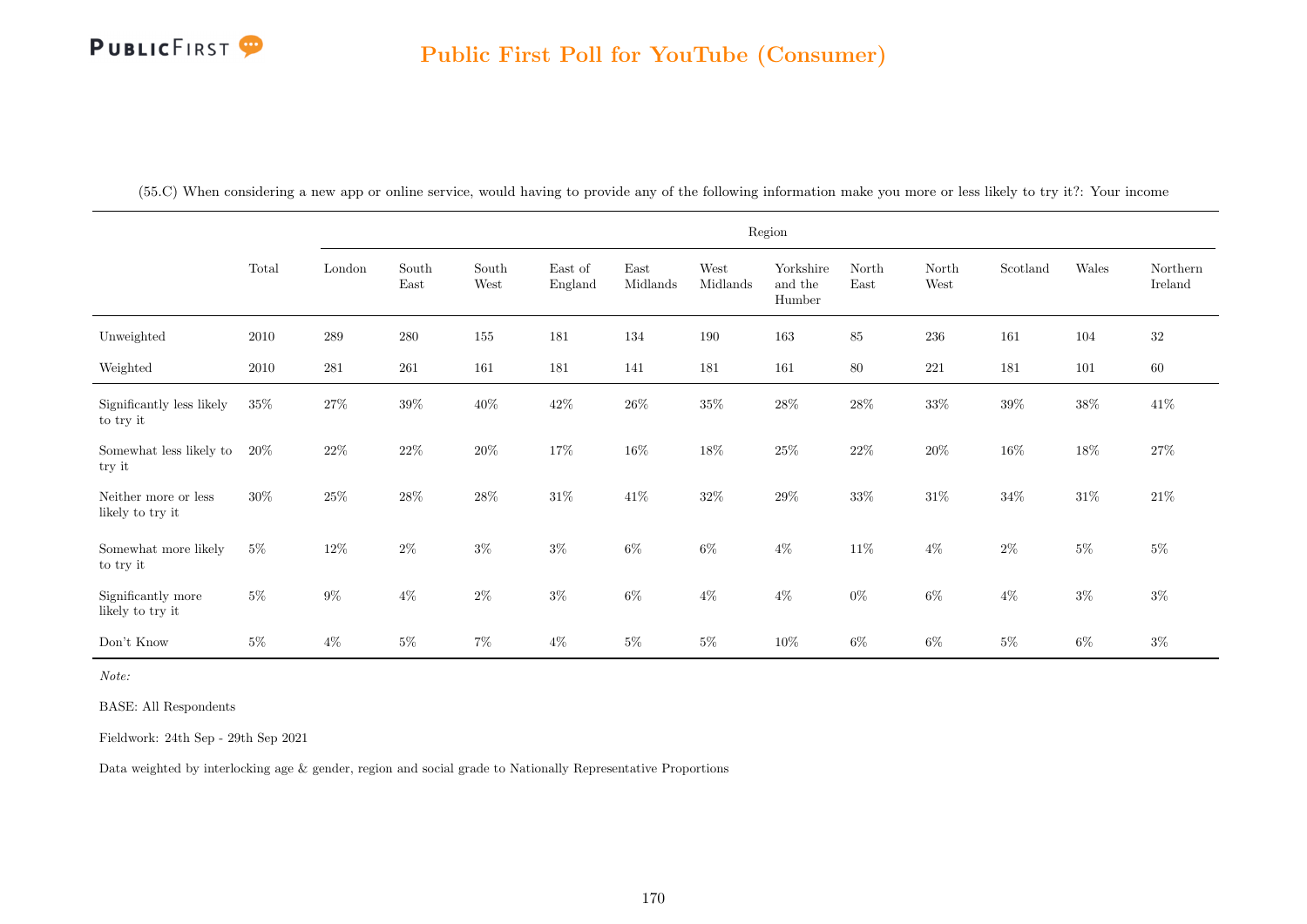|                                          |        |        | Gender   |        |           |        | $\rm Age$ |        |        |                       |                          | Education                                              |                                                             |                          |
|------------------------------------------|--------|--------|----------|--------|-----------|--------|-----------|--------|--------|-----------------------|--------------------------|--------------------------------------------------------|-------------------------------------------------------------|--------------------------|
|                                          | Total  | Male   | Female   | 18-24  | $25 - 34$ | 35-44  | $45 - 54$ | 55-64  | $65+$  | GCSE or<br>equivalent | A Level or<br>equivalent | University<br>Under-<br>graduate<br>Degree<br>(BA/BSc) | University<br>Postgrad-<br>uate<br>Degree<br>(MA/MSc/MPhil) | Doctorate<br>(PhD/DPHil) |
| Unweighted                               | 2010   | 1000   | $1005\,$ | 149    | 337       | 346    | 366       | 348    | 464    | 545                   | 563                      | 519                                                    | $265\,$                                                     | 36                       |
| Weighted                                 | 2010   | 989    | 1016     | 279    | 343       | 341    | 342       | 283    | 422    | $525\,$               | $578\,$                  | 532                                                    | $266\,$                                                     | $36\,$                   |
| Significantly less likely<br>to try it   | $28\%$ | $24\%$ | $31\%$   | $27\%$ | $26\%$    | $24\%$ | $29\%$    | $37\%$ | $26\%$ | $22\%$                | $33\%$                   | $29\%$                                                 | $24\%$                                                      | $23\%$                   |
| Somewhat less likely to<br>try it        | 18%    | $16\%$ | $20\%$   | $18\%$ | $18\%$    | $22\%$ | $20\%$    | $17\%$ | $12\%$ | $16\%$                | 19%                      | $19\%$                                                 | $20\%$                                                      | $8\%$                    |
| Neither more or less<br>likely to try it | $36\%$ | $38\%$ | $34\%$   | $30\%$ | $28\%$    | $30\%$ | $36\%$    | $39\%$ | $49\%$ | 45\%                  | $35\%$                   | $33\%$                                                 | $24\%$                                                      | $34\%$                   |
| Somewhat more likely<br>to try it        | $6\%$  | $8\%$  | $5\%$    | $10\%$ | $10\%$    | $8\%$  | $5\%$     | $2\%$  | $2\%$  | $3\%$                 | $3\%$                    | $8\%$                                                  | $13\%$                                                      | $12\%$                   |
| Significantly more<br>likely to try it   | $5\%$  | $8\%$  | $2\%$    | $7\%$  | $10\%$    | $9\%$  | $2\%$     | $1\%$  | $2\%$  | $2\%$                 | $4\%$                    | $3\%$                                                  | $16\%$                                                      | $18\%$                   |
| Don't Know                               | $8\%$  | $7\%$  | $8\%$    | $8\%$  | $8\%$     | $7\%$  | $8\%$     | $5\%$  | $9\%$  | 11\%                  | $7\%$                    | $8\%$                                                  | $2\%$                                                       | $5\%$                    |

(56.A) When considering a new app or online service, would having to provide any of the following information make you more or less likely to try it?: Your place of work

Note:

BASE: All Respondents

Fieldwork: 24th Sep - 29th Sep 2021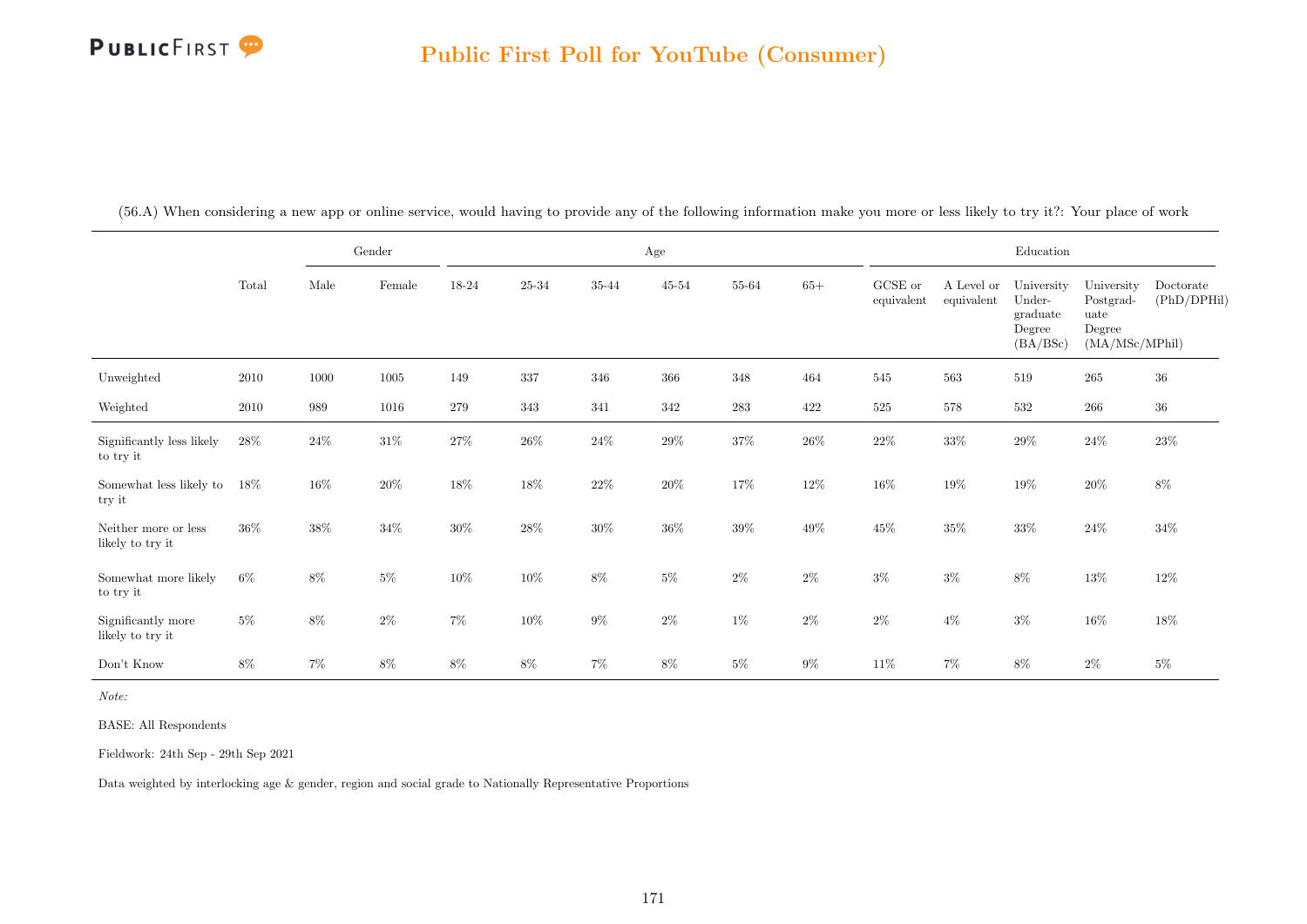|                                          |        | Social Grade |        |          |           |        | $\mathrm{EU}$ 2016 Vote |                   |                     |         | 2019                         |                               |                   |                      |
|------------------------------------------|--------|--------------|--------|----------|-----------|--------|-------------------------|-------------------|---------------------|---------|------------------------------|-------------------------------|-------------------|----------------------|
|                                          | Total  | AB           | C1     | $\rm C2$ | $\rm{DE}$ | Leave  | Remain                  | I did not<br>vote | Conservative Labour |         | Liberal<br>${\rm Demoncrat}$ | The<br><b>Brexit</b><br>Party | I did not<br>vote | None of<br>the above |
| Unweighted                               | 2010   | 566          | 524    | 383      | 525       | 823    | 889                     | 216               | 831                 | 484     | 181                          | $20\,$                        | $235\,$           | $\mathbf{0}$         |
| Weighted                                 | 2010   | 539          | 519    | 440      | 500       | 776    | 887                     | 224               | 783                 | $505\,$ | 172                          | 19                            | 245               | $\boldsymbol{0}$     |
| Significantly less likely<br>to try it   | 28\%   | 27%          | $31\%$ | $29\%$   | $25\%$    | $28\%$ | $28\%$                  | $28\%$            | $27\%$              | $29\%$  | $25\%$                       | $35\%$                        | $28\%$            | $\ast$               |
| Somewhat less likely to<br>try it        | 18%    | 18%          | $22\%$ | $18\%$   | $14\%$    | $15\%$ | $20\%$                  | $19\%$            | $17\%$              | $19\%$  | 17%                          | $14\%$                        | $19\%$            | $\ast$               |
| Neither more or less<br>likely to try it | $36\%$ | $33\%$       | $34\%$ | $36\%$   | 40%       | $40\%$ | $32\%$                  | $39\%$            | $38\%$              | $34\%$  | 36%                          | 29%                           | $41\%$            | $\ast$               |
| Somewhat more likely<br>to try it        | 6%     | $9\%$        | $5\%$  | $5\%$    | $5\%$     | $5\%$  | $8\%$                   | $3\%$             | $6\%$               | $7\%$   | $9\%$                        | $6\%$                         | $2\%$             | $\ast$               |
| Significantly more<br>likely to try it   | $5\%$  | $8\%$        | $3\%$  | $6\%$    | $3\%$     | $4\%$  | $6\%$                   | $2\%$             | $6\%$               | $4\%$   | $6\%$                        | $6\%$                         | $0\%$             | $\ast$               |
| Don't Know                               | 8%     | $6\%$        | $6\%$  | $6\%$    | 13%       | $8\%$  | $6\%$                   | 10%               | $6\%$               | $7\%$   | $6\%$                        | $10\%$                        | $9\%$             | $\ast$               |

(56.B) When considering a new app or online service, would having to provide any of the following information make you more or less likely to try it?: Your place of work

Note:

BASE: All Respondents

Fieldwork: 24th Sep - 29th Sep 2021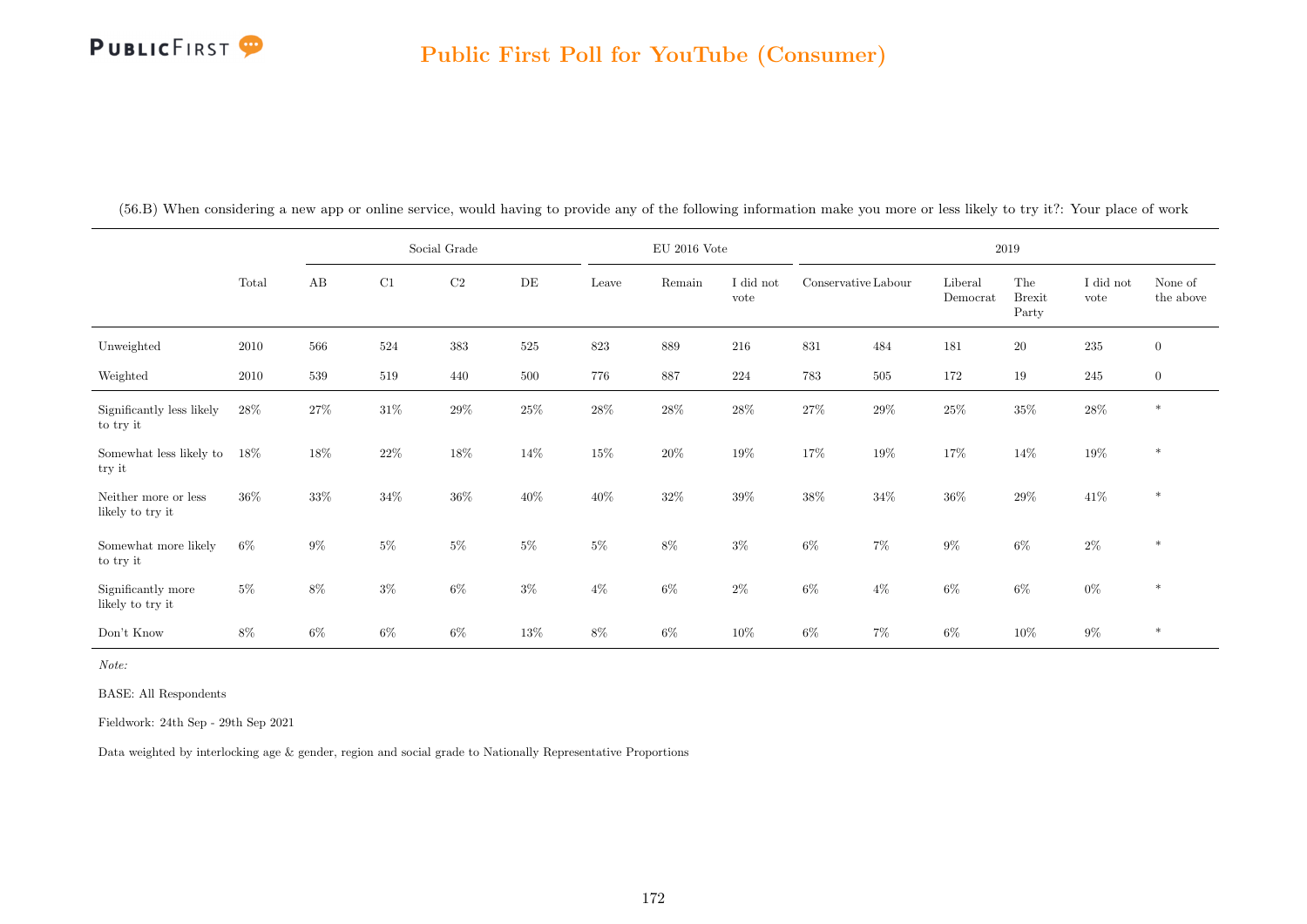(56.C) When considering a new app or online service, would having to provide any of the following information make you more or less likely to try it?: Your place of work

|                                          |        |         |               |               |                    |                  |                  | Region                         |               |               |          |        |                     |
|------------------------------------------|--------|---------|---------------|---------------|--------------------|------------------|------------------|--------------------------------|---------------|---------------|----------|--------|---------------------|
|                                          | Total  | London  | South<br>East | South<br>West | East of<br>England | East<br>Midlands | West<br>Midlands | Yorkshire<br>and the<br>Humber | North<br>East | North<br>West | Scotland | Wales  | Northern<br>Ireland |
| Unweighted                               | 2010   | $\,289$ | $280\,$       | 155           | 181                | 134              | 190              | 163                            | 85            | $\,236$       | 161      | 104    | $32\,$              |
| Weighted                                 | 2010   | 281     | $261\,$       | 161           | 181                | 141              | 181              | 161                            | 80            | 221           | 181      | 101    | 60                  |
| Significantly less likely<br>to try it   | $28\%$ | $30\%$  | $29\%$        | $34\%$        | $28\%$             | $19\%$           | $22\%$           | $23\%$                         | $17\%$        | $24\%$        | $35\%$   | $35\%$ | $38\%$              |
| Somewhat less likely to<br>try it        | 18%    | $18\%$  | $18\%$        | $15\%$        | $16\%$             | $24\%$           | $17\%$           | $19\%$                         | $26\%$        | 17%           | $16\%$   | $16\%$ | $12\%$              |
| Neither more or less<br>likely to try it | $36\%$ | $24\%$  | $36\%$        | $34\%$        | $41\%$             | $37\%$           | $39\%$           | $32\%$                         | $46\%$        | $41\%$        | $35\%$   | $40\%$ | $35\%$              |
| Somewhat more likely<br>to try it        | $6\%$  | $14\%$  | $4\%$         | $3\%$         | $6\%$              | $9\%$            | 10%              | $6\%$                          | $4\%$         | $3\%$         | $2\%$    | $0\%$  | $3\%$               |
| Significantly more<br>likely to try it   | $5\%$  | $11\%$  | $4\%$         | $4\%$         | $3\%$              | $2\%$            | $3\%$            | $7\%$                          | $4\%$         | $6\%$         | $4\%$    | $1\%$  | $9\%$               |
| Don't Know                               | 8%     | $4\%$   | $8\%$         | $9\%$         | $6\%$              | $10\%$           | $9\%$            | $13\%$                         | $4\%$         | $9\%$         | $7\%$    | 8%     | $3\%$               |

Note:

BASE: All Respondents

Fieldwork: 24th Sep - 29th Sep 2021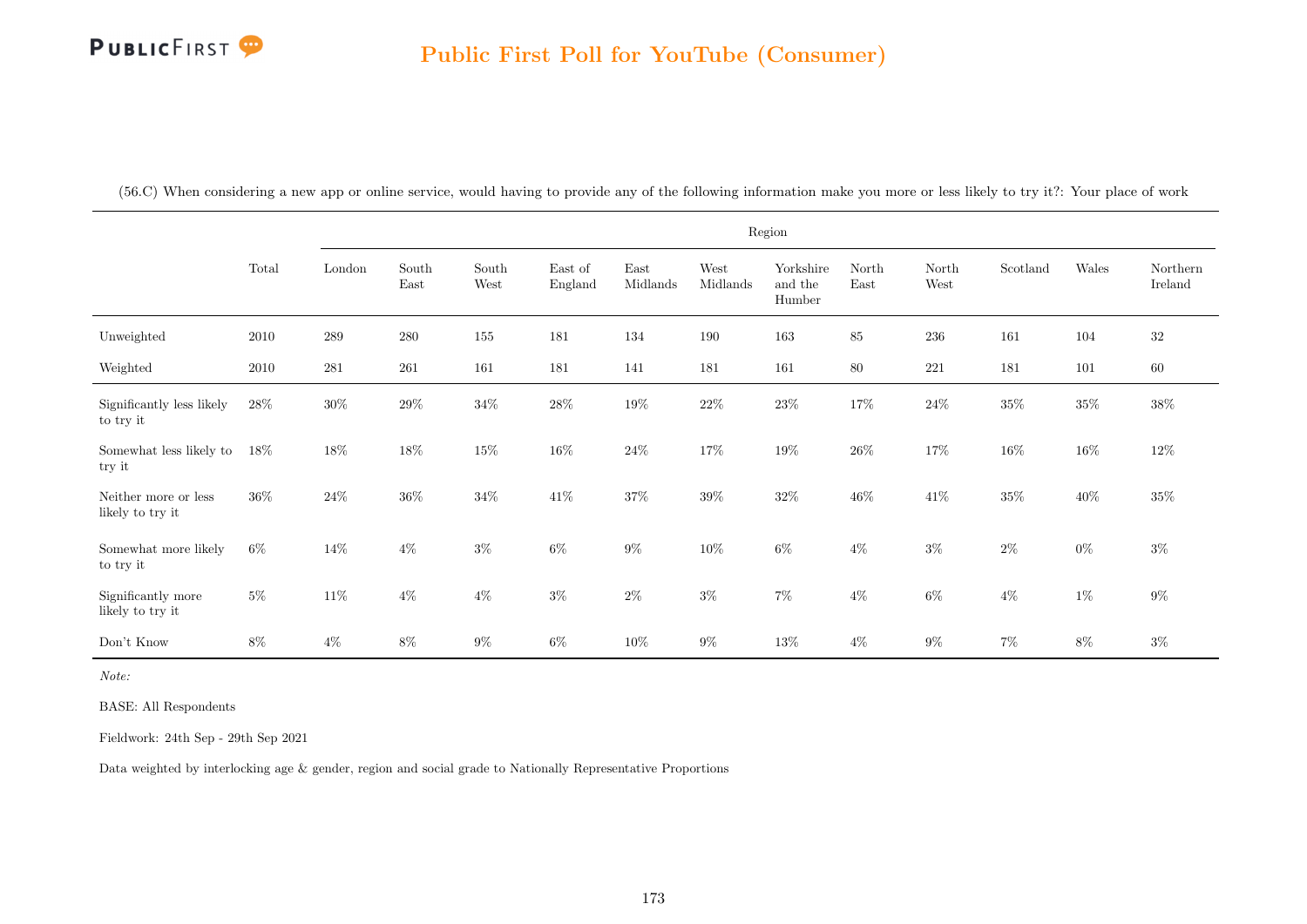

(57.A) When considering a new app or online service, would having to provide any of the following information make you more or less likely to try it?: Your name (as it appears on your birth certificate)

|                                          |        |        | Gender          |         |        |           | Age       |           |         |                       |                          | Education                                              |                                                             |                          |
|------------------------------------------|--------|--------|-----------------|---------|--------|-----------|-----------|-----------|---------|-----------------------|--------------------------|--------------------------------------------------------|-------------------------------------------------------------|--------------------------|
|                                          | Total  | Male   | $\mbox{Female}$ | 18-24   | 25-34  | $35 - 44$ | $45 - 54$ | 55-64     | $65+$   | GCSE or<br>equivalent | A Level or<br>equivalent | University<br>Under-<br>graduate<br>Degree<br>(BA/BSc) | University<br>Postgrad-<br>uate<br>Degree<br>(MA/MSc/MPhil) | Doctorate<br>(PhD/DPHil) |
| Unweighted                               | 2010   | 1000   | 1005            | 149     | 337    | 346       | 366       | 348       | 464     | 545                   | 563                      | 519                                                    | 265                                                         | $36\,$                   |
| Weighted                                 | 2010   | 989    | 1016            | $279\,$ | 343    | 341       | 342       | $\bf 283$ | $422\,$ | $525\,$               | $578\,$                  | 532                                                    | $266\,$                                                     | $36\,$                   |
| Significantly less likely<br>to try it   | $16\%$ | 14\%   | $18\%$          | $12\%$  | $16\%$ | $14\%$    | $15\%$    | $23\%$    | $17\%$  | $15\%$                | $16\%$                   | $16\%$                                                 | $16\%$                                                      | $11\%$                   |
| Somewhat less likely to<br>try it        | $12\%$ | 12\%   | $13\%$          | $12\%$  | 12%    | $15\%$    | $12\%$    | $9\%$     | $13\%$  | $12\%$                | $13\%$                   | $13\%$                                                 | 13%                                                         | $5\%$                    |
| Neither more or less<br>likely to try it | $51\%$ | $50\%$ | $52\%$          | 47\%    | 44\%   | $45\%$    | $53\%$    | $56\%$    | $57\%$  | $54\%$                | $53\%$                   | $50\%$                                                 | $39\%$                                                      | $66\%$                   |
| Somewhat more likely<br>to try it        | $9\%$  | $10\%$ | $7\%$           | 14%     | $12\%$ | $11\%$    | $7\%$     | $5\%$     | $5\%$   | $7\%$                 | $9\%$                    | $11\%$                                                 | 11\%                                                        | $10\%$                   |
| Significantly more<br>likely to try it   | $7\%$  | $9\%$  | $5\%$           | $9\%$   | $10\%$ | $10\%$    | $5\%$     | $3\%$     | $5\%$   | $4\%$                 | $4\%$                    | $6\%$                                                  | $20\%$                                                      | $8\%$                    |
| Don't Know                               | $5\%$  | $4\%$  | $6\%$           | $5\%$   | $6\%$  | $5\%$     | $7\%$     | $4\%$     | $4\%$   | $8\%$                 | $5\%$                    | $4\%$                                                  | $1\%$                                                       | $0\%$                    |

Note:

BASE: All Respondents

Fieldwork: 24th Sep - 29th Sep 2021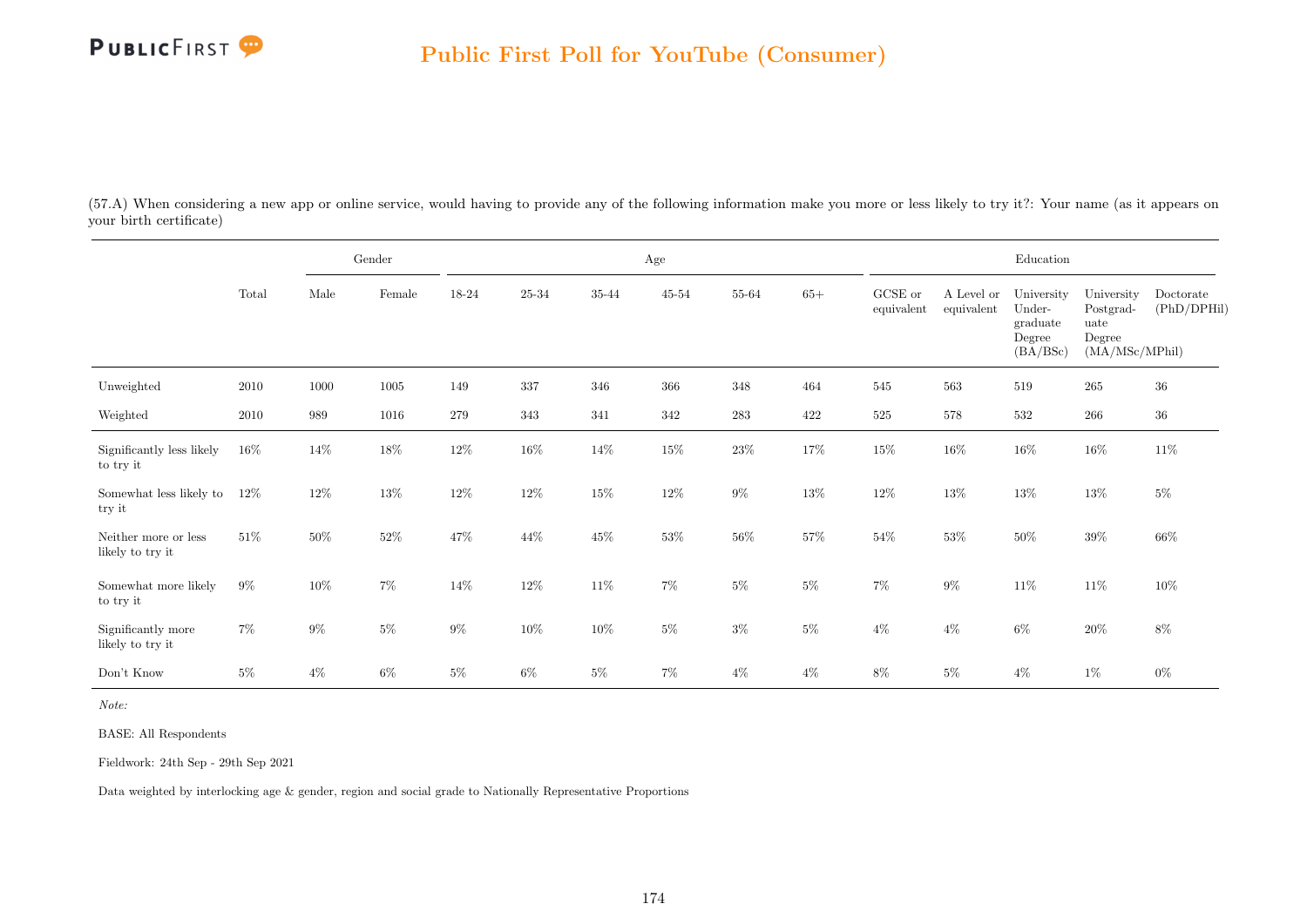

(57.B) When considering a new app or online service, would having to provide any of the following information make you more or less likely to try it?: Your name (as it appears on your birth certificate)

|                                          |        | Social Grade |        |          |        |         | $\rm EU$ 2016 Vote |                   |                     |         |                     | 2019                          |                   |                      |
|------------------------------------------|--------|--------------|--------|----------|--------|---------|--------------------|-------------------|---------------------|---------|---------------------|-------------------------------|-------------------|----------------------|
|                                          | Total  | AB           | C1     | $\rm C2$ | DE     | Leave   | Remain             | I did not<br>vote | Conservative Labour |         | Liberal<br>Democrat | The<br><b>Brexit</b><br>Party | I did not<br>vote | None of<br>the above |
| Unweighted                               | 2010   | 566          | 524    | $383\,$  | 525    | $823\,$ | 889                | 216               | $831\,$             | 484     | 181                 | $20\,$                        | $235\,$           | $\overline{0}$       |
| Weighted                                 | 2010   | $539\,$      | 519    | 440      | 500    | 776     | 887                | 224               | 783                 | $505\,$ | 172                 | 19                            | 245               | $\overline{0}$       |
| Significantly less likely<br>to try it   | $16\%$ | 16%          | $15\%$ | $18\%$   | $16\%$ | $16\%$  | $16\%$             | $18\%$            | $15\%$              | $15\%$  | $18\%$              | $30\%$                        | $15\%$            | $\ast$               |
| Somewhat less likely to<br>try it        | $12\%$ | 14\%         | $14\%$ | 11\%     | $10\%$ | $14\%$  | $12\%$             | $7\%$             | $13\%$              | $13\%$  | $9\%$               | $9\%$                         | $12\%$            | $\ast$               |
| Neither more or less<br>likely to try it | $51\%$ | 48%          | $54\%$ | $50\%$   | 50%    | $52\%$  | $49\%$             | $56\%$            | $51\%$              | $50\%$  | $50\%$              | $56\%$                        | $58\%$            | $\ast$               |
| Somewhat more likely<br>to try it        | $9\%$  | $11\%$       | $7\%$  | $9\%$    | $9\%$  | $9\%$   | $10\%$             | $7\%$             | $10\%$              | $9\%$   | 10%                 | $5\%$                         | $5\%$             | $\ast$               |
| Significantly more<br>likely to try it   | $7\%$  | $9\%$        | $6\%$  | $6\%$    | $6\%$  | $5\%$   | $9\%$              | $5\%$             | $7\%$               | $7\%$   | $9\%$               | $0\%$                         | $3\%$             | $\ast$               |
| Don't Know                               | $5\%$  | $2\%$        | $4\%$  | $5\%$    | 10%    | $4\%$   | $5\%$              | 7%                | $3\%$               | $6\%$   | $4\%$               | $0\%$                         | $7\%$             | $\ast$               |

Note:

BASE: All Respondents

Fieldwork: 24th Sep - 29th Sep 2021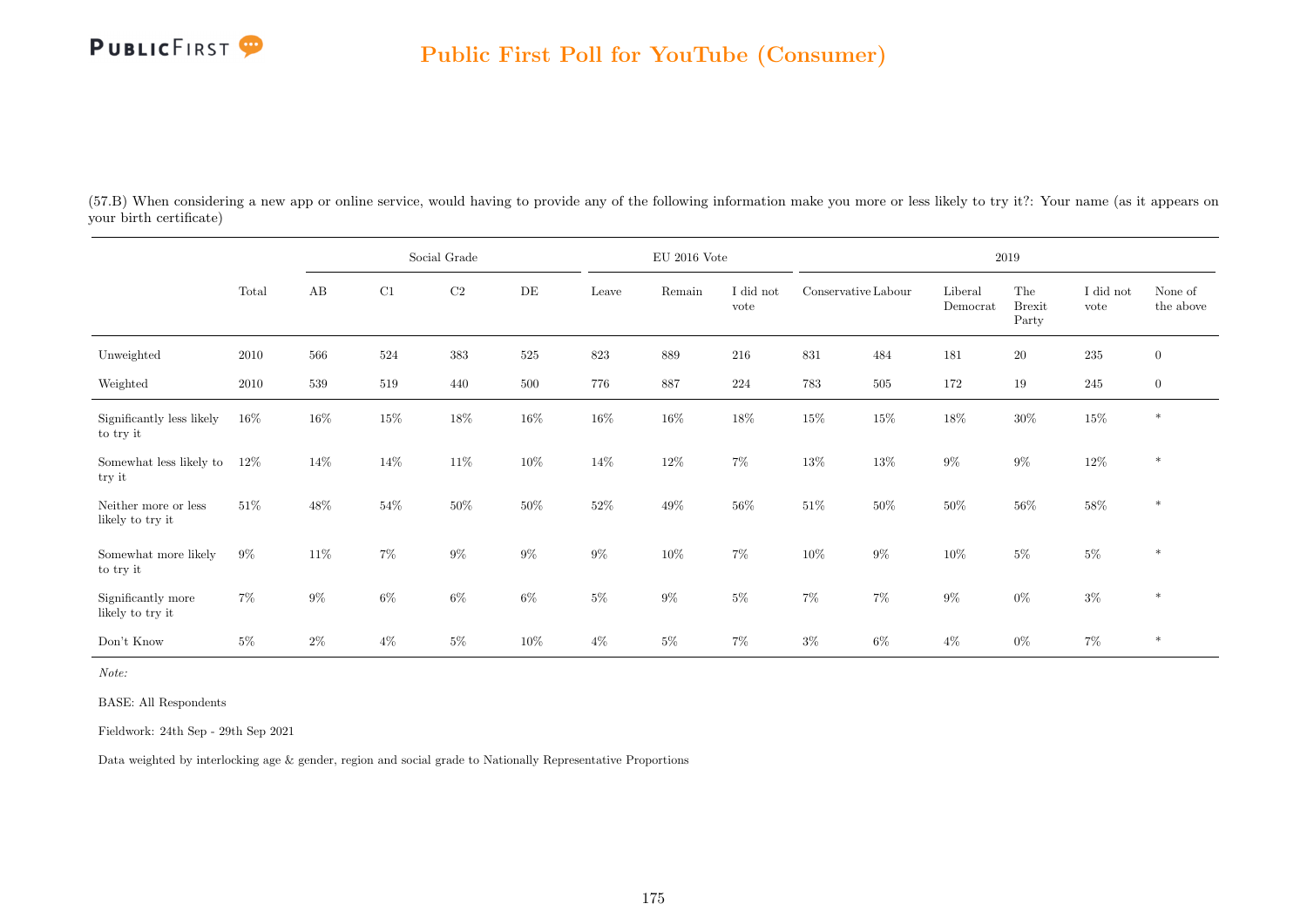(57.C) When considering a new app or online service, would having to provide any of the following information make you more or less likely to try it?: Your name (as it appears on your birth certificate)

|                                          |        |        |               |               |                    |                  |                  | Region                         |               |               |          |        |                     |
|------------------------------------------|--------|--------|---------------|---------------|--------------------|------------------|------------------|--------------------------------|---------------|---------------|----------|--------|---------------------|
|                                          | Total  | London | South<br>East | South<br>West | East of<br>England | East<br>Midlands | West<br>Midlands | Yorkshire<br>and the<br>Humber | North<br>East | North<br>West | Scotland | Wales  | Northern<br>Ireland |
| Unweighted                               | 2010   | 289    | 280           | 155           | 181                | 134              | 190              | 163                            | 85            | 236           | 161      | 104    | 32                  |
| Weighted                                 | 2010   | 281    | 261           | 161           | 181                | 141              | 181              | 161                            | 80            | 221           | 181      | 101    | $60\,$              |
| Significantly less likely<br>to try it   | $16\%$ | $18\%$ | $20\%$        | $16\%$        | $21\%$             | $11\%$           | $16\%$           | $12\%$                         | $11\%$        | $14\%$        | $16\%$   | $21\%$ | $8\%$               |
| Somewhat less likely to<br>try it        | $12\%$ | $10\%$ | $13\%$        | 14\%          | $9\%$              | $19\%$           | $12\%$           | $10\%$                         | $10\%$        | $15\%$        | $11\%$   | $11\%$ | $15\%$              |
| Neither more or less<br>likely to try it | $51\%$ | $43\%$ | $50\%$        | $48\%$        | $52\%$             | $52\%$           | $52\%$           | $54\%$                         | $56\%$        | $53\%$        | $54\%$   | $51\%$ | $50\%$              |
| Somewhat more likely<br>to try it        | $9\%$  | $13\%$ | $8\%$         | $8\%$         | $10\%$             | $8\%$            | $11\%$           | $8\%$                          | $7\%$         | $7\%$         | $6\%$    | $4\%$  | 17%                 |
| Significantly more<br>likely to try it   | $7\%$  | $13\%$ | $6\%$         | $7\%$         | $4\%$              | $6\%$            | $6\%$            | $5\%$                          | $10\%$        | $6\%$         | 8%       | $3\%$  | $6\%$               |
| Don't Know                               | $5\%$  | $2\%$  | $4\%$         | $7\%$         | $5\%$              | $5\%$            | $3\%$            | $11\%$                         | $5\%$         | 5%            | $5\%$    | $9\%$  | $3\%$               |

Note:

BASE: All Respondents

Fieldwork: 24th Sep - 29th Sep 2021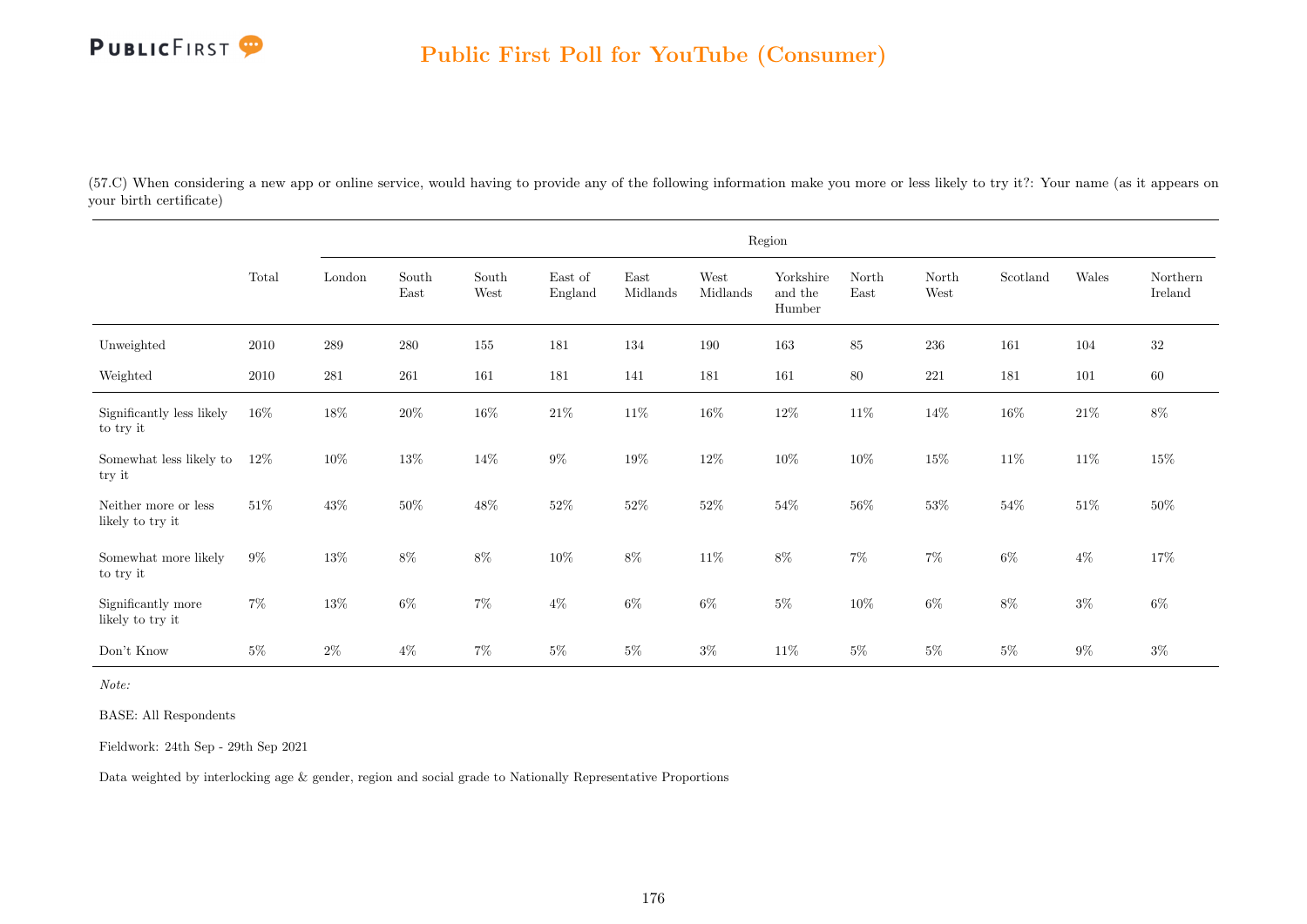|                                          |        |        | Gender   |        |           |        | $\rm Age$ |           |        |                       |                          | Education                                              |                                                             |                          |
|------------------------------------------|--------|--------|----------|--------|-----------|--------|-----------|-----------|--------|-----------------------|--------------------------|--------------------------------------------------------|-------------------------------------------------------------|--------------------------|
|                                          | Total  | Male   | Female   | 18-24  | $25 - 34$ | 35-44  | $45 - 54$ | 55-64     | $65+$  | GCSE or<br>equivalent | A Level or<br>equivalent | University<br>Under-<br>graduate<br>Degree<br>(BA/BSc) | University<br>Postgrad-<br>uate<br>Degree<br>(MA/MSc/MPhil) | Doctorate<br>(PhD/DPHil) |
| Unweighted                               | 2010   | 1000   | $1005\,$ | 149    | 337       | 346    | 366       | 348       | 464    | 545                   | 563                      | 519                                                    | 265                                                         | $36\,$                   |
| Weighted                                 | 2010   | 989    | 1016     | 279    | 343       | 341    | 342       | $\bf 283$ | 422    | $525\,$               | 578                      | 532                                                    | 266                                                         | $36\,$                   |
| Significantly less likely<br>to try it   | 15%    | $16\%$ | $14\%$   | $12\%$ | $15\%$    | $10\%$ | $17\%$    | $21\%$    | $15\%$ | $13\%$                | $16\%$                   | $14\%$                                                 | $16\%$                                                      | $16\%$                   |
| Somewhat less likely to<br>try it        | 10%    | $9\%$  | $11\%$   | $10\%$ | $11\%$    | $11\%$ | $8\%$     | $8\%$     | $10\%$ | $6\%$                 | 10%                      | $11\%$                                                 | $15\%$                                                      | $7\%$                    |
| Neither more or less<br>likely to try it | $56\%$ | $53\%$ | $59\%$   | $48\%$ | 44%       | $56\%$ | $59\%$    | $63\%$    | $64\%$ | $63\%$                | $60\%$                   | $54\%$                                                 | 39%                                                         | $48\%$                   |
| Somewhat more likely<br>to try it        | $7\%$  | $9\%$  | 6%       | $11\%$ | $14\%$    | $9\%$  | $6\%$     | $3\%$     | $3\%$  | $6\%$                 | $5\%$                    | $9\%$                                                  | $12\%$                                                      | $12\%$                   |
| Significantly more<br>likely to try it   | $6\%$  | $8\%$  | $4\%$    | $11\%$ | $9\%$     | $9\%$  | $4\%$     | $3\%$     | $3\%$  | $3\%$                 | $4\%$                    | $5\%$                                                  | $16\%$                                                      | 17%                      |
| Don't Know                               | $6\%$  | $5\%$  | $7\%$    | $8\%$  | $7\%$     | $6\%$  | $5\%$     | $2\%$     | $5\%$  | $8\%$                 | $5\%$                    | $6\%$                                                  | $2\%$                                                       | $0\%$                    |

(58.A) When considering a new app or online service, would having to provide any of the following information make you more or less likely to try it?: Your sexual orientation

Note:

BASE: All Respondents

Fieldwork: 24th Sep - 29th Sep 2021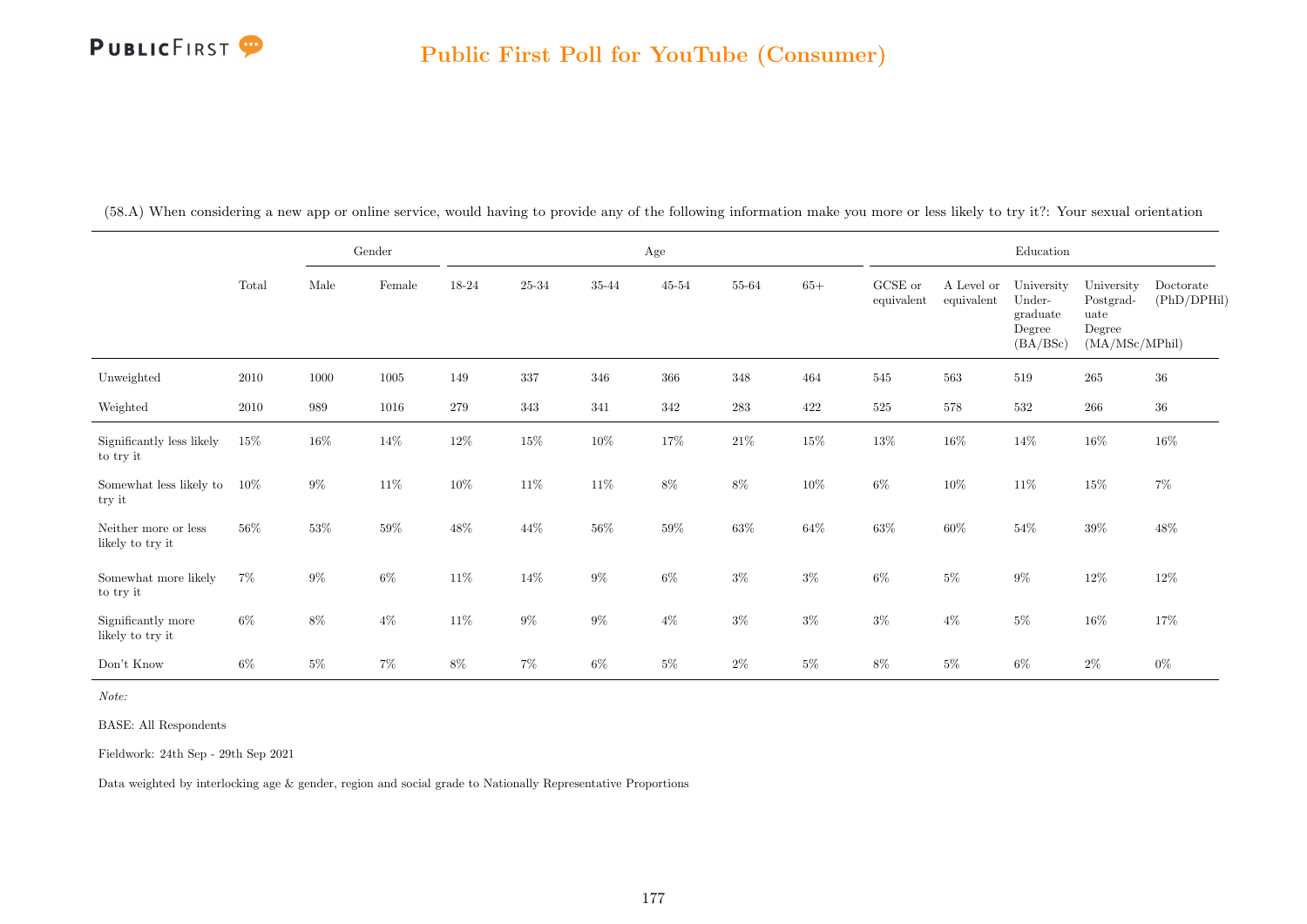|                                          |        | Social Grade |        |          |           | $\rm EU$ 2016 Vote |        |                   | 2019                |         |                     |                               |                   |                      |  |
|------------------------------------------|--------|--------------|--------|----------|-----------|--------------------|--------|-------------------|---------------------|---------|---------------------|-------------------------------|-------------------|----------------------|--|
|                                          | Total  | AB           | C1     | $\rm C2$ | $\rm{DE}$ | Leave              | Remain | I did not<br>vote | Conservative Labour |         | Liberal<br>Democrat | The<br><b>Brexit</b><br>Party | I did not<br>vote | None of<br>the above |  |
| Unweighted                               | 2010   | 566          | 524    | $383\,$  | $525\,$   | 823                | 889    | 216               | 831                 | 484     | 181                 | $20\,$                        | $\bf 235$         | $\overline{0}$       |  |
| Weighted                                 | 2010   | 539          | 519    | 440      | 500       | 776                | 887    | 224               | 783                 | $505\,$ | 172                 | 19                            | $245\,$           | $\overline{0}$       |  |
| Significantly less likely<br>to try it   | $15\%$ | $16\%$       | $15\%$ | $13\%$   | $15\%$    | $16\%$             | $15\%$ | $16\%$            | $14\%$              | $14\%$  | $15\%$              | $31\%$                        | $13\%$            | $*$                  |  |
| Somewhat less likely to<br>try it        | 10%    | $15\%$       | $8\%$  | $10\%$   | $6\%$     | $8\%$              | $11\%$ | $9\%$             | $10\%$              | $12\%$  | $10\%$              | $4\%$                         | $8\%$             | $\ast$               |  |
| Neither more or less<br>likely to try it | $56\%$ | 50%          | $62\%$ | $56\%$   | $56\%$    | $60\%$             | $54\%$ | $56\%$            | $58\%$              | $55\%$  | $52\%$              | $54\%$                        | $62\%$            | $\ast$               |  |
| Somewhat more likely<br>to try it        | $7\%$  | $8\%$        | $8\%$  | $8\%$    | $7\%$     | $6\%$              | $9\%$  | $7\%$             | $8\%$               | $8\%$   | $7\%$               | $5\%$                         | $6\%$             | $\ast$               |  |
| Significantly more<br>likely to try it   | $6\%$  | $9\%$        | $3\%$  | $7\%$    | $6\%$     | $6\%$              | $7\%$  | $5\%$             | $6\%$               | $5\%$   | $9\%$               | $6\%$                         | $3\%$             | $\ast$               |  |
| Don't Know                               | $6\%$  | $3\%$        | $4\%$  | $5\%$    | $11\%$    | $5\%$              | $4\%$  | $8\%$             | $3\%$               | $5\%$   | $6\%$               | $0\%$                         | $8\%$             | $\ast$               |  |

(58.B) When considering a new app or online service, would having to provide any of the following information make you more or less likely to try it?: Your sexual orientation

Note:

BASE: All Respondents

Fieldwork: 24th Sep - 29th Sep 2021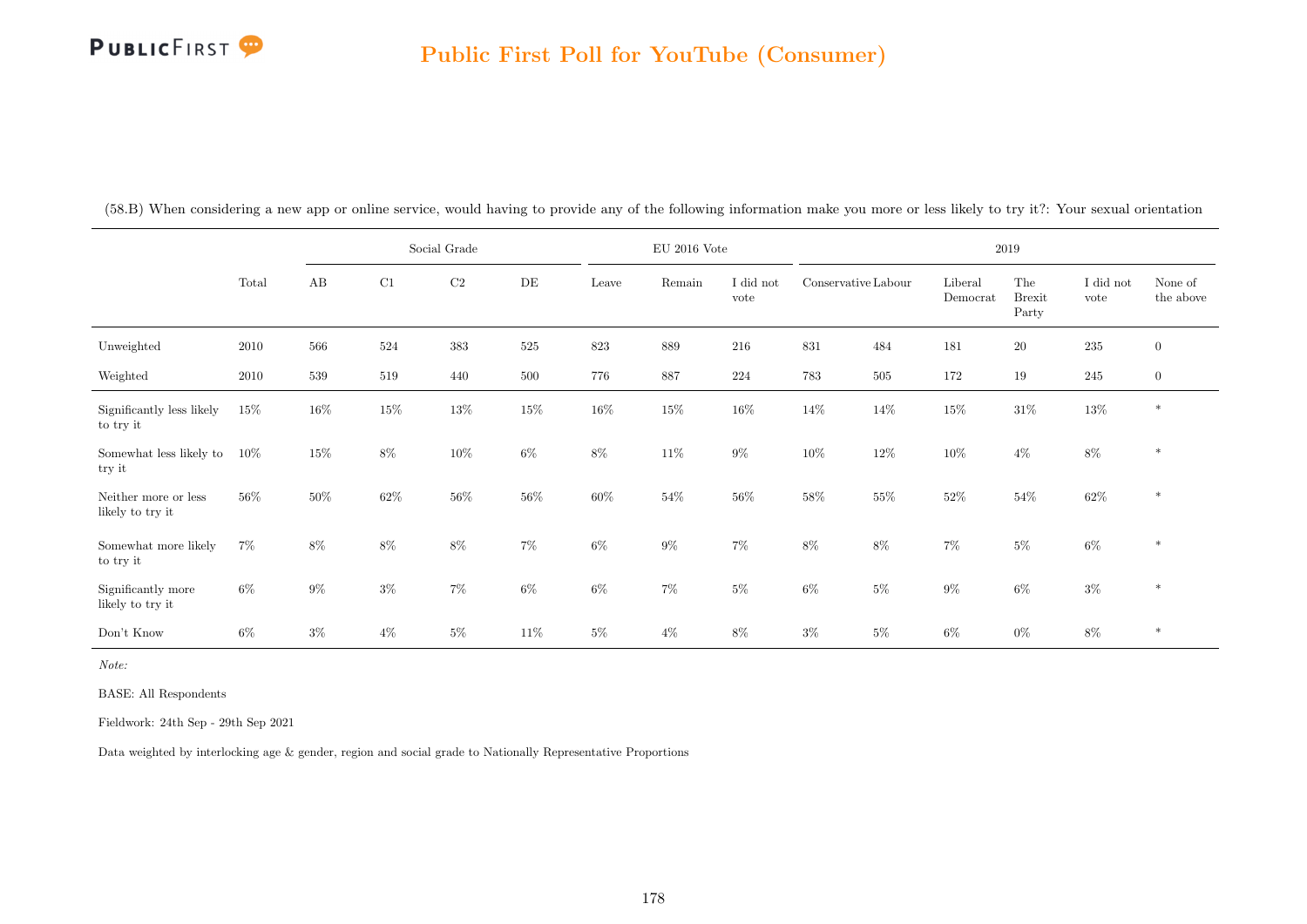(58.C) When considering a new app or online service, would having to provide any of the following information make you more or less likely to try it?: Your sexual orientation

|                                          |        | Region  |               |               |                    |                  |                  |                                |               |               |          |        |                     |
|------------------------------------------|--------|---------|---------------|---------------|--------------------|------------------|------------------|--------------------------------|---------------|---------------|----------|--------|---------------------|
|                                          | Total  | London  | South<br>East | South<br>West | East of<br>England | East<br>Midlands | West<br>Midlands | Yorkshire<br>and the<br>Humber | North<br>East | North<br>West | Scotland | Wales  | Northern<br>Ireland |
| Unweighted                               | 2010   | $\,289$ | 280           | 155           | 181                | 134              | 190              | 163                            | 85            | 236           | 161      | 104    | $32\,$              |
| Weighted                                 | 2010   | 281     | $261\,$       | 161           | 181                | 141              | 181              | $161\,$                        | $80\,$        | $221\,$       | 181      | 101    | $60\,$              |
| Significantly less likely<br>to try it   | $15\%$ | $17\%$  | $16\%$        | $16\%$        | $20\%$             | $9\%$            | $15\%$           | $9\%$                          | $9\%$         | $13\%$        | $20\%$   | $18\%$ | $6\%$               |
| Somewhat less likely to<br>try it        | 10%    | $10\%$  | $12\%$        | $9\%$         | $8\%$              | $5\%$            | $11\%$           | $13\%$                         | 17%           | $11\%$        | $6\%$    | $4\%$  | $12\%$              |
| Neither more or less<br>likely to try it | 56%    | 44\%    | $55\%$        | $56\%$        | $57\%$             | $67\%$           | $55\%$           | $55\%$                         | $62\%$        | $58\%$        | $58\%$   | $63\%$ | $55\%$              |
| Somewhat more likely<br>to try it        | $7\%$  | $11\%$  | $9\%$         | $7\%$         | $9\%$              | $7\%$            | $7\%$            | $7\%$                          | $6\%$         | $4\%$         | 6%       | $4\%$  | $11\%$              |
| Significantly more<br>likely to try it   | $6\%$  | $13\%$  | $3\%$         | $4\%$         | $2\%$              | $4\%$            | $8\%$            | $6\%$                          | $3\%$         | $6\%$         | 6%       | $5\%$  | $9\%$               |
| Don't Know                               | $6\%$  | $4\%$   | $5\%$         | $7\%$         | $4\%$              | $7\%$            | $4\%$            | $11\%$                         | $3\%$         | 7%            | $5\%$    | $5\%$  | 8%                  |

Note:

BASE: All Respondents

Fieldwork: 24th Sep - 29th Sep 2021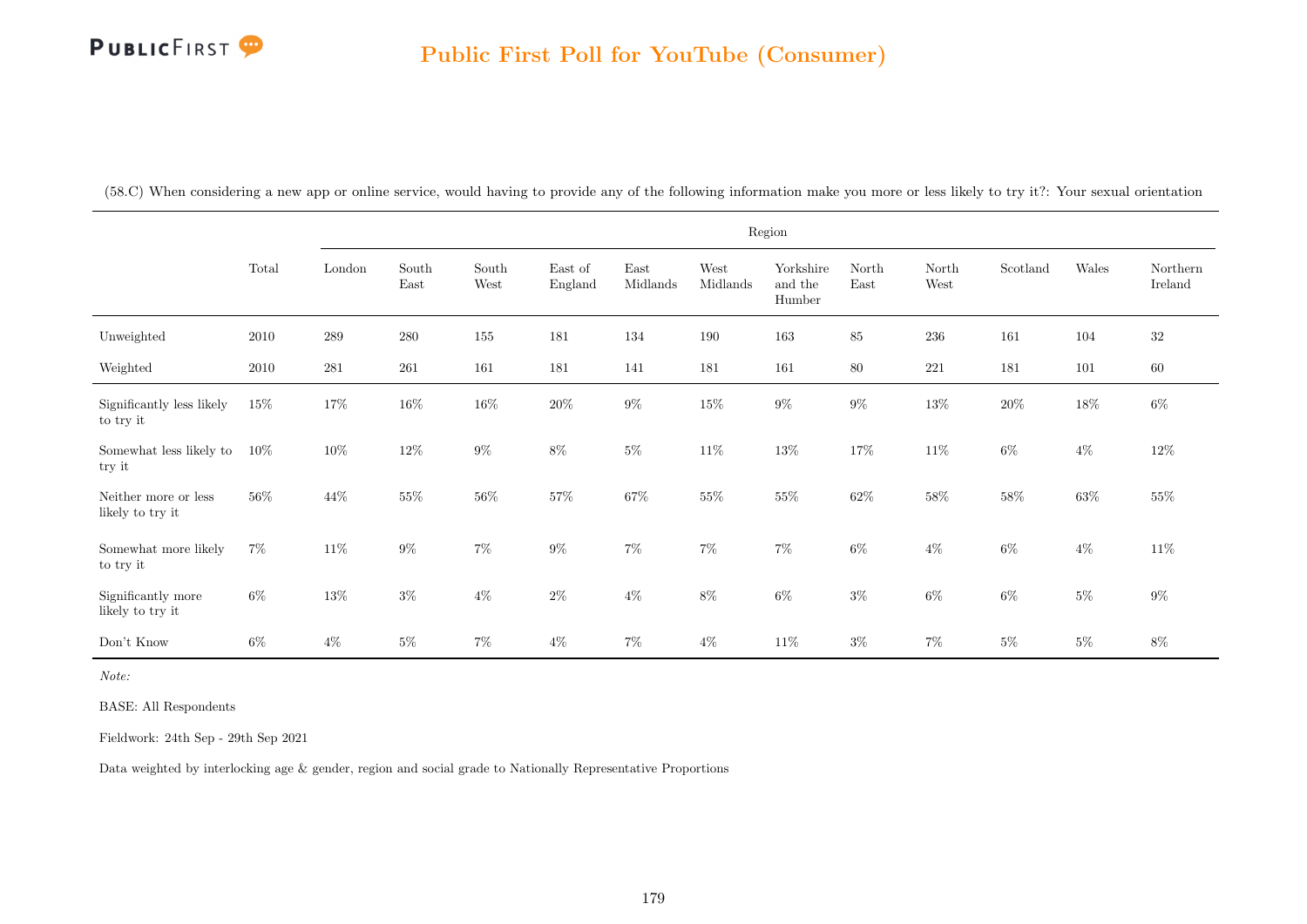|                                          |        |        | Gender   |        |         |        | $\rm Age$ |         |        |                       |                          | Education                                              |                                                             |                          |
|------------------------------------------|--------|--------|----------|--------|---------|--------|-----------|---------|--------|-----------------------|--------------------------|--------------------------------------------------------|-------------------------------------------------------------|--------------------------|
|                                          | Total  | Male   | Female   | 18-24  | 25-34   | 35-44  | $45 - 54$ | 55-64   | $65+$  | GCSE or<br>equivalent | A Level or<br>equivalent | University<br>Under-<br>graduate<br>Degree<br>(BA/BSc) | University<br>Postgrad-<br>uate<br>Degree<br>(MA/MSc/MPhil) | Doctorate<br>(PhD/DPHil) |
| Unweighted                               | 2010   | 1000   | $1005\,$ | 149    | $337\,$ | 346    | $366\,$   | 348     | 464    | $545\,$               | 563                      | 519                                                    | 265                                                         | $36\,$                   |
| Weighted                                 | 2010   | 989    | 1016     | 279    | 343     | 341    | 342       | $\,283$ | 422    | $525\,$               | 578                      | 532                                                    | 266                                                         | $36\,$                   |
| Significantly less likely<br>to try it   | $9\%$  | $8\%$  | $9\%$    | $6\%$  | $10\%$  | $7\%$  | $7\%$     | $11\%$  | $10\%$ | $7\%$                 | $10\%$                   | $7\%$                                                  | $10\%$                                                      | $7\%$                    |
| Somewhat less likely to<br>try it        | 8%     | $8\%$  | $9\%$    | $9\%$  | $10\%$  | $10\%$ | $6\%$     | $7\%$   | $9\%$  | $7\%$                 | $8\%$                    | $9\%$                                                  | $11\%$                                                      | $9\%$                    |
| Neither more or less<br>likely to try it | $61\%$ | $58\%$ | $63\%$   | $52\%$ | 47%     | $57\%$ | 70%       | $68\%$  | $68\%$ | $65\%$                | $65\%$                   | $61\%$                                                 | $43\%$                                                      | $49\%$                   |
| Somewhat more likely<br>to try it        | $10\%$ | $12\%$ | $8\%$    | $13\%$ | $18\%$  | $10\%$ | $7\%$     | $7\%$   | $6\%$  | $8\%$                 | $8\%$                    | $11\%$                                                 | $16\%$                                                      | $29\%$                   |
| Significantly more<br>likely to try it   | $7\%$  | $9\%$  | $5\%$    | $13\%$ | $9\%$   | $11\%$ | $5\%$     | $3\%$   | $3\%$  | $4\%$                 | $5\%$                    | $6\%$                                                  | $19\%$                                                      | $6\%$                    |
| Don't Know                               | $5\%$  | $4\%$  | $6\%$    | $7\%$  | $6\%$   | $5\%$  | $5\%$     | $4\%$   | $4\%$  | $9\%$                 | $4\%$                    | $5\%$                                                  | $2\%$                                                       | $0\%$                    |

(59.A) When considering a new app or online service, would having to provide any of the following information make you more or less likely to try it?: Your age

Note:

BASE: All Respondents

Fieldwork: 24th Sep - 29th Sep 2021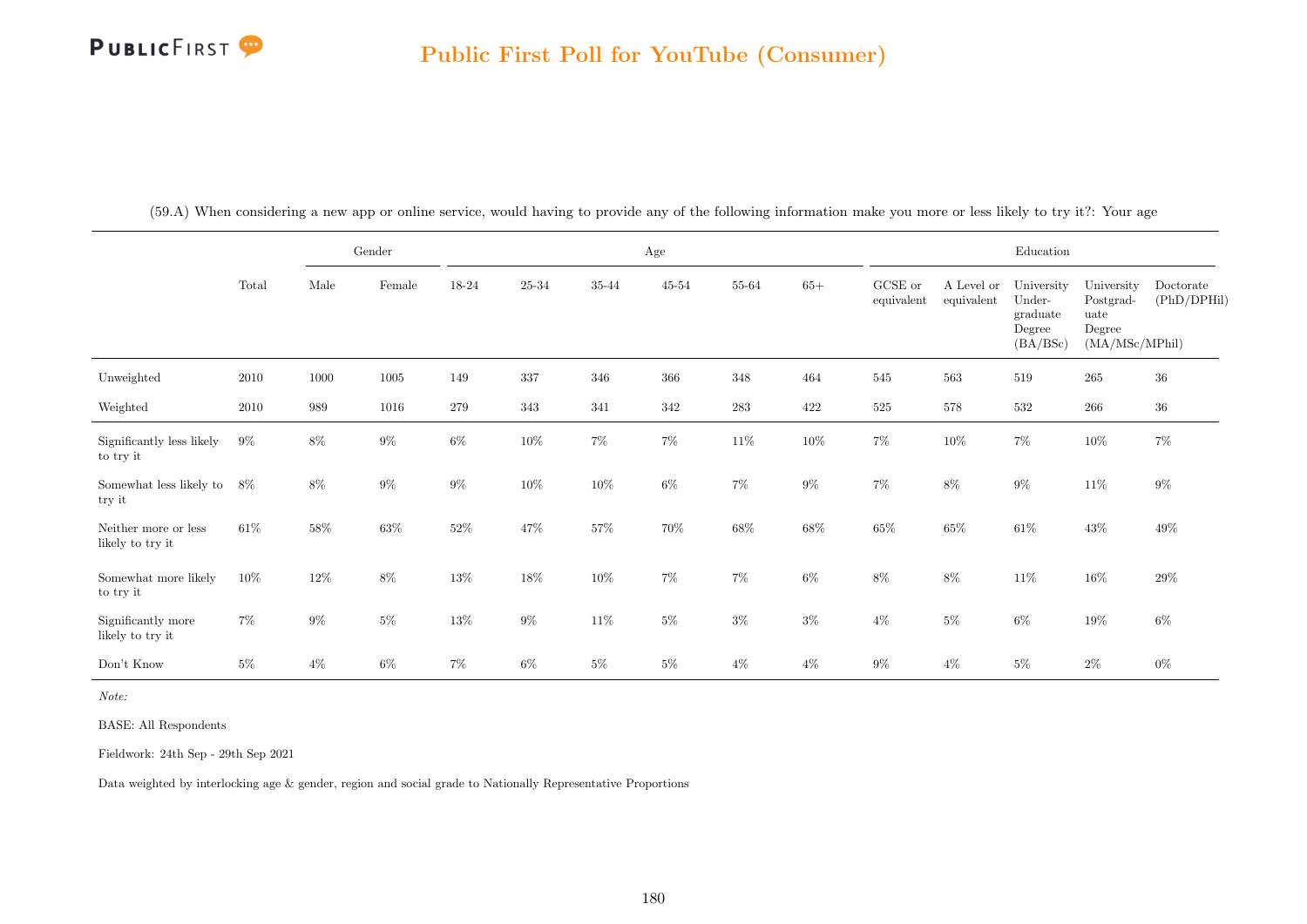

|                                          |        |        |        | Social Grade |        |        | $\mathrm{EU}$ 2016 Vote |                   |                     |        |                     | 2019                          |                   |                      |
|------------------------------------------|--------|--------|--------|--------------|--------|--------|-------------------------|-------------------|---------------------|--------|---------------------|-------------------------------|-------------------|----------------------|
|                                          | Total  | AB     | C1     | C2           | DE     | Leave  | Remain                  | I did not<br>vote | Conservative Labour |        | Liberal<br>Democrat | The<br><b>Brexit</b><br>Party | I did not<br>vote | None of<br>the above |
| Unweighted                               | 2010   | 566    | 524    | $383\,$      | 525    | 823    | 889                     | 216               | 831                 | 484    | 181                 | $20\,$                        | $235\,$           | $\overline{0}$       |
| Weighted                                 | 2010   | 539    | 519    | 440          | 500    | 776    | 887                     | $224\,$           | 783                 | 505    | 172                 | 19                            | 245               | $\mathbf{0}$         |
| Significantly less likely<br>to try it   | $9\%$  | $9\%$  | $10\%$ | $9\%$        | $7\%$  | $8\%$  | $9\%$                   | $11\%$            | $9\%$               | $7\%$  | $10\%$              | $15\%$                        | $9\%$             | $\ast$               |
| Somewhat less likely to<br>try it        | $8\%$  | $10\%$ | $7\%$  | $8\%$        | $8\%$  | $9\%$  | $8\%$                   | $7\%$             | $9\%$               | $10\%$ | $7\%$               | $4\%$                         | $7\%$             | $\ast$               |
| Neither more or less<br>likely to try it | $61\%$ | $56\%$ | $65\%$ | $60\%$       | $61\%$ | $63\%$ | 58%                     | $63\%$            | $62\%$              | $60\%$ | $58\%$              | $69\%$                        | $69\%$            | $\ast$               |
| Somewhat more likely<br>to try it        | $10\%$ | $11\%$ | $10\%$ | $10\%$       | $8\%$  | $9\%$  | $11\%$                  | $9\%$             | $10\%$              | $10\%$ | $13\%$              | $11\%$                        | $7\%$             | $\ast$               |
| Significantly more<br>likely to try it   | $7\%$  | 11\%   | $4\%$  | $8\%$        | $5\%$  | $6\%$  | $9\%$                   | $4\%$             | $8\%$               | $7\%$  | $7\%$               | $0\%$                         | $2\%$             | $\ast$               |
| Don't Know                               | $5\%$  | $3\%$  | $4\%$  | $5\%$        | 11\%   | $5\%$  | $4\%$                   | $6\%$             | $4\%$               | $6\%$  | $6\%$               | $0\%$                         | $6\%$             | $\ast$               |

(59.B) When considering a new app or online service, would having to provide any of the following information make you more or less likely to try it?: Your age

Note:

BASE: All Respondents

Fieldwork: 24th Sep - 29th Sep 2021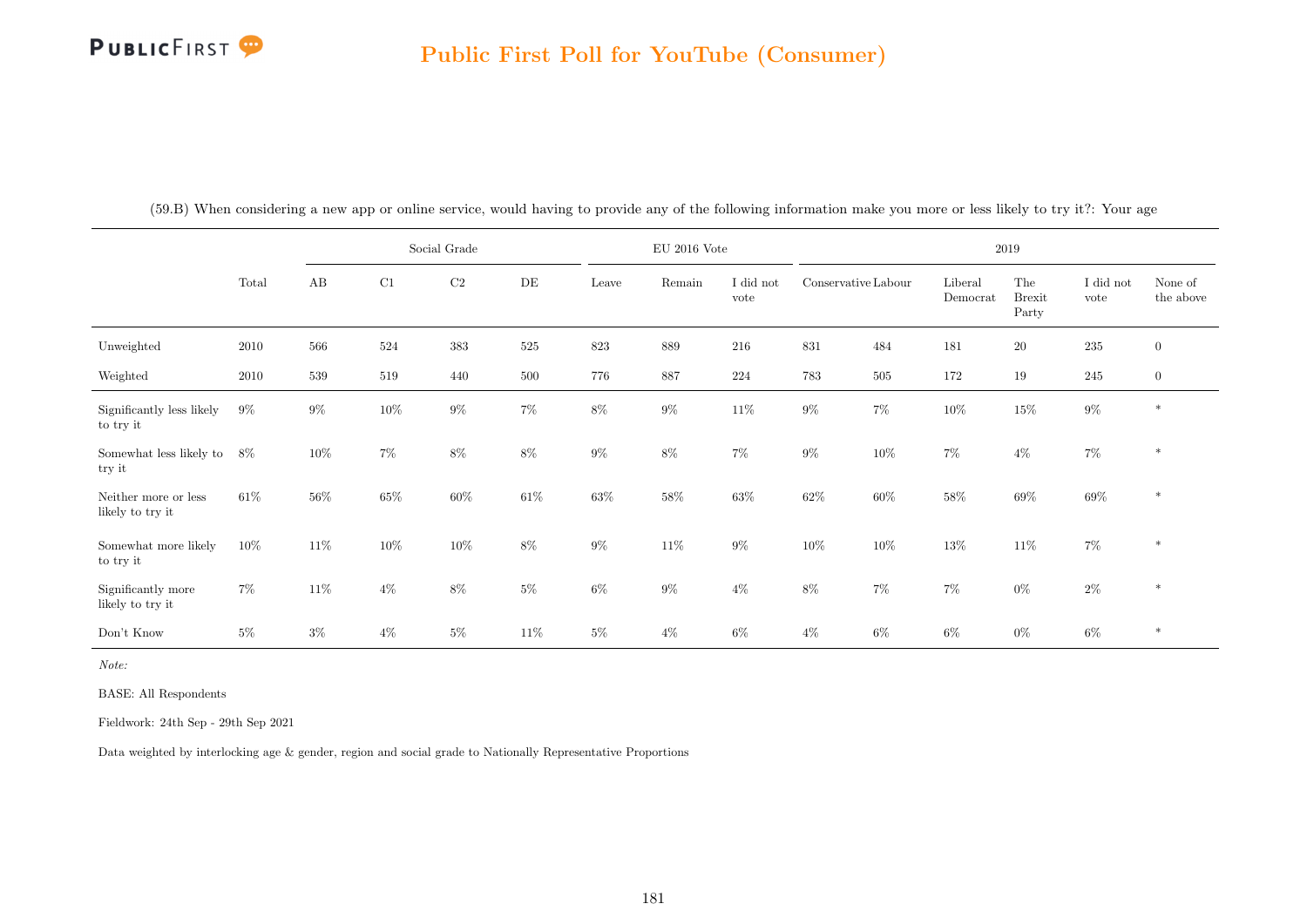| (59.C) When considering a new app or online service, would having to provide any of the following information make you more or less likely to try it?: Your age |
|-----------------------------------------------------------------------------------------------------------------------------------------------------------------|
|-----------------------------------------------------------------------------------------------------------------------------------------------------------------|

|                                          |        |         |                                |                                |                    |                                   |                  | Region                         |               |               |          |        |                     |
|------------------------------------------|--------|---------|--------------------------------|--------------------------------|--------------------|-----------------------------------|------------------|--------------------------------|---------------|---------------|----------|--------|---------------------|
|                                          | Total  | London  | $\operatorname{South}$<br>East | South<br>$\operatorname{West}$ | East of<br>England | $\operatorname{East}$<br>Midlands | West<br>Midlands | Yorkshire<br>and the<br>Humber | North<br>East | North<br>West | Scotland | Wales  | Northern<br>Ireland |
| Unweighted                               | 2010   | $\,289$ | 280                            | 155                            | 181                | 134                               | 190              | 163                            | 85            | $236\,$       | 161      | 104    | $32\,$              |
| Weighted                                 | 2010   | 281     | 261                            | 161                            | 181                | 141                               | 181              | 161                            | $80\,$        | 221           | 181      | 101    | $60\,$              |
| Significantly less likely<br>to try it   | $9\%$  | $9\%$   | $9\%$                          | $8\%$                          | $11\%$             | $5\%$                             | $10\%$           | $5\%$                          | $8\%$         | $8\%$         | $11\%$   | $13\%$ | $3\%$               |
| Somewhat less likely to<br>try it        | 8%     | $11\%$  | $9\%$                          | $7\%$                          | $8\%$              | $6\%$                             | $9\%$            | $8\%$                          | $9\%$         | $7\%$         | $8\%$    | $6\%$  | 14\%                |
| Neither more or less<br>likely to try it | $61\%$ | $49\%$  | 65%                            | $63\%$                         | $63\%$             | $68\%$                            | $56\%$           | $59\%$                         | $60\%$        | $65\%$        | $63\%$   | $68\%$ | $51\%$              |
| Somewhat more likely<br>to try it        | $10\%$ | $15\%$  | $8\%$                          | $9\%$                          | $8\%$              | $12\%$                            | $14\%$           | $9\%$                          | $13\%$        | $8\%$         | 6%       | $3\%$  | $18\%$              |
| Significantly more<br>likely to try it   | $7\%$  | $14\%$  | $6\%$                          | $6\%$                          | $6\%$              | $2\%$                             | $6\%$            | $9\%$                          | $5\%$         | $7\%$         | $7\%$    | $3\%$  | $11\%$              |
| Don't Know                               | $5\%$  | $3\%$   | $4\%$                          | $7\%$                          | $5\%$              | $7\%$                             | $5\%$            | $10\%$                         | $4\%$         | $5\%$         | $5\%$    | $8\%$  | $3\%$               |

Note:

BASE: All Respondents

Fieldwork: 24th Sep - 29th Sep 2021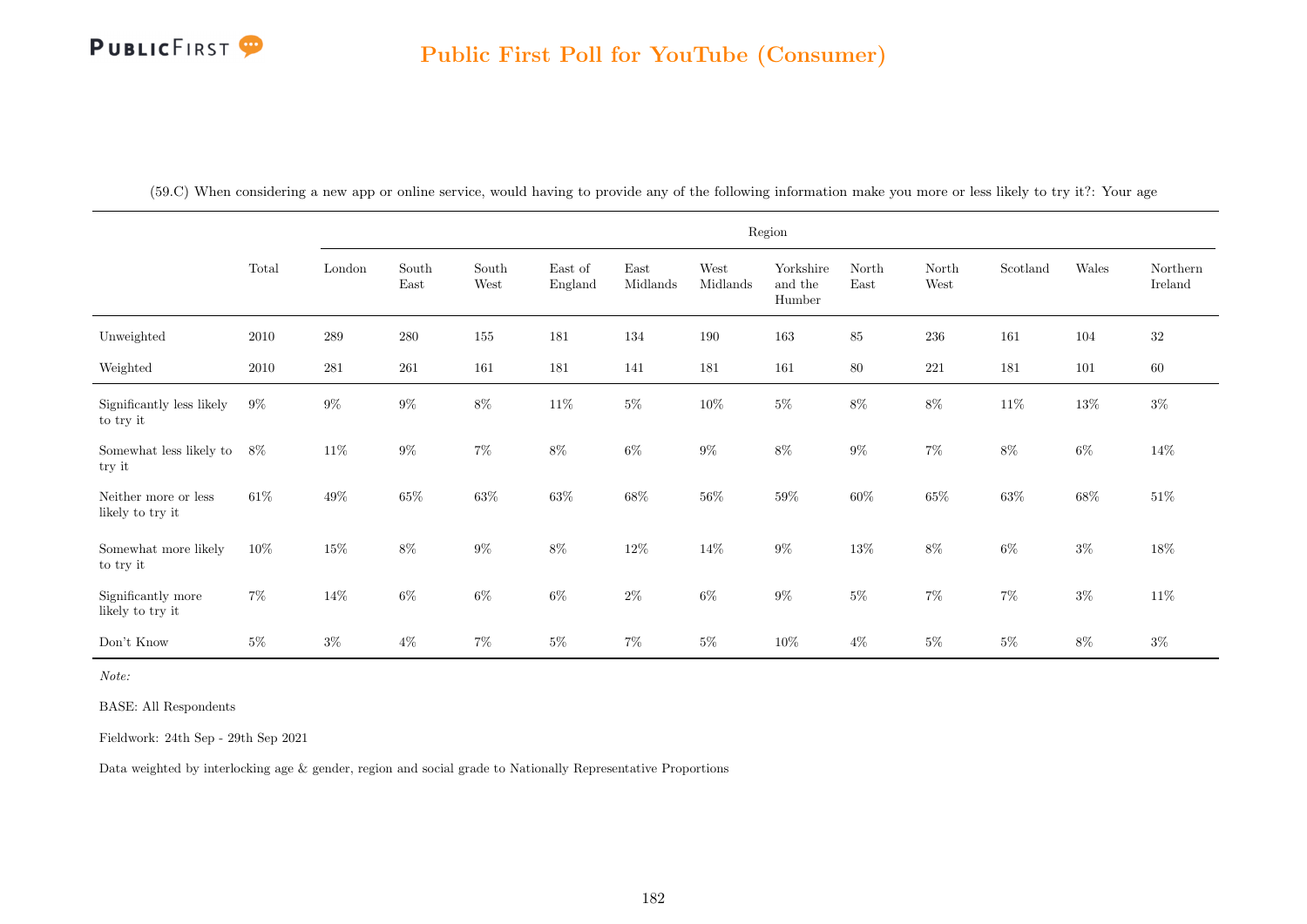|                                          |       |        | Gender   |         |                | Age    |           |        |        |                       |                          | Education                                              |                                                             |                          |
|------------------------------------------|-------|--------|----------|---------|----------------|--------|-----------|--------|--------|-----------------------|--------------------------|--------------------------------------------------------|-------------------------------------------------------------|--------------------------|
|                                          | Total | Male   | Female   | 18-24   | $25\hbox{-}34$ | 35-44  | $45 - 54$ | 55-64  | $65+$  | GCSE or<br>equivalent | A Level or<br>equivalent | University<br>Under-<br>graduate<br>Degree<br>(BA/BSc) | University<br>Postgrad-<br>uate<br>Degree<br>(MA/MSc/MPhil) | Doctorate<br>(PhD/DPHil) |
| Unweighted                               | 2010  | 1000   | $1005\,$ | 149     | 337            | 346    | 366       | 348    | 464    | 545                   | 563                      | 519                                                    | $265\,$                                                     | 36                       |
| Weighted                                 | 2010  | 989    | 1016     | $279\,$ | $343\,$        | 341    | 342       | 283    | 422    | $525\,$               | 578                      | 532                                                    | $266\,$                                                     | $36\,$                   |
| Significantly less likely<br>to try it   | 10%   | $12\%$ | $9\%$    | $10\%$  | $12\%$         | $8\%$  | $9\%$     | $13\%$ | $10\%$ | $8\%$                 | $11\%$                   | $10\%$                                                 | $14\%$                                                      | $11\%$                   |
| Somewhat less likely to<br>try it        | $9\%$ | $10\%$ | $9\%$    | $14\%$  | $12\%$         | $7\%$  | $8\%$     | $6\%$  | $8\%$  | $6\%$                 | $11\%$                   | $8\%$                                                  | $16\%$                                                      | $10\%$                   |
| Neither more or less<br>likely to try it | 60%   | $55\%$ | $65\%$   | $45\%$  | $44\%$         | $61\%$ | $65\%$    | $72\%$ | $70\%$ | $68\%$                | $64\%$                   | $59\%$                                                 | $38\%$                                                      | $50\%$                   |
| Somewhat more likely<br>to try it        | $8\%$ | $10\%$ | $7\%$    | $16\%$  | $15\%$         | $8\%$  | $6\%$     | $3\%$  | $5\%$  | $6\%$                 | $6\%$                    | $11\%$                                                 | $14\%$                                                      | $20\%$                   |
| Significantly more<br>likely to try it   | $6\%$ | $8\%$  | $5\%$    | $8\%$   | $10\%$         | $10\%$ | $5\%$     | $3\%$  | $3\%$  | $4\%$                 | $4\%$                    | $6\%$                                                  | $16\%$                                                      | $9\%$                    |
| Don't Know                               | $6\%$ | $5\%$  | $6\%$    | $7\%$   | $7\%$          | $5\%$  | $7\%$     | $3\%$  | $4\%$  | $8\%$                 | $4\%$                    | $6\%$                                                  | $1\%$                                                       | $0\%$                    |

(60.A) When considering a new app or online service, would having to provide any of the following information make you more or less likely to try it?: Your ethnicity

Note:

BASE: All Respondents

Fieldwork: 24th Sep - 29th Sep 2021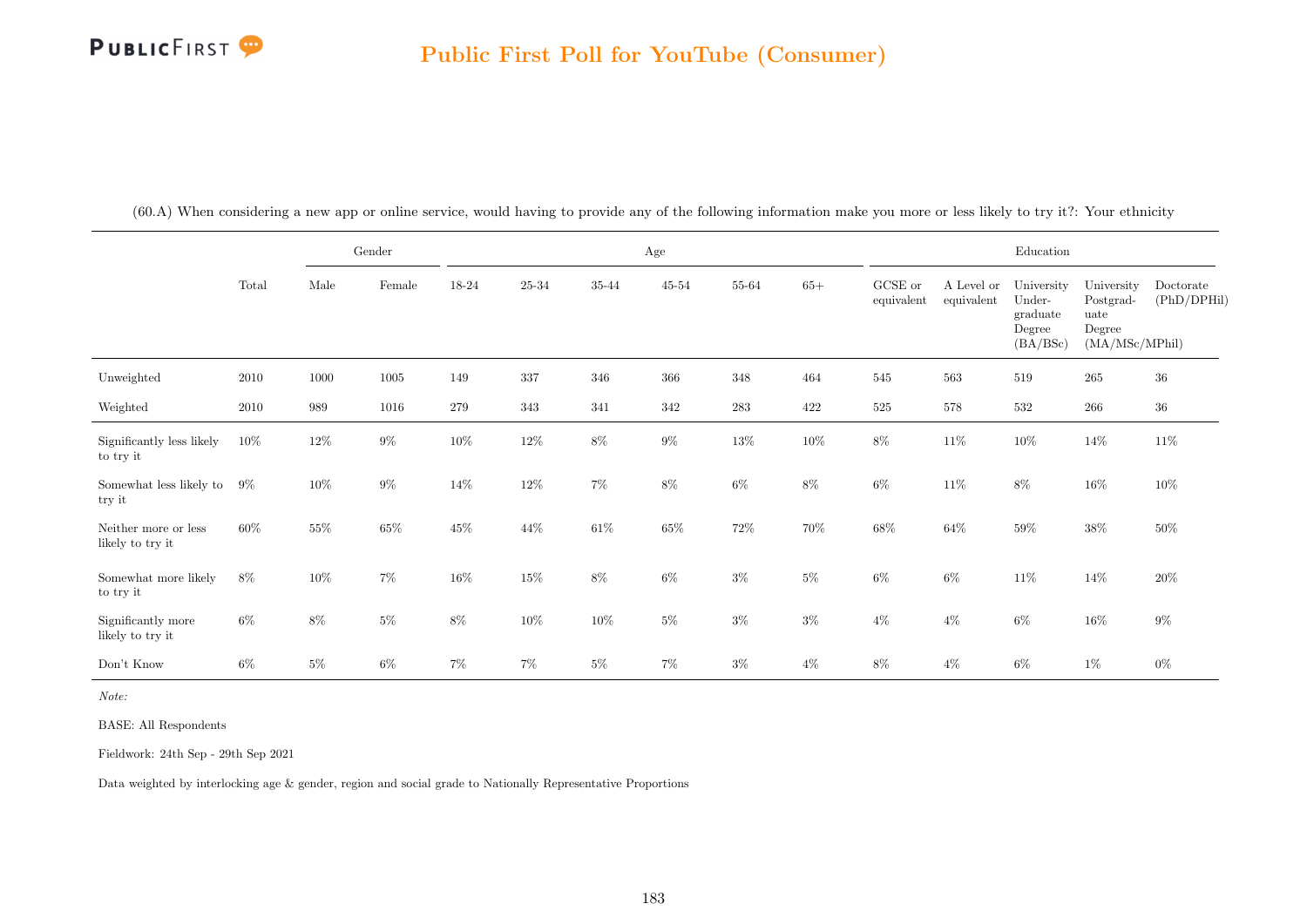|                                          |        |        |        | Social Grade |           |        | EU $2016$ Vote |                   |                     |        |                     | 2019                          |                   |                      |
|------------------------------------------|--------|--------|--------|--------------|-----------|--------|----------------|-------------------|---------------------|--------|---------------------|-------------------------------|-------------------|----------------------|
|                                          | Total  | AB     | C1     | $\rm C2$     | $\rm{DE}$ | Leave  | Remain         | I did not<br>vote | Conservative Labour |        | Liberal<br>Democrat | The<br><b>Brexit</b><br>Party | I did not<br>vote | None of<br>the above |
| Unweighted                               | 2010   | 566    | 524    | $383\,$      | $525\,$   | 823    | 889            | 216               | 831                 | 484    | 181                 | $20\,$                        | $235\,$           | $\overline{0}$       |
| Weighted                                 | 2010   | 539    | 519    | 440          | 500       | 776    | 887            | 224               | 783                 | 505    | 172                 | 19                            | 245               | $\boldsymbol{0}$     |
| Significantly less likely<br>to try it   | $10\%$ | $13\%$ | $9\%$  | $10\%$       | 10%       | $11\%$ | $10\%$         | 13%               | $9\%$               | $10\%$ | 11\%                | $21\%$                        | $12\%$            | $\ast$               |
| Somewhat less likely to<br>try it        | $9\%$  | 11\%   | $9\%$  | $10\%$       | $7\%$     | $8\%$  | $11\%$         | $7\%$             | $9\%$               | $11\%$ | $7\%$               | $5\%$                         | $6\%$             | $\ast$               |
| Neither more or less<br>likely to try it | 60%    | 54%    | $67\%$ | $57\%$       | 61\%      | $63\%$ | $58\%$         | 63%               | $64\%$              | 58%    | 59%                 | $62\%$                        | $66\%$            | $\ast$               |
| Somewhat more likely<br>to try it        | $8\%$  | $9\%$  | $7\%$  | $9\%$        | $8\%$     | $7\%$  | $10\%$         | $6\%$             | $8\%$               | $9\%$  | $10\%$              | $0\%$                         | $6\%$             | $\ast$               |
| Significantly more<br>likely to try it   | $6\%$  | $10\%$ | $3\%$  | $7\%$        | $5\%$     | $7\%$  | $7\%$          | $3\%$             | $7\%$               | $6\%$  | $7\%$               | $6\%$                         | $3\%$             | $\ast$               |
| Don't Know                               | $6\%$  | $2\%$  | $5\%$  | $6\%$        | $10\%$    | $5\%$  | $5\%$          | $7\%$             | $3\%$               | 6%     | $6\%$               | $5\%$                         | $7\%$             | $\ast$               |

(60.B) When considering a new app or online service, would having to provide any of the following information make you more or less likely to try it?: Your ethnicity

Note:

BASE: All Respondents

Fieldwork: 24th Sep - 29th Sep 2021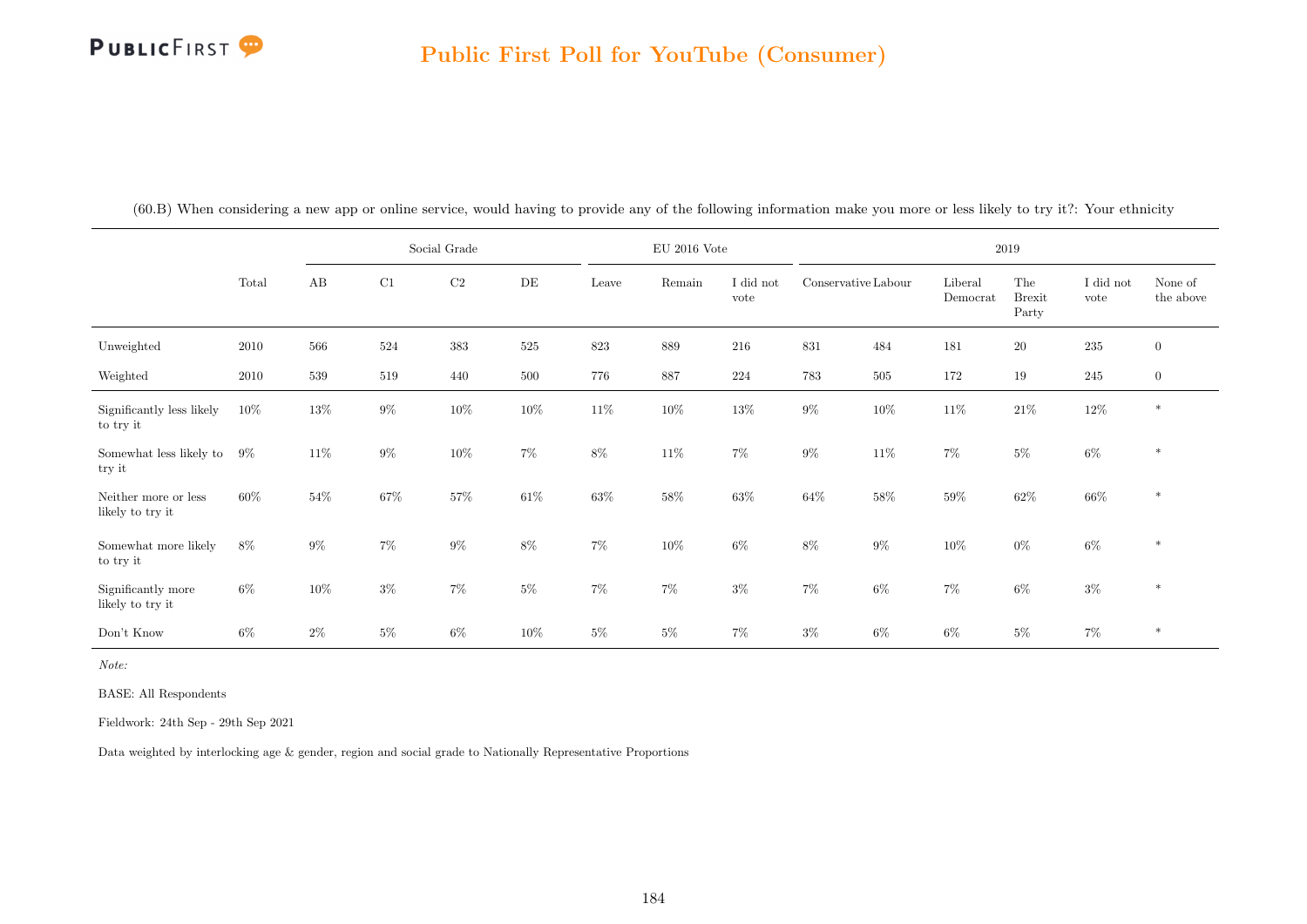|  |  |  |  |  |  |  | (60.C) When considering a new app or online service, would having to provide any of the following information make you more or less likely to try it?: Your ethnicity |  |  |  |
|--|--|--|--|--|--|--|-----------------------------------------------------------------------------------------------------------------------------------------------------------------------|--|--|--|
|--|--|--|--|--|--|--|-----------------------------------------------------------------------------------------------------------------------------------------------------------------------|--|--|--|

|                                          |          |         |                                |               |                    |                  |                  | Region                         |               |               |          |        |                     |
|------------------------------------------|----------|---------|--------------------------------|---------------|--------------------|------------------|------------------|--------------------------------|---------------|---------------|----------|--------|---------------------|
|                                          | Total    | London  | $\operatorname{South}$<br>East | South<br>West | East of<br>England | East<br>Midlands | West<br>Midlands | Yorkshire<br>and the<br>Humber | North<br>East | North<br>West | Scotland | Wales  | Northern<br>Ireland |
| Unweighted                               | $2010\,$ | $\,289$ | $280\,$                        | 155           | 181                | 134              | 190              | $163\,$                        | 85            | 236           | 161      | 104    | $32\,$              |
| Weighted                                 | 2010     | 281     | $261\,$                        | 161           | 181                | 141              | 181              | 161                            | $80\,$        | 221           | 181      | 101    | $60\,$              |
| Significantly less likely<br>to try it   | $10\%$   | $13\%$  | $12\%$                         | $9\%$         | $15\%$             | $6\%$            | $8\%$            | $6\%$                          | $8\%$         | $10\%$        | $12\%$   | $16\%$ | $3\%$               |
| Somewhat less likely to<br>try it        | $9\%$    | $13\%$  | $10\%$                         | $7\%$         | $11\%$             | $4\%$            | $10\%$           | $10\%$                         | 8%            | $10\%$        | $6\%$    | $5\%$  | $8\%$               |
| Neither more or less<br>likely to try it | 60%      | $42\%$  | 59%                            | $67\%$        | $58\%$             | $75\%$           | $60\%$           | $59\%$                         | 64%           | $60\%$        | $66\%$   | $70\%$ | $58\%$              |
| Somewhat more likely<br>to try it        | $8\%$    | 17%     | $7\%$                          | $7\%$         | $8\%$              | $7\%$            | 11%              | $7\%$                          | $7\%$         | $6\%$         | $3\%$    | $4\%$  | $17\%$              |
| Significantly more<br>likely to try it   | $6\%$    | $12\%$  | $6\%$                          | $3\%$         | $4\%$              | $3\%$            | $6\%$            | $7\%$                          | $9\%$         | $7\%$         | $7\%$    | $1\%$  | $6\%$               |
| Don't Know                               | $6\%$    | $3\%$   | $6\%$                          | $7\%$         | $4\%$              | $5\%$            | $5\%$            | $10\%$                         | $4\%$         | $5\%$         | $5\%$    | $5\%$  | $8\%$               |

Note:

BASE: All Respondents

Fieldwork: 24th Sep - 29th Sep 2021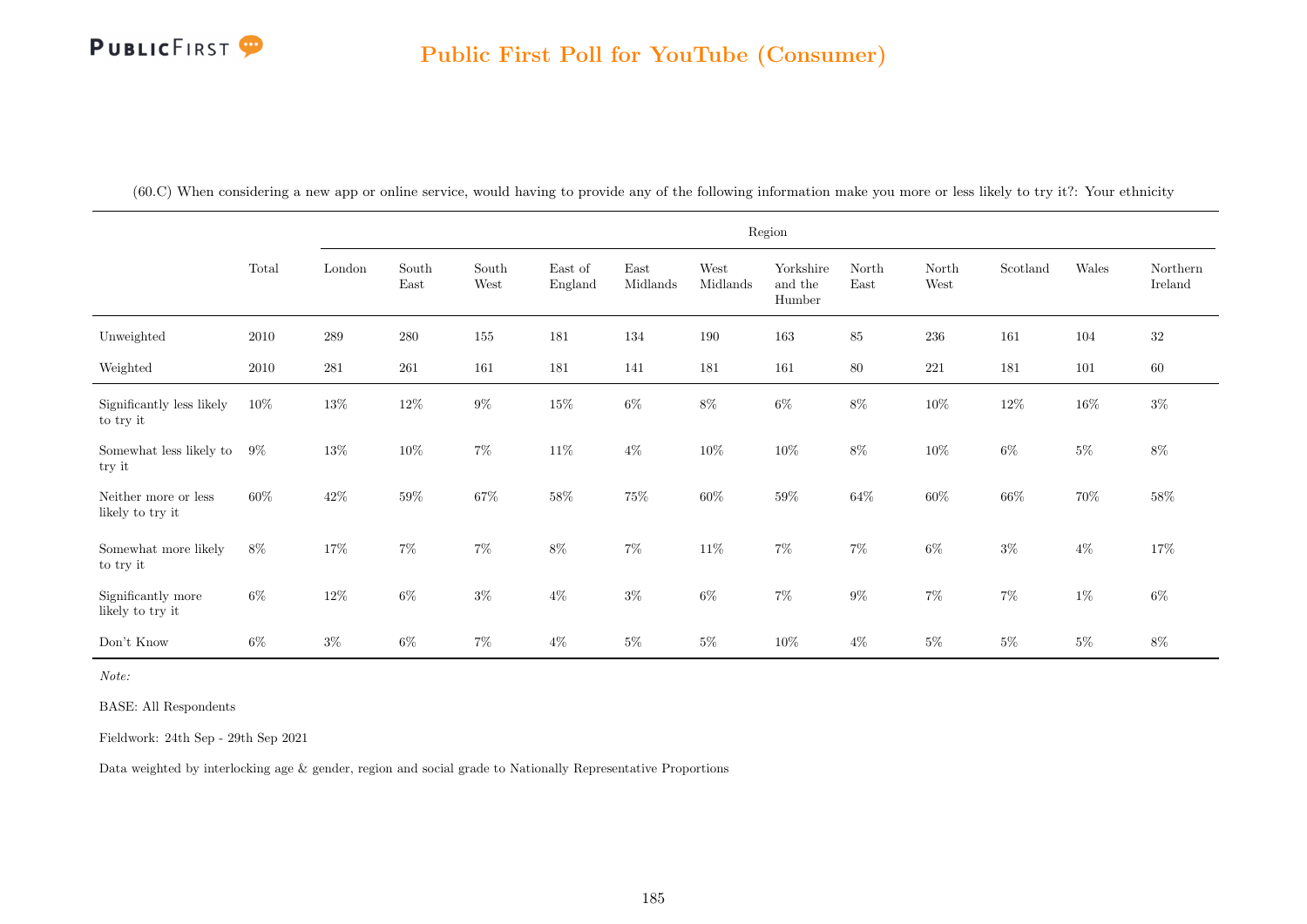|                                          |        |        | Gender   |        |         |        | $\rm Age$ |           |        |                       |                          | Education                                              |                                                             |                          |
|------------------------------------------|--------|--------|----------|--------|---------|--------|-----------|-----------|--------|-----------------------|--------------------------|--------------------------------------------------------|-------------------------------------------------------------|--------------------------|
|                                          | Total  | Male   | Female   | 18-24  | 25-34   | 35-44  | $45 - 54$ | 55-64     | $65+$  | GCSE or<br>equivalent | A Level or<br>equivalent | University<br>Under-<br>graduate<br>Degree<br>(BA/BSc) | University<br>Postgrad-<br>uate<br>Degree<br>(MA/MSc/MPhil) | Doctorate<br>(PhD/DPHil) |
| Unweighted                               | 2010   | 1000   | $1005\,$ | 149    | 337     | 346    | 366       | 348       | 464    | 545                   | 563                      | 519                                                    | 265                                                         | 36                       |
| Weighted                                 | 2010   | 989    | 1016     | 279    | $343\,$ | 341    | 342       | $\bf 283$ | 422    | $525\,$               | $578\,$                  | 532                                                    | $266\,$                                                     | $36\,$                   |
| Significantly less likely<br>to try it   | $9\%$  | $10\%$ | $7\%$    | $9\%$  | $9\%$   | $7\%$  | $8\%$     | $12\%$    | $8\%$  | $8\%$                 | $8\%$                    | $7\%$                                                  | 13%                                                         | $9\%$                    |
| Somewhat less likely to<br>try it        | 7%     | $7\%$  | $7\%$    | $10\%$ | $9\%$   | $8\%$  | $7\%$     | $4\%$     | $5\%$  | $4\%$                 | $8\%$                    | $6\%$                                                  | $14\%$                                                      | $12\%$                   |
| Neither more or less<br>likely to try it | $63\%$ | $58\%$ | $67\%$   | $49\%$ | $50\%$  | $58\%$ | $67\%$    | 73%       | $75\%$ | $68\%$                | $68\%$                   | $65\%$                                                 | $40\%$                                                      | $52\%$                   |
| Somewhat more likely<br>to try it        | $9\%$  | $10\%$ | $8\%$    | $15\%$ | $13\%$  | $11\%$ | $7\%$     | $4\%$     | $4\%$  | $8\%$                 | $8\%$                    | $9\%$                                                  | $12\%$                                                      | $23\%$                   |
| Significantly more<br>likely to try it   | $8\%$  | $11\%$ | $5\%$    | $12\%$ | $13\%$  | $11\%$ | $5\%$     | $4\%$     | $4\%$  | $5\%$                 | $5\%$                    | $9\%$                                                  | $20\%$                                                      | $3\%$                    |
| Don't Know                               | $5\%$  | $4\%$  | $5\%$    | $5\%$  | $6\%$   | $5\%$  | $6\%$     | $3\%$     | $3\%$  | $7\%$                 | $4\%$                    | $4\%$                                                  | $2\%$                                                       | $0\%$                    |

(61.A) When considering a new app or online service, would having to provide any of the following information make you more or less likely to try it?: Your Gender

Note:

BASE: All Respondents

Fieldwork: 24th Sep - 29th Sep 2021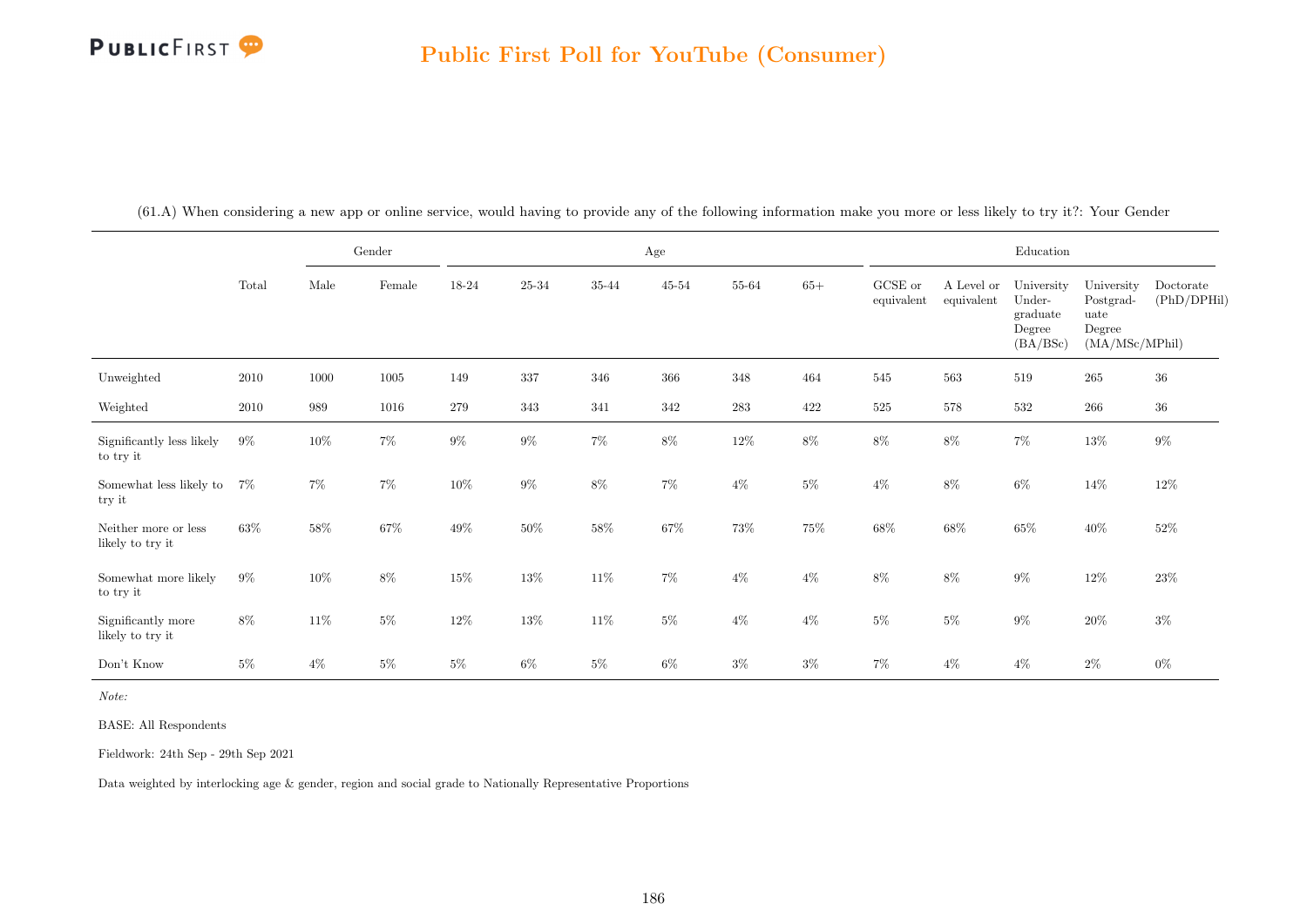|                                          |       |        |       | Social Grade |        |        | $\rm{EU}$ 2016 Vote |                   |                     |        | 2019                |                               |                   |                      |
|------------------------------------------|-------|--------|-------|--------------|--------|--------|---------------------|-------------------|---------------------|--------|---------------------|-------------------------------|-------------------|----------------------|
|                                          | Total | AB     | C1    | $\rm C2$     | DE     | Leave  | Remain              | I did not<br>vote | Conservative Labour |        | Liberal<br>Democrat | The<br><b>Brexit</b><br>Party | I did not<br>vote | None of<br>the above |
| Unweighted                               | 2010  | 566    | 524   | $383\,$      | 525    | 823    | $889\,$             | 216               | 831                 | 484    | 181                 | $20\,$                        | 235               | $\overline{0}$       |
| Weighted                                 | 2010  | 539    | 519   | 440          | 500    | 776    | 887                 | $224\,$           | 783                 | 505    | 172                 | 19                            | 245               | $\boldsymbol{0}$     |
| Significantly less likely<br>to try it   | $9\%$ | $10\%$ | $8\%$ | $9\%$        | $9\%$  | $9\%$  | $9\%$               | $9\%$             | $9\%$               | $8\%$  | $6\%$               | $6\%$                         | $10\%$            | $\ast$               |
| Somewhat less likely to<br>try it        | $7\%$ | $9\%$  | $7\%$ | $6\%$        | $6\%$  | $6\%$  | $7\%$               | $7\%$             | $6\%$               | $8\%$  | $10\%$              | $10\%$                        | $5\%$             | $\ast$               |
| Neither more or less<br>likely to try it | 63%   | 57%    | 70%   | $62\%$       | $61\%$ | $65\%$ | $61\%$              | 65%               | $65\%$              | $61\%$ | $60\%$              | $67\%$                        | $69\%$            | $\ast$               |
| Somewhat more likely<br>to try it        | $9\%$ | $9\%$  | $8\%$ | $8\%$        | $9\%$  | $8\%$  | $10\%$              | $8\%$             | $8\%$               | $10\%$ | 10%                 | $11\%$                        | $8\%$             | $\ast$               |
| Significantly more<br>likely to try it   | $8\%$ | $12\%$ | $4\%$ | $9\%$        | $7\%$  | $8\%$  | $9\%$               | $5\%$             | $9\%$               | $7\%$  | 10%                 | $6\%$                         | $4\%$             | $\ast$               |
| Don't Know                               | $5\%$ | $3\%$  | $3\%$ | $5\%$        | 8%     | $4\%$  | $4\%$               | 6%                | $3\%$               | $5\%$  | $5\%$               | $0\%$                         | $5\%$             | $\ast$               |

(61.B) When considering a new app or online service, would having to provide any of the following information make you more or less likely to try it?: Your Gender

Note:

BASE: All Respondents

Fieldwork: 24th Sep - 29th Sep 2021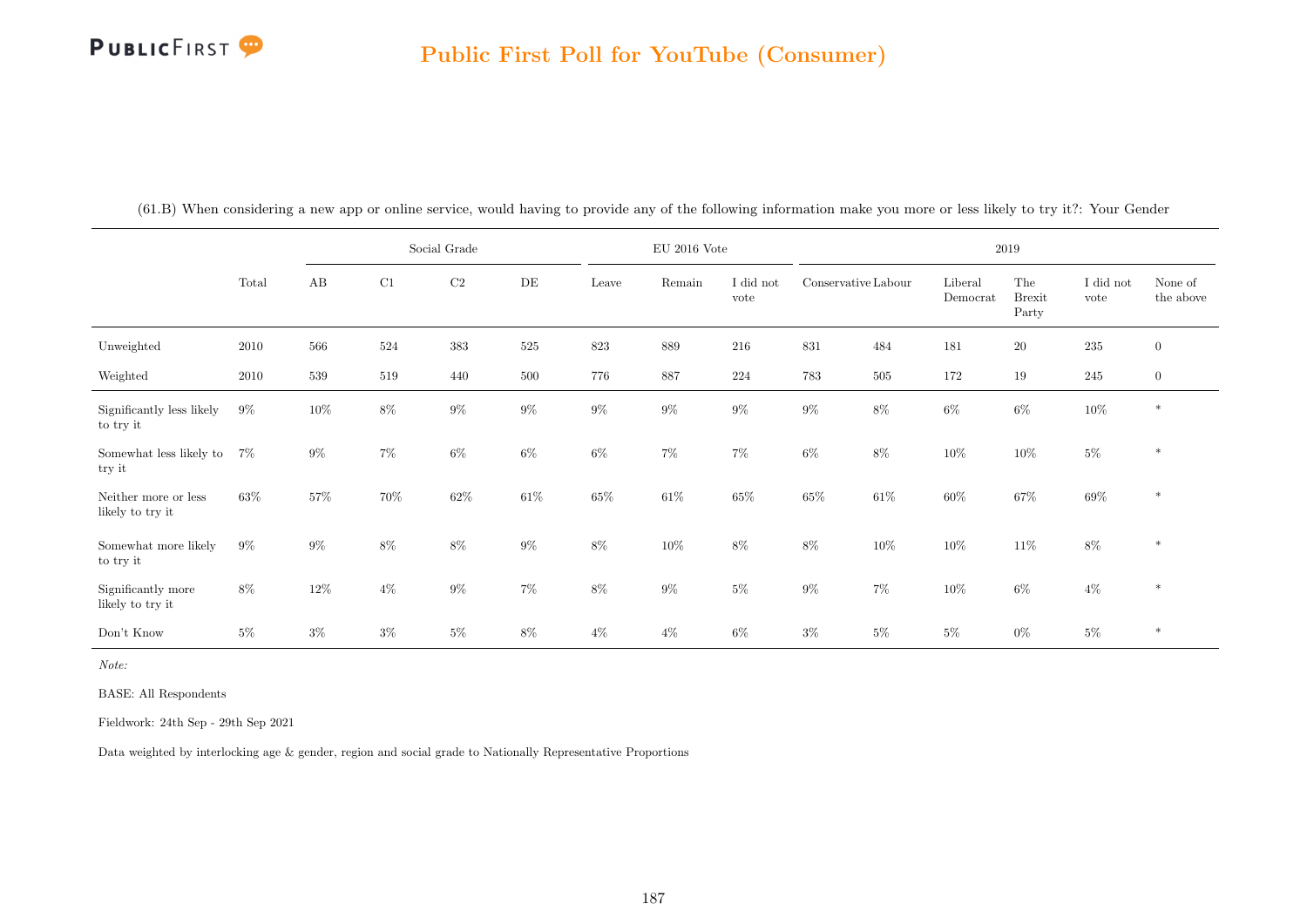|                                          |       |         |               |               |                                     |                                   |                  | Region                         |               |               |          |        |                     |
|------------------------------------------|-------|---------|---------------|---------------|-------------------------------------|-----------------------------------|------------------|--------------------------------|---------------|---------------|----------|--------|---------------------|
|                                          | Total | London  | South<br>East | South<br>West | $\operatorname{East}$ of<br>England | $\operatorname{East}$<br>Midlands | West<br>Midlands | Yorkshire<br>and the<br>Humber | North<br>East | North<br>West | Scotland | Wales  | Northern<br>Ireland |
| Unweighted                               | 2010  | $\,289$ | $280\,$       | 155           | 181                                 | 134                               | 190              | 163                            | $85\,$        | $236\,$       | 161      | 104    | $32\,$              |
| Weighted                                 | 2010  | 281     | 261           | 161           | 181                                 | 141                               | 181              | 161                            | $80\,$        | 221           | 181      | 101    | $60\,$              |
| Significantly less likely<br>to try it   | $9\%$ | $10\%$  | $9\%$         | $7\%$         | $13\%$                              | $6\%$                             | $9\%$            | $6\%$                          | $9\%$         | $9\%$         | $9\%$    | $10\%$ | $3\%$               |
| Somewhat less likely to<br>try it        | $7\%$ | $12\%$  | $7\%$         | $4\%$         | $5\%$                               | $8\%$                             | $8\%$            | $6\%$                          | $9\%$         | $8\%$         | $5\%$    | $4\%$  | $8\%$               |
| Neither more or less<br>likely to try it | 63%   | $49\%$  | $66\%$        | $70\%$        | $64\%$                              | $68\%$                            | $57\%$           | $63\%$                         | $62\%$        | $62\%$        | $68\%$   | $73\%$ | $63\%$              |
| Somewhat more likely<br>to try it        | $9\%$ | $14\%$  | $8\%$         | $7\%$         | $6\%$                               | $6\%$                             | 14%              | $7\%$                          | $7\%$         | $8\%$         | $6\%$    | $5\%$  | 17%                 |
| Significantly more<br>likely to try it   | 8%    | $13\%$  | $5\%$         | $7\%$         | 8%                                  | $6\%$                             | $9\%$            | $10\%$                         | $9\%$         | $8\%$         | $8\%$    | $3\%$  | $6\%$               |
| Don't Know                               | 5%    | $2\%$   | $5\%$         | $5\%$         | $4\%$                               | $6\%$                             | $3\%$            | $9\%$                          | $4\%$         | $5\%$         | $5\%$    | $6\%$  | $3\%$               |

(61.C) When considering a new app or online service, would having to provide any of the following information make you more or less likely to try it?: Your Gender

Note:

BASE: All Respondents

Fieldwork: 24th Sep - 29th Sep 2021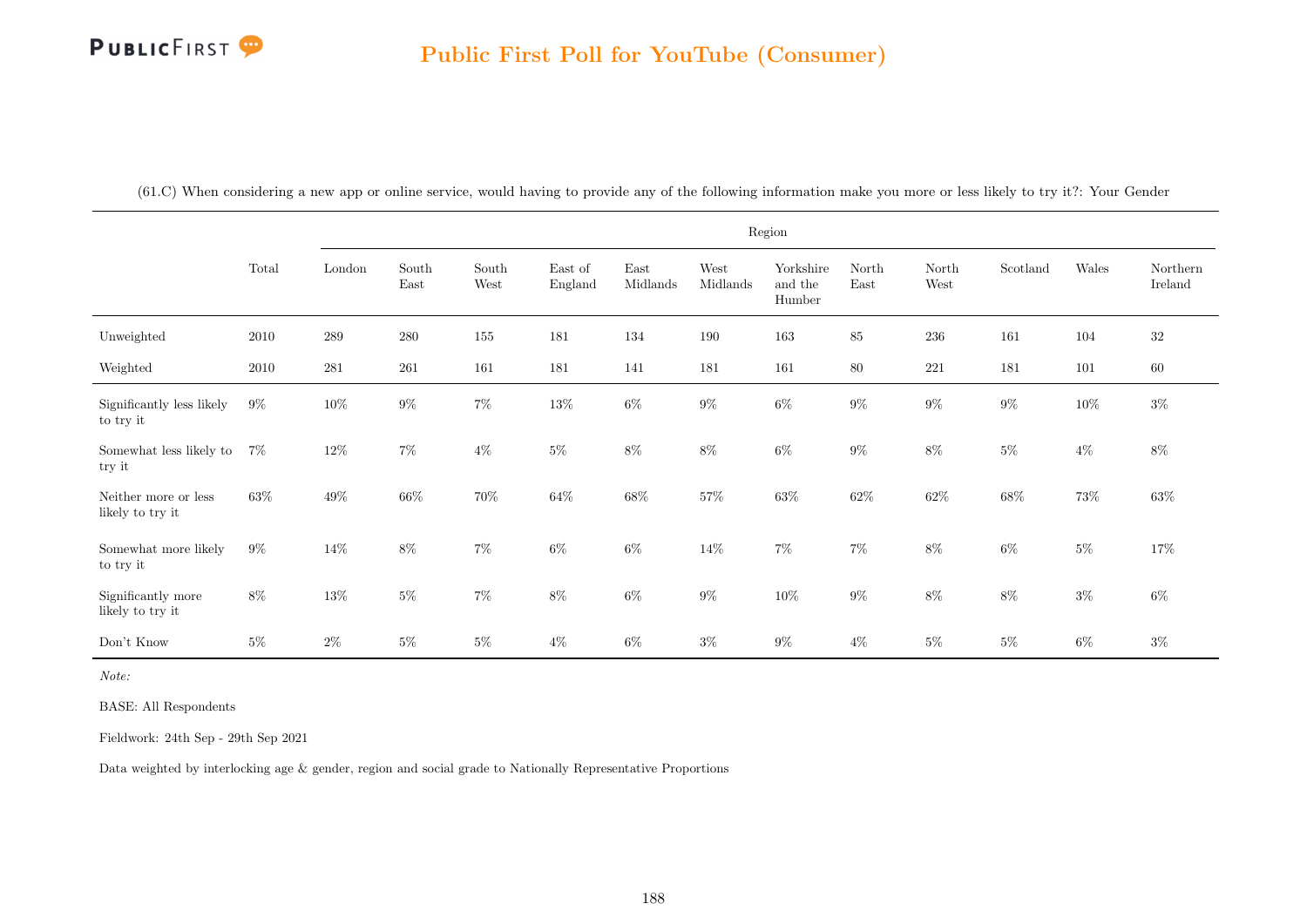(62.A) You said you would be less likely to try a new app or online service if you had to upload your passport details. Which of the following reasons explain why?Please select all which apply

|                                                                                                   |       |       | Gender |        |        |        | Age       |        |        |                       |                          | Education                                              |                                                             |                          |
|---------------------------------------------------------------------------------------------------|-------|-------|--------|--------|--------|--------|-----------|--------|--------|-----------------------|--------------------------|--------------------------------------------------------|-------------------------------------------------------------|--------------------------|
|                                                                                                   | Total | Male  | Female | 18-24  | 25-34  | 35-44  | $45 - 54$ | 55-64  | $65+$  | GCSE or<br>equivalent | A Level or<br>equivalent | University<br>Under-<br>graduate<br>Degree<br>(BA/BSc) | University<br>Postgrad-<br>uate<br>Degree<br>(MA/MSc/MPhil) | Doctorate<br>(PhD/DPHil) |
| Unweighted                                                                                        | 1298  | 601   | 693    | 77     | 168    | 192    | 245       | 261    | 355    | $\boldsymbol{0}$      | $\overline{0}$           | 346                                                    | 146                                                         | 17                       |
| Weighted                                                                                          | 1273  | 577   | 692    | 144    | 173    | 192    | 228       | 213    | 324    | $\boldsymbol{0}$      | $\overline{0}$           | 345                                                    | 145                                                         | 14                       |
| I would be worried that<br>this information would<br>be stolen and used for<br>the wrong purposes | 69%   | 69%   | $69\%$ | $51\%$ | $69\%$ | $65\%$ | $69\%$    | $76\%$ | 74%    | $67\%$                | 68%                      | 71%                                                    | $68\%$                                                      | 77%                      |
| I dont think it is<br>necessary to share this<br>information                                      | 65%   | 65%   | 66\%   | $58\%$ | 63%    | 60%    | $63\%$    | 68%    | $73\%$ | 68%                   | 67%                      | 64%                                                    | $57\%$                                                      | 76%                      |
| I would be worried<br>about what the<br>company would do<br>with this information                 | 60%   | 58%   | 62%    | 59%    | 57%    | 61\%   | 56%       | 64%    | 62%    | 56%                   | 62%                      | 60%                                                    | 62%                                                         | 76%                      |
| I would want to protect 58%<br>my privacy                                                         |       | 58%   | 58%    | $57\%$ | 54%    | 66%    | $57\%$    | 59%    | $55\%$ | $57\%$                | 57%                      | 61\%                                                   | $54\%$                                                      | 75%                      |
| I dont have a passport                                                                            | 12%   | 10%   | 14%    | $9\%$  | $9\%$  | 10%    | 19%       | 11\%   | 13%    | $20\%$                | 12%                      | 8%                                                     | $4\%$                                                       | $0\%$                    |
| Other (Please Specify)                                                                            | $1\%$ | 1%    | $1\%$  | $0\%$  | $3\%$  | $1\%$  | $2\%$     | $2\%$  | 1%     | $1\%$                 | $2\%$                    | $1\%$                                                  | $0\%$                                                       | $6\%$                    |
| None of the above                                                                                 | $1\%$ | $0\%$ | $1\%$  | $0\%$  | $2\%$  | $0\%$  | $1\%$     | $0\%$  | $0\%$  | $0\%$                 | $1\%$                    | $1\%$                                                  | $1\%$                                                       | $0\%$                    |

Note:

BASE: Respondents who would be less likely to try a new app or online service if they had to upload their passport details

Fieldwork: 24th Sep - 29th Sep 2021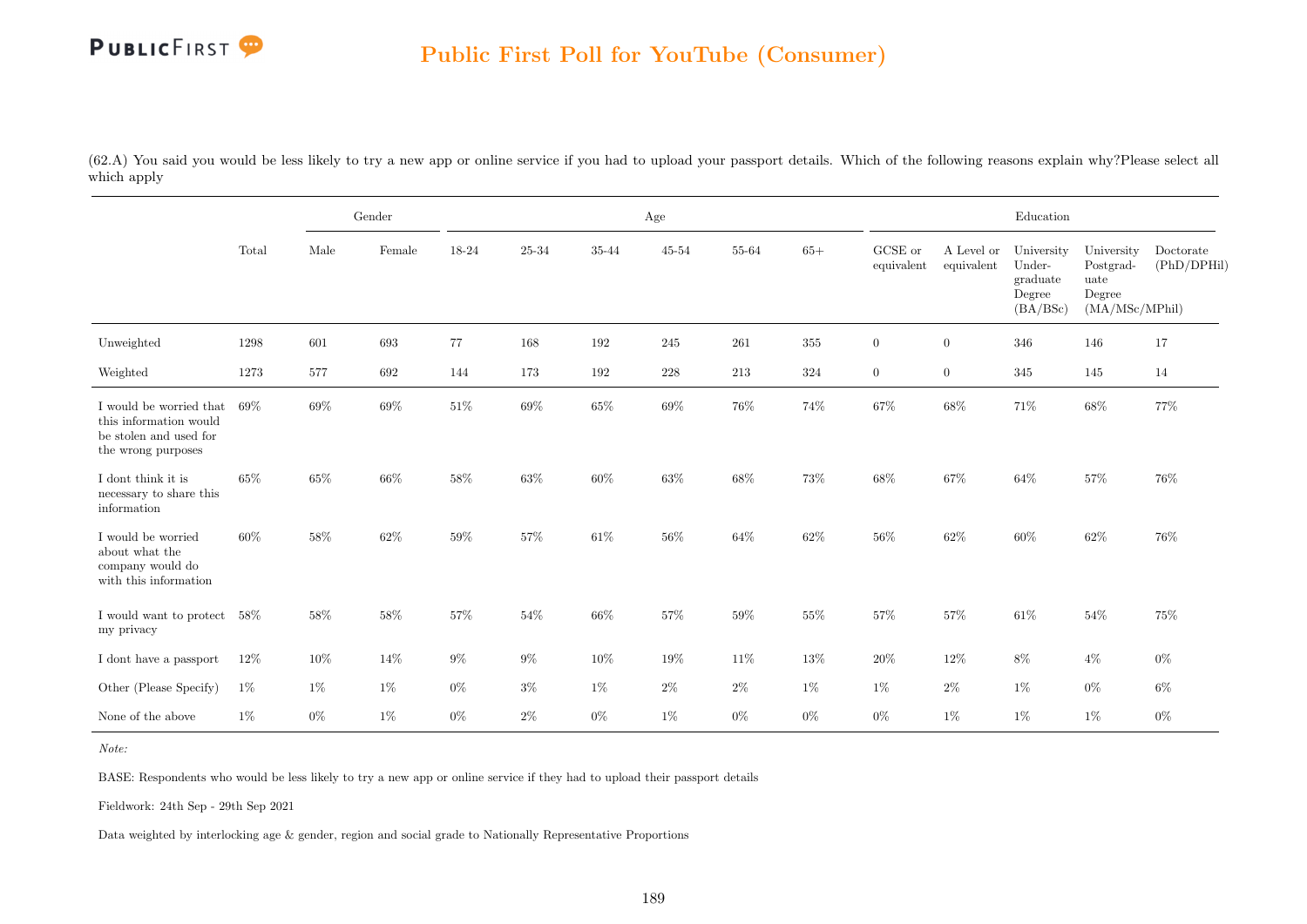

(62.B) You said you would be less likely to try a new app or online service if you had to upload your passport details. Which of the following reasons explain why?Please select all which apply

|                                                                                                   |        |       |        | Social Grade |       |        | $\mathrm{EU}$ 2016 Vote |                   |                     |         |                     | 2019                          |                   |                      |
|---------------------------------------------------------------------------------------------------|--------|-------|--------|--------------|-------|--------|-------------------------|-------------------|---------------------|---------|---------------------|-------------------------------|-------------------|----------------------|
|                                                                                                   | Total  | AB    | C1     | $\rm C2$     | DE    | Leave  | Remain                  | I did not<br>vote | Conservative Labour |         | Liberal<br>Democrat | The<br><b>Brexit</b><br>Party | I did not<br>vote | None of<br>the above |
| Unweighted                                                                                        | 1298   | 362   | 370    | 240          | 319   | 539    | 579                     | 137               | 550                 | $\,298$ | 122                 | 15                            | 157               | $\mathbf{0}$         |
| Weighted                                                                                          | 1273   | 336   | 367    | 267          | 296   | 502    | 562                     | 142               | 509                 | 303     | 116                 | 14                            | 163               | $\mathbf{0}$         |
| I would be worried that<br>this information would<br>be stolen and used for<br>the wrong purposes | 69%    | 74%   | 68%    | 65%          | 67%   | 69%    | 69%                     | 66%               | 70%                 | 65%     | 74%                 | $66\%$                        | $66\%$            | $\ast$               |
| I dont think it is<br>necessary to share this<br>information                                      | 65%    | 66%   | $68\%$ | $63\%$       | 65%   | $68\%$ | $63\%$                  | 62%               | $68\%$              | $61\%$  | 63%                 | $60\%$                        | $66\%$            | $\ast$               |
| I would be worried<br>about what the<br>company would do<br>with this information                 | 60%    | 67%   | 62%    | 52%          | 57%   | 60%    | 60%                     | 55%               | $62\%$              | 62%     | 56%                 | $60\%$                        | $56\%$            | $\ast$               |
| I would want to protect<br>my privacy                                                             | $58\%$ | 60%   | 56%    | 58%          | 58%   | $56\%$ | 60%                     | 54%               | 55%                 | 59%     | 56%                 | 58%                           | 56%               | $\ast$               |
| I dont have a passport                                                                            | $12\%$ | $6\%$ | 11\%   | $13\%$       | 20%   | 16%    | $10\%$                  | 12%               | 14%                 | $11\%$  | $6\%$               | 45%                           | $15\%$            | $\ast$               |
| Other (Please Specify)                                                                            | $1\%$  | $2\%$ | $1\%$  | $0\%$        | $2\%$ | $2\%$  | $1\%$                   | $1\%$             | $1\%$               | $1\%$   | $1\%$               | $0\%$                         | $2\%$             | $\ast$               |
| None of the above                                                                                 | 1%     | $1\%$ | $0\%$  | $1\%$        | $0\%$ | $1\%$  | $0\%$                   | $2\%$             | 1%                  | $1\%$   | $0\%$               | $0\%$                         | $1\%$             | $\ast$               |

Note:

BASE: Respondents who would be less likely to try a new app or online service if they had to upload their passport details

Fieldwork: 24th Sep - 29th Sep 2021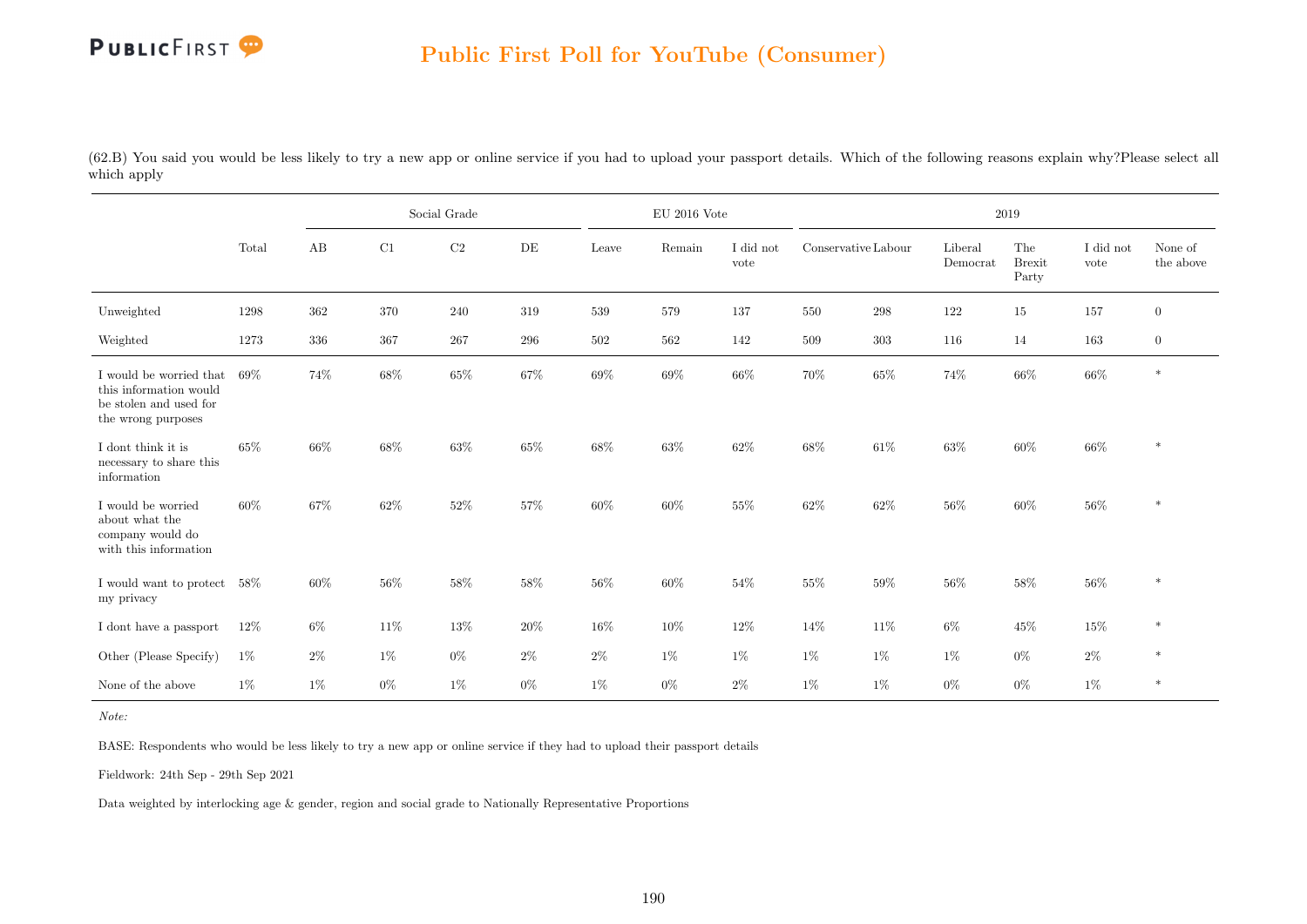(62.C) You said you would be less likely to try a new app or online service if you had to upload your passport details. Which of the following reasons explain why?Please select all which apply

|                                                                                                   |        |        |               |               |                    |                  |                  | Region                         |               |               |          |        |                     |
|---------------------------------------------------------------------------------------------------|--------|--------|---------------|---------------|--------------------|------------------|------------------|--------------------------------|---------------|---------------|----------|--------|---------------------|
|                                                                                                   | Total  | London | South<br>East | South<br>West | East of<br>England | East<br>Midlands | West<br>Midlands | Yorkshire<br>and the<br>Humber | North<br>East | North<br>West | Scotland | Wales  | Northern<br>Ireland |
| Unweighted                                                                                        | 1298   | 176    | 196           | 106           | 125                | $80\,$           | 122              | $98\,$                         | $51\,$        | 148           | 104      | 68     | 24                  |
| Weighted                                                                                          | 1273   | 169    | 177           | 108           | 121                | $82\,$           | 115              | 94                             | 46            | 137           | 114      | 65     | 45                  |
| I would be worried that<br>this information would<br>be stolen and used for<br>the wrong purposes | 69%    | 65%    | 80%           | 74%           | 62%                | 64%              | 69%              | 66%                            | 71%           | 66%           | 65%      | 71%    | 71%                 |
| I dont think it is<br>necessary to share this<br>information                                      | $65\%$ | 60%    | 61\%          | 73%           | 70%                | 68%              | 68%              | 69%                            | 70%           | 60%           | 62%      | 67%    | $67\%$              |
| I would be worried<br>about what the<br>company would do<br>with this information                 | 60%    | $55\%$ | 63%           | 65%           | $60\%$             | $50\%$           | 59%              | 59%                            | 57%           | 56%           | 70%      | 66%    | 60%                 |
| I would want to protect<br>my privacy                                                             | $58\%$ | 62%    | $56\%$        | $61\%$        | $63\%$             | $53\%$           | 54%              | $63\%$                         | 50%           | 48%           | 65%      | $57\%$ | 64%                 |
| I dont have a passport                                                                            | 12%    | $5\%$  | 12%           | 16%           | 13%                | $24\%$           | 18%              | 12%                            | 17%           | 12%           | 11%      | $8\%$  | $0\%$               |
| Other (Please Specify)                                                                            | $1\%$  | $0\%$  | $2\%$         | $1\%$         | $2\%$              | $1\%$            | $1\%$            | $2\%$                          | $2\%$         | $1\%$         | $3\%$    | $0\%$  | $0\%$               |
| None of the above                                                                                 | $1\%$  | $1\%$  | $1\%$         | $1\%$         | $0\%$              | $0\%$            | $0\%$            | $1\%$                          | $0\%$         | $1\%$         | $1\%$    | $0\%$  | $0\%$               |

Note:

BASE: Respondents who would be less likely to try a new app or online service if they had to upload their passport details

Fieldwork: 24th Sep - 29th Sep 2021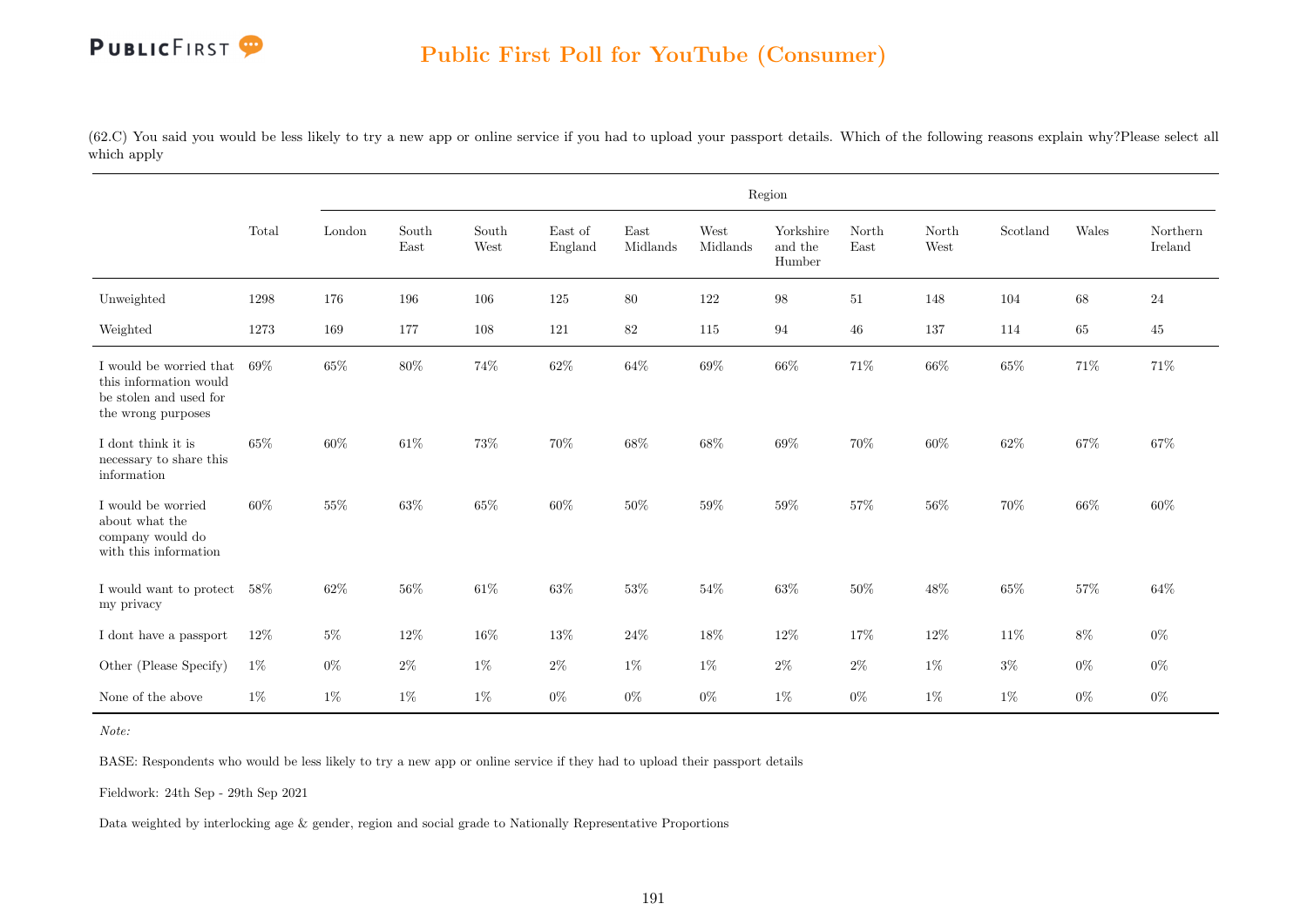(63.A) You said you would be less likely to try a new app or online service if you had to upload your credit card details. Which of the following reasons explain why?Please select all which apply

|                                                                                                   |        |        | Gender |        |        |        | Age       |         |         |                       |                          | Education                                              |                                                             |                          |
|---------------------------------------------------------------------------------------------------|--------|--------|--------|--------|--------|--------|-----------|---------|---------|-----------------------|--------------------------|--------------------------------------------------------|-------------------------------------------------------------|--------------------------|
|                                                                                                   | Total  | Male   | Female | 18-24  | 25-34  | 35-44  | $45 - 54$ | 55-64   | $65+$   | GCSE or<br>equivalent | A Level or<br>equivalent | University<br>Under-<br>graduate<br>Degree<br>(BA/BSc) | University<br>Postgrad-<br>uate<br>Degree<br>(MA/MSc/MPhil) | Doctorate<br>(PhD/DPHil) |
| Unweighted                                                                                        | 1361   | 622    | 734    | $82\,$ | 171    | 196    | $262\,$   | $275\,$ | $375\,$ | $\overline{0}$        | $\overline{0}$           | $356\,$                                                | 146                                                         | 16                       |
| Weighted                                                                                          | 1340   | 602    | 733    | 156    | 177    | 197    | 245       | 224     | 341     | $\overline{0}$        | $\overline{0}$           | 357                                                    | 145                                                         | 14                       |
| I would be worried that<br>this information would<br>be stolen and used for<br>the wrong purposes | 72%    | 69%    | 74%    | $55\%$ | $68\%$ | $69\%$ | $72\%$    | $75\%$  | $81\%$  | $72\%$                | 69%                      | $77\%$                                                 | $64\%$                                                      | $80\%$                   |
| I would be worried<br>about what the<br>company would do<br>with this information                 | 63%    | $63\%$ | 64%    | $54\%$ | $58\%$ | $60\%$ | 66\%      | $67\%$  | 68%     | $60\%$                | 64%                      | 66\%                                                   | $62\%$                                                      | 92%                      |
| I dont think it is<br>necessary to share this<br>information                                      | $62\%$ | 61\%   | $64\%$ | $52\%$ | 57%    | $59\%$ | $66\%$    | 66%     | $68\%$  | $66\%$                | 61\%                     | $63\%$                                                 | $57\%$                                                      | 78%                      |
| I would want to protect<br>my privacy                                                             | $51\%$ | 50%    | $51\%$ | $44\%$ | 55%    | $52\%$ | $51\%$    | $54\%$  | $50\%$  | $49\%$                | $53\%$                   | $50\%$                                                 | $52\%$                                                      | 51%                      |
| I dont have a credit<br>card                                                                      | 15%    | 12%    | 17%    | $26\%$ | 12%    | $20\%$ | 15%       | 10%     | 12%     | $18\%$                | 17%                      | 13%                                                    | 7%                                                          | $0\%$                    |
| Other (Please Specify)                                                                            | $1\%$  | 1%     | $0\%$  | $1\%$  | $0\%$  | $0\%$  | $1\%$     | $1\%$   | $1\%$   | $1\%$                 | $1\%$                    | $0\%$                                                  | $1\%$                                                       | $7\%$                    |
| None of the above                                                                                 | $1\%$  | $0\%$  | $1\%$  | $0\%$  | $3\%$  | $0\%$  | $0\%$     | $0\%$   | $0\%$   | $0\%$                 | $0\%$                    | $1\%$                                                  | 1%                                                          | $0\%$                    |

Note:

BASE: Respondents who would be less likely to try a new app or online service if they had to upload their credit card details

Fieldwork: 24th Sep - 29th Sep 2021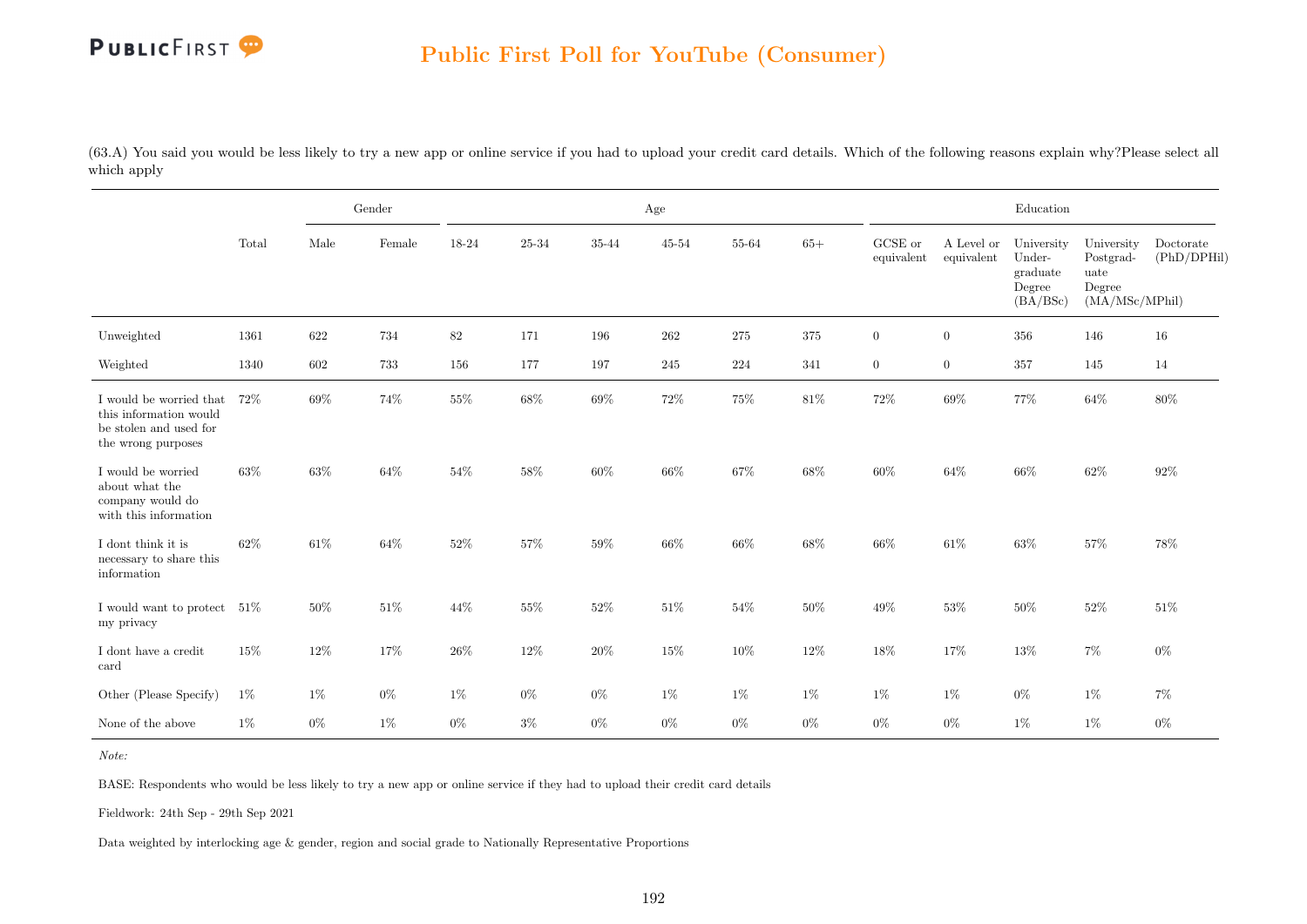(63.B) You said you would be less likely to try a new app or online service if you had to upload your credit card details. Which of the following reasons explain why?Please select all which apply

|                                                                                                   |        |         |         | Social Grade |        |         | $\mathrm{EU}$ 2016 Vote |                   |                     |         |                     | 2019                          |                   |                      |
|---------------------------------------------------------------------------------------------------|--------|---------|---------|--------------|--------|---------|-------------------------|-------------------|---------------------|---------|---------------------|-------------------------------|-------------------|----------------------|
|                                                                                                   | Total  | AB      | C1      | C2           | DE     | Leave   | Remain                  | I did not<br>vote | Conservative Labour |         | Liberal<br>Democrat | The<br><b>Brexit</b><br>Party | I did not<br>vote | None of<br>the above |
| Unweighted                                                                                        | 1361   | $369\,$ | $373\,$ | $266\,$      | 345    | $580\,$ | $598\,$                 | 135               | $581\,$             | $313\,$ | 124                 | 14                            | 163               | $\overline{0}$       |
| Weighted                                                                                          | 1340   | 346     | 367     | 299          | 321    | 539     | $587\,$                 | 140               | 538                 | 316     | 118                 | 13                            | 169               | $\overline{0}$       |
| I would be worried that<br>this information would<br>be stolen and used for<br>the wrong purposes | 72%    | 76%     | 73%     | $67\%$       | 70%    | 71%     | 75%                     | 68%               | 72%                 | 70%     | 77%                 | 77%                           | $67\%$            | $\ast$               |
| I would be worried<br>about what the<br>company would do<br>with this information                 | 63%    | 66%     | 66%     | $61\%$       | 59%    | $63\%$  | $65\%$                  | $58\%$            | 66\%                | $60\%$  | $64\%$              | $56\%$                        | $62\%$            | $\ast$               |
| I dont think it is<br>necessary to share this<br>information                                      | $62\%$ | 63%     | $63\%$  | $62\%$       | $62\%$ | $62\%$  | 64\%                    | $63\%$            | $62\%$              | $62\%$  | $60\%$              | $73\%$                        | $61\%$            | $\ast$               |
| I would want to protect<br>my privacy                                                             | 51%    | 50%     | 52%     | $49\%$       | 53%    | $51\%$  | 51%                     | 48%               | $51\%$              | 50%     | 47%                 | 63%                           | $49\%$            | $\ast$               |
| I dont have a credit<br>card                                                                      | 15%    | 10%     | $13\%$  | 14%          | $24\%$ | 16%     | $12\%$                  | 18%               | 13%                 | 17%     | 11%                 | $0\%$                         | $20\%$            | $\ast$               |
| Other (Please Specify)                                                                            | $1\%$  | $1\%$   | $0\%$   | $1\%$        | $1\%$  | $1\%$   | $0\%$                   | $1\%$             | $1\%$               | $0\%$   | $1\%$               | $0\%$                         | $1\%$             | $\ast$               |
| None of the above                                                                                 | $1\%$  | $0\%$   | $0\%$   | $1\%$        | 1%     | $1\%$   | $0\%$                   | $2\%$             | $1\%$               | $1\%$   | $0\%$               | $0\%$                         | $2\%$             | $*$                  |

Note:

BASE: Respondents who would be less likely to try a new app or online service if they had to upload their credit card details

Fieldwork: 24th Sep - 29th Sep 2021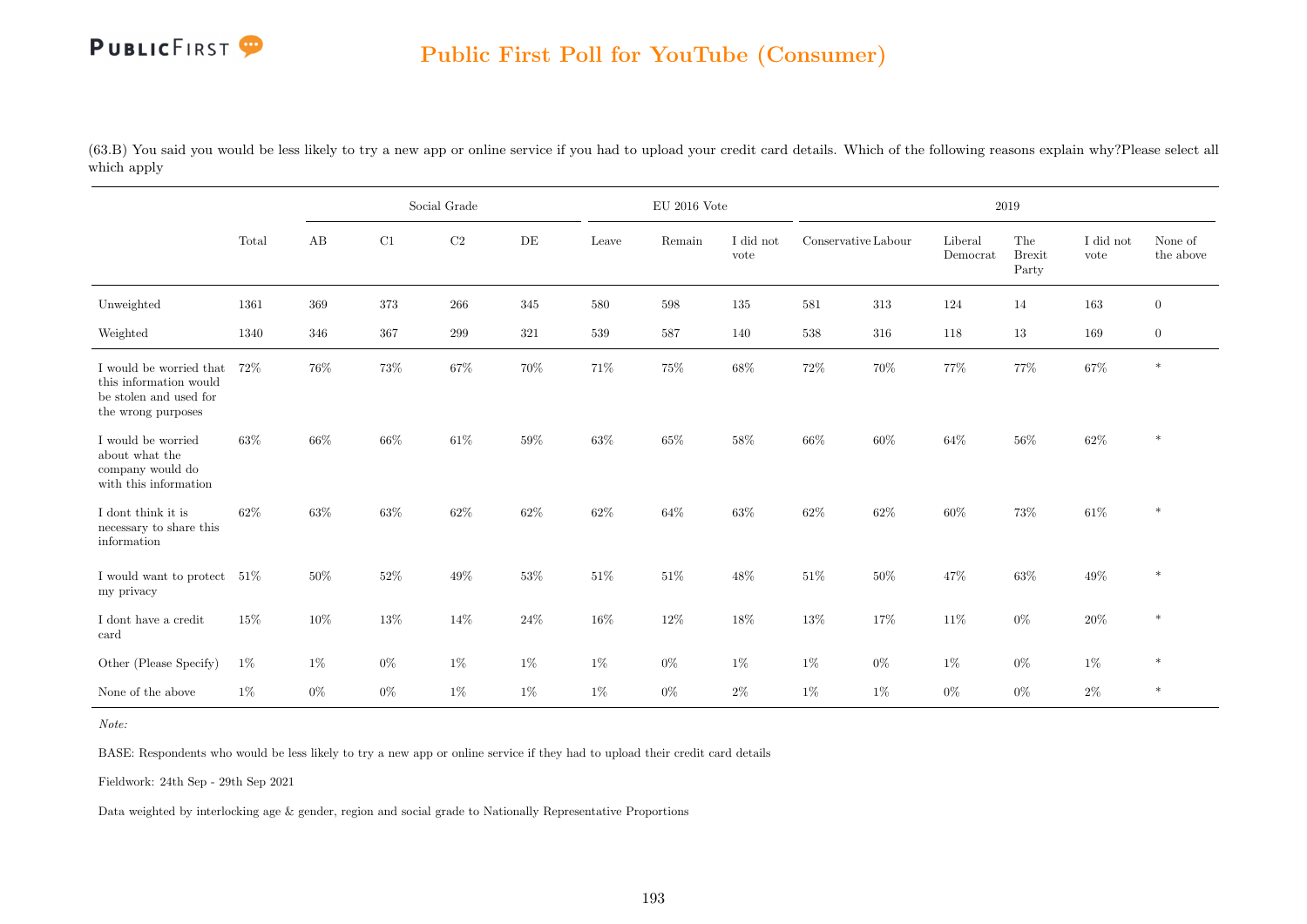(63.C) You said you would be less likely to try a new app or online service if you had to upload your credit card details. Which of the following reasons explain why?Please select all which apply

|                                                                                                   |        |        |               |               |                    |                  |                  | Region                         |               |               |          |        |                     |
|---------------------------------------------------------------------------------------------------|--------|--------|---------------|---------------|--------------------|------------------|------------------|--------------------------------|---------------|---------------|----------|--------|---------------------|
|                                                                                                   | Total  | London | South<br>East | South<br>West | East of<br>England | East<br>Midlands | West<br>Midlands | Yorkshire<br>and the<br>Humber | North<br>East | North<br>West | Scotland | Wales  | Northern<br>Ireland |
| Unweighted                                                                                        | 1361   | 171    | $213\,$       | 114           | 132                | 75               | 122              | 105                            | 49            | 166           | 112      | 75     | $27\,$              |
| Weighted                                                                                          | 1340   | 162    | 194           | 116           | 128                | 77               | 115              | 99                             | 43            | 155           | 125      | 74     | 52                  |
| I would be worried that<br>this information would<br>be stolen and used for<br>the wrong purposes | 72%    | 66%    | $75\%$        | 74%           | 74%                | $70\%$           | 67%              | 66%                            | 80%           | $68\%$        | $79\%$   | $74\%$ | $78\%$              |
| I would be worried<br>about what the<br>company would do<br>with this information                 | 63%    | $61\%$ | 67%           | 69%           | 61\%               | $53\%$           | 59%              | $61\%$                         | 71%           | 60%           | 68%      | $68\%$ | 67%                 |
| I dont think it is<br>necessary to share this<br>information                                      | 62%    | 62%    | 59%           | 73%           | $62\%$             | 64%              | 64%              | 67%                            | $61\%$        | 54%           | 67%      | 60%    | 64%                 |
| I would want to protect<br>my privacy                                                             | $51\%$ | $51\%$ | 47%           | 54%           | 58%                | 44%              | 49%              | $53\%$                         | 44%           | 49%           | 57%      | $48\%$ | 52%                 |
| I dont have a credit<br>card                                                                      | 15%    | 12%    | 10%           | 15%           | 19%                | 19%              | 18%              | 19%                            | 18%           | 14%           | 13%      | $20\%$ | $8\%$               |
| Other (Please Specify)                                                                            | $1\%$  | $1\%$  | $2\%$         | $0\%$         | $0\%$              | $1\%$            | $1\%$            | $0\%$                          | $0\%$         | $0\%$         | $1\%$    | $0\%$  | $0\%$               |
| None of the above                                                                                 | $1\%$  | $1\%$  | $1\%$         | $0\%$         | $0\%$              | $0\%$            | $0\%$            | $2\%$                          | $0\%$         | $1\%$         | $1\%$    | $0\%$  | $3\%$               |

Note:

BASE: Respondents who would be less likely to try a new app or online service if they had to upload their credit card details

Fieldwork: 24th Sep - 29th Sep 2021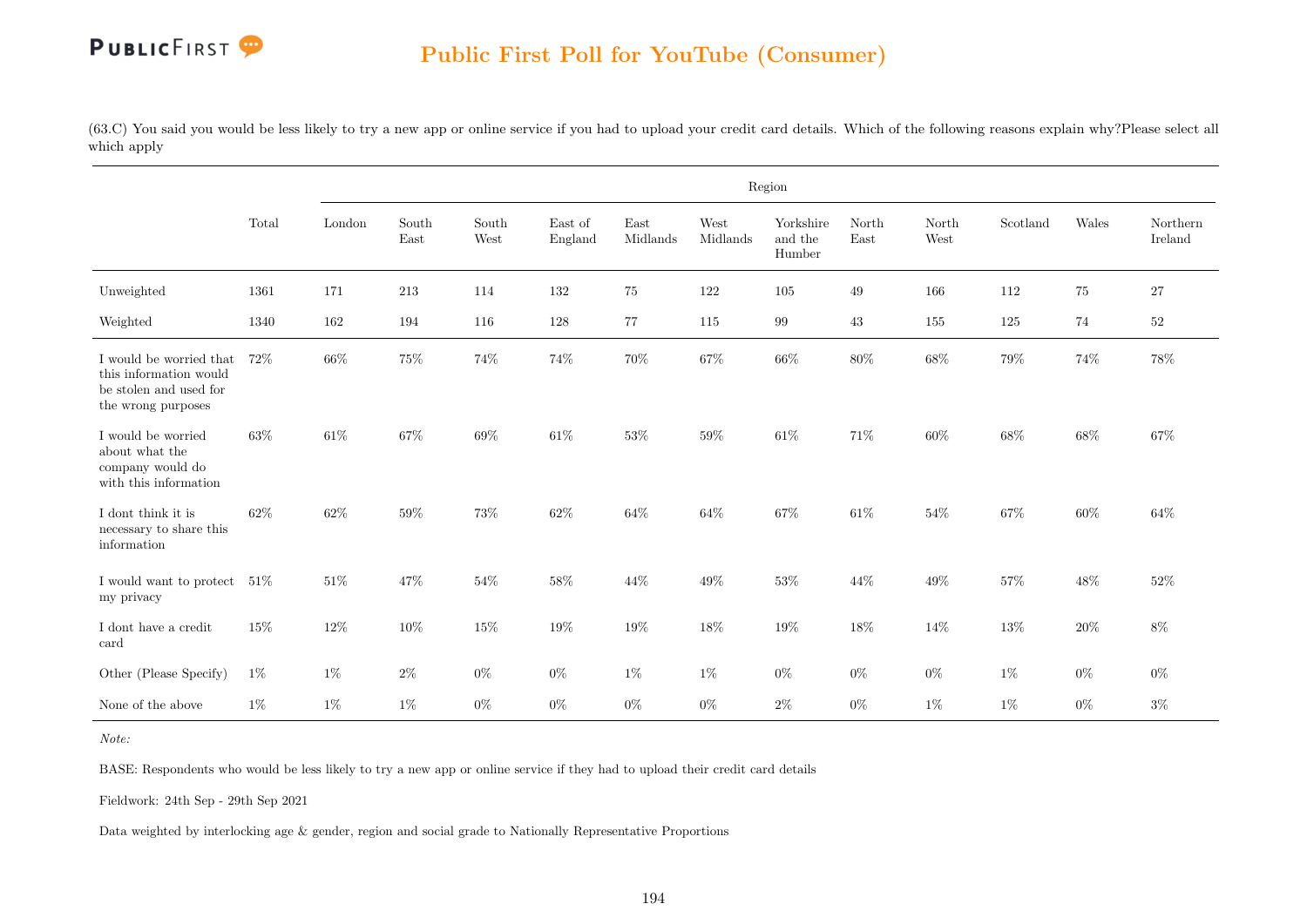(64.A) You said you would be less likely to try a new app or online service if you had to provide details of your income. Which of the following reasons explain why?Please select all which apply

|                                                                                                   |        |       | Gender |        |        |        | Age       |         |        |                       |                          | Education                                              |                                                             |                          |
|---------------------------------------------------------------------------------------------------|--------|-------|--------|--------|--------|--------|-----------|---------|--------|-----------------------|--------------------------|--------------------------------------------------------|-------------------------------------------------------------|--------------------------|
|                                                                                                   | Total  | Male  | Female | 18-24  | 25-34  | 35-44  | $45 - 54$ | 55-64   | $65+$  | GCSE or<br>equivalent | A Level or<br>equivalent | University<br>Under-<br>graduate<br>Degree<br>(BA/BSc) | University<br>Postgrad-<br>uate<br>Degree<br>(MA/MSc/MPhil) | Doctorate<br>(PhD/DPHil) |
| Unweighted                                                                                        | 1113   | 501   | 608    | 69     | 147    | 160    | $208\,$   | $227\,$ | 302    | $\boldsymbol{0}$      | $\overline{0}$           | 309                                                    | 129                                                         | 13                       |
| Weighted                                                                                          | 1096   | 479   | 612    | 130    | 151    | 161    | 194       | 184     | 276    | $\overline{0}$        | $\overline{0}$           | 311                                                    | 129                                                         | 11                       |
| I dont think it is<br>necessary to share this<br>information                                      | 72%    | 72%   | 72%    | $59\%$ | $64\%$ | $67\%$ | $76\%$    | $76\%$  | $81\%$ | $75\%$                | 72%                      | 74%                                                    | 62%                                                         | 86%                      |
| I would want to protect<br>my privacy                                                             | $55\%$ | 58%   | 53%    | 44%    | $55\%$ | $52\%$ | $62\%$    | $55\%$  | $57\%$ | $52\%$                | 59%                      | $53\%$                                                 | $55\%$                                                      | 85%                      |
| I would be worried<br>about what the<br>company would do<br>with this information                 | $46\%$ | 47%   | 45%    | $34\%$ | 49%    | $40\%$ | $47\%$    | 51%     | $48\%$ | $42\%$                | 47%                      | $48\%$                                                 | $43\%$                                                      | 66\%                     |
| I would be worried that<br>this information would<br>be stolen and used for<br>the wrong purposes | 44\%   | 46%   | 43%    | $28\%$ | 44%    | 43%    | 47%       | 47%     | $49\%$ | $39\%$                | 46%                      | 43%                                                    | $46\%$                                                      | 58%                      |
| I am not currently<br>earning                                                                     | 11\%   | $6\%$ | 14%    | 15%    | $4\%$  | 10%    | $7\%$     | 11%     | $15\%$ | $11\%$                | 13%                      | $9\%$                                                  | $5\%$                                                       | $0\%$                    |
| Other (Please Specify)                                                                            | 1%     | 1%    | $1\%$  | $0\%$  | $0\%$  | $0\%$  | 1%        | 1%      | 1%     | $1\%$                 | $0\%$                    | $1\%$                                                  | $0\%$                                                       | $0\%$                    |
| None of the above                                                                                 | $1\%$  | $1\%$ | $1\%$  | $2\%$  | 1%     | 1%     | $0\%$     | $1\%$   | $1\%$  | $0\%$                 | $1\%$                    | $0\%$                                                  | $3\%$                                                       | $0\%$                    |

Note:

BASE: Respondents who would be less likely to try a new app or online service if they had to upload their income

Fieldwork: 24th Sep - 29th Sep 2021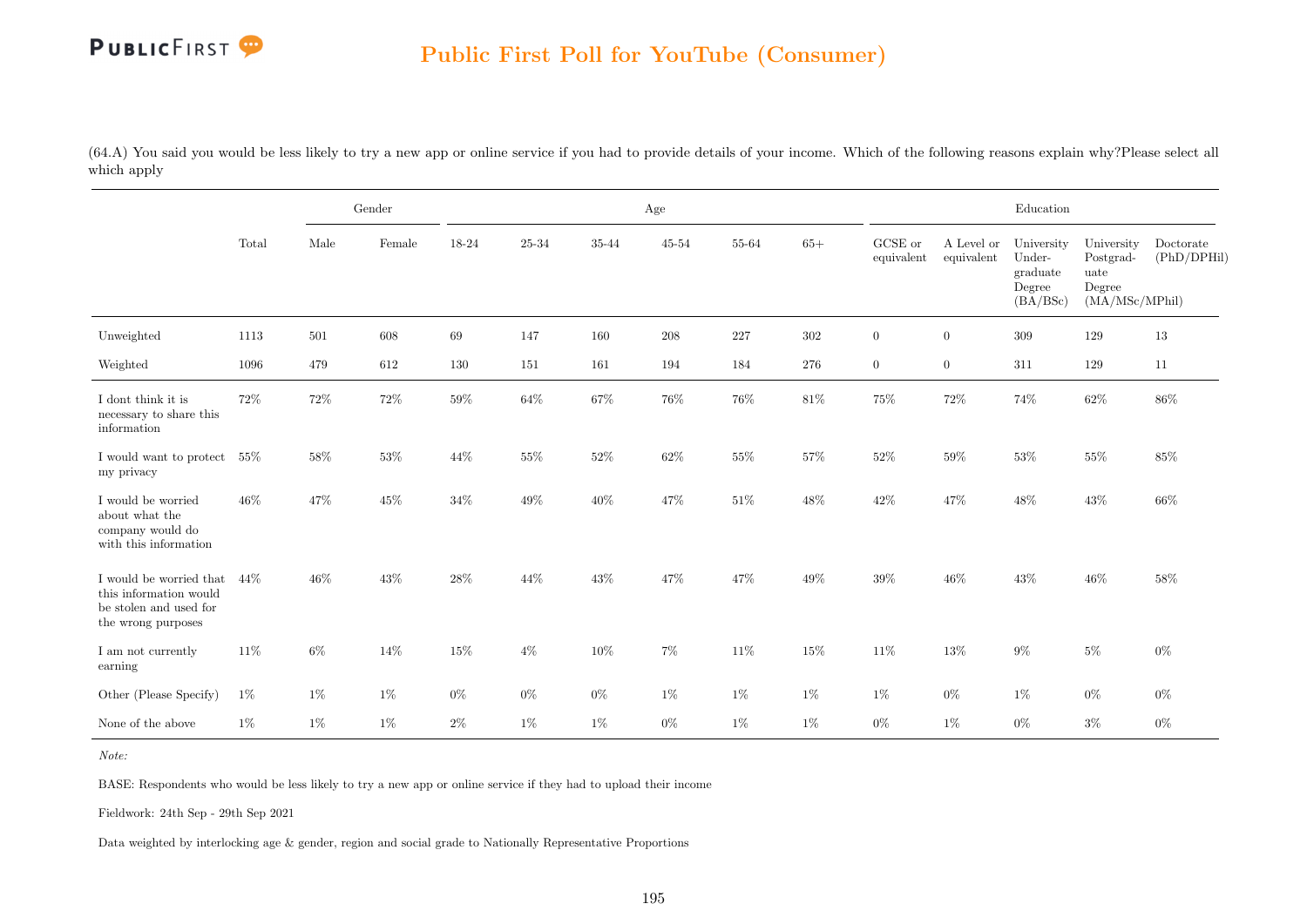(64.B) You said you would be less likely to try a new app or online service if you had to provide details of your income. Which of the following reasons explain why?Please select all which apply

|                                                                                                   |        |       |        | Social Grade |       |        | $\mathrm{EU}$ 2016 Vote |                   |                     |         |                     | 2019                          |                   |                      |
|---------------------------------------------------------------------------------------------------|--------|-------|--------|--------------|-------|--------|-------------------------|-------------------|---------------------|---------|---------------------|-------------------------------|-------------------|----------------------|
|                                                                                                   | Total  | AB    | C1     | C2           | DE    | Leave  | Remain                  | I did not<br>vote | Conservative Labour |         | Liberal<br>Democrat | The<br><b>Brexit</b><br>Party | I did not<br>vote | None of<br>the above |
| Unweighted                                                                                        | 1113   | 316   | 308    | $210\,$      | 272   | 474    | 490                     | 112               | 469                 | $260\,$ | 99                  | 11                            | 135               | $\overline{0}$       |
| Weighted                                                                                          | 1096   | 294   | 310    | $235\,$      | 250   | 442    | 483                     | 115               | 437                 | $268\,$ | 95                  | 10                            | 137               | $\overline{0}$       |
| I dont think it is<br>necessary to share this<br>information                                      | 72%    | 75%   | 74%    | $66\%$       | 74%   | $72\%$ | 73%                     | 71%               | 73%                 | $67\%$  | $75\%$              | $72\%$                        | $78\%$            | $\ast$               |
| I would want to protect<br>my privacy                                                             | $55\%$ | 59%   | 53%    | $54\%$       | 54%   | $56\%$ | $56\%$                  | 53%               | $56\%$              | 55%     | 60%                 | $82\%$                        | $53\%$            | $\ast$               |
| I would be worried<br>about what the<br>company would do<br>with this information                 | 46%    | 50%   | $45\%$ | $45\%$       | 42%   | 44%    | 48%                     | 48%               | 44%                 | 48%     | 43%                 | $45\%$                        | $45\%$            | $\ast$               |
| I would be worried that<br>this information would<br>be stolen and used for<br>the wrong purposes | 44\%   | 48%   | $46\%$ | $36\%$       | 45%   | 44%    | 46%                     | 41\%              | 47%                 | $41\%$  | $46\%$              | $45\%$                        | $43\%$            | $\ast$               |
| I am not currently<br>earning                                                                     | 11\%   | $7\%$ | $8\%$  | $11\%$       | 18%   | $12\%$ | $9\%$                   | $9\%$             | 10%                 | $9\%$   | $3\%$               | $10\%$                        | $14\%$            | $\ast$               |
| Other (Please Specify)                                                                            | $1\%$  | $1\%$ | $0\%$  | $1\%$        | $1\%$ | $1\%$  | $1\%$                   | $0\%$             | $1\%$               | $0\%$   | $2\%$               | $0\%$                         | $1\%$             | $\ast$               |
| None of the above                                                                                 | $1\%$  | $1\%$ | $0\%$  | $3\%$        | $0\%$ | $1\%$  | 1%                      | $0\%$             | $1\%$               | $2\%$   | $0\%$               | $0\%$                         | $0\%$             | $*$                  |

Note:

BASE: Respondents who would be less likely to try a new app or online service if they had to upload their income

Fieldwork: 24th Sep - 29th Sep 2021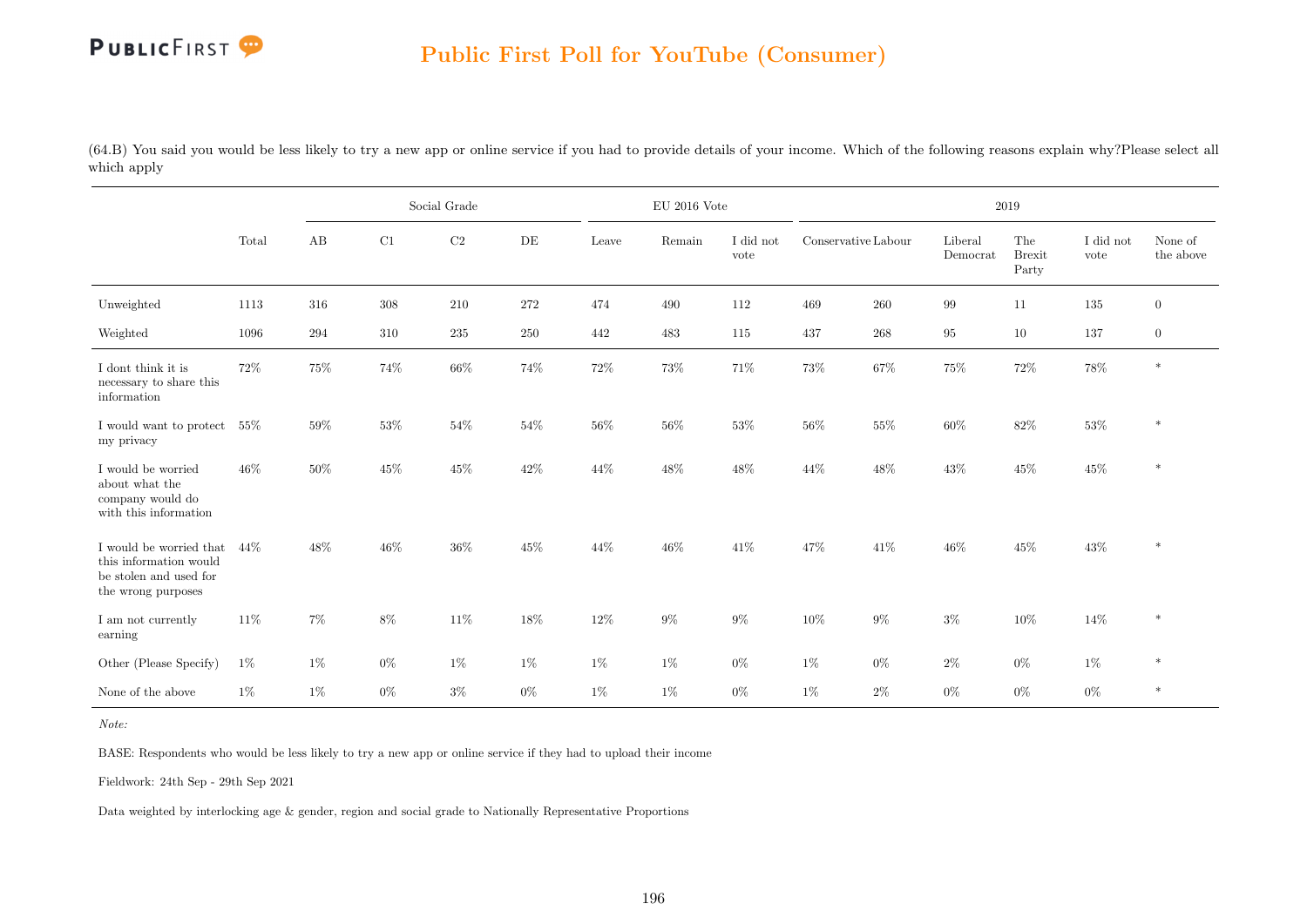(64.C) You said you would be less likely to try a new app or online service if you had to provide details of your income. Which of the following reasons explain why?Please select all which apply

|                                                                                                   |        |        |               |                                |                    |                  |                  | Region                         |               |               |          |        |                     |
|---------------------------------------------------------------------------------------------------|--------|--------|---------------|--------------------------------|--------------------|------------------|------------------|--------------------------------|---------------|---------------|----------|--------|---------------------|
|                                                                                                   | Total  | London | South<br>East | $\operatorname{South}$<br>West | East of<br>England | East<br>Midlands | West<br>Midlands | Yorkshire<br>and the<br>Humber | North<br>East | North<br>West | Scotland | Wales  | Northern<br>Ireland |
| Unweighted                                                                                        | 1113   | 144    | 173           | 93                             | 109                | 58               | 102              | $88\,$                         | 44            | 132           | 91       | $58\,$ | 21                  |
| Weighted                                                                                          | 1096   | 138    | 160           | 96                             | 106                | 59               | 96               | $85\,$                         | 41            | 119           | 99       | 57     | 41                  |
| I dont think it is<br>necessary to share this<br>information                                      | 72%    | 62%    | 71%           | 74%                            | 78%                | $71\%$           | 69%              | $81\%$                         | 84%           | $72\%$        | 74%      | $64\%$ | $79\%$              |
| I would want to protect<br>my privacy                                                             | $55\%$ | $51\%$ | 60%           | $58\%$                         | 54%                | $46\%$           | 60%              | $56\%$                         | 52%           | $47\%$        | 62%      | $62\%$ | 45%                 |
| I would be worried<br>about what the<br>company would do<br>with this information                 | 46%    | $43\%$ | $43\%$        | $51\%$                         | 39%                | $49\%$           | 48%              | $45\%$                         | 44%           | $43\%$        | $51\%$   | $43\%$ | $66\%$              |
| I would be worried that<br>this information would<br>be stolen and used for<br>the wrong purposes | 44%    | 44%    | $45\%$        | $51\%$                         | 37%                | $40\%$           | 41\%             | $42\%$                         | $45\%$        | $38\%$        | $48\%$   | $53\%$ | 58%                 |
| I am not currently<br>earning                                                                     | 11%    | $7\%$  | $7\%$         | $15\%$                         | 14%                | $10\%$           | 17%              | $10\%$                         | $10\%$        | $11\%$        | $9\%$    | $11\%$ | $8\%$               |
| Other (Please Specify)                                                                            | $1\%$  | $1\%$  | $2\%$         | $0\%$                          | $0\%$              | $1\%$            | $1\%$            | $0\%$                          | $0\%$         | $1\%$         | $2\%$    | $0\%$  | $0\%$               |
| None of the above                                                                                 | $1\%$  | $3\%$  | $0\%$         | $0\%$                          | $2\%$              | $0\%$            | $0\%$            | $1\%$                          | $2\%$         | $0\%$         | $1\%$    | $0\%$  | $0\%$               |

Note:

BASE: Respondents who would be less likely to try a new app or online service if they had to upload their income

Fieldwork: 24th Sep - 29th Sep 2021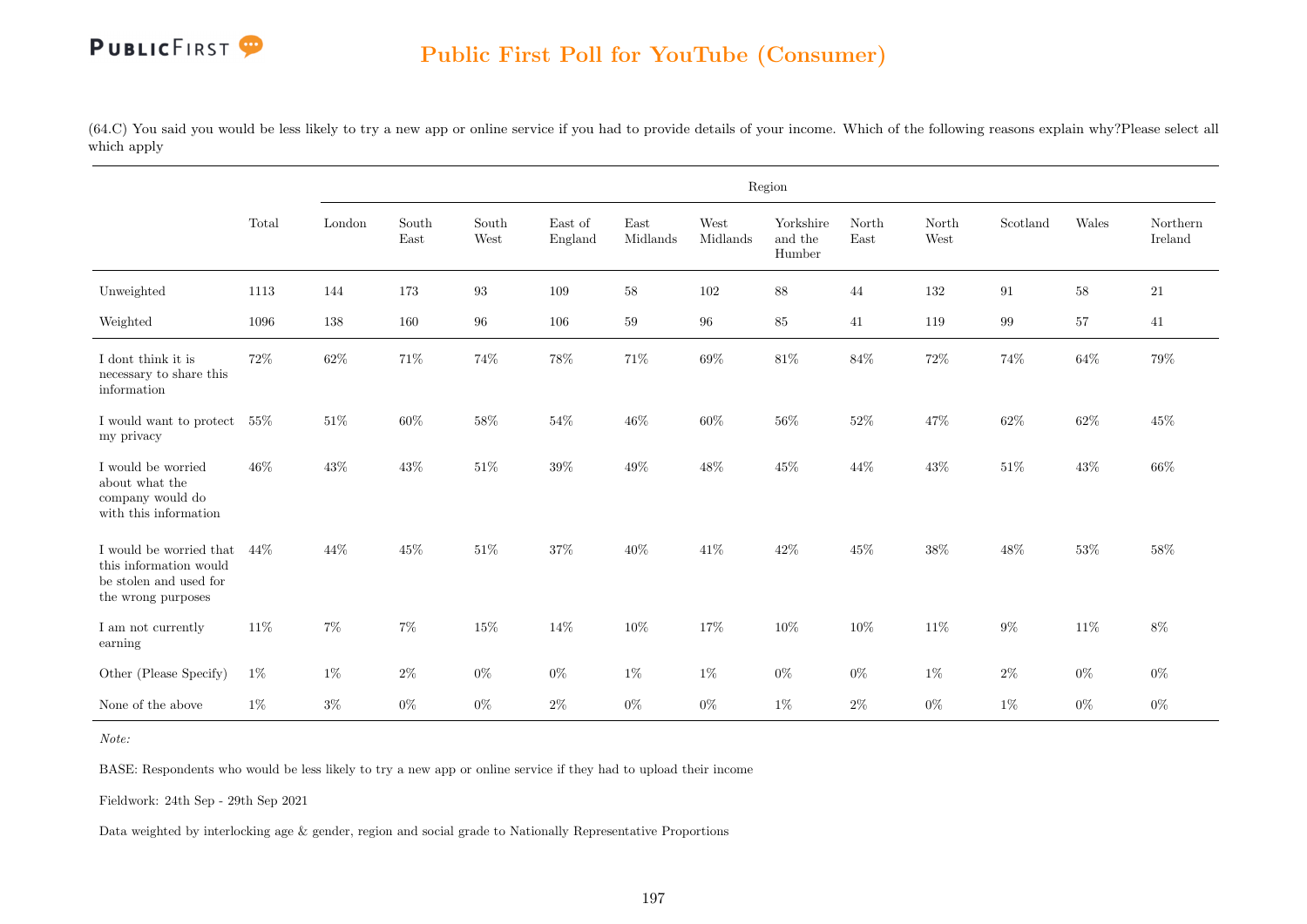

(65.A) Do you think social media accounts should be age-restricted, for example someone under a certain age should not be able to use Youtube or TikTok?

|            |       |        | Gender |        |       |       | Age       |       |        |                       |                          | Education                                              |                                                             |                          |
|------------|-------|--------|--------|--------|-------|-------|-----------|-------|--------|-----------------------|--------------------------|--------------------------------------------------------|-------------------------------------------------------------|--------------------------|
|            | Total | Male   | Female | 18-24  | 25-34 | 35-44 | $45 - 54$ | 55-64 | $65+$  | GCSE or<br>equivalent | A Level or<br>equivalent | University<br>Under-<br>graduate<br>Degree<br>(BA/BSc) | University<br>Postgrad-<br>uate<br>Degree<br>(MA/MSc/MPhil) | Doctorate<br>(PhD/DPHil) |
| Unweighted | 2010  | 1000   | 1005   | 149    | 337   | 346   | 366       | 348   | 464    | 545                   | 563                      | 519                                                    | 265                                                         | 36                       |
| Weighted   | 2010  | 989    | 1016   | 279    | 343   | 341   | 342       | 283   | 422    | 525                   | 578                      | 532                                                    | 266                                                         | 36                       |
| Yes        | 75%   | 70%    | $80\%$ | $68\%$ | 74%   | 77%   | 77%       | 79%   | 77%    | $72\%$                | 77%                      | 76%                                                    | 78%                                                         | 71%                      |
| $\rm No$   | 13%   | $16\%$ | $9\%$  | 22%    | 18%   | 14\%  | $10\%$    | $8\%$ | $8\%$  | $13\%$                | $12\%$                   | $13\%$                                                 | 14\%                                                        | 19%                      |
| Dont know  | 12%   | 13%    | $10\%$ | 10%    | $9\%$ | $9\%$ | 13%       | 13%   | $15\%$ | 15%                   | 11%                      | 11\%                                                   | $9\%$                                                       | 10%                      |

Note:

BASE: All Respondents

Fieldwork: 24th Sep - 29th Sep 2021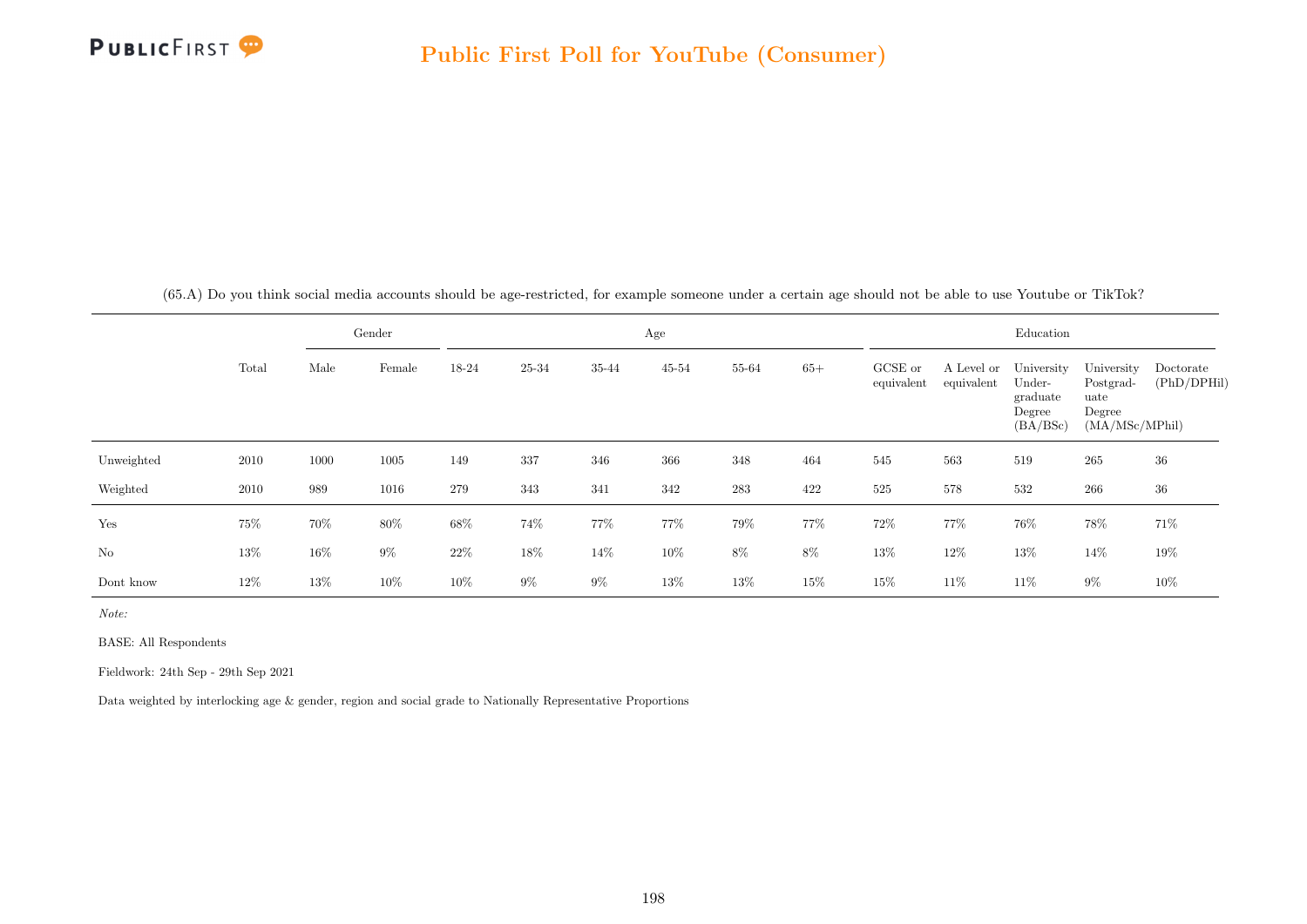

(65.B) Do you think social media accounts should be age-restricted, for example someone under a certain age should not be able to use Youtube or TikTok?

|            |        |       |        | Social Grade   |        |        | $EU$ 2016 Vote |                   |        |                     |                     | 2019                          |                   |                      |
|------------|--------|-------|--------|----------------|--------|--------|----------------|-------------------|--------|---------------------|---------------------|-------------------------------|-------------------|----------------------|
|            | Total  | AB    | C1     | C <sub>2</sub> | DE     | Leave  | Remain         | I did not<br>vote |        | Conservative Labour | Liberal<br>Democrat | The<br><b>Brexit</b><br>Party | I did not<br>vote | None of<br>the above |
| Unweighted | 2010   | 566   | 524    | 383            | 525    | 823    | 889            | 216               | 831    | 484                 | 181                 | <b>20</b>                     | $235\,$           | $\overline{0}$       |
| Weighted   | 2010   | 539   | 519    | 440            | 500    | 776    | 887            | 224               | 783    | 505                 | 172                 | 19                            | 245               | $\overline{0}$       |
| Yes        | 75%    | 78%   | $76\%$ | 74%            | 74%    | 77%    | $76\%$         | $73\%$            | 78%    | 74%                 | 78%                 | 74%                           | 73%               | $*$                  |
| No         | 13%    | 13%   | $12\%$ | 14%            | $13\%$ | $12\%$ | 14\%           | $11\%$            | $12\%$ | 17%                 | $8\%$               | $10\%$                        | $10\%$            | $*$                  |
| Dont know  | $12\%$ | $9\%$ | $13\%$ | 12%            | 14%    | 11\%   | 10%            | 15%               | 10%    | $9\%$               | $13\%$              | 16%                           | 17%               | *                    |

Note:

BASE: All Respondents

Fieldwork: 24th Sep - 29th Sep 2021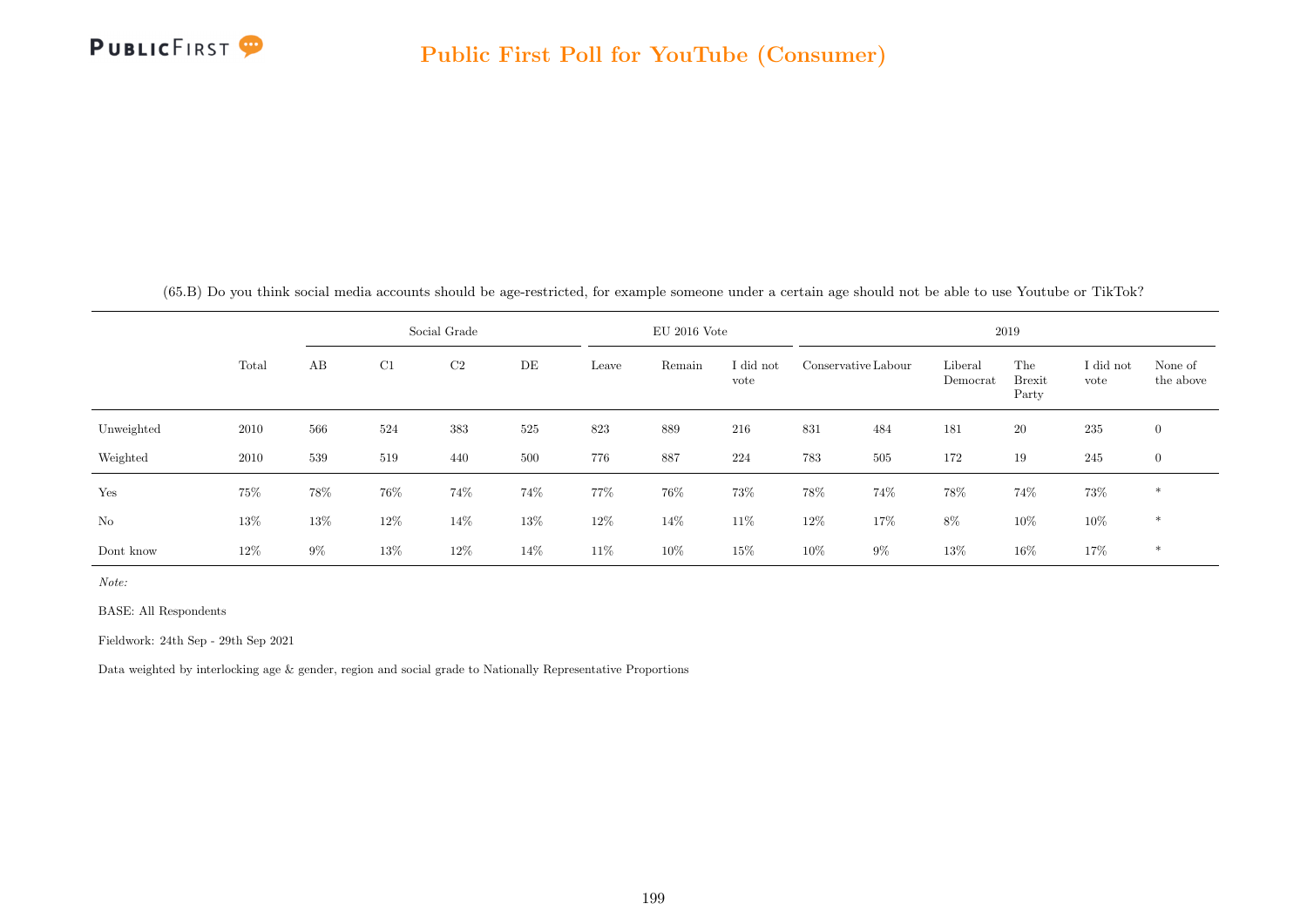

(65.C) Do you think social media accounts should be age-restricted, for example someone under a certain age should not be able to use Youtube or TikTok?

|            |        |         |               |               |                    |                  |                  | Region                         |               |               |          |        |                     |
|------------|--------|---------|---------------|---------------|--------------------|------------------|------------------|--------------------------------|---------------|---------------|----------|--------|---------------------|
|            | Total  | London  | South<br>East | South<br>West | East of<br>England | East<br>Midlands | West<br>Midlands | Yorkshire<br>and the<br>Humber | North<br>East | North<br>West | Scotland | Wales  | Northern<br>Ireland |
| Unweighted | 2010   | $\,289$ | $280\,$       | 155           | 181                | 134              | 190              | 163                            | $85\,$        | 236           | 161      | 104    | 32                  |
| Weighted   | 2010   | 281     | 261           | 161           | 181                | 141              | 181              | 161                            | 80            | 221           | 181      | 101    | 60                  |
| Yes        | 75%    | $74\%$  | 76%           | 74%           | 71\%               | 71\%             | 76%              | 77%                            | $85\%$        | 73%           | 77%      | $81\%$ | 83\%                |
| $\rm No$   | $13\%$ | 13%     | 12\%          | $9\%$         | 16\%               | 16\%             | 16%              | $10\%$                         | $7\%$         | $15\%$        | 15%      | 11\%   | $9\%$               |
| Dont know  | 12\%   | $13\%$  | 12\%          | $17\%$        | $13\%$             | $13\%$           | $9\%$            | $13\%$                         | $8\%$         | 12\%          | $8\%$    | $7\%$  | 8%                  |

Note:

BASE: All Respondents

Fieldwork: 24th Sep - 29th Sep 2021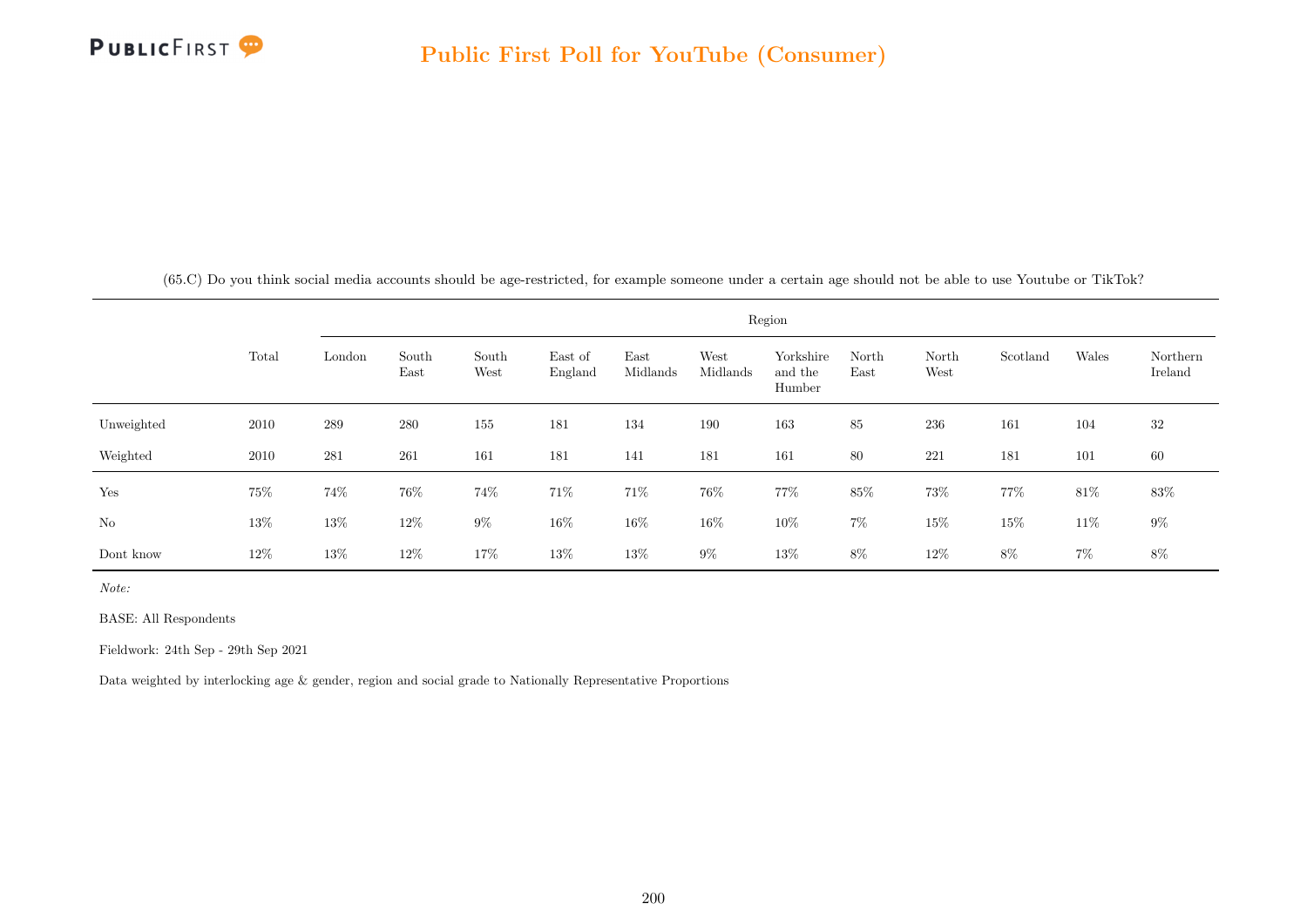

|                     |        |        | Gender |           |        |        | Age       |              |        |                                |                          | Education                                           |                                                         |                          |
|---------------------|--------|--------|--------|-----------|--------|--------|-----------|--------------|--------|--------------------------------|--------------------------|-----------------------------------------------------|---------------------------------------------------------|--------------------------|
|                     | Total  | Male   | Female | $18 - 24$ | 25-34  | 35-44  | $45 - 54$ | 55-64        | $65+$  | $_{\rm GCSE~or}$<br>equivalent | A Level or<br>equivalent | University<br>Undergradu-<br>ate Degree<br>(BA/BSc) | University<br>Postgraduate<br>Degree<br>(MA/MSc/MPhill) | Doctorate<br>(PhD/DPHil) |
| Unweighted          | 1527   | 716    | 806    | $100\,$   | 249    | 264    | $\bf 282$ | $\sqrt{275}$ | 357    | $\overline{0}$                 | $\overline{0}$           | 394                                                 | $\sqrt{207}$                                            | $\sqrt{27}$              |
| Weighted            | 1516   | 696    | 814    | 189       | 253    | 262    | 264       | 224          | 324    | $\overline{0}$                 | $\overline{0}$           | 406                                                 | 207                                                     | 25                       |
| 5 years old or less | $1\%$  | $1\%$  | $0\%$  | $1\%$     | $2\%$  | $2\%$  | $0\%$     | $0\%$        | $0\%$  | $1\%$                          | $0\%$                    | $1\%$                                               | $3\%$                                                   | $0\%$                    |
| 6                   | $0\%$  | $0\%$  | $1\%$  | $2\%$     | $0\%$  | $0\%$  | $0\%$     | $0\%$        | $0\%$  | $0\%$                          | $1\%$                    | $0\%$                                               | $1\%$                                                   | $0\%$                    |
| $\overline{7}$      | $1\%$  | $1\%$  | $1\%$  | $4\%$     | $2\%$  | $1\%$  | $0\%$     | $0\%$        | $0\%$  | $0\%$                          | $1\%$                    | $1\%$                                               | $3\%$                                                   | $0\%$                    |
| $\,$ 8 $\,$         | $1\%$  | $2\%$  | $0\%$  | $1\%$     | $2\%$  | $1\%$  | $0\%$     | $0\%$        | $0\%$  | $0\%$                          | $0\%$                    | $1\%$                                               | $2\%$                                                   | $3\%$                    |
| 9                   | $1\%$  | $0\%$  | $1\%$  | $2\%$     | $2\%$  | $0\%$  | $0\%$     | 0%           | $0\%$  | $1\%$                          | $0\%$                    | 1%                                                  | $1\%$                                                   | $0\%$                    |
| 10                  | $4\%$  | $4\%$  | $3\%$  | $2\%$     | $4\%$  | $7\%$  | $3\%$     | $2\%$        | $3\%$  | $2\%$                          | $3\%$                    | $5\%$                                               | $6\%$                                                   | $6\%$                    |
| 11                  | $1\%$  | $2\%$  | $1\%$  | $0\%$     | $4\%$  | $1\%$  | $1\%$     | $0\%$        | $1\%$  | $1\%$                          | $2\%$                    | $1\%$                                               | $2\%$                                                   | $3\%$                    |
| 12                  | $8\%$  | $9\%$  | $8\%$  | $12\%$    | $8\%$  | $9\%$  | $9\%$     | $6\%$        | $7\%$  | $9\%$                          | $8\%$                    | $7\%$                                               | $10\%$                                                  | 16%                      |
| 13                  | $10\%$ | $9\%$  | $11\%$ | $26\%$    | $10\%$ | $13\%$ | $10\%$    | $6\%$        | $3\%$  | $7\%$                          | $12\%$                   | $13\%$                                              | $10\%$                                                  | $7\%$                    |
| 14                  | $9\%$  | $7\%$  | 10%    | $9\%$     | 13%    | 10%    | $10\%$    | $6\%$        | $5\%$  | $6\%$                          | $8\%$                    | 12%                                                 | 11%                                                     | $3\%$                    |
| 15                  | $8\%$  | $7\%$  | $9\%$  | $9\%$     | 12%    | $7\%$  | $7\%$     | $6\%$        | $6\%$  | $9\%$                          | $8\%$                    | $8\%$                                               | $8\%$                                                   | $4\%$                    |
| 16                  | $31\%$ | $30\%$ | $32\%$ | $18\%$    | 25%    | 27%    | $38\%$    | 37%          | $36\%$ | 37%                            | $33\%$                   | $29\%$                                              | 17%                                                     | $33\%$                   |
| 17                  | $1\%$  | $1\%$  | $2\%$  | $0\%$     | $1\%$  | $2\%$  | $2\%$     | $1\%$        | $1\%$  | $2\%$                          | 1%                       | 1%                                                  | $1\%$                                                   | $0\%$                    |
| 18                  | $18\%$ | 20%    | $16\%$ | $10\%$    | $12\%$ | 15%    | $15\%$    | $27\%$       | 25%    | $20\%$                         | 17%                      | 15%                                                 | $18\%$                                                  | 10%                      |
| 19 or more          | $4\%$  | $5\%$  | $3\%$  | $3\%$     | $2\%$  | $3\%$  | $1\%$     | 6%           | $8\%$  | $4\%$                          | $2\%$                    | $4\%$                                               | $5\%$                                                   | 11%                      |
| Don't know          | $2\%$  | $3\%$  | $2\%$  | $1\%$     | $1\%$  | $2\%$  | $3\%$     | $3\%$        | $4\%$  | $2\%$                          | $3\%$                    | $3\%$                                               | $1\%$                                                   | $3\%$                    |

(66.A) You said that you think social media accounts should be age-restricted. What age limit do you think is most appropriate?

Note:

BASE: Respondents who think social media accounts should be age-restricted.

Fieldwork: 24th Sep - 29th Sep 2021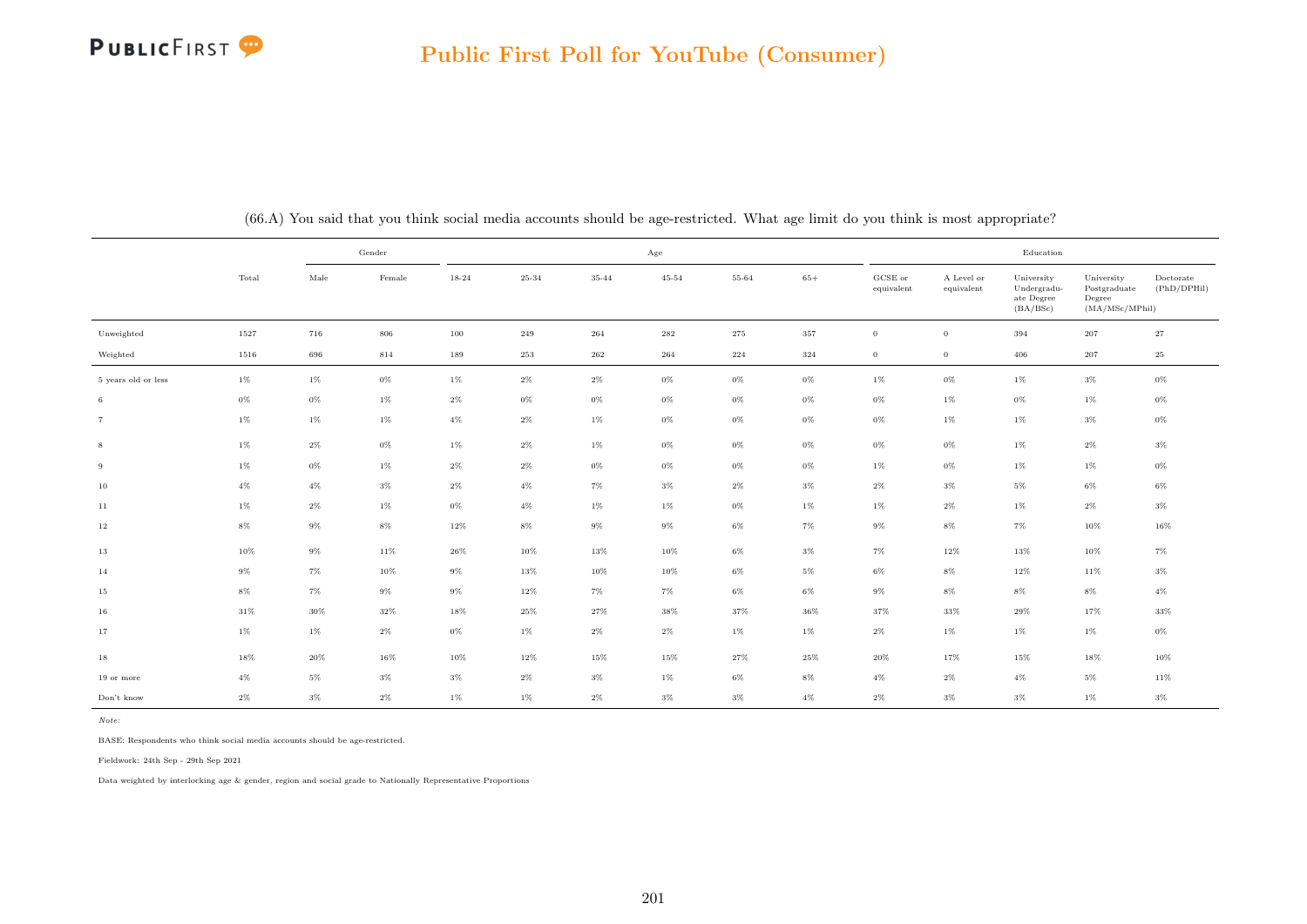|                     |        |                        |          | Social Grade |           |        | $\rm EU$ 2016 Vote |                |              |         |                     | 2019                |                |                      |
|---------------------|--------|------------------------|----------|--------------|-----------|--------|--------------------|----------------|--------------|---------|---------------------|---------------------|----------------|----------------------|
|                     | Total  | $\mathbf{A}\mathbf{B}$ | $\rm C1$ | $_{\rm C2}$  | $\rm{DE}$ | Leave  | Remain             | I did not vote | Conservative | Labour  | Liberal<br>Democrat | The Brexit<br>Party | I did not vote | None of the<br>above |
| Unweighted          | 1527   | 447                    | $395\,$  | 287          | 391       | 643    | 673                | $158\,$        | 652          | $361\,$ | 141                 | $15\,$              | 171            | $\overline{0}$       |
| Weighted            | 1516   | 422                    | 393      | 326          | 368       | 599    | 674                | 164            | 611          | 372     | 134                 | 14                  | 179            | $\,0\,$              |
| 5 years old or less | $1\%$  | $1\%$                  | $2\%$    | $1\%$        | $0\%$     | 1%     | $1\%$              | $1\%$          | $1\%$        | $0\%$   | $0\%$               | $0\%$               | $0\%$          | $*$                  |
| 6                   | $0\%$  | $0\%$                  | $0\%$    | $1\%$        | $0\%$     | $0\%$  | $1\%$              | $0\%$          | $0\%$        | $1\%$   | $1\%$               | $0\%$               | $0\%$          | $*$                  |
|                     | $1\%$  | $2\%$                  | $0\%$    | $1\%$        | $1\%$     | $0\%$  | $2\%$              | $0\%$          | $1\%$        | $1\%$   | $0\%$               | $0\%$               | $1\%$          | $\ast$               |
| 8                   | $1\%$  | $1\%$                  | $1\%$    | $1\%$        | $0\%$     | $0\%$  | $2\%$              | 0%             | $0\%$        | $0\%$   | $1\%$               | $7\%$               | $0\%$          | $*$                  |
| 9                   | $1\%$  | $1\%$                  | $0\%$    | $1\%$        | $1\%$     | $1\%$  | $0\%$              | 1%             | $0\%$        | $0\%$   | $0\%$               | $0\%$               | $1\%$          | $*$                  |
| 10                  | $4\%$  | $6\%$                  | $3\%$    | $2\%$        | $4\%$     | $3\%$  | $5\%$              | $2\%$          | $3\%$        | $4\%$   | $5\%$               | $7\%$               | $2\%$          | $*$                  |
| 11                  | $1\%$  | $2\%$                  | $1\%$    | $1\%$        | $1\%$     | $1\%$  | $2\%$              | $2\%$          | $1\%$        | $1\%$   | $3\%$               | $0\%$               | $1\%$          | $\ast$               |
| $12\,$              | $8\%$  | $9\%$                  | $8\%$    | $6\%$        | 10%       | $7\%$  | $9\%$              | $9\%$          | $8\%$        | $8\%$   | $11\%$              | $0\%$               | $9\%$          | $*$                  |
| $13\,$              | 10%    | $8\%$                  | $9\%$    | $12\%$       | $13\%$    | $8\%$  | $9\%$              | $17\%$         | $9\%$        | $15\%$  | $7\%$               | $7\%$               | 11%            | $*$                  |
| 14                  | $9\%$  | 10%                    | 11%      | $9\%$        | $6\%$     | $8\%$  | $9\%$              | $8\%$          | 6%           | $11\%$  | 12%                 | $0\%$               | 10%            | $*$                  |
| 15                  | $8\%$  | 6%                     | $7\%$    | $9\%$        | 11%       | $7\%$  | $8\%$              | 9%             | 7%           | $9\%$   | 10%                 | $0\%$               | $8\%$          | $*$                  |
| 16                  | $31\%$ | $28\%$                 | $33\%$   | $34\%$       | $29\%$    | $32\%$ | $31\%$             | 30%            | $33\%$       | $28\%$  | 28%                 | $52\%$              | $35\%$         | $*$                  |
| 17                  | $1\%$  | $1\%$                  | $2\%$    | $2\%$        | $1\%$     | $2\%$  | $1\%$              | $1\%$          | $1\%$        | $1\%$   | 1%                  | $0\%$               | $2\%$          | $*$                  |
| $18\,$              | 18%    | 19%                    | $18\%$   | $14\%$       | 18%       | $22\%$ | 15%                | 14%            | $22\%$       | $14\%$  | 16%                 | 26%                 | 13%            | $\ast$               |
| 19 or more          | $4\%$  | $5\%$                  | $4\%$    | $4\%$        | $2\%$     | $4\%$  | $4\%$              | $4\%$          | $5\%$        | $2\%$   | $4\%$               | $0\%$               | $2\%$          | $*$                  |
| Don't know          | $2\%$  | 1%                     | $3\%$    | $2\%$        | $3\%$     | $3\%$  | $2\%$              | $2\%$          | $2\%$        | $2\%$   | $1\%$               | $0\%$               | $4\%$          | $*$                  |

(66.B) You said that you think social media accounts should be age-restricted. What age limit do you think is most appropriate?

Note:

BASE: Respondents who think social media accounts should be age-restricted.

Fieldwork: 24th Sep - 29th Sep 2021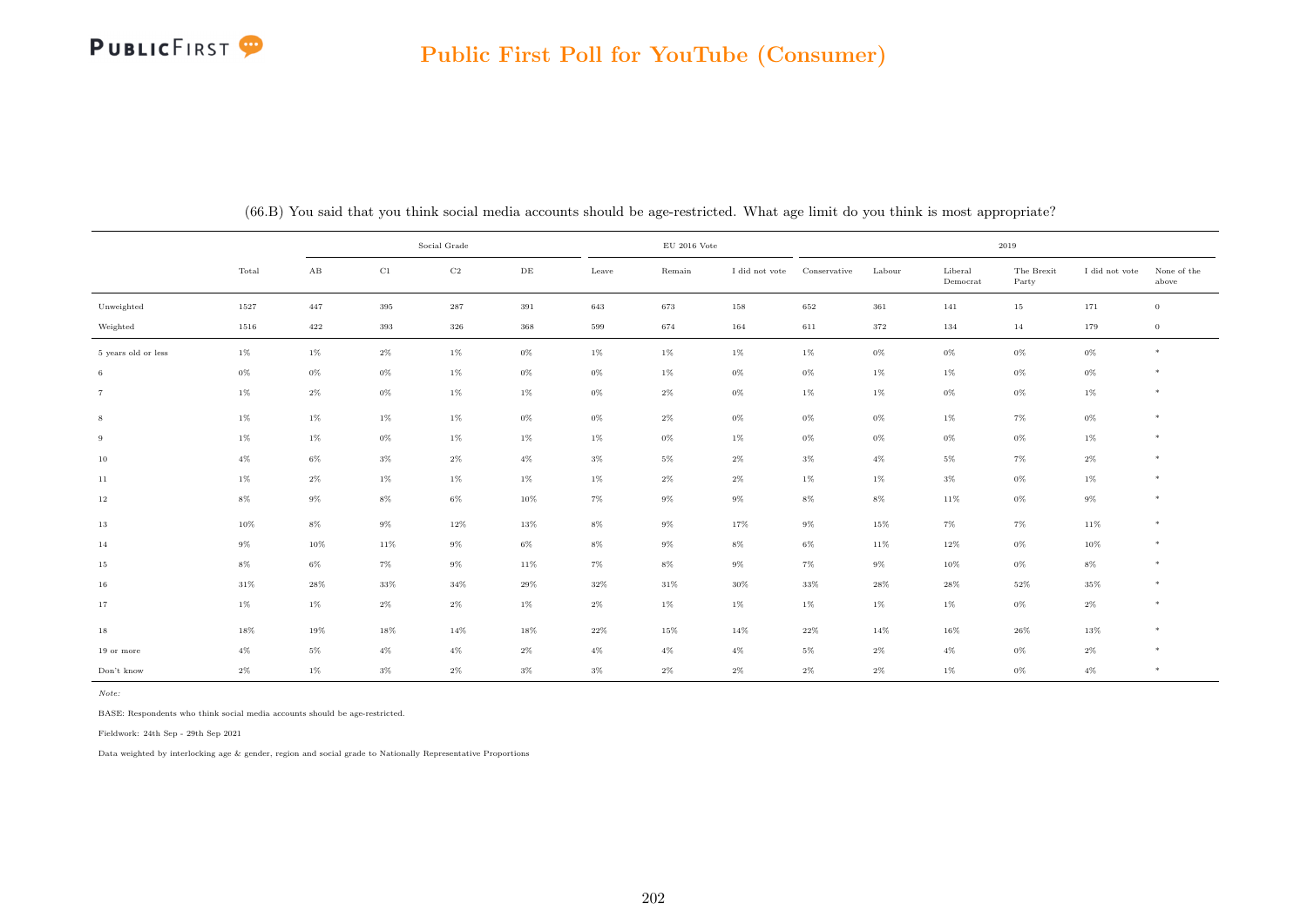|                     |        |         |            |            |                    |               |                  | Region                      |            |            |          |          |                     |
|---------------------|--------|---------|------------|------------|--------------------|---------------|------------------|-----------------------------|------------|------------|----------|----------|---------------------|
|                     | Total  | London  | South East | South West | East of<br>England | East Midlands | West<br>Midlands | Yorkshire and<br>the Humber | North East | North West | Scotland | Wales    | Northern<br>Ireland |
| Unweighted          | 1527   | 217     | 213        | 114        | 131                | 97            | 146              | 125                         | 71         | 177        | 126      | $\bf 83$ | $\sqrt{27}$         |
| Weighted            | 1516   | $207\,$ | 199        | 119        | 129                | 100           | 137              | 124                         | 68         | 161        | 140      | $\bf 82$ | $50\,$              |
| 5 years old or less | $1\%$  | $4\%$   | $0\%$      | 0%         | 0%                 | $0\%$         | $0\%$            | $2\%$                       | $0\%$      | $2\%$      | $2\%$    | $0\%$    | $0\%$               |
| 6                   | $0\%$  | $0\%$   | $0\%$      | $0\%$      | $0\%$              | $1\%$         | $3\%$            | $0\%$                       | $0\%$      | $0\%$      | $0\%$    | $0\%$    | $0\%$               |
| $\overline{7}$      | $1\%$  | $0\%$   | $1\%$      | $1\%$      | $1\%$              | $0\%$         | 1%               | $1\%$                       | $0\%$      | $1\%$      | $1\%$    | $0\%$    | 7%                  |
| 8                   | $1\%$  | $3\%$   | $0\%$      | 0%         | $0\%$              | $0\%$         | 1%               | $0\%$                       | $1\%$      | $1\%$      | $0\%$    | $3\%$    | $0\%$               |
| 9                   | $1\%$  | 1%      | 0%         | $0\%$      | $1\%$              | $0\%$         | $1\%$            | $0\%$                       | $0\%$      | $0\%$      | $0\%$    | $0\%$    | $3\%$               |
| 10                  | $4\%$  | $4\%$   | $3\%$      | 1%         | $4\%$              | 7%            | $2\%$            | 5%                          | 6%         | $3\%$      | $4\%$    | $1\%$    | $3\%$               |
| 11                  | $1\%$  | $3\%$   | $2\%$      | 2%         | 2%                 | $1\%$         | 0%               | $2\%$                       | $1\%$      | $1\%$      | $1\%$    | $1\%$    | 0%                  |
| $12\,$              | $8\%$  | $9\%$   | $8\%$      | $9\%$      | $5\%$              | 15%           | $8\%$            | $8\%$                       | $8\%$      | $4\%$      | 11%      | 7%       | 10%                 |
| 13                  | 10%    | 13%     | 10%        | 6%         | 11%                | 7%            | $9\%$            | 16%                         | 10%        | 15%        | $6\%$    | $7\%$    | $3\%$               |
| 14                  | $9\%$  | $8\%$   | $8\%$      | 11%        | 10%                | $8\%$         | 11%              | $8\%$                       | $9\%$      | $7\%$      | $8\%$    | 13%      | $0\%$               |
| 15                  | $8\%$  | $5\%$   | $9\%$      | 15%        | $4\%$              | $2\%$         | $8\%$            | $6\%$                       | $8\%$      | 11%        | $8\%$    | 10%      | 10%                 |
| 16                  | $31\%$ | $25\%$  | 33%        | 33%        | 33%                | 35%           | 28%              | $31\%$                      | 30%        | 30%        | $31\%$   | $34\%$   | 39%                 |
| 17                  | $1\%$  | $2\%$   | $2\%$      | $3\%$      | $2\%$              | $2\%$         | $2\%$            | $1\%$                       | $1\%$      | $1\%$      | $1\%$    | $0\%$    | $0\%$               |
| 18                  | 18%    | $16\%$  | 19%        | 15%        | $20\%$             | 17%           | $16\%$           | 13%                         | 17%        | $20\%$     | 19%      | $22\%$   | 17%                 |
| 19 or more          | $4\%$  | $5\%$   | $3\%$      | $2\%$      | $5\%$              | $3\%$         | $3\%$            | $4\%$                       | $5\%$      | $4\%$      | $5\%$    | $2\%$    | $7\%$               |
| Don't know          | $2\%$  | $2\%$   | $2\%$      | $2\%$      | $3\%$              | $2\%$         | $4\%$            | $4\%$                       | $2\%$      | $2\%$      | $3\%$    | $1\%$    | $0\%$               |

(66.C) You said that you think social media accounts should be age-restricted. What age limit do you think is most appropriate?

Note:

BASE: Respondents who think social media accounts should be age-restricted.

Fieldwork: 24th Sep - 29th Sep 2021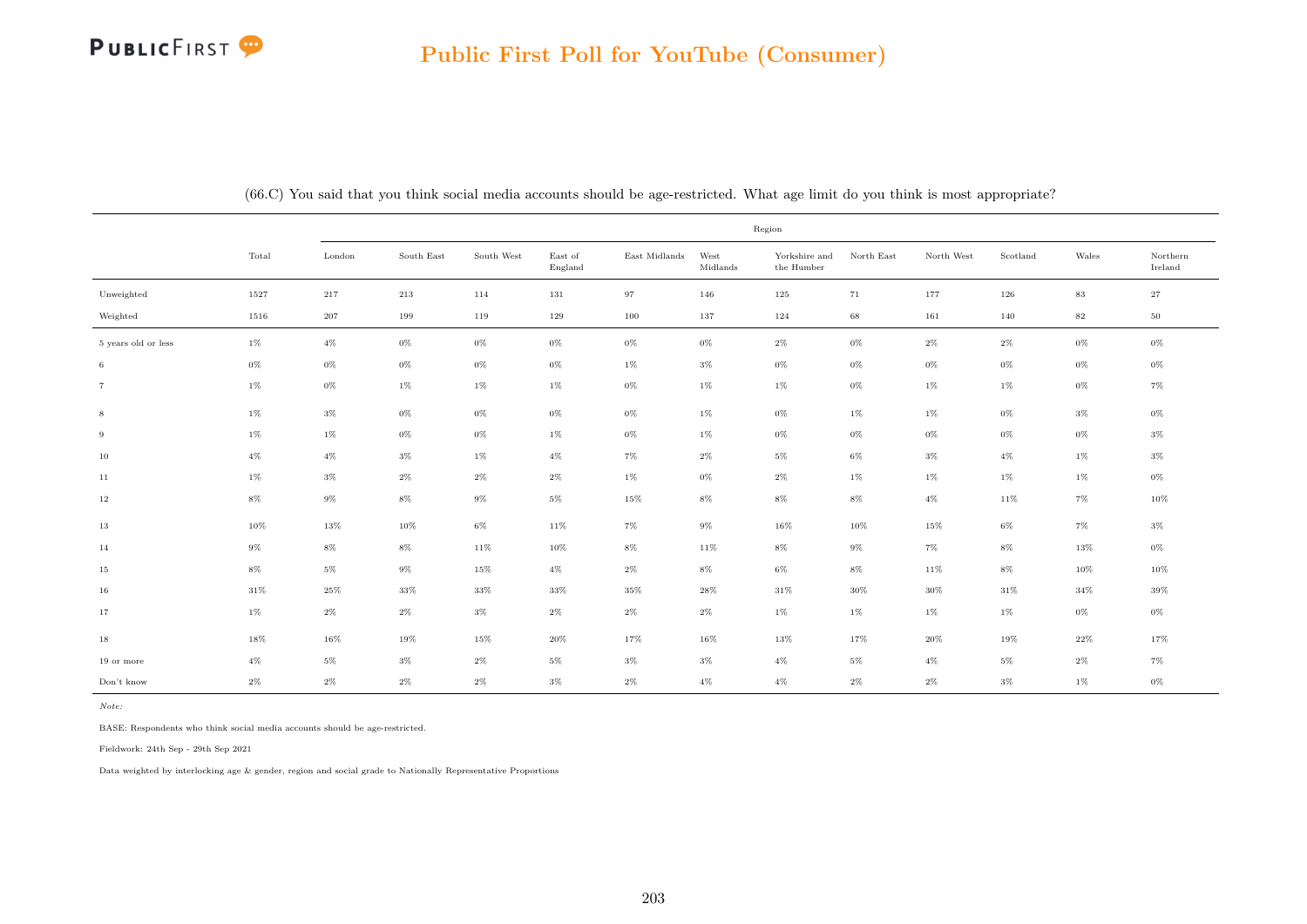

|                |        |      | Gender |       |           |        | Age       |         |       |                       |                          | Education                                              |                                                             |                          |
|----------------|--------|------|--------|-------|-----------|--------|-----------|---------|-------|-----------------------|--------------------------|--------------------------------------------------------|-------------------------------------------------------------|--------------------------|
|                | Total  | Male | Female | 18-24 | $25 - 34$ | 35-44  | $45 - 54$ | 55-64   | $65+$ | GCSE or<br>equivalent | A Level or<br>equivalent | University<br>Under-<br>graduate<br>Degree<br>(BA/BSc) | University<br>Postgrad-<br>uate<br>Degree<br>(MA/MSc/MPhil) | Doctorate<br>(PhD/DPHil) |
| Unweighted     | 2010   | 1000 | 1005   | 149   | 337       | 346    | 366       | 348     | 464   | 545                   | 563                      | 519                                                    | 265                                                         | 36                       |
| Weighted       | 2010   | 989  | 1016   | 279   | 343       | 341    | 342       | $\,283$ | 422   | 525                   | 578                      | 532                                                    | 266                                                         | 36                       |
| Yes            | 20%    | 24\% | 16%    | 47%   | $37\%$    | $24\%$ | $13\%$    | $6\%$   | $3\%$ | $13\%$                | 17%                      | $22\%$                                                 | $42\%$                                                      | 34%                      |
| N <sub>o</sub> | $50\%$ | 49%  | $51\%$ | 38%   | 47%       | $51\%$ | 54%       | $58\%$  | 52%   | 52%                   | $54\%$                   | 48\%                                                   | $37\%$                                                      | 46%                      |
| Dont know      | $29\%$ | 26%  | 33%    | 15%   | $16\%$    | $26\%$ | 33%       | 37%     | 45%   | 35%                   | 29%                      | $30\%$                                                 | 21\%                                                        | 20%                      |

(67.A) Are you aware of any age restrictions to register with any of these accounts? : YouTube

Note:

BASE: All Respondents

Fieldwork: 24th Sep - 29th Sep 2021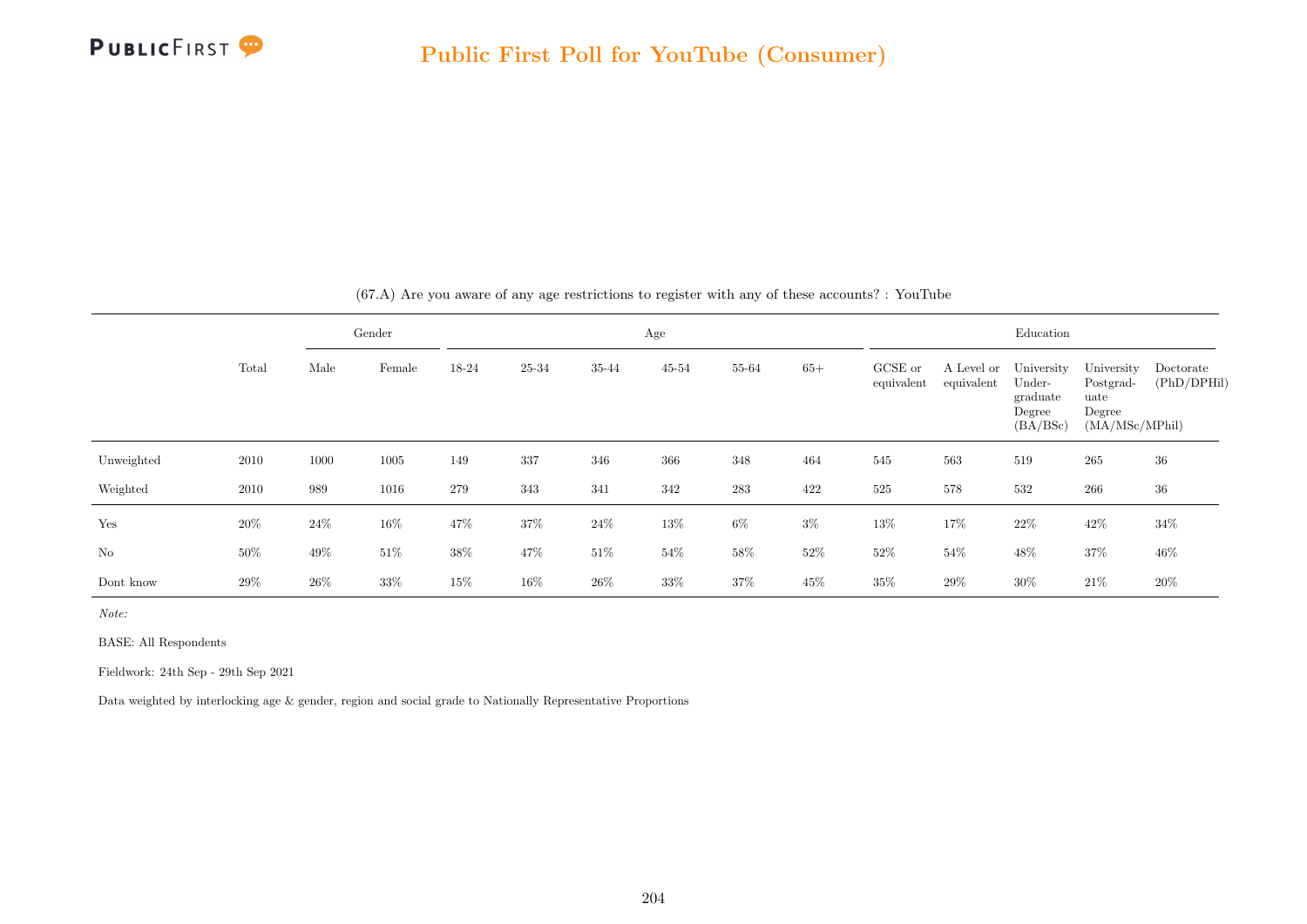

|            |       |     |     | Social Grade   |        |        | $EU$ 2016 Vote |                   |        |                     |                     | 2019                          |                   |                      |
|------------|-------|-----|-----|----------------|--------|--------|----------------|-------------------|--------|---------------------|---------------------|-------------------------------|-------------------|----------------------|
|            | Total | AB  | C1  | C <sub>2</sub> | DE     | Leave  | Remain         | I did not<br>vote |        | Conservative Labour | Liberal<br>Democrat | The<br><b>Brexit</b><br>Party | I did not<br>vote | None of<br>the above |
| Unweighted | 2010  | 566 | 524 | 383            | 525    | 823    | 889            | 216               | 831    | 484                 | 181                 | <b>20</b>                     | 235               | $\overline{0}$       |
| Weighted   | 2010  | 539 | 519 | 440            | 500    | 776    | 887            | 224               | 783    | 505                 | 172                 | 19                            | 245               | $\mathbf{0}$         |
| Yes        | 20%   | 23% | 19% | 21%            | 18%    | 14%    | $25\%$         | 15%               | 17%    | $24\%$              | 28%                 | $21\%$                        | $12\%$            | $\ast$               |
| No         | 50%   | 43% | 53% | $54\%$         | $51\%$ | $56\%$ | $46\%$         | $53\%$            | $54\%$ | $49\%$              | $36\%$              | 58%                           | $54\%$            | $\ast$               |
| Dont know  | 29%   | 33% | 28% | 25%            | $31\%$ | $30\%$ | 29%            | 32%               | 29%    | 26\%                | 36%                 | 20%                           | 34%               | $\ast$               |

(67.B) Are you aware of any age restrictions to register with any of these accounts? : YouTube

Note:

BASE: All Respondents

Fieldwork: 24th Sep - 29th Sep 2021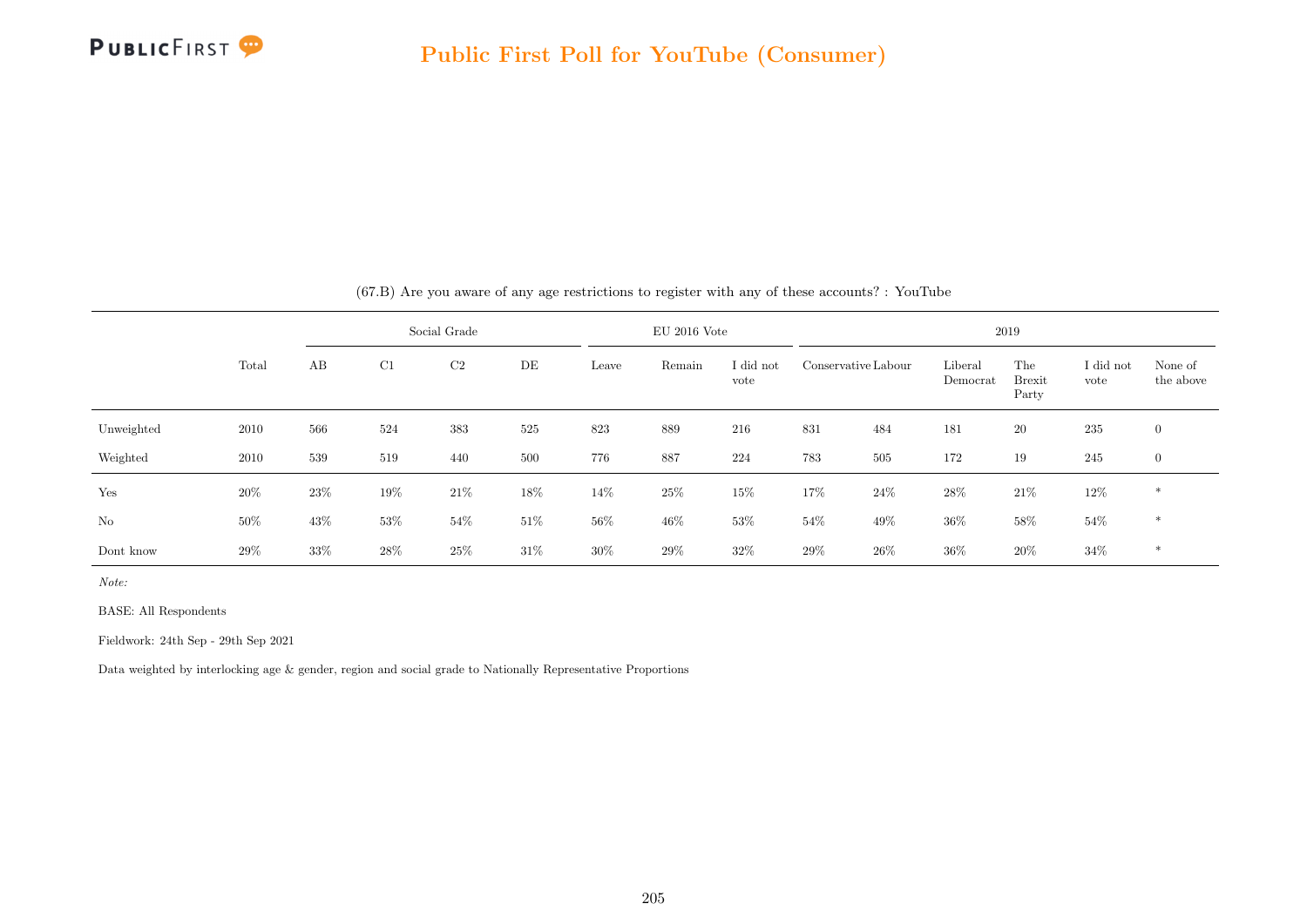

|            |        |        |               |               |                    |                  |                  | Region                         |               |               |          |        |                     |
|------------|--------|--------|---------------|---------------|--------------------|------------------|------------------|--------------------------------|---------------|---------------|----------|--------|---------------------|
|            | Total  | London | South<br>East | South<br>West | East of<br>England | East<br>Midlands | West<br>Midlands | Yorkshire<br>and the<br>Humber | North<br>East | North<br>West | Scotland | Wales  | Northern<br>Ireland |
| Unweighted | 2010   | 289    | 280           | 155           | 181                | 134              | 190              | 163                            | 85            | 236           | 161      | 104    | 32                  |
| Weighted   | 2010   | 281    | 261           | 161           | 181                | 141              | 181              | 161                            | 80            | 221           | 181      | 101    | 60                  |
| Yes        | $20\%$ | $36\%$ | 17%           | $15\%$        | $15\%$             | $19\%$           | 14%              | $20\%$                         | $27\%$        | $22\%$        | $20\%$   | $14\%$ | $21\%$              |
| $\rm No$   | $50\%$ | $41\%$ | $49\%$        | $55\%$        | $54\%$             | $55\%$           | $53\%$           | $48\%$                         | $44\%$        | $50\%$        | $54\%$   | $53\%$ | $51\%$              |
| Dont know  | $29\%$ | $24\%$ | 34%           | $31\%$        | $32\%$             | $26\%$           | $33\%$           | 32%                            | $30\%$        | 28\%          | $26\%$   | $33\%$ | 28\%                |

(67.C) Are you aware of any age restrictions to register with any of these accounts? : YouTube

Note:

BASE: All Respondents

Fieldwork: 24th Sep - 29th Sep 2021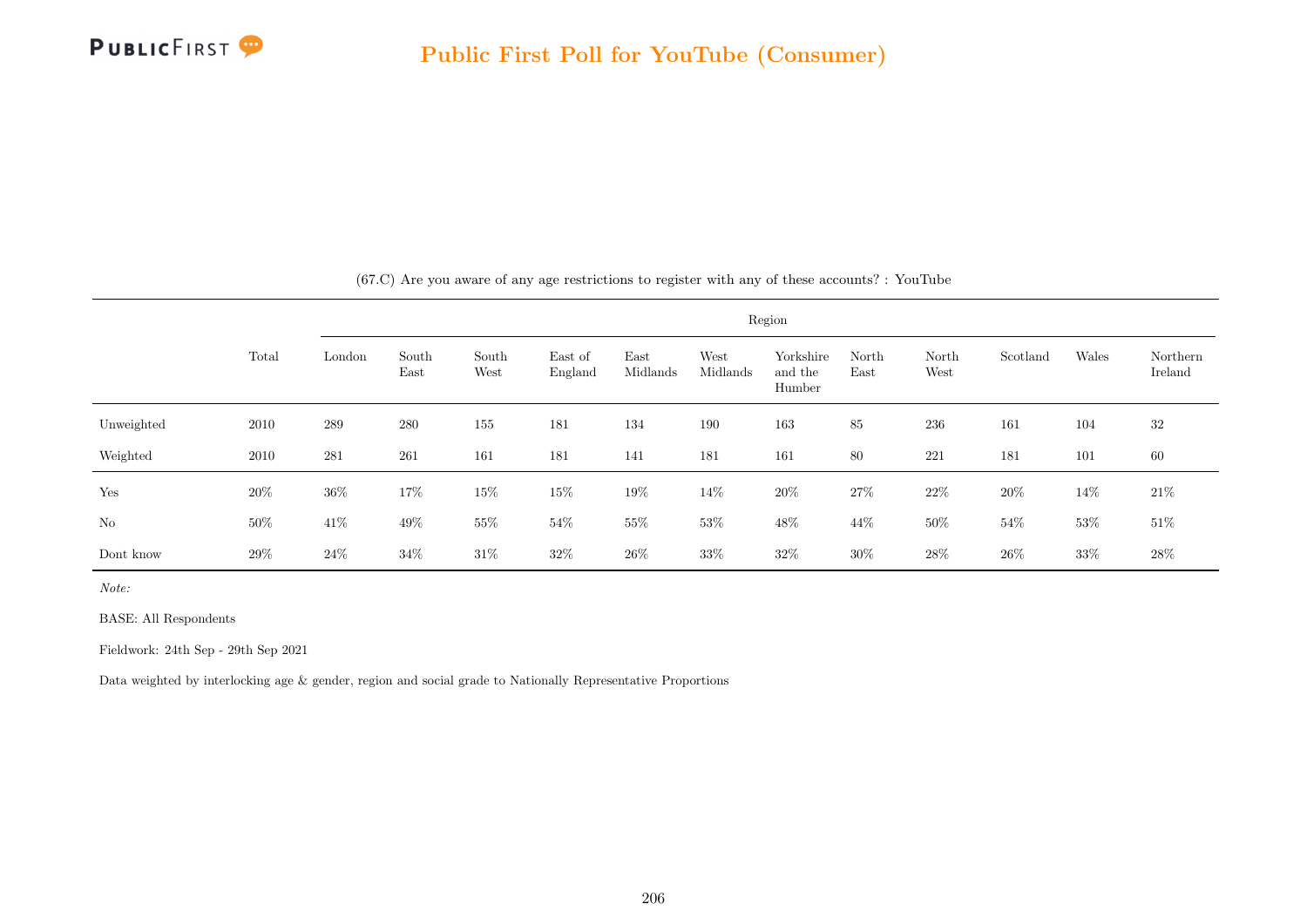

|            |        |        | Gender |        |        |        | Age       |        |       |                       |                          | Education                                              |                                                             |                          |
|------------|--------|--------|--------|--------|--------|--------|-----------|--------|-------|-----------------------|--------------------------|--------------------------------------------------------|-------------------------------------------------------------|--------------------------|
|            | Total  | Male   | Female | 18-24  | 25-34  | 35-44  | $45 - 54$ | 55-64  | $65+$ | GCSE or<br>equivalent | A Level or<br>equivalent | University<br>Under-<br>graduate<br>Degree<br>(BA/BSc) | University<br>Postgrad-<br>uate<br>Degree<br>(MA/MSc/MPhil) | Doctorate<br>(PhD/DPHil) |
| Unweighted | 2010   | 1000   | 1005   | 149    | 337    | 346    | 366       | 348    | 464   | 545                   | 563                      | 519                                                    | 265                                                         | 36                       |
| Weighted   | 2010   | 989    | 1016   | 279    | 343    | 341    | 342       | 283    | 422   | 525                   | 578                      | 532                                                    | 266                                                         | 36                       |
| Yes        | $35\%$ | $31\%$ | $38\%$ | 56%    | 48\%   | 43\%   | $35\%$    | $20\%$ | 12%   | $28\%$                | $33\%$                   | $37\%$                                                 | $52\%$                                                      | 31\%                     |
| No         | 41\%   | 44%    | $37\%$ | $32\%$ | $37\%$ | $38\%$ | 40%       | $50\%$ | 47%   | $43\%$                | $43\%$                   | $39\%$                                                 | $31\%$                                                      | 38%                      |
| Dont know  | $25\%$ | 25%    | 24%    | 12%    | $15\%$ | 19%    | 25%       | $30\%$ | 41\%  | 29%                   | $24\%$                   | 24%                                                    | 17%                                                         | $31\%$                   |

(68.A) Are you aware of any age restrictions to register with any of these accounts? : Facebook

Note:

BASE: All Respondents

Fieldwork: 24th Sep - 29th Sep 2021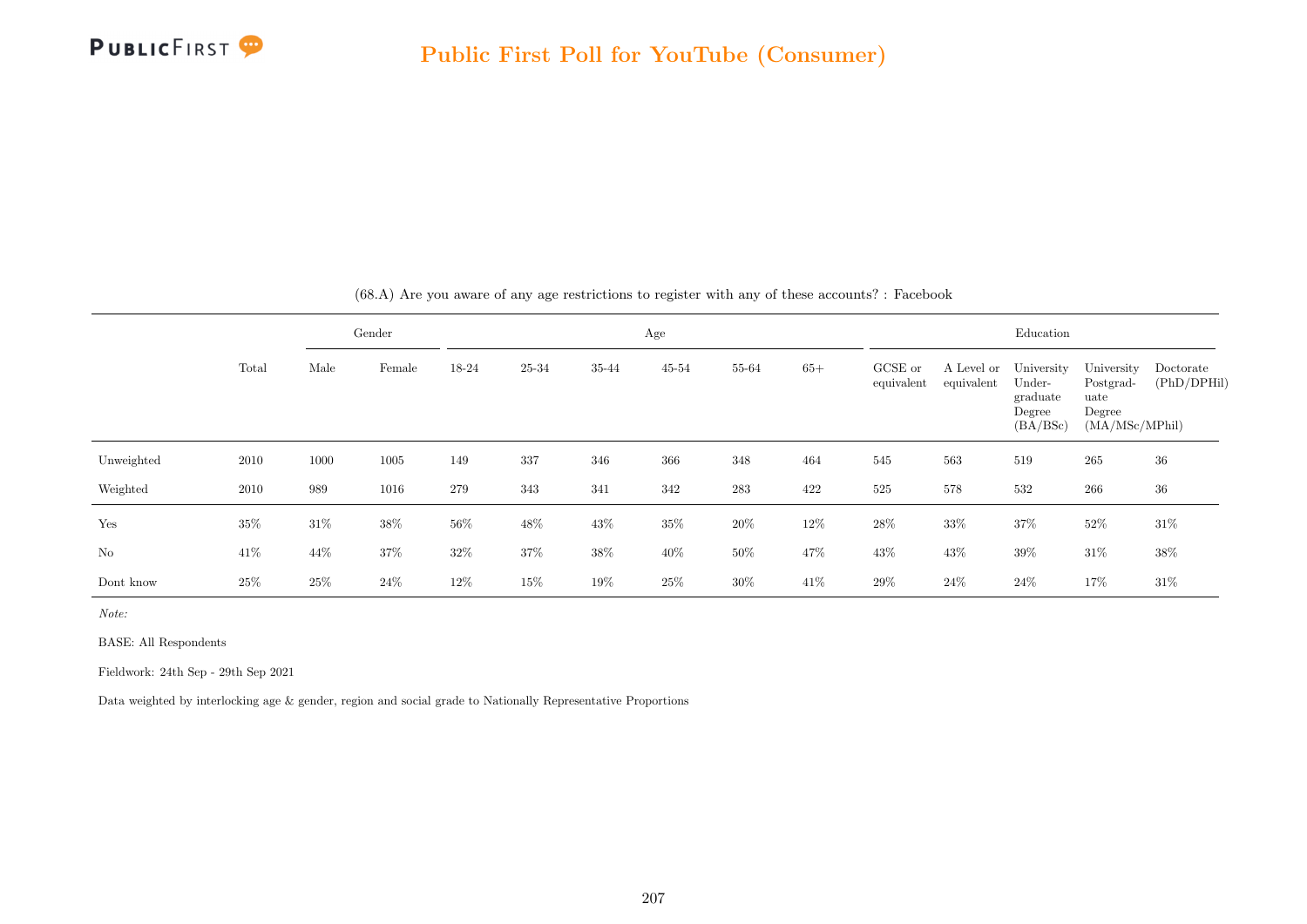

|            |       |        |        | Social Grade   |        |        | $EU$ 2016 Vote |                   |        |                     |                     | 2019                          |                   |                      |
|------------|-------|--------|--------|----------------|--------|--------|----------------|-------------------|--------|---------------------|---------------------|-------------------------------|-------------------|----------------------|
|            | Total | AB     | C1     | C <sub>2</sub> | DE     | Leave  | Remain         | I did not<br>vote |        | Conservative Labour | Liberal<br>Democrat | The<br><b>Brexit</b><br>Party | I did not<br>vote | None of<br>the above |
| Unweighted | 2010  | 566    | 524    | 383            | 525    | 823    | 889            | 216               | 831    | 484                 | 181                 | 20                            | 235               | $\mathbf{0}$         |
| Weighted   | 2010  | 539    | 519    | 440            | 500    | 776    | 887            | 224               | 783    | 505                 | 172                 | 19                            | 245               | $\mathbf{0}$         |
| Yes        | 35%   | 34%    | $33\%$ | $39\%$         | 33%    | $29\%$ | $39\%$         | 29%               | $30\%$ | 39%                 | 41\%                | 42\%                          | $31\%$            | $\ast$               |
| No         | 41\%  | $38\%$ | 42\%   | 42%            | $42\%$ | 47%    | $36\%$         | 42%               | 45%    | 42\%                | $27\%$              | 47%                           | $38\%$            | $*$                  |
| Dont know  | 25\%  | 28\%   | 25%    | 19%            | 25\%   | $25\%$ | 24%            | 29\%              | 24%    | 19%                 | 31%                 | 11\%                          | $31\%$            | $\ast$               |

(68.B) Are you aware of any age restrictions to register with any of these accounts? : Facebook

Note:

BASE: All Respondents

Fieldwork: 24th Sep - 29th Sep 2021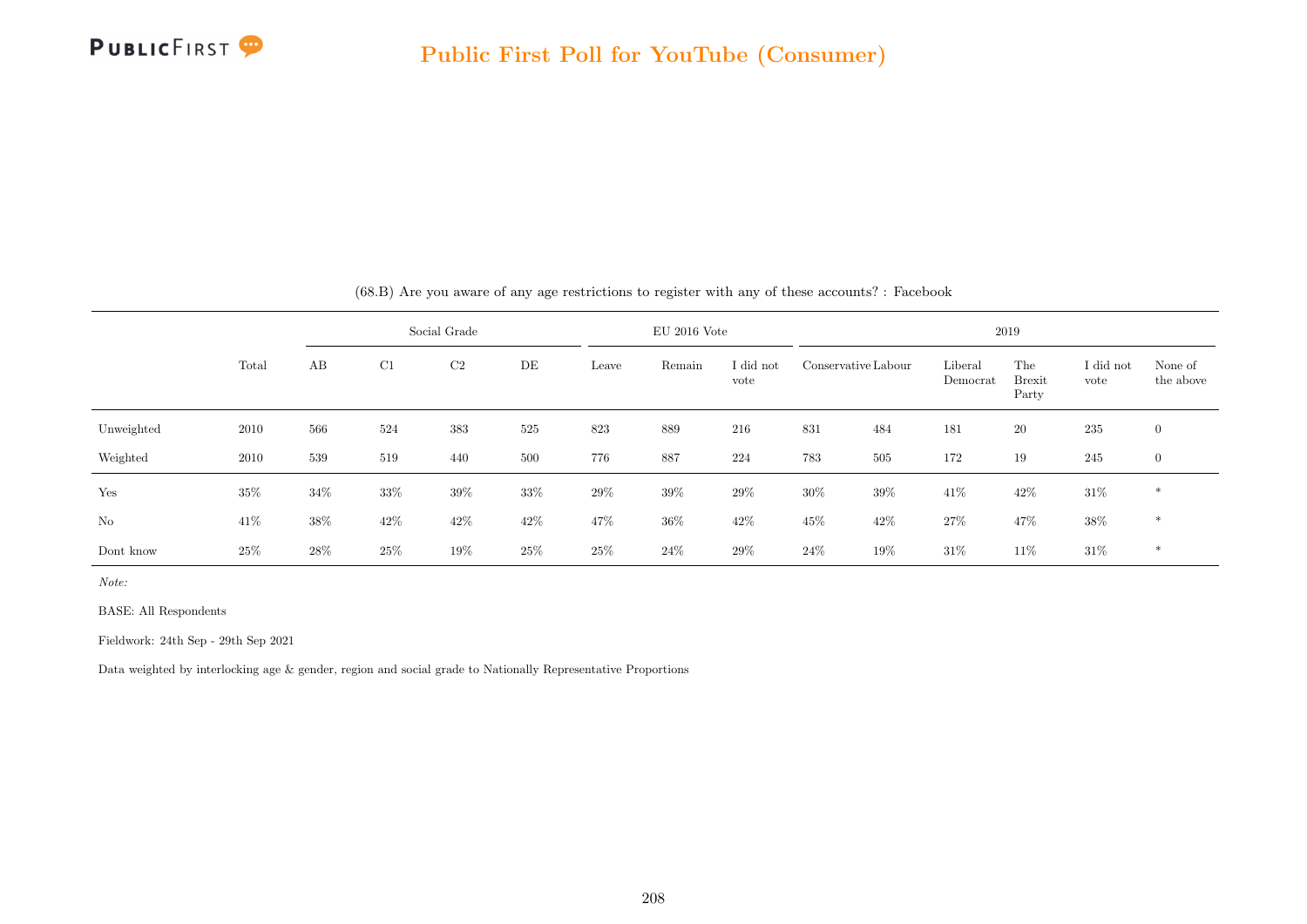

|            |        |        |               |               |                    |                  |                  | Region                         |               |               |          |        |                     |
|------------|--------|--------|---------------|---------------|--------------------|------------------|------------------|--------------------------------|---------------|---------------|----------|--------|---------------------|
|            | Total  | London | South<br>East | South<br>West | East of<br>England | East<br>Midlands | West<br>Midlands | Yorkshire<br>and the<br>Humber | North<br>East | North<br>West | Scotland | Wales  | Northern<br>Ireland |
| Unweighted | 2010   | 289    | 280           | 155           | 181                | 134              | 190              | 163                            | 85            | 236           | 161      | 104    | 32                  |
| Weighted   | 2010   | 281    | 261           | 161           | 181                | 141              | 181              | 161                            | 80            | 221           | 181      | 101    | 60                  |
| Yes        | $35\%$ | 40%    | $35\%$        | 29%           | 27\%               | 43\%             | $32\%$           | $33\%$                         | 45%           | $36\%$        | 32%      | $33\%$ | 29%                 |
| $\rm No$   | 41%    | $38\%$ | 37%           | $44\%$        | $48\%$             | $38\%$           | $43\%$           | $39\%$                         | $33\%$        | $41\%$        | 44%      | 43%    | $41\%$              |
| Dont know  | $25\%$ | $22\%$ | 27%           | 27\%          | $25\%$             | 19%              | $25\%$           | $28\%$                         | $21\%$        | $23\%$        | $24\%$   | $24\%$ | 30%                 |

(68.C) Are you aware of any age restrictions to register with any of these accounts? : Facebook

Note:

BASE: All Respondents

Fieldwork: 24th Sep - 29th Sep 2021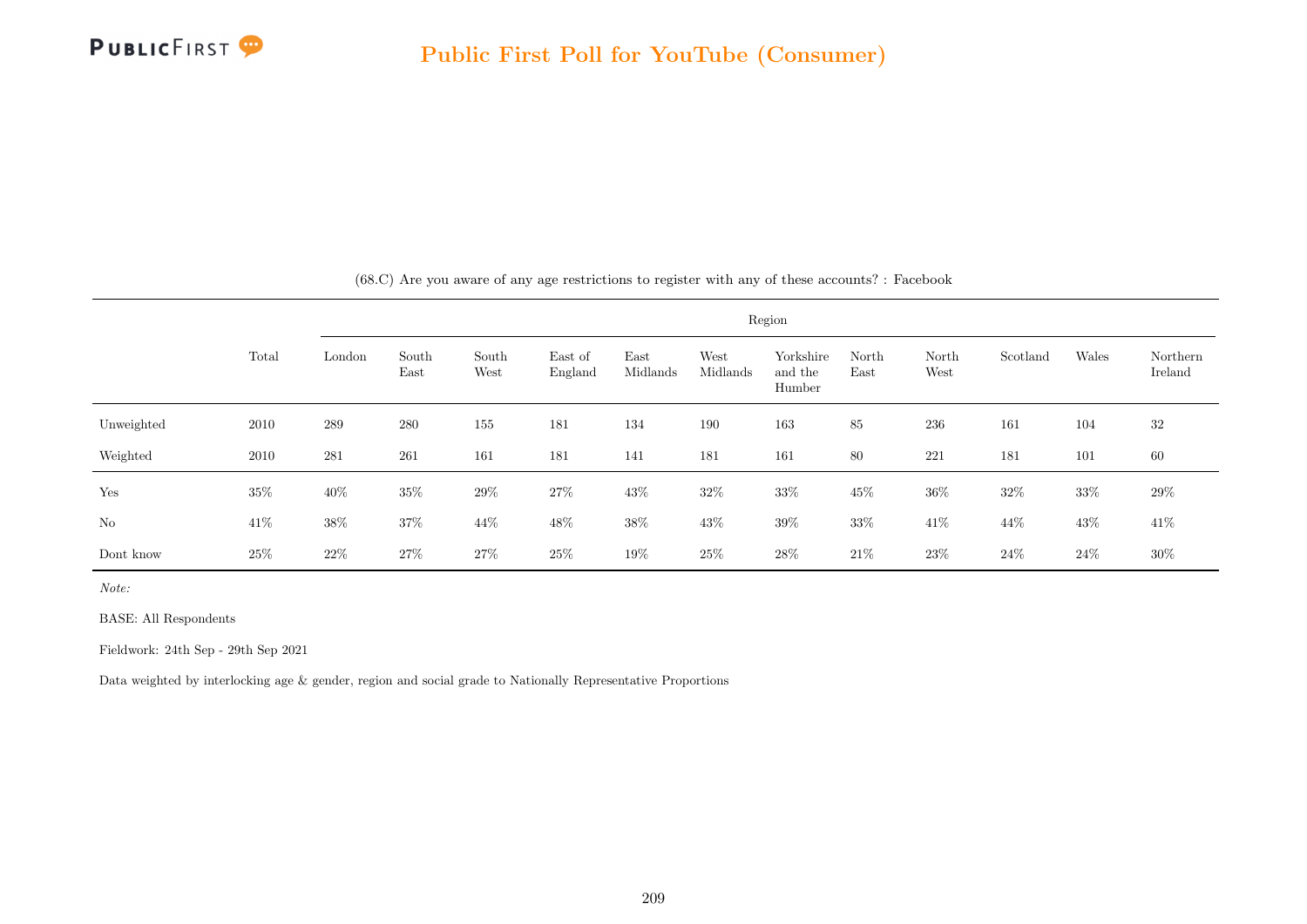

|                |        |      | Gender |        |        |        | Age       |        |        |                       |                          | Education                                              |                                                             |                          |
|----------------|--------|------|--------|--------|--------|--------|-----------|--------|--------|-----------------------|--------------------------|--------------------------------------------------------|-------------------------------------------------------------|--------------------------|
|                | Total  | Male | Female | 18-24  | 25-34  | 35-44  | $45 - 54$ | 55-64  | $65+$  | GCSE or<br>equivalent | A Level or<br>equivalent | University<br>Under-<br>graduate<br>Degree<br>(BA/BSc) | University<br>Postgrad-<br>uate<br>Degree<br>(MA/MSc/MPhil) | Doctorate<br>(PhD/DPHil) |
| Unweighted     | 2010   | 1000 | 1005   | 149    | 337    | 346    | 366       | 348    | 464    | 545                   | 563                      | 519                                                    | 265                                                         | 36                       |
| Weighted       | 2010   | 989  | 1016   | 279    | 343    | 341    | 342       | 283    | 422    | 525                   | 578                      | 532                                                    | 266                                                         | 36                       |
| Yes            | 16%    | 20%  | $12\%$ | $34\%$ | 28\%   | $20\%$ | $8\%$     | $5\%$  | $3\%$  | $9\%$                 | $12\%$                   | $16\%$                                                 | $37\%$                                                      | $29\%$                   |
| N <sub>o</sub> | $55\%$ | 53%  | $56\%$ | $48\%$ | $53\%$ | $57\%$ | 59%       | $59\%$ | $53\%$ | 58%                   | $58\%$                   | $54\%$                                                 | $41\%$                                                      | 45%                      |
| Dont know      | $30\%$ | 27%  | 32%    | 18%    | 18%    | 23\%   | 33%       | 35%    | 45%    | 32%                   | 30%                      | $30\%$                                                 | 22%                                                         | 26%                      |

(69.A) Are you aware of any age restrictions to register with any of these accounts? : Google

Note:

BASE: All Respondents

Fieldwork: 24th Sep - 29th Sep 2021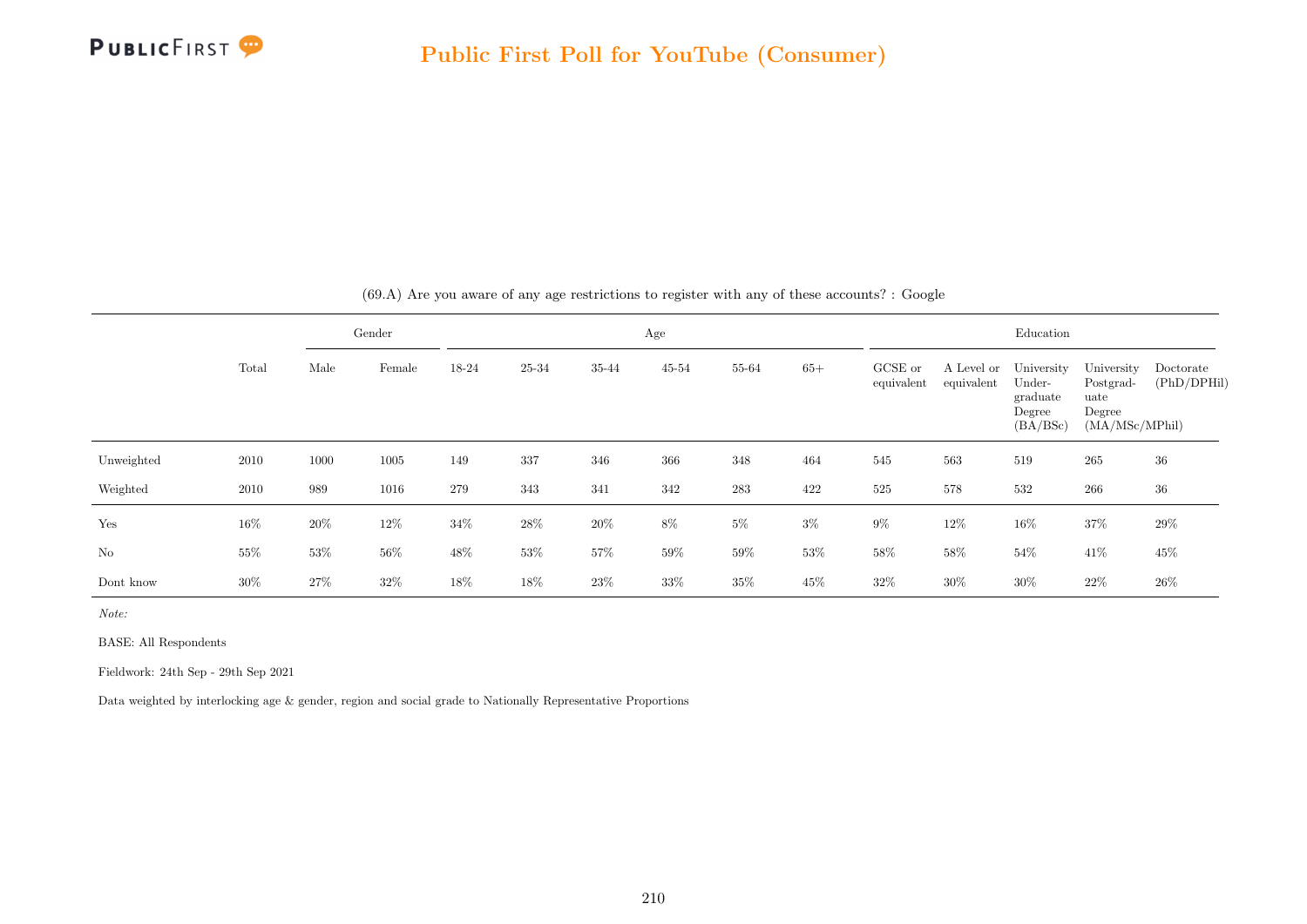

|            |        |        |        | Social Grade   |     |        | $EU$ 2016 Vote |                   |     |                     |                     | 2019                          |                   |                      |
|------------|--------|--------|--------|----------------|-----|--------|----------------|-------------------|-----|---------------------|---------------------|-------------------------------|-------------------|----------------------|
|            | Total  | AB     | C1     | C <sub>2</sub> | DE  | Leave  | Remain         | I did not<br>vote |     | Conservative Labour | Liberal<br>Democrat | The<br><b>Brexit</b><br>Party | I did not<br>vote | None of<br>the above |
| Unweighted | 2010   | 566    | 524    | 383            | 525 | 823    | 889            | 216               | 831 | 484                 | 181                 | 20                            | 235               | $\mathbf{0}$         |
| Weighted   | 2010   | 539    | 519    | 440            | 500 | 776    | 887            | 224               | 783 | 505                 | 172                 | 19                            | 245               | $\mathbf{0}$         |
| Yes        | 16%    | $20\%$ | $11\%$ | 17%            | 14% | 11\%   | $20\%$         | 11%               | 14% | 19%                 | 16%                 | $21\%$                        | $8\%$             | $\ast$               |
| No         | 55%    | 46%    | 58%    | $59\%$         | 57% | $61\%$ | $50\%$         | 55%               | 58% | $54\%$              | 46%                 | $64\%$                        | $59\%$            | $*$                  |
| Dont know  | $30\%$ | $34\%$ | $31\%$ | 23\%           | 29% | $28\%$ | $30\%$         | $34\%$            | 27% | 27%                 | 38%                 | 15%                           | 33%               | $\ast$               |

(69.B) Are you aware of any age restrictions to register with any of these accounts? : Google

Note:

BASE: All Respondents

Fieldwork: 24th Sep - 29th Sep 2021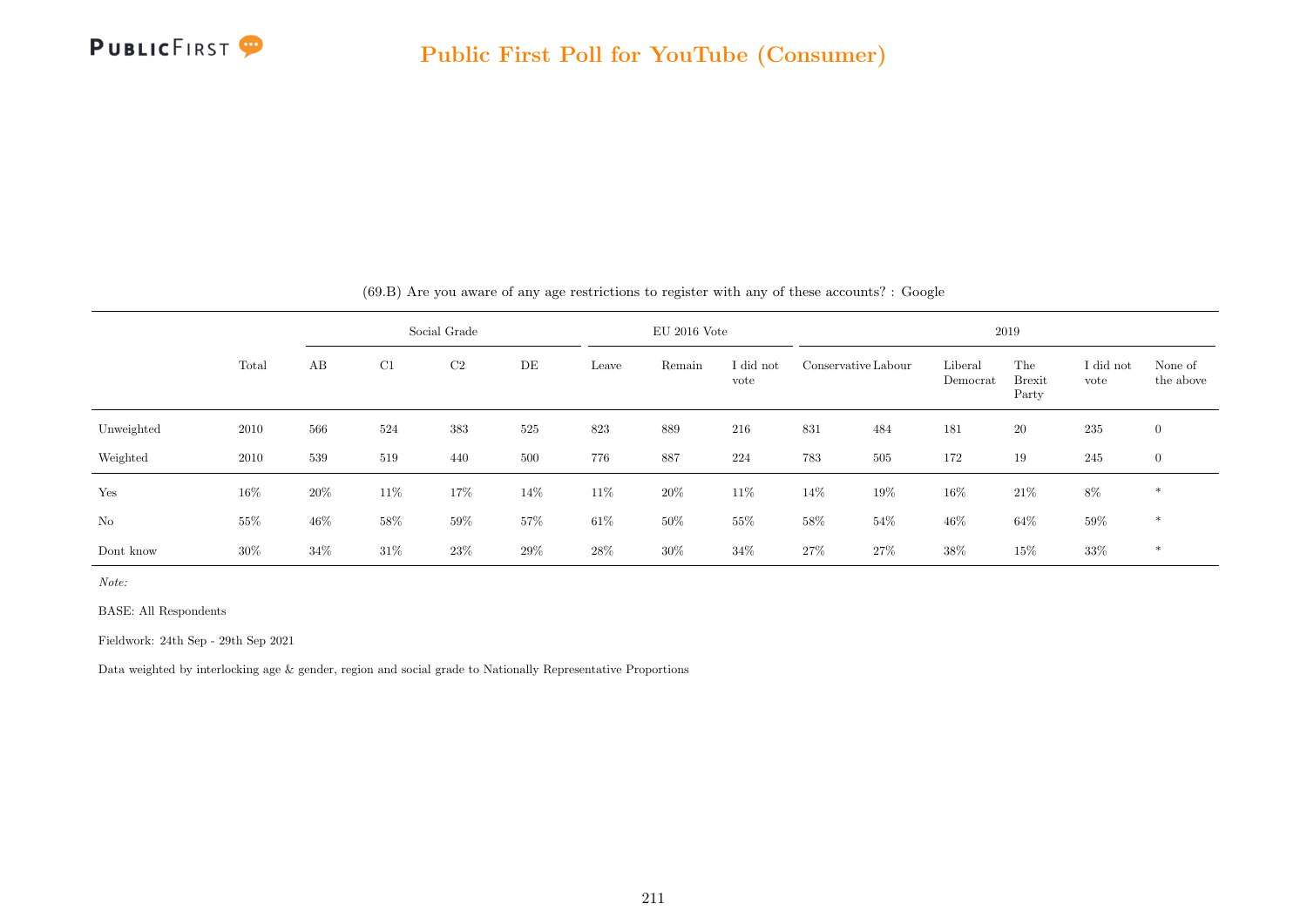

|            |        |        |               |               |                    |                  |                  | Region                         |               |               |          |        |                     |
|------------|--------|--------|---------------|---------------|--------------------|------------------|------------------|--------------------------------|---------------|---------------|----------|--------|---------------------|
|            | Total  | London | South<br>East | South<br>West | East of<br>England | East<br>Midlands | West<br>Midlands | Yorkshire<br>and the<br>Humber | North<br>East | North<br>West | Scotland | Wales  | Northern<br>Ireland |
| Unweighted | 2010   | 289    | 280           | 155           | 181                | 134              | 190              | 163                            | 85            | 236           | 161      | 104    | 32                  |
| Weighted   | 2010   | 281    | 261           | 161           | 181                | 141              | 181              | 161                            | 80            | 221           | 181      | 101    | 60                  |
| Yes        | 16\%   | $31\%$ | $10\%$        | $6\%$         | 11\%               | 18%              | $12\%$           | $18\%$                         | $24\%$        | $15\%$        | $12\%$   | 12\%   | $15\%$              |
| No         | $55\%$ | $42\%$ | $55\%$        | $64\%$        | 57%                | $59\%$           | $60\%$           | 49\%                           | 51\%          | $57\%$        | $60\%$   | $56\%$ | $52\%$              |
| Dont know  | 30%    | 27\%   | 35%           | $30\%$        | $32\%$             | 23\%             | $28\%$           | 33%                            | $25\%$        | $28\%$        | 29%      | $32\%$ | 33%                 |

(69.C) Are you aware of any age restrictions to register with any of these accounts? : Google

Note:

BASE: All Respondents

Fieldwork: 24th Sep - 29th Sep 2021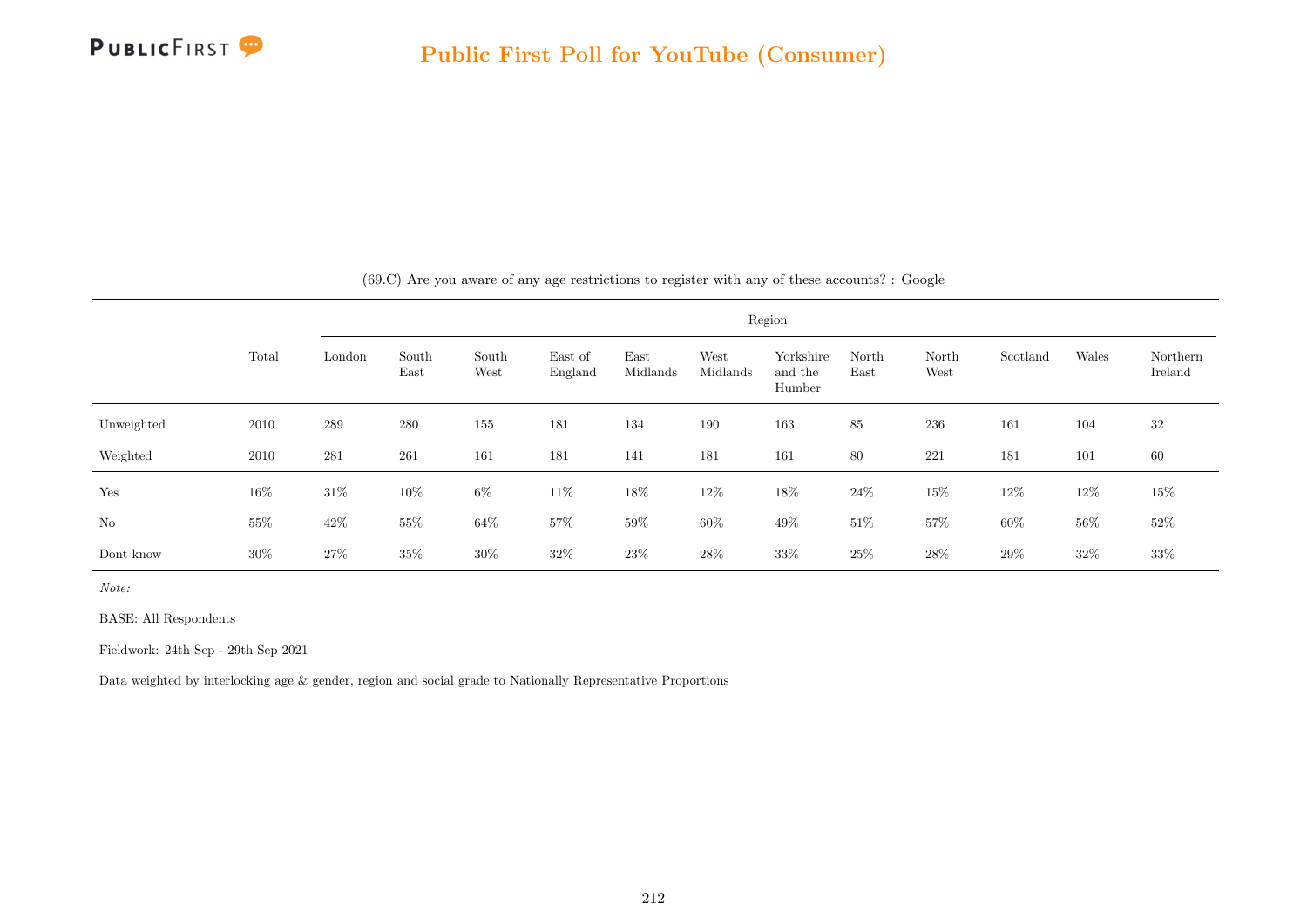

|            |       |        | Gender |        |        |        | Age       |        |        |                       |                          | Education                                              |                                                             |                          |
|------------|-------|--------|--------|--------|--------|--------|-----------|--------|--------|-----------------------|--------------------------|--------------------------------------------------------|-------------------------------------------------------------|--------------------------|
|            | Total | Male   | Female | 18-24  | 25-34  | 35-44  | $45 - 54$ | 55-64  | $65+$  | GCSE or<br>equivalent | A Level or<br>equivalent | University<br>Under-<br>graduate<br>Degree<br>(BA/BSc) | University<br>Postgrad-<br>uate<br>Degree<br>(MA/MSc/MPhil) | Doctorate<br>(PhD/DPHil) |
| Unweighted | 2010  | 1000   | 1005   | 149    | 337    | 346    | 366       | 348    | 464    | 545                   | 563                      | 519                                                    | 265                                                         | 36                       |
| Weighted   | 2010  | 989    | 1016   | 279    | 343    | 341    | 342       | 283    | 422    | 525                   | 578                      | 532                                                    | 266                                                         | 36                       |
| Yes        | 19%   | $20\%$ | 17%    | $40\%$ | $32\%$ | $24\%$ | 14%       | $5\%$  | $2\%$  | $10\%$                | $18\%$                   | 19%                                                    | $37\%$                                                      | 32%                      |
| No         | 49%   | 49\%   | $50\%$ | 41\%   | $50\%$ | $49\%$ | 50%       | $56\%$ | $50\%$ | $53\%$                | $50\%$                   | 49\%                                                   | $39\%$                                                      | 39%                      |
| Dont know  | 32\%  | $31\%$ | 33%    | 20%    | 19%    | 27%    | $36\%$    | $39\%$ | 47%    | 37%                   | 33%                      | 32%                                                    | 23%                                                         | $30\%$                   |

(70.A) Are you aware of any age restrictions to register with any of these accounts? : Twitter

Note:

BASE: All Respondents

Fieldwork: 24th Sep - 29th Sep 2021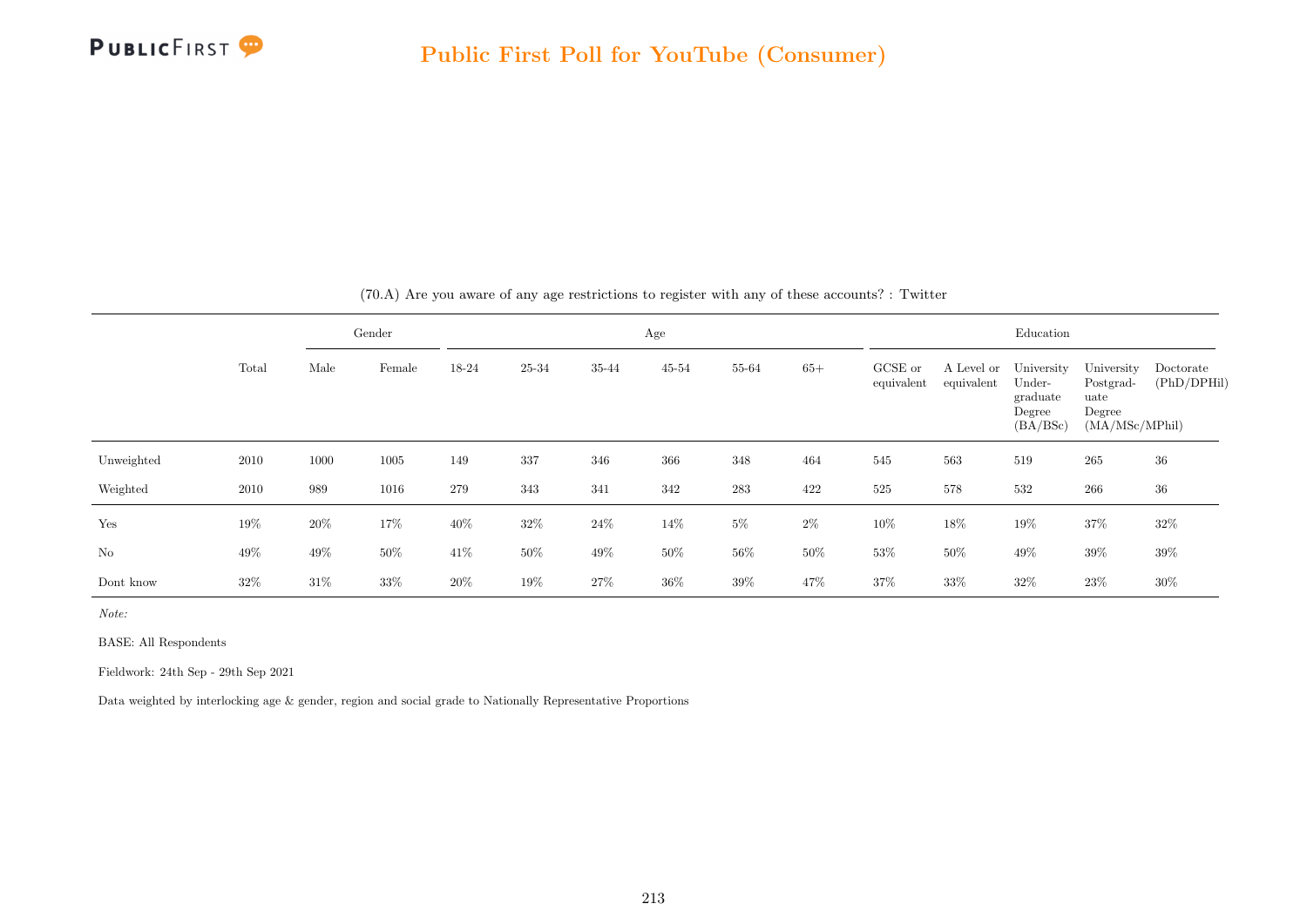

|            |        |      | Social Grade |                |        |        | $EU$ 2016 Vote |                   |                     | 2019   |                     |                               |                   |                      |  |  |
|------------|--------|------|--------------|----------------|--------|--------|----------------|-------------------|---------------------|--------|---------------------|-------------------------------|-------------------|----------------------|--|--|
|            | Total  | AB   | C1           | C <sub>2</sub> | DE     | Leave  | Remain         | I did not<br>vote | Conservative Labour |        | Liberal<br>Democrat | The<br><b>Brexit</b><br>Party | I did not<br>vote | None of<br>the above |  |  |
| Unweighted | 2010   | 566  | 524          | 383            | 525    | 823    | 889            | 216               | 831                 | 484    | 181                 | 20                            | 235               | $\overline{0}$       |  |  |
| Weighted   | 2010   | 539  | 519          | 440            | 500    | 776    | 887            | 224               | 783                 | 505    | 172                 | 19                            | 245               | $\overline{0}$       |  |  |
| Yes        | 19%    | 21\% | $15\%$       | $21\%$         | 17%    | 13%    | 23%            | 12\%              | $16\%$              | 22\%   | 26%                 | $16\%$                        | 11\%              | $\ast$               |  |  |
| No         | 49%    | 44%  | $51\%$       | 51%            | $51\%$ | 55%    | 45%            | $51\%$            | $53\%$              | $50\%$ | 34%                 | 58%                           | $54\%$            | $\ast$               |  |  |
| Dont know  | $32\%$ | 35%  | $34\%$       | 28%            | $32\%$ | $32\%$ | $32\%$         | 37%               | $31\%$              | 29\%   | 40\%                | $26\%$                        | 35%               | $\ast$               |  |  |

(70.B) Are you aware of any age restrictions to register with any of these accounts? : Twitter

Note:

BASE: All Respondents

Fieldwork: 24th Sep - 29th Sep 2021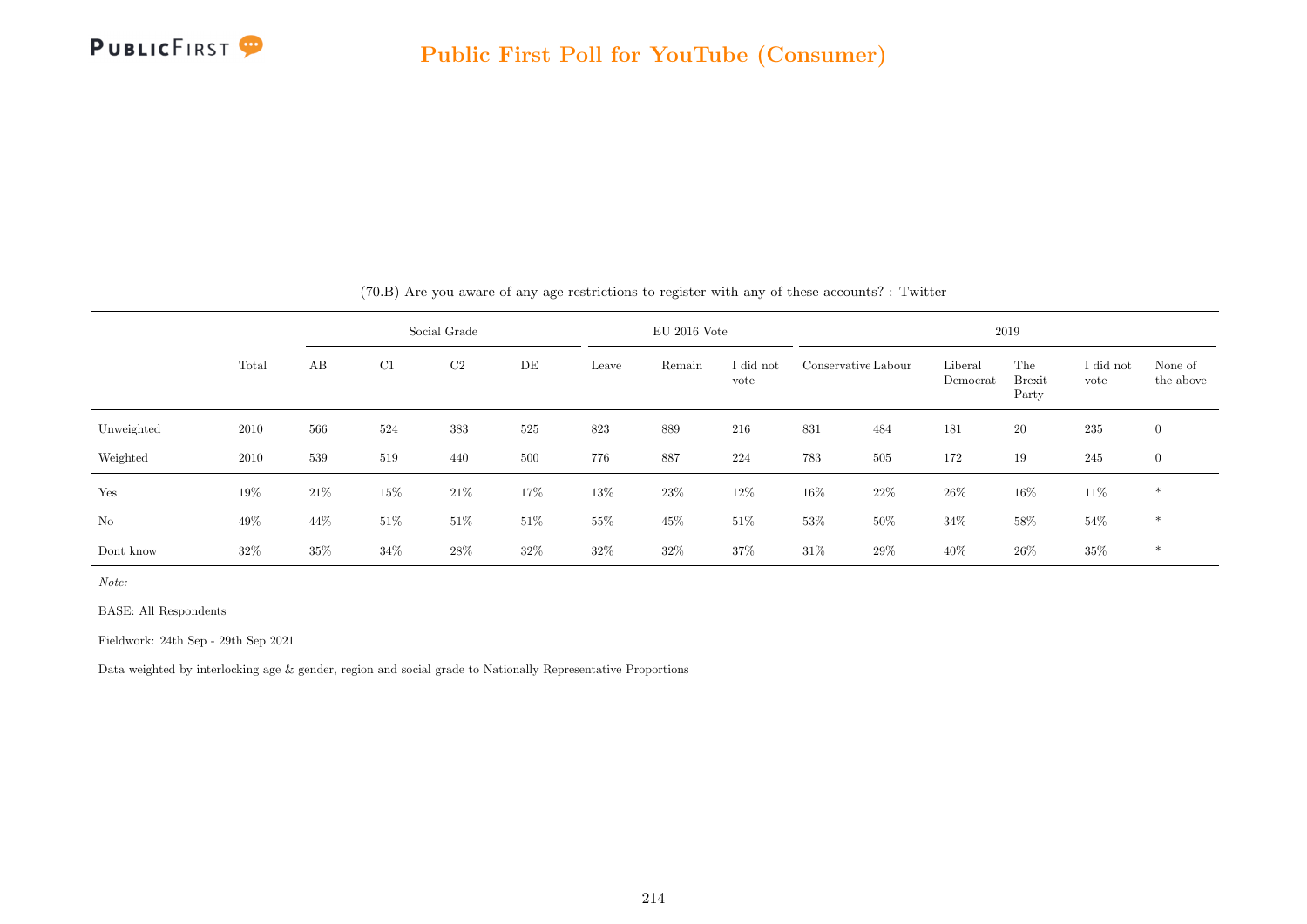

|            |       | Region |               |               |                    |                  |                  |                                |               |               |          |        |                     |
|------------|-------|--------|---------------|---------------|--------------------|------------------|------------------|--------------------------------|---------------|---------------|----------|--------|---------------------|
|            | Total | London | South<br>East | South<br>West | East of<br>England | East<br>Midlands | West<br>Midlands | Yorkshire<br>and the<br>Humber | North<br>East | North<br>West | Scotland | Wales  | Northern<br>Ireland |
| Unweighted | 2010  | 289    | 280           | 155           | 181                | 134              | 190              | 163                            | 85            | 236           | 161      | 104    | 32                  |
| Weighted   | 2010  | 281    | 261           | 161           | 181                | 141              | 181              | 161                            | 80            | 221           | 181      | 101    | 60                  |
| Yes        | 19%   | 28\%   | 19%           | 11\%          | 15%                | $20\%$           | 17%              | 15%                            | $30\%$        | 18%           | 18%      | 12\%   | 12\%                |
| No         | 49\%  | $43\%$ | 46%           | 55%           | 54%                | $52\%$           | $49\%$           | 47%                            | 45%           | $52\%$        | 50%      | $56\%$ | 49\%                |
| Dont know  | 32%   | 29%    | 35%           | $34\%$        | $32\%$             | $28\%$           | $34\%$           | $38\%$                         | $25\%$        | $30\%$        | 32%      | $32\%$ | 39%                 |

(70.C) Are you aware of any age restrictions to register with any of these accounts? : Twitter

Note:

BASE: All Respondents

Fieldwork: 24th Sep - 29th Sep 2021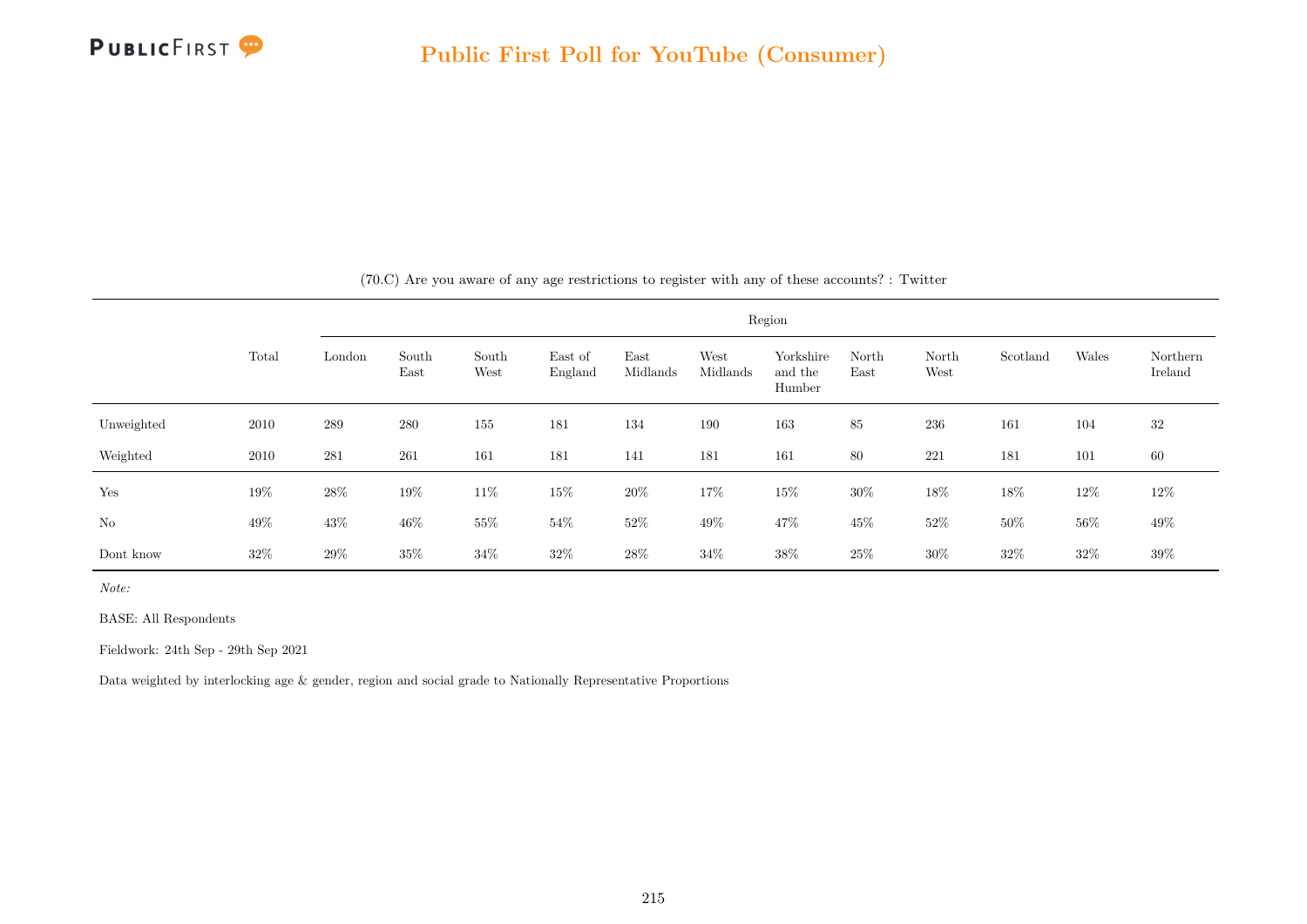

|            |        |        | Gender |        |        |        | Age    |        |        |                       |                          | Education                                              |                                                             |                          |
|------------|--------|--------|--------|--------|--------|--------|--------|--------|--------|-----------------------|--------------------------|--------------------------------------------------------|-------------------------------------------------------------|--------------------------|
|            | Total  | Male   | Female | 18-24  | 25-34  | 35-44  | 45-54  | 55-64  | $65+$  | GCSE or<br>equivalent | A Level or<br>equivalent | University<br>Under-<br>graduate<br>Degree<br>(BA/BSc) | University<br>Postgrad-<br>uate<br>Degree<br>(MA/MSc/MPhil) | Doctorate<br>(PhD/DPHil) |
| Unweighted | 2010   | 1000   | 1005   | 149    | 337    | 346    | 366    | 348    | 464    | 545                   | 563                      | 519                                                    | 265                                                         | 36                       |
| Weighted   | 2010   | 989    | 1016   | 279    | 343    | 341    | 342    | 283    | 422    | 525                   | 578                      | 532                                                    | 266                                                         | 36                       |
| Yes        | 22%    | $23\%$ | $21\%$ | 46%    | $38\%$ | $29\%$ | 17%    | $6\%$  | $3\%$  | $12\%$                | $19\%$                   | $26\%$                                                 | $44\%$                                                      | 32%                      |
| $\rm No$   | $46\%$ | $46\%$ | $46\%$ | $36\%$ | $40\%$ | 45\%   | 49%    | $54\%$ | $50\%$ | $51\%$                | $48\%$                   | 44\%                                                   | $31\%$                                                      | 45%                      |
| Dont know  | 32%    | 31\%   | 33%    | 18%    | 22%    | $26\%$ | $34\%$ | $39\%$ | 47%    | 37%                   | 33%                      | $30\%$                                                 | $24\%$                                                      | 23%                      |

(71.A) Are you aware of any age restrictions to register with any of these accounts? : Instagram

Note:

BASE: All Respondents

Fieldwork: 24th Sep - 29th Sep 2021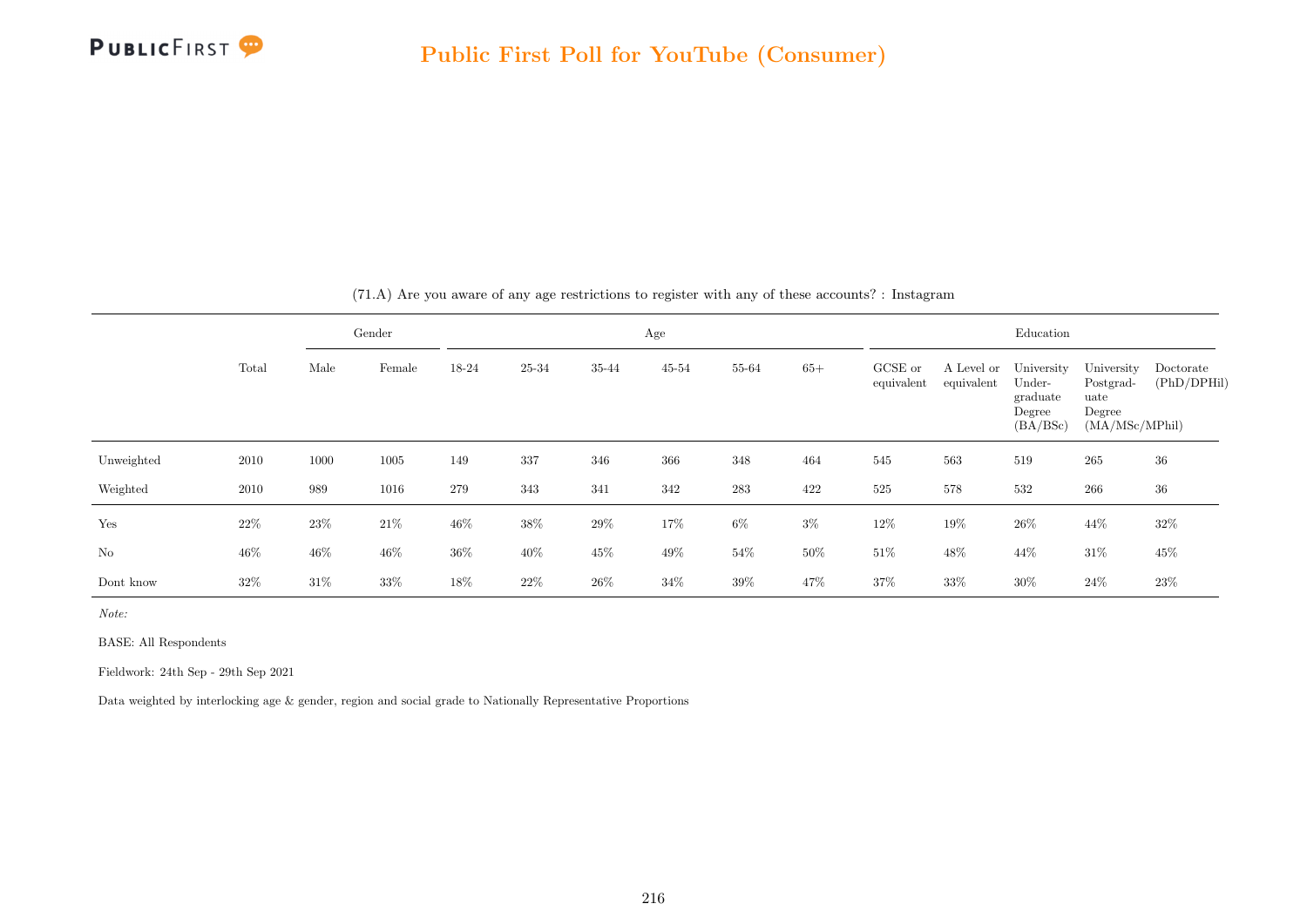

|            |        |        |     | Social Grade   |      |        | $EU$ 2016 Vote |                   |        |                     |                     | 2019                          |                   |                      |
|------------|--------|--------|-----|----------------|------|--------|----------------|-------------------|--------|---------------------|---------------------|-------------------------------|-------------------|----------------------|
|            | Total  | AB     | C1  | C <sub>2</sub> | DE   | Leave  | Remain         | I did not<br>vote |        | Conservative Labour | Liberal<br>Democrat | The<br><b>Brexit</b><br>Party | I did not<br>vote | None of<br>the above |
| Unweighted | 2010   | 566    | 524 | 383            | 525  | 823    | 889            | 216               | 831    | 484                 | 181                 | 20                            | 235               | $\overline{0}$       |
| Weighted   | 2010   | 539    | 519 | 440            | 500  | 776    | 887            | 224               | 783    | 505                 | 172                 | 19                            | 245               | $\overline{0}$       |
| Yes        | 22\%   | $26\%$ | 19% | 25%            | 19%  | $16\%$ | 26\%           | 14\%              | $20\%$ | $26\%$              | $27\%$              | $26\%$                        | 16\%              | $\ast$               |
| No         | 46%    | 39%    | 49% | 48%            | 49%  | $52\%$ | 42\%           | 49%               | $50\%$ | $46\%$              | 33%                 | 54%                           | 48%               | $\ast$               |
| Dont know  | $32\%$ | 35%    | 33% | 27%            | 32\% | $32\%$ | $32\%$         | 37%               | $30\%$ | 28\%                | 39%                 | 20%                           | $36\%$            | $\ast$               |

(71.B) Are you aware of any age restrictions to register with any of these accounts? : Instagram

Note:

BASE: All Respondents

Fieldwork: 24th Sep - 29th Sep 2021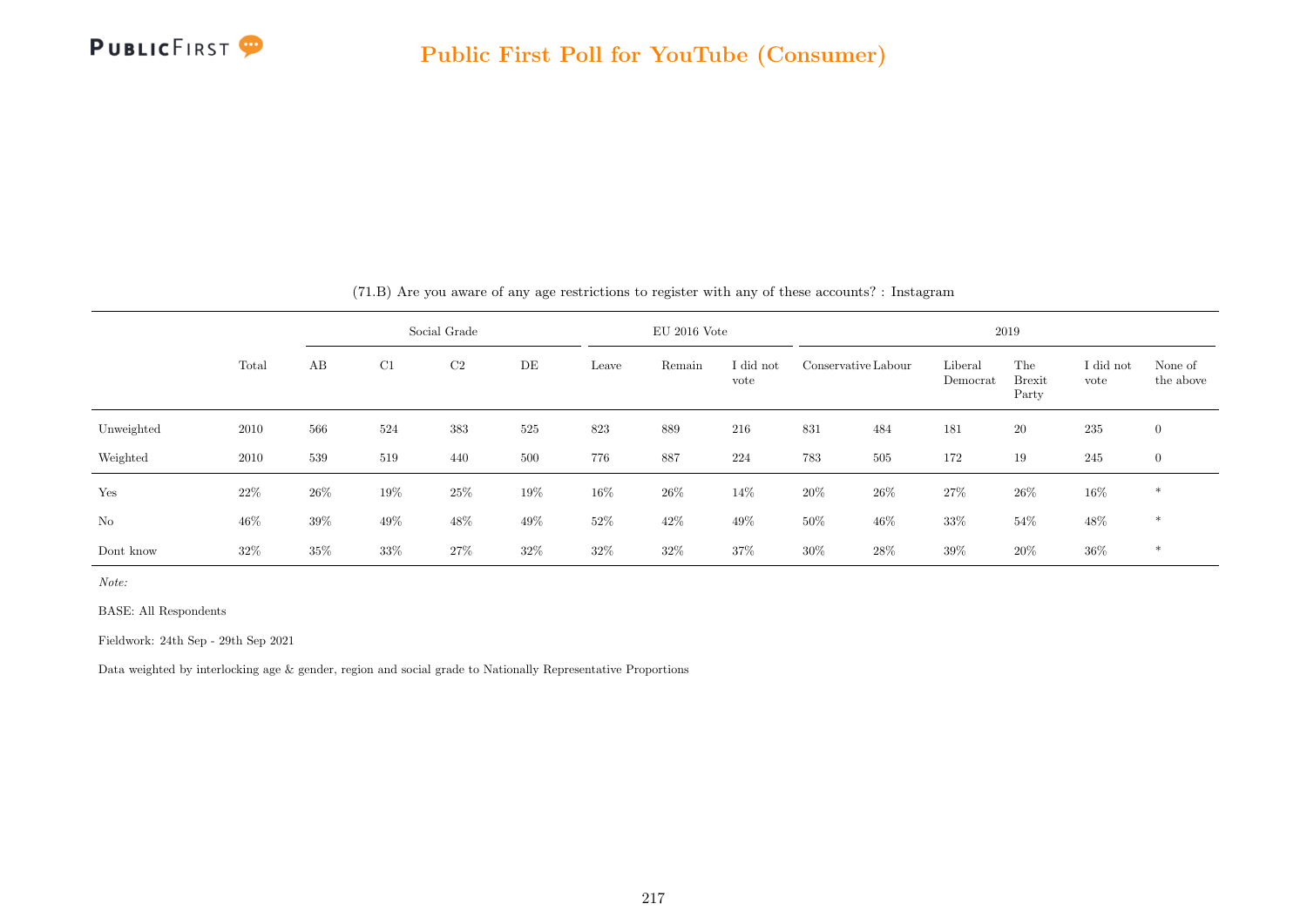

|            |        |        |               |               |                    |                  |                  | Region                         |               |               |          |        |                     |
|------------|--------|--------|---------------|---------------|--------------------|------------------|------------------|--------------------------------|---------------|---------------|----------|--------|---------------------|
|            | Total  | London | South<br>East | South<br>West | East of<br>England | East<br>Midlands | West<br>Midlands | Yorkshire<br>and the<br>Humber | North<br>East | North<br>West | Scotland | Wales  | Northern<br>Ireland |
| Unweighted | 2010   | 289    | 280           | 155           | 181                | 134              | 190              | 163                            | 85            | 236           | 161      | 104    | 32                  |
| Weighted   | 2010   | 281    | 261           | 161           | 181                | 141              | 181              | 161                            | 80            | 221           | 181      | 101    | 60                  |
| Yes        | $22\%$ | $36\%$ | $21\%$        | 14\%          | 17%                | 23\%             | 20%              | $18\%$                         | $30\%$        | $24\%$        | 19%      | 19%    | $15\%$              |
| No         | $46\%$ | $39\%$ | $43\%$        | $54\%$        | $51\%$             | $50\%$           | $44\%$           | $44\%$                         | 43%           | 45\%          | 49%      | 49%    | $50\%$              |
| Dont know  | 32%    | $24\%$ | 37%           | $32\%$        | $32\%$             | 27%              | 36%              | $38\%$                         | $27\%$        | $30\%$        | 32%      | $32\%$ | $36\%$              |

(71.C) Are you aware of any age restrictions to register with any of these accounts? : Instagram

Note:

BASE: All Respondents

Fieldwork: 24th Sep - 29th Sep 2021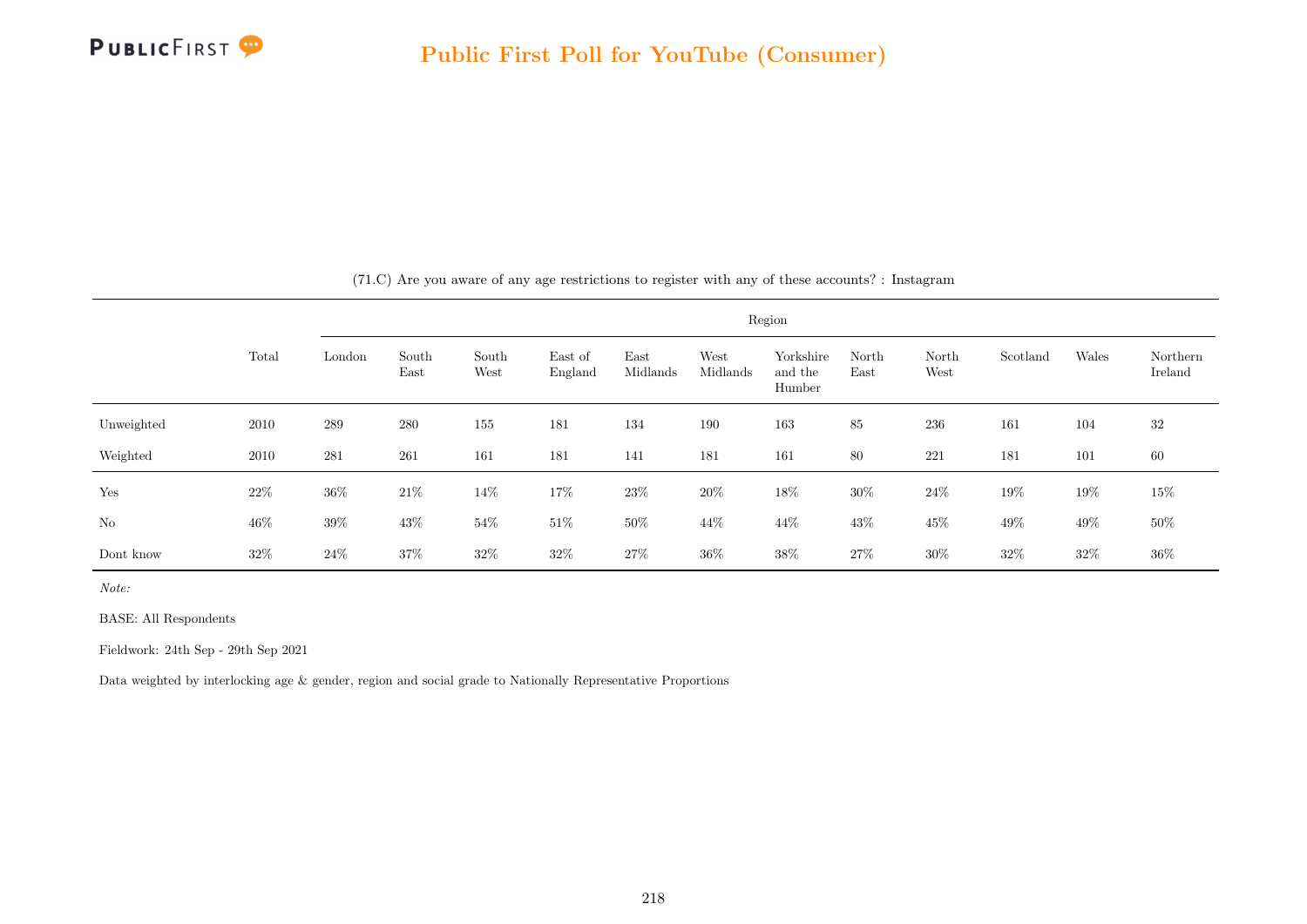

|            |        |        | Gender |        |        |        | Age       |           |        |                       |                          | Education                                              |                                                             |                          |
|------------|--------|--------|--------|--------|--------|--------|-----------|-----------|--------|-----------------------|--------------------------|--------------------------------------------------------|-------------------------------------------------------------|--------------------------|
|            | Total  | Male   | Female | 18-24  | 25-34  | 35-44  | $45 - 54$ | 55-64     | $65+$  | GCSE or<br>equivalent | A Level or<br>equivalent | University<br>Under-<br>graduate<br>Degree<br>(BA/BSc) | University<br>Postgrad-<br>uate<br>Degree<br>(MA/MSc/MPhil) | Doctorate<br>(PhD/DPHil) |
| Unweighted | 2010   | 1000   | 1005   | 149    | 337    | 346    | 366       | 348       | 464    | 545                   | 563                      | 519                                                    | 265                                                         | 36                       |
| Weighted   | 2010   | 989    | 1016   | 279    | 343    | 341    | 342       | $\bf 283$ | 422    | 525                   | 578                      | 532                                                    | 266                                                         | 36                       |
| Yes        | 17%    | 17%    | 16%    | $38\%$ | $29\%$ | $20\%$ | $12\%$    | $4\%$     | $2\%$  | $9\%$                 | $16\%$                   | 18%                                                    | $36\%$                                                      | $22\%$                   |
| No         | $51\%$ | $52\%$ | $50\%$ | 44\%   | $51\%$ | $53\%$ | $51\%$    | $56\%$    | $51\%$ | 54%                   | $51\%$                   | $52\%$                                                 | 41%                                                         | 48\%                     |
| Dont know  | 32\%   | $31\%$ | 34%    | 17%    | 20%    | 26%    | 37%       | 40\%      | 47%    | 38%                   | 33%                      | $30\%$                                                 | 23%                                                         | 30%                      |

(72.A) Are you aware of any age restrictions to register with any of these accounts? : Snapchat

Note:

BASE: All Respondents

Fieldwork: 24th Sep - 29th Sep 2021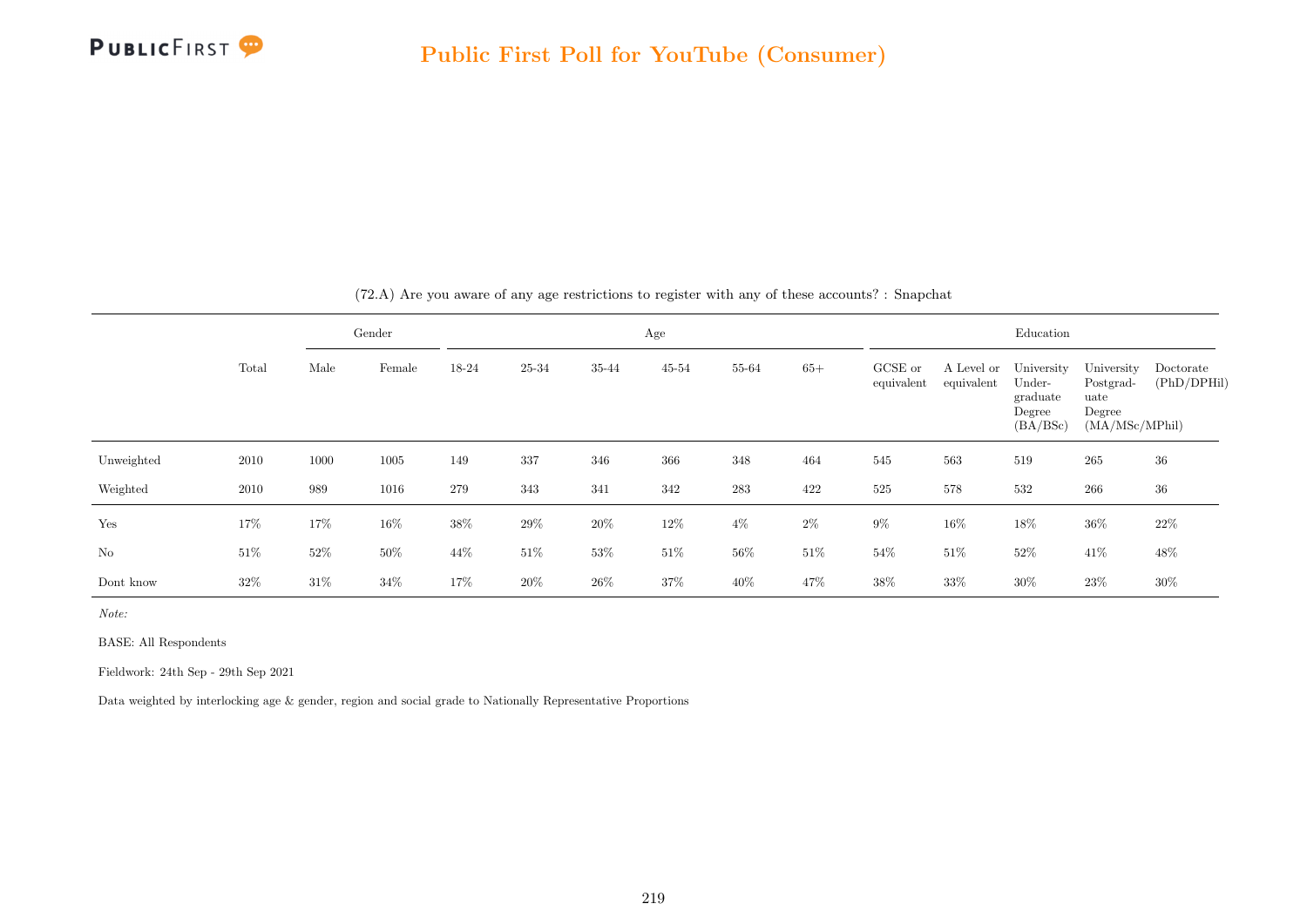

|            |       |        |        | Social Grade   |        |        | $EU$ 2016 Vote |                   |        |                     |                     | 2019                          |                   |                      |
|------------|-------|--------|--------|----------------|--------|--------|----------------|-------------------|--------|---------------------|---------------------|-------------------------------|-------------------|----------------------|
|            | Total | AB     | C1     | C <sub>2</sub> | DE     | Leave  | Remain         | I did not<br>vote |        | Conservative Labour | Liberal<br>Democrat | The<br><b>Brexit</b><br>Party | I did not<br>vote | None of<br>the above |
| Unweighted | 2010  | 566    | 524    | 383            | 525    | 823    | 889            | 216               | 831    | 484                 | 181                 | 20                            | 235               | $\mathbf{0}$         |
| Weighted   | 2010  | 539    | 519    | 440            | 500    | 776    | 887            | 224               | 783    | 505                 | 172                 | 19                            | 245               | $\mathbf{0}$         |
| Yes        | 17%   | 19%    | 14\%   | $19\%$         | 15%    | $12\%$ | $20\%$         | 11%               | $15\%$ | 20%                 | 19%                 | $20\%$                        | $10\%$            | $\ast$               |
| No         | 51\%  | $46\%$ | $53\%$ | $54\%$         | $51\%$ | 57%    | $48\%$         | $54\%$            | 54%    | 52%                 | 39%                 | $54\%$                        | $54\%$            | $*$                  |
| Dont know  | 32\%  | $35\%$ | $33\%$ | 27%            | 34\%   | 32%    | $33\%$         | 35%               | 31\%   | 28\%                | 42%                 | $26\%$                        | $36\%$            | $\ast$               |

(72.B) Are you aware of any age restrictions to register with any of these accounts? : Snapchat

Note:

BASE: All Respondents

Fieldwork: 24th Sep - 29th Sep 2021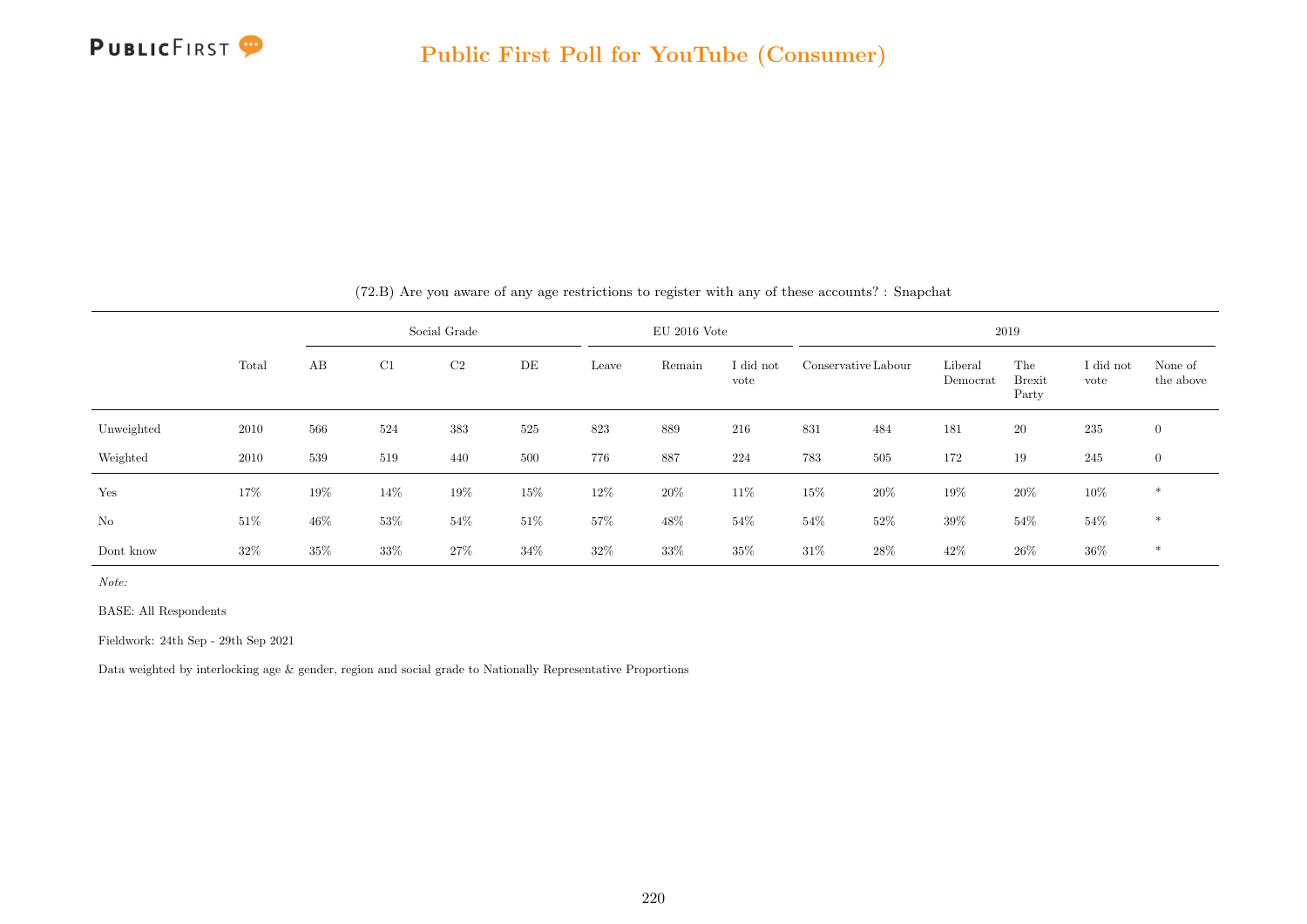

|            |        |        |               |               |                    |                  |                  | Region                         |               |               |          |        |                     |
|------------|--------|--------|---------------|---------------|--------------------|------------------|------------------|--------------------------------|---------------|---------------|----------|--------|---------------------|
|            | Total  | London | South<br>East | South<br>West | East of<br>England | East<br>Midlands | West<br>Midlands | Yorkshire<br>and the<br>Humber | North<br>East | North<br>West | Scotland | Wales  | Northern<br>Ireland |
| Unweighted | 2010   | 289    | 280           | 155           | 181                | 134              | 190              | 163                            | 85            | $\,236$       | 161      | 104    | 32                  |
| Weighted   | 2010   | 281    | 261           | 161           | 181                | 141              | 181              | 161                            | 80            | 221           | 181      | 101    | 60                  |
| Yes        | 17%    | $29\%$ | $15\%$        | $9\%$         | $13\%$             | $19\%$           | 16\%             | $15\%$                         | $26\%$        | $16\%$        | 12%      | $13\%$ | 12\%                |
| No         | $51\%$ | $43\%$ | $49\%$        | $60\%$        | $53\%$             | $56\%$           | $51\%$           | $48\%$                         | $47\%$        | $53\%$        | $51\%$   | 54\%   | $55\%$              |
| Dont know  | $32\%$ | 28\%   | 35%           | $30\%$        | $34\%$             | $25\%$           | $33\%$           | 37%                            | $27\%$        | $31\%$        | $37\%$   | $34\%$ | 33\%                |

(72.C) Are you aware of any age restrictions to register with any of these accounts? : Snapchat

Note:

BASE: All Respondents

Fieldwork: 24th Sep - 29th Sep 2021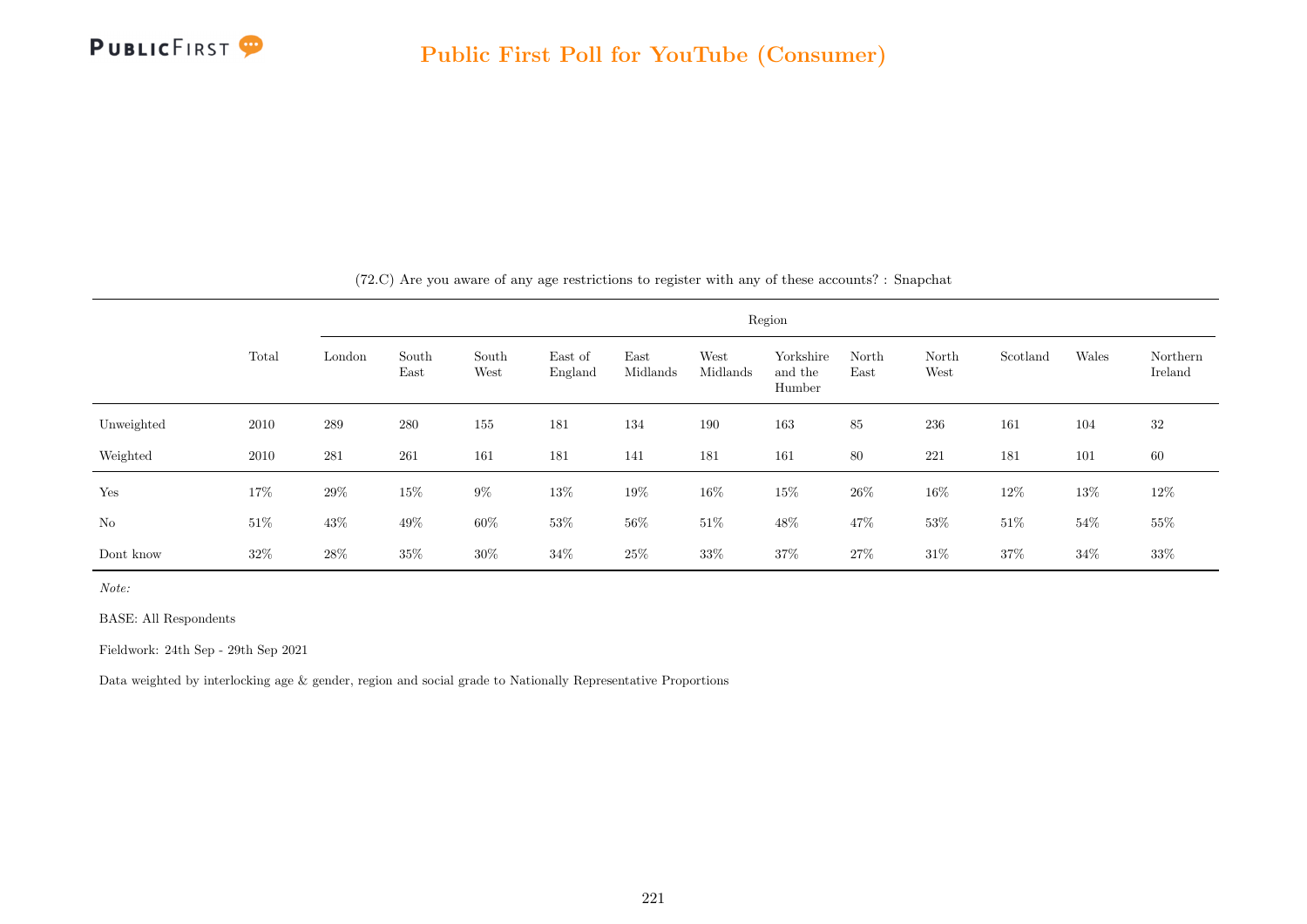

|                |        |        | Gender |        |        |        | Age       |        |        |                       |                          | Education                                              |                                                             |                          |
|----------------|--------|--------|--------|--------|--------|--------|-----------|--------|--------|-----------------------|--------------------------|--------------------------------------------------------|-------------------------------------------------------------|--------------------------|
|                | Total  | Male   | Female | 18-24  | 25-34  | 35-44  | $45 - 54$ | 55-64  | $65+$  | GCSE or<br>equivalent | A Level or<br>equivalent | University<br>Under-<br>graduate<br>Degree<br>(BA/BSc) | University<br>Postgrad-<br>uate<br>Degree<br>(MA/MSc/MPhil) | Doctorate<br>(PhD/DPHil) |
| Unweighted     | 2010   | 1000   | 1005   | 149    | 337    | 346    | 366       | 348    | 464    | 545                   | 563                      | 519                                                    | 265                                                         | 36                       |
| Weighted       | 2010   | 989    | 1016   | 279    | 343    | 341    | 342       | 283    | 422    | 525                   | 578                      | 532                                                    | 266                                                         | 36                       |
| Yes            | 18%    | 18%    | $17\%$ | 36%    | 33%    | $24\%$ | $12\%$    | $4\%$  | $2\%$  | $11\%$                | 15%                      | 19%                                                    | 38%                                                         | 17%                      |
| N <sub>o</sub> | $50\%$ | $52\%$ | $49\%$ | $46\%$ | $49\%$ | $50\%$ | $53\%$    | $55\%$ | $50\%$ | 53%                   | $52\%$                   | $50\%$                                                 | $39\%$                                                      | $53\%$                   |
| Dont know      | 32\%   | 30%    | 34%    | 19%    | 18%    | $26\%$ | 36%       | 41\%   | 48%    | 37%                   | 33%                      | 31%                                                    | $23\%$                                                      | 30%                      |

(73.A) Are you aware of any age restrictions to register with any of these accounts? : Tiktok

Note:

BASE: All Respondents

Fieldwork: 24th Sep - 29th Sep 2021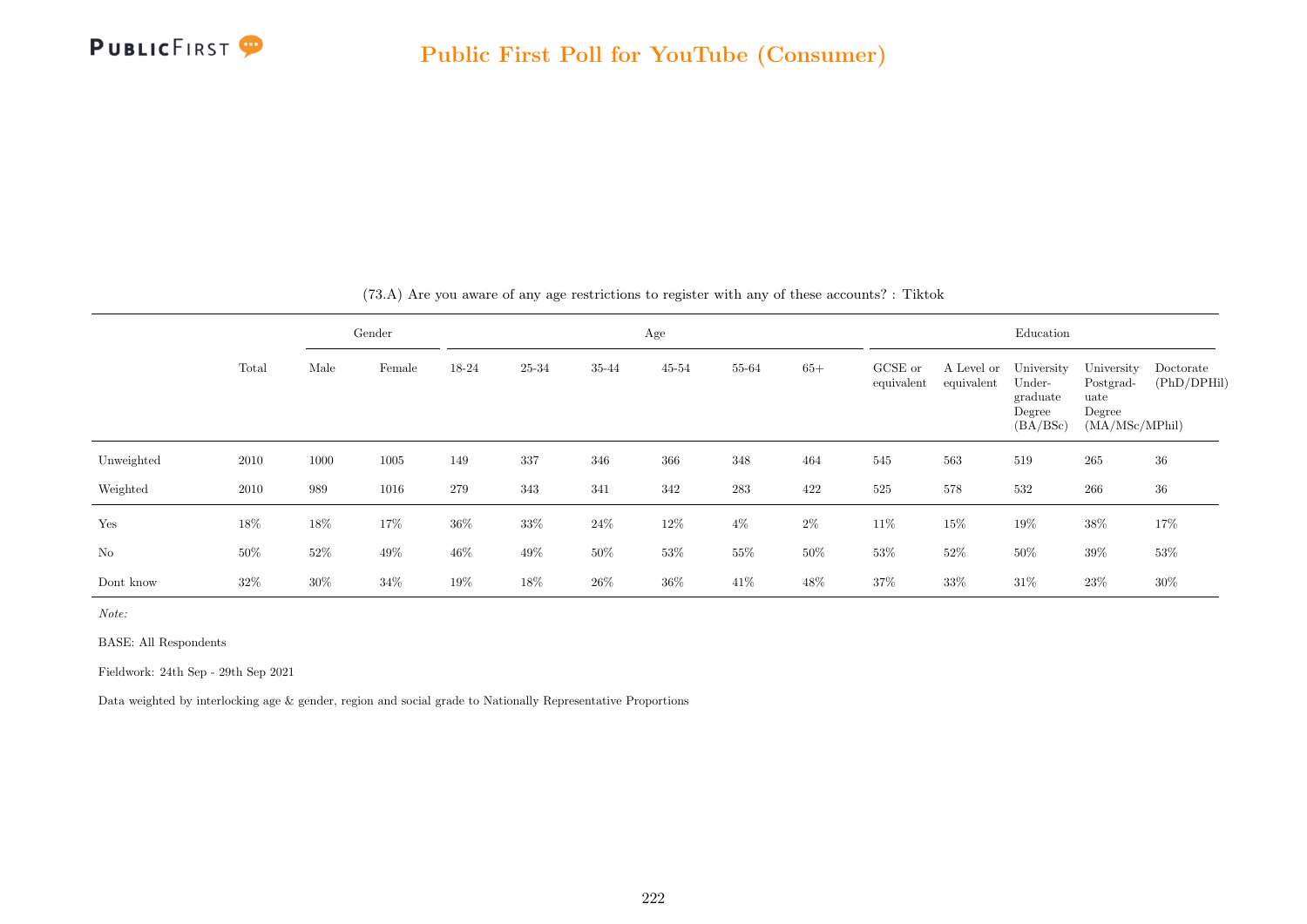

|            |       |        |        | Social Grade   |      |        | $EU$ 2016 Vote |                   |     |                     |                     | 2019                          |                   |                      |
|------------|-------|--------|--------|----------------|------|--------|----------------|-------------------|-----|---------------------|---------------------|-------------------------------|-------------------|----------------------|
|            | Total | AB     | C1     | C <sub>2</sub> | DE   | Leave  | Remain         | I did not<br>vote |     | Conservative Labour | Liberal<br>Democrat | The<br><b>Brexit</b><br>Party | I did not<br>vote | None of<br>the above |
| Unweighted | 2010  | 566    | 524    | 383            | 525  | 823    | 889            | 216               | 831 | 484                 | 181                 | 20                            | 235               | $\mathbf{0}$         |
| Weighted   | 2010  | 539    | 519    | 440            | 500  | 776    | 887            | 224               | 783 | 505                 | 172                 | 19                            | 245               | $\mathbf{0}$         |
| Yes        | 18%   | $22\%$ | 14\%   | $21\%$         | 14%  | $13\%$ | $21\%$         | $13\%$            | 16% | $21\%$              | 18%                 | $16\%$                        | 11\%              | $\ast$               |
| No         | 50%   | 44%    | $52\%$ | $54\%$         | 52%  | 56%    | 47\%           | 53%               | 54% | 50%                 | 39%                 | $64\%$                        | $54\%$            | $*$                  |
| Dont know  | 32\%  | $34\%$ | 34%    | 25\%           | 34\% | 32%    | $33\%$         | 34%               | 30% | 29%                 | 43%                 | 20%                           | $36\%$            | $\ast$               |

(73.B) Are you aware of any age restrictions to register with any of these accounts? : Tiktok

Note:

BASE: All Respondents

Fieldwork: 24th Sep - 29th Sep 2021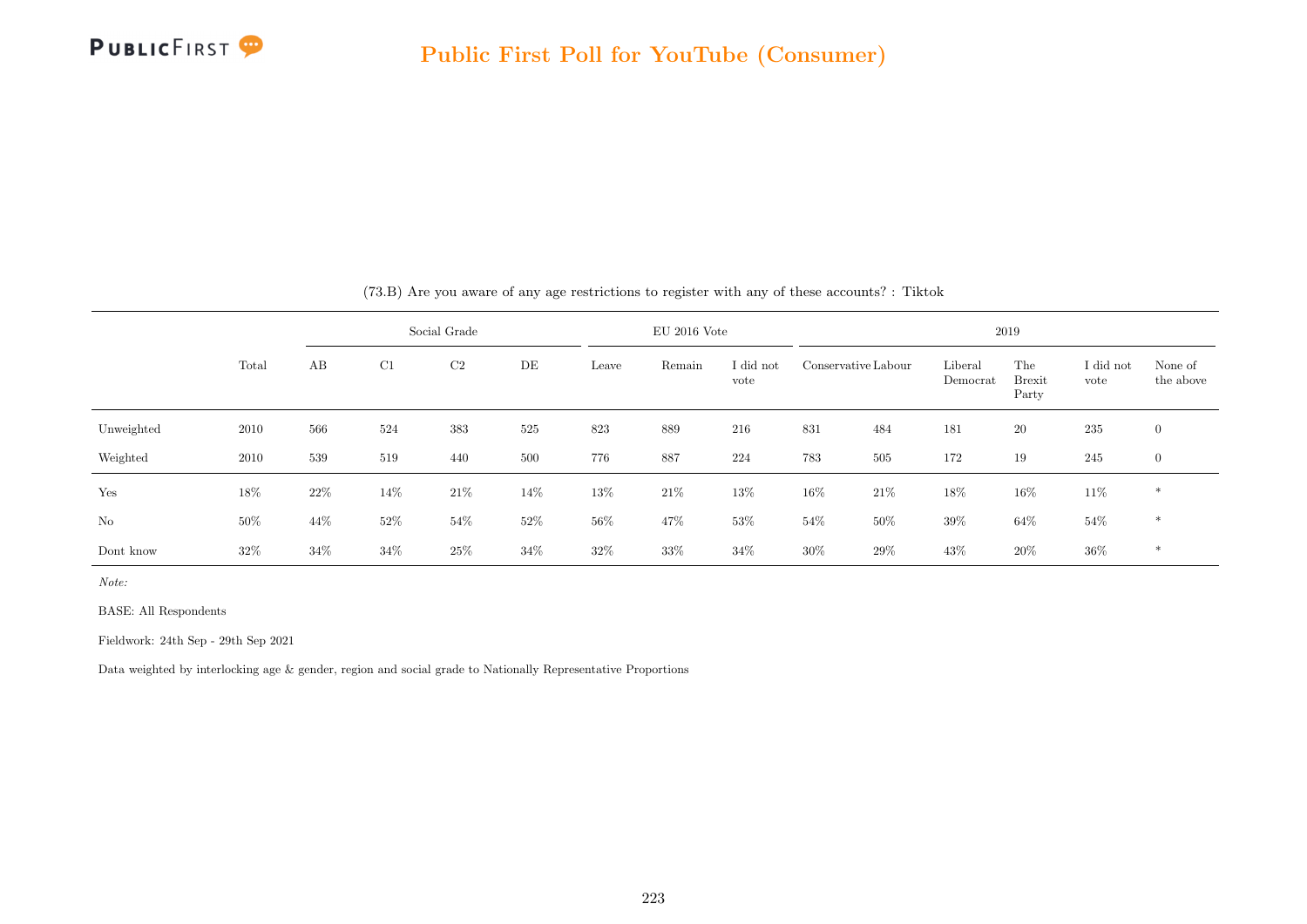

|            |        |        |               |               |                    |                  |                  | Region                         |               |               |          |        |                     |
|------------|--------|--------|---------------|---------------|--------------------|------------------|------------------|--------------------------------|---------------|---------------|----------|--------|---------------------|
|            | Total  | London | South<br>East | South<br>West | East of<br>England | East<br>Midlands | West<br>Midlands | Yorkshire<br>and the<br>Humber | North<br>East | North<br>West | Scotland | Wales  | Northern<br>Ireland |
| Unweighted | 2010   | 289    | 280           | 155           | 181                | 134              | 190              | 163                            | 85            | 236           | 161      | 104    | 32                  |
| Weighted   | 2010   | 281    | 261           | 161           | 181                | 141              | 181              | 161                            | 80            | 221           | 181      | 101    | 60                  |
| Yes        | 18%    | $26\%$ | 16\%          | 13%           | 14%                | 18%              | 18%              | $13\%$                         | $25\%$        | $20\%$        | 13%      | 15%    | $15\%$              |
| No         | $50\%$ | $47\%$ | 47%           | 55%           | 53%                | $58\%$           | $50\%$           | $48\%$                         | 52%           | $50\%$        | 52%      | 50%    | 49\%                |
| Dont know  | 32%    | 27\%   | 37%           | $32\%$        | 33%                | 23\%             | $32\%$           | $38\%$                         | 22%           | $30\%$        | 35%      | $35\%$ | $36\%$              |

(73.C) Are you aware of any age restrictions to register with any of these accounts? : Tiktok

Note:

BASE: All Respondents

Fieldwork: 24th Sep - 29th Sep 2021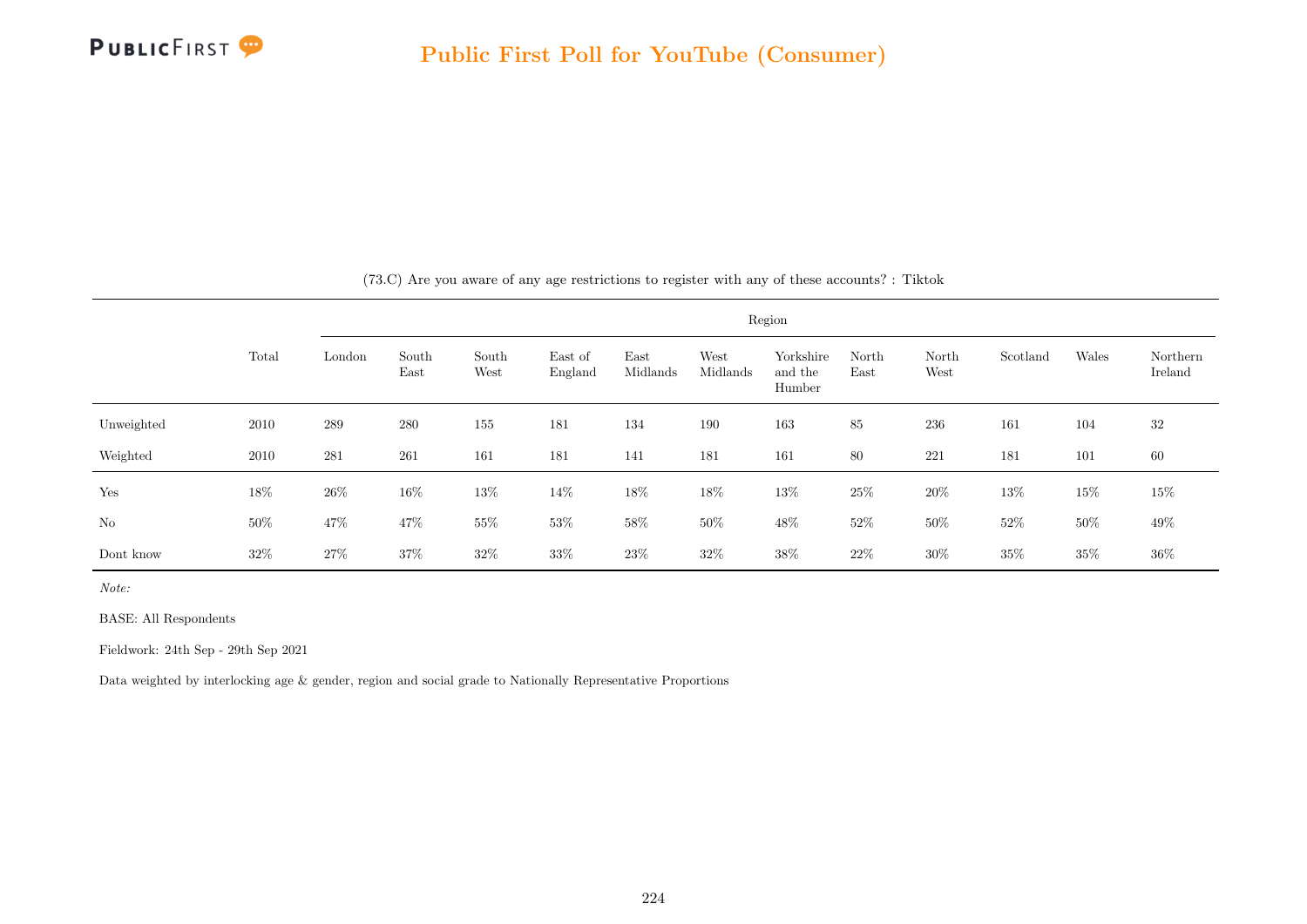

(74.A) Imagine you had to choose between the following options. Would you prefer to keep access to YouTube or go without access to YouTube for one month and get paid £1.25?

|                                                                    |        |      | Gender |        |       |        | Age       |        |        |                       |                          | Education                                              |                                                             |                          |
|--------------------------------------------------------------------|--------|------|--------|--------|-------|--------|-----------|--------|--------|-----------------------|--------------------------|--------------------------------------------------------|-------------------------------------------------------------|--------------------------|
|                                                                    | Total  | Male | Female | 18-24  | 25-34 | 35-44  | $45 - 54$ | 55-64  | $65+$  | GCSE or<br>equivalent | A Level or<br>equivalent | University<br>Under-<br>graduate<br>Degree<br>(BA/BSc) | University<br>Postgrad-<br>uate<br>Degree<br>(MA/MSc/MPhil) | Doctorate<br>(PhD/DPHil) |
| Unweighted                                                         | 651    | 334  | 315    | 45     | 118   | 112    | 116       | 104    | 156    | $\overline{0}$        | $\overline{0}$           | 180                                                    | 80                                                          | 12                       |
| Weighted                                                           | 650    | 336  | 312    | 83     | 122   | 110    | 109       | 85     | 141    | $\overline{0}$        | $\overline{0}$           | 185                                                    | 79                                                          | 12                       |
| I would give up access<br>to YouTube and get<br>paid $\pounds1.25$ | $34\%$ | 32\% | 36%    | $23\%$ | 27\%  | $35\%$ | $31\%$    | $38\%$ | $46\%$ | $35\%$                | $34\%$                   | $30\%$                                                 | $42\%$                                                      | 30%                      |
| I would keep access to<br>Youtube                                  | $54\%$ | 57%  | 51\%   | $65\%$ | 65%   | $62\%$ | 55%       | 46\%   | 35%    | $50\%$                | $54\%$                   | $59\%$                                                 | 53%                                                         | $61\%$                   |
| Dont know                                                          | $12\%$ | 11\% | $13\%$ | 12\%   | $8\%$ | $3\%$  | 14\%      | 16%    | 19%    | 15%                   | 12%                      | 11\%                                                   | $5\%$                                                       | $9\%$                    |

Note:

BASE: Question randomly assigned to respondents

Fieldwork: 24th Sep - 29th Sep 2021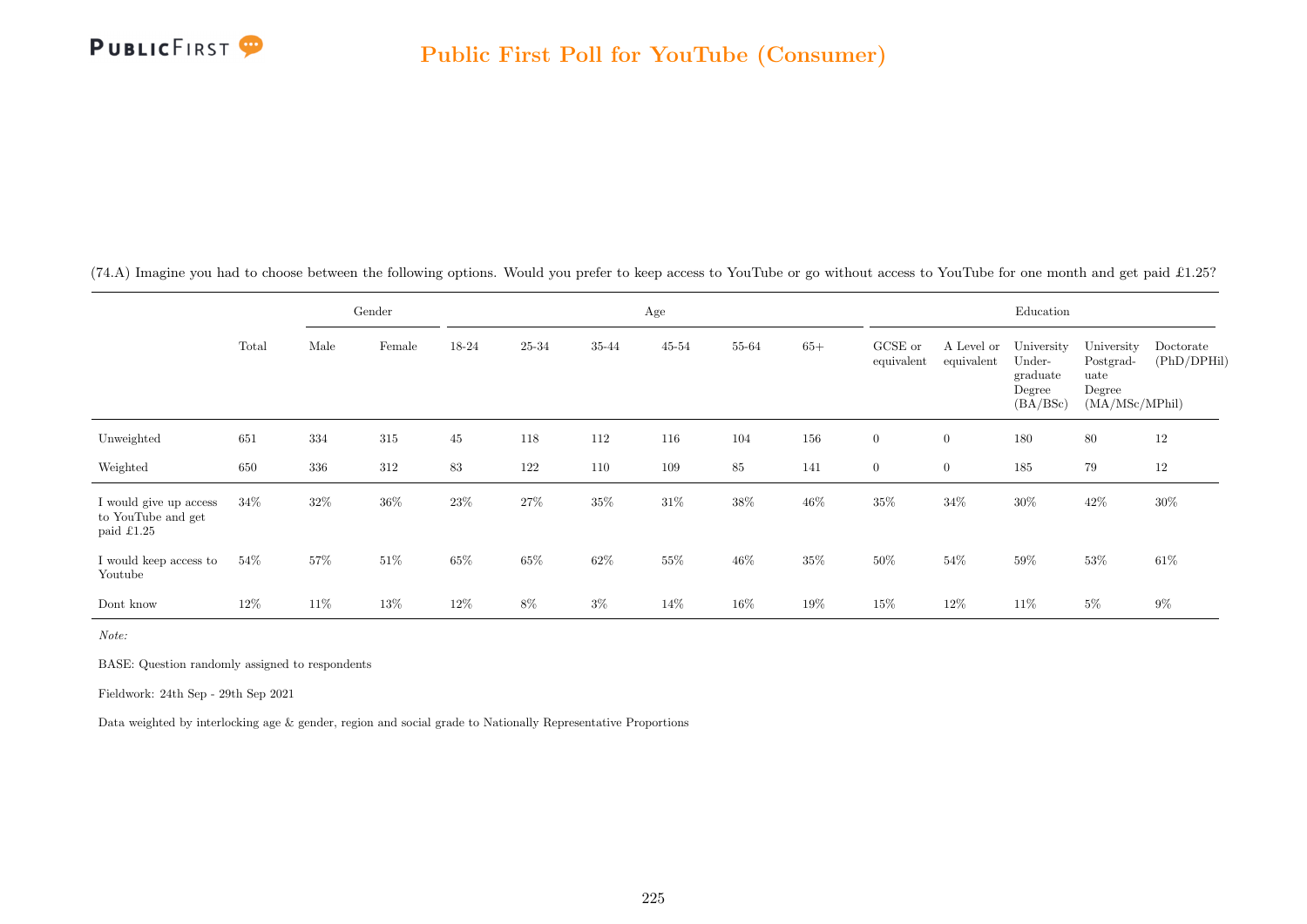

|                                                            |       |       |     | Social Grade   |     |       | $EU$ 2016 Vote |                   |                     |     |                     | 2019                          |                   |                      |
|------------------------------------------------------------|-------|-------|-----|----------------|-----|-------|----------------|-------------------|---------------------|-----|---------------------|-------------------------------|-------------------|----------------------|
|                                                            | Total | AB    | C1  | C <sub>2</sub> | DE  | Leave | Remain         | I did not<br>vote | Conservative Labour |     | Liberal<br>Democrat | The<br><b>Brexit</b><br>Party | I did not<br>vote | None of<br>the above |
| Unweighted                                                 | 651   | 169   | 173 | 129            | 177 | 273   | 277            | 76                | 273                 | 151 | 50                  | 8                             | 80                | $\mathbf{0}$         |
| Weighted                                                   | 650   | 162   | 172 | 149            | 163 | 255   | 279            | 77                | 252                 | 157 | 48                  | $\overline{7}$                | 83                | $\mathbf{0}$         |
| I would give up access<br>to YouTube and get<br>paid £1.25 | 34\%  | 38%   | 32% | 31\%           | 34% | 37%   | 37%            | 25%               | 42\%                | 30% | 39%                 | $11\%$                        | 22\%              | $\ast$               |
| I would keep access to<br>Youtube                          | 54%   | 55%   | 55% | 53%            | 52% | 52%   | $53\%$         | 61\%              | $46\%$              | 62% | 50%                 | 89%                           | 63%               | $\ast$               |
| Dont know                                                  | 12%   | $6\%$ | 13% | $16\%$         | 14% | 12%   | 10%            | 13%               | 12%                 | 8%  | 12%                 | $0\%$                         | 15%               | $\ast$               |

 $(74.B)$  Imagine you had to choose between the following options. Would you prefer to keep access to YouTube or go without access to YouTube for one month and get paid £1.25?

Note:

BASE: Question randomly assigned to respondents

Fieldwork: 24th Sep - 29th Sep 2021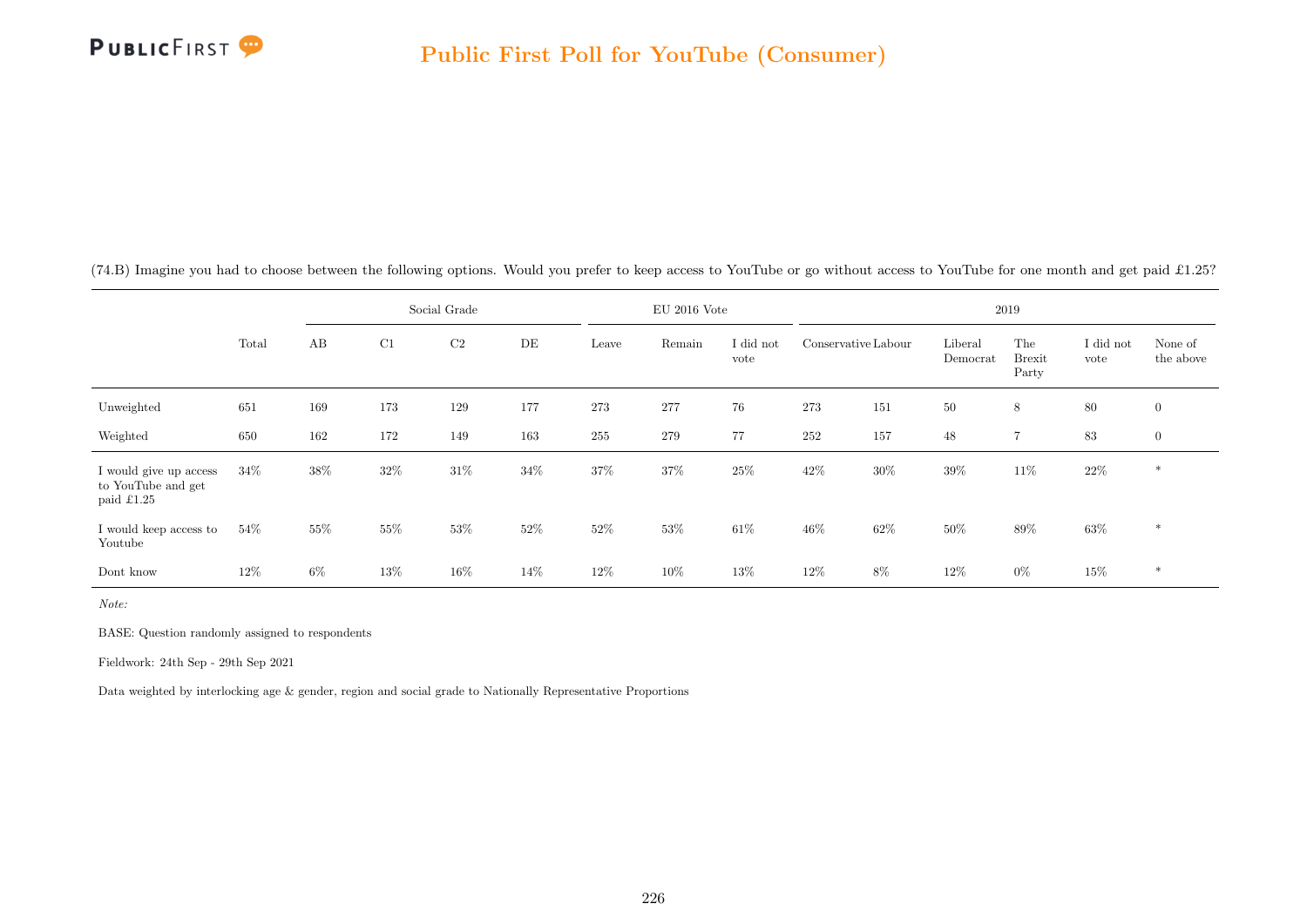

 $(74.C)$  Imagine you had to choose between the following options. Would you prefer to keep access to YouTube or go without access to YouTube for one month and get paid £1.25?

|                                                            |       |        |               |               |                    |                  |                  | Region                         |               |               |          |        |                     |
|------------------------------------------------------------|-------|--------|---------------|---------------|--------------------|------------------|------------------|--------------------------------|---------------|---------------|----------|--------|---------------------|
|                                                            | Total | London | South<br>East | South<br>West | East of<br>England | East<br>Midlands | West<br>Midlands | Yorkshire<br>and the<br>Humber | North<br>East | North<br>West | Scotland | Wales  | Northern<br>Ireland |
| Unweighted                                                 | 651   | 93     | 96            | $56\,$        | 59                 | 41               | 64               | $45\,$                         | $26\,$        | 69            | 61       | 34     | $\overline{7}$      |
| Weighted                                                   | 650   | 91     | 91            | 60            | 58                 | 42               | 60               | 46                             | $24\,$        | 64            | 69       | $33\,$ | 12                  |
| I would give up access<br>to YouTube and get<br>paid £1.25 | 34%   | $30\%$ | 36%           | $37\%$        | 33%                | $12\%$           | $36\%$           | $41\%$                         | 41\%          | $31\%$        | $38\%$   | $33\%$ | 57%                 |
| I would keep access to<br>Youtube                          | 54\%  | 64%    | 47%           | $48\%$        | 56%                | $64\%$           | 50%              | $48\%$                         | 52\%          | $64\%$        | $50\%$   | $56\%$ | $31\%$              |
| Dont know                                                  | 12\%  | $6\%$  | 17%           | 15%           | 12\%               | $24\%$           | 14%              | 11\%                           | $7\%$         | $5\%$         | $12\%$   | $10\%$ | $12\%$              |

Note:

BASE: Question randomly assigned to respondents

Fieldwork: 24th Sep - 29th Sep 2021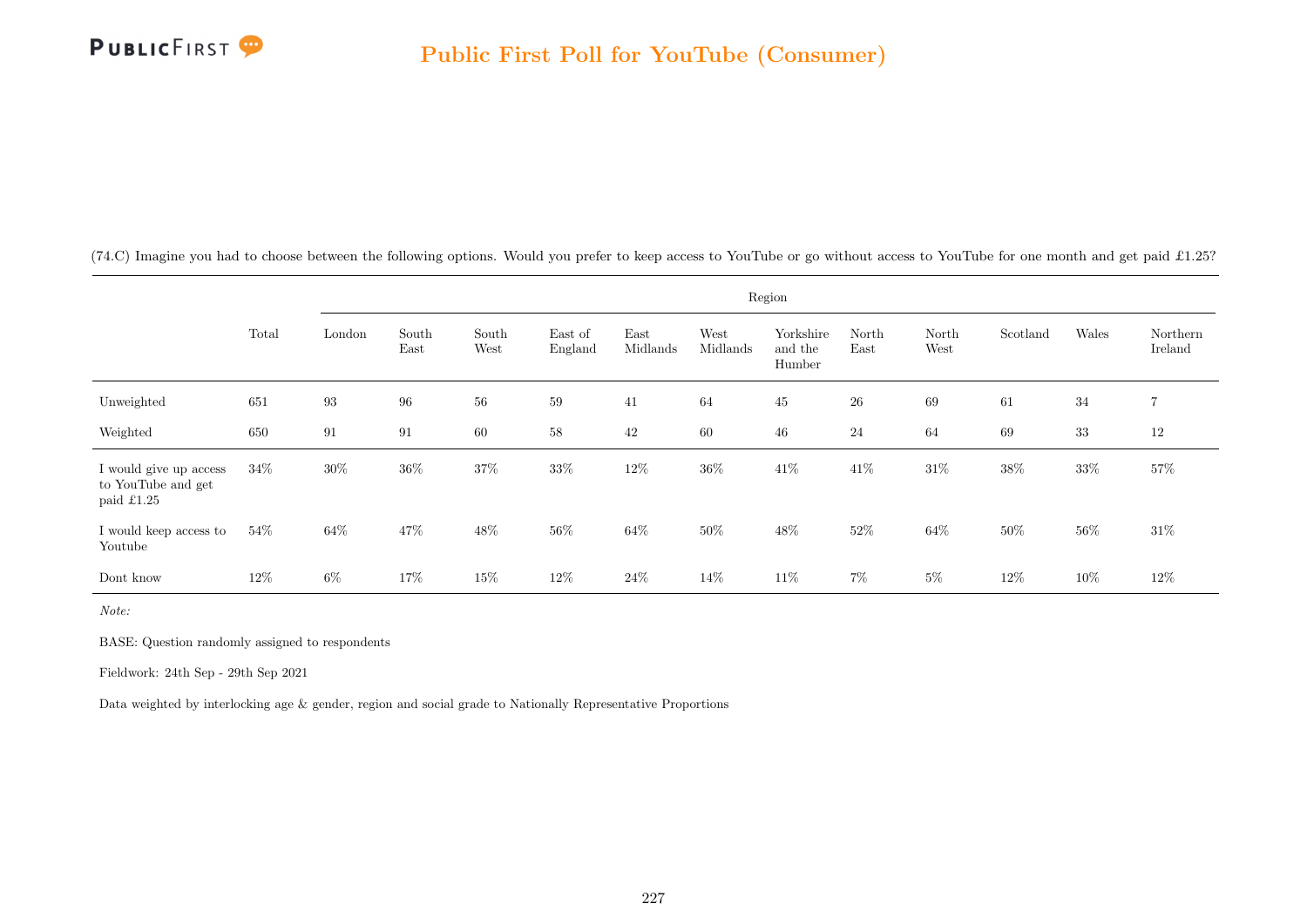

(75.A) Imagine you had to choose between the following options. Would you prefer to keep access to YouTube or go without access to YouTube for one month and get paid £2.50?

|                                                            |        |      | Gender  |        |       |        | Age       |        |        |                       |                          | Education                                              |                                                             |                          |
|------------------------------------------------------------|--------|------|---------|--------|-------|--------|-----------|--------|--------|-----------------------|--------------------------|--------------------------------------------------------|-------------------------------------------------------------|--------------------------|
|                                                            | Total  | Male | Female  | 18-24  | 25-34 | 35-44  | $45 - 54$ | 55-64  | $65+$  | GCSE or<br>equivalent | A Level or<br>equivalent | University<br>Under-<br>graduate<br>Degree<br>(BA/BSc) | University<br>Postgrad-<br>uate<br>Degree<br>(MA/MSc/MPhil) | Doctorate<br>(PhD/DPHil) |
| Unweighted                                                 | 650    | 346  | 303     | 45     | 118   | 110    | 133       | 109    | 135    | $\overline{0}$        | $\overline{0}$           | 179                                                    | 76                                                          | 9                        |
| Weighted                                                   | 650    | 341  | $308\,$ | 84     | 122   | 108    | 123       | 88     | 125    | $\overline{0}$        | $\overline{0}$           | 178                                                    | $75\,$                                                      | $10\,$                   |
| I would give up access<br>to YouTube and get<br>paid £2.50 | $38\%$ | 37%  | 39%     | $21\%$ | 32%   | $33\%$ | $36\%$    | 53%    | $52\%$ | $37\%$                | $41\%$                   | $36\%$                                                 | $39\%$                                                      | $57\%$                   |
| I would keep access to<br>Youtube                          | 49%    | 52%  | $46\%$  | 72\%   | 57%   | 56%    | $51\%$    | $36\%$ | 27%    | 47\%                  | 48%                      | $51\%$                                                 | $55\%$                                                      | $35\%$                   |
| Dont know                                                  | 13%    | 11\% | $15\%$  | $7\%$  | 11\%  | 11\%   | 14\%      | 11\%   | $21\%$ | 16%                   | 11\%                     | 12%                                                    | 7%                                                          | $9\%$                    |

Note:

BASE: Question randomly assigned to respondents

Fieldwork: 24th Sep - 29th Sep 2021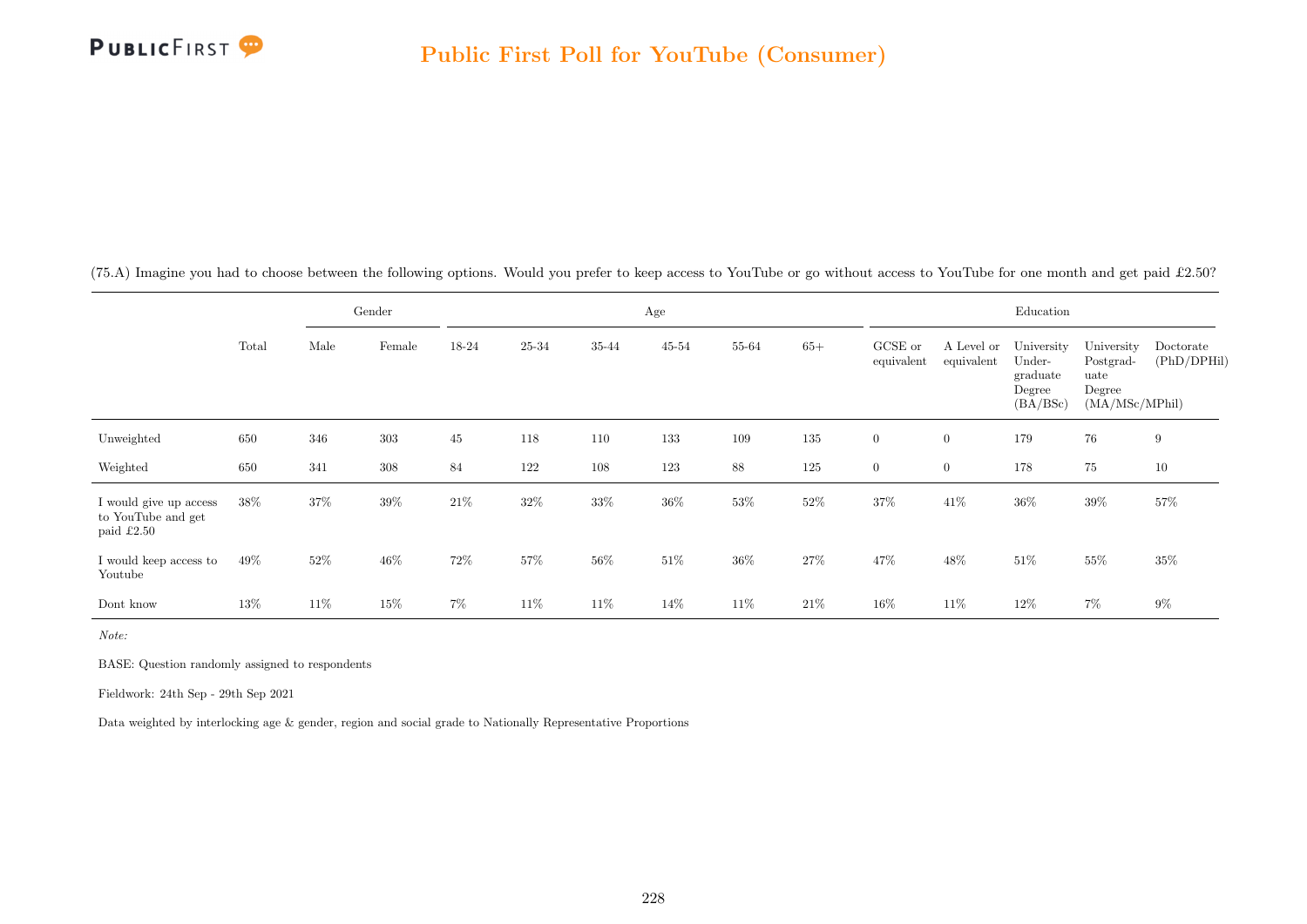

|                                                            |        |     |     | Social Grade   |     |       | $EU$ 2016 Vote |                   |                     |        |                     | 2019                          |                   |                      |
|------------------------------------------------------------|--------|-----|-----|----------------|-----|-------|----------------|-------------------|---------------------|--------|---------------------|-------------------------------|-------------------|----------------------|
|                                                            | Total  | AB  | C1  | C <sub>2</sub> | DE  | Leave | Remain         | I did not<br>vote | Conservative Labour |        | Liberal<br>Democrat | The<br><b>Brexit</b><br>Party | I did not<br>vote | None of<br>the above |
| Unweighted                                                 | 650    | 179 | 170 | 129            | 169 | 272   | 282            | 68                | 270                 | 154    | 57                  | $6\overline{6}$               | 76                | $\overline{0}$       |
| Weighted                                                   | 650    | 172 | 165 | 146            | 166 | 259   | 282            | 69                | 256                 | 158    | 54                  | 6                             | 79                | $\overline{0}$       |
| I would give up access<br>to YouTube and get<br>paid £2.50 | 38%    | 43% | 40% | $35\%$         | 34% | 41%   | 41\%           | 29%               | 44\%                | $38\%$ | 37%                 | $0\%$                         | $21\%$            | $\ast$               |
| I would keep access to<br>Youtube                          | $49\%$ | 47% | 48% | 53%            | 48% | 47%   | 49\%           | 50%               | $45\%$              | 53%    | 41\%                | 100%                          | $59\%$            | $\ast$               |
| Dont know                                                  | 13%    | 10% | 12% | 12\%           | 18% | 12%   | 10%            | $21\%$            | 12\%                | $9\%$  | 22%                 | $0\%$                         | $20\%$            | $\ast$               |

(75.B) Imagine you had to choose between the following options. Would you prefer to keep access to YouTube or go without access to YouTube for one month and get paid £2.50?

Note:

BASE: Question randomly assigned to respondents

Fieldwork: 24th Sep - 29th Sep 2021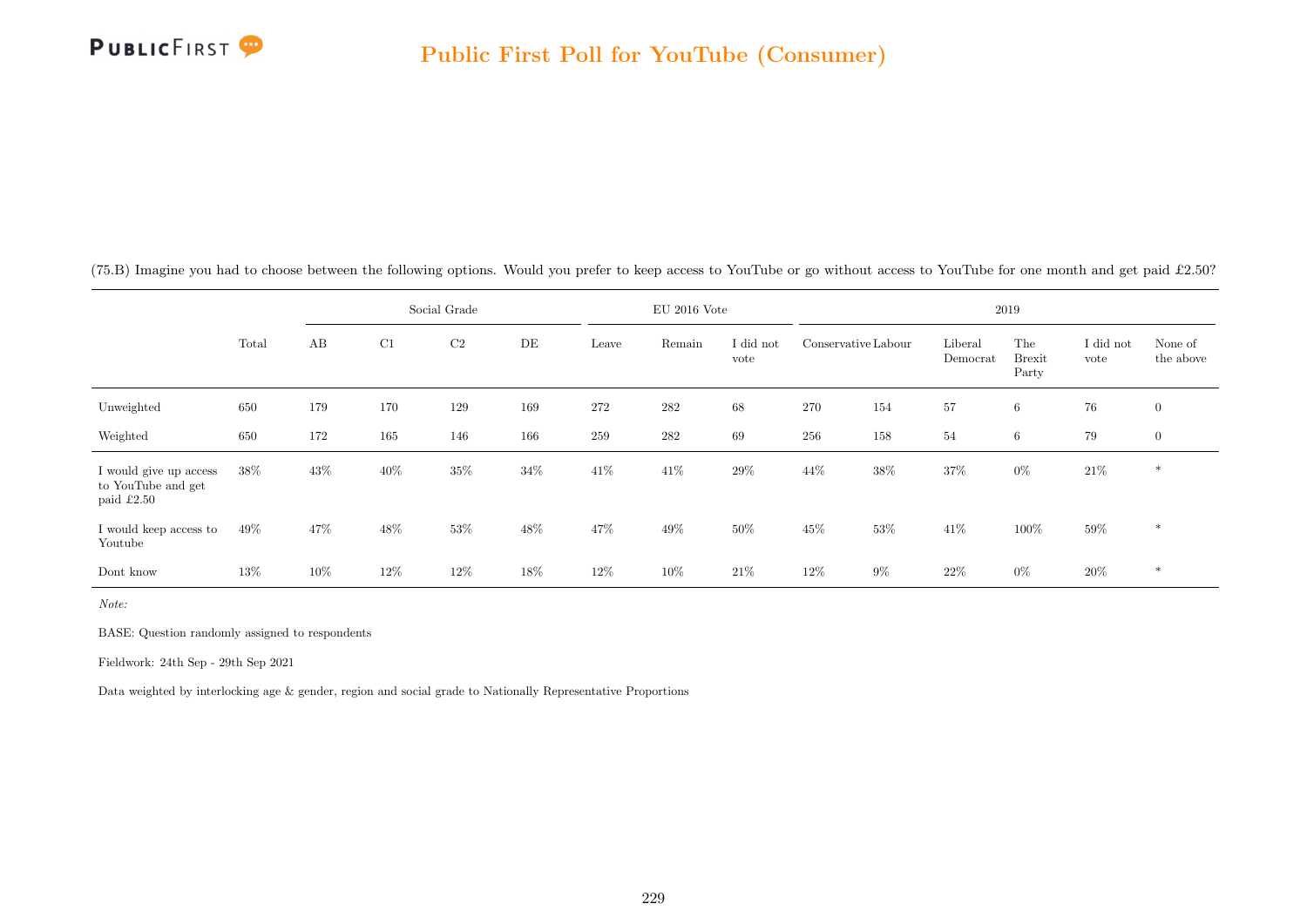

(75.C) Imagine you had to choose between the following options. Would you prefer to keep access to YouTube or go without access to YouTube for one month and get paid £2.50?

|                                                            |       |        |               |               |                    |                  |                  | Region                         |               |               |          |        |                     |
|------------------------------------------------------------|-------|--------|---------------|---------------|--------------------|------------------|------------------|--------------------------------|---------------|---------------|----------|--------|---------------------|
|                                                            | Total | London | South<br>East | South<br>West | East of<br>England | East<br>Midlands | West<br>Midlands | Yorkshire<br>and the<br>Humber | North<br>East | North<br>West | Scotland | Wales  | Northern<br>Ireland |
| Unweighted                                                 | 650   | 87     | 87            | 49            | 66                 | 45               | $72\,$           | $51\,$                         | <b>20</b>     | 82            | $50\,$   | $30\,$ | 11                  |
| Weighted                                                   | 650   | 84     | 81            | 50            | 66                 | $48\,$           | 67               | $53\,$                         | 21            | 75            | 56       | $30\,$ | 21                  |
| I would give up access<br>to YouTube and get<br>paid £2.50 | 38%   | $40\%$ | 44%           | $39\%$        | $55\%$             | $33\%$           | 47%              | $31\%$                         | $36\%$        | $28\%$        | $28\%$   | $28\%$ | $36\%$              |
| I would keep access to<br>Youtube                          | 49%   | 49%    | 40%           | 49%           | 37%                | 40%              | 40%              | $58\%$                         | 59%           | $61\%$        | 58%      | $58\%$ | $58\%$              |
| Dont know                                                  | 13%   | 12%    | 15%           | $12\%$        | $8\%$              | 27%              | $12\%$           | $10\%$                         | $4\%$         | $12\%$        | 14\%     | $14\%$ | $7\%$               |

Note:

BASE: Question randomly assigned to respondents

Fieldwork: 24th Sep - 29th Sep 2021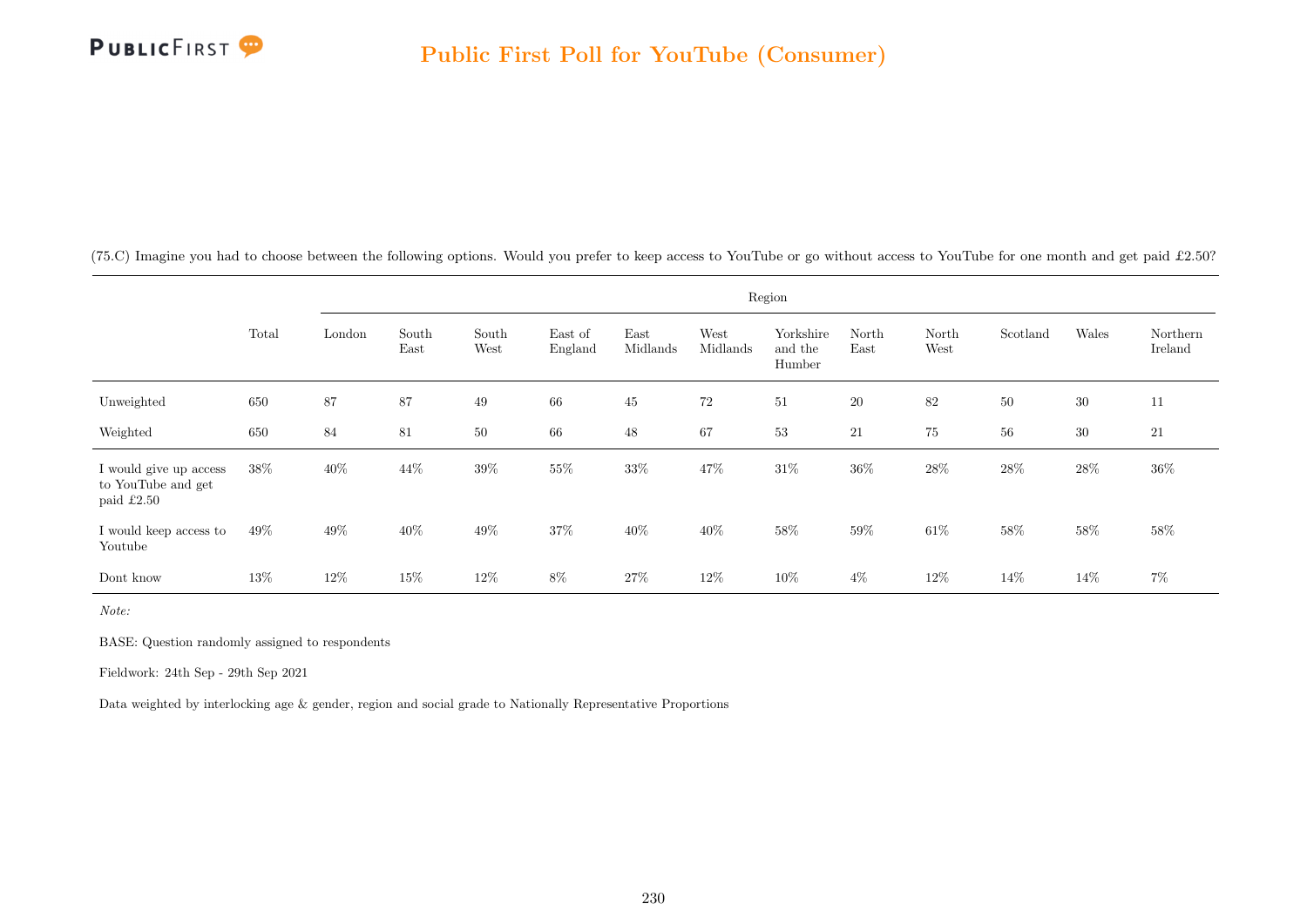

(76.A) Imagine you had to choose between the following options. Would you prefer to keep access to YouTube or go without access to YouTube for one month and get paid £5?

|                                                         |       |      | Gender |        |           |        | Age       |        |        |                       |                          | Education                                              |                                                             |                          |
|---------------------------------------------------------|-------|------|--------|--------|-----------|--------|-----------|--------|--------|-----------------------|--------------------------|--------------------------------------------------------|-------------------------------------------------------------|--------------------------|
|                                                         | Total | Male | Female | 18-24  | $25 - 34$ | 35-44  | $45 - 54$ | 55-64  | $65+$  | GCSE or<br>equivalent | A Level or<br>equivalent | University<br>Under-<br>graduate<br>Degree<br>(BA/BSc) | University<br>Postgrad-<br>uate<br>Degree<br>(MA/MSc/MPhil) | Doctorate<br>(PhD/DPHil) |
| Unweighted                                              | 670   | 339  | 330    | $58\,$ | 107       | 112    | 121       | 119    | 153    | $\boldsymbol{0}$      | $\boldsymbol{0}$         | 167                                                    | 83                                                          | 14                       |
| Weighted                                                | 672   | 338  | 333    | 107    | 108       | 109    | 112       | $96\,$ | 139    | $\overline{0}$        | $\overline{0}$           | 172                                                    | 83                                                          | 15                       |
| I would give up access<br>to YouTube and get<br>paid £5 | 46\%  | 43\% | $48\%$ | $30\%$ | $38\%$    | $43\%$ | $45\%$    | 55%    | $60\%$ | 45\%                  | 48%                      | $42\%$                                                 | 44\%                                                        | 69%                      |
| I would keep access to<br>Youtube                       | 42\%  | 47%  | 37%    | 60%    | 47%       | $52\%$ | 40%       | $29\%$ | $27\%$ | $39\%$                | 43\%                     | $42\%$                                                 | $50\%$                                                      | $31\%$                   |
| Dont know                                               | 12%   | 10%  | 15%    | 10%    | 15%       | $5\%$  | 15%       | 16%    | $14\%$ | 16%                   | $9\%$                    | 17%                                                    | $6\%$                                                       | $0\%$                    |

Note:

BASE: Question randomly assigned to respondents

Fieldwork: 24th Sep - 29th Sep 2021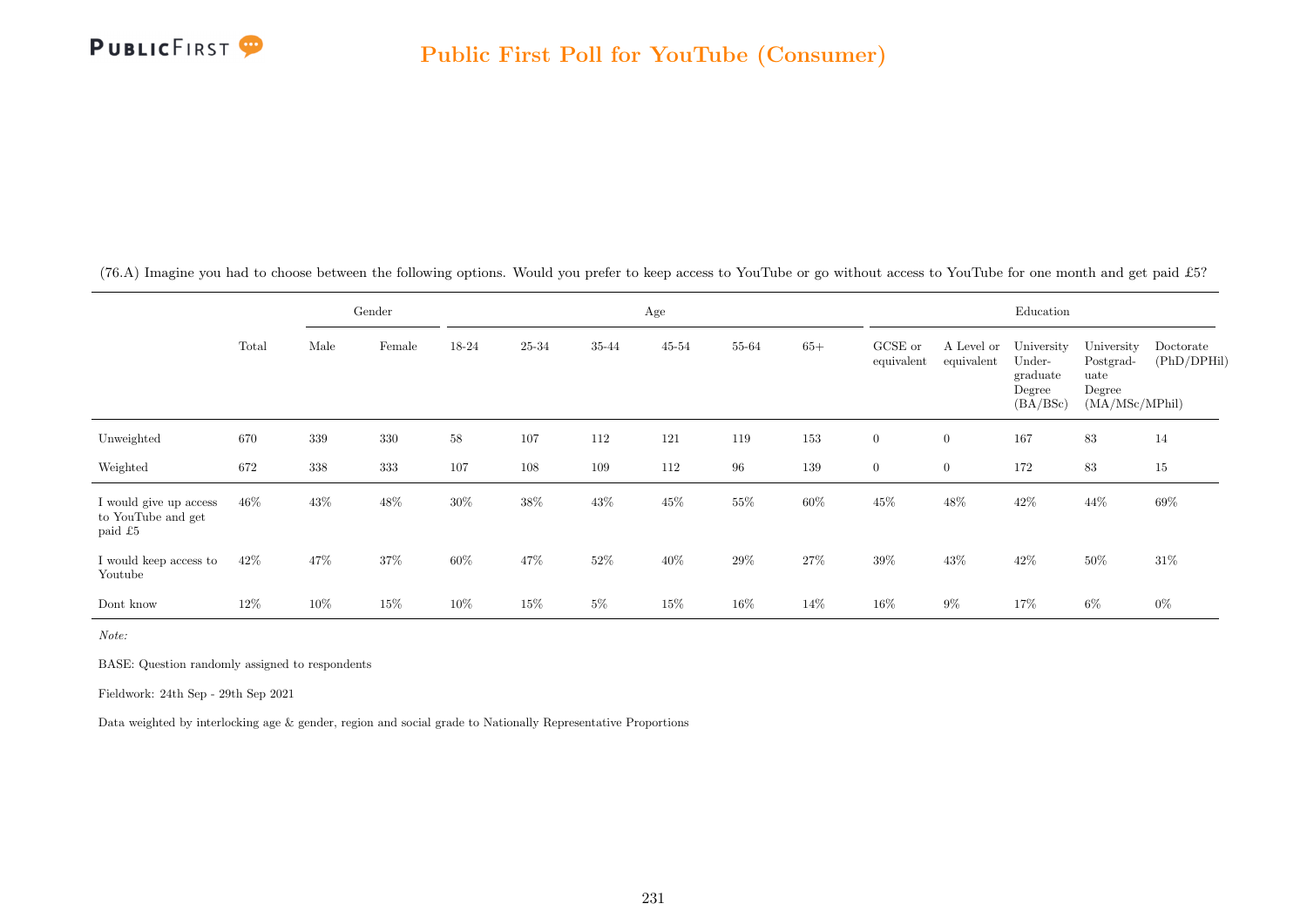

|                                                         |       |      |     | Social Grade   |      |        | $EU$ 2016 Vote |                   |                     |        |                     | 2019                          |                   |                      |
|---------------------------------------------------------|-------|------|-----|----------------|------|--------|----------------|-------------------|---------------------|--------|---------------------|-------------------------------|-------------------|----------------------|
|                                                         | Total | AB   | C1  | C <sub>2</sub> | DE   | Leave  | Remain         | I did not<br>vote | Conservative Labour |        | Liberal<br>Democrat | The<br><b>Brexit</b><br>Party | I did not<br>vote | None of<br>the above |
| Unweighted                                              | 670   | 193  | 178 | 111            | 182  | 283    | 294            | 69                | 277                 | 160    | 60                  | $\overline{7}$                | 73                | $\overline{0}$       |
| Weighted                                                | 672   | 185  | 179 | 121            | 180  | 266    | 293            | 78                | 261                 | 168    | 56                  | 6                             | 79                | $\overline{0}$       |
| I would give up access<br>to YouTube and get<br>paid £5 | 46\%  | 48%  | 46% | $50\%$         | 41\% | $52\%$ | 44%            | 37%               | $53\%$              | 38%    | 55%                 | $69\%$                        | $37\%$            | $\ast$               |
| I would keep access to<br>Youtube                       | 42\%  | 42\% | 39% | $35\%$         | 48%  | $33\%$ | 49%            | 40%               | $35\%$              | $54\%$ | 36%                 | $31\%$                        | $43\%$            | $\ast$               |
| Dont know                                               | 12%   | 10%  | 14% | $15\%$         | 12%  | 14%    | 7%             | 23\%              | 12%                 | 8%     | 9%                  | $0\%$                         | $20\%$            | $\ast$               |

(76.B) Imagine you had to choose between the following options. Would you prefer to keep access to YouTube or go without access to YouTube for one month and get paid £5?

Note:

BASE: Question randomly assigned to respondents

Fieldwork: 24th Sep - 29th Sep 2021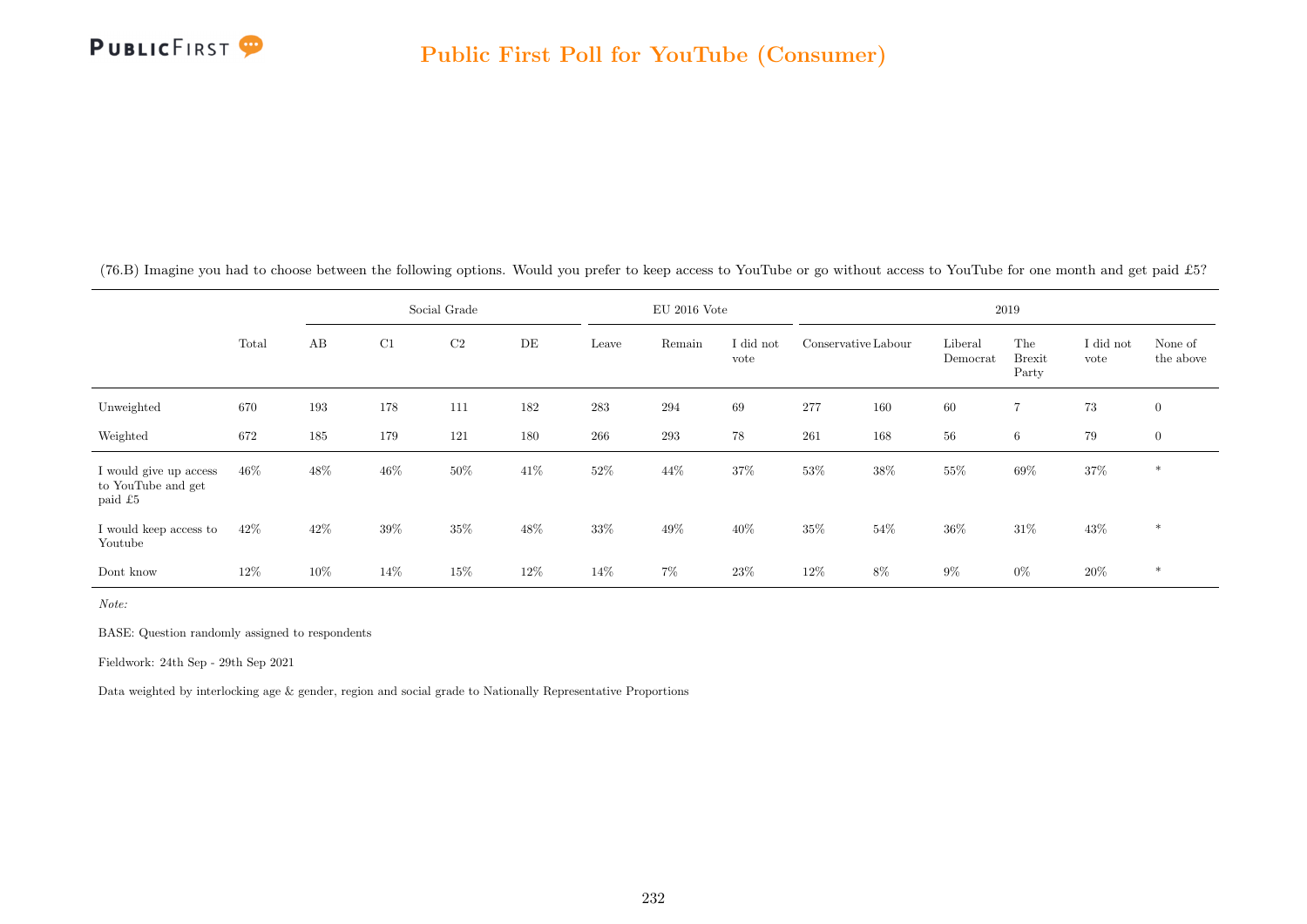

(76.C) Imagine you had to choose between the following options. Would you prefer to keep access to YouTube or go without access to YouTube for one month and get paid £5?

|                                                         |       |        |               |               |                    |                  |                  | Region                         |               |               |          |        |                     |
|---------------------------------------------------------|-------|--------|---------------|---------------|--------------------|------------------|------------------|--------------------------------|---------------|---------------|----------|--------|---------------------|
|                                                         | Total | London | South<br>East | South<br>West | East of<br>England | East<br>Midlands | West<br>Midlands | Yorkshire<br>and the<br>Humber | North<br>East | North<br>West | Scotland | Wales  | Northern<br>Ireland |
| Unweighted                                              | 670   | 92     | 102           | 54            | 64                 | 45               | 65               | 49                             | $36\,$        | 83            | $46\,$   | 24     | 10                  |
| Weighted                                                | 672   | 91     | 95            | 56            | 63                 | 47               | 65               | 45                             | 33            | 77            | 55       | 24     | 21                  |
| I would give up access<br>to YouTube and get<br>paid £5 | 46%   | $43\%$ | 49%           | $49\%$        | 56%                | $35\%$           | 48\%             | 50%                            | 55%           | $37\%$        | 41\%     | $53\%$ | 29%                 |
| I would keep access to<br>Youtube                       | 42\%  | 47%    | 36\%          | 36%           | 37%                | 52%              | 38%              | $34\%$                         | 35%           | 53%           | 45%      | $39\%$ | 47%                 |
| Dont know                                               | 12%   | 10%    | 15%           | $15\%$        | $7\%$              | 12%              | 15%              | $16\%$                         | 11\%          | $10\%$        | 14%      | $7\%$  | $24\%$              |

Note:

BASE: Question randomly assigned to respondents

Fieldwork: 24th Sep - 29th Sep 2021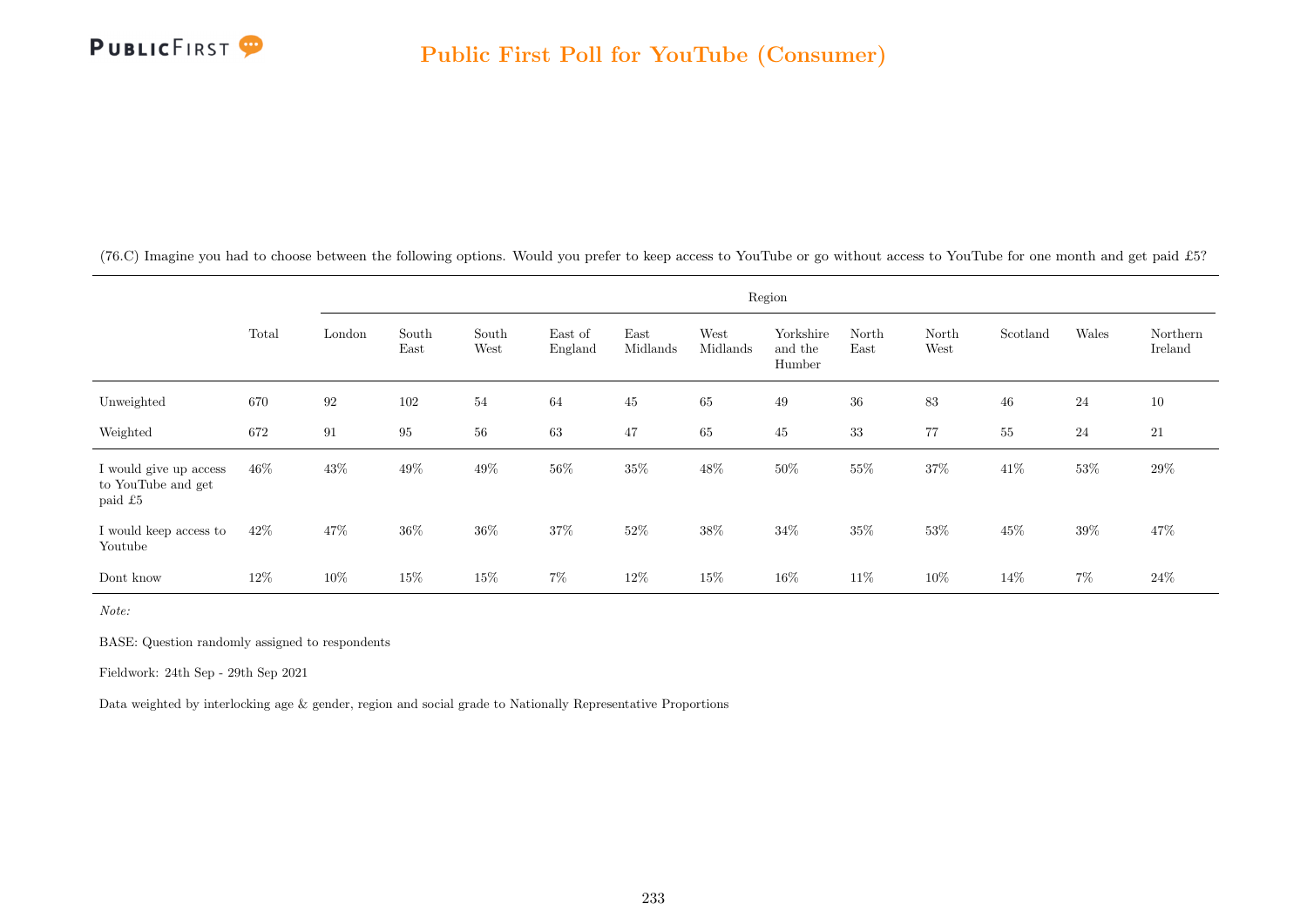

(77.A) Imagine you had to choose between the following options. Would you prefer to keep access to YouTube or go without access to YouTube for one month and get paid £10?

|                                                          |       |      | Gender |        |        |        | Age       |                   |        |                       |                          | Education                                              |                                                             |                          |
|----------------------------------------------------------|-------|------|--------|--------|--------|--------|-----------|-------------------|--------|-----------------------|--------------------------|--------------------------------------------------------|-------------------------------------------------------------|--------------------------|
|                                                          | Total | Male | Female | 18-24  | 25-34  | 35-44  | $45 - 54$ | 55-64             | $65+$  | GCSE or<br>equivalent | A Level or<br>equivalent | University<br>Under-<br>graduate<br>Degree<br>(BA/BSc) | University<br>Postgrad-<br>uate<br>Degree<br>(MA/MSc/MPhil) | Doctorate<br>(PhD/DPHil) |
| Unweighted                                               | 660   | 322  | 336    | 43     | 108    | 109    | 121       | 111               | 168    | $\overline{0}$        | $\overline{0}$           | 159                                                    | 84                                                          | 14                       |
| Weighted                                                 | 659   | 315  | 341    | 81     | 110    | 108    | 115       | $\boldsymbol{92}$ | 152    | $\overline{0}$        | $\overline{0}$           | 162                                                    | 84                                                          | 15                       |
| I would give up access<br>to YouTube and get<br>paid £10 | 54%   | 51\% | $56\%$ | $31\%$ | $36\%$ | 47%    | $63\%$    | $60\%$            | 73%    | $50\%$                | $61\%$                   | $48\%$                                                 | $53\%$                                                      | $57\%$                   |
| I would keep access to<br>Youtube                        | 35%   | 39%  | $31\%$ | $50\%$ | $51\%$ | $45\%$ | $28\%$    | $29\%$            | 17%    | $35\%$                | $30\%$                   | $39\%$                                                 | $43\%$                                                      | 37%                      |
| Dont know                                                | 11%   | 10%  | 13%    | 19%    | $13\%$ | 8%     | 10%       | 12%               | $10\%$ | 15%                   | $9\%$                    | 13%                                                    | $4\%$                                                       | $6\%$                    |

Note:

BASE: Question randomly assigned to respondents

Fieldwork: 24th Sep - 29th Sep 2021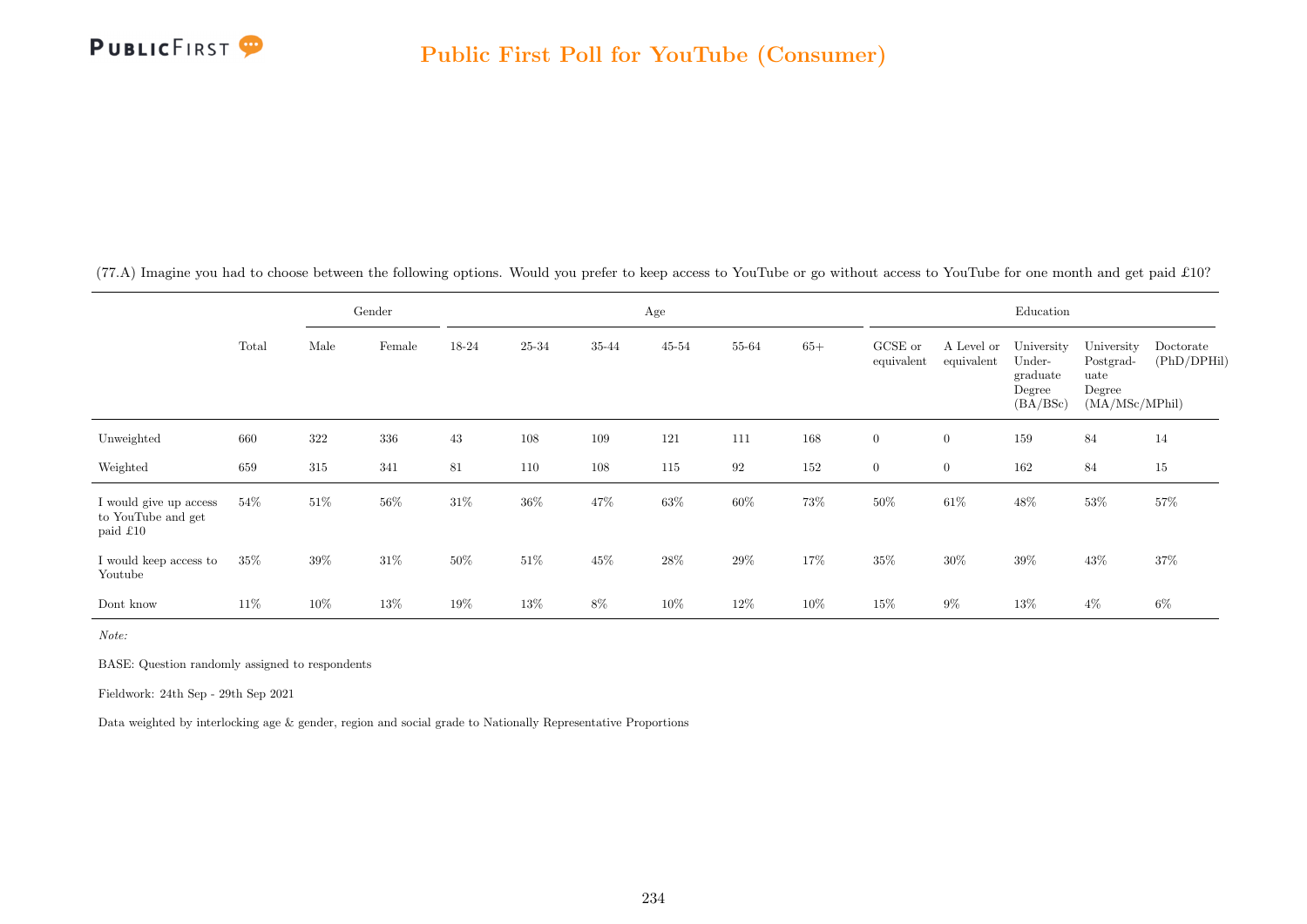

|                                                          |       |     | Social Grade |                |     |        | $EU$ 2016 Vote |                   |                     |      |                     | 2019                          |                   |                      |
|----------------------------------------------------------|-------|-----|--------------|----------------|-----|--------|----------------|-------------------|---------------------|------|---------------------|-------------------------------|-------------------|----------------------|
|                                                          | Total | AB  | C1           | C <sub>2</sub> | DE  | Leave  | Remain         | I did not<br>vote | Conservative Labour |      | Liberal<br>Democrat | The<br><b>Brexit</b><br>Party | I did not<br>vote | None of<br>the above |
| Unweighted                                               | 660   | 194 | 157          | 128            | 178 | 258    | 301            | 74                | 286                 | 144  | 65                  | 10                            | 86                | $\overline{0}$       |
| Weighted                                                 | 659   | 186 | 154          | 147            | 169 | 243    | $\,298$        | 78                | 267                 | 147  | 62                  | 9                             | 95                | $\overline{0}$       |
| I would give up access<br>to YouTube and get<br>paid £10 | 54%   | 58% | $52\%$       | 49%            | 55% | $60\%$ | $54\%$         | $45\%$            | $60\%$              | 43\% | $61\%$              | $78\%$                        | $43\%$            | $\ast$               |
| I would keep access to<br>Youtube                        | 35%   | 35% | $38\%$       | $40\%$         | 27% | $29\%$ | 37%            | 36%               | $29\%$              | 43\% | 32\%                | 22%                           | $43\%$            | $*$                  |
| Dont know                                                | 11\%  | 8%  | $9\%$        | 11\%           | 18% | 11\%   | $8\%$          | 19%               | $10\%$              | 14\% | 7%                  | $0\%$                         | 14\%              | $\ast$               |

(77.B) Imagine you had to choose between the following options. Would you prefer to keep access to YouTube or go without access to YouTube for one month and get paid £10?

Note:

BASE: Question randomly assigned to respondents

Fieldwork: 24th Sep - 29th Sep 2021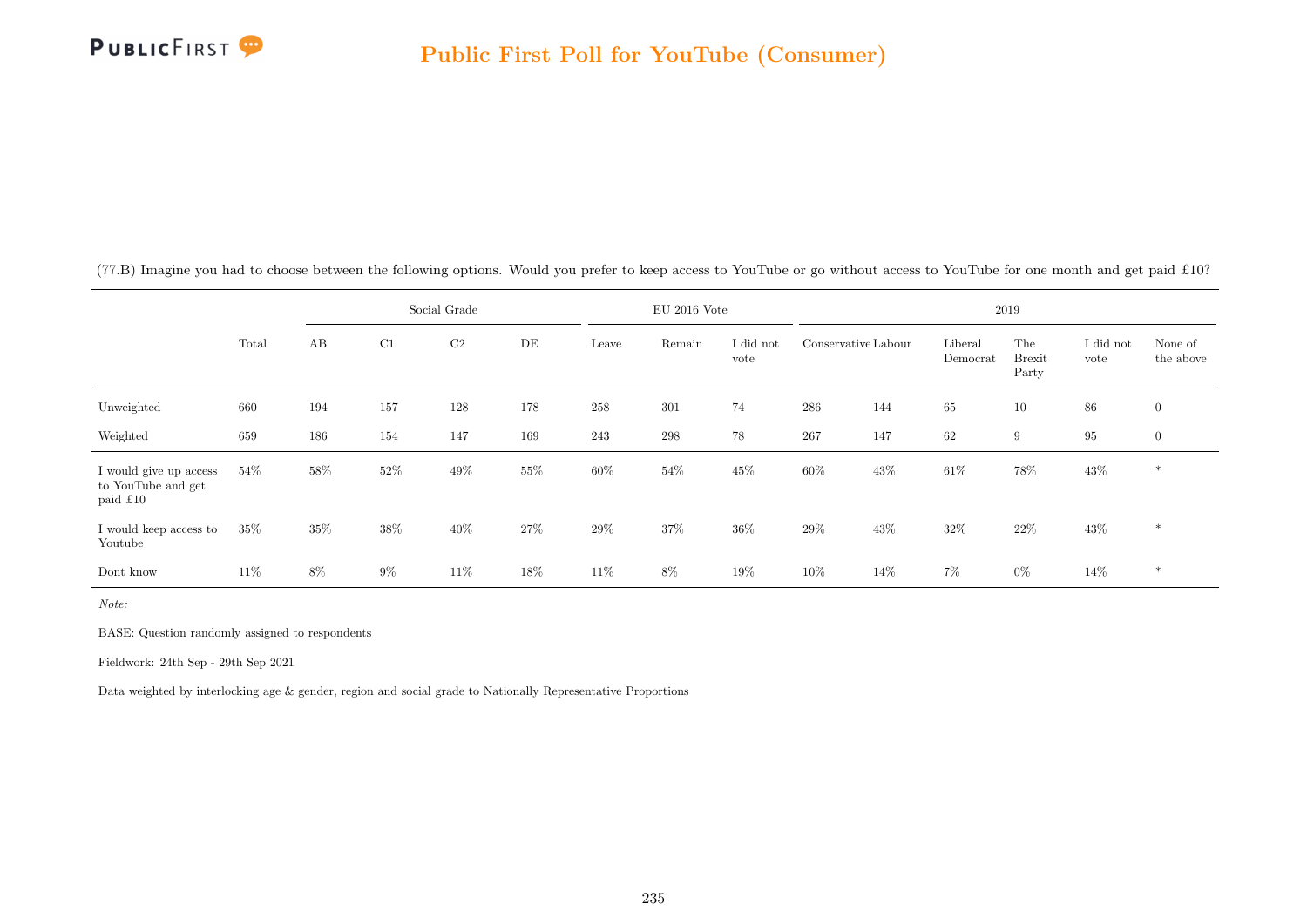

(77.C) Imagine you had to choose between the following options. Would you prefer to keep access to YouTube or go without access to YouTube for one month and get paid £10?

|                                                          |        |        |               |               |                    |                  |                  | Region                         |               |               |          |        |                     |
|----------------------------------------------------------|--------|--------|---------------|---------------|--------------------|------------------|------------------|--------------------------------|---------------|---------------|----------|--------|---------------------|
|                                                          | Total  | London | South<br>East | South<br>West | East of<br>England | East<br>Midlands | West<br>Midlands | Yorkshire<br>and the<br>Humber | North<br>East | North<br>West | Scotland | Wales  | Northern<br>Ireland |
| Unweighted                                               | 660    | 91     | 85            | 50            | 59                 | 45               | $52\,$           | 62                             | $\sqrt{28}$   | 87            | $51\,$   | 34     | 16                  |
| Weighted                                                 | 659    | 89     | 81            | 50            | $58\,$             | 48               | $48\,$           | 60                             | $26\,$        | $80\,$        | $58\,$   | $32\,$ | $\sqrt{28}$         |
| I would give up access<br>to YouTube and get<br>paid £10 | 54%    | $49\%$ | $64\%$        | $74\%$        | $51\%$             | $47\%$           | $51\%$           | $59\%$                         | $40\%$        | $55\%$        | $41\%$   | $54\%$ | $46\%$              |
| I would keep access to<br>Youtube                        | $35\%$ | 37%    | 26\%          | 18%           | 38%                | $35\%$           | 42\%             | $31\%$                         | 33%           | $36\%$        | 52%      | 32%    | $41\%$              |
| Dont know                                                | 11\%   | $14\%$ | 10%           | $8\%$         | 11%                | 18%              | $7\%$            | 10%                            | $27\%$        | $9\%$         | $7\%$    | $13\%$ | 13%                 |

Note:

BASE: Question randomly assigned to respondents

Fieldwork: 24th Sep - 29th Sep 2021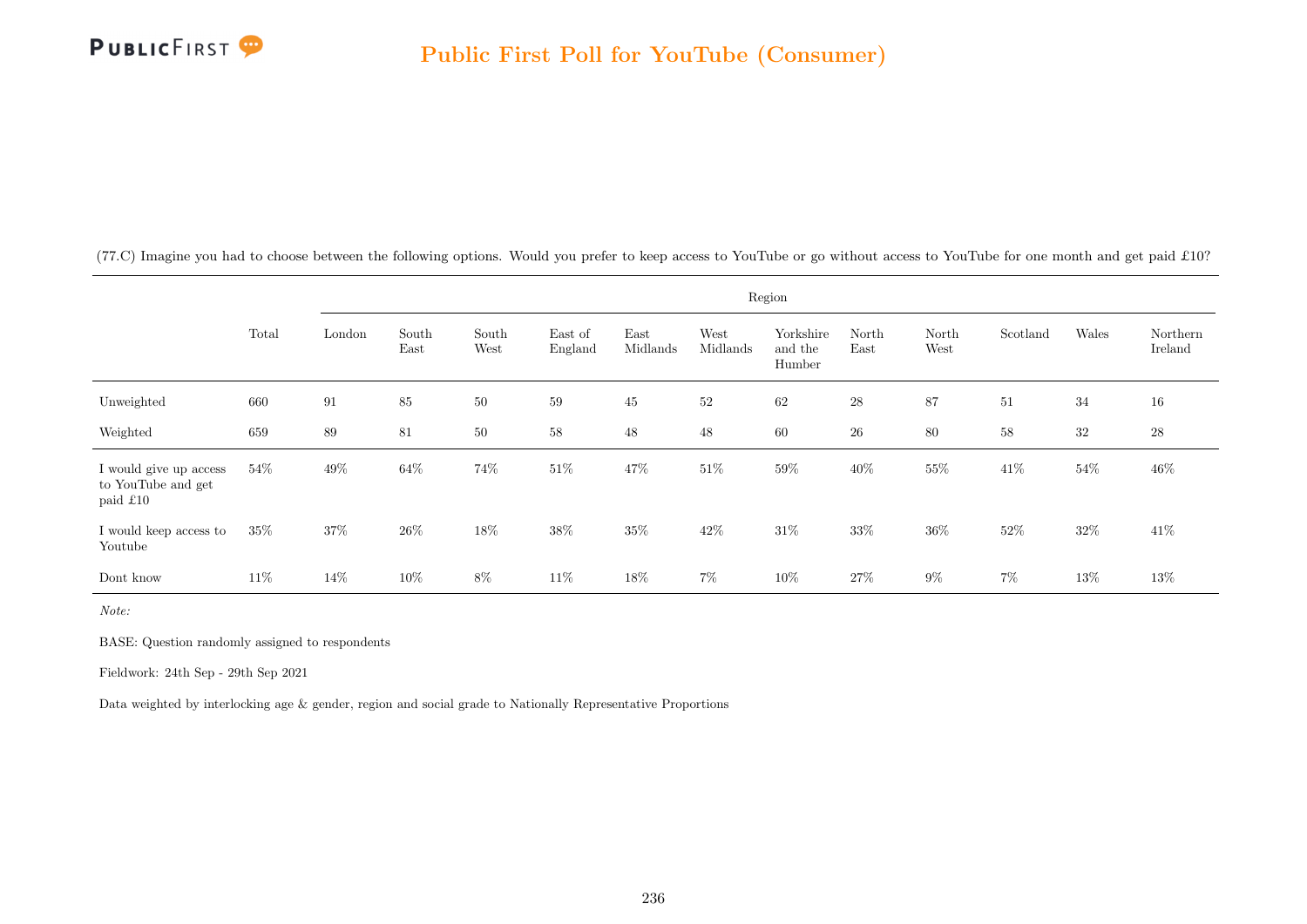

(78.A) Imagine you had to choose between the following options. Would you prefer to keep access to YouTube or go without access to YouTube for one month and get paid £20?

|                                                          |       |       | Gender |        |        |         | Age       |                   |       |                       |                          | Education                                              |                                                             |                          |
|----------------------------------------------------------|-------|-------|--------|--------|--------|---------|-----------|-------------------|-------|-----------------------|--------------------------|--------------------------------------------------------|-------------------------------------------------------------|--------------------------|
|                                                          | Total | Male  | Female | 18-24  | 25-34  | 35-44   | $45 - 54$ | 55-64             | $65+$ | GCSE or<br>equivalent | A Level or<br>equivalent | University<br>Under-<br>graduate<br>Degree<br>(BA/BSc) | University<br>Postgrad-<br>uate<br>Degree<br>(MA/MSc/MPhil) | Doctorate<br>(PhD/DPHil) |
| Unweighted                                               | 633   | 320   | 312    | 44     | 97     | 104     | 124       | 114               | 150   | $\overline{0}$        | $\overline{0}$           | 168                                                    | 99                                                          | 12                       |
| Weighted                                                 | 629   | 316   | 312    | 84     | $98\,$ | $102\,$ | 115       | $\boldsymbol{93}$ | 136   | $\overline{0}$        | $\overline{0}$           | 177                                                    | 96                                                          | 12                       |
| I would give up access<br>to YouTube and get<br>paid £20 | 61\%  | 60%   | $62\%$ | $46\%$ | $50\%$ | $56\%$  | $59\%$    | 75%               | 74%   | $63\%$                | $66\%$                   | $53\%$                                                 | $62\%$                                                      | 55%                      |
| I would keep access to<br>Youtube                        | 29%   | 32\%  | $25\%$ | 42\%   | $45\%$ | $37\%$  | $29\%$    | 15%               | 12\%  | $27\%$                | $21\%$                   | $39\%$                                                 | $31\%$                                                      | $16\%$                   |
| Dont know                                                | 11\%  | $9\%$ | 12%    | 13%    | $5\%$  | $7\%$   | 12%       | 10%               | 15%   | $10\%$                | 13%                      | 8%                                                     | $8\%$                                                       | 29%                      |

Note:

BASE: Question randomly assigned to respondents

Fieldwork: 24th Sep - 29th Sep 2021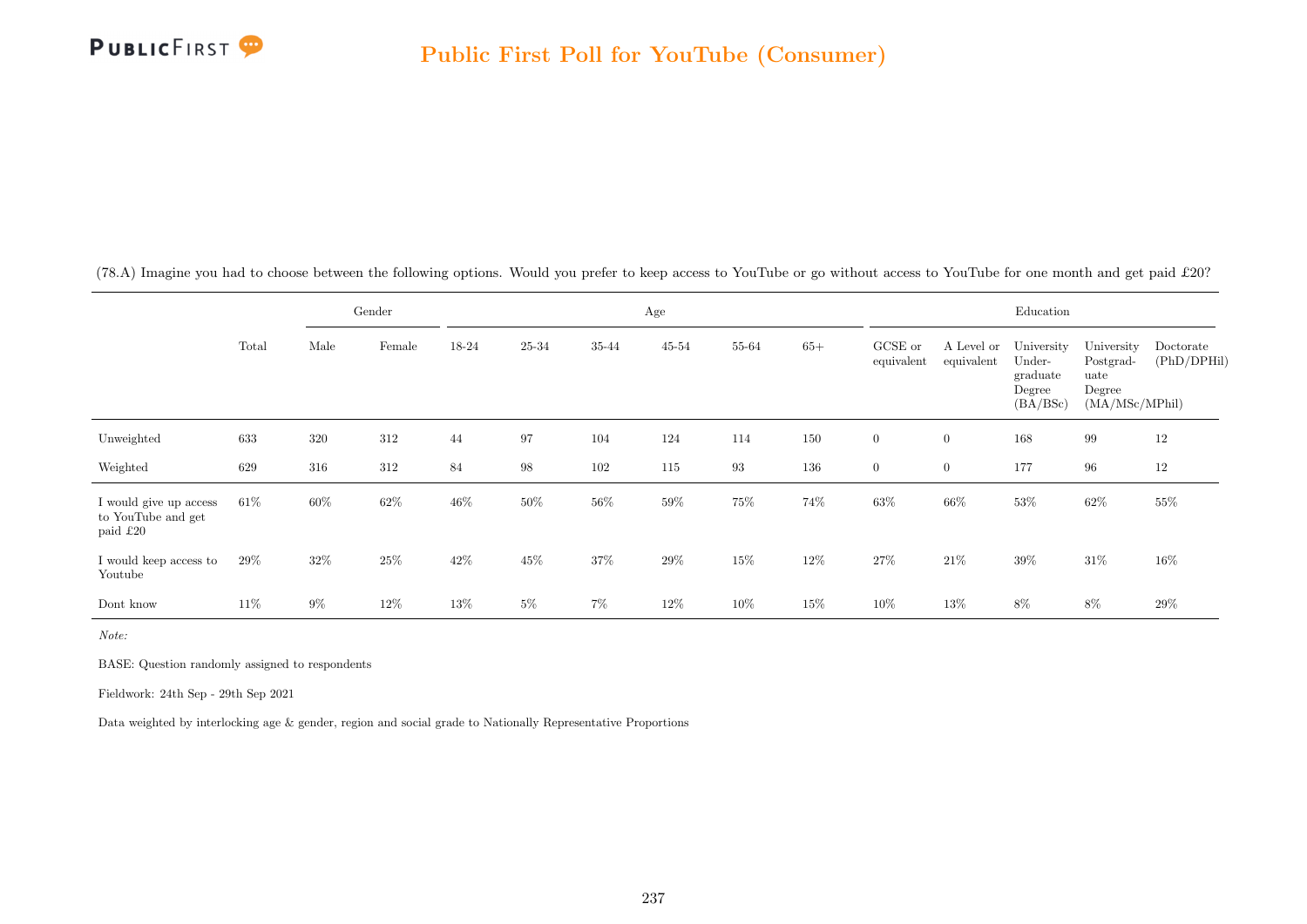

|                                                          |       |      |        | Social Grade   |      |        | $EU$ 2016 Vote |                   |                     |        |                     | 2019                          |                   |                      |
|----------------------------------------------------------|-------|------|--------|----------------|------|--------|----------------|-------------------|---------------------|--------|---------------------|-------------------------------|-------------------|----------------------|
|                                                          | Total | AB   | C1     | C <sub>2</sub> | DE   | Leave  | Remain         | I did not<br>vote | Conservative Labour |        | Liberal<br>Democrat | The<br><b>Brexit</b><br>Party | I did not<br>vote | None of<br>the above |
| Unweighted                                               | 633   | 190  | 166    | 113            | 161  | 255    | 290            | 65                | 254                 | 158    | 72                  | $\overline{7}$                | 61                | $\overline{0}$       |
| Weighted                                                 | 629   | 179  | 167    | 128            | 151  | 238    | 288            | 69                | 236                 | 170    | 67                  | 6                             | 62                | $\mathbf{0}$         |
| I would give up access<br>to YouTube and get<br>paid £20 | 61\%  | 67%  | 58%    | 64%            | 56%  | 65%    | 62\%           | 54%               | $68\%$              | $52\%$ | 68%                 | 100%                          | 42\%              | $\ast$               |
| I would keep access to<br>Youtube                        | 29%   | 26\% | 32\%   | $26\%$         | 30%  | $26\%$ | $28\%$         | 33%               | $22\%$              | $38\%$ | 23%                 | $0\%$                         | $39\%$            | $\ast$               |
| Dont know                                                | 11%   | 7%   | $10\%$ | 11%            | 14\% | $9\%$  | 10%            | 13%               | 10%                 | $10\%$ | 8%                  | $0\%$                         | $19\%$            | $\ast$               |

(78.B) Imagine you had to choose between the following options. Would you prefer to keep access to YouTube or go without access to YouTube for one month and get paid £20?

Note:

BASE: Question randomly assigned to respondents

Fieldwork: 24th Sep - 29th Sep 2021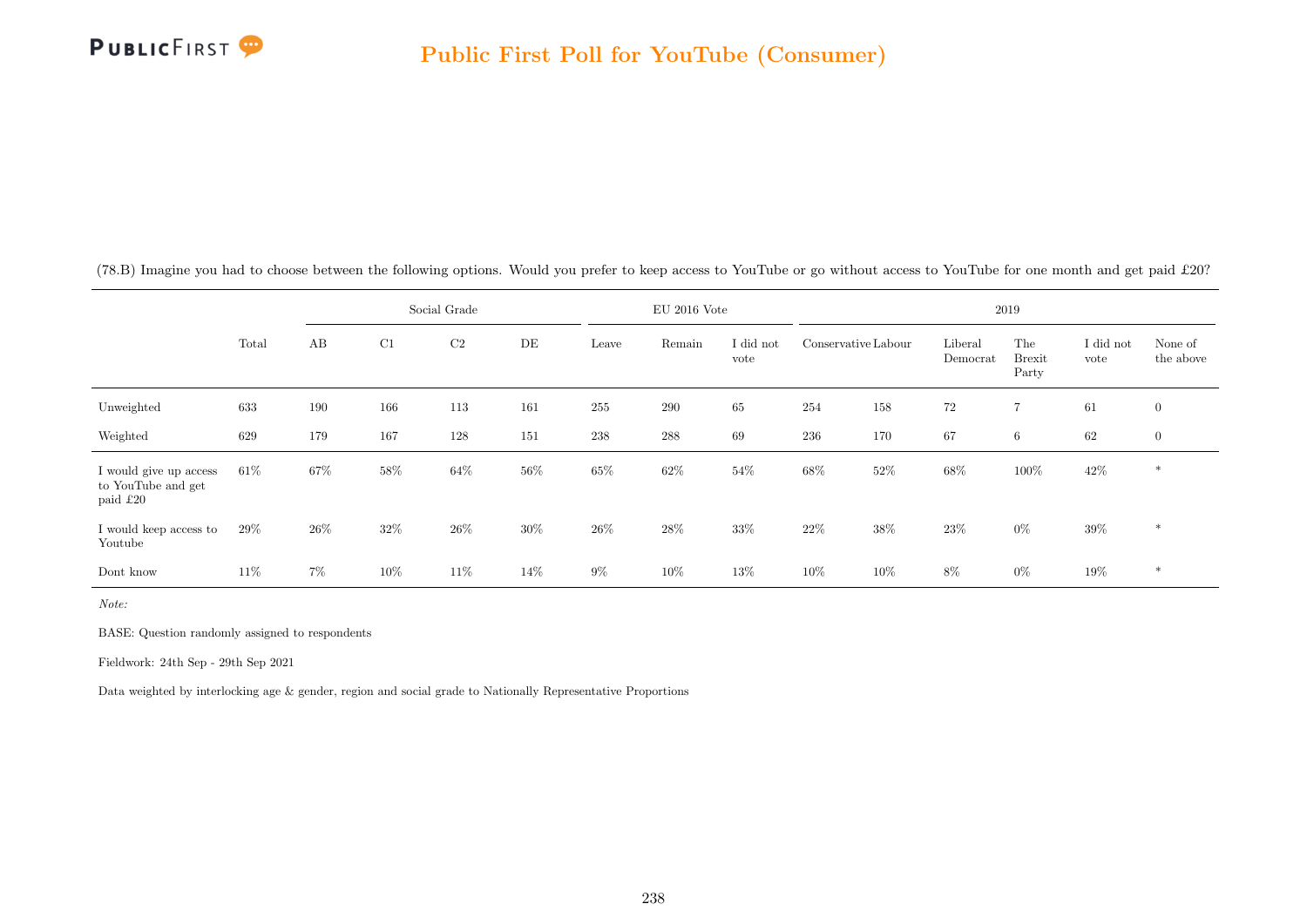

(78.C) Imagine you had to choose between the following options. Would you prefer to keep access to YouTube or go without access to YouTube for one month and get paid £20?

|                                                          |        |        |               |               |                    |                  |                  | Region                         |               |               |          |        |                     |
|----------------------------------------------------------|--------|--------|---------------|---------------|--------------------|------------------|------------------|--------------------------------|---------------|---------------|----------|--------|---------------------|
|                                                          | Total  | London | South<br>East | South<br>West | East of<br>England | East<br>Midlands | West<br>Midlands | Yorkshire<br>and the<br>Humber | North<br>East | North<br>West | Scotland | Wales  | Northern<br>Ireland |
| Unweighted                                               | 633    | 106    | 78            | $38\,$        | 59                 | 46               | 60               | 61                             | $26\,$        | 64            | $53\,$   | 31     | 11                  |
| Weighted                                                 | 629    | 102    | 72            | 41            | $56\,$             | 47               | $57\,$           | 60                             | $25\,$        | 60            | 57       | 30     | $22\,$              |
| I would give up access<br>to YouTube and get<br>paid £20 | $61\%$ | $57\%$ | $66\%$        | $68\%$        | 57%                | $59\%$           | 60%              | 44\%                           | $69\%$        | $67\%$        | 71%      | $54\%$ | $69\%$              |
| I would keep access to<br>Youtube                        | 29%    | 34\%   | 21\%          | 16%           | 30%                | $27\%$           | 34%              | 45%                            | 28\%          | $30\%$        | 18%      | $35\%$ | $7\%$               |
| Dont know                                                | 11%    | 10%    | 13%           | 15%           | $13\%$             | 14%              | $6\%$            | $11\%$                         | $3\%$         | $3\%$         | 11\%     | 11\%   | $24\%$              |

Note:

BASE: Question randomly assigned to respondents

Fieldwork: 24th Sep - 29th Sep 2021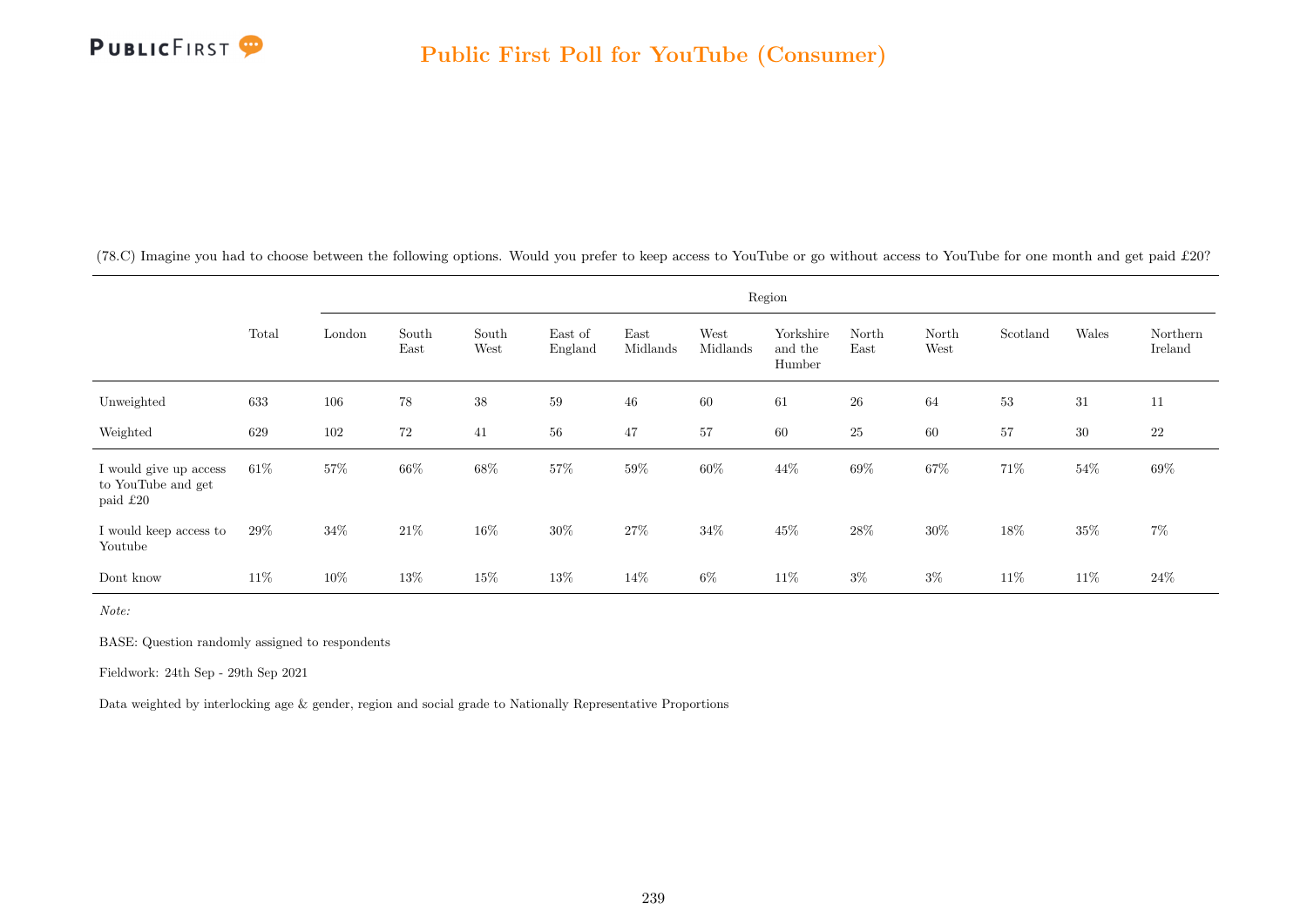

(79.A) Imagine you had to choose between the following options. Would you prefer to keep access to YouTube or go without access to YouTube for one month and get paid £50?

|                                                          |       |      | Gender |        |        |        | Age       |        |       |                       |                          | Education                                              |                                                             |                          |
|----------------------------------------------------------|-------|------|--------|--------|--------|--------|-----------|--------|-------|-----------------------|--------------------------|--------------------------------------------------------|-------------------------------------------------------------|--------------------------|
|                                                          | Total | Male | Female | 18-24  | 25-34  | 35-44  | $45 - 54$ | 55-64  | $65+$ | GCSE or<br>equivalent | A Level or<br>equivalent | University<br>Under-<br>graduate<br>Degree<br>(BA/BSc) | University<br>Postgrad-<br>uate<br>Degree<br>(MA/MSc/MPhil) | Doctorate<br>(PhD/DPHil) |
| Unweighted                                               | 641   | 310  | 328    | 47     | $98\,$ | 118    | 110       | 108    | 160   | $\overline{0}$        | $\overline{0}$           | 161                                                    | 91                                                          | 12                       |
| Weighted                                                 | 648   | 306  | 339    | 93     | 100    | 117    | 104       | 89     | 145   | $\overline{0}$        | $\overline{0}$           | 166                                                    | 91                                                          | 11                       |
| I would give up access<br>to YouTube and get<br>paid £50 | 68%   | 66%  | 70%    | $50\%$ | $56\%$ | $68\%$ | 75%       | 77%    | 77%   | $67\%$                | 67%                      | $69\%$                                                 | $66\%$                                                      | 79%                      |
| I would keep access to<br>Youtube                        | 23%   | 25\% | $21\%$ | $35\%$ | $37\%$ | $25\%$ | 16%       | $16\%$ | 11\%  | $19\%$                | $25\%$                   | $22\%$                                                 | $30\%$                                                      | 13%                      |
| Dont know                                                | 10%   | 10%  | 10%    | 15%    | 7%     | 6%     | 10%       | $7\%$  | 12\%  | 14%                   | $8\%$                    | 10%                                                    | $4\%$                                                       | $8\%$                    |

Note:

BASE: Question randomly assigned to respondents

Fieldwork: 24th Sep - 29th Sep 2021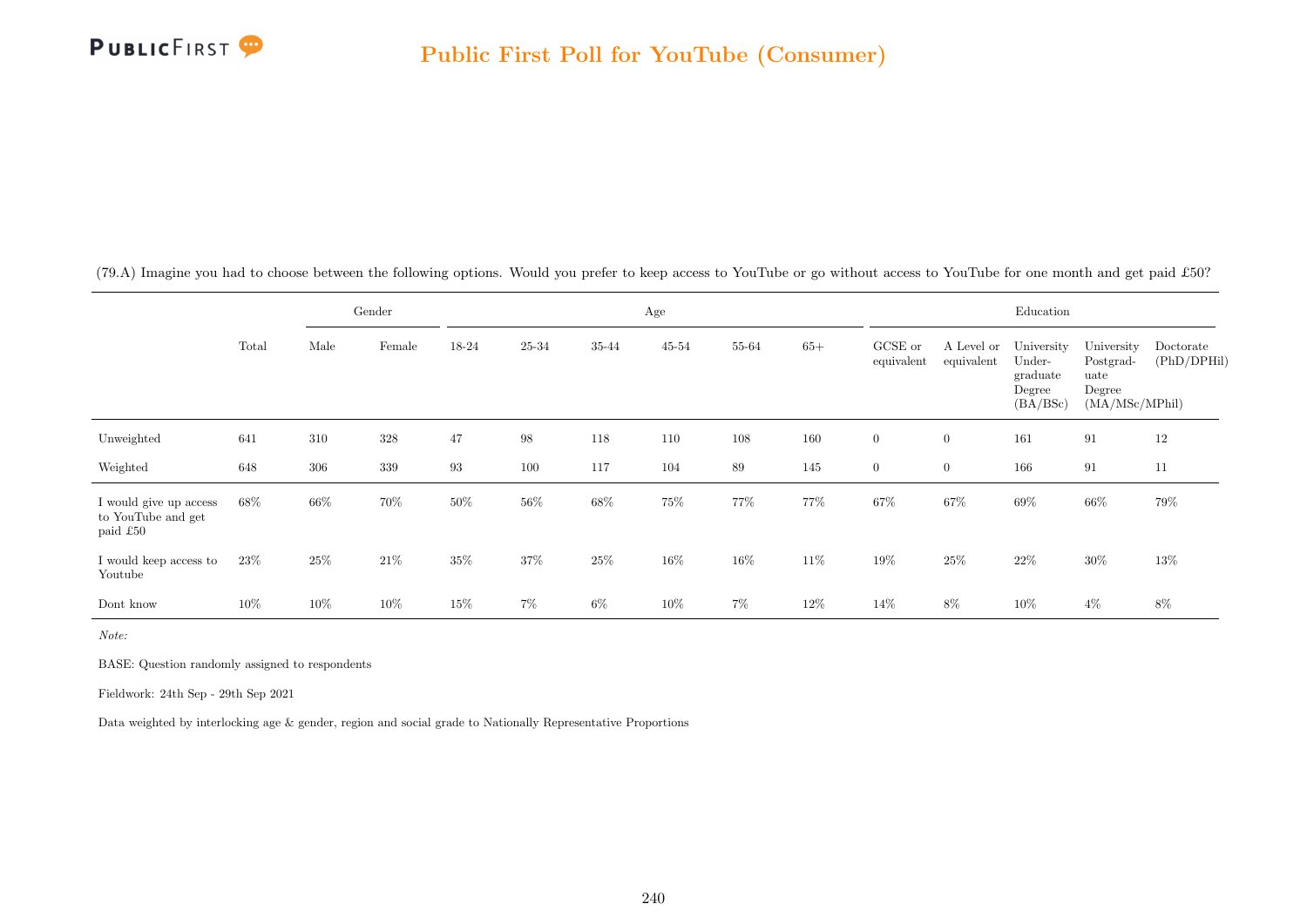

|                                                          |       |       |        | Social Grade   |      |        | $EU$ 2016 Vote |                   |                     |        |                     | 2019                          |                   |                      |
|----------------------------------------------------------|-------|-------|--------|----------------|------|--------|----------------|-------------------|---------------------|--------|---------------------|-------------------------------|-------------------|----------------------|
|                                                          | Total | AB    | C1     | C <sub>2</sub> | DE   | Leave  | Remain         | I did not<br>vote | Conservative Labour |        | Liberal<br>Democrat | The<br><b>Brexit</b><br>Party | I did not<br>vote | None of<br>the above |
| Unweighted                                               | 641   | 179   | 173    | 132            | 153  | 260    | 286            | 68                | 259                 | 165    | 54                  | $5\phantom{.0}$               | 67                | $\overline{0}$       |
| Weighted                                                 | 648   | 166   | 175    | 153            | 151  | 247    | 286            | 72                | 249                 | 170    | 53                  | $\overline{4}$                | $72\,$            | $\overline{0}$       |
| I would give up access<br>to YouTube and get<br>paid £50 | 68%   | 73%   | 69%    | 69%            | 60%  | 67%    | 71\%           | 65%               | 70%                 | 65%    | 65%                 | 100%                          | $65\%$            | $\ast$               |
| I would keep access to<br>Youtube                        | 23\%  | 23\%  | 18%    | $23\%$         | 26\% | $23\%$ | $24\%$         | 18%               | $22\%$              | $29\%$ | $26\%$              | $0\%$                         | $20\%$            | $\ast$               |
| Dont know                                                | 10%   | $4\%$ | $13\%$ | $8\%$          | 14%  | 10%    | $5\%$          | 18%               | $8\%$               | $6\%$  | $9\%$               | $0\%$                         | 15%               | $\ast$               |

(79.B) Imagine you had to choose between the following options. Would you prefer to keep access to YouTube or go without access to YouTube for one month and get paid £50?

Note:

BASE: Question randomly assigned to respondents

Fieldwork: 24th Sep - 29th Sep 2021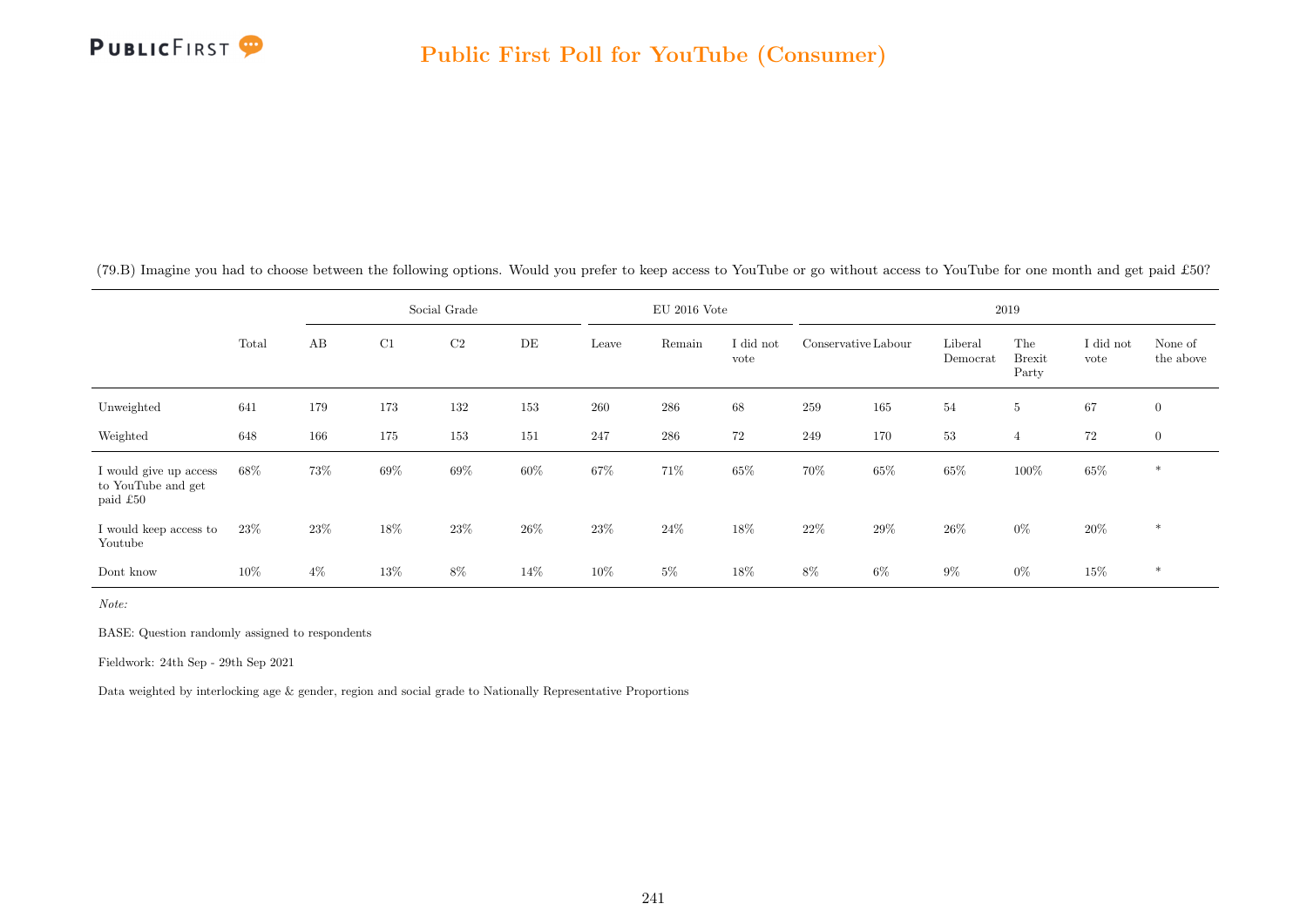

(79.C) Imagine you had to choose between the following options. Would you prefer to keep access to YouTube or go without access to YouTube for one month and get paid £50?

|                                                          |        |        |               |               |                    |                  |                  | Region                         |               |               |          |        |                     |
|----------------------------------------------------------|--------|--------|---------------|---------------|--------------------|------------------|------------------|--------------------------------|---------------|---------------|----------|--------|---------------------|
|                                                          | Total  | London | South<br>East | South<br>West | East of<br>England | East<br>Midlands | West<br>Midlands | Yorkshire<br>and the<br>Humber | North<br>East | North<br>West | Scotland | Wales  | Northern<br>Ireland |
| Unweighted                                               | 641    | 87     | 84            | $52\,$        | 59                 | 37               | 60               | $50\,$                         | $26\,$        | $80\,$        | 51       | $39\,$ | 16                  |
| Weighted                                                 | 648    | 82     | $78\,$        | 54            | 61                 | 40               | $56\,$           | 51                             | $25\,$        | 77            | $56\,$   | $36\,$ | $33\,$              |
| I would give up access<br>to YouTube and get<br>paid £50 | 68%    | $59\%$ | $72\%$        | $79\%$        | $71\%$             | $69\%$           | $71\%$           | $65\%$                         | $59\%$        | $66\%$        | 75%      | $63\%$ | $59\%$              |
| I would keep access to<br>Youtube                        | 23\%   | 27%    | 18%           | 11%           | 23\%               | $24\%$           | 20%              | 23\%                           | 34%           | 30%           | 16%      | 24%    | $25\%$              |
| Dont know                                                | $10\%$ | 13%    | 10%           | $10\%$        | $6\%$              | $7\%$            | 10%              | $12\%$                         | $7\%$         | $5\%$         | $9\%$    | $12\%$ | $16\%$              |

Note:

BASE: Question randomly assigned to respondents

Fieldwork: 24th Sep - 29th Sep 2021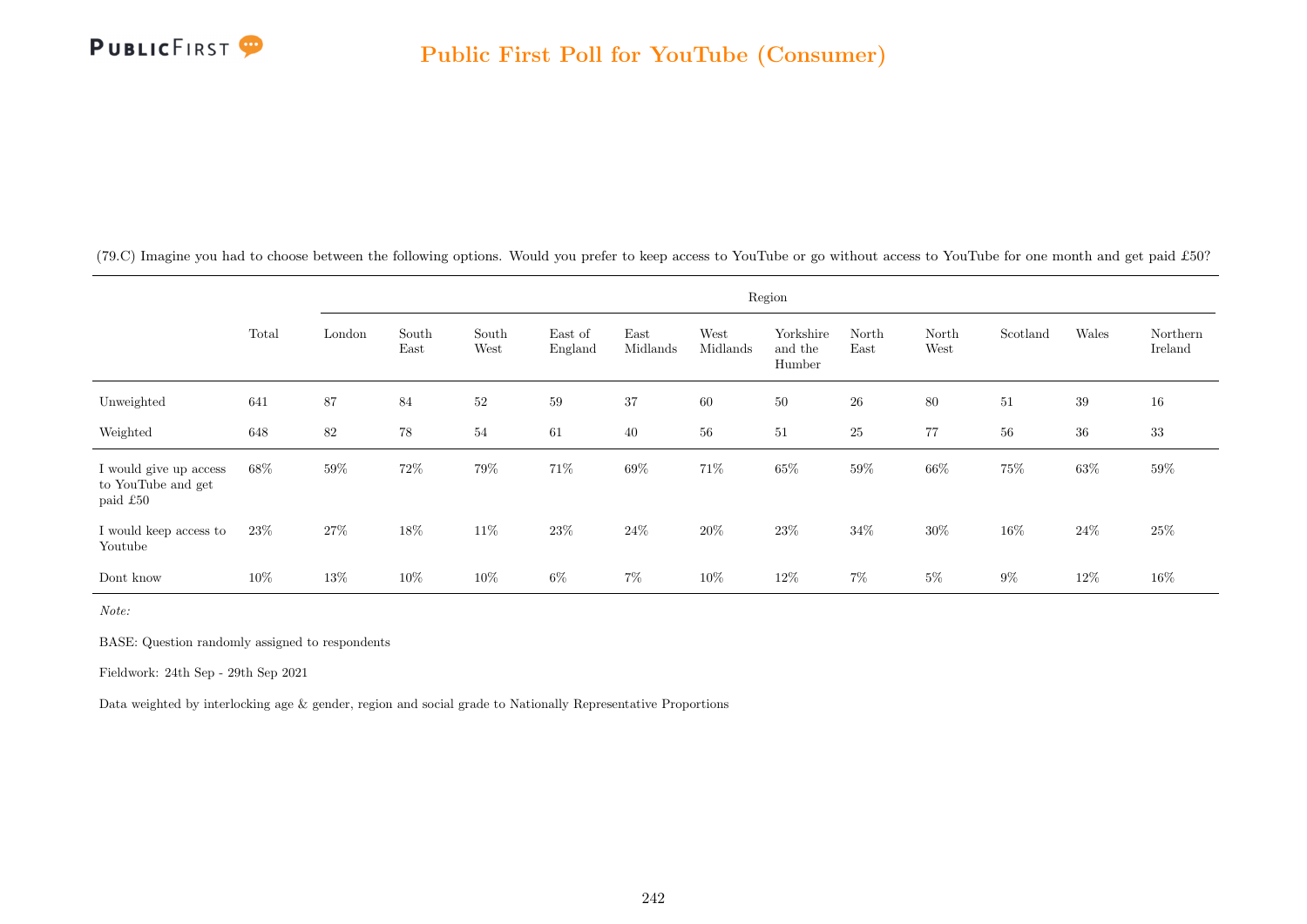

(80.A) Imagine you had to choose between the following options. Would you prefer to keep access to YouTube or go without access to YouTube for one month and get paid £100?

|                                                           |        |       | Gender |        |        |        | Age       |        |        |                       |                          | Education                                              |                                                             |                          |
|-----------------------------------------------------------|--------|-------|--------|--------|--------|--------|-----------|--------|--------|-----------------------|--------------------------|--------------------------------------------------------|-------------------------------------------------------------|--------------------------|
|                                                           | Total  | Male  | Female | 18-24  | 25-34  | 35-44  | $45 - 54$ | 55-64  | $65+$  | GCSE or<br>equivalent | A Level or<br>equivalent | University<br>Under-<br>graduate<br>Degree<br>(BA/BSc) | University<br>Postgrad-<br>uate<br>Degree<br>(MA/MSc/MPhil) | Doctorate<br>(PhD/DPHil) |
| Unweighted                                                | 639    | 292   | 345    | 41     | 103    | 116    | 119       | 112    | 148    | $\overline{0}$        | $\overline{0}$           | 155                                                    | 80                                                          | 11                       |
| Weighted                                                  | 629    | 284   | 343    | 75     | 104    | 114    | 112       | 91     | 134    | $\overline{0}$        | $\overline{0}$           | 156                                                    | 81                                                          | 10                       |
| I would give up access<br>to YouTube and get<br>paid £100 | 74%    | 73%   | 75%    | $61\%$ | 63%    | 72%    | $80\%$    | $85\%$ | $81\%$ | $81\%$                | 75%                      | $76\%$                                                 | $58\%$                                                      | $54\%$                   |
| I would keep access to<br>Youtube                         | $20\%$ | 23\%  | 17%    | $34\%$ | $32\%$ | $25\%$ | 14\%      | $9\%$  | $9\%$  | 11%                   | 19%                      | 19%                                                    | $39\%$                                                      | 36%                      |
| Dont know                                                 | $6\%$  | $4\%$ | $8\%$  | $5\%$  | $5\%$  | $3\%$  | $7\%$     | $6\%$  | $10\%$ | $7\%$                 | $5\%$                    | $5\%$                                                  | $2\%$                                                       | $10\%$                   |

Note:

BASE: Question randomly assigned to respondents

Fieldwork: 24th Sep - 29th Sep 2021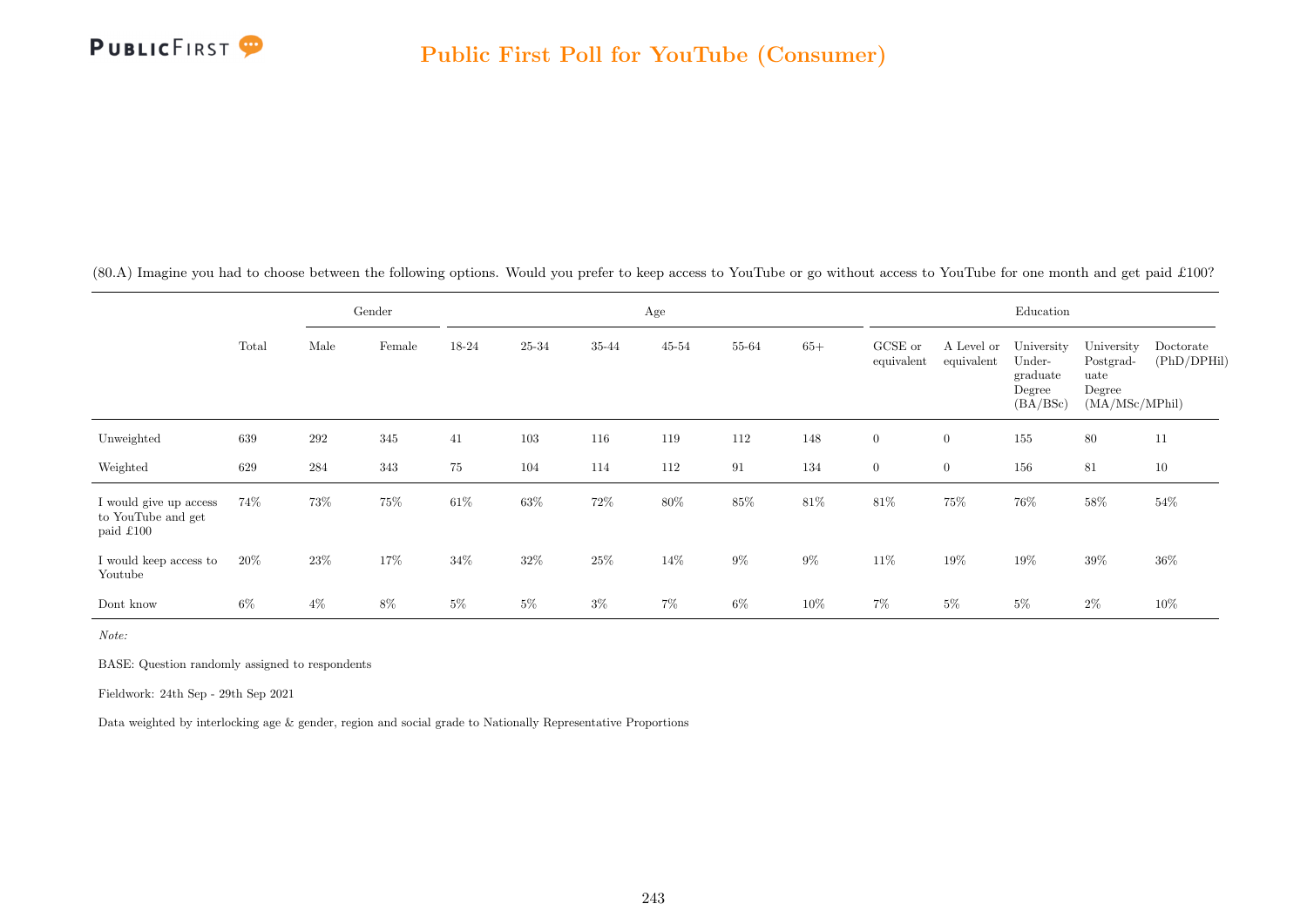

|                                                           |        |       |        | Social Grade   |     |       | $EU$ 2016 Vote |                   |                     |        |                     | 2019                          |                   |                      |
|-----------------------------------------------------------|--------|-------|--------|----------------|-----|-------|----------------|-------------------|---------------------|--------|---------------------|-------------------------------|-------------------|----------------------|
|                                                           | Total  | AB    | C1     | C <sub>2</sub> | DE  | Leave | Remain         | I did not<br>vote | Conservative Labour |        | Liberal<br>Democrat | The<br><b>Brexit</b><br>Party | I did not<br>vote | None of<br>the above |
| Unweighted                                                | 639    | 173   | 169    | 123            | 169 | 262   | 287            | 61                | 265                 | 161    | 59                  | $\,6\,$                       | 75                | $\overline{0}$       |
| Weighted                                                  | 629    | 162   | 165    | 140            | 158 | 247   | 278            | 60                | 246                 | 164    | 57                  | 6                             | 79                | $\overline{0}$       |
| I would give up access<br>to YouTube and get<br>paid £100 | 74%    | 74%   | 72%    | 80\%           | 72% | 74%   | 77%            | 80%               | $78\%$              | $68\%$ | $81\%$              | $61\%$                        | 75%               | $\ast$               |
| I would keep access to<br>Youtube                         | $20\%$ | 23\%  | $23\%$ | $15\%$         | 18% | 19%   | 17%            | 17%               | 17%                 | $26\%$ | 18%                 | $39\%$                        | $16\%$            | $\ast$               |
| Dont know                                                 | $6\%$  | $4\%$ | 6%     | $5\%$          | 10% | 7%    | $5\%$          | $3\%$             | $5\%$               | $6\%$  | $2\%$               | $0\%$                         | $9\%$             | $\ast$               |

(80.B) Imagine you had to choose between the following options. Would you prefer to keep access to YouTube or go without access to YouTube for one month and get paid £100?

Note:

BASE: Question randomly assigned to respondents

Fieldwork: 24th Sep - 29th Sep 2021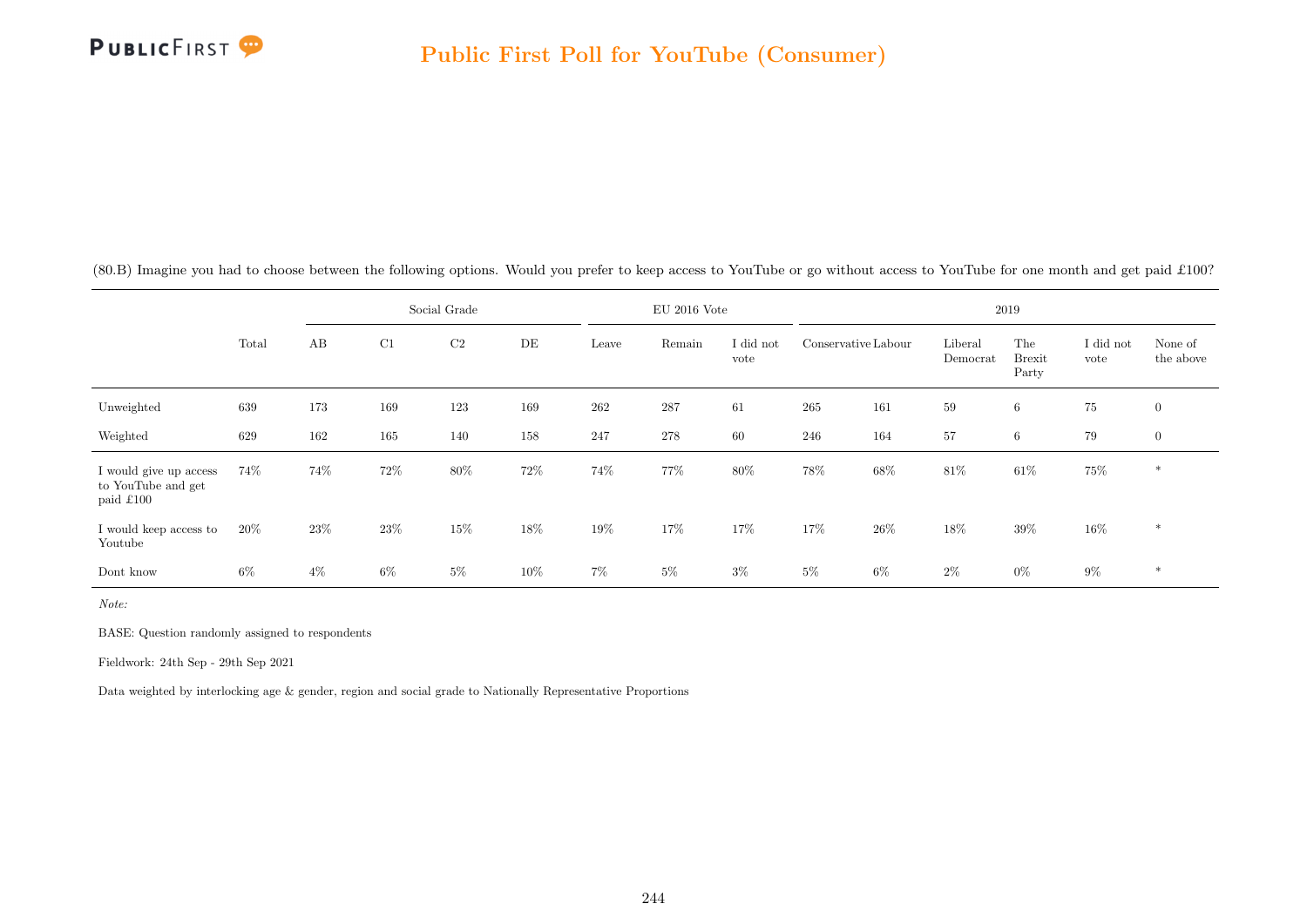

(80.C) Imagine you had to choose between the following options. Would you prefer to keep access to YouTube or go without access to YouTube for one month and get paid £100?

|                                                           |       |        |               |               |                    |                  |                  | Region                         |               |               |          |        |                     |
|-----------------------------------------------------------|-------|--------|---------------|---------------|--------------------|------------------|------------------|--------------------------------|---------------|---------------|----------|--------|---------------------|
|                                                           | Total | London | South<br>East | South<br>West | East of<br>England | East<br>Midlands | West<br>Midlands | Yorkshire<br>and the<br>Humber | North<br>East | North<br>West | Scotland | Wales  | Northern<br>Ireland |
| Unweighted                                                | 639   | $78\,$ | 90            | 58            | 54                 | 47               | 57               | 60                             | ${\bf 26}$    | 78            | $48\,$   | $38\,$ | $5\phantom{.0}$     |
| Weighted                                                  | 629   | 75     | 83            | 61            | 53                 | 50               | $55\,$           | 58                             | 24            | 73            | 52       | $38\,$ | $\,8\,$             |
| I would give up access<br>to YouTube and get<br>paid £100 | 74%   | $60\%$ | $86\%$        | 77%           | $72\%$             | 71%              | $74\%$           | $65\%$                         | $74\%$        | $84\%$        | $72\%$   | 78%    | 79%                 |
| I would keep access to<br>Youtube                         | 20%   | $32\%$ | $6\%$         | $20\%$        | $23\%$             | $19\%$           | $22\%$           | $26\%$                         | 15%           | 14%           | 19%      | $20\%$ | $21\%$              |
| Dont know                                                 | $6\%$ | $8\%$  | $9\%$         | $3\%$         | $5\%$              | $10\%$           | $4\%$            | $9\%$                          | 11\%          | $1\%$         | $9\%$    | $2\%$  | $0\%$               |

Note:

BASE: Question randomly assigned to respondents

Fieldwork: 24th Sep - 29th Sep 2021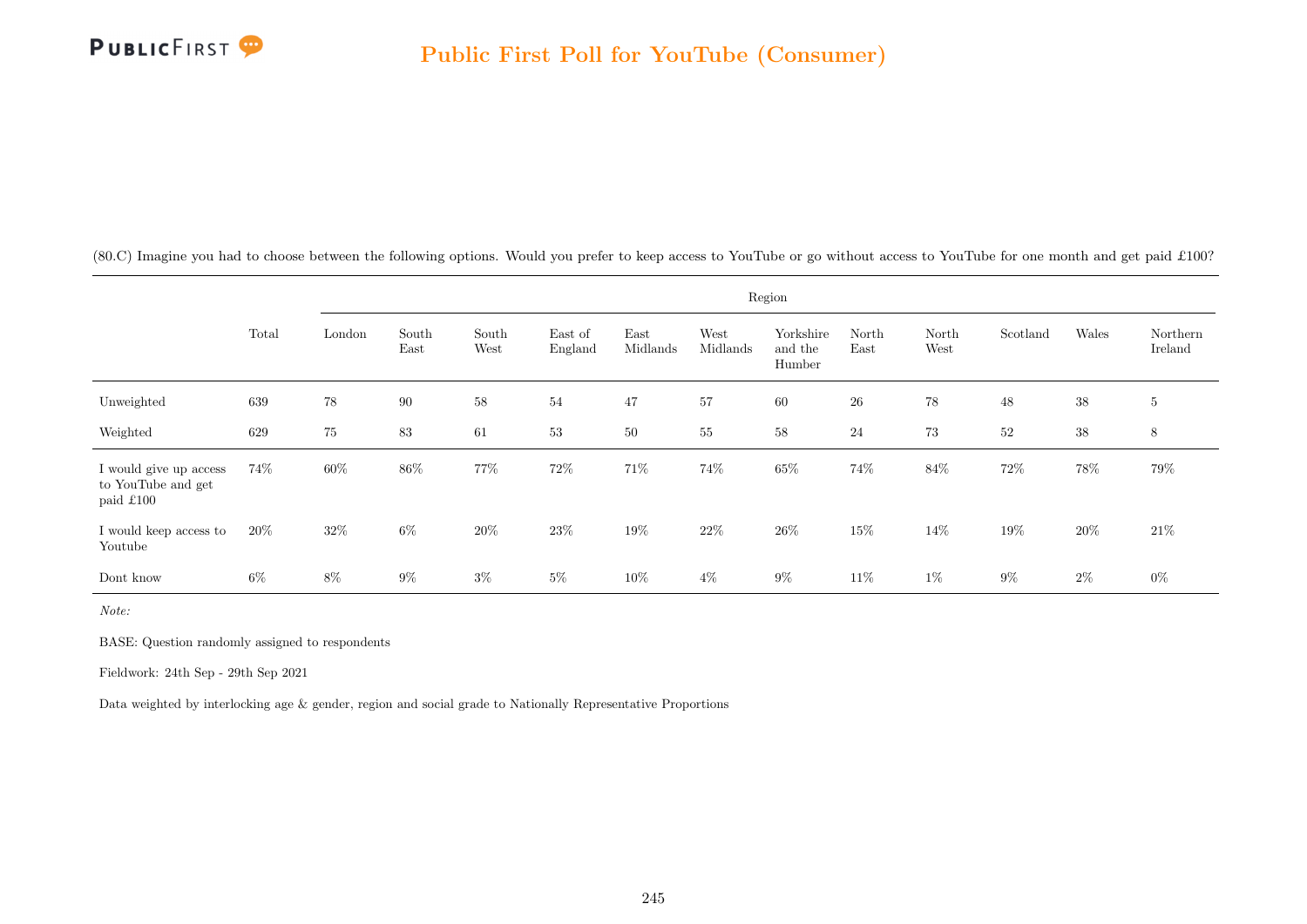

(81.A) Imagine you had to choose between the following options. Would you prefer to keep access to YouTube or go without access to YouTube for one month and get paid £200?

|                                                           |        |      | Gender |        |        |        | Age       |        |       |                       |                          | Education                                              |                                                             |                          |
|-----------------------------------------------------------|--------|------|--------|--------|--------|--------|-----------|--------|-------|-----------------------|--------------------------|--------------------------------------------------------|-------------------------------------------------------------|--------------------------|
|                                                           | Total  | Male | Female | 18-24  | 25-34  | 35-44  | $45 - 54$ | 55-64  | $65+$ | GCSE or<br>equivalent | A Level or<br>equivalent | University<br>Under-<br>graduate<br>Degree<br>(BA/BSc) | University<br>Postgrad-<br>uate<br>Degree<br>(MA/MSc/MPhil) | Doctorate<br>(PhD/DPHil) |
| Unweighted                                                | 724    | 372  | 350    | 70     | 138    | 124    | 117       | 130    | 145   | $\overline{0}$        | $\overline{0}$           | 201                                                    | 107                                                         | 10                       |
| Weighted                                                  | 739    | 379  | 358    | 130    | 139    | 121    | 111       | 104    | 134   | $\overline{0}$        | $\overline{0}$           | 213                                                    | 108                                                         | 10                       |
| I would give up access<br>to YouTube and get<br>paid £200 | $75\%$ | 75%  | 76%    | $65\%$ | $67\%$ | 74%    | 79%       | $88\%$ | 83%   | $79\%$                | 78%                      | 77%                                                    | $62\%$                                                      | 48%                      |
| I would keep access to<br>Youtube                         | $15\%$ | 17%  | 13%    | $23\%$ | $26\%$ | $19\%$ | $8\%$     | $8\%$  | $3\%$ | $7\%$                 | 17%                      | 12%                                                    | $33\%$                                                      | $25\%$                   |
| Dont know                                                 | 10%    | 8%   | 12%    | 12%    | $7\%$  | $7\%$  | $13\%$    | $4\%$  | 15%   | 15%                   | $6\%$                    | 11%                                                    | $4\%$                                                       | 27%                      |

Note:

BASE: Question randomly assigned to respondents

Fieldwork: 24th Sep - 29th Sep 2021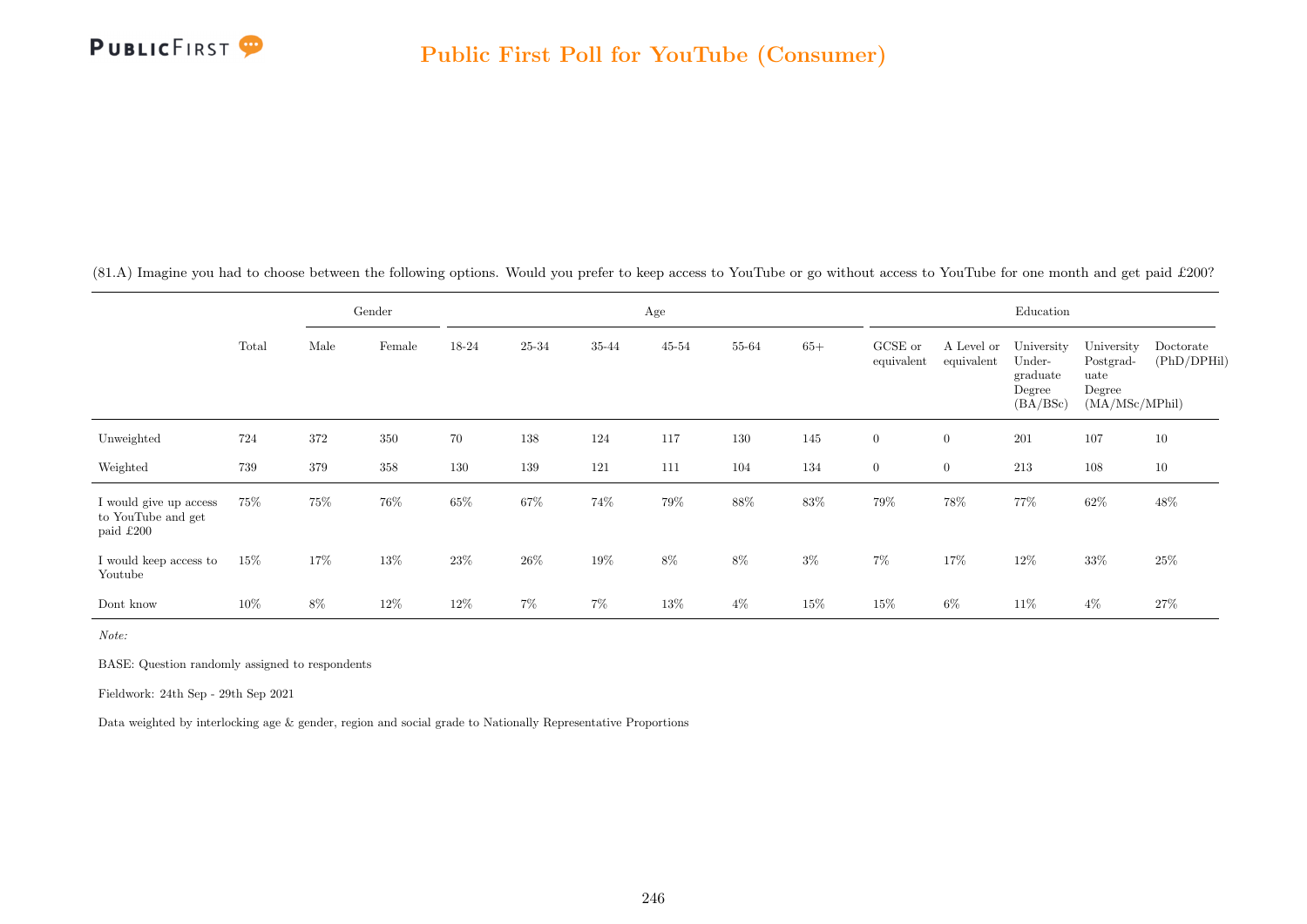

|                                                           |        |       |     | Social Grade   |     |         | $EU$ 2016 Vote |                   |                     |     |                     | 2019                          |                   |                      |
|-----------------------------------------------------------|--------|-------|-----|----------------|-----|---------|----------------|-------------------|---------------------|-----|---------------------|-------------------------------|-------------------|----------------------|
|                                                           | Total  | AB    | C1  | C <sub>2</sub> | DE  | Leave   | Remain         | I did not<br>vote | Conservative Labour |     | Liberal<br>Democrat | The<br><b>Brexit</b><br>Party | I did not<br>vote | None of<br>the above |
| Unweighted                                                | 724    | 202   | 191 | 152            | 175 | 291     | 316            | 84                | 290                 | 181 | 60                  | 6                             | $\boldsymbol{93}$ | $\overline{0}$       |
| Weighted                                                  | 739    | 194   | 192 | 184            | 166 | $278\,$ | 324            | 86                | 281                 | 194 | 59                  | 6                             | $\bf 95$          | $\overline{0}$       |
| I would give up access<br>to YouTube and get<br>paid £200 | 75%    | 75%   | 75% | 76%            | 74% | 77%     | 73%            | 81\%              | 77%                 | 75% | 74%                 | $62\%$                        | $84\%$            | $*$                  |
| I would keep access to<br>Youtube                         | $15\%$ | 18%   | 19% | $11\%$         | 13% | 14%     | 18%            | 10%               | 14\%                | 17% | 21\%                | 38%                           | $7\%$             | $\ast$               |
| Dont know                                                 | $10\%$ | $7\%$ | 6%  | 13%            | 13% | 10%     | $9\%$          | 10%               | $10\%$              | 8%  | $5\%$               | $0\%$                         | $10\%$            | $\ast$               |

(81.B) Imagine you had to choose between the following options. Would you prefer to keep access to YouTube or go without access to YouTube for one month and get paid £200?

Note:

BASE: Question randomly assigned to respondents

Fieldwork: 24th Sep - 29th Sep 2021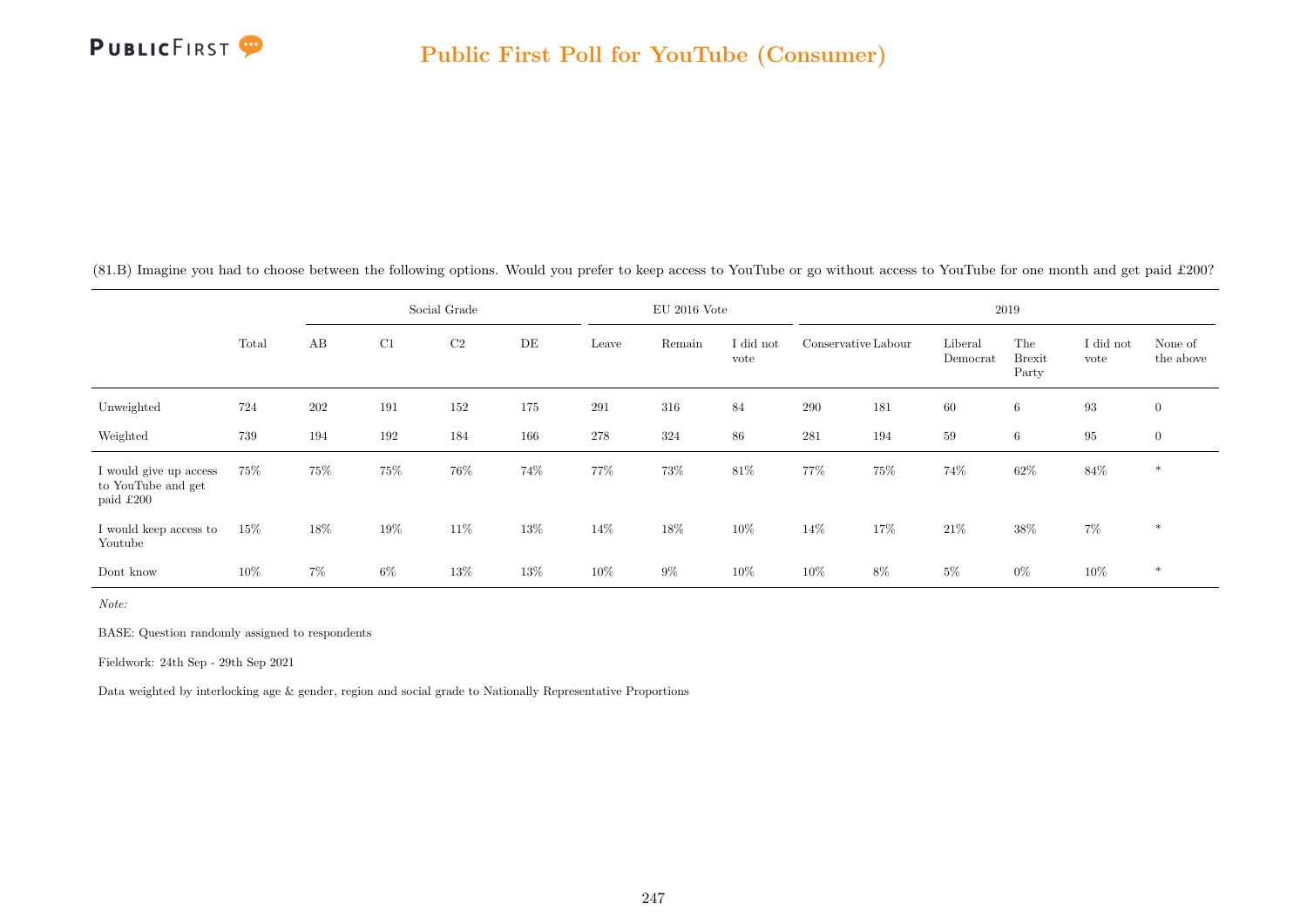

(81.C) Imagine you had to choose between the following options. Would you prefer to keep access to YouTube or go without access to YouTube for one month and get paid £200?

|                                                           |        |         |               |               |                    |                  |                  | Region                         |               |               |          |        |                     |
|-----------------------------------------------------------|--------|---------|---------------|---------------|--------------------|------------------|------------------|--------------------------------|---------------|---------------|----------|--------|---------------------|
|                                                           | Total  | London  | South<br>East | South<br>West | East of<br>England | East<br>Midlands | West<br>Midlands | Yorkshire<br>and the<br>Humber | North<br>East | North<br>West | Scotland | Wales  | Northern<br>Ireland |
| Unweighted                                                | 724    | $127\,$ | 93            | 55            | 59                 | 53               | 64               | $56\,$                         | $36\,$        | 83            | 56       | $33\,$ | 9                   |
| Weighted                                                  | 739    | 127     | 87            | 58            | 63                 | 58               | 62               | $56\,$                         | 34            | 80            | 66       | $35\,$ | 15                  |
| I would give up access<br>to YouTube and get<br>paid £200 | 75%    | $71\%$  | 83%           | $76\%$        | 80%                | $82\%$           | 76%              | $83\%$                         | 62%           | 75%           | $69\%$   | $62\%$ | 77%                 |
| I would keep access to<br>Youtube                         | 15%    | 27%     | 10%           | 10%           | 17%                | 10%              | 12%              | $5\%$                          | 17%           | $9\%$         | 18%      | $28\%$ | $11\%$              |
| Dont know                                                 | $10\%$ | $3\%$   | $7\%$         | 14\%          | $3\%$              | $8\%$            | 12\%             | $12\%$                         | $21\%$        | $16\%$        | $12\%$   | $10\%$ | $12\%$              |

Note:

BASE: Question randomly assigned to respondents

Fieldwork: 24th Sep - 29th Sep 2021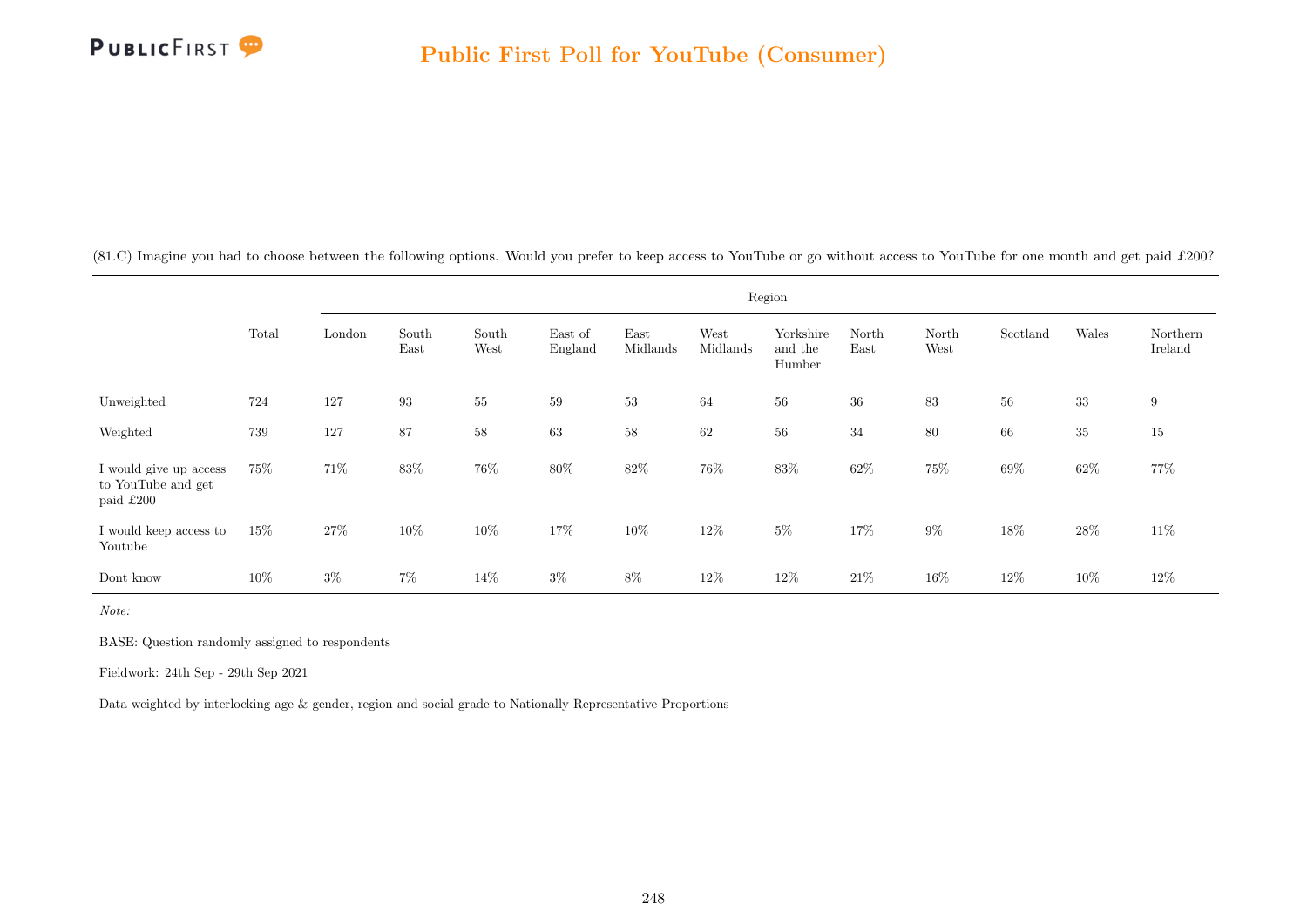

(82.A) Imagine you had to choose between the following options. Would you prefer to keep access to YouTube or go without access to YouTube for one month and get paid £500?

|                                                           |       |       | Gender |        |        |        | Age       |        |        |                       |                          | Education                                              |                                                             |                          |
|-----------------------------------------------------------|-------|-------|--------|--------|--------|--------|-----------|--------|--------|-----------------------|--------------------------|--------------------------------------------------------|-------------------------------------------------------------|--------------------------|
|                                                           | Total | Male  | Female | 18-24  | 25-34  | 35-44  | $45 - 54$ | 55-64  | $65+$  | GCSE or<br>equivalent | A Level or<br>equivalent | University<br>Under-<br>graduate<br>Degree<br>(BA/BSc) | University<br>Postgrad-<br>uate<br>Degree<br>(MA/MSc/MPhil) | Doctorate<br>(PhD/DPHil) |
| Unweighted                                                | 674   | 333   | 340    | 46     | 106    | 121    | 109       | 125    | 167    | $\overline{0}$        | $\overline{0}$           | 163                                                    | 91                                                          | 8                        |
| Weighted                                                  | 667   | 325   | 340    | 85     | 108    | 120    | 101       | 102    | 150    | $\overline{0}$        | $\overline{0}$           | 162                                                    | 92                                                          | 8                        |
| I would give up access<br>to YouTube and get<br>paid £500 | 80%   | 78%   | $81\%$ | $58\%$ | 74%    | $70\%$ | 87%       | $90\%$ | $92\%$ | $78\%$                | 83%                      | $78\%$                                                 | 76%                                                         | 79%                      |
| I would keep access to<br>Youtube                         | 12%   | 15%   | $8\%$  | $25\%$ | $18\%$ | $19\%$ | $7\%$     | $2\%$  | $3\%$  | $10\%$                | $12\%$                   | $9\%$                                                  | $23\%$                                                      | $0\%$                    |
| Dont know                                                 | $9\%$ | $7\%$ | 10%    | 17%    | $8\%$  | 11%    | $6\%$     | $8\%$  | $5\%$  | $12\%$                | $6\%$                    | 12%                                                    | $1\%$                                                       | 21\%                     |

Note:

BASE: Question randomly assigned to respondents

Fieldwork: 24th Sep - 29th Sep 2021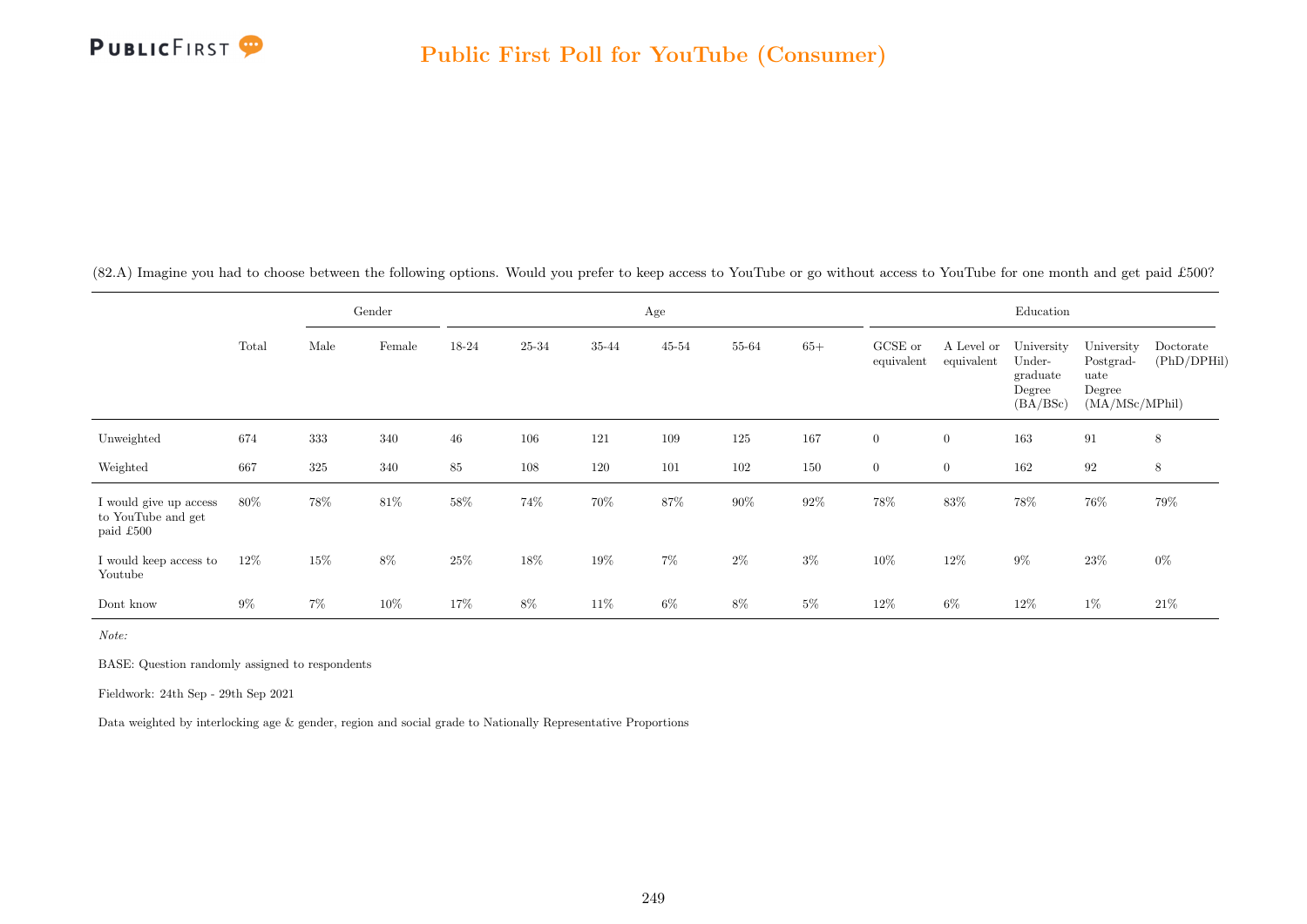

|                                                           |        |       |       | Social Grade   |        |       | $EU$ 2016 Vote |                   |                     |         |                     | 2019                          |                   |                      |
|-----------------------------------------------------------|--------|-------|-------|----------------|--------|-------|----------------|-------------------|---------------------|---------|---------------------|-------------------------------|-------------------|----------------------|
|                                                           | Total  | AB    | C1    | C <sub>2</sub> | DE     | Leave | Remain         | I did not<br>vote | Conservative Labour |         | Liberal<br>Democrat | The<br><b>Brexit</b><br>Party | I did not<br>vote | None of<br>the above |
| Unweighted                                                | 674    | 189   | 177   | 120            | 183    | 269   | 298            | 79                | 299                 | 150     | 58                  | $\overline{5}$                | 80                | $\overline{0}$       |
| Weighted                                                  | 667    | 182   | 169   | 138            | 172    | 253   | $\,295$        | 81                | 282                 | $153\,$ | 54                  | $\overline{5}$                | 80                | $\overline{0}$       |
| I would give up access<br>to YouTube and get<br>paid £500 | 80%    | 79%   | 82%   | 83%            | 75%    | 81\%  | 80%            | 76%               | 83%                 | $78\%$  | 80%                 | $100\%$                       | 73%               | $\ast$               |
| I would keep access to<br>Youtube                         | $12\%$ | 15%   | $8\%$ | 11\%           | $12\%$ | 11\%  | 13%            | 10%               | $10\%$              | 15%     | 12%                 | $0\%$                         | $13\%$            | $\ast$               |
| Dont know                                                 | $9\%$  | $5\%$ | 10%   | 7%             | 13%    | 8%    | 7%             | 14%               | $7\%$               | 7%      | 8%                  | $0\%$                         | 14%               | $\ast$               |

(82.B) Imagine you had to choose between the following options. Would you prefer to keep access to YouTube or go without access to YouTube for one month and get paid £500?

Note:

BASE: Question randomly assigned to respondents

Fieldwork: 24th Sep - 29th Sep 2021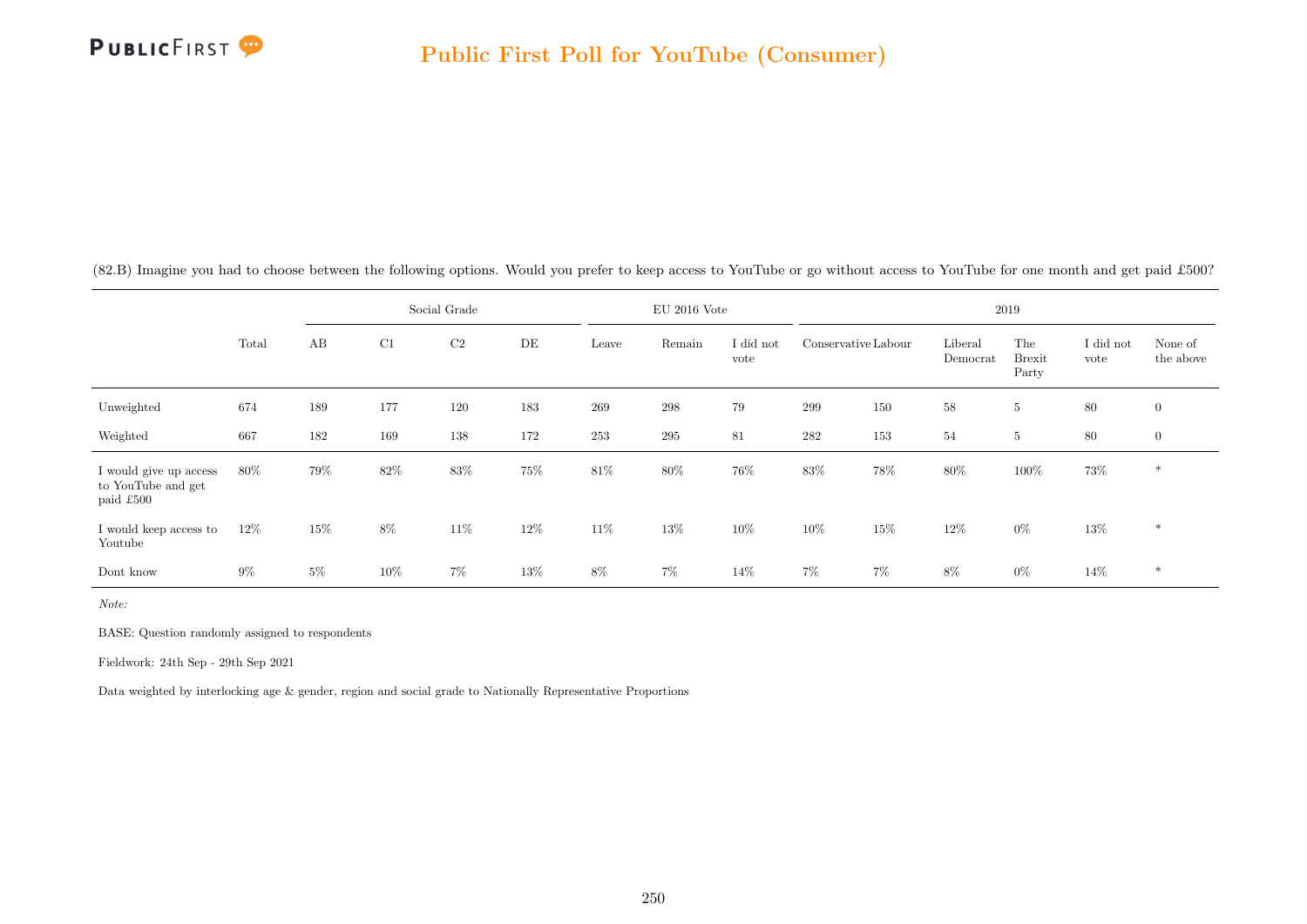

(82.C) Imagine you had to choose between the following options. Would you prefer to keep access to YouTube or go without access to YouTube for one month and get paid £500?

|                                                           |        |        |               |               |                    |                  |                  | Region                         |               |               |          |        |                     |
|-----------------------------------------------------------|--------|--------|---------------|---------------|--------------------|------------------|------------------|--------------------------------|---------------|---------------|----------|--------|---------------------|
|                                                           | Total  | London | South<br>East | South<br>West | East of<br>England | East<br>Midlands | West<br>Midlands | Yorkshire<br>and the<br>Humber | North<br>East | North<br>West | Scotland | Wales  | Northern<br>Ireland |
| Unweighted                                                | 674    | 92     | 101           | 45            | 60                 | 43               | 64               | $53\,$                         | 25            | 78            | $55\,$   | 47     | 11                  |
| Weighted                                                  | 667    | 86     | 92            | 46            | 60                 | 45               | 61               | $54\,$                         | $\sqrt{24}$   | 73            | 62       | 43     | 21                  |
| I would give up access<br>to YouTube and get<br>paid £500 | $80\%$ | $68\%$ | $86\%$        | $78\%$        | $91\%$             | 75%              | $79\%$           | $78\%$                         | $92\%$        | $76\%$        | $88\%$   | $75\%$ | $67\%$              |
| I would keep access to<br>Youtube                         | 12\%   | $26\%$ | $7\%$         | $6\%$         | $6\%$              | $7\%$            | 14%              | $11\%$                         | $0\%$         | $12\%$        | $10\%$   | $15\%$ | $16\%$              |
| Dont know                                                 | $9\%$  | $6\%$  | $8\%$         | $16\%$        | $3\%$              | 18%              | $7\%$            | $11\%$                         | $8\%$         | $12\%$        | $1\%$    | $10\%$ | 17%                 |

Note:

BASE: Question randomly assigned to respondents

Fieldwork: 24th Sep - 29th Sep 2021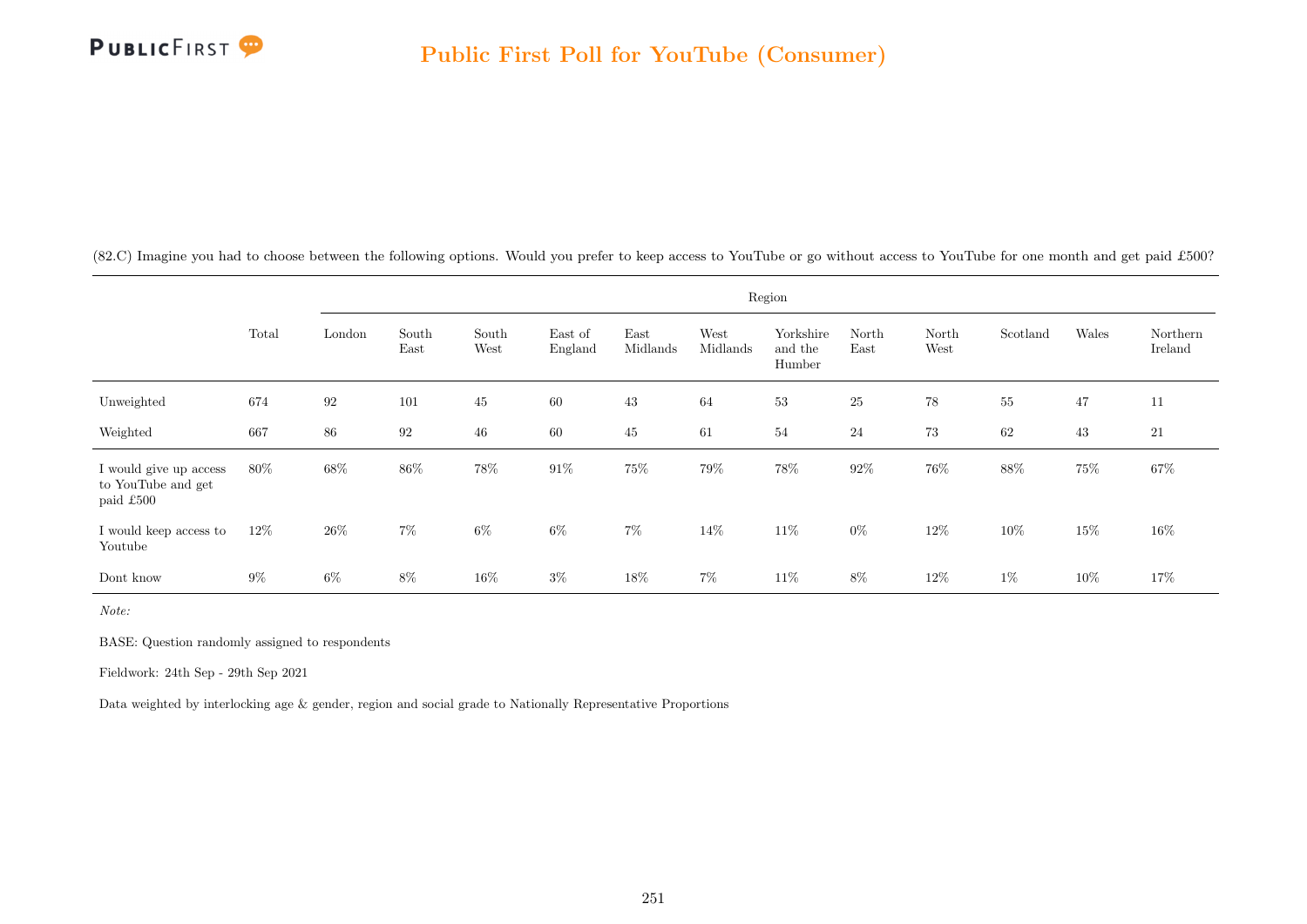

(83.A) Imagine you had to choose between the following options. Would you prefer to keep access to Google Search or go without access to Google Search for one month and get paid £1.25?

|                                                                          |        |         | Gender |        |       |        | Age       |        |        |                       |                          | Education                                              |                                                             |                          |
|--------------------------------------------------------------------------|--------|---------|--------|--------|-------|--------|-----------|--------|--------|-----------------------|--------------------------|--------------------------------------------------------|-------------------------------------------------------------|--------------------------|
|                                                                          | Total  | Male    | Female | 18-24  | 25-34 | 35-44  | $45 - 54$ | 55-64  | $65+$  | GCSE or<br>equivalent | A Level or<br>equivalent | University<br>Under-<br>graduate<br>Degree<br>(BA/BSc) | University<br>Postgrad-<br>uate<br>Degree<br>(MA/MSc/MPhil) | Doctorate<br>(PhD/DPHil) |
| Unweighted                                                               | 667    | $339\,$ | 327    | 47     | 105   | 127    | 129       | 105    | 154    | $\boldsymbol{0}$      | $\overline{0}$           | 191                                                    | 71                                                          | 14                       |
| Weighted                                                                 | 671    | 340     | 330    | 91     | 107   | 127    | 121       | 85     | 141    | $\overline{0}$        | $\overline{0}$           | 197                                                    | 70                                                          | 14                       |
| I would give up access<br>to Google Search and<br>get paid $\pounds1.25$ | $22\%$ | 25\%    | 18%    | 13%    | 18%   | $31\%$ | $18\%$    | $28\%$ | $21\%$ | $23\%$                | $22\%$                   | 15%                                                    | $31\%$                                                      | 40%                      |
| I would keep access to<br>Google Search                                  | 69%    | 65%     | 72%    | 71%    | 75%   | 64%    | 70%       | 67%    | 66%    | 66%                   | 72%                      | 74%                                                    | 60%                                                         | 41\%                     |
| Dont know                                                                | $10\%$ | 10%     | $10\%$ | $16\%$ | $7\%$ | $5\%$  | 11\%      | $5\%$  | 13%    | 11%                   | 6%                       | 11\%                                                   | $9\%$                                                       | 19%                      |

Note:

BASE: Question randomly assigned to respondents

Fieldwork: 24th Sep - 29th Sep 2021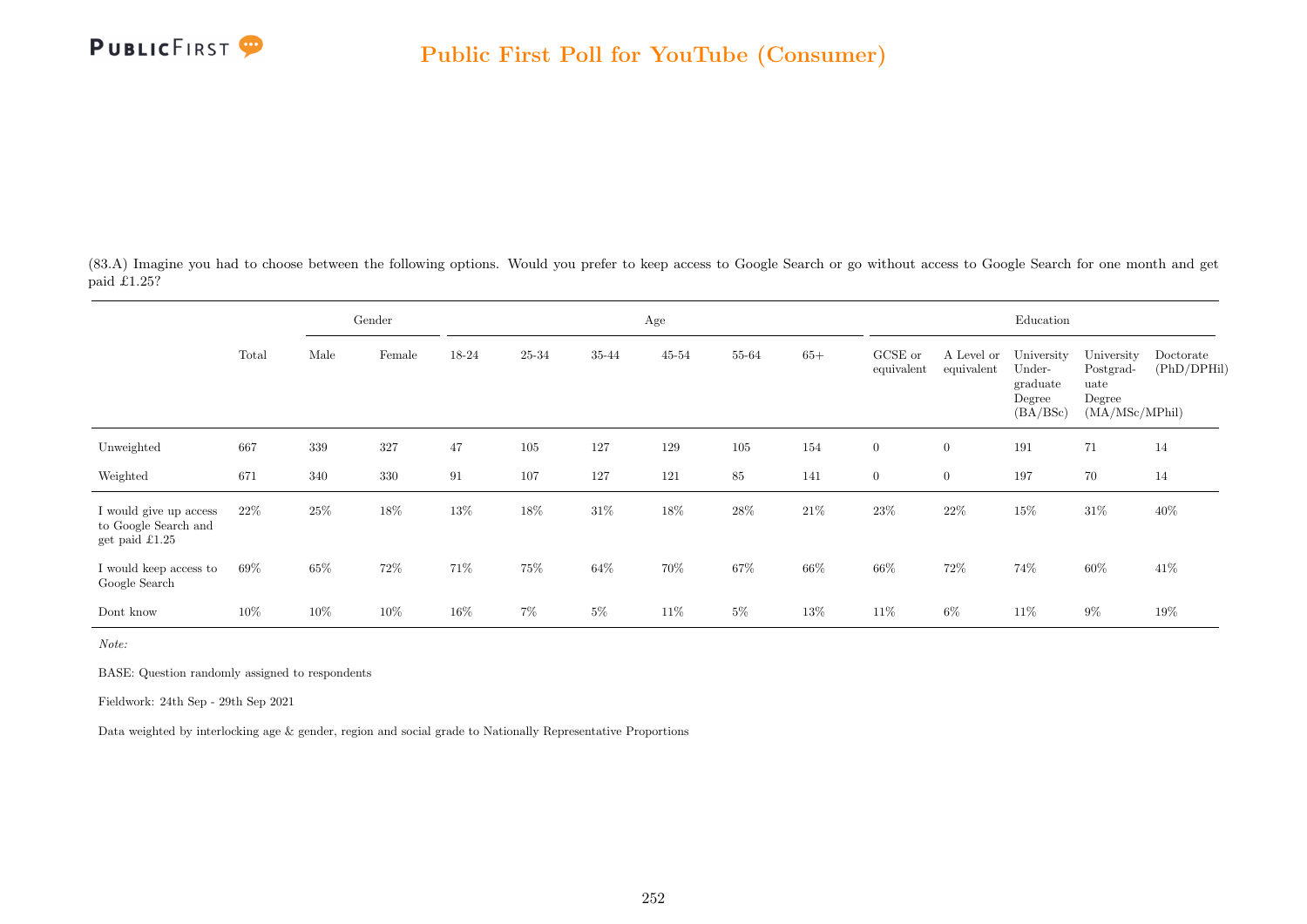

(83.B) Imagine you had to choose between the following options. Would you prefer to keep access to Google Search or go without access to Google Search for one month and get paid £1.25?

|                                                                          |       |     |     | Social Grade |      |        | $EU$ 2016 Vote |                   |                     |     |                     | 2019                          |                   |                      |
|--------------------------------------------------------------------------|-------|-----|-----|--------------|------|--------|----------------|-------------------|---------------------|-----|---------------------|-------------------------------|-------------------|----------------------|
|                                                                          | Total | AB  | C1  | C2           | DE   | Leave  | Remain         | I did not<br>vote | Conservative Labour |     | Liberal<br>Democrat | The<br><b>Brexit</b><br>Party | I did not<br>vote | None of<br>the above |
| Unweighted                                                               | 667   | 179 | 186 | 136          | 164  | 273    | $\,295$        | 77                | 275                 | 161 | 61                  | 8                             | $85\,$            | $\overline{0}$       |
| Weighted                                                                 | 671   | 169 | 182 | 160          | 157  | 261    | $\,298$        | 82                | 262                 | 168 | 58                  | 7                             | 89                | $\overline{0}$       |
| I would give up access<br>to Google Search and<br>get paid $\pounds1.25$ | 22\%  | 25% | 17% | 23%          | 22\% | $21\%$ | $23\%$         | 22%               | $22\%$              | 22% | 21\%                | $36\%$                        | 19%               | $\ast$               |
| I would keep access to<br>Google Search                                  | 69%   | 68% | 72% | 68%          | 66%  | 70%    | 69%            | 64\%              | 68\%                | 69% | 72%                 | 64%                           | $67\%$            | $\ast$               |
| Dont know                                                                | 10%   | 8%  | 11% | $9\%$        | 12\% | $9\%$  | 8%             | 14%               | $9\%$               | 8%  | $6\%$               | $0\%$                         | 13%               | $\ast$               |

Note:

BASE: Question randomly assigned to respondents

Fieldwork: 24th Sep - 29th Sep 2021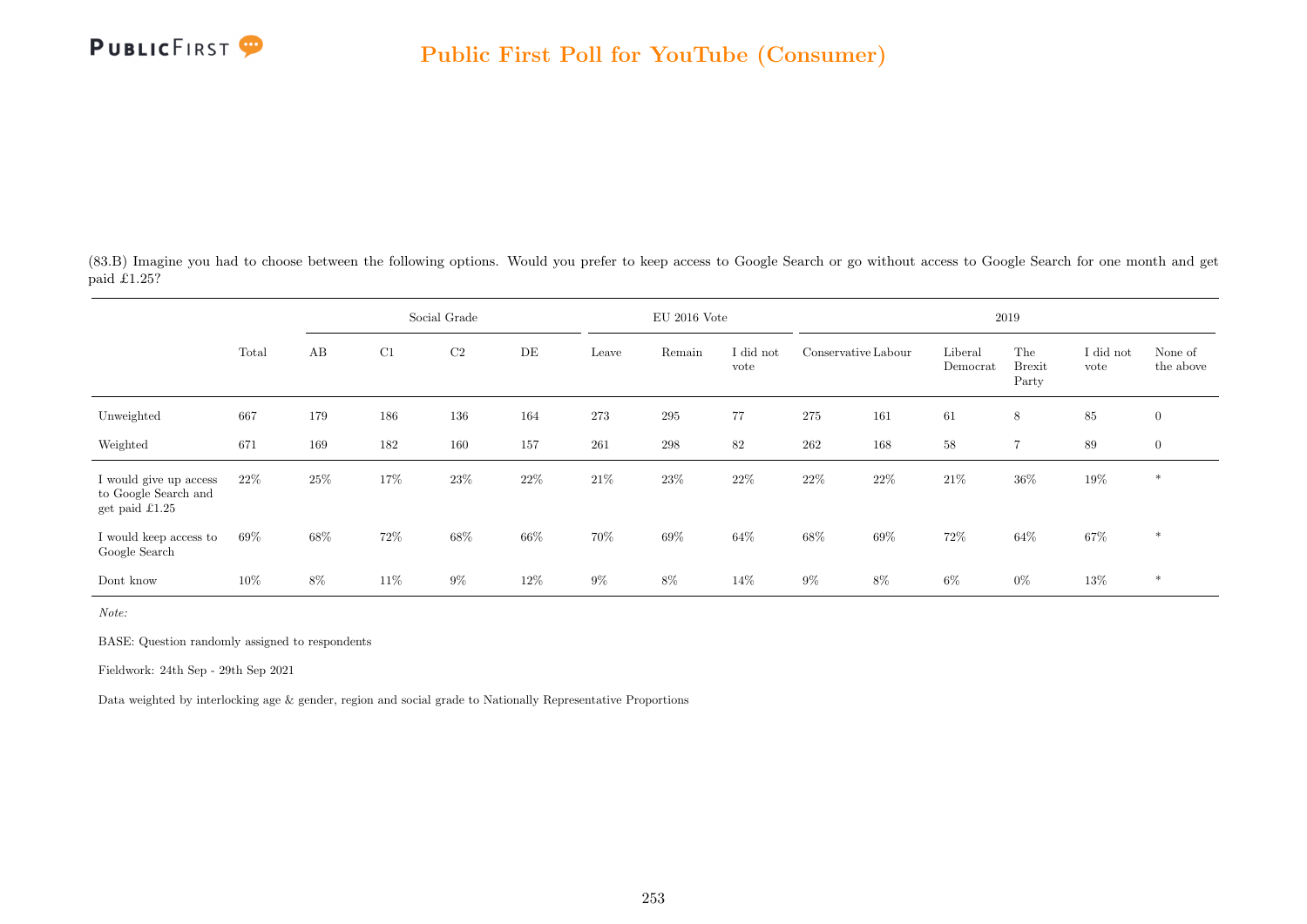

(83.C) Imagine you had to choose between the following options. Would you prefer to keep access to Google Search or go without access to Google Search for one month and get paid  $\hat{\pounds}1.25$ ?

|                                                                          |        |        |               |               |                    |                  |                  | Region                         |               |               |          |        |                     |
|--------------------------------------------------------------------------|--------|--------|---------------|---------------|--------------------|------------------|------------------|--------------------------------|---------------|---------------|----------|--------|---------------------|
|                                                                          | Total  | London | South<br>East | South<br>West | East of<br>England | East<br>Midlands | West<br>Midlands | Yorkshire<br>and the<br>Humber | North<br>East | North<br>West | Scotland | Wales  | Northern<br>Ireland |
| Unweighted                                                               | 667    | $90\,$ | 100           | 54            | 61                 | 41               | 69               | 51                             | 30            | 83            | 53       | $22\,$ | 13                  |
| Weighted                                                                 | 671    | 82     | $\rm 95$      | 57            | 61                 | 42               | 68               | 52                             | $26\,$        | 78            | 62       | 22     | $26\,$              |
| I would give up access<br>to Google Search and<br>get paid $\pounds1.25$ | 22%    | $27\%$ | $19\%$        | $21\%$        | $21\%$             | $27\%$           | 15%              | $19\%$                         | $25\%$        | $16\%$        | $18\%$   | $34\%$ | 40%                 |
| I would keep access to<br>Google Search                                  | 69%    | 62%    | 72\%          | 70%           | 73%                | 67%              | 77%              | 64\%                           | 71\%          | 75%           | 69%      | 54%    | 47\%                |
| Dont know                                                                | $10\%$ | 11\%   | $9\%$         | $9\%$         | $6\%$              | $6\%$            | $9\%$            | 17%                            | $4\%$         | $9\%$         | 12\%     | 12%    | $13\%$              |

Note:

BASE: Question randomly assigned to respondents

Fieldwork: 24th Sep - 29th Sep 2021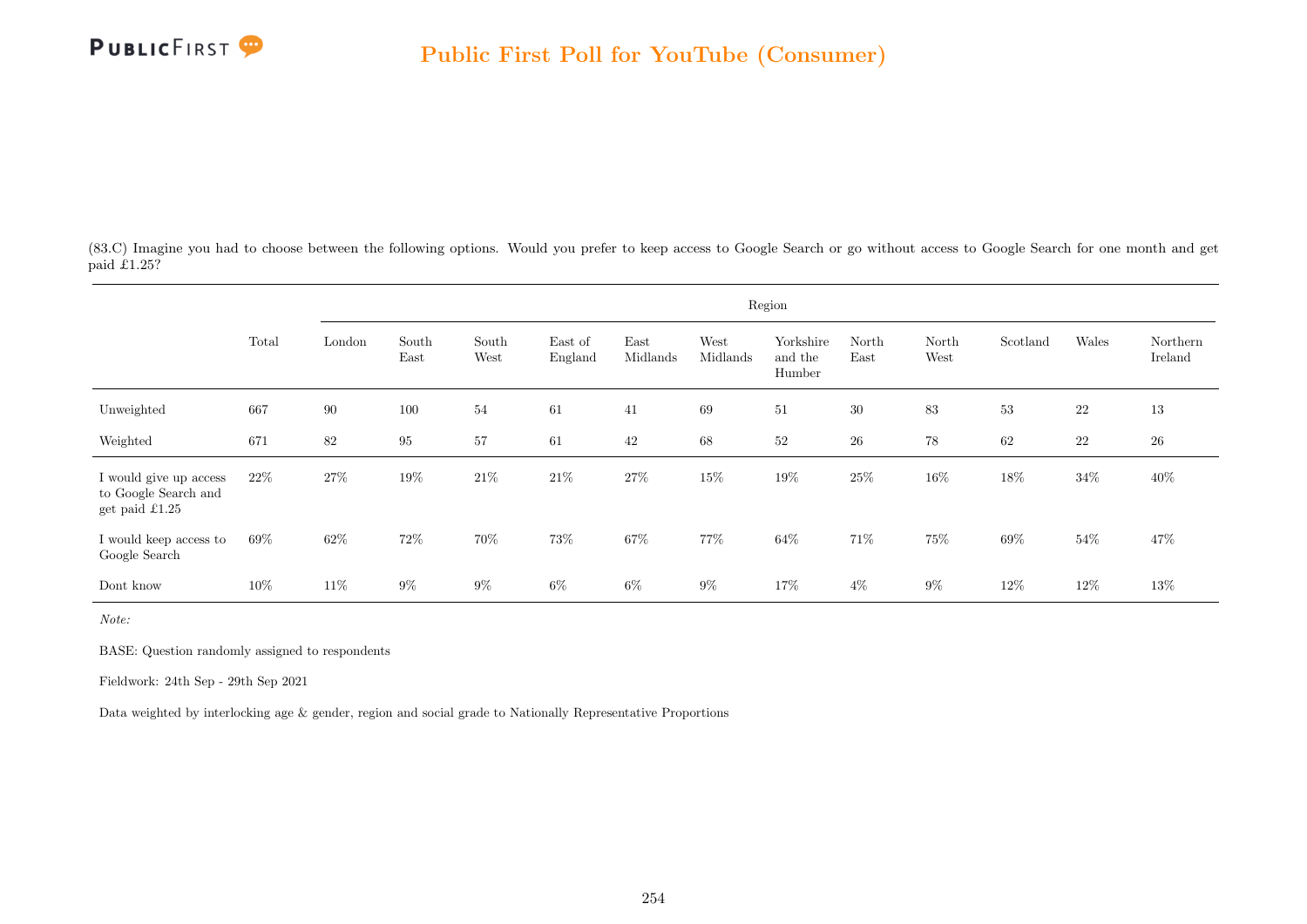

(84.A) Imagine you had to choose between the following options. Would you prefer to keep access to Google Search or go without access to Google Search for one month and get paid £2.50?

|                                                                    |        |       | Gender |        |       |       | Age       |          |        |                       |                          | Education                                              |                                                             |                          |
|--------------------------------------------------------------------|--------|-------|--------|--------|-------|-------|-----------|----------|--------|-----------------------|--------------------------|--------------------------------------------------------|-------------------------------------------------------------|--------------------------|
|                                                                    | Total  | Male  | Female | 18-24  | 25-34 | 35-44 | $45 - 54$ | 55-64    | $65+$  | GCSE or<br>equivalent | A Level or<br>equivalent | University<br>Under-<br>graduate<br>Degree<br>(BA/BSc) | University<br>Postgrad-<br>uate<br>Degree<br>(MA/MSc/MPhil) | Doctorate<br>(PhD/DPHil) |
| Unweighted                                                         | 634    | 310   | 323    | 47     | 112   | 111   | 113       | 117      | 134    | $\boldsymbol{0}$      | $\boldsymbol{0}$         | 143                                                    | 86                                                          | 13                       |
| Weighted                                                           | 632    | 308   | 323    | 87     | 111   | 110   | 106       | $\rm 95$ | 123    | $\overline{0}$        | $\boldsymbol{0}$         | 148                                                    | 87                                                          | 13                       |
| I would give up access<br>to Google Search and<br>get paid $£2.50$ | $26\%$ | 28\%  | 24\%   | 23%    | 26\%  | 27%   | $27\%$    | 29%      | $25\%$ | $23\%$                | 28%                      | $21\%$                                                 | $34\%$                                                      | 13%                      |
| I would keep access to<br>Google Search                            | 66%    | 65%   | 66%    | $73\%$ | 64%   | 66\%  | $60\%$    | $65\%$   | $66\%$ | $65\%$                | $65\%$                   | 72%                                                    | $63\%$                                                      | 75%                      |
| Dont know                                                          | 8%     | $7\%$ | $9\%$  | $4\%$  | 10%   | 7%    | 13%       | 6%       | 8%     | 12%                   | 7%                       | 8%                                                     | $3\%$                                                       | 13%                      |

Note:

BASE: Question randomly assigned to respondents

Fieldwork: 24th Sep - 29th Sep 2021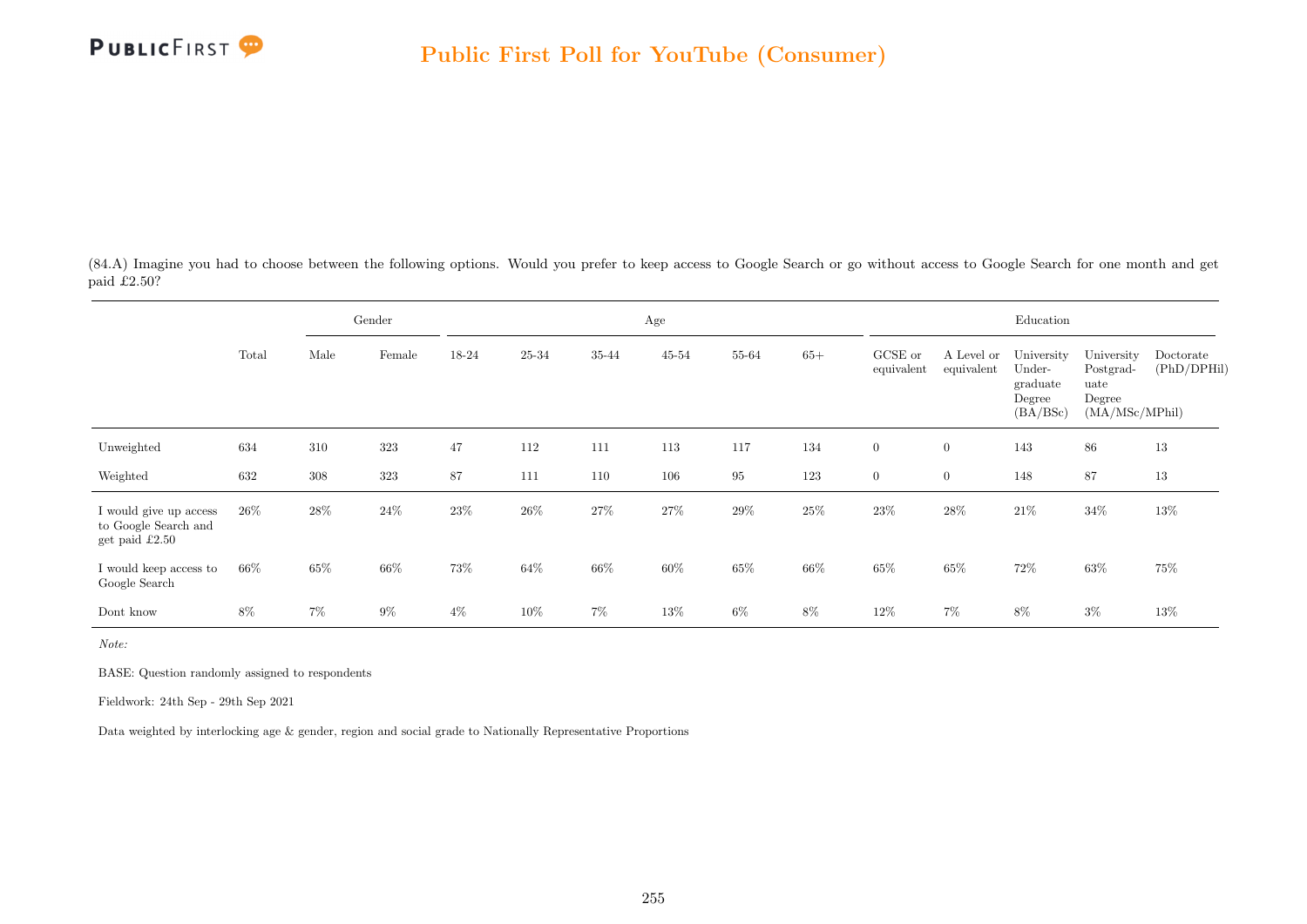

(84.B) Imagine you had to choose between the following options. Would you prefer to keep access to Google Search or go without access to Google Search for one month and get paid £2.50?

|                                                                  |        |       |        | Social Grade |      |        | $EU$ 2016 Vote |                   |                     |        |                     | 2019                          |                   |                      |
|------------------------------------------------------------------|--------|-------|--------|--------------|------|--------|----------------|-------------------|---------------------|--------|---------------------|-------------------------------|-------------------|----------------------|
|                                                                  | Total  | AB    | C1     | $\rm{C2}$    | DE   | Leave  | Remain         | I did not<br>vote | Conservative Labour |        | Liberal<br>Democrat | The<br><b>Brexit</b><br>Party | I did not<br>vote | None of<br>the above |
| Unweighted                                                       | 634    | 171   | 168    | 116          | 175  | 253    | $282\,$        | 73                | 255                 | 150    | 64                  | 6                             | $74\,$            | $\overline{0}$       |
| Weighted                                                         | 632    | 165   | 166    | 133          | 164  | 242    | 276            | 79                | 240                 | 157    | 61                  | $6\phantom{.}6$               | 76                | $\overline{0}$       |
| I would give up access<br>to Google Search and<br>get paid £2.50 | $26\%$ | 30%   | $24\%$ | $25\%$       | 25%  | $25\%$ | $29\%$         | 22\%              | 29%                 | $24\%$ | $34\%$              | $30\%$                        | $18\%$            | $\ast$               |
| I would keep access to<br>Google Search                          | 66%    | 66%   | 68%    | 67%          | 63%  | $66\%$ | 65%            | 67%               | $64\%$              | 71\%   | $58\%$              | 70%                           | 69%               | $\ast$               |
| Dont know                                                        | 8%     | $4\%$ | $9\%$  | 8%           | 12\% | $9\%$  | $5\%$          | 11\%              | 7%                  | $5\%$  | 8%                  | $0\%$                         | $13\%$            | $\ast$               |

Note:

BASE: Question randomly assigned to respondents

Fieldwork: 24th Sep - 29th Sep 2021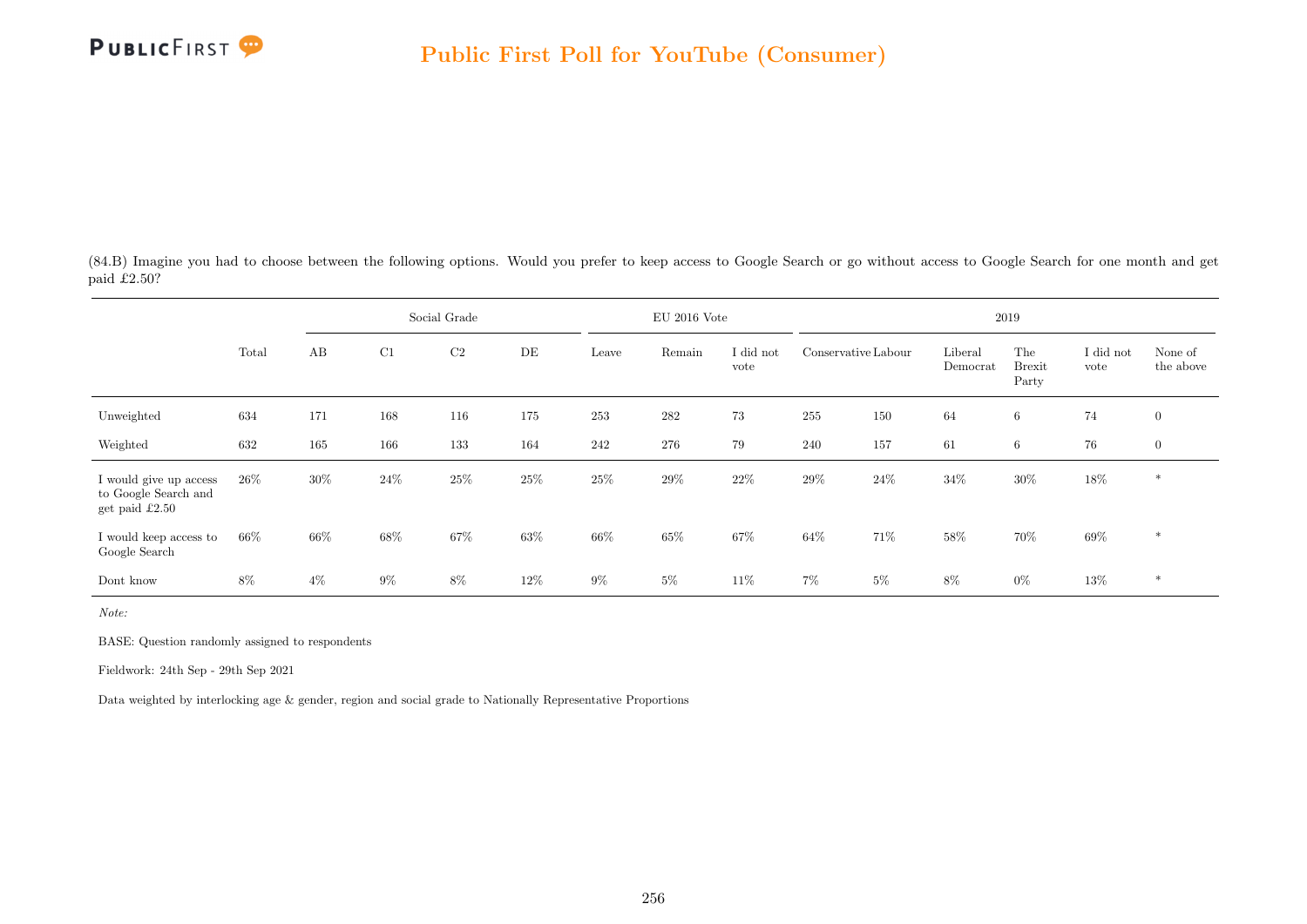

(84.C) Imagine you had to choose between the following options. Would you prefer to keep access to Google Search or go without access to Google Search for one month and get paid £2.50?

|                                                                    |       |        |               |               |                    |                  |                  | Region                         |               |               |          |        |                     |
|--------------------------------------------------------------------|-------|--------|---------------|---------------|--------------------|------------------|------------------|--------------------------------|---------------|---------------|----------|--------|---------------------|
|                                                                    | Total | London | South<br>East | South<br>West | East of<br>England | East<br>Midlands | West<br>Midlands | Yorkshire<br>and the<br>Humber | North<br>East | North<br>West | Scotland | Wales  | Northern<br>Ireland |
| Unweighted                                                         | 634   | 93     | 89            | 47            | 52                 | 38               | 70               | 58                             | 23            | 67            | 51       | 36     | 10                  |
| Weighted                                                           | 632   | 92     | $83\,$        | $48\,$        | $52\,$             | 39               | 67               | 58                             | $22\,$        | 63            | $55\,$   | $35\,$ | 18                  |
| I would give up access<br>to Google Search and<br>get paid $£2.50$ | 26\%  | $30\%$ | $16\%$        | $26\%$        | $21\%$             | $25\%$           | $30\%$           | $34\%$                         | $30\%$        | $26\%$        | 27%      | $29\%$ | $20\%$              |
| I would keep access to<br>Google Search                            | 66%   | 65%    | 76%           | 64%           | 64%                | 60%              | 61\%             | 54%                            | 57%           | 72\%          | 69%      | 61%    | 80%                 |
| Dont know                                                          | $8\%$ | $5\%$  | $8\%$         | $10\%$        | 15%                | $15\%$           | 10%              | $12\%$                         | 13%           | $1\%$         | $4\%$    | 10%    | $0\%$               |

Note:

BASE: Question randomly assigned to respondents

Fieldwork: 24th Sep - 29th Sep 2021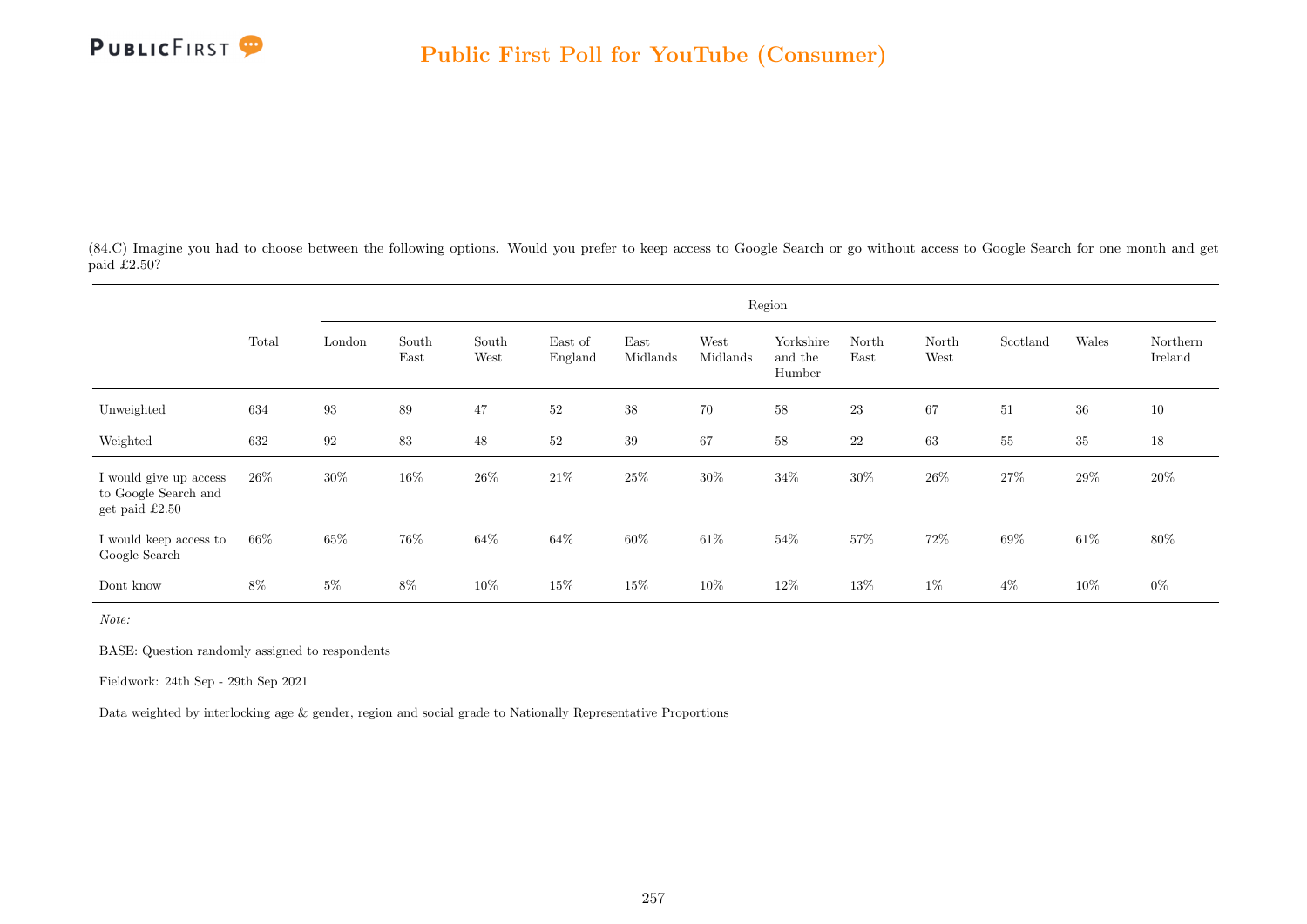

(85.A) Imagine you had to choose between the following options. Would you prefer to keep access to Google Search or go without access to Google Search for one month and get paid £5?

|                                                               |        |      | Gender |        |       |        | Age       |       |        |                       |                          | Education                                              |                                                             |                          |
|---------------------------------------------------------------|--------|------|--------|--------|-------|--------|-----------|-------|--------|-----------------------|--------------------------|--------------------------------------------------------|-------------------------------------------------------------|--------------------------|
|                                                               | Total  | Male | Female | 18-24  | 25-34 | 35-44  | $45 - 54$ | 55-64 | $65+$  | GCSE or<br>equivalent | A Level or<br>equivalent | University<br>Under-<br>graduate<br>Degree<br>(BA/BSc) | University<br>Postgrad-<br>uate<br>Degree<br>(MA/MSc/MPhil) | Doctorate<br>(PhD/DPHil) |
| Unweighted                                                    | 671    | 368  | 302    | 54     | 112   | 120    | 121       | 122   | 142    | $\boldsymbol{0}$      | $\boldsymbol{0}$         | 176                                                    | 94                                                          | 11                       |
| Weighted                                                      | 676    | 364  | 311    | 103    | 114   | 118    | 113       | 99    | 129    | $\overline{0}$        | $\boldsymbol{0}$         | 184                                                    | 93                                                          | 11                       |
| I would give up access<br>to Google Search and<br>get paid £5 | 23\%   | 26\% | 20%    | $9\%$  | 22\%  | 31%    | $21\%$    | 31\%  | $25\%$ | $21\%$                | 23\%                     | 18%                                                    | 37%                                                         | $30\%$                   |
| I would keep access to<br>Google Search                       | $68\%$ | 66%  | 71%    | $83\%$ | 70%   | $60\%$ | 70%       | 61\%  | $67\%$ | $69\%$                | 70%                      | 72%                                                    | $58\%$                                                      | 62%                      |
| Dont know                                                     | $9\%$  | 8%   | $9\%$  | $9\%$  | 8%    | 9%     | $9\%$     | $8\%$ | $9\%$  | 11%                   | 7%                       | 10%                                                    | $5\%$                                                       | 8%                       |

Note:

BASE: Question randomly assigned to respondents

Fieldwork: 24th Sep - 29th Sep 2021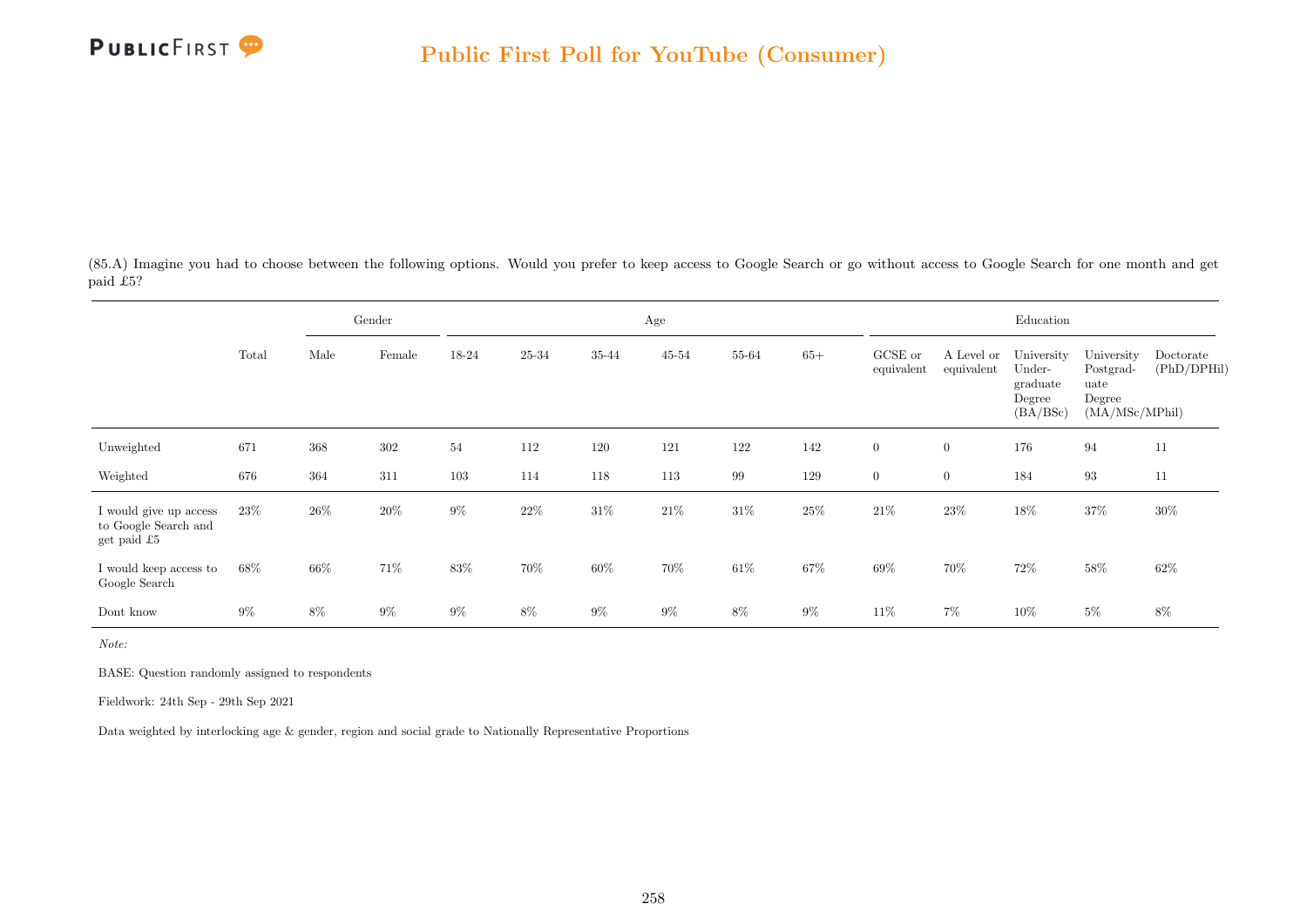

(85.B) Imagine you had to choose between the following options. Would you prefer to keep access to Google Search or go without access to Google Search for one month and get paid £5?

|                                                               |        |       |     | Social Grade |      |        | $EU$ 2016 Vote |                   |                     |       |                     | 2019                          |                   |                      |
|---------------------------------------------------------------|--------|-------|-----|--------------|------|--------|----------------|-------------------|---------------------|-------|---------------------|-------------------------------|-------------------|----------------------|
|                                                               | Total  | AB    | C1  | $\rm{C2}$    | DE   | Leave  | Remain         | I did not<br>vote | Conservative Labour |       | Liberal<br>Democrat | The<br><b>Brexit</b><br>Party | I did not<br>vote | None of<br>the above |
| Unweighted                                                    | 671    | 191   | 167 | 119          | 192  | 262    | 299            | 74                | 274                 | 162   | 66                  | $\overline{7}$                | 81                | $\overline{0}$       |
| Weighted                                                      | 676    | 183   | 166 | 137          | 188  | 246    | 300            | 75                | 256                 | 173   | 64                  | $\overline{7}$                | 86                | $\mathbf{0}$         |
| I would give up access<br>to Google Search and<br>get paid £5 | 23\%   | 26\%  | 22% | 19%          | 24\% | $27\%$ | 25%            | 8%                | 27%                 | 21\%  | 31%                 | $39\%$                        | 12\%              | $\ast$               |
| I would keep access to<br>Google Search                       | $68\%$ | 67%   | 71% | 73%          | 64\% | $65\%$ | $69\%$         | 78%               | 63%                 | 75%   | 59%                 | 43\%                          | 71%               | $*$                  |
| Dont know                                                     | $9\%$  | $7\%$ | 7%  | $8\%$        | 12%  | 8%     | $6\%$          | 14%               | 10%                 | $3\%$ | 10%                 | $18\%$                        | 17%               | $*$                  |

Note:

BASE: Question randomly assigned to respondents

Fieldwork: 24th Sep - 29th Sep 2021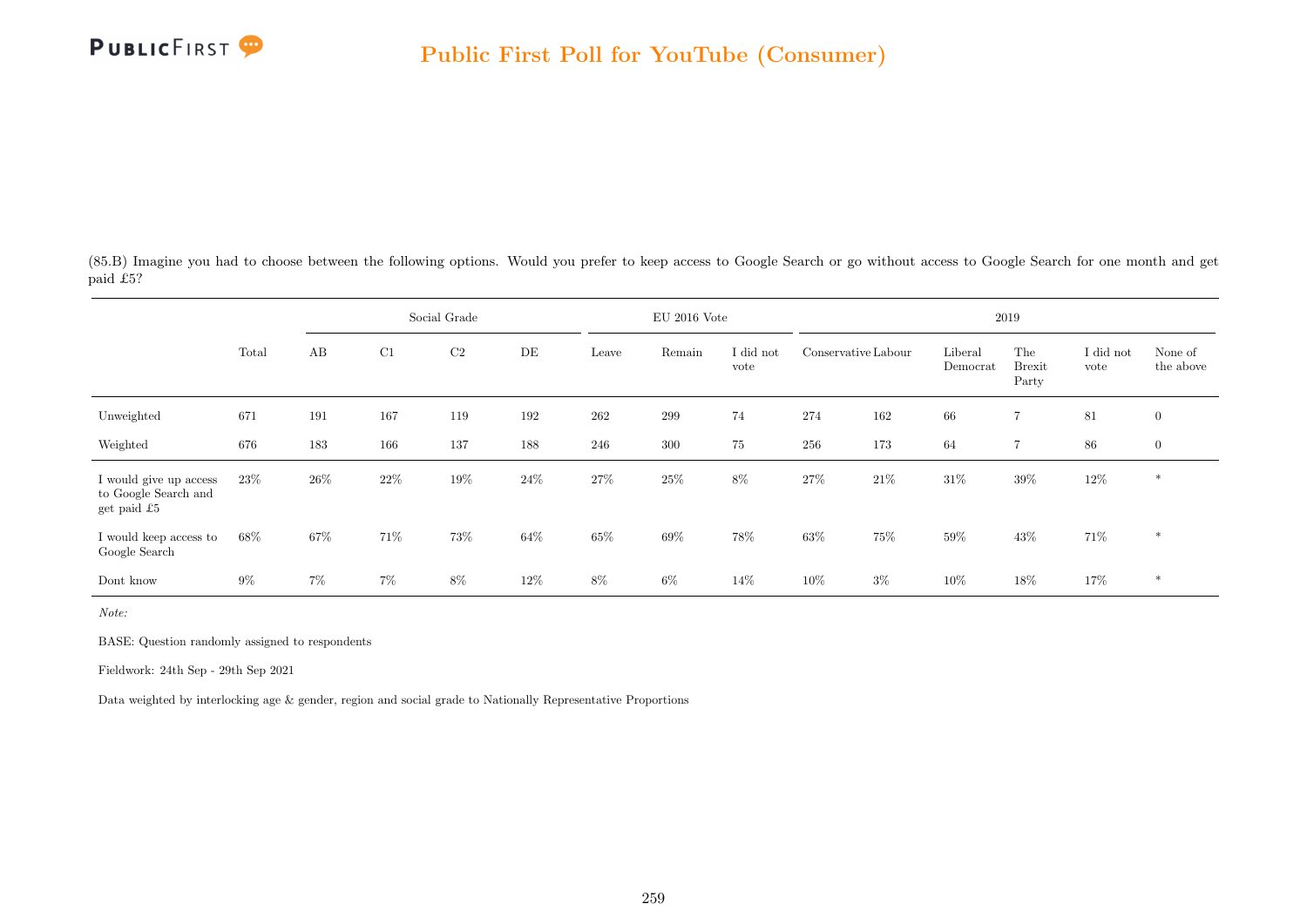

(85.C) Imagine you had to choose between the following options. Would you prefer to keep access to Google Search or go without access to Google Search for one month and get paid £5?

|                                                               |       |                   |               |               |                    |                  |                  | Region                         |               |               |          |        |                     |
|---------------------------------------------------------------|-------|-------------------|---------------|---------------|--------------------|------------------|------------------|--------------------------------|---------------|---------------|----------|--------|---------------------|
|                                                               | Total | London            | South<br>East | South<br>West | East of<br>England | East<br>Midlands | West<br>Midlands | Yorkshire<br>and the<br>Humber | North<br>East | North<br>West | Scotland | Wales  | Northern<br>Ireland |
| Unweighted                                                    | 671   | $\boldsymbol{98}$ | 80            | 52            | 61                 | 54               | 70               | 57                             | 31            | 62            | 53       | $42\,$ | 11                  |
| Weighted                                                      | 676   | $\boldsymbol{93}$ | $75\,$        | $55\,$        | 61                 | 58               | 67               | $56\,$                         | 30            | 58            | 60       | 40     | 21                  |
| I would give up access<br>to Google Search and<br>get paid £5 | 23\%  | $32\%$            | $17\%$        | $17\%$        | $19\%$             | $25\%$           | $24\%$           | $28\%$                         | $28\%$        | $25\%$        | $17\%$   | $24\%$ | $22\%$              |
| I would keep access to<br>Google Search                       | 68%   | 62%               | 69%           | 74%           | 79%                | 58%              | 67%              | 64\%                           | 63%           | 67%           | 73%      | 71\%   | 78%                 |
| Dont know                                                     | $9\%$ | $6\%$             | 13%           | $10\%$        | $1\%$              | 17%              | $9\%$            | 8%                             | $9\%$         | 8%            | 10%      | $5\%$  | $0\%$               |

Note:

BASE: Question randomly assigned to respondents

Fieldwork: 24th Sep - 29th Sep 2021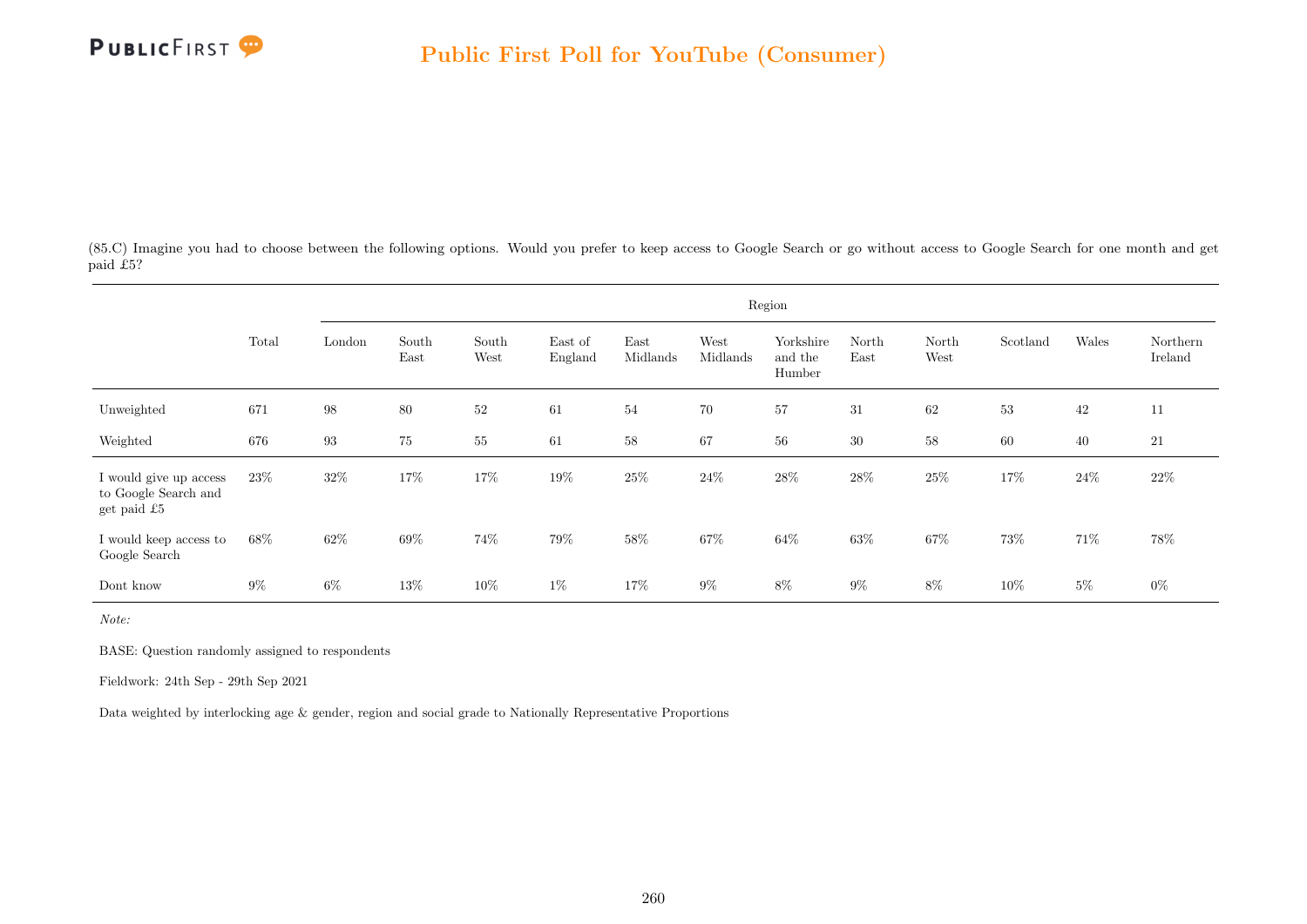

(86.A) Imagine you had to choose between the following options. Would you prefer to keep access to Google Search or go without access to Google Search for one month and get paid £10?

|                                                                  |        |       | Gender |        |       |       | Age       |       |        |                       |                          | Education                                              |                                                             |                          |
|------------------------------------------------------------------|--------|-------|--------|--------|-------|-------|-----------|-------|--------|-----------------------|--------------------------|--------------------------------------------------------|-------------------------------------------------------------|--------------------------|
|                                                                  | Total  | Male  | Female | 18-24  | 25-34 | 35-44 | $45 - 54$ | 55-64 | $65+$  | GCSE or<br>equivalent | A Level or<br>equivalent | University<br>Under-<br>graduate<br>Degree<br>(BA/BSc) | University<br>Postgrad-<br>uate<br>Degree<br>(MA/MSc/MPhil) | Doctorate<br>(PhD/DPHil) |
| Unweighted                                                       | 663    | 320   | 342    | 47     | 108   | 110   | 116       | 119   | 163    | $\boldsymbol{0}$      | $\boldsymbol{0}$         | 175                                                    | 84                                                          | $\boldsymbol{9}$         |
| Weighted                                                         | 666    | 316   | 349    | 91     | 111   | 107   | 109       | 98    | 149    | $\overline{0}$        | $\boldsymbol{0}$         | 182                                                    | 82                                                          | $\boldsymbol{9}$         |
| I would give up access<br>to Google Search and<br>get paid $£10$ | 34\%   | 41\%  | $28\%$ | $21\%$ | 26\%  | 38%   | $35\%$    | 43%   | $38\%$ | 27%                   | 37%                      | $29\%$                                                 | $52\%$                                                      | 11\%                     |
| I would keep access to<br>Google Search                          | $59\%$ | 53%   | 64%    | 74%    | 65%   | 56%   | $59\%$    | 50%   | $53\%$ | $65\%$                | $56\%$                   | $61\%$                                                 | $46\%$                                                      | 89%                      |
| Dont know                                                        | $7\%$  | $5\%$ | 8%     | $4\%$  | 8%    | 5%    | $6\%$     | $7\%$ | $9\%$  | $7\%$                 | 6%                       | 10%                                                    | $2\%$                                                       | $0\%$                    |

Note:

BASE: Question randomly assigned to respondents

Fieldwork: 24th Sep - 29th Sep 2021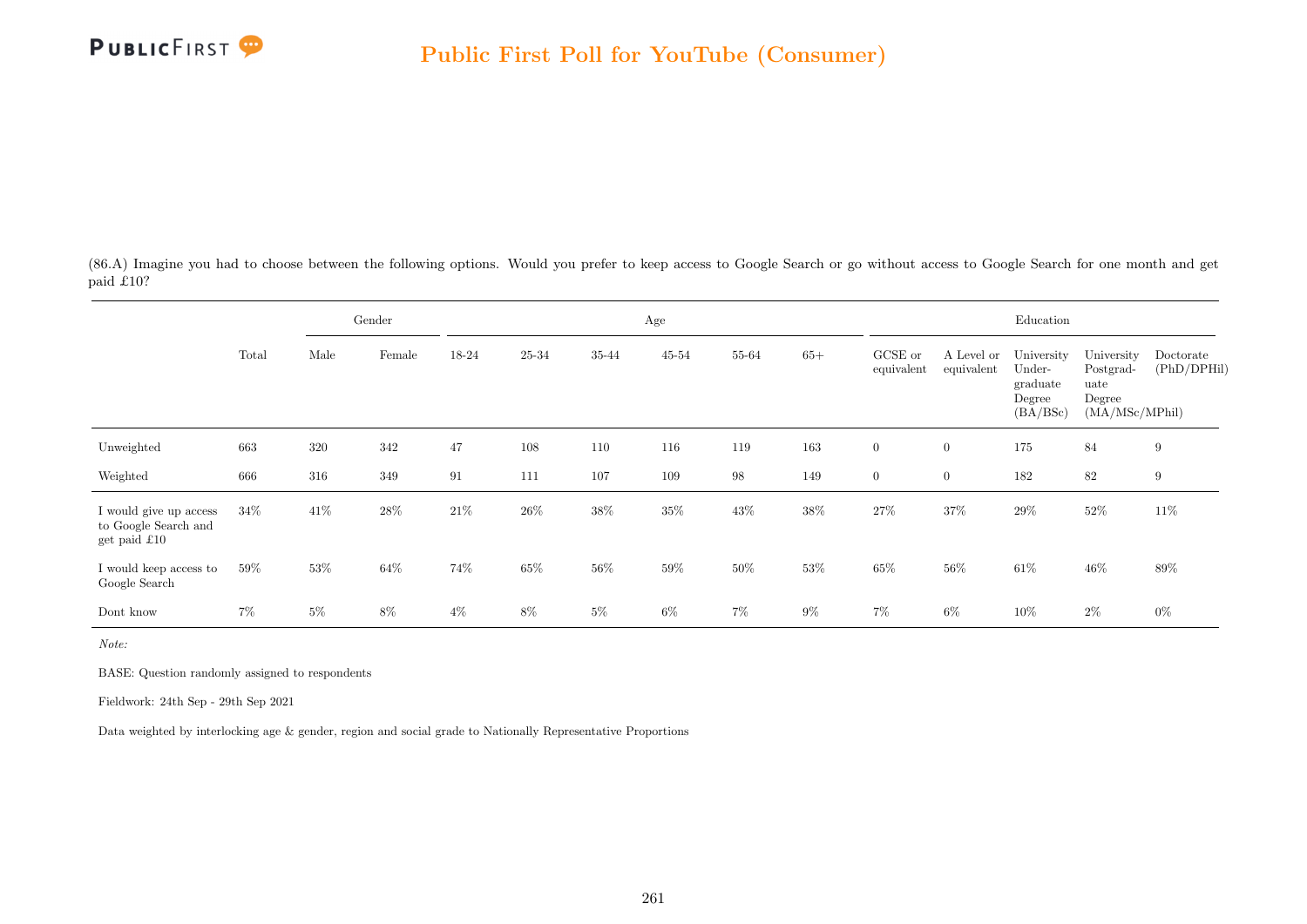

(86.B) Imagine you had to choose between the following options. Would you prefer to keep access to Google Search or go without access to Google Search for one month and get paid £10?

|                                                                        |        |       |        | Social Grade   |     |        | $EU$ 2016 Vote |                   |                     |        |                     | 2019                          |                   |                      |
|------------------------------------------------------------------------|--------|-------|--------|----------------|-----|--------|----------------|-------------------|---------------------|--------|---------------------|-------------------------------|-------------------|----------------------|
|                                                                        | Total  | AB    | C1     | C <sub>2</sub> | DE  | Leave  | Remain         | I did not<br>vote | Conservative Labour |        | Liberal<br>Democrat | The<br><b>Brexit</b><br>Party | I did not<br>vote | None of<br>the above |
| Unweighted                                                             | 663    | 183   | 184    | 132            | 161 | 281    | 294            | 68                | 308                 | 148    | 53                  | $\overline{7}$                | $70\,$            | $\mathbf{0}$         |
| Weighted                                                               | 666    | 173   | 181    | 153            | 156 | 267    | 293            | 71                | 293                 | 157    | 50                  | 6                             | 73                | $\mathbf{0}$         |
| I would give up access<br>to Google Search and<br>get paid $\pounds10$ | 34\%   | 43%   | $34\%$ | $28\%$         | 30% | $39\%$ | $34\%$         | 23%               | $39\%$              | $29\%$ | 36%                 | 42\%                          | $25\%$            | $\ast$               |
| I would keep access to<br>Google Search                                | $59\%$ | 52%   | 60%    | 64\%           | 60% | $54\%$ | $60\%$         | 64%               | 53%                 | 68%    | 57%                 | $58\%$                        | 60%               | $\ast$               |
| Dont know                                                              | 7%     | $5\%$ | $6\%$  | $7\%$          | 10% | 7%     | $6\%$          | 13%               | 8%                  | $3\%$  | 7%                  | $0\%$                         | $16\%$            | $*$                  |

Note:

BASE: Question randomly assigned to respondents

Fieldwork: 24th Sep - 29th Sep 2021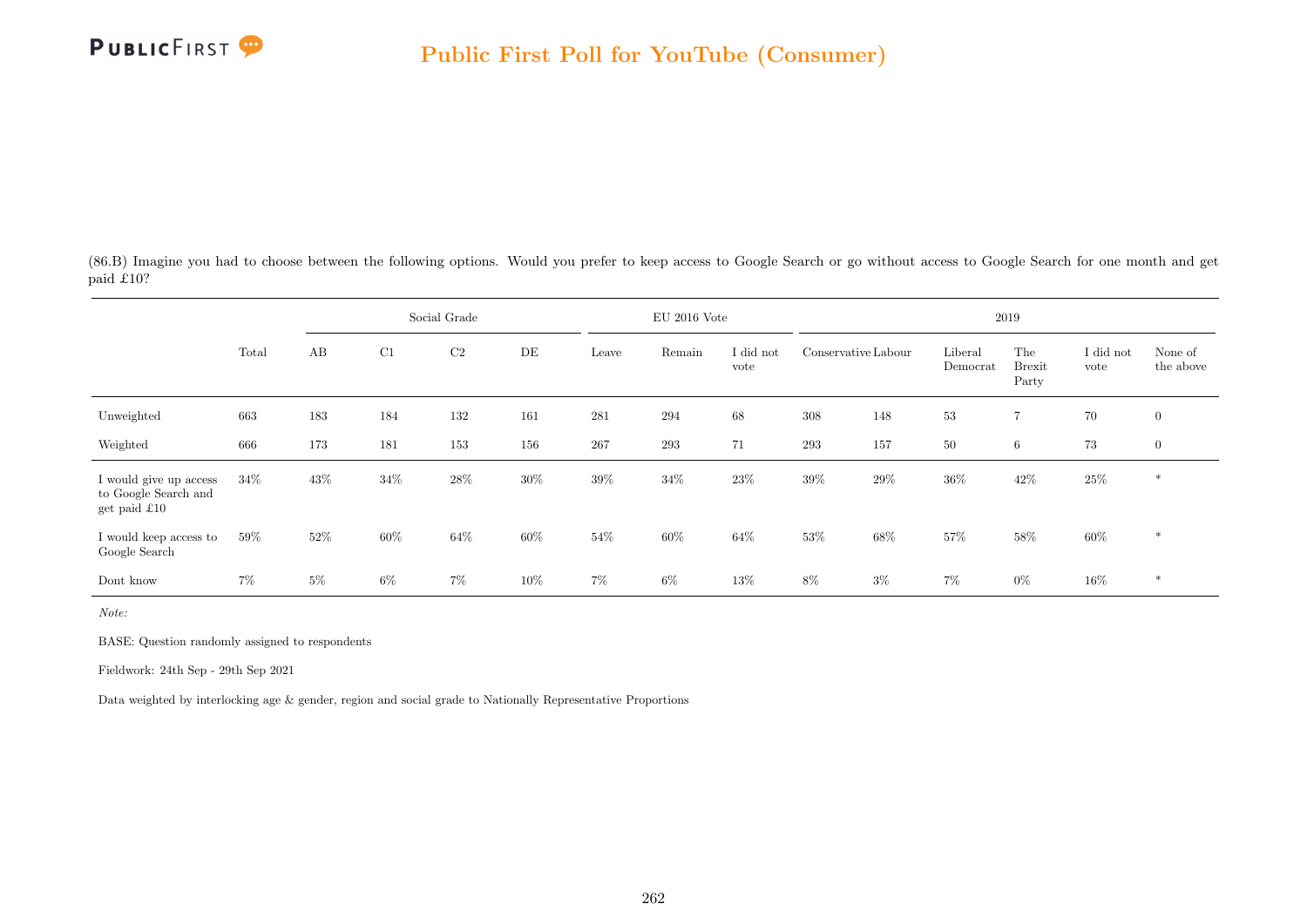

(86.C) Imagine you had to choose between the following options. Would you prefer to keep access to Google Search or go without access to Google Search for one month and get paid £10?

|                                                                |       |        |               |               |                    |                  |                  | Region                         |               |               |          |        |                     |
|----------------------------------------------------------------|-------|--------|---------------|---------------|--------------------|------------------|------------------|--------------------------------|---------------|---------------|----------|--------|---------------------|
|                                                                | Total | London | South<br>East | South<br>West | East of<br>England | East<br>Midlands | West<br>Midlands | Yorkshire<br>and the<br>Humber | North<br>East | North<br>West | Scotland | Wales  | Northern<br>Ireland |
| Unweighted                                                     | 663   | $82\,$ | 103           | $53\,$        | $58\,$             | 47               | 60               | $52\,$                         | $32\,$        | $72\,$        | 59       | $33\,$ | 12                  |
| Weighted                                                       | 666   | 79     | 98            | 57            | 57                 | 50               | 57               | 50                             | 30            | 67            | 67       | $32\,$ | 23                  |
| I would give up access<br>to Google Search and<br>get paid £10 | 34%   | $41\%$ | 29%           | $41\%$        | 39%                | $29\%$           | $33\%$           | $30\%$                         | $28\%$        | $28\%$        | $36\%$   | $37\%$ | $37\%$              |
| I would keep access to<br>Google Search                        | 59%   | 56%    | 64%           | 55%           | 57%                | $67\%$           | 62%              | 61\%                           | 59%           | $61\%$        | 53%      | $51\%$ | 56%                 |
| Dont know                                                      | $7\%$ | $3\%$  | $6\%$         | $4\%$         | $4\%$              | $4\%$            | $5\%$            | $9\%$                          | $12\%$        | 11\%          | 11\%     | $11\%$ | 8%                  |

Note:

BASE: Question randomly assigned to respondents

Fieldwork: 24th Sep - 29th Sep 2021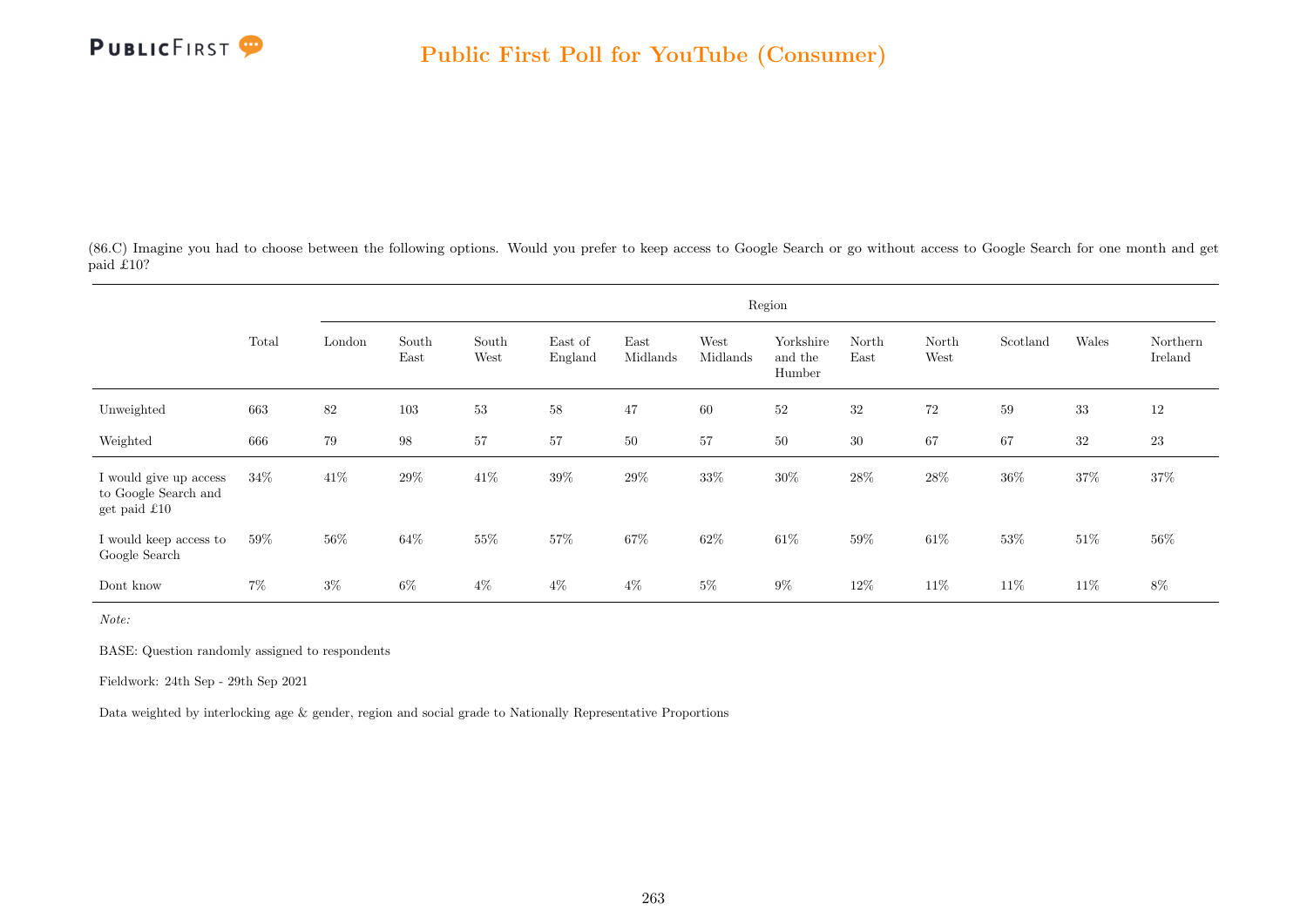

(87.A) Imagine you had to choose between the following options. Would you prefer to keep access to Google Search or go without access to Google Search for one month and get paid £20?

|                                                                |        |      | Gender |        |       |       | Age       |        |        |                       |                          | Education                                              |                                                             |                          |
|----------------------------------------------------------------|--------|------|--------|--------|-------|-------|-----------|--------|--------|-----------------------|--------------------------|--------------------------------------------------------|-------------------------------------------------------------|--------------------------|
|                                                                | Total  | Male | Female | 18-24  | 25-34 | 35-44 | $45 - 54$ | 55-64  | $65+$  | GCSE or<br>equivalent | A Level or<br>equivalent | University<br>Under-<br>graduate<br>Degree<br>(BA/BSc) | University<br>Postgrad-<br>uate<br>Degree<br>(MA/MSc/MPhil) | Doctorate<br>(PhD/DPHil) |
| Unweighted                                                     | 667    | 337  | 327    | $50\,$ | 106   | 104   | 126       | 114    | 167    | $\boldsymbol{0}$      | $\overline{0}$           | 159                                                    | 92                                                          | 13                       |
| Weighted                                                       | 661    | 332  | 326    | 90     | 107   | 100   | 118       | 92     | 152    | $\overline{0}$        | $\overline{0}$           | 161                                                    | 92                                                          | 13                       |
| I would give up access<br>to Google Search and<br>get paid £20 | $39\%$ | 42\% | 36%    | $32\%$ | 36%   | 36%   | $42\%$    | 45%    | $42\%$ | $40\%$                | 43%                      | $37\%$                                                 | $34\%$                                                      | 40%                      |
| I would keep access to<br>Google Search                        | 53%    | 49%  | 56%    | $60\%$ | 59%   | 57%   | 47%       | $46\%$ | $50\%$ | $54\%$                | $49\%$                   | $54\%$                                                 | $58\%$                                                      | 53%                      |
| Dont know                                                      | 8%     | 8%   | $7\%$  | $8\%$  | $5\%$ | $7\%$ | 11\%      | $8\%$  | 8%     | $6\%$                 | $8\%$                    | $9\%$                                                  | 8%                                                          | 7%                       |

Note:

BASE: Question randomly assigned to respondents

Fieldwork: 24th Sep - 29th Sep 2021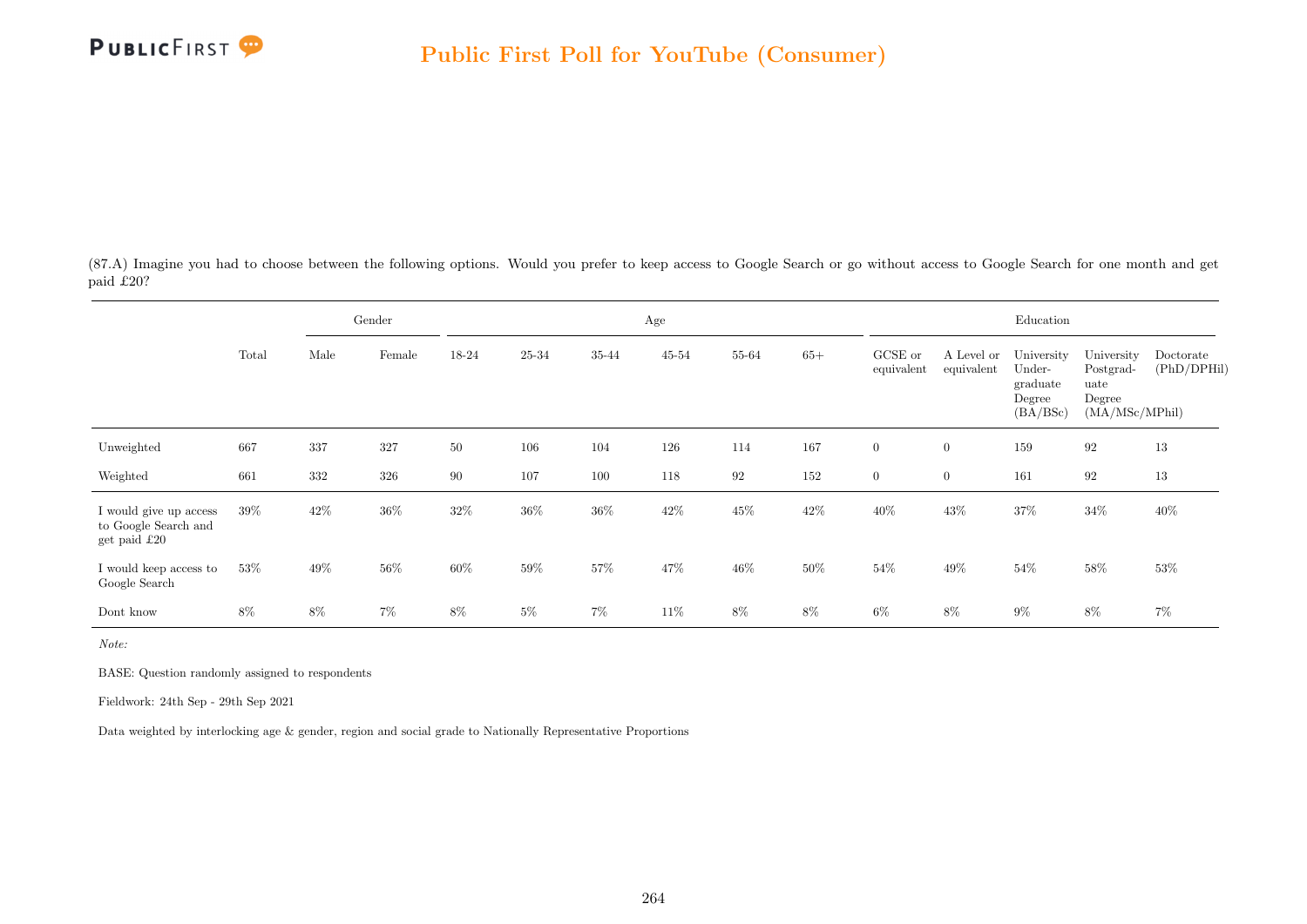

(87.B) Imagine you had to choose between the following options. Would you prefer to keep access to Google Search or go without access to Google Search for one month and get paid £20?

|                                                                         |        |       |        | Social Grade   |       |        | $EU$ 2016 Vote |                   |                     |        |                     | 2019                          |                   |                      |
|-------------------------------------------------------------------------|--------|-------|--------|----------------|-------|--------|----------------|-------------------|---------------------|--------|---------------------|-------------------------------|-------------------|----------------------|
|                                                                         | Total  | AB    | C1     | C <sub>2</sub> | DE    | Leave  | Remain         | I did not<br>vote | Conservative Labour |        | Liberal<br>Democrat | The<br><b>Brexit</b><br>Party | I did not<br>vote | None of<br>the above |
| Unweighted                                                              | 667    | 183   | 188    | 119            | 171   | 284    | 309            | 52                | $\,289$             | 169    | 61                  | $\overline{7}$                | 57                | $\overline{0}$       |
| Weighted                                                                | 661    | 172   | 184    | 135            | 164   | 264    | 315            | 50                | 272                 | 174    | 57                  | 6                             | 56                | $\mathbf{0}$         |
| I would give up access<br>to Google Search and<br>get paid $\pounds 20$ | 39%    | 37%   | $42\%$ | $38\%$         | 41\%  | $42\%$ | 39%            | 37%               | $42\%$              | $34\%$ | 35%                 | 57%                           | $34\%$            | $\ast$               |
| I would keep access to<br>Google Search                                 | $53\%$ | 56%   | $50\%$ | 53%            | 52%   | $52\%$ | 54\%           | 44%               | $52\%$              | 57%    | 58%                 | 43\%                          | $54\%$            | $\ast$               |
| Dont know                                                               | 8%     | $7\%$ | 8%     | 10%            | $7\%$ | 7%     | $7\%$          | 20%               | 6%                  | $9\%$  | 7%                  | $0\%$                         | $12\%$            | $*$                  |

Note:

BASE: Question randomly assigned to respondents

Fieldwork: 24th Sep - 29th Sep 2021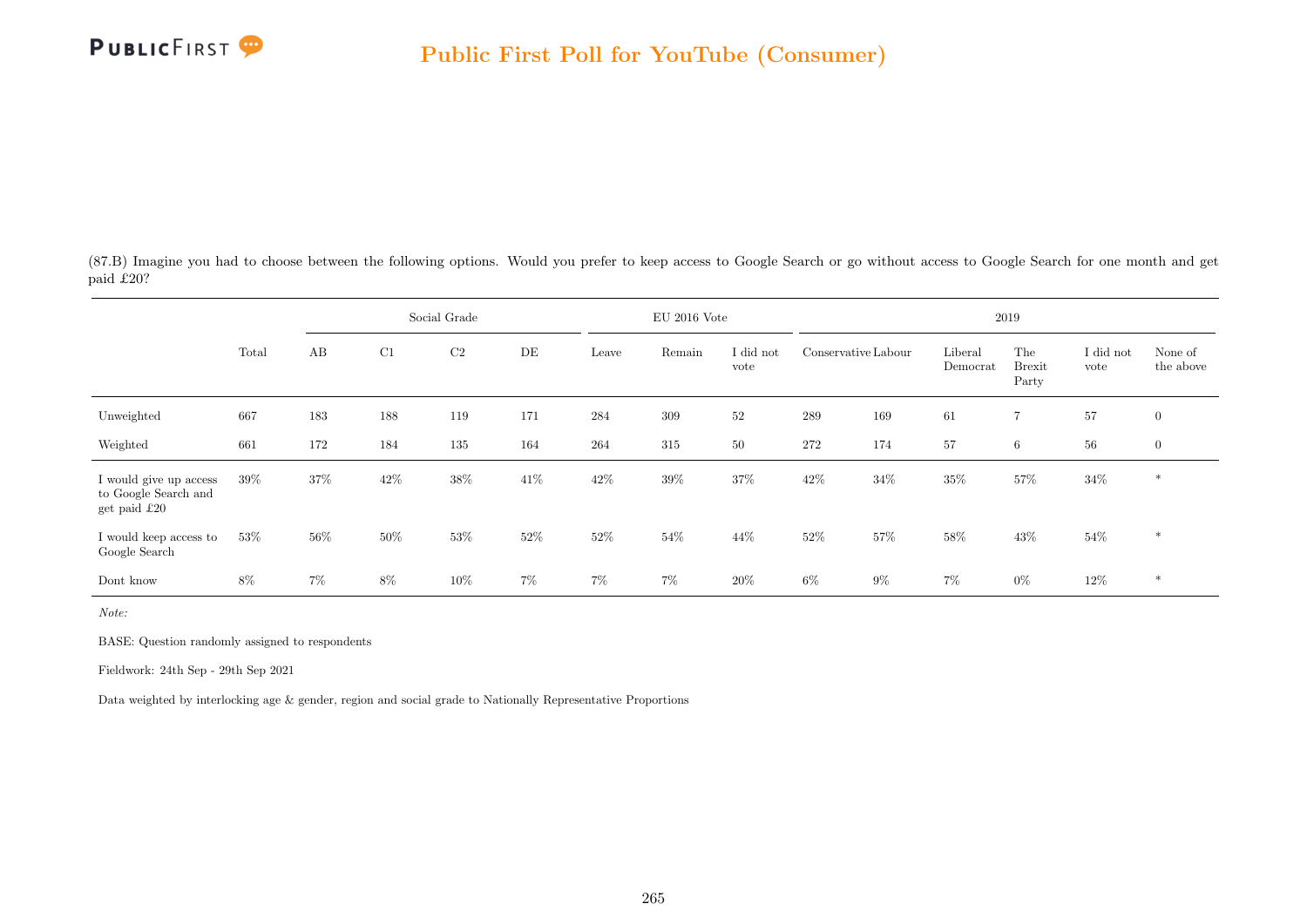

(87.C) Imagine you had to choose between the following options. Would you prefer to keep access to Google Search or go without access to Google Search for one month and get paid £20?

|                                                                |        |        |               |               |                    |                  |                  | Region                         |               |               |          |        |                     |
|----------------------------------------------------------------|--------|--------|---------------|---------------|--------------------|------------------|------------------|--------------------------------|---------------|---------------|----------|--------|---------------------|
|                                                                | Total  | London | South<br>East | South<br>West | East of<br>England | East<br>Midlands | West<br>Midlands | Yorkshire<br>and the<br>Humber | North<br>East | North<br>West | Scotland | Wales  | Northern<br>Ireland |
| Unweighted                                                     | 667    | 103    | 87            | 55            | 55                 | 44               | 56               | 56                             | $22\,$        | 90            | 55       | $36\,$ | $\,8\,$             |
| Weighted                                                       | 661    | 103    | 79            | 56            | 54                 | 45               | 52               | 53                             | $22\,$        | 86            | 60       | 37     | 14                  |
| I would give up access<br>to Google Search and<br>get paid £20 | $39\%$ | $41\%$ | 30%           | 40\%          | 45%                | $45\%$           | 44%              | $32\%$                         | 50%           | $35\%$        | 40%      | $48\%$ | $32\%$              |
| I would keep access to<br>Google Search                        | 53%    | 48%    | 63%           | 53%           | 53%                | 47%              | 53%              | $61\%$                         | 42\%          | 52\%          | 52%      | 45%    | 55%                 |
| Dont know                                                      | $8\%$  | 11\%   | $6\%$         | $7\%$         | $2\%$              | $9\%$            | $3\%$            | $7\%$                          | $7\%$         | 13%           | $8\%$    | $8\%$  | $13\%$              |

Note:

BASE: Question randomly assigned to respondents

Fieldwork: 24th Sep - 29th Sep 2021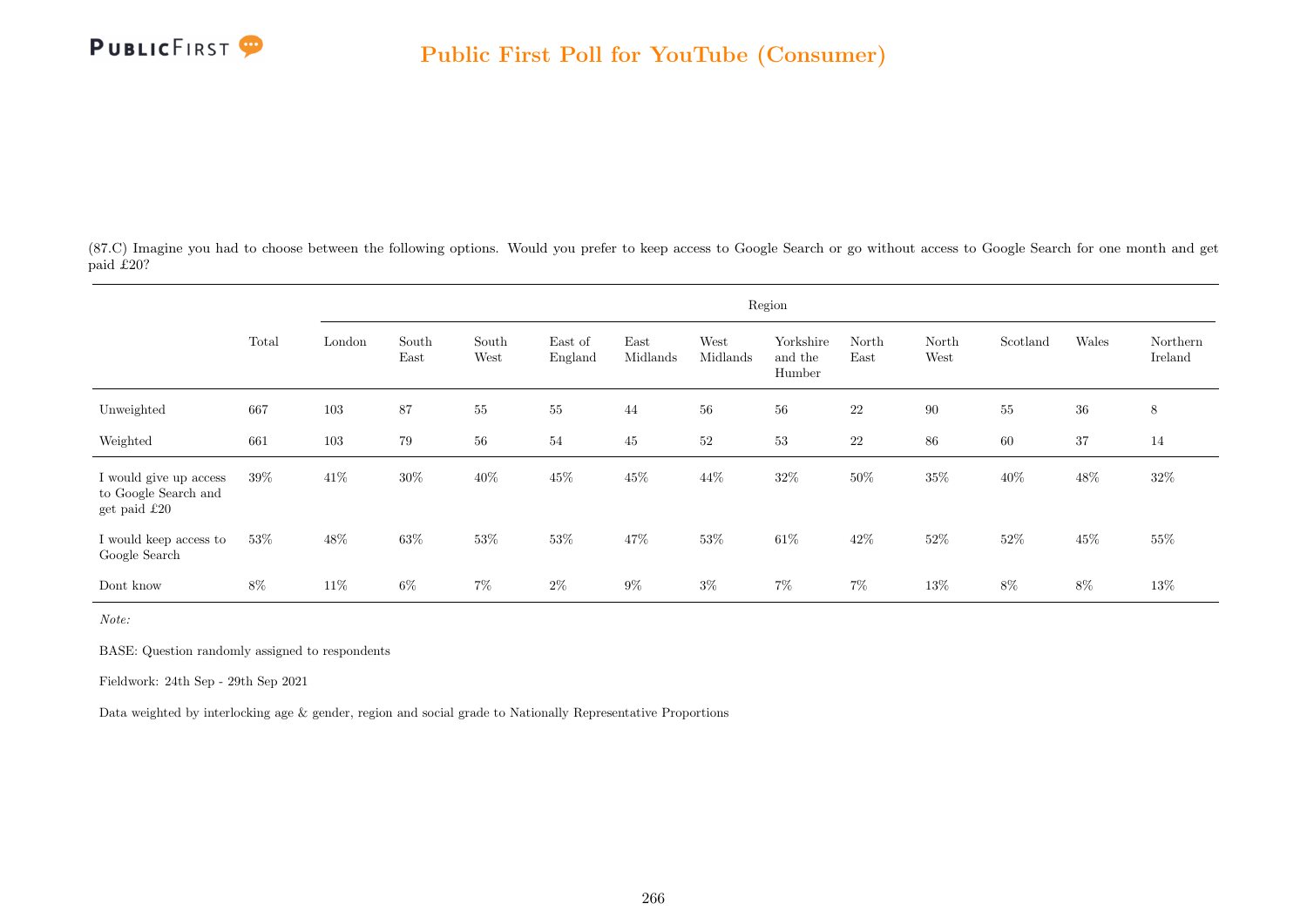

(88.A) Imagine you had to choose between the following options. Would you prefer to keep access to Google Search or go without access to Google Search for one month and get paid £50?

|                                                                |        |        | Gender |        |        |        | Age       |        |        |                       |                          | Education                                              |                                                             |                          |
|----------------------------------------------------------------|--------|--------|--------|--------|--------|--------|-----------|--------|--------|-----------------------|--------------------------|--------------------------------------------------------|-------------------------------------------------------------|--------------------------|
|                                                                | Total  | Male   | Female | 18-24  | 25-34  | 35-44  | $45 - 54$ | 55-64  | $65+$  | GCSE or<br>equivalent | A Level or<br>equivalent | University<br>Under-<br>graduate<br>Degree<br>(BA/BSc) | University<br>Postgrad-<br>uate<br>Degree<br>(MA/MSc/MPhil) | Doctorate<br>(PhD/DPHil) |
| Unweighted                                                     | 677    | 328    | 347    | 44     | 132    | 122    | 121       | 106    | 152    | $\boldsymbol{0}$      | $\overline{0}$           | 180                                                    | 101                                                         | 10                       |
| Weighted                                                       | 675    | 324    | 349    | 83     | 135    | 120    | 114       | 86     | 138    | $\overline{0}$        | $\overline{0}$           | 184                                                    | 100                                                         | 12                       |
| I would give up access<br>to Google Search and<br>get paid £50 | 49%    | $50\%$ | 49%    | $26\%$ | $46\%$ | $56\%$ | $55\%$    | $56\%$ | $52\%$ | $55\%$                | $50\%$                   | $45\%$                                                 | $49\%$                                                      | 32%                      |
| I would keep access to<br>Google Search                        | 41\%   | 42%    | $40\%$ | 59%    | 42\%   | 40%    | 36%       | $35\%$ | 37%    | 34%                   | 42\%                     | 44%                                                    | 46%                                                         | 54%                      |
| Dont know                                                      | $10\%$ | 8%     | 11\%   | $16\%$ | 12%    | $4\%$  | $9\%$     | $9\%$  | 11%    | 12%                   | $9\%$                    | 11\%                                                   | $5\%$                                                       | 15%                      |

Note:

BASE: Question randomly assigned to respondents

Fieldwork: 24th Sep - 29th Sep 2021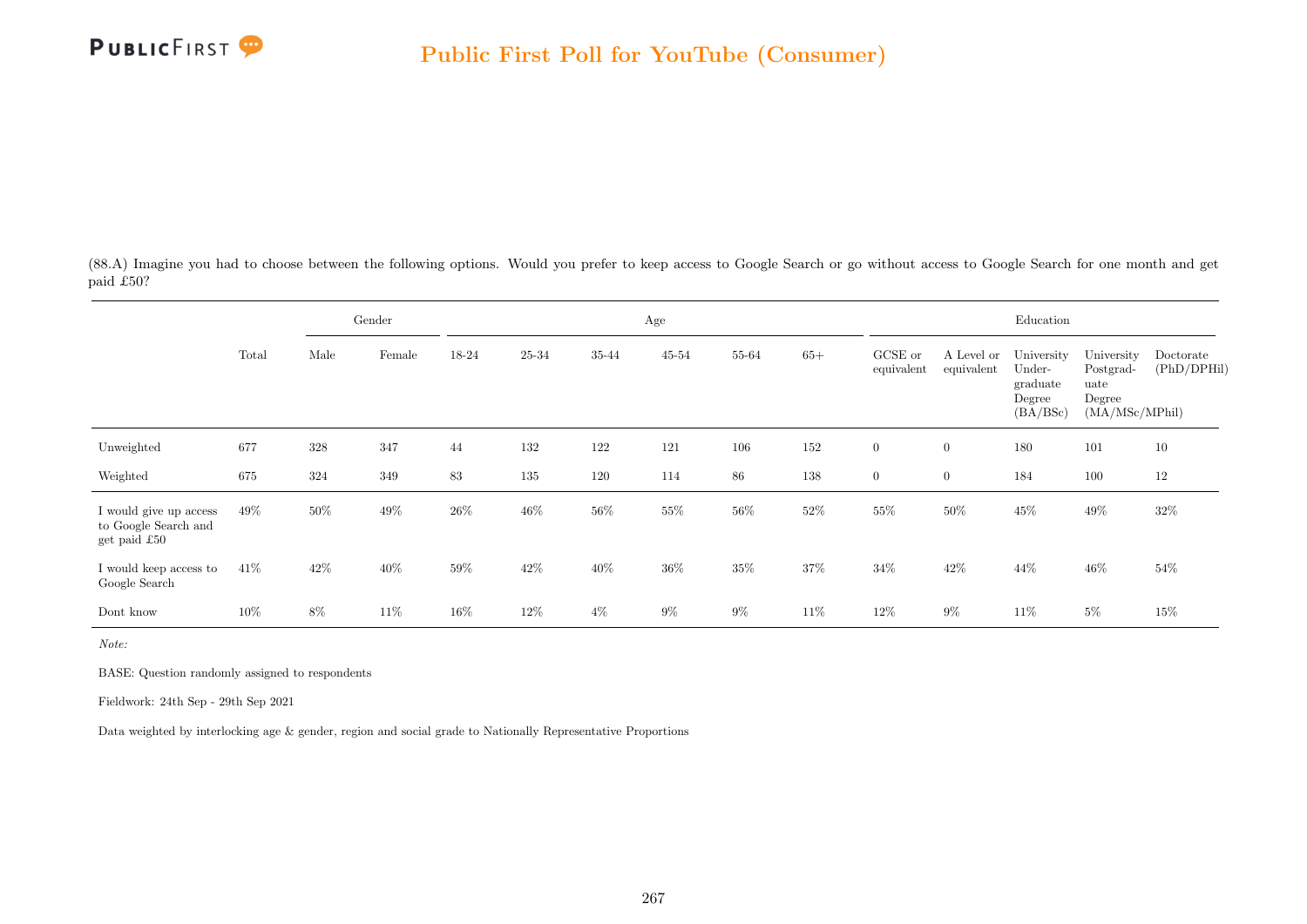

(88.B) Imagine you had to choose between the following options. Would you prefer to keep access to Google Search or go without access to Google Search for one month and get paid £50?

|                                                                         |       |       |        | Social Grade   |     |        | $EU$ 2016 Vote |                   |                     |        |                     | 2019                          |                   |                      |
|-------------------------------------------------------------------------|-------|-------|--------|----------------|-----|--------|----------------|-------------------|---------------------|--------|---------------------|-------------------------------|-------------------|----------------------|
|                                                                         | Total | AB    | C1     | C <sub>2</sub> | DE  | Leave  | Remain         | I did not<br>vote | Conservative Labour |        | Liberal<br>Democrat | The<br><b>Brexit</b><br>Party | I did not<br>vote | None of<br>the above |
| Unweighted                                                              | 677   | 186   | 189    | 125            | 173 | 263    | 307            | 78                | 287                 | 159    | 58                  | 3                             | $75\,$            | $\overline{0}$       |
| Weighted                                                                | 675   | 175   | 184    | 144            | 166 | 249    | 301            | 82                | 269                 | 158    | 54                  | 3                             | 84                | $\mathbf{0}$         |
| I would give up access<br>to Google Search and<br>get paid $\pounds 50$ | 49%   | 44\%  | $52\%$ | $60\%$         | 42% | $52\%$ | $52\%$         | 43%               | $54\%$              | $51\%$ | 48%                 | $67\%$                        | $45\%$            | $\ast$               |
| I would keep access to<br>Google Search                                 | 41%   | 51\%  | 36%    | 31\%           | 45% | 39%    | 41\%           | 38%               | 39%                 | 43\%   | 45%                 | 33%                           | 35%               | $\ast$               |
| Dont know                                                               | 10%   | $5\%$ | 12%    | $9\%$          | 13% | 8%     | $7\%$          | 19%               | 7%                  | $6\%$  | 7%                  | $0\%$                         | 20%               | $*$                  |

Note:

BASE: Question randomly assigned to respondents

Fieldwork: 24th Sep - 29th Sep 2021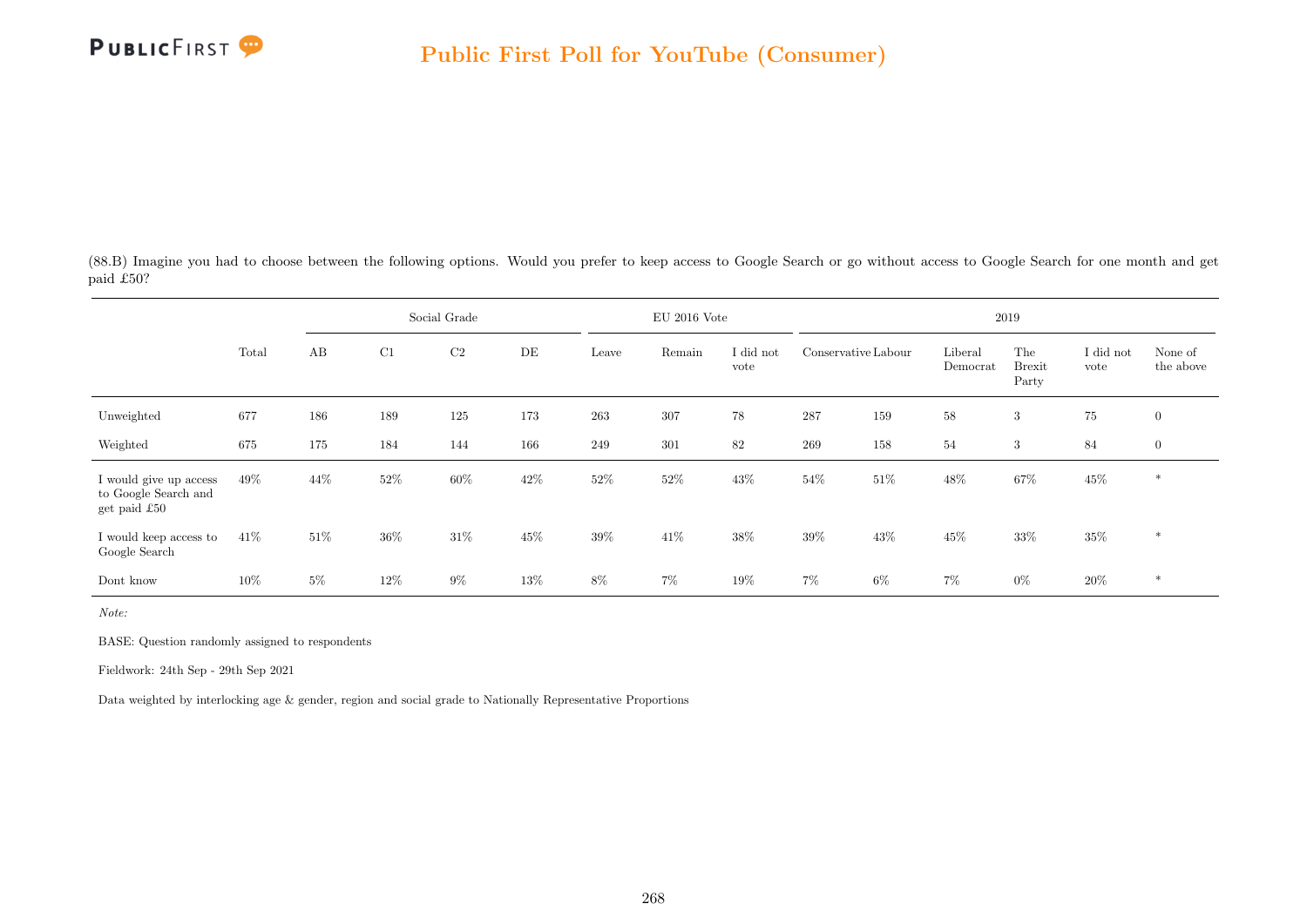

(88.C) Imagine you had to choose between the following options. Would you prefer to keep access to Google Search or go without access to Google Search for one month and get paid £50?

|                                                                |        |        |               |               |                    |                  |                  | Region                         |               |               |          |        |                     |
|----------------------------------------------------------------|--------|--------|---------------|---------------|--------------------|------------------|------------------|--------------------------------|---------------|---------------|----------|--------|---------------------|
|                                                                | Total  | London | South<br>East | South<br>West | East of<br>England | East<br>Midlands | West<br>Midlands | Yorkshire<br>and the<br>Humber | North<br>East | North<br>West | Scotland | Wales  | Northern<br>Ireland |
| Unweighted                                                     | 677    | 102    | $90\,$        | 44            | 71                 | 49               | 62               | 50                             | 27            | 86            | 47       | $38\,$ | 11                  |
| Weighted                                                       | 675    | 95     | 83            | 45            | 69                 | 53               | 59               | 52                             | 25            | 84            | 51       | $36\,$ | 23                  |
| I would give up access<br>to Google Search and<br>get paid £50 | 49%    | $48\%$ | 42\%          | $46\%$        | 49%                | $44\%$           | $54\%$           | $60\%$                         | 64%           | $52\%$        | 55%      | $40\%$ | 41\%                |
| I would keep access to<br>Google Search                        | 41\%   | 46%    | 49%           | $39\%$        | 44%                | 38%              | 40%              | 30%                            | 30%           | $41\%$        | 35%      | 46%    | $36\%$              |
| Dont know                                                      | $10\%$ | $6\%$  | 10%           | 14\%          | $7\%$              | 19%              | $7\%$            | 10%                            | $7\%$         | $7\%$         | 10%      | 14%    | 23\%                |

Note:

BASE: Question randomly assigned to respondents

Fieldwork: 24th Sep - 29th Sep 2021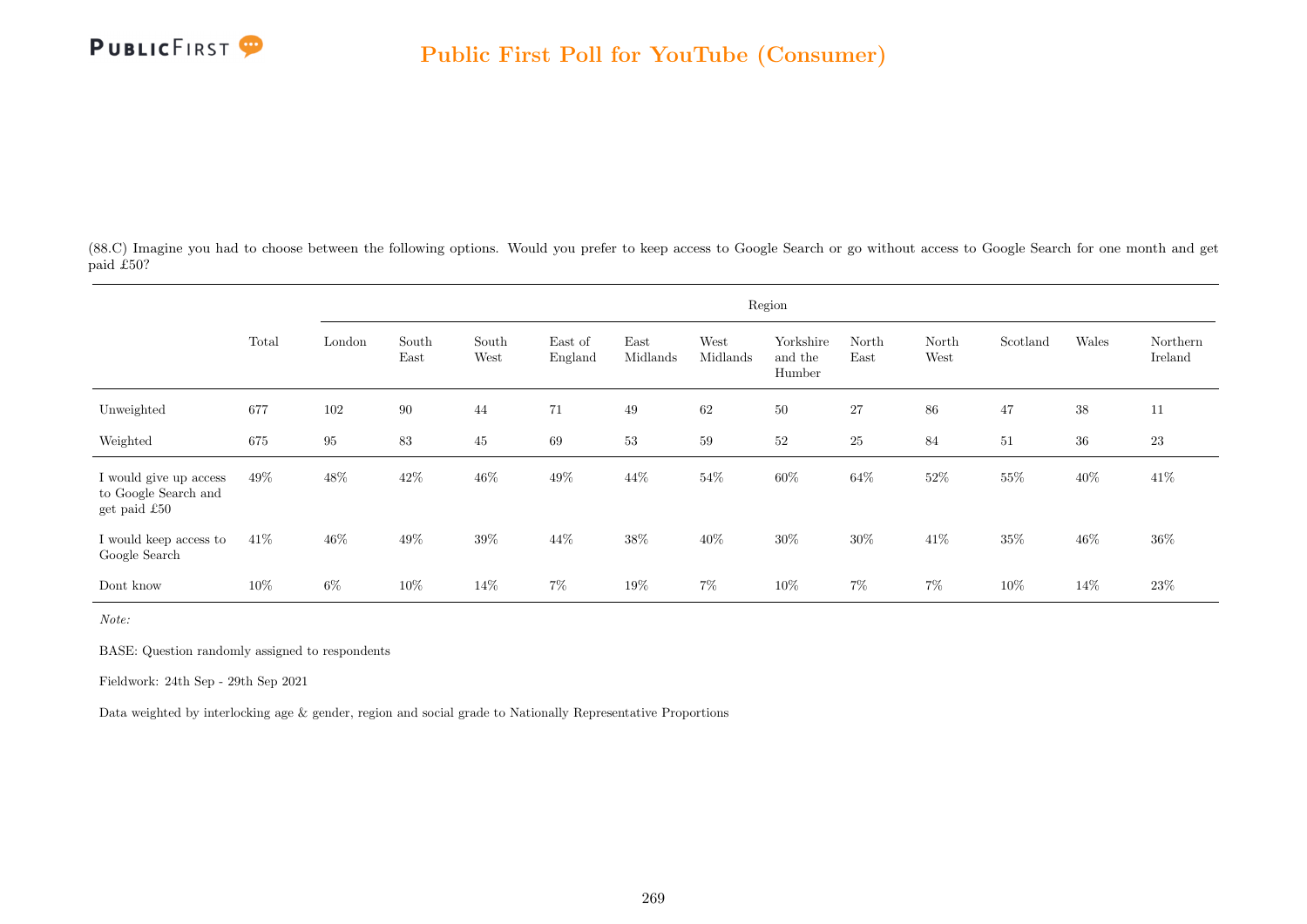

(89.A) Imagine you had to choose between the following options. Would you prefer to keep access to Google Search or go without access to Google Search for one month and get paid £100?

|                                                                         |        |       | Gender |        |        |        | Age       |        |        |                       |                          | Education                                              |                                                             |                          |
|-------------------------------------------------------------------------|--------|-------|--------|--------|--------|--------|-----------|--------|--------|-----------------------|--------------------------|--------------------------------------------------------|-------------------------------------------------------------|--------------------------|
|                                                                         | Total  | Male  | Female | 18-24  | 25-34  | 35-44  | $45 - 54$ | 55-64  | $65+$  | GCSE or<br>equivalent | A Level or<br>equivalent | University<br>Under-<br>graduate<br>Degree<br>(BA/BSc) | University<br>Postgrad-<br>uate<br>Degree<br>(MA/MSc/MPhil) | Doctorate<br>(PhD/DPHil) |
| Unweighted                                                              | 624    | 316   | 304    | 49     | 106    | 96     | 109       | 113    | 151    | $\overline{0}$        | $\overline{0}$           | 165                                                    | 83                                                          | $\overline{7}$           |
| Weighted                                                                | 623    | 319   | 300    | 91     | 108    | 94     | 102       | 92     | 135    | $\overline{0}$        | $\overline{0}$           | 167                                                    | 83                                                          | $\overline{7}$           |
| I would give up access<br>to Google Search and<br>get paid $\pounds100$ | 55%    | 54%   | $56\%$ | $34\%$ | 45%    | $59\%$ | $59\%$    | 74%    | $60\%$ | $51\%$                | $63\%$                   | $51\%$                                                 | $55\%$                                                      | $62\%$                   |
| I would keep access to<br>Google Search                                 | $36\%$ | 36%   | $35\%$ | $55\%$ | $45\%$ | $37\%$ | $27\%$    | $20\%$ | $31\%$ | $36\%$                | $29\%$                   | $39\%$                                                 | $43\%$                                                      | $38\%$                   |
| Dont know                                                               | $9\%$  | $9\%$ | $9\%$  | 11\%   | 10%    | $4\%$  | 14\%      | $6\%$  | $9\%$  | 13%                   | $9\%$                    | $9\%$                                                  | $2\%$                                                       | $0\%$                    |

Note:

BASE: Question randomly assigned to respondents

Fieldwork: 24th Sep - 29th Sep 2021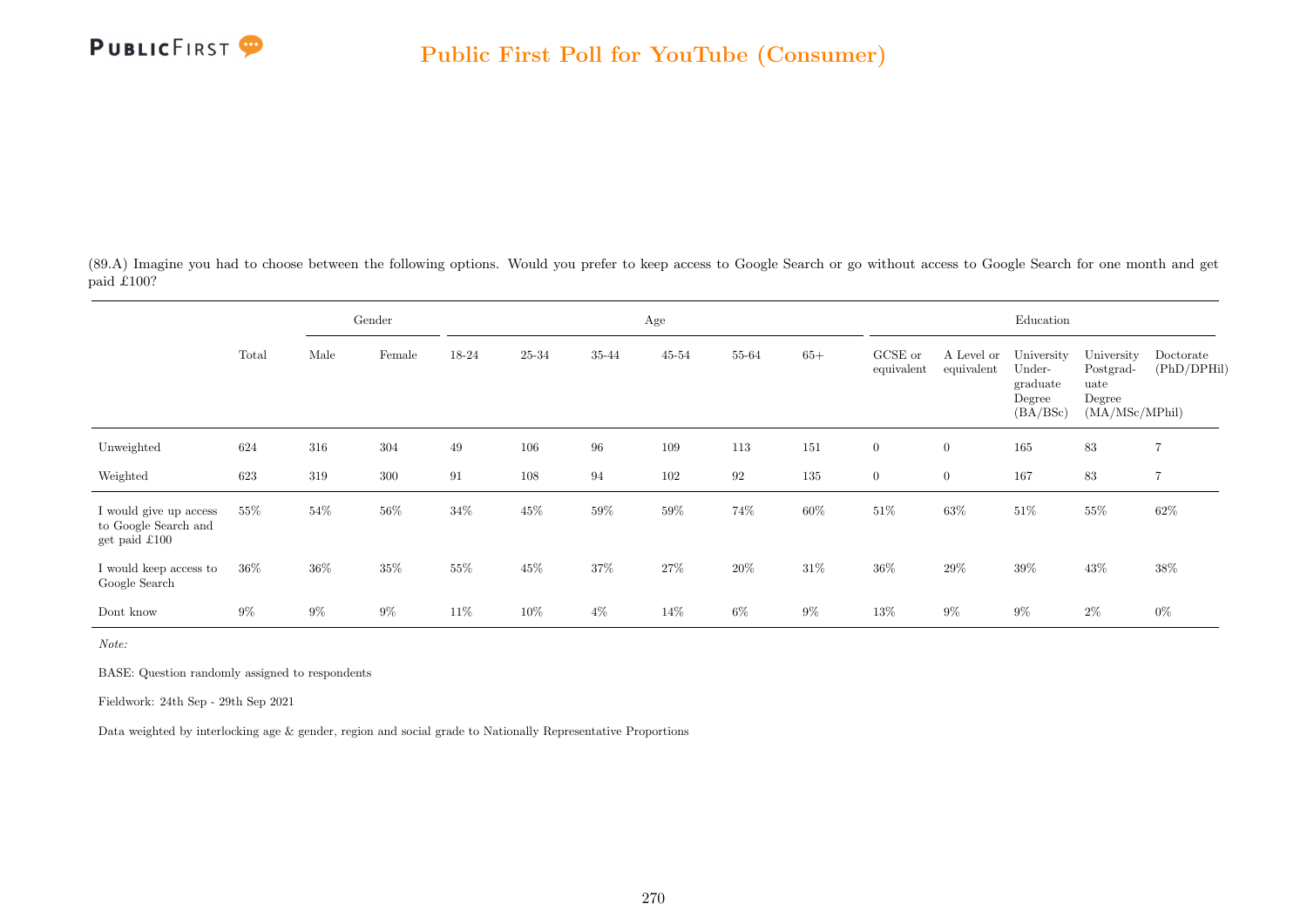

(89.B) Imagine you had to choose between the following options. Would you prefer to keep access to Google Search or go without access to Google Search for one month and get paid £100?

|                                                                         |        |       |        | Social Grade |        |        | $EU$ 2016 Vote |                   |                     |        |                     | 2019                          |                   |                      |
|-------------------------------------------------------------------------|--------|-------|--------|--------------|--------|--------|----------------|-------------------|---------------------|--------|---------------------|-------------------------------|-------------------|----------------------|
|                                                                         | Total  | AB    | C1     | $\rm{C2}$    | DE     | Leave  | Remain         | I did not<br>vote | Conservative Labour |        | Liberal<br>Democrat | The<br><b>Brexit</b><br>Party | I did not<br>vote | None of<br>the above |
| Unweighted                                                              | 624    | 195   | 148    | 119          | 156    | 243    | 275            | 77                | 240                 | 164    | 54                  | $\overline{4}$                | $79\,$            | $\overline{0}$       |
| Weighted                                                                | 623    | 188   | 144    | 139          | 147    | 230    | 269            | 78                | 227                 | 171    | 49                  | $\overline{4}$                | 82                | $\overline{0}$       |
| I would give up access<br>to Google Search and<br>get paid $\pounds100$ | $55\%$ | 54%   | $60\%$ | $54\%$       | $54\%$ | $59\%$ | $56\%$         | $49\%$            | $62\%$              | $51\%$ | $50\%$              | $72\%$                        | $51\%$            | $\ast$               |
| I would keep access to<br>Google Search                                 | 36%    | 41\%  | 31\%   | 36%          | 33%    | $33\%$ | 38%            | 36%               | 33%                 | 42\%   | 41\%                | 28\%                          | 30%               | $\ast$               |
| Dont know                                                               | $9\%$  | $5\%$ | $9\%$  | 10%          | 13%    | 8%     | 6%             | 15%               | $5\%$               | 7%     | $9\%$               | $0\%$                         | $19\%$            | $\ast$               |

Note:

BASE: Question randomly assigned to respondents

Fieldwork: 24th Sep - 29th Sep 2021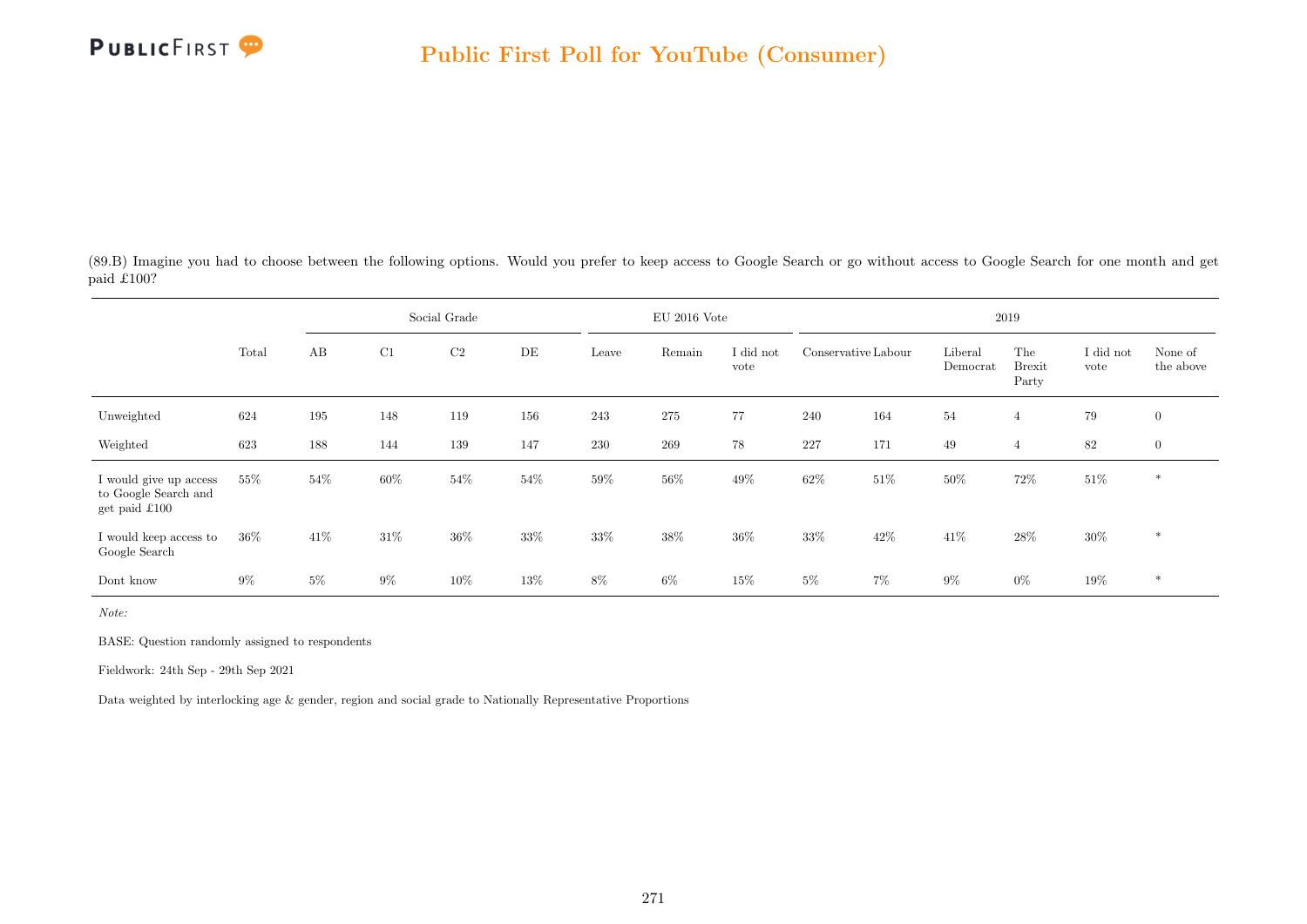

(89.C) Imagine you had to choose between the following options. Would you prefer to keep access to Google Search or go without access to Google Search for one month and get paid £100?

|                                                                 |       |                   |               |               |                    |                  |                  | Region                         |               |               |          |        |                     |
|-----------------------------------------------------------------|-------|-------------------|---------------|---------------|--------------------|------------------|------------------|--------------------------------|---------------|---------------|----------|--------|---------------------|
|                                                                 | Total | London            | South<br>East | South<br>West | East of<br>England | East<br>Midlands | West<br>Midlands | Yorkshire<br>and the<br>Humber | North<br>East | North<br>West | Scotland | Wales  | Northern<br>Ireland |
| Unweighted                                                      | 624   | $\boldsymbol{93}$ | 94            | $48\,$        | 59                 | $36\,$           | 55               | $48\,$                         | 27            | 73            | 44       | 37     | $10\,$              |
| Weighted                                                        | 623   | 92                | 87            | 48            | 61                 | 40               | $50\,$           | 48                             | <b>25</b>     | 67            | 51       | $36\,$ | 17                  |
| I would give up access<br>to Google Search and<br>get paid £100 | 55%   | 44\%              | 58\%          | $53\%$        | 60%                | $52\%$           | $51\%$           | $58\%$                         | $83\%$        | $61\%$        | $54\%$   | $49\%$ | 58%                 |
| I would keep access to<br>Google Search                         | 36\%  | 48%               | 35%           | 34%           | 38%                | 26\%             | 42\%             | 27%                            | 17%           | 34%           | 35%      | 38%    | $31\%$              |
| Dont know                                                       | $9\%$ | $9\%$             | $7\%$         | 13%           | $2\%$              | $23\%$           | $7\%$            | $15\%$                         | $0\%$         | $5\%$         | 11\%     | 12\%   | $10\%$              |

Note:

BASE: Question randomly assigned to respondents

Fieldwork: 24th Sep - 29th Sep 2021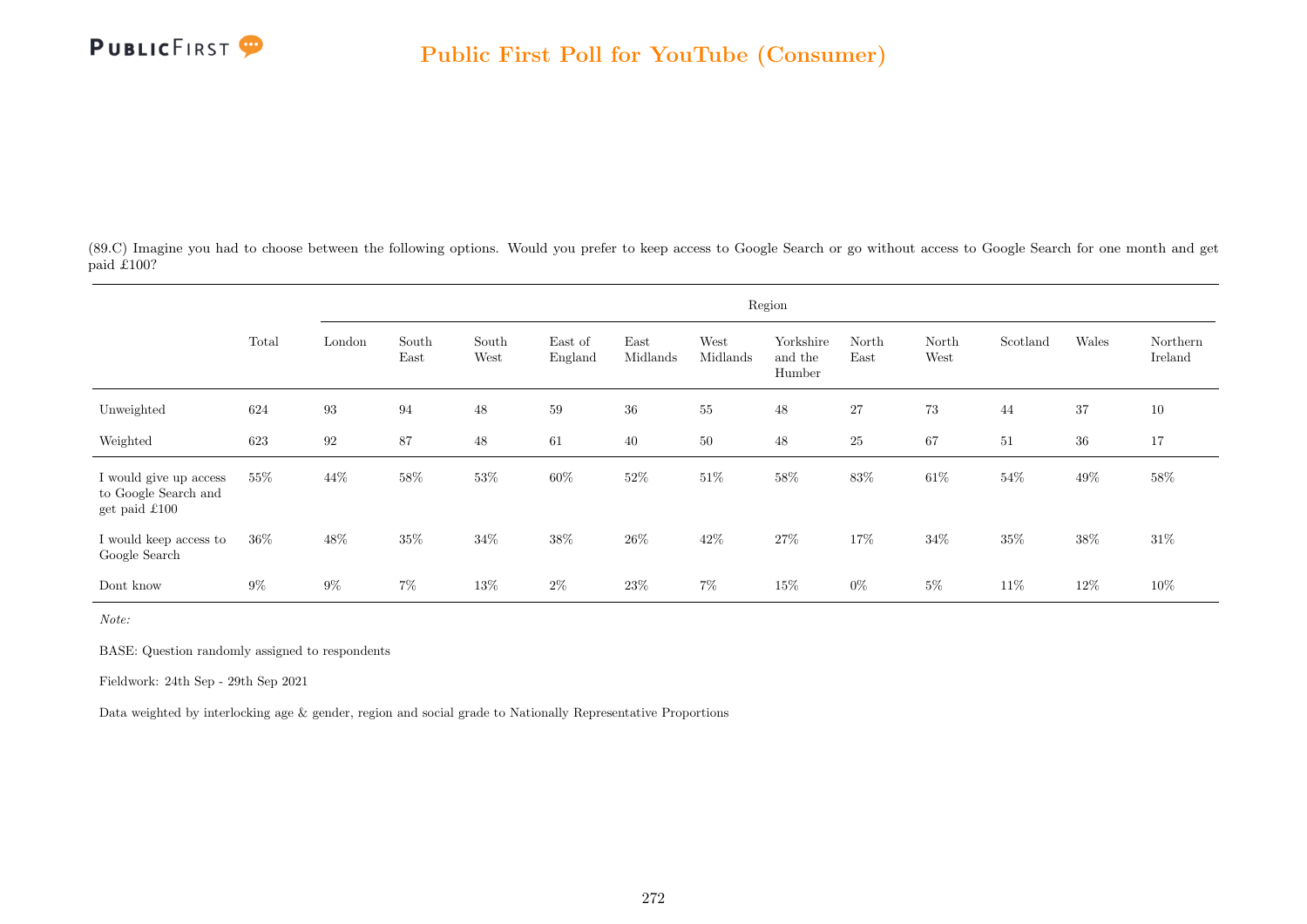

(90.A) Imagine you had to choose between the following options. Would you prefer to keep access to Google Search or go without access to Google Search for one month and get paid £100?

|                                                                 |        |      | Gender |        |        |        | Age       |       |        |                       |                          | Education                                              |                                                             |                          |
|-----------------------------------------------------------------|--------|------|--------|--------|--------|--------|-----------|-------|--------|-----------------------|--------------------------|--------------------------------------------------------|-------------------------------------------------------------|--------------------------|
|                                                                 | Total  | Male | Female | 18-24  | 25-34  | 35-44  | $45 - 54$ | 55-64 | $65+$  | GCSE or<br>equivalent | A Level or<br>equivalent | University<br>Under-<br>graduate<br>Degree<br>(BA/BSc) | University<br>Postgrad-<br>uate<br>Degree<br>(MA/MSc/MPhil) | Doctorate<br>(PhD/DPHil) |
| Unweighted                                                      | 671    | 331  | 340    | 53     | 99     | 114    | 117       | 123   | 165    | $\overline{0}$        | $\overline{0}$           | 171                                                    | 86                                                          | 12                       |
| Weighted                                                        | 673    | 326  | 347    | 98     | 103    | 115    | 108       | 101   | 148    | $\overline{0}$        | $\overline{0}$           | 177                                                    | 87                                                          | 11                       |
| I would give up access<br>to Google Search and<br>get paid £200 | $64\%$ | 64\% | 65%    | 48\%   | $61\%$ | $69\%$ | $69\%$    | 70%   | $67\%$ | 66%                   | 71%                      | $60\%$                                                 | 57%                                                         | 53%                      |
| I would keep access to<br>Google Search                         | $24\%$ | 25\% | $24\%$ | $34\%$ | $29\%$ | $26\%$ | $18\%$    | 18%   | $22\%$ | $19\%$                | $20\%$                   | $26\%$                                                 | $38\%$                                                      | 47%                      |
| Dont know                                                       | 11\%   | 11\% | $12\%$ | 18%    | 10%    | $5\%$  | 13%       | 11%   | 11%    | 15%                   | $9\%$                    | 14%                                                    | $5\%$                                                       | $0\%$                    |

Note:

BASE: Question randomly assigned to respondents

Fieldwork: 24th Sep - 29th Sep 2021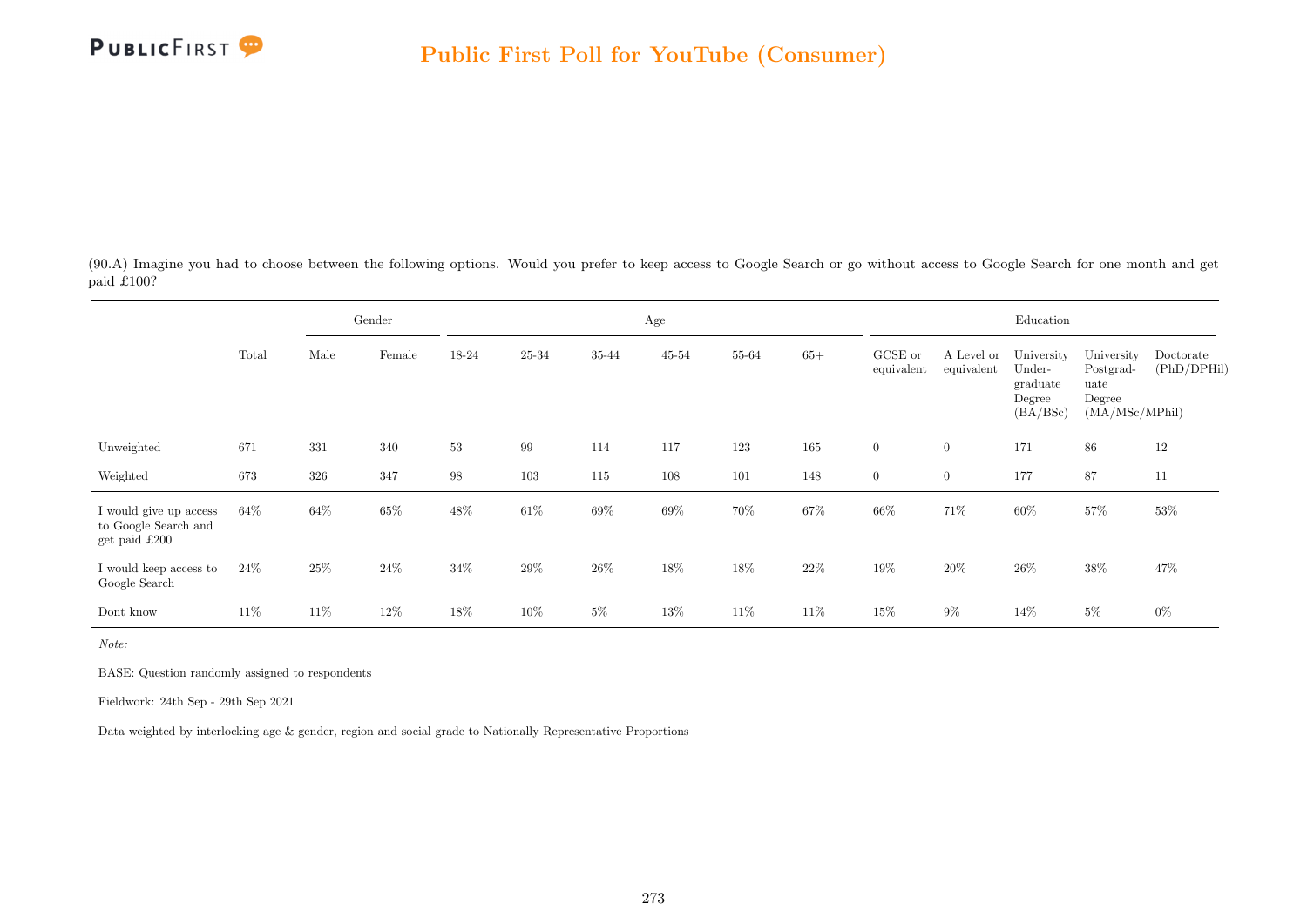

(90.B) Imagine you had to choose between the following options. Would you prefer to keep access to Google Search or go without access to Google Search for one month and get paid £100?

|                                                                 |        |       |        | Social Grade |     |        | $EU$ 2016 Vote |                   |                     |        |                     | 2019                          |                   |                      |
|-----------------------------------------------------------------|--------|-------|--------|--------------|-----|--------|----------------|-------------------|---------------------|--------|---------------------|-------------------------------|-------------------|----------------------|
|                                                                 | Total  | AB    | C1     | $\rm{C2}$    | DE  | Leave  | Remain         | I did not<br>vote | Conservative Labour |        | Liberal<br>Democrat | The<br><b>Brexit</b><br>Party | I did not<br>vote | None of<br>the above |
| Unweighted                                                      | 671    | 191   | 177    | 131          | 168 | 284    | 280            | 78                | 273                 | 149    | 64                  | 10                            | 85                | $\overline{0}$       |
| Weighted                                                        | 673    | 182   | 181    | 147          | 158 | 264    | 280            | 85                | 258                 | 155    | 64                  | 10                            | 88                | $\overline{0}$       |
| I would give up access<br>to Google Search and<br>get paid £200 | $64\%$ | 63%   | $63\%$ | $67\%$       | 66% | $70\%$ | $63\%$         | $60\%$            | 68%                 | $63\%$ | $63\%$              | $69\%$                        | $61\%$            | $\ast$               |
| I would keep access to<br>Google Search                         | 24\%   | 31\%  | 25%    | 18%          | 20% | $19\%$ | $29\%$         | 24\%              | $22\%$              | 27%    | 33%                 | $9\%$                         | $25\%$            | $\ast$               |
| Dont know                                                       | $11\%$ | $6\%$ | 12%    | 15%          | 13% | $11\%$ | $9\%$          | 16%               | $9\%$               | $9\%$  | $4\%$               | $23\%$                        | 14\%              | $*$                  |

Note:

BASE: Question randomly assigned to respondents

Fieldwork: 24th Sep - 29th Sep 2021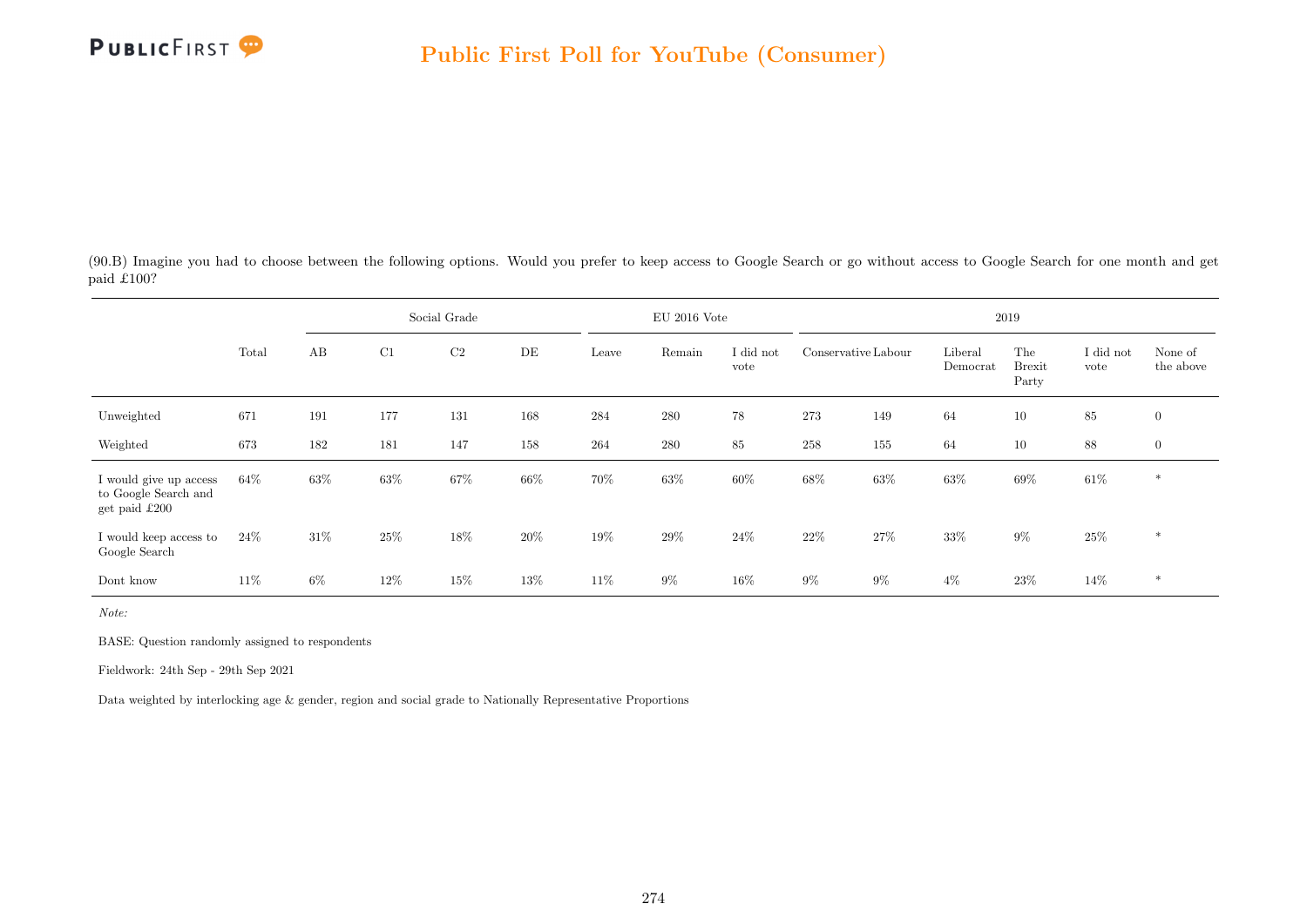

(90.C) Imagine you had to choose between the following options. Would you prefer to keep access to Google Search or go without access to Google Search for one month and get paid £100?

|                                                                 |        |        |               |               |                    |                  |                  | Region                         |               |               |          |        |                     |
|-----------------------------------------------------------------|--------|--------|---------------|---------------|--------------------|------------------|------------------|--------------------------------|---------------|---------------|----------|--------|---------------------|
|                                                                 | Total  | London | South<br>East | South<br>West | East of<br>England | East<br>Midlands | West<br>Midlands | Yorkshire<br>and the<br>Humber | North<br>East | North<br>West | Scotland | Wales  | Northern<br>Ireland |
| Unweighted                                                      | 671    | 102    | 86            | 56            | 56                 | 49               | 61               | 53                             | 31            | 82            | 53       | $30\,$ | 12                  |
| Weighted                                                        | 673    | 101    | 81            | 57            | 57                 | 50               | 57               | 53                             | 31            | 73            | 61       | 29     | $22\,$              |
| I would give up access<br>to Google Search and<br>get paid £200 | 64\%   | 58%    | 66%           | 66\%          | 61\%               | $68\%$           | 66%              | $69\%$                         | $80\%$        | $60\%$        | 68%      | 54%    | 69%                 |
| I would keep access to<br>Google Search                         | 24\%   | 33%    | 26%           | $21\%$        | 34%                | 14%              | 24\%             | 25%                            | 12%           | 21%           | 18%      | $34\%$ | $16\%$              |
| Dont know                                                       | $11\%$ | $9\%$  | $8\%$         | 13\%          | $5\%$              | 18%              | $9\%$            | $6\%$                          | $9\%$         | 18%           | 15%      | 12%    | $15\%$              |

Note:

BASE: Question randomly assigned to respondents

Fieldwork: 24th Sep - 29th Sep 2021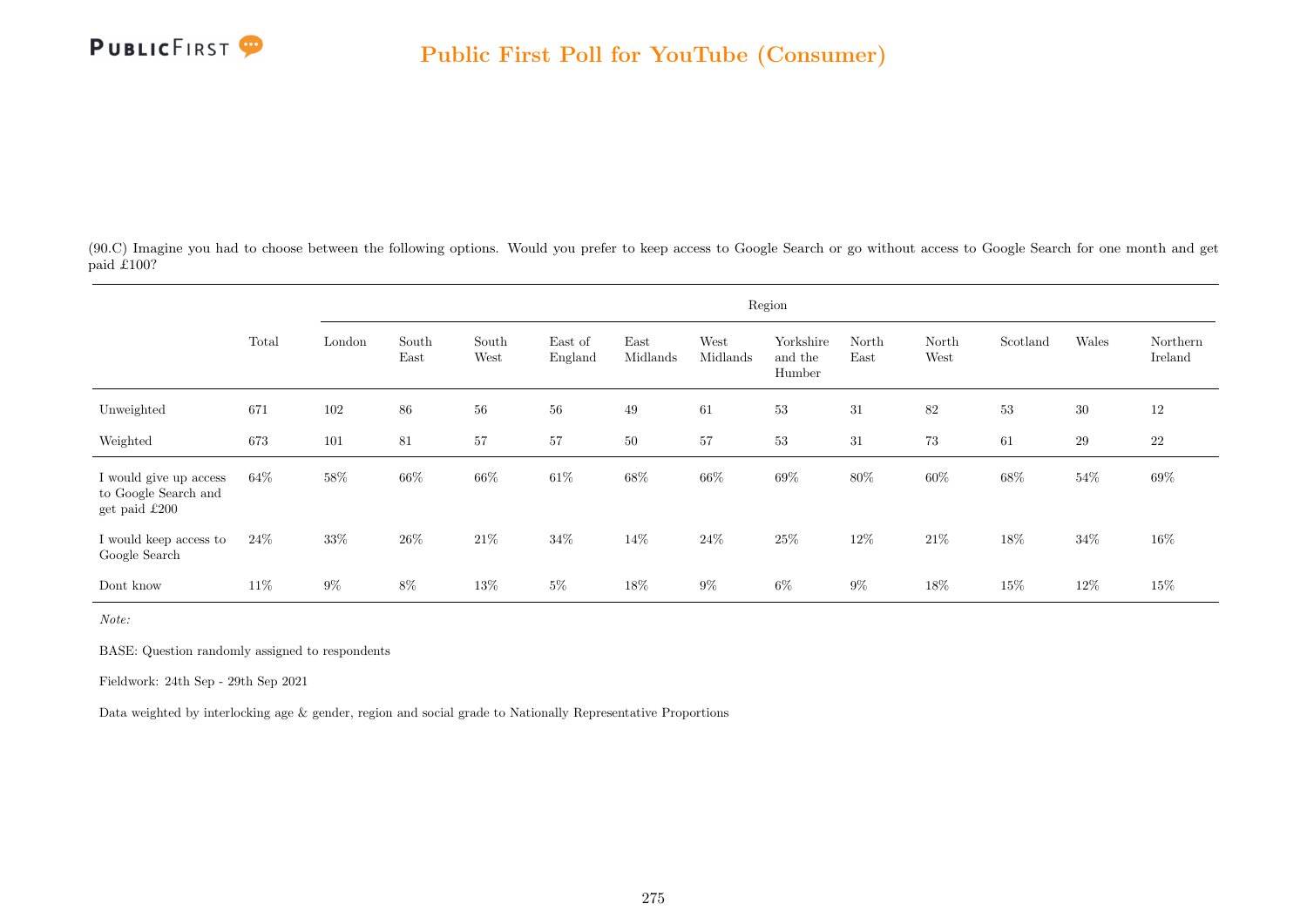

(91.A) Imagine you had to choose between the following options. Would you prefer to keep access to Google Search or go without access to Google Search for one month and get paid £500?

|                                                                   |       |      | Gender |       |       |        | Age       |       |        |                       |                          | Education                                              |                                                             |                          |
|-------------------------------------------------------------------|-------|------|--------|-------|-------|--------|-----------|-------|--------|-----------------------|--------------------------|--------------------------------------------------------|-------------------------------------------------------------|--------------------------|
|                                                                   | Total | Male | Female | 18-24 | 25-34 | 35-44  | $45 - 54$ | 55-64 | $65+$  | GCSE or<br>equivalent | A Level or<br>equivalent | University<br>Under-<br>graduate<br>Degree<br>(BA/BSc) | University<br>Postgrad-<br>uate<br>Degree<br>(MA/MSc/MPhil) | Doctorate<br>(PhD/DPHil) |
| Unweighted                                                        | 662   | 313  | 347    | 48    | 107   | 122    | 118       | 113   | 154    | $\boldsymbol{0}$      | $\overline{0}$           | 173                                                    | 88                                                          | 13                       |
| Weighted                                                          | 661   | 306  | 353    | 90    | 109   | 119    | 111       | 91    | 141    | $\overline{0}$        | $\overline{0}$           | 173                                                    | 90                                                          | 14                       |
| I would give up access<br>to Google Search and<br>get paid $£500$ | 71\%  | 69%  | 72%    | 70%   | 68%   | $64\%$ | 74%       | 76%   | 72\%   | $69\%$                | 76%                      | $69\%$                                                 | $62\%$                                                      | $93\%$                   |
| I would keep access to<br>Google Search                           | 22\%  | 23%  | 21\%   | 18%   | 25%   | $30\%$ | 18%       | 18%   | $22\%$ | $21\%$                | 18%                      | 24\%                                                   | $32\%$                                                      | 7%                       |
| Dont know                                                         | $7\%$ | 8%   | $7\%$  | 11%   | $7\%$ | 6%     | $8\%$     | $6\%$ | $6\%$  | 10%                   | $6\%$                    | $7\%$                                                  | $6\%$                                                       | $0\%$                    |

Note:

BASE: Question randomly assigned to respondents

Fieldwork: 24th Sep - 29th Sep 2021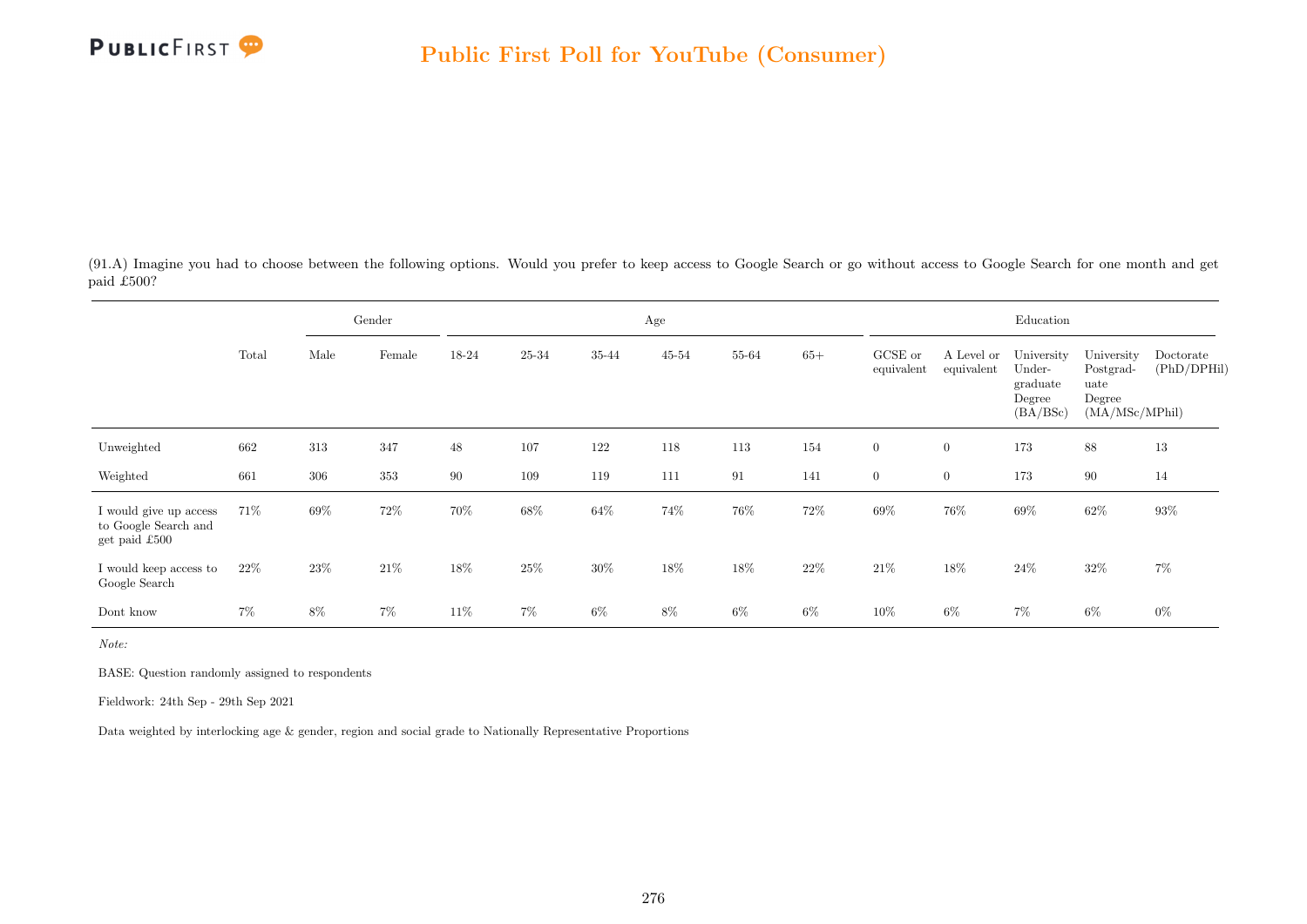

(91.B) Imagine you had to choose between the following options. Would you prefer to keep access to Google Search or go without access to Google Search for one month and get paid £500?

|                                                                 |       |       |        | Social Grade |     |       | $EU$ 2016 Vote |                   |                     |        |                     | 2019                          |                   |                      |
|-----------------------------------------------------------------|-------|-------|--------|--------------|-----|-------|----------------|-------------------|---------------------|--------|---------------------|-------------------------------|-------------------|----------------------|
|                                                                 | Total | AB    | C1     | $\rm{C2}$    | DE  | Leave | Remain         | I did not<br>vote | Conservative Labour |        | Liberal<br>Democrat | The<br><b>Brexit</b><br>Party | I did not<br>vote | None of<br>the above |
| Unweighted                                                      | 662   | 183   | 147    | 140          | 187 | 280   | 284            | 67                | 266                 | 162    | 54                  | 8                             | 85                | $\overline{0}$       |
| Weighted                                                        | 661   | 175   | 148    | 156          | 176 | 263   | $285\,$        | 68                | 249                 | 168    | 54                  | 8                             | 90                | $\mathbf{0}$         |
| I would give up access<br>to Google Search and<br>get paid £500 | 71\%  | 69%   | 71%    | 73%          | 70% | 71%   | 71\%           | 72%               | 73%                 | 66%    | 67%                 | $59\%$                        | 72\%              | $\ast$               |
| I would keep access to<br>Google Search                         | 22\%  | 26%   | $23\%$ | 19%          | 19% | 22\%  | $24\%$         | 19%               | 22\%                | $26\%$ | 23\%                | $13\%$                        | 18%               | $*$                  |
| Dont know                                                       | 7%    | $5\%$ | $6\%$  | $8\%$        | 11% | 7%    | $5\%$          | $9\%$             | $5\%$               | $8\%$  | 10%                 | $29\%$                        | $9\%$             | $*$                  |

Note:

BASE: Question randomly assigned to respondents

Fieldwork: 24th Sep - 29th Sep 2021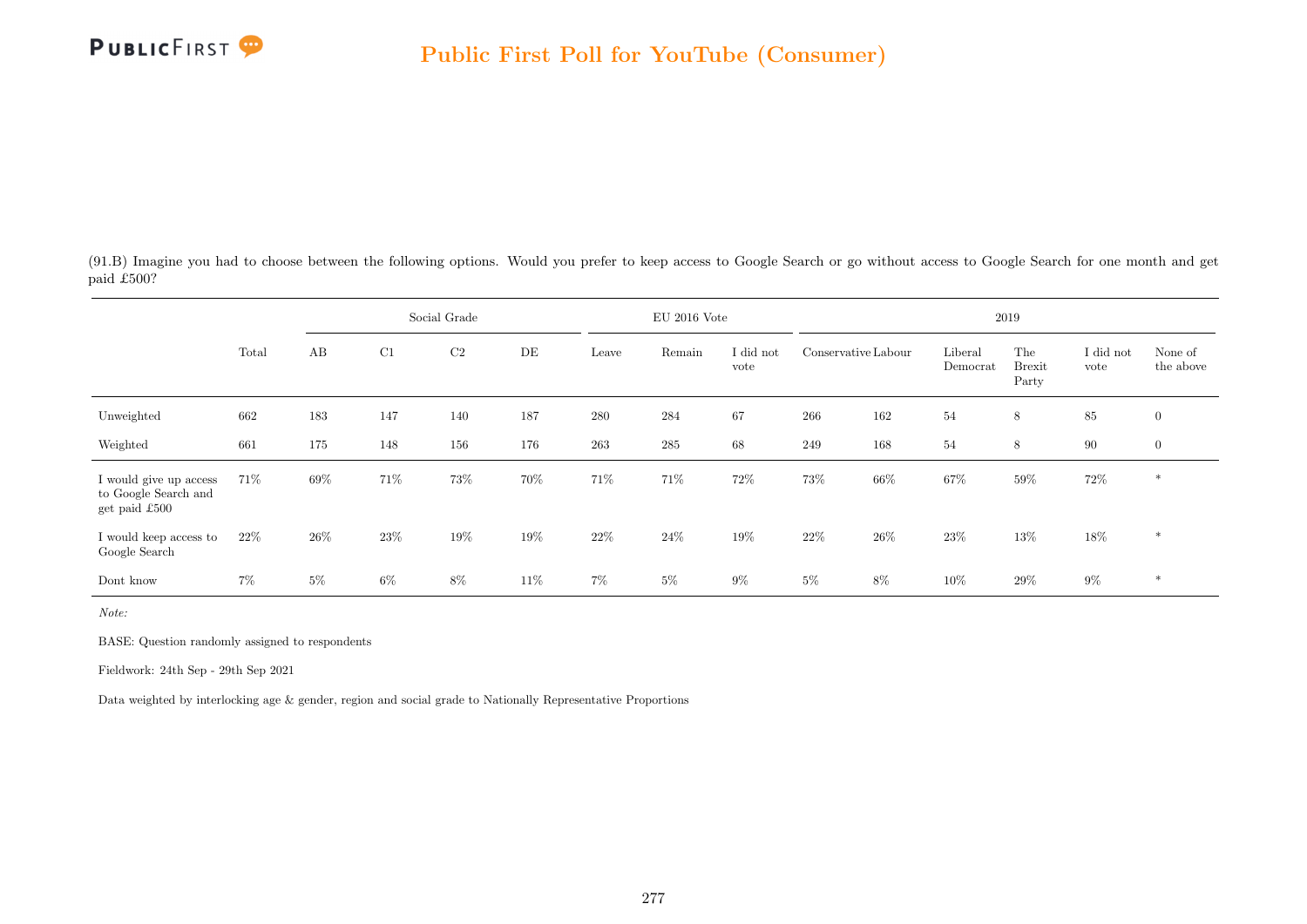

(91.C) Imagine you had to choose between the following options. Would you prefer to keep access to Google Search or go without access to Google Search for one month and get paid £500?

|                                                                 |       |        |               |               |                    |                  |                  | Region                         |               |               |          |        |                     |
|-----------------------------------------------------------------|-------|--------|---------------|---------------|--------------------|------------------|------------------|--------------------------------|---------------|---------------|----------|--------|---------------------|
|                                                                 | Total | London | South<br>East | South<br>West | East of<br>England | East<br>Midlands | West<br>Midlands | Yorkshire<br>and the<br>Humber | North<br>East | North<br>West | Scotland | Wales  | Northern<br>Ireland |
| Unweighted                                                      | 662   | 96     | 87            | $48\,$        | 66                 | 44               | $55\,$           | $56\,$                         | ${\bf 26}$    | 83            | $56\,$   | $36\,$ | 9                   |
| Weighted                                                        | 661   | 94     | 80            | 51            | 64                 | 48               | 54               | 55                             | 24            | $78\,$        | 63       | 34     | 16                  |
| I would give up access<br>to Google Search and<br>get paid £500 | 71\%  | $67\%$ | 67%           | $75\%$        | 66%                | $66\%$           | 70%              | $70\%$                         | $75\%$        | $70\%$        | 87%      | $69\%$ | 70%                 |
| I would keep access to<br>Google Search                         | 22\%  | 26\%   | 26\%          | $21\%$        | $27\%$             | 17%              | 22%              | 19%                            | 21\%          | 25%           | 12%      | 21%    | 18%                 |
| Dont know                                                       | $7\%$ | $8\%$  | $7\%$         | $4\%$         | $7\%$              | 17%              | $7\%$            | 11\%                           | $4\%$         | $5\%$         | $1\%$    | 10%    | 11\%                |

Note:

BASE: Question randomly assigned to respondents

Fieldwork: 24th Sep - 29th Sep 2021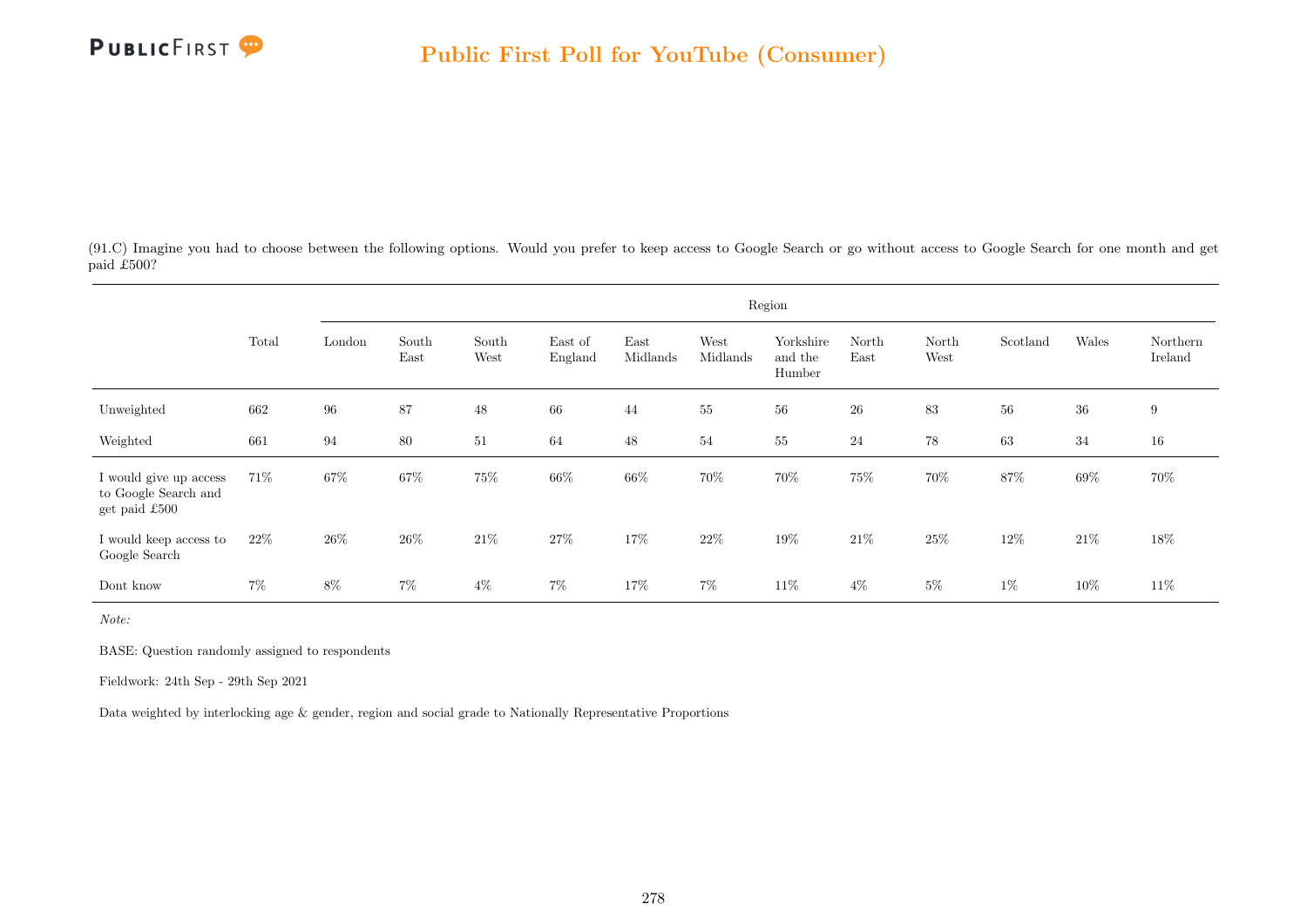

(92.A) Toyota:Which British city or town would you most closely associate with the following British companies?Please type in the name you think it is, or leave it blank if you have no idea and cant even guess.

|                          |       | Gender |        |       |       |       | Age       |       |       |                       |                          | Education                                           |                                                         |                          |
|--------------------------|-------|--------|--------|-------|-------|-------|-----------|-------|-------|-----------------------|--------------------------|-----------------------------------------------------|---------------------------------------------------------|--------------------------|
|                          | Total | Male   | Female | 18-24 | 25-34 | 35-44 | $45 - 54$ | 55-64 | $65+$ | GCSE or<br>equivalent | A Level or<br>equivalent | University<br>Undergradu-<br>ate Degree<br>(BA/BSc) | University<br>Postgraduate<br>Degree<br>(MA/MSc/MPhill) | Doctorate<br>(PhD/DPHil) |
| Unweighted               | 2010  | 1000   | 1005   | 149   | 337   | 346   | 366       | 348   | 464   | 545                   | 563                      | 519                                                 | 265                                                     | 36                       |
| Weighted                 | 2010  | 989    | 1016   | 279   | 343   | 341   | 342       | 283   | 422   | 525                   | 578                      | 532                                                 | 266                                                     | $36\,$                   |
| Toyota                   | $0\%$ | $0\%$  | $0\%$  | $0\%$ | $0\%$ | $0\%$ | $0\%$     | $0\%$ | $0\%$ | $0\%$                 | $0\%$                    | $0\%$                                               | $0\%$                                                   | $0\%$                    |
| Nissan                   | $0\%$ | $0\%$  | $0\%$  | $0\%$ | $0\%$ | $0\%$ | $0\%$     | $0\%$ | $0\%$ | $0\%$                 | $0\%$                    | $0\%$                                               | $0\%$                                                   | $0\%$                    |
| Rolls Royce Aero Engines | $0\%$ | $0\%$  | $0\%$  | $0\%$ | $0\%$ | $0\%$ | $0\%$     | $0\%$ | $0\%$ | $0\%$                 | $0\%$                    | $0\%$                                               | $0\%$                                                   | $0\%$                    |
| Sage Group               | $0\%$ | $0\%$  | $0\%$  | $0\%$ | $0\%$ | $0\%$ | $0\%$     | $0\%$ | $0\%$ | $0\%$                 | $0\%$                    | $0\%$                                               | $0\%$                                                   | $0\%$                    |
| Iceland                  | $0\%$ | $0\%$  | $0\%$  | $0\%$ | $0\%$ | $0\%$ | $0\%$     | $0\%$ | $0\%$ | $0\%$                 | $0\%$                    | $0\%$                                               | $0\%$                                                   | $0\%$                    |
| $B\&M$                   | $0\%$ | $0\%$  | $0\%$  | $0\%$ | $0\%$ | $0\%$ | $0\%$     | $0\%$ | $0\%$ | $0\%$                 | $0\%$                    | $0\%$                                               | $0\%$                                                   | $0\%$                    |
| Experian                 | $0\%$ | $0\%$  | $0\%$  | $0\%$ | $0\%$ | $0\%$ | $0\%$     | $0\%$ | $0\%$ | $0\%$                 | $0\%$                    | $0\%$                                               | $0\%$                                                   | $0\%$                    |
| <b>BAE</b> Systems       | $0\%$ | $0\%$  | $0\%$  | $0\%$ | $0\%$ | $0\%$ | $0\%$     | $0\%$ | $0\%$ | $0\%$                 | $0\%$                    | $0\%$                                               | $0\%$                                                   | $0\%$                    |
| Aviva                    | $0\%$ | $0\%$  | $0\%$  | $0\%$ | $0\%$ | $0\%$ | $0\%$     | $0\%$ | $0\%$ | $0\%$                 | $0\%$                    | $0\%$                                               | $0\%$                                                   | $0\%$                    |
| Bet 365                  | $0\%$ | $0\%$  | $0\%$  | $0\%$ | $0\%$ | $0\%$ | $0\%$     | $0\%$ | $0\%$ | $0\%$                 | $0\%$                    | $0\%$                                               | $0\%$                                                   | $0\%$                    |
| Astra Zeneca             | $0\%$ | $0\%$  | $0\%$  | $0\%$ | $0\%$ | $0\%$ | $0\%$     | $0\%$ | $0\%$ | $0\%$                 | $0\%$                    | $0\%$                                               | $0\%$                                                   | $0\%$                    |
| Asda                     | $0\%$ | $0\%$  | $0\%$  | $0\%$ | $0\%$ | $0\%$ | $0\%$     | $0\%$ | $0\%$ | $0\%$                 | $0\%$                    | $0\%$                                               | $0\%$                                                   | $0\%$                    |
| Boots UK                 | $0\%$ | $0\%$  | $0\%$  | $0\%$ | $0\%$ | $0\%$ | $0\%$     | $0\%$ | $0\%$ | $0\%$                 | $0\%$                    | $0\%$                                               | $0\%$                                                   | $0\%$                    |
| The Co-op                | $0\%$ | $0\%$  | $0\%$  | $0\%$ | $0\%$ | $0\%$ | $0\%$     | $0\%$ | $0\%$ | $0\%$                 | $0\%$                    | $0\%$                                               | $0\%$                                                   | $0\%$                    |

Note:

BASE: All Respondents

Fieldwork: 24th Sep - 29th Sep 2021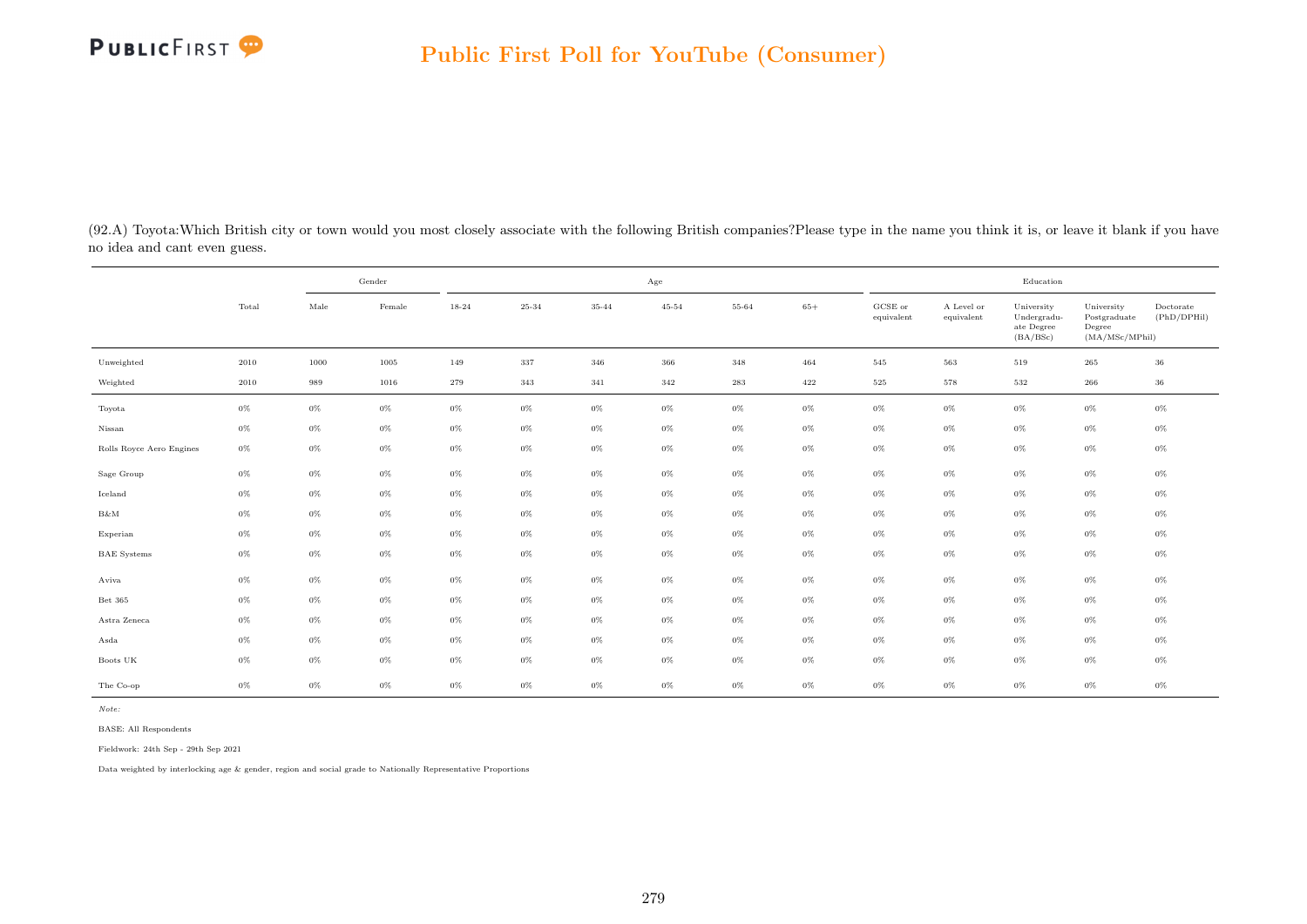## PUBLICFIRST<sup>9</sup>

| (92.B) Toyota: Which British city or town would you most closely associate with the following British companies? Please type in the name you think it is, or leave it blank if you have |
|-----------------------------------------------------------------------------------------------------------------------------------------------------------------------------------------|
| no idea and cant even guess.                                                                                                                                                            |

|                          |          | Social Grade<br>$\rm C1$<br>$\mathbf{A}\mathbf{B}$<br>$\rm{DE}$ |         |             |         |         | $\rm EU$ 2016 Vote |                |              |        |                     | 2019                |                |                      |
|--------------------------|----------|-----------------------------------------------------------------|---------|-------------|---------|---------|--------------------|----------------|--------------|--------|---------------------|---------------------|----------------|----------------------|
|                          | Total    |                                                                 |         | $_{\rm C2}$ |         | Leave   | Remain             | I did not vote | Conservative | Labour | Liberal<br>Democrat | The Brexit<br>Party | I did not vote | None of the<br>above |
| Unweighted               | $2010\,$ | 566                                                             | $524\,$ | 383         | $525\,$ | $823\,$ | 889                | $216\,$        | $831\,$      | 484    | 181                 | $20\,$              | $235\,$        | $\mathbf{0}$         |
| Weighted                 | 2010     | 539                                                             | 519     | 440         | 500     | 776     | 887                | 224            | 783          | 505    | 172                 | 19                  | 245            | $\overline{0}$       |
| Toyota                   | $0\%$    | $0\%$                                                           | $0\%$   | $0\%$       | $0\%$   | $0\%$   | $0\%$              | $0\%$          | $0\%$        | $0\%$  | $0\%$               | $0\%$               | $0\%$          | $*$                  |
| Nissan                   | $0\%$    | $0\%$                                                           | $0\%$   | $0\%$       | $0\%$   | $0\%$   | $0\%$              | $0\%$          | $0\%$        | $0\%$  | $0\%$               | $0\%$               | $0\%$          | $*$                  |
| Rolls Royce Aero Engines | $0\%$    | $0\%$                                                           | $0\%$   | $0\%$       | $0\%$   | $0\%$   | $0\%$              | $0\%$          | $0\%$        | $0\%$  | $0\%$               | $0\%$               | $0\%$          | $*$                  |
| Sage Group               | $0\%$    | 0%                                                              | $0\%$   | $0\%$       | $0\%$   | $0\%$   | $0\%$              | $0\%$          | $0\%$        | $0\%$  | $0\%$               | $0\%$               | $0\%$          | $\ast$               |
| Iceland                  | $0\%$    | $0\%$                                                           | $0\%$   | $0\%$       | $0\%$   | $0\%$   | $0\%$              | $0\%$          | $0\%$        | $0\%$  | $0\%$               | $0\%$               | $0\%$          | $*$                  |
| $B\&M$                   | $0\%$    | $0\%$                                                           | $0\%$   | $0\%$       | $0\%$   | $0\%$   | $0\%$              | $0\%$          | $0\%$        | $0\%$  | $0\%$               | $0\%$               | $0\%$          | $\ast$               |
| Experian                 | $0\%$    | $0\%$                                                           | $0\%$   | $0\%$       | $0\%$   | $0\%$   | $0\%$              | $0\%$          | 0%           | $0\%$  | $0\%$               | $0\%$               | $0\%$          | $*$                  |
| <b>BAE</b> Systems       | $0\%$    | $0\%$                                                           | $0\%$   | $0\%$       | $0\%$   | $0\%$   | $0\%$              | $0\%$          | $0\%$        | $0\%$  | $0\%$               | $0\%$               | $0\%$          | $*$                  |
| Aviva                    | $0\%$    | $0\%$                                                           | $0\%$   | $0\%$       | $0\%$   | $0\%$   | $0\%$              | $0\%$          | $0\%$        | $0\%$  | $0\%$               | $0\%$               | $0\%$          | $\ast$               |
| Bet 365                  | $0\%$    | $0\%$                                                           | $0\%$   | $0\%$       | $0\%$   | $0\%$   | $0\%$              | $0\%$          | $0\%$        | $0\%$  | $0\%$               | $0\%$               | $0\%$          | $*$                  |
| Astra Zeneca             | $0\%$    | $0\%$                                                           | $0\%$   | $0\%$       | $0\%$   | 0%      | $0\%$              | $0\%$          | 0%           | $0\%$  | $0\%$               | $0\%$               | $0\%$          | $\ast$               |
| Asda                     | $0\%$    | $0\%$                                                           | $0\%$   | $0\%$       | $0\%$   | $0\%$   | $0\%$              | $0\%$          | $0\%$        | $0\%$  | $0\%$               | $0\%$               | $0\%$          | $*$                  |
| Boots UK                 | $0\%$    | $0\%$                                                           | $0\%$   | $0\%$       | $0\%$   | $0\%$   | $0\%$              | $0\%$          | $0\%$        | $0\%$  | $0\%$               | $0\%$               | $0\%$          | $*$                  |
| The Co-op                | $0\%$    | 0%                                                              | $0\%$   | $0\%$       | 0%      | $0\%$   | $0\%$              | 0%             | $0\%$        | $0\%$  | 0%                  | $0\%$               | $0\%$          | $\ast$               |

Note:

BASE: All Respondents

Fieldwork: 24th Sep - 29th Sep 2021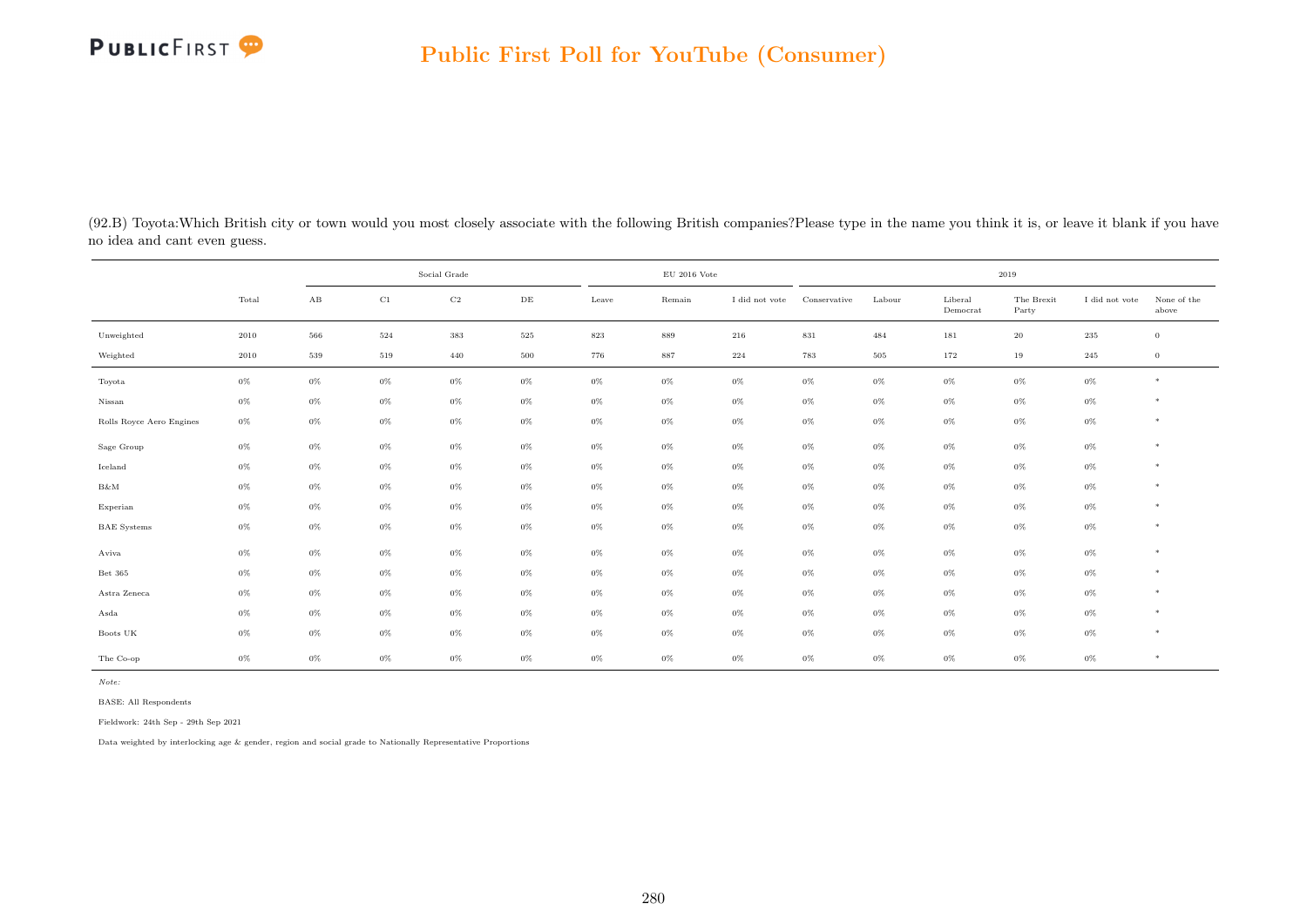

(92.C) Toyota:Which British city or town would you most closely associate with the following British companies?Please type in the name you think it is, or leave it blank if you have no idea and cant even guess.

|                          |          | Region    |            |            |                    |               |                  |                             |            |              |          |         |                     |  |
|--------------------------|----------|-----------|------------|------------|--------------------|---------------|------------------|-----------------------------|------------|--------------|----------|---------|---------------------|--|
|                          | Total    | London    | South East | South West | East of<br>England | East Midlands | West<br>Midlands | Yorkshire and<br>the Humber | North East | North West   | Scotland | Wales   | Northern<br>Ireland |  |
| Unweighted               | 2010     | $\,289$   | $\,280$    | 155        | 181                | 134           | 190              | 163                         | $85\,$     | $\,236$      | 161      | 104     | $32\,$              |  |
| Weighted                 | $2010\,$ | $\bf 281$ | $261\,$    | 161        | 181                | 141           | 181              | 161                         | $80\,$     | $2\sqrt{2}1$ | 181      | $101\,$ | 60                  |  |
| Toyota                   | $0\%$    | $0\%$     | $0\%$      | $0\%$      | $0\%$              | $0\%$         | $0\%$            | $0\%$                       | $0\%$      | $0\%$        | $0\%$    | 0%      | 0%                  |  |
| Nissan                   | $0\%$    | $0\%$     | $0\%$      | $0\%$      | $0\%$              | $0\%$         | $0\%$            | $0\%$                       | $0\%$      | $0\%$        | $0\%$    | 0%      | $0\%$               |  |
| Rolls Royce Aero Engines | $0\%$    | $0\%$     | $0\%$      | $0\%$      | $0\%$              | $0\%$         | $0\%$            | $0\%$                       | $0\%$      | $0\%$        | $0\%$    | $0\%$   | $0\%$               |  |
| Sage Group               | $0\%$    | $0\%$     | $0\%$      | $0\%$      | $0\%$              | $0\%$         | $0\%$            | $0\%$                       | $0\%$      | $0\%$        | $0\%$    | $0\%$   | $0\%$               |  |
| Iceland                  | $0\%$    | $0\%$     | $0\%$      | $0\%$      | $0\%$              | $0\%$         | $0\%$            | $0\%$                       | $0\%$      | $0\%$        | $0\%$    | 0%      | $0\%$               |  |
| $B\&M$                   | $0\%$    | $0\%$     | $0\%$      | $0\%$      | $0\%$              | $0\%$         | $0\%$            | $0\%$                       | $0\%$      | $0\%$        | $0\%$    | $0\%$   | $0\%$               |  |
| Experian                 | $0\%$    | $0\%$     | $0\%$      | $0\%$      | $0\%$              | $0\%$         | $0\%$            | $0\%$                       | $0\%$      | $0\%$        | $0\%$    | $0\%$   | $0\%$               |  |
| <b>BAE</b> Systems       | $0\%$    | $0\%$     | $0\%$      | $0\%$      | $0\%$              | $0\%$         | $0\%$            | $0\%$                       | $0\%$      | $0\%$        | $0\%$    | $0\%$   | $0\%$               |  |
| Aviva                    | $0\%$    | $0\%$     | $0\%$      | $0\%$      | $0\%$              | $0\%$         | $0\%$            | $0\%$                       | $0\%$      | $0\%$        | $0\%$    | $0\%$   | 0%                  |  |
| Bet 365                  | $0\%$    | $0\%$     | $0\%$      | $0\%$      | $0\%$              | $0\%$         | $0\%$            | $0\%$                       | $0\%$      | $0\%$        | $0\%$    | 0%      | 0%                  |  |
| Astra Zeneca             | $0\%$    | $0\%$     | $0\%$      | $0\%$      | $0\%$              | $0\%$         | $0\%$            | $0\%$                       | $0\%$      | $0\%$        | $0\%$    | 0%      | $0\%$               |  |
| Asda                     | $0\%$    | $0\%$     | $0\%$      | $0\%$      | $0\%$              | $0\%$         | $0\%$            | $0\%$                       | $0\%$      | $0\%$        | $0\%$    | $0\%$   | $0\%$               |  |
| Boots UK                 | $0\%$    | $0\%$     | $0\%$      | 0%         | $0\%$              | $0\%$         | $0\%$            | $0\%$                       | $0\%$      | $0\%$        | $0\%$    | 0%      | $0\%$               |  |
| The Co-op                | $0\%$    | $0\%$     | $0\%$      | $0\%$      | $0\%$              | $0\%$         | $0\%$            | $0\%$                       | $0\%$      | $0\%$        | $0\%$    | $0\%$   | 0%                  |  |

Note:

BASE: All Respondents

Fieldwork: 24th Sep - 29th Sep 2021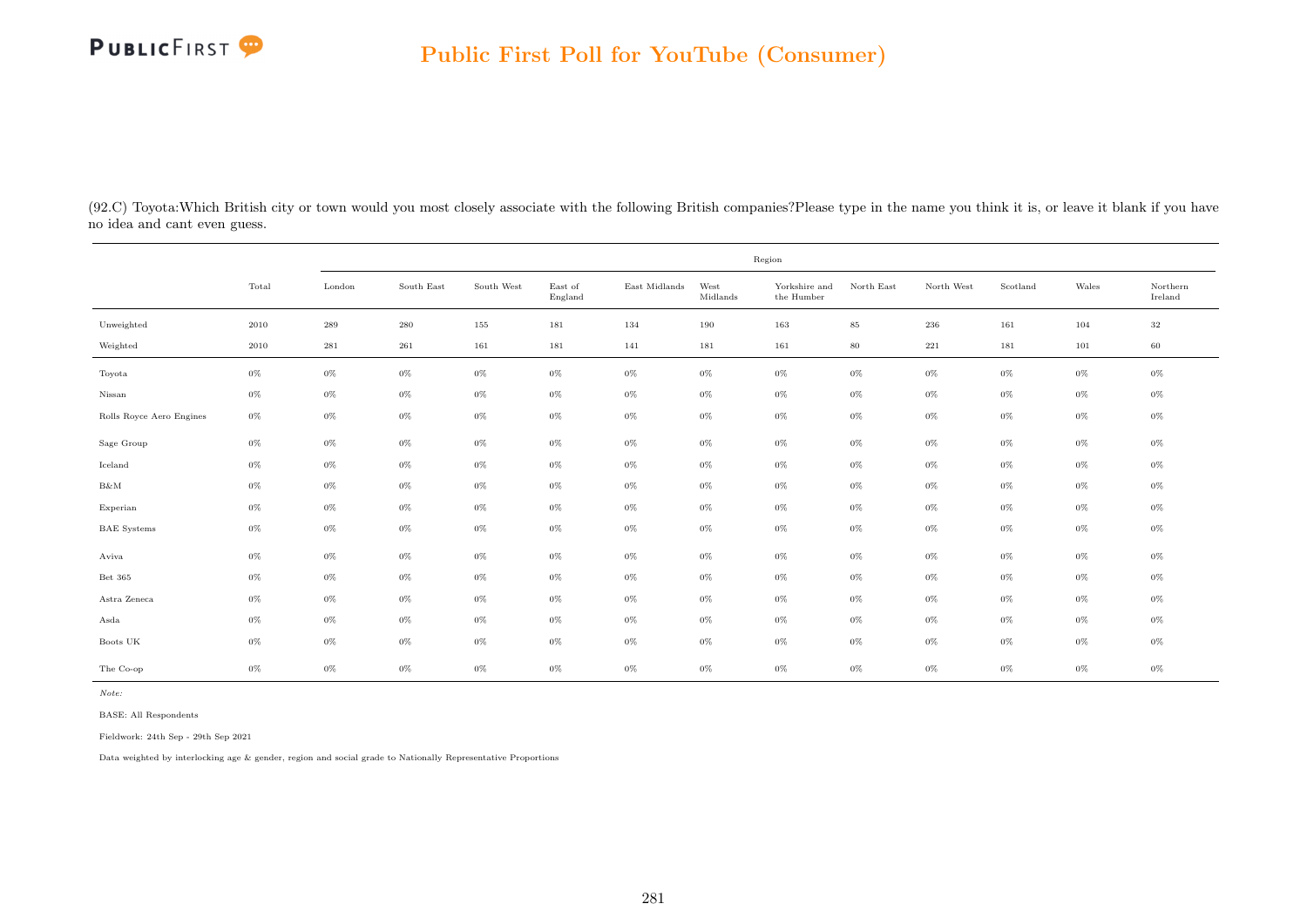

(93.A) Nissan:Which British city or town would you most closely associate with the following British companies?Please type in the name you think it is, or leave it blank if you have no idea and cant even guess.

|                          |       |       | Gender |       |         |       | Age       |       |       |                                |                          | Education                                           |                                                         |                          |
|--------------------------|-------|-------|--------|-------|---------|-------|-----------|-------|-------|--------------------------------|--------------------------|-----------------------------------------------------|---------------------------------------------------------|--------------------------|
|                          | Total | Male  | Female | 18-24 | 25-34   | 35-44 | $45 - 54$ | 55-64 | $65+$ | $_{\rm GCSE~or}$<br>equivalent | A Level or<br>equivalent | University<br>Undergradu-<br>ate Degree<br>(BA/BSc) | University<br>Postgraduate<br>Degree<br>(MA/MSc/MPhill) | Doctorate<br>(PhD/DPHil) |
| Unweighted               | 2010  | 1000  | 1005   | 149   | $337\,$ | 346   | 366       | 348   | 464   | 545                            | 563                      | 519                                                 | $265\,$                                                 | 36                       |
| Weighted                 | 2010  | 989   | 1016   | 279   | 343     | 341   | $342\,$   | 283   | 422   | $525\,$                        | 578                      | 532                                                 | 266                                                     | 36                       |
| Toyota                   | $0\%$ | $0\%$ | $0\%$  | $0\%$ | $0\%$   | $0\%$ | $0\%$     | $0\%$ | $0\%$ | $0\%$                          | $0\%$                    | $0\%$                                               | $0\%$                                                   | $0\%$                    |
| Nissan                   | $0\%$ | $0\%$ | $0\%$  | $0\%$ | $0\%$   | $0\%$ | $0\%$     | $0\%$ | $0\%$ | $0\%$                          | $0\%$                    | $0\%$                                               | $0\%$                                                   | $0\%$                    |
| Rolls Royce Aero Engines | $0\%$ | $0\%$ | $0\%$  | $0\%$ | $0\%$   | $0\%$ | $0\%$     | $0\%$ | $0\%$ | $0\%$                          | $0\%$                    | $0\%$                                               | $0\%$                                                   | $0\%$                    |
| Sage Group               | $0\%$ | $0\%$ | $0\%$  | $0\%$ | $0\%$   | $0\%$ | $0\%$     | $0\%$ | $0\%$ | $0\%$                          | $0\%$                    | $0\%$                                               | $0\%$                                                   | $0\%$                    |
| Iceland                  | $0\%$ | $0\%$ | $0\%$  | $0\%$ | $0\%$   | $0\%$ | $0\%$     | $0\%$ | $0\%$ | $0\%$                          | $0\%$                    | $0\%$                                               | $0\%$                                                   | $0\%$                    |
| $B\&M$                   | $0\%$ | $0\%$ | $0\%$  | $0\%$ | $0\%$   | $0\%$ | $0\%$     | $0\%$ | $0\%$ | $0\%$                          | $0\%$                    | $0\%$                                               | $0\%$                                                   | $0\%$                    |
| Experian                 | $0\%$ | $0\%$ | $0\%$  | $0\%$ | $0\%$   | $0\%$ | $0\%$     | $0\%$ | $0\%$ | $0\%$                          | $0\%$                    | $0\%$                                               | $0\%$                                                   | $0\%$                    |
| <b>BAE</b> Systems       | $0\%$ | $0\%$ | $0\%$  | $0\%$ | $0\%$   | $0\%$ | $0\%$     | $0\%$ | $0\%$ | $0\%$                          | $0\%$                    | $0\%$                                               | $0\%$                                                   | $0\%$                    |
| Aviva                    | $0\%$ | $0\%$ | $0\%$  | $0\%$ | $0\%$   | $0\%$ | $0\%$     | $0\%$ | $0\%$ | $0\%$                          | $0\%$                    | $0\%$                                               | $0\%$                                                   | $0\%$                    |
| Bet 365                  | $0\%$ | $0\%$ | $0\%$  | $0\%$ | $0\%$   | $0\%$ | $0\%$     | $0\%$ | $0\%$ | $0\%$                          | $0\%$                    | $0\%$                                               | $0\%$                                                   | $0\%$                    |
| Astra Zeneca             | $0\%$ | $0\%$ | $0\%$  | $0\%$ | $0\%$   | $0\%$ | $0\%$     | $0\%$ | $0\%$ | $0\%$                          | $0\%$                    | $0\%$                                               | $0\%$                                                   | $0\%$                    |
| Asda                     | $0\%$ | $0\%$ | $0\%$  | $0\%$ | $0\%$   | $0\%$ | $0\%$     | $0\%$ | $0\%$ | $0\%$                          | $0\%$                    | $0\%$                                               | $0\%$                                                   | $0\%$                    |
| Boots UK                 | $0\%$ | $0\%$ | $0\%$  | $0\%$ | $0\%$   | $0\%$ | $0\%$     | $0\%$ | $0\%$ | $0\%$                          | $0\%$                    | $0\%$                                               | $0\%$                                                   | $0\%$                    |
| The Co-op                | $0\%$ | $0\%$ | $0\%$  | $0\%$ | $0\%$   | $0\%$ | $0\%$     | $0\%$ | $0\%$ | $0\%$                          | $0\%$                    | $0\%$                                               | $0\%$                                                   | $0\%$                    |

Note:

BASE: All Respondents

Fieldwork: 24th Sep - 29th Sep 2021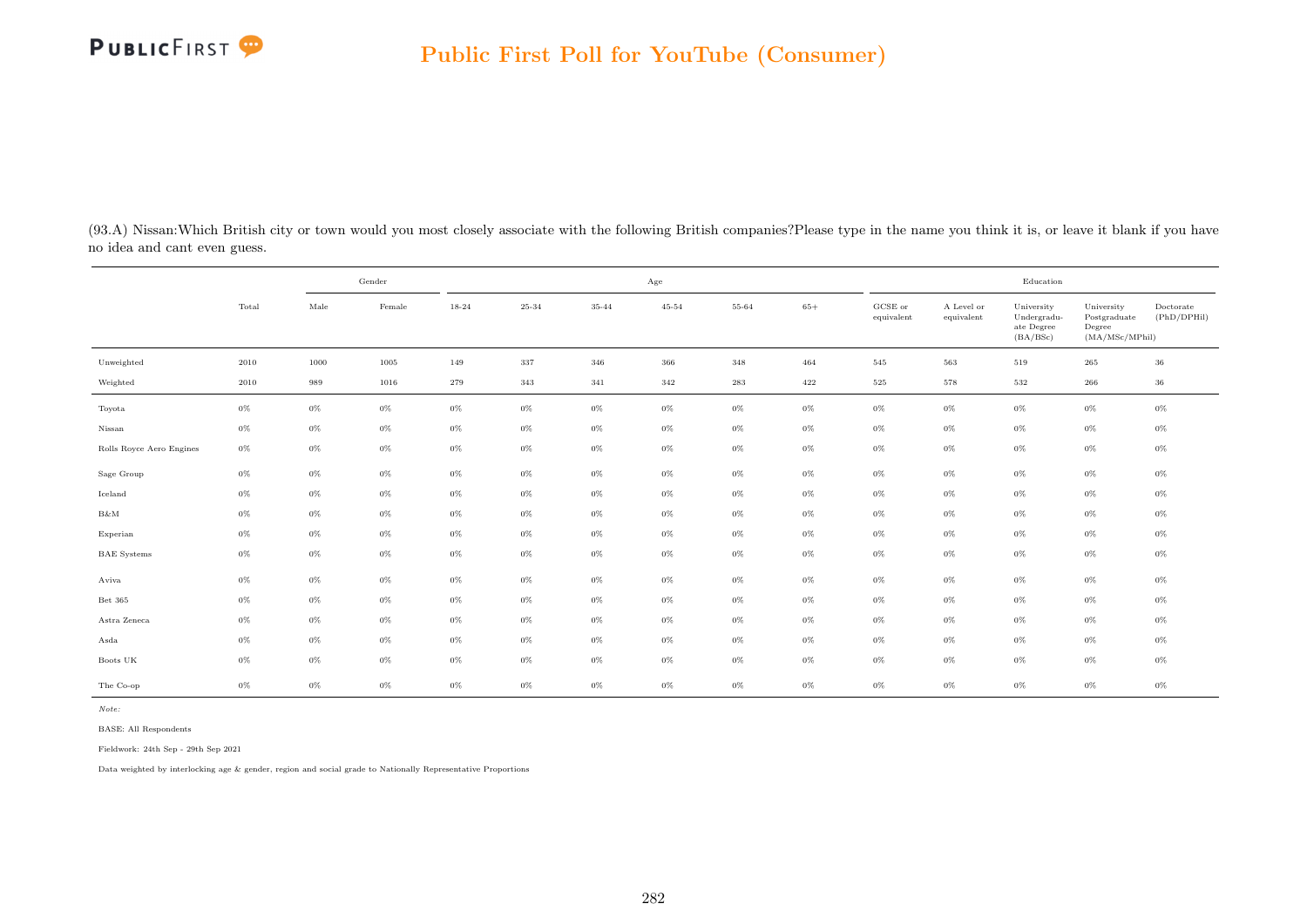## PUBLICFIRST<sup>9</sup>

| (93.B) Nissan: Which British city or town would you most closely associate with the following British companies? Please type in the name you think it is, or leave it blank if you have |  |  |  |
|-----------------------------------------------------------------------------------------------------------------------------------------------------------------------------------------|--|--|--|
| no idea and cant even guess.                                                                                                                                                            |  |  |  |

|                          |       | Social Grade           |          |             |           |         | $\rm EU$ 2016 Vote |                |              |        |                     | $2019\,$            |                |                      |
|--------------------------|-------|------------------------|----------|-------------|-----------|---------|--------------------|----------------|--------------|--------|---------------------|---------------------|----------------|----------------------|
|                          | Total | $\mathbf{A}\mathbf{B}$ | $\rm C1$ | $_{\rm C2}$ | $\rm{DE}$ | Leave   | Remain             | I did not vote | Conservative | Labour | Liberal<br>Democrat | The Brexit<br>Party | I did not vote | None of the<br>above |
| Unweighted               | 2010  | 566                    | $524\,$  | $383\,$     | $525\,$   | $823\,$ | 889                | $216\,$        | $831\,$      | 484    | 181                 | $20\,$              | $235\,$        | $\overline{0}$       |
| Weighted                 | 2010  | 539                    | 519      | 440         | 500       | 776     | 887                | 224            | 783          | 505    | 172                 | 19                  | 245            | $\overline{0}$       |
| Toyota                   | $0\%$ | $0\%$                  | $0\%$    | $0\%$       | $0\%$     | $0\%$   | $0\%$              | $0\%$          | $0\%$        | $0\%$  | $0\%$               | $0\%$               | $0\%$          | $\ast$               |
| Nissan                   | $0\%$ | $0\%$                  | $0\%$    | $0\%$       | $0\%$     | $0\%$   | $0\%$              | $0\%$          | $0\%$        | $0\%$  | $0\%$               | $0\%$               | $0\%$          | *                    |
| Rolls Royce Aero Engines | $0\%$ | $0\%$                  | $0\%$    | $0\%$       | $0\%$     | $0\%$   | $0\%$              | $0\%$          | $0\%$        | $0\%$  | $0\%$               | $0\%$               | $0\%$          | $*$                  |
| Sage Group               | $0\%$ | $0\%$                  | $0\%$    | $0\%$       | $0\%$     | $0\%$   | $0\%$              | $0\%$          | $0\%$        | $0\%$  | $0\%$               | $0\%$               | $0\%$          | $\ast$               |
| Iceland                  | $0\%$ | $0\%$                  | $0\%$    | $0\%$       | $0\%$     | $0\%$   | $0\%$              | $0\%$          | $0\%$        | $0\%$  | $0\%$               | $0\%$               | $0\%$          | $*$                  |
| $\rm B\&M$               | $0\%$ | $0\%$                  | $0\%$    | $0\%$       | $0\%$     | $0\%$   | $0\%$              | $0\%$          | $0\%$        | $0\%$  | $0\%$               | $0\%$               | $0\%$          | $*$                  |
| Experian                 | $0\%$ | $0\%$                  | $0\%$    | $0\%$       | 0%        | $0\%$   | $0\%$              | $0\%$          | 0%           | $0\%$  | $0\%$               | $0\%$               | $0\%$          | $\ast$               |
| <b>BAE</b> Systems       | $0\%$ | $0\%$                  | $0\%$    | $0\%$       | $0\%$     | $0\%$   | $0\%$              | $0\%$          | $0\%$        | $0\%$  | $0\%$               | $0\%$               | $0\%$          | $\ast$               |
| Aviva                    | $0\%$ | $0\%$                  | $0\%$    | $0\%$       | $0\%$     | $0\%$   | $0\%$              | $0\%$          | $0\%$        | $0\%$  | $0\%$               | $0\%$               | $0\%$          | $*$                  |
| Bet 365                  | $0\%$ | $0\%$                  | $0\%$    | $0\%$       | $0\%$     | $0\%$   | $0\%$              | $0\%$          | $0\%$        | $0\%$  | $0\%$               | $0\%$               | $0\%$          | $\ast$               |
| Astra Zeneca             | $0\%$ | $0\%$                  | $0\%$    | $0\%$       | $0\%$     | $0\%$   | $0\%$              | $0\%$          | $0\%$        | $0\%$  | $0\%$               | $0\%$               | $0\%$          | $\ast$               |
| Asda                     | $0\%$ | $0\%$                  | $0\%$    | $0\%$       | $0\%$     | $0\%$   | $0\%$              | $0\%$          | $0\%$        | $0\%$  | $0\%$               | $0\%$               | $0\%$          | $\ast$               |
| Boots UK                 | $0\%$ | $0\%$                  | $0\%$    | $0\%$       | $0\%$     | $0\%$   | $0\%$              | $0\%$          | $0\%$        | $0\%$  | $0\%$               | $0\%$               | $0\%$          | $*$                  |
| The Co-op                | $0\%$ | $0\%$                  | $0\%$    | $0\%$       | $0\%$     | $0\%$   | $0\%$              | $0\%$          | $0\%$        | $0\%$  | $0\%$               | $0\%$               | $0\%$          | $\ast$               |

Note:

BASE: All Respondents

Fieldwork: 24th Sep - 29th Sep 2021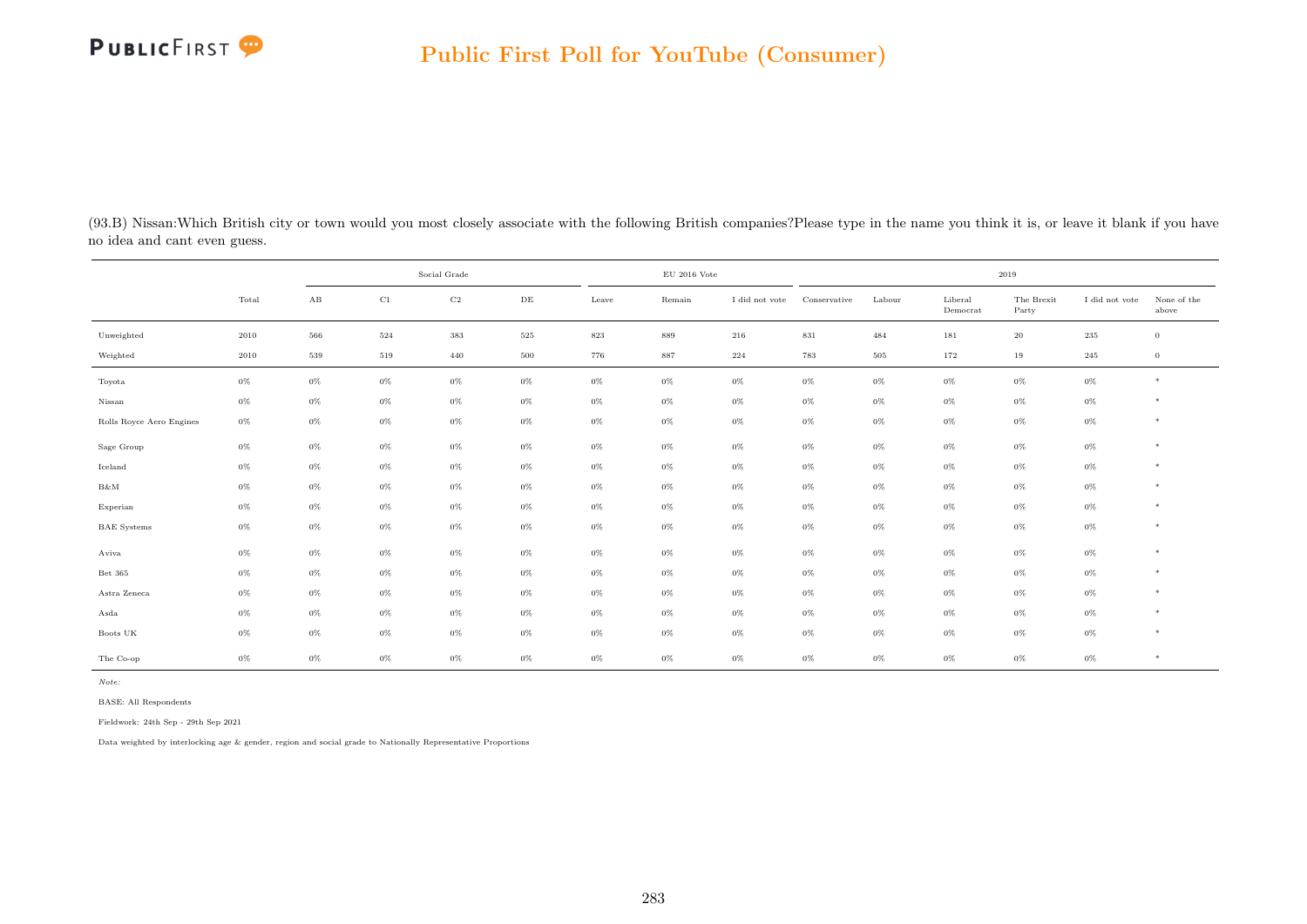

(93.C) Nissan:Which British city or town would you most closely associate with the following British companies?Please type in the name you think it is, or leave it blank if you have no idea and cant even guess.

|                          |       | Region    |            |            |                    |                     |                  |                             |            |            |          |       |                     |
|--------------------------|-------|-----------|------------|------------|--------------------|---------------------|------------------|-----------------------------|------------|------------|----------|-------|---------------------|
|                          | Total | London    | South East | South West | East of<br>England | $\rm East$ Midlands | West<br>Midlands | Yorkshire and<br>the Humber | North East | North West | Scotland | Wales | Northern<br>Ireland |
| Unweighted               | 2010  | $\,289$   | $\,280$    | 155        | 181                | 134                 | 190              | 163                         | $85\,$     | $\,236$    | 161      | 104   | $32\,$              |
| Weighted                 | 2010  | $\bf 281$ | $261\,$    | 161        | 181                | 141                 | 181              | 161                         | $80\,$     | $221\,$    | 181      | 101   | 60                  |
| Toyota                   | $0\%$ | $0\%$     | $0\%$      | $0\%$      | $0\%$              | $0\%$               | $0\%$            | $0\%$                       | $0\%$      | $0\%$      | $0\%$    | 0%    | 0%                  |
| Nissan                   | $0\%$ | $0\%$     | $0\%$      | $0\%$      | $0\%$              | $0\%$               | $0\%$            | $0\%$                       | $0\%$      | $0\%$      | $0\%$    | $0\%$ | $0\%$               |
| Rolls Royce Aero Engines | $0\%$ | $0\%$     | $0\%$      | $0\%$      | $0\%$              | $0\%$               | $0\%$            | $0\%$                       | $0\%$      | $0\%$      | $0\%$    | $0\%$ | $0\%$               |
| Sage Group               | $0\%$ | $0\%$     | $0\%$      | $0\%$      | $0\%$              | $0\%$               | $0\%$            | $0\%$                       | $0\%$      | $0\%$      | $0\%$    | $0\%$ | 0%                  |
| Iceland                  | $0\%$ | $0\%$     | $0\%$      | $0\%$      | $0\%$              | $0\%$               | $0\%$            | $0\%$                       | $0\%$      | $0\%$      | $0\%$    | $0\%$ | $0\%$               |
| $B\&M$                   | $0\%$ | $0\%$     | $0\%$      | $0\%$      | $0\%$              | $0\%$               | $0\%$            | $0\%$                       | $0\%$      | $0\%$      | $0\%$    | 0%    | $0\%$               |
| Experian                 | $0\%$ | $0\%$     | $0\%$      | $0\%$      | $0\%$              | $0\%$               | $0\%$            | $0\%$                       | $0\%$      | $0\%$      | $0\%$    | $0\%$ | $0\%$               |
| <b>BAE</b> Systems       | $0\%$ | $0\%$     | $0\%$      | $0\%$      | $0\%$              | $0\%$               | $0\%$            | $0\%$                       | $0\%$      | $0\%$      | $0\%$    | $0\%$ | 0%                  |
| Aviva                    | $0\%$ | $0\%$     | $0\%$      | $0\%$      | $0\%$              | $0\%$               | $0\%$            | $0\%$                       | $0\%$      | $0\%$      | $0\%$    | 0%    | $0\%$               |
| Bet 365                  | $0\%$ | $0\%$     | $0\%$      | $0\%$      | $0\%$              | $0\%$               | $0\%$            | $0\%$                       | $0\%$      | $0\%$      | $0\%$    | $0\%$ | $0\%$               |
| Astra Zeneca             | $0\%$ | $0\%$     | $0\%$      | $0\%$      | $0\%$              | $0\%$               | $0\%$            | $0\%$                       | $0\%$      | $0\%$      | $0\%$    | $0\%$ | 0%                  |
| Asda                     | $0\%$ | $0\%$     | $0\%$      | $0\%$      | $0\%$              | $0\%$               | $0\%$            | $0\%$                       | $0\%$      | $0\%$      | $0\%$    | $0\%$ | 0%                  |
| Boots UK                 | $0\%$ | $0\%$     | $0\%$      | $0\%$      | $0\%$              | $0\%$               | $0\%$            | $0\%$                       | $0\%$      | $0\%$      | $0\%$    | 0%    | $0\%$               |
| The Co-op                | $0\%$ | $0\%$     | $0\%$      | $0\%$      | $0\%$              | $0\%$               | $0\%$            | $0\%$                       | $0\%$      | $0\%$      | $0\%$    | $0\%$ | 0%                  |

Note:

BASE: All Respondents

Fieldwork: 24th Sep - 29th Sep 2021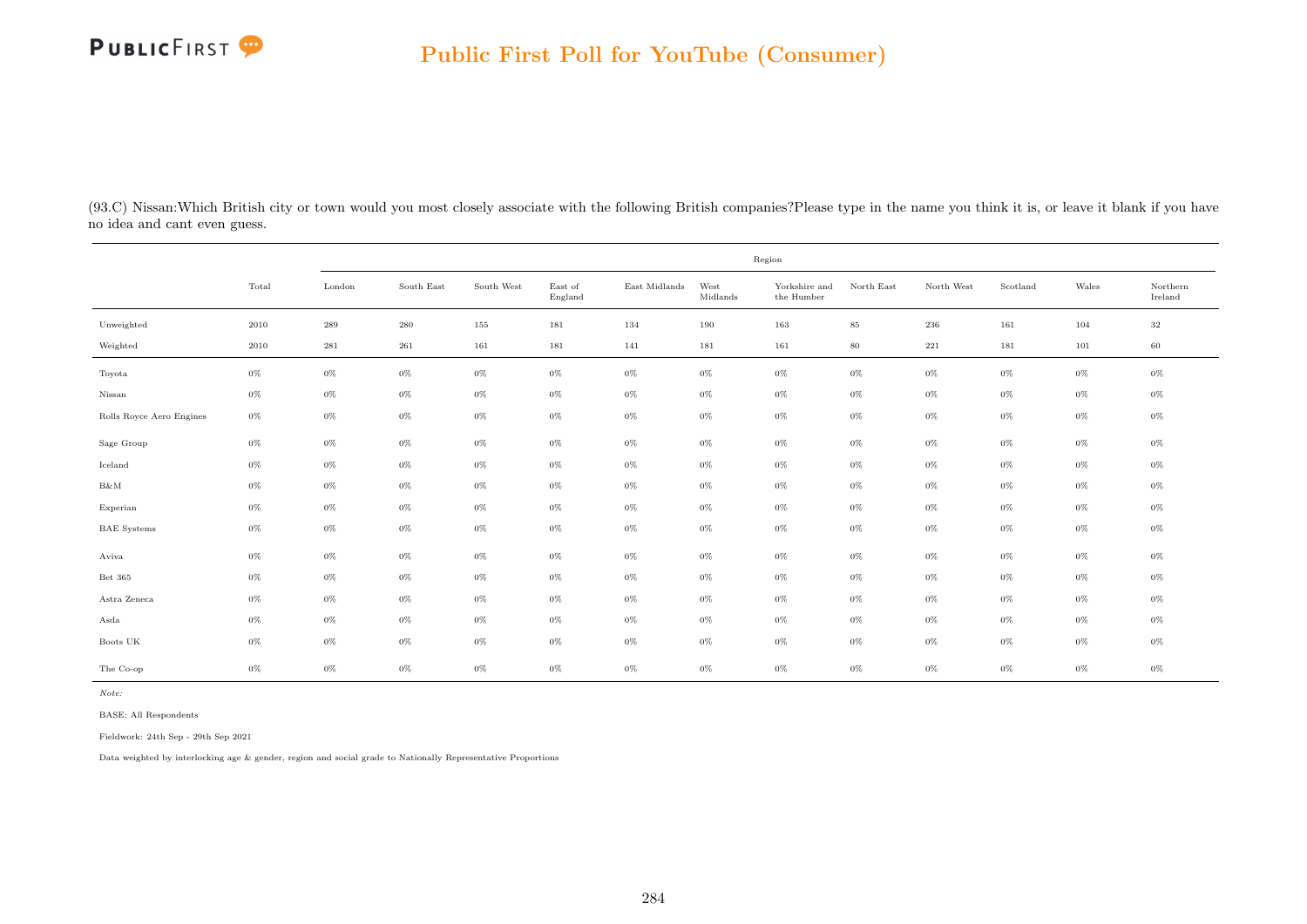

(94.A) Rolls Royce Aero Engines:Which British city or town would you most closely associate with the following British companies?Please type in the name you think it is, or leave it blank if you have no idea and cant even guess.

|                          |       |               | Gender   |       |       |           | Age       |       |         |                                |                          | Education                                           |                                                         |                          |
|--------------------------|-------|---------------|----------|-------|-------|-----------|-----------|-------|---------|--------------------------------|--------------------------|-----------------------------------------------------|---------------------------------------------------------|--------------------------|
|                          | Total | $_{\rm Male}$ | Female   | 18-24 | 25-34 | $35 - 44$ | $45 - 54$ | 55-64 | $65+$   | $_{\rm GCSE~or}$<br>equivalent | A Level or<br>equivalent | University<br>Undergradu-<br>ate Degree<br>(BA/BSc) | University<br>Postgraduate<br>Degree<br>(MA/MSc/MPhill) | Doctorate<br>(PhD/DPHil) |
| Unweighted               | 2010  | 1000          | $1005\,$ | 149   | 337   | 346       | 366       | 348   | 464     | 545                            | 563                      | 519                                                 | 265                                                     | $36\,$                   |
| Weighted                 | 2010  | 989           | 1016     | 279   | 343   | 341       | 342       | 283   | $422\,$ | 525                            | 578                      | 532                                                 | 266                                                     | 36                       |
| Toyota                   | $0\%$ | $0\%$         | $0\%$    | $0\%$ | $0\%$ | 0%        | $0\%$     | $0\%$ | $0\%$   | $0\%$                          | $0\%$                    | $0\%$                                               | $0\%$                                                   | $0\%$                    |
| Nissan                   | $0\%$ | $0\%$         | $0\%$    | $0\%$ | $0\%$ | 0%        | $0\%$     | $0\%$ | $0\%$   | $0\%$                          | $0\%$                    | $0\%$                                               | $0\%$                                                   | $0\%$                    |
| Rolls Royce Aero Engines | $0\%$ | $0\%$         | $0\%$    | $0\%$ | $0\%$ | $0\%$     | $0\%$     | $0\%$ | $0\%$   | $0\%$                          | $0\%$                    | $0\%$                                               | $0\%$                                                   | $0\%$                    |
| Sage Group               | $0\%$ | $0\%$         | $0\%$    | $0\%$ | $0\%$ | 0%        | $0\%$     | $0\%$ | $0\%$   | $0\%$                          | $0\%$                    | $0\%$                                               | $0\%$                                                   | $0\%$                    |
| Iceland                  | $0\%$ | $0\%$         | $0\%$    | $0\%$ | $0\%$ | $0\%$     | $0\%$     | $0\%$ | $0\%$   | $0\%$                          | $0\%$                    | $0\%$                                               | $0\%$                                                   | $0\%$                    |
| $B\&M$                   | $0\%$ | $0\%$         | $0\%$    | $0\%$ | $0\%$ | $0\%$     | $0\%$     | $0\%$ | $0\%$   | $0\%$                          | $0\%$                    | $0\%$                                               | $0\%$                                                   | 0%                       |
| Experian                 | $0\%$ | $0\%$         | $0\%$    | $0\%$ | $0\%$ | 0%        | $0\%$     | $0\%$ | $0\%$   | $0\%$                          | $0\%$                    | $0\%$                                               | $0\%$                                                   | $0\%$                    |
| <b>BAE</b> Systems       | $0\%$ | $0\%$         | $0\%$    | $0\%$ | $0\%$ | $0\%$     | $0\%$     | $0\%$ | $0\%$   | $0\%$                          | $0\%$                    | $0\%$                                               | $0\%$                                                   | $0\%$                    |
| Aviva                    | $0\%$ | $0\%$         | $0\%$    | $0\%$ | $0\%$ | 0%        | $0\%$     | $0\%$ | $0\%$   | $0\%$                          | $0\%$                    | $0\%$                                               | $0\%$                                                   | $0\%$                    |
| Bet 365                  | $0\%$ | $0\%$         | $0\%$    | $0\%$ | $0\%$ | 0%        | $0\%$     | $0\%$ | $0\%$   | $0\%$                          | $0\%$                    | $0\%$                                               | $0\%$                                                   | $0\%$                    |
| Astra Zeneca             | $0\%$ | $0\%$         | $0\%$    | $0\%$ | $0\%$ | 0%        | $0\%$     | $0\%$ | $0\%$   | $0\%$                          | $0\%$                    | $0\%$                                               | $0\%$                                                   | $0\%$                    |
| Asda                     | $0\%$ | $0\%$         | $0\%$    | $0\%$ | $0\%$ | 0%        | $0\%$     | $0\%$ | $0\%$   | $0\%$                          | $0\%$                    | $0\%$                                               | $0\%$                                                   | $0\%$                    |
| Boots $\mathrm{UK}$      | $0\%$ | $0\%$         | $0\%$    | $0\%$ | $0\%$ | 0%        | $0\%$     | $0\%$ | $0\%$   | $0\%$                          | 0%                       | $0\%$                                               | $0\%$                                                   | 0%                       |
| The Co-op                | 0%    | $0\%$         | $0\%$    | $0\%$ | $0\%$ | $0\%$     | $0\%$     | $0\%$ | $0\%$   | $0\%$                          | $0\%$                    | $0\%$                                               | $0\%$                                                   | $0\%$                    |

Note:

BASE: All Respondents

Fieldwork: 24th Sep - 29th Sep 2021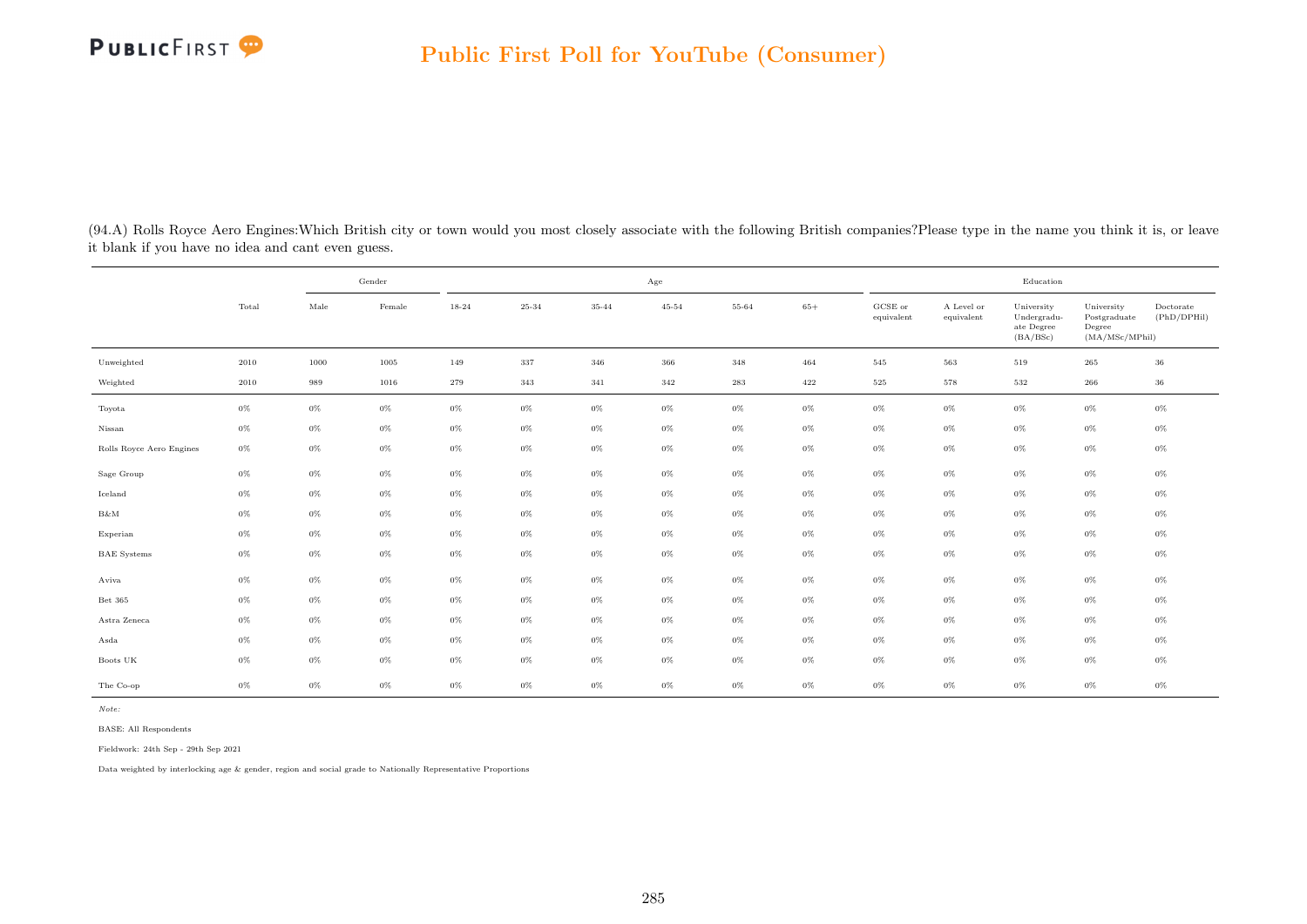## PUBLICFIRST<sup>9</sup>

|                          |                | Social Grade           |             |             |           |       | $\rm EU$ 2016 Vote |                |              | 2019   |                     |                     |                |                      |  |  |
|--------------------------|----------------|------------------------|-------------|-------------|-----------|-------|--------------------|----------------|--------------|--------|---------------------|---------------------|----------------|----------------------|--|--|
|                          | $_{\rm Total}$ | $\mathbf{A}\mathbf{B}$ | $_{\rm C1}$ | $_{\rm C2}$ | $\rm{DE}$ | Leave | Remain             | I did not vote | Conservative | Labour | Liberal<br>Democrat | The Brexit<br>Party | I did not vote | None of the<br>above |  |  |
| Unweighted               | 2010           | 566                    | 524         | 383         | 525       | 823   | 889                | 216            | 831          | 484    | 181                 | $20\,$              | 235            | $\mathbf{0}$         |  |  |
| Weighted                 | 2010           | 539                    | 519         | 440         | $500\,$   | 776   | 887                | $\bf 224$      | 783          | 505    | 172                 | 19                  | 245            | $\bf{0}$             |  |  |
| Toyota                   | $0\%$          | $0\%$                  | $0\%$       | $0\%$       | $0\%$     | $0\%$ | $0\%$              | $0\%$          | $0\%$        | $0\%$  | $0\%$               | $0\%$               | $0\%$          | $*$                  |  |  |
| Nissan                   | $0\%$          | $0\%$                  | $0\%$       | $0\%$       | $0\%$     | $0\%$ | $0\%$              | $0\%$          | $0\%$        | $0\%$  | $0\%$               | $0\%$               | $0\%$          | $*$                  |  |  |
| Rolls Royce Aero Engines | $0\%$          | $0\%$                  | $0\%$       | $0\%$       | $0\%$     | $0\%$ | $0\%$              | $0\%$          | $0\%$        | $0\%$  | $0\%$               | $0\%$               | $0\%$          | $*$                  |  |  |
| Sage Group               | $0\%$          | $0\%$                  | $0\%$       | $0\%$       | $0\%$     | $0\%$ | $0\%$              | $0\%$          | $0\%$        | $0\%$  | $0\%$               | $0\%$               | $0\%$          | $*$                  |  |  |
| Iceland                  | $0\%$          | $0\%$                  | $0\%$       | $0\%$       | $0\%$     | $0\%$ | $0\%$              | $0\%$          | $0\%$        | $0\%$  | $0\%$               | $0\%$               | $0\%$          | $\ast$               |  |  |
| B&M                      | $0\%$          | $0\%$                  | $0\%$       | $0\%$       | $0\%$     | $0\%$ | $0\%$              | $0\%$          | $0\%$        | $0\%$  | $0\%$               | $0\%$               | $0\%$          | $\ast$               |  |  |
| Experian                 | $0\%$          | $0\%$                  | $0\%$       | $0\%$       | $0\%$     | $0\%$ | $0\%$              | $0\%$          | $0\%$        | $0\%$  | $0\%$               | $0\%$               | $0\%$          | $*$                  |  |  |
| <b>BAE</b> Systems       | $0\%$          | $0\%$                  | $0\%$       | $0\%$       | $0\%$     | $0\%$ | $0\%$              | $0\%$          | $0\%$        | $0\%$  | $0\%$               | $0\%$               | $0\%$          | $*$                  |  |  |
| Aviva                    | $0\%$          | $0\%$                  | $0\%$       | $0\%$       | $0\%$     | $0\%$ | $0\%$              | $0\%$          | $0\%$        | $0\%$  | $0\%$               | $0\%$               | $0\%$          | $\ast$               |  |  |
| Bet 365                  | $0\%$          | $0\%$                  | 0%          | $0\%$       | $0\%$     | $0\%$ | $0\%$              | $0\%$          | $0\%$        | $0\%$  | $0\%$               | $0\%$               | $0\%$          | $*$                  |  |  |
| Astra Zeneca             | $0\%$          | $0\%$                  | $0\%$       | $0\%$       | $0\%$     | $0\%$ | $0\%$              | $0\%$          | $0\%$        | $0\%$  | $0\%$               | $0\%$               | $0\%$          | $*$                  |  |  |
| Asda                     | $0\%$          | $0\%$                  | $0\%$       | $0\%$       | $0\%$     | $0\%$ | $0\%$              | $0\%$          | $0\%$        | $0\%$  | $0\%$               | $0\%$               | $0\%$          | $*$                  |  |  |
| Boots UK                 | $0\%$          | $0\%$                  | $0\%$       | $0\%$       | $0\%$     | $0\%$ | $0\%$              | $0\%$          | $0\%$        | $0\%$  | $0\%$               | $0\%$               | $0\%$          | $\ast$               |  |  |
| The Co-op                | $0\%$          | $0\%$                  | $0\%$       | $0\%$       | $0\%$     | $0\%$ | $0\%$              | $0\%$          | $0\%$        | $0\%$  | $0\%$               | $0\%$               | 0%             | $*$                  |  |  |

(94.B) Rolls Royce Aero Engines:Which British city or town would you most closely associate with the following British companies?Please type in the name you think it is, or leave it blank if you have no idea and cant even guess.

Note:

BASE: All Respondents

Fieldwork: 24th Sep - 29th Sep 2021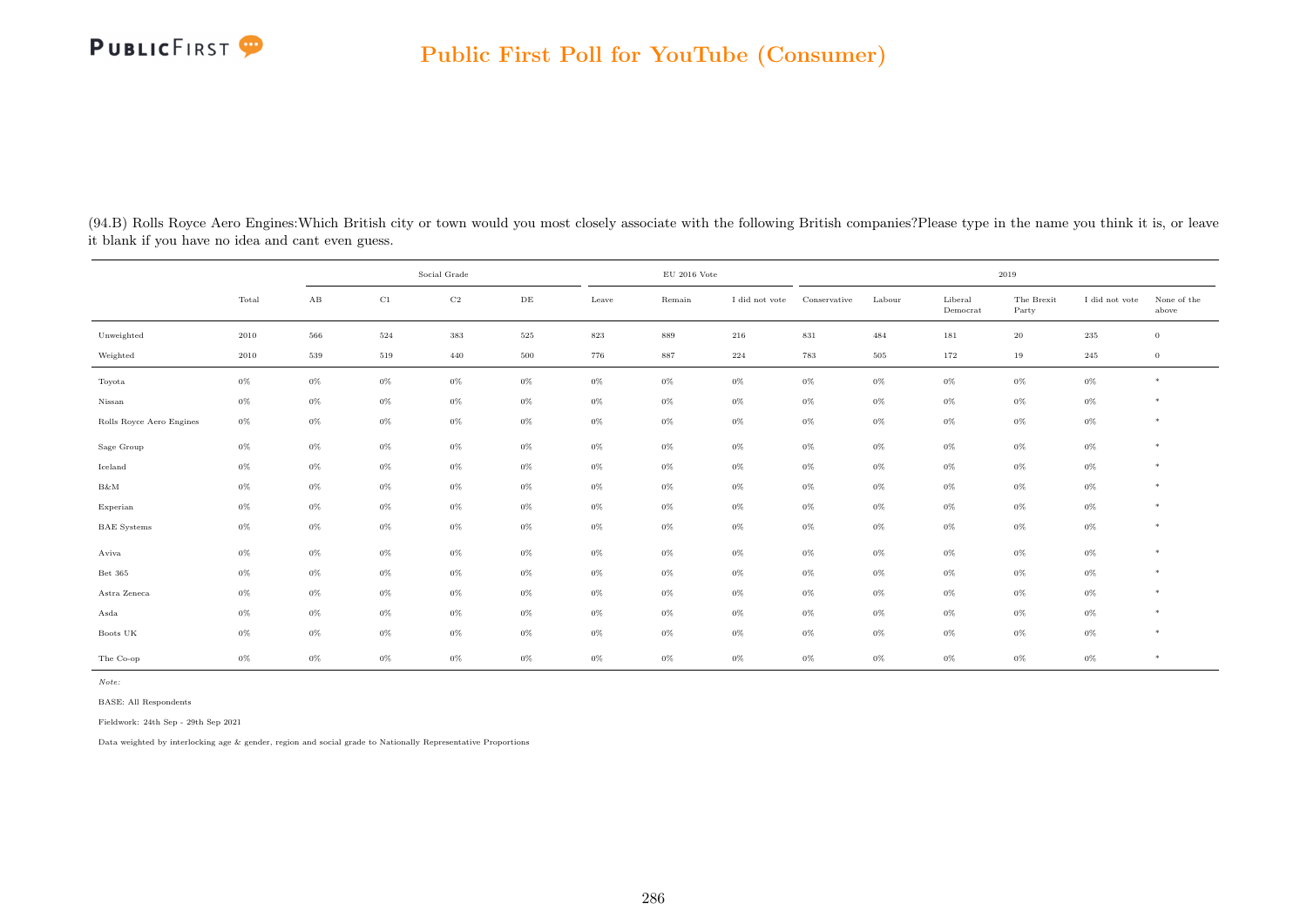

(94.C) Rolls Royce Aero Engines:Which British city or town would you most closely associate with the following British companies?Please type in the name you think it is, or leave it blank if you have no idea and cant even guess.

|                          |          | Region    |            |            |                    |               |                  |                                      |            |            |          |       |                     |
|--------------------------|----------|-----------|------------|------------|--------------------|---------------|------------------|--------------------------------------|------------|------------|----------|-------|---------------------|
|                          | Total    | London    | South East | South West | East of<br>England | East Midlands | West<br>Midlands | Yorkshire and<br>the $\mbox{Humber}$ | North East | North West | Scotland | Wales | Northern<br>Ireland |
| Unweighted               | $2010\,$ | $\bf 289$ | $\,280$    | 155        | 181                | 134           | 190              | 163                                  | $85\,$     | $\,236$    | 161      | 104   | $32\,$              |
| Weighted                 | 2010     | 281       | $261\,$    | 161        | 181                | 141           | 181              | 161                                  | $80\,$     | $221\,$    | 181      | 101   | 60                  |
| Toyota                   | $0\%$    | $0\%$     | 0%         | $0\%$      | $0\%$              | $0\%$         | $0\%$            | $0\%$                                | $0\%$      | $0\%$      | $0\%$    | $0\%$ | 0%                  |
| Nissan                   | $0\%$    | $0\%$     | $0\%$      | $0\%$      | $0\%$              | $0\%$         | $0\%$            | $0\%$                                | $0\%$      | $0\%$      | $0\%$    | $0\%$ | 0%                  |
| Rolls Royce Aero Engines | $0\%$    | $0\%$     | $0\%$      | $0\%$      | $0\%$              | $0\%$         | $0\%$            | $0\%$                                | $0\%$      | $0\%$      | $0\%$    | $0\%$ | 0%                  |
| Sage Group               | $0\%$    | $0\%$     | 0%         | $0\%$      | $0\%$              | $0\%$         | $0\%$            | $0\%$                                | $0\%$      | $0\%$      | $0\%$    | $0\%$ | 0%                  |
| Iceland                  | $0\%$    | $0\%$     | $0\%$      | $0\%$      | $0\%$              | $0\%$         | $0\%$            | $0\%$                                | $0\%$      | $0\%$      | $0\%$    | $0\%$ | 0%                  |
| B&M                      | $0\%$    | $0\%$     | $0\%$      | $0\%$      | $0\%$              | $0\%$         | $0\%$            | $0\%$                                | $0\%$      | $0\%$      | $0\%$    | $0\%$ | $0\%$               |
| Experian                 | $0\%$    | $0\%$     | 0%         | $0\%$      | $0\%$              | $0\%$         | $0\%$            | $0\%$                                | $0\%$      | $0\%$      | $0\%$    | $0\%$ | 0%                  |
| <b>BAE</b> Systems       | $0\%$    | $0\%$     | $0\%$      | $0\%$      | $0\%$              | $0\%$         | $0\%$            | $0\%$                                | $0\%$      | $0\%$      | $0\%$    | $0\%$ | 0%                  |
| Aviva                    | $0\%$    | $0\%$     | $0\%$      | $0\%$      | $0\%$              | $0\%$         | $0\%$            | $0\%$                                | $0\%$      | $0\%$      | $0\%$    | $0\%$ | $0\%$               |
| Bet 365                  | $0\%$    | $0\%$     | 0%         | $0\%$      | $0\%$              | $0\%$         | $0\%$            | $0\%$                                | $0\%$      | $0\%$      | $0\%$    | $0\%$ | 0%                  |
| Astra Zeneca             | $0\%$    | $0\%$     | $0\%$      | $0\%$      | $0\%$              | $0\%$         | $0\%$            | $0\%$                                | $0\%$      | $0\%$      | $0\%$    | $0\%$ | 0%                  |
| Asda                     | $0\%$    | $0\%$     | $0\%$      | $0\%$      | $0\%$              | $0\%$         | $0\%$            | $0\%$                                | $0\%$      | $0\%$      | $0\%$    | $0\%$ | $0\%$               |
| Boots UK                 | $0\%$    | $0\%$     | 0%         | $0\%$      | $0\%$              | $0\%$         | $0\%$            | $0\%$                                | $0\%$      | $0\%$      | $0\%$    | $0\%$ | 0%                  |
| The Co-op                | $0\%$    | $0\%$     | $0\%$      | $0\%$      | $0\%$              | $0\%$         | $0\%$            | $0\%$                                | $0\%$      | $0\%$      | $0\%$    | $0\%$ | 0%                  |

Note:

BASE: All Respondents

Fieldwork: 24th Sep - 29th Sep 2021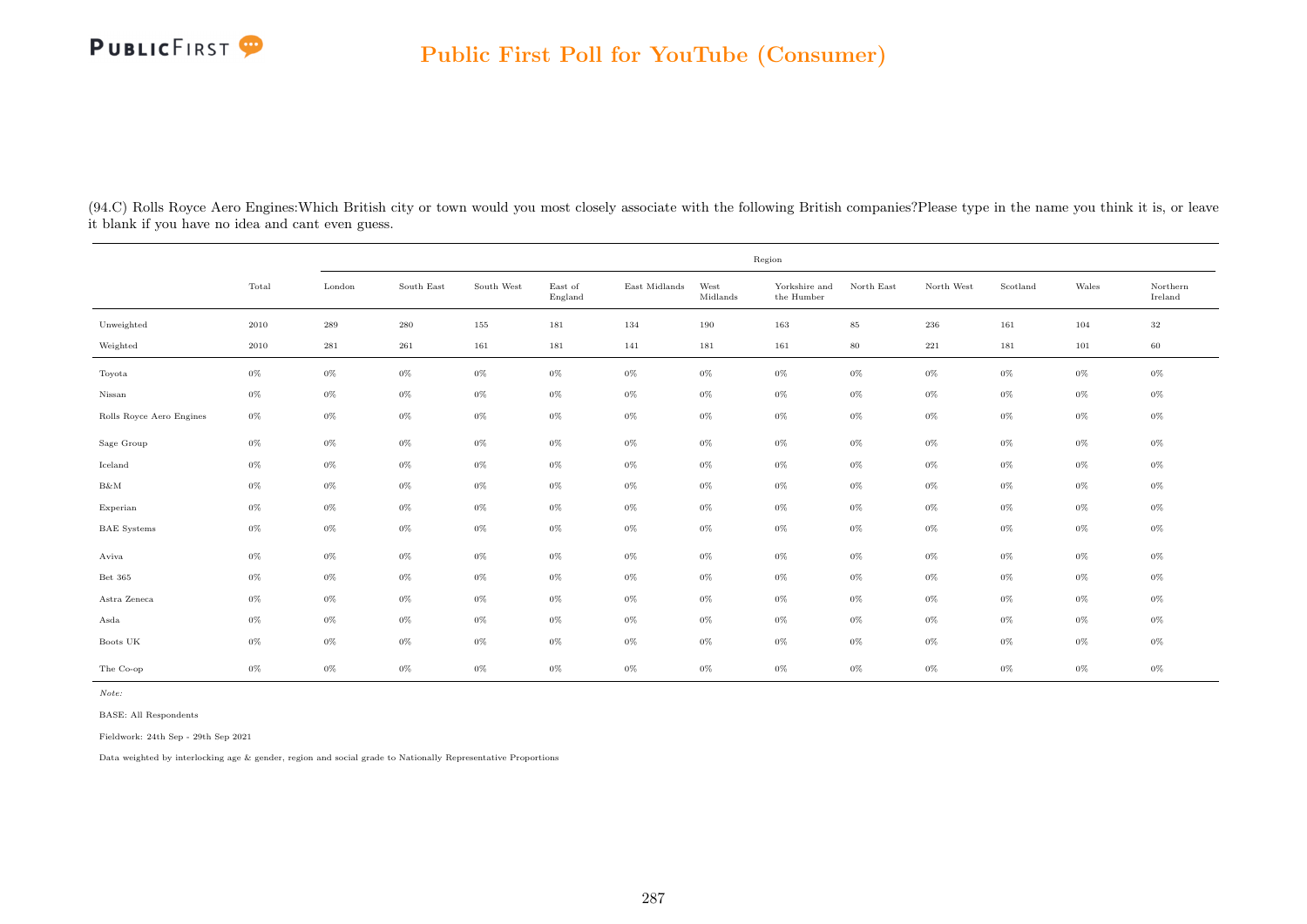

(95.A) Sage Group:Which British city or town would you most closely associate with the following British companies?Please type in the name you think it is, or leave it blank if you have no idea and cant even guess.

|                                                      | Gender |       |        | $_{\rm Age}$ |           |       |           |       |       | Education                      |                          |                                                     |                                                         |                          |
|------------------------------------------------------|--------|-------|--------|--------------|-----------|-------|-----------|-------|-------|--------------------------------|--------------------------|-----------------------------------------------------|---------------------------------------------------------|--------------------------|
|                                                      | Total  | Male  | Female | 18-24        | $25 - 34$ | 35-44 | $45 - 54$ | 55-64 | $65+$ | $_{\rm GCSE~or}$<br>equivalent | A Level or<br>equivalent | University<br>Undergradu-<br>ate Degree<br>(BA/BSc) | University<br>Postgraduate<br>Degree<br>(MA/MSc/MPhill) | Doctorate<br>(PhD/DPHil) |
| Unweighted                                           | 2010   | 1000  | 1005   | 149          | 337       | 346   | 366       | 348   | 464   | 545                            | 563                      | 519                                                 | $265\,$                                                 | 36                       |
| Weighted                                             | 2010   | 989   | 1016   | 279          | 343       | 341   | 342       | 283   | 422   | 525                            | 578                      | 532                                                 | 266                                                     | 36                       |
| Toyota                                               | $0\%$  | $0\%$ | $0\%$  | $0\%$        | $0\%$     | $0\%$ | $0\%$     | $0\%$ | $0\%$ | $0\%$                          | $0\%$                    | $0\%$                                               | $0\%$                                                   | $0\%$                    |
| Nissan                                               | $0\%$  | $0\%$ | $0\%$  | $0\%$        | $0\%$     | $0\%$ | $0\%$     | $0\%$ | $0\%$ | $0\%$                          | $0\%$                    | $0\%$                                               | $0\%$                                                   | $0\%$                    |
| Rolls Royce Aero Engines                             | $0\%$  | $0\%$ | $0\%$  | $0\%$        | $0\%$     | $0\%$ | $0\%$     | $0\%$ | $0\%$ | $0\%$                          | $0\%$                    | $0\%$                                               | $0\%$                                                   | $0\%$                    |
| Sage Group                                           | $0\%$  | $0\%$ | $0\%$  | $0\%$        | $0\%$     | $0\%$ | $0\%$     | $0\%$ | $0\%$ | $0\%$                          | $0\%$                    | $0\%$                                               | $0\%$                                                   | $0\%$                    |
| Iceland                                              | $0\%$  | $0\%$ | $0\%$  | $0\%$        | $0\%$     | $0\%$ | $0\%$     | $0\%$ | $0\%$ | $0\%$                          | $0\%$                    | $0\%$                                               | $0\%$                                                   | $0\%$                    |
| $\ensuremath{\mathrm{B}} \& \ensuremath{\mathrm{M}}$ | $0\%$  | $0\%$ | $0\%$  | $0\%$        | $0\%$     | $0\%$ | $0\%$     | $0\%$ | $0\%$ | $0\%$                          | $0\%$                    | $0\%$                                               | $0\%$                                                   | $0\%$                    |
| Experian                                             | $0\%$  | $0\%$ | $0\%$  | $0\%$        | $0\%$     | $0\%$ | $0\%$     | $0\%$ | $0\%$ | $0\%$                          | $0\%$                    | $0\%$                                               | $0\%$                                                   | $0\%$                    |
| <b>BAE</b> Systems                                   | $0\%$  | $0\%$ | $0\%$  | $0\%$        | $0\%$     | $0\%$ | $0\%$     | $0\%$ | $0\%$ | $0\%$                          | $0\%$                    | $0\%$                                               | $0\%$                                                   | $0\%$                    |
| Aviva                                                | $0\%$  | $0\%$ | $0\%$  | $0\%$        | $0\%$     | $0\%$ | $0\%$     | $0\%$ | $0\%$ | $0\%$                          | $0\%$                    | $0\%$                                               | $0\%$                                                   | $0\%$                    |
| Bet 365                                              | $0\%$  | $0\%$ | $0\%$  | $0\%$        | $0\%$     | $0\%$ | $0\%$     | $0\%$ | $0\%$ | $0\%$                          | $0\%$                    | $0\%$                                               | $0\%$                                                   | $0\%$                    |
| Astra Zeneca                                         | $0\%$  | $0\%$ | $0\%$  | $0\%$        | $0\%$     | $0\%$ | $0\%$     | $0\%$ | $0\%$ | $0\%$                          | $0\%$                    | $0\%$                                               | $0\%$                                                   | $0\%$                    |
| Asda                                                 | $0\%$  | $0\%$ | $0\%$  | $0\%$        | $0\%$     | $0\%$ | $0\%$     | $0\%$ | $0\%$ | $0\%$                          | $0\%$                    | $0\%$                                               | $0\%$                                                   | $0\%$                    |
| Boots UK                                             | $0\%$  | $0\%$ | $0\%$  | $0\%$        | $0\%$     | $0\%$ | $0\%$     | $0\%$ | $0\%$ | $0\%$                          | $0\%$                    | $0\%$                                               | $0\%$                                                   | $0\%$                    |
| The Co-op                                            | $0\%$  | $0\%$ | $0\%$  | $0\%$        | $0\%$     | $0\%$ | $0\%$     | $0\%$ | $0\%$ | $0\%$                          | $0\%$                    | $0\%$                                               | $0\%$                                                   | $0\%$                    |

Note:

BASE: All Respondents

Fieldwork: 24th Sep - 29th Sep 2021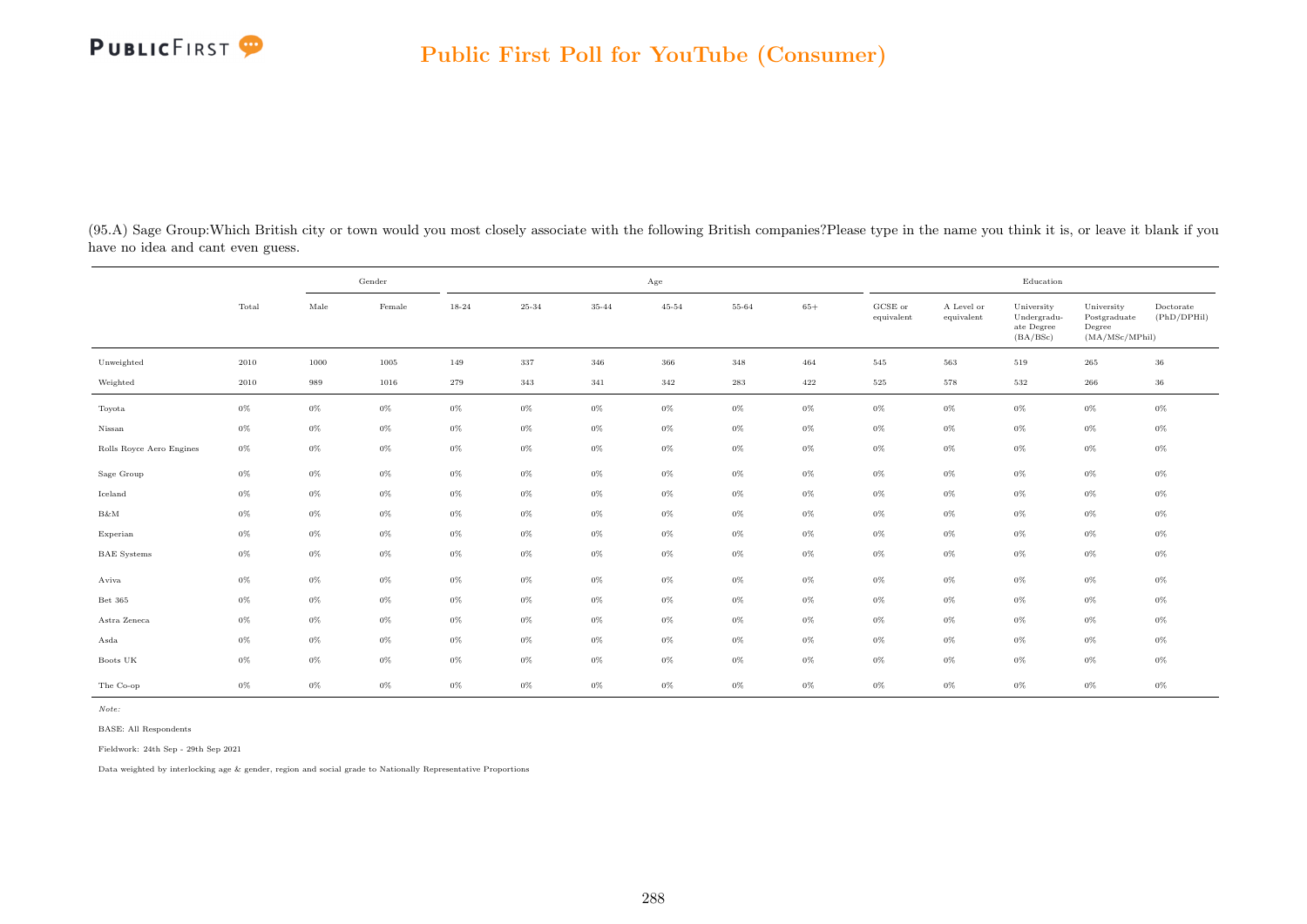

| (95.B) Sage Group: Which British city or town would you most closely associate with the following British companies? Please type in the name you think it is, or leave it blank if you |  |  |  |  |  |
|----------------------------------------------------------------------------------------------------------------------------------------------------------------------------------------|--|--|--|--|--|
| have no idea and cant even guess.                                                                                                                                                      |  |  |  |  |  |

|                          |       |          | Social Grade |             |           |         | $\rm EU$ 2016 Vote |                | 2019         |        |                     |                     |                |                      |
|--------------------------|-------|----------|--------------|-------------|-----------|---------|--------------------|----------------|--------------|--------|---------------------|---------------------|----------------|----------------------|
|                          | Total | $\rm AB$ | $_{\rm C1}$  | $_{\rm C2}$ | $\rm{DE}$ | Leave   | Remain             | I did not vote | Conservative | Labour | Liberal<br>Democrat | The Brexit<br>Party | I did not vote | None of the<br>above |
| Unweighted               | 2010  | 566      | 524          | $383\,$     | $525\,$   | $823\,$ | 889                | 216            | $831\,$      | 484    | 181                 | $20\,$              | $\,235$        | $\,0\,$              |
| Weighted                 | 2010  | 539      | 519          | 440         | 500       | 776     | 887                | 224            | 783          | 505    | 172                 | 19                  | 245            | $\overline{0}$       |
| Toyota                   | $0\%$ | $0\%$    | $0\%$        | $0\%$       | $0\%$     | $0\%$   | $0\%$              | $0\%$          | $0\%$        | $0\%$  | $0\%$               | $0\%$               | $0\%$          | $*$                  |
| Nissan                   | $0\%$ | $0\%$    | $0\%$        | $0\%$       | $0\%$     | $0\%$   | $0\%$              | $0\%$          | $0\%$        | $0\%$  | $0\%$               | $0\%$               | $0\%$          | *                    |
| Rolls Royce Aero Engines | $0\%$ | $0\%$    | $0\%$        | $0\%$       | $0\%$     | $0\%$   | $0\%$              | $0\%$          | $0\%$        | $0\%$  | $0\%$               | $0\%$               | $0\%$          | $*$                  |
| Sage Group               | $0\%$ | $0\%$    | $0\%$        | $0\%$       | $0\%$     | $0\%$   | $0\%$              | $0\%$          | $0\%$        | $0\%$  | $0\%$               | $0\%$               | $0\%$          | $\ast$               |
| Iceland                  | $0\%$ | $0\%$    | $0\%$        | $0\%$       | $0\%$     | $0\%$   | $0\%$              | $0\%$          | $0\%$        | $0\%$  | $0\%$               | $0\%$               | $0\%$          | $*$                  |
| $\rm B\&M$               | $0\%$ | $0\%$    | $0\%$        | $0\%$       | $0\%$     | $0\%$   | $0\%$              | $0\%$          | $0\%$        | $0\%$  | $0\%$               | $0\%$               | $0\%$          | $*$                  |
| Experian                 | $0\%$ | $0\%$    | $0\%$        | $0\%$       | $0\%$     | 0%      | $0\%$              | $0\%$          | 0%           | $0\%$  | $0\%$               | $0\%$               | $0\%$          | $*$                  |
| <b>BAE</b> Systems       | $0\%$ | $0\%$    | $0\%$        | $0\%$       | $0\%$     | 0%      | $0\%$              | $0\%$          | $0\%$        | $0\%$  | $0\%$               | $0\%$               | $0\%$          | $*$                  |
| Aviva                    | $0\%$ | $0\%$    | $0\%$        | $0\%$       | $0\%$     | $0\%$   | $0\%$              | $0\%$          | $0\%$        | $0\%$  | $0\%$               | $0\%$               | $0\%$          | $\ast$               |
| Bet 365                  | $0\%$ | $0\%$    | $0\%$        | $0\%$       | $0\%$     | $0\%$   | $0\%$              | $0\%$          | 0%           | $0\%$  | $0\%$               | $0\%$               | $0\%$          | $\ast$               |
| Astra Zeneca             | $0\%$ | $0\%$    | $0\%$        | $0\%$       | $0\%$     | $0\%$   | $0\%$              | $0\%$          | 0%           | $0\%$  | $0\%$               | $0\%$               | $0\%$          | $\ast$               |
| Asda                     | $0\%$ | $0\%$    | $0\%$        | $0\%$       | $0\%$     | 0%      | $0\%$              | $0\%$          | $0\%$        | $0\%$  | $0\%$               | $0\%$               | $0\%$          | $\ast$               |
| Boots UK                 | $0\%$ | $0\%$    | $0\%$        | $0\%$       | $0\%$     | $0\%$   | $0\%$              | $0\%$          | $0\%$        | $0\%$  | $0\%$               | $0\%$               | $0\%$          | $*$                  |
| The Co-op                | $0\%$ | $0\%$    | $0\%$        | $0\%$       | $0\%$     | $0\%$   | $0\%$              | $0\%$          | $0\%$        | $0\%$  | $0\%$               | $0\%$               | $0\%$          | $\ast$               |

BASE: All Respondents

Fieldwork: 24th Sep - 29th Sep 2021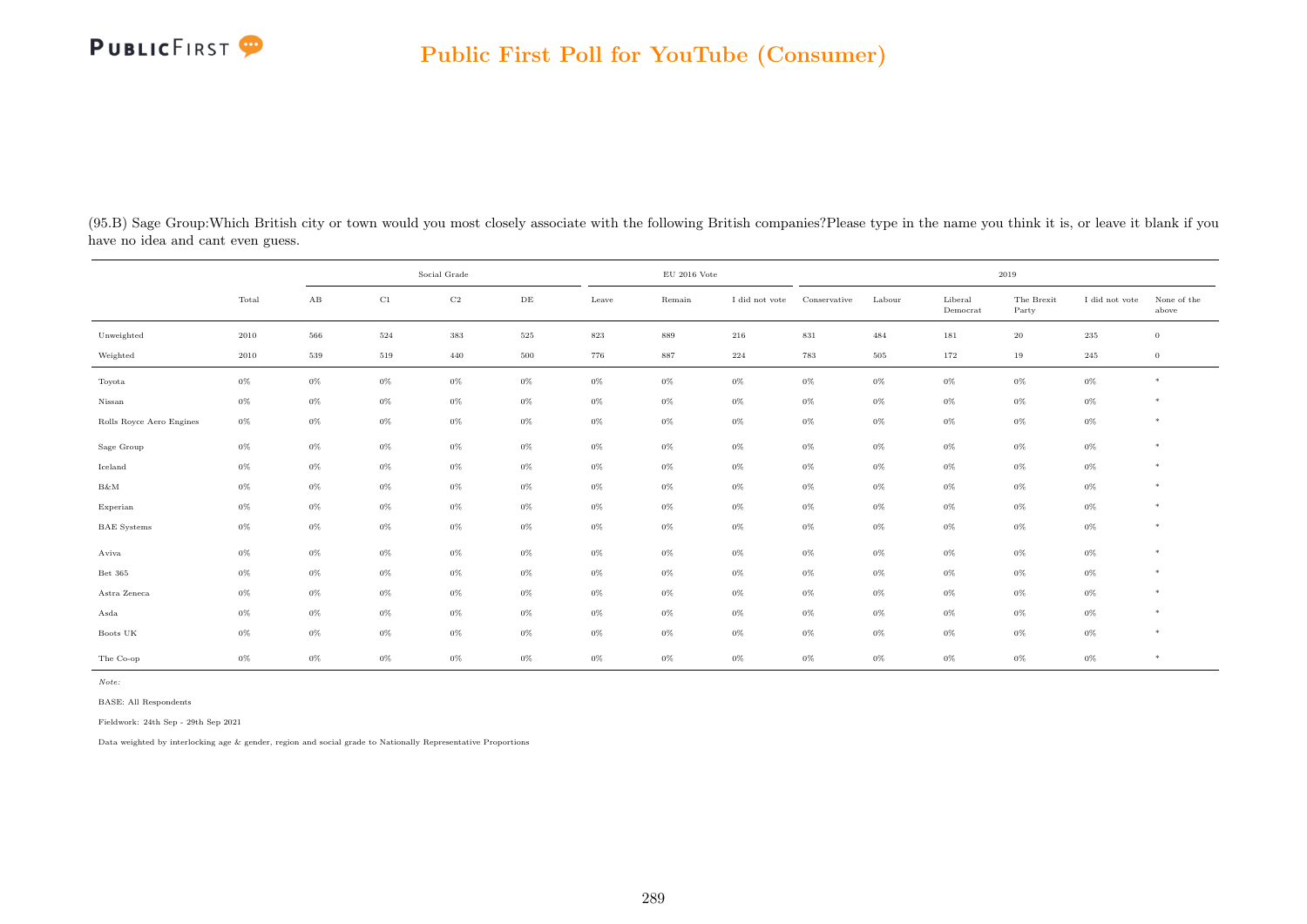

(95.C) Sage Group:Which British city or town would you most closely associate with the following British companies?Please type in the name you think it is, or leave it blank if you have no idea and cant even guess.

|                          |       | Region             |            |            |                    |               |                  |                                      |            |            |          |       |                     |  |
|--------------------------|-------|--------------------|------------|------------|--------------------|---------------|------------------|--------------------------------------|------------|------------|----------|-------|---------------------|--|
|                          | Total | London             | South East | South West | East of<br>England | East Midlands | West<br>Midlands | Yorkshire and<br>the $\mbox{Humber}$ | North East | North West | Scotland | Wales | Northern<br>Ireland |  |
| Unweighted               | 2010  | $\boldsymbol{289}$ | $\,280$    | 155        | 181                | 134           | 190              | 163                                  | $85\,$     | 236        | 161      | 104   | $32\,$              |  |
| Weighted                 | 2010  | $\bf 281$          | 261        | 161        | 181                | 141           | 181              | 161                                  | $80\,$     | $221\,$    | 181      | 101   | 60                  |  |
| Toyota                   | $0\%$ | $0\%$              | $0\%$      | $0\%$      | $0\%$              | $0\%$         | $0\%$            | $0\%$                                | $0\%$      | $0\%$      | $0\%$    | $0\%$ | $0\%$               |  |
| Nissan                   | $0\%$ | $0\%$              | $0\%$      | $0\%$      | $0\%$              | $0\%$         | $0\%$            | $0\%$                                | $0\%$      | $0\%$      | $0\%$    | $0\%$ | $0\%$               |  |
| Rolls Royce Aero Engines | $0\%$ | $0\%$              | $0\%$      | $0\%$      | $0\%$              | $0\%$         | $0\%$            | $0\%$                                | $0\%$      | $0\%$      | $0\%$    | $0\%$ | $0\%$               |  |
| Sage Group               | $0\%$ | $0\%$              | $0\%$      | $0\%$      | $0\%$              | $0\%$         | $0\%$            | $0\%$                                | $0\%$      | $0\%$      | $0\%$    | $0\%$ | $0\%$               |  |
| Iceland                  | $0\%$ | $0\%$              | $0\%$      | $0\%$      | $0\%$              | $0\%$         | $0\%$            | $0\%$                                | $0\%$      | $0\%$      | $0\%$    | $0\%$ | $0\%$               |  |
| B&M                      | $0\%$ | $0\%$              | $0\%$      | $0\%$      | $0\%$              | $0\%$         | $0\%$            | $0\%$                                | $0\%$      | $0\%$      | $0\%$    | $0\%$ | $0\%$               |  |
| Experian                 | $0\%$ | $0\%$              | $0\%$      | $0\%$      | $0\%$              | $0\%$         | $0\%$            | $0\%$                                | $0\%$      | $0\%$      | $0\%$    | $0\%$ | $0\%$               |  |
| <b>BAE</b> Systems       | $0\%$ | $0\%$              | $0\%$      | $0\%$      | $0\%$              | $0\%$         | $0\%$            | $0\%$                                | $0\%$      | $0\%$      | $0\%$    | $0\%$ | $0\%$               |  |
| Aviva                    | $0\%$ | $0\%$              | $0\%$      | $0\%$      | $0\%$              | $0\%$         | $0\%$            | $0\%$                                | $0\%$      | $0\%$      | $0\%$    | $0\%$ | $0\%$               |  |
| Bet 365                  | $0\%$ | $0\%$              | $0\%$      | $0\%$      | $0\%$              | $0\%$         | $0\%$            | $0\%$                                | $0\%$      | $0\%$      | $0\%$    | $0\%$ | $0\%$               |  |
| Astra Zeneca             | $0\%$ | $0\%$              | $0\%$      | $0\%$      | $0\%$              | $0\%$         | $0\%$            | $0\%$                                | $0\%$      | $0\%$      | $0\%$    | $0\%$ | $0\%$               |  |
| Asda                     | $0\%$ | $0\%$              | $0\%$      | $0\%$      | $0\%$              | $0\%$         | $0\%$            | $0\%$                                | $0\%$      | $0\%$      | $0\%$    | $0\%$ | $0\%$               |  |
| Boots UK                 | $0\%$ | $0\%$              | $0\%$      | $0\%$      | $0\%$              | $0\%$         | $0\%$            | $0\%$                                | $0\%$      | $0\%$      | $0\%$    | $0\%$ | $0\%$               |  |
| The Co-op                | $0\%$ | $0\%$              | $0\%$      | $0\%$      | $0\%$              | $0\%$         | $0\%$            | $0\%$                                | $0\%$      | $0\%$      | $0\%$    | $0\%$ | $0\%$               |  |

Note:

BASE: All Respondents

Fieldwork: 24th Sep - 29th Sep 2021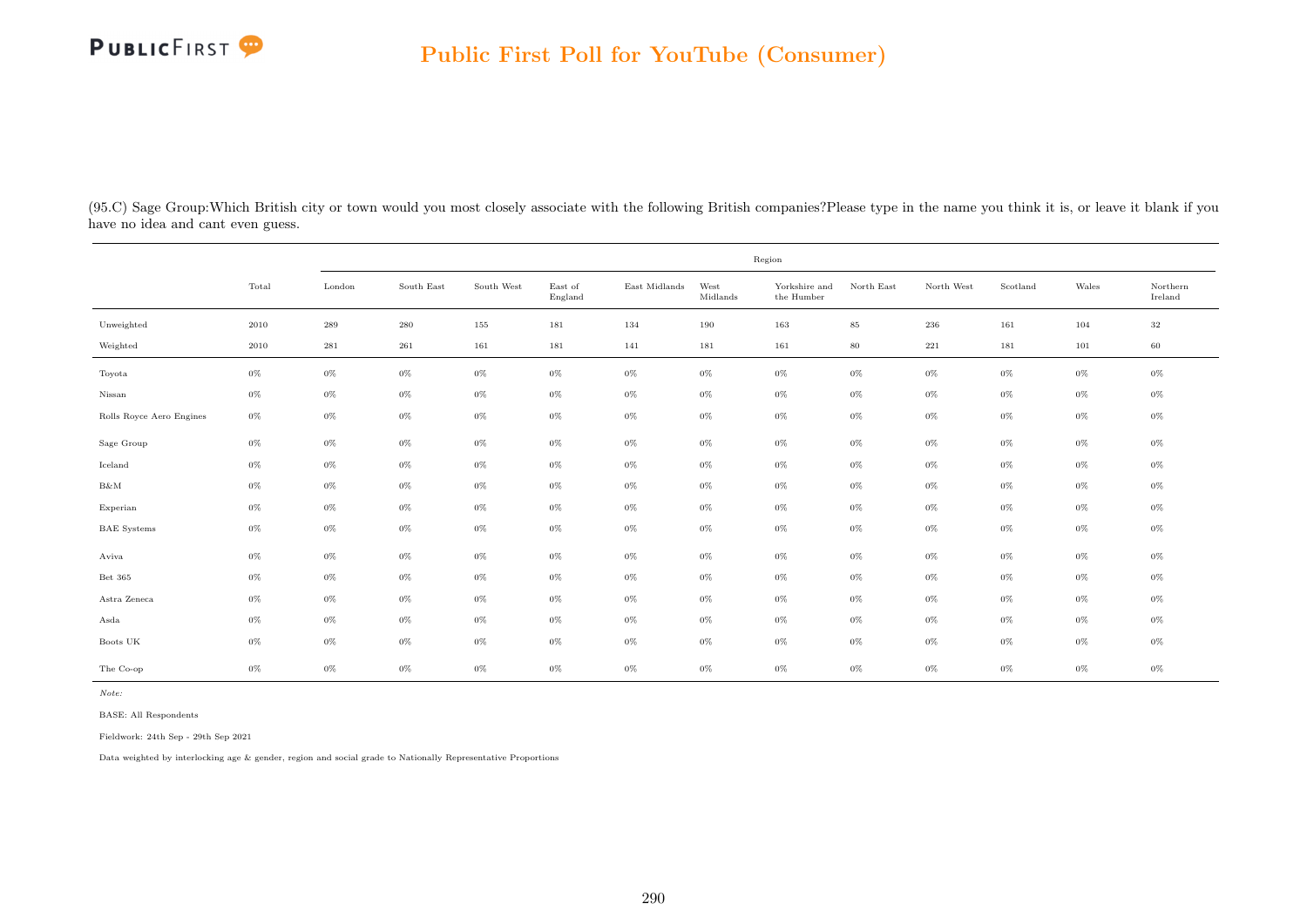

(96.A) Iceland:Which British city or town would you most closely associate with the following British companies?Please type in the name you think it is, or leave it blank if you have no idea and cant even guess.

|                          |       |       | Gender |       | Age     |       |           |       |       |                       | Education                |                                                     |                                                         |                          |  |
|--------------------------|-------|-------|--------|-------|---------|-------|-----------|-------|-------|-----------------------|--------------------------|-----------------------------------------------------|---------------------------------------------------------|--------------------------|--|
|                          | Total | Male  | Female | 18-24 | 25-34   | 35-44 | $45 - 54$ | 55-64 | $65+$ | GCSE or<br>equivalent | A Level or<br>equivalent | University<br>Undergradu-<br>ate Degree<br>(BA/BSc) | University<br>Postgraduate<br>Degree<br>(MA/MSc/MPhill) | Doctorate<br>(PhD/DPHil) |  |
| Unweighted               | 2010  | 1000  | 1005   | 149   | $337\,$ | 346   | 366       | 348   | 464   | 545                   | 563                      | 519                                                 | 265                                                     | 36                       |  |
| Weighted                 | 2010  | 989   | 1016   | 279   | 343     | 341   | 342       | 283   | 422   | 525                   | 578                      | 532                                                 | $266\,$                                                 | 36                       |  |
| Toyota                   | $0\%$ | $0\%$ | $0\%$  | $0\%$ | $0\%$   | $0\%$ | $0\%$     | $0\%$ | $0\%$ | $0\%$                 | $0\%$                    | $0\%$                                               | $0\%$                                                   | $0\%$                    |  |
| Nissan                   | $0\%$ | $0\%$ | $0\%$  | $0\%$ | $0\%$   | $0\%$ | $0\%$     | $0\%$ | $0\%$ | $0\%$                 | $0\%$                    | $0\%$                                               | $0\%$                                                   | $0\%$                    |  |
| Rolls Royce Aero Engines | $0\%$ | $0\%$ | $0\%$  | $0\%$ | $0\%$   | $0\%$ | $0\%$     | $0\%$ | $0\%$ | $0\%$                 | $0\%$                    | $0\%$                                               | $0\%$                                                   | $0\%$                    |  |
| Sage Group               | $0\%$ | $0\%$ | $0\%$  | $0\%$ | $0\%$   | $0\%$ | $0\%$     | $0\%$ | $0\%$ | $0\%$                 | $0\%$                    | $0\%$                                               | $0\%$                                                   | $0\%$                    |  |
| Iceland                  | $0\%$ | $0\%$ | $0\%$  | $0\%$ | $0\%$   | $0\%$ | $0\%$     | $0\%$ | $0\%$ | $0\%$                 | $0\%$                    | $0\%$                                               | $0\%$                                                   | $0\%$                    |  |
| $B\&M$                   | $0\%$ | $0\%$ | $0\%$  | $0\%$ | $0\%$   | $0\%$ | $0\%$     | $0\%$ | $0\%$ | $0\%$                 | $0\%$                    | $0\%$                                               | $0\%$                                                   | $0\%$                    |  |
| Experian                 | $0\%$ | $0\%$ | $0\%$  | $0\%$ | $0\%$   | $0\%$ | $0\%$     | $0\%$ | $0\%$ | $0\%$                 | $0\%$                    | $0\%$                                               | $0\%$                                                   | $0\%$                    |  |
| <b>BAE</b> Systems       | $0\%$ | $0\%$ | $0\%$  | $0\%$ | $0\%$   | $0\%$ | $0\%$     | $0\%$ | $0\%$ | $0\%$                 | $0\%$                    | $0\%$                                               | $0\%$                                                   | $0\%$                    |  |
| Aviva                    | $0\%$ | $0\%$ | $0\%$  | $0\%$ | $0\%$   | $0\%$ | $0\%$     | $0\%$ | $0\%$ | $0\%$                 | $0\%$                    | $0\%$                                               | $0\%$                                                   | $0\%$                    |  |
| Bet 365                  | $0\%$ | $0\%$ | $0\%$  | $0\%$ | $0\%$   | $0\%$ | $0\%$     | $0\%$ | $0\%$ | $0\%$                 | $0\%$                    | $0\%$                                               | $0\%$                                                   | $0\%$                    |  |
| Astra Zeneca             | $0\%$ | $0\%$ | $0\%$  | $0\%$ | $0\%$   | $0\%$ | $0\%$     | $0\%$ | $0\%$ | $0\%$                 | $0\%$                    | $0\%$                                               | $0\%$                                                   | $0\%$                    |  |
| Asda                     | $0\%$ | $0\%$ | $0\%$  | $0\%$ | $0\%$   | $0\%$ | $0\%$     | $0\%$ | $0\%$ | $0\%$                 | $0\%$                    | $0\%$                                               | $0\%$                                                   | $0\%$                    |  |
| Boots UK                 | $0\%$ | $0\%$ | $0\%$  | $0\%$ | $0\%$   | 0%    | $0\%$     | $0\%$ | 0%    | $0\%$                 | $0\%$                    | $0\%$                                               | $0\%$                                                   | $0\%$                    |  |
| The Co-op                | $0\%$ | $0\%$ | $0\%$  | $0\%$ | $0\%$   | $0\%$ | $0\%$     | $0\%$ | $0\%$ | $0\%$                 | $0\%$                    | $0\%$                                               | $0\%$                                                   | $0\%$                    |  |

BASE: All Respondents

Fieldwork: 24th Sep - 29th Sep 2021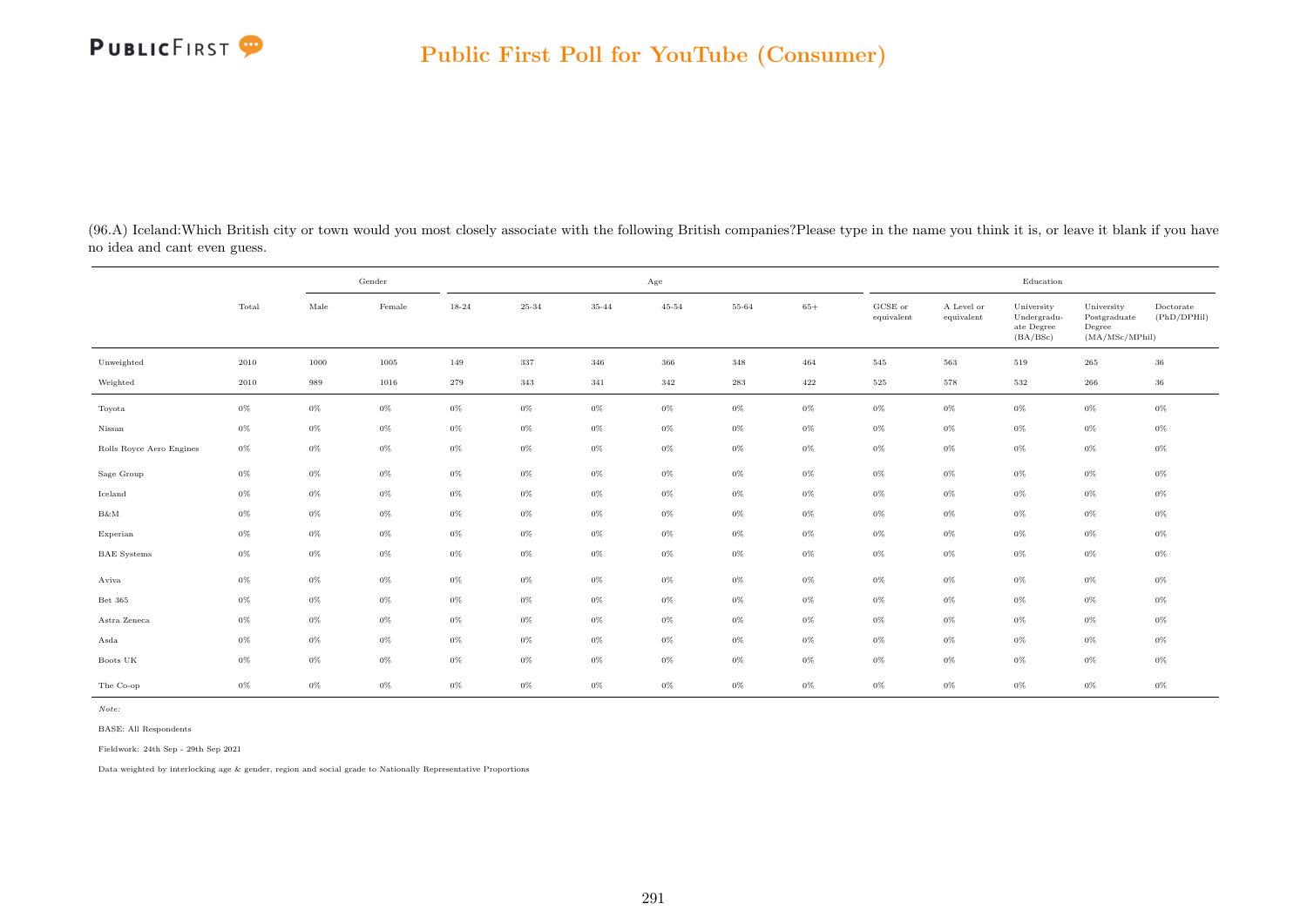| (96.B) Iceland: Which British city or town would you most closely associate with the following British companies? Please type in the name you think it is, or leave it blank if you have |
|------------------------------------------------------------------------------------------------------------------------------------------------------------------------------------------|
| no idea and cant even guess.                                                                                                                                                             |

|                          |       |          | Social Grade |             |           |         | $\rm EU$ 2016 Vote |                | 2019         |        |                     |                     |                |                      |
|--------------------------|-------|----------|--------------|-------------|-----------|---------|--------------------|----------------|--------------|--------|---------------------|---------------------|----------------|----------------------|
|                          | Total | $\rm AB$ | $_{\rm C1}$  | $_{\rm C2}$ | $\rm{DE}$ | Leave   | Remain             | I did not vote | Conservative | Labour | Liberal<br>Democrat | The Brexit<br>Party | I did not vote | None of the<br>above |
| Unweighted               | 2010  | 566      | 524          | $383\,$     | $525\,$   | $823\,$ | 889                | 216            | $831\,$      | 484    | 181                 | $20\,$              | $\,235$        | $\,0\,$              |
| Weighted                 | 2010  | 539      | 519          | 440         | 500       | 776     | 887                | 224            | 783          | 505    | 172                 | 19                  | 245            | $\overline{0}$       |
| Toyota                   | $0\%$ | $0\%$    | $0\%$        | $0\%$       | $0\%$     | $0\%$   | $0\%$              | $0\%$          | $0\%$        | $0\%$  | $0\%$               | $0\%$               | $0\%$          | $*$                  |
| Nissan                   | $0\%$ | $0\%$    | $0\%$        | $0\%$       | $0\%$     | $0\%$   | $0\%$              | $0\%$          | $0\%$        | $0\%$  | $0\%$               | $0\%$               | $0\%$          | *                    |
| Rolls Royce Aero Engines | $0\%$ | $0\%$    | $0\%$        | $0\%$       | $0\%$     | $0\%$   | $0\%$              | $0\%$          | $0\%$        | $0\%$  | $0\%$               | $0\%$               | $0\%$          | $*$                  |
| Sage Group               | $0\%$ | $0\%$    | $0\%$        | $0\%$       | $0\%$     | $0\%$   | $0\%$              | $0\%$          | $0\%$        | $0\%$  | $0\%$               | $0\%$               | $0\%$          | $\ast$               |
| Iceland                  | $0\%$ | $0\%$    | $0\%$        | $0\%$       | $0\%$     | $0\%$   | $0\%$              | $0\%$          | $0\%$        | $0\%$  | $0\%$               | $0\%$               | $0\%$          | $*$                  |
| $\rm B\&M$               | $0\%$ | $0\%$    | $0\%$        | $0\%$       | $0\%$     | $0\%$   | $0\%$              | $0\%$          | $0\%$        | $0\%$  | $0\%$               | $0\%$               | $0\%$          | $*$                  |
| Experian                 | $0\%$ | $0\%$    | $0\%$        | $0\%$       | $0\%$     | 0%      | $0\%$              | $0\%$          | 0%           | $0\%$  | $0\%$               | $0\%$               | $0\%$          | $*$                  |
| <b>BAE</b> Systems       | $0\%$ | $0\%$    | $0\%$        | $0\%$       | $0\%$     | 0%      | $0\%$              | $0\%$          | $0\%$        | $0\%$  | $0\%$               | $0\%$               | $0\%$          | $*$                  |
| Aviva                    | $0\%$ | $0\%$    | $0\%$        | $0\%$       | $0\%$     | $0\%$   | $0\%$              | $0\%$          | $0\%$        | $0\%$  | $0\%$               | $0\%$               | $0\%$          | $\ast$               |
| Bet 365                  | $0\%$ | $0\%$    | $0\%$        | $0\%$       | $0\%$     | $0\%$   | $0\%$              | $0\%$          | 0%           | $0\%$  | $0\%$               | $0\%$               | $0\%$          | $\ast$               |
| Astra Zeneca             | $0\%$ | $0\%$    | $0\%$        | $0\%$       | $0\%$     | $0\%$   | $0\%$              | $0\%$          | 0%           | $0\%$  | $0\%$               | $0\%$               | $0\%$          | $\ast$               |
| Asda                     | $0\%$ | $0\%$    | $0\%$        | $0\%$       | $0\%$     | 0%      | $0\%$              | $0\%$          | $0\%$        | $0\%$  | $0\%$               | $0\%$               | $0\%$          | $\ast$               |
| Boots UK                 | $0\%$ | $0\%$    | $0\%$        | $0\%$       | $0\%$     | $0\%$   | $0\%$              | $0\%$          | $0\%$        | $0\%$  | $0\%$               | $0\%$               | $0\%$          | $*$                  |
| The Co-op                | $0\%$ | $0\%$    | $0\%$        | $0\%$       | $0\%$     | $0\%$   | $0\%$              | $0\%$          | $0\%$        | $0\%$  | $0\%$               | $0\%$               | $0\%$          | $\ast$               |

Note:

BASE: All Respondents

Fieldwork: 24th Sep - 29th Sep 2021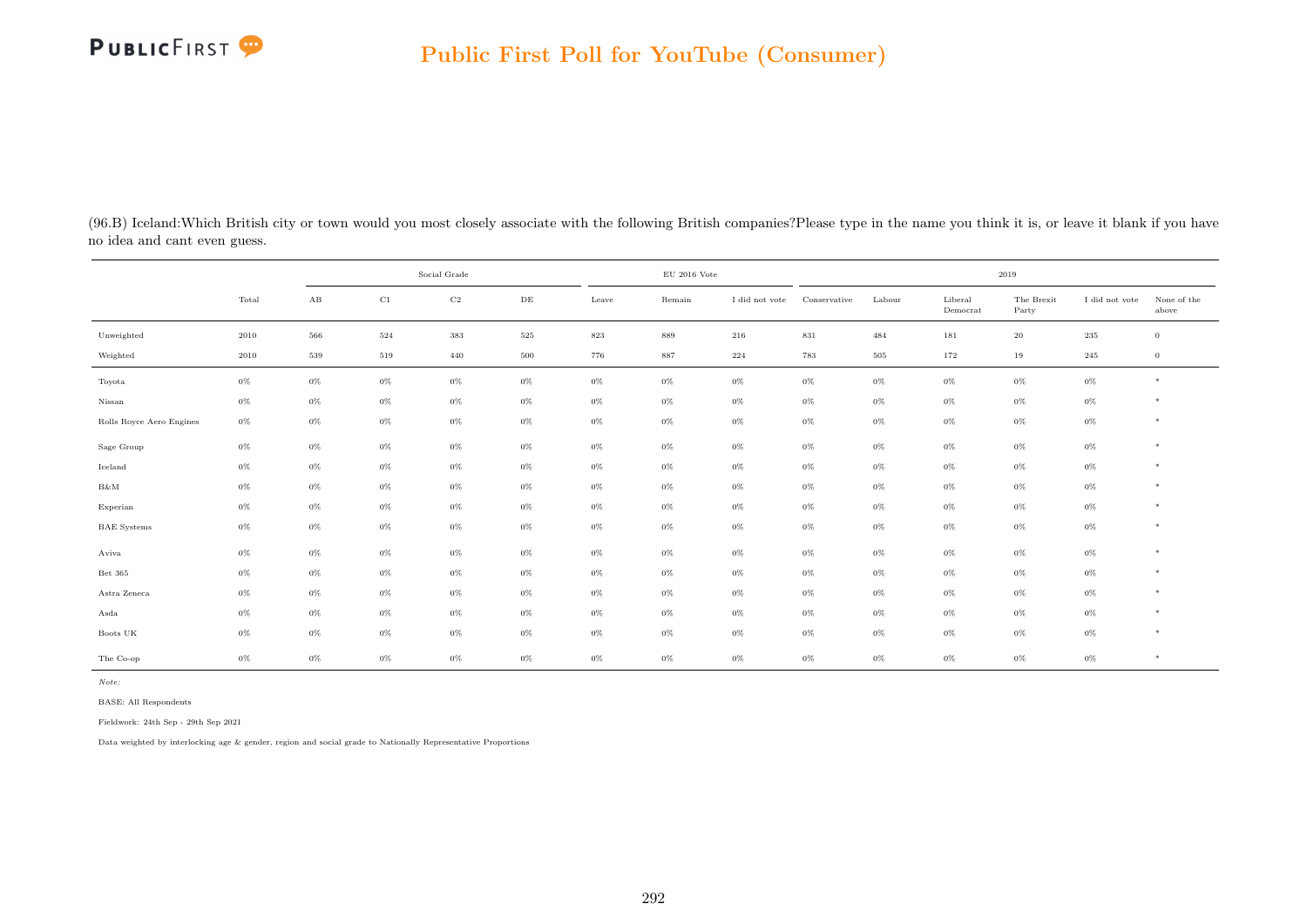

(96.C) Iceland:Which British city or town would you most closely associate with the following British companies?Please type in the name you think it is, or leave it blank if you have no idea and cant even guess.

|                          |          | Region    |            |            |                    |               |                  |                             |            |            |          |         |                     |  |
|--------------------------|----------|-----------|------------|------------|--------------------|---------------|------------------|-----------------------------|------------|------------|----------|---------|---------------------|--|
|                          | Total    | London    | South East | South West | East of<br>England | East Midlands | West<br>Midlands | Yorkshire and<br>the Humber | North East | North West | Scotland | Wales   | Northern<br>Ireland |  |
| Unweighted               | $2010\,$ | 289       | $280\,$    | 155        | 181                | 134           | 190              | 163                         | $85\,$     | $\,236$    | 161      | 104     | $32\,$              |  |
| Weighted                 | $2010\,$ | $\bf 281$ | $261\,$    | 161        | 181                | 141           | 181              | 161                         | $80\,$     | $221\,$    | 181      | $101\,$ | 60                  |  |
| Toyota                   | $0\%$    | $0\%$     | $0\%$      | $0\%$      | $0\%$              | $0\%$         | $0\%$            | $0\%$                       | $0\%$      | $0\%$      | $0\%$    | $0\%$   | $0\%$               |  |
| Nissan                   | $0\%$    | $0\%$     | $0\%$      | $0\%$      | $0\%$              | $0\%$         | $0\%$            | $0\%$                       | $0\%$      | $0\%$      | $0\%$    | $0\%$   | $0\%$               |  |
| Rolls Royce Aero Engines | $0\%$    | $0\%$     | $0\%$      | $0\%$      | $0\%$              | $0\%$         | $0\%$            | $0\%$                       | $0\%$      | $0\%$      | $0\%$    | $0\%$   | 0%                  |  |
| Sage Group               | $0\%$    | $0\%$     | 0%         | $0\%$      | $0\%$              | $0\%$         | $0\%$            | $0\%$                       | $0\%$      | $0\%$      | $0\%$    | $0\%$   | 0%                  |  |
| Iceland                  | $0\%$    | $0\%$     | $0\%$      | $0\%$      | $0\%$              | $0\%$         | $0\%$            | $0\%$                       | $0\%$      | $0\%$      | $0\%$    | $0\%$   | 0%                  |  |
| B&M                      | $0\%$    | $0\%$     | $0\%$      | $0\%$      | $0\%$              | $0\%$         | $0\%$            | $0\%$                       | $0\%$      | $0\%$      | $0\%$    | $0\%$   | $0\%$               |  |
| Experian                 | $0\%$    | $0\%$     | 0%         | $0\%$      | $0\%$              | $0\%$         | $0\%$            | $0\%$                       | $0\%$      | $0\%$      | $0\%$    | $0\%$   | 0%                  |  |
| <b>BAE</b> Systems       | $0\%$    | $0\%$     | $0\%$      | $0\%$      | $0\%$              | $0\%$         | $0\%$            | $0\%$                       | $0\%$      | $0\%$      | $0\%$    | $0\%$   | 0%                  |  |
| Aviva                    | $0\%$    | $0\%$     | $0\%$      | $0\%$      | $0\%$              | $0\%$         | $0\%$            | $0\%$                       | $0\%$      | $0\%$      | $0\%$    | $0\%$   | $0\%$               |  |
| Bet 365                  | $0\%$    | $0\%$     | 0%         | $0\%$      | $0\%$              | $0\%$         | $0\%$            | $0\%$                       | $0\%$      | $0\%$      | $0\%$    | $0\%$   | 0%                  |  |
| Astra Zeneca             | $0\%$    | $0\%$     | $0\%$      | $0\%$      | $0\%$              | $0\%$         | $0\%$            | $0\%$                       | $0\%$      | $0\%$      | $0\%$    | $0\%$   | 0%                  |  |
| Asda                     | $0\%$    | $0\%$     | $0\%$      | $0\%$      | $0\%$              | $0\%$         | $0\%$            | $0\%$                       | $0\%$      | $0\%$      | $0\%$    | $0\%$   | $0\%$               |  |
| Boots UK                 | $0\%$    | $0\%$     | 0%         | $0\%$      | $0\%$              | $0\%$         | $0\%$            | $0\%$                       | $0\%$      | $0\%$      | $0\%$    | $0\%$   | 0%                  |  |
| The Co-op                | $0\%$    | $0\%$     | $0\%$      | $0\%$      | $0\%$              | $0\%$         | $0\%$            | $0\%$                       | $0\%$      | $0\%$      | $0\%$    | $0\%$   | 0%                  |  |

Note:

BASE: All Respondents

Fieldwork: 24th Sep - 29th Sep 2021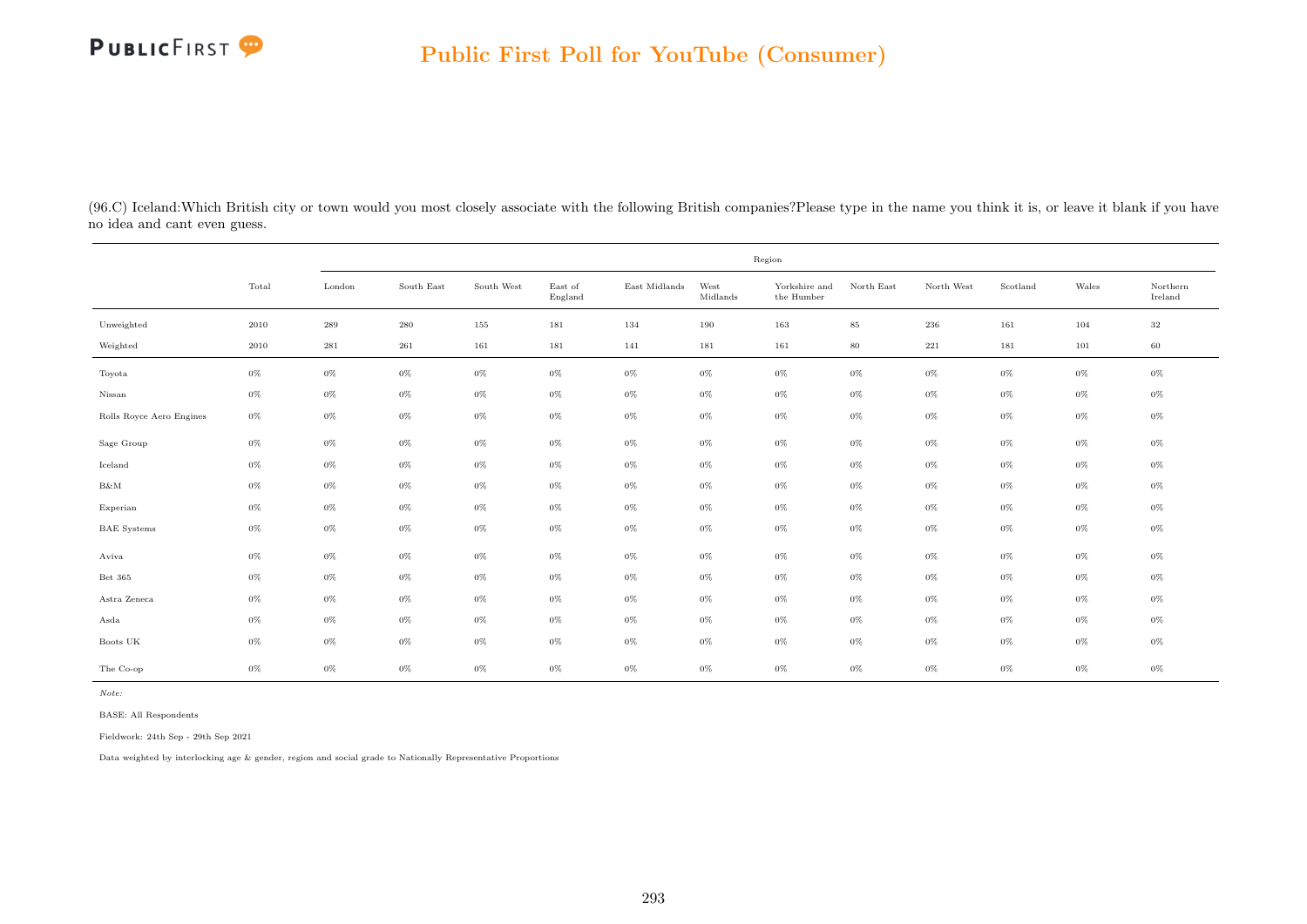

(97.A) B&M:Which British city or town would you most closely associate with the following British companies?Please type in the name you think it is, or leave it blank if you have no idea and cant even guess.

|                          |       |       | Gender |       | $_{\rm Age}$ |       |           |           |       |                       | Education                |                                                     |                                                         |                          |  |
|--------------------------|-------|-------|--------|-------|--------------|-------|-----------|-----------|-------|-----------------------|--------------------------|-----------------------------------------------------|---------------------------------------------------------|--------------------------|--|
|                          | Total | Male  | Female | 18-24 | 25-34        | 35-44 | $45 - 54$ | 55-64     | $65+$ | GCSE or<br>equivalent | A Level or<br>equivalent | University<br>Undergradu-<br>ate Degree<br>(BA/BSc) | University<br>Postgraduate<br>Degree<br>(MA/MSc/MPhill) | Doctorate<br>(PhD/DPHil) |  |
| Unweighted               | 2010  | 1000  | 1005   | 149   | 337          | 346   | 366       | $348\,$   | 464   | 545                   | $563\,$                  | 519                                                 | 265                                                     | 36                       |  |
| Weighted                 | 2010  | 989   | 1016   | 279   | 343          | 341   | $342\,$   | $\bf 283$ | 422   | $525\,$               | 578                      | 532                                                 | 266                                                     | 36                       |  |
| Toyota                   | $0\%$ | $0\%$ | $0\%$  | $0\%$ | $0\%$        | $0\%$ | $0\%$     | $0\%$     | $0\%$ | $0\%$                 | $0\%$                    | $0\%$                                               | $0\%$                                                   | $0\%$                    |  |
| Nissan                   | $0\%$ | $0\%$ | $0\%$  | $0\%$ | $0\%$        | $0\%$ | $0\%$     | $0\%$     | $0\%$ | $0\%$                 | $0\%$                    | $0\%$                                               | $0\%$                                                   | $0\%$                    |  |
| Rolls Royce Aero Engines | $0\%$ | $0\%$ | $0\%$  | $0\%$ | $0\%$        | $0\%$ | $0\%$     | $0\%$     | $0\%$ | $0\%$                 | $0\%$                    | $0\%$                                               | $0\%$                                                   | $0\%$                    |  |
| Sage Group               | $0\%$ | $0\%$ | $0\%$  | $0\%$ | $0\%$        | $0\%$ | $0\%$     | $0\%$     | $0\%$ | $0\%$                 | $0\%$                    | $0\%$                                               | $0\%$                                                   | $0\%$                    |  |
| Iceland                  | $0\%$ | $0\%$ | $0\%$  | $0\%$ | $0\%$        | $0\%$ | $0\%$     | $0\%$     | $0\%$ | $0\%$                 | $0\%$                    | $0\%$                                               | $0\%$                                                   | $0\%$                    |  |
| $B\&M$                   | $0\%$ | $0\%$ | $0\%$  | $0\%$ | $0\%$        | $0\%$ | $0\%$     | $0\%$     | $0\%$ | $0\%$                 | $0\%$                    | $0\%$                                               | $0\%$                                                   | $0\%$                    |  |
| Experian                 | $0\%$ | $0\%$ | $0\%$  | $0\%$ | $0\%$        | $0\%$ | $0\%$     | $0\%$     | $0\%$ | $0\%$                 | $0\%$                    | $0\%$                                               | $0\%$                                                   | $0\%$                    |  |
| <b>BAE</b> Systems       | $0\%$ | $0\%$ | $0\%$  | $0\%$ | $0\%$        | $0\%$ | $0\%$     | $0\%$     | $0\%$ | $0\%$                 | $0\%$                    | $0\%$                                               | $0\%$                                                   | $0\%$                    |  |
| Aviva                    | $0\%$ | $0\%$ | $0\%$  | $0\%$ | $0\%$        | $0\%$ | $0\%$     | $0\%$     | $0\%$ | $0\%$                 | $0\%$                    | $0\%$                                               | $0\%$                                                   | $0\%$                    |  |
| Bet 365                  | $0\%$ | $0\%$ | $0\%$  | $0\%$ | $0\%$        | $0\%$ | $0\%$     | $0\%$     | $0\%$ | $0\%$                 | $0\%$                    | $0\%$                                               | $0\%$                                                   | $0\%$                    |  |
| Astra Zeneca             | $0\%$ | $0\%$ | $0\%$  | $0\%$ | $0\%$        | $0\%$ | $0\%$     | $0\%$     | $0\%$ | $0\%$                 | $0\%$                    | $0\%$                                               | $0\%$                                                   | $0\%$                    |  |
| Asda                     | $0\%$ | $0\%$ | $0\%$  | $0\%$ | $0\%$        | $0\%$ | $0\%$     | $0\%$     | $0\%$ | $0\%$                 | $0\%$                    | $0\%$                                               | $0\%$                                                   | $0\%$                    |  |
| Boots UK                 | $0\%$ | $0\%$ | $0\%$  | $0\%$ | $0\%$        | $0\%$ | $0\%$     | $0\%$     | $0\%$ | $0\%$                 | $0\%$                    | $0\%$                                               | $0\%$                                                   | $0\%$                    |  |
| The Co-op                | $0\%$ | $0\%$ | $0\%$  | $0\%$ | $0\%$        | $0\%$ | $0\%$     | $0\%$     | $0\%$ | $0\%$                 | $0\%$                    | $0\%$                                               | $0\%$                                                   | $0\%$                    |  |

BASE: All Respondents

Fieldwork: 24th Sep - 29th Sep 2021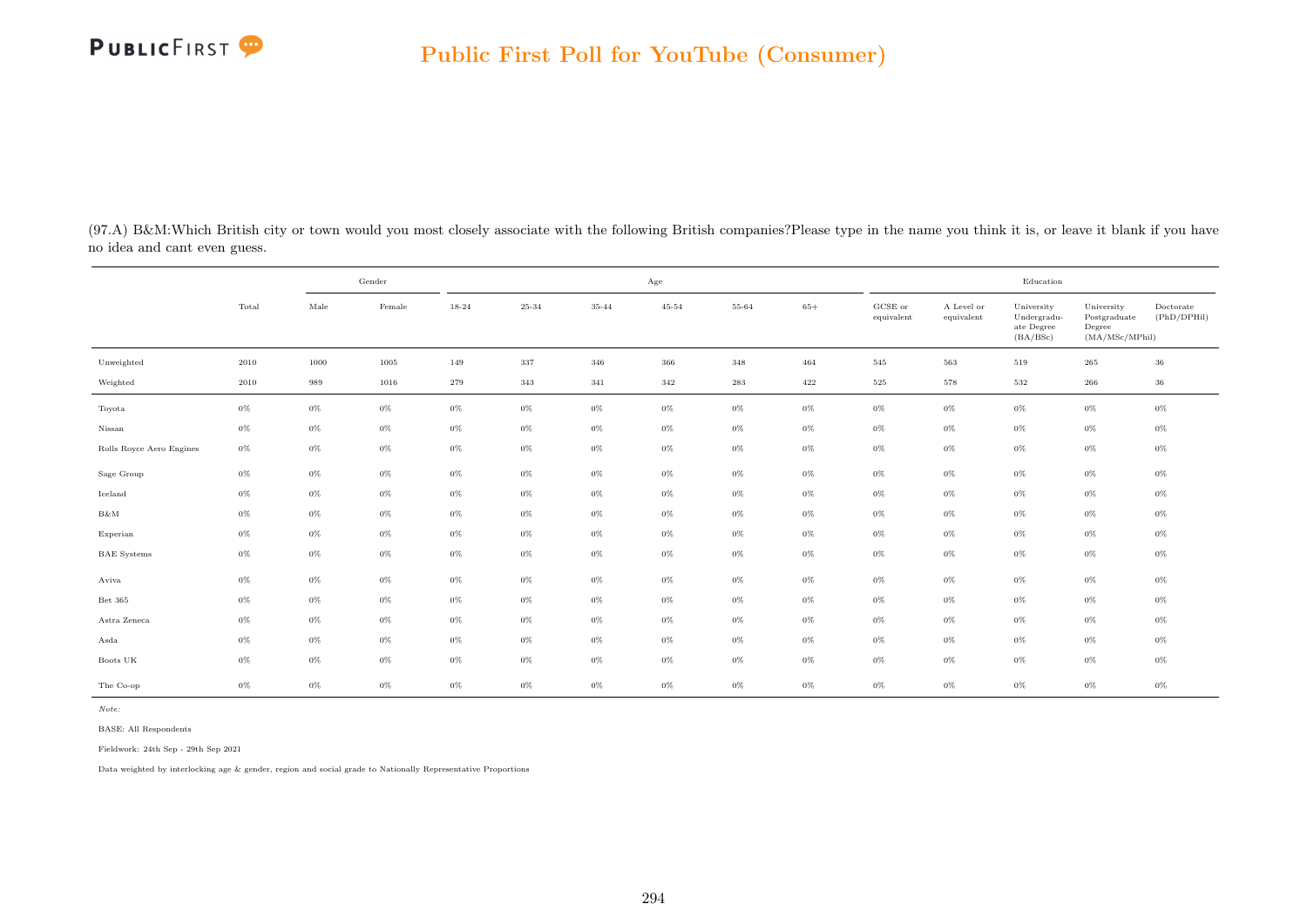

| (97.B) B&M:Which British city or town would you most closely associate with the following British companies?Please type in the name you think it is, or leave it blank if you have |  |
|------------------------------------------------------------------------------------------------------------------------------------------------------------------------------------|--|
| no idea and cant even guess.                                                                                                                                                       |  |

|                          |       |                        | Social Grade |             |           |         | $\rm EU$ 2016 Vote |                |              | 2019    |                     |                     |                |                      |
|--------------------------|-------|------------------------|--------------|-------------|-----------|---------|--------------------|----------------|--------------|---------|---------------------|---------------------|----------------|----------------------|
|                          | Total | $\mathbf{A}\mathbf{B}$ | $\rm C1$     | $_{\rm C2}$ | $\rm{DE}$ | Leave   | Remain             | I did not vote | Conservative | Labour  | Liberal<br>Democrat | The Brexit<br>Party | I did not vote | None of the<br>above |
| Unweighted               | 2010  | 566                    | 524          | 383         | $525\,$   | $823\,$ | 889                | 216            | $831\,$      | 484     | 181                 | $20\,$              | $235\,$        | $\mathbf{0}$         |
| Weighted                 | 2010  | 539                    | 519          | 440         | $500\,$   | 776     | 887                | 224            | 783          | $505\,$ | 172                 | 19                  | 245            | $\overline{0}$       |
| Toyota                   | $0\%$ | $0\%$                  | $0\%$        | $0\%$       | $0\%$     | $0\%$   | $0\%$              | $0\%$          | $0\%$        | $0\%$   | $0\%$               | $0\%$               | $0\%$          | $*$                  |
| Nissan                   | $0\%$ | $0\%$                  | $0\%$        | $0\%$       | $0\%$     | $0\%$   | $0\%$              | $0\%$          | $0\%$        | $0\%$   | $0\%$               | $0\%$               | $0\%$          | $*$                  |
| Rolls Royce Aero Engines | $0\%$ | $0\%$                  | $0\%$        | $0\%$       | $0\%$     | $0\%$   | $0\%$              | $0\%$          | $0\%$        | $0\%$   | $0\%$               | $0\%$               | $0\%$          | $\ast$               |
| Sage Group               | $0\%$ | $0\%$                  | $0\%$        | $0\%$       | $0\%$     | $0\%$   | $0\%$              | $0\%$          | $0\%$        | $0\%$   | $0\%$               | $0\%$               | $0\%$          | $*$                  |
| Iceland                  | $0\%$ | $0\%$                  | $0\%$        | $0\%$       | $0\%$     | $0\%$   | $0\%$              | $0\%$          | $0\%$        | $0\%$   | $0\%$               | $0\%$               | $0\%$          | $*$                  |
| B&M                      | $0\%$ | $0\%$                  | $0\%$        | $0\%$       | $0\%$     | $0\%$   | $0\%$              | $0\%$          | $0\%$        | $0\%$   | $0\%$               | $0\%$               | $0\%$          | $\ast$               |
| Experian                 | $0\%$ | $0\%$                  | $0\%$        | $0\%$       | $0\%$     | $0\%$   | $0\%$              | $0\%$          | $0\%$        | $0\%$   | $0\%$               | $0\%$               | $0\%$          | $\ast$               |
| <b>BAE</b> Systems       | $0\%$ | $0\%$                  | $0\%$        | $0\%$       | $0\%$     | $0\%$   | $0\%$              | $0\%$          | $0\%$        | $0\%$   | $0\%$               | $0\%$               | $0\%$          | $\ast$               |
| Aviva                    | $0\%$ | $0\%$                  | $0\%$        | $0\%$       | $0\%$     | $0\%$   | $0\%$              | $0\%$          | $0\%$        | $0\%$   | $0\%$               | $0\%$               | $0\%$          | $*$                  |
| Bet 365                  | $0\%$ | $0\%$                  | $0\%$        | $0\%$       | $0\%$     | $0\%$   | $0\%$              | $0\%$          | $0\%$        | $0\%$   | $0\%$               | $0\%$               | $0\%$          | $\ast$               |
| Astra Zeneca             | $0\%$ | $0\%$                  | $0\%$        | $0\%$       | $0\%$     | $0\%$   | $0\%$              | $0\%$          | $0\%$        | $0\%$   | $0\%$               | $0\%$               | $0\%$          | $\ast$               |
| Asda                     | $0\%$ | $0\%$                  | $0\%$        | $0\%$       | $0\%$     | $0\%$   | $0\%$              | $0\%$          | $0\%$        | $0\%$   | $0\%$               | $0\%$               | $0\%$          | $\ast$               |
| Boots UK                 | $0\%$ | $0\%$                  | $0\%$        | $0\%$       | $0\%$     | $0\%$   | $0\%$              | $0\%$          | $0\%$        | $0\%$   | $0\%$               | $0\%$               | $0\%$          | $*$                  |
| The Co-op                | $0\%$ | $0\%$                  | $0\%$        | $0\%$       | $0\%$     | $0\%$   | $0\%$              | 0%             | $0\%$        | $0\%$   | $0\%$               | $0\%$               | $0\%$          | $*$                  |

BASE: All Respondents

Fieldwork: 24th Sep - 29th Sep 2021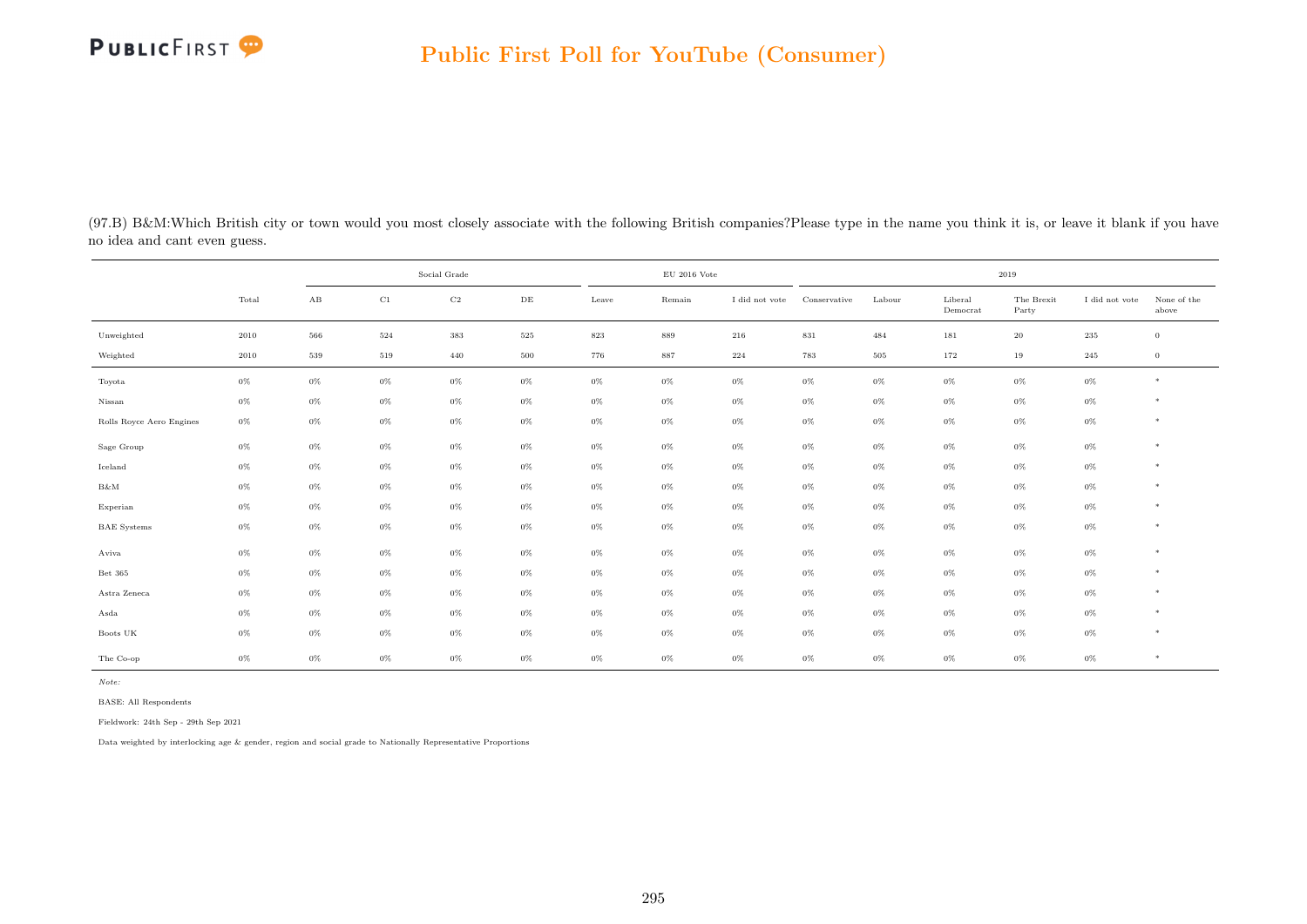

(97.C) B&M:Which British city or town would you most closely associate with the following British companies?Please type in the name you think it is, or leave it blank if you have no idea and cant even guess.

|                          |          | Region             |            |            |                    |               |                  |                             |            |              |          |         |                     |  |
|--------------------------|----------|--------------------|------------|------------|--------------------|---------------|------------------|-----------------------------|------------|--------------|----------|---------|---------------------|--|
|                          | Total    | London             | South East | South West | East of<br>England | East Midlands | West<br>Midlands | Yorkshire and<br>the Humber | North East | North West   | Scotland | Wales   | Northern<br>Ireland |  |
| Unweighted               | 2010     | $\boldsymbol{289}$ | $\,280$    | 155        | 181                | 134           | 190              | 163                         | $85\,$     | $\,236$      | 161      | 104     | $32\,$              |  |
| Weighted                 | $2010\,$ | $\bf 281$          | $261\,$    | 161        | 181                | 141           | 181              | 161                         | $80\,$     | $2\sqrt{2}1$ | 181      | $101\,$ | 60                  |  |
| Toyota                   | $0\%$    | $0\%$              | $0\%$      | $0\%$      | $0\%$              | $0\%$         | $0\%$            | $0\%$                       | $0\%$      | $0\%$        | $0\%$    | 0%      | 0%                  |  |
| Nissan                   | $0\%$    | $0\%$              | $0\%$      | $0\%$      | $0\%$              | $0\%$         | $0\%$            | $0\%$                       | $0\%$      | $0\%$        | $0\%$    | 0%      | $0\%$               |  |
| Rolls Royce Aero Engines | $0\%$    | $0\%$              | $0\%$      | $0\%$      | $0\%$              | $0\%$         | $0\%$            | $0\%$                       | $0\%$      | $0\%$        | $0\%$    | $0\%$   | $0\%$               |  |
| Sage Group               | $0\%$    | $0\%$              | $0\%$      | $0\%$      | $0\%$              | $0\%$         | $0\%$            | $0\%$                       | $0\%$      | $0\%$        | $0\%$    | $0\%$   | $0\%$               |  |
| Iceland                  | $0\%$    | $0\%$              | $0\%$      | $0\%$      | $0\%$              | $0\%$         | $0\%$            | $0\%$                       | $0\%$      | $0\%$        | $0\%$    | 0%      | $0\%$               |  |
| $B\&M$                   | $0\%$    | $0\%$              | $0\%$      | $0\%$      | $0\%$              | $0\%$         | $0\%$            | $0\%$                       | $0\%$      | $0\%$        | $0\%$    | $0\%$   | $0\%$               |  |
| Experian                 | $0\%$    | $0\%$              | $0\%$      | $0\%$      | $0\%$              | $0\%$         | $0\%$            | $0\%$                       | $0\%$      | $0\%$        | $0\%$    | $0\%$   | $0\%$               |  |
| <b>BAE</b> Systems       | $0\%$    | $0\%$              | $0\%$      | $0\%$      | $0\%$              | $0\%$         | $0\%$            | $0\%$                       | $0\%$      | $0\%$        | $0\%$    | $0\%$   | $0\%$               |  |
| Aviva                    | $0\%$    | $0\%$              | $0\%$      | $0\%$      | $0\%$              | $0\%$         | $0\%$            | $0\%$                       | $0\%$      | $0\%$        | $0\%$    | $0\%$   | 0%                  |  |
| Bet 365                  | $0\%$    | $0\%$              | $0\%$      | $0\%$      | $0\%$              | $0\%$         | $0\%$            | $0\%$                       | $0\%$      | $0\%$        | $0\%$    | 0%      | 0%                  |  |
| Astra Zeneca             | $0\%$    | $0\%$              | $0\%$      | $0\%$      | $0\%$              | $0\%$         | $0\%$            | $0\%$                       | $0\%$      | $0\%$        | $0\%$    | 0%      | $0\%$               |  |
| Asda                     | $0\%$    | $0\%$              | $0\%$      | $0\%$      | $0\%$              | $0\%$         | $0\%$            | $0\%$                       | $0\%$      | $0\%$        | $0\%$    | $0\%$   | $0\%$               |  |
| Boots UK                 | $0\%$    | $0\%$              | $0\%$      | 0%         | $0\%$              | $0\%$         | $0\%$            | $0\%$                       | $0\%$      | $0\%$        | $0\%$    | 0%      | $0\%$               |  |
| The Co-op                | $0\%$    | $0\%$              | $0\%$      | $0\%$      | $0\%$              | $0\%$         | $0\%$            | $0\%$                       | $0\%$      | $0\%$        | $0\%$    | $0\%$   | 0%                  |  |

Note:

BASE: All Respondents

Fieldwork: 24th Sep - 29th Sep 2021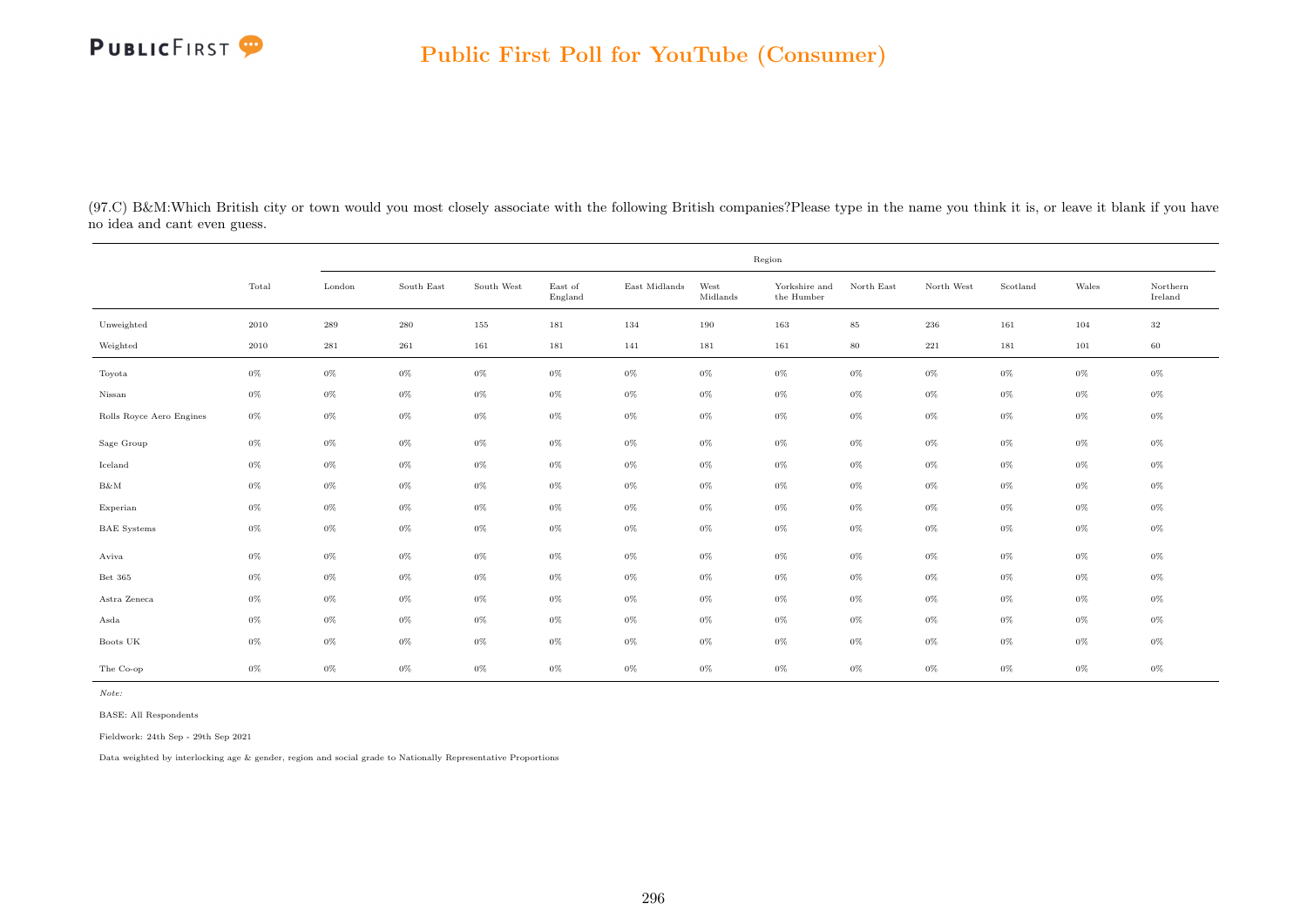

(98.A) Experian:Which British city or town would you most closely associate with the following British companies?Please type in the name you think it is, or leave it blank if you have no idea and cant even guess.

|                          |       |               | Gender |       |       |           | Age            |       |       |                                |                          | Education                                           |                                                         |                          |
|--------------------------|-------|---------------|--------|-------|-------|-----------|----------------|-------|-------|--------------------------------|--------------------------|-----------------------------------------------------|---------------------------------------------------------|--------------------------|
|                          | Total | $_{\rm Male}$ | Female | 18-24 | 25-34 | $35 - 44$ | $45\mbox{-}54$ | 55-64 | $65+$ | $_{\rm GCSE~or}$<br>equivalent | A Level or<br>equivalent | University<br>Undergradu-<br>ate Degree<br>(BA/BSc) | University<br>Postgraduate<br>Degree<br>(MA/MSc/MPhill) | Doctorate<br>(PhD/DPHil) |
| Unweighted               | 2010  | 1000          | 1005   | 149   | 337   | 346       | 366            | 348   | 464   | 545                            | 563                      | 519                                                 | 265                                                     | 36                       |
| Weighted                 | 2010  | 989           | 1016   | 279   | 343   | 341       | 342            | 283   | 422   | $525\,$                        | 578                      | 532                                                 | 266                                                     | 36                       |
| Toyota                   | $0\%$ | $0\%$         | $0\%$  | $0\%$ | $0\%$ | $0\%$     | $0\%$          | $0\%$ | $0\%$ | $0\%$                          | $0\%$                    | $0\%$                                               | $0\%$                                                   | $0\%$                    |
| Nissan                   | $0\%$ | $0\%$         | $0\%$  | $0\%$ | $0\%$ | $0\%$     | $0\%$          | $0\%$ | $0\%$ | $0\%$                          | $0\%$                    | $0\%$                                               | $0\%$                                                   | $0\%$                    |
| Rolls Royce Aero Engines | $0\%$ | $0\%$         | $0\%$  | $0\%$ | $0\%$ | $0\%$     | $0\%$          | $0\%$ | $0\%$ | $0\%$                          | $0\%$                    | $0\%$                                               | $0\%$                                                   | $0\%$                    |
| Sage Group               | $0\%$ | $0\%$         | $0\%$  | $0\%$ | $0\%$ | $0\%$     | $0\%$          | $0\%$ | $0\%$ | $0\%$                          | $0\%$                    | $0\%$                                               | $0\%$                                                   | $0\%$                    |
| Iceland                  | $0\%$ | $0\%$         | $0\%$  | $0\%$ | $0\%$ | $0\%$     | $0\%$          | $0\%$ | $0\%$ | $0\%$                          | $0\%$                    | $0\%$                                               | $0\%$                                                   | $0\%$                    |
| B&M                      | $0\%$ | $0\%$         | $0\%$  | $0\%$ | $0\%$ | $0\%$     | $0\%$          | $0\%$ | $0\%$ | $0\%$                          | $0\%$                    | $0\%$                                               | $0\%$                                                   | $0\%$                    |
| Experian                 | $0\%$ | $0\%$         | $0\%$  | $0\%$ | $0\%$ | $0\%$     | $0\%$          | $0\%$ | $0\%$ | $0\%$                          | $0\%$                    | $0\%$                                               | $0\%$                                                   | $0\%$                    |
| <b>BAE</b> Systems       | $0\%$ | $0\%$         | $0\%$  | $0\%$ | $0\%$ | $0\%$     | $0\%$          | $0\%$ | $0\%$ | $0\%$                          | $0\%$                    | $0\%$                                               | $0\%$                                                   | $0\%$                    |
| Aviva                    | $0\%$ | $0\%$         | $0\%$  | $0\%$ | $0\%$ | $0\%$     | $0\%$          | $0\%$ | $0\%$ | $0\%$                          | $0\%$                    | $0\%$                                               | $0\%$                                                   | $0\%$                    |
| Bet $365\,$              | $0\%$ | $0\%$         | $0\%$  | $0\%$ | $0\%$ | $0\%$     | $0\%$          | $0\%$ | $0\%$ | $0\%$                          | $0\%$                    | $0\%$                                               | $0\%$                                                   | $0\%$                    |
| Astra Zeneca             | $0\%$ | $0\%$         | $0\%$  | $0\%$ | $0\%$ | $0\%$     | $0\%$          | $0\%$ | $0\%$ | $0\%$                          | $0\%$                    | $0\%$                                               | $0\%$                                                   | $0\%$                    |
| Asda                     | $0\%$ | $0\%$         | $0\%$  | $0\%$ | $0\%$ | $0\%$     | $0\%$          | $0\%$ | $0\%$ | $0\%$                          | $0\%$                    | $0\%$                                               | $0\%$                                                   | $0\%$                    |
| Boots UK                 | $0\%$ | $0\%$         | $0\%$  | $0\%$ | $0\%$ | $0\%$     | $0\%$          | $0\%$ | $0\%$ | $0\%$                          | $0\%$                    | $0\%$                                               | $0\%$                                                   | $0\%$                    |
| The Co-op                | $0\%$ | $0\%$         | $0\%$  | $0\%$ | $0\%$ | $0\%$     | $0\%$          | $0\%$ | $0\%$ | $0\%$                          | $0\%$                    | $0\%$                                               | $0\%$                                                   | $0\%$                    |

BASE: All Respondents

Fieldwork: 24th Sep - 29th Sep 2021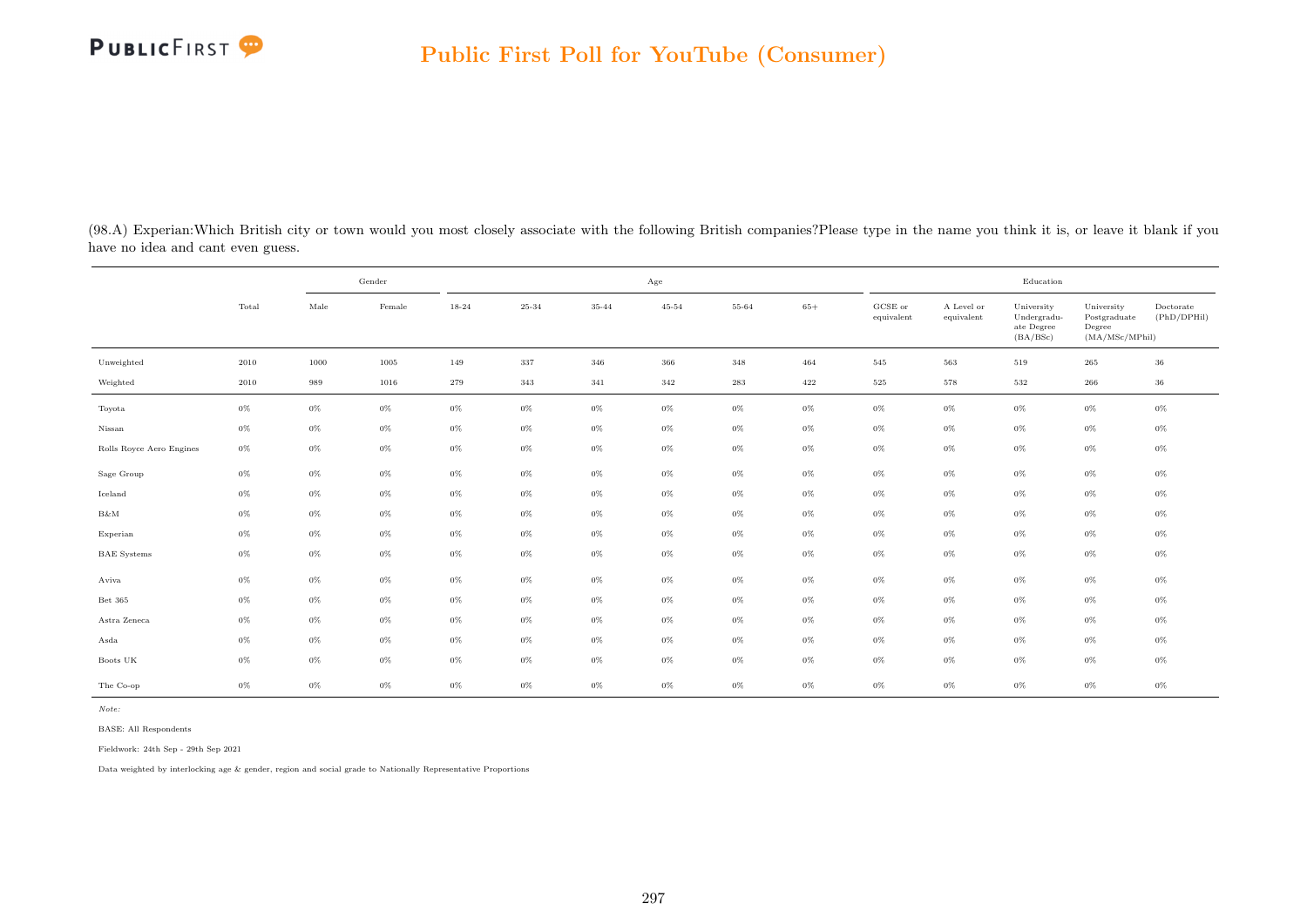| (98.B) Experian: Which British city or town would you most closely associate with the following British companies? Please type in the name you think it is, or leave it blank if you |  |  |  |  |  |  |
|--------------------------------------------------------------------------------------------------------------------------------------------------------------------------------------|--|--|--|--|--|--|
| have no idea and cant even guess.                                                                                                                                                    |  |  |  |  |  |  |

|                          |          |                        | Social Grade |             |           |         | $\rm EU$ 2016 Vote |                |              |        |                     | 2019                |                |                      |
|--------------------------|----------|------------------------|--------------|-------------|-----------|---------|--------------------|----------------|--------------|--------|---------------------|---------------------|----------------|----------------------|
|                          | Total    | $\mathbf{A}\mathbf{B}$ | C1           | $_{\rm C2}$ | $\rm{DE}$ | Leave   | Remain             | I did not vote | Conservative | Labour | Liberal<br>Democrat | The Brexit<br>Party | I did not vote | None of the<br>above |
| Unweighted               | $2010\,$ | 566                    | 524          | $383\,$     | $525\,$   | $823\,$ | 889                | $\sqrt{216}$   | $831\,$      | 484    | 181                 | $20\,$              | $235\,$        | $\overline{0}$       |
| Weighted                 | $2010\,$ | 539                    | 519          | 440         | 500       | 776     | 887                | 224            | 783          | 505    | 172                 | 19                  | 245            | $\overline{0}$       |
| Toyota                   | $0\%$    | $0\%$                  | $0\%$        | $0\%$       | $0\%$     | $0\%$   | $0\%$              | $0\%$          | $0\%$        | $0\%$  | $0\%$               | $0\%$               | $0\%$          | $*$                  |
| Nissan                   | $0\%$    | $0\%$                  | $0\%$        | $0\%$       | $0\%$     | $0\%$   | $0\%$              | $0\%$          | $0\%$        | $0\%$  | $0\%$               | $0\%$               | $0\%$          | $*$                  |
| Rolls Royce Aero Engines | $0\%$    | $0\%$                  | $0\%$        | $0\%$       | $0\%$     | $0\%$   | $0\%$              | $0\%$          | $0\%$        | $0\%$  | $0\%$               | $0\%$               | $0\%$          | $*$                  |
| Sage Group               | $0\%$    | $0\%$                  | $0\%$        | $0\%$       | $0\%$     | $0\%$   | $0\%$              | $0\%$          | $0\%$        | $0\%$  | $0\%$               | $0\%$               | $0\%$          | $*$                  |
| Iceland                  | $0\%$    | $0\%$                  | $0\%$        | $0\%$       | $0\%$     | $0\%$   | $0\%$              | $0\%$          | $0\%$        | $0\%$  | $0\%$               | $0\%$               | $0\%$          | $*$                  |
| $B\&M$                   | $0\%$    | $0\%$                  | $0\%$        | $0\%$       | $0\%$     | $0\%$   | $0\%$              | $0\%$          | $0\%$        | $0\%$  | $0\%$               | $0\%$               | $0\%$          | $*$                  |
| Experian                 | $0\%$    | $0\%$                  | $0\%$        | $0\%$       | $0\%$     | $0\%$   | $0\%$              | $0\%$          | $0\%$        | $0\%$  | $0\%$               | $0\%$               | $0\%$          | $*$                  |
| <b>BAE</b> Systems       | $0\%$    | $0\%$                  | $0\%$        | $0\%$       | $0\%$     | $0\%$   | $0\%$              | $0\%$          | $0\%$        | $0\%$  | $0\%$               | $0\%$               | $0\%$          | $*$                  |
| Aviva                    | $0\%$    | $0\%$                  | $0\%$        | $0\%$       | $0\%$     | $0\%$   | $0\%$              | $0\%$          | $0\%$        | $0\%$  | $0\%$               | $0\%$               | $0\%$          | $*$                  |
| Bet 365                  | $0\%$    | $0\%$                  | $0\%$        | $0\%$       | $0\%$     | $0\%$   | $0\%$              | $0\%$          | $0\%$        | $0\%$  | $0\%$               | $0\%$               | $0\%$          | $*$                  |
| Astra Zeneca             | $0\%$    | $0\%$                  | $0\%$        | $0\%$       | $0\%$     | $0\%$   | $0\%$              | $0\%$          | $0\%$        | $0\%$  | $0\%$               | $0\%$               | $0\%$          | $*$                  |
| Asda                     | $0\%$    | $0\%$                  | $0\%$        | $0\%$       | $0\%$     | $0\%$   | $0\%$              | $0\%$          | $0\%$        | $0\%$  | $0\%$               | $0\%$               | $0\%$          | $*$                  |
| Boots UK                 | $0\%$    | $0\%$                  | $0\%$        | $0\%$       | $0\%$     | $0\%$   | $0\%$              | $0\%$          | $0\%$        | $0\%$  | $0\%$               | $0\%$               | $0\%$          | $*$                  |
| The Co-op                | $0\%$    | $0\%$                  | $0\%$        | $0\%$       | $0\%$     | $0\%$   | $0\%$              | $0\%$          | $0\%$        | $0\%$  | 0%                  | $0\%$               | $0\%$          | $*$                  |

Note:

BASE: All Respondents

Fieldwork: 24th Sep - 29th Sep 2021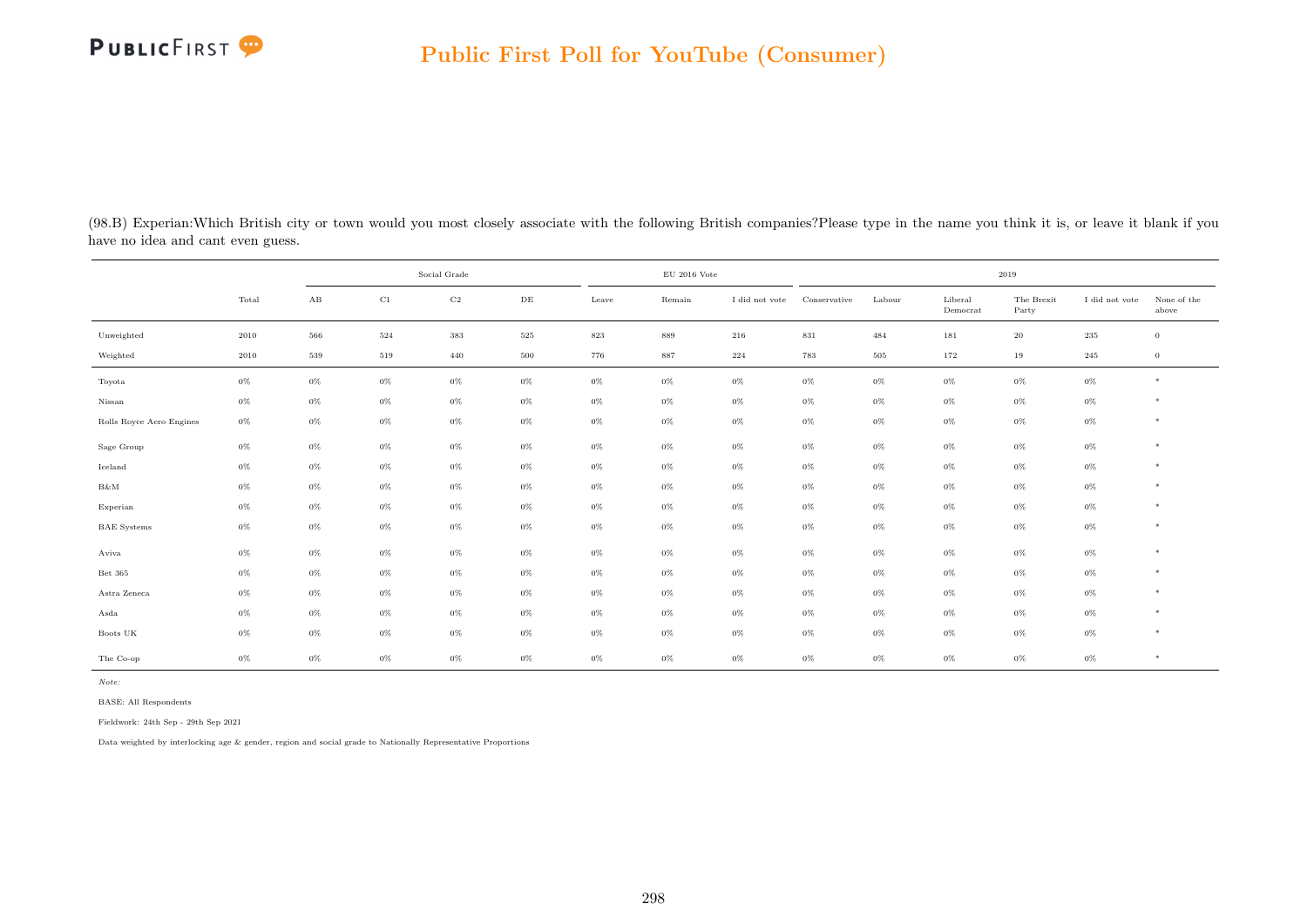|                                   | (98.C) Experian: Which British city or town would you most closely associate with the following British companies? Please type in the name you think it is, or leave it blank if you |  |  |  |  |
|-----------------------------------|--------------------------------------------------------------------------------------------------------------------------------------------------------------------------------------|--|--|--|--|
| have no idea and cant even guess. |                                                                                                                                                                                      |  |  |  |  |

|                          |       | Region |            |            |                    |               |                  |                             |            |            |          |       |                     |  |
|--------------------------|-------|--------|------------|------------|--------------------|---------------|------------------|-----------------------------|------------|------------|----------|-------|---------------------|--|
|                          | Total | London | South East | South West | East of<br>England | East Midlands | West<br>Midlands | Yorkshire and<br>the Humber | North East | North West | Scotland | Wales | Northern<br>Ireland |  |
| Unweighted               | 2010  | 289    | $\,280$    | 155        | 181                | 134           | 190              | 163                         | $\bf 85$   | $\,236$    | 161      | 104   | $32\,$              |  |
| Weighted                 | 2010  | 281    | 261        | 161        | 181                | 141           | 181              | 161                         | 80         | $221\,$    | 181      | 101   | 60                  |  |
| Toyota                   | $0\%$ | $0\%$  | $0\%$      | $0\%$      | $0\%$              | 0%            | $0\%$            | $0\%$                       | $0\%$      | $0\%$      | $0\%$    | $0\%$ | $0\%$               |  |
| Nissan                   | $0\%$ | $0\%$  | $0\%$      | $0\%$      | $0\%$              | $0\%$         | $0\%$            | $0\%$                       | $0\%$      | $0\%$      | $0\%$    | $0\%$ | $0\%$               |  |
| Rolls Royce Aero Engines | $0\%$ | $0\%$  | $0\%$      | $0\%$      | $0\%$              | $0\%$         | $0\%$            | $0\%$                       | $0\%$      | $0\%$      | $0\%$    | $0\%$ | $0\%$               |  |
| Sage Group               | $0\%$ | $0\%$  | $0\%$      | $0\%$      | $0\%$              | 0%            | $0\%$            | $0\%$                       | $0\%$      | $0\%$      | $0\%$    | $0\%$ | $0\%$               |  |
| Iceland                  | $0\%$ | $0\%$  | $0\%$      | $0\%$      | $0\%$              | $0\%$         | $0\%$            | $0\%$                       | $0\%$      | $0\%$      | $0\%$    | $0\%$ | $0\%$               |  |
| $B\&M$                   | $0\%$ | $0\%$  | $0\%$      | $0\%$      | $0\%$              | $0\%$         | $0\%$            | $0\%$                       | $0\%$      | $0\%$      | $0\%$    | $0\%$ | $0\%$               |  |
| Experian                 | $0\%$ | $0\%$  | $0\%$      | $0\%$      | $0\%$              | 0%            | $0\%$            | $0\%$                       | $0\%$      | $0\%$      | $0\%$    | $0\%$ | $0\%$               |  |
| <b>BAE</b> Systems       | $0\%$ | $0\%$  | $0\%$      | $0\%$      | $0\%$              | $0\%$         | $0\%$            | $0\%$                       | $0\%$      | $0\%$      | $0\%$    | $0\%$ | $0\%$               |  |
| Aviva                    | $0\%$ | $0\%$  | $0\%$      | $0\%$      | $0\%$              | $0\%$         | $0\%$            | $0\%$                       | $0\%$      | $0\%$      | $0\%$    | $0\%$ | $0\%$               |  |
| Bet 365                  | $0\%$ | $0\%$  | $0\%$      | $0\%$      | $0\%$              | 0%            | $0\%$            | $0\%$                       | $0\%$      | $0\%$      | $0\%$    | $0\%$ | $0\%$               |  |
| Astra Zeneca             | $0\%$ | $0\%$  | $0\%$      | $0\%$      | $0\%$              | $0\%$         | $0\%$            | $0\%$                       | $0\%$      | $0\%$      | $0\%$    | $0\%$ | $0\%$               |  |
| Asda                     | $0\%$ | $0\%$  | $0\%$      | $0\%$      | $0\%$              | $0\%$         | $0\%$            | $0\%$                       | $0\%$      | $0\%$      | $0\%$    | $0\%$ | $0\%$               |  |
| Boots UK                 | $0\%$ | $0\%$  | $0\%$      | $0\%$      | $0\%$              | 0%            | $0\%$            | $0\%$                       | $0\%$      | $0\%$      | $0\%$    | $0\%$ | $0\%$               |  |
| The Co-op                | $0\%$ | $0\%$  | $0\%$      | $0\%$      | $0\%$              | $0\%$         | $0\%$            | $0\%$                       | $0\%$      | $0\%$      | $0\%$    | $0\%$ | $0\%$               |  |

Note:

BASE: All Respondents

Fieldwork: 24th Sep - 29th Sep 2021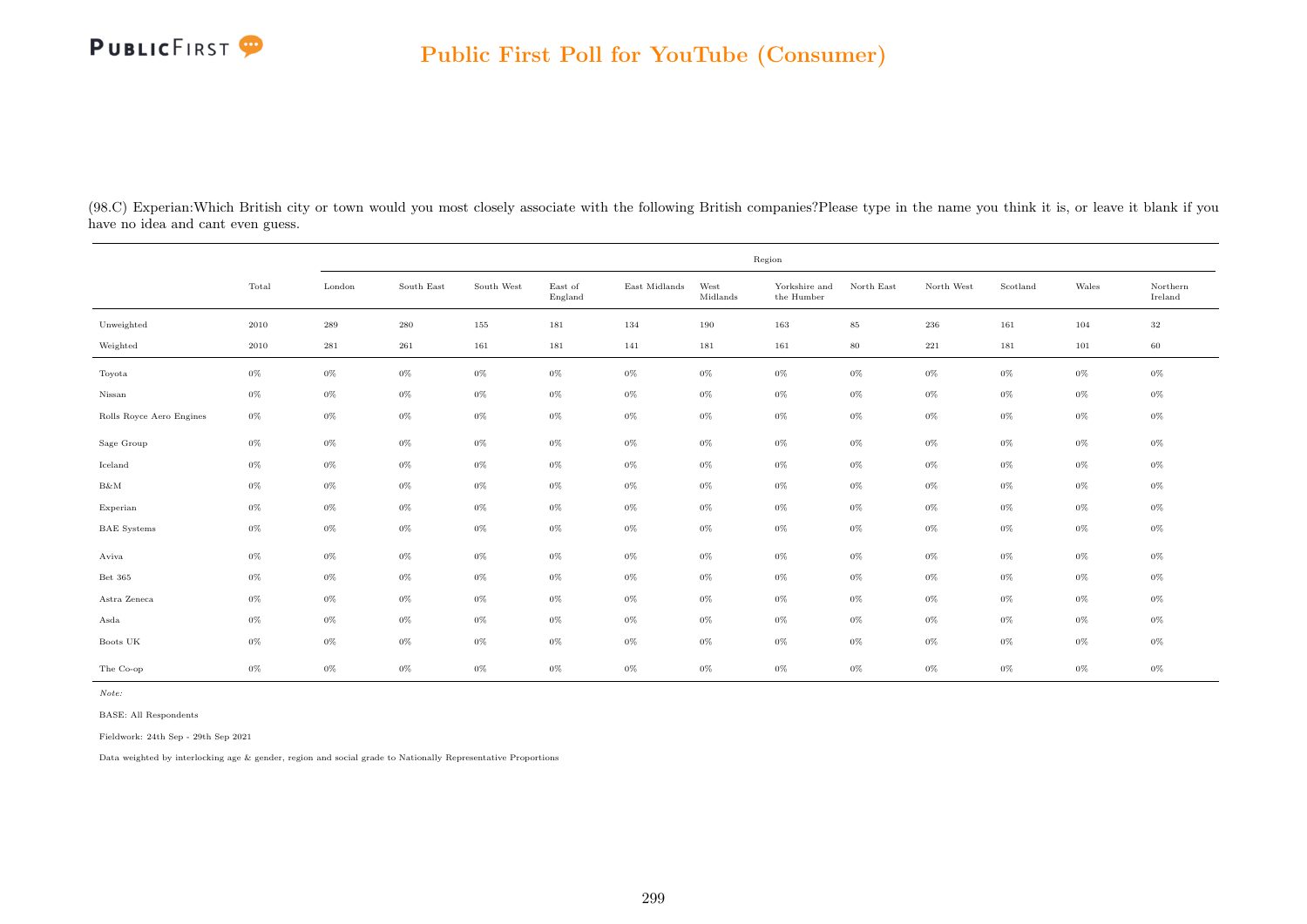

(99.A) BAE Systems:Which British city or town would you most closely associate with the following British companies?Please type in the name you think it is, or leave it blank if you have no idea and cant even guess.

|                          |       |       | Gender |       |       |           | $_{\rm Age}$ |       |         |                       |                          | Education                                           |                                                         |                          |
|--------------------------|-------|-------|--------|-------|-------|-----------|--------------|-------|---------|-----------------------|--------------------------|-----------------------------------------------------|---------------------------------------------------------|--------------------------|
|                          | Total | Male  | Female | 18-24 | 25-34 | $35 - 44$ | $45 - 54$    | 55-64 | $65+$   | GCSE or<br>equivalent | A Level or<br>equivalent | University<br>Undergradu-<br>ate Degree<br>(BA/BSc) | University<br>Postgraduate<br>Degree<br>(MA/MSc/MPhill) | Doctorate<br>(PhD/DPHil) |
| Unweighted               | 2010  | 1000  | 1005   | 149   | 337   | 346       | 366          | 348   | 464     | 545                   | 563                      | 519                                                 | 265                                                     | 36                       |
| Weighted                 | 2010  | 989   | 1016   | 279   | 343   | 341       | 342          | 283   | $422\,$ | 525                   | 578                      | 532                                                 | 266                                                     | 36                       |
| Toyota                   | $0\%$ | $0\%$ | $0\%$  | $0\%$ | $0\%$ | $0\%$     | $0\%$        | $0\%$ | $0\%$   | $0\%$                 | $0\%$                    | $0\%$                                               | $0\%$                                                   | $0\%$                    |
| Nissan                   | $0\%$ | $0\%$ | $0\%$  | $0\%$ | $0\%$ | $0\%$     | $0\%$        | $0\%$ | $0\%$   | $0\%$                 | $0\%$                    | $0\%$                                               | $0\%$                                                   | $0\%$                    |
| Rolls Royce Aero Engines | $0\%$ | $0\%$ | $0\%$  | $0\%$ | $0\%$ | $0\%$     | $0\%$        | $0\%$ | $0\%$   | $0\%$                 | $0\%$                    | $0\%$                                               | $0\%$                                                   | $0\%$                    |
| Sage Group               | $0\%$ | $0\%$ | $0\%$  | $0\%$ | $0\%$ | $0\%$     | $0\%$        | $0\%$ | $0\%$   | $0\%$                 | $0\%$                    | $0\%$                                               | $0\%$                                                   | $0\%$                    |
| Iceland                  | $0\%$ | $0\%$ | $0\%$  | $0\%$ | $0\%$ | $0\%$     | $0\%$        | $0\%$ | $0\%$   | $0\%$                 | $0\%$                    | $0\%$                                               | $0\%$                                                   | $0\%$                    |
| $B\&M$                   | $0\%$ | $0\%$ | $0\%$  | $0\%$ | $0\%$ | $0\%$     | $0\%$        | $0\%$ | $0\%$   | $0\%$                 | $0\%$                    | $0\%$                                               | $0\%$                                                   | $0\%$                    |
| Experian                 | $0\%$ | $0\%$ | $0\%$  | $0\%$ | $0\%$ | $0\%$     | $0\%$        | $0\%$ | $0\%$   | $0\%$                 | $0\%$                    | $0\%$                                               | $0\%$                                                   | $0\%$                    |
| <b>BAE</b> Systems       | $0\%$ | $0\%$ | $0\%$  | $0\%$ | $0\%$ | $0\%$     | $0\%$        | $0\%$ | $0\%$   | $0\%$                 | $0\%$                    | $0\%$                                               | $0\%$                                                   | $0\%$                    |
| Aviva                    | $0\%$ | $0\%$ | $0\%$  | $0\%$ | $0\%$ | $0\%$     | $0\%$        | $0\%$ | $0\%$   | $0\%$                 | $0\%$                    | $0\%$                                               | $0\%$                                                   | $0\%$                    |
| Bet 365                  | $0\%$ | $0\%$ | $0\%$  | $0\%$ | $0\%$ | $0\%$     | $0\%$        | $0\%$ | $0\%$   | $0\%$                 | $0\%$                    | $0\%$                                               | $0\%$                                                   | $0\%$                    |
| Astra Zeneca             | $0\%$ | $0\%$ | $0\%$  | $0\%$ | $0\%$ | $0\%$     | $0\%$        | $0\%$ | $0\%$   | $0\%$                 | $0\%$                    | $0\%$                                               | $0\%$                                                   | $0\%$                    |
| Asda                     | $0\%$ | $0\%$ | $0\%$  | $0\%$ | $0\%$ | $0\%$     | $0\%$        | $0\%$ | $0\%$   | $0\%$                 | $0\%$                    | $0\%$                                               | $0\%$                                                   | $0\%$                    |
| Boots UK                 | $0\%$ | $0\%$ | 0%     | $0\%$ | $0\%$ | 0%        | $0\%$        | $0\%$ | $0\%$   | $0\%$                 | $0\%$                    | $0\%$                                               | $0\%$                                                   | $0\%$                    |
| The Co-op                | $0\%$ | $0\%$ | $0\%$  | $0\%$ | $0\%$ | $0\%$     | $0\%$        | $0\%$ | $0\%$   | $0\%$                 | $0\%$                    | $0\%$                                               | 0%                                                      | $0\%$                    |

BASE: All Respondents

Fieldwork: 24th Sep - 29th Sep 2021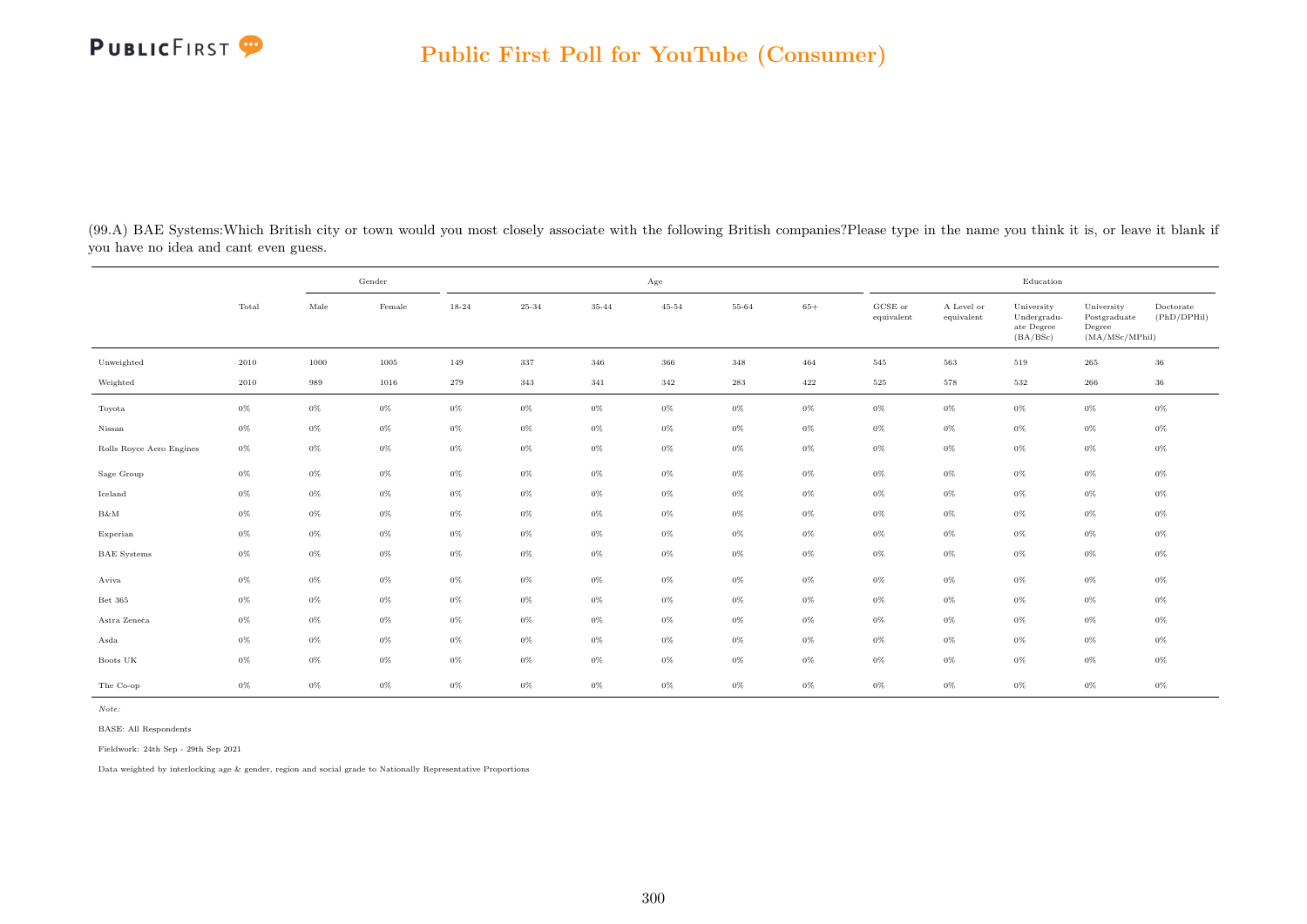| (99.B) BAE Systems: Which British city or town would you most closely associate with the following British companies? Please type in the name you think it is, or leave it blank if |  |  |  |  |
|-------------------------------------------------------------------------------------------------------------------------------------------------------------------------------------|--|--|--|--|
| you have no idea and cant even guess.                                                                                                                                               |  |  |  |  |

|                          |       |                        | Social Grade |             |           |         | $\rm EU$ 2016 Vote |                |              |        |                     | 2019                |                |                      |
|--------------------------|-------|------------------------|--------------|-------------|-----------|---------|--------------------|----------------|--------------|--------|---------------------|---------------------|----------------|----------------------|
|                          | Total | $\mathbf{A}\mathbf{B}$ | $_{\rm C1}$  | $_{\rm C2}$ | $\rm{DE}$ | Leave   | Remain             | I did not vote | Conservative | Labour | Liberal<br>Democrat | The Brexit<br>Party | I did not vote | None of the<br>above |
| Unweighted               | 2010  | 566                    | $524\,$      | 383         | $525\,$   | $823\,$ | 889                | $216\,$        | 831          | 484    | 181                 | $20\,$              | $\,235$        | $\mathbf{0}$         |
| Weighted                 | 2010  | $539\,$                | 519          | 440         | $500\,$   | 776     | 887                | 224            | 783          | 505    | 172                 | 19                  | 245            | $\boldsymbol{0}$     |
| Toyota                   | $0\%$ | $0\%$                  | $0\%$        | $0\%$       | $0\%$     | $0\%$   | $0\%$              | $0\%$          | $0\%$        | $0\%$  | $0\%$               | $0\%$               | $0\%$          | $*$                  |
| Nissan                   | $0\%$ | $0\%$                  | $0\%$        | $0\%$       | $0\%$     | 0%      | $0\%$              | $0\%$          | $0\%$        | $0\%$  | $0\%$               | $0\%$               | $0\%$          | $\ast$               |
| Rolls Royce Aero Engines | $0\%$ | $0\%$                  | $0\%$        | $0\%$       | $0\%$     | $0\%$   | $0\%$              | $0\%$          | $0\%$        | $0\%$  | $0\%$               | $0\%$               | $0\%$          | $*$                  |
| Sage Group               | $0\%$ | $0\%$                  | $0\%$        | $0\%$       | $0\%$     | $0\%$   | $0\%$              | $0\%$          | 0%           | $0\%$  | $0\%$               | $0\%$               | $0\%$          | $\ast$               |
| Iceland                  | $0\%$ | $0\%$                  | $0\%$        | $0\%$       | $0\%$     | 0%      | $0\%$              | $0\%$          | $0\%$        | $0\%$  | $0\%$               | $0\%$               | $0\%$          | *                    |
| B&M                      | $0\%$ | $0\%$                  | $0\%$        | $0\%$       | $0\%$     | $0\%$   | $0\%$              | $0\%$          | $0\%$        | $0\%$  | $0\%$               | $0\%$               | $0\%$          | $\ast$               |
| Experian                 | $0\%$ | $0\%$                  | $0\%$        | $0\%$       | $0\%$     | $0\%$   | $0\%$              | $0\%$          | $0\%$        | $0\%$  | $0\%$               | $0\%$               | $0\%$          | $\ast$               |
| <b>BAE</b> Systems       | $0\%$ | $0\%$                  | $0\%$        | $0\%$       | $0\%$     | 0%      | $0\%$              | $0\%$          | $0\%$        | $0\%$  | $0\%$               | $0\%$               | $0\%$          | $\ast$               |
| Aviva                    | $0\%$ | $0\%$                  | $0\%$        | $0\%$       | $0\%$     | $0\%$   | $0\%$              | $0\%$          | $0\%$        | $0\%$  | $0\%$               | $0\%$               | $0\%$          | $\ast$               |
| Bet 365                  | $0\%$ | $0\%$                  | $0\%$        | $0\%$       | $0\%$     | $0\%$   | $0\%$              | $0\%$          | $0\%$        | $0\%$  | $0\%$               | $0\%$               | $0\%$          | $\ast$               |
| Astra Zeneca             | $0\%$ | $0\%$                  | $0\%$        | $0\%$       | $0\%$     | $0\%$   | $0\%$              | $0\%$          | $0\%$        | $0\%$  | $0\%$               | $0\%$               | $0\%$          | $*$                  |
| Asda                     | $0\%$ | $0\%$                  | $0\%$        | $0\%$       | $0\%$     | 0%      | $0\%$              | $0\%$          | $0\%$        | $0\%$  | $0\%$               | $0\%$               | $0\%$          | $\ast$               |
| Boots UK                 | $0\%$ | $0\%$                  | $0\%$        | $0\%$       | $0\%$     | $0\%$   | $0\%$              | $0\%$          | $0\%$        | $0\%$  | $0\%$               | $0\%$               | $0\%$          | $*$                  |
| The Co-op                | $0\%$ | $0\%$                  | $0\%$        | $0\%$       | $0\%$     | $0\%$   | $0\%$              | $0\%$          | $0\%$        | $0\%$  | $0\%$               | $0\%$               | $0\%$          | $*$                  |

Note:

BASE: All Respondents

Fieldwork: 24th Sep - 29th Sep 2021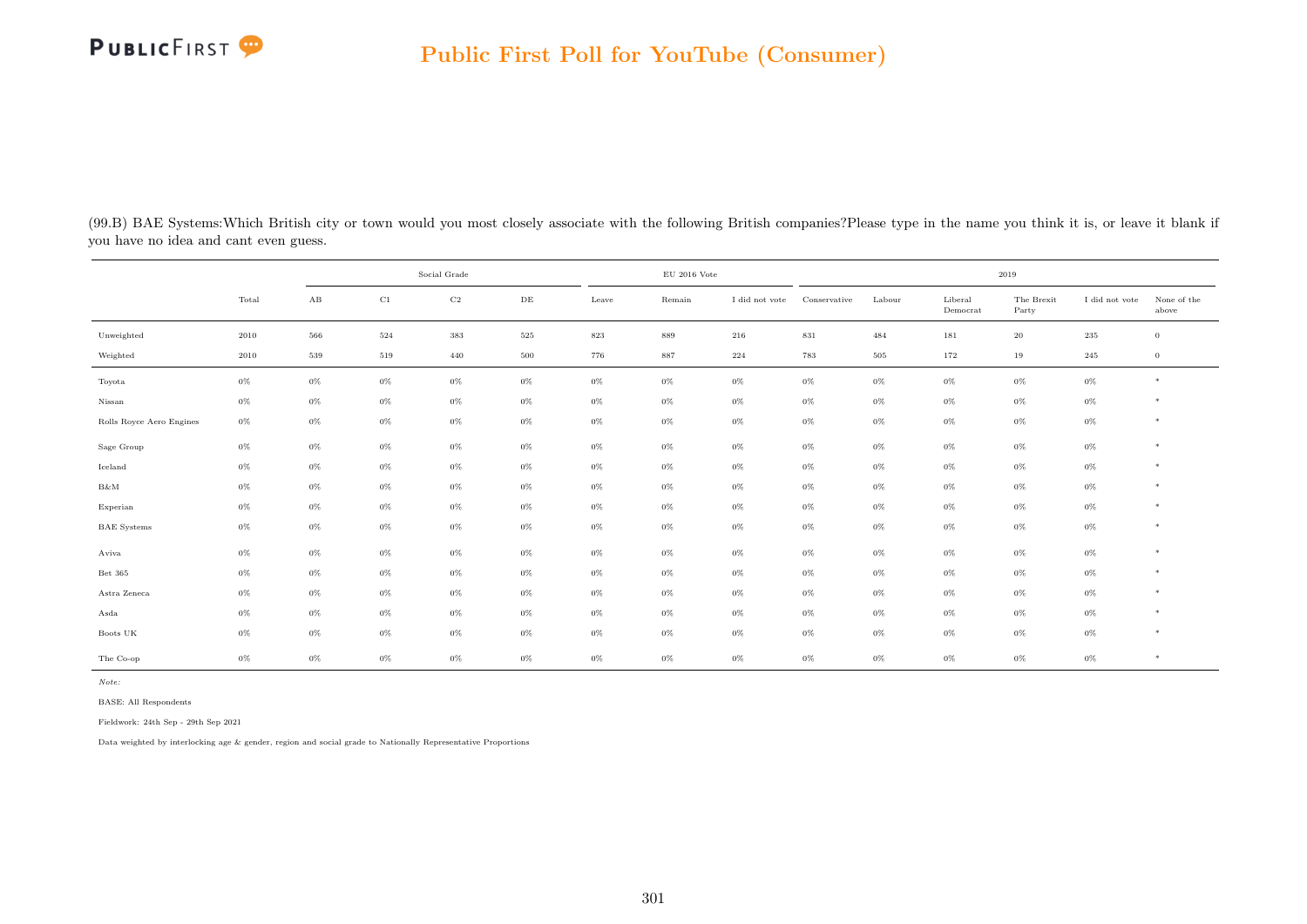

(99.C) BAE Systems:Which British city or town would you most closely associate with the following British companies?Please type in the name you think it is, or leave it blank if you have no idea and cant even guess.

|                          |       | Region             |            |            |                    |               |                  |                             |            |              |          |         |                     |  |
|--------------------------|-------|--------------------|------------|------------|--------------------|---------------|------------------|-----------------------------|------------|--------------|----------|---------|---------------------|--|
|                          | Total | London             | South East | South West | East of<br>England | East Midlands | West<br>Midlands | Yorkshire and<br>the Humber | North East | North West   | Scotland | Wales   | Northern<br>Ireland |  |
| Unweighted               | 2010  | $\boldsymbol{289}$ | $\,280$    | 155        | 181                | 134           | 190              | 163                         | $85\,$     | $\,236$      | 161      | 104     | $32\,$              |  |
| Weighted                 | 2010  | $\bf 281$          | 261        | 161        | 181                | 141           | 181              | 161                         | $80\,$     | $2\sqrt{2}1$ | 181      | $101\,$ | 60                  |  |
| Toyota                   | $0\%$ | $0\%$              | $0\%$      | $0\%$      | $0\%$              | $0\%$         | $0\%$            | $0\%$                       | $0\%$      | $0\%$        | $0\%$    | $0\%$   | $0\%$               |  |
| Nissan                   | $0\%$ | $0\%$              | $0\%$      | $0\%$      | $0\%$              | $0\%$         | $0\%$            | $0\%$                       | $0\%$      | $0\%$        | $0\%$    | $0\%$   | $0\%$               |  |
| Rolls Royce Aero Engines | $0\%$ | $0\%$              | $0\%$      | $0\%$      | $0\%$              | $0\%$         | $0\%$            | $0\%$                       | $0\%$      | $0\%$        | $0\%$    | $0\%$   | $0\%$               |  |
| Sage Group               | $0\%$ | $0\%$              | $0\%$      | $0\%$      | $0\%$              | $0\%$         | $0\%$            | $0\%$                       | $0\%$      | $0\%$        | $0\%$    | $0\%$   | $0\%$               |  |
| Iceland                  | $0\%$ | $0\%$              | $0\%$      | $0\%$      | $0\%$              | $0\%$         | $0\%$            | $0\%$                       | $0\%$      | $0\%$        | $0\%$    | $0\%$   | $0\%$               |  |
| B&M                      | $0\%$ | $0\%$              | $0\%$      | $0\%$      | $0\%$              | $0\%$         | $0\%$            | $0\%$                       | $0\%$      | $0\%$        | $0\%$    | $0\%$   | $0\%$               |  |
| Experian                 | $0\%$ | $0\%$              | $0\%$      | $0\%$      | $0\%$              | $0\%$         | $0\%$            | $0\%$                       | $0\%$      | $0\%$        | $0\%$    | $0\%$   | $0\%$               |  |
| <b>BAE</b> Systems       | $0\%$ | $0\%$              | $0\%$      | $0\%$      | $0\%$              | $0\%$         | $0\%$            | $0\%$                       | $0\%$      | $0\%$        | $0\%$    | $0\%$   | $0\%$               |  |
| Aviva                    | $0\%$ | $0\%$              | $0\%$      | $0\%$      | $0\%$              | $0\%$         | $0\%$            | $0\%$                       | $0\%$      | $0\%$        | $0\%$    | $0\%$   | $0\%$               |  |
| Bet 365                  | $0\%$ | $0\%$              | $0\%$      | $0\%$      | $0\%$              | $0\%$         | $0\%$            | $0\%$                       | $0\%$      | $0\%$        | $0\%$    | $0\%$   | $0\%$               |  |
| Astra Zeneca             | $0\%$ | $0\%$              | $0\%$      | $0\%$      | $0\%$              | $0\%$         | $0\%$            | $0\%$                       | $0\%$      | $0\%$        | $0\%$    | $0\%$   | $0\%$               |  |
| Asda                     | $0\%$ | $0\%$              | $0\%$      | $0\%$      | $0\%$              | $0\%$         | $0\%$            | $0\%$                       | $0\%$      | $0\%$        | $0\%$    | $0\%$   | $0\%$               |  |
| Boots UK                 | $0\%$ | $0\%$              | $0\%$      | $0\%$      | 0%                 | $0\%$         | $0\%$            | $0\%$                       | $0\%$      | $0\%$        | $0\%$    | $0\%$   | $0\%$               |  |
| The Co-op                | $0\%$ | $0\%$              | $0\%$      | $0\%$      | $0\%$              | $0\%$         | $0\%$            | $0\%$                       | $0\%$      | $0\%$        | $0\%$    | $0\%$   | $0\%$               |  |

Note:

BASE: All Respondents

Fieldwork: 24th Sep - 29th Sep 2021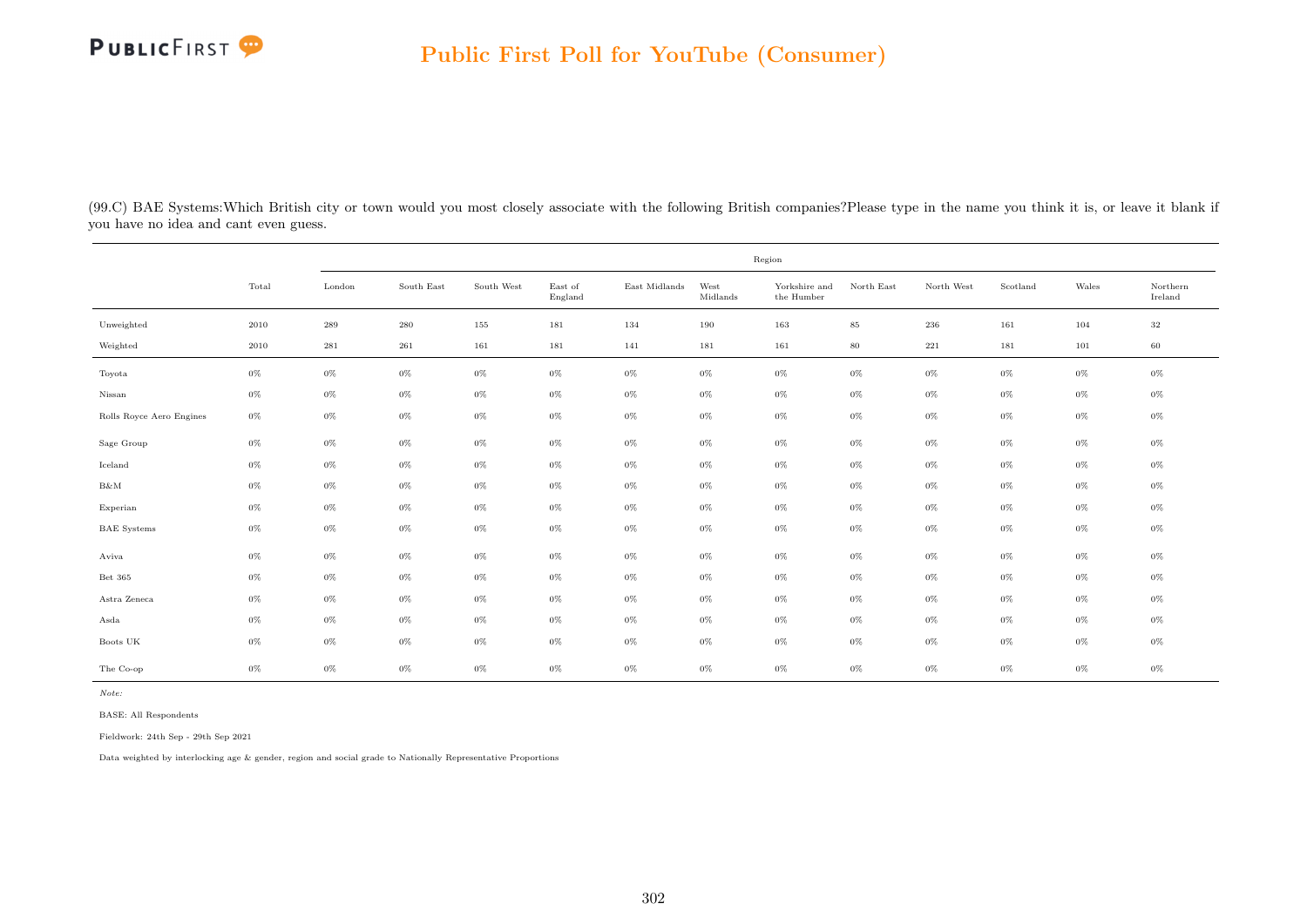

(100.A) Aviva:Which British city or town would you most closely associate with the following British companies?Please type in the name you think it is, or leave it blank if you have no idea and cant even guess.

|                          |       |       | Gender |           |       |       | Age       |       |       |                       |                          | Education                                           |                                                         |                          |
|--------------------------|-------|-------|--------|-----------|-------|-------|-----------|-------|-------|-----------------------|--------------------------|-----------------------------------------------------|---------------------------------------------------------|--------------------------|
|                          | Total | Male  | Female | $18 - 24$ | 25-34 | 35-44 | $45 - 54$ | 55-64 | $65+$ | GCSE or<br>equivalent | A Level or<br>equivalent | University<br>Undergradu-<br>ate Degree<br>(BA/BSc) | University<br>Postgraduate<br>Degree<br>(MA/MSc/MPhill) | Doctorate<br>(PhD/DPHil) |
| Unweighted               | 2010  | 1000  | 1005   | 149       | 337   | 346   | 366       | 348   | 464   | 545                   | 563                      | 519                                                 | 265                                                     | $36\,$                   |
| Weighted                 | 2010  | 989   | 1016   | 279       | 343   | 341   | 342       | 283   | 422   | 525                   | 578                      | 532                                                 | 266                                                     | $36\,$                   |
| Toyota                   | $0\%$ | $0\%$ | $0\%$  | $0\%$     | $0\%$ | $0\%$ | $0\%$     | $0\%$ | $0\%$ | $0\%$                 | $0\%$                    | $0\%$                                               | $0\%$                                                   | $0\%$                    |
| Nissan                   | $0\%$ | $0\%$ | $0\%$  | $0\%$     | $0\%$ | $0\%$ | $0\%$     | $0\%$ | $0\%$ | $0\%$                 | $0\%$                    | $0\%$                                               | $0\%$                                                   | $0\%$                    |
| Rolls Royce Aero Engines | $0\%$ | $0\%$ | $0\%$  | $0\%$     | $0\%$ | $0\%$ | $0\%$     | $0\%$ | $0\%$ | $0\%$                 | $0\%$                    | $0\%$                                               | $0\%$                                                   | $0\%$                    |
| Sage Group               | $0\%$ | $0\%$ | $0\%$  | $0\%$     | $0\%$ | $0\%$ | $0\%$     | $0\%$ | $0\%$ | $0\%$                 | $0\%$                    | $0\%$                                               | $0\%$                                                   | $0\%$                    |
| Iceland                  | $0\%$ | $0\%$ | $0\%$  | $0\%$     | $0\%$ | $0\%$ | $0\%$     | $0\%$ | $0\%$ | $0\%$                 | $0\%$                    | $0\%$                                               | $0\%$                                                   | $0\%$                    |
| $B\&M$                   | $0\%$ | $0\%$ | $0\%$  | $0\%$     | $0\%$ | $0\%$ | $0\%$     | $0\%$ | $0\%$ | $0\%$                 | $0\%$                    | $0\%$                                               | $0\%$                                                   | $0\%$                    |
| Experian                 | $0\%$ | $0\%$ | $0\%$  | $0\%$     | $0\%$ | $0\%$ | $0\%$     | $0\%$ | $0\%$ | $0\%$                 | $0\%$                    | $0\%$                                               | $0\%$                                                   | $0\%$                    |
| <b>BAE</b> Systems       | $0\%$ | $0\%$ | $0\%$  | $0\%$     | $0\%$ | $0\%$ | $0\%$     | $0\%$ | $0\%$ | $0\%$                 | $0\%$                    | $0\%$                                               | $0\%$                                                   | $0\%$                    |
| Aviva                    | $0\%$ | $0\%$ | $0\%$  | $2\%$     | $0\%$ | $0\%$ | $0\%$     | $1\%$ | $0\%$ | $0\%$                 | $0\%$                    | $0\%$                                               | $2\%$                                                   | $0\%$                    |
| Bet 365                  | $0\%$ | $0\%$ | $0\%$  | $0\%$     | $0\%$ | $0\%$ | $0\%$     | $0\%$ | $0\%$ | $0\%$                 | $0\%$                    | $0\%$                                               | $0\%$                                                   | $0\%$                    |
| Astra Zeneca             | $0\%$ | $0\%$ | $0\%$  | $0\%$     | $0\%$ | $0\%$ | $0\%$     | $0\%$ | $0\%$ | $0\%$                 | $0\%$                    | $0\%$                                               | $0\%$                                                   | $0\%$                    |
| Asda                     | $0\%$ | $0\%$ | $0\%$  | $0\%$     | $0\%$ | $0\%$ | $0\%$     | $0\%$ | $0\%$ | $0\%$                 | $0\%$                    | $0\%$                                               | $0\%$                                                   | $0\%$                    |
| Boots UK                 | $0\%$ | $0\%$ | $0\%$  | $0\%$     | $0\%$ | $0\%$ | $0\%$     | $0\%$ | $0\%$ | $0\%$                 | $0\%$                    | $0\%$                                               | $0\%$                                                   | $0\%$                    |
| The Co-op                | $0\%$ | $0\%$ | $0\%$  | $0\%$     | $0\%$ | $0\%$ | $0\%$     | $0\%$ | $0\%$ | $0\%$                 | $0\%$                    | $0\%$                                               | $0\%$                                                   | $0\%$                    |

BASE: All Respondents

Fieldwork: 24th Sep - 29th Sep 2021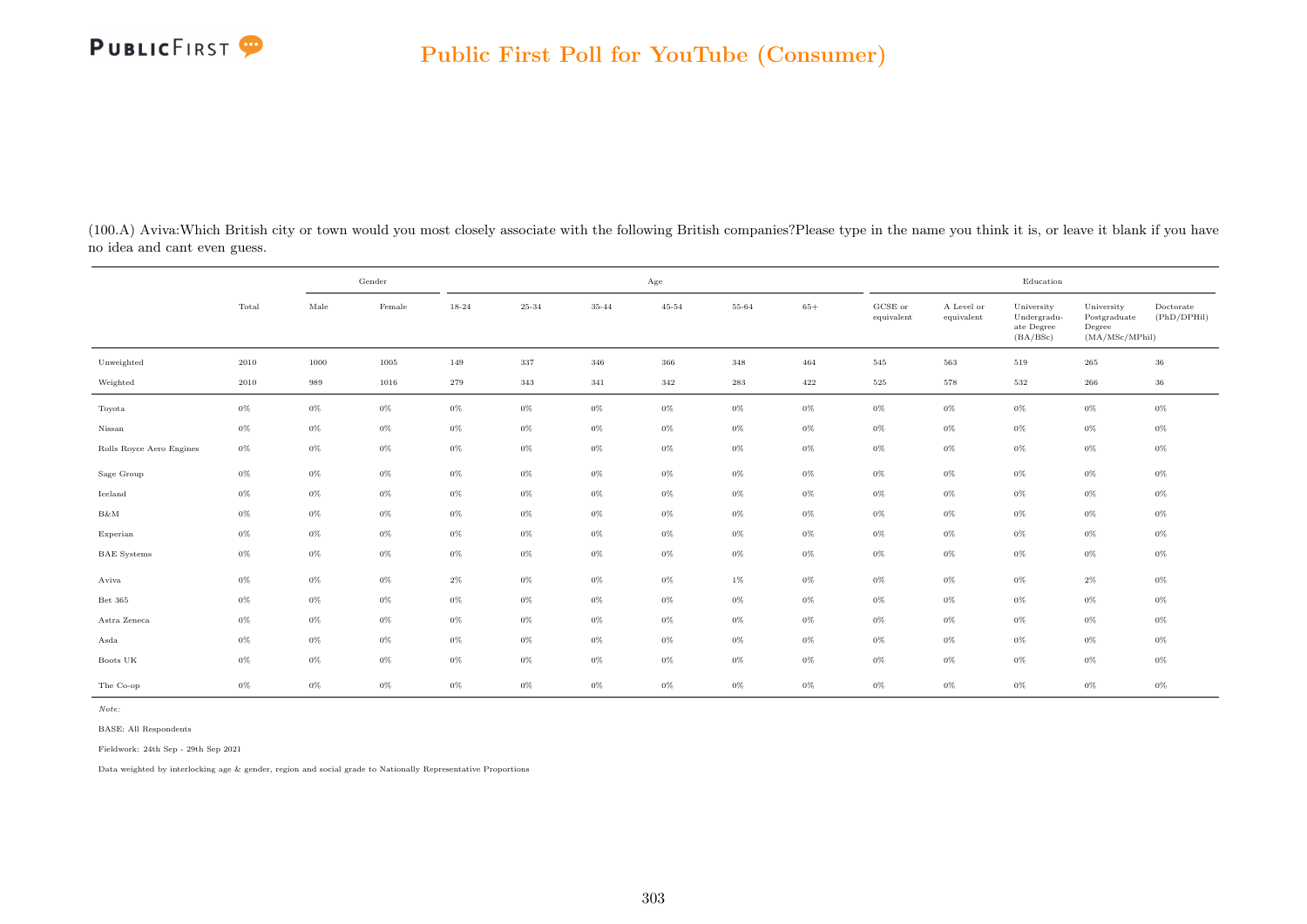| (100.B) Aviva: Which British city or town would you most closely associate with the following British companies? Please type in the name you think it is, or leave it blank if you have |
|-----------------------------------------------------------------------------------------------------------------------------------------------------------------------------------------|
| no idea and cant even guess.                                                                                                                                                            |

|                          |       |       | Social Grade |             |           |         | $\rm EU$ 2016 Vote |                |              |        |                     | 2019                |                |                      |
|--------------------------|-------|-------|--------------|-------------|-----------|---------|--------------------|----------------|--------------|--------|---------------------|---------------------|----------------|----------------------|
|                          | Total | AB    | $\rm C1$     | $_{\rm C2}$ | $\rm{DE}$ | Leave   | Remain             | I did not vote | Conservative | Labour | Liberal<br>Democrat | The Brexit<br>Party | I did not vote | None of the<br>above |
| Unweighted               | 2010  | 566   | $524\,$      | $383\,$     | 525       | $823\,$ | 889                | 216            | $831\,$      | 484    | 181                 | $20\,$              | $235\,$        | $\overline{0}$       |
| Weighted                 | 2010  | 539   | 519          | 440         | 500       | 776     | 887                | 224            | 783          | 505    | 172                 | 19                  | 245            | $\overline{0}$       |
| Toyota                   | $0\%$ | $0\%$ | $0\%$        | $0\%$       | $0\%$     | $0\%$   | $0\%$              | $0\%$          | $0\%$        | $0\%$  | $0\%$               | $0\%$               | $0\%$          | *                    |
| Nissan                   | $0\%$ | $0\%$ | $0\%$        | $0\%$       | $0\%$     | $0\%$   | $0\%$              | $0\%$          | $0\%$        | $0\%$  | $0\%$               | $0\%$               | $0\%$          | *                    |
| Rolls Royce Aero Engines | $0\%$ | $0\%$ | $0\%$        | $0\%$       | $0\%$     | $0\%$   | $0\%$              | $0\%$          | $0\%$        | $0\%$  | $0\%$               | $0\%$               | $0\%$          | $*$                  |
| Sage Group               | $0\%$ | $0\%$ | $0\%$        | $0\%$       | $0\%$     | $0\%$   | $0\%$              | $0\%$          | $0\%$        | $0\%$  | $0\%$               | $0\%$               | $0\%$          | $*$                  |
| Iceland                  | $0\%$ | $0\%$ | $0\%$        | $0\%$       | $0\%$     | $0\%$   | $0\%$              | $0\%$          | $0\%$        | $0\%$  | $0\%$               | $0\%$               | $0\%$          | *                    |
| B&M                      | $0\%$ | $0\%$ | $0\%$        | $0\%$       | $0\%$     | $0\%$   | $0\%$              | $0\%$          | $0\%$        | $0\%$  | $0\%$               | $0\%$               | $0\%$          | $*$                  |
| Experian                 | $0\%$ | $0\%$ | $0\%$        | $0\%$       | $0\%$     | $0\%$   | $0\%$              | $0\%$          | $0\%$        | $0\%$  | $0\%$               | $0\%$               | $0\%$          | *                    |
| <b>BAE</b> Systems       | $0\%$ | $0\%$ | $0\%$        | $0\%$       | $0\%$     | $0\%$   | $0\%$              | $0\%$          | $0\%$        | $0\%$  | $0\%$               | $0\%$               | $0\%$          | *                    |
| Aviva                    | $0\%$ | $1\%$ | $0\%$        | $0\%$       | $1\%$     | $0\%$   | $0\%$              | $0\%$          | $0\%$        | $0\%$  | $0\%$               | $0\%$               | $0\%$          | $*$                  |
| Bet 365                  | $0\%$ | $0\%$ | $0\%$        | $0\%$       | $0\%$     | $0\%$   | $0\%$              | $0\%$          | $0\%$        | $0\%$  | $0\%$               | $0\%$               | $0\%$          | *                    |
| Astra Zeneca             | $0\%$ | $0\%$ | $0\%$        | $0\%$       | $0\%$     | $0\%$   | $0\%$              | $0\%$          | $0\%$        | $0\%$  | $0\%$               | $0\%$               | $0\%$          | $*$                  |
| Asda                     | $0\%$ | $0\%$ | $0\%$        | $0\%$       | $0\%$     | $0\%$   | $0\%$              | $0\%$          | $0\%$        | $0\%$  | $0\%$               | $0\%$               | $0\%$          | $*$                  |
| Boots UK                 | $0\%$ | $0\%$ | $0\%$        | $0\%$       | $0\%$     | $0\%$   | $0\%$              | $0\%$          | $0\%$        | $0\%$  | $0\%$               | $0\%$               | $0\%$          | *                    |
| The Co-op                | $0\%$ | $0\%$ | $0\%$        | $0\%$       | 0%        | $0\%$   | $0\%$              | 0%             | $0\%$        | $0\%$  | 0%                  | $0\%$               | $0\%$          | *                    |

Note:

BASE: All Respondents

Fieldwork: 24th Sep - 29th Sep 2021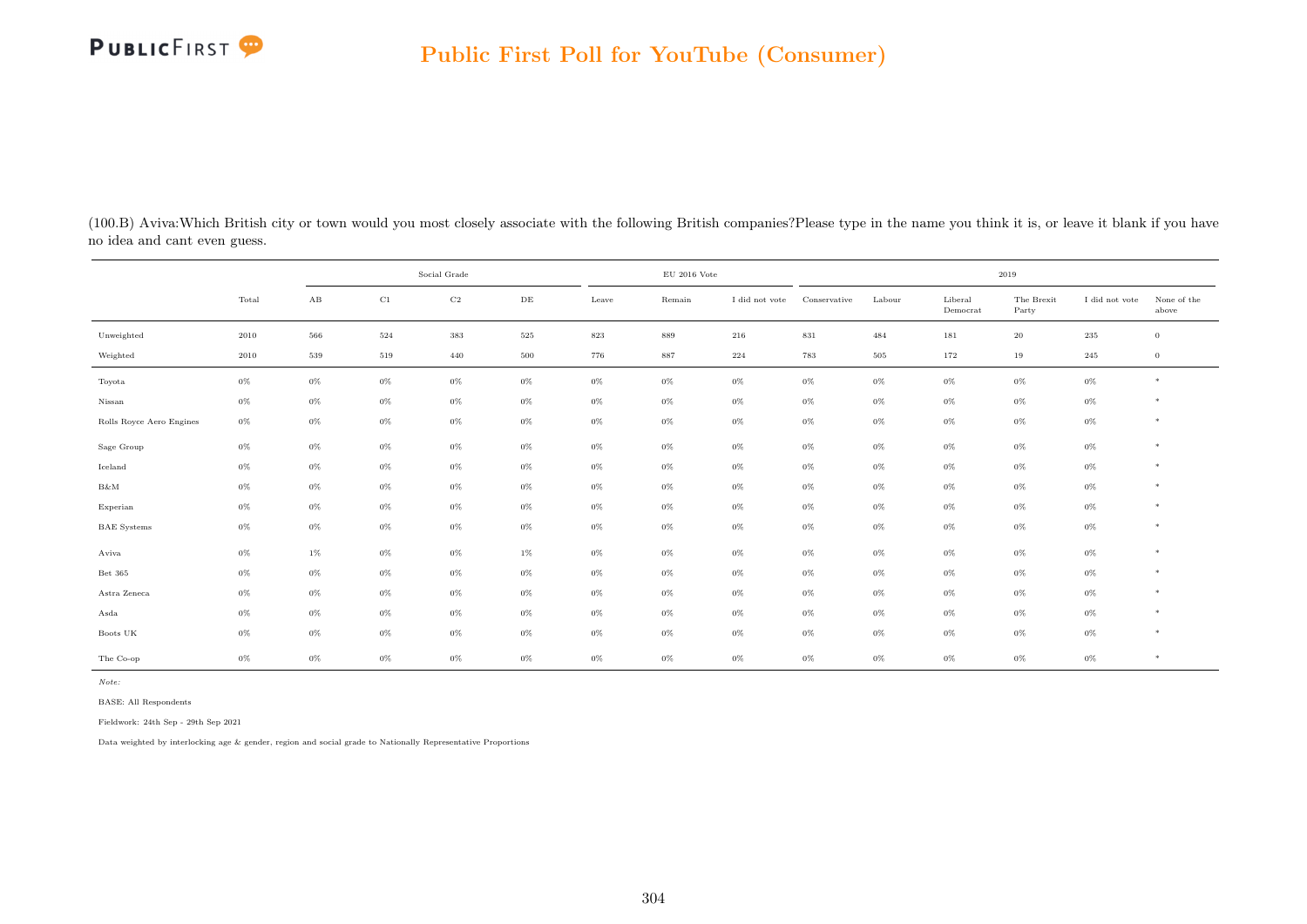

(100.C) Aviva:Which British city or town would you most closely associate with the following British companies?Please type in the name you think it is, or leave it blank if you have no idea and cant even guess.

|                          |          |           |                             |            |                    |               |                  | Region                      |            |            |          |       |                              |
|--------------------------|----------|-----------|-----------------------------|------------|--------------------|---------------|------------------|-----------------------------|------------|------------|----------|-------|------------------------------|
|                          | Total    | London    | South $\operatorname{East}$ | South West | East of<br>England | East Midlands | West<br>Midlands | Yorkshire and<br>the Humber | North East | North West | Scotland | Wales | $\mbox{Northern}$<br>Ireland |
| Unweighted               | $2010\,$ | 289       | $280\,$                     | 155        | 181                | 134           | 190              | 163                         | $85\,$     | $\,236$    | 161      | 104   | $32\,$                       |
| Weighted                 | 2010     | $\bf 281$ | $261\,$                     | 161        | 181                | 141           | 181              | 161                         | $80\,$     | $221\,$    | 181      | 101   | 60                           |
| Toyota                   | $0\%$    | $0\%$     | $0\%$                       | $0\%$      | $0\%$              | $0\%$         | $0\%$            | $0\%$                       | $0\%$      | $0\%$      | $0\%$    | $0\%$ | $0\%$                        |
| Nissan                   | $0\%$    | $0\%$     | $0\%$                       | $0\%$      | $0\%$              | $0\%$         | $0\%$            | $0\%$                       | $0\%$      | $0\%$      | $0\%$    | $0\%$ | $0\%$                        |
| Rolls Royce Aero Engines | $0\%$    | $0\%$     | $0\%$                       | $0\%$      | $0\%$              | $0\%$         | $0\%$            | $0\%$                       | $0\%$      | $0\%$      | $0\%$    | $0\%$ | $0\%$                        |
| Sage Group               | $0\%$    | $0\%$     | $0\%$                       | $0\%$      | $0\%$              | $0\%$         | $0\%$            | $0\%$                       | $0\%$      | $0\%$      | $0\%$    | $0\%$ | $0\%$                        |
| Iceland                  | $0\%$    | $0\%$     | $0\%$                       | $0\%$      | $0\%$              | $0\%$         | $0\%$            | $0\%$                       | $0\%$      | $0\%$      | $0\%$    | $0\%$ | 0%                           |
| B&M                      | $0\%$    | $0\%$     | $0\%$                       | $0\%$      | $0\%$              | $0\%$         | $0\%$            | $0\%$                       | $0\%$      | $0\%$      | $0\%$    | $0\%$ | 0%                           |
| Experian                 | $0\%$    | $0\%$     | $0\%$                       | $0\%$      | $0\%$              | $0\%$         | $0\%$            | $0\%$                       | $0\%$      | $0\%$      | $0\%$    | $0\%$ | 0%                           |
| <b>BAE</b> Systems       | $0\%$    | $0\%$     | $0\%$                       | $0\%$      | $0\%$              | $0\%$         | $0\%$            | $0\%$                       | $0\%$      | $0\%$      | $0\%$    | $0\%$ | $0\%$                        |
| Aviva                    | $0\%$    | $2\%$     | $0\%$                       | $0\%$      | $0\%$              | $0\%$         | $2\%$            | $0\%$                       | $0\%$      | $0\%$      | $0\%$    | $0\%$ | $0\%$                        |
| Bet 365                  | $0\%$    | $0\%$     | 0%                          | $0\%$      | $0\%$              | $0\%$         | $0\%$            | $0\%$                       | $0\%$      | $0\%$      | $0\%$    | $0\%$ | 0%                           |
| Astra Zeneca             | $0\%$    | $0\%$     | $0\%$                       | $0\%$      | $0\%$              | $0\%$         | $0\%$            | $0\%$                       | $0\%$      | $0\%$      | $0\%$    | $0\%$ | 0%                           |
| Asda                     | $0\%$    | $0\%$     | $0\%$                       | $0\%$      | $0\%$              | $0\%$         | $0\%$            | $0\%$                       | $0\%$      | $0\%$      | $0\%$    | $0\%$ | $0\%$                        |
| Boots UK                 | $0\%$    | $0\%$     | 0%                          | $0\%$      | $0\%$              | $0\%$         | $0\%$            | $0\%$                       | $0\%$      | $0\%$      | $0\%$    | $0\%$ | 0%                           |
| The Co-op                | $0\%$    | $0\%$     | $0\%$                       | $0\%$      | $0\%$              | $0\%$         | $0\%$            | $0\%$                       | $0\%$      | $0\%$      | $0\%$    | $0\%$ | 0%                           |

Note:

BASE: All Respondents

Fieldwork: 24th Sep - 29th Sep 2021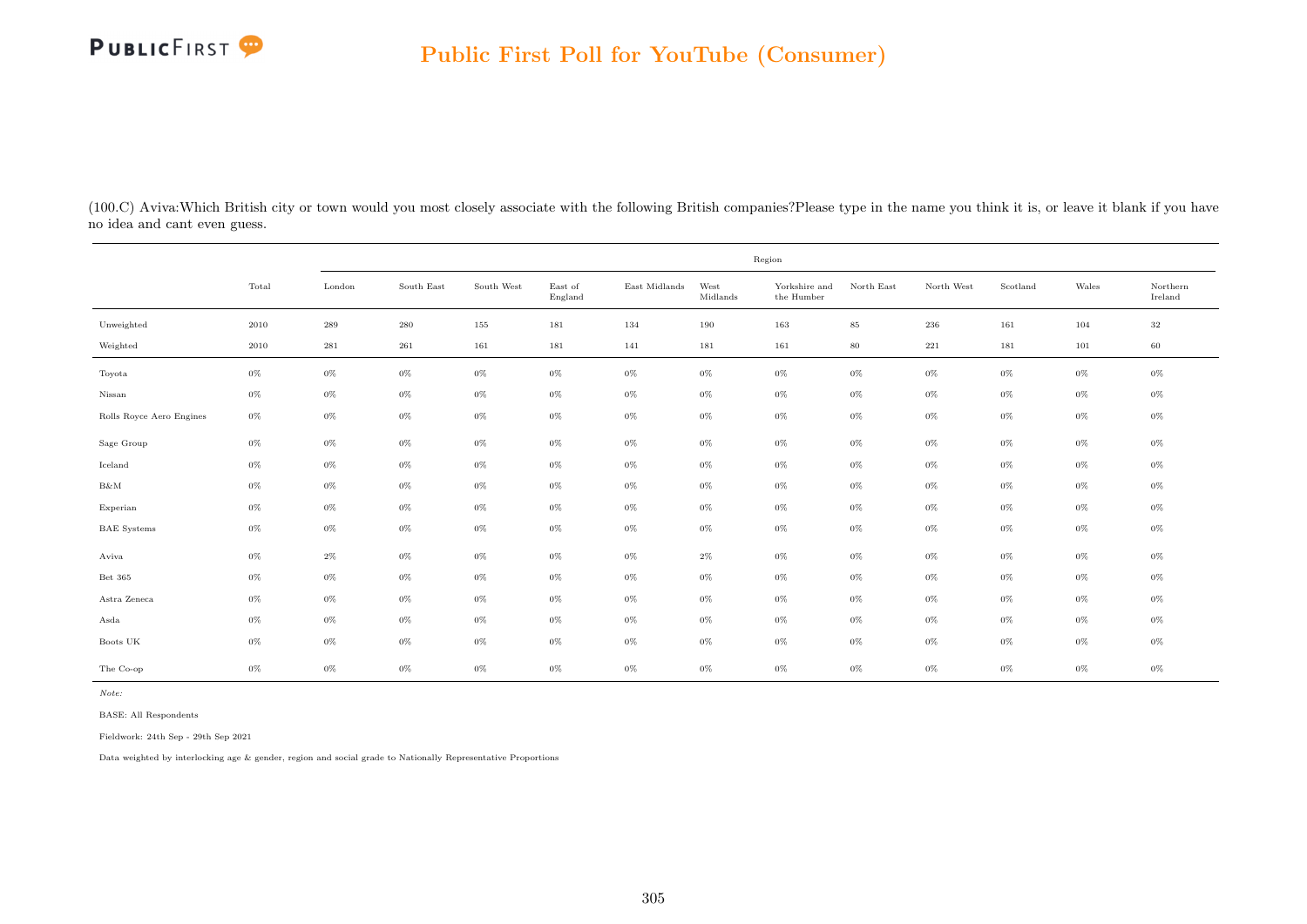

(101.A) Bet 365:Which British city or town would you most closely associate with the following British companies?Please type in the name you think it is, or leave it blank if you have no idea and cant even guess.

|                          |       |       | Gender |           |       |       | Age       |       |       |                       |                          | Education                                           |                                                         |                          |
|--------------------------|-------|-------|--------|-----------|-------|-------|-----------|-------|-------|-----------------------|--------------------------|-----------------------------------------------------|---------------------------------------------------------|--------------------------|
|                          | Total | Male  | Female | $18 - 24$ | 25-34 | 35-44 | $45 - 54$ | 55-64 | $65+$ | GCSE or<br>equivalent | A Level or<br>equivalent | University<br>Undergradu-<br>ate Degree<br>(BA/BSc) | University<br>Postgraduate<br>Degree<br>(MA/MSc/MPhill) | Doctorate<br>(PhD/DPHil) |
| Unweighted               | 2010  | 1000  | 1005   | 149       | 337   | 346   | 366       | 348   | 464   | 545                   | 563                      | 519                                                 | 265                                                     | 36                       |
| Weighted                 | 2010  | 989   | 1016   | 279       | 343   | 341   | 342       | 283   | 422   | 525                   | 578                      | 532                                                 | 266                                                     | $36\,$                   |
| Toyota                   | $0\%$ | $0\%$ | $0\%$  | $0\%$     | $0\%$ | $0\%$ | $0\%$     | $0\%$ | $0\%$ | $0\%$                 | $0\%$                    | $0\%$                                               | $0\%$                                                   | $0\%$                    |
| Nissan                   | $0\%$ | $0\%$ | $0\%$  | $0\%$     | $0\%$ | $0\%$ | $0\%$     | $0\%$ | $0\%$ | $0\%$                 | $0\%$                    | $0\%$                                               | $0\%$                                                   | $0\%$                    |
| Rolls Royce Aero Engines | $0\%$ | $0\%$ | $0\%$  | $0\%$     | $0\%$ | $0\%$ | $0\%$     | $0\%$ | $0\%$ | $0\%$                 | $0\%$                    | $0\%$                                               | $0\%$                                                   | $0\%$                    |
| Sage Group               | $0\%$ | $0\%$ | $0\%$  | $0\%$     | $0\%$ | $0\%$ | $0\%$     | $0\%$ | $0\%$ | $0\%$                 | $0\%$                    | $0\%$                                               | $0\%$                                                   | $0\%$                    |
| Iceland                  | $0\%$ | $0\%$ | $0\%$  | $0\%$     | $0\%$ | $0\%$ | $0\%$     | $0\%$ | $0\%$ | $0\%$                 | $0\%$                    | $0\%$                                               | $0\%$                                                   | $0\%$                    |
| $B\&M$                   | $0\%$ | $0\%$ | $0\%$  | $0\%$     | $0\%$ | $0\%$ | $0\%$     | $0\%$ | $0\%$ | $0\%$                 | $0\%$                    | $0\%$                                               | $0\%$                                                   | $0\%$                    |
| Experian                 | $0\%$ | $0\%$ | $0\%$  | $0\%$     | $0\%$ | $0\%$ | $0\%$     | $0\%$ | $0\%$ | $0\%$                 | $0\%$                    | $0\%$                                               | $0\%$                                                   | $0\%$                    |
| <b>BAE</b> Systems       | $0\%$ | $0\%$ | $0\%$  | $0\%$     | $0\%$ | $0\%$ | $0\%$     | $0\%$ | $0\%$ | $0\%$                 | $0\%$                    | $0\%$                                               | $0\%$                                                   | $0\%$                    |
| Aviva                    | $0\%$ | $0\%$ | $0\%$  | $0\%$     | $0\%$ | $0\%$ | $0\%$     | $0\%$ | $0\%$ | $0\%$                 | $0\%$                    | $0\%$                                               | $0\%$                                                   | $0\%$                    |
| Bet 365                  | $0\%$ | $0\%$ | $0\%$  | $0\%$     | $0\%$ | $0\%$ | $0\%$     | $0\%$ | $0\%$ | $0\%$                 | $0\%$                    | $0\%$                                               | $0\%$                                                   | $0\%$                    |
| Astra Zeneca             | $0\%$ | $0\%$ | $0\%$  | $0\%$     | $0\%$ | $0\%$ | $0\%$     | $0\%$ | $0\%$ | $0\%$                 | $0\%$                    | $0\%$                                               | $0\%$                                                   | $0\%$                    |
| Asda                     | $0\%$ | $0\%$ | $0\%$  | $0\%$     | $0\%$ | $0\%$ | $0\%$     | $0\%$ | $0\%$ | $0\%$                 | $0\%$                    | $0\%$                                               | $0\%$                                                   | $0\%$                    |
| Boots UK                 | $0\%$ | $0\%$ | $0\%$  | $0\%$     | $0\%$ | $0\%$ | $0\%$     | $0\%$ | $0\%$ | $0\%$                 | $0\%$                    | $0\%$                                               | $0\%$                                                   | $0\%$                    |
| The Co-op                | $0\%$ | $0\%$ | $0\%$  | $0\%$     | $0\%$ | $0\%$ | $0\%$     | $0\%$ | $0\%$ | $0\%$                 | $0\%$                    | $0\%$                                               | $0\%$                                                   | $0\%$                    |

BASE: All Respondents

Fieldwork: 24th Sep - 29th Sep 2021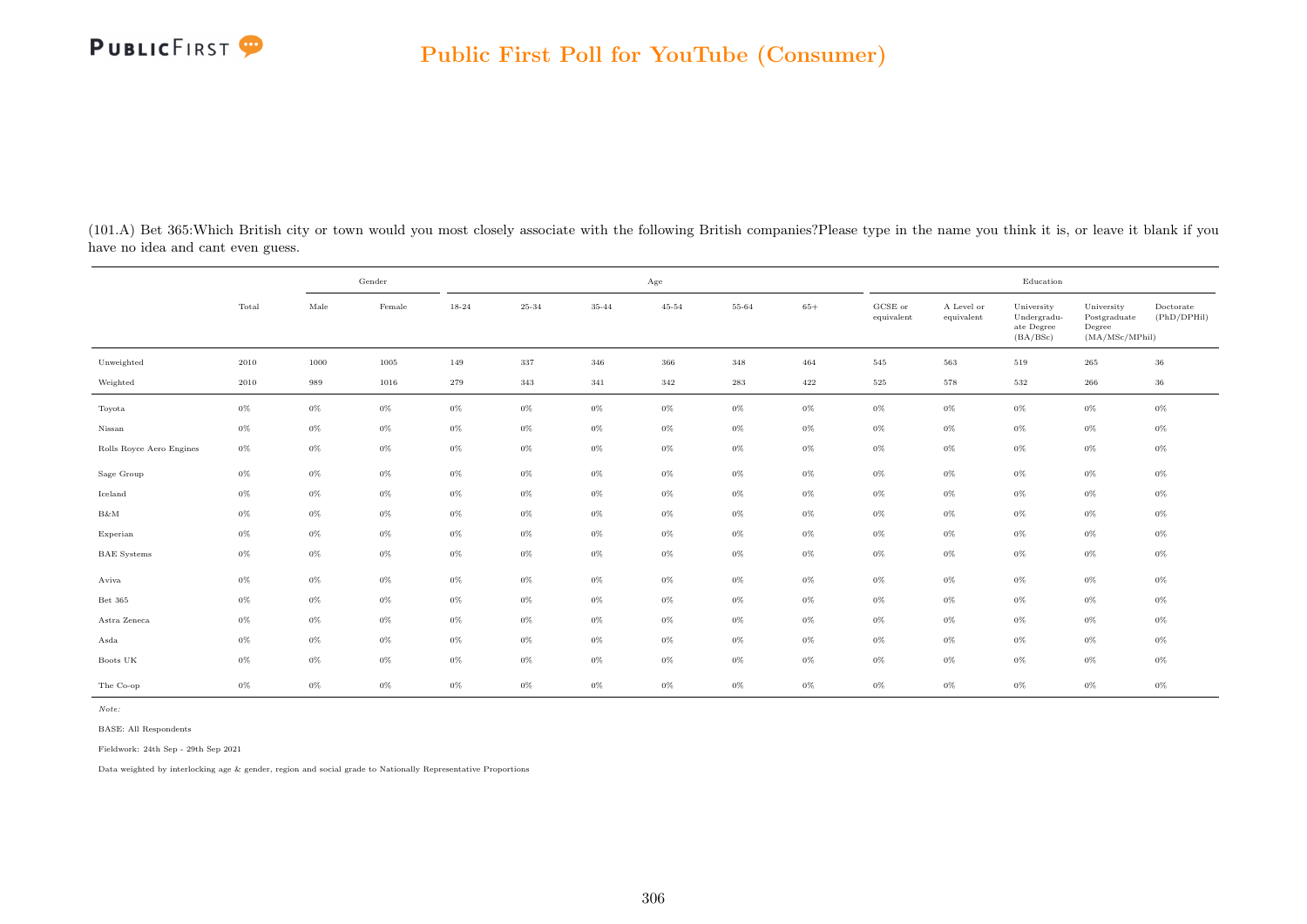| (101.B) Bet 365: Which British city or town would you most closely associate with the following British companies? Please type in the name you think it is, or leave it blank if you |  |  |  |
|--------------------------------------------------------------------------------------------------------------------------------------------------------------------------------------|--|--|--|
| have no idea and cant even guess.                                                                                                                                                    |  |  |  |

|                          |          |                        |          | Social Grade |           |       | $\rm EU$ 2016 Vote |                |              |        |                     | 2019                |                |                      |
|--------------------------|----------|------------------------|----------|--------------|-----------|-------|--------------------|----------------|--------------|--------|---------------------|---------------------|----------------|----------------------|
|                          | Total    | $\mathbf{A}\mathbf{B}$ | $\rm C1$ | $_{\rm C2}$  | $\rm{DE}$ | Leave | Remain             | I did not vote | Conservative | Labour | Liberal<br>Democrat | The Brexit<br>Party | I did not vote | None of the<br>above |
| Unweighted               | $2010\,$ | 566                    | 524      | $383\,$      | 525       | 823   | 889                | 216            | $831\,$      | 484    | 181                 | $20\,$              | $235\,$        | $\overline{0}$       |
| Weighted                 | $2010\,$ | 539                    | 519      | 440          | 500       | 776   | 887                | 224            | 783          | 505    | 172                 | 19                  | 245            | $\overline{0}$       |
| Toyota                   | $0\%$    | $0\%$                  | $0\%$    | $0\%$        | $0\%$     | $0\%$ | $0\%$              | $0\%$          | $0\%$        | $0\%$  | $0\%$               | $0\%$               | $0\%$          | $*$                  |
| Nissan                   | $0\%$    | $0\%$                  | $0\%$    | $0\%$        | $0\%$     | $0\%$ | $0\%$              | $0\%$          | $0\%$        | $0\%$  | $0\%$               | $0\%$               | $0\%$          | $*$                  |
| Rolls Royce Aero Engines | $0\%$    | $0\%$                  | $0\%$    | $0\%$        | $0\%$     | $0\%$ | $0\%$              | $0\%$          | $0\%$        | $0\%$  | $0\%$               | $0\%$               | $0\%$          | $*$                  |
| Sage Group               | $0\%$    | $0\%$                  | $0\%$    | $0\%$        | $0\%$     | $0\%$ | $0\%$              | $0\%$          | $0\%$        | $0\%$  | $0\%$               | $0\%$               | $0\%$          | $*$                  |
| Iceland                  | $0\%$    | $0\%$                  | $0\%$    | $0\%$        | $0\%$     | $0\%$ | $0\%$              | $0\%$          | $0\%$        | $0\%$  | $0\%$               | $0\%$               | $0\%$          | $*$                  |
| $B\&M$                   | $0\%$    | $0\%$                  | $0\%$    | $0\%$        | $0\%$     | $0\%$ | $0\%$              | $0\%$          | $0\%$        | $0\%$  | $0\%$               | $0\%$               | $0\%$          | $*$                  |
| Experian                 | $0\%$    | $0\%$                  | $0\%$    | $0\%$        | $0\%$     | $0\%$ | $0\%$              | $0\%$          | $0\%$        | $0\%$  | $0\%$               | $0\%$               | $0\%$          | $*$                  |
| <b>BAE</b> Systems       | $0\%$    | $0\%$                  | $0\%$    | $0\%$        | $0\%$     | $0\%$ | $0\%$              | $0\%$          | $0\%$        | $0\%$  | $0\%$               | $0\%$               | $0\%$          | $*$                  |
| Aviva                    | $0\%$    | $0\%$                  | $0\%$    | $0\%$        | $0\%$     | $0\%$ | $0\%$              | $0\%$          | $0\%$        | $0\%$  | $0\%$               | $0\%$               | $0\%$          | $*$                  |
| Bet 365                  | $0\%$    | $0\%$                  | $0\%$    | $0\%$        | $0\%$     | $0\%$ | $0\%$              | $0\%$          | $0\%$        | $0\%$  | $0\%$               | $0\%$               | $0\%$          | $*$                  |
| Astra Zeneca             | $0\%$    | $0\%$                  | $0\%$    | $0\%$        | $0\%$     | $0\%$ | $0\%$              | $0\%$          | $0\%$        | $0\%$  | $0\%$               | $0\%$               | $0\%$          | $*$                  |
| Asda                     | $0\%$    | $0\%$                  | $0\%$    | $0\%$        | $0\%$     | $0\%$ | $0\%$              | $0\%$          | $0\%$        | $0\%$  | $0\%$               | $0\%$               | $0\%$          | $*$                  |
| Boots UK                 | $0\%$    | $0\%$                  | $0\%$    | $0\%$        | $0\%$     | $0\%$ | $0\%$              | $0\%$          | $0\%$        | $0\%$  | $0\%$               | $0\%$               | $0\%$          | $*$                  |
| The Co-op                | $0\%$    | $0\%$                  | $0\%$    | $0\%$        | $0\%$     | $0\%$ | $0\%$              | $0\%$          | $0\%$        | $0\%$  | 0%                  | $0\%$               | $0\%$          | $*$                  |

Note:

BASE: All Respondents

Fieldwork: 24th Sep - 29th Sep 2021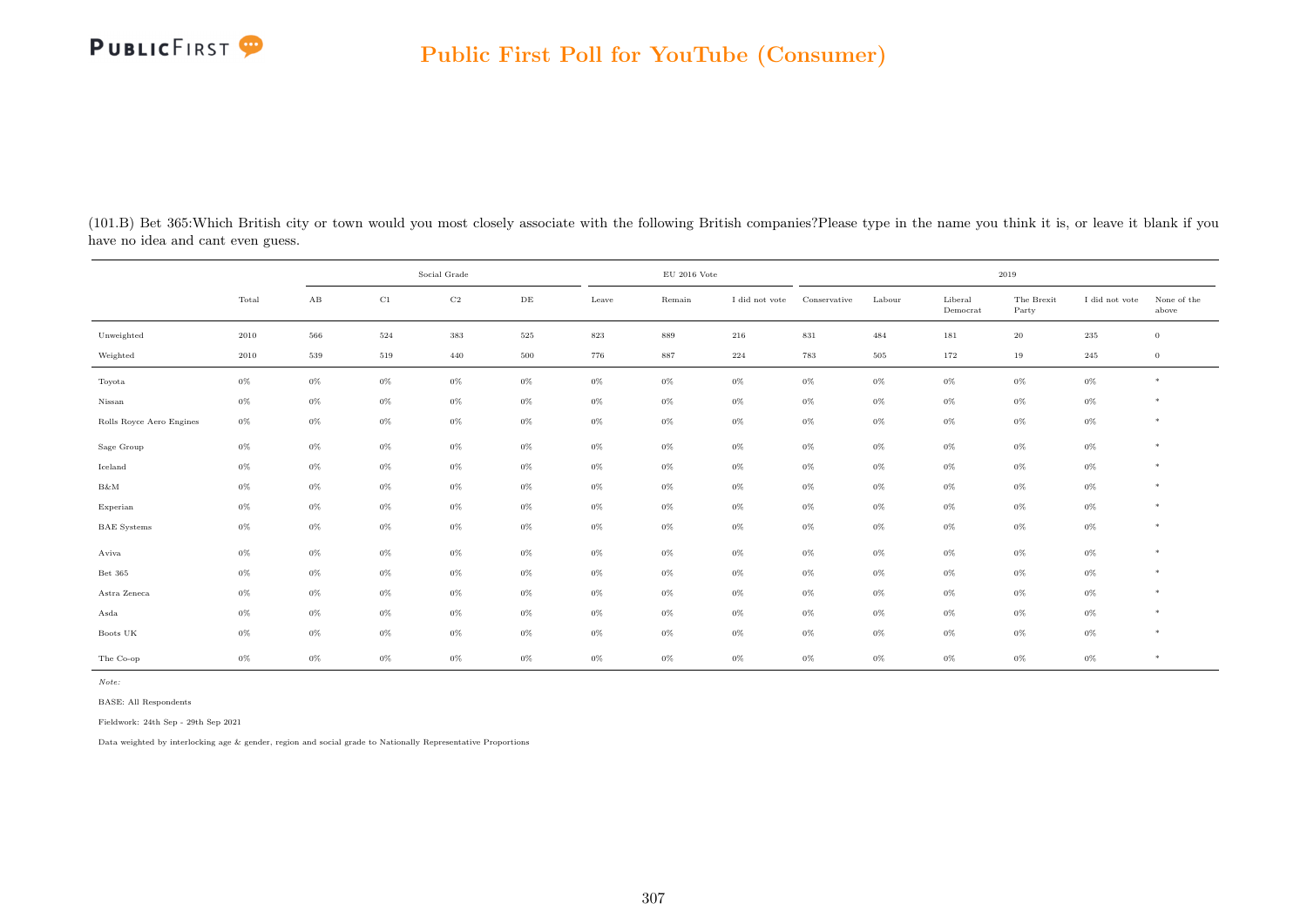

(101.C) Bet 365:Which British city or town would you most closely associate with the following British companies?Please type in the name you think it is, or leave it blank if you have no idea and cant even guess.

|                          |       |                    |            |            |                    |               |                  | Region                                       |            |            |          |       |                     |
|--------------------------|-------|--------------------|------------|------------|--------------------|---------------|------------------|----------------------------------------------|------------|------------|----------|-------|---------------------|
|                          | Total | London             | South East | South West | East of<br>England | East Midlands | West<br>Midlands | Yorkshire and<br>the $\operatorname{Humber}$ | North East | North West | Scotland | Wales | Northern<br>Ireland |
| Unweighted               | 2010  | $\boldsymbol{289}$ | $\,280$    | 155        | 181                | 134           | 190              | 163                                          | $85\,$     | $\,236$    | 161      | 104   | 32                  |
| Weighted                 | 2010  | $\bf 281$          | 261        | 161        | 181                | 141           | 181              | 161                                          | $80\,$     | 221        | 181      | 101   | 60                  |
| Toyota                   | $0\%$ | $0\%$              | $0\%$      | $0\%$      | $0\%$              | $0\%$         | $0\%$            | $0\%$                                        | $0\%$      | $0\%$      | $0\%$    | 0%    | 0%                  |
| Nissan                   | $0\%$ | $0\%$              | $0\%$      | $0\%$      | $0\%$              | $0\%$         | $0\%$            | $0\%$                                        | $0\%$      | $0\%$      | $0\%$    | $0\%$ | $0\%$               |
| Rolls Royce Aero Engines | $0\%$ | $0\%$              | $0\%$      | $0\%$      | $0\%$              | $0\%$         | $0\%$            | $0\%$                                        | $0\%$      | $0\%$      | $0\%$    | $0\%$ | $0\%$               |
| Sage Group               | $0\%$ | $0\%$              | $0\%$      | 0%         | $0\%$              | $0\%$         | $0\%$            | $0\%$                                        | $0\%$      | $0\%$      | $0\%$    | 0%    | 0%                  |
| Iceland                  | $0\%$ | $0\%$              | $0\%$      | $0\%$      | $0\%$              | $0\%$         | $0\%$            | $0\%$                                        | $0\%$      | $0\%$      | $0\%$    | $0\%$ | 0%                  |
| B&M                      | $0\%$ | $0\%$              | $0\%$      | $0\%$      | $0\%$              | $0\%$         | $0\%$            | $0\%$                                        | $0\%$      | $0\%$      | $0\%$    | $0\%$ | $0\%$               |
| Experian                 | $0\%$ | $0\%$              | $0\%$      | $0\%$      | $0\%$              | $0\%$         | $0\%$            | $0\%$                                        | $0\%$      | $0\%$      | $0\%$    | $0\%$ | $0\%$               |
| <b>BAE</b> Systems       | $0\%$ | $0\%$              | $0\%$      | $0\%$      | $0\%$              | $0\%$         | $0\%$            | $0\%$                                        | $0\%$      | $0\%$      | $0\%$    | $0\%$ | $0\%$               |
| Aviva                    | $0\%$ | $0\%$              | $0\%$      | $0\%$      | $0\%$              | $0\%$         | $0\%$            | $0\%$                                        | $0\%$      | $0\%$      | $0\%$    | $0\%$ | $0\%$               |
| Bet 365                  | $0\%$ | $0\%$              | $0\%$      | $0\%$      | $0\%$              | $0\%$         | $0\%$            | $0\%$                                        | $0\%$      | $0\%$      | $0\%$    | $0\%$ | 0%                  |
| Astra Zeneca             | $0\%$ | $0\%$              | $0\%$      | $0\%$      | $0\%$              | $0\%$         | $0\%$            | $0\%$                                        | $0\%$      | $0\%$      | $0\%$    | 0%    | 0%                  |
| Asda                     | $0\%$ | $0\%$              | $0\%$      | 0%         | 0%                 | $0\%$         | $0\%$            | $0\%$                                        | $0\%$      | $0\%$      | 0%       | 0%    | 0%                  |
| Boots UK                 | $0\%$ | $0\%$              | $0\%$      | $0\%$      | $0\%$              | $0\%$         | $0\%$            | $0\%$                                        | $0\%$      | $0\%$      | $0\%$    | 0%    | 0%                  |
| The Co-op                | $0\%$ | $0\%$              | $0\%$      | $0\%$      | $0\%$              | $0\%$         | $0\%$            | $0\%$                                        | $0\%$      | $0\%$      | $0\%$    | $0\%$ | 0%                  |

Note:

BASE: All Respondents

Fieldwork: 24th Sep - 29th Sep 2021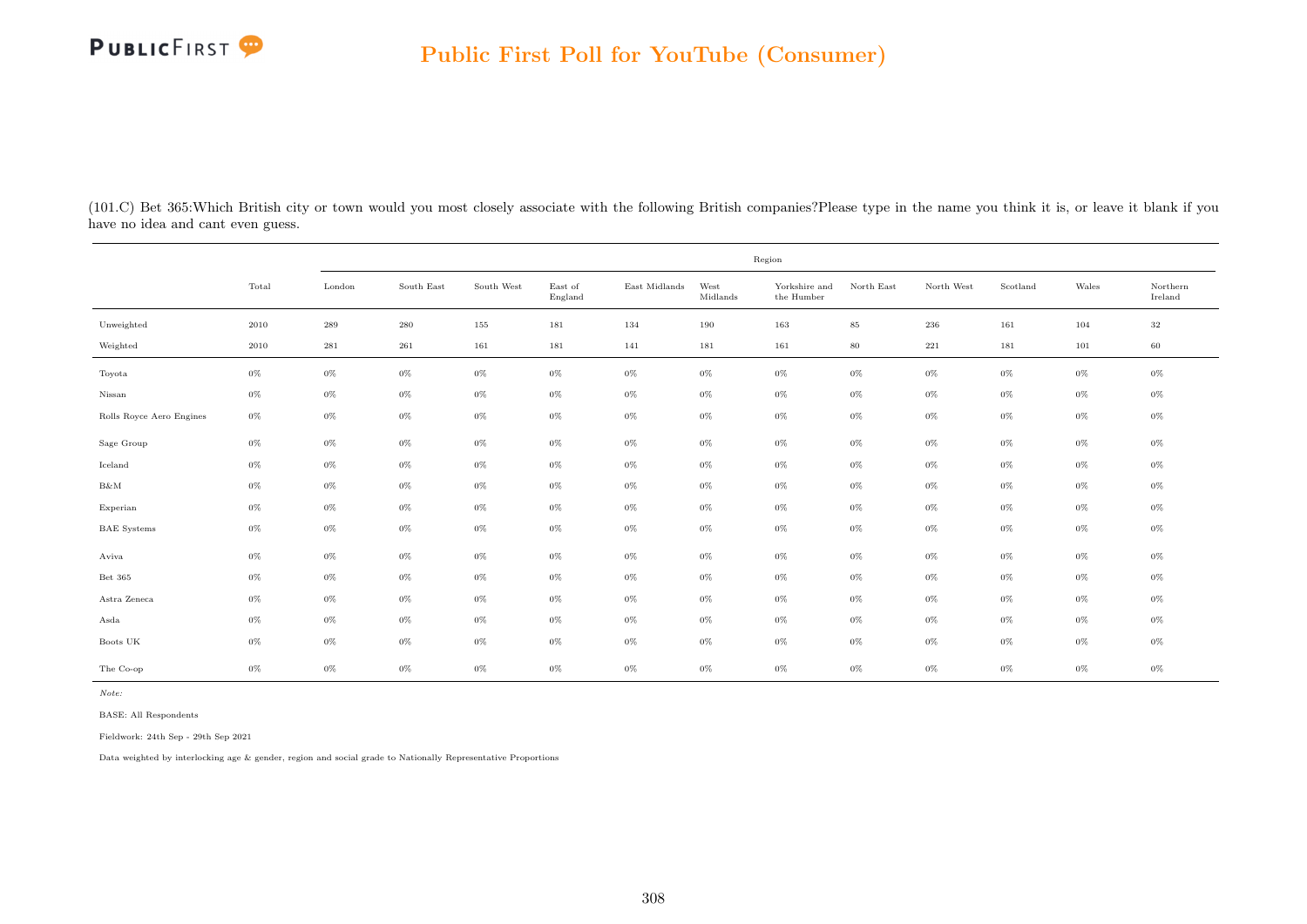

(102.A) Astra Zeneca:Which British city or town would you most closely associate with the following British companies?Please type in the name you think it is, or leave it blank if you have no idea and cant even guess.

|                          |       |               | Gender |       |       |           | Age       |       |         |                                |                          | Education                                           |                                                         |                          |
|--------------------------|-------|---------------|--------|-------|-------|-----------|-----------|-------|---------|--------------------------------|--------------------------|-----------------------------------------------------|---------------------------------------------------------|--------------------------|
|                          | Total | $_{\rm Male}$ | Female | 18-24 | 25-34 | $35 - 44$ | $45 - 54$ | 55-64 | $65+$   | $_{\rm GCSE~or}$<br>equivalent | A Level or<br>equivalent | University<br>Undergradu-<br>ate Degree<br>(BA/BSc) | University<br>Postgraduate<br>Degree<br>(MA/MSc/MPhill) | Doctorate<br>(PhD/DPHil) |
| Unweighted               | 2010  | 1000          | 1005   | 149   | 337   | 346       | 366       | 348   | 464     | 545                            | 563                      | 519                                                 | 265                                                     | $36\,$                   |
| Weighted                 | 2010  | 989           | 1016   | 279   | 343   | 341       | 342       | 283   | $422\,$ | $525\,$                        | 578                      | 532                                                 | $266\,$                                                 | $36\,$                   |
| Toyota                   | $0\%$ | $0\%$         | $0\%$  | $0\%$ | $0\%$ | $0\%$     | $0\%$     | $0\%$ | $0\%$   | $0\%$                          | $0\%$                    | $0\%$                                               | $0\%$                                                   | $0\%$                    |
| Nissan                   | $0\%$ | $0\%$         | $0\%$  | $0\%$ | $0\%$ | 0%        | $0\%$     | $0\%$ | $0\%$   | $0\%$                          | $0\%$                    | $0\%$                                               | $0\%$                                                   | $0\%$                    |
| Rolls Royce Aero Engines | $0\%$ | $0\%$         | $0\%$  | $0\%$ | $0\%$ | $0\%$     | $0\%$     | $0\%$ | $0\%$   | $0\%$                          | $0\%$                    | $0\%$                                               | $0\%$                                                   | $0\%$                    |
| Sage Group               | $0\%$ | $0\%$         | $0\%$  | $0\%$ | $0\%$ | 0%        | $0\%$     | $0\%$ | $0\%$   | $0\%$                          | $0\%$                    | $0\%$                                               | $0\%$                                                   | $0\%$                    |
| Iceland                  | $0\%$ | $0\%$         | $0\%$  | $0\%$ | $0\%$ | $0\%$     | $0\%$     | $0\%$ | $0\%$   | $0\%$                          | $0\%$                    | $0\%$                                               | $0\%$                                                   | $0\%$                    |
| $B\&M$                   | $0\%$ | $0\%$         | $0\%$  | $0\%$ | $0\%$ | $0\%$     | $0\%$     | $0\%$ | $0\%$   | $0\%$                          | $0\%$                    | $0\%$                                               | $0\%$                                                   | $0\%$                    |
| Experian                 | $0\%$ | $0\%$         | $0\%$  | $0\%$ | $0\%$ | $0\%$     | $0\%$     | $0\%$ | $0\%$   | $0\%$                          | $0\%$                    | $0\%$                                               | $0\%$                                                   | $0\%$                    |
| <b>BAE</b> Systems       | $0\%$ | $0\%$         | $0\%$  | $0\%$ | $0\%$ | 0%        | $0\%$     | $0\%$ | $0\%$   | $0\%$                          | $0\%$                    | $0\%$                                               | $0\%$                                                   | $0\%$                    |
| Aviva                    | $0\%$ | $0\%$         | $0\%$  | $0\%$ | $0\%$ | 0%        | $0\%$     | $0\%$ | $0\%$   | $0\%$                          | $0\%$                    | $0\%$                                               | $0\%$                                                   | $0\%$                    |
| Bet 365                  | $0\%$ | $0\%$         | $0\%$  | $0\%$ | $0\%$ | $0\%$     | $0\%$     | $0\%$ | $0\%$   | $0\%$                          | $0\%$                    | $0\%$                                               | $0\%$                                                   | $0\%$                    |
| Astra Zeneca             | $0\%$ | $0\%$         | $0\%$  | $0\%$ | $0\%$ | 0%        | $0\%$     | $0\%$ | $0\%$   | $0\%$                          | $0\%$                    | $0\%$                                               | $0\%$                                                   | $0\%$                    |
| Asda                     | $0\%$ | $0\%$         | $0\%$  | $0\%$ | $0\%$ | 0%        | $0\%$     | $0\%$ | $0\%$   | $0\%$                          | $0\%$                    | $0\%$                                               | $0\%$                                                   | $0\%$                    |
| Boots UK                 | $0\%$ | $0\%$         | $0\%$  | $0\%$ | $0\%$ | 0%        | $0\%$     | $0\%$ | $0\%$   | $0\%$                          | $0\%$                    | $0\%$                                               | $0\%$                                                   | $0\%$                    |
| The Co-op                | $0\%$ | $0\%$         | $0\%$  | $0\%$ | $0\%$ | $0\%$     | $0\%$     | $0\%$ | $0\%$   | $0\%$                          | $0\%$                    | $0\%$                                               | $0\%$                                                   | $0\%$                    |

BASE: All Respondents

Fieldwork: 24th Sep - 29th Sep 2021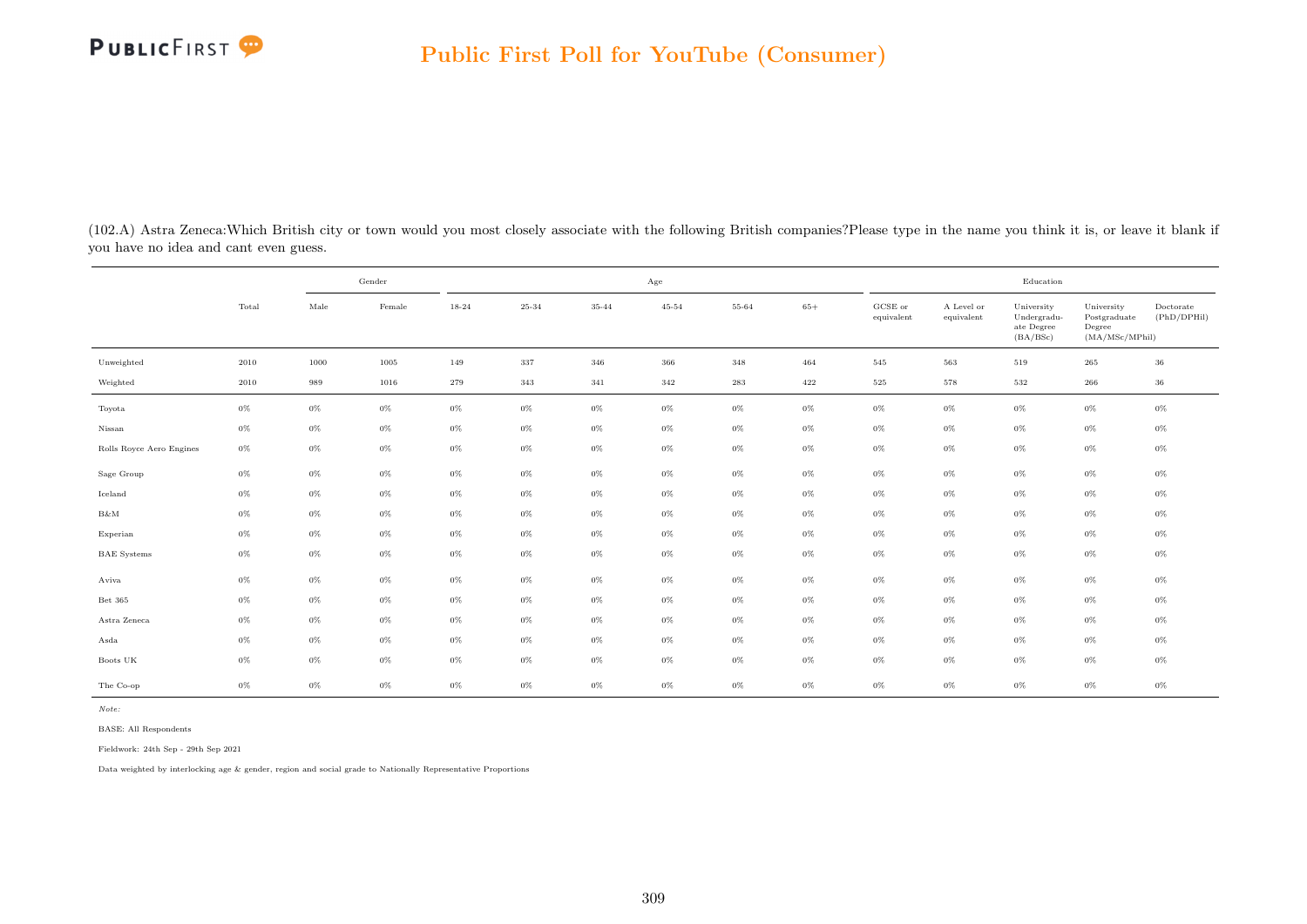| (102.B) Astra Zeneca: Which British city or town would you most closely associate with the following British companies? Please type in the name you think it is, or leave it blank if |  |  |  |  |
|---------------------------------------------------------------------------------------------------------------------------------------------------------------------------------------|--|--|--|--|
| you have no idea and cant even guess.                                                                                                                                                 |  |  |  |  |

|                          |          |                        |       | Social Grade |           |         | $\rm EU$ 2016 Vote |                |              |        |                     | 2019                |                |                      |
|--------------------------|----------|------------------------|-------|--------------|-----------|---------|--------------------|----------------|--------------|--------|---------------------|---------------------|----------------|----------------------|
|                          | Total    | $\mathbf{A}\mathbf{B}$ | C1    | $_{\rm C2}$  | $\rm{DE}$ | Leave   | Remain             | I did not vote | Conservative | Labour | Liberal<br>Democrat | The Brexit<br>Party | I did not vote | None of the<br>above |
| Unweighted               | 2010     | 566                    | 524   | $383\,$      | $525\,$   | $823\,$ | 889                | 216            | $831\,$      | 484    | 181                 | $20\,$              | 235            | $\overline{0}$       |
| Weighted                 | $2010\,$ | 539                    | 519   | 440          | 500       | 776     | 887                | 224            | 783          | 505    | 172                 | 19                  | 245            | $\overline{0}$       |
| Toyota                   | $0\%$    | $0\%$                  | $0\%$ | $0\%$        | $0\%$     | $0\%$   | $0\%$              | $0\%$          | $0\%$        | $0\%$  | $0\%$               | $0\%$               | $0\%$          | $*$                  |
| Nissan                   | $0\%$    | $0\%$                  | $0\%$ | $0\%$        | $0\%$     | $0\%$   | $0\%$              | $0\%$          | $0\%$        | $0\%$  | $0\%$               | $0\%$               | $0\%$          | $*$                  |
| Rolls Royce Aero Engines | $0\%$    | $0\%$                  | $0\%$ | $0\%$        | $0\%$     | $0\%$   | $0\%$              | $0\%$          | $0\%$        | $0\%$  | $0\%$               | $0\%$               | $0\%$          | $*$                  |
| Sage Group               | $0\%$    | $0\%$                  | $0\%$ | $0\%$        | $0\%$     | $0\%$   | $0\%$              | $0\%$          | $0\%$        | $0\%$  | $0\%$               | $0\%$               | $0\%$          | $*$                  |
| Iceland                  | $0\%$    | $0\%$                  | $0\%$ | $0\%$        | $0\%$     | $0\%$   | $0\%$              | $0\%$          | $0\%$        | $0\%$  | $0\%$               | $0\%$               | $0\%$          | $*$                  |
| $B\&M$                   | $0\%$    | $0\%$                  | $0\%$ | $0\%$        | $0\%$     | $0\%$   | $0\%$              | $0\%$          | $0\%$        | $0\%$  | $0\%$               | $0\%$               | $0\%$          | $*$                  |
| Experian                 | $0\%$    | $0\%$                  | $0\%$ | $0\%$        | $0\%$     | $0\%$   | $0\%$              | $0\%$          | $0\%$        | $0\%$  | $0\%$               | $0\%$               | $0\%$          | $*$                  |
| <b>BAE</b> Systems       | $0\%$    | $0\%$                  | $0\%$ | $0\%$        | $0\%$     | $0\%$   | $0\%$              | $0\%$          | $0\%$        | $0\%$  | $0\%$               | $0\%$               | $0\%$          | $*$                  |
| Aviva                    | $0\%$    | $0\%$                  | $0\%$ | $0\%$        | $0\%$     | $0\%$   | $0\%$              | $0\%$          | $0\%$        | $0\%$  | $0\%$               | $0\%$               | $0\%$          | $*$                  |
| Bet 365                  | $0\%$    | $0\%$                  | $0\%$ | $0\%$        | $0\%$     | $0\%$   | $0\%$              | $0\%$          | $0\%$        | $0\%$  | $0\%$               | $0\%$               | $0\%$          | $*$                  |
| Astra Zeneca             | $0\%$    | $0\%$                  | $0\%$ | $0\%$        | $0\%$     | $0\%$   | $0\%$              | $0\%$          | $0\%$        | $0\%$  | $0\%$               | $0\%$               | $0\%$          | $*$                  |
| Asda                     | $0\%$    | $0\%$                  | $0\%$ | $0\%$        | $0\%$     | $0\%$   | $0\%$              | $0\%$          | $0\%$        | $0\%$  | $0\%$               | $0\%$               | $0\%$          | $*$                  |
| Boots UK                 | $0\%$    | $0\%$                  | $0\%$ | $0\%$        | $0\%$     | $0\%$   | $0\%$              | $0\%$          | $0\%$        | $0\%$  | $0\%$               | $0\%$               | $0\%$          | $*$                  |
| The Co-op                | $0\%$    | $0\%$                  | $0\%$ | $0\%$        | 0%        | $0\%$   | $0\%$              | 0%             | $0\%$        | $0\%$  | 0%                  | $0\%$               | $0\%$          | $*$                  |

Note:

BASE: All Respondents

Fieldwork: 24th Sep - 29th Sep 2021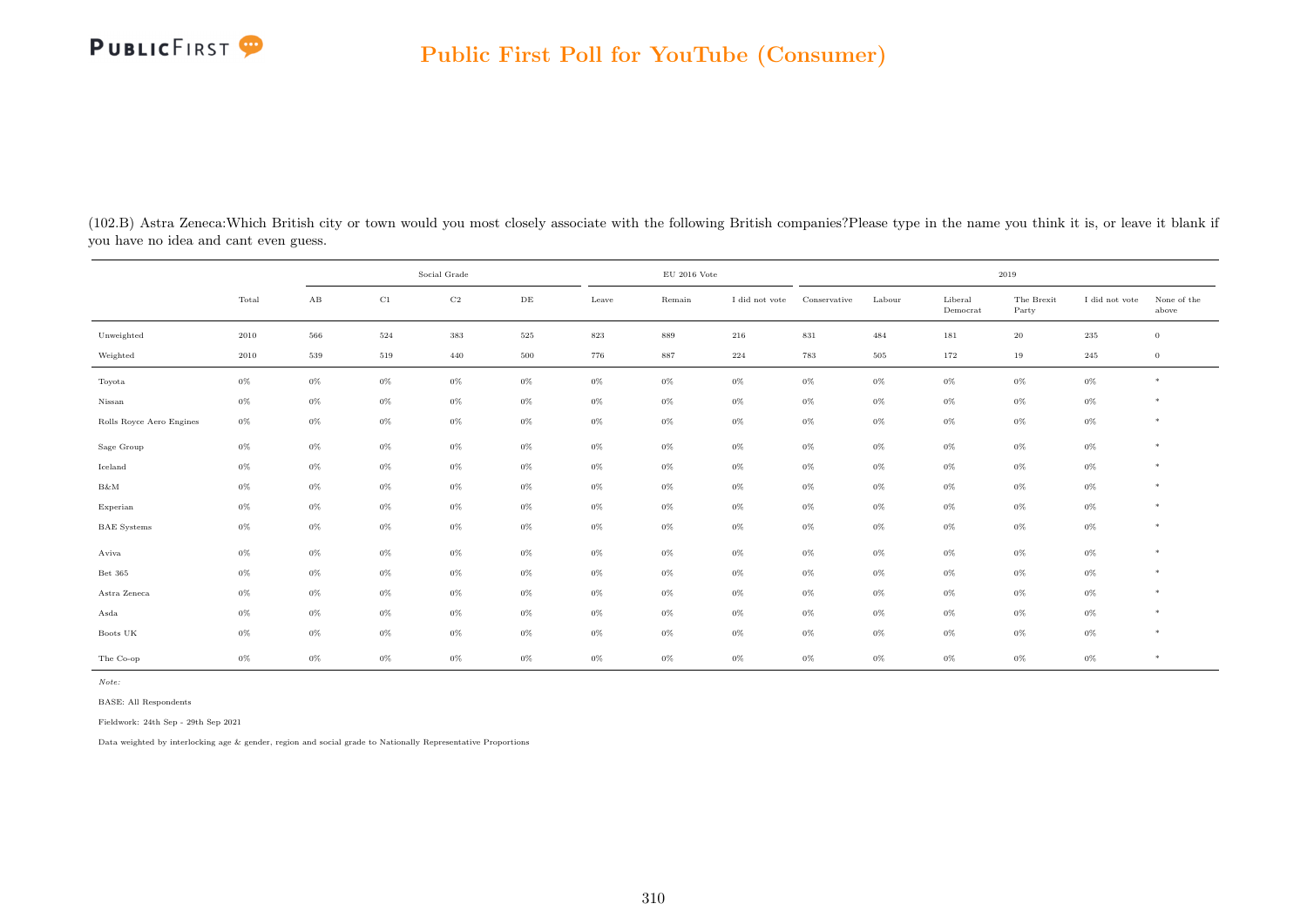

(102.C) Astra Zeneca:Which British city or town would you most closely associate with the following British companies?Please type in the name you think it is, or leave it blank if you have no idea and cant even guess.

|                          |       |                    |            |            |                    |               |                  | Region                               |            |            |          |       |                     |
|--------------------------|-------|--------------------|------------|------------|--------------------|---------------|------------------|--------------------------------------|------------|------------|----------|-------|---------------------|
|                          | Total | London             | South East | South West | East of<br>England | East Midlands | West<br>Midlands | Yorkshire and<br>the $\mbox{Humber}$ | North East | North West | Scotland | Wales | Northern<br>Ireland |
| Unweighted               | 2010  | $\boldsymbol{289}$ | $\,280$    | 155        | 181                | 134           | 190              | 163                                  | $85\,$     | 236        | 161      | 104   | $32\,$              |
| Weighted                 | 2010  | $\bf 281$          | 261        | 161        | 181                | 141           | 181              | 161                                  | $80\,$     | $221\,$    | 181      | 101   | 60                  |
| Toyota                   | $0\%$ | $0\%$              | $0\%$      | $0\%$      | $0\%$              | $0\%$         | $0\%$            | $0\%$                                | $0\%$      | $0\%$      | $0\%$    | $0\%$ | $0\%$               |
| Nissan                   | $0\%$ | $0\%$              | $0\%$      | $0\%$      | $0\%$              | $0\%$         | $0\%$            | $0\%$                                | $0\%$      | $0\%$      | $0\%$    | $0\%$ | $0\%$               |
| Rolls Royce Aero Engines | $0\%$ | $0\%$              | $0\%$      | $0\%$      | $0\%$              | $0\%$         | $0\%$            | $0\%$                                | $0\%$      | $0\%$      | $0\%$    | $0\%$ | $0\%$               |
| Sage Group               | $0\%$ | $0\%$              | $0\%$      | $0\%$      | $0\%$              | $0\%$         | $0\%$            | $0\%$                                | $0\%$      | $0\%$      | $0\%$    | $0\%$ | $0\%$               |
| Iceland                  | $0\%$ | $0\%$              | $0\%$      | $0\%$      | $0\%$              | $0\%$         | $0\%$            | $0\%$                                | $0\%$      | $0\%$      | $0\%$    | $0\%$ | $0\%$               |
| B&M                      | $0\%$ | $0\%$              | $0\%$      | $0\%$      | $0\%$              | $0\%$         | $0\%$            | $0\%$                                | $0\%$      | $0\%$      | $0\%$    | $0\%$ | $0\%$               |
| Experian                 | $0\%$ | $0\%$              | $0\%$      | $0\%$      | $0\%$              | $0\%$         | $0\%$            | $0\%$                                | $0\%$      | $0\%$      | $0\%$    | $0\%$ | $0\%$               |
| <b>BAE</b> Systems       | $0\%$ | $0\%$              | $0\%$      | $0\%$      | $0\%$              | $0\%$         | $0\%$            | $0\%$                                | $0\%$      | $0\%$      | $0\%$    | $0\%$ | $0\%$               |
| Aviva                    | $0\%$ | $0\%$              | $0\%$      | $0\%$      | $0\%$              | $0\%$         | $0\%$            | $0\%$                                | $0\%$      | $0\%$      | $0\%$    | $0\%$ | $0\%$               |
| Bet 365                  | $0\%$ | $0\%$              | $0\%$      | $0\%$      | $0\%$              | $0\%$         | $0\%$            | $0\%$                                | $0\%$      | $0\%$      | $0\%$    | $0\%$ | $0\%$               |
| Astra Zeneca             | $0\%$ | $0\%$              | $0\%$      | $0\%$      | $0\%$              | $0\%$         | $0\%$            | $0\%$                                | $0\%$      | $0\%$      | $0\%$    | $0\%$ | $0\%$               |
| Asda                     | $0\%$ | $0\%$              | $0\%$      | $0\%$      | $0\%$              | $0\%$         | $0\%$            | $0\%$                                | $0\%$      | $0\%$      | $0\%$    | $0\%$ | $0\%$               |
| Boots UK                 | $0\%$ | $0\%$              | $0\%$      | $0\%$      | $0\%$              | $0\%$         | $0\%$            | $0\%$                                | $0\%$      | $0\%$      | $0\%$    | $0\%$ | $0\%$               |
| The Co-op                | $0\%$ | $0\%$              | $0\%$      | $0\%$      | $0\%$              | $0\%$         | $0\%$            | $0\%$                                | $0\%$      | $0\%$      | $0\%$    | $0\%$ | $0\%$               |

Note:

BASE: All Respondents

Fieldwork: 24th Sep - 29th Sep 2021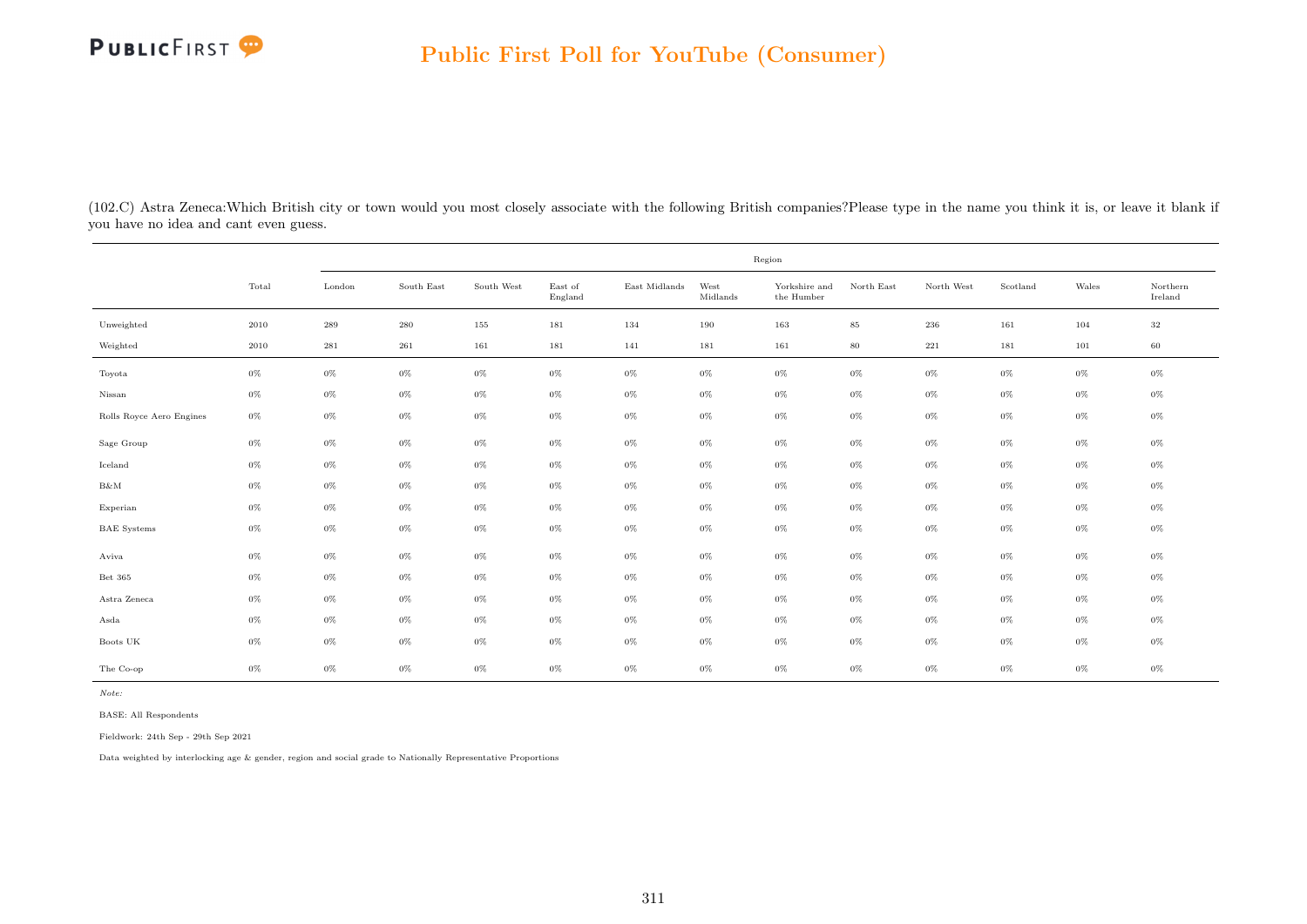

(103.A) Asda:Which British city or town would you most closely associate with the following British companies?Please type in the name you think it is, or leave it blank if you have no idea and cant even guess.

|                          |       |       | Gender |       |         |       | Age       |       |       |                       |                          | Education                                           |                                                         |                          |
|--------------------------|-------|-------|--------|-------|---------|-------|-----------|-------|-------|-----------------------|--------------------------|-----------------------------------------------------|---------------------------------------------------------|--------------------------|
|                          | Total | Male  | Female | 18-24 | 25-34   | 35-44 | $45 - 54$ | 55-64 | $65+$ | GCSE or<br>equivalent | A Level or<br>equivalent | University<br>Undergradu-<br>ate Degree<br>(BA/BSc) | University<br>Postgraduate<br>Degree<br>(MA/MSc/MPhill) | Doctorate<br>(PhD/DPHil) |
| Unweighted               | 2010  | 1000  | 1005   | 149   | $337\,$ | 346   | 366       | 348   | 464   | 545                   | 563                      | 519                                                 | 265                                                     | 36                       |
| Weighted                 | 2010  | 989   | 1016   | 279   | 343     | 341   | 342       | 283   | 422   | $525\,$               | 578                      | 532                                                 | 266                                                     | 36                       |
| Toyota                   | $0\%$ | $0\%$ | $0\%$  | $0\%$ | $0\%$   | $0\%$ | $0\%$     | $0\%$ | $0\%$ | $0\%$                 | $0\%$                    | $0\%$                                               | $0\%$                                                   | $0\%$                    |
| Nissan                   | $0\%$ | $0\%$ | $0\%$  | $0\%$ | $0\%$   | $0\%$ | $0\%$     | $0\%$ | $0\%$ | $0\%$                 | $0\%$                    | $0\%$                                               | $0\%$                                                   | $0\%$                    |
| Rolls Royce Aero Engines | $0\%$ | $0\%$ | $0\%$  | $0\%$ | $0\%$   | $0\%$ | $0\%$     | $0\%$ | $0\%$ | $0\%$                 | $0\%$                    | $0\%$                                               | $0\%$                                                   | $0\%$                    |
| Sage Group               | $0\%$ | $0\%$ | $0\%$  | $0\%$ | $0\%$   | $0\%$ | $0\%$     | $0\%$ | $0\%$ | $0\%$                 | $0\%$                    | $0\%$                                               | $0\%$                                                   | $0\%$                    |
| Iceland                  | $0\%$ | $0\%$ | $0\%$  | $0\%$ | $0\%$   | $0\%$ | $0\%$     | $0\%$ | $0\%$ | $0\%$                 | $0\%$                    | $0\%$                                               | $0\%$                                                   | $0\%$                    |
| $B\&M$                   | $0\%$ | $0\%$ | $0\%$  | $0\%$ | $0\%$   | $0\%$ | $0\%$     | $0\%$ | $0\%$ | $0\%$                 | $0\%$                    | $0\%$                                               | $0\%$                                                   | $0\%$                    |
| Experian                 | $0\%$ | $0\%$ | $0\%$  | $0\%$ | $0\%$   | $0\%$ | $0\%$     | $0\%$ | $0\%$ | $0\%$                 | $0\%$                    | $0\%$                                               | $0\%$                                                   | $0\%$                    |
| <b>BAE</b> Systems       | $0\%$ | $0\%$ | $0\%$  | $0\%$ | $0\%$   | $0\%$ | $0\%$     | $0\%$ | $0\%$ | $0\%$                 | $0\%$                    | $0\%$                                               | $0\%$                                                   | $0\%$                    |
| Aviva                    | $0\%$ | $0\%$ | $0\%$  | $0\%$ | $0\%$   | $0\%$ | $0\%$     | $0\%$ | $0\%$ | $0\%$                 | $0\%$                    | $0\%$                                               | $0\%$                                                   | $0\%$                    |
| Bet 365                  | $0\%$ | $0\%$ | $0\%$  | $0\%$ | $0\%$   | $0\%$ | $0\%$     | $0\%$ | $0\%$ | $0\%$                 | $0\%$                    | $0\%$                                               | $0\%$                                                   | $0\%$                    |
| Astra Zeneca             | $0\%$ | $0\%$ | $0\%$  | $0\%$ | $0\%$   | $0\%$ | $0\%$     | $0\%$ | $0\%$ | $0\%$                 | $0\%$                    | $0\%$                                               | $0\%$                                                   | $0\%$                    |
| Asda                     | $0\%$ | $0\%$ | $0\%$  | $0\%$ | $0\%$   | $0\%$ | $0\%$     | $0\%$ | $0\%$ | $0\%$                 | $0\%$                    | $0\%$                                               | $0\%$                                                   | $0\%$                    |
| Boots UK                 | $0\%$ | $0\%$ | 0%     | $0\%$ | $0\%$   | $0\%$ | $0\%$     | $0\%$ | $0\%$ | $0\%$                 | $0\%$                    | $0\%$                                               | $0\%$                                                   | $0\%$                    |
| The Co-op                | $0\%$ | $0\%$ | $0\%$  | $0\%$ | $0\%$   | $0\%$ | $0\%$     | $0\%$ | $0\%$ | $0\%$                 | $0\%$                    | $0\%$                                               | $0\%$                                                   | $0\%$                    |

BASE: All Respondents

Fieldwork: 24th Sep - 29th Sep 2021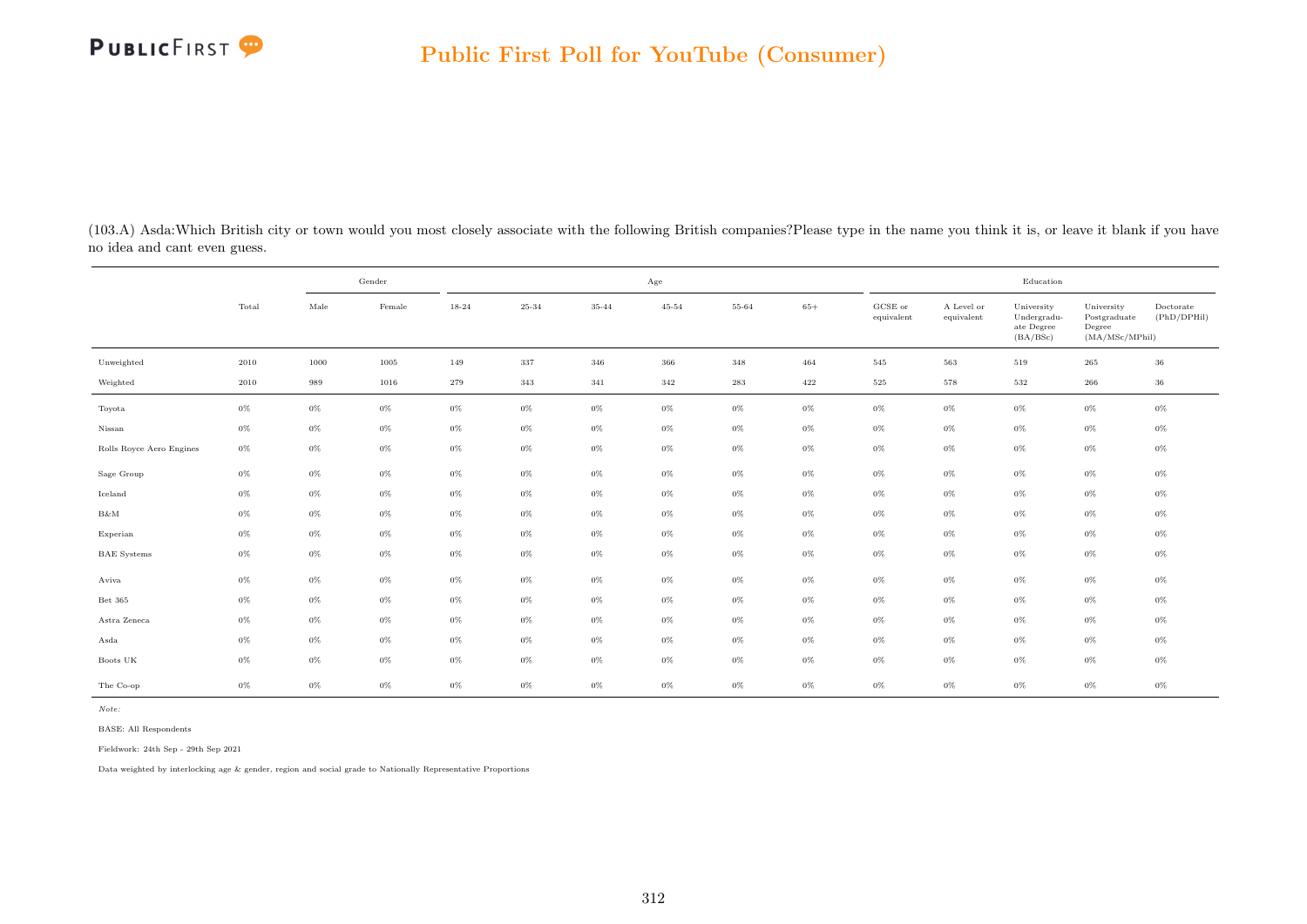

(103.B) Asda:Which British city or town would you most closely associate with the following British companies?Please type in the name you think it is, or leave it blank if you have no idea and cant even guess.

|                          |       |       |       | Social Grade |         |         | $\rm EU$ 2016 Vote |                |              |        |                     | 2019                |                |                      |
|--------------------------|-------|-------|-------|--------------|---------|---------|--------------------|----------------|--------------|--------|---------------------|---------------------|----------------|----------------------|
|                          | Total | AB    | C1    | $_{\rm C2}$  | DE      | Leave   | Remain             | I did not vote | Conservative | Labour | Liberal<br>Democrat | The Brexit<br>Party | I did not vote | None of the<br>above |
| Unweighted               | 2010  | 566   | 524   | 383          | $525\,$ | $823\,$ | 889                | 216            | 831          | 484    | 181                 | $20\,$              | 235            | $\overline{0}$       |
| Weighted                 | 2010  | 539   | 519   | 440          | 500     | 776     | 887                | 224            | 783          | 505    | 172                 | 19                  | 245            | $\overline{0}$       |
| Toyota                   | $0\%$ | $0\%$ | $0\%$ | $0\%$        | $0\%$   | $0\%$   | $0\%$              | $0\%$          | $0\%$        | $0\%$  | $0\%$               | $0\%$               | $0\%$          | $*$                  |
| Nissan                   | $0\%$ | $0\%$ | $0\%$ | $0\%$        | $0\%$   | $0\%$   | $0\%$              | $0\%$          | $0\%$        | $0\%$  | $0\%$               | $0\%$               | $0\%$          | $*$                  |
| Rolls Royce Aero Engines | $0\%$ | $0\%$ | $0\%$ | $0\%$        | $0\%$   | $0\%$   | $0\%$              | $0\%$          | $0\%$        | $0\%$  | $0\%$               | 0%                  | $0\%$          | $*$                  |
| Sage Group               | $0\%$ | $0\%$ | $0\%$ | $0\%$        | $0\%$   | $0\%$   | $0\%$              | $0\%$          | $0\%$        | $0\%$  | $0\%$               | $0\%$               | $0\%$          | $*$                  |
| Iceland                  | $0\%$ | $0\%$ | $0\%$ | $0\%$        | $0\%$   | $0\%$   | $0\%$              | $0\%$          | $0\%$        | $0\%$  | $0\%$               | $0\%$               | $0\%$          | $*$                  |
| B&M                      | $0\%$ | $0\%$ | $0\%$ | $0\%$        | $0\%$   | $0\%$   | $0\%$              | $0\%$          | $0\%$        | $0\%$  | $0\%$               | $0\%$               | $0\%$          | $*$                  |
| Experian                 | $0\%$ | $0\%$ | $0\%$ | $0\%$        | $0\%$   | $0\%$   | $0\%$              | $0\%$          | $0\%$        | $0\%$  | $0\%$               | $0\%$               | $0\%$          | $*$                  |
| <b>BAE</b> Systems       | $0\%$ | $0\%$ | $0\%$ | $0\%$        | $0\%$   | $0\%$   | $0\%$              | $0\%$          | $0\%$        | $0\%$  | $0\%$               | $0\%$               | $0\%$          | $*$                  |
| Aviva                    | $0\%$ | $0\%$ | $0\%$ | $0\%$        | $0\%$   | $0\%$   | $0\%$              | $0\%$          | $0\%$        | $0\%$  | $0\%$               | $0\%$               | $0\%$          | $*$                  |
| Bet 365                  | $0\%$ | $0\%$ | $0\%$ | $0\%$        | $0\%$   | $0\%$   | $0\%$              | $0\%$          | $0\%$        | $0\%$  | $0\%$               | 0%                  | $0\%$          | $*$                  |
| Astra Zeneca             | $0\%$ | $0\%$ | $0\%$ | $0\%$        | $0\%$   | $0\%$   | $0\%$              | $0\%$          | $0\%$        | $0\%$  | $0\%$               | 0%                  | $0\%$          | $*$                  |
| Asda                     | $0\%$ | $0\%$ | $0\%$ | $0\%$        | $0\%$   | $0\%$   | $0\%$              | $0\%$          | $0\%$        | $0\%$  | $0\%$               | $0\%$               | $0\%$          | $*$                  |
| Boots UK                 | $0\%$ | $0\%$ | $0\%$ | $0\%$        | $0\%$   | $0\%$   | $0\%$              | $0\%$          | $0\%$        | $0\%$  | $0\%$               | $0\%$               | 0%             | $*$                  |
| The Co-op                | $0\%$ | $0\%$ | $0\%$ | $0\%$        | 0%      | $0\%$   | $0\%$              | 0%             | $0\%$        | $0\%$  | 0%                  | $0\%$               | $0\%$          | $*$                  |

Note:

BASE: All Respondents

Fieldwork: 24th Sep - 29th Sep 2021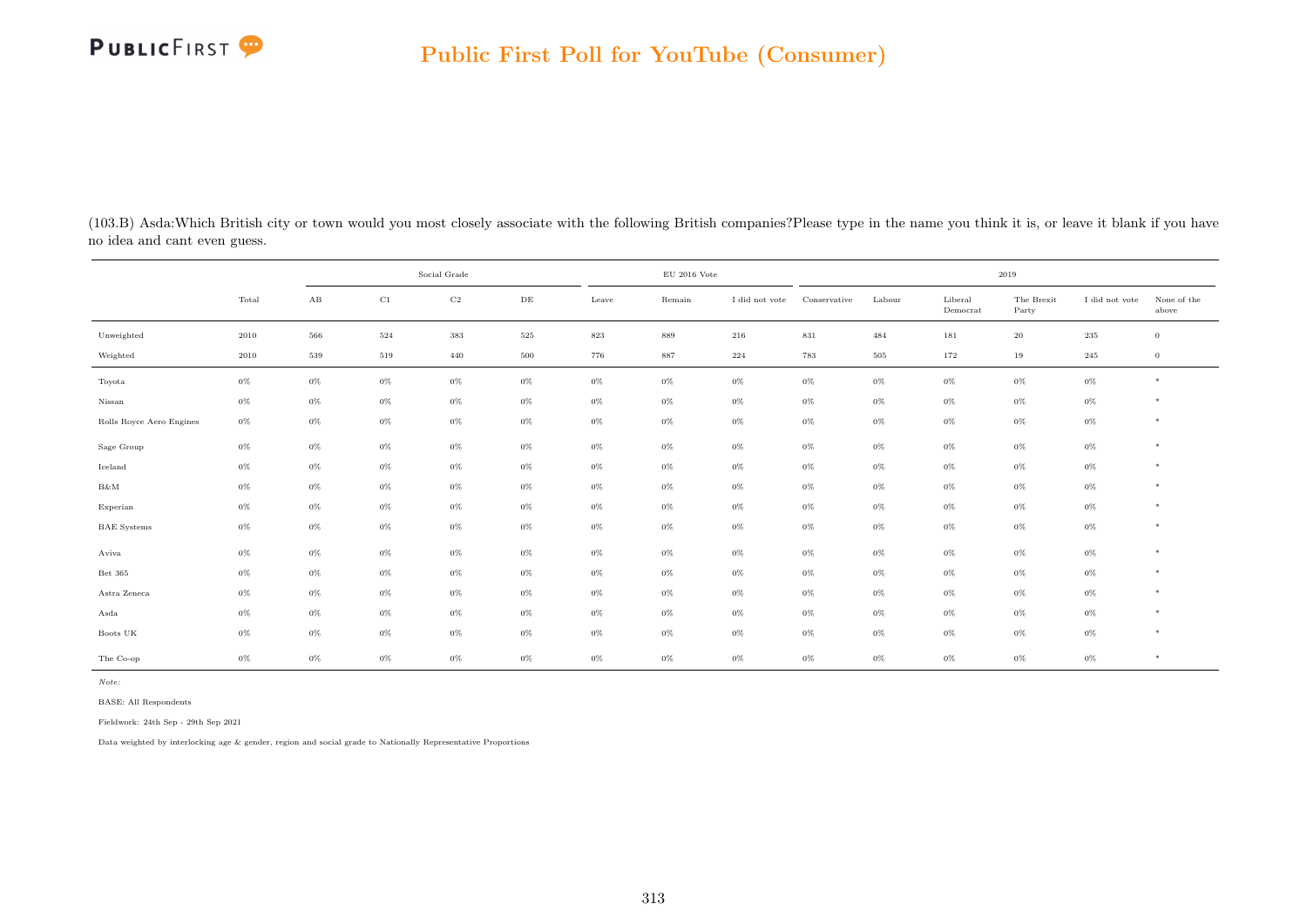

(103.C) Asda:Which British city or town would you most closely associate with the following British companies?Please type in the name you think it is, or leave it blank if you have no idea and cant even guess.

|                          |       |                    |            |            |                    |               |                  | Region                                       |            |            |          |       |                     |
|--------------------------|-------|--------------------|------------|------------|--------------------|---------------|------------------|----------------------------------------------|------------|------------|----------|-------|---------------------|
|                          | Total | London             | South East | South West | East of<br>England | East Midlands | West<br>Midlands | Yorkshire and<br>the $\operatorname{Humber}$ | North East | North West | Scotland | Wales | Northern<br>Ireland |
| Unweighted               | 2010  | $\boldsymbol{289}$ | 280        | 155        | 181                | 134           | 190              | 163                                          | $85\,$     | 236        | 161      | 104   | 32                  |
| Weighted                 | 2010  | $\bf 281$          | 261        | 161        | 181                | 141           | 181              | 161                                          | $80\,$     | $221\,$    | 181      | 101   | 60                  |
| Toyota                   | $0\%$ | $0\%$              | $0\%$      | $0\%$      | $0\%$              | $0\%$         | $0\%$            | $0\%$                                        | $0\%$      | $0\%$      | $0\%$    | $0\%$ | $0\%$               |
| Nissan                   | $0\%$ | $0\%$              | $0\%$      | $0\%$      | $0\%$              | $0\%$         | $0\%$            | $0\%$                                        | $0\%$      | $0\%$      | $0\%$    | $0\%$ | $0\%$               |
| Rolls Royce Aero Engines | $0\%$ | $0\%$              | $0\%$      | $0\%$      | $0\%$              | $0\%$         | $0\%$            | $0\%$                                        | $0\%$      | $0\%$      | $0\%$    | $0\%$ | $0\%$               |
| Sage Group               | $0\%$ | $0\%$              | $0\%$      | $0\%$      | $0\%$              | $0\%$         | $0\%$            | $0\%$                                        | $0\%$      | $0\%$      | $0\%$    | $0\%$ | $0\%$               |
| Iceland                  | $0\%$ | $0\%$              | $0\%$      | $0\%$      | $0\%$              | $0\%$         | $0\%$            | $0\%$                                        | $0\%$      | $0\%$      | $0\%$    | $0\%$ | $0\%$               |
| B&M                      | $0\%$ | $0\%$              | $0\%$      | $0\%$      | $0\%$              | $0\%$         | $0\%$            | $0\%$                                        | $0\%$      | $0\%$      | $0\%$    | $0\%$ | $0\%$               |
| Experian                 | $0\%$ | $0\%$              | $0\%$      | $0\%$      | $0\%$              | $0\%$         | $0\%$            | $0\%$                                        | $0\%$      | $0\%$      | $0\%$    | $0\%$ | $0\%$               |
| <b>BAE</b> Systems       | $0\%$ | $0\%$              | $0\%$      | $0\%$      | $0\%$              | $0\%$         | $0\%$            | $0\%$                                        | $0\%$      | $0\%$      | $0\%$    | $0\%$ | $0\%$               |
| Aviva                    | $0\%$ | $0\%$              | $0\%$      | $0\%$      | $0\%$              | $0\%$         | $0\%$            | $0\%$                                        | $0\%$      | $0\%$      | $0\%$    | $0\%$ | $0\%$               |
| Bet 365                  | $0\%$ | $0\%$              | $0\%$      | $0\%$      | $0\%$              | $0\%$         | $0\%$            | $0\%$                                        | $0\%$      | $0\%$      | $0\%$    | $0\%$ | $0\%$               |
| Astra Zeneca             | $0\%$ | $0\%$              | $0\%$      | $0\%$      | $0\%$              | $0\%$         | $0\%$            | $0\%$                                        | $0\%$      | $0\%$      | $0\%$    | $0\%$ | $0\%$               |
| Asda                     | $0\%$ | $0\%$              | $0\%$      | 0%         | $0\%$              | 0%            | $0\%$            | $0\%$                                        | 0%         | $0\%$      | $0\%$    | $0\%$ | $0\%$               |
| Boots UK                 | $0\%$ | $0\%$              | $0\%$      | $0\%$      | $0\%$              | $0\%$         | $0\%$            | $0\%$                                        | $0\%$      | $0\%$      | $0\%$    | $0\%$ | $0\%$               |
| The Co-op                | $0\%$ | $0\%$              | $0\%$      | $0\%$      | $0\%$              | $0\%$         | $0\%$            | $0\%$                                        | $0\%$      | $0\%$      | $0\%$    | $0\%$ | $0\%$               |

Note:

BASE: All Respondents

Fieldwork: 24th Sep - 29th Sep 2021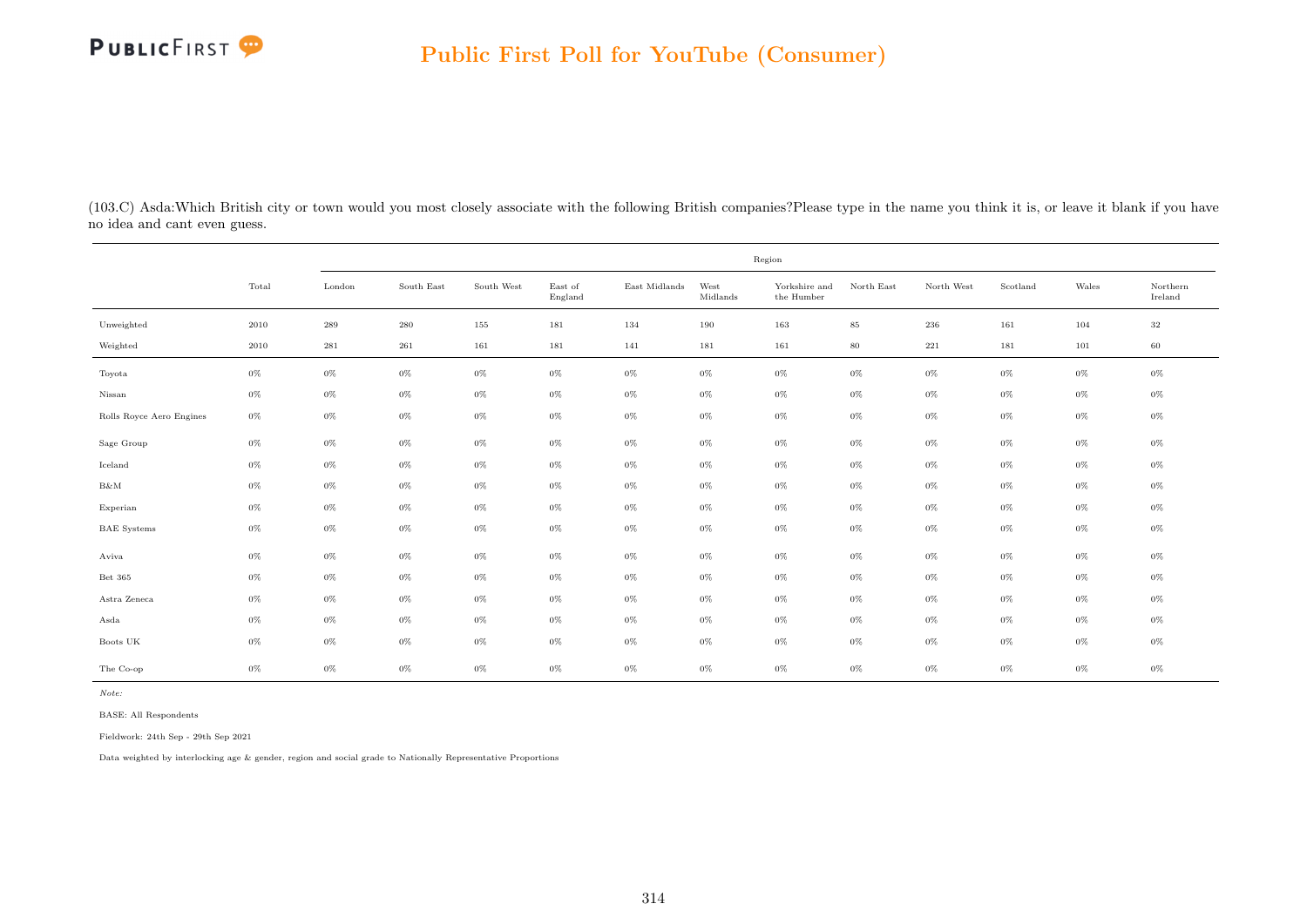

(104.A) Boots UK:Which British city or town would you most closely associate with the following British companies?Please type in the name you think it is, or leave it blank if you have no idea and cant even guess.

|                          |       |       | Gender | Age   |         |       |           |       |       | Education                      |                          |                                                     |                                                         |                          |
|--------------------------|-------|-------|--------|-------|---------|-------|-----------|-------|-------|--------------------------------|--------------------------|-----------------------------------------------------|---------------------------------------------------------|--------------------------|
|                          | Total | Male  | Female | 18-24 | 25-34   | 35-44 | $45 - 54$ | 55-64 | $65+$ | $_{\rm GCSE~or}$<br>equivalent | A Level or<br>equivalent | University<br>Undergradu-<br>ate Degree<br>(BA/BSc) | University<br>Postgraduate<br>Degree<br>(MA/MSc/MPhill) | Doctorate<br>(PhD/DPHil) |
| Unweighted               | 2010  | 1000  | 1005   | 149   | $337\,$ | 346   | 366       | 348   | 464   | 545                            | 563                      | 519                                                 | 265                                                     | 36                       |
| Weighted                 | 2010  | 989   | 1016   | 279   | 343     | 341   | 342       | 283   | 422   | 525                            | 578                      | 532                                                 | 266                                                     | 36                       |
| Toyota                   | $0\%$ | $0\%$ | $0\%$  | $0\%$ | $0\%$   | $0\%$ | $0\%$     | $0\%$ | $0\%$ | $0\%$                          | $0\%$                    | $0\%$                                               | $0\%$                                                   | $0\%$                    |
| Nissan                   | $0\%$ | $0\%$ | $0\%$  | $0\%$ | $0\%$   | $0\%$ | $0\%$     | $0\%$ | $0\%$ | $0\%$                          | $0\%$                    | $0\%$                                               | $0\%$                                                   | $0\%$                    |
| Rolls Royce Aero Engines | $0\%$ | $0\%$ | $0\%$  | $0\%$ | $0\%$   | $0\%$ | $0\%$     | $0\%$ | $0\%$ | $0\%$                          | $0\%$                    | $0\%$                                               | $0\%$                                                   | $0\%$                    |
| Sage Group               | $0\%$ | $0\%$ | $0\%$  | $0\%$ | $0\%$   | $0\%$ | $0\%$     | $0\%$ | $0\%$ | $0\%$                          | $0\%$                    | $0\%$                                               | $0\%$                                                   | $0\%$                    |
| Iceland                  | $0\%$ | $0\%$ | $0\%$  | $0\%$ | $0\%$   | $0\%$ | $0\%$     | $0\%$ | $0\%$ | $0\%$                          | $0\%$                    | $0\%$                                               | $0\%$                                                   | $0\%$                    |
| $B\&M$                   | $0\%$ | $0\%$ | $0\%$  | $0\%$ | $0\%$   | $0\%$ | $0\%$     | $0\%$ | $0\%$ | $0\%$                          | $0\%$                    | $0\%$                                               | $0\%$                                                   | $0\%$                    |
| Experian                 | $0\%$ | $0\%$ | $0\%$  | $0\%$ | $0\%$   | $0\%$ | $0\%$     | $0\%$ | $0\%$ | $0\%$                          | $0\%$                    | $0\%$                                               | $0\%$                                                   | $0\%$                    |
| <b>BAE</b> Systems       | $0\%$ | $0\%$ | $0\%$  | $0\%$ | $0\%$   | $0\%$ | $0\%$     | $0\%$ | $0\%$ | $0\%$                          | $0\%$                    | $0\%$                                               | $0\%$                                                   | $0\%$                    |
| Aviva                    | $0\%$ | $0\%$ | $0\%$  | $0\%$ | $0\%$   | $0\%$ | $0\%$     | $0\%$ | $0\%$ | $0\%$                          | $0\%$                    | $0\%$                                               | $0\%$                                                   | $0\%$                    |
| Bet 365                  | $0\%$ | $0\%$ | $0\%$  | $0\%$ | $0\%$   | $0\%$ | $0\%$     | $0\%$ | $0\%$ | $0\%$                          | $0\%$                    | $0\%$                                               | $0\%$                                                   | $0\%$                    |
| Astra Zeneca             | $0\%$ | $0\%$ | $0\%$  | $0\%$ | $0\%$   | $0\%$ | $0\%$     | $0\%$ | $0\%$ | $0\%$                          | $0\%$                    | $0\%$                                               | $0\%$                                                   | $0\%$                    |
| Asda                     | $0\%$ | $0\%$ | $0\%$  | $0\%$ | $0\%$   | $0\%$ | $0\%$     | $0\%$ | $0\%$ | $0\%$                          | $0\%$                    | $0\%$                                               | $0\%$                                                   | $0\%$                    |
| Boots UK                 | $0\%$ | $0\%$ | $0\%$  | $0\%$ | $0\%$   | $0\%$ | $0\%$     | $0\%$ | $0\%$ | $0\%$                          | $0\%$                    | $0\%$                                               | $0\%$                                                   | $0\%$                    |
| The Co-op                | $0\%$ | $0\%$ | $0\%$  | $0\%$ | $0\%$   | $0\%$ | $0\%$     | $0\%$ | $0\%$ | $0\%$                          | $0\%$                    | $0\%$                                               | $0\%$                                                   | $0\%$                    |

BASE: All Respondents

Fieldwork: 24th Sep - 29th Sep 2021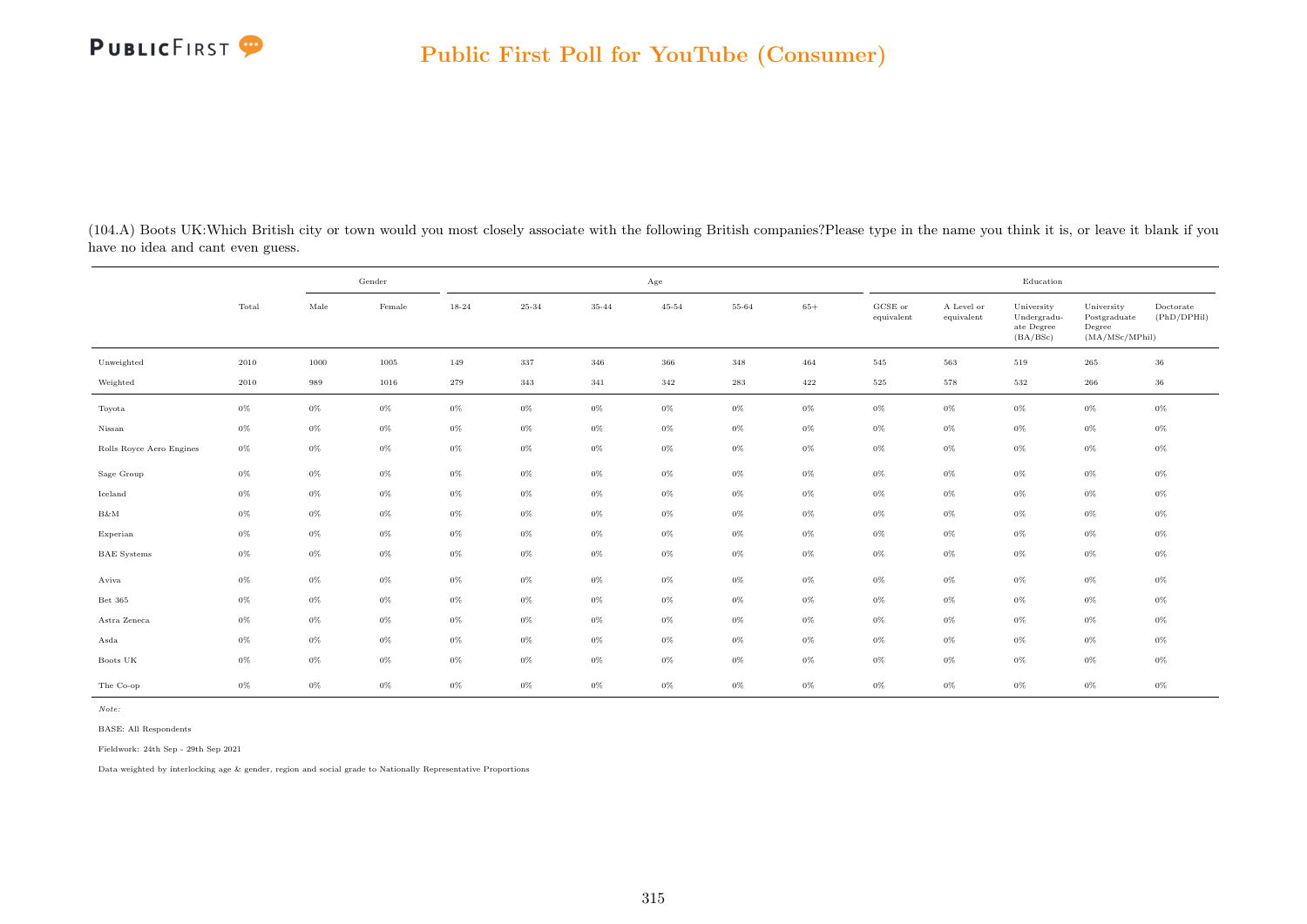| (104.B) Boots UK:Which British city or town would you most closely associate with the following British companies?Please type in the name you think it is, or leave it blank if you |  |  |  |  |
|-------------------------------------------------------------------------------------------------------------------------------------------------------------------------------------|--|--|--|--|
| have no idea and cant even guess.                                                                                                                                                   |  |  |  |  |

|                          |       | Social Grade           |             |             |           | $\rm EU$ 2016 Vote |        |                | 2019         |        |                             |                     |                |                      |
|--------------------------|-------|------------------------|-------------|-------------|-----------|--------------------|--------|----------------|--------------|--------|-----------------------------|---------------------|----------------|----------------------|
|                          | Total | $\mathbf{A}\mathbf{B}$ | $_{\rm C1}$ | $_{\rm C2}$ | $\rm{DE}$ | Leave              | Remain | I did not vote | Conservative | Labour | ${\rm Liberal}$<br>Democrat | The Brexit<br>Party | I did not vote | None of the<br>above |
| Unweighted               | 2010  | 566                    | 524         | 383         | $525\,$   | $823\,$            | 889    | 216            | $831\,$      | 484    | 181                         | $20\,$              | 235            | $\mathbf{0}$         |
| Weighted                 | 2010  | 539                    | 519         | 440         | 500       | 776                | 887    | 224            | 783          | 505    | 172                         | 19                  | 245            | $\overline{0}$       |
| Toyota                   | $0\%$ | $0\%$                  | $0\%$       | $0\%$       | $0\%$     | $0\%$              | $0\%$  | $0\%$          | $0\%$        | $0\%$  | $0\%$                       | $0\%$               | $0\%$          | $*$                  |
| Nissan                   | $0\%$ | $0\%$                  | $0\%$       | $0\%$       | $0\%$     | $0\%$              | $0\%$  | $0\%$          | $0\%$        | $0\%$  | $0\%$                       | $0\%$               | $0\%$          | $\ast$               |
| Rolls Royce Aero Engines | $0\%$ | $0\%$                  | $0\%$       | $0\%$       | $0\%$     | $0\%$              | $0\%$  | $0\%$          | $0\%$        | $0\%$  | $0\%$                       | $0\%$               | $0\%$          | $*$                  |
| Sage Group               | $0\%$ | $0\%$                  | $0\%$       | $0\%$       | $0\%$     | $0\%$              | $0\%$  | $0\%$          | $0\%$        | $0\%$  | $0\%$                       | $0\%$               | $0\%$          | $\ast$               |
| Iceland                  | $0\%$ | $0\%$                  | $0\%$       | $0\%$       | $0\%$     | $0\%$              | $0\%$  | $0\%$          | $0\%$        | $0\%$  | $0\%$                       | $0\%$               | $0\%$          | $*$                  |
| B&M                      | $0\%$ | $0\%$                  | $0\%$       | $0\%$       | $0\%$     | $0\%$              | $0\%$  | $0\%$          | $0\%$        | $0\%$  | $0\%$                       | $0\%$               | $0\%$          | $*$                  |
| Experian                 | $0\%$ | $0\%$                  | $0\%$       | $0\%$       | $0\%$     | $0\%$              | $0\%$  | $0\%$          | $0\%$        | $0\%$  | $0\%$                       | $0\%$               | $0\%$          | $\ast$               |
| <b>BAE</b> Systems       | $0\%$ | $0\%$                  | $0\%$       | $0\%$       | $0\%$     | $0\%$              | $0\%$  | $0\%$          | $0\%$        | $0\%$  | $0\%$                       | $0\%$               | $0\%$          | $*$                  |
| Aviva                    | $0\%$ | $0\%$                  | $0\%$       | $0\%$       | $0\%$     | $0\%$              | $0\%$  | $0\%$          | $0\%$        | $0\%$  | $0\%$                       | $0\%$               | $0\%$          | $*$                  |
| Bet 365                  | $0\%$ | $0\%$                  | $0\%$       | $0\%$       | $0\%$     | $0\%$              | $0\%$  | $0\%$          | $0\%$        | $0\%$  | $0\%$                       | $0\%$               | $0\%$          | $\ast$               |
| Astra Zeneca             | $0\%$ | $0\%$                  | $0\%$       | $0\%$       | $0\%$     | $0\%$              | $0\%$  | $0\%$          | $0\%$        | $0\%$  | $0\%$                       | $0\%$               | $0\%$          | $\ast$               |
| Asda                     | $0\%$ | $0\%$                  | $0\%$       | $0\%$       | 0%        | $0\%$              | $0\%$  | $0\%$          | 0%           | $0\%$  | $0\%$                       | $0\%$               | $0\%$          | $\ast$               |
| Boots UK                 | $0\%$ | $0\%$                  | $0\%$       | $0\%$       | $0\%$     | $0\%$              | $0\%$  | $0\%$          | $0\%$        | $0\%$  | $0\%$                       | $0\%$               | $0\%$          | $*$                  |
| The Co-op                | 0%    | $0\%$                  | $0\%$       | $0\%$       | $0\%$     | $0\%$              | $0\%$  | $0\%$          | $0\%$        | $0\%$  | $0\%$                       | $0\%$               | $0\%$          | $\ast$               |

Note:

BASE: All Respondents

Fieldwork: 24th Sep - 29th Sep 2021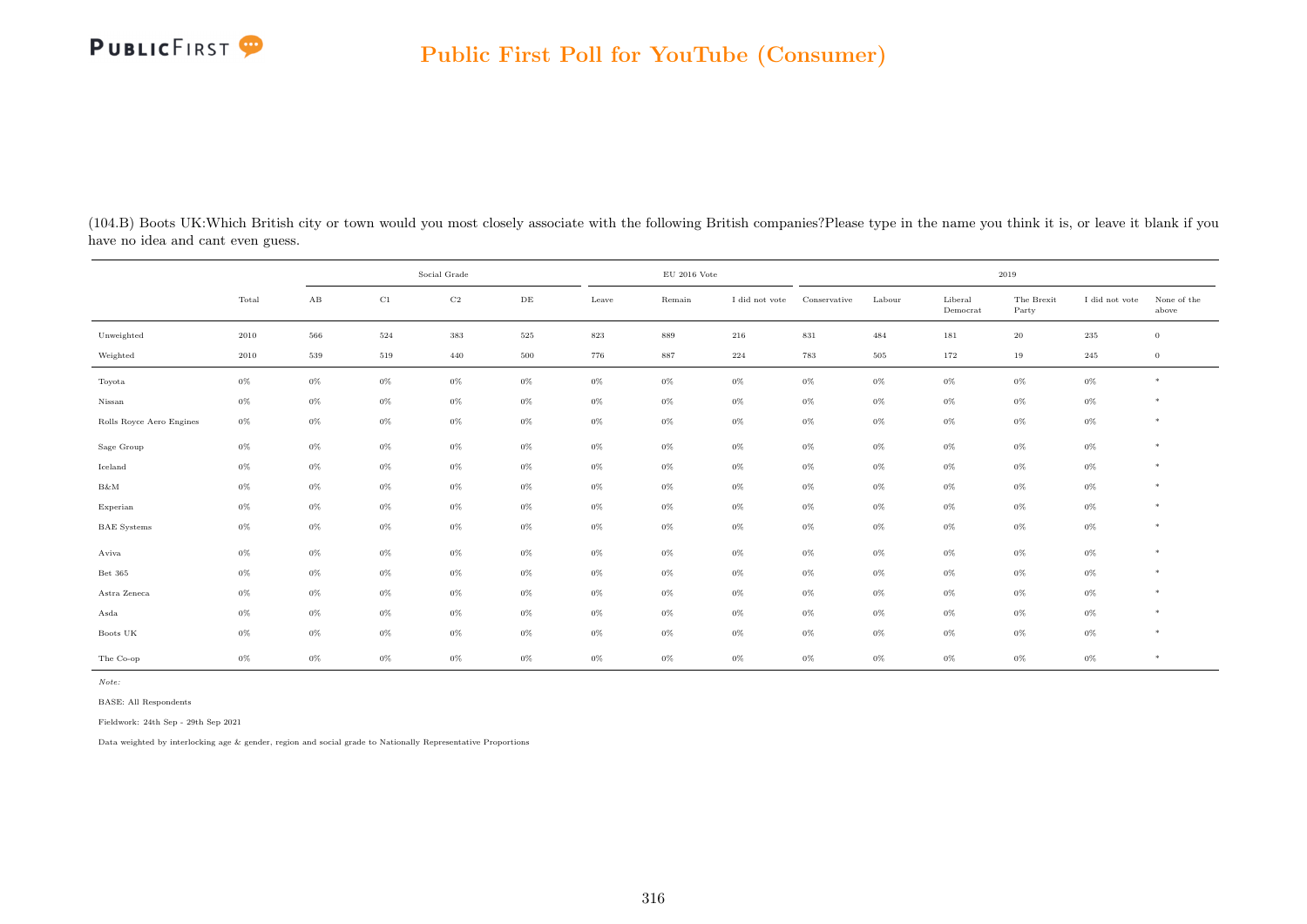

(104.C) Boots UK:Which British city or town would you most closely associate with the following British companies?Please type in the name you think it is, or leave it blank if you have no idea and cant even guess.

|                          |          | Region    |            |            |                    |               |                  |                             |            |            |          |       |                                      |  |
|--------------------------|----------|-----------|------------|------------|--------------------|---------------|------------------|-----------------------------|------------|------------|----------|-------|--------------------------------------|--|
|                          | Total    | London    | South East | South West | East of<br>England | East Midlands | West<br>Midlands | Yorkshire and<br>the Humber | North East | North West | Scotland | Wales | $\operatorname{Northern}$<br>Ireland |  |
| Unweighted               | $2010\,$ | $\bf 289$ | $\,280$    | 155        | 181                | 134           | 190              | 163                         | $85\,$     | $\,236$    | 161      | 104   | $32\,$                               |  |
| Weighted                 | 2010     | 281       | 261        | 161        | 181                | 141           | 181              | 161                         | $80\,$     | 221        | 181      | 101   | 60                                   |  |
| Toyota                   | $0\%$    | $0\%$     | 0%         | $0\%$      | $0\%$              | $0\%$         | $0\%$            | $0\%$                       | $0\%$      | $0\%$      | $0\%$    | $0\%$ | $0\%$                                |  |
| Nissan                   | $0\%$    | $0\%$     | $0\%$      | $0\%$      | $0\%$              | $0\%$         | $0\%$            | $0\%$                       | $0\%$      | $0\%$      | $0\%$    | $0\%$ | $0\%$                                |  |
| Rolls Royce Aero Engines | $0\%$    | $0\%$     | $0\%$      | $0\%$      | $0\%$              | $0\%$         | $0\%$            | $0\%$                       | $0\%$      | $0\%$      | $0\%$    | $0\%$ | 0%                                   |  |
| Sage Group               | $0\%$    | $0\%$     | 0%         | $0\%$      | $0\%$              | $0\%$         | $0\%$            | $0\%$                       | $0\%$      | $0\%$      | $0\%$    | $0\%$ | 0%                                   |  |
| Iceland                  | $0\%$    | $0\%$     | $0\%$      | $0\%$      | $0\%$              | $0\%$         | $0\%$            | $0\%$                       | $0\%$      | $0\%$      | $0\%$    | $0\%$ | $0\%$                                |  |
| B&M                      | $0\%$    | $0\%$     | $0\%$      | $0\%$      | $0\%$              | $0\%$         | $0\%$            | $0\%$                       | $0\%$      | $0\%$      | $0\%$    | $0\%$ | $0\%$                                |  |
| Experian                 | $0\%$    | $0\%$     | 0%         | $0\%$      | $0\%$              | $0\%$         | $0\%$            | $0\%$                       | $0\%$      | $0\%$      | $0\%$    | $0\%$ | 0%                                   |  |
| <b>BAE</b> Systems       | $0\%$    | $0\%$     | $0\%$      | $0\%$      | $0\%$              | $0\%$         | $0\%$            | $0\%$                       | $0\%$      | $0\%$      | $0\%$    | $0\%$ | $0\%$                                |  |
| Aviva                    | $0\%$    | $0\%$     | $0\%$      | $0\%$      | $0\%$              | $0\%$         | $0\%$            | $0\%$                       | $0\%$      | $0\%$      | $0\%$    | $0\%$ | $0\%$                                |  |
| Bet 365                  | $0\%$    | $0\%$     | 0%         | $0\%$      | $0\%$              | $0\%$         | $0\%$            | $0\%$                       | $0\%$      | $0\%$      | $0\%$    | $0\%$ | 0%                                   |  |
| Astra Zeneca             | $0\%$    | $0\%$     | $0\%$      | $0\%$      | $0\%$              | $0\%$         | $0\%$            | $0\%$                       | $0\%$      | $0\%$      | $0\%$    | $0\%$ | 0%                                   |  |
| Asda                     | $0\%$    | $0\%$     | $0\%$      | $0\%$      | $0\%$              | $0\%$         | $0\%$            | $0\%$                       | $0\%$      | $0\%$      | $0\%$    | $0\%$ | $0\%$                                |  |
| Boots UK                 | $0\%$    | $0\%$     | 0%         | $0\%$      | $0\%$              | $0\%$         | $0\%$            | $0\%$                       | $0\%$      | $0\%$      | $0\%$    | $0\%$ | 0%                                   |  |
| The Co-op                | $0\%$    | $0\%$     | $0\%$      | $0\%$      | $0\%$              | $0\%$         | $0\%$            | $0\%$                       | $0\%$      | $0\%$      | $0\%$    | $0\%$ | $0\%$                                |  |

Note:

BASE: All Respondents

Fieldwork: 24th Sep - 29th Sep 2021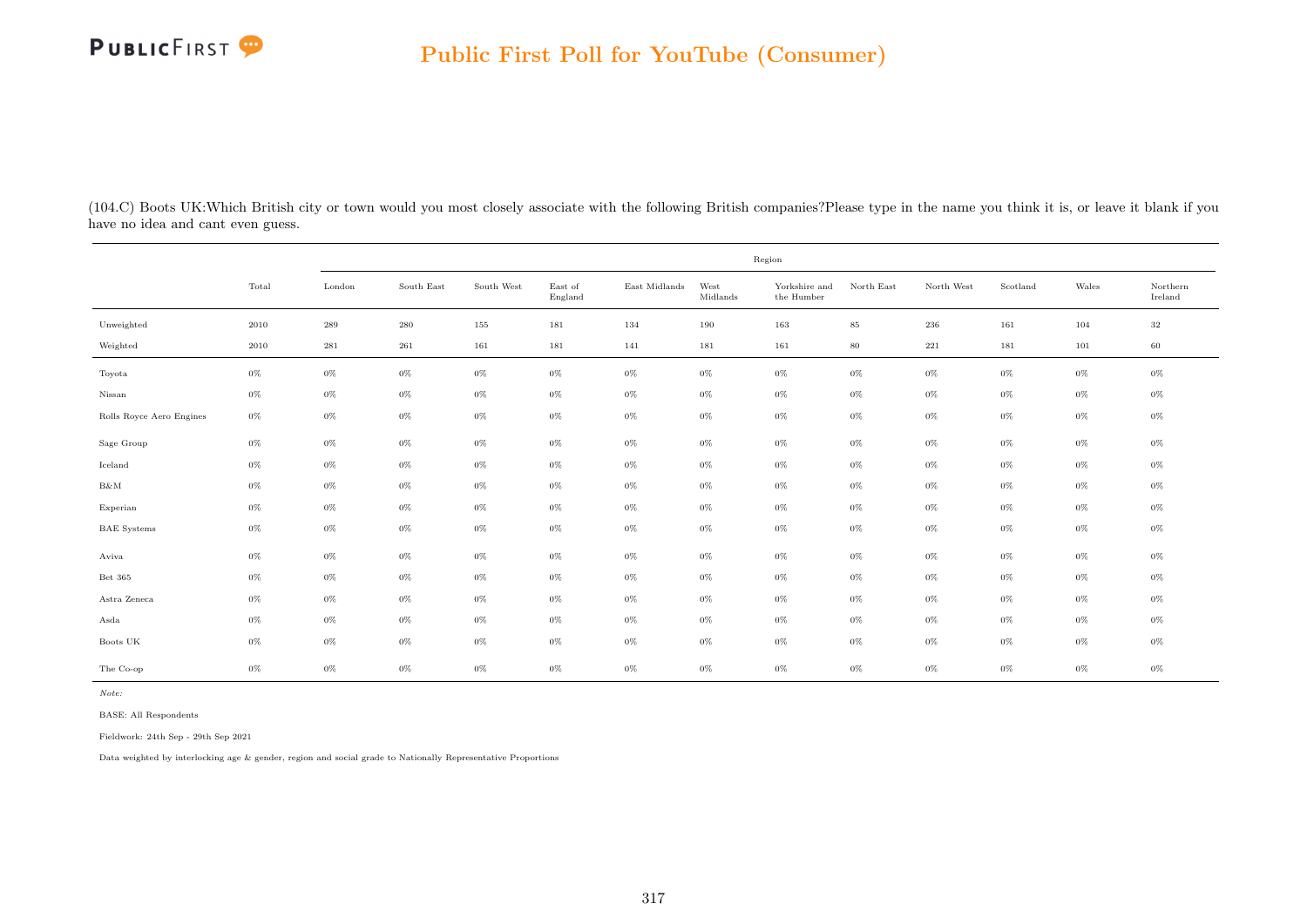

(105.A) The Co-op:Which British city or town would you most closely associate with the following British companies?Please type in the name you think it is, or leave it blank if you have no idea and cant even guess.

|                          |       |          | Gender   | Age   |         |       |           |       |       | Education             |                          |                                                     |                                                         |                          |
|--------------------------|-------|----------|----------|-------|---------|-------|-----------|-------|-------|-----------------------|--------------------------|-----------------------------------------------------|---------------------------------------------------------|--------------------------|
|                          | Total | Male     | Female   | 18-24 | 25-34   | 35-44 | $45 - 54$ | 55-64 | $65+$ | GCSE or<br>equivalent | A Level or<br>equivalent | University<br>Undergradu-<br>ate Degree<br>(BA/BSc) | University<br>Postgraduate<br>Degree<br>(MA/MSc/MPhill) | Doctorate<br>(PhD/DPHil) |
| Unweighted               | 2010  | $1000\,$ | $1005\,$ | 149   | $337\,$ | 346   | 366       | 348   | 464   | 545                   | $563\,$                  | 519                                                 | $265\,$                                                 | 36                       |
| Weighted                 | 2010  | 989      | 1016     | 279   | 343     | 341   | 342       | 283   | 422   | $525\,$               | 578                      | 532                                                 | 266                                                     | 36                       |
| Toyota                   | $0\%$ | $0\%$    | $0\%$    | $0\%$ | $0\%$   | $0\%$ | $0\%$     | $0\%$ | $0\%$ | $0\%$                 | $0\%$                    | $0\%$                                               | $0\%$                                                   | $0\%$                    |
| Nissan                   | $0\%$ | $0\%$    | $0\%$    | $0\%$ | $0\%$   | $0\%$ | $0\%$     | $0\%$ | $0\%$ | $0\%$                 | $0\%$                    | $0\%$                                               | $0\%$                                                   | $0\%$                    |
| Rolls Royce Aero Engines | $0\%$ | $0\%$    | $0\%$    | $0\%$ | $0\%$   | $0\%$ | $0\%$     | $0\%$ | $0\%$ | $0\%$                 | $0\%$                    | $0\%$                                               | $0\%$                                                   | $0\%$                    |
| Sage Group               | $0\%$ | $0\%$    | $0\%$    | $0\%$ | $0\%$   | $0\%$ | $0\%$     | $0\%$ | $0\%$ | $0\%$                 | $0\%$                    | $0\%$                                               | $0\%$                                                   | $0\%$                    |
| Iceland                  | $0\%$ | $0\%$    | $0\%$    | $0\%$ | $0\%$   | $0\%$ | $0\%$     | $0\%$ | $0\%$ | $0\%$                 | $0\%$                    | $0\%$                                               | $0\%$                                                   | $0\%$                    |
| $B\&M$                   | $0\%$ | $0\%$    | $0\%$    | $0\%$ | $0\%$   | $0\%$ | $0\%$     | $0\%$ | $0\%$ | $0\%$                 | $0\%$                    | $0\%$                                               | $0\%$                                                   | $0\%$                    |
| Experian                 | $0\%$ | $0\%$    | $0\%$    | $0\%$ | $0\%$   | $0\%$ | $0\%$     | $0\%$ | $0\%$ | $0\%$                 | $0\%$                    | $0\%$                                               | $0\%$                                                   | $0\%$                    |
| <b>BAE</b> Systems       | $0\%$ | $0\%$    | $0\%$    | $0\%$ | $0\%$   | $0\%$ | $0\%$     | $0\%$ | $0\%$ | $0\%$                 | $0\%$                    | $0\%$                                               | $0\%$                                                   | $0\%$                    |
| Aviva                    | $0\%$ | $0\%$    | $0\%$    | $0\%$ | $0\%$   | $0\%$ | $0\%$     | $0\%$ | $0\%$ | $0\%$                 | $0\%$                    | $0\%$                                               | $0\%$                                                   | $0\%$                    |
| Bet 365                  | $0\%$ | $0\%$    | $0\%$    | $0\%$ | $0\%$   | $0\%$ | $0\%$     | $0\%$ | $0\%$ | $0\%$                 | $0\%$                    | $0\%$                                               | $0\%$                                                   | $0\%$                    |
| Astra Zeneca             | $0\%$ | $0\%$    | $0\%$    | $0\%$ | $0\%$   | $0\%$ | $0\%$     | $0\%$ | $0\%$ | $0\%$                 | $0\%$                    | $0\%$                                               | $0\%$                                                   | $0\%$                    |
| Asda                     | $0\%$ | $0\%$    | $0\%$    | $0\%$ | $0\%$   | $0\%$ | $0\%$     | $0\%$ | $0\%$ | $0\%$                 | $0\%$                    | $0\%$                                               | $0\%$                                                   | $0\%$                    |
| Boots UK                 | $0\%$ | $0\%$    | $0\%$    | $0\%$ | $0\%$   | $0\%$ | $0\%$     | $0\%$ | $0\%$ | $0\%$                 | $0\%$                    | $0\%$                                               | $0\%$                                                   | $0\%$                    |
| The Co-op                | $0\%$ | $0\%$    | $0\%$    | $0\%$ | $0\%$   | $0\%$ | $0\%$     | $0\%$ | $0\%$ | $0\%$                 | $0\%$                    | $0\%$                                               | $0\%$                                                   | $0\%$                    |

BASE: All Respondents

Fieldwork: 24th Sep - 29th Sep 2021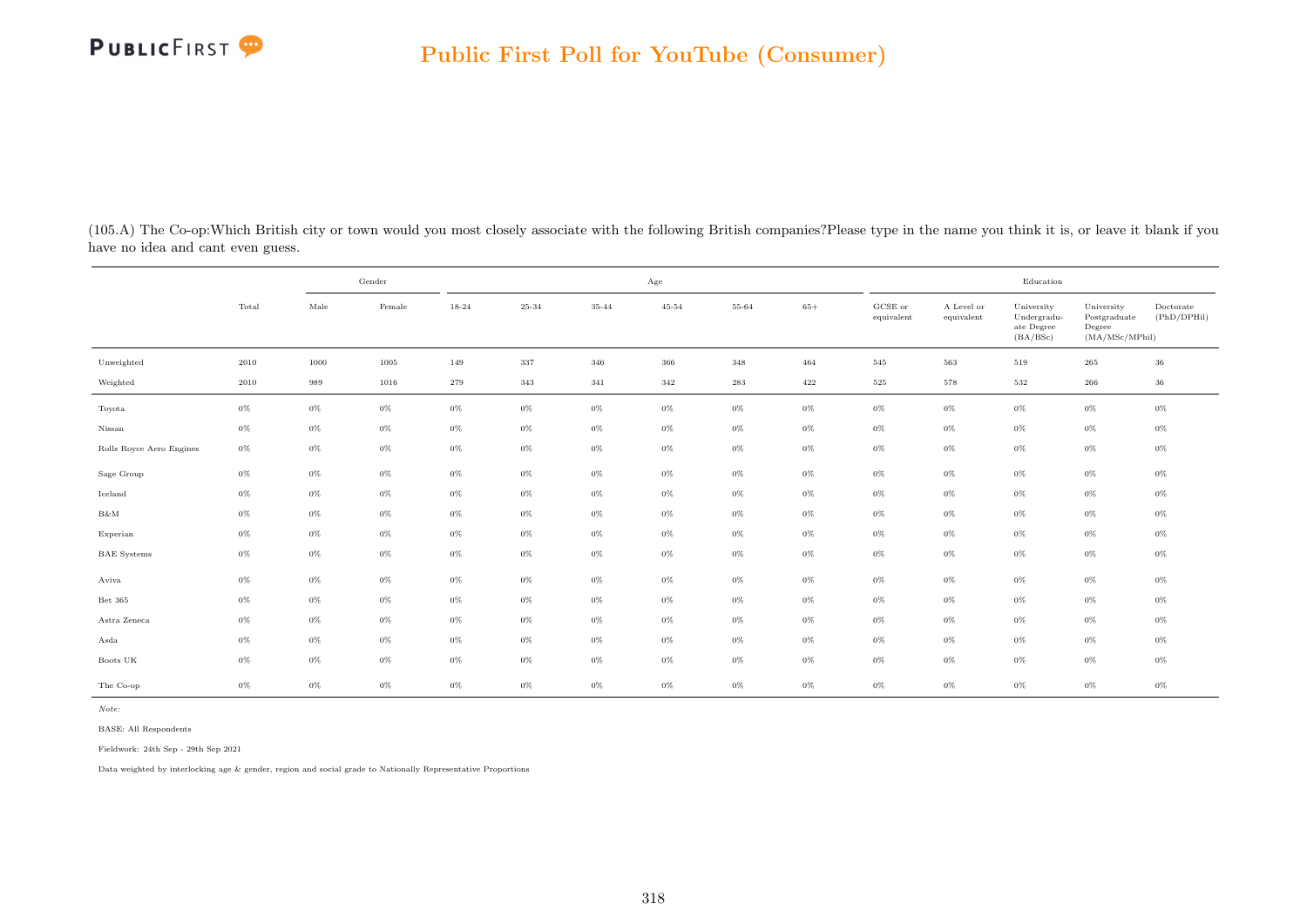

| (105.B) The Co-op: Which British city or town would you most closely associate with the following British companies? Please type in the name you think it is, or leave it blank if you |  |  |
|----------------------------------------------------------------------------------------------------------------------------------------------------------------------------------------|--|--|
| have no idea and cant even guess.                                                                                                                                                      |  |  |

|                          |       | Social Grade |             |             |           |         | $\rm EU$ 2016 Vote |                |              | 2019   |                     |                     |                |                      |
|--------------------------|-------|--------------|-------------|-------------|-----------|---------|--------------------|----------------|--------------|--------|---------------------|---------------------|----------------|----------------------|
|                          | Total | $\rm AB$     | $_{\rm C1}$ | $_{\rm C2}$ | $\rm{DE}$ | Leave   | Remain             | I did not vote | Conservative | Labour | Liberal<br>Democrat | The Brexit<br>Party | I did not vote | None of the<br>above |
| Unweighted               | 2010  | 566          | 524         | $383\,$     | $525\,$   | $823\,$ | 889                | 216            | $831\,$      | 484    | 181                 | $20\,$              | $\,235$        | $\,0\,$              |
| Weighted                 | 2010  | 539          | 519         | 440         | 500       | 776     | 887                | 224            | 783          | 505    | 172                 | 19                  | 245            | $\overline{0}$       |
| Toyota                   | $0\%$ | $0\%$        | $0\%$       | $0\%$       | $0\%$     | $0\%$   | $0\%$              | $0\%$          | $0\%$        | $0\%$  | $0\%$               | $0\%$               | $0\%$          | $*$                  |
| Nissan                   | $0\%$ | $0\%$        | $0\%$       | $0\%$       | $0\%$     | $0\%$   | $0\%$              | $0\%$          | $0\%$        | $0\%$  | $0\%$               | $0\%$               | $0\%$          | *                    |
| Rolls Royce Aero Engines | $0\%$ | $0\%$        | $0\%$       | $0\%$       | $0\%$     | $0\%$   | $0\%$              | $0\%$          | $0\%$        | $0\%$  | $0\%$               | $0\%$               | $0\%$          | $*$                  |
| Sage Group               | $0\%$ | $0\%$        | $0\%$       | $0\%$       | $0\%$     | $0\%$   | $0\%$              | $0\%$          | $0\%$        | $0\%$  | $0\%$               | $0\%$               | $0\%$          | $\ast$               |
| Iceland                  | $0\%$ | $0\%$        | $0\%$       | $0\%$       | $0\%$     | $0\%$   | $0\%$              | $0\%$          | $0\%$        | $0\%$  | $0\%$               | $0\%$               | $0\%$          | $*$                  |
| $\rm B\&M$               | $0\%$ | $0\%$        | $0\%$       | $0\%$       | $0\%$     | $0\%$   | $0\%$              | $0\%$          | $0\%$        | $0\%$  | $0\%$               | $0\%$               | $0\%$          | $*$                  |
| Experian                 | $0\%$ | $0\%$        | $0\%$       | $0\%$       | $0\%$     | 0%      | $0\%$              | $0\%$          | 0%           | $0\%$  | $0\%$               | $0\%$               | $0\%$          | $*$                  |
| <b>BAE</b> Systems       | $0\%$ | $0\%$        | $0\%$       | $0\%$       | $0\%$     | 0%      | $0\%$              | $0\%$          | $0\%$        | $0\%$  | $0\%$               | $0\%$               | $0\%$          | $*$                  |
| Aviva                    | $0\%$ | $0\%$        | $0\%$       | $0\%$       | $0\%$     | $0\%$   | $0\%$              | $0\%$          | $0\%$        | $0\%$  | $0\%$               | $0\%$               | $0\%$          | $\ast$               |
| Bet 365                  | $0\%$ | $0\%$        | $0\%$       | $0\%$       | $0\%$     | $0\%$   | $0\%$              | $0\%$          | 0%           | $0\%$  | $0\%$               | $0\%$               | $0\%$          | $\ast$               |
| Astra Zeneca             | $0\%$ | $0\%$        | $0\%$       | $0\%$       | $0\%$     | $0\%$   | $0\%$              | $0\%$          | 0%           | $0\%$  | $0\%$               | $0\%$               | $0\%$          | $\ast$               |
| Asda                     | $0\%$ | $0\%$        | $0\%$       | $0\%$       | $0\%$     | 0%      | $0\%$              | $0\%$          | $0\%$        | $0\%$  | $0\%$               | $0\%$               | $0\%$          | $\ast$               |
| Boots UK                 | $0\%$ | $0\%$        | $0\%$       | $0\%$       | $0\%$     | $0\%$   | $0\%$              | $0\%$          | $0\%$        | $0\%$  | $0\%$               | $0\%$               | $0\%$          | $*$                  |
| The Co-op                | $0\%$ | $0\%$        | $0\%$       | $0\%$       | $0\%$     | $0\%$   | $0\%$              | $0\%$          | $0\%$        | $0\%$  | $0\%$               | $0\%$               | $0\%$          | $\ast$               |

BASE: All Respondents

Fieldwork: 24th Sep - 29th Sep 2021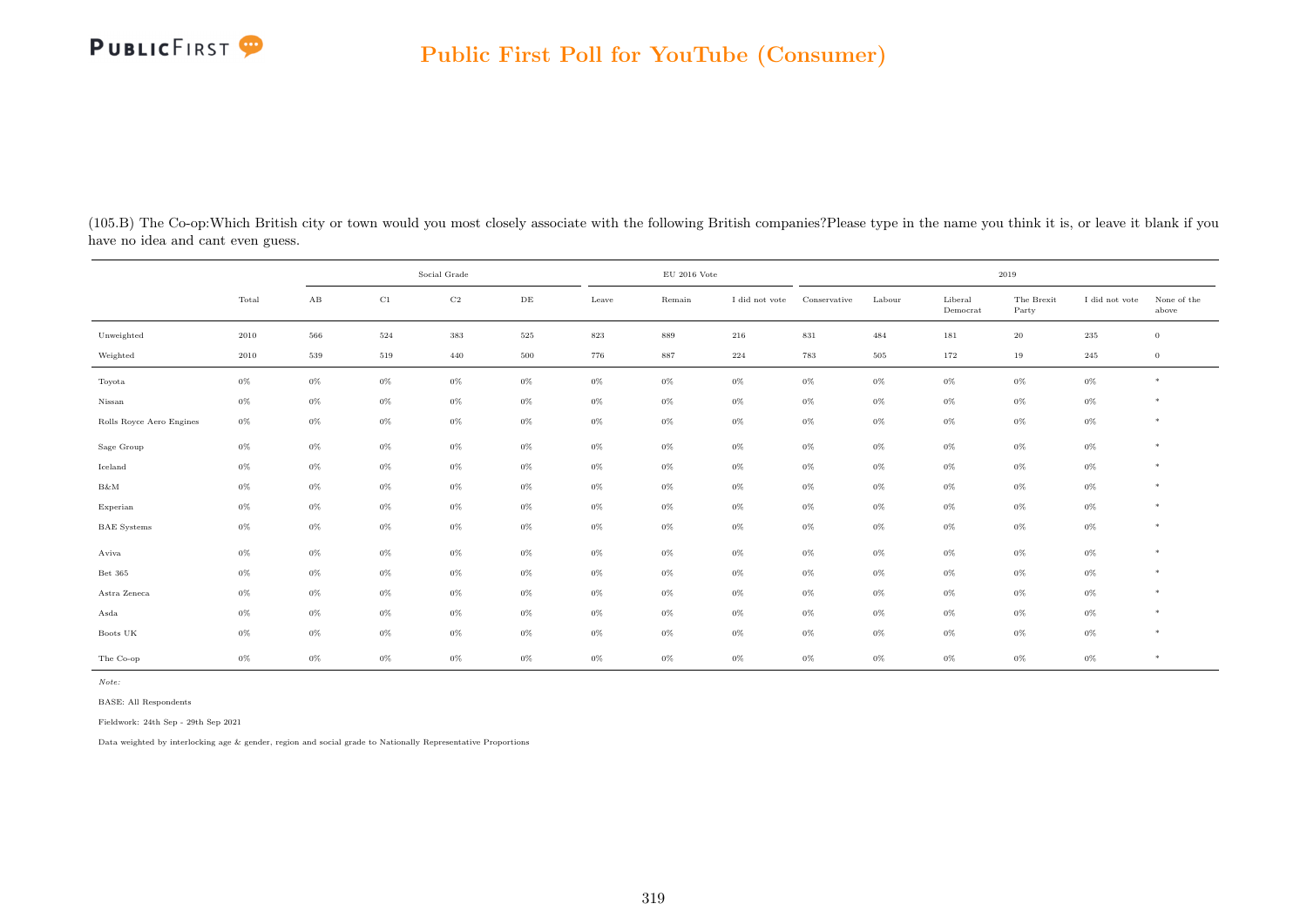

(105.C) The Co-op:Which British city or town would you most closely associate with the following British companies?Please type in the name you think it is, or leave it blank if you have no idea and cant even guess.

|                          |       | Region             |            |            |                    |               |                  |                                      |            |            |          |       |                     |  |
|--------------------------|-------|--------------------|------------|------------|--------------------|---------------|------------------|--------------------------------------|------------|------------|----------|-------|---------------------|--|
|                          | Total | London             | South East | South West | East of<br>England | East Midlands | West<br>Midlands | Yorkshire and<br>the $\mbox{Humber}$ | North East | North West | Scotland | Wales | Northern<br>Ireland |  |
| Unweighted               | 2010  | $\boldsymbol{289}$ | $\,280$    | 155        | 181                | 134           | 190              | 163                                  | $85\,$     | 236        | 161      | 104   | $32\,$              |  |
| Weighted                 | 2010  | $\bf 281$          | 261        | 161        | 181                | 141           | 181              | 161                                  | $80\,$     | $221\,$    | 181      | 101   | 60                  |  |
| Toyota                   | $0\%$ | $0\%$              | $0\%$      | $0\%$      | $0\%$              | $0\%$         | $0\%$            | $0\%$                                | $0\%$      | $0\%$      | $0\%$    | $0\%$ | $0\%$               |  |
| Nissan                   | $0\%$ | $0\%$              | $0\%$      | $0\%$      | $0\%$              | $0\%$         | $0\%$            | $0\%$                                | $0\%$      | $0\%$      | $0\%$    | $0\%$ | $0\%$               |  |
| Rolls Royce Aero Engines | $0\%$ | $0\%$              | $0\%$      | $0\%$      | $0\%$              | $0\%$         | $0\%$            | $0\%$                                | $0\%$      | $0\%$      | $0\%$    | $0\%$ | $0\%$               |  |
| Sage Group               | $0\%$ | $0\%$              | $0\%$      | $0\%$      | $0\%$              | $0\%$         | $0\%$            | $0\%$                                | $0\%$      | $0\%$      | $0\%$    | $0\%$ | $0\%$               |  |
| Iceland                  | $0\%$ | $0\%$              | $0\%$      | $0\%$      | $0\%$              | $0\%$         | $0\%$            | $0\%$                                | $0\%$      | $0\%$      | $0\%$    | $0\%$ | $0\%$               |  |
| B&M                      | $0\%$ | $0\%$              | $0\%$      | $0\%$      | $0\%$              | $0\%$         | $0\%$            | $0\%$                                | $0\%$      | $0\%$      | $0\%$    | $0\%$ | $0\%$               |  |
| Experian                 | $0\%$ | $0\%$              | $0\%$      | $0\%$      | $0\%$              | $0\%$         | $0\%$            | $0\%$                                | $0\%$      | $0\%$      | $0\%$    | $0\%$ | $0\%$               |  |
| <b>BAE</b> Systems       | $0\%$ | $0\%$              | $0\%$      | $0\%$      | $0\%$              | $0\%$         | $0\%$            | $0\%$                                | $0\%$      | $0\%$      | $0\%$    | $0\%$ | $0\%$               |  |
| Aviva                    | $0\%$ | $0\%$              | $0\%$      | $0\%$      | $0\%$              | $0\%$         | $0\%$            | $0\%$                                | $0\%$      | $0\%$      | $0\%$    | $0\%$ | $0\%$               |  |
| Bet 365                  | $0\%$ | $0\%$              | $0\%$      | $0\%$      | $0\%$              | $0\%$         | $0\%$            | $0\%$                                | $0\%$      | $0\%$      | $0\%$    | $0\%$ | $0\%$               |  |
| Astra Zeneca             | $0\%$ | $0\%$              | $0\%$      | $0\%$      | $0\%$              | $0\%$         | $0\%$            | $0\%$                                | $0\%$      | $0\%$      | $0\%$    | $0\%$ | $0\%$               |  |
| Asda                     | $0\%$ | $0\%$              | $0\%$      | $0\%$      | $0\%$              | $0\%$         | $0\%$            | $0\%$                                | $0\%$      | $0\%$      | $0\%$    | $0\%$ | $0\%$               |  |
| Boots UK                 | $0\%$ | $0\%$              | $0\%$      | $0\%$      | $0\%$              | $0\%$         | $0\%$            | $0\%$                                | $0\%$      | $0\%$      | $0\%$    | $0\%$ | $0\%$               |  |
| The Co-op                | $0\%$ | $0\%$              | $0\%$      | $0\%$      | $0\%$              | $0\%$         | $0\%$            | $0\%$                                | $0\%$      | $0\%$      | $0\%$    | $0\%$ | $0\%$               |  |

Note:

BASE: All Respondents

Fieldwork: 24th Sep - 29th Sep 2021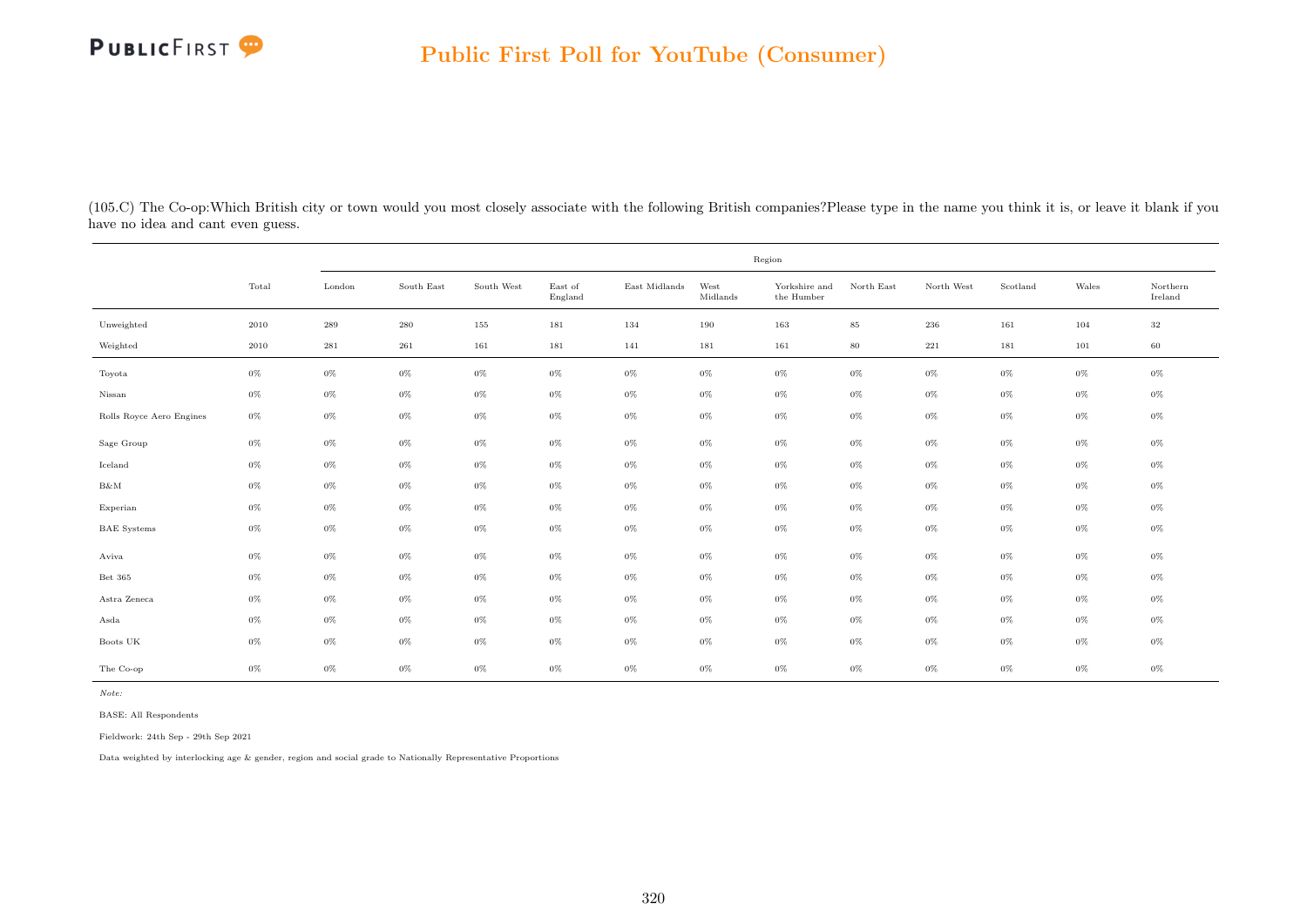

|                                                                                                  |       |        | Gender |        | Age       |           |           |           |        |                       | Education                |                                                        |                                                             |                          |  |
|--------------------------------------------------------------------------------------------------|-------|--------|--------|--------|-----------|-----------|-----------|-----------|--------|-----------------------|--------------------------|--------------------------------------------------------|-------------------------------------------------------------|--------------------------|--|
|                                                                                                  | Total | Male   | Female | 18-24  | $25 - 34$ | $35 - 44$ | $45 - 54$ | $55 - 64$ | $65+$  | GCSE or<br>equivalent | A Level or<br>equivalent | University<br>Under-<br>graduate<br>Degree<br>(BA/BSc) | University<br>Postgrad-<br>uate<br>Degree<br>(MA/MSc/MPhil) | Doctorate<br>(PhD/DPHil) |  |
| Unweighted                                                                                       | 2010  | 1000   | 1005   | 149    | 337       | 346       | 366       | 348       | 464    | 545                   | 563                      | 519                                                    | 265                                                         | $36\,$                   |  |
| Weighted                                                                                         | 2010  | 989    | 1016   | 279    | 343       | 341       | 342       | $\bf 283$ | 422    | $525\,$               | 578                      | 532                                                    | $266\,$                                                     | $36\,$                   |  |
| Yes, currently receive<br>Universal Credit                                                       | 13%   | 14%    | 11\%   | $20\%$ | $19\%$    | $19\%$    | $12\%$    | $6\%$     | $2\%$  | $13\%$                | $10\%$                   | $10\%$                                                 | $21\%$                                                      | $25\%$                   |  |
| Yes, have previously<br>received Universal<br>Credit or welfare<br>payments, but no<br>longer do | 11\%  | $12\%$ | $10\%$ | 14\%   | 16%       | 13%       | 13%       | $8\%$     | $3\%$  | 9%                    | 12\%                     | 11\%                                                   | $13\%$                                                      | $19\%$                   |  |
| No, have never been a<br>recipient                                                               | 73%   | 72\%   | 75%    | $61\%$ | $61\%$    | $65\%$    | $72\%$    | $83\%$    | $93\%$ | 73%                   | 76%                      | 77%                                                    | $63\%$                                                      | $54\%$                   |  |
| Prefer not to say                                                                                | $3\%$ | $3\%$  | $4\%$  | $4\%$  | $4\%$     | $3\%$     | $4\%$     | $3\%$     | $2\%$  | $5\%$                 | $3\%$                    | $2\%$                                                  | $3\%$                                                       | $2\%$                    |  |

(106.A) Have you ever been a recipient of Universal Credit (UC) or welfare payments?

Note:

BASE: All Respondents

Fieldwork: 24th Sep - 29th Sep 2021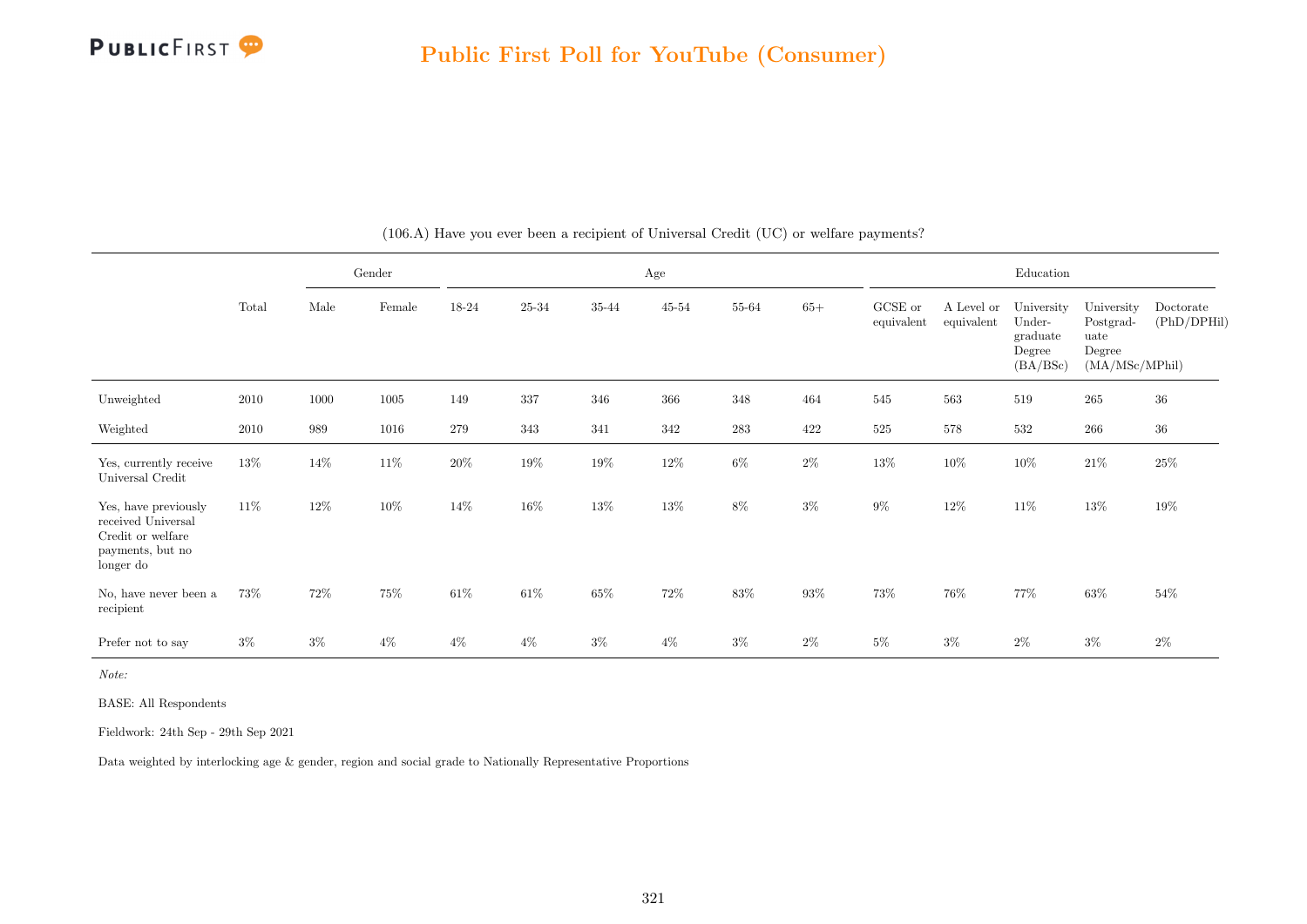

|                                                                                                  |          | Social Grade |       |       |        |         | $EU$ 2016 Vote |                   | 2019                |        |                     |                               |                   |                      |
|--------------------------------------------------------------------------------------------------|----------|--------------|-------|-------|--------|---------|----------------|-------------------|---------------------|--------|---------------------|-------------------------------|-------------------|----------------------|
|                                                                                                  | Total    | AB           | C1    | C2    | DE     | Leave   | Remain         | I did not<br>vote | Conservative Labour |        | Liberal<br>Democrat | The<br><b>Brexit</b><br>Party | I did not<br>vote | None of<br>the above |
| Unweighted                                                                                       | 2010     | 566          | 524   | 383   | 525    | $823\,$ | 889            | 216               | 831                 | 484    | 181                 | $20\,$                        | $235\,$           | $\overline{0}$       |
| Weighted                                                                                         | $2010\,$ | 539          | 519   | 440   | 500    | 776     | 887            | 224               | 783                 | 505    | 172                 | 19                            | $245\,$           | $\mathbf{0}$         |
| Yes, currently receive<br>Universal Credit                                                       | $13\%$   | $11\%$       | $6\%$ | 14%   | $20\%$ | $10\%$  | 14\%           | 14\%              | $10\%$              | 14\%   | 12\%                | $5\%$                         | $16\%$            | $\ast$               |
| Yes, have previously<br>received Universal<br>Credit or welfare<br>payments, but no<br>longer do | $11\%$   | 10%          | $9\%$ | 14%   | $12\%$ | $10\%$  | $12\%$         | 10%               | $10\%$              | $12\%$ | $11\%$              | $27\%$                        | $7\%$             | $\ast$               |
| No, have never been a<br>recipient                                                               | 73%      | 78%          | 82%   | 70%   | $61\%$ | 78%     | 72\%           | $72\%$            | $79\%$              | 70%    | 72\%                | $69\%$                        | 72\%              | $\ast$               |
| Prefer not to say                                                                                | $3\%$    | $1\%$        | $3\%$ | $2\%$ | $7\%$  | $2\%$   | $2\%$          | $4\%$             | $1\%$               | $4\%$  | $5\%$               | $0\%$                         | $5\%$             | $\ast$               |

#### (106.B) Have you ever been a recipient of Universal Credit (UC) or welfare payments?

Note:

BASE: All Respondents

Fieldwork: 24th Sep - 29th Sep 2021